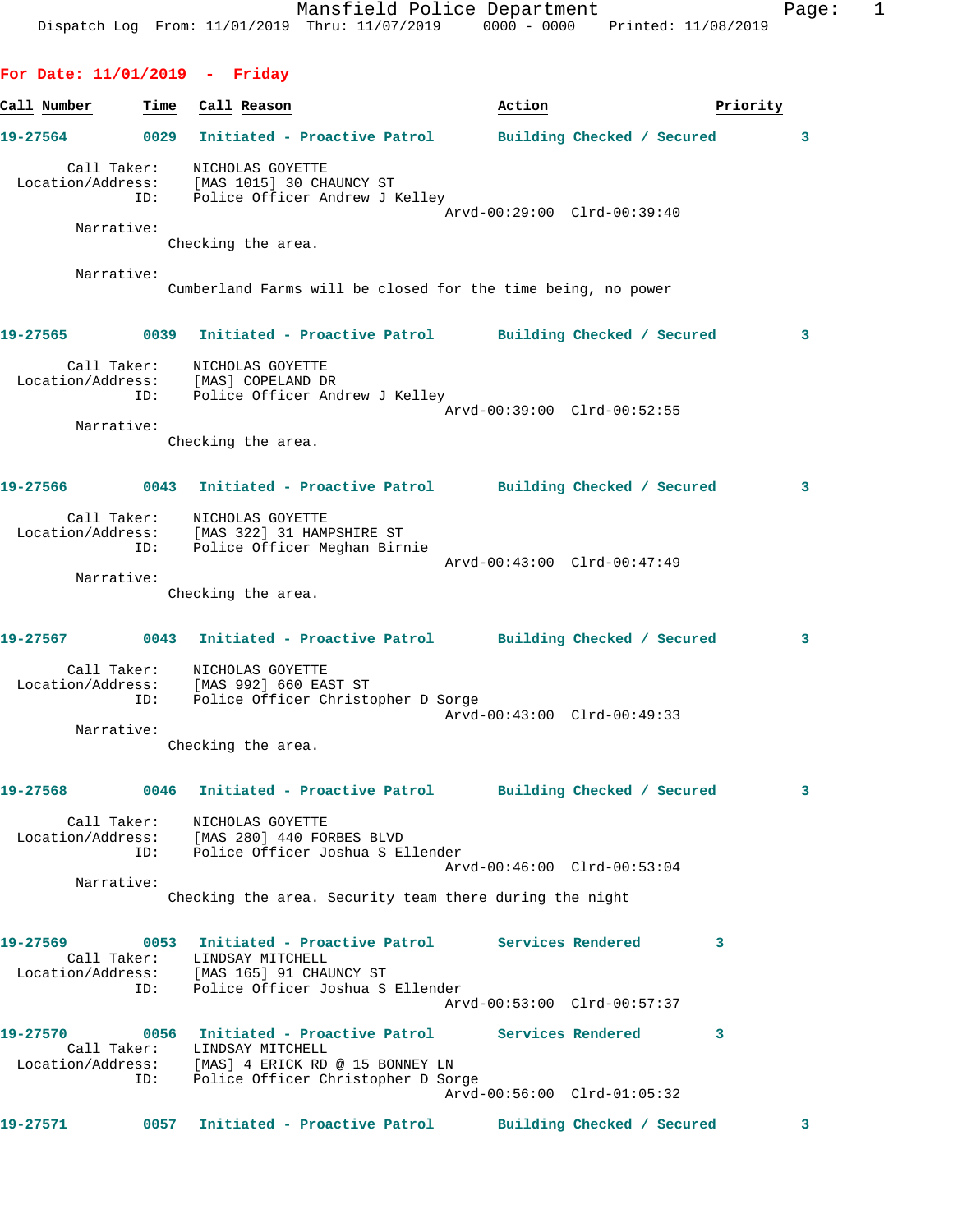Mansfield Police Department Fage: 2 Dispatch Log From: 11/01/2019 Thru: 11/07/2019 0000 - 0000 Printed: 11/08/2019 Call Taker: NICHOLAS GOYETTE Location/Address: [MAS 293] 2 CHAUNCY ST ID: Police Officer Joshua S Ellender Arvd-00:57:00 Clrd-00:57:53 Narrative: Checking the area. **19-27572 0105 Phone - Assist Fire Department Referred to Other Agency 3**  Call Taker: NICHOLAS GOYETTE Location/Address: [MAS H6081] 30 PLEASANT ST Apt. #B ID: Police Officer Andrew J Kelley Disp-01:06:36 Arvd-01:10:21 Clrd-01:19:08 Narrative: Out to assist MFD **19-27574 0106 Initiated - Proactive Patrol Services Rendered 3**  Call Taker: NICHOLAS GOYETTE Vicinity of: [MAS] 905 SOUTH MAIN ST ID: Police Officer Joshua S Ellender Arvd-01:06:00 Clrd-01:48:38 ID: Police Officer Meghan Birnie Disp-01:09:43 Arvd-01:10:18 Clrd-01:10:23 ID: Police Officer Meghan Birnie Disp-01:10:26 Arvd-01:18:06 Clrd-01:48:36 Vehicle: BLK 2014 GMC SIERRA Reg: PC MA 475KZ1 VIN: 3GTU2WEC3EG365762 Narrative: Checking the area. Narrative: Checking on a mv, appears to have one occupant asleep Narrative: M1 reports speaking to his wife, M4 to provide a transport to his house **19-27581 0156 Initiated - Proactive Patrol Building Checked / Secured 3** Call Taker: NICHOLAS GOYETTE Location/Address: [MAS 840] 280 SCHOOL ST ID: Police Officer Meghan Birnie Arvd-01:56:00 Clrd-02:09:10 Narrative: Checking the area. **19-27585 0219 Initiated - Proactive Patrol Building Checked / Secured 3** Call Taker: NICHOLAS GOYETTE Vicinity of: [MAS 982] 111 HOPE ST ID: Police Officer Christopher D Sorge Arvd-02:19:00 Clrd-02:39:38 Narrative: Checking the area. **19-27587 0221 Initiated - Proactive Patrol Building Checked / Secured 3** Call Taker: NICHOLAS GOYETTE Location/Address: [MAS 900A] 242 CHAUNCY ST Apt. #1 ID: Police Officer Andrew J Kelley Arvd-02:21:00 Clrd-02:27:34 Narrative: Checking the area. **19-27589 0227 Initiated - Proactive Patrol Services Rendered 3** 

 Call Taker: NICHOLAS GOYETTE Location/Address: [MAS 907E] 390 WEST ST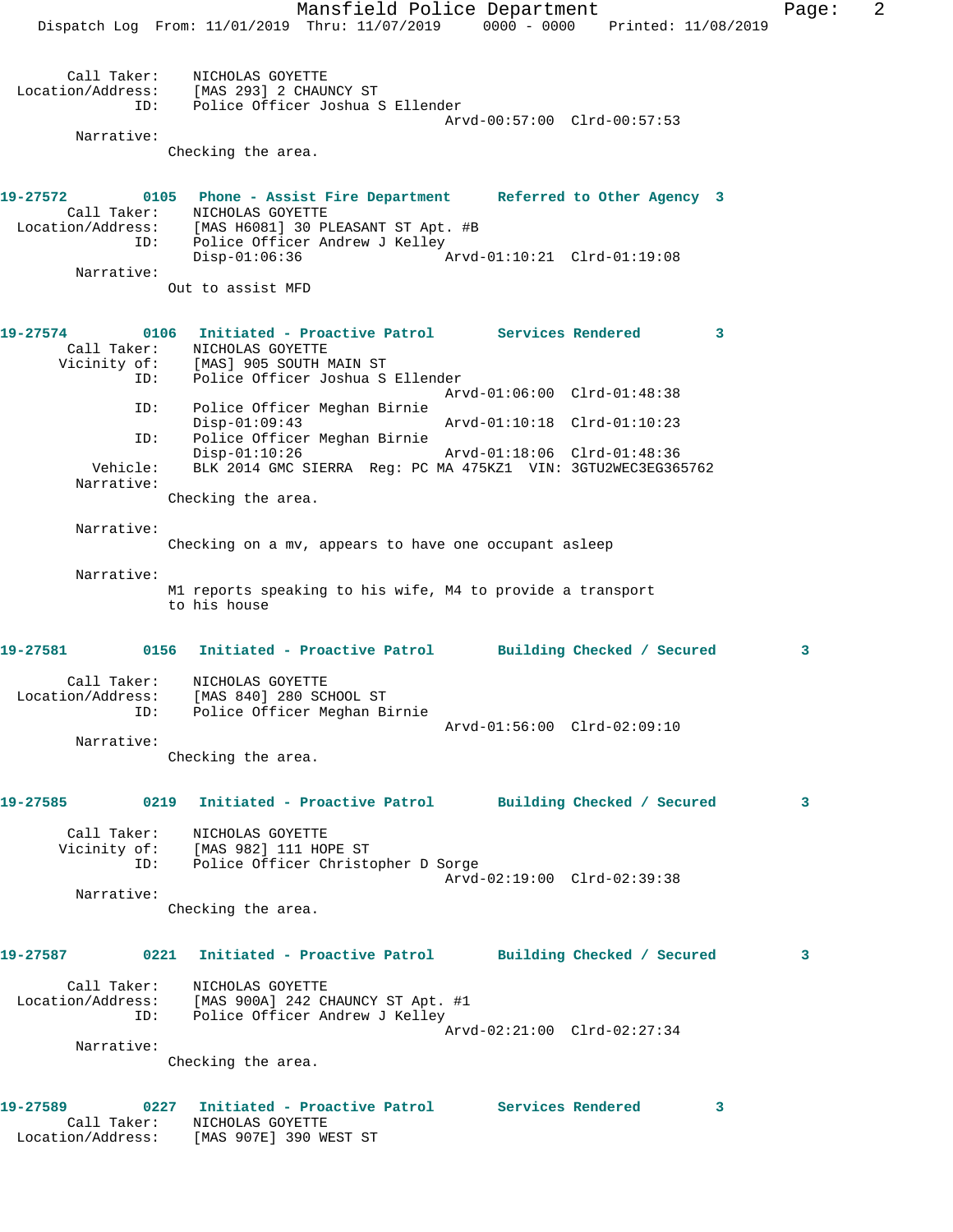Mansfield Police Department Fage: 3 Dispatch Log From: 11/01/2019 Thru: 11/07/2019 0000 - 0000 Printed: 11/08/2019 ID: Police Officer Meghan Birnie Arvd-02:27:00 Clrd-02:34:25 Narrative: Checking the area. **19-27590 0234 Phone - Assist Fire Department Services Rendered 3**  Call Taker: NICHOLAS GOYETTE Location/Address: [MAS 15D] 89 FORBES BLVD Police Officer Meghan Birnie<br>Disp-02:35:08 Disp-02:35:08 Arvd-02:39:20 Clrd-02:46:04 Narrative: Assisting the FD with a fire/medical related incident. **19-27591 0241 Phone - Road Hazards Referred to Other Agency 3**  Call Taker: NICHOLAS GOYETTE Location/Address: [MAS H1797] 8 BUNGAY ST ID: Police Officer Andrew J Kelley<br>Disp-02:44:22 Arvd-02:54:43 Clrd-04:48:34 ID: Police Officer Meghan Birnie Disp-04:48:31 Arvd-04:48:33 Clrd-05:07:43<br>ID: Police Officer Andrew J Kelley Police Officer Andrew J Kelley<br>Disp-05:07:41 Arvd-05:15:24 Clrd-05:24:39 Narrative: Caller reports power outage and a flash, possible tree down. MELD notified. M5 reporting tree and wires down. MELD/DPW notified Narrative: M5 reports Columbia Gas on scene Narrative: Clear, both ends of Bungay coned off for MELD repairs **19-27593 0246 Phone - Assist Fire Department Services Rendered 3**  Call Taker: LINDSAY MITCHELL<br>Location/Address: [MAS H2995] 303 W ess: [MAS H2995] 303 WILLIAMS ST<br>ID: Police Officer Meghan Birnie Police Officer Meghan Birnie Disp-02:47:43 Arvd-02:54:44 Clrd-03:39:11 ID: Police Officer Joshua S Ellender Disp-02:47:43 Arvd-02:54:45 Clrd-03:00:19<br>TD: Police Officer Meghan Birnie Police Officer Meghan Birnie<br>Disp-03:41:45 Disp-03:41:45 <br>
D: Officer Brendan Fayles<br>
D: Officer Brendan Fayles Officer Brendan Fayles<br>Disp-04:35:04 Disp-04:35:04 Arvd-04:35:06 Clrd-15:12:42 Narrative: Caller reports tree and wires down, tree has hit the house Ofc Ellender reports tree/wires down. Nothing made contact with the house. MELD notified Narrative: MELD on site **19-27596 0247 Radio - Road Hazards Referred to Other Agency 3**  Call Taker: <br>
MICHOLAS GOYETTE<br>
Location/Address: [MAS H2259] 72 TH [MAS H2259] 72 TREMONT ST ID: Police Officer Joshua S Ellender Disp-03:00:23 Arvd-03:12:36 Clrd-03:38:58 Narrative: M5 reports tree down accross road, flares deployed. DPW notified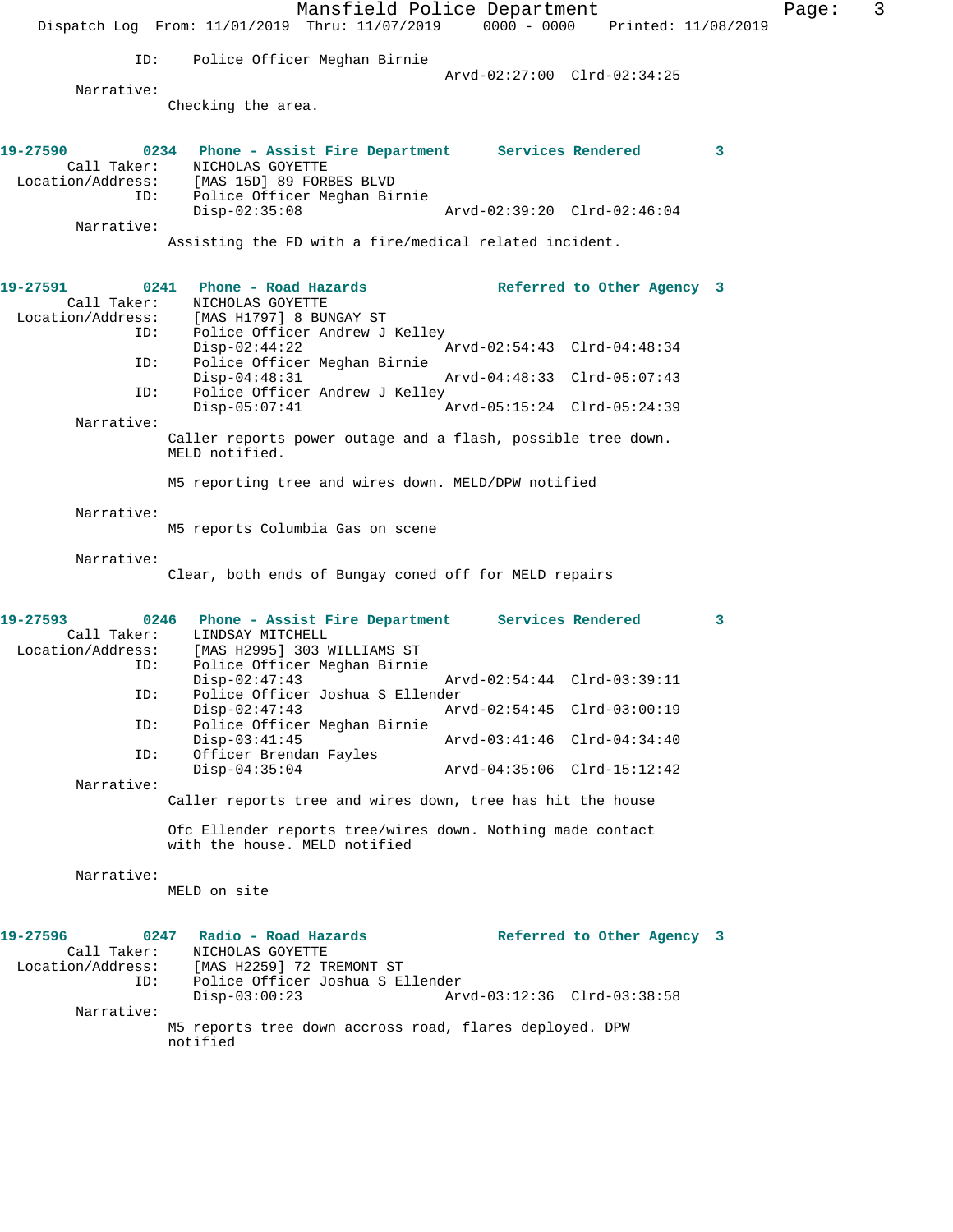| 19-27600                      |     | 0312 Initiated - HAZARDOUS CONDITION - Other                                                 |                 |                             | Referred to Other Agency |  |  |
|-------------------------------|-----|----------------------------------------------------------------------------------------------|-----------------|-----------------------------|--------------------------|--|--|
| $\overline{2}$<br>Call Taker: | ID: | NICHOLAS GOYETTE<br>Location/Address: [MAS] OLD ELM ST<br>Police Officer Christopher D Sorge |                 | Arvd-03:12:00 Clrd-03:29:08 |                          |  |  |
| Narrative:                    |     |                                                                                              |                 |                             |                          |  |  |
|                               |     | Direct report of power issues in the area, M12 to check                                      |                 |                             |                          |  |  |
| Narrative:                    |     | M12 reports Williams to first entrance on Old Elm is without<br>power                        |                 |                             |                          |  |  |
| 19-27601<br>Call Taker:       |     | 0333 Phone - Well Being Check<br>DAVID SULLIVAN                                              | Incident Report |                             | 3                        |  |  |
| Location/Address:             |     |                                                                                              |                 |                             |                          |  |  |
|                               | ID: | Police Officer Christopher D Sorge<br>$Disp-03:39:08$                                        |                 | Arvd-03:46:47 Clrd-03:56:28 |                          |  |  |
|                               | ID: | Police Officer Joshua S Ellender<br>$Disp-03:39:10$                                          |                 | Arvd-03:46:48 Clrd-03:56:27 |                          |  |  |
| $77 - 1 - 2 = 1 - 1$          |     |                                                                                              |                 |                             |                          |  |  |

 Vehicle: Narrative:

Refer To Incident: 19MAS-997-OF

| 19-27603 | 0355<br>Call Taker:<br>Location/Address:<br>ID: | NICHOLAS GOYETTE<br>[MAS H149] 227 MILL ST<br>Police Officer Christopher D Sorge | Phone - HAZARDOUS CONDITION - Other Referred to Other Agency 2 |  |
|----------|-------------------------------------------------|----------------------------------------------------------------------------------|----------------------------------------------------------------|--|
|          |                                                 | $Disp-03:57:41$                                                                  | Arvd-04:01:31 Clrd-04:06:02                                    |  |
|          | Narrative:                                      |                                                                                  |                                                                |  |
|          |                                                 | smoke in the basement. No fire present                                           | Caller reports power surge and cable box exploded, causing     |  |
|          | Narrative:                                      | M12 clear                                                                        |                                                                |  |
| 19-27607 | 0448                                            |                                                                                  | Phone - HAZARDOUS CONDITION - Other Services Rendered          |  |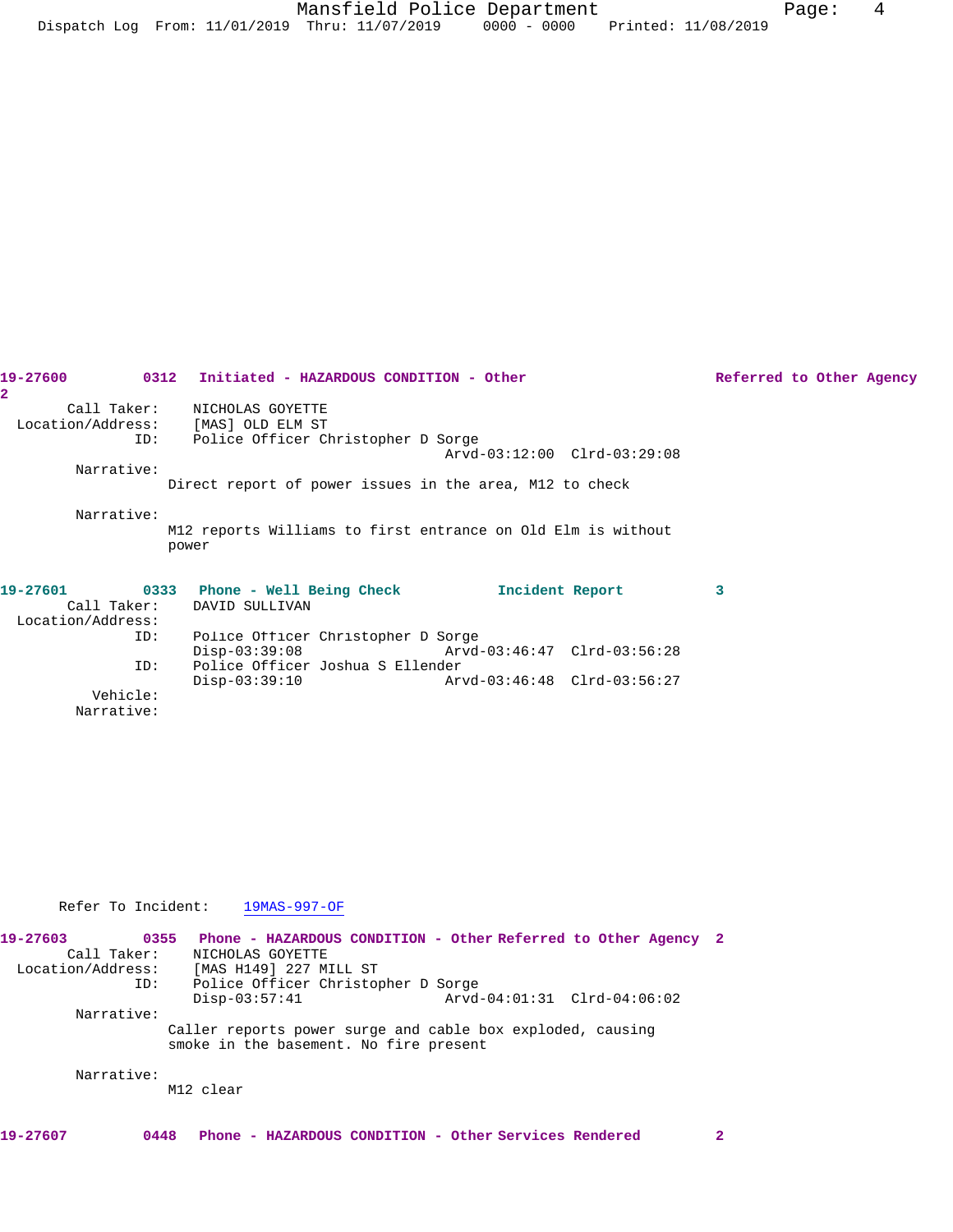Mansfield Police Department Fage: 5 Dispatch Log From: 11/01/2019 Thru: 11/07/2019 0000 - 0000 Printed: 11/08/2019 Call Taker: NICHOLAS GOYETTE Location/Address: [MAS H4683] 490 GILBERT ST ID: Police Officer Joshua S Ellender Disp-04:49:47 Arvd-04:57:39 Clrd-06:42:55 ID: Police Officer Meghan Birnie Disp-05:21:26 Arvd-05:21:27 Clrd-06:47:21 Narrative: Report of a tree and wires down Narrative: M1 reports wires are off to side, tree can likely be cleared without MELD. DPW notified. Narrative: Wires broke in 2 places, main feed is down **19-27608 0457 Phone - Alarm - Burglar False / Accidental Alarm 1**  Call Taker: NICHOLAS GOYETTE Location/Address: [MAS 9A] 55 CABOT BLVD ID: Police Officer Andrew J Kelley Disp-04:59:21 Arvd-05:07:34 Clrd-05:07:38 ID: Police Officer Christopher D Sorge Disp-04:59:23 Arvd-05:03:58 Clrd-05:16:09 Narrative: Zone: group 1 E "off to plant" Rep: exhausted Narrative: Clear, walked through with employee **19-27612 0547 Initiated - Road Hazards Services Rendered 3**  Call Taker: NICHOLAS GOYETTE Location/Address: [MAS] BUNGAY ST ID: Police Officer Gregg S Kennedy Arvd-05:47:00 Clrd-07:32:58 Narrative: Out to assist with road hazards **19-27613 0607 Phone - Assist Fire Department Referred to Other Agency 3**  Call Taker: NICHOLAS GOYETTE Location/Address: [MAS 15D] 89 FORBES BLVD ID: Police Officer Andrew J Kelley Disp-06:08:04 Arvd-06:11:10 Clrd-06:14:32 Vehicle: RED 2011 HOND PILOT Reg: PC MA 78JD44 VIN: 5FNYF4H73BB025909 Narrative: Assisting the FD with a fire/medical related incident. **19-27616 0623 Phone - HAZARDOUS CONDITION - Other Services Rendered 2**  Call Taker: DAVID SULLIVAN Location/Address: [MAS] 30 WINTER ST @ 263 FRANKLIN ST ID: Police Officer Christopher D Sorge Disp-06:24:52 Arvd-06:30:45 Clrd-06:54:46<br>ID: Police Officer Andrew J Kelley Police Officer Andrew J Kelley Disp-06:47:06 Clrd-06:54:40 Narrative: Just in from Franklin St on Winter St for tree down. Narrative: Also a wire down at 73 Winter St. **19-27618 0650 Phone - Road Hazards Referred to Other Agency 3**  Call Taker: Kieran M Ruth Location/Address: [MAS] 44 OAK ST @ 3 KYBREN CIR ID: Police Officer Meghan Birnie Disp-06:51:47 Arvd-06:58:41 Clrd-07:05:20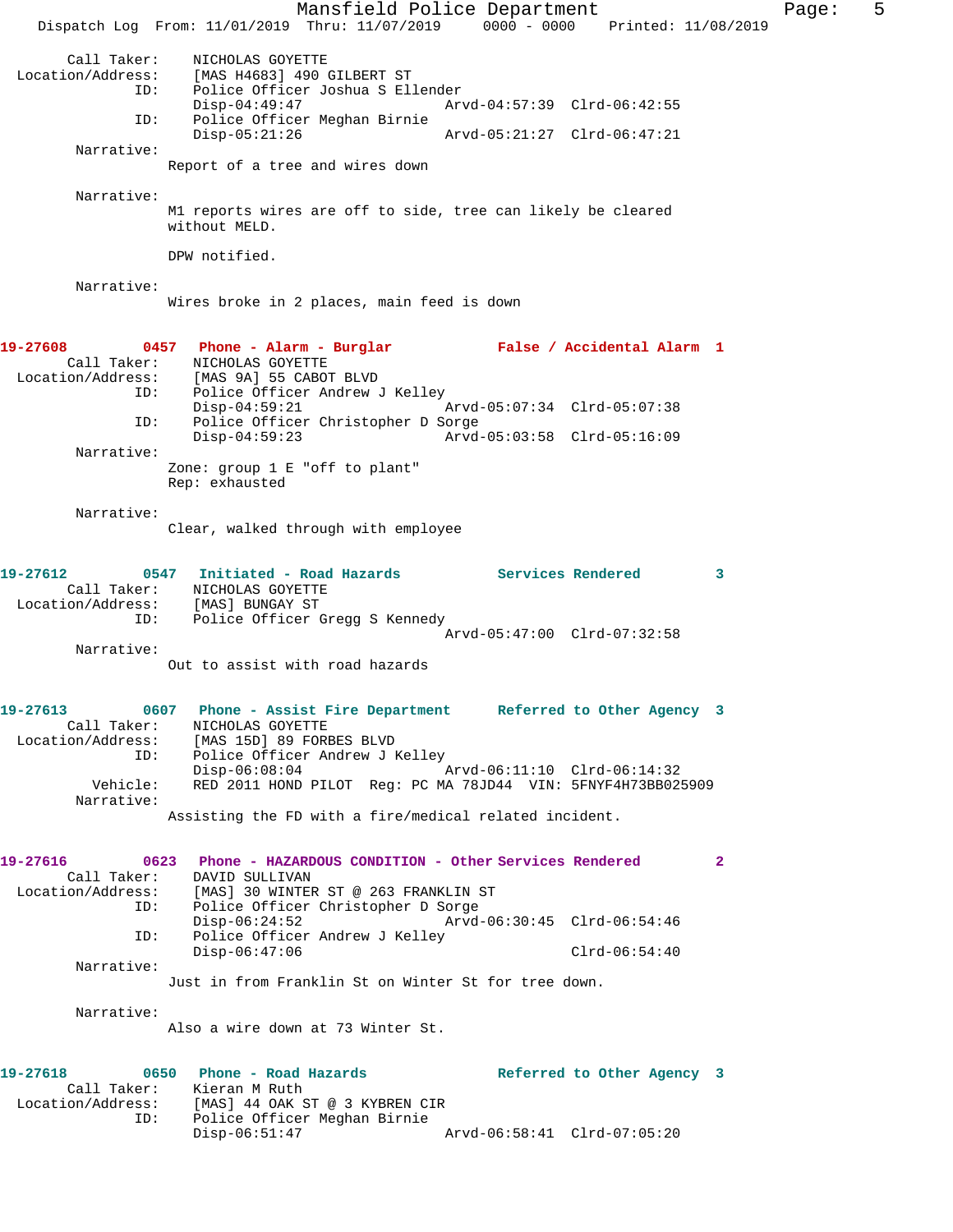Mansfield Police Department Form Page: 6 Dispatch Log From: 11/01/2019 Thru: 11/07/2019 0000 - 0000 Printed: 11/08/2019 Narrative: Report of a tree across the road Narrative: DPW notified **19-27619 0657 Phone - Motor Veh Acc - No Injury Accident Report 1**  Call Taker: Kieran M Ruth<br>Location/Address: [MAS] 234 CENT ess: [MAS] 234 CENTRAL ST @ 200 CHAUNCY ST<br>ID: Police Officer Andrew J Kelley Police Officer Andrew J Kelley<br>Disp-06:58:05 Arvd-07:01:42 Clrd-07:26:19 ID: Police Officer Joshua S Ellender Disp-06:58:05 Arvd-07:08:40 Clrd-07:31:04<br>TD: Executive Lieutenant Francis W Archer JR ID: Executive Lieutenant Francis W Archer JR Disp-06:59:04 Arvd-06:59:07 Clrd-07:20:20 Vehicle: BLK 2004 CHEV SILVER Reg: PC MA 647PK2 VIN: 1GCEK14T44Z144601 Vehicle: BLU 2019 HOND ACCORD Reg: PC MA 8YS229 VIN: 1HGCV1F40KA011156 Towed: For: Accident By: Central Street Garage To: Central Street Garage Narrative: Operator of Honda complaining of neck pain, MFD en route for eval Narrative: Central St on scene Narrative: Citation for unlicensed operations and failure to use caution Refer To Accident: 19MAS-413-AC Refer To Summons: 19MAS-604-AR Summons: SANDERS, GARY E Address: 23 EDGEWOOD AVE ATTLEBORO, MA Age: 40<br>Charges: UNI UNLICENSED OPERATION OF MV YIELD AT INTERSECTION, FAIL **19-27621 0702 Initiated - Community Policing Services Rendered 3**  Call Taker: Kieran M Ruth Location/Address: [MAS 333] 245 EAST ST animal control Jeffrey S Collins Arvd-07:02:00 Clrd-09:07:11 Narrative: Out for crosswalk detail **19-27623 0718 Phone - Motor Veh Acc - No Injury Accident Report 1**  Call Taker: APRIL LEHANE Location/Address: [MAS] 399 PRATT ST ID: Police Officer Meghan Birnie Disp-07:20:33 Arvd-07:20:36 Clrd-08:21:55 ID: Executive Lieutenant Francis W Archer JR Disp-07:21:03 Arvd-07:22:35 Clrd-07:53:03 Vehicle: GRY 2008 CHRY SEBRIN Reg: PC MA 827YL7 VIN: 1C3LC56R88N300430 Vehicle: GRY 2015 TOYT PRIUS Reg: PC MA 3LJ751 VIN: JTDKDTB34F1103365 Towed: For: Accident By: Central Street Garage To: Central Street Garage Vehicle: BLU 2018 AUDI 03 Req: PAR MA V353 VIN: WA1ECCFS7JR025055 BLU 2018 AUDI Q3 Reg: PAR MA V353 VIN: WA1ECCFS7JR025055 Narrative: rp is reporting a minor mva no injuries Narrative: Central St en route Narrative: Central St on scene Narrative: Cited Refer To Accident: 19MAS-414-AC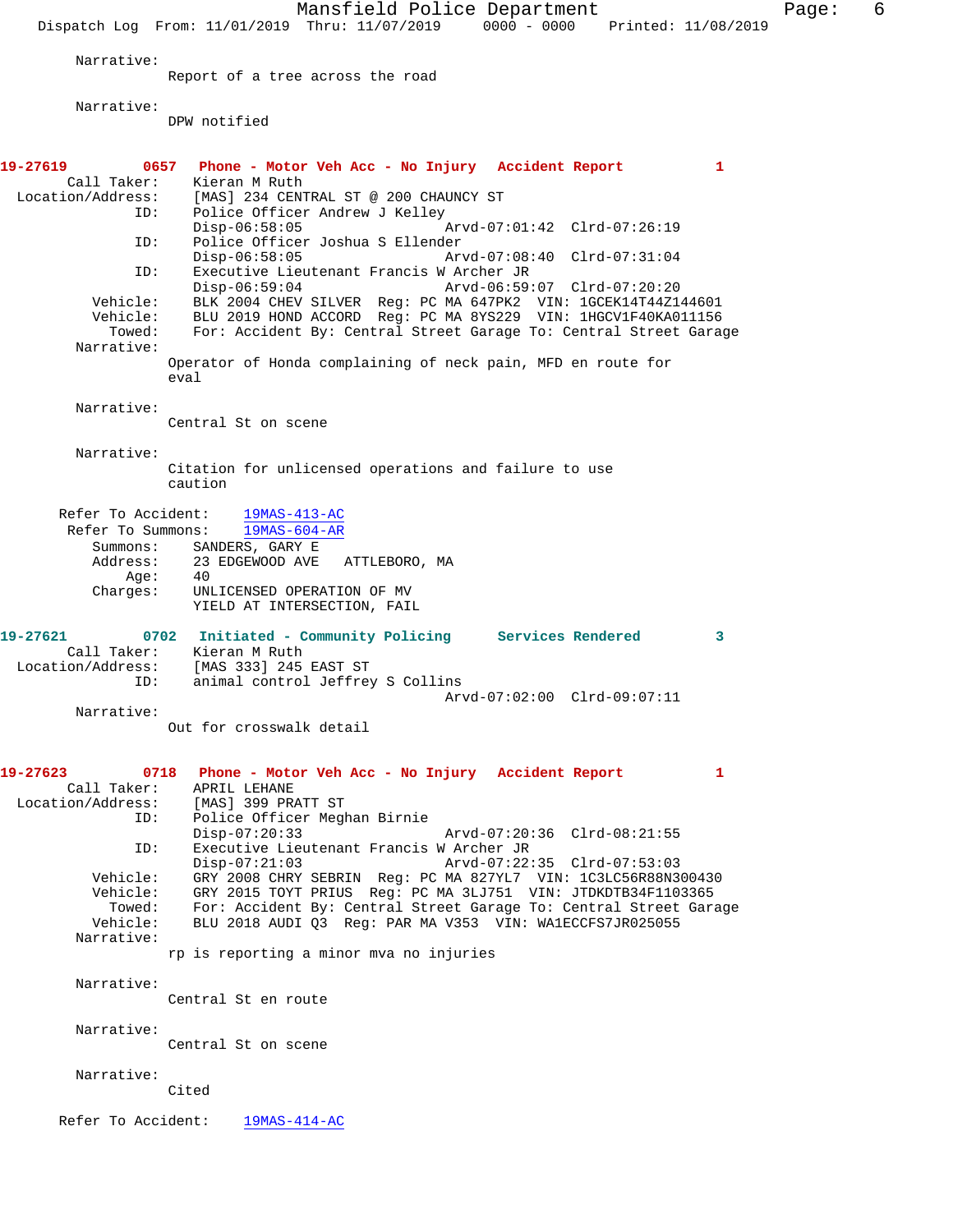Mansfield Police Department Fage: 7 Dispatch Log From: 11/01/2019 Thru: 11/07/2019 0000 - 0000 Printed: 11/08/2019 **19-27632 0833 Walk-In - Child Safety Seat Program Services Rendered 3**  Call Taker: Support Staff Derek M Stark Location/Address: [MAS 451B] 500 EAST ST ID: Police Officer Nicole M Boldrighini Disp-08:36:03 Arvd-08:36:08 Clrd-08:45:39 Vehicle: BLK 2016 BMW 5SERIE Reg: PC MA 297JL5 VIN: WBA5M4C50GD186857 Narrative: Ofc. Boldrighini installing a child safety seat. Narrative: 1 seat installed **19-27633 0906 Initiated - Selective Enforcement/RADAR Citation / Warning Issued 3**  Call Taker: Kieran M Ruth Location/Address: [MAS 1002] 250 EAST ST ID: Police Officer Nicole M Boldrighini Arvd-09:06:00 Clrd-09:52:36 Vehicle: BLU 2011 CHEV CRUZE Reg: PC MA 778KX4 VIN: 1G1PC5SHXB7127170 Vehicle: GRY 2016 HOND UT PILOT Reg: PC MA 3MX786 VIN: 5FNYF6H58GB087534 Narrative: Traffic enforcement in the area. Narrative: Out with MA/778KX4, cited for speed and defective equipment Narrative: Out with MA/3XM786 **19-27634 0907 Initiated - Selective Enforcement/RADAR Citation / Warning Issued 3**  Call Taker: Kieran M Ruth Location/Address: [MAS] 1672 WEST ST @ 2 TIMBERLINE DR ID: Police Officer Gregg S Kennedy Arvd-09:07:00 Clrd-10:16:07 Vehicle: WHI 2017 CHEV TRAVER Reg: PC MA 6BS693 VIN: 1GNKVGKD3HJ204677 Vehicle: BLU 2014 NISS PATHFI Reg: PC MA 133ZC5 VIN: 5N1AR2MM9EC679044 Vehicle: GRY 2016 GMC SIERRA Reg: CO MA T38464 VIN: 1GTV2MECXGZ122607 Vehicle: GRY 2011 VOLK JETTA Reg: PC MA 5GS865 VIN: 3VWBZ7AJ7BM322064 Narrative: Traffic enforcement in the area. Narrative: Out with MA/6BS693, cited for speed Narrative: Out with MA/133ZC5, verbal for speed Narrative: Out with MA/T38464, cited for speed Narrative: Out with MA/5GS865, verbal **19-27637 0948 Initiated - Selective Enforcement/RADAR Citation / Warning Issued 3**  Call Taker: Kieran M Ruth Location/Address: [MAS] 43 NORTH MAIN ST @ 13 PARK ST ID: Police Officer John R Armstrong Arvd-09:48:00 Clrd-10:16:00 Vehicle: GRY 2018 CHEV EQUINO Reg: PC MA 7BD597 VIN: 2GNAXSEV1J6230680 Narrative: Traffic enforcement in the area. Narrative: Out with MA/7BD597, cited for speed **19-27638 0951 Phone - Assist Fire Department Transported to Hospital 3**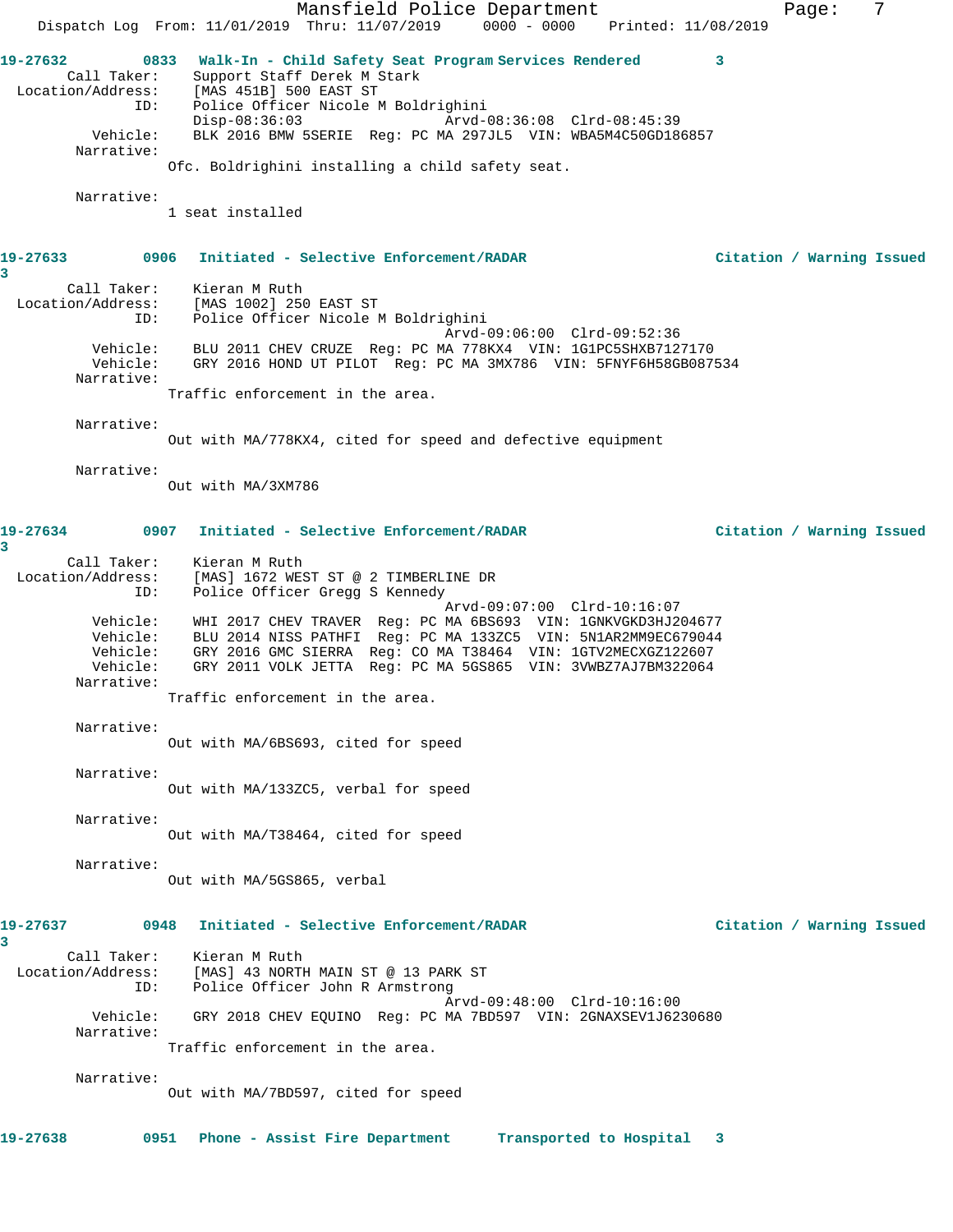Mansfield Police Department Fage: 8 Dispatch Log From: 11/01/2019 Thru: 11/07/2019 0000 - 0000 Printed: 11/08/2019 Call Taker: Kieran M Ruth Location/Address: [MAS] 25 COBB ST Apt. #R104 ID: Police Officer Nicole M Boldrighini Disp-09:52:36 Arvd-09:57:43 Clrd-10:00:04 Narrative: Out to assist MFD with an EMS call **19-27640 1018 Phone - Assist Fire Department Referred to Other Agency 3**  Call Taker: Kieran M Ruth Location/Address: [MAS H1177] 144 OAK ST ID: Police Officer Gregg S Kennedy Disp-10:19:00 Arvd-10:24:59 Clrd-11:07:58 ID: Police Officer John R Armstrong Disp-10:32:56 Clrd-10:35:49 Narrative: Out to assist MFD with the outside odor of gas **19-27644 1033 Walk-In - Digital/Electronic Crime Incident Report 3**  Call Taker: Support Staff Derek M Stark Location/Address: [MAS] 20 EDDY ST ID: Police Officer John R Armstrong Disp-10:42:37 Arvd-10:52:51 Clrd-11:42:58 Narrative: Walk in at Mansfield Police lobby looking to speak with an officer about identiy theft. Refer To Incident: 19MAS-998-OF **19-27650 1109 Initiated - Motor Vehicle Stop Citation / Warning Issued 3**  Call Taker: Kieran M Ruth Vicinity of: [MAS] 490 ELM ST ID: Police Officer Gregg S Kennedy Arvd-11:09:00 Clrd-11:25:32 Vehicle: BLK 2009 TOYT UT RAV4 Reg: PC MA 79NY41 VIN: 2T3BF32V09W017987 Narrative: MV stop Narrative: Cited for speed **19-27655 1157 Initiated - Building Check Secured Building 3**  Call Taker: Kieran M Ruth<br>Cion/Address: [MAS 417] 9 FRANCIS AVE Location/Address:<br>ID: Police Officer Nicole M Boldrighini Arvd-11:57:00 Clrd-12:07:40 Narrative: Building/area checked secure. Refer To Accident: 19MAS-415-AC 19-27657 1205 Phone - Suspicious Actv / Persn / Veh Services Rendered **2**  Call Taker: Support Staff Derek M Stark Location/Address: [MAS 840D125A] 280 SCHOOL ST Apt. #D125 ID: Police Officer Gregg S Kennedy Disp-12:15:23 Arvd-12:23:51 Clrd-12:28:01 Narrative: Store employee reporting suspicious unattended back pack that has been left on a bench in front of the store. Bag is gray/black/yellow and was dropped there this morning. Staff and customers are concerned and avoiding the area. Narrative: The backpack was filled with clothes

**19-27658 1218 Phone - Assist Fire Department Services Rendered 3**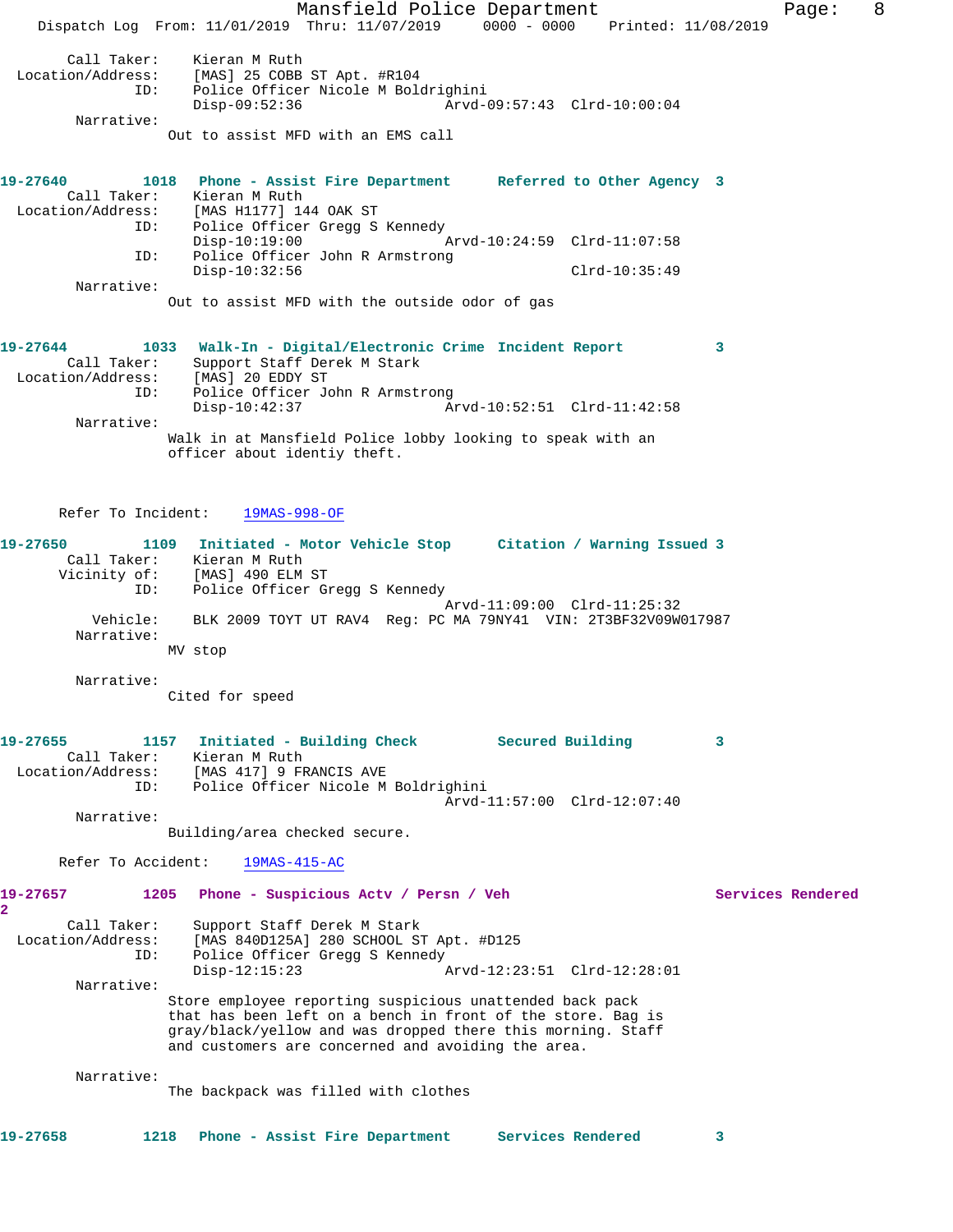|                                                                                                                                         | Dispatch Log From: 11/01/2019 Thru: 11/07/2019 0000 - 0000 Printed: 11/08/2019                                                                                                              | Mansfield Police Department                                                              |  |                             |   | Page:                      | 9 |
|-----------------------------------------------------------------------------------------------------------------------------------------|---------------------------------------------------------------------------------------------------------------------------------------------------------------------------------------------|------------------------------------------------------------------------------------------|--|-----------------------------|---|----------------------------|---|
| Call Taker:<br>Location/Address:<br>ID:<br>Vehicle:<br>Narrative:                                                                       | Kieran M Ruth<br>Police Officer John R Armstrong<br>$Disp-12:18:45$<br>BLK 2007 CHEV IMPALA Reg: PC MA 46KW56 VIN: 2G1WT58K979259146<br>Out to assist with a lockout                        | [MAS] 79 NORTH MAIN ST @ 14 COURT ST                                                     |  | Arvd-12:21:47 Clrd-12:31:54 |   |                            |   |
| Narrative:                                                                                                                              | Access gained                                                                                                                                                                               |                                                                                          |  |                             |   |                            |   |
| 19-27659<br>Location/Address: [MAS] CROCKER ST<br>ID:                                                                                   | 1226 Initiated - Parking Violations Citation / Warning Issued 3<br>Call Taker: Kieran M Ruth<br>Animal Control Steven Simonds                                                               |                                                                                          |  |                             |   |                            |   |
| Narrative:                                                                                                                              | Vehicle: YEL 2012 INTL 4000 Reg: CO MA S96194 VIN: 1HTMMAAL8CH451612<br>Tagged MA/S96194                                                                                                    |                                                                                          |  | Arvd-12:26:00 Clrd-12:28:36 |   |                            |   |
| 19-27665 1300 Initiated - Building Check Building Checked / Secured                                                                     |                                                                                                                                                                                             |                                                                                          |  |                             |   | 3                          |   |
| Location/Address: [MAS] 4 ERICK RD @ 15 BONNEY LN<br>ID:                                                                                | Call Taker: Kieran M Ruth<br>Police Officer Nicole M Boldrighini                                                                                                                            |                                                                                          |  | Arvd-13:00:00 Clrd-13:09:38 |   |                            |   |
| Narrative:                                                                                                                              | Building/area checked secure.                                                                                                                                                               |                                                                                          |  |                             |   |                            |   |
| 19-27666 1304 Initiated - Building Check Building Checked / Secured                                                                     |                                                                                                                                                                                             |                                                                                          |  |                             |   | 3                          |   |
| Location/Address: [MAS 840] 280 SCHOOL ST<br>ID:                                                                                        | Call Taker: Kieran M Ruth                                                                                                                                                                   | Police Officer Gregg S Kennedy                                                           |  |                             |   |                            |   |
| Narrative:                                                                                                                              | Building/area checked secure.                                                                                                                                                               |                                                                                          |  | Arvd-13:04:00 Clrd-14:03:23 |   |                            |   |
| 19-27667<br>3<br>Location/Address: [MAS] HOPE ST                                                                                        | 1312 Initiated - Selective Enforcement/RADAR<br>Call Taker: Kieran M Ruth                                                                                                                   |                                                                                          |  |                             |   | Building Checked / Secured |   |
|                                                                                                                                         | ID: Police Officer Nicole M Boldrighini                                                                                                                                                     |                                                                                          |  | Arvd-13:12:00 Clrd-13:42:09 |   |                            |   |
| Narrative:                                                                                                                              | Traffic enforcement in the area.                                                                                                                                                            |                                                                                          |  |                             |   |                            |   |
| 19-27668<br>Location/Address: [MAS] 245 OAKLAND ST @ 1 FRANCIS AVE ID: Police Officer John R Armstrong<br>ID:<br>Vehicle:<br>Narrative: | 1321 Phone - Disabled Motor Vehicle Services Rendered<br>Call Taker: Kieran M Ruth<br>Disp-13:23:16<br>$Disp-13:25:19$<br>Vehicle: BLK 2005 TK UNKNOWN Reg: RI 33618 VIN: 1XP5DB0X05N859844 | Police Officer David W Kinahan<br>1991 GDAN TL Req: TL ME 199747B VIN: 1GRAA9622LS022031 |  | Arvd-13:25:25 Clrd-14:08:02 | 3 |                            |   |
| Narrative:                                                                                                                              | Out for a TT unit that has lost an axle<br>The vehicle is out of the roadway                                                                                                                |                                                                                          |  |                             |   |                            |   |
| 19-27679                                                                                                                                | 1443 Initiated - Selective Enforcement/RADAR                                                                                                                                                |                                                                                          |  |                             |   | Citation / Warning Issued  |   |
| 3<br>Call Taker: Kieran M Ruth<br>Location/Address: [MAS] 562 MAPLE ST @ 3 JENNIFER DR                                                  |                                                                                                                                                                                             |                                                                                          |  |                             |   |                            |   |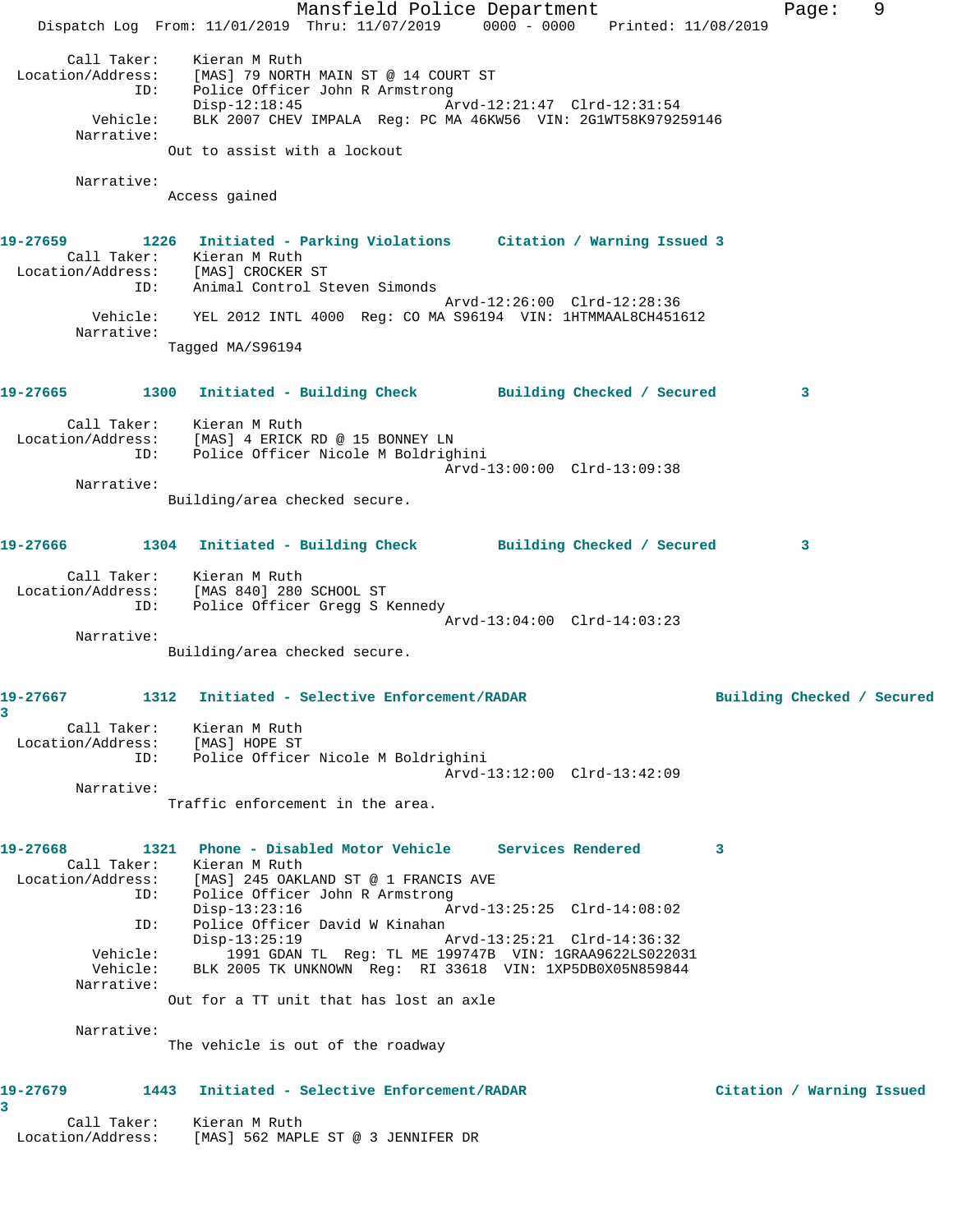Mansfield Police Department Fage: 10 Dispatch Log From: 11/01/2019 Thru: 11/07/2019 0000 - 0000 Printed: 11/08/2019 ID: Police Officer Nicole M Boldrighini Arvd-14:43:00 Clrd-15:10:24 Vehicle: RED 2015 LEXS RX350 Reg: PC MA 2VJG41 VIN: 2T2BK1BA2FC329730 Vehicle: GRY 2017 TOYT CAMRY Reg: PC MA 68WE07 VIN: 4T1BF1FK2HU796773 Narrative: Traffic enforcement in the area. **19-27681 1451 911 - Disabled Motor Vehicle Services Rendered 3**  Call Taker: PATRICK FEENEY Vicinity of: [MAS H1587] 755 EAST ST ID: Police Officer John R Armstrong Disp-14:53:34 Arvd-15:00:28 Clrd-15:04:33 Vehicle: RED 2002 TOYT UT HIGHLA Reg: PC MA 541PZ6 VIN: JTEHD21A520013464 Narrative: Report of DMV in the area, backing up traffic. Narrative: The vehicle is out of the way and awaiting AAA **19-27686 1518 Initiated - Motor Vehicle Stop Citation / Warning Issued 3**  Call Taker: Kieran M Ruth Location/Address: [MAS] 99 SOUTH MAIN ST @ 35 SPRING ST ID: Police Officer John R Armstrong Arvd-15:18:00 Clrd-15:25:14 Vehicle: BLK 2005 SAA 93 Reg: PC MA 5XE427 VIN: YS3FD49Y851037175 Narrative: MV stop Narrative: Cited for failure to yield **19-27687 1525 Phone - Assist Fire Department Transported to Hospital 3**  Call Taker: Kieran M Ruth Location/Address: [MAS] 91 CHAUNCY ST ID: Police Officer John R Armstrong Disp-15:26:31 Arvd-15:29:44 Clrd-15:32:58 Narrative: Out to assist MFD with an elderly fall victim Narrative: Transport to Norwood **19-27688 1535 Phone - Digital/Electronic Crime Incident Report 3**  Call Taker: Support Staff Derek M Stark Location/Address: [MAS 451B] 500 EAST ST ID: Police Officer Nicole M Boldrighini Disp-15:36:57 Arvd-15:47:00 Clrd-15:53:55 Narrative: Ofc. Boldrighini speaking with walk in for idenity theft. Refer To Incident: 19MAS-999-OF **19-27689 1602 Initiated - Motor Vehicle Stop Verbal Warning 3**  Call Taker: Kieran M Ruth Location/Address: [MAS 1002] 250 EAST ST ID: Police Officer David W Kinahan Arvd-16:02:00 Clrd-16:05:22 Vehicle: GRY 2011 FORD EXPLOR Reg: PC MA 699EYS VIN: 1FMHK8D87BGA37113 Narrative: MV stop Narrative: Warning for expired registration **19-27690 1607 Phone - Assist Fire Department Referred to Other Agency 3**  Call Taker: Kieran M Ruth Location/Address: [MAS 438R] 37 EAST ST Apt. #5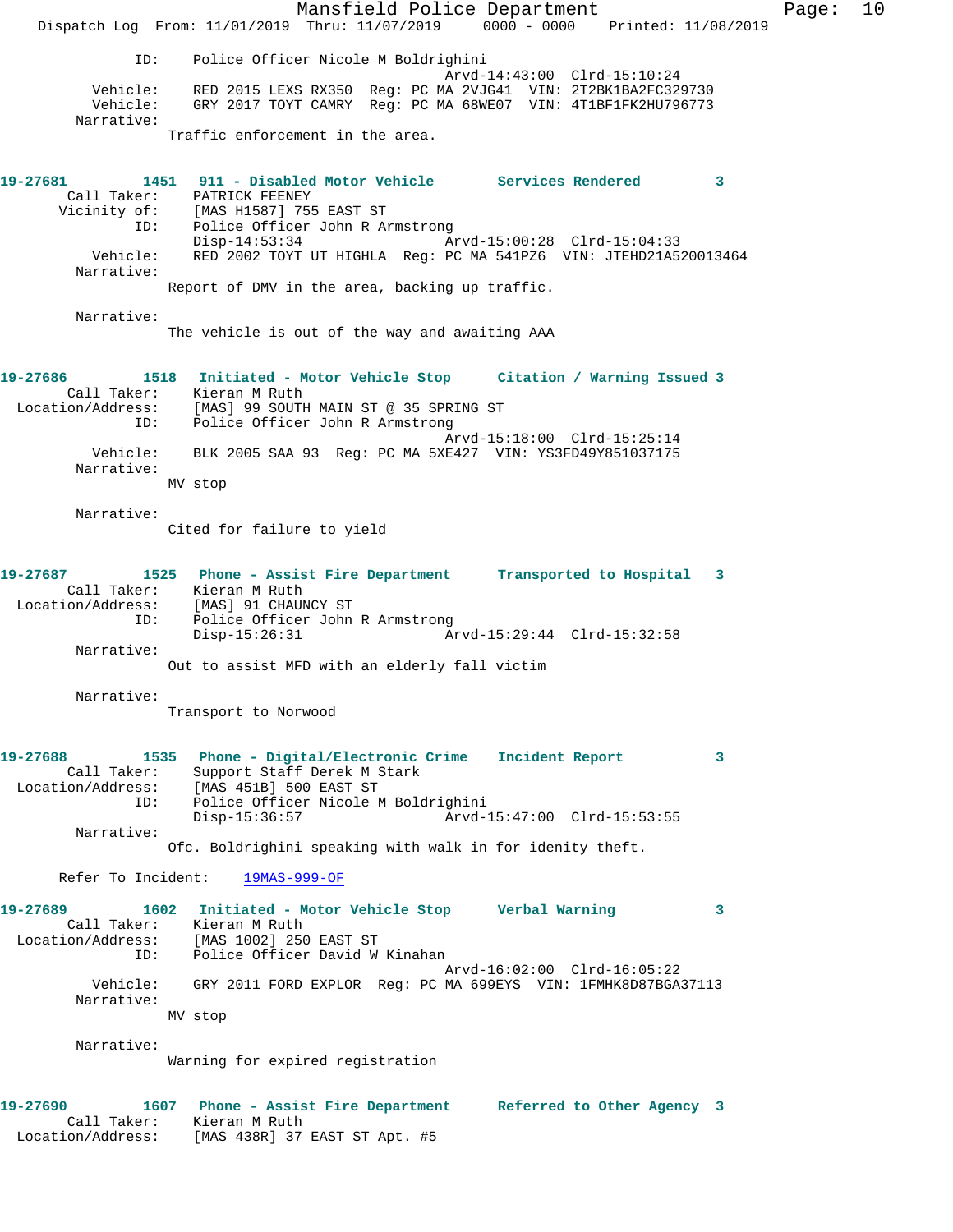Mansfield Police Department Fage: 11 Dispatch Log From: 11/01/2019 Thru: 11/07/2019 0000 - 0000 Printed: 11/08/2019 ID: Police Officer Nicole P Newport<br>Disp-16:10:37 Az Disp-16:10:37 Arvd-16:30:31 Clrd-16:30:43 Narrative: Out to assist MFD with a 37/F experiencing pregnancy issues **19-27692 1634 Phone - Suspicious Actv / Persn / Veh Field Interrogation 2**  Call Taker: PATRICK FEENEY<br>Vicinity of: [MAS H4949] 41 of: [MAS H4949] 41 RIVERSIDE DR<br>ID: Police Officer Christopher I Police Officer Christopher D Sorge<br>Disp-16:36:47 Arvd Disp-16:36:47 Arvd-16:47:47 Clrd-17:24:27 ID: Police Officer Jay J Sparrow Disp-16:58:12 Arvd-16:59:33 Clrd-17:24:27 Narrative: Caller reports group of poss. high school aged males building some type of structure in the wooded area next to the pond behind his house. Caller thinks they are in conservation land and unsure on why they are there; thinks its suspicious. SP's are described as teenaged males w/m, 1 wearing a grey sweatshirt and black shorts. Described as using power tools. Narrative: Accessing the pond behind 9 Riverside Narrative: The kids are building a deck into the pond. Narrative: Report ot be forwarded to the Building Dept. Refer To Field Int: 19MAS-63-FI **19-27693 1634 Initiated - Selective Enforcement/RADAR Citation / Warning Issued 3**  Call Taker: Kieran M Ruth<br>Location/Address: [MAS] 400 --[MAS] 400 RTE 140 SB @ 272 CHAUNCY ST ID: Police Officer Joshua S Ellender Arvd-16:34:00 Clrd-16:54:19 Vehicle: BLK 2015 VOLK GOLFSP Reg: PC MA 6FH613 VIN: 3VWCA7AUXFM519743 Narrative: Traffic enforcement in the area. Narrative: Out with MA/6FH613, cited **19-27705 1731 911 - Assist Fire Department Transported to Hospital 3**  Call Taker: PATRICK FEENEY Location/Address: [MAS H1590] 54 SAMOSET AVE ID: Police Officer Nicole P Newport<br>Disp-17:35:27 A: Disp-17:35:27 Arvd-17:37:56 Clrd-17:42:20 Narrative: Assisting the FD with a fire/medical related incident. Narrative: Out to assist MFD with an EMS call **19-27709 1801 Initiated - Assist Citizen - P S A Services Rendered 3**  Call Taker: Kieran M Ruth<br>Location/Address: [MAS] 750 NOR: [MAS] 750 NORTH MAIN ST ID: Detective Kenneth E Wright Arvd-18:01:00 Clrd-18:11:26 Narrative: Transporting 1 juvenile home SM:83157 Narrative: EM:83159 Narrative: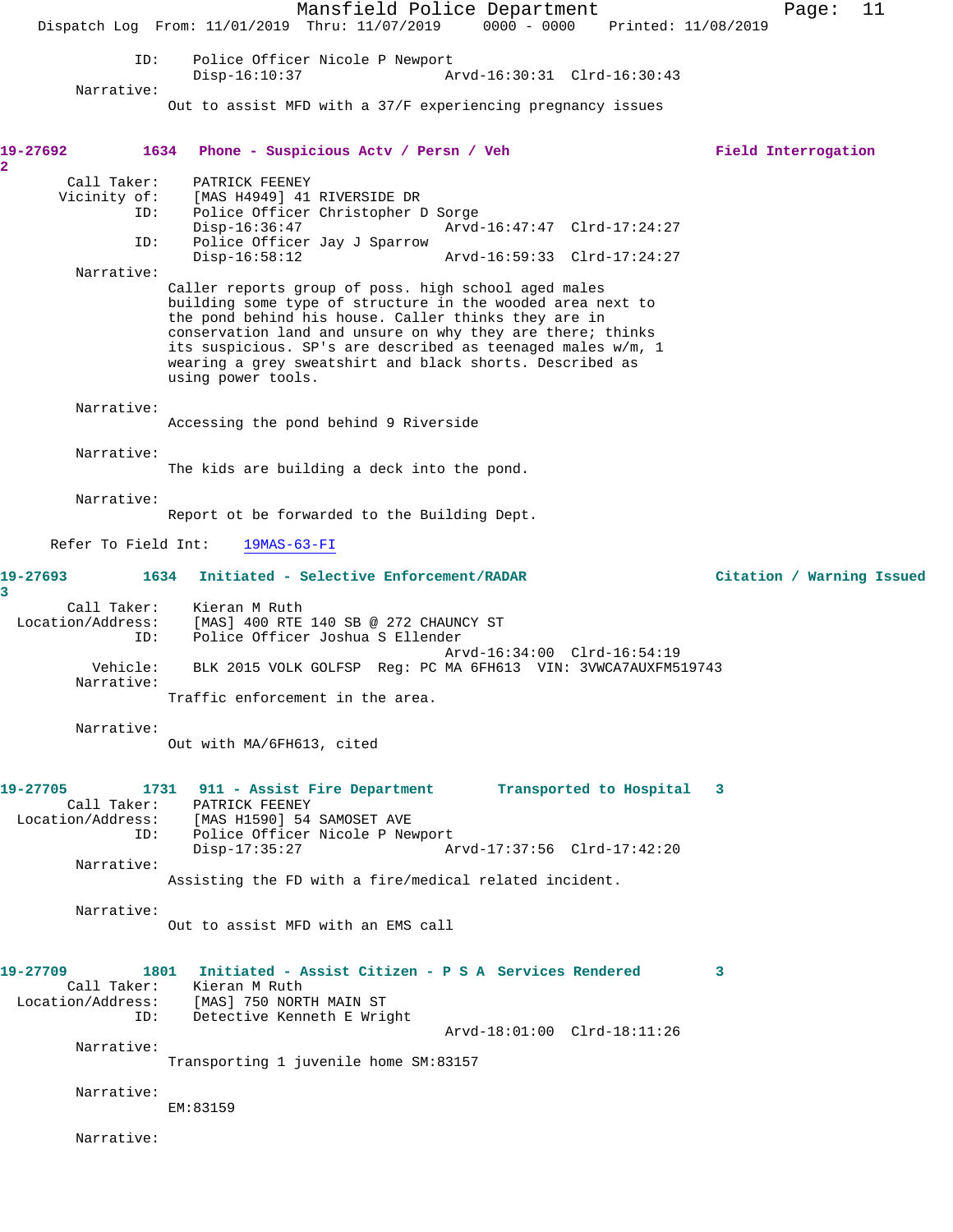|                                                                     | Dispatch Log From: 11/01/2019 Thru: 11/07/2019 0000 - 0000 Printed: 11/08/2019                | Mansfield Police Department                                                                          |                             |                            | Page:             | 12 |
|---------------------------------------------------------------------|-----------------------------------------------------------------------------------------------|------------------------------------------------------------------------------------------------------|-----------------------------|----------------------------|-------------------|----|
|                                                                     | The home is locked, transporting back to the H.S. SM:83159                                    |                                                                                                      |                             |                            |                   |    |
| Narrative:                                                          | EM: 83161                                                                                     |                                                                                                      |                             |                            |                   |    |
| 19-27711<br>Location/Address: [MAS 330] 250 EAST ST                 | 1807 Initiated - Community Policing Services Rendered 3<br>Call Taker: PATRICK FEENEY         |                                                                                                      |                             |                            |                   |    |
|                                                                     | Police Officer Jay J Sparrow<br>ID:                                                           |                                                                                                      | Arvd-18:07:00 Clrd-19:06:38 |                            |                   |    |
| 19-27714<br>Location/Address: [MAS H4884] 199 GILBERT ST            | 1815 911 - Animal Complaints The Returned to Home / Family 3<br>Call Taker: GARIN EISELE      |                                                                                                      |                             |                            |                   |    |
| ID:                                                                 | Disp-18:17:42                                                                                 | Police Officer Joshua S Ellender                                                                     | Arvd-18:35:13 Clrd-18:59:00 |                            |                   |    |
| Narrative:                                                          | Calling party stated she found a dog and is in her car.                                       |                                                                                                      |                             |                            |                   |    |
| Narrative:                                                          |                                                                                               |                                                                                                      |                             |                            |                   |    |
|                                                                     | COCO has been returned to there family.                                                       |                                                                                                      |                             |                            |                   |    |
| 19-27715<br>3                                                       | 1818 Initiated - Selective Enforcement/RADAR                                                  |                                                                                                      |                             |                            | Services Rendered |    |
| Location/Address: [MAS] HOPE ST                                     | Call Taker: GARIN EISELE                                                                      |                                                                                                      |                             |                            |                   |    |
|                                                                     | Police Officer Christopher D Sorge<br>ID:                                                     |                                                                                                      | Arvd-18:18:00 Clrd-18:43:49 |                            |                   |    |
| 19-27717 1842 Alarm - Assist Fire Department Services Rendered      | Call Taker: Kieran M Ruth                                                                     |                                                                                                      |                             | $\overline{\phantom{a}}$ 3 |                   |    |
| Location/Address: [MAS 424] 149 OAKLAND ST Apt. #A1<br>ID:          | $Disp-18:43:49$                                                                               | Police Officer Christopher D Sorge                                                                   | Arvd-18:45:04 Clrd-18:59:03 |                            |                   |    |
| Narrative:                                                          |                                                                                               |                                                                                                      |                             |                            |                   |    |
|                                                                     | Out to assist MFD with a master box activation                                                |                                                                                                      |                             |                            |                   |    |
| 19-27718<br>Location/Address: [MAS 173] 72 PRATT ST<br>ID:          | 1914 Initiated - Motor Vehicle Stop Citation / Warning Issued 3<br>Call Taker: DAVID SULLIVAN | Police Officer Christopher D Sorge                                                                   |                             |                            |                   |    |
| ID:                                                                 |                                                                                               | Police Officer Nicole P Newport                                                                      | Arvd-19:14:00 Clrd-19:22:06 |                            |                   |    |
| Vehicle:<br>Narrative:                                              | $Disp-19:18:05$                                                                               | BLU 2013 TOYT UT RAV4 Req: PC MA 186XX9 VIN: 2T3DFREV0DW081902                                       | Arvd-19:18:08 Clrd-19:19:05 |                            |                   |    |
|                                                                     | Traffic Stop.                                                                                 |                                                                                                      |                             |                            |                   |    |
| 19-27720<br>Location/Address: [MAS 907E] 390 WEST ST                | 1922 Initiated - Building Check Services Rendered 3<br>Call Taker: GARIN EISELE               |                                                                                                      |                             |                            |                   |    |
|                                                                     | ID:                                                                                           | Police Officer Joshua S Ellender                                                                     | Arvd-19:22:00 Clrd-19:30:34 |                            |                   |    |
| 19-27721                                                            | 1922 Initiated - Motor Vehicle Stop Citation / Warning Issued 3<br>Call Taker: DAVID SULLIVAN |                                                                                                      |                             |                            |                   |    |
| Location/Address: [MAS 304B] 1 MANSFIELD AVE<br>ID:                 |                                                                                               | Police Officer Nicole P Newport                                                                      | Arvd-19:22:00 Clrd-19:23:14 |                            |                   |    |
| ID:<br>Vehicle:                                                     | $Disp-19:23:07$                                                                               | Police Officer Christopher D Sorge<br>GRY 2005 VOLV UT XC90 Reg: PC MA 8KZ797 VIN: YV1CZ592651217794 | Arvd-19:23:11 Clrd-19:26:14 |                            |                   |    |
| 19-27722 1923 Initiated - Building Check Building Checked / Secured |                                                                                               |                                                                                                      |                             |                            | 3                 |    |
| Call Taker:<br>Location/Address: [MAS 1015] 30 CHAUNCY ST           | DAVID SULLIVAN<br>ID:                                                                         |                                                                                                      |                             |                            |                   |    |
|                                                                     |                                                                                               | Police Officer Nicole P Newport                                                                      |                             |                            |                   |    |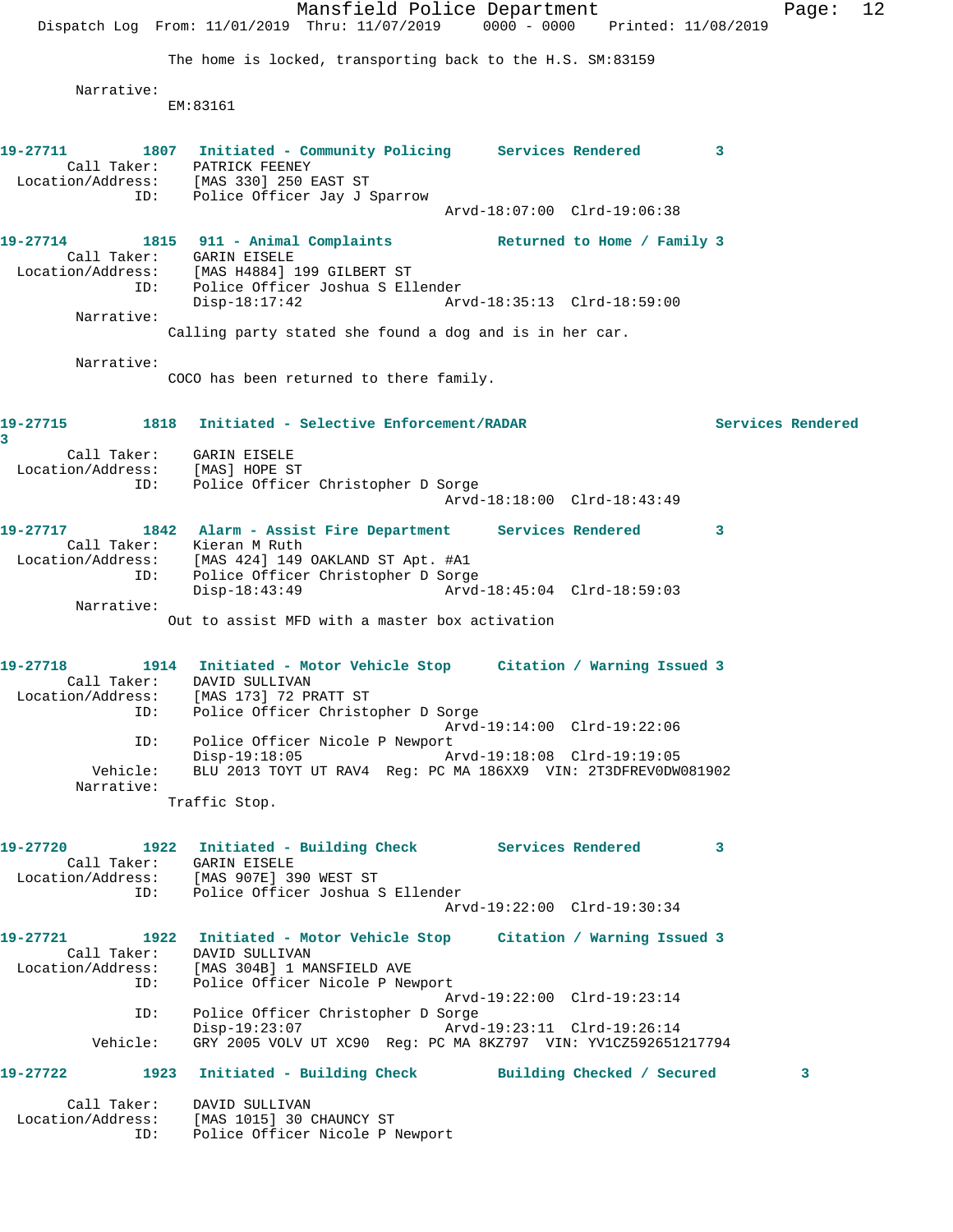Mansfield Police Department Fage: 13 Dispatch Log From: 11/01/2019 Thru: 11/07/2019 0000 - 0000 Printed: 11/08/2019 Arvd-19:23:00 Clrd-19:34:01 **19-27724 1930 Initiated - Building Check Services Rendered 3**  Call Taker: DAVID SULLIVAN Location/Address: [MAS 280] 440 FORBES BLVD ID: Police Officer Joshua S Ellender Arvd-19:30:00 Clrd-19:33:42 **19-27726 1933 Initiated - Building Check Services Rendered 3**  Call Taker: DAVID SULLIVAN Location/Address: [MAS 840] 280 SCHOOL ST ID: Police Officer Joshua S Ellender Arvd-19:33:00 Clrd-19:54:40 Vehicle: GRY 2006 ACUR TSX Reg: PC MA 793KY7 VIN: JH4CL96916C039071 **19-27727 1942 Initiated - Building Check Services Rendered 3**  Call Taker: DAVID SULLIVAN Location/Address: [MAS 4] 31 HAMPSHIRE ST ID: Police Officer Jay J Sparrow Arvd-19:42:00 Clrd-19:42:25 **19-27728 1946 Initiated - Building Check Services Rendered 3**  Call Taker: DAVID SULLIVAN Location/Address: [MAS 834] 261 CHAUNCY ST ID: Police Officer Nicole P Newport Arvd-19:46:00 Clrd-19:51:43 **19-27733 2019 Alarm - Assist Fire Department Services Rendered 3**  Call Taker: GARIN EISELE Location/Address: [MAS H3881] 42 FAIRFIELD PARK ID: Police Officer Jay J Sparrow Disp-20:23:19 Arvd-20:29:52 Clrd-20:33:17 ID: Sergeant Brian P Thibault Disp-20:22:00 Clrd-20:24:55 Narrative: Assisting the FD with a fire/medical related incident. **19-27735 2027 Initiated - Disturbance / Gathering Investigated - Report Taken 1** Call Taker: GARIN EISELE Location/Address: [MAS 1002] 250 EAST ST ID: Sergeant Brian P Thibault Arvd-20:27:00 Clrd-20:29:04 Narrative: Sgt.Thibault requesting report for disturbance at the football game. Refer To Incident: 19MAS-1001-OF **19-27736 2030 Cellular - Traffic / Roadway Complaint Assisted Party 2**  Call Taker: GARIN EISELE Location/Address: [MAS] 170 SCHOOL ST<br>TD: Police Officer Chris Police Officer Christopher D Sorge Disp-20:32:41 Arvd-20:33:30 Clrd-20:34:16 ID: Police Officer Joshua S Ellender Disp-20:32:47 Clrd-20:33:08 ID: Detective David D Kerr Disp-20:33:18 Arvd-20:34:19 Clrd-20:48:36 Narrative: R/p states male dressed all in black in a wheel chair trying to cross Rt 140 near sCHOOL sT. Narrative: Party was able to cross. Now in front of Fridays. **19-27738 2039 Initiated - Building Check Services Rendered 3**  Call Taker: GARIN EISELE Location/Address: [MAS 814] 50 WEST CHURCH ST

ID: Police Officer Jay J Sparrow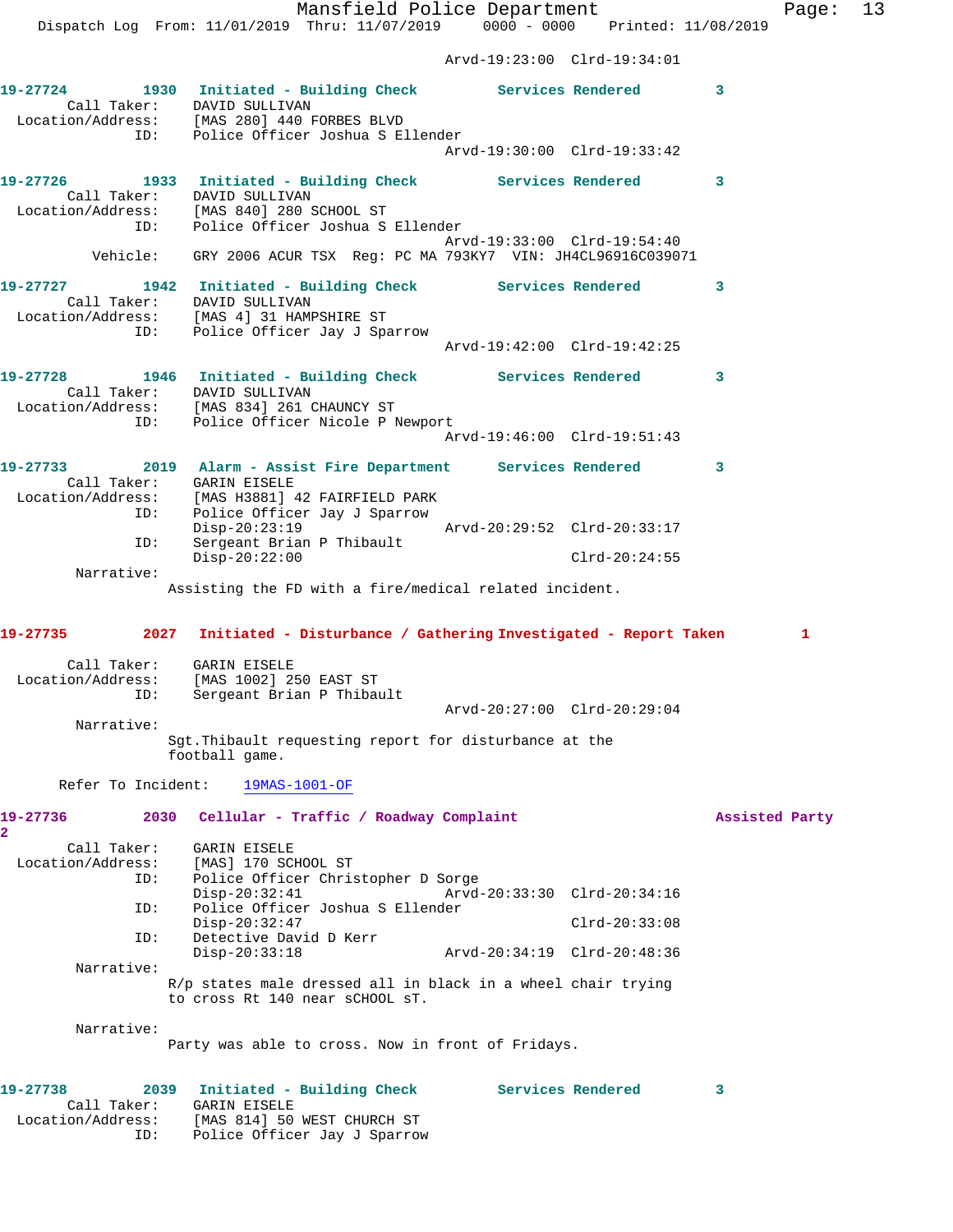Mansfield Police Department Fage: 14 Dispatch Log From: 11/01/2019 Thru: 11/07/2019 0000 - 0000 Printed: 11/08/2019 Arvd-20:39:00 Clrd-20:44:28 **19-27743 2110 Initiated - Building Check Services Rendered 3**  Call Taker: DAVID SULLIVAN Location/Address: [MAS 281A] 1 CROCKER ST ID: Police Officer Jay J Sparrow Arvd-21:10:00 Clrd-21:10:37 **19-27744 2124 Initiated - Building Check Services Rendered 3**  Call Taker: DAVID SULLIVAN Location/Address: [MAS 2] 60 FORBES BLVD ID: Police Officer Joshua S Ellender Arvd-21:24:00 Clrd-21:30:44 **19-27745 2128 Phone - Alarm - Burglar Services Rendered 1**  Call Taker: NICHOLAS GOYETTE Location/Address: [MAS 840I120] 280 SCHOOL ST Apt. #I120 ID: Police Officer Joshua S Ellender Disp-21:31:11 Arvd-21:34:52 Clrd-21:37:07 ID: Police Officer Jay J Sparrow Disp-21:31:21 Arvd-21:34:29 Clrd-21:37:11 Vehicle: GRY 2013 OPT Reg: PC RI DMONEY VIN: 5XXGN4A71DG244778 Narrative: Zone: front exit door Rep: requested dispatch, unk if going **19-27746 2142 Initiated - Building Check Building Checked / Secured 3** Call Taker: DAVID SULLIVAN Location/Address: [MAS 322] 31 HAMPSHIRE ST ID: Police Officer Joshua S Ellender Arvd-21:42:00 Clrd-21:48:36 **19-27747 2145 911 - Disturbance / Gathering Investigated - No Report 1**  Call Taker: GARIN EISELE Location/Address: [MAS H1068] 28 OAKLAND ST ID: Police Officer Jay J Sparrow Disp-21:46:55 Arvd-21:49:27 Clrd-22:05:04 Disp-21:46:55<br>ID: Police Officer Christopher D Sorge<br>Disp-21:47:01<br>Arvd-21:51:40 Clrd-22:05:07 Disp-21:47:01 Arvd-21:51:40 Clrd-22:05:07 Vehicle: BLU 2007 HOND ODYSSE Reg: PC MA 24KA72 VIN: 5FNRL38627B028743 Refer To Incident: 19MAS-1002-OF **19-27748 2156 Initiated - Suspicious Actv / Persn / Veh Citation / Warning Issued 2**  Call Taker: DAVID SULLIVAN Location/Address: [MAS 1002] 250 EAST ST ID: Police Officer Joshua S Ellender Arvd-21:56:00 Clrd-22:02:47 Vehicle: BLK 2003 TOYT CAMRY Reg: PC MA 85PG14 VIN: 4T1BE32K83U153082 **19-27752 2230 Initiated - Building Check Services Rendered 3**  Call Taker: DAVID SULLIVAN Location/Address: [MAS 13] 175 FRUIT ST ID: Police Officer Christopher D Sorge Arvd-22:30:00 Clrd-22:35:51 **19-27753 2242 Initiated - Building Check Services Rendered 3**  Call Taker: DAVID SULLIVAN Location/Address: [MAS 820C] 31 PLYMOUTH ST ID: Detective Anthony R Lattanzio Arvd-22:42:00 Clrd-22:57:19 **19-27755 2250 Initiated - Building Check Services Rendered 3**  Call Taker: DAVID SULLIVAN Location/Address: [MAS 1002] 250 EAST ST ID: Police Officer Christopher D Sorge Arvd-22:50:00 Clrd-22:58:09 **19-27756 2254 911 - Motor Veh Acc - w/Injury Arrest(s) Made 1**  Call Taker: GARIN EISELE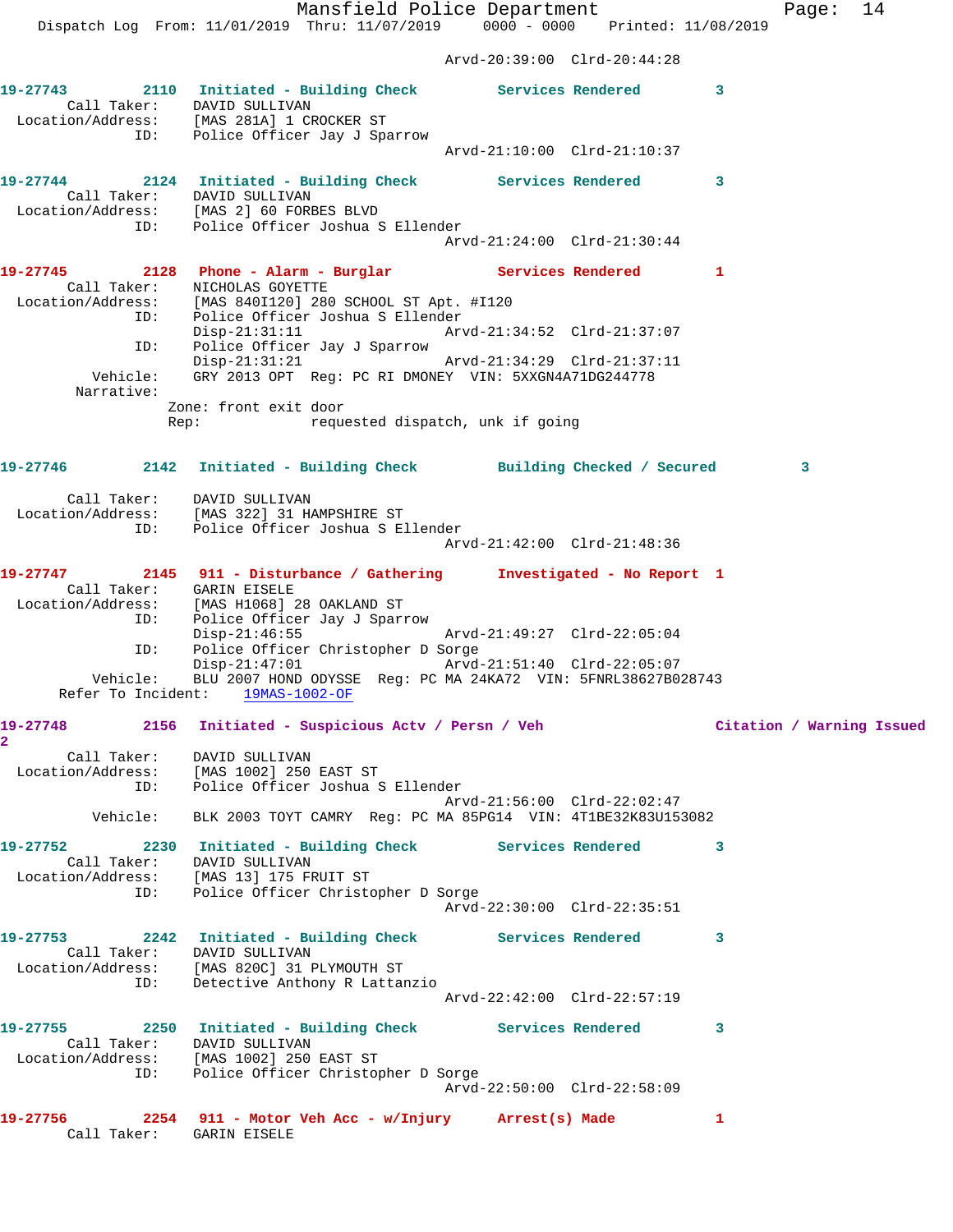Mansfield Police Department Page: 15 Dispatch Log From: 11/01/2019 Thru: 11/07/2019 0000 - 0000 Printed: 11/08/2019 Location/Address: [MAS H1372] 64 SOUTH MAIN ST Police Officer Joshua S Ellender<br>Disp-22:56:35 Arv Disp-22:56:35 Arvd-22:57:02 Clrd-11/02/2019 @ 00:25:07 ID: Police Officer Jay J Sparrow Disp-22:56:48 Clrd-22:57:03 ID: Sergeant Lawrence G Crosman Disp-22:56:53 Arvd-22:56:56 Clrd-11/02/2019 @ 00:25:00<br>ID: Police Officer Christopher D Sorge Police Officer Christopher D Sorge<br>Disp-22:58:27 Arvd-Disp-22:58:27 Arvd-22:58:32 Clrd-11/02/2019 @ 00:25:03<br>ID: Police Officer Jay J Sparrow Police Officer Jay J Sparrow Disp-23:13:18 Clrd-23:16:16 Vehicle: WHI 2013 BUIC VERANO Reg: PC MA 9BZ878 VIN: 1G4PR5SK3D4114293 Towed: For: Accident By: Central Street Garage To: Central Street Garage Narrative: Req for tow. Central notified. Narrative: M12 reports 1 in custody. Narrative: M12 transporting 1 female to the station in custody. Starting Mil 25401.9 Narrative: M12 ending at station 25403.4. Narrative: M5 reports Central St has the vehicle. Clearing. Narrative: M12 reports ro cited for oui 2nd offense, negligent operation and marked lanes violation Narrative: M12 reports that a was transported from the scene. Narrative: Pole 90 was struck. Refer To Accident: efer To Accident:  $\frac{19MAS-416-AC}{19MAS-605-AR}$  Arrest: RUSSELL, MARCY D Address: 9 PATRICIA RD MANSFIELD, MA Address: 9 B<br>Age: 45<br>Charges: 0UJ OUI-LIQUOR OR .08%, 2ND OFFENSE NEGLIGENT OPERATION OF MOTOR VEHICLE MARKED LANES VIOLATION **For Date: 11/02/2019 - Saturday 19-27763 0040 Initiated - Building Check Services Rendered 3**  Call Taker: DAVID SULLIVAN Location/Address: [MAS 281A] 1 CROCKER ST ID: Police Officer Meghan Birnie

Arvd-00:40:00 Clrd-00:47:27

| 19-27764<br>Call Taker: | 0047 | Initiated - Building Check<br>DAVID SULLIVAN |                             | Services Rendered |  |
|-------------------------|------|----------------------------------------------|-----------------------------|-------------------|--|
| Location/Address:       |      | [MAS 411] 60 FORBES BLVD                     |                             |                   |  |
|                         | ID:  | Patrolman David Schepis                      |                             |                   |  |
|                         |      |                                              | Arvd-00:47:00 Clrd-00:54:07 |                   |  |
| 19-27765                | 0059 | Initiated - Building Check                   |                             | Services Rendered |  |
| Call Taker:             |      | DAVID SULLIVAN                               |                             |                   |  |
| Location/Address:       |      | [MAS 322] 31 HAMPSHIRE ST                    |                             |                   |  |
|                         | ID:  | Patrolman David Schepis                      |                             |                   |  |

Arvd-00:59:00 Clrd-01:07:35

| 19-27766 | 0105 |  | Initiated - Building Check | Building |
|----------|------|--|----------------------------|----------|
|----------|------|--|----------------------------|----------|

**19-27-20-20 Checked / Secured 3**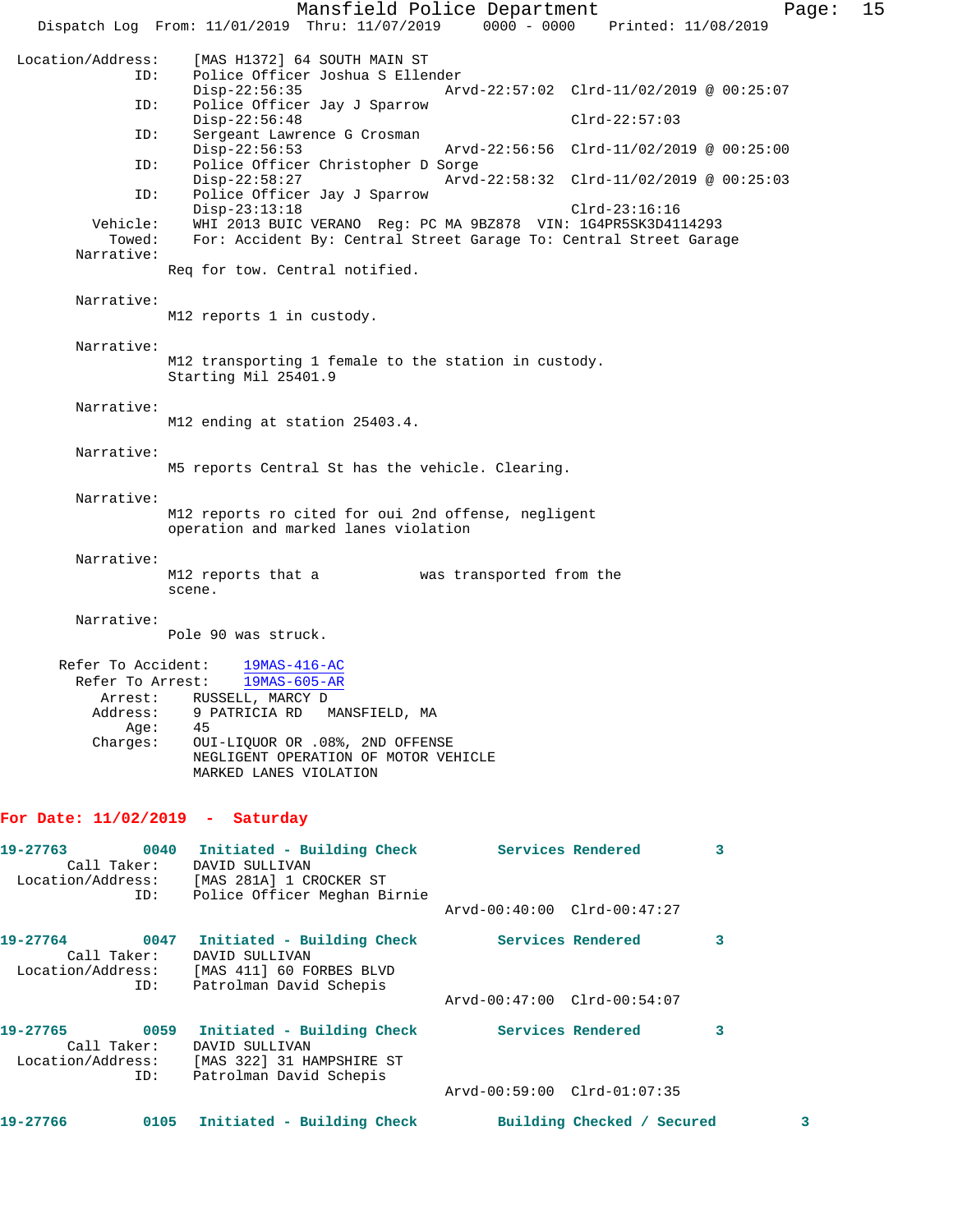Mansfield Police Department Fage: 16 Dispatch Log From: 11/01/2019 Thru: 11/07/2019 0000 - 0000 Printed: 11/08/2019 Call Taker: DAVID SULLIVAN Location/Address: [MAS 820C] 31 PLYMOUTH ST ID: Police Officer Joshua S Ellender Arvd-01:05:00 Clrd-01:20:06 **19-27767 0111 Initiated - Proactive Patrol Building Checked / Secured 3** Call Taker: NICHOLAS GOYETTE Location/Address: [MAS 280] 440 FORBES BLVD ID: Patrolman David Schepis Arvd-01:11:00 Clrd-01:14:21 Narrative: Checking the area. **19-27769 0116 Initiated - Building Check Services Rendered 3**  Call Taker: DAVID SULLIVAN Location/Address: [MAS 900A] 242 CHAUNCY ST Apt. #1 ID: Police Officer Meghan Birnie Arvd-01:16:00 Clrd-01:16:50 **19-27771 0134 Initiated - Proactive Patrol Services Rendered 3**  Call Taker: NICHOLAS GOYETTE Location/Address: [MAS 987A] 125 HIGH ST Apt. #1-4 ID: Police Officer Meghan Birnie Arvd-01:34:00 Clrd-01:40:33 Narrative: Checking the area. **19-27778 0215 Radio - Assist Fire Department Services Rendered 3**  Call Taker: DAVID SULLIVAN Location/Address: [MAS 946B] 631 EAST ST Apt. #B103 ID: Police Officer Christopher D Sorge Disp-02:16:28 Arvd-02:17:27 Clrd-02:21:55 Vehicle: BLK 2005 LINC UT AVIATO Reg: PC MA 859YA9 VIN: 5LMEU88HX5ZJ29863 Narrative: Assist FD. **19-27779 0222 Initiated - Building Check Services Rendered 3**  Call Taker: DAVID SULLIVAN Vicinity of: [MAS] COPELAND DR ID: Police Officer Meghan Birnie Arvd-02:22:00 Clrd-02:31:12 **19-27780 0229 Initiated - Building Check Services Rendered 3**  Call Taker: DAVID SULLIVAN Location/Address: [MAS 982] 111 HOPE ST ID: Police Officer Christopher D Sorge Arvd-02:29:00 Clrd-02:32:43 **19-27781 0238 Initiated - Building Check Services Rendered 3**  Call Taker: DAVID SULLIVAN Location/Address: [MAS 139] 265 FRUIT ST ID: Police Officer Christopher D Sorge Arvd-02:38:00 Clrd-02:42:07 **19-27782 0245 Initiated - Building Check Services Rendered 3**  Call Taker: DAVID SULLIVAN Location/Address: [MAS 840] 280 SCHOOL ST ID: Patrolman David Schepis Arvd-02:45:00 Clrd-03:00:29 **19-27784 0303 Initiated - Building Check Services Rendered 3**  Call Taker: DAVID SULLIVAN Location/Address: [MAS 820C] 31 PLYMOUTH ST ID: Police Officer Joshua S Ellender Arvd-03:03:00 Clrd-03:18:45 **19-27788 0448 Phone - Alarm - Burglar Services Rendered 1**  Call Taker: DAVID SULLIVAN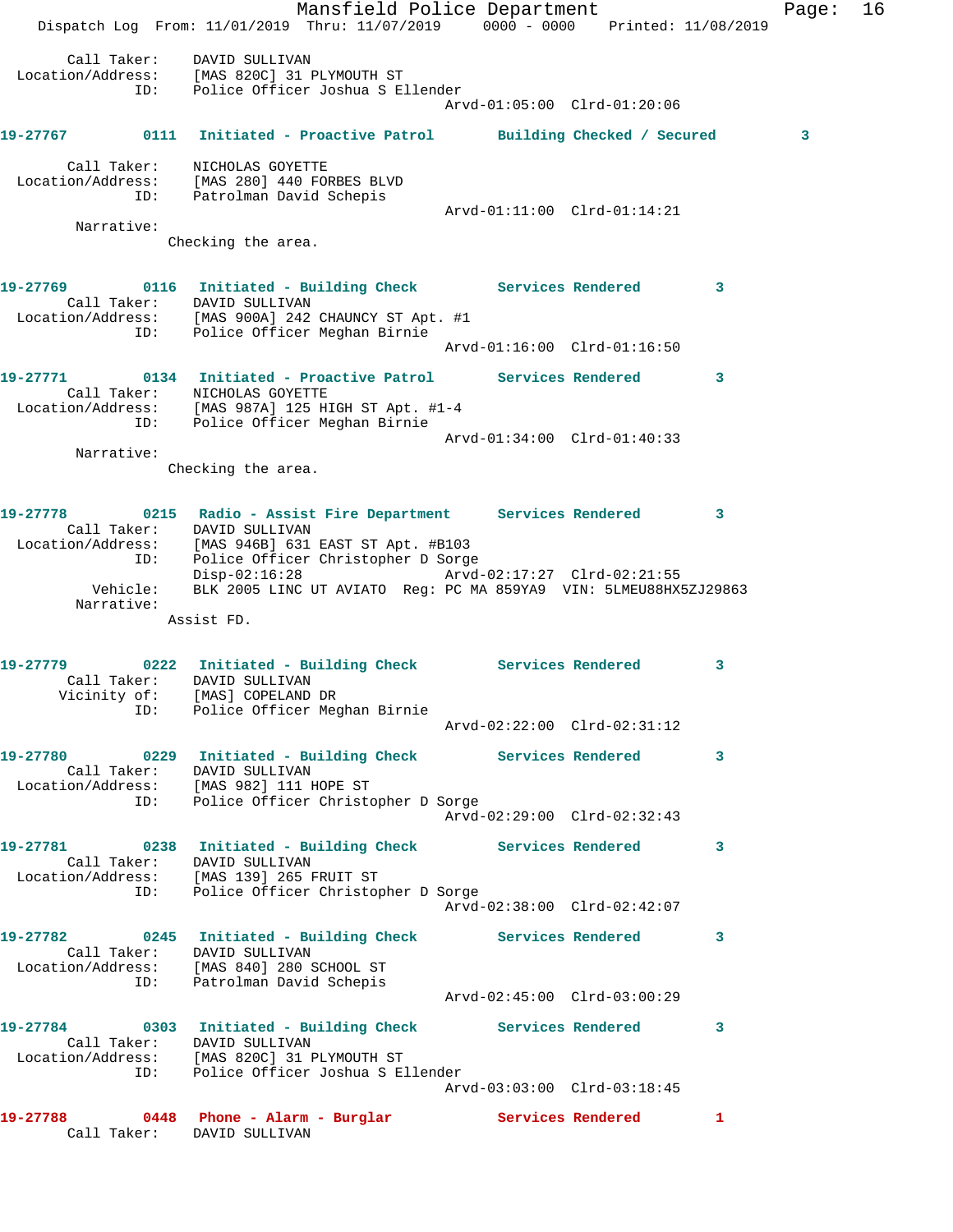Mansfield Police Department Fage: 17 Dispatch Log From: 11/01/2019 Thru: 11/07/2019 0000 - 0000 Printed: 11/08/2019 Location/Address: [MAS 840I120] 280 SCHOOL ST Apt. #I120 ID: Patrolman David Schepis Disp-04:50:25 Arvd-04:52:13 Clrd-04:56:06 ID: Police Officer Meghan Birnie Disp-04:50:31 Arvd-04:52:30 Clrd-04:56:03 Narrative: Front Race Motion Detector. Narrative: Doors Checked Secure. **19-27790 0529 Initiated - Building Check Services Rendered 3**  Call Taker: DAVID SULLIVAN Location/Address: [MAS 820C] 31 PLYMOUTH ST ID: Police Officer Joshua S Ellender Arvd-05:29:00 Clrd-05:49:16 **19-27792 0635 Phone - Alarm - Burglar False / Accidental Alarm 1**  Call Taker: NICHOLAS GOYETTE Location/Address: [MAS 969A110] 321 SCHOOL ST Apt. #A110 ID: Police Officer Meghan Birnie Disp-06:36:23 Arvd-06:38:58 Clrd-06:50:13 ID: Patrolman David Schepis Disp-06:36:27 Arvd-06:38:28 Clrd-06:55:30 Narrative: Zone: rear vestibule Rep: will attempt Narrative: M2 reports open rear door. Narrative: M2 reports that all checks ok inside. Unable to secure the rear door. Alarm co was notified and are still unable to make contact with a key holder. **19-27795 0730 Initiated - Building Check Building Checked / Secured 3** Call Taker: PATRICK FEENEY Location/Address: [MAS 820C] 31 PLYMOUTH ST ID: Police Officer Joshua S Ellender Arvd-07:30:00 Clrd-07:45:27 **19-27796 0736 Other - Assist Fire Department Services Rendered 3**  Call Taker: PATRICK FEENEY Location/Address: [MAS H3881] 42 FAIRFIELD PARK ID: Police Officer Meghan Birnie Disp-07:37:11 Arvd-07:42:35 Clrd-07:47:20 Narrative: Assisting the FD with a fire/medical related incident. **19-27798 0750 911 - Assist Fire Department Transported to Hospital 3**  Call Taker: MEGHAN MILLS Location/Address: [MAS H6002] 11 PATTYS RD ID: Police Officer Christopher D Sorge Disp-07:51:25 Clrd-07:52:07 ID: Sergeant Lawrence G Crosman Disp-07:51:25<br>
Disp-07:51:25<br>
Clrd-07:52:07<br>
Disp-07:52:03<br>
Clrd-08:02:13 Narrative: Assist MFD with the medical **19-27799 0752 Initiated - Proactive Patrol Services Rendered 3**  Call Taker: MEGHAN MILLS Location/Address: [MAS 820C] 31 PLYMOUTH ST ID: Police Officer Joshua S Ellender Arvd-07:52:00 Clrd-07:54:22 Narrative: Checking the area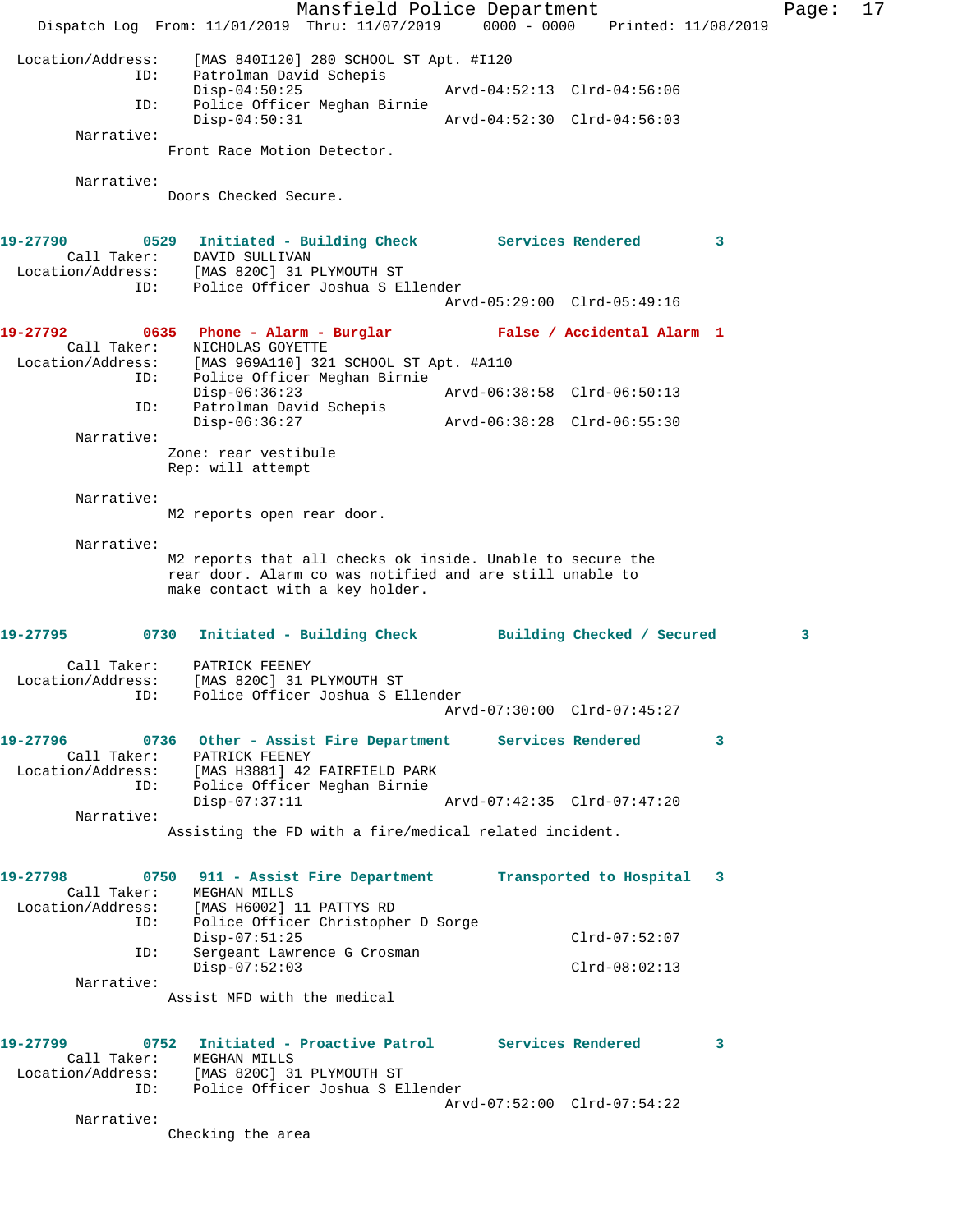|                   | 19-27800 0757 911 - 911 Hang-ups & Verifications Confirmed misdial/Accdntl Call          | $\mathbf{2}$ |
|-------------------|------------------------------------------------------------------------------------------|--------------|
| Call Taker:       | PATRICK FEENEY                                                                           |              |
|                   | Location/Address: [MAS 2] 60 FORBES BLVD<br>ID: Police Officer Gregg S                   |              |
|                   | Police Officer Gregg S Kennedy<br>ID:                                                    |              |
|                   | $Disp-08:02:23$<br>Arvd-08:09:51 Clrd-08:14:12<br>Police Officer John R Armstrong<br>ID: |              |
|                   | $Disp-08:02:28$<br>Arvd-08:09:50 Clrd-08:14:12                                           |              |
| Narrative:        | Room 316, 911 hangup from a cell phone. Call back made and                               |              |
|                   | she states accidental.                                                                   |              |
| Narrative:        |                                                                                          |              |
|                   | Ofcs Kennedy/Armstrong repsonding.                                                       |              |
| 19-27803          | 0907 Phone - Assist Non-Govrnmnt Agency Services Rendered<br>3                           |              |
| Call Taker:       | Officer Brendan Fayles                                                                   |              |
|                   | Location/Address: [MAS] 100 OLD FARM RD                                                  |              |
|                   | Police Officer John R Armstrong<br>ID:                                                   |              |
| Narrative:        | $Disp-09:09:33$<br>Arvd-09:27:56 Clrd-10:22:32                                           |              |
|                   | Calling party reports a possible water main break in the                                 |              |
|                   | area of 100 Old Farm Road. Ofc. Armstrong to check the area                              |              |
| Narrative:        |                                                                                          |              |
|                   | Steve Bishop from Water Department notified. 0931                                        |              |
| Narrative:        |                                                                                          |              |
|                   | Ofc. Armstong reporting he will be standing by until Water                               |              |
|                   | Department Arives. Water is flowing at a significant rate.                               |              |
| Narrative:        |                                                                                          |              |
|                   | Water dept is on scene.                                                                  |              |
|                   |                                                                                          |              |
| 19-27808          | 0957 Initiated - Proactive Patrol Services Rendered<br>3                                 |              |
|                   | Call Taker: MEGHAN MILLS                                                                 |              |
|                   | Location/Address: [MAS 820C] 31 PLYMOUTH ST                                              |              |
|                   | Police Officer Andrew J Kelley<br>ID:                                                    |              |
|                   | Arvd-09:57:00 Clrd-10:04:33                                                              |              |
| 19-27810          | 1025 911 - 911 Hang-ups & Verifications Confirmed misdial/Accdntl Call                   | $\mathbf{2}$ |
| Call Taker:       | PATRICK FEENEY                                                                           |              |
| Location/Address: | [MAS H4132] 134 JEWELL ST                                                                |              |
|                   | Police Officer Gregg S Kennedy<br>ID:                                                    |              |
| Narrative:        | $Disp-10:27:18$<br>Arvd-10:40:39 Clrd-10:40:40                                           |              |
|                   | 911 hangup, call back made and spoke the caller. She stated                              |              |
|                   | accidental, was changing the band on her IWatch and it must                              |              |
|                   | have called.                                                                             |              |
|                   |                                                                                          |              |
| 19-27811          | 1035<br>Initiated - Building Check<br>Building Checked / Secured                         | 3            |
| Call Taker:       | PATRICK FEENEY                                                                           |              |
| Location/Address: | [MAS 281A] 1 CROCKER ST                                                                  |              |
|                   | Sergeant Thomas R Connor<br>ID:<br>Arvd-10:35:00 Clrd-10:39:34                           |              |
| Narrative:        |                                                                                          |              |
|                   | M1 reports that there are approx 15-20 "Natty" beer cans in                              |              |
|                   | the trash in the area where there are ongoing issues. Photos                             |              |
|                   | were taken.                                                                              |              |
| 19-27814          | 1121<br>Initiated - Building Check<br>Building Checked / Secured                         | 3            |
|                   |                                                                                          |              |
| Call Taker:       | PATRICK FEENEY                                                                           |              |
| Location/Address: | [MAS 840] 280 SCHOOL ST                                                                  |              |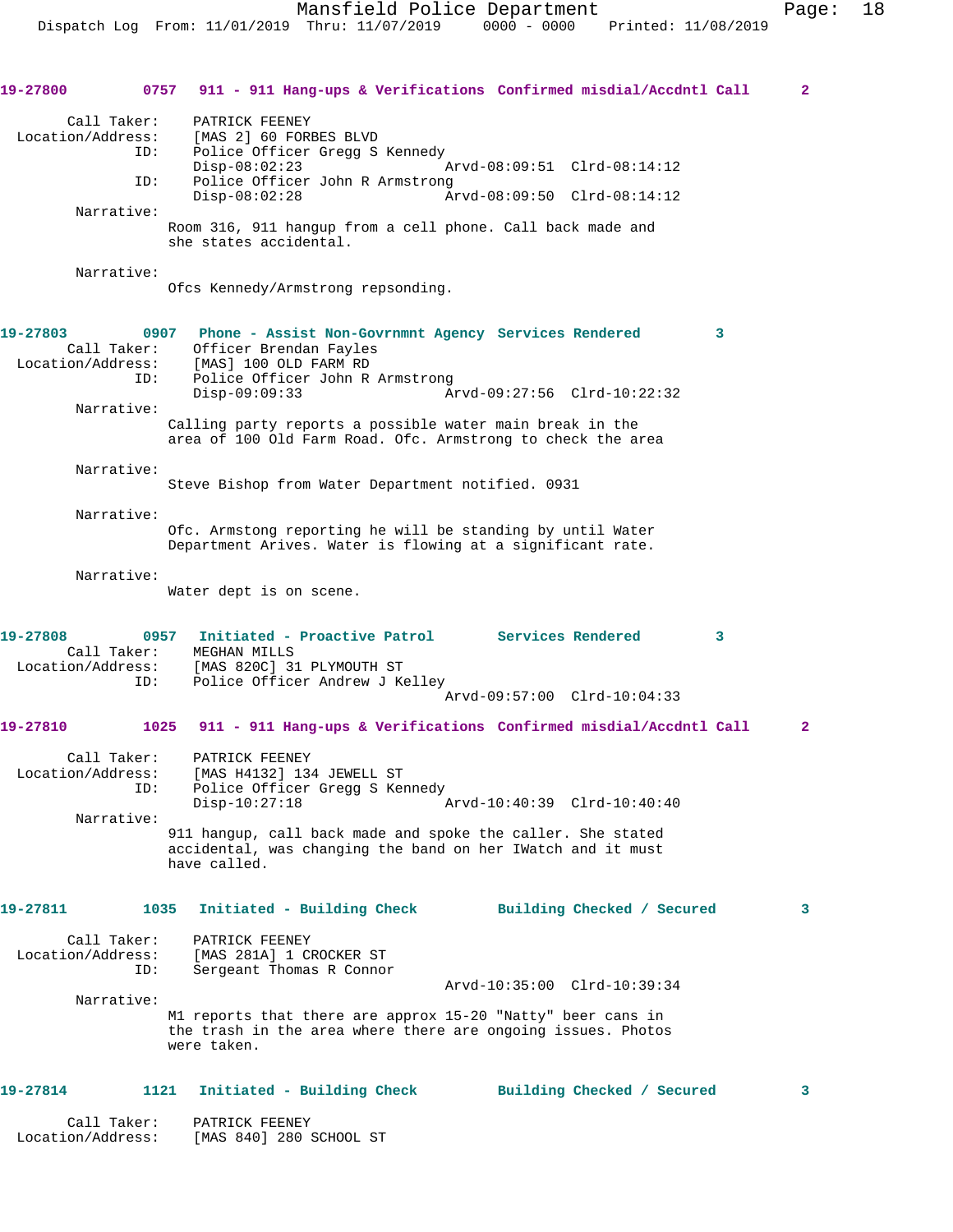|                   |                               | Mansfield Police Department<br>Dispatch Log From: 11/01/2019 Thru: 11/07/2019 0000 - 0000 Printed: 11/08/2019                                                                                                                               | Page:        | 19 |
|-------------------|-------------------------------|---------------------------------------------------------------------------------------------------------------------------------------------------------------------------------------------------------------------------------------------|--------------|----|
|                   | ID:                           | Police Officer John R Armstrong<br>Arvd-11:21:00 Clrd-11:27:14                                                                                                                                                                              |              |    |
|                   |                               | 19-27815 1132 Initiated - Building Check Building Checked / Secured                                                                                                                                                                         | 3            |    |
|                   | ID:                           | Call Taker: PATRICK FEENEY<br>Location/Address: [MAS 820C] 31 PLYMOUTH ST<br>Police Officer Andrew J Kelley<br>Arvd-11:32:00 Clrd-12:07:51                                                                                                  |              |    |
|                   |                               | 19-27817 1209 Initiated - Building Check Building Checked / Secured                                                                                                                                                                         | 3            |    |
|                   | Call Taker:<br>ID:            | PATRICK FEENEY<br>Location/Address: [MAS 330] 250 EAST ST<br>Sergeant Thomas R Connor<br>Arvd-12:09:00 Clrd-12:22:03                                                                                                                        |              |    |
|                   | ID:<br>Vehicle:<br>Narrative: | Police Officer Gregg S Kennedy<br>Disp-12:21:34 Enrt-12:21:34 Clrd-12:21:37<br>YEL 2020 INTL MV607 Reg: CO MA V17939 VIN: 1HTEUMML0LH404804                                                                                                 |              |    |
|                   |                               | Yellow Penske box truck will be in the lot overnight that<br>the band is using for storage.                                                                                                                                                 |              |    |
|                   |                               | 19-27819 1221 Initiated - Building Check Building Checked / Secured                                                                                                                                                                         | 3            |    |
|                   | ID:                           | Call Taker: PATRICK FEENEY<br>Location/Address: [MAS 281A] 1 CROCKER ST<br>Police Officer Gregg S Kennedy<br>Arvd-12:21:00 Clrd-12:49:19                                                                                                    |              |    |
|                   |                               | 19-27822 1248 Initiated - Building Check Building Checked / Secured                                                                                                                                                                         | 3            |    |
|                   | ID:                           | Call Taker: PATRICK FEENEY<br>Location/Address: [MAS 281A] 1 CROCKER ST<br>Sergeant Thomas R Connor<br>Arvd-12:48:00 Clrd-13:22:43                                                                                                          |              |    |
|                   |                               | 19-27826 1306 Initiated - Building Check Building Checked / Secured                                                                                                                                                                         | 3            |    |
| Location/Address: |                               | Call Taker: PATRICK FEENEY<br>[MAS 1002] 250 EAST ST<br>ID: Police Officer Gregg S Kennedy<br>Arvd-13:06:00 Clrd-13:23:16                                                                                                                   |              |    |
| 19-27827          | ID:                           | 1325 911 - 911 Hang-ups & Verifications Unfounded/Unverifed<br>$\overline{2}$<br>Call Taker: PATRICK FEENEY<br>Location/Address: [MAS 927] 50 PLYMOUTH ST<br>Police Officer Gregg S Kennedy<br>Arvd-13:34:46 Clrd-13:38:32<br>Disp-13:27:11 |              |    |
|                   | Narrative:                    | 911 call from<br>no response to scp or tty. no<br>answer on call backs                                                                                                                                                                      |              |    |
|                   | Narrative:                    | All appears normal; no one is flagging down the ofc for<br>assistance.                                                                                                                                                                      |              |    |
| 19-27828          |                               | 1331 Initiated - Building Check Building Checked / Secured                                                                                                                                                                                  | 3            |    |
|                   | ID:                           | Call Taker: Kieran M Ruth<br>Location/Address: [MAS 820C] 31 PLYMOUTH ST<br>Police Officer Andrew J Kelley<br>Arvd-13:31:00 Clrd-13:41:12                                                                                                   |              |    |
|                   | Narrative:                    | Building/area checked secure.                                                                                                                                                                                                               |              |    |
| 19-27830          |                               | 1332 911 - 911 Hang-ups & Verifications Confirmed misdial/Accdntl Call                                                                                                                                                                      | $\mathbf{2}$ |    |
|                   | Call Taker:                   | MEGHAN MILLS                                                                                                                                                                                                                                |              |    |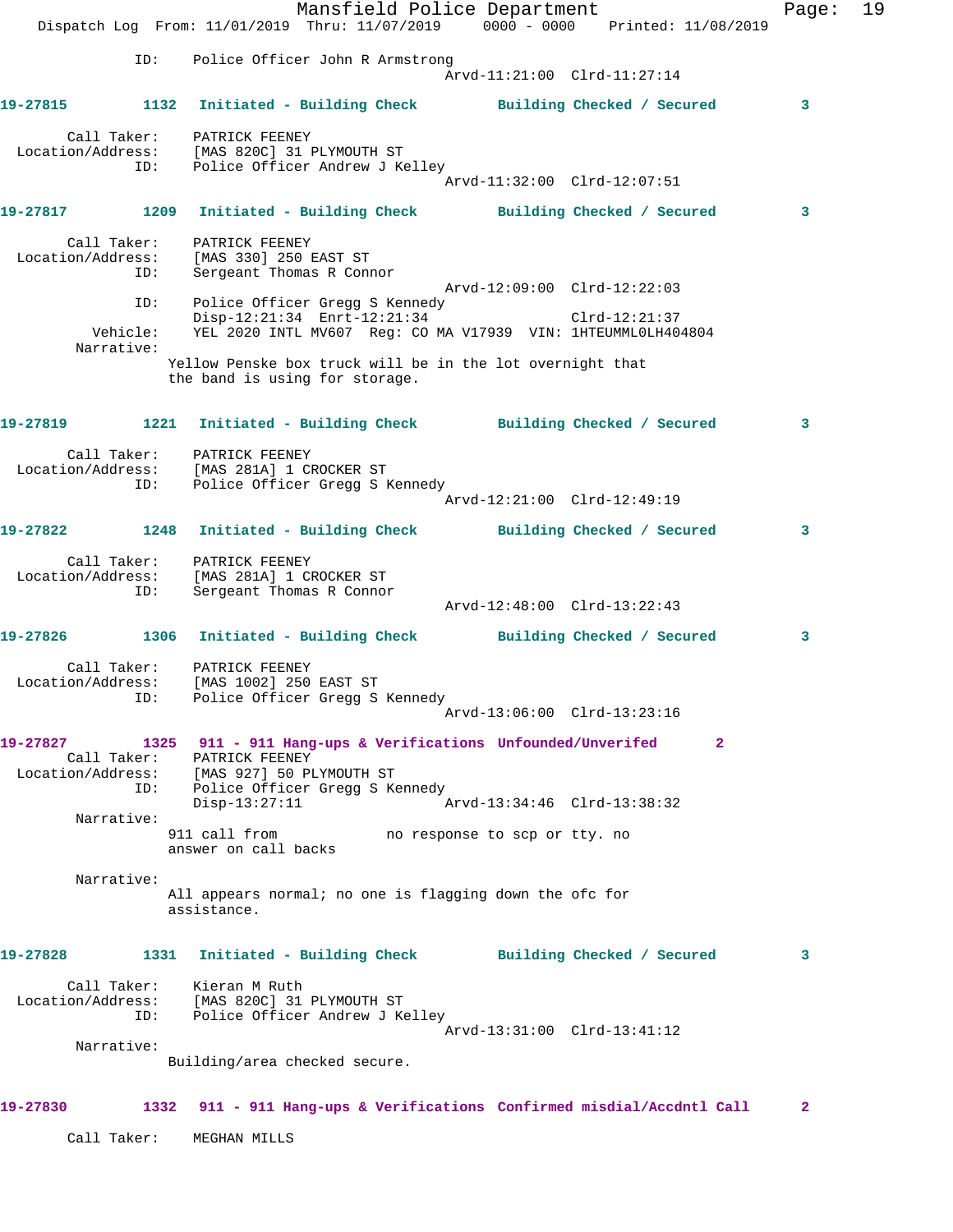Mansfield Police Department Fage: 20 Dispatch Log From: 11/01/2019 Thru: 11/07/2019 0000 - 0000 Printed: 11/08/2019 Location/Address: [MAS H3673] 7 SAWMILL CT ID: Sergeant Thomas R Connor Arvd-13:43:45 Clrd-13:44:08 Narrative: 911 hang up. Party on call back stated accidental **19-27831 1337 Phone - 911 Hang-ups & Verifications Gone on Arrival 2**  Call Taker: Kieran M Ruth Location/Address: [MAS H3470] 64 WILLIAMS ST ESS: IMAS IST/01 07 WILLIAMS SI<br>ID: Police Officer Gregg S Kennedy Disp-13:40:46 Arvd-13:44:30 Clrd-13:46:28 Narrative: Spoke to the calling party, confirmed accidental and all checks ok. **19-27832 1407 Initiated - Building Check Building Checked / Secured 3** Call Taker: PATRICK FEENEY Location/Address: [MAS] ELMWOOD CT Police Officer John R Armstrong Arvd-14:07:00 Clrd-14:09:38 **19-27835 1431 Initiated - Building Check Building Checked / Secured 3** Call Taker: PATRICK FEENEY Location/Address: [MAS 281A] 1 CROCKER ST ID: Police Officer Gregg S Kennedy Arvd-14:31:00 Clrd-14:32:31 Narrative: Building/area checked secure. **19-27840 1455 Phone - HAZARDOUS CONDITION - Other Services Rendered 2**  Call Taker: Officer Brendan Fayles Location/Address: [MAS H133] 375 GILBERT ST ID: Police Officer Nicole M Boldrighini Disp-14:57:16 Clrd-14:57:23 ID: Police Officer John R Armstrong<br>Disp-14:57:44 Ar Disp-14:57:44 Arvd-15:23:05 Clrd-15:23:06 Narrative: Calling party reports a large branch hanging onto the wire. Narrative: Light Dept notified and will address when they are clear of East St. **19-27842 1511 Initiated - Building Check Building Checked / Secured 3** Call Taker: PATRICK FEENEY Location/Address: [MAS 820C] 31 PLYMOUTH ST ID: Police Officer Andrew J Kelley Arvd-15:11:00 Clrd-15:24:08 Narrative: Landscaping crews present. **19-27843 1522 Initiated - Building Check Building Checked / Secured 3** Call Taker: PATRICK FEENEY Location/Address: [MAS 281A] 1 CROCKER ST ID: Police Officer Gregg S Kennedy Arvd-15:22:00 Clrd-15:23:35 Narrative: Group of people waiting for the next train but there are no issues at the location. **19-27848 1707 Initiated - Building Check Building Checked / Secured 3**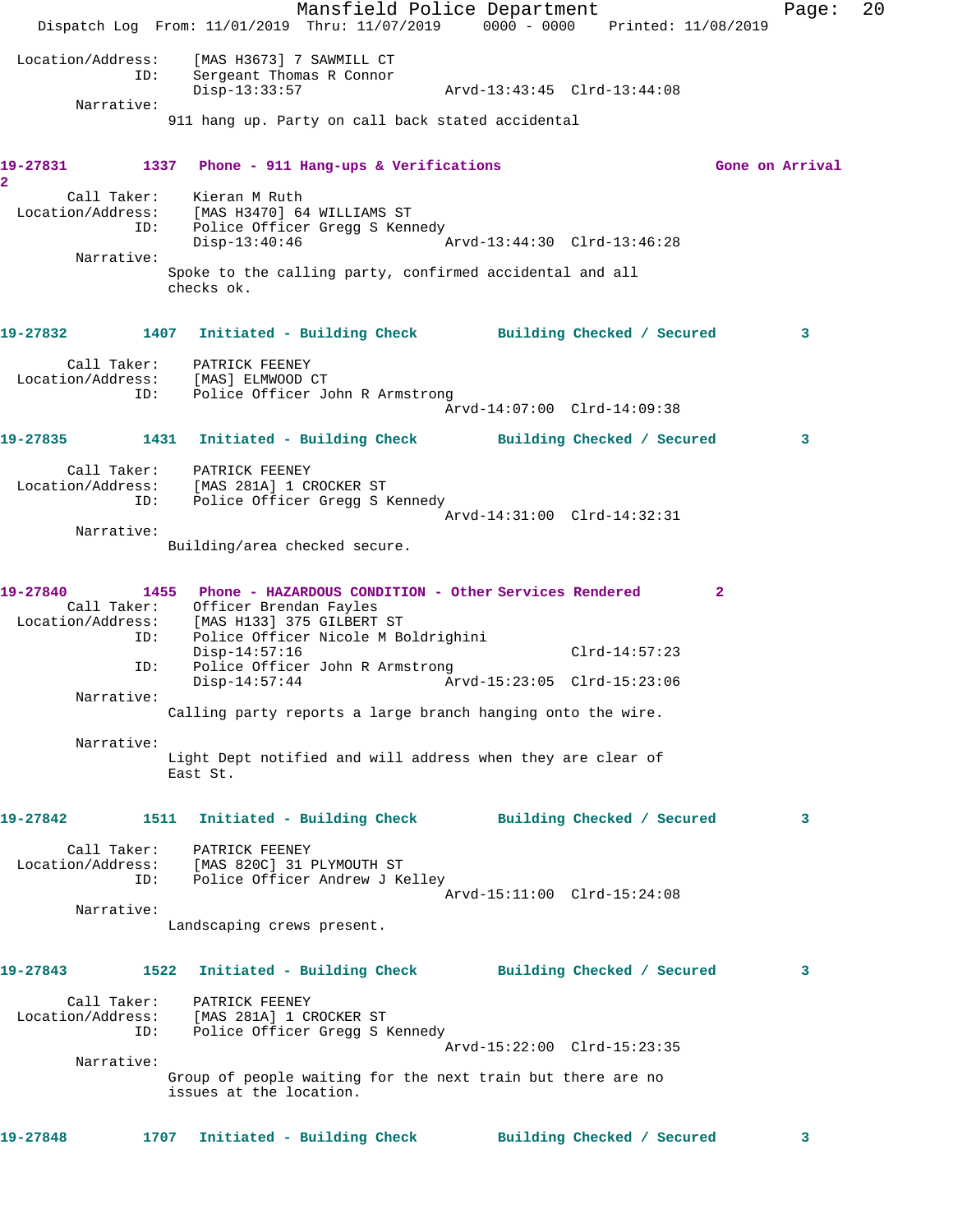Mansfield Police Department Page: 21 Dispatch Log From: 11/01/2019 Thru: 11/07/2019 0000 - 0000 Printed: 11/08/2019 Call Taker: PATRICK FEENEY Location/Address: [MAS 281A] 1 CROCKER ST ID: Police Officer Nicole P Newport Arvd-17:07:00 Clrd-17:11:43 Narrative: Building/area checked secure. 19-27849 1712 Initiated - Traffic Enforcement / Activity **Services Rendered 2**  Call Taker: PATRICK FEENEY Location/Address: [MAS] 562 MAPLE ST @ 3 JENNIFER DR ID: Detective Gregory S Martell Arvd-17:12:00 Clrd-17:45:11 Vehicle: GRY 2014 TOYT SIENNA Reg: PC MA 7WD815 VIN: 5TDKK3DC0ES520065 Vehicle: BLK 2014 JEEP UT WRANGL Reg: PC MA 3114ZA VIN: 1C4BJWEGXEL278344 Vehicle: GRY 2014 JEEP UT CHEROK Reg: PC MA 341YL4 VIN: 1C4PJMDS4EW265278 **19-27850 1725 911 - Erratic Oper MV / Road Rage Unfounded/Unverifed 3**  Call Taker: PATRICK FEENEY<br>Location/Address: [MAS] 287 CHAUI Location/Address: [MAS] 287 CHAUNCY ST @ 400 RTE 140 NB ID: Police Officer Nicole P Newport Disp-17:29:15 Arvd-17:29:18 Clrd-17:32:17 Vehicle: BLK 2002 FORD ESCAPE Reg: PC MA 4DR173 VIN: 1FMYU041X2KD53147 Narrative: 911 caller reports an erratic oper, tailgaiting her and she can see the oper is texting on her phone. Narrative: M14 in the area of the center and unable to locate it. Narrative: M14 reports unable to locate, mv is also not in the driveway at the house. **19-27851 1737 Initiated - Traffic Enforcement / Activity Citation / Warning Issued 2**  Call Taker: PATRICK FEENEY Location/Address: [MAS] 1 SCHOOL ST @ 167 WEST ST ID: Police Officer Nicole P Newport Arvd-17:37:00 Clrd-18:21:35 Vehicle: GRY 2015 JEEP GRANDC Reg: PC MA 4RT951 VIN: 1C4RJFBG3FC853341 Vehicle: BLK 2015 TOYT UT HIGHLA Reg: PC MA 5230NI VIN: 5TDJKRFH9FS157709 **19-27853 1742 Phone - Vandalism Investigated - No Report 3**  Call Taker: PATRICK FEENEY Location/Address: [MAS 331] 255 EAST ST ID: Detective Gregory S Martell Disp-17:45:25 Arvd-17:50:07 Clrd-17:56:00 Narrative: Caller reports a couple of street signs, stop signs that are knocked over. Caller thinks that its vandalism. Narrative: M12 reports no vandalism; appears to be weather related from the high winds. Narrative: Sings are blown over. **19-27854 1820 Initiated - Building Check Building Checked / Secured 3** Call Taker: GARIN EISELE Location/Address: [MAS 820C] 31 PLYMOUTH ST ID: Police Officer John R Armstrong Arvd-18:20:00 Clrd-18:31:54 **19-27856 1822 Phone - Disabled Motor Vehicle Services Rendered 3**  Call Taker: Kieran M Ruth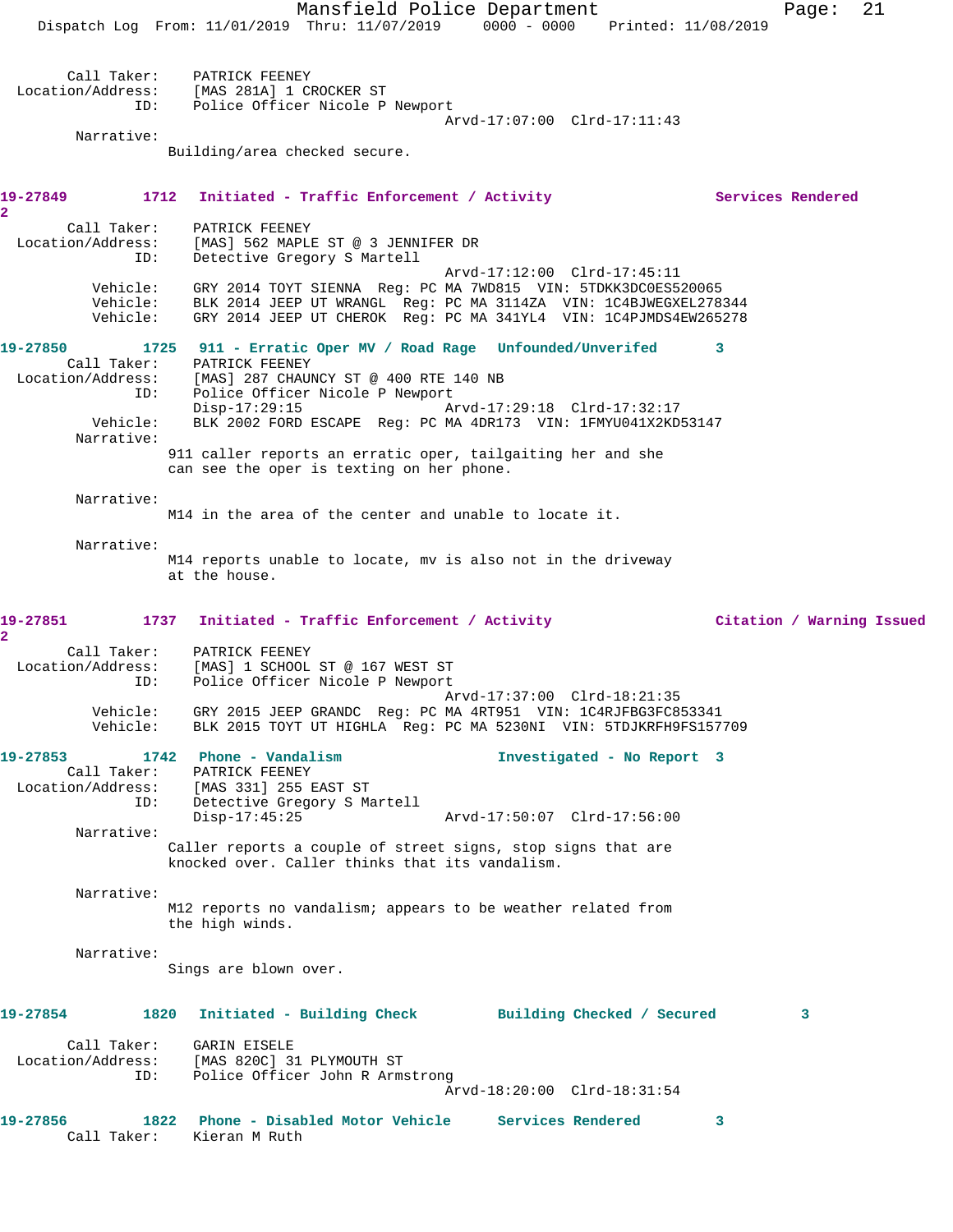Mansfield Police Department Page: 22 Dispatch Log From: 11/01/2019 Thru: 11/07/2019 0000 - 0000 Printed: 11/08/2019 Location/Address: [MAS 907A] 390 WEST ST Apt. #B ID: Police Officer William C Trudell<br>Disp-18:24:09 Mrvd-18:26:43 Clrd-18:30:50 Disp-18:24:09 Arvd-18:26:43 Clrd-18:30:50 Vehicle: GRN 1995 JEEP UT GRACHE Reg: PC MA 232BL0 VIN: 1J4GZ58SXSC759385 Narrative: Out for a DMV reported to be a black Jeep with a flat tire Narrative: M8 reports m/v has a broken tie rod, off to the side now and awaiting a AAA tow. **19-27858 1843 Initiated - Motor Vehicle Stop Vehicle Towed 3**  Call Taker: PATRICK FEENEY Vicinity of: [MAS 992] 660 EAST ST ID: Detective Gregory S Martell Arvd-18:43:00 Clrd-19:20:15 ID: Police Officer Nicole P Newport<br>Disp-18:53:09 Mrvd-18:54:52 Clrd-19:07:49 Disp-18:53:09 Arvd-18:54:52 Clrd-19:07:49 Vehicle: BLU 2014 LNDR RANGER Reg: PC MA 5MC727 VIN: SALWR2WF0EA502041 Towed: For: Unregistered/Uninsured By: Central Street Garage To: Central Street Garage Released To: TRONCOSO On: 11/02/2019 @ 2021 Narrative: Out with a mv stop. Showing EXPI/NONR, tow en route Narrative: M12 reporting operator handed the keys to him. Original tow destination was her home but stated she has no money. Vehicle will be towed to the tow yard. Operator and daughter were picked up by husband, upon enterring his vehicle a Ryobi charger fell out the husband then ran over the charger and drove off despite Officer Newports attempts to flag him down. Charger was placed inside of vehicle Narrative: M12 reports tow on scene **19-27859 1849 Initiated - Proactive Patrol Building Checked / Secured 3** Call Taker: NICHOLAS GOYETTE Location/Address: [MAS 281A] 1 CROCKER ST ID: Police Officer Nicole P Newport Arvd-18:49:00 Clrd-18:49:47 Narrative: Checking the area. All quiet **19-27862 1912 Initiated - Motor Vehicle Stop Verbal Warning 3**  Call Taker: NICHOLAS GOYETTE Location/Address: [MAS 1002] 250 EAST ST ID: Police Officer Nicole P Newport Arvd-19:12:00 Clrd-19:15:13 Vehicle: GRY 2018 NISS ROGUE Reg: PC MA 3RC287 VIN: 5N1AT2MV2JC752632 Narrative: Out with a mv stop. Verbal for no headlights **19-27867 2017 Initiated - Motor Vehicle Stop Verbal Warning 3**  Call Taker: NICHOLAS GOYETTE Location/Address: [MAS] 287 CHAUNCY ST @ 400 RTE 140 NB ID: Police Officer David M Sennott Arvd-20:17:00 Clrd-20:21:08 Police Officer Michael N Fenore<br>Vehicle: BRO 2012 CHEV IMPALA Reg: PC MA BRO 2012 CHEV IMPALA Reg: PC MA 8DT516 VIN: 2G1WG5E39C1279634 Narrative: Out with a mv stop. Verbal for red light **19-27869 2028 Initiated - Proactive Patrol Building Checked / Secured 3** Call Taker: NICHOLAS GOYETTE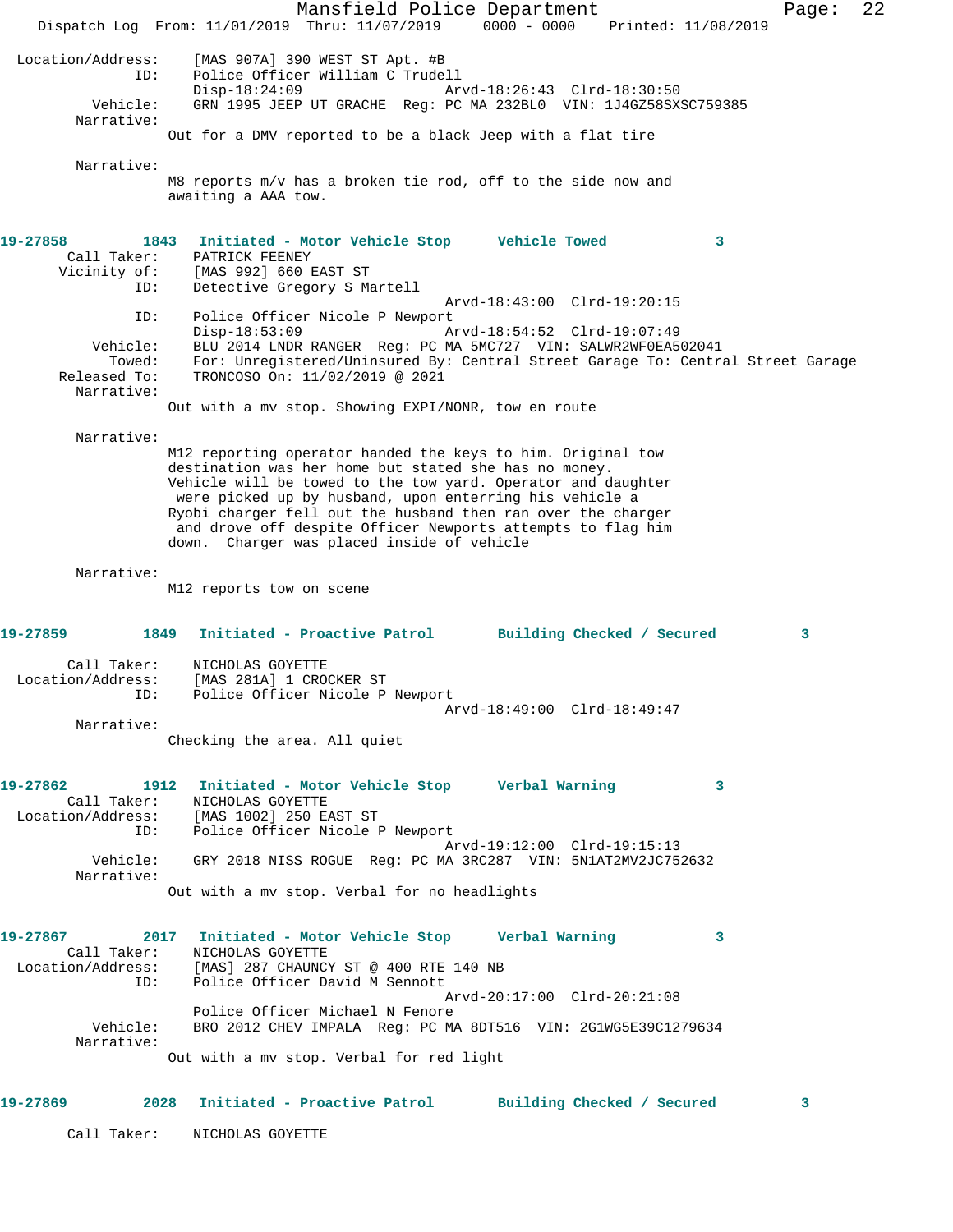Mansfield Police Department Page: 23 Dispatch Log From: 11/01/2019 Thru: 11/07/2019 0000 - 0000 Printed: 11/08/2019 Location/Address: [MAS 820C] 31 PLYMOUTH ST ID: Police Officer John R Armstrong Arvd-20:28:00 Clrd-20:41:19 Narrative: Checking the area. **19-27872 2107 Initiated - Motor Vehicle Stop Citation / Warning Issued 3**  Call Taker: NICHOLAS GOYETTE Location/Address: [MAS H3019] 500 FRUIT ST ID: Detective Gregory S Martell Arvd-21:07:00 Clrd-21:12:19 Vehicle: GRY 2004 HYUN ACCENT Reg: PC MA 644TP1 VIN: KMHCG35C94U286650 Narrative: Out with a mv stop. RO cited for failure to inpsect. **19-27874 2126 Initiated - Proactive Patrol Building Checked / Secured 3** Call Taker: NICHOLAS GOYETTE Location/Address: [MAS 281A] 1 CROCKER ST ID: Detective Gregory S Martell Arvd-21:26:00 Clrd-21:26:35 Narrative: Checking the area, all quiet. is in the North Common and will be moving along. **19-27877 2150 Initiated - Proactive Patrol Building Checked / Secured 3** Call Taker: NICHOLAS GOYETTE Location/Address: [MAS 293] 2 CHAUNCY ST ID: Police Officer Nicole P Newport Arvd-21:50:00 Clrd-21:54:12 Narrative: Checking the area. **19-27879 2218 Phone - Alarm - Burglar False / Accidental Alarm 1**  Call Taker: DAVID SULLIVAN Location/Address: [MAS 82] 45 CHAUNCY ST ID: Police Officer Nicole P Newport Disp-22:19:59 Arvd-22:20:28 Clrd-22:22:40 ID: Detective Gregory S Martell Disp-22:20:01 Clrd-22:22:02 Narrative: Interior Counter Motion Detector. Narrative: M14 reports speaking with an employee Narrative: M14 reports employee error, clear. **19-27883 2305 Initiated - Proactive Patrol Building Checked / Secured 3** Call Taker: NICHOLAS GOYETTE Location/Address: [MAS 820C] 31 PLYMOUTH ST ID: Police Officer John R Armstrong Arvd-23:05:00 Clrd-23:17:10 Narrative: Checking the area. **19-27887 2339 Phone - Disturbance / Gathering Incident Report 1**  Call Taker: NICHOLAS GOYETTE Location/Address: ID: Detective Gregory S Martell Disp-23:40:47 Arvd-23:43:46 Clrd-11/03/2019 @ 00:00:13 ID: Police Officer Nicole P Newport Disp-23:40:50 Arvd-23:47:15 Clrd-11/03/2019 @ 00:07:35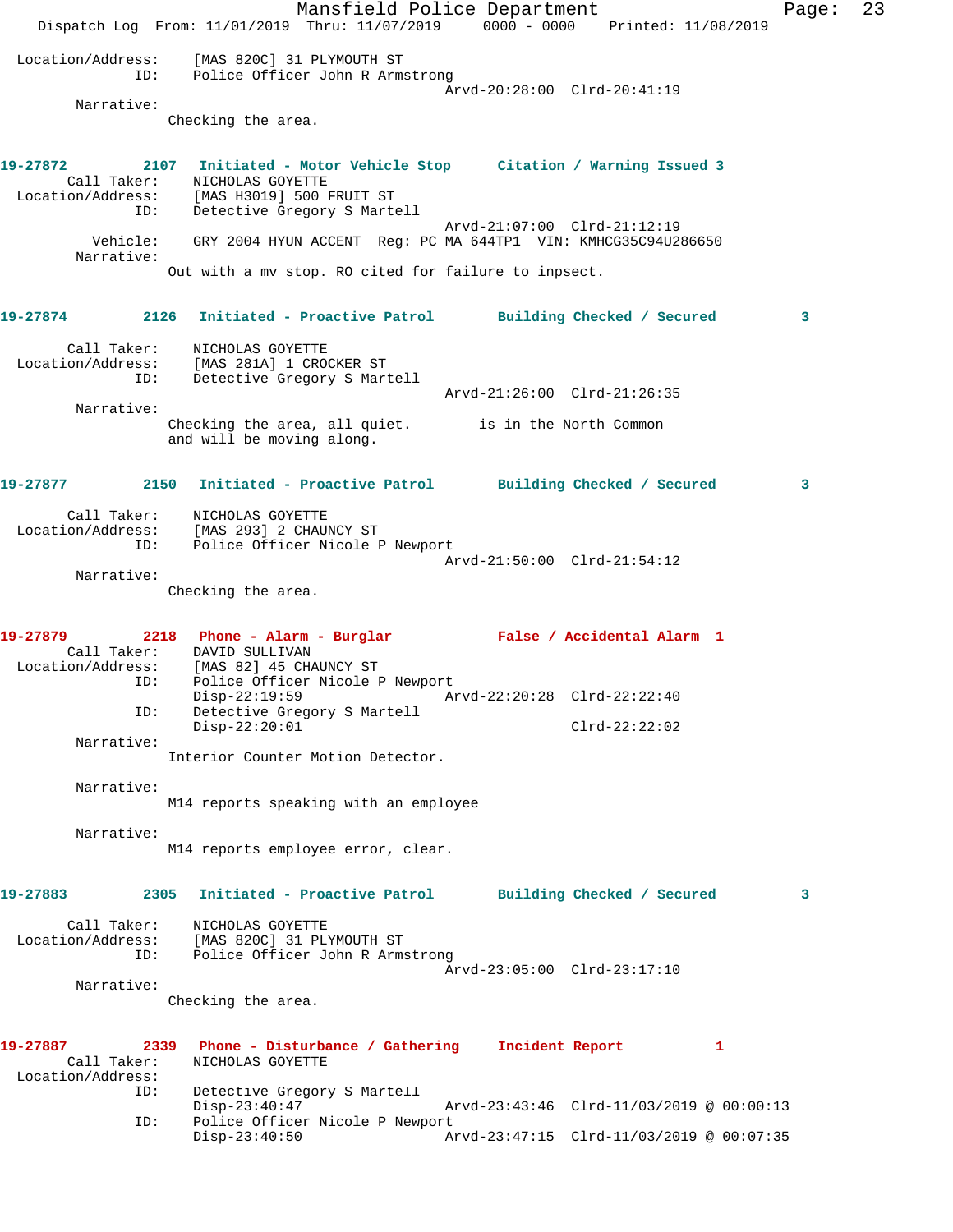Vehicle: Narrative:

Refer To Incident: 19MAS-1004-OF

**For Date: 11/03/2019 - Sunday**

**19-27894 0110 Initiated - Proactive Patrol Building Checked / Secured 3** Call Taker: NICHOLAS GOYETTE Location/Address: [MAS 820C] 31 PLYMOUTH ST ID: Police Officer Joshua S Ellender Arvd-01:10:00 Clrd-01:20:29 Narrative: Checking the area.

**19-27895 0110 Initiated - Proactive Patrol Building Checked / Secured 3** Call Taker: NICHOLAS GOYETTE Location/Address: [MAS 895] 175 FRUIT ST ID: Detective Gregory S Martell Arvd-01:10:00 Clrd-01:16:20 Narrative:

Checking the area.

**19-27914 0117 911 - Assist Fire Department Referred to Other Agency 3**  Call Taker: DAVID SULLIVAN Location/Address: [MAS] 25 COBB ST Apt. #L135 ID: Patrolman David Schepis Disp-01:18:40 Arvd-01:22:00 Clrd-01:31:11 Narrative: Assist Fire Dept.

**19-27900 0121 Initiated - Proactive Patrol Building Checked / Secured 3** Call Taker: NICHOLAS GOYETTE Location/Address: [MAS 1015] 30 CHAUNCY ST ID: Patrolman David Schepis Arvd-01:21:00 Clrd-01:25:26 Narrative: Checking the area. **19-27902 0126 Initiated - Proactive Patrol Building Checked / Secured 3**

 Call Taker: NICHOLAS GOYETTE Location/Address: [MAS 1016] 4 ERICK RD ID: Detective Gregory S Martell Arvd-01:26:00 Clrd-01:32:40 Narrative:

Checking the area.

**19-27915 0126 Initiated - Proactive Patrol Building Checked / Secured 3**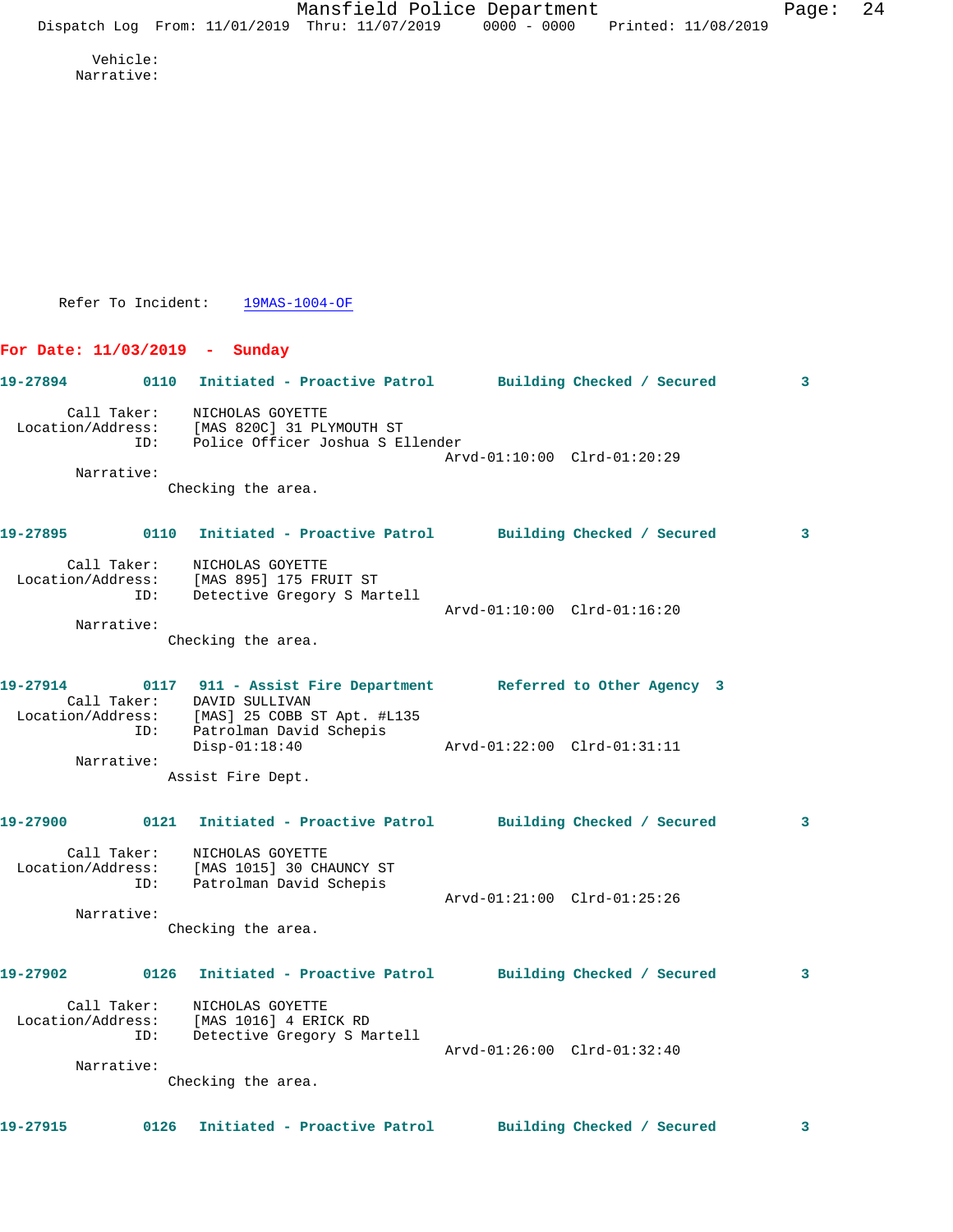Mansfield Police Department Fage: 25 Dispatch Log From: 11/01/2019 Thru: 11/07/2019 0000 - 0000 Printed: 11/08/2019 Call Taker: NICHOLAS GOYETTE Location/Address: [MAS 907E] 390 WEST ST ID: Police Officer Meghan Birnie Arvd-01:26:00 Clrd-01:36:24 Narrative: Checking the area. **19-27903 0127 Initiated - Proactive Patrol Building Checked / Secured 3** Call Taker: NICHOLAS GOYETTE Location/Address: [MAS 281A] 1 CROCKER ST ID: Patrolman David Schepis Arvd-01:27:00 Clrd-01:29:17 Narrative: Checking the area. **19-27904 0131 Initiated - Building Check Spoken To 3**  Call Taker: DAVID SULLIVAN Location/Address: [MAS 281A] 1 CROCKER ST ID: Patrolman David Schepis Arvd-01:31:00 Clrd-01:37:30 ID: Police Officer Meghan Birnie Disp-01:34:54 Arvd-01:34:55 Clrd-01:37:29 Vehicle: WHI 2017 JEEP WRANGL Reg: PC MA 5LZA40 VIN: 1C4BJWCG2HL730228 Narrative: Check of the lots. Narrative: Checking on a mv. RO states he was awaiting someone else. He was advised. **19-27917 0135 Initiated - Proactive Patrol Building Checked / Secured 3** Call Taker: NICHOLAS GOYETTE Location/Address: [MAS 987A] 125 HIGH ST Apt. #1-4 ID: Patrolman David Schepis Arvd-01:35:00 Clrd-01:56:53 Narrative: Checking the area. **19-27908 0143 Initiated - Proactive Patrol Building Checked / Secured 3** Call Taker: NICHOLAS GOYETTE Location/Address: [MAS 411] 60 FORBES BLVD ID: Police Officer Meghan Birnie Arvd-01:43:00 Clrd-01:48:00 Narrative: Checking the area. **19-27909 0143 Initiated - Proactive Patrol Building Checked / Secured 3** Call Taker: NICHOLAS GOYETTE Location/Address: [MAS 992] 660 EAST ST ID: Detective Gregory S Martell Arvd-01:43:00 Clrd-01:50:28 Narrative: Checking the area. **19-27911 0148 Initiated - Proactive Patrol Building Checked / Secured 3** Call Taker: NICHOLAS GOYETTE Location/Address: [MAS 322] 31 HAMPSHIRE ST ID: Police Officer Meghan Birnie Arvd-01:48:00 Clrd-01:54:34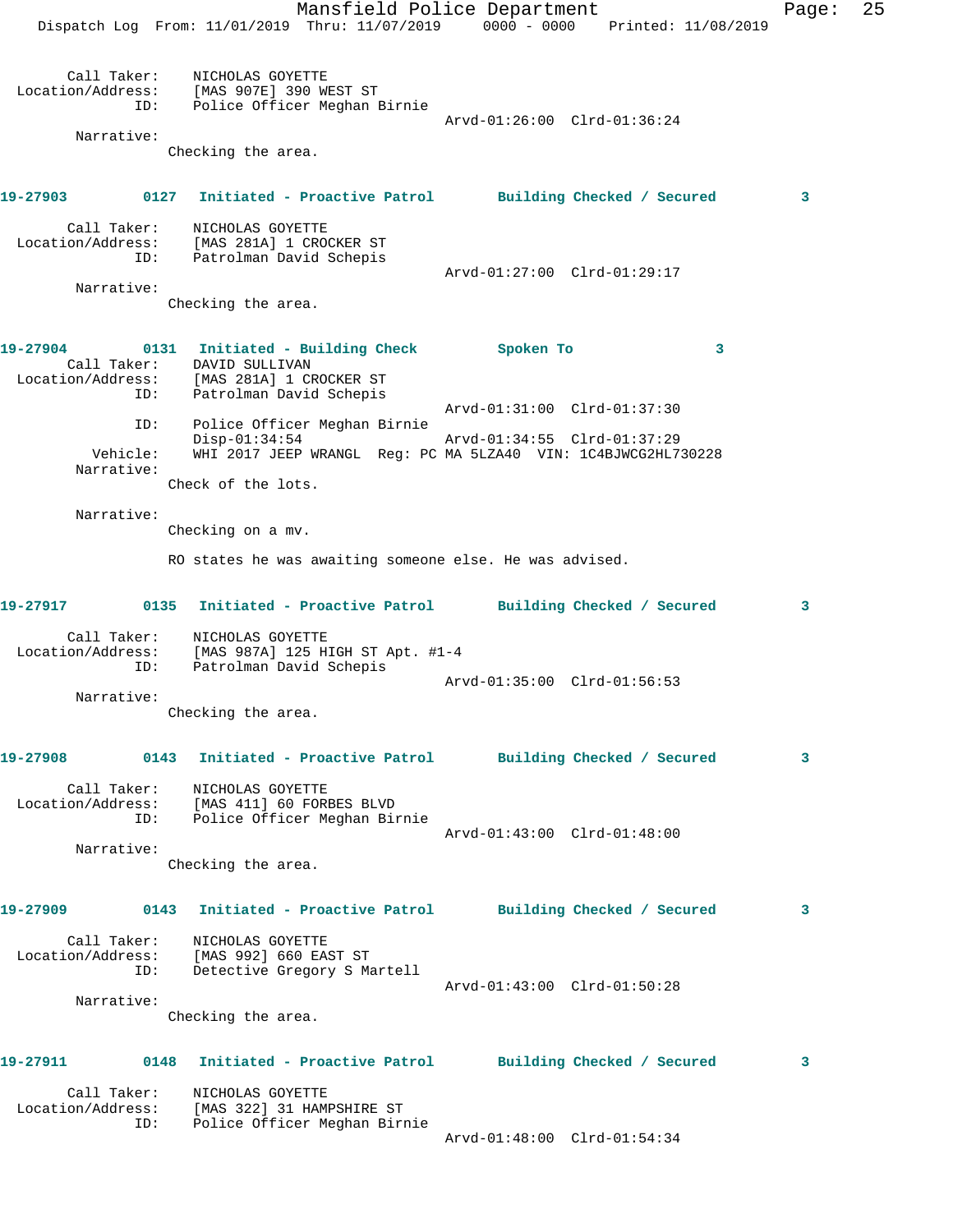|                                  |      | Dispatch Log From: 11/01/2019 Thru: 11/07/2019 0000 - 0000 Printed: 11/08/2019                                                                                                                     | Mansfield Police Department      |                             |                 |  | Page:               | 26 |
|----------------------------------|------|----------------------------------------------------------------------------------------------------------------------------------------------------------------------------------------------------|----------------------------------|-----------------------------|-----------------|--|---------------------|----|
| Narrative:                       |      | Checking the area.                                                                                                                                                                                 |                                  |                             |                 |  |                     |    |
| 19-27918                         |      | 0157 Initiated - Proactive Patrol Building Checked / Secured                                                                                                                                       |                                  |                             |                 |  | 3                   |    |
| Call Taker:<br>Location/Address: | ID:  | NICHOLAS GOYETTE<br>[MAS 840] 280 SCHOOL ST                                                                                                                                                        | Police Officer Meghan Birnie     | Arvd-01:57:00 Clrd-02:09:00 |                 |  |                     |    |
| Narrative:                       |      | Checking the area.                                                                                                                                                                                 |                                  |                             |                 |  |                     |    |
| 19-27919                         | 0257 |                                                                                                                                                                                                    | Initiated - Proactive Patrol     | Building Checked / Secured  |                 |  | 3                   |    |
| Call Taker:<br>Location/Address: | ID:  | NICHOLAS GOYETTE<br>[MAS 820C] 31 PLYMOUTH ST                                                                                                                                                      | Police Officer Joshua S Ellender |                             |                 |  |                     |    |
|                                  | ID:  | Patrolman David Schepis                                                                                                                                                                            |                                  | Arvd-02:57:00 Clrd-03:12:35 |                 |  |                     |    |
|                                  |      | $Disp-03:12:32$                                                                                                                                                                                    |                                  |                             | $Clrd-03:12:34$ |  |                     |    |
| Narrative:                       |      | Checking the area.                                                                                                                                                                                 |                                  |                             |                 |  |                     |    |
| 19-27921<br>$\mathbf{2}^-$       |      | 0349 Phone - 911 Hang-ups & Verifications                                                                                                                                                          |                                  |                             |                 |  | Unfounded/Unverifed |    |
| Call Taker:<br>Location/Address: | ID:  | NICHOLAS GOYETTE<br>[MAS] BONNEY LN<br>Patrolman David Schepis<br>$Disp-03:50:31$                                                                                                                  |                                  | Arvd-03:52:36 Clrd-04:03:36 |                 |  |                     |    |
|                                  | ID:  |                                                                                                                                                                                                    | Police Officer Meghan Birnie     |                             |                 |  |                     |    |
|                                  | ID:  | $Disp-03:50:33$                                                                                                                                                                                    | Detective Gregory S Martell      |                             | $Clrd-03:51:28$ |  |                     |    |
| Narrative:                       |      | $Disp-03:51:26$                                                                                                                                                                                    |                                  | Arvd-03:55:10 Clrd-04:03:35 |                 |  |                     |    |
|                                  |      | Abandoned 911 call.                                                                                                                                                                                |                                  |                             |                 |  |                     |    |
|                                  |      | Center of parking lot behind 11/13 Bonney lane, 88M radius                                                                                                                                         |                                  |                             |                 |  |                     |    |
| Narrative:                       |      | M2 reports both units checked the area, nothing showing.                                                                                                                                           |                                  |                             |                 |  |                     |    |
| 19-27922                         |      | 0420 Phone - Alarm - Burglar Mark False / Accidental Alarm 1<br>Call Taker: DAVID SULLIVAN                                                                                                         |                                  |                             |                 |  |                     |    |
|                                  |      | Location/Address: [MAS 840I120] 280 SCHOOL ST Apt. #I120<br>ID: Police Officer Meghan Birnie                                                                                                       |                                  |                             |                 |  |                     |    |
|                                  | ID:  | $Disp-04:21:59$<br>Patrolman David Schepis                                                                                                                                                         |                                  |                             |                 |  |                     |    |
|                                  |      | $Disp-04:22:00$                                                                                                                                                                                    |                                  | Arvd-04:25:10 Clrd-04:27:14 |                 |  |                     |    |
| Narrative:                       |      | Front Race Track Motion.                                                                                                                                                                           |                                  |                             |                 |  |                     |    |
| Narrative:                       |      | Clear, checks secure                                                                                                                                                                               |                                  |                             |                 |  |                     |    |
|                                  | ID:  | 19-27923 0435 911 - Assist Fire Department Referred to Other Agency 3<br>Call Taker: DAVID SULLIVAN<br>Location/Address: [MAS] 25 COBB ST Apt. #D104<br>Patrolman David Schepis<br>$Disp-04:38:11$ |                                  |                             |                 |  |                     |    |
| Narrative:                       |      |                                                                                                                                                                                                    |                                  |                             |                 |  |                     |    |
|                                  |      | Assist Fire Dept.                                                                                                                                                                                  |                                  |                             |                 |  |                     |    |
|                                  |      | 19-27925 0512 Initiated - Proactive Patrol Building Checked / Secured                                                                                                                              |                                  |                             |                 |  | 3                   |    |
| Call Taker:<br>Location/Address: |      | NICHOLAS GOYETTE<br>[MAS 820C] 31 PLYMOUTH ST                                                                                                                                                      |                                  |                             |                 |  |                     |    |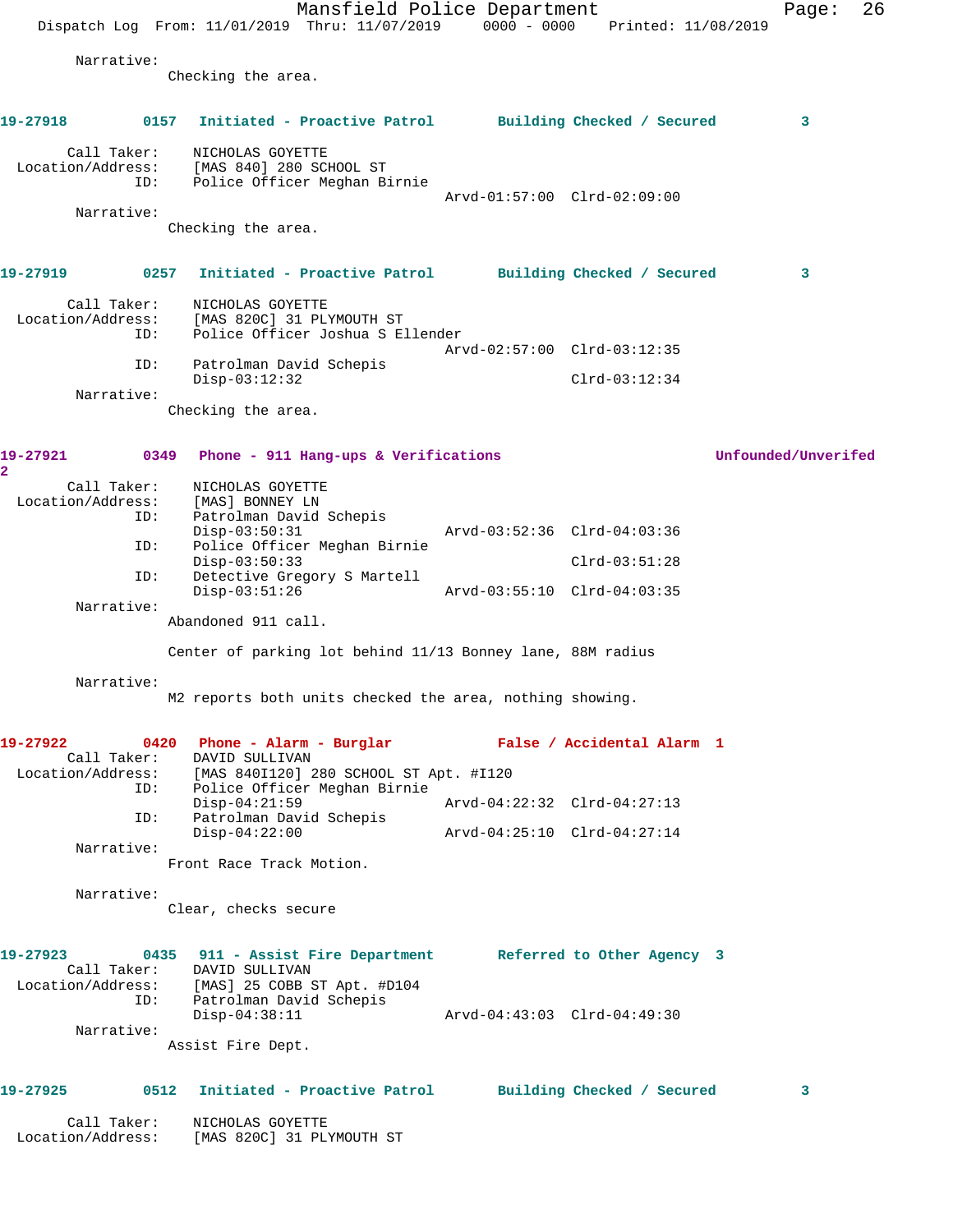|                                                                    |      |                                                       | Mansfield Police Department<br>Dispatch Log From: 11/01/2019 Thru: 11/07/2019 0000 - 0000 Printed: 11/08/2019 |                             |                 |   | Page:             | 27 |
|--------------------------------------------------------------------|------|-------------------------------------------------------|---------------------------------------------------------------------------------------------------------------|-----------------------------|-----------------|---|-------------------|----|
|                                                                    | ID:  |                                                       | Police Officer Joshua S Ellender                                                                              |                             |                 |   |                   |    |
|                                                                    |      |                                                       |                                                                                                               | Arvd-05:12:00 Clrd-05:36:58 |                 |   |                   |    |
| Narrative:                                                         |      | Checking the area.                                    |                                                                                                               |                             |                 |   |                   |    |
| 19-27927<br>Location/Address: [MAS H2698] 963 MAPLE ST             | ID:  | Call Taker: GARIN EISELE                              | 0536 911 - Assist Fire Department Services Rendered<br>Police Officer Meghan Birnie                           |                             |                 | 3 |                   |    |
| Narrative:                                                         |      | $Disp-05:37:29$                                       |                                                                                                               |                             | $Clrd-05:55:51$ |   |                   |    |
|                                                                    |      |                                                       | M4 assist fire department in CO alarm.                                                                        |                             |                 |   |                   |    |
| 19-27929<br>3                                                      |      |                                                       | 0616 Initiated - Selective Enforcement/RADAR                                                                  |                             |                 |   | Services Rendered |    |
| Location/Address:                                                  | ID:  | Call Taker: Kieran M Ruth<br>[MAS] RESERVOIR ST       | Police Officer Meghan Birnie                                                                                  | Arvd-06:16:00 Clrd-06:42:15 |                 |   |                   |    |
| Narrative:                                                         |      |                                                       |                                                                                                               |                             |                 |   |                   |    |
|                                                                    |      |                                                       | Traffic enforcement in the area.                                                                              |                             |                 |   |                   |    |
| 19-27931                                                           |      |                                                       | 0715 Initiated - Building Check Building Checked / Secured                                                    |                             |                 |   | 3                 |    |
| Location/Address: [MAS 820C] 31 PLYMOUTH ST                        | ID:  | Call Taker: Kieran M Ruth                             | Police Officer Joshua S Ellender                                                                              |                             |                 |   |                   |    |
|                                                                    |      |                                                       |                                                                                                               | Arvd-07:15:00 Clrd-07:35:01 |                 |   |                   |    |
| Narrative:                                                         |      | Building/area checked secure.                         |                                                                                                               |                             |                 |   |                   |    |
| 19-27933<br>Call Taker:                                            | 0828 | [MAS 451B] 500 EAST ST                                | Walk-In - Assist Citizen - P S A Spoken To                                                                    |                             |                 | 3 |                   |    |
| Location/Address:                                                  | ID:  | $Disp-08:32:45$                                       | Police Officer John R Armstrong                                                                               |                             |                 |   |                   |    |
| Narrative:                                                         |      |                                                       |                                                                                                               |                             |                 |   |                   |    |
| 19-27937                                                           |      |                                                       | 0921 Initiated - Building Check                                                                               | Building Checked / Secured  |                 |   | 3                 |    |
| Location/Address: [MAS 820C] 31 PLYMOUTH ST                        | ID:  | Call Taker: Kieran M Ruth<br>Sergeant Thomas R Connor |                                                                                                               |                             |                 |   |                   |    |
| Narrative:                                                         |      | Building/area checked secure.                         |                                                                                                               | Arvd-09:21:00 Clrd-09:27:39 |                 |   |                   |    |
| 19-27938<br>Location/Address: [MAS 946A203] 631 EAST ST Apt. #A203 | ID:  | Call Taker: MEGHAN MILLS                              | 0945 911 - Assist Fire Department<br>Police Officer Gregg S Kennedy                                           | Transported to Hospital 3   |                 |   |                   |    |
| Narrative:                                                         |      | $Disp-09:48:55$<br>Assist MFD with the medical.       |                                                                                                               | Arvd-10:00:31 Clrd-10:07:20 |                 |   |                   |    |
|                                                                    |      |                                                       |                                                                                                               |                             |                 |   |                   |    |
| 19-27939<br>Call Taker:                                            | 0948 | Kieran M Ruth                                         | Initiated - Building Check Building Checked / Secured                                                         |                             |                 |   | 3                 |    |
| Location/Address: [MAS 840] 280 SCHOOL ST                          | ID:  |                                                       | Police Officer Patrick J Pennie                                                                               |                             |                 |   |                   |    |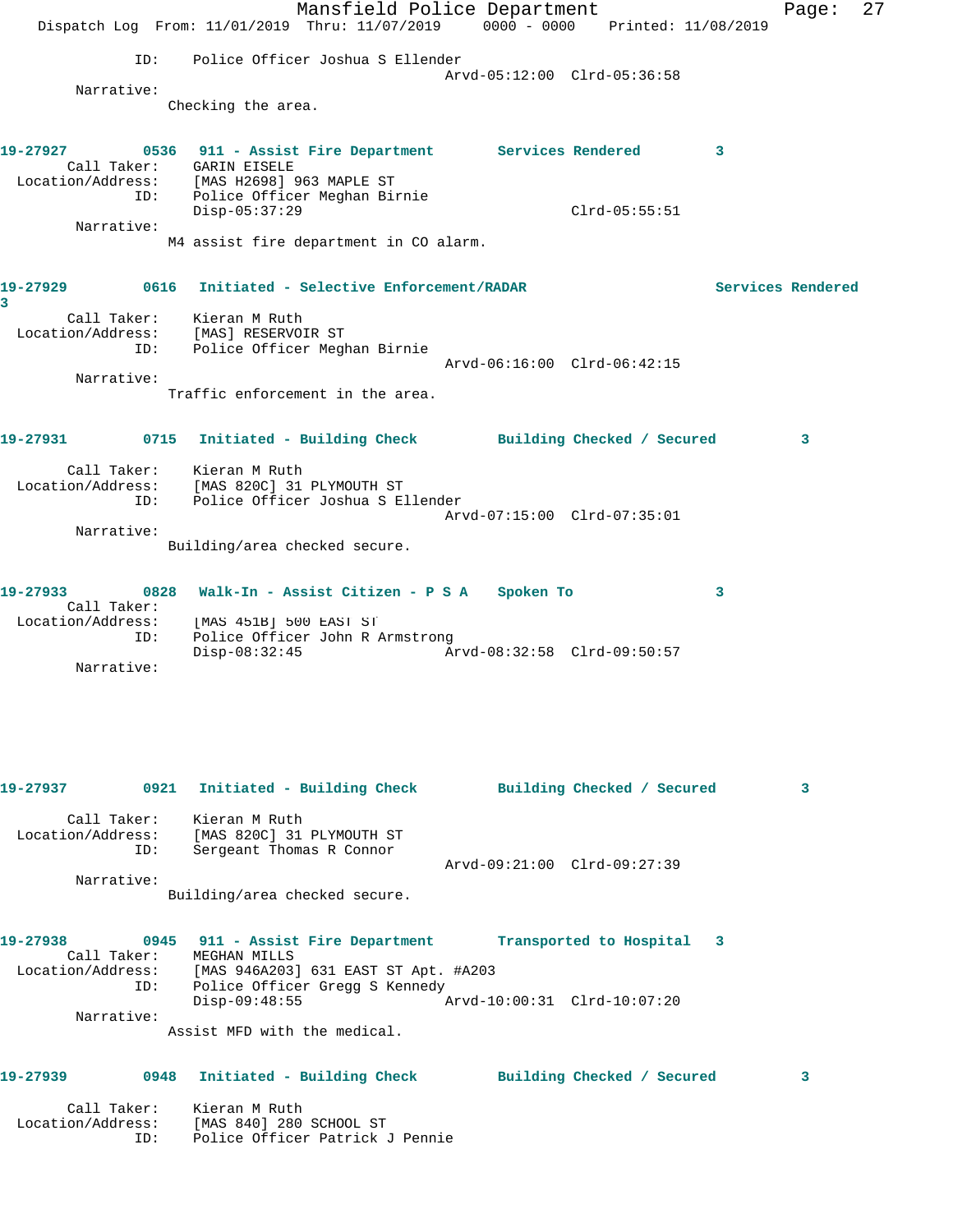Arvd-09:48:00 Clrd-09:58:25

Narrative:

Building/area checked secure.

| 19-27940                                                                       | 0953 Walk-In - Suspicious Actv / Persn / Veh                                                                                                                                                                                          | Investigated - No Report |
|--------------------------------------------------------------------------------|---------------------------------------------------------------------------------------------------------------------------------------------------------------------------------------------------------------------------------------|--------------------------|
| $\overline{2}$<br>Call Taker:<br>Location/Address:<br>ID:<br>ID:<br>Narrative: | Officer Brendan Fayles<br>[MAS 900A] 242 CHAUNCY ST Apt. #1<br>Police Officer Patrick J Pennie<br>$Disp-09:58:34$<br>Arvd-10:00:27 Clrd-10:26:37<br>Police Officer John R Armstrong<br>$Disp-10:13:18$<br>Arvd-10:15:17 Clrd-10:24:59 |                          |
|                                                                                | RP reports a male possibly tampering with the ATM in the<br>7/11 plaza. RP stated the male ran into the ATM after it was<br>used and then ran back to his vehicle                                                                     |                          |
| Narrative:                                                                     | Ofc. Pennie reports nothing looking like a "scanner" on the<br>ATM, he will contact BOA security to see if someone will<br>respond                                                                                                    |                          |
| Narrative:                                                                     | Ofc. Pennie was able to get in touch with BOA, the ATM is<br>unaccessible due to police tape and an out of order sign                                                                                                                 |                          |
| Refer To Field Int:                                                            | $19MAS-64-FI$                                                                                                                                                                                                                         |                          |
| 19-27944<br>Call Taker:<br>ID:                                                 | Services Rendered<br>1032 Phone - Animal Complaints<br>Officer Brendan Fayles<br>Location/Address: [MAS H2811] 63 JEWELL ST<br>Police Officer Gregg S Kennedy                                                                         | 3                        |
| Narrative:                                                                     | $Disp-10:55:50$<br>Arvd-11:01:57 Clrd-11:16:22<br>RP reports he just captured two stray dogs. Looking for an<br>officer to assist in transporting. Ofc. Kennedy to handle                                                             |                          |
| 19-27942                                                                       | 1033<br>Initiated - Proactive Patrol Building Checked / Secured                                                                                                                                                                       | 3                        |
| Call Taker:<br>Location/Address:<br>ID:                                        | Kieran M Ruth<br>[MAS 281A] 1 CROCKER ST<br>Police Officer Gregg S Kennedy                                                                                                                                                            |                          |
| Narrative:                                                                     | Arvd-10:33:00 Clrd-10:40:48<br>Checking the area.                                                                                                                                                                                     |                          |
| 19-27943<br>Call Taker:<br>Location/Address:<br>ID:                            | 1036 Initiated - Alarm - Burglar<br>False / Accidental Alarm 1<br>Kieran M Ruth<br>[MAS 820C] 31 PLYMOUTH ST<br>Sergeant Thomas R Connor                                                                                              |                          |
| ID:                                                                            | Arvd-10:36:00 Clrd-11:58:00<br>Police Officer Gregg S Kennedy                                                                                                                                                                         |                          |
| ID:                                                                            | $Disp-10:40:57$<br>Arvd-10:41:02 Clrd-10:55:50<br>Police Officer John R Armstrong<br>$Disp-10:41:41$<br>Arvd-10:50:18 Clrd-10:55:25                                                                                                   |                          |
| Narrative:                                                                     |                                                                                                                                                                                                                                       |                          |
|                                                                                | Out for an audible alarm                                                                                                                                                                                                              |                          |
| Narrative:                                                                     |                                                                                                                                                                                                                                       |                          |
|                                                                                |                                                                                                                                                                                                                                       |                          |

Narrative:

Conducting a walk thru with the representative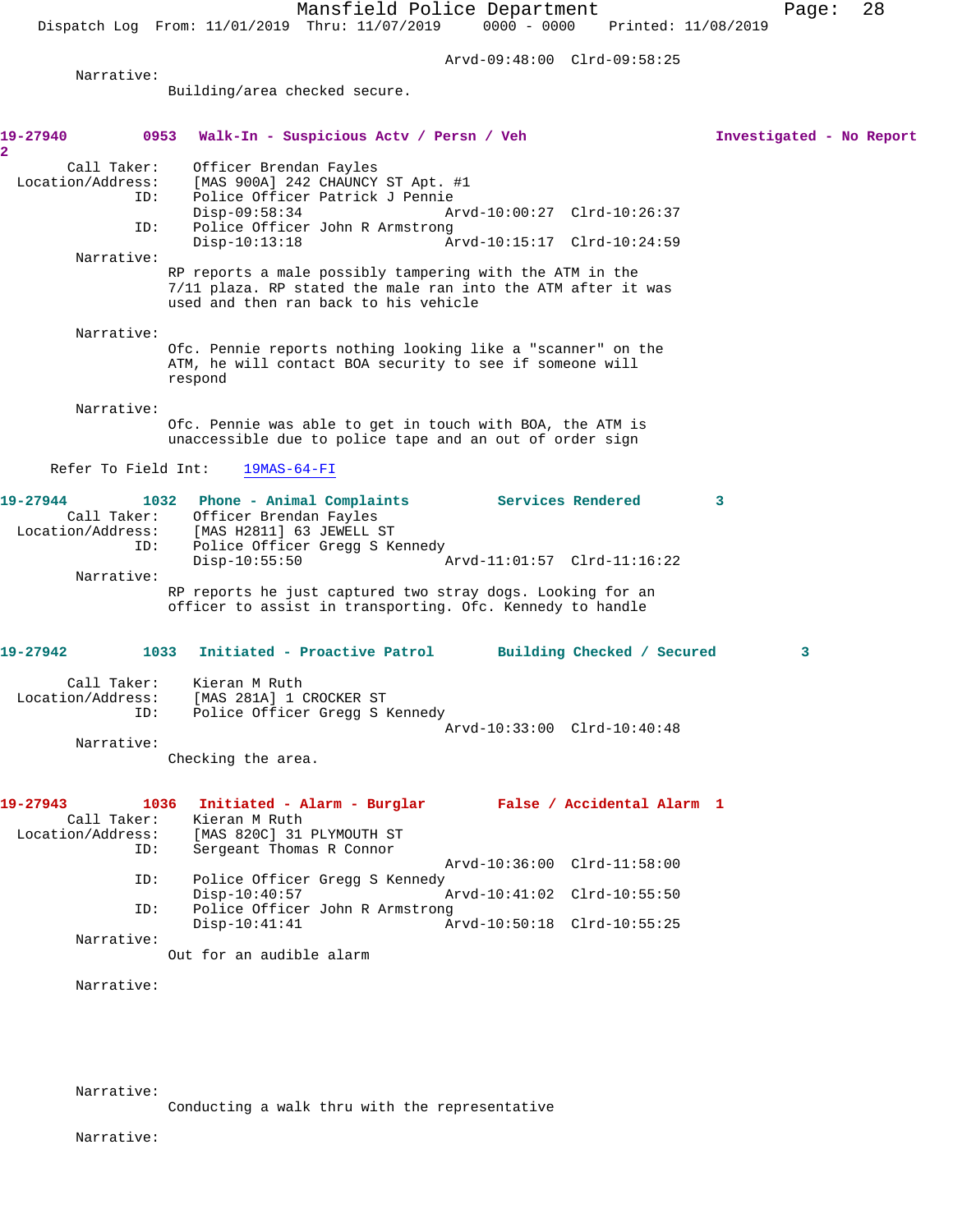**19-27945 1044 Initiated - Follow up Investigation Investigated - No Action Req. 3** Call Taker: Kieran M Ruth Location/Address: [MAS 900A] 242 CHAUNCY ST Apt. #1 ID: Police Officer Patrick J Pennie Arvd-10:44:00 Clrd-11:06:10 Narrative: Conducting a follow up in the area to a previously reported incident. Refer To Field Int: 19MAS-64-FI **19-27946 1044 Walk-In - Fingerprinting - non crimnl Services Rendered 3**  Call Taker: Officer Brendan Fayles Location/Address: [MAS 451B] 500 EAST ST ID: Sergeant Brian P Thibault Disp-10:46:50 Arvd-10:51:02 Clrd-11:51:13 Narrative: Sgt. Thibault in to the station for fingerprinting. **19-27947 1049 911 - Motor Veh Acc - Hit & Run Incident Report 1**  Call Taker: PATRICK FEENEY Vicinity of: [MAS 425] 6 PARK ROW ID: Police Officer John R Armstrong Disp-10:55:35 Arvd-11:02:07 Clrd-11:07:55 Vehicle: BLK 2018 MITS UT ECLIPS Reg: PC MA 6NVF20 VIN: JA4AT4AA6JZ061953 Narrative: 911 caller reports that his m/v was struck and no note was left. Narrative: Report taken Refer To Incident: 19MAS-1006-OF **19-27948 1113 Initiated - Assist Fire Department No Transport 3**  Call Taker: Kieran M Ruth Location/Address: [MAS 451B] 500 EAST ST ID: Police Officer Patrick J Pennie Arvd-11:13:00 Clrd-11:16:37 Narrative: Out to assist MFD with a female with food lodged in her throat **19-27949 1115 911 - 911 Hang-ups & Verifications Confirmed misdial/Accdntl Call 2** Call Taker: PATRICK FEENEY Location/Address: [MAS 907] 390 WEST ST Apt. #A ID: Police Officer Patrick J Pennie Arvd-11:25:37 Clrd-11:27:56 Narrative: Abandoned 911 call, call back made and spoke to at the service desk. He is not aware of any issues at the store. M5 to confirm the accidental. Narrative: COnfirmed accidental **19-27953 1210 Initiated - Animal Complaints Gone on Arrival 3**  Call Taker: Kieran M Ruth Location/Address: [MAS 982] 111 HOPE ST ID: Police Officer Gregg S Kennedy Arvd-12:10:00 Clrd-12:17:10 Narrative: Out for loose dogs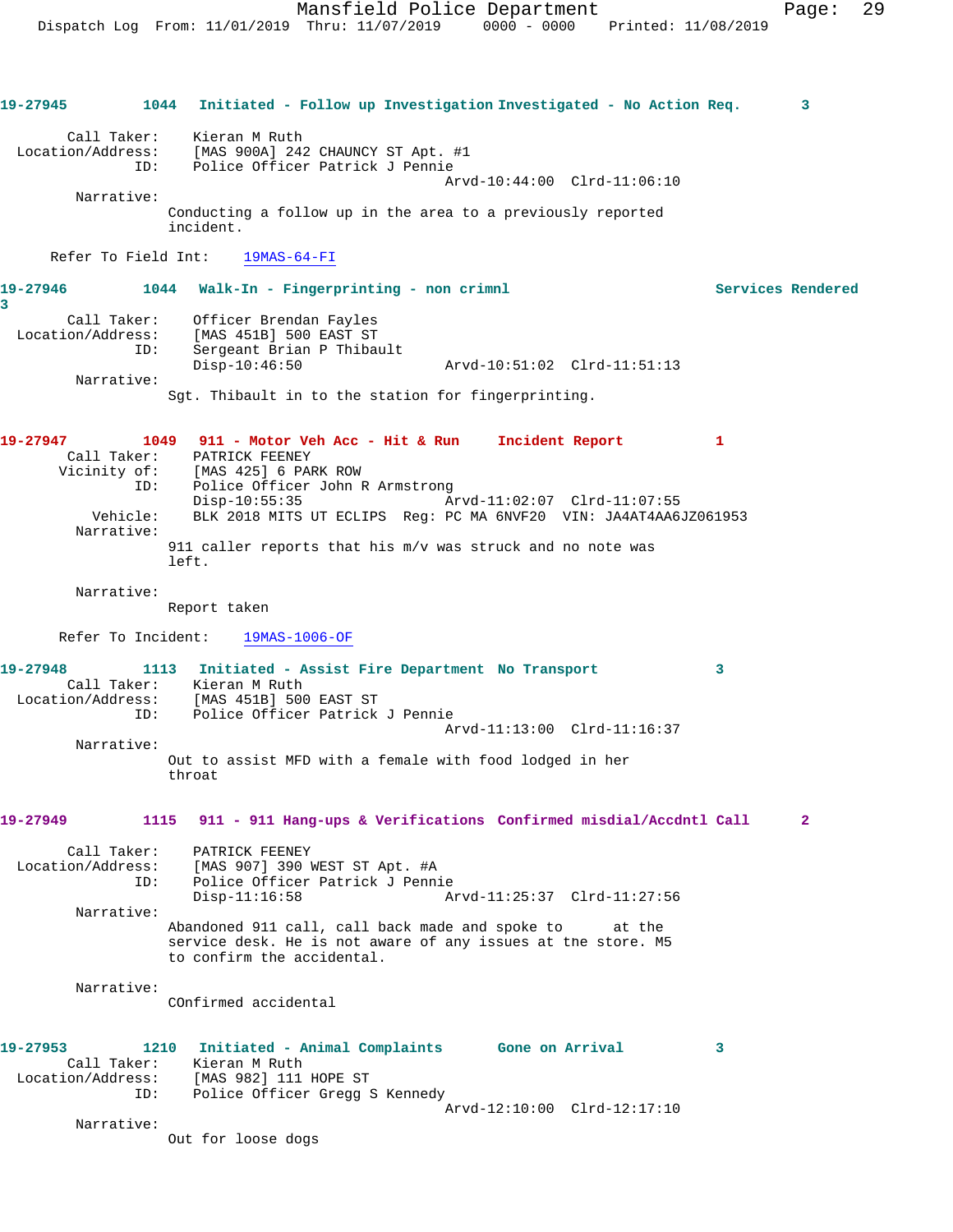Mansfield Police Department Page: 30 Dispatch Log From: 11/01/2019 Thru: 11/07/2019 0000 - 0000 Printed: 11/08/2019 Narrative: Nothing found **19-27955 1231 Initiated - Proactive Patrol Services Rendered 3**  Call Taker: MEGHAN MILLS Location/Address: [MAS 281A] 1 CROCKER ST ID: Police Officer Gregg S Kennedy Arvd-12:31:00 Clrd-12:33:45 Narrative: checking the area **19-27956 1232 911 - Assist Fire Department Referred to Other Agency 3**  Call Taker: MEGHAN MILLS Location/Address: [MAS 82] 45 CHAUNCY ST ID: Police Officer Gregg S Kennedy Arvd-12:34:27 Clrd-12:58:09 ID: Police Officer John R Armstrong<br>Disp-12:33:53 Am Disp-12:33:53 Arvd-12:34:28 Clrd-12:34:33 ID: Police Officer Patrick J Pennie Disp-12:34:37 Arvd-12:38:14 Clrd-12:58:06 **19-27958 1318 Initiated - Selective Enforcement/RADAR Services Rendered 3**  Call Taker: Kieran M Ruth Location/Address: [MAS] 30 HOPE ST @ 176 PARK ST ID: Police Officer John R Armstrong Arvd-13:18:00 Clrd-13:37:52 Narrative: Traffic enforcement in the area. **19-27961 1345 Walk-In - Larceny - Value Unknown Incident Report 2**  Call Taker: Officer Brendan Fayles Location/Address: [MAS 451B] 500 EAST ST ID: Police Officer Gregg S Kennedy Disp-13:59:24 Arvd-14:13:28 Clrd-14:30:11 Narrative: Party in the lobby reporting her phone was stolen from Dollar General. Narrative: Out to Dollar General for a follow up Refer To Incident: 19MAS-1007-OF **19-27962 1347 Phone - 911 Hang-ups & Verifications Unfounded/Unverifed 2**  Call Taker: Kieran M Ruth Location/Address: [MAS 108B] 885 SOUTH MAIN ST ID: Police Officer Gregg S Kennedy<br>Disp-13:48:28 Disp-13:48:28 Arvd-13:54:38 Clrd-13:58:40 Narrative: Out for a 911 open line. Narrative: Clear **19-27963 1351 Initiated - Building Check Building Checked / Secured 3** Call Taker: Kieran M Ruth Location/Address: [MAS] ELMWOOD CT ID: Police Officer Patrick J Pennie Arvd-13:51:00 Clrd-13:55:58 Narrative: Building/area checked secure. **19-27966 1357 Walk-In - Neighbor Dispute Incident Report 3**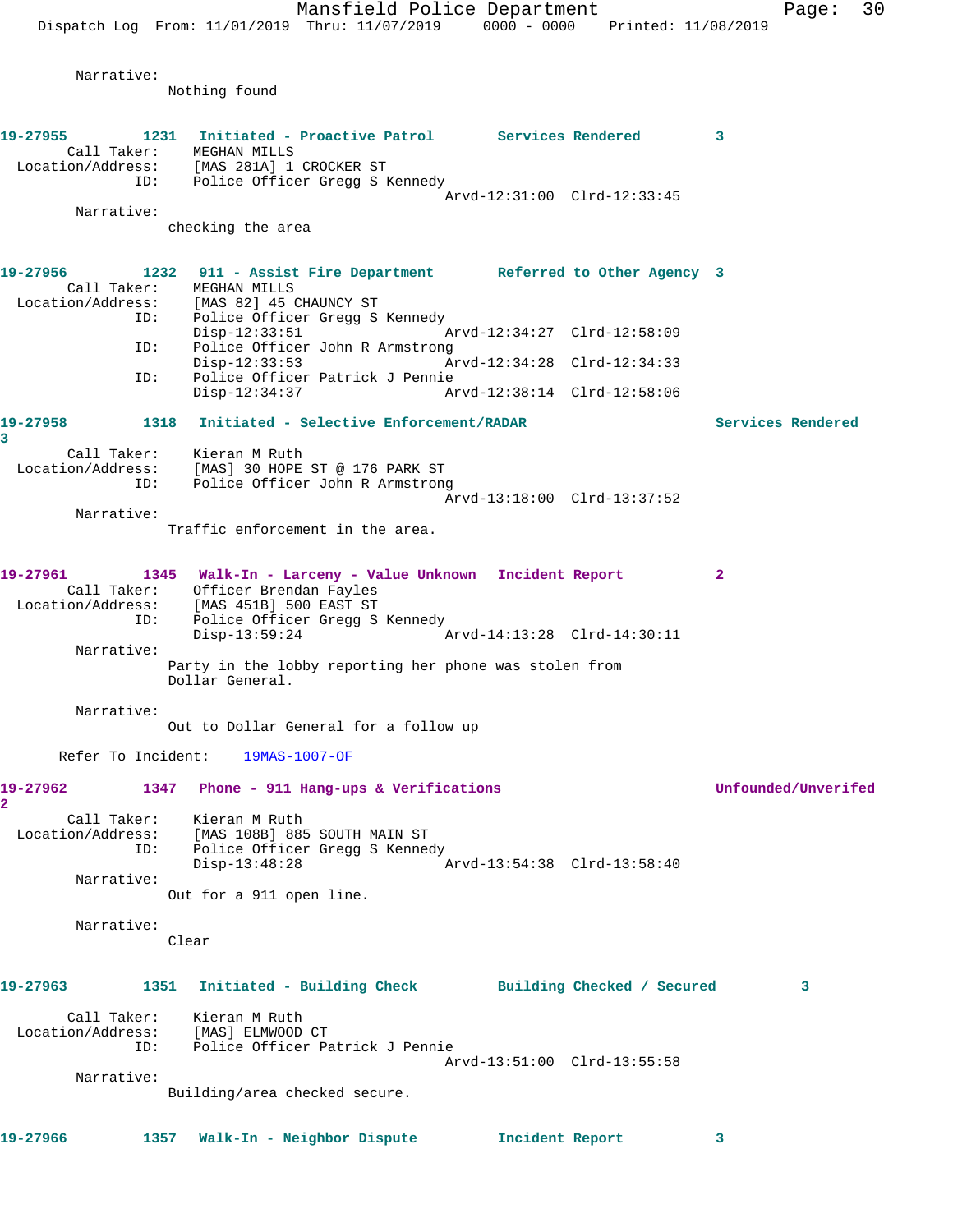Mansfield Police Department Page: 31 Dispatch Log From: 11/01/2019 Thru: 11/07/2019 0000 - 0000 Printed: 11/08/2019 Call Taker: Officer Brendan Fayles<br>Location/Address: [MAS 451B] 500 EAST ST [MAS 451B] 500 EAST ST ID: Police Officer Patrick J Pennie Arvd-14:14:01 Clrd-14:38:14 Narrative: Party in the lobby looking to speak to an officer regarding her neighbor. Refer To Incident: 19MAS-1008-OF **19-27969 1443 Phone - Hazardous Condition - Wire Dwn Referred to Other Agency 1**  Call Taker: Officer Brendan Fayles Location/Address: [MAS H463] 298 CENTRAL ST ID: Police Officer Gregg S Kennedy<br>Disp-14:44:04 1 Arvd-14:44:43 Clrd-15:43:48 ID: Police Officer John R Armstrong Disp-14:48:06 Clrd-14:48:46 Narrative: RP reporting he cut a wire while trimming his trees. MELD paged 14:43 Narrative: Meld en route **19-27970 1445 911 - Disturbance / Gathering Spoken To 1**  Call Taker: PATRICK FEENEY<br>Location/Address: [MAS 304B] 1 M [MAS 304B] 1 MANSFIELD AVE Apt. #202 ID: Police Officer Patrick J Pennie Disp-14:48:17 Arvd-14:52:25 Clrd-15:17:23<br>ID: Police Officer John R Armstrong Police Officer John R Armstrong<br>Disp-14:48:54 Ar Arvd-14:51:34 Clrd-15:17:23 Vehicle: BLK 2011 VOLK JETTA Reg: PC MA 2ZZV90 VIN: 3VWDZ7AJXBM330040 Narrative: 911 caller reports that the neighbors above her are playing music and other things on their surround sound system and its too loud. She states its an ongoing issue and shes asked them to turn it down without success. Narrative: The parties upstairs were spoken to and advised **19-27971 1457 Phone - Motor Veh Acc - No Injury Accident Report 1**  Call Taker: Kieran M Ruth Location/Address: [MAS] 363 NORTH MAIN ST @ 54 CHAUNCY ST<br>ID: Sergeant Brian P Thibault Sergeant Brian P Thibault<br>Disp-14:58:31 Disp-14:58:31 Arvd-15:05:12 Clrd-15:43:42 Vehicle: GRY 2014 TOYT RAV4 Reg: PC MA 5WL787 VIN: 2T3RFREV2EW173083 Vehicle: GRY 2013 FORD EDGE Reg: PC MA 6JMT40 VIN: 2FMDK4JC5DBB48625 Narrative: Out for the MVA with no injuries Narrative: Report taken Narrative: Citation for failure to yield at an intersection Refer To Accident: 19MAS-417-AC **19-27972 1500 Initiated - Building Check Building Checked / Secured 3** Call Taker: Kieran M Ruth Location/Address: [MAS 820C] 31 PLYMOUTH ST ID: Sergeant Thomas R Connor Arvd-15:00:00 Clrd-15:05:55 Narrative: Building/area checked secure.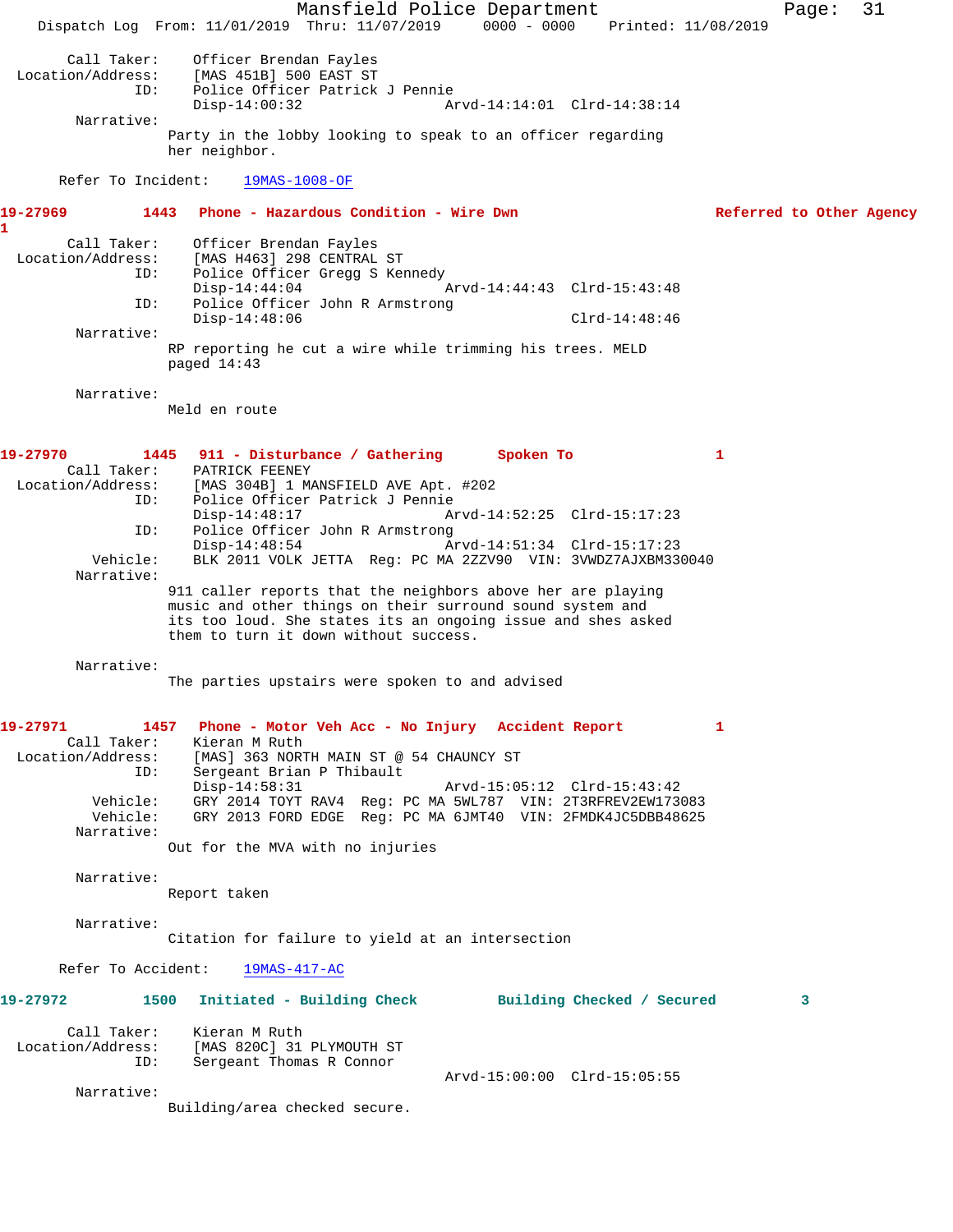Mansfield Police Department Fage: 32 Dispatch Log From: 11/01/2019 Thru: 11/07/2019 0000 - 0000 Printed: 11/08/2019 19-27976 1619 Walk-In - Motor Veh Acc - No Injury Services Rendered Call Taker: Support Staff Amanda Crisfulla Location/Address: [MAS 840I100] 280 SCHOOL ST Apt. #I100 ID: Police Officer Michael T Fitzgerald Disp-16:34:24 Arvd-16:34:29 Clrd-16:48:39 Vehicle: BLK 2018 NISS ARMADA Reg: PC MA 1WCS41 VIN: JN8AY2NC3J9550032 Vehicle: GRY 2017 PASSAT Reg: PC MA 7FE931 VIN: 1VWCT7A39HC059982 Narrative: RP in lobby requesting to file a MV accident report that happened in the parking lot at Spirit Halloween earlier today Narrative: Patries exchanged information on 10/30/2019 when the accident happed **19-27977 1624 Initiated - Building Check Building Checked / Secured 3** Call Taker: Kieran M Ruth Location/Address: [MAS 820C] 31 PLYMOUTH ST ID: Police Officer Patrick J Pennie Arvd-16:24:00 Clrd-16:31:01 Narrative: Building/area checked secure. **19-27985 1736 911 - Assist Fire Department Referred to Other Agency 3**  Call Taker: GARIN EISELE Location/Address: [MAS] 35 MARJAC WAY ress: ارد العملاء التي التي تحديد التي تحديد<br>ID: Police Officer Danielle C Titus<br>Disp-17:37:50 Ar Disp-17:37:50 Arvd-17:43:35 Clrd-17:56:41 Narrative: M12 responding to assist brush fire. **19-27989 1813 Phone - Alarm - Burglar False / Accidental Alarm 1**  Call Taker: NICHOLAS GOYETTE Location/Address: [MAS 840F170] 280 SCHOOL ST Apt. #F170 ID: Police Officer Michael T Fitzgerald Disp-18:15:02 Arvd-18:16:34 Clrd-18:25:30 ID: Police Officer Danielle C Titus Disp-18:15:05 Clrd-18:17:20 Narrative: Zone: front door Rep: not currently Narrative: Clear, accidental. Alarm coming from Loft in rear **19-27990 1819 Initiated - Proactive Patrol Building Checked / Secured 3** Call Taker: NICHOLAS GOYETTE Location/Address: [MAS 281A] 1 CROCKER ST ID: Police Officer Danielle C Titus Arvd-18:19:00 Clrd-18:32:39 Narrative: Checking the area. **19-27991 1837 Initiated - Selective Enforcement/RADAR Services Rendered 3**  Call Taker: NICHOLAS GOYETTE Vicinity of: [MAS] SCHOOL ST @ COPELAND DR. ID: Police Officer Danielle C Titus Arvd-18:37:00 Clrd-19:14:15<br>Vehicle: BLU 2007 TOYT PRIUS Reg: PC MA 8XH261 VIN: JTDKB20U77761 BLU 2007 TOYT PRIUS Reg: PC MA 8XH261 VIN: JTDKB20U777611176 Narrative: Traffic enforcement in the area.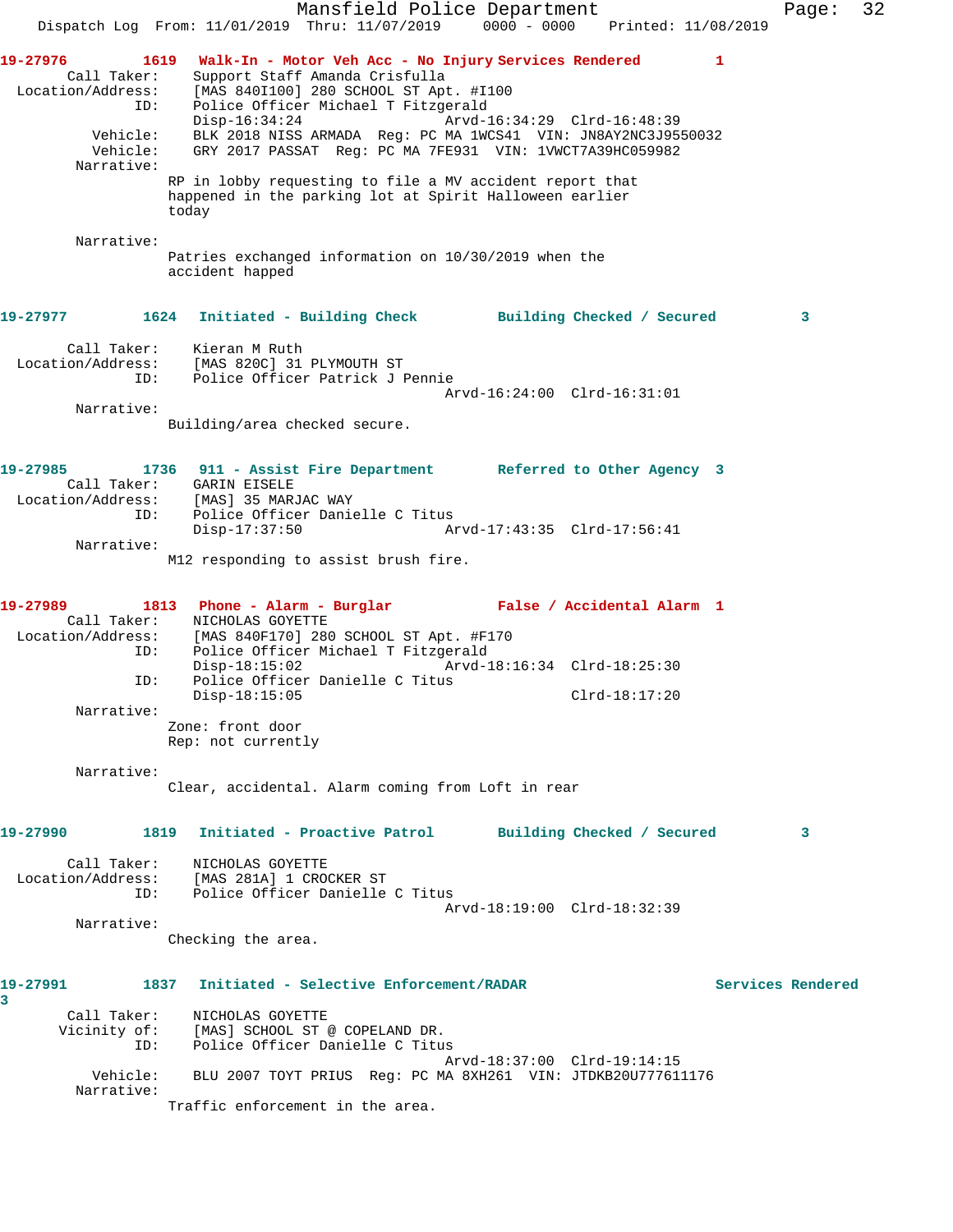|                         | Mansfield Police Department<br>Dispatch Log From: 11/01/2019 Thru: 11/07/2019 0000 - 0000 Printed: 11/08/2019                                                                                                                |                             |                         | Page: | 33 |
|-------------------------|------------------------------------------------------------------------------------------------------------------------------------------------------------------------------------------------------------------------------|-----------------------------|-------------------------|-------|----|
|                         | 19-27994 1915 Initiated - Building Check Services Rendered<br>Call Taker: DAVID SULLIVAN<br>Location/Address: [MAS 840] 280 SCHOOL ST                                                                                        |                             | $\mathbf{3}$            |       |    |
|                         | ID: Police Officer Michael T Fitzgerald                                                                                                                                                                                      | Arvd-19:15:00 Clrd-19:26:38 |                         |       |    |
|                         | Call Taker: NICHOLAS GOYETTE<br>Location/Address: [MAS 1016] 4 ERICK RD<br>ID: Police Officer Joshua S Ellender                                                                                                              |                             | 3                       |       |    |
| Narrative:              |                                                                                                                                                                                                                              | Arvd-19:15:00 Clrd-19:28:16 |                         |       |    |
|                         | Checking the area.                                                                                                                                                                                                           |                             |                         |       |    |
|                         | 19-27998 1925 Initiated - Building Check Services Rendered<br>Call Taker: DAVID SULLIVAN<br>Location/Address: [MAS 820C] 31 PLYMOUTH ST<br>ID: Police Officer Patrick J Pennie                                               | Arvd-19:25:00 Clrd-19:25:31 | $\overline{\mathbf{3}}$ |       |    |
|                         | 19-27999 1939 Initiated - Motor Vehicle Stop Spoken To                                                                                                                                                                       |                             | 3                       |       |    |
| ID:                     | Call Taker: DAVID SULLIVAN<br>Location/Address: [MAS 433] 11 BONNEY LN<br>Police Officer Joshua S Ellender                                                                                                                   | Arvd-19:39:00 Clrd-19:45:37 |                         |       |    |
| Vehicle:<br>Narrative:  | GRN 1999 HOND ACCORD Reg: PC MA 9CYK19 VIN: 1HGCG1657XA048246<br>Traffic Stop.                                                                                                                                               |                             |                         |       |    |
| Narrative:              | Registrry Error as plate is 1CYK19 but the registration<br>printout is 9CYK19. Party was advised of need to have DMV<br>correct this.                                                                                        |                             |                         |       |    |
| 19-28000                | 1946 Walk-In - Fingerprinting - non crimnl                                                                                                                                                                                   |                             | Services Rendered       |       |    |
| 3<br>Call Taker:<br>ID: | Support Staff Amanda Crisfulla<br>Location/Address: [MAS 451B] 500 EAST ST<br>Police Officer Joshua S Ellender<br>$Disp-19:48:22$                                                                                            |                             |                         |       |    |
| Narrative:              | RP in for fingerprinting appt                                                                                                                                                                                                |                             |                         |       |    |
|                         | 19-28002              2018   Initiated – Building Check               Services Rendered              3<br>Call Taker: DAVID SULLIVAN<br>Location/Address: [MAS 814] 50 WEST CHURCH ST<br>ID: Police Officer Danielle C Titus |                             |                         |       |    |
|                         |                                                                                                                                                                                                                              | Arvd-20:18:00 Clrd-20:22:09 |                         |       |    |
|                         | 19-28003 2025 Initiated - Building Check Services Rendered 3<br>Call Taker: DAVID SULLIVAN<br>Location/Address: [MAS 322] 31 HAMPSHIRE ST<br>ID: Police Officer Michael T Fitzgerald                                         |                             |                         |       |    |
|                         |                                                                                                                                                                                                                              | Arvd-20:25:00 Clrd-20:31:02 |                         |       |    |
|                         | 19-28006 2107 Initiated - Building Check Services Rendered<br>Call Taker: DAVID SULLIVAN<br>Location/Address: [MAS 417] 9 FRANCIS AVE                                                                                        |                             | 3                       |       |    |
|                         |                                                                                                                                                                                                                              |                             |                         |       |    |
|                         | ID: Police Officer Joshua S Ellender                                                                                                                                                                                         | Arvd-21:07:00 Clrd-21:22:32 |                         |       |    |
|                         | 19-28007 2210 Initiated - Building Check Services Rendered<br>Call Taker: DAVID SULLIVAN<br>Location/Address: [MAS 411] 60 FORBES BLVD<br>ID: Police Officer Michael T Fitzgerald                                            |                             | 3                       |       |    |
|                         | 19-28008 2246 Initiated - Building Check Services Rendered                                                                                                                                                                   | Arvd-22:10:00 Clrd-22:25:04 |                         |       |    |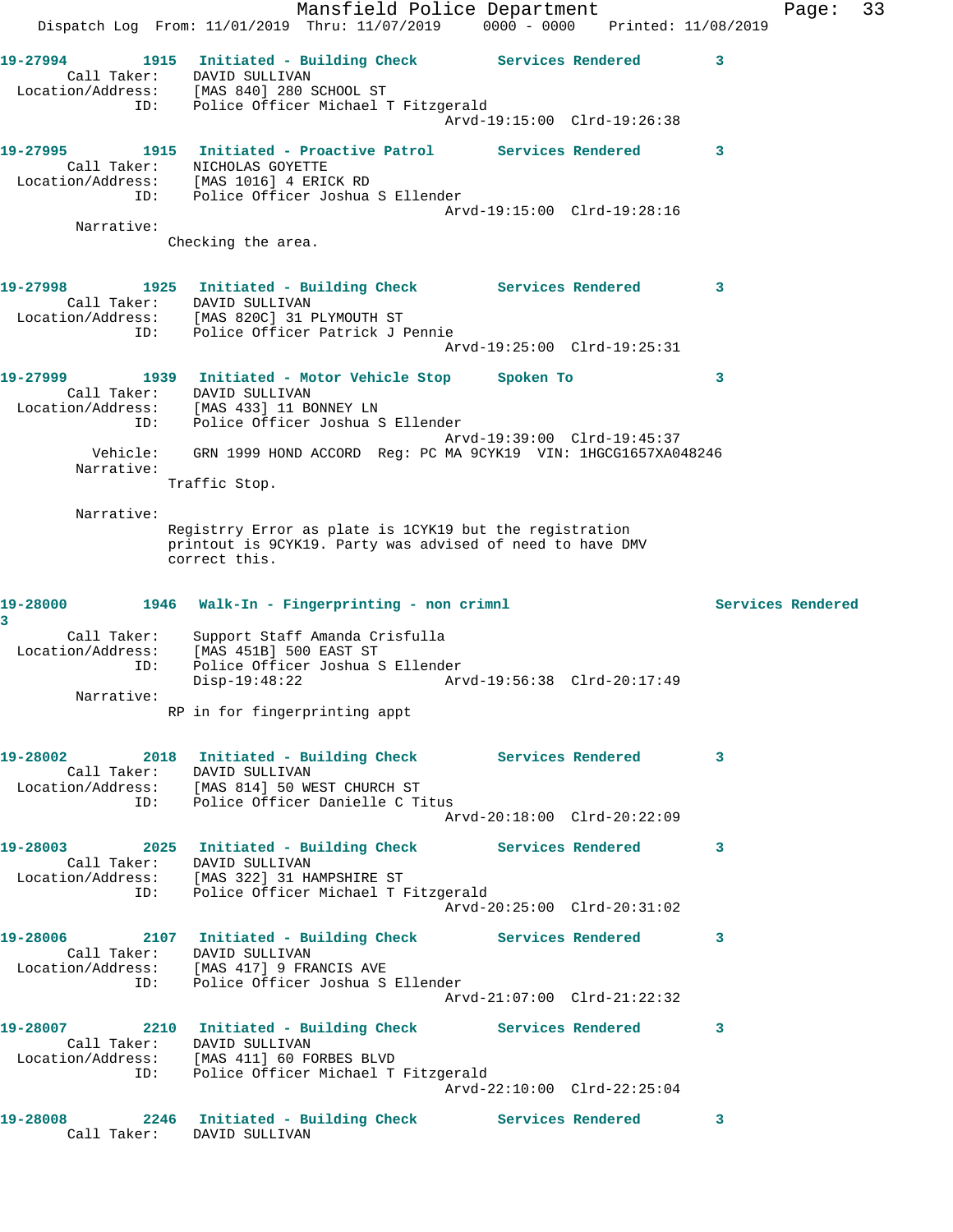|             | Mansfield Police Department                                                    |                                                |                   | Page: | 34 |
|-------------|--------------------------------------------------------------------------------|------------------------------------------------|-------------------|-------|----|
|             | Dispatch Log From: 11/01/2019 Thru: 11/07/2019 0000 - 0000 Printed: 11/08/2019 |                                                |                   |       |    |
| ID:         | Location/Address: [MAS 1015] 30 CHAUNCY ST<br>Police Officer Danielle C Titus  | Arvd-22:46:00 Clrd-22:49:17                    |                   |       |    |
| 19-28010    | 2358 Phone - Alarm - Burglar                                                   |                                                | Services Rendered | 1     |    |
| Call Taker: | NICHOLAS GOYETTE                                                               |                                                |                   |       |    |
|             | Location/Address: [MAS 907D] 390 WEST ST Apt. #D                               |                                                |                   |       |    |
| ID:         | Patrolman David Schepis                                                        |                                                |                   |       |    |
|             | $Disp-00:00:44$                                                                | $Arvd-00:07:30$ $Clrd-11/04/2019$ @ $00:12:23$ |                   |       |    |
| ID:         | Police Officer Meghan Birnie                                                   |                                                |                   |       |    |
|             | $Disp-00:00:56$                                                                | $Arvd-00:07:27$ $Clrd-11/04/2019$ @ $00:12:20$ |                   |       |    |
| Narrative:  |                                                                                |                                                |                   |       |    |
|             | Zone: right lobby front door, lobby front infra red motion,                    |                                                |                   |       |    |
|             | kitchen infrared, kitchen rear door                                            |                                                |                   |       |    |
|             | Rep: none yet                                                                  |                                                |                   |       |    |
| Narrative:  |                                                                                |                                                |                   |       |    |

Cleaners on site.

## **For Date: 11/04/2019 - Monday**

| ID:                      | 19-28025 0151 Initiated - Building Check Services Rendered<br>Call Taker: DAVID SULLIVAN<br>Location/Address: [MAS 1002] 250 EAST ST<br>Police Officer Donald MacLean               |                             |                             | $\mathbf{3}$            |
|--------------------------|-------------------------------------------------------------------------------------------------------------------------------------------------------------------------------------|-----------------------------|-----------------------------|-------------------------|
|                          |                                                                                                                                                                                     | Arvd-01:51:00 Clrd-02:03:04 |                             |                         |
|                          | 19-28026   0152   Initiated - Building Check   Services Rendered   3<br>Call Taker: DAVID SULLIVAN<br>Location/Address: [MAS 281A] 1 CROCKER ST<br>ID: Police Officer Meghan Birnie |                             |                             |                         |
|                          |                                                                                                                                                                                     | Arvd-01:52:00 Clrd-02:06:12 |                             |                         |
| Location/Address:<br>ID: | 19-28027   0154   Initiated - Building Check   Services Rendered<br>Call Taker: DAVID SULLIVAN<br>[MAS 840] 280 SCHOOL ST<br>Patrolman David Schepis                                |                             |                             | $\overline{\mathbf{3}}$ |
|                          |                                                                                                                                                                                     | Arvd-01:54:00 Clrd-02:00:02 |                             |                         |
|                          | 19-28028 		 0203 Initiated - Building Check Services Rendered 3<br>Call Taker: DAVID SULLIVAN<br>Location/Address: [MAS 992] 660 EAST ST<br>ID: Police Officer Donald MacLean       |                             |                             |                         |
|                          |                                                                                                                                                                                     |                             |                             |                         |
|                          | 19-28029 0213 Phone - Alarm - Burglar Mortigated - No Report 1<br>Call Taker: NICHOLAS GOYETTE<br>Location/Address: [MAS 840A] 280 SCHOOL ST Apt. #A                                |                             |                             |                         |
| ID:<br>ID:               | Patrolman David Schepis<br>$Disp-02:14:55$<br>Police Officer Meghan Birnie<br>$Disp-02:15:07$                                                                                       |                             | $Clrd-02:17:03$             |                         |
| Narrative:               |                                                                                                                                                                                     |                             |                             |                         |
|                          | Zone: vestibule side door, kitchen rear door perimeters<br>Rep: not yet                                                                                                             |                             |                             |                         |
| Narrative:               | M2 reports cleaning crew on site incorrect code.<br>(same crew from the Longhorns alarm)                                                                                            |                             |                             |                         |
|                          | 19-28030 0218 Initiated - Building Check Services Rendered<br>Call Taker: DAVID SULLIVAN                                                                                            |                             |                             | $\overline{\mathbf{3}}$ |
|                          | Location/Address: [MAS 900A] 242 CHAUNCY ST Apt. #1<br>ID: Police Officer Meghan Birnie                                                                                             |                             | Arvd-02:18:00 Clrd-02:24:26 |                         |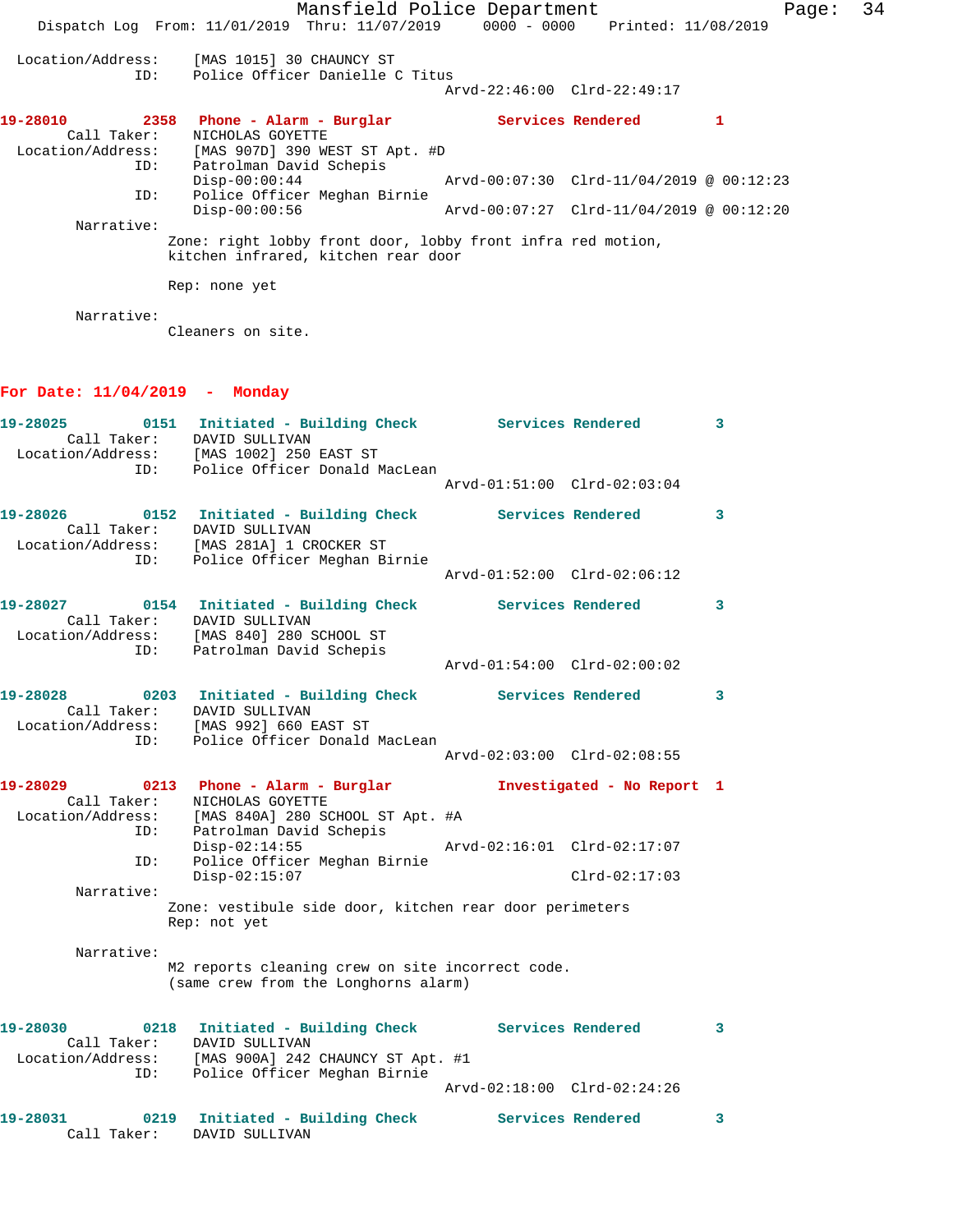|                                                                   | Mansfield Police Department<br>Dispatch Log From: 11/01/2019 Thru: 11/07/2019 0000 - 0000 Printed: 11/08/2019                                                                                                                                                                                                                                                                                                                                                                   |                             |                             |   | Page:        | 35 |
|-------------------------------------------------------------------|---------------------------------------------------------------------------------------------------------------------------------------------------------------------------------------------------------------------------------------------------------------------------------------------------------------------------------------------------------------------------------------------------------------------------------------------------------------------------------|-----------------------------|-----------------------------|---|--------------|----|
|                                                                   | Location/Address: [MAS 280] 440 FORBES BLVD<br>ID: Patrolman David Schepis                                                                                                                                                                                                                                                                                                                                                                                                      |                             |                             |   |              |    |
|                                                                   | 19-28032 0222 Initiated - Building Check Services Rendered 3<br>Call Taker: DAVID SULLIVAN<br>Location/Address: [MAS 907E] 390 WEST ST<br>ID: Patrolman David Schepis                                                                                                                                                                                                                                                                                                           |                             |                             |   |              |    |
|                                                                   | 19-28033 0224 Initiated - Building Check Services Rendered 3                                                                                                                                                                                                                                                                                                                                                                                                                    | Arvd-02:22:00 Clrd-02:25:48 |                             |   |              |    |
| Call Taker: DAVID SULLIVAN<br>Location/Address: [MAS] COPELAND DR | ID: Police Officer Meghan Birnie                                                                                                                                                                                                                                                                                                                                                                                                                                                |                             |                             |   |              |    |
|                                                                   |                                                                                                                                                                                                                                                                                                                                                                                                                                                                                 | Arvd-02:24:00 Clrd-02:32:20 |                             |   |              |    |
| Call Taker: DAVID SULLIVAN                                        | 19-28034 		 0224 Initiated - Building Check Services Rendered 3<br>Location/Address: [MAS] 15 BONNEY LN @ 4 ERICK RD                                                                                                                                                                                                                                                                                                                                                            |                             |                             |   |              |    |
|                                                                   | ID: Police Officer Donald MacLean                                                                                                                                                                                                                                                                                                                                                                                                                                               | Arvd-02:24:00 Clrd-02:33:31 |                             |   |              |    |
|                                                                   |                                                                                                                                                                                                                                                                                                                                                                                                                                                                                 |                             |                             |   |              |    |
|                                                                   | 19-28035 0251 Initiated - Building Check Building Checked / Secured                                                                                                                                                                                                                                                                                                                                                                                                             |                             |                             |   | 3            |    |
|                                                                   | Call Taker: DAVID SULLIVAN<br>Location/Address: [MAS 814] 50 WEST CHURCH ST<br>ID: Police Officer Meghan Birnie                                                                                                                                                                                                                                                                                                                                                                 |                             |                             |   |              |    |
|                                                                   |                                                                                                                                                                                                                                                                                                                                                                                                                                                                                 | Arvd-02:51:00 Clrd-02:53:55 |                             |   |              |    |
|                                                                   | 19-28036   0301 Initiated - Building Check   Services Rendered   3<br>Call Taker: DAVID SULLIVAN<br>Location/Address: [MAS 4] 31 HAMPSHIRE ST                                                                                                                                                                                                                                                                                                                                   |                             |                             |   |              |    |
|                                                                   | ID: Patrolman David Schepis                                                                                                                                                                                                                                                                                                                                                                                                                                                     | Arvd-03:01:00 Clrd-03:04:26 |                             |   |              |    |
|                                                                   | 19-28037 0306 Initiated - Building Check Services Rendered<br>Call Taker: DAVID SULLIVAN<br>Location/Address: [MAS 411] 60 FORBES BLVD<br>ID: Patrolman David Schepis                                                                                                                                                                                                                                                                                                           |                             |                             | 3 |              |    |
|                                                                   |                                                                                                                                                                                                                                                                                                                                                                                                                                                                                 | Arvd-03:06:00 Clrd-03:09:07 |                             |   |              |    |
|                                                                   | 19-28038 0332 Phone - Noise Complaint                                                                                                                                                                                                                                                                                                                                                                                                                                           |                             | Investigated - Report Taken |   | $\mathbf{2}$ |    |
| Call Taker:<br>Location/Address:                                  | NICHOLAS GOYETTE<br>[MAS 304B] 1 MANSFIELD AVE Apt. #B302                                                                                                                                                                                                                                                                                                                                                                                                                       |                             |                             |   |              |    |
| ID:                                                               | Police Officer Meghan Birnie<br>$Disp-03:33:51$                                                                                                                                                                                                                                                                                                                                                                                                                                 | Arvd-03:37:47 Clrd-04:11:54 |                             |   |              |    |
| ID:                                                               | Patrolman David Schepis<br>$Disp-03:34:05$                                                                                                                                                                                                                                                                                                                                                                                                                                      | Arvd-03:39:18 Clrd-04:11:51 |                             |   |              |    |
| ID:                                                               | Sergeant Robert S Pierce<br>$Disp-03:41:21$                                                                                                                                                                                                                                                                                                                                                                                                                                     | Arvd-03:41:25 Clrd-04:11:48 |                             |   |              |    |
| Vehicle:<br>Narrative:                                            | WHI 2014 BMW 328 Reg: PC MA 2AE456 VIN: WBA3B5C52EP542112<br>Caller reports a male party named '                                                                                                                                                                                                                                                                                                                                                                                |                             | making noise on             |   |              |    |
|                                                                   | purpose in B302.                                                                                                                                                                                                                                                                                                                                                                                                                                                                |                             |                             |   |              |    |
| Narrative:                                                        |                                                                                                                                                                                                                                                                                                                                                                                                                                                                                 |                             |                             |   |              |    |
|                                                                   | Ofc. Birnie reporting that the involved room is right next<br>to the stairwell and male involved did not come to the door<br>for several minutes as officers knocked. After some<br>dexterous police work the involved opened the door and<br>peered into the hallway after he thought officers left and<br>was surprised by officers still presence in the hallway.<br>Involved was a bit argumentative and claimed to be sleeping,<br>was adamant the noise was not from him. |                             |                             |   |              |    |

## Refer To Incident: 19MAS-1010-OF

## **19-28040 0601 Initiated - Selective Enforcement/RADAR Services Rendered 3**

| Call Taker:  | DAVID SULLIVAN |                                       |  |  |  |
|--------------|----------------|---------------------------------------|--|--|--|
| Vicinity of: |                | [MAS] 287 CHAUNCY ST @ 400 RTE 140 NB |  |  |  |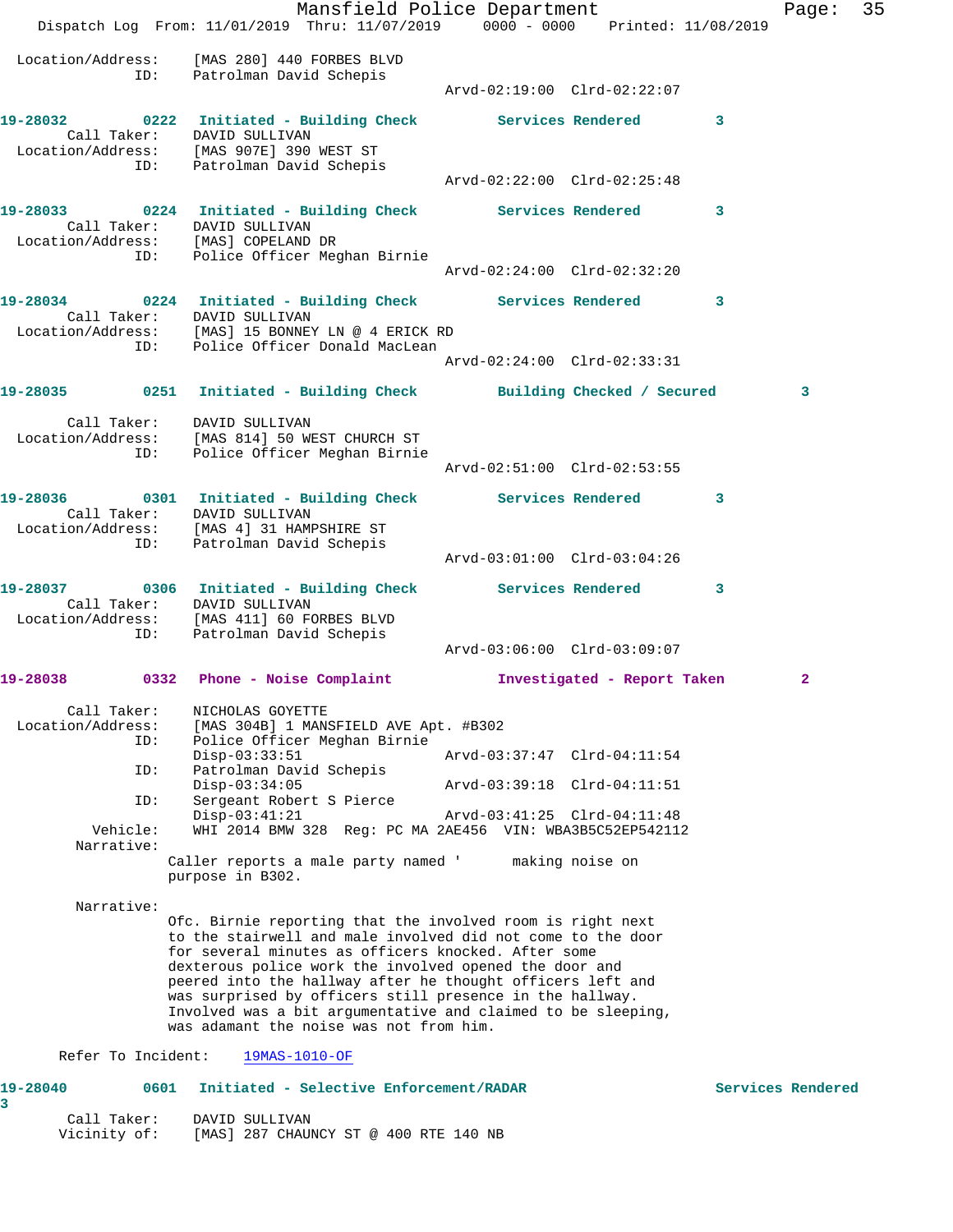Mansfield Police Department Fage: 36 Dispatch Log From: 11/01/2019 Thru: 11/07/2019 0000 - 0000 Printed: 11/08/2019 ID: Sergeant Robert S Pierce Arvd-06:01:00 Clrd-06:31:53 **19-28044 0637 Phone - Assist Fire Department Services Rendered 3**  Call Taker: NICHOLAS GOYETTE Location/Address: [MAS] 25 COBB ST Apt. #B101 ID: Police Officer Meghan Birnie Disp-06:38:31 Arvd-06:42:06 Clrd-06:52:27 Narrative: Assisting the FD with a fire/medical related incident. **19-28046 0704 Initiated - Community Policing Services Rendered 3**  Call Taker: APRIL LEHANE Location/Address: [MAS 331] 255 EAST ST ID: Police Officer Donald MacLean Arvd-07:04:00 Clrd-07:24:58 Narrative: out for CHAMPS **19-28048 0728 Phone - Alarm - Burglar False / Accidental Alarm 1**  Call Taker: APRIL LEHANE Location/Address: [MAS H5283] 6 ELIZABETH RD ID: Police Officer Meghan Birnie Disp-07:29:34 Arvd-07:35:43 Clrd-07:40:58 ID: Police Officer Donald MacLean<br>Disp-07:29:37 Disp-07:29:37 Arvd-07:35:03 Clrd-07:40:58 Narrative: front and garage door Narrative: Building exterior checked. Building appears secure. **19-28055 0829 Walk-In - Child Safety Seat Program Services Rendered 3**  Call Taker: Support Staff Derek M Stark Location/Address: [MAS 451B] 500 EAST ST ID: Police Officer Nicole M Boldrighini Arvd-08:29:36 Clrd-08:50:12 Vehicle: BLK 2015 TOYT 4D AVALON Reg: PAS MA 8SP733 VIN: 4T1BK1EB4FU163377 Narrative: Ofc. Boldrighini installing a child safety seat. Narrative: (1) seat installed. **19-28060 0847 Radio - Assist Fire Department Services Rendered 3**  Call Taker: APRIL LEHANE Location/Address: [MAS 15D] 89 FORBES BLVD ID: Police Officer Patrick J Pennie Disp-08:48:32 Arvd-08:54:26 Clrd-09:10:39 Narrative: Assisting the FD with a fire related incident. **19-28063 0910 Initiated - Motor Vehicle Stop Citation / Warning Issued 3**  Call Taker: CARLY MORIARTY Location/Address: [MAS] 300 EAST ST @ 2 WARE ST ID: Police Officer Andrew J Kelley Arvd-09:10:00 Clrd-09:15:32 Vehicle: BLK 2015 HOND 4D ACCORD Reg: PC MA 7NJ646 Narrative: Mvs-citation issued **19-28064 0929 911 - Assist Fire Department Transported to Hospital 3**  Call Taker: PATRICK FEENEY Location/Address: [MAS 417G] 17 FRANCIS AVE Apt. #1715 ID: Police Officer John R Armstrong<br>Disp-09:31:37 Ar Disp-09:31:37 Arvd-09:36:47 Clrd-09:41:57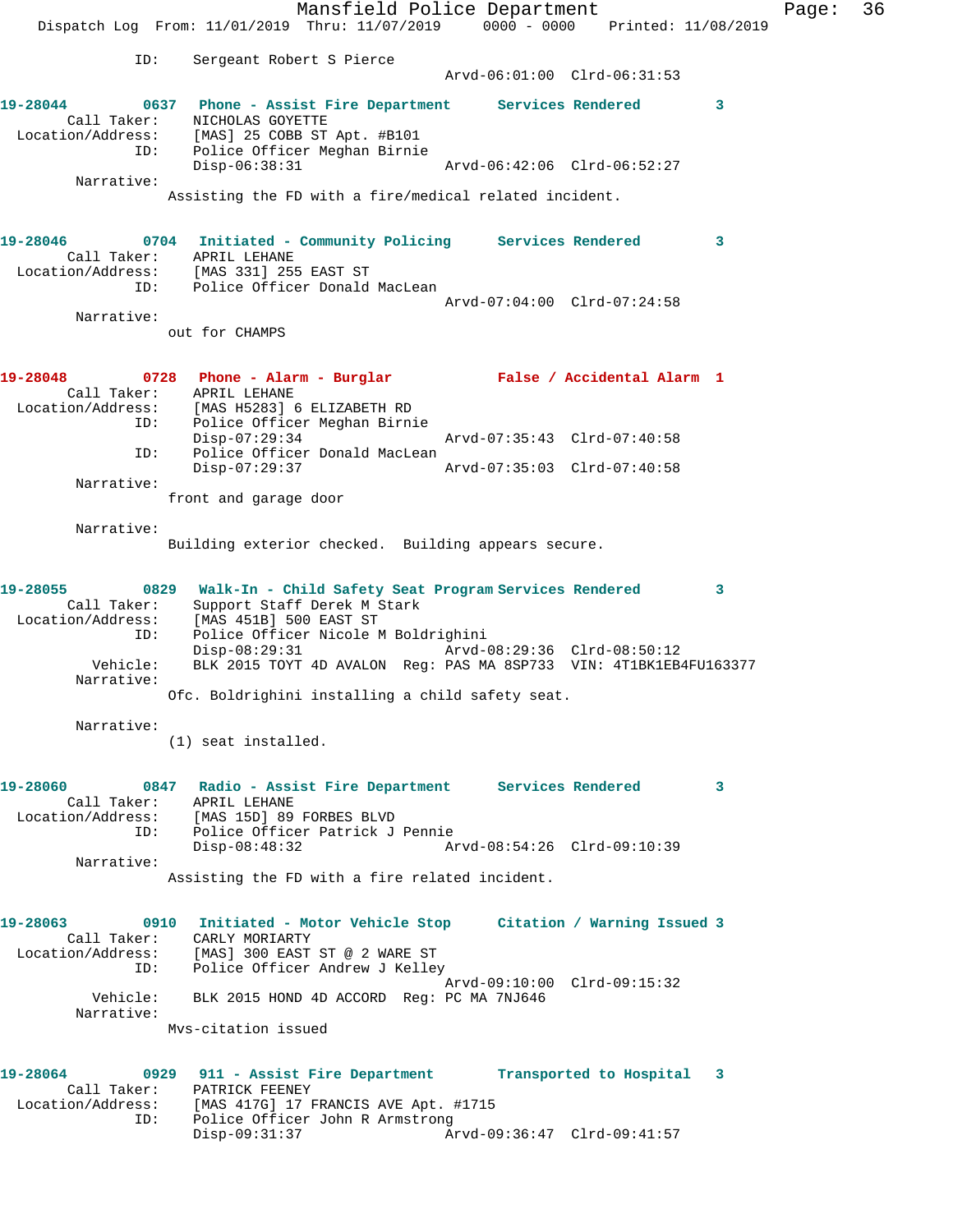|                                              | Dispatch Log From: 11/01/2019 Thru: 11/07/2019 0000 - 0000 Printed: 11/08/2019              | Mansfield Police Department | Page:                     | 37 |
|----------------------------------------------|---------------------------------------------------------------------------------------------|-----------------------------|---------------------------|----|
| Narrative:                                   | Assisting the FD with a fire/medical related incident.                                      |                             |                           |    |
| Narrative:                                   | Assist fd with a medical                                                                    |                             |                           |    |
| Narrative:                                   | MFD transporting to Sturdy                                                                  |                             |                           |    |
| 19-28068<br>0950<br>$\overline{a}$           | Initiated - Traffic Enforcement / Activity                                                  |                             | Citation / Warning Issued |    |
| Call Taker:<br>ID:                           | APRIL LEHANE<br>Location/Address: [MAS 1002] 250 EAST ST<br>Police Officer John R Armstrong | Arvd-09:50:00 Clrd-10:10:51 |                           |    |
| Vehicle:<br>Narrative:                       | WHI 2014 BMW 328 Req: PC MA 7VT238 VIN: WBA3D5C55EKX97375<br>Ofc Armstrong on radar         |                             |                           |    |
| Narrative:                                   | citation issued for speed                                                                   |                             |                           |    |
| 19-28070<br>Call Taker:<br>Location/Address: | 1001 Walk-In - Assist Citizen - P S A<br>Support Staff Derek M Stark                        | Spoken To                   | 3                         |    |
| ID:<br>Narrative:                            | Police Officer John R Armstrong<br>$Disp-10:11:32$                                          | Arvd-10:19:44 Clrd-10:38:51 |                           |    |

| $19 - 28071$<br>Call Taker:<br>ID: | 1006 Initiated - Community Policing Services Rendered<br>APRIL LEHANE<br>Location/Address: [MAS 451B] 500 EAST ST<br>Sergeant Brian P Thibault                                                                                     |                                                            | $\overline{3}$ |
|------------------------------------|------------------------------------------------------------------------------------------------------------------------------------------------------------------------------------------------------------------------------------|------------------------------------------------------------|----------------|
| ID:                                | Sergeant Thomas R Connor<br>$Disp-10:06:51$                                                                                                                                                                                        | Arvd-10:06:00 Clrd-12:53:04<br>Arvd-10:06:53 Clrd-12:36:16 |                |
| 19-28072<br>Narrative:             | 1008 911 - Assist Fire Department Transported to Hospital 3<br>Call Taker: PATRICK FEENEY<br>Location/Address: [MAS 10A] 305 FORBES BLVD<br>ID: Police Officer Patrick J Pennie<br>$Disp-10:10:08$<br>Assist the fd with a medical | Arvd-10:16:27 Clrd-10:32:55                                |                |
| Narrative:                         | MFD to transport                                                                                                                                                                                                                   |                                                            |                |
| ID:                                | 19-28081 1217 Initiated - Arrest<br>Call Taker: PATRICK FEENEY<br>Location/Address: [TA] 79 CLIFFORD ST<br>Detective Anthony R Lattanzio                                                                                           | Arrest(s) Made<br>Arvd-12:17:00 Clrd-15:44:11              | 1              |
| Narrative:                         | Party was picked up on a warrant arrest.                                                                                                                                                                                           |                                                            |                |
| Narrative:                         | Back at the station with the prisoner for booking.                                                                                                                                                                                 |                                                            |                |
| Narrative:                         | MD4 reports transporting male party to Attleboro DC.                                                                                                                                                                               |                                                            |                |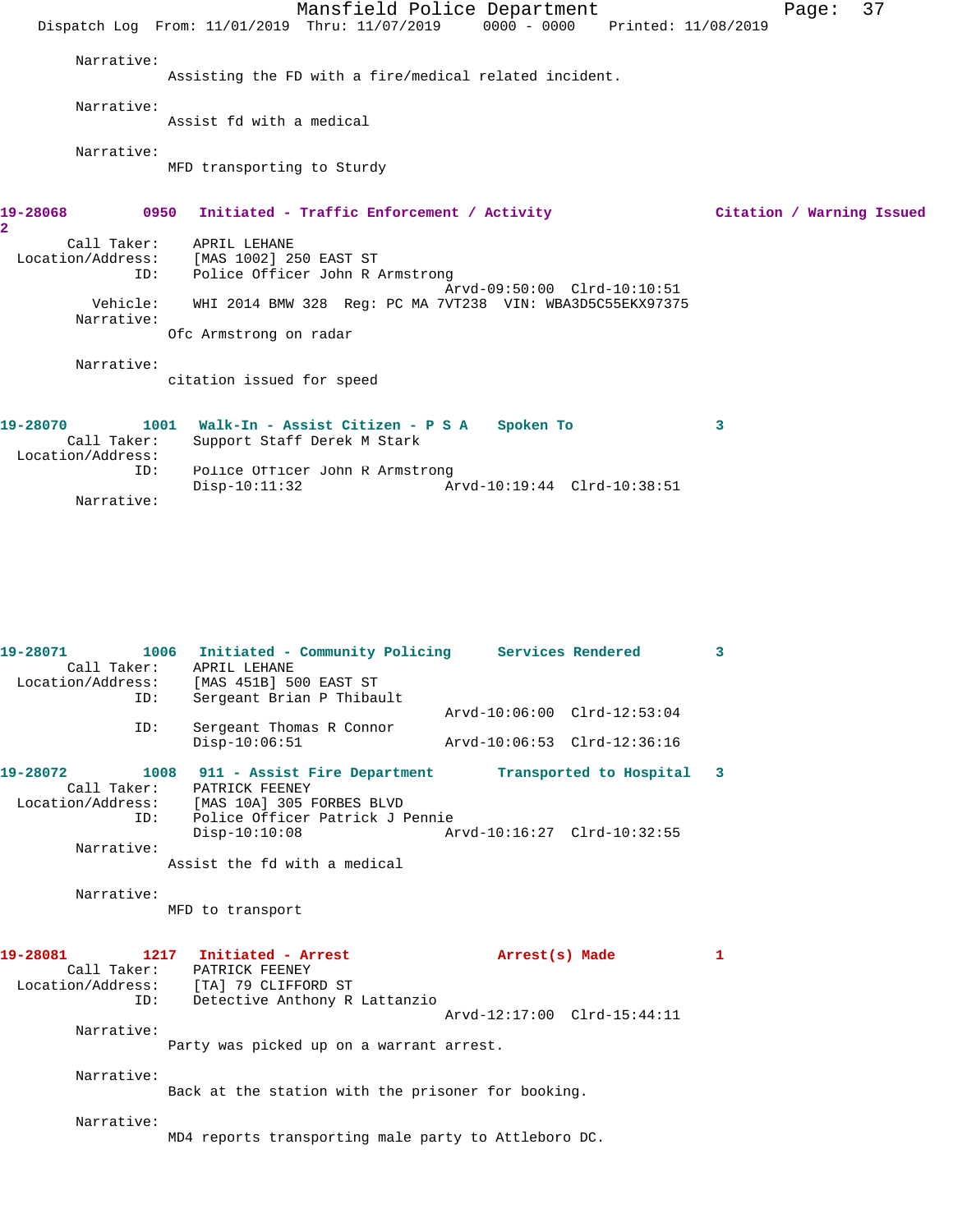|                   |                                                                                | Mansfield Police Department |                     | Page:        | 38 |
|-------------------|--------------------------------------------------------------------------------|-----------------------------|---------------------|--------------|----|
|                   | Dispatch Log From: 11/01/2019 Thru: 11/07/2019                                 | 0000 - 0000                 | Printed: 11/08/2019 |              |    |
|                   |                                                                                |                             |                     |              |    |
| Narrative:        |                                                                                |                             |                     |              |    |
|                   | Attleboro DC notified.                                                         |                             |                     |              |    |
| Refer To Arrest:  | 19MAS-608-AR                                                                   |                             |                     |              |    |
| Arrest:           | HERBERT, ANGELO LEON                                                           |                             |                     |              |    |
|                   | Address: 79 CLIFFORD ST Apt. #2                                                | TAUNTON, MA                 |                     |              |    |
| Aqe:              | 62                                                                             |                             |                     |              |    |
|                   | Charges: Warrant arrest                                                        |                             |                     |              |    |
| 19-28084          | 1234 911 - 911 Hang-ups & Verifications Confirmed misdial/Accdntl Call         |                             |                     | $\mathbf{2}$ |    |
| Call Taker:       | PATRICK FEENEY                                                                 |                             |                     |              |    |
| Location/Address: | [MAS 6] 46 CHAUNCY ST                                                          |                             |                     |              |    |
| ID:               | Sergeant Thomas R Connor                                                       |                             |                     |              |    |
|                   | $Disp-12:36:20$                                                                | Arvd-12:39:04 Clrd-12:42:57 |                     |              |    |
| Narrative:        |                                                                                |                             |                     |              |    |
|                   | 911 call, caller states accidental. Was attempting to dial<br>an outside line. |                             |                     |              |    |
|                   |                                                                                |                             |                     |              |    |
| 19-28086          | 1251 Initiated - Serve Warrant                                                 | Arrest(s) Made              | 3                   |              |    |
| Call Taker:       | MEGHAN MILLS                                                                   |                             |                     |              |    |
| Location/Address: |                                                                                |                             |                     |              |    |
| ID:               | Sergeant Thomas R Connor                                                       |                             |                     |              |    |
|                   |                                                                                | Arvd-12:51:00 Clrd-14:00:01 |                     |              |    |
| ID:               | Sergeant Brian P Thibault                                                      |                             |                     |              |    |
|                   | $Disp-12:53:11$                                                                | Arvd-12:53:15 Clrd-13:13:09 |                     |              |    |

Narrative:

| Summons:                | Refer To Summons: 19MAS-609-AR                                                        |   |
|-------------------------|---------------------------------------------------------------------------------------|---|
| Address:                |                                                                                       |   |
| Aqe:                    | 42                                                                                    |   |
|                         | Charges: WARRANT OF APPREHENSION                                                      |   |
| 19-28089<br>Call Taker: | 1331 Initiated - Motor Vehicle Stop     Citation / Warning Issued 3<br>PATRICK FEENEY |   |
|                         | Location/Address: [MAS] 231 SPRING ST @ 145 SCHOOL ST                                 |   |
| ID:                     | Police Officer Patrick J Pennie                                                       |   |
|                         | Arvd-13:31:00 Clrd-13:37:59                                                           |   |
| Vehicle:                | WHI 2015 KIA SEDONA Req: PC MA 3HV128 VIN: KNDMC5C15F6019093                          |   |
| 19-28090                | 1333 Initiated - Motor Vehicle Stop         Verbal Warning<br>3                       |   |
|                         | Call Taker: PATRICK FEENEY                                                            |   |
|                         | Vicinity of: [MAS 253] 330 PRATT ST Apt. #A                                           |   |
|                         | ID: Police Officer David W Kinahan                                                    |   |
|                         | Arvd-13:33:00 Clrd-13:37:55                                                           |   |
|                         | Vehicle: BLK 2011 JEEP GRACHE Reg: PC MA 653ZP1 VIN: 1J4RR6GT7BC622977                |   |
| 19-28091                | 1341 Initiated - Building Check Building Checked / Secured                            | 3 |
|                         | Call Taker: PATRICK FEENEY                                                            |   |
| Location/Address:       | [MAS 840] 280 SCHOOL ST                                                               |   |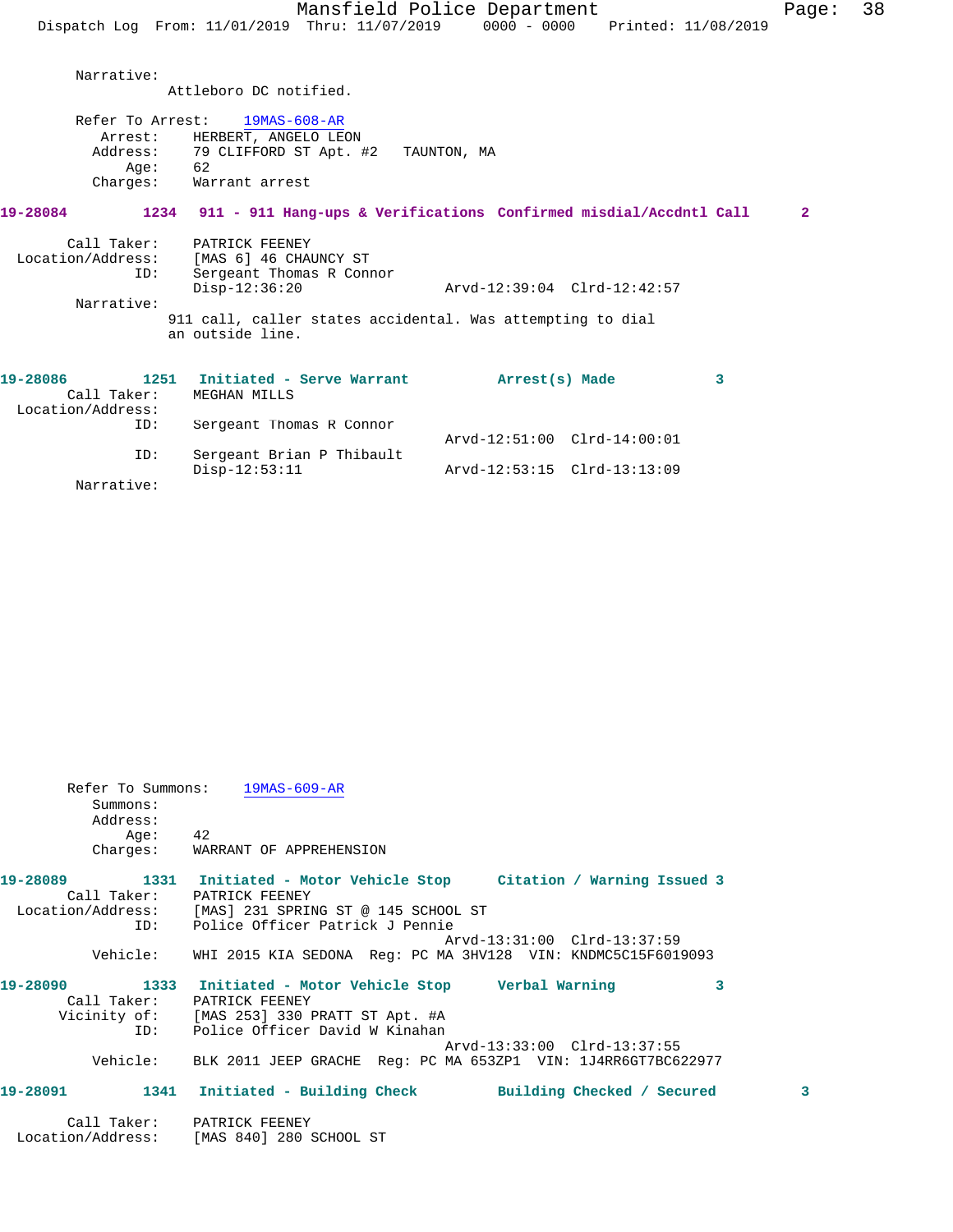Mansfield Police Department Fage: 39 Dispatch Log From: 11/01/2019 Thru: 11/07/2019 0000 - 0000 Printed: 11/08/2019 ID: Police Officer Patrick J Pennie Arvd-13:41:00 Clrd-13:53:38 **19-28092 1344 Initiated - Motor Vehicle Stop Citation / Warning Issued 3**  Call Taker: PATRICK FEENEY Location/Address: [MAS] 234 CENTRAL ST @ 200 CHAUNCY ST ID: Police Officer David W Kinahan Arvd-13:44:00 Clrd-13:54:09 Vehicle: BLK 2019 HYUN ELANTR Reg: PC MA 2RXR21 VIN: KMHD84LF4KU805931 **19-28094 1352 Initiated - Traffic Cntrl / Dirctn Services Rendered 3**  Call Taker: PATRICK FEENEY Location/Address: [MAS 1002] 250 EAST ST ID: Police Officer Andrew J Kelley Arvd-13:52:00 Clrd-14:00:45 Narrative: Bus traffic. **19-28095 1355 Initiated - Motor Vehicle Stop Citation / Warning Issued 3**  Call Taker: PATRICK FEENEY Vicinity of: [MAS 982] 111 HOPE ST ID: Police Officer Patrick J Pennie Arvd-13:55:00 Clrd-14:00:01 Vehicle: WHI 2013 HOND PILOT Reg: PC MA 7BG648 VIN: 5FNYF4H99DB084855 **19-28098 1420 Walk-In - Larceny over \$1200 Investigated - Report Taken 2** Call Taker: Support Staff Derek M Stark Location/Address: [MAS H2502] 5 SQUIRE AVE ID: Police Officer John R Armstrong Disp-14:21:40 Arvd-14:29:23 Clrd-14:31:01 Narrative: Ofc. Armstrong out speaking to walk in who would like to report stolen phone. Refer To Incident: 19MAS-1011-OF **19-28099 1431 911 - Assist Fire Department Transported to Hospital 3**  Call Taker: PATRICK FEENEY Location/Address: [MAS H5495] 171 GILBERT ST ID: Police Officer Patrick J Pennie Disp-14:33:10 Arvd-14:36:13 Clrd-14:51:15 19-28102 1504 Initiated - Traffic Enforcement / Activity **Services Rendered 2**  Call Taker: PATRICK FEENEY Location/Address: [MAS] 100 RTE 140 NB @ 170 SCHOOL ST ID: Police Officer David W Kinahan Arvd-15:04:00 Clrd-15:36:10 Vehicle: BRO 2006 TOYT UT HIGHLA Reg: PC MA 2236GF VIN: JTEHD21AX60043274 Narrative: Clear. **19-28104 1505 911 - Assist Fire Department Services Rendered 3**  Call Taker: MEGHAN MILLS Location/Address: [MAS H3124] 5 WHITETAIL LN ID: Police Officer Patrick J Pennie Disp-15:06:25 Arvd-15:12:47 Clrd-15:18:28 Narrative: Assisting the FD with a fire/medical related incident; small brush fire. FD handled by wetting the area. **19-28097 1518 Initiated - Speed Trailer/Signs Deployed Services Rendered 3**  Call Taker: Police Officer David W Kinahan Location/Address: [MAS H293] 1000 WEST ST ID: Police Officer David W Kinahan Arvd-14:20:14 Clrd-14:50:01 Narrative: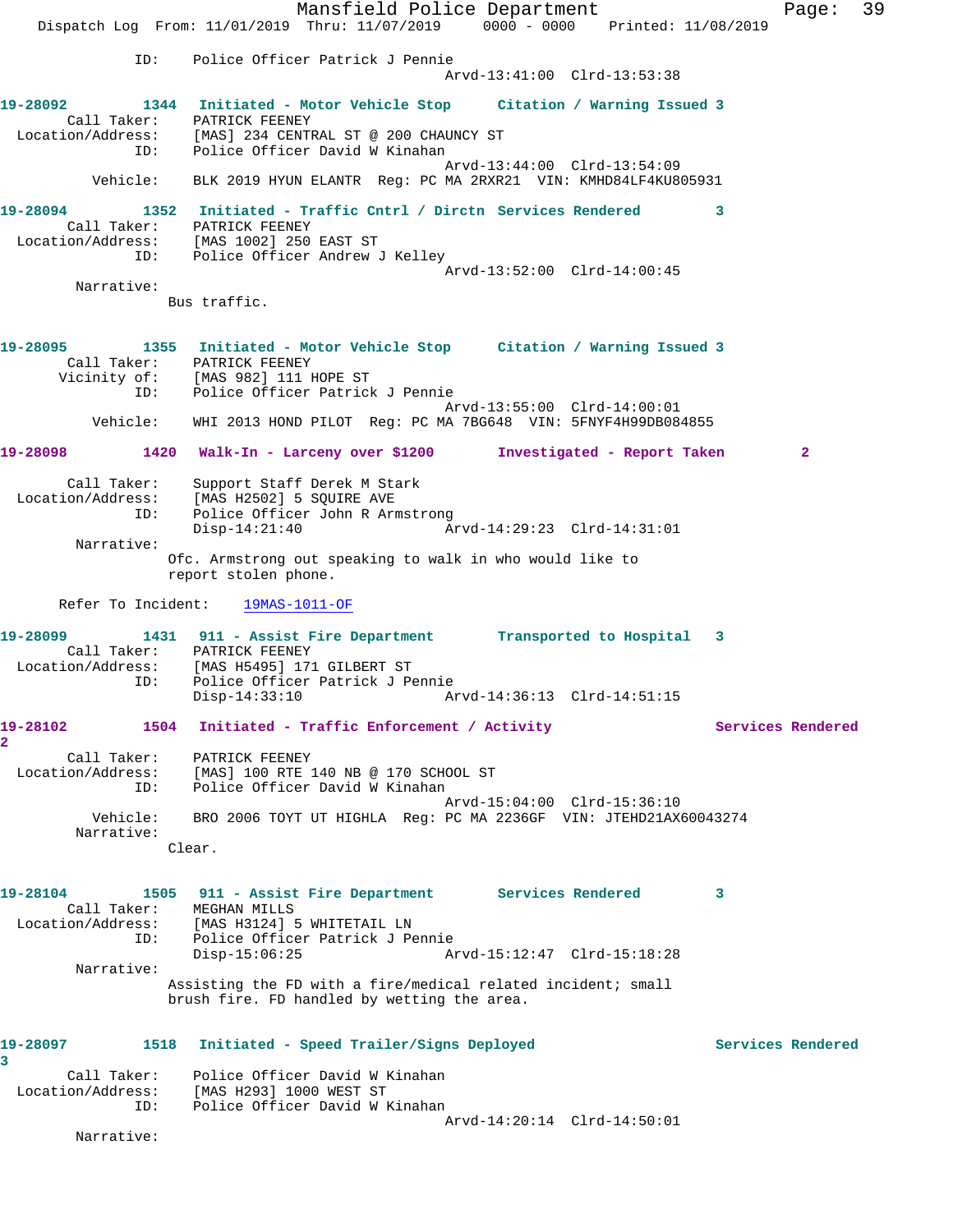Ofc. Kinahan out in the area to deploy speed signs. **19-28107 1605 Initiated - Motor Vehicle Stop Verbal Warning 3**  Call Taker: LINDSAY MITCHELL Location/Address: [MAS H6607] 100 CHAUNCY ST ID: Police Officer Michael N Fenore Arvd-16:05:00 Clrd-16:14:16 Vehicle: GRY 2019 NISS SENTRA Reg: PC MA 872ZC2 VIN: 3N1AB7AP0KL609231 Narrative: Verbal for speed **19-28108 1616 Phone - Assist Fire Department Referred to Other Agency 3**  Call Taker: LINDSAY MITCHELL Vicinity of: [MAS] 2 ELMWOOD CT ID: Police Officer David J Pepicelli Disp-16:17:20 Arvd-16:31:42 Clrd-16:34:45 Narrative: Outside smoke condition in the area **19-28111 1649 Phone - Assist Fire Department Referred to Other Agency 3**  Call Taker: LINDSAY MITCHELL Location/Address: [MAS] 409 PRATT ST ID: Police Officer Jay J Sparrow Disp-16:50:21 Arvd-16:57:19 Clrd-17:00:43 ID: Police Officer Joshua S Ellender Disp-16:56:03 Arvd-16:56:07 Clrd-17:00:44 Narrative: Co detector sounding, no ill effects Narrative: Zero readings, MFD clear **19-28112 1651 Walk-In - Identity Theft Investigated - Report Taken 1** Call Taker: Support Staff Amanda Crisfulla Location/Address: [MAS] 106 WARE ST ID: Police Officer Jay J Sparrow Disp-17:01:04 Clrd-17:02:13 ID: Police Officer Joshua S Ellender Disp-17:02:21 Clrd-17:03:00 ID: Police Officer Joshua S Ellender Disp-17:08:04 Arvd-17:08:09 Clrd-17:37:26 Narrative: RP in lobby to report debit card fraud Refer To Incident: 19MAS-1012-OF **19-28113 1703 Initiated - Motor Vehicle Stop Citation / Warning Issued 3**  Call Taker: LINDSAY MITCHELL Location/Address: [MAS] 500 EAST ST ID: Police Officer Joshua S Ellender Arvd-17:03:00 Clrd-17:08:04 Vehicle: WHI 2019 HOND UT PILOT Reg: PC MA 2NFJ11 VIN: 5FNYF6H48KB042898 Narrative: Citation for speed. Violation occured East/Ware **19-28115 1705 Initiated - Community Policing Services Rendered 3**  Call Taker: LINDSAY MITCHELL Location/Address: [MAS 333] 245 EAST ST ID: Police Officer Jay J Sparrow Arvd-17:05:00 Clrd-17:31:27 Narrative: Out for the CHAMPS program **19-28117 1730 Initiated - Proactive Patrol Services Rendered 3**  Call Taker: LINDSAY MITCHELL

Dispatch Log From: 11/01/2019 Thru: 11/07/2019 0000 - 0000 Printed: 11/08/2019

Mansfield Police Department Fage: 40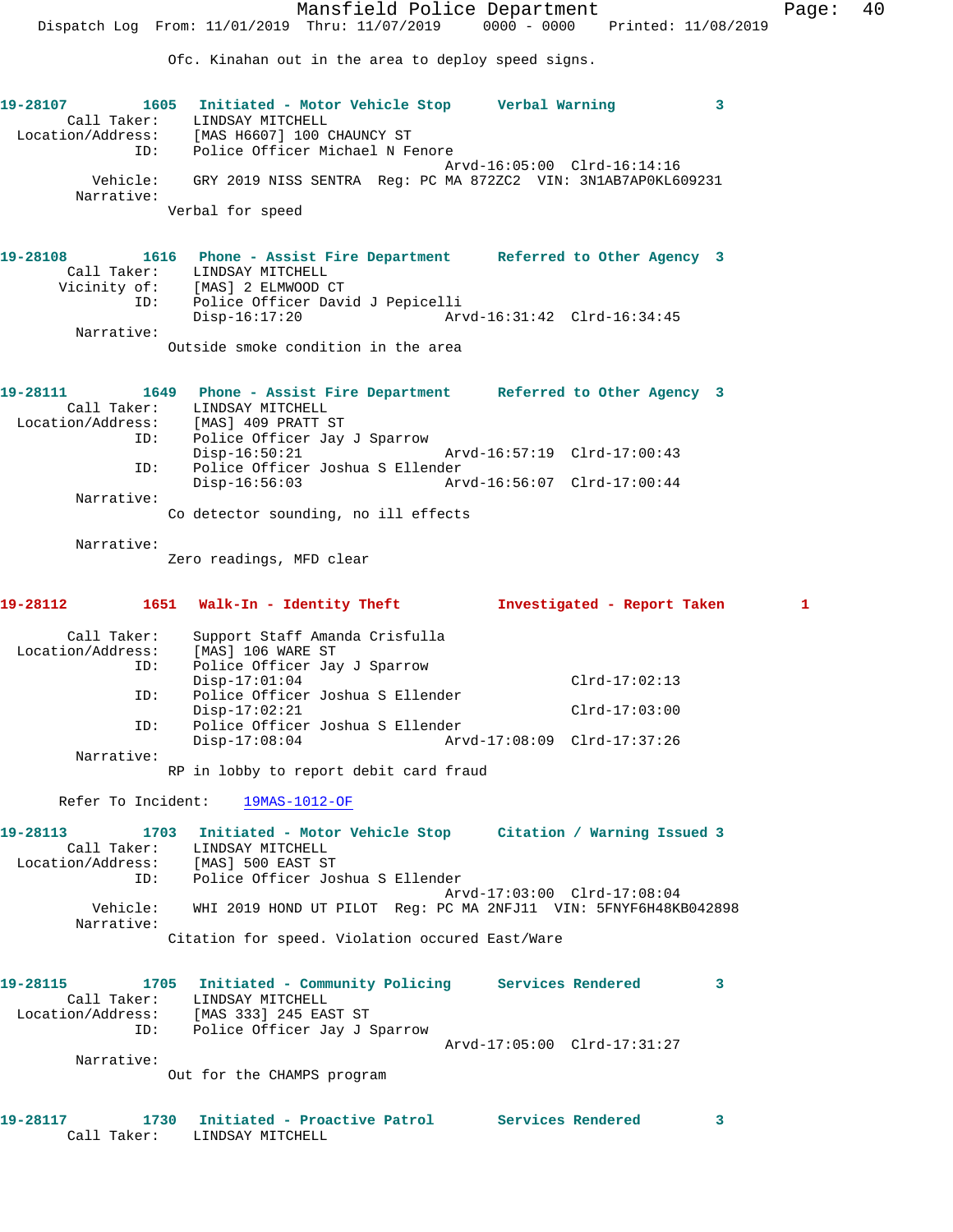Mansfield Police Department Fage: 41 Dispatch Log From: 11/01/2019 Thru: 11/07/2019 0000 - 0000 Printed: 11/08/2019 Location/Address: [MAS 281A] 1 CROCKER ST ID: Police Officer Danielle C Titus Arvd-17:30:00 Clrd-17:34:09 **19-28118 1731 Initiated - Community Policing Services Rendered 3**  Call Taker: MEGHAN MILLS Location/Address: [MAS 331] 255 EAST ST ID: Police Officer Jay J Sparrow Arvd-17:31:00 Clrd-18:02:04 Narrative: Off at Champs **19-28119 1734 Phone - Traffic / Roadway Complaint Referred to Other Agency 2**  Call Taker: PATRICK FEENEY Location/Address: [MAS] 300 RTE 140 NB @ 375 WEST ST ess: IMASI SUU RIE INU ND WORLD NOTE.<br>ID: Police Officer David J Pepicelli Disp-17:35:23 Arvd-17:40:56 Clrd-17:43:06 Narrative: Report of the left turn green arrow is burned out. Narrative: Ofc Pepicelli report the red light left hand turn lane is out. Mass highway notified **19-28121 1805 Initiated - Selective Enforcement/RADAR Services Rendered 3**  Call Taker: TARA LAKO Location/Address: [MAS 982] 111 HOPE ST ID: Police Officer Jay J Sparrow Arvd-18:05:00 Clrd-18:06:53 Narrative: Traffic enforcement in the area. **19-28123 1813 Initiated - Selective Enforcement/RADAR Services Rendered 3**  Call Taker: TARA LAKO Location/Address: [MAS] 363 NORTH MAIN ST @ 54 CHAUNCY ST ID: Police Officer Joshua S Ellender Arvd-18:13:00 Clrd-18:16:13 Narrative: Traffic enforcement in the area. **19-28124 1815 Phone - Suspicious Actv / Persn / Veh Services Rendered 2**  Call Taker: LINDSAY MITCHELL<br>Location/Address: [MAS 195A] 254 CI Ess: [MAS 195A] 254 CHAUNCY ST<br>ID: Police Officer David J Per Police Officer David J Pepicelli<br>Disp-18:17:09 Arv Disp-18:17:09 Arvd-18:29:18 Clrd-18:28:01 ID: Police Officer Joshua S Ellender Disp-18:17:09 Arvd-18:21:21 Clrd-18:27:57 Narrative: RP reports a male who appeared unsteady on his feet is attempting to leave the restaraunt and walk home. Officers responding Narrative: Ofc Ellender reports he will be giving the male party a ride home at his residence. **19-28128 1828 Initiated - Motor Vehicle Stop Citation / Warning Issued 3**  Call Taker: TARA LAKO Location/Address: [MAS 834] 261 CHAUNCY ST ID: Police Officer David J Pepicelli Arvd-18:28:00 Clrd-18:34:07 Vehicle: GRY 2014 TOYT CAMRY Reg: PC MA 1KC497 VIN: 4T4BF1FK3ER426711 Narrative: Citation issued for red light violation, Copeland at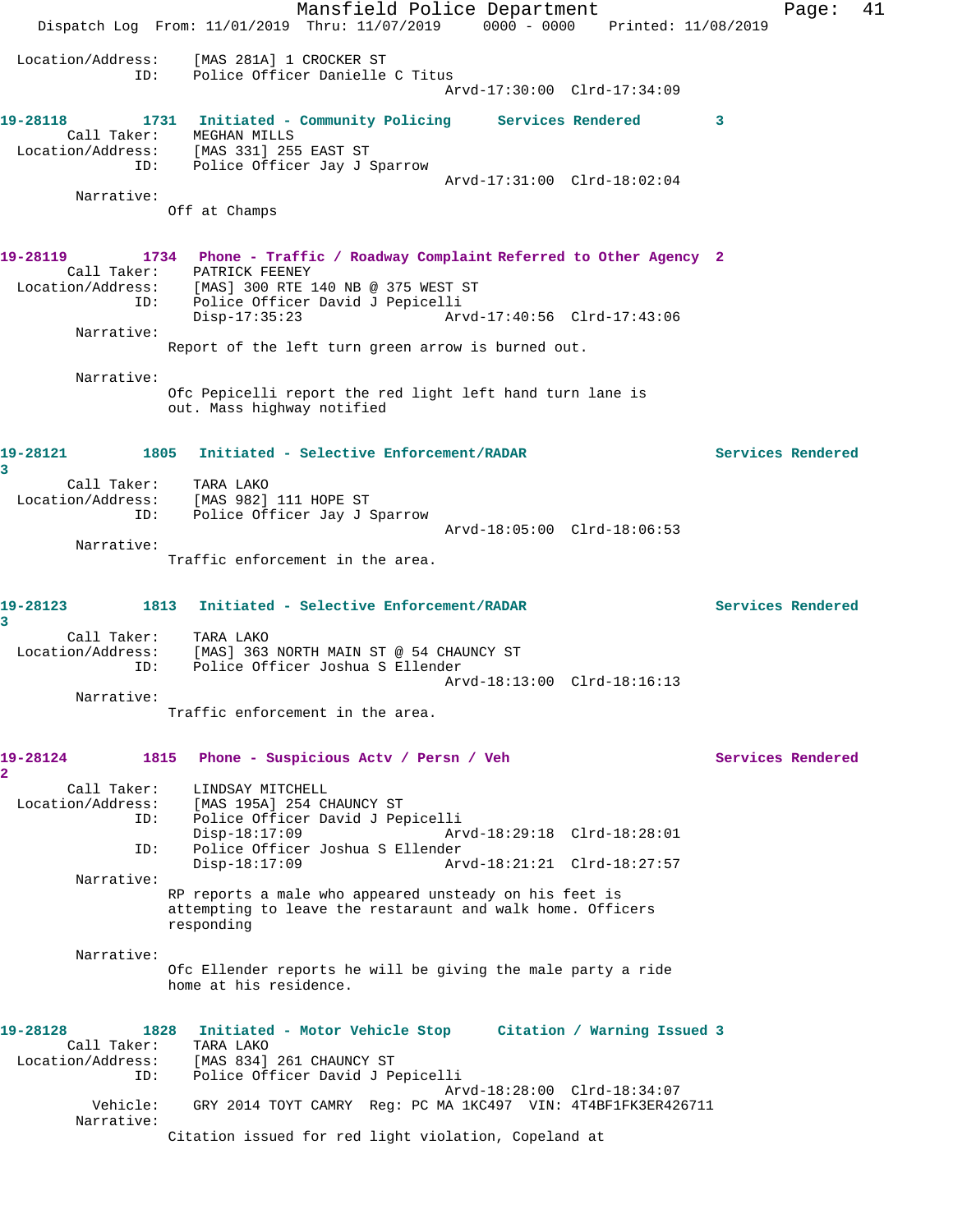Chauncy.

| 19-28129<br>Call Taker: TARA LAKO<br>Location/Address: [MAS] 61 SOUTH ST<br>ID:                           | 1832 Initiated - Disabled Motor Vehicle Services Rendered<br>Patrolman SHAWN A BUCKLEY                                                                                                                                                                                                                                                               | 3                         |
|-----------------------------------------------------------------------------------------------------------|------------------------------------------------------------------------------------------------------------------------------------------------------------------------------------------------------------------------------------------------------------------------------------------------------------------------------------------------------|---------------------------|
| ID:<br>Vehicle:<br>Narrative:                                                                             | Arvd-18:32:00 Clrd-18:39:11<br>Patrolman SHAWN A BUCKLEY<br>Arvd-18:39:27 Clrd-18:40:57<br>Disp-18:39:25<br>RED 2003 ENV Reg: PC RI 616597 VIN: 1GKET16SX36191492<br>C30 checking on a DMV in the intersection.                                                                                                                                      |                           |
| Narrative:                                                                                                | C30 reports the vehicle has been moved off the road.                                                                                                                                                                                                                                                                                                 |                           |
| 19-28130<br>Call Taker: TARA LAKO<br>ID:<br>Vehicle:<br>Narrative:                                        | 1834 Initiated - Motor Vehicle Stop Citation / Warning Issued 3<br>Location/Address: [MAS] 76 SOUTH MAIN ST @ 1 WILSON PL<br>Police Officer Joshua S Ellender<br>Arvd-18:34:00 Clrd-18:38:26<br>BLK 2016 HOND CRV Reg: PC MA 59T280 VIN: 2HKRM4H44GH701017<br>Citation issued for red light violation, failure to slow,<br>North Main at South Main. |                           |
| 3                                                                                                         | 19-28131               1837   Initiated - Selective Enforcement/RADAR                                                                                                                                                                                                                                                                                | Citation / Warning Issued |
| Call Taker: TARA LAKO<br>ID:<br>Narrative:                                                                | Location/Address: [MAS 982] 111 HOPE ST<br>Police Officer Jay J Sparrow<br>Arvd-18:37:00 Clrd-18:55:43<br>Vehicle: WHI 2012 CHEV MALIBU Reg: PC MA 6PGD20 VIN: 1G1ZC5E02CF301612<br>Traffic enforcement in the area.                                                                                                                                 |                           |
| Narrative:                                                                                                | Out with MA 6PGD20 in front of 49 Hope St, citation issued<br>for speed.                                                                                                                                                                                                                                                                             |                           |
| 19-28132<br>Call Taker: TARA LAKO<br>Location/Address: [MAS] 792 WEST ST<br>ID:<br>Vehicle:<br>Narrative: | 1838 Initiated - Motor Vehicle Stop Citation / Warning Issued 3<br>Police Officer David J Pepicelli<br>Arvd-18:38:00 Clrd-18:44:56<br>BLK 2005 BMW 330XI Reg: PC MA 5GW569 VIN: WBAEW53485PN40157<br>Citation issued for speed, offense took place on West St at                                                                                     |                           |
| 19-28134<br>1842<br>Call Taker:                                                                           | the 495 overpass.<br>Initiated - Motor Vehicle Stop Citation / Warning Issued 3<br>TARA LAKO                                                                                                                                                                                                                                                         |                           |
| ID:<br>Vehicle:<br>Narrative:                                                                             | Location/Address: [MAS] 1 SAMOSET AVE<br>Police Officer Joshua S Ellender<br>Arvd-18:42:00 Clrd-18:52:00<br>BLU 2009 SIENNA Reg: PC RI AC511 VIN: 5TDZK23C99S272382<br>Citation issued for failure to use turn signals and brake<br>light out.                                                                                                       |                           |
| 19-28135<br>ID:<br>Vehicle:                                                                               | 1848 Phone - Assist Citizen - P S A Services Rendered<br>Call Taker: LINDSAY MITCHELL<br>Location/Address: [MAS 11] 200 COPELAND DR<br>Police Officer David J Pepicelli<br>Disp-18:50:28<br>Arvd-18:51:42 Clrd-18:53:27<br>GRY 2011 SIE Reg: PC RI UG519 VIN: 5TDKK3DC9BS079273                                                                      | 3                         |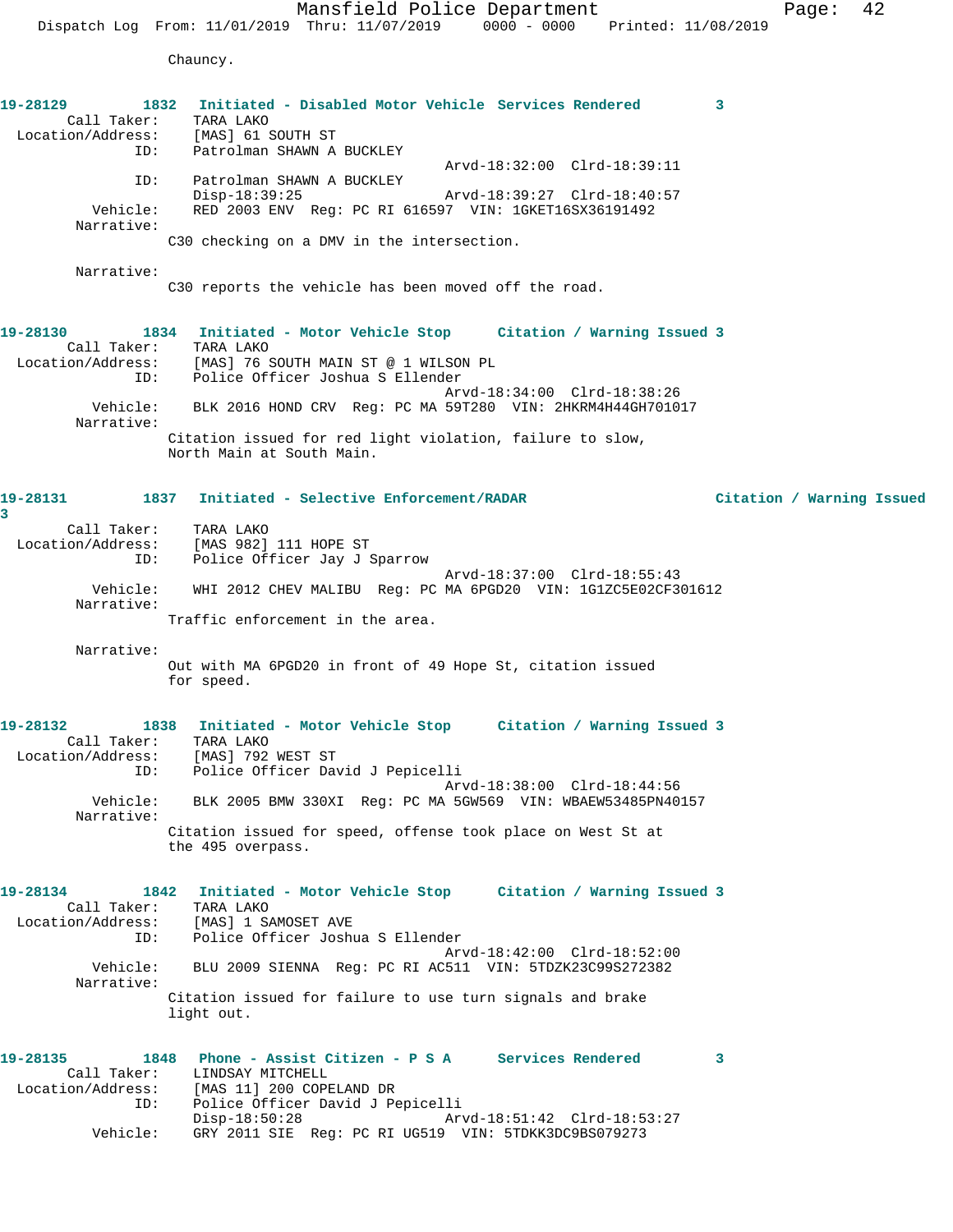|                                                                                                           | Mansfield Police Department<br>$0000 - 0000$<br>Dispatch Log From: 11/01/2019 Thru: 11/07/2019<br>Printed: 11/08/2019                                                                                                                                                                                                         |                           | 43<br>Page: |  |
|-----------------------------------------------------------------------------------------------------------|-------------------------------------------------------------------------------------------------------------------------------------------------------------------------------------------------------------------------------------------------------------------------------------------------------------------------------|---------------------------|-------------|--|
| Narrative:                                                                                                | Caller requesting a rescue then canceled the request prior<br>to dispatch. Stated his fiance pulled up and will be taking<br>him to Sturdy. Ofc Pepicelli out to confirm                                                                                                                                                      |                           |             |  |
| Narrative:                                                                                                | Ofc Pepicelli reports there is one vehicle in the lot, and a<br>vehicle leaving that did not flag him down.                                                                                                                                                                                                                   |                           |             |  |
| 19-28137<br>Call Taker:<br>Location/Address:<br>ID:<br>ID:<br>Vehicle:                                    | Services Rendered<br>1856<br>Phone - Assist Law Enfrc Agncy<br>LINDSAY MITCHELL<br>Police Officer Joshua S Ellender<br>Disp-18:57:57<br>Arvd-19:04:04 Clrd-19:08:24<br>Police Officer Jay J Sparrow<br>$Disp-18:57:57$<br>Arvd-19:02:01 Clrd-19:08:27                                                                         | 3                         |             |  |
| Narrative:                                                                                                |                                                                                                                                                                                                                                                                                                                               |                           |             |  |
| 19-28136<br>Call Taker:<br>ID:<br>Narrative:                                                              | 1857 Initiated - Proactive Patrol Services Rendered<br>TARA LAKO<br>Location/Address: [MAS 280] 440 FORBES BLVD<br>Police Officer David J Pepicelli<br>Arvd-18:57:00 Clrd-19:00:11<br>Checking the area.                                                                                                                      | 3                         |             |  |
| 19-28138<br>Call Taker:<br>Vicinity of:<br>ID:<br>Narrative:                                              | 1858<br>911 - 911 Hang-ups & Verifications Gone on Arrival<br>JEFFREY KEEFE<br>[MAS 907] 390 WEST ST Apt. #A<br>Police Officer David J Pepicelli<br>$Disp-19:00:23$<br>Arvd-19:01:35 Clrd-19:10:21<br>911 hang up verification at Home Depot in the paint section.<br>Cp stated everything was okay.                          | 2                         |             |  |
| 19-28142<br>Call<br>$\overline{2}$<br>Call Taker:<br>Location/Address:<br>ID:<br>Narrative:<br>Narrative: | Phone - 911 Hang-ups & Verifications<br>1944<br>TARA LAKO<br>[MAS 840I180] 280 SCHOOL ST Apt. #I180<br>Police Officer David J Pepicelli<br>$Disp-19:47:02$<br>Arvd-19:51:44 Clrd-19:54:55<br>Out to confirm an accidental 911 in the grooming area.<br>Ofc Pepicelli confirms accidental, employee attempting to<br>dial out. | Confirmed misdial/Accdntl |             |  |
| 19-28145<br>Call Taker:<br>Location/Address:<br>ID:<br>Narrative:                                         | Initiated - Proactive Patrol Building Checked / Secured<br>1955<br>TARA LAKO<br>[MAS 840] 280 SCHOOL ST<br>Police Officer David J Pepicelli<br>Arvd-19:55:00 Clrd-20:28:51<br>Checking the area.                                                                                                                              |                           | 3           |  |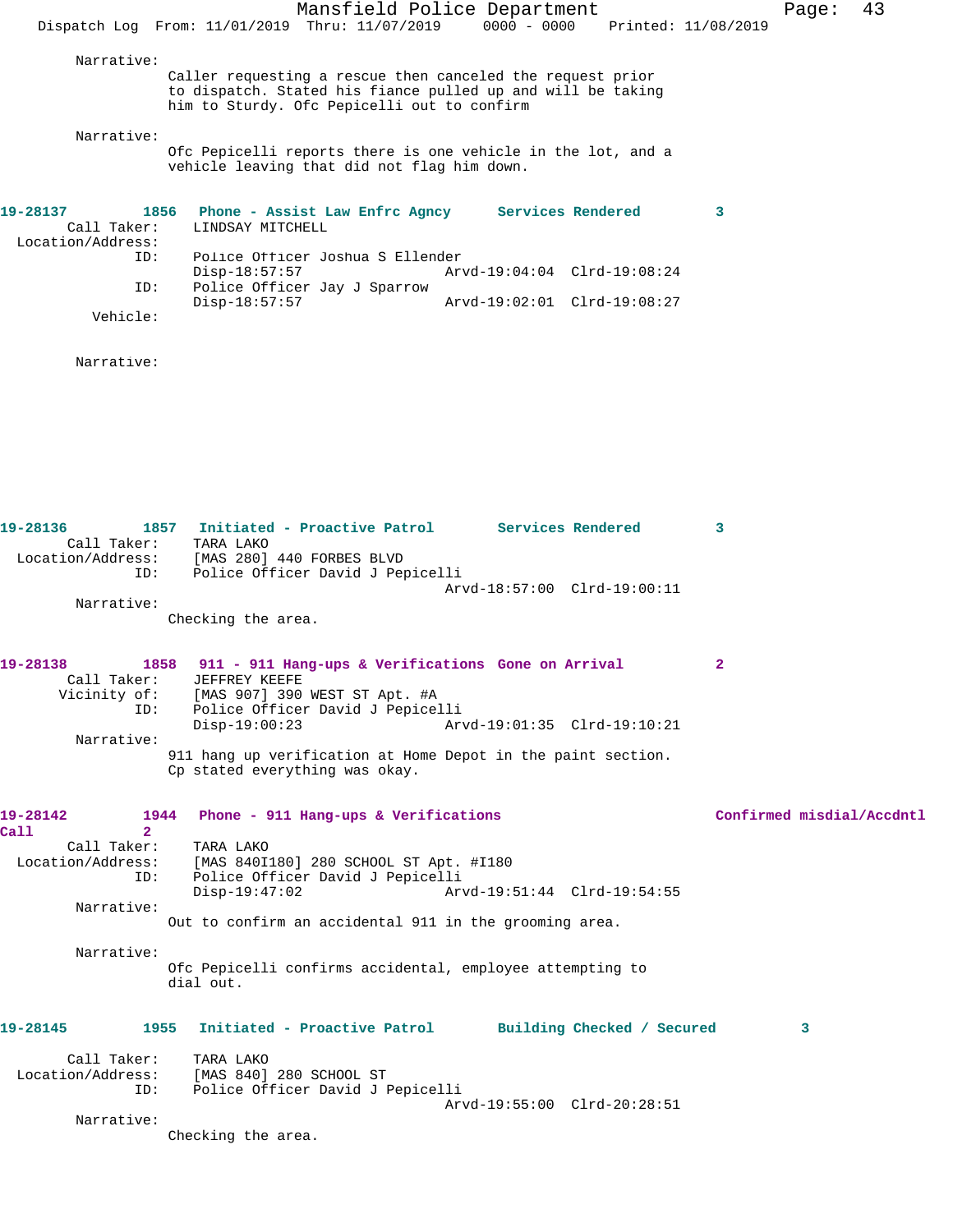**19-28147 2021 Initiated - Selective Enforcement/RADAR Services Rendered**

| 3                 |                     |                                                                                                                                                                                                                                                 |                                                            |             |   |
|-------------------|---------------------|-------------------------------------------------------------------------------------------------------------------------------------------------------------------------------------------------------------------------------------------------|------------------------------------------------------------|-------------|---|
| Location/Address: | Call Taker:<br>ID:  | TARA LAKO<br>[MAS] 47 OAKLAND ST @ 57 CHARLES ST<br>Police Officer Danielle C Titus                                                                                                                                                             |                                                            |             |   |
|                   |                     |                                                                                                                                                                                                                                                 | Arvd-20:21:00 Clrd-20:30:10                                |             |   |
|                   | Narrative:          | Traffic enforcement in the area.                                                                                                                                                                                                                |                                                            |             |   |
| 19-28149          | 2027                | Phone - Suspicious Acty / Persn / Veh                                                                                                                                                                                                           |                                                            | Spoken To 2 |   |
| Location/Address: | Call Taker:<br>ID:  | TARA LAKO<br>[MAS H2718] 248 WEST ST<br>Police Officer Joshua S Ellender<br>$Disp-20:30:23$                                                                                                                                                     | Arvd-20:32:24 Clrd-20:55:26                                |             |   |
|                   | ID:                 | Police Officer Danielle C Titus<br>$Disp-20:30:27$                                                                                                                                                                                              | Arvd-20:32:27 Clrd-20:55:00                                |             |   |
|                   | Narrative:          |                                                                                                                                                                                                                                                 |                                                            |             |   |
|                   |                     | RP reports for the past six months a male has been walking<br>in and out of her back yard, and the male was just seen by a<br>neighbor about 5 minutes ago. Only description given was a<br>male about 5'8 or 5'9 with glasses and shaggy hair. |                                                            |             |   |
|                   | Narrative:          | Ofc Titus reports she is out speaking with a male party.                                                                                                                                                                                        |                                                            |             |   |
|                   | Narrative:          | Ofc Titus reports speaking with the neighbor who was out<br>walking, did not go through anyone's yards and did not see<br>anyone else out walking in the area. Neighbor did see a dark<br>SUV drive through the area.                           |                                                            |             |   |
|                   | Narrative:          | Ofc Titus reports speaking with the RP who states her<br>neighbor is the one walking through. Officers spoke with the<br>neighbor who denies walking through.                                                                                   |                                                            |             |   |
| 19-28150          | 2041<br>Call Taker: | Phone - Alarm - Burglar                                                                                                                                                                                                                         | <b>Services Rendered</b>                                   | 1           |   |
| Location/Address: | ID:                 | TARA LAKO<br>[MAS] 11 NORFOLK ST<br>Police Officer Jay J Sparrow                                                                                                                                                                                |                                                            |             |   |
|                   | ID:                 | $Disp-20:44:13$<br>Sergeant Jeffrey G Bombard<br>$Disp-20:44:17$                                                                                                                                                                                | Arvd-20:47:28 Clrd-20:47:34<br>Arvd-20:46:17 Clrd-20:47:45 |             |   |
|                   | Narrative:          |                                                                                                                                                                                                                                                 |                                                            |             |   |
|                   |                     | Alarm company reporting a perimeter burglar alarm indicating<br>break room door. No rep responding at this time. ref #45946.                                                                                                                    |                                                            |             |   |
|                   | Narrative:          | Alarm company called back to report they received a proper<br>passcode from a rep on site.                                                                                                                                                      |                                                            |             |   |
| 19-28151          | 2058                | Initiated - Proactive Patrol                                                                                                                                                                                                                    | Building Checked / Secured                                 |             | 3 |
| Location/Address: | Call Taker:<br>ID:  | TARA LAKO<br>[MAS 226E] 125 HIGH ST Apt. #1-4<br>Police Officer I<br>Police Officer Danielle C Titus                                                                                                                                            | Arvd-20:58:00 Clrd-21:02:53                                |             |   |
|                   | Narrative:          | Checking the area.                                                                                                                                                                                                                              |                                                            |             |   |
| 19-28152          | 2058                | Initiated - Proactive Patrol                                                                                                                                                                                                                    | Building Checked / Secured                                 |             | 3 |
| Location/Address: | Call Taker:<br>ID:  | TARA LAKO<br>[MAS 293] 2 CHAUNCY ST<br>Police Officer Joshua S Ellender                                                                                                                                                                         |                                                            |             |   |
|                   |                     |                                                                                                                                                                                                                                                 |                                                            |             |   |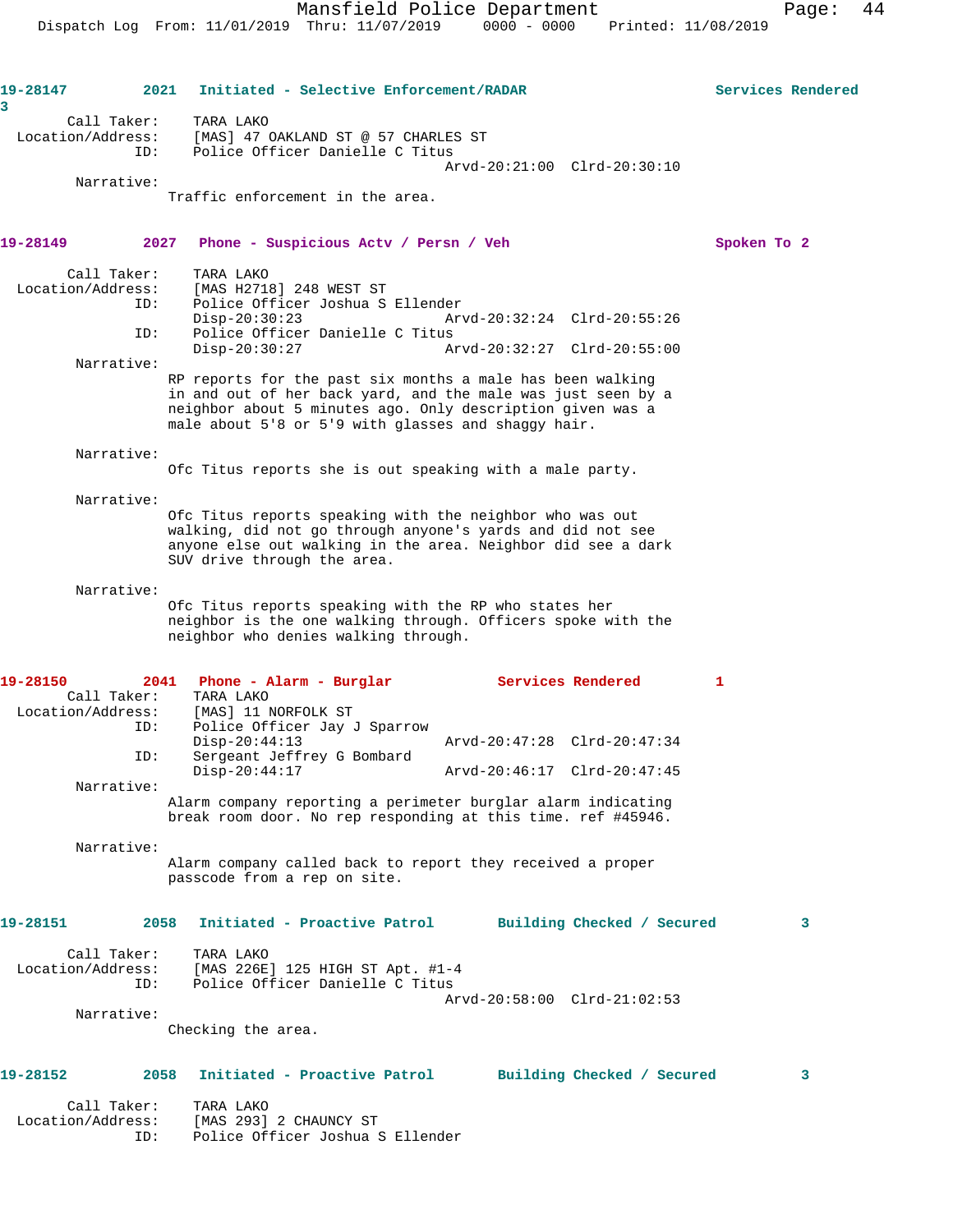Mansfield Police Department Fage: 45 Dispatch Log From: 11/01/2019 Thru: 11/07/2019 0000 - 0000 Printed: 11/08/2019 Arvd-20:58:00 Clrd-20:59:19 Narrative: Checking the area. **19-28153 2059 Initiated - Proactive Patrol Building Checked / Secured 3** Call Taker: TARA LAKO<br>Location/Address: [MAS 165] ess: [MAS 165] 91 CHAUNCY ST<br>ID: Police Officer Joshua S Police Officer Joshua S Ellender Arvd-20:59:00 Clrd-21:02:14 Narrative: Checking the area. 19-28154 2059 Phone - Alarm - Burglar **Spoken To** 1 Call Taker: JEFFREY KEEFE Location/Address: [MAS] 11 NORFOLK ST<br>TD: Sergeant Jeffrey G F Sergeant Jeffrey G Bombard<br>Disp-21:01:45 Disp-21:01:45 Arvd-21:04:12 Clrd-21:06:24 ID: Police Officer Jay J Sparrow Disp-21:01:50 Arvd-21:05:26 Clrd-21:06:27<br>ID: Police Officer Joshua S Ellender Police Officer Joshua S Ellender<br>Disp-21:02:20 Ar Disp-21:02:20 Arvd-21:06:26 Clrd-21:06:30 Narrative: Pheonix Alarm reported that the key holder will meet them at the front door. The key holder saw a female party on site via CCTV. Narrative: Sgt Bombard reports workers on site that entered an area they weren't supposed to. Parties were advised **19-28156 2126 Phone - Noise Complaint Services Rendered 2**  Call Taker: JEFFREY KEEFE<br>Location/Address: [MAS H214] 150 [MAS H214] 150 RUMFORD AVE Apt. #419 ID: Police Officer Danielle C Titus Disp-21:28:18 Arvd-21:32:35 Clrd-22:05:11<br>TD: Police Officer Joshua S Ellender Police Officer Joshua S Ellender<br>Disp-21:28:28 Ar Disp-21:28:28 Arvd-21:32:37 Clrd-22:05:09 ID: Sergeant Jeffrey G Bombard Disp-21:55:00 Arvd-21:55:58 Clrd-22:07:04 Narrative: Cp reported noise comming from the upstairs neighbors. The noise is described as heavy bass. Narrative: Ofc Titus reports all units clear, music has been shut off. **19-28157 2128 Phone - Suspicious Actv / Persn / Veh Spoken To 2** Call Taker: TARA LAKO Location/Address: [MAS] 792 WEST ST ID: Sergeant Jeffrey G Bombard Disp-21:28:00 Clrd-21:36:58<br>ID: Police Officer David J Pepicelli Police Officer David J Pepicelli Disp-21:28:00 Arvd-21:34:32 Clrd-21:36:54 Narrative: RP reports a male in the area walking behind the dumpster and around vehicles. RP does not recognize the male to be a resident of the complex. Only description due to darkness was a male about 5'5 or 5'6 wearing a black jacket, hoodie and jeans. Narrative: Ofc Pepicelli reports speaking with the male who is a resident of building B, he was outside having a cigarette. **19-28160 2142 Initiated - Proactive Patrol Building Checked / Secured 3**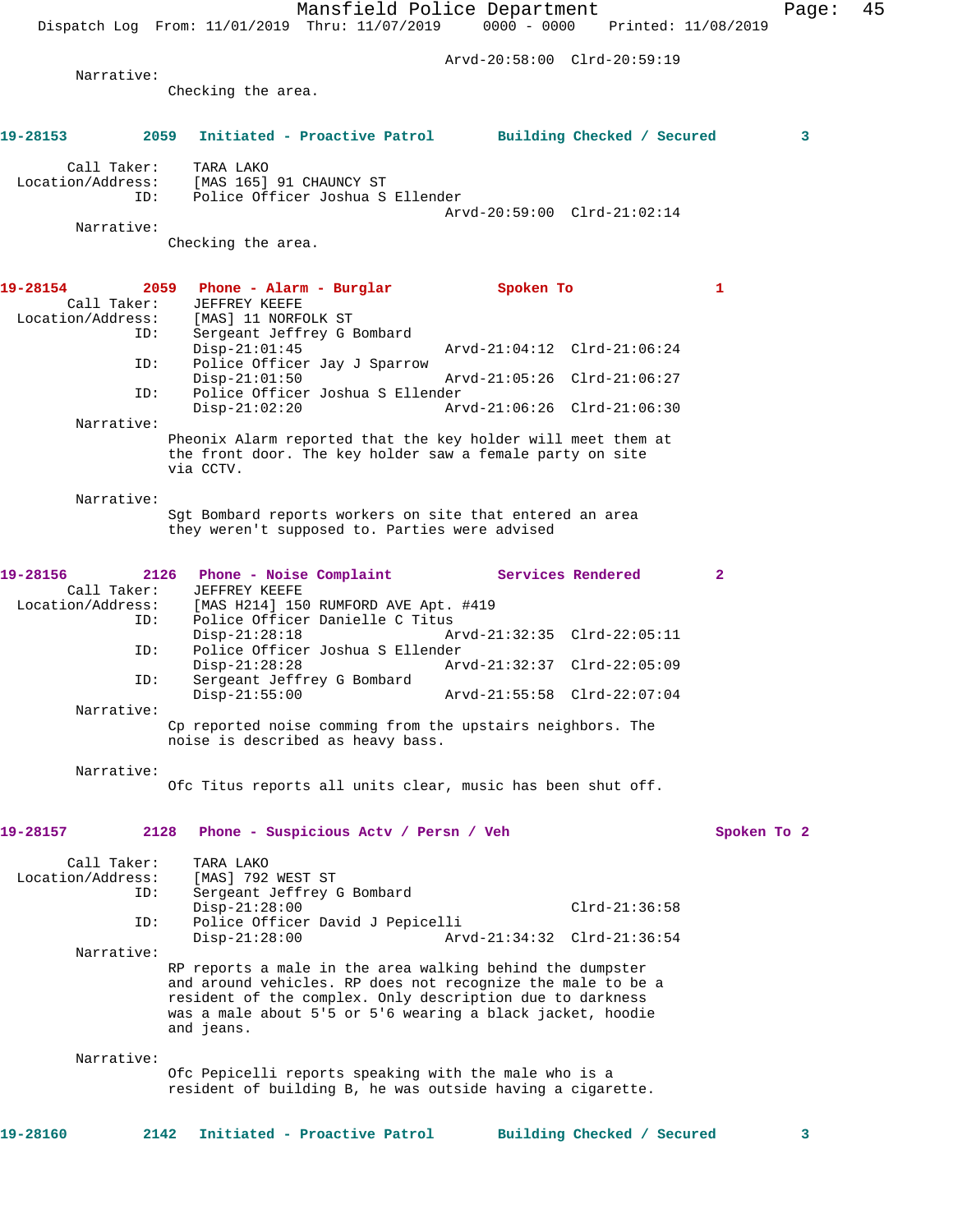|                                  | Mansfield Police Department<br>Dispatch Log From: 11/01/2019 Thru: 11/07/2019 0000 - 0000 Printed: 11/08/2019                          |                             | 46<br>Page:               |
|----------------------------------|----------------------------------------------------------------------------------------------------------------------------------------|-----------------------------|---------------------------|
| Call Taker: TARA LAKO            | Location/Address: [MAS 280] 440 FORBES BLVD<br>ID: Police Officer David J Pepicelli                                                    |                             |                           |
|                                  |                                                                                                                                        | Arvd-21:42:00 Clrd-21:52:06 |                           |
| Narrative:                       | Checking the area.                                                                                                                     |                             |                           |
| 19-28162                         | 2208 Initiated - Proactive Patrol Building Checked / Secured                                                                           |                             | 3                         |
| Call Taker:<br>ID:               | TARA LAKO<br>Location/Address: [MAS 65] 30 CHAUNCY ST<br>Police Officer Danielle C Titus                                               |                             |                           |
| Narrative:                       | Checking the area.                                                                                                                     | Arvd-22:08:00 Clrd-22:12:01 |                           |
| For Date: $11/05/2019$ - Tuesday |                                                                                                                                        |                             |                           |
| 19-28165                         | 0016 Phone - 911 Hang-ups & Verifications                                                                                              |                             | Confirmed misdial/Accdntl |
| Call<br>$\overline{2}$<br>ID:    | Call Taker: LINDSAY MITCHELL<br>Location/Address: [MAS] 15 PARK ST Apt. #309<br>Police Officer Michelle Bellevue<br>$Disp-00:18:03$    | Arvd-00:28:05 Clrd-00:32:02 |                           |
| Narrative:                       | Out to confirm an accidental 911 dial                                                                                                  |                             |                           |
| Narrative:                       | Ofc Bellevue confirms accidental.                                                                                                      |                             |                           |
| 19-28172<br>Call Taker:          | 0129 Initiated - Proactive Patrol Services Rendered<br>TARA LAKO                                                                       |                             | 3                         |
|                                  | Location/Address: [MAS 417] 9 FRANCIS AVE<br>ID: Police Officer Michelle Bellevue                                                      | Arvd-01:29:00 Clrd-01:44:07 |                           |
| Narrative:                       | Checking the area.                                                                                                                     |                             |                           |
| Call Taker: TARA LAKO            | Location/Address: [MAS 982] 111 HOPE ST<br>ID: Police Officer Andrew J Kelley                                                          |                             | 3                         |
|                                  | ID: Police Officer Andrew J Kelley                                                                                                     | Arvd-01:37:00 Clrd-01:37:00 |                           |
| Narrative:                       | $Disp-01:40:34$<br>Checking the area.                                                                                                  | $Clrd-01:40:43$             |                           |
|                                  | 19-28175   0137   Initiated - Proactive Patrol   Services Rendered<br>Call Taker: TARA LAKO<br>Location/Address: [MAS 170] 255 HOPE ST |                             | 3                         |
|                                  | ID: Police Officer Andrew J Kelley                                                                                                     | Arvd-01:37:00 Clrd-01:40:34 |                           |
| Narrative:                       | Checking the area.                                                                                                                     |                             |                           |
| Call Taker: TARA LAKO            | 19-28176   0137   Initiated - Proactive Patrol   Services Rendered<br>Location/Address: [MAS 834] 261 CHAUNCY ST                       |                             | $\overline{\mathbf{3}}$   |
| Narrative:                       | ID: Police Officer Donald MacLean                                                                                                      | Arvd-01:37:00 Clrd-01:43:37 |                           |
|                                  | Checking the area.                                                                                                                     |                             |                           |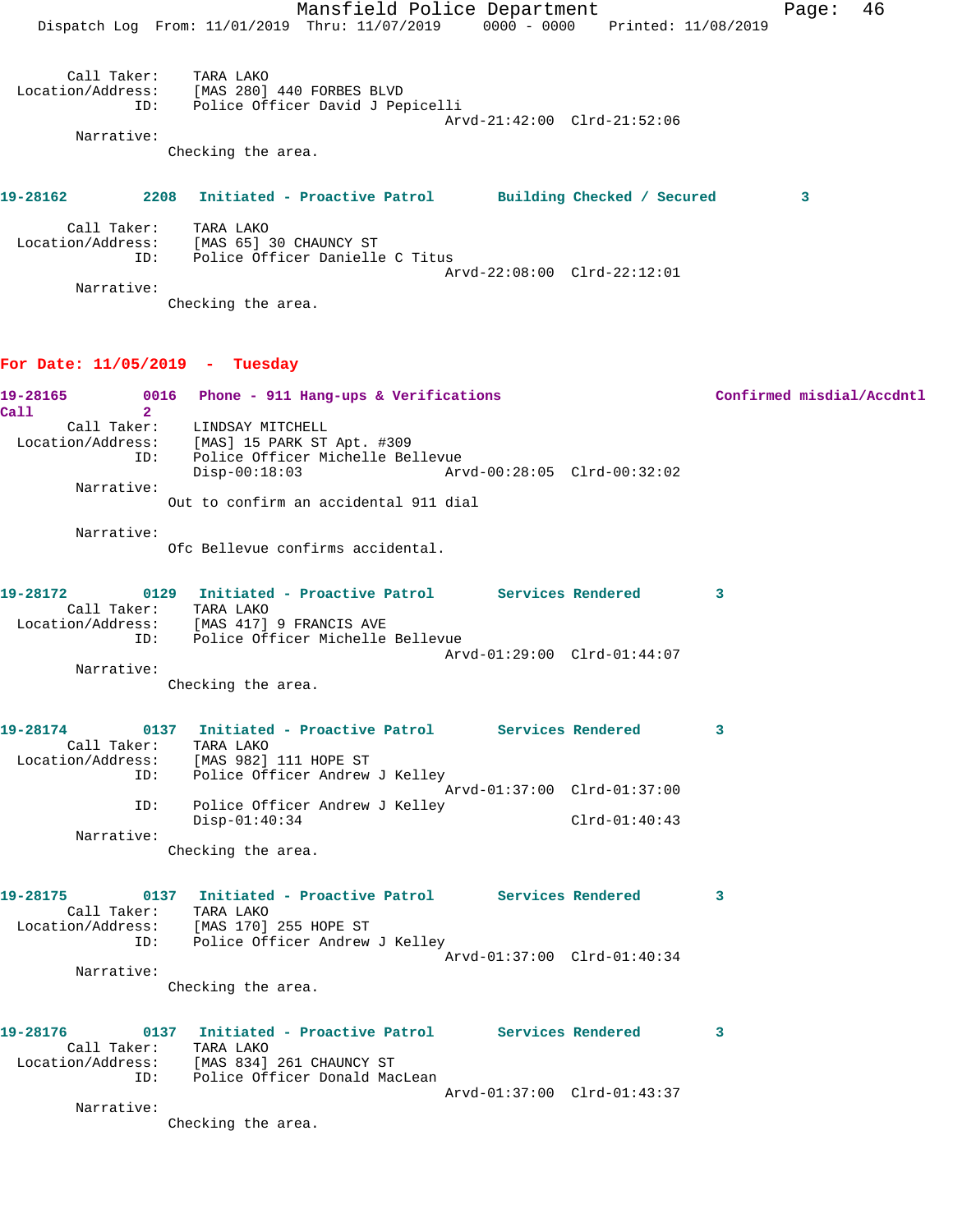|          |                    | Mansfield Police Department<br>Dispatch Log From: 11/01/2019 Thru: 11/07/2019 0000 - 0000 Printed: 11/08/2019 |                             | Page: | 47 |
|----------|--------------------|---------------------------------------------------------------------------------------------------------------|-----------------------------|-------|----|
|          |                    | 19-28179      0148  Initiated - Proactive Patrol     Building Checked / Secured                               |                             | 3     |    |
|          | Call Taker:        | TARA LAKO<br>Location/Address: [MAS 322] 31 HAMPSHIRE ST<br>ID: Police Officer Andrew J Kelley                | Arvd-01:48:00 Clrd-02:22:40 |       |    |
|          | Narrative:         |                                                                                                               |                             |       |    |
|          |                    | Checking the area.                                                                                            |                             |       |    |
|          |                    |                                                                                                               |                             | 3     |    |
|          | Call Taker:        | TARA LAKO<br>Location/Address: [MAS 411] 60 FORBES BLVD<br>ID: Police Officer Donald MacLean                  | Arvd-01:49:00 Clrd-01:56:14 |       |    |
|          | Narrative:         | Checking the area.                                                                                            |                             |       |    |
|          |                    | 19-28184      0229   Initiated - Proactive Patrol     Building Checked / Secured                              |                             | 3     |    |
|          | ID:                | Call Taker: TARA LAKO<br>Location/Address: [MAS 280] 440 FORBES BLVD<br>Sergeant Robert S Pierce              |                             |       |    |
|          | Narrative:         |                                                                                                               | Arvd-02:29:00 Clrd-02:34:46 |       |    |
|          |                    | Checking the area.                                                                                            |                             |       |    |
| 19-28187 |                    | 0244 Initiated - Proactive Patrol Building Checked / Secured                                                  |                             | 3     |    |
|          | ID:                | Call Taker: TARA LAKO<br>Location/Address: [MAS 322] 31 HAMPSHIRE ST<br>Police Officer Donald MacLean         | Arvd-02:44:00 Clrd-02:53:26 |       |    |
|          | Narrative:         |                                                                                                               |                             |       |    |
|          |                    | Checking the area.                                                                                            |                             |       |    |
| 19-28188 |                    | 0303 Initiated - Proactive Patrol Building Checked / Secured                                                  |                             | 3     |    |
|          |                    | Call Taker: TARA LAKO<br>Location/Address: [MAS 840] 280 SCHOOL ST<br>ID: Police Officer Donald MacLean       |                             |       |    |
|          | Narrative:         |                                                                                                               | Arvd-03:03:00 Clrd-03:17:41 |       |    |
|          |                    | Checking the area.                                                                                            |                             |       |    |
| 19-28189 |                    | 0307 Initiated - Proactive Patrol         Building Checked / Secured                                          |                             | 3     |    |
|          | Call Taker:<br>ID: | LINDSAY MITCHELL<br>Location/Address: [MAS 417] 9 FRANCIS AVE<br>Sergeant Robert S Pierce                     |                             |       |    |
|          |                    |                                                                                                               | Arvd-03:07:00 Clrd-03:19:13 |       |    |
|          |                    | 19-28191      0320  Initiated - Proactive Patrol     Building Checked / Secured                               |                             | 3     |    |
|          |                    | Call Taker: TARA LAKO<br>Location/Address: [MAS 1002] 250 EAST ST<br>ID: Police Officer Andrew J Kelley       |                             |       |    |
|          | Narrative:         |                                                                                                               | Arvd-03:20:00 Clrd-03:22:48 |       |    |
|          |                    | Checking the area.                                                                                            |                             |       |    |
| 19-28192 |                    | 0322 Initiated - Proactive Patrol Building Checked / Secured                                                  |                             | 3     |    |

Call Taker: TARA LAKO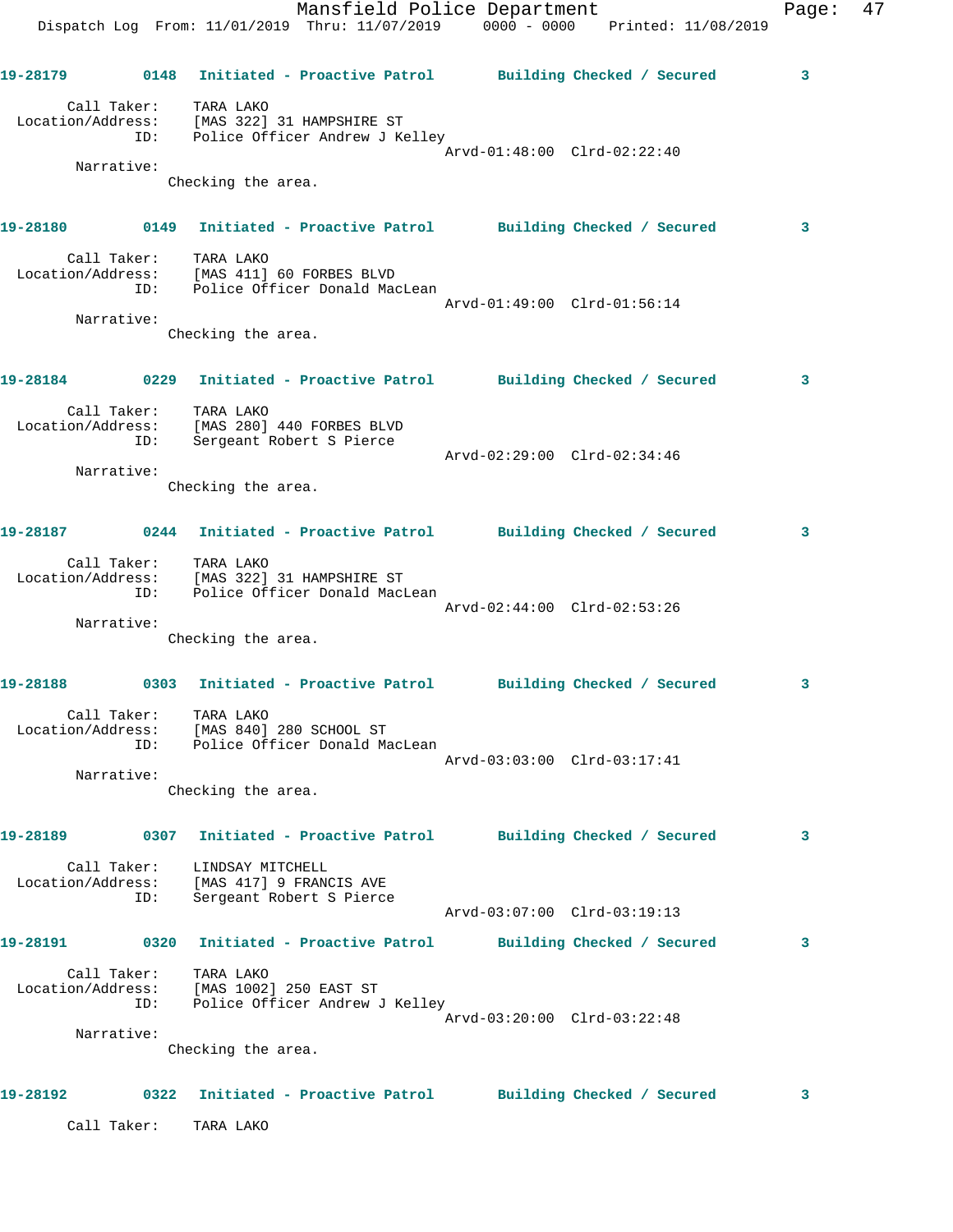Mansfield Police Department Page: 48 Dispatch Log From: 11/01/2019 Thru: 11/07/2019 0000 - 0000 Printed: 11/08/2019 Location/Address: [MAS 992] 660 EAST ST ID: Police Officer Andrew J Kelley Arvd-03:22:00 Clrd-03:26:12 Narrative: Checking the area. **19-28194 0338 Initiated - Proactive Patrol Building Checked / Secured 3** Call Taker: TARA LAKO Location/Address: [MAS] 4 ERICK RD @ 15 BONNEY LN ID: Police Officer Andrew J Kelley Arvd-03:38:00 Clrd-03:47:55 Narrative: Checking the area. **19-28195 0433 Phone - Alarm - Burglar Building Checked / Secured 1** Call Taker: JEFFREY KEEFE Location/Address: [MAS 840G100] 280 SCHOOL ST Apt. #G100 ID: Police Officer Donald MacLean<br>Disp-04:35:06 Disp-04:35:06 Arvd-04:38:14 Clrd-04:40:14<br>ID: Police Officer Michelle Bellevue Police Officer Michelle Bellevue<br>Disp-04:35:11 Arv Disp-04:35:11 Arvd-04:38:11 Clrd-04:40:11 Narrative: Cp reported a commercial burglar alarm at Bertuccis reported as front door motion and bar area motion. Narrative: Ofc MacLean reports building checks ok. **19-28200 0627 Phone - Alarm - Burglar False / Accidental Alarm 1**  Call Taker: CARLY MORIARTY Location/Address: [MAS 333] 245 EAST ST ID: Police Officer Michelle Bellevue Disp-06:29:20 Arvd-06:30:55 Clrd-06:32:55 ID: Sergeant Robert S Pierce Disp-06:29:23 Arvd-06:32:49 Clrd-06:32:51 Narrative: Entry/exit door alarm Narrative: Ptl. Bellevue reporting accidental by employee **19-28201 0638 Initiated - Selective Enforcement/RADAR Citation / Warning Issued 3**  Call Taker: Kieran M Ruth Location/Address: [MAS] 363 NORTH MAIN ST @ 54 CHAUNCY ST ID: Police Officer Michelle Bellevue Arvd-06:38:00 Clrd-06:59:33 Vehicle: GRY 2016 HOND CIVIC Reg: PC MA 8WJ694 VIN: 19XFC2F79GE248072 Vehicle: BLU 2018 AUDI Q5 Reg: PC MA 844YFF VIN: WA1BNAFY2J2182135 Narrative: Traffic enforcement in the area. Narrative: Out with MA/8WJ694, cited for crosswalk violation **19-28202 0643 Initiated - Motor Vehicle Stop Citation / Warning Issued 3**  Call Taker: Kieran M Ruth Location/Address: [MAS] 614 MAPLE ST @ 238 WINTER ST ID: Police Officer Andrew J Kelley Arvd-06:43:00 Clrd-06:47:51 Vehicle: BLU 2004 TOYT CAMRY Reg: PC MA 2GK426 VIN: 4T1BE32K54U363155 Narrative: MV stop Narrative: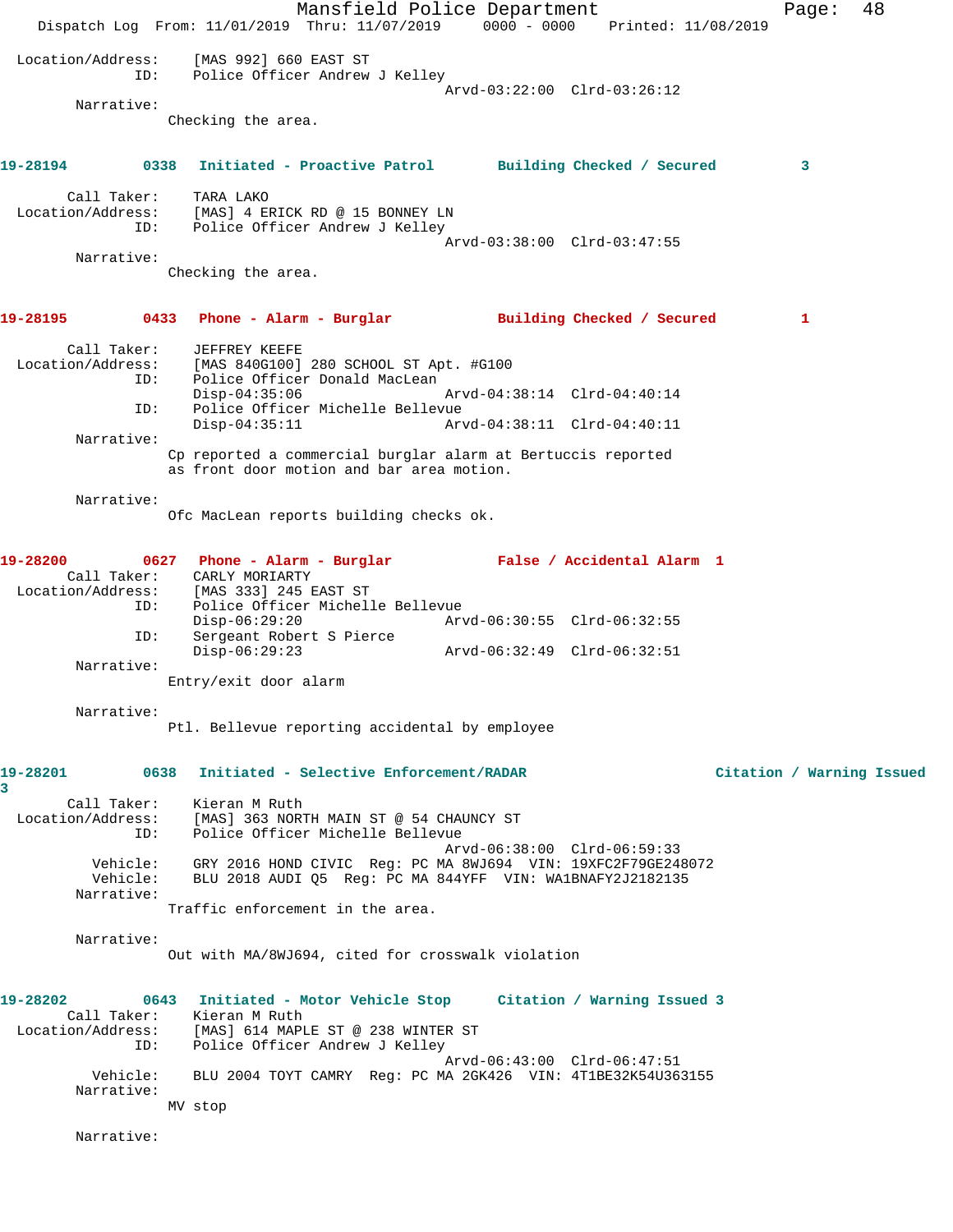Cited for speed

**19-28204 0656 911 - Assist Fire Department Services Rendered 3**  Call Taker: CARLY MORIARTY Location/Address: [MAS 83E] 60 MAPLE ST Apt. #A ID: Police Officer Andrew J Kelley<br>Disp-06:58:38 Mrvd-07:06:13 Clrd-07:15:45  $Disp-06:58:38$  Narrative: Assist the fd with a CO leak **19-28222 0832 Walk-In - Child Safety Seat Program Services Rendered 3**  Call Taker: Support Staff Amanda Crisfulla Location/Address: [MAS 451B] 500 EAST ST ID: Police Officer Nicole M Boldrighini Disp-08:34:34 Arvd-08:34:45 Clrd-08:38:53 Vehicle: BLK 2015 TOYT UT RAV4 Reg: PC MA 6KVG50 VIN: 2T3DFREV7FW405236 Narrative: Ofc Boldrighini's 8:30 appt for car seat installation **19-28227 0925 Initiated - Building Check Building Checked / Secured 3** Call Taker: Kieran M Ruth Location/Address: [MAS 1] 50 WEST ST ID: Police Officer Patrick J Pennie Arvd-09:25:00 Clrd-09:31:23 Narrative: Building/area checked secure. **19-28232 0946 Initiated - Motor Vehicle Stop Citation / Warning Issued 3**  Call Taker: CARLY MORIARTY Location/Address: [MAS 965] 64 PRATT ST ID: Police Officer David W Kinahan Arvd-09:46:00 Clrd-09:54:01 Vehicle: GRY 2017 SUBA SW OUTBACK Reg: PC MA 2JRR90 **19-28237 1018 Initiated - Building Check Building Checked / Secured 3** Call Taker: Kieran M Ruth Location/Address: [MAS 802B] 428 ELM ST ID: Police Officer Andrew J Kelley Arvd-10:18:00 Clrd-10:22:14 Narrative: Building/area checked secure. **19-28239 1043 Initiated - Motor Vehicle Stop Citation / Warning Issued 3**  Call Taker: Kieran M Ruth Location/Address: [MAS] 9 SCHOOL ST @ 7 BLISS AVE ID: Police Officer David W Kinahan Arvd-10:43:00 Clrd-10:55:52 Vehicle: BLU 2005 FORD LGTCON Reg: PC MA 8398AX VIN: 1FTPW145X5KE85932 Narrative: MV stop **19-28243 1112 Initiated - Proactive Patrol Building Checked / Secured 3** Call Taker: Kieran M Ruth Location/Address: [MAS 847] RIVER ST ID: Sergeant Thomas R Connor Arvd-11:12:00 Clrd-11:26:12 Narrative: Checking the area. **19-28244 1126 Initiated - Building Check Building Checked / Secured 3**

Call Taker: Kieran M Ruth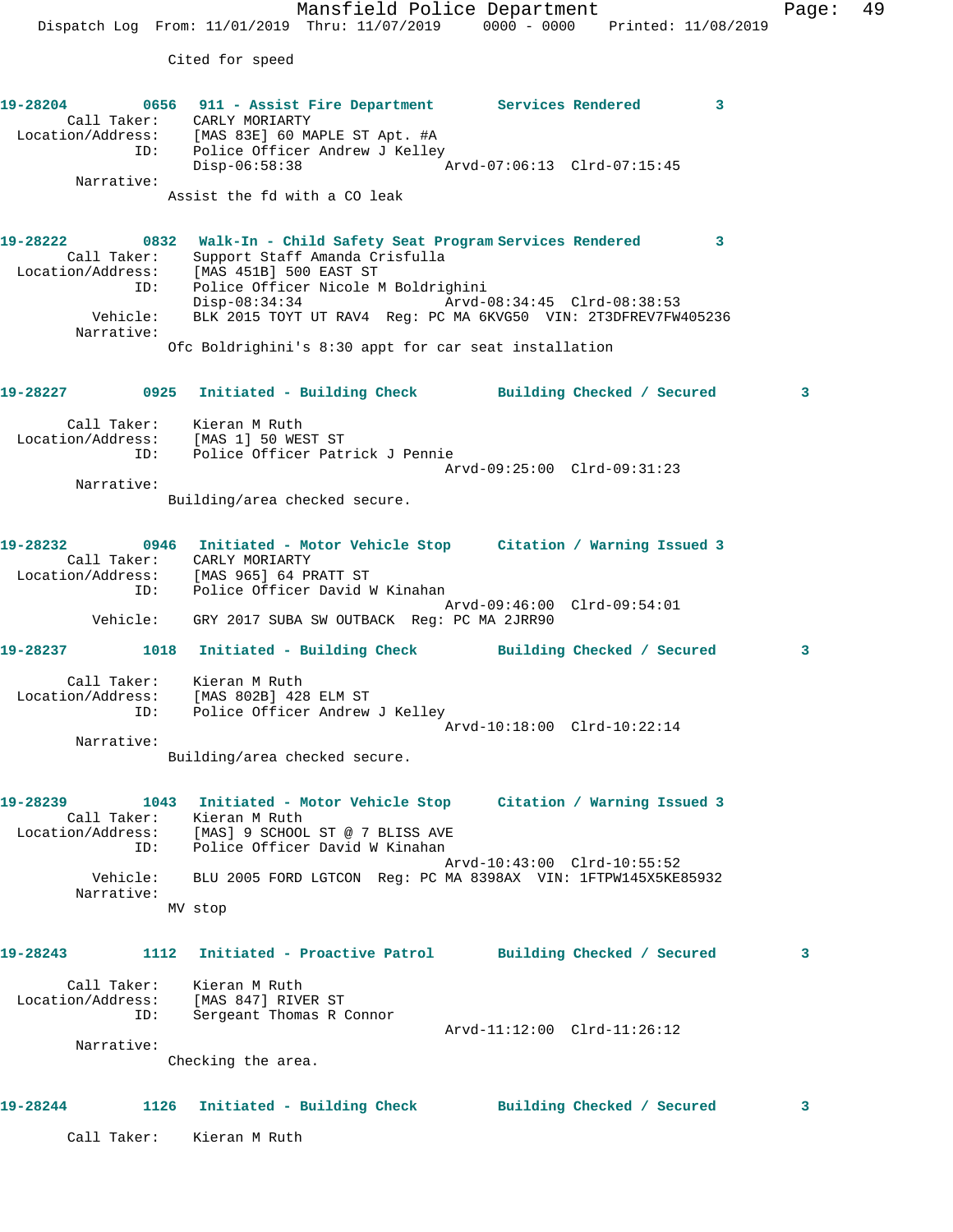Mansfield Police Department Fage: 50 Dispatch Log From: 11/01/2019 Thru: 11/07/2019 0000 - 0000 Printed: 11/08/2019 Location/Address: [MAS 281A] 1 CROCKER ST ID: Sergeant Thomas R Connor Arvd-11:26:00 Clrd-11:29:24 Narrative: Building/area checked secure. **19-28245 1130 Initiated - Building Check Building Checked / Secured 3** Call Taker: Kieran M Ruth Location/Address: [MAS 417] 9 FRANCIS AVE ID: Police Officer Nicole M Boldrighini Arvd-11:30:00 Clrd-11:45:10 Narrative: Building/area checked secure. **19-28246 1133 Phone - Assist Fire Department Referred to Other Agency 3**  Call Taker: Kieran M Ruth Location/Address: [MAS H2926] 3 BLAKE PL ID: Police Officer Patrick J Pennie Disp-11:34:05 Arvd-11:39:16 Clrd-11:41:46 Narrative: Out to assist MFD with a small gasoline leak **19-28248 1159 Initiated - Proactive Patrol Spoken To 3**  Call Taker: Kieran M Ruth Location/Address: [MAS 899] 510 EAST ST ID: Sergeant Thomas R Connor Arvd-11:59:00 Clrd-13:53:31 Narrative: Checking the area. **19-28250 1226 911 - Assist Fire Department Referred to Other Agency 3**  Call Taker: PATRICK FEENEY Location/Address: [MAS 874] 100 HAMPSHIRE ST ID: Police Officer Andrew J Kelley Disp-12:29:42 Arvd-12:33:09 Clrd-12:49:40 Narrative: Assist the fd with a medical **19-28252 1228 Initiated - Proactive Patrol Building Checked / Secured 3** Call Taker: CARLY MORIARTY Location/Address: [MAS 840] 280 SCHOOL ST ID: Police Officer Andrew J Kelley Arvd-12:28:00 Clrd-12:29:28 Narrative: Check of the mall **19-28259 1406 Initiated - Assist Citizen - P S A Services Rendered 3**  Call Taker: NICHOLAS GOYETTE Location/Address: [MAS H177] 71 OLD FARM RD ID: Detective Kenneth E Wright Arvd-14:06:00 Clrd-14:19:32 Narrative: Giving a courtesy transport from highschool to the address. S/M 83203 1419 E/M 83209 19-28260 1411 Phone - 911 Hang-ups & Verifications **Confirmed misdial/Accdntl Call 2**  Call Taker: LINDSAY MITCHELL Location/Address: [MAS 840F130] 280 SCHOOL ST Apt. #F130 ID: Police Officer Nicole M Boldrighini Disp-14:12:17 Arvd-14:16:40 Clrd-14:18:46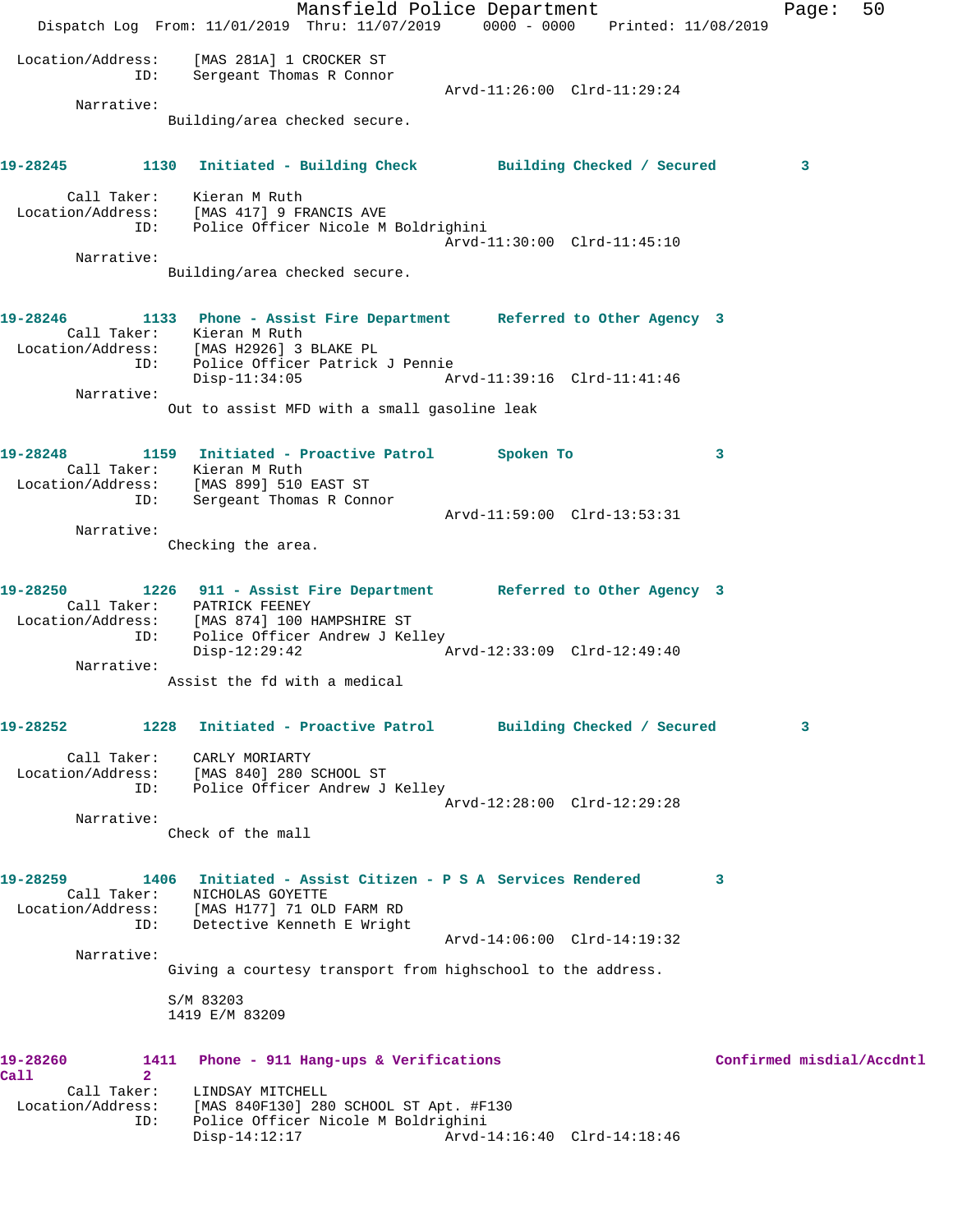Mansfield Police Department Page: 51 Dispatch Log From: 11/01/2019 Thru: 11/07/2019 0000 - 0000 Printed: 11/08/2019 Narrative: 911 hang up, spoke to the Manager on call back. She stated it was an accidental dial, one of the employees was dialing out. Ofc Boldrighini out to confirm **19-28261 1413 Walk-In - Lost / Found Property Incident Report 3**  Call Taker: Support Staff Amanda Crisfulla Location/Address: [MAS 165] 91 CHAUNCY ST<br>ID: Police Officer Nicole M Police Officer Nicole M Boldrighini<br>Disp-14:36:41 Arvd-1 Disp-14:36:41 Arvd-14:36:46 Clrd-15:31:55 Vehicle: RED 2019 1500 Reg: PC MA 7GZ712 VIN: 1C6SRFFT0KN597991 Narrative: RP in lobby requesting to speak with an Ofc regarding stolen license plate off a company vehicle Narrative: Plate entered into NCIC as stolen Refer To Incident: 19MAS-1013-OF **19-28266 1543 Phone - 911 Hang-ups & Verifications Confirmed misdial/Accdntl Call** 2<br>Call Taker: Call Taker: NICHOLAS GOYETTE<br>Location/Address: [MAS H5025] 24 B ess: [MAS H5025] 24 BALCOM ST<br>ID: Police Officer Nicole M E Police Officer Nicole M Boldrighini<br>:-Disp-15:44:45 Arvd Disp-15:44:45 Arvd-15:59:05 Clrd-16:01:32 ID: Sergeant Thomas R Connor Disp-15:47:22 Arvd-15:59:06 Clrd-16:01:33 Narrative: Out for a 911 misdial **19-28268 1612 Alarm - Assist Fire Department Referred to Other Agency 3**  Call Taker: CARLY MORIARTY<br>Location/Address: [MAS 64D] 11 H ess: [MAS 64D] 11 HAMPSHIRE ST<br>ID: Police Officer Danielle C Police Officer Danielle C Titus Disp-16:13:00 Clrd-16:13:25 ID: Executive Lieutenant Francis W Archer JR Disp-16:14:00 Arvd-16:17:37 Clrd-16:23:38 Narrative: Masterbox activation-Sgt. notified in roll call Narrative: Assisting the FD with a fire/medical related incident. **19-28273 1651 Phone - Assist Citizen - P S A Assisted Party 3**  Call Taker: NICHOLAS GOYETTE<br>Vicinity of: [MAS 840K] 280 S [MAS 840K] 280 SCHOOL ST Apt. #K ID: IMAS 0400, 200 SCROOL ST APC. THE Disp-16:51:17 Arvd-17:10:07 Clrd-17:18:19 Vehicle: GRY 2017 HOND ACCORD Reg: PC MA 779SN8 VIN: 1HGCR2F17HA084789 Narrative: Caller reports her mv battery has died Narrative: Clear, mv started **19-28276 1710 Initiated - Community Policing Services Rendered 3**  Call Taker: NICHOLAS GOYETTE Location/Address: [MAS 333] 245 EAST ST ID: Police Officer William C Trudell Arvd-17:10:00 Clrd-17:41:24 Narrative: Out for the champs **19-28278 1718 Initiated - Proactive Patrol Building Checked / Secured 3** Call Taker: NICHOLAS GOYETTE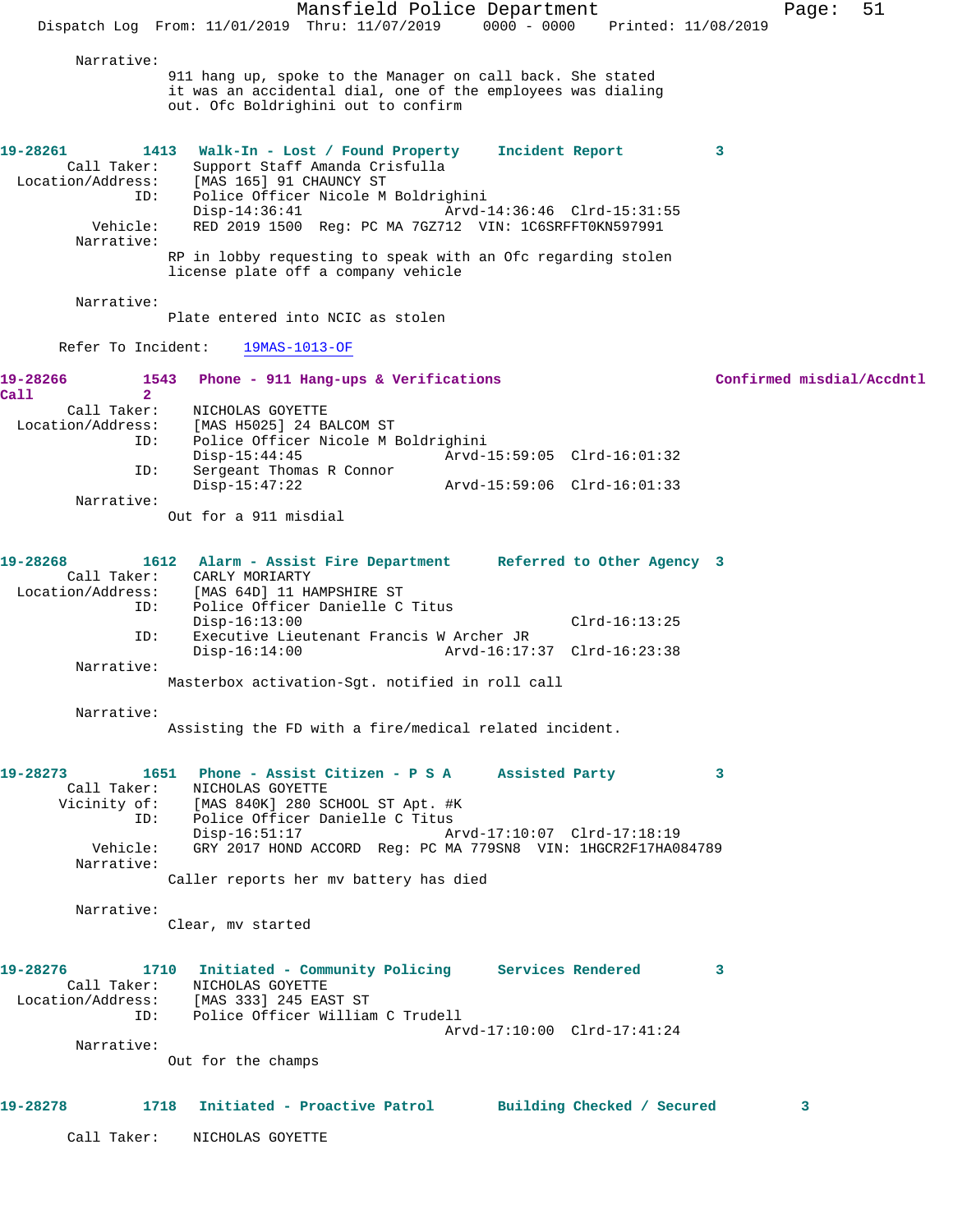Mansfield Police Department Fage: 52 Dispatch Log From: 11/01/2019 Thru: 11/07/2019 0000 - 0000 Printed: 11/08/2019 Location/Address: [MAS 840] 280 SCHOOL ST ID: Police Officer Danielle C Titus Arvd-17:18:00 Clrd-17:25:40 Narrative: Checking the area. **19-28282 1741 Initiated - Community Policing Services Rendered 3**  Call Taker: NICHOLAS GOYETTE Location/Address: [MAS 331] 255 EAST ST ID: Police Officer William C Trudell Arvd-17:41:00 Clrd-18:06:31 Narrative: Our for the champs **19-28283 1743 Initiated - Proactive Patrol Building Checked / Secured 3** Call Taker: NICHOLAS GOYETTE Location/Address: [MAS 153] 50 WEST ST ID: Police Officer Jay J Sparrow Arvd-17:43:00 Clrd-17:53:23 Narrative: Checking the area. **19-28285 1806 Initiated - Community Policing Services Rendered 3**  Call Taker: LINDSAY MITCHELL Location/Address: [MAS 330] 250 EAST ST ID: Police Officer William C Trudell Arvd-18:06:00 Clrd-18:32:45 **19-28288 1818 Initiated - Selective Enforcement/RADAR Services Rendered 3**  Call Taker: NICHOLAS GOYETTE Location/Address: [MAS] 20 COPELAND DR @ 167 WEST ST ID: Police Officer Jay J Sparrow Arvd-18:18:00 Clrd-19:00:30 Narrative: Traffic enforcement in the area. **19-28295 1854 Radio - Community Policing Services Rendered 3**  Call Taker: JEFFREY KEEFE Vicinity of: [MAS 1002] 250 EAST ST ID: Police Officer David J Pepicelli Disp-18:55:14 Arvd-18:55:17 Clrd-19:21:23 **19-28299 1926 Initiated - Motor Vehicle Stop Citation / Warning Issued 3**  Call Taker: LINDSAY MITCHELL Location/Address: [MAS 451B] 500 EAST ST ID: Police Officer David J Pepicelli Arvd-19:26:00 Clrd-19:32:51 Vehicle: BLK 2013 HOND UT PILOT Reg: PC MA 823PM3 VIN: 5FNYF4H50DB086247 Narrative: Citation issued east and pratt. **19-28301 1933 Phone - 911 Hang-ups & Verifications Confirmed misdial/Accdntl Call 2**  Call Taker: TARA LAKO Location/Address: [MAS H5780] 955 MAPLE ST ID: Police Officer William C Trudell Disp-19:34:22 Arvd-19:44:13 Clrd-19:45:35 Narrative: Out to confirm an accidental 911. 19-28302 1953 Initiated - Traffic Enforcement / Activity **Services Rendered 2**  Call Taker: JEFFREY KEEFE Vicinity of: [MAS] 62 HOPE ST @ 155 CHURCH ST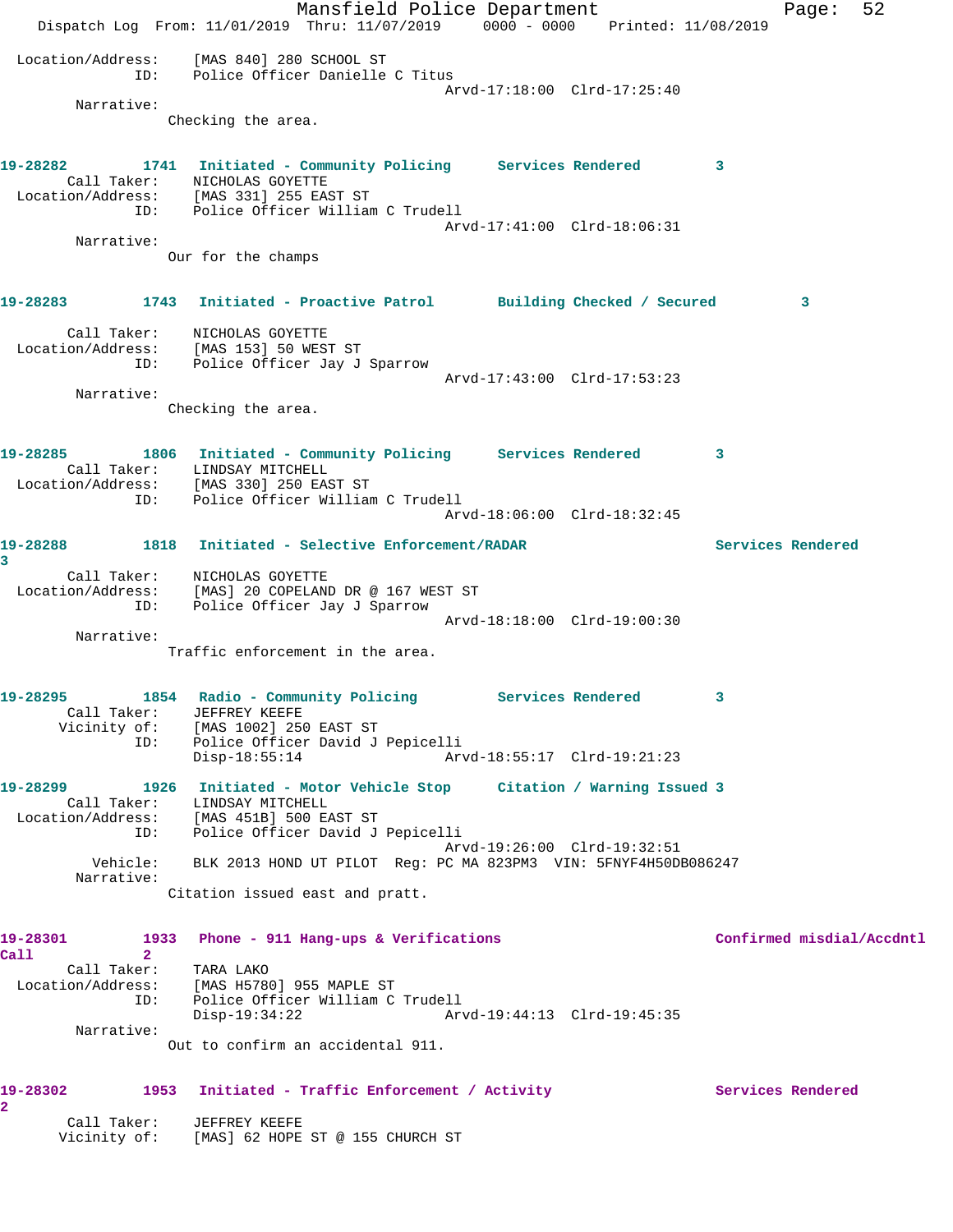|                               | Mansfield Police Department                                                                                                                                             |                             |                         | Page: | 53 |
|-------------------------------|-------------------------------------------------------------------------------------------------------------------------------------------------------------------------|-----------------------------|-------------------------|-------|----|
|                               | Dispatch Log From: 11/01/2019 Thru: 11/07/2019 0000 - 0000 Printed: 11/08/2019                                                                                          |                             |                         |       |    |
| ID:                           | Police Officer William C Trudell                                                                                                                                        | Arvd-19:53:00 Clrd-20:48:14 |                         |       |    |
| 19-28304<br>Call Taker:       | 2020 Initiated - Proactive Patrol Services Rendered<br>JEFFREY KEEFE<br>Vicinity of: [MAS 840] 280 SCHOOL ST                                                            |                             | 3                       |       |    |
| ID:                           | Police Officer David J Pepicelli                                                                                                                                        | Arvd-20:20:00 Clrd-20:34:10 |                         |       |    |
| 19-28306<br>ID:               | 2049 Initiated - Motor Vehicle Stop Citation / Warning Issued 3<br>Call Taker: JEFFREY KEEFE<br>Vicinity of: [MAS H1826] 62 HOPE ST<br>Police Officer William C Trudell |                             |                         |       |    |
| Vehicle:<br>Narrative:        | BLK 2013 HOND SD CIVIC Reg: PC MA 3DW432 VIN: 2HGFB2F54DH591004                                                                                                         | Arvd-20:49:00 Clrd-20:58:01 |                         |       |    |
|                               | Citation issued for speed.                                                                                                                                              |                             |                         |       |    |
| 19-28307<br>Location/Address: | 2052 Phone - Assist Law Enfrc Agncy Referred to Other Agency 3<br>Call Taker: LINDSAY MITCHELL<br>[MAS] 16 WHITETAIL LN                                                 |                             |                         |       |    |
| ID:<br>ID:                    | Police Officer Danielle C Titus<br>$Disp-20:55:18$<br>Police Officer Jay J Sparrow                                                                                      | Arvd-21:04:18 Clrd-21:18:56 |                         |       |    |
| Vehicle:<br>Narrative:        | $Disp-20:55:18$<br>BLK 2013 JEEP COMPAS Reg: PC MA 256ML1 VIN: 1C4NJCBA7DD222933                                                                                        | Arvd-21:01:55 Clrd-21:19:39 |                         |       |    |
|                               | State PD looking to ID the operator of attached MV. Vehicle<br>crashed on the highway after a persuit. Operator took off on<br>foot                                     |                             |                         |       |    |
| Narrative:                    |                                                                                                                                                                         |                             |                         |       |    |
|                               | Ofc Titus spoke to a male resident who states his wife was<br>the operator and was going to an event at the Sharon High<br>School.                                      |                             |                         |       |    |
|                               | Sharon PD informed the front desk that the vehicle was<br>stolen from the High School parking lot. Sharon will be<br>contacting State PD                                |                             |                         |       |    |
| 19-28310 2014                 | 2119 Initiated - Proactive Patrol<br>Call Taker: JEFFREY KEEFE<br>Vicinity of: [MAS 4] 31 HAMPSHIRE ST                                                                  | Services Rendered           |                         |       |    |
|                               | ID: Police Officer Danielle C Titus                                                                                                                                     | Arvd-21:19:00 Clrd-21:24:22 |                         |       |    |
| 19-28311                      | 2121 Initiated - Proactive Patrol Services Rendered<br>Call Taker: JEFFREY KEEFE<br>Vicinity of: [MAS 814] 50 WEST CHURCH ST<br>ID: Police Officer Jay J Sparrow        |                             | $\sim$ 3                |       |    |
|                               |                                                                                                                                                                         | Arvd-21:21:00 Clrd-21:26:27 |                         |       |    |
|                               | 19-28312 2124 Initiated - Proactive Patrol Building Checked / Secured                                                                                                   |                             |                         | 3     |    |
|                               | Call Taker: LINDSAY MITCHELL<br>Location/Address: [MAS 2] 60 FORBES BLVD<br>ID: Police Officer Danielle C Titus                                                         | Arvd-21:24:00 Clrd-21:28:35 |                         |       |    |
|                               | Call Taker: JEFFREY KEEFE                                                                                                                                               |                             | $\overline{\mathbf{3}}$ |       |    |
|                               | Vicinity of: [MAS 280] 440 FORBES BLVD<br>ID: Police Officer David J Pepicelli                                                                                          | Arvd-21:40:00 Clrd-21:46:25 |                         |       |    |
|                               | 19-28315 2145 911 - Trespassing / Unwanted Person Spoken To<br>Call Taker: JEFFREY KEEFE<br>Location/Address: [MAS 2] 60 FORBES BLVD                                    |                             | 1                       |       |    |
| ID:                           | Police Officer David J Pepicelli<br>$Disp-21:46:32$                                                                                                                     | Arvd-21:46:41 Clrd-21:56:53 |                         |       |    |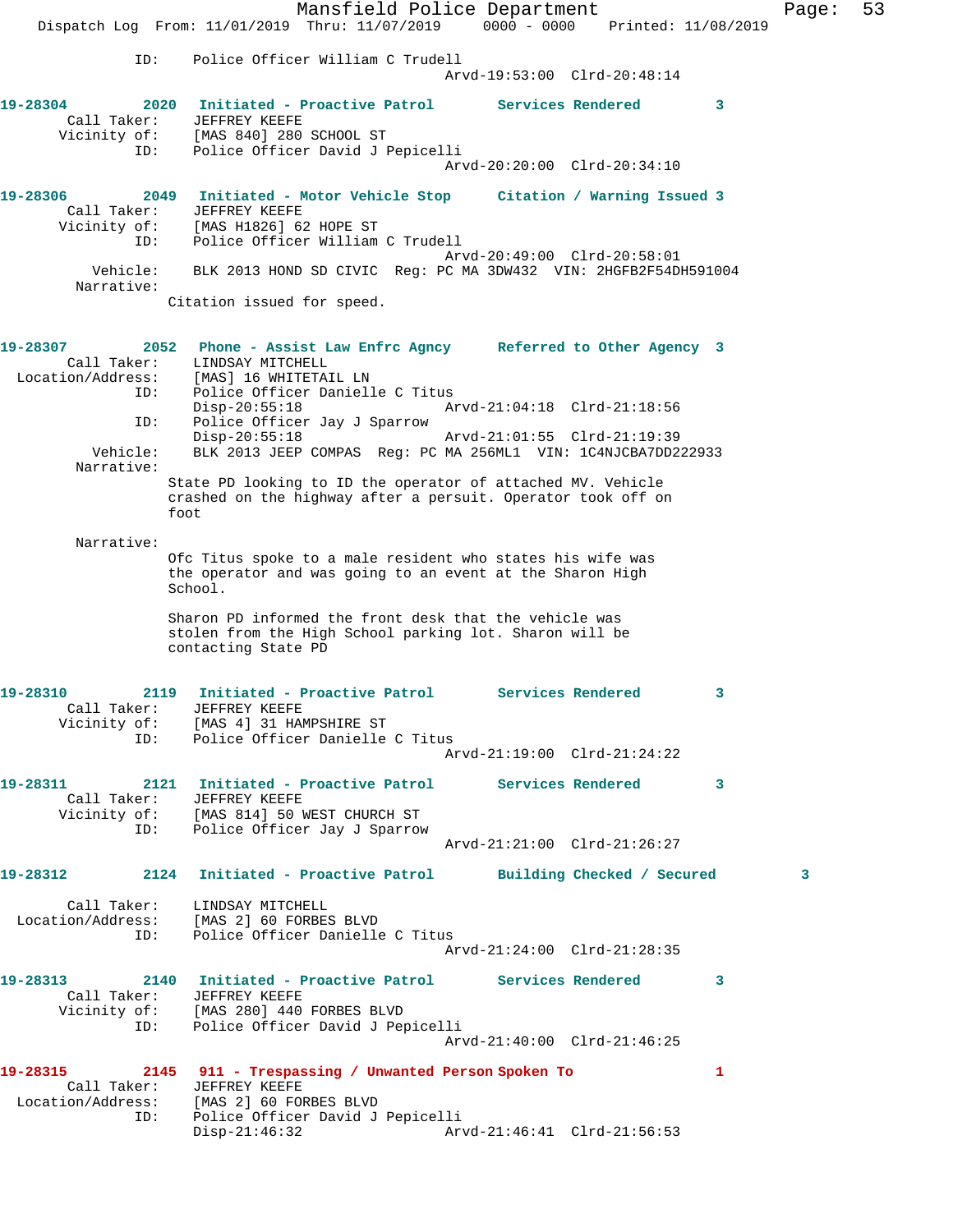|                                                                               |                                                                                                                   | Mansfield Police Department                                         |                             |                     |                 | Page: | 54 |
|-------------------------------------------------------------------------------|-------------------------------------------------------------------------------------------------------------------|---------------------------------------------------------------------|-----------------------------|---------------------|-----------------|-------|----|
|                                                                               | Dispatch Log From: 11/01/2019 Thru: 11/07/2019 0000 - 0000 Printed: 11/08/2019                                    |                                                                     |                             |                     |                 |       |    |
| ID:                                                                           | $Disp-21:46:38$                                                                                                   | Police Officer Danielle C Titus                                     | Arvd-21:47:30 Clrd-21:56:51 |                     |                 |       |    |
| Narrative:                                                                    |                                                                                                                   |                                                                     |                             |                     |                 |       |    |
|                                                                               | Officers spoke to the female. Female is leaving the<br>property. Management will follow up with a trespass notice |                                                                     |                             |                     |                 |       |    |
| 19-28317<br>Call Taker:                                                       | 2240 Initiated - Proactive Patrol Services Rendered<br>JEFFREY KEEFE                                              |                                                                     |                             |                     | 3               |       |    |
| ID:                                                                           | Vicinity of: [MAS] 905 SOUTH MAIN ST                                                                              | Police Officer Danielle C Titus                                     | Arvd-22:40:00 Clrd-22:58:11 |                     |                 |       |    |
| For Date: $11/06/2019$ - Wednesday                                            |                                                                                                                   |                                                                     |                             |                     |                 |       |    |
| 19-28326                                                                      | $0116$ 911 - Alarm - Burglar                                                                                      |                                                                     |                             | Unfounded/Unverifed | 1               |       |    |
| Call Taker:<br>Location/Address:                                              | JEFFREY KEEFE<br>[MAS H5460] 531 FRUIT ST                                                                         |                                                                     |                             |                     |                 |       |    |
| ID:                                                                           | $Disp-01:18:01$                                                                                                   | Police Officer Andrew J Kelley                                      | Arvd-01:24:23 Clrd-01:38:31 |                     |                 |       |    |
| ID:                                                                           | Sergeant Robert S Pierce<br>$Disp-01:18:05$                                                                       |                                                                     | Arvd-01:24:25 Clrd-01:38:31 |                     |                 |       |    |
| Narrative:                                                                    |                                                                                                                   |                                                                     |                             |                     |                 |       |    |
|                                                                               | Cp reported hearing what they thought was a burglar alarm<br>comming from their neighbors house.                  |                                                                     |                             |                     |                 |       |    |
| 19-28332<br>Call Taker:                                                       | 0122<br>JEFFREY KEEFE                                                                                             | 911 - Suspicious Actv / Persn / Veh Unfounded/Unverifed             |                             |                     | $\mathbf{2}$    |       |    |
| Vicinity of:<br>ID:                                                           |                                                                                                                   | [MAS 447D] 16 BICENTENNIAL CT<br>Police Officer Christopher D Sorge |                             |                     |                 |       |    |
| ID:                                                                           | $Disp-01:24:05$                                                                                                   | Police Officer Michelle Bellevue                                    | Arvd-01:27:05 Clrd-01:37:49 |                     |                 |       |    |
| Narrative:                                                                    | $Disp-01:24:46$                                                                                                   |                                                                     | Arvd-01:26:56 Clrd-01:37:49 |                     |                 |       |    |
|                                                                               | Cp reports hearing a male party yelling in the area. Cp was<br>unaware as to the location of the yelling.         |                                                                     |                             |                     |                 |       |    |
| 19-28338                                                                      | 0144                                                                                                              | Initiated - Proactive Patrol                                        |                             | Services Rendered   | 3               |       |    |
| Call Taker:<br>Location/Address: [MAS] 30 CHAUNCY ST                          | LINDSAY MITCHELL                                                                                                  |                                                                     |                             |                     |                 |       |    |
|                                                                               | ID: Police Officer Andrew J Kelley                                                                                |                                                                     | Arvd-01:44:00 Clrd-01:52:25 |                     |                 |       |    |
| 19-28342 6205 Initiated - Proactive Patrol 5ervices Rendered                  | Call Taker: JEFFREY KEEFE                                                                                         |                                                                     |                             |                     | $\mathbf{3}$    |       |    |
| ID:                                                                           | Vicinity of: [MAS 280] 440 FORBES BLVD<br>Sergeant Robert S Pierce                                                |                                                                     |                             |                     |                 |       |    |
|                                                                               |                                                                                                                   |                                                                     | Arvd-02:05:00 Clrd-02:17:11 |                     |                 |       |    |
|                                                                               | Call Taker: JEFFREY KEEFE<br>Vicinity of: [MAS 281A] 1 CROCKER ST                                                 |                                                                     |                             |                     | $\sim$ 3        |       |    |
| ID:                                                                           | Sergeant Robert S Pierce                                                                                          |                                                                     | Arvd-02:29:00 Clrd-02:37:01 |                     |                 |       |    |
| 19-28344 0243 Initiated - Proactive Patrol Services Rendered                  |                                                                                                                   |                                                                     |                             |                     | $\sim$ $\sim$ 3 |       |    |
| ID:                                                                           | Call Taker: JEFFREY KEEFE<br>Vicinity of: [MAS 281A] 1 CROCKER ST                                                 | Police Officer Andrew J Kelley                                      |                             |                     |                 |       |    |
|                                                                               |                                                                                                                   |                                                                     | Arvd-02:43:00 Clrd-02:45:46 |                     |                 |       |    |
| 19-28345 0243 Initiated - Proactive Patrol Services Rendered 3<br>Call Taker: | JEFFREY KEEFE                                                                                                     |                                                                     |                             |                     |                 |       |    |
| Location/Address: [MAS 2] 60 FORBES BLVD                                      | ID: Police Officer Christopher D Sorge                                                                            |                                                                     | Arvd-02:43:00 Clrd-02:49:25 |                     |                 |       |    |
|                                                                               |                                                                                                                   |                                                                     |                             |                     |                 |       |    |
| 19-28346<br>Call Taker:                                                       | 0249    Initiated - Proactive Patrol    Services Rendered<br>JEFFREY KEEFE                                        |                                                                     |                             |                     | $\mathbf{3}$    |       |    |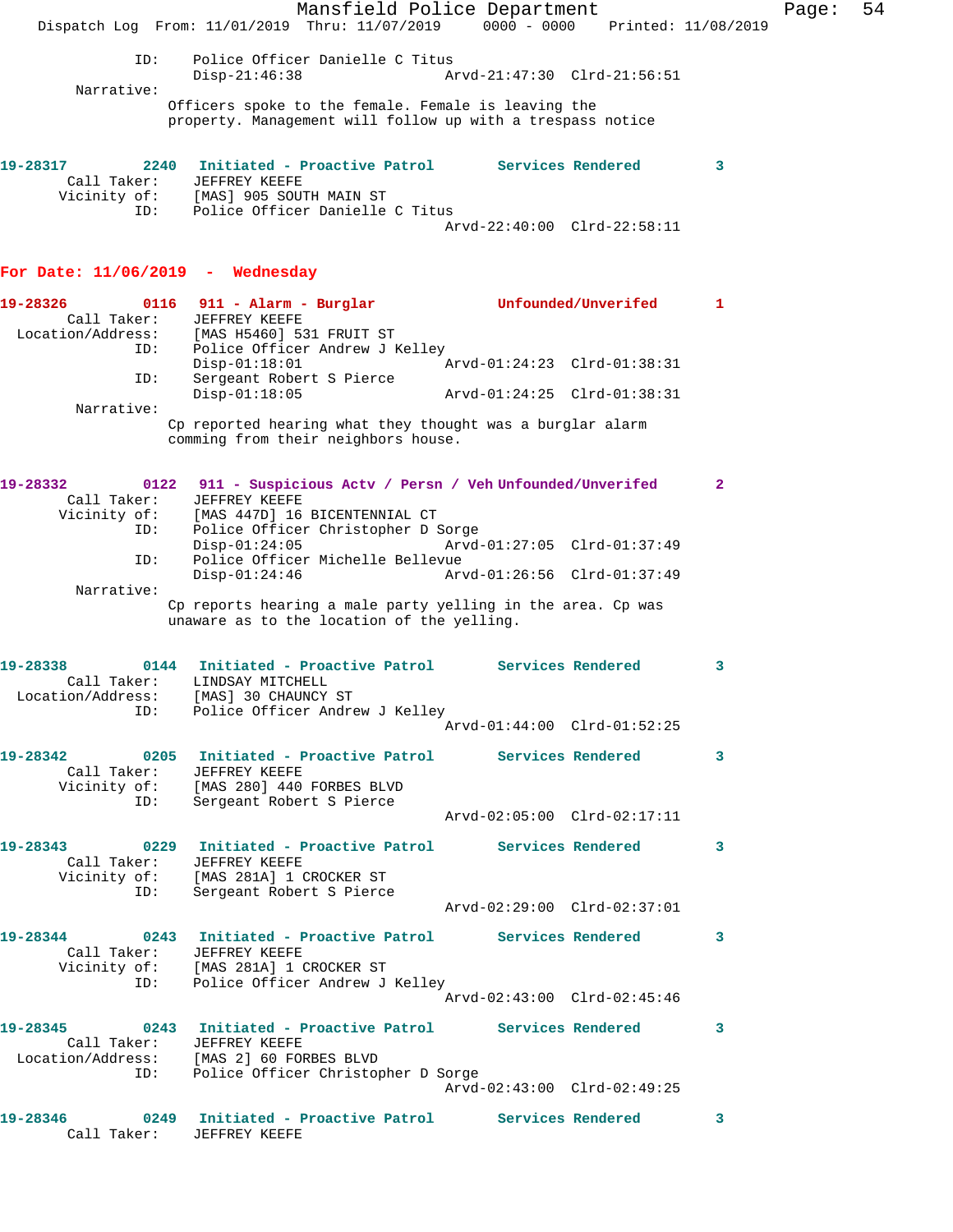Mansfield Police Department Fage: 55 Dispatch Log From: 11/01/2019 Thru: 11/07/2019 0000 - 0000 Printed: 11/08/2019 Vicinity of: [MAS 927] 50 PLYMOUTH ST ID: Police Officer Christopher D Sorge Arvd-02:49:00 Clrd-03:27:34 **19-28347 0253 Initiated - Proactive Patrol Services Rendered 3**  Call Taker: JEFFREY KEEFE Vicinity of: [MAS 900A] 242 CHAUNCY ST Apt. #1 ID: Sergeant Robert S Pierce Arvd-02:53:00 Clrd-03:28:11 **19-28348 0326 Initiated - Proactive Patrol Services Rendered 3**  Call Taker: JEFFREY KEEFE Location/Address: [MAS] 4 ERICK RD @ 15 BONNEY LN ID: Police Officer Michelle Bellevue Arvd-03:26:00 Clrd-03:40:32 **19-28349 0326 Initiated - Proactive Patrol Services Rendered 3**  Call Taker: JEFFREY KEEFE Vicinity of: [MAS] COPELAND DR ID: Police Officer Andrew J Kelley Arvd-03:26:00 Clrd-03:28:25 **19-28352 0340 Initiated - Proactive Patrol Services Rendered 3**  Call Taker: JEFFREY KEEFE Vicinity of: [MAS 1002] 250 EAST ST ID: Police Officer Michelle Bellevue Arvd-03:40:00 Clrd-03:51:46 **19-28353 0345 Initiated - Proactive Patrol Services Rendered 3**  Call Taker: JEFFREY KEEFE Location/Address: [MAS 840] 280 SCHOOL ST ID: Police Officer Christopher D Sorge Arvd-03:45:00 Clrd-05:26:37 19-28357 0548 Phone - Alarm - Burglar **Services Rendered** 1 Call Taker: JEFFREY KEEFE Location/Address: [MAS 15C1] 89 FORBES BLVD Apt. #1000 ID: Police Officer Christopher D Sorge Disp-05:49:23 Arvd-05:50:00 Clrd-05:56:26 ID: Police Officer Andrew J Kelley Disp-05:49:28 Arvd-05:50:21 Clrd-05:56:26 Narrative: Cp is reporting a commercial burglar alarm at a BWHC Oncology. **19-28358 0603 Phone - Missing Person Investigated - Report Taken 1** Call Taker: JEFFREY KEEFE Location/Address: [MAS] 750 NORTH MAIN ST ID: Police Officer Christopher D Sorge Disp-06:06:13 Arvd-06:09:07 Clrd-06:21:05 ID: Police Officer Andrew J Kelley Disp-06:06:19 Arvd-06:09:02 Clrd-06:21:01 Narrative: Cp reporting her daughter is not in the home this morning to go to school. Last seen last night, unknown clothing description. Narrative: Cp believes that the female party may be with a possible boyfriend in RI. See report. Refer To Incident: 19MAS-1015-OF 19-28359 0605 Initiated - Traffic Enforcement / Activity **Services Rendered 2**  Call Taker: JEFFREY KEEFE<br>Jicinity of: [MAS] ESSEX ST Vicinity of: ID: Patrolman MEGAN E ALLEN Arvd-06:05:00 Clrd-06:23:19<br>ID: Police Officer Michelle Bellevue Police Officer Michelle Bellevue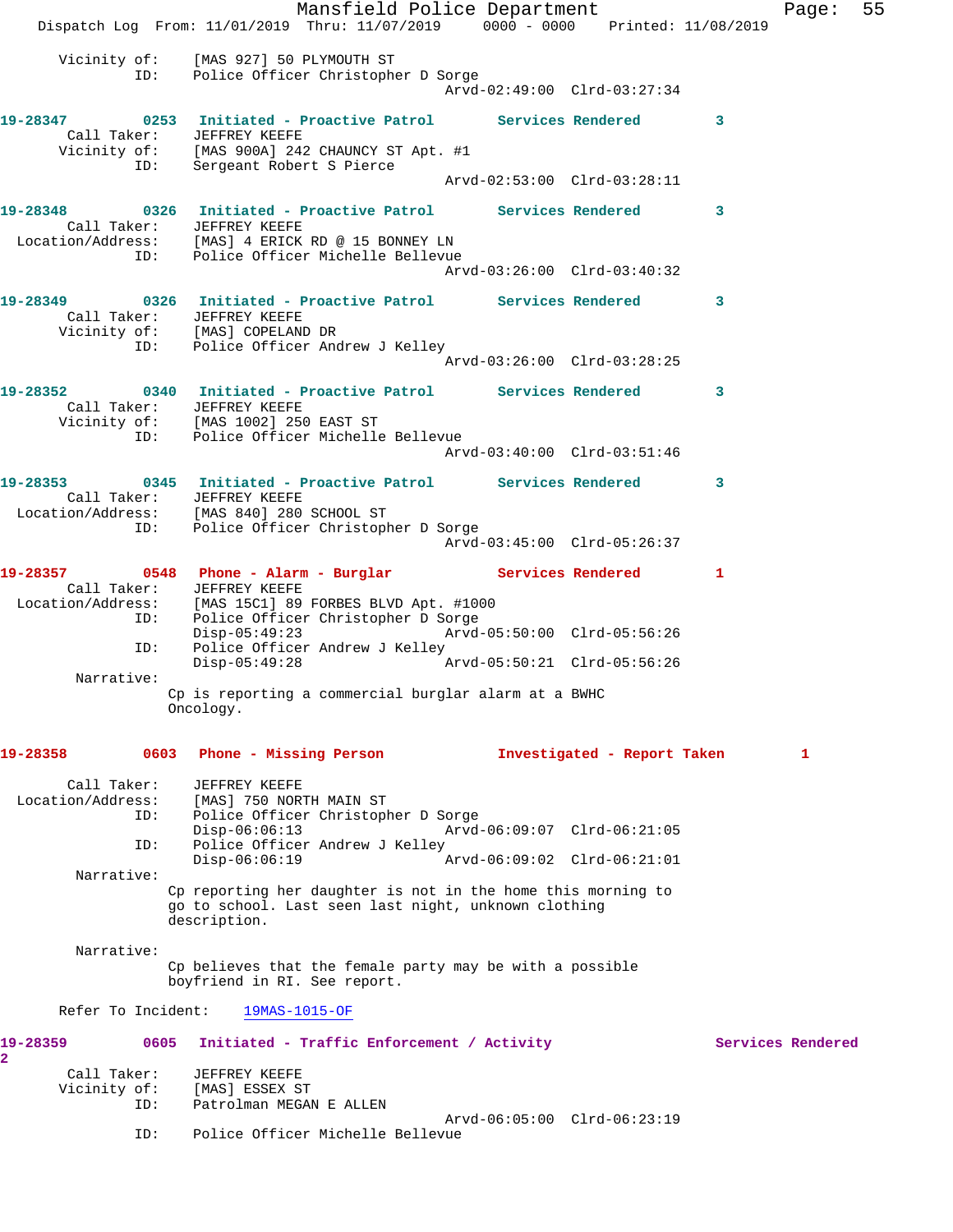Mansfield Police Department Fage: 56 Dispatch Log From: 11/01/2019 Thru: 11/07/2019 0000 - 0000 Printed: 11/08/2019 Disp-06:23:13 Arvd-06:23:16 Clrd-06:46:15 Narrative: NO citation issued. Narrative: Top speed 36, average speed 32 **19-28361 0641 Phone - Animal Complaints Gone on Arrival 3**  Call Taker: Support Staff Katherine Gillis<br>Location/Address: [MAS] 99 COPELAND DR. [MAS] 99 COPELAND DR. ID: Police Officer Michelle Bellevue Disp-06:47:25 Clrd-06:47:43 ID: Police Officer Christopher D Sorge<br>Disp-06:47:49 Arvd-Arvd-06:50:21 Clrd-06:52:51 Narrative: Caller reports a black lab with a bright orange collar in the area of honey dew on 106. Was concerned dog may get hit and would like an officer to respond. Narrative: Area checked negative **19-28362 0648 Phone - Motor Veh Acc - No Injury Accident Report 1**  Call Taker: TARA LAKO Location/Address: [MAS 195A] 254 CHAUNCY ST ID: Police Officer Michelle Bellevue Disp-06:49:24 Arvd-06:56:20 Clrd-06:58:38 ID: Police Officer Christopher D Sorge Disp-06:53:09 Arvd-06:53:11 Clrd-07:09:09 Vehicle: BLK 2013 NISS 4D ALTIMA Reg: PC MA 2SEY40 Vehicle: GRY 2017 VOLK 4D JETTA Reg: PC MA 9PMG80 Vehicle: RED 2009 TOYT 4H YARIS Reg: PC MA 47LH22 Narrative: report of a 3 car MVA. All vehicles have pulled into the lot. No injuries Refer To Accident: 19MAS-418-AC **19-28364 0658 Initiated - Community Policing Services Rendered 3**  Call Taker: CARLY MORIARTY Location/Address: [MAS 331] 255 EAST ST ID: Police Officer Michelle Bellevue Arvd-06:58:00 Clrd-07:30:42 Narrative: Off for CHAMPS **19-28365 0658 Phone - Alarm - Burglar False / Accidental Alarm 1**  Call Taker: APRIL LEHANE Location/Address: [MAS 15C1] 89 FORBES BLVD Apt. #1000 ID: Sergeant Robert S Pierce Disp-06:59:38 Arvd-07:10:19 Clrd-07:14:47 Narrative: office motion Narrative: Sgt Pierce spoke with employees on scene. Issue with the alarm only **19-28366 0716 Initiated - Citizen Complaint Spoken To 3**  Call Taker: APRIL LEHANE Location/Address: [MAS] 20 THOMAS ST ID: Police Officer David W Kinahan Arvd-07:16:00 Clrd-07:24:59 Narrative: Ofc Kinahan speaking with contractor regarding a parking complaint.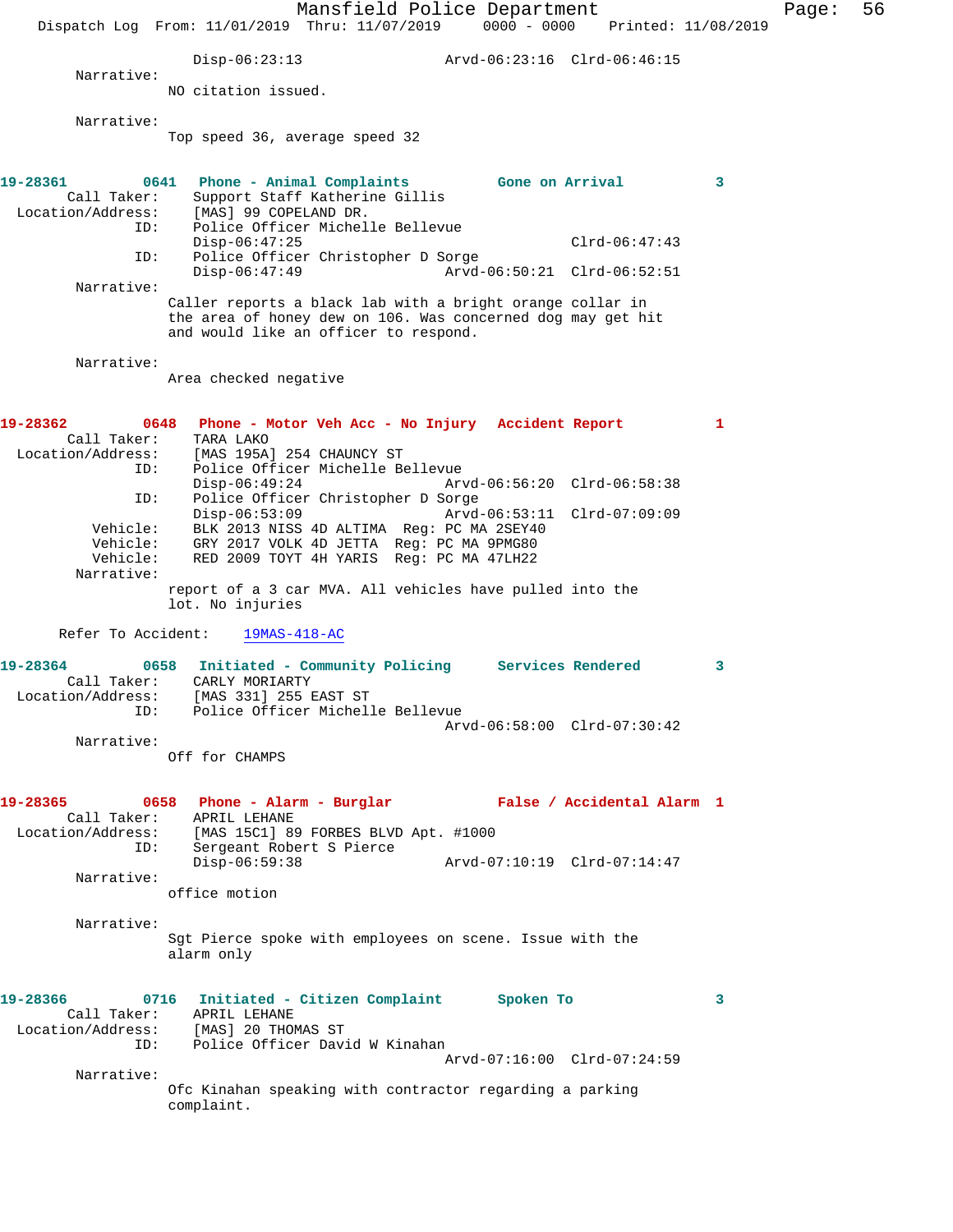Mansfield Police Department Fage: 57 Dispatch Log From: 11/01/2019 Thru: 11/07/2019 0000 - 0000 Printed: 11/08/2019 **19-28367 0719 Initiated - Motor Vehicle Stop Verbal Warning 3**  Call Taker: CARLY MORIARTY Location/Address: [MAS] 99 COPELAND DR @ 235 CHAUNCY ST ID: Sergeant Robert S Pierce Arvd-07:19:00 Clrd-07:21:19 Vehicle: GRY 2016 TOYT LL RAV4 Reg: PC MA 5RH679 Narrative: Mvs-verbal **19-28373 0734 Initiated - Assist Fire Department Services Rendered 3**  Call Taker: APRIL LEHANE Location/Address: [MAS 451B] 500 EAST ST ID: Sergeant Robert S Pierce Arvd-07:34:00 Clrd-07:59:16 Narrative: Sgt Pierce requesting EMS for a diabetic emergency Narrative: Transport to Sturdy **19-28377 0823 Initiated - Motor Vehicle Stop Verbal Warning 3**  Call Taker: APRIL LEHANE Location/Address: [MAS] 444 PRATT ST @ 458 EAST ST ID: Deputy Chief Michael Ellsworth Arvd-08:23:00 Clrd-08:32:52 Vehicle: BLU 2013 LEXS ES350 Reg: PAS MA RWM540 VIN: JTHBK1GG3D2041646 Narrative: verbal warning for speed **19-28383 0856 Initiated - Proactive Patrol Building Checked / Secured 3** Call Taker: APRIL LEHANE Location/Address: [MAS] 50 WEST ST ID: Police Officer Nicole M Boldrighini Arvd-08:56:00 Clrd-08:59:50 Narrative: Checking the area. **19-28387 0950 Initiated - Proactive Patrol Building Checked / Secured 3** Call Taker: APRIL LEHANE Location/Address: [MAS 907E] 390 WEST ST ID: Police Officer Nicole M Boldrighini Arvd-09:50:00 Clrd-09:57:43 Narrative: Checking the area. **19-28389 1010 911 - 911 Hang-ups & Verifications Confirmed misdial/Accdntl Call 2** Call Taker: PATRICK FEENEY Location/Address: [MAS 55] 51 FRANCIS AVE ID: Police Officer Patrick J Pennie Disp-10:11:20 Arvd-10:16:10 Clrd-10:20:45 Narrative: Accidental 911 call; caller stated that she dialed too quick to get an outside line. Narrative: clear- confirmed accidental **19-28392 1027 Initiated - Proactive Patrol Building Checked / Secured 3** Call Taker: APRIL LEHANE Location/Address: [MAS 281A] 1 CROCKER ST ID: Police Officer Nicole M Boldrighini Arvd-10:27:00 Clrd-10:32:17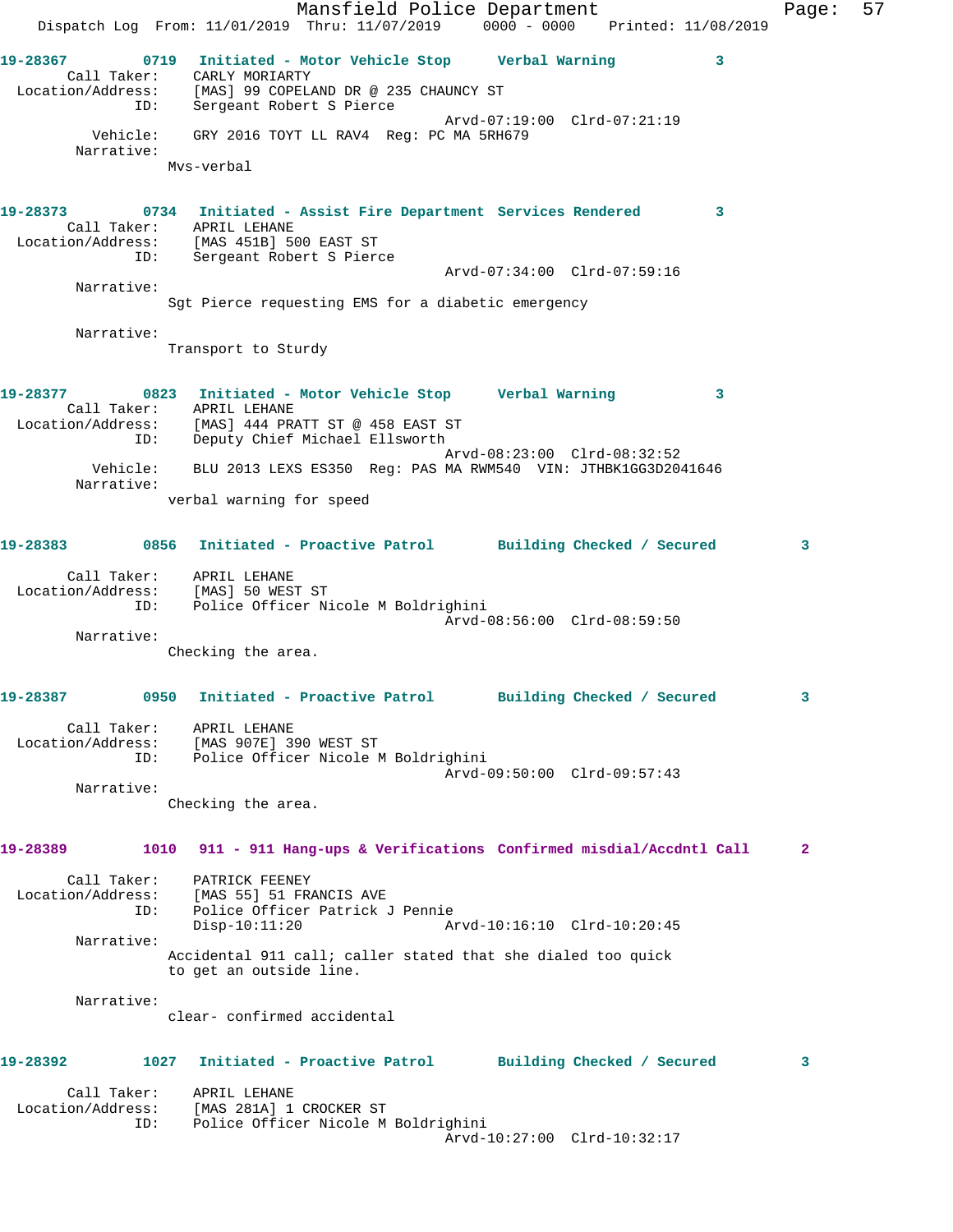Mansfield Police Department Page: 58 Dispatch Log From: 11/01/2019 Thru: 11/07/2019 0000 - 0000 Printed: 11/08/2019 Narrative: Checking the area. **19-28394 1031 Alarm - Assist Fire Department Services Rendered 3**  Call Taker: CARLY MORIARTY Location/Address: [MAS 127F] 31 SUFFOLK RD ID: Police Officer Nicole M Boldrighini Disp-10:32:24 Clrd-10:33:30 ID: Sergeant Thomas R Connor Disp-10:33:24 Arvd-10:37:59 Clrd-10:46:00 Narrative: Assist the fd with a masterbox activation **19-28395 1033 Initiated - Assist Citizen - P S A Services Rendered 3**  Call Taker: APRIL LEHANE Location/Address: [MAS 281A] 1 CROCKER ST ID: Police Officer Nicole M Boldrighini Arvd-10:33:00 Clrd-11:15:31 **19-28398 1044 Phone - Motor Veh Acc - No Injury Investigated - No Report 1**  Call Taker: PATRICK FEENEY Location/Address: [MAS 330] 250 EAST ST ID: Police Officer David W Kinahan Disp-10:48:20 Arvd-10:57:29 Clrd-11:16:50 Vehicle: BLU 2015 NISS ALTIMA Reg: PC MA 2VCF21 VIN: 1N4AL3AP3FN862932 Vehicle: GRY 2004 MERZ C320 Reg: PC MA 2ZF278 VIN: WDBRF84J94F472674 Narrative: Caller reports a crash in the lot with no injuries. Dark grey Lexus sedan in the lot by the gym. Narrative: Paper exchange only - damage under \$1,000 **19-28401 1127 Initiated - Building Check Building Checked / Secured 3** Call Taker: PATRICK FEENEY Location/Address: [MAS 281A] 1 CROCKER ST ID: Police Officer Nicole M Boldrighini Arvd-11:27:00 Clrd-11:28:52 Narrative: M14 reports a check of the station conducted. Reports that there are newer beer cans and nip bottles in the ususal problem areas (in the trash cans). **19-28404 1135 Initiated - Building Check Services Rendered 3**  Call Taker: PATRICK FEENEY Location/Address: [MAS 840] 280 SCHOOL ST ID: Police Officer Nicole M Boldrighini Arvd-11:35:00 Clrd-11:53:03 **19-28406 1145 911 - Assist Fire Department Services Rendered 3**  Call Taker: PATRICK FEENEY Location/Address: [MAS H1502] 17 ERICK RD Apt. #25A ID: Police Officer Patrick J Pennie<br>Disp-11:47:17 An<br>D: Police Officer Nicole M Boldrigh<br>Disp-12:01:25 An Disp-11:47:17 Arvd-11:50:06 Clrd-12:09:44 Police Officer Nicole M Boldrighini Disp-12:01:25 Arvd-12:07:21 Clrd-12:09:39 Narrative: Assisting the FD with a fire/medical related incident. **19-28408 1249 911 - Suspicious Actv / Persn / Veh Gone on Arrival 2**  Call Taker: PATRICK FEENEY Location/Address: [MAS H394] 12 DOUGLAS DR ID: Police Officer Nicole M Boldrighini Disp-12:50:43 Arvd-13:01:39 Clrd-13:15:18 ID: Police Officer Patrick J Pennie Disp-12:50:54 Arvd-13:04:49 Clrd-13:15:21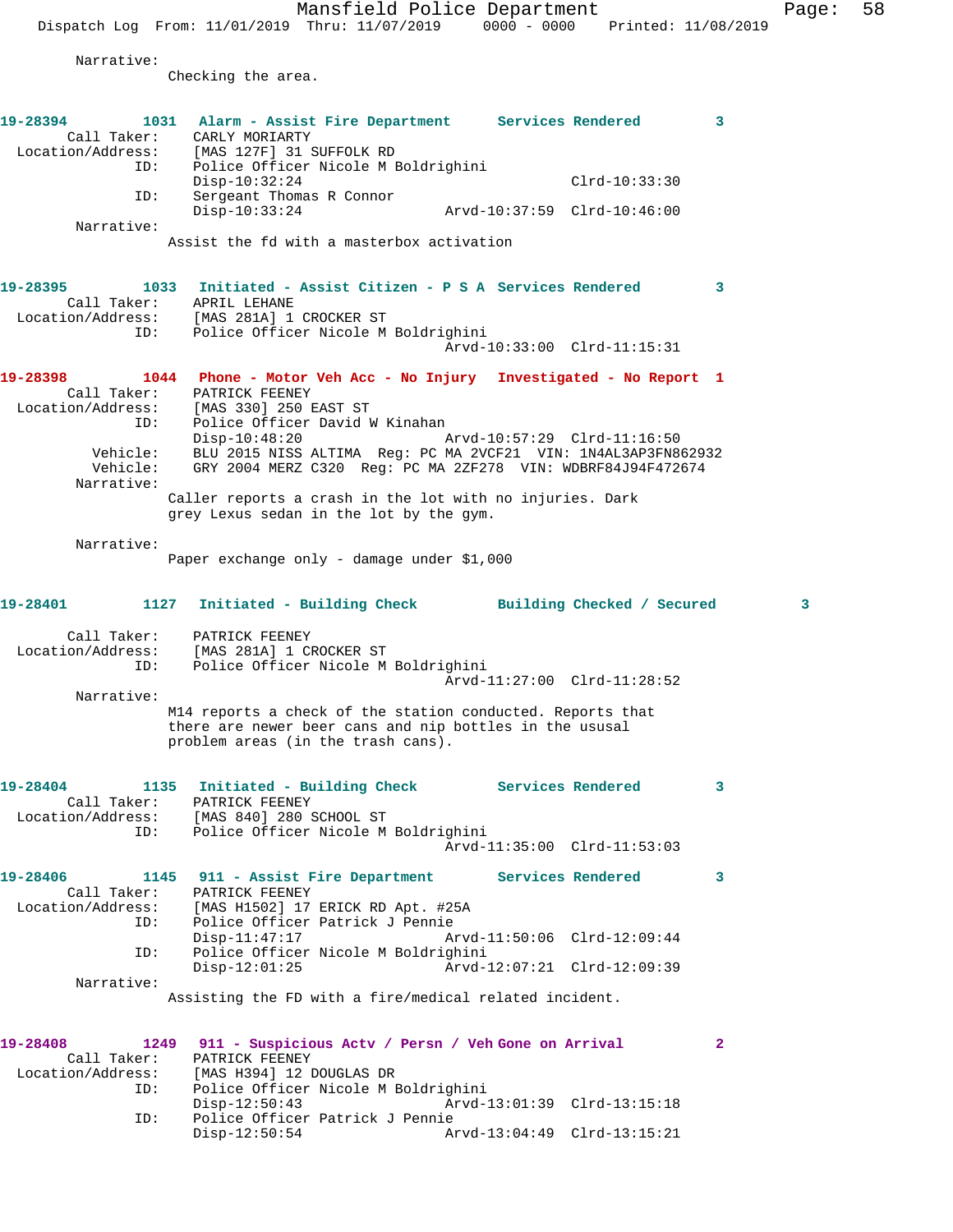|                                                                                              | Dispatch Log From: 11/01/2019 Thru: 11/07/2019 0000 - 0000                                                                                                                                                                                                                   | Mansfield Police Department |                                                            | Printed: 11/08/2019 |                   | Page:        | 59 |
|----------------------------------------------------------------------------------------------|------------------------------------------------------------------------------------------------------------------------------------------------------------------------------------------------------------------------------------------------------------------------------|-----------------------------|------------------------------------------------------------|---------------------|-------------------|--------------|----|
| Narrative:                                                                                   | 911 caller reports that an unknown male party pulled into<br>her driveway with a blue m/v and came to the door stating<br>that he was there for some type of plumbing service. She<br>states that she did not contact anyone or request any of<br>those services.            |                             |                                                            |                     |                   |              |    |
| Narrative:                                                                                   | Described as a w/m lsw a blue shirt with a plumbing company<br>name/logo on it. Driving a blue m/v. Unknown if still in the<br>area. She is too afraid to look out the window to see if he<br>is still there.                                                                |                             |                                                            |                     |                   |              |    |
| Narrative:                                                                                   | Ptl. Boldrighini speaking who female homeowner who stated<br>the vehicle was a white sedan, checking the area                                                                                                                                                                |                             |                                                            |                     |                   |              |    |
| Narrative:                                                                                   | Area checked negative for the vehicle and male party,<br>resident will call back if she sees him again                                                                                                                                                                       |                             |                                                            |                     |                   |              |    |
| 19-28409<br>Call Taker:<br>Location/Address:<br>Narrative:                                   | 1316 Radio - HAZARDOUS CONDITION - Other Referred to Other Agency 2<br>CARLY MORIARTY<br>[MAS] 1107 SCHOOL ST @ 229 OLD ELM ST<br>Motorist reporting boards in the roadway, DPW notified                                                                                     |                             |                                                            |                     |                   |              |    |
| Narrative:                                                                                   | Ptl. Boldrighini moved the boards off to the side of the<br>road                                                                                                                                                                                                             |                             |                                                            |                     |                   |              |    |
| 19-28410<br>1319<br>2<br>Call Taker:<br>Location/Address:<br>ID:<br>Narrative:<br>Narrative: | Radio - Suspicious Acty / Persn / Veh<br>CARLY MORIARTY<br>[MAS 281A] 1 CROCKER ST<br>Sergeant Thomas R Connor<br>$Disp-13:21:42$<br>Report of male parties at the train station drinking alcohol<br>in the parking lot<br>Upon officers arrival, male parties left the area |                             | Arvd-13:21:45 Clrd-13:22:17                                |                     | Gone on Arrival   |              |    |
| 19-28415<br>1335<br>Call Taker:<br>Location/Address:<br>ID:<br>Narrative:                    | 911 - 911 Hang-ups & Verifications Confirmed misdial/Accdntl Call<br>DAVID SULLIVAN<br>[MAS 189A] 5 HAMPSHIRE ST Apt. #100<br>Police Officer Nicole M Boldrighini<br>$Disp-13:37:29$<br>Spoke to female stated accidental. Was trying to dial 9 for<br>outgoing.             |                             | Arvd-13:43:31 Clrd-13:45:28                                |                     |                   | $\mathbf{2}$ |    |
| 19-28417<br>1345<br>3<br>Call Taker:<br>Location/Address:<br>ID:<br>ID:<br>Narrative:        | Initiated - Selective Enforcement/RADAR<br>CARLY MORIARTY<br>[MAS] 600 WEST ST<br>Police Officer Nicole M Boldrighini<br>Police Officer Nicole M Boldrighini<br>$Disp-14:03:27$<br>No V iolations.                                                                           |                             | Arvd-13:45:00 Clrd-14:03:20<br>Arvd-14:03:29 Clrd-14:10:00 |                     | Services Rendered |              |    |
| 19-28418<br>Call Taker:                                                                      | 1351 911 - Suspicious Actv / Persn / Veh Investigated - No Report 2<br>PATRICK FEENEY                                                                                                                                                                                        |                             |                                                            |                     |                   |              |    |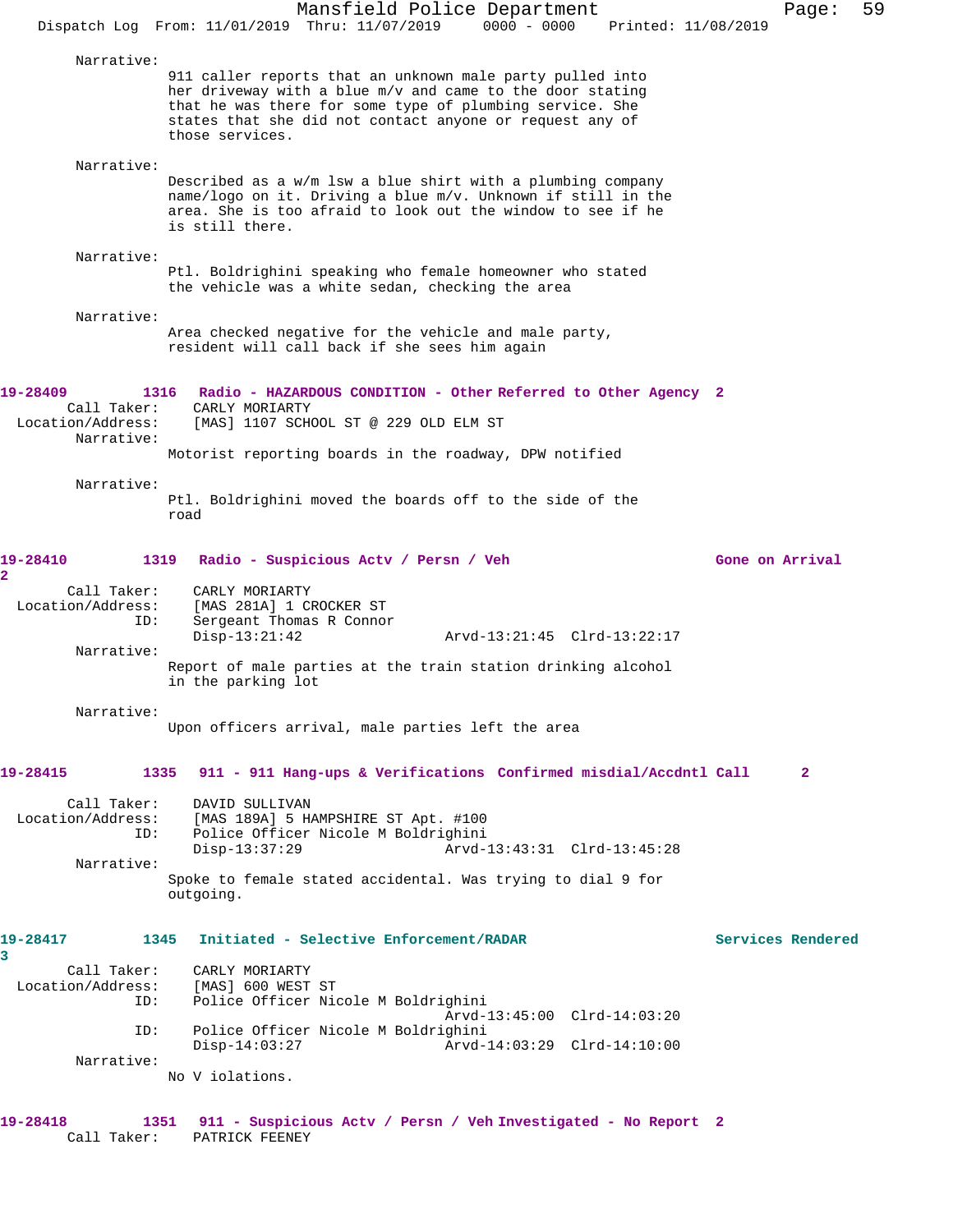|                                                             | Mansfield Police Department<br>Dispatch Log From: 11/01/2019 Thru: 11/07/2019 0000 - 0000 Printed: 11/08/2019                                                                                                                                                                                                                                                                                                                                                                                                                                                            |                                                            |                   |   | Page: | 60 |
|-------------------------------------------------------------|--------------------------------------------------------------------------------------------------------------------------------------------------------------------------------------------------------------------------------------------------------------------------------------------------------------------------------------------------------------------------------------------------------------------------------------------------------------------------------------------------------------------------------------------------------------------------|------------------------------------------------------------|-------------------|---|-------|----|
| Location/Address:<br>ID:                                    | [MAS] 2 NORTH MAIN ST<br>Police Officer Patrick J Pennie<br>$Disp-13:55:47$                                                                                                                                                                                                                                                                                                                                                                                                                                                                                              | Arvd-14:03:28 Clrd-14:18:20                                |                   |   |       |    |
| Narrative:                                                  | 911 caller reports seeing a male party walk out of the Citgo<br>in the area with a teenaged male party. States that he<br>attempted to gain access to her bldg but she keeps the door<br>locked, then he went across to the next realty ofc and tried<br>to get in there, then went to the Citgo. States he and the<br>teen were last seen walking down West St. Male described as<br>w/m lsw a grey jacket, grey hair/beard and blue jeans. Teen<br>described as tan complexion, blue jacket with a red strip<br>and having brown curly hair, approx 5ft5in thin build. |                                                            |                   |   |       |    |
| 19-28420<br>1407<br>Call Taker:<br>Location/Address:<br>ID: | Initiated - School Officer Activity Services Rendered<br>PATRICK FEENEY<br>[MAS 333] 245 EAST ST<br>Sergeant Thomas R Connor                                                                                                                                                                                                                                                                                                                                                                                                                                             |                                                            |                   | 3 |       |    |
| ID:                                                         | Detective Kenneth E Wright<br>$Disp-14:07:36$                                                                                                                                                                                                                                                                                                                                                                                                                                                                                                                            | Arvd-14:07:00 Clrd-15:15:58<br>Arvd-14:07:37 Clrd-16:01:28 |                   |   |       |    |
| 19-28421<br>Call Taker:<br>Location/Address:<br>ID:         | 1407 Initiated - ACO Activity Services Rendered<br>DAVID SULLIVAN<br>[MAS 451B] 500 EAST ST<br>animal control Jeffrey S Collins                                                                                                                                                                                                                                                                                                                                                                                                                                          |                                                            |                   | 3 |       |    |
|                                                             |                                                                                                                                                                                                                                                                                                                                                                                                                                                                                                                                                                          | Arvd-14:07:00 Clrd-15:20:00                                |                   |   |       |    |
| Narrative:                                                  | ACO transporting 2 cats from shelter to Vet in Palinville.                                                                                                                                                                                                                                                                                                                                                                                                                                                                                                               |                                                            |                   |   |       |    |
| 19-28422<br>Call Taker:<br>Location/Address:<br>ID:         | 1443 911 - Assist Fire Department Services Rendered<br>DAVID SULLIVAN<br>[MAS] 86 EASTMAN ST @ 0 AUTUMN LN<br>Police Officer Patrick J Pennie<br>$Disp-14:44:30$                                                                                                                                                                                                                                                                                                                                                                                                         | Arvd-14:48:43 Clrd-15:02:32                                |                   | 3 |       |    |
| Narrative:                                                  | Assist Fire.                                                                                                                                                                                                                                                                                                                                                                                                                                                                                                                                                             |                                                            |                   |   |       |    |
| 19-28425<br>Call Taker:                                     | 1526<br>Phone - Disturbance / Gathering<br>DAVID SULLIVAN                                                                                                                                                                                                                                                                                                                                                                                                                                                                                                                | Spoken To                                                  |                   | 1 |       |    |
| Location/Address:<br>ID:<br>ID:                             | [MAS H3800] 14 CONCETTA DR<br>Police Officer Nicole M Boldrighini<br>$Disp-15:28:57$<br>Police Officer Patrick J Pennie<br>$Disp-15:29:04$                                                                                                                                                                                                                                                                                                                                                                                                                               | Arvd-15:33:38 Clrd-15:42:06<br>Arvd-15:34:01 Clrd-15:42:10 |                   |   |       |    |
| Narrative:                                                  |                                                                                                                                                                                                                                                                                                                                                                                                                                                                                                                                                                          |                                                            |                   |   |       |    |
|                                                             | Neighbotr Issues over disposal of leaves.                                                                                                                                                                                                                                                                                                                                                                                                                                                                                                                                |                                                            |                   |   |       |    |
| Narrative:                                                  | Both parties were spoken to.                                                                                                                                                                                                                                                                                                                                                                                                                                                                                                                                             |                                                            |                   |   |       |    |
| 19-28430<br>1643<br>Call Taker:<br>Location/Address:<br>ID: | Phone - Assist Citizen - P S A<br>Support Staff Derek M Stark<br>[MAS 847] RIVER ST<br>Police Officer William C Trudell                                                                                                                                                                                                                                                                                                                                                                                                                                                  |                                                            | Services Rendered | 3 |       |    |
| ID:<br>ID:                                                  | $Disp-16:52:52$<br>Patrolman MATTHEW J DIMARTINO<br>$Disp-16:58:48$<br>Patrolman MATTHEW J DIMARTINO<br>$Disp-16:59:02$                                                                                                                                                                                                                                                                                                                                                                                                                                                  | Arvd-17:01:59 Clrd-17:06:08<br>Arvd-16:59:04 Clrd-16:59:05 | $Clrd-16:58:59$   |   |       |    |
| Vehicle:<br>Narrative:                                      | GRY 2010 TOYT UT HIGHLA Req: PC MA 799EP5 VIN: 5TDBK3EH5AS036235<br>Caller reporting she is blocked in at the River Street                                                                                                                                                                                                                                                                                                                                                                                                                                               |                                                            |                   |   |       |    |
|                                                             | commuter lot by the Jeep dealership. Caller reporting that<br>MA-798EP5 is parked behind her and she can get out and would<br>like some assistance if possible.                                                                                                                                                                                                                                                                                                                                                                                                          |                                                            |                   |   |       |    |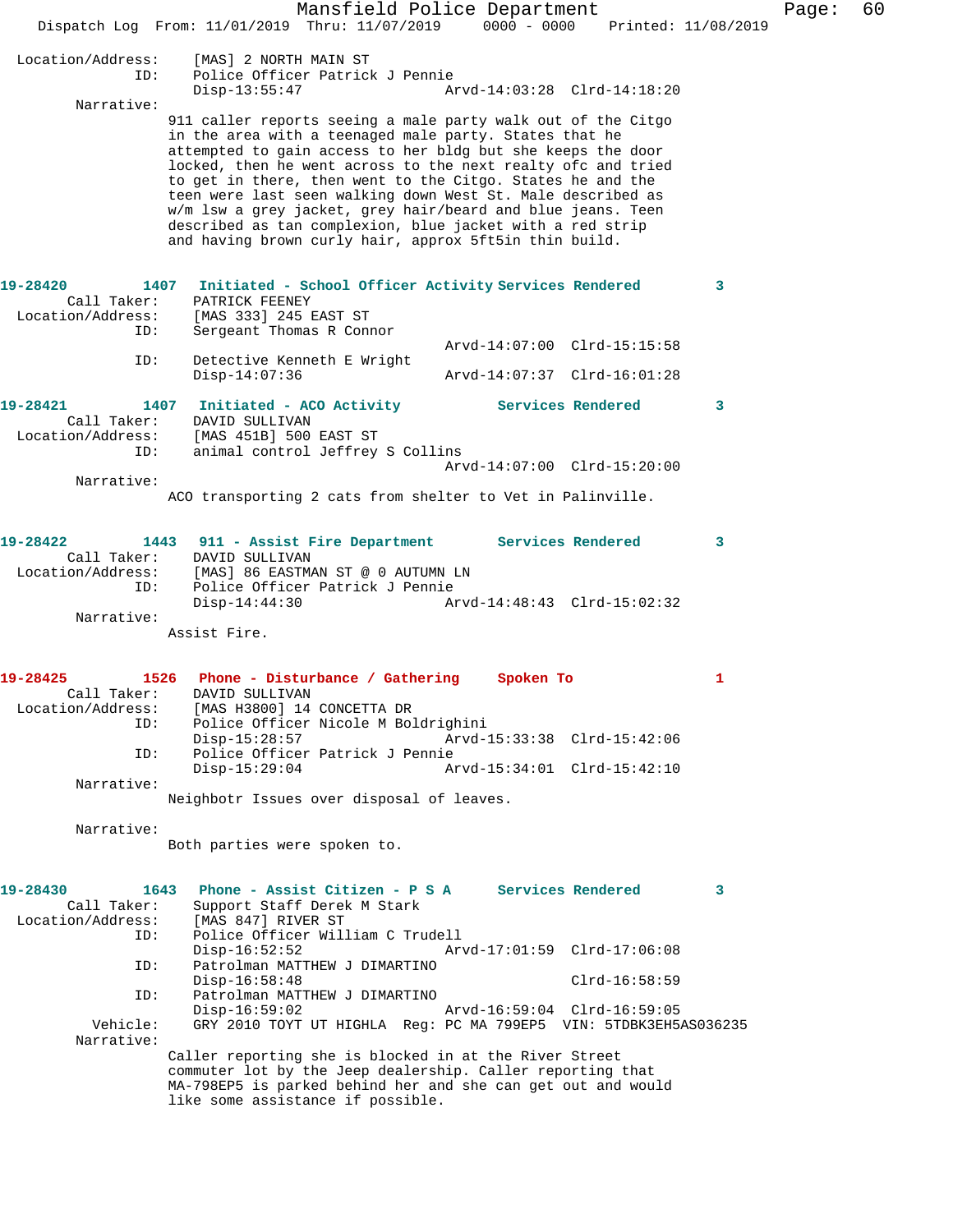Mansfield Police Department Page: 61 Dispatch Log From: 11/01/2019 Thru: 11/07/2019 0000 - 0000 Printed: 11/08/2019 **19-28433 1702 Initiated - Community Policing Services Rendered 3**  Call Taker: DAVID SULLIVAN Location/Address: [MAS 1002] 250 EAST ST ID: Police Officer Nicole P Newport Arvd-17:02:00 Clrd-17:36:13 **19-28434 1707 Initiated - Proactive Patrol Building Checked / Secured 3** Call Taker: CARLY MORIARTY Location/Address: [MAS 840] 280 SCHOOL ST ID: Police Officer Jay J Sparrow Arvd-17:07:00 Clrd-17:19:32 **19-28435 1711 Initiated - Selective Enforcement/RADAR Citation / Warning Issued 3**  Call Taker: DAVID SULLIVAN Location/Address: [MAS] 20 COPELAND DR @ 167 WEST ST ID: Police Officer William C Trudell Arvd-17:11:00 Clrd-17:52:40 Vehicle: BRO 2006 CHEV MALIBU Reg: PC MA 2FK689 VIN: 1G1ZT51FX6F272889 Narrative: oFF WITH MA 2FK689 **19-28437 1749 Phone - Disturbance / Gathering Investigated - No Report 1**  Call Taker: Support Staff Derek M Stark Location/Address: [MAS H3773] 1382 WEST ST ID: Police Officer Jay J Sparrow<br>Disp-17:55:14<br>ID: Police Office: 7 Arvd-18:01:13 Clrd-18:04:14 Police Officer Danielle C Titus Disp-17:56:01 Clrd-18:03:37 Narrative: Caller reporting possible gun shots in the area that may have come from Rte 95. Caller states he was outside smoking and heard 10-12 rounds discharged and a vehicle speeding off. Caller thinks incident occurred on 95 but was not 100% sure. Narrative: M5 reports he checked the area, nothing found. Spoke to a LT from North Attleboro that stated his department is doing night firearms training close to that area **19-28439 1806 Initiated - Selective Enforcement/RADAR Services Rendered 3**  Call Taker: DAVID SULLIVAN Vicinity of: [MAS 1019] 792 WEST ST ID: Police Officer Jay J Sparrow Arvd-18:06:00 Clrd-18:48:28 **19-28440 1821 Initiated - Selective Enforcement/RADAR Citation / Warning Issued 3**  Call Taker: DAVID SULLIVAN Location/Address: [MAS] 562 MAPLE ST @ 3 JENNIFER DR ID: Police Officer Nicole P Newport Arvd-18:21:00 Clrd-18:59:53 Vehicle: WHI 2014 FORD ESCAPE Reg: PC MA 98RS30 VIN: 1FMCU9GXXEUD40857 Vehicle: BLK 2015 MAZD SD MAZDA5 Reg: PC MA 43VD43 VIN: JM1CW2CL7F0189848 Narrative: 542 West St 98RS30. Narrative: 555 Maple 43VD43 **19-28442 1835 Walk-In - Assist Citizen - P S A Services Rendered 3**  Call Taker: Support Staff Derek M Stark Location/Address: [MAS] 214 RUMFORD AVE ID: Police Officer Danielle C Titus Disp-18:42:02 Arvd-18:52:04 Clrd-19:31:13 Narrative: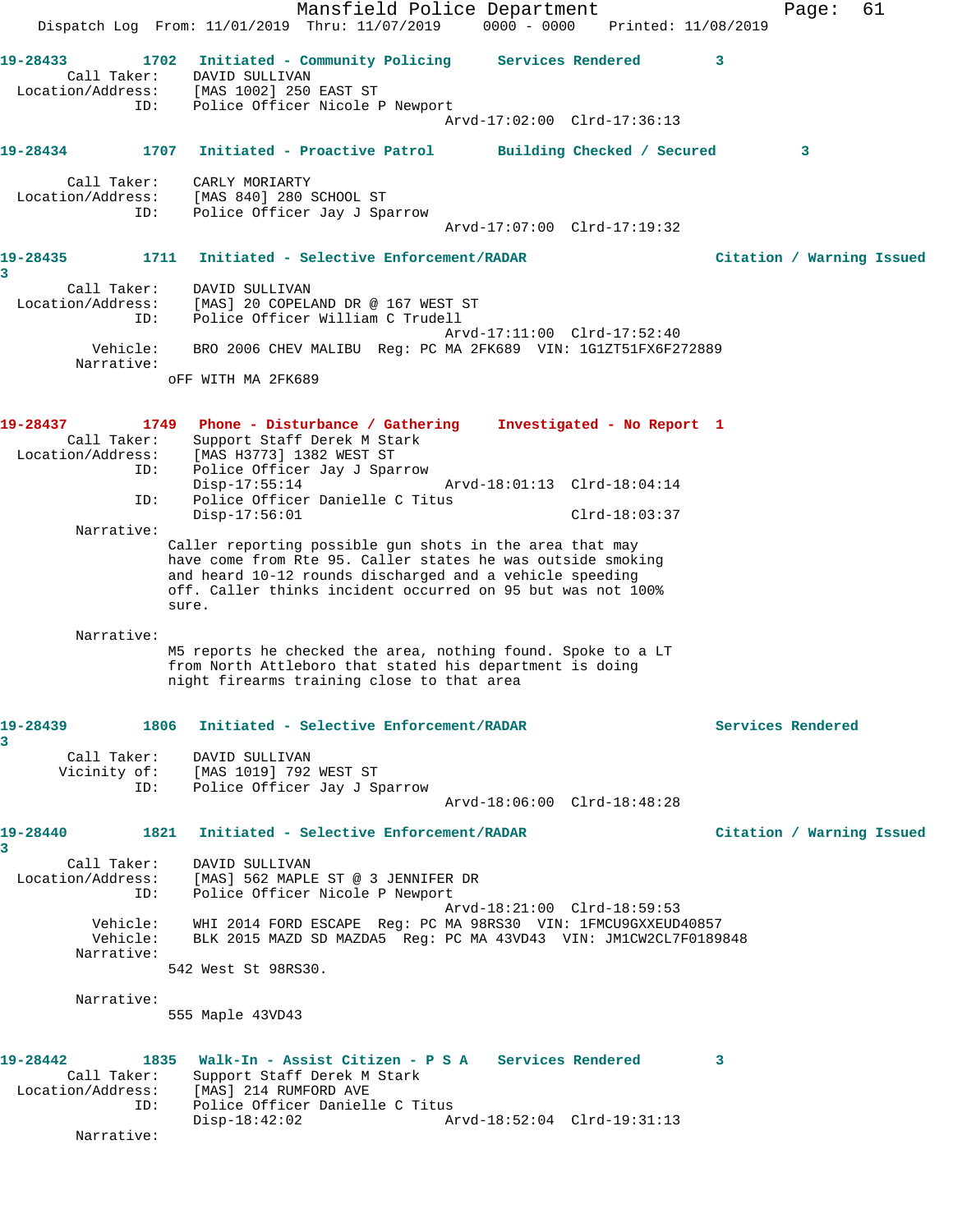Mansfield Police Department Page: 62 Dispatch Log From: 11/01/2019 Thru: 11/07/2019 0000 - 0000 Printed: 11/08/2019 Walk in party at Mansfield Police lobby to speak with officer about a roomate who has tried entering a locked room. Narrative: Party has been advised. **19-28444 1907 Initiated - Disabled Motor Vehicle Services Rendered 3**  Call Taker: TARA LAKO Location/Address: [MAS H5832] 340 MILL ST ID: Police Officer Nicole P Newport Arvd-19:07:00 Clrd-19:50:42 Vehicle: GRY 2004 HOND CIVIC Reg: PC MA 9BD625 VIN: 2HGES16544H640708 Narrative: Ofc Newport is checking on a DMV. Ofc Newport reports the vehicle has a flat tire and AAA is en route. Narrative: Ofc Newport reports tow truck is on scene. Narrative: Ofc Newport reports the tire has been changed. **19-28448 1936 Initiated - Proactive Patrol Building Checked / Secured 3** Call Taker: TARA LAKO Location/Address: [MAS 281A] 1 CROCKER ST ID: Police Officer William C Trudell Arvd-19:36:00 Clrd-19:37:38 Narrative: Checking the area. **19-28450 1939 Initiated - Proactive Patrol Services Rendered 3**  Call Taker: TARA LAKO Location/Address: [MAS 322] 31 HAMPSHIRE ST ID: Police Officer Jay J Sparrow Arvd-19:39:00 Clrd-19:46:08 Narrative: Checking the area. **19-28451 1944 911 - Erratic Oper MV / Road Rage Services Rendered 3**  Call Taker: JEFFREY KEEFE Vicinity of: [MAS] RTE 140 SB ID: Police Officer Jay J Sparrow Disp-19:46:17 Arvd-19:46:43 Clrd-19:47:07 Narrative: Report of a wrong way driver on 140 Northbound heading southbound. Narrative: Possible detail truck. **19-28452 2015 Initiated - Suspicious Actv / Persn / Veh Spoken To 2** Call Taker: TARA LAKO Location/Address: [MAS 244A] 4 SOUTH MAIN ST ID: Police Officer Danielle C Titus Arvd-20:15:00 Clrd-20:19:24 Vehicle: GRN 2003 TOYT CAMRY Reg: PC MA 9AA836 VIN: 4T1BE32K13U668280 Vehicle: GRY 2016 KIA OPTIMA Reg: PC MA 1DCK17 VIN: 5XXGU4L33GG046981 Narrative: Ofc Titus checking on a vehicle in the lot, MA 1DCK17. Ofc Titus reports the operator of the vehicle is an Uber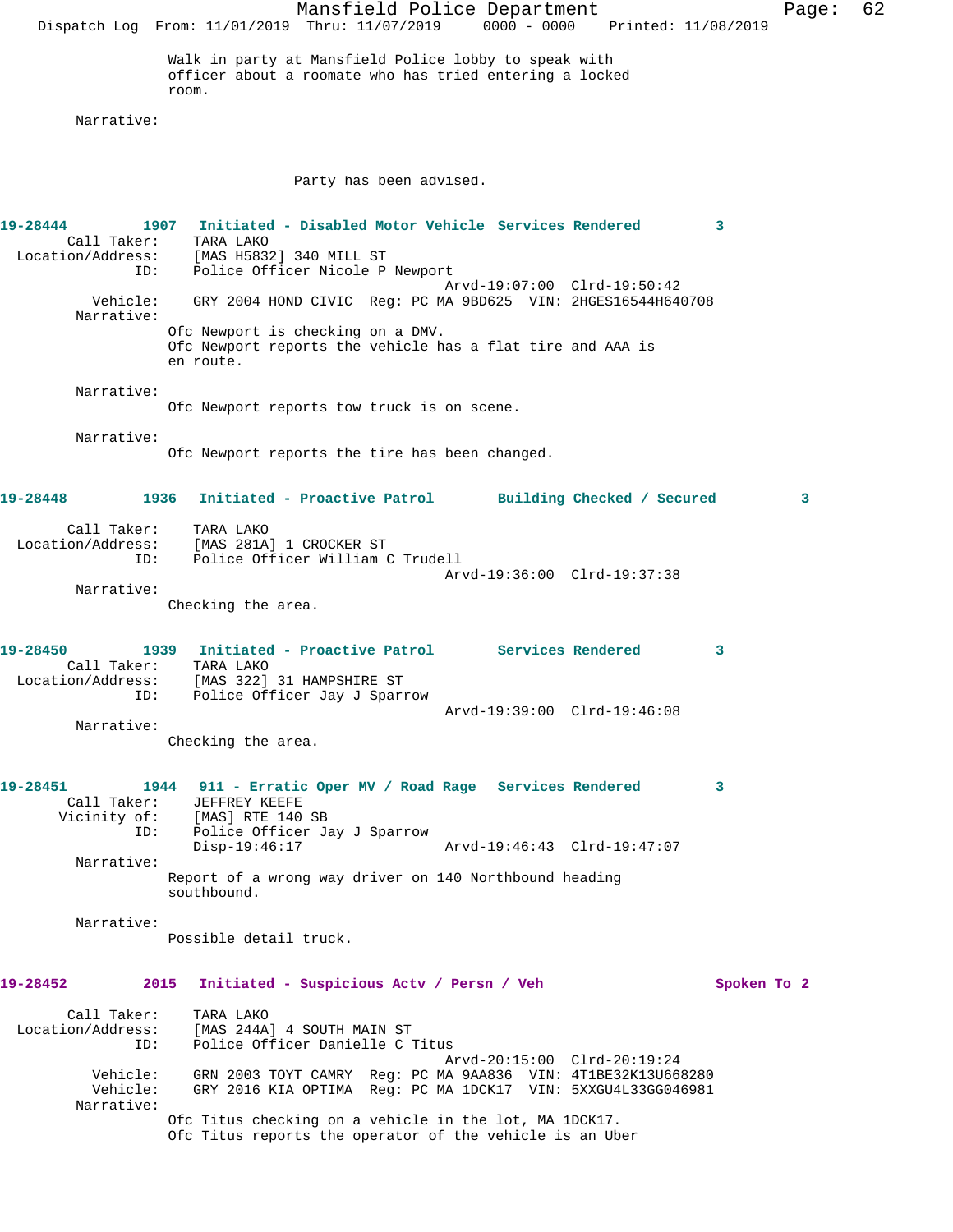| Dispatch Log From: $11/01/2019$ Thru: $11/07/2019$ |     |                                                                                                                                                                                                                                                                                                                                                                                    | Mansfield Police Department | $0000 - 0000$               |  | Printed: 11/08/2019 | Page:             | 63 |
|----------------------------------------------------|-----|------------------------------------------------------------------------------------------------------------------------------------------------------------------------------------------------------------------------------------------------------------------------------------------------------------------------------------------------------------------------------------|-----------------------------|-----------------------------|--|---------------------|-------------------|----|
|                                                    |     | Driver and was getting air in his tires.                                                                                                                                                                                                                                                                                                                                           |                             |                             |  |                     |                   |    |
|                                                    |     | Ofc Titus reports there were two vehicles in the lot, the<br>operators talking with one another and then drove away<br>before Ofc Titus could check on them. MA 9AA836 was occupied<br>two times, unable to get the plate of the second vehicle or<br>number of occupants.<br>Ofc Titus reports the gas station is closed and there was no<br>reason for the vehicles to be there. |                             |                             |  |                     |                   |    |
| 19-28454<br>3                                      |     | 2023 Initiated - Selective Enforcement/RADAR                                                                                                                                                                                                                                                                                                                                       |                             |                             |  |                     | Services Rendered |    |
| Call Taker:                                        |     | TARA LAKO                                                                                                                                                                                                                                                                                                                                                                          |                             |                             |  |                     |                   |    |
| Location/Address:                                  |     | [MAS] 235 CHAUNCY ST @ 99 COPELAND DR                                                                                                                                                                                                                                                                                                                                              |                             |                             |  |                     |                   |    |
|                                                    | ID: | Police Officer Danielle C Titus                                                                                                                                                                                                                                                                                                                                                    |                             |                             |  |                     |                   |    |
| Narrative:                                         |     |                                                                                                                                                                                                                                                                                                                                                                                    |                             | Arvd-20:23:00 Clrd-20:35:12 |  |                     |                   |    |
|                                                    |     | Traffic enforcement in the area.                                                                                                                                                                                                                                                                                                                                                   |                             |                             |  |                     |                   |    |
|                                                    |     |                                                                                                                                                                                                                                                                                                                                                                                    |                             |                             |  |                     |                   |    |
| 19-28455                                           |     | 2032 Other - Assist Law Enfrc Agncy Not Home / No Answer                                                                                                                                                                                                                                                                                                                           |                             |                             |  | 3                   |                   |    |
| Call Taker:                                        |     | MEGHAN MILLS                                                                                                                                                                                                                                                                                                                                                                       |                             |                             |  |                     |                   |    |
| Location/Address:                                  |     |                                                                                                                                                                                                                                                                                                                                                                                    |                             |                             |  |                     |                   |    |
|                                                    | ID: | Police Officer Jay J Sparrow<br>$Disp-20:34:22$                                                                                                                                                                                                                                                                                                                                    |                             | Arvd-20:39:43 Clrd-20:49:52 |  |                     |                   |    |
|                                                    | ID: | Police Officer William C Trudell                                                                                                                                                                                                                                                                                                                                                   |                             |                             |  |                     |                   |    |
|                                                    |     | $Disp-20:34:25$                                                                                                                                                                                                                                                                                                                                                                    |                             | Arvd-20:44:39 Clrd-20:49:57 |  |                     |                   |    |
|                                                    | ID: | Police Officer Danielle C Titus                                                                                                                                                                                                                                                                                                                                                    |                             |                             |  |                     |                   |    |
|                                                    |     | $Disp-20:35:17$                                                                                                                                                                                                                                                                                                                                                                    |                             | Arvd-20:40:16 Clrd-20:49:53 |  |                     |                   |    |
|                                                    | ID: | Sergeant Lawrence G Crosman                                                                                                                                                                                                                                                                                                                                                        |                             |                             |  |                     |                   |    |
| Narrative:                                         |     | $Disp-20:42:57$                                                                                                                                                                                                                                                                                                                                                                    |                             | Arvd-20:43:00 Clrd-20:49:55 |  |                     |                   |    |
|                                                    |     |                                                                                                                                                                                                                                                                                                                                                                                    |                             |                             |  |                     |                   |    |

|                                   |     | 19-28456             2054 Initiated - Proactive Patrol        Building Checked / Secured                                                                                      |                             |  |   | 3 |
|-----------------------------------|-----|-------------------------------------------------------------------------------------------------------------------------------------------------------------------------------|-----------------------------|--|---|---|
| Call Taker: TARA LAKO<br>TD:      |     | Location/Address: [MAS 840] 280 SCHOOL ST<br>Police Officer Danielle C Titus                                                                                                  | Arvd-20:54:00 Clrd-21:05:26 |  |   |   |
| Narrative:                        |     | Checking the area.                                                                                                                                                            |                             |  |   |   |
| Call Taker:                       |     | 19-28457 2058 Initiated - Proactive Patrol Services Rendered<br>TARA LAKO<br>Location/Address: [MAS 411] 60 FORBES BLVD                                                       |                             |  | 3 |   |
| Narrative:                        | ID: | Police Officer Jay J Sparrow                                                                                                                                                  | Arvd-20:58:00 Clrd-21:02:03 |  |   |   |
|                                   |     | Checking the area.                                                                                                                                                            |                             |  |   |   |
| 19-28460<br>Call Taker: TARA LAKO | ID: | 2154 Phone - Assist Citizen - P S A Spoken To<br>Location/Address: [MAS] 750 NORTH MAIN ST<br>Police Officer Jay J Sparrow<br>$Disp-21:58:54$ $Arvd-22:07:24$ $Clrd-22:23:38$ |                             |  | 3 |   |
| Narrative:                        |     | RP is looking to speak with an officer regarding her<br>daughter who has not returned home from school. Refer to<br>call #19-28358.                                           |                             |  |   |   |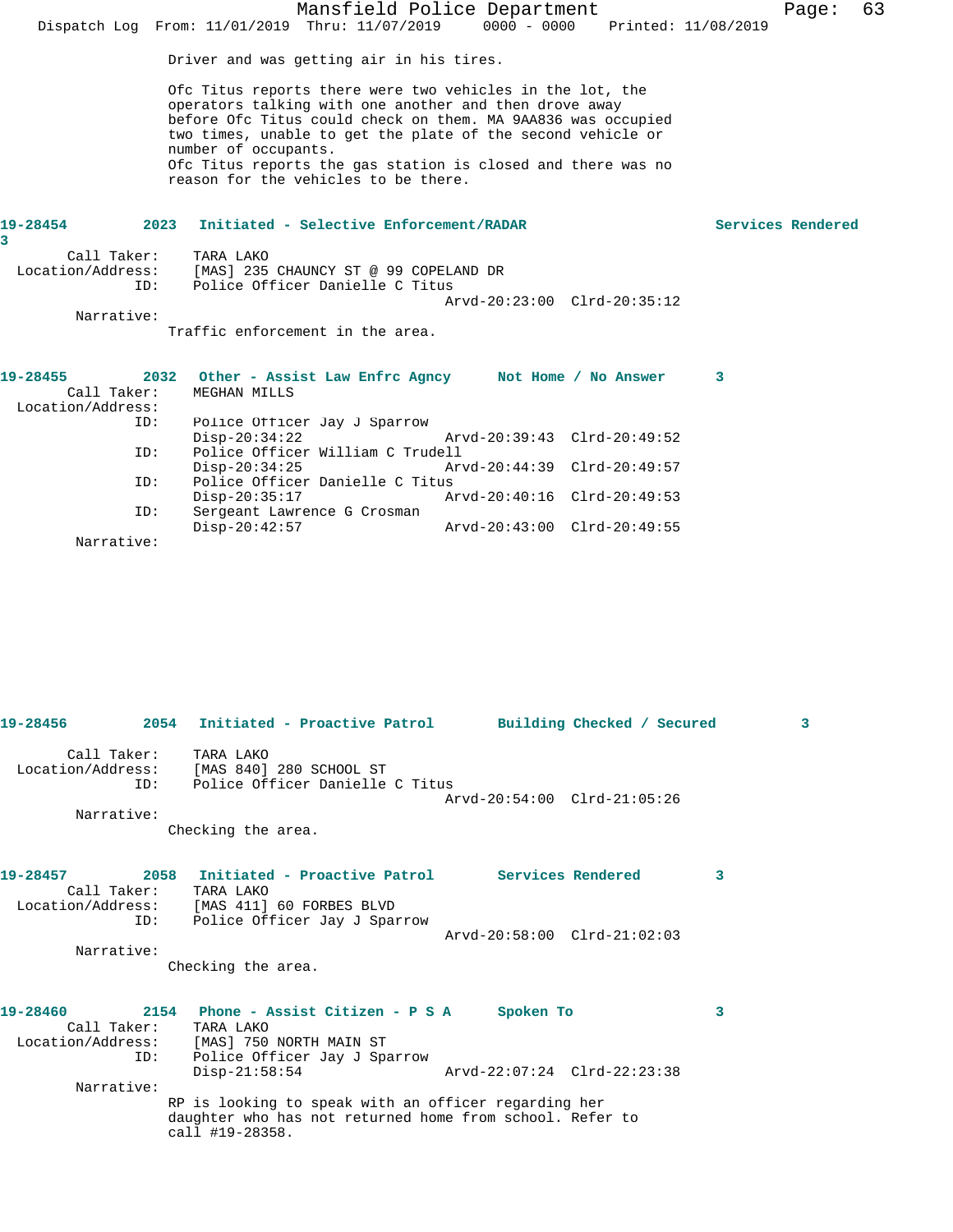Narrative:

Party was advised of her options.

| 19-28464          |             | 2231 Initiated - Proactive Patrol |                             | Building Checked / Secured | 3 |
|-------------------|-------------|-----------------------------------|-----------------------------|----------------------------|---|
|                   | Call Taker: | TARA LAKO                         |                             |                            |   |
| Location/Address: |             | [MAS 226E] 125 HIGH ST Apt. #1-4  |                             |                            |   |
|                   | ID:         | Police Officer Danielle C Titus   |                             |                            |   |
|                   |             |                                   | Arvd-22:31:00 Clrd-22:34:22 |                            |   |
|                   | Narrative:  |                                   |                             |                            |   |
|                   |             | Checking the area.                |                             |                            |   |
| 19-28465          | 2249        | Phone - Overdose                  | Incident Report             |                            |   |
|                   | Call Taker: | LINDSAY MITCHELL                  |                             |                            |   |
| Location/Address: |             | [MAS] 83 EAST ST Apt. #3          |                             |                            |   |
|                   | ID:         | Police Officer William C Trudell  |                             |                            |   |
|                   |             | $Disp-22:49:00$                   |                             |                            |   |
|                   |             |                                   |                             |                            |   |

 ID: Police Officer Danielle C Titus Disp-22:49:00 Arvd-22:54:00 Clrd-23:13:18 ID: Sergeant Lawrence G Crosman Disp-22:54:08 Arvd-22:54:10 Clrd-23:15:58 Narrative:

Out to assist MFD with a medical.

Refer To Incident: 19MAS-1016-OF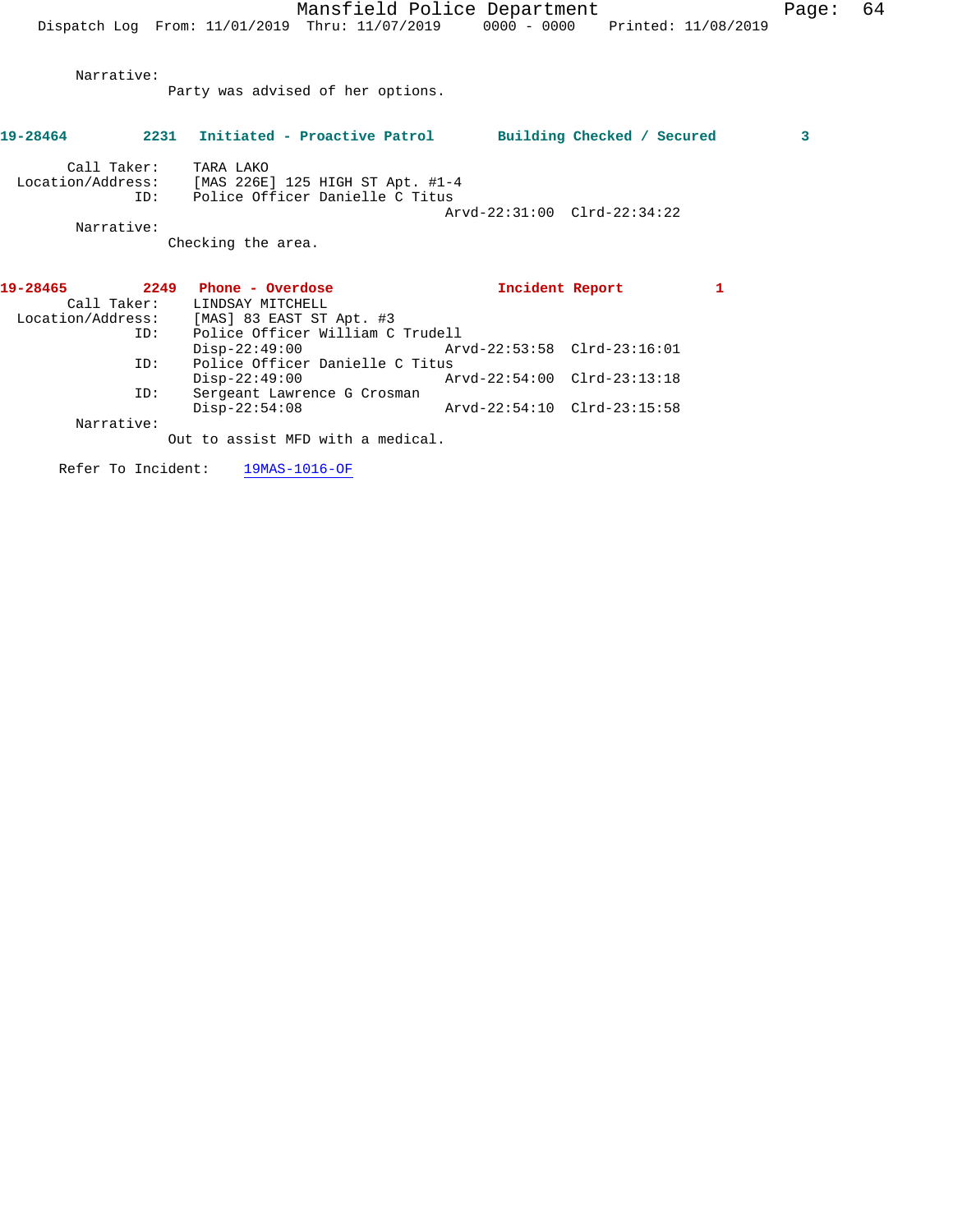**For Date: 11/07/2019 - Thursday**

Call Number **Time** Call Reason **Business Call Action Priority 19-28483 0134 Initiated - Proactive Patrol Building Checked / Secured 3** Call Taker: TARA LAKO Location/Address: [MAS 834] 261 CHAUNCY ST ID: Sergeant Robert S Pierce Arvd-01:34:00 Clrd-01:43:49 Narrative: Checking the area. **19-28484 0139 Initiated - Proactive Patrol Building Checked / Secured 3** Call Taker: TARA LAKO Location/Address: [MAS 1002] 250 EAST ST ID: Police Officer Christopher D Sorge Arvd-01:39:00 Clrd-01:47:53 Narrative: Checking the area. **19-28485 0143 Initiated - Proactive Patrol Building Checked / Secured 3** Call Taker: TARA LAKO Location/Address: [MAS 281A] 1 CROCKER ST ID: Patrolman David Schepis Arvd-01:43:00 Clrd-01:46:56 Narrative: Checking the area. **19-28486 0144 Initiated - Proactive Patrol Building Checked / Secured 3** Call Taker: TARA LAKO Location/Address: [MAS 253] 330 PRATT ST Apt. #A ID: Police Officer Andrew J Kelley Arvd-01:44:00 Clrd-01:45:52 Narrative: Checking the area. **19-28487 0144 Initiated - Proactive Patrol Building Checked / Secured 3** Call Taker: TARA LAKO Location/Address: [MAS 411] 60 FORBES BLVD ID: Police Officer Meghan Birnie Arvd-01:44:00 Clrd-01:47:45 Narrative: Checking the area. **19-28489 0148 Initiated - Proactive Patrol Building Checked / Secured 3** Call Taker: TARA LAKO Location/Address: [MAS 293] 2 CHAUNCY ST ID: Police Officer Andrew J Kelley Arvd-01:48:00 Clrd-02:03:15 ID: Police Officer Christopher D Sorge Disp-01:53:11 Arvd-01:53:13 Clrd-02:03:18<br>ID: Sergeant Robert S Pierce Sergeant Robert S Pierce Disp-01:55:05 Clrd-02:03:11 Vehicle: GRY 2006 CHEV AVEO Reg: PC MA 1WMJ11 VIN: KL1TG66656B650342 Narrative: Ofc Kelley reports MA 1WMJ11 parked in the back lot with two occupants. Ofc Sorge reports the passenger works at Dunkin Donuts and he was being dropped off for his shift.

Ofc Kelley reports the fence appeared more cut than before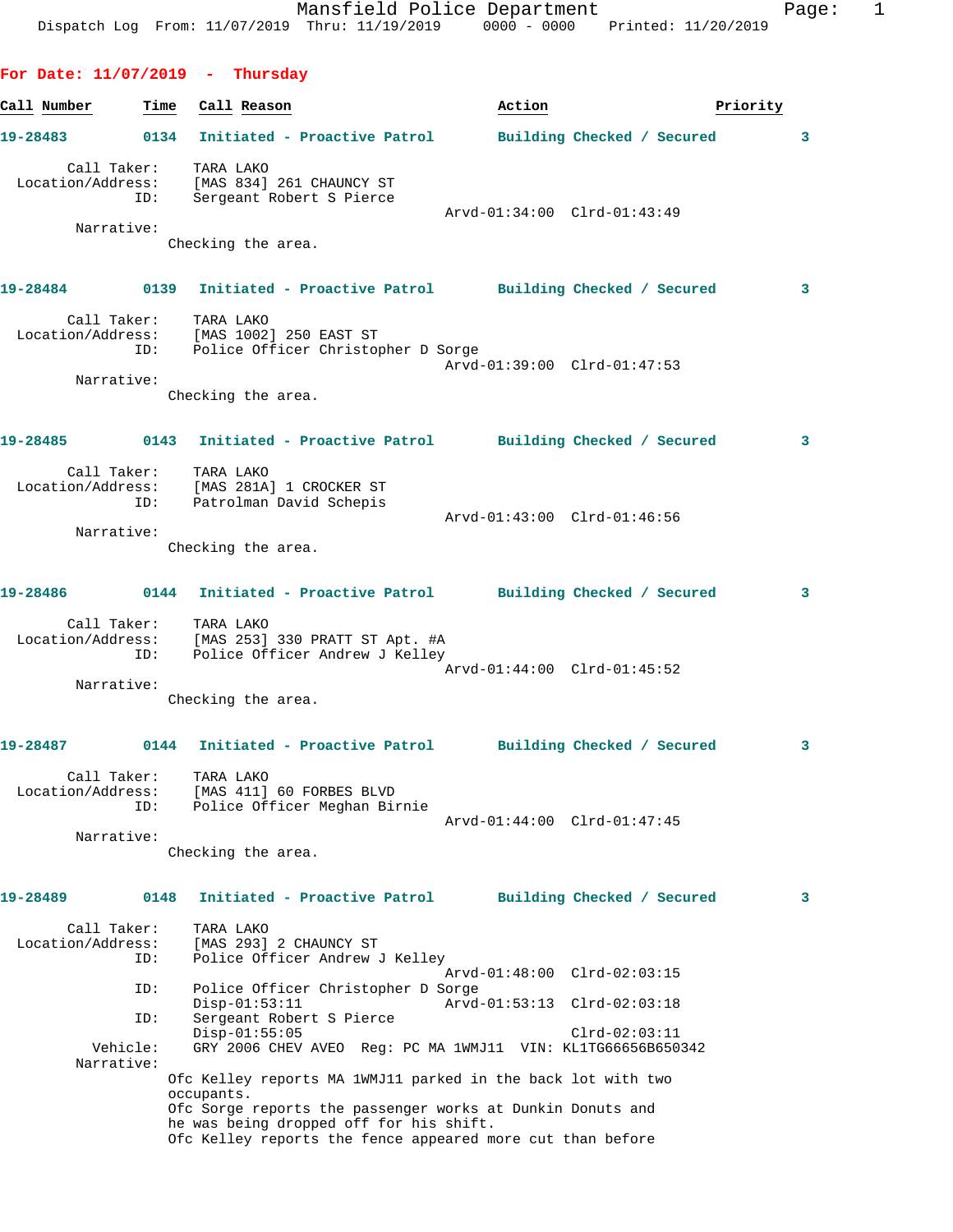|                                                                   |                                                  | Mansfield Police Department                                                                                               |                             | Dispatch Log From: 11/07/2019 Thru: 11/19/2019 0000 - 0000 Printed: 11/20/2019 | Page: | 2 |
|-------------------------------------------------------------------|--------------------------------------------------|---------------------------------------------------------------------------------------------------------------------------|-----------------------------|--------------------------------------------------------------------------------|-------|---|
|                                                                   | and tires were in the area.<br>Martell.          | Ofc Kelley will follow up with the dealership and Det                                                                     |                             |                                                                                |       |   |
| 19-28490                                                          | 0152                                             | Initiated - Proactive Patrol Building Checked / Secured                                                                   |                             |                                                                                | 3     |   |
| Call Taker:<br>Location/Address: [MAS 820C] 31 PLYMOUTH ST<br>ID: | TARA LAKO                                        | Sergeant Jeffrey G Bombard                                                                                                |                             |                                                                                |       |   |
| Vehicle:<br>Narrative:                                            |                                                  | WHI 2011 FUSION Req: PC RI IA230 VIN: 3FAHP0JA7BR264234                                                                   | Arvd-01:52:00 Clrd-01:54:55 |                                                                                |       |   |
|                                                                   |                                                  | Sgt. Bombard reports one of the truck drivers had a concern<br>with RI 1A230 driving through the lot. See FI for further. |                             |                                                                                |       |   |
| Refer To Field Int:                                               | $19MAS-65-FI$                                    |                                                                                                                           |                             |                                                                                |       |   |
| 19-28492                                                          |                                                  | 0204 Initiated - Proactive Patrol Building Checked / Secured                                                              |                             |                                                                                | 3     |   |
| Call Taker:<br>ID:                                                | TARA LAKO<br>Patrolman David Schepis             | Location/Address: [MAS 900A] 242 CHAUNCY ST Apt. #1                                                                       |                             |                                                                                |       |   |
| Narrative:                                                        |                                                  |                                                                                                                           | Arvd-02:04:00 Clrd-02:09:28 |                                                                                |       |   |
|                                                                   | Checking the area.                               |                                                                                                                           |                             |                                                                                |       |   |
| 19-28493                                                          |                                                  | 0208 Initiated - Proactive Patrol Building Checked / Secured                                                              |                             |                                                                                | 3     |   |
| Call Taker:<br>Location/Address:<br>ID:                           | TARA LAKO<br>[MAS 982] 111 HOPE ST               | Police Officer Andrew J Kelley                                                                                            | Arvd-02:08:00 Clrd-02:08:00 |                                                                                |       |   |
| ID:                                                               | $Disp-02:27:28$                                  | Police Officer Andrew J Kelley                                                                                            | Arvd-02:27:39 Clrd-02:27:46 |                                                                                |       |   |
| Narrative:                                                        | Checking the area.                               |                                                                                                                           |                             |                                                                                |       |   |
| 19-28494                                                          | 0208                                             | Initiated - Proactive Patrol Building Checked / Secured                                                                   |                             |                                                                                | 3     |   |
| Location/Address: [MAS 170] 255 HOPE ST<br>ID:                    | Call Taker: TARA LAKO                            | Police Officer Andrew J Kelley                                                                                            | Arvd-02:08:00 Clrd-02:27:28 |                                                                                |       |   |
| Narrative:                                                        |                                                  |                                                                                                                           |                             |                                                                                |       |   |
|                                                                   | Checking the area.                               |                                                                                                                           |                             |                                                                                |       |   |
| 19-28496                                                          |                                                  | 0211 Initiated - Proactive Patrol Building Checked / Secured                                                              |                             |                                                                                | 3     |   |
| Call Taker:<br>Location/Address:<br>ID:                           | TARA LAKO<br>Patrolman David Schepis             | [MAS 226E] 125 HIGH ST Apt. #1-4                                                                                          |                             |                                                                                |       |   |
| Narrative:                                                        |                                                  |                                                                                                                           | Arvd-02:11:00 Clrd-02:16:15 |                                                                                |       |   |
|                                                                   | Checking the area.                               |                                                                                                                           |                             |                                                                                |       |   |
| 19-28497                                                          |                                                  | 0213 Initiated - Proactive Patrol Building Checked / Secured                                                              |                             |                                                                                | 3     |   |
| Location/Address:<br>ID:                                          | Call Taker: TARA LAKO<br>[MAS 840] 280 SCHOOL ST | Police Officer Meghan Birnie                                                                                              |                             |                                                                                |       |   |
| Narrative:                                                        | Checking the area.                               |                                                                                                                           | Arvd-02:13:00 Clrd-02:27:40 |                                                                                |       |   |
| 19-28498                                                          |                                                  | 0239 Initiated - Proactive Patrol Building Checked / Secured                                                              |                             |                                                                                | 3     |   |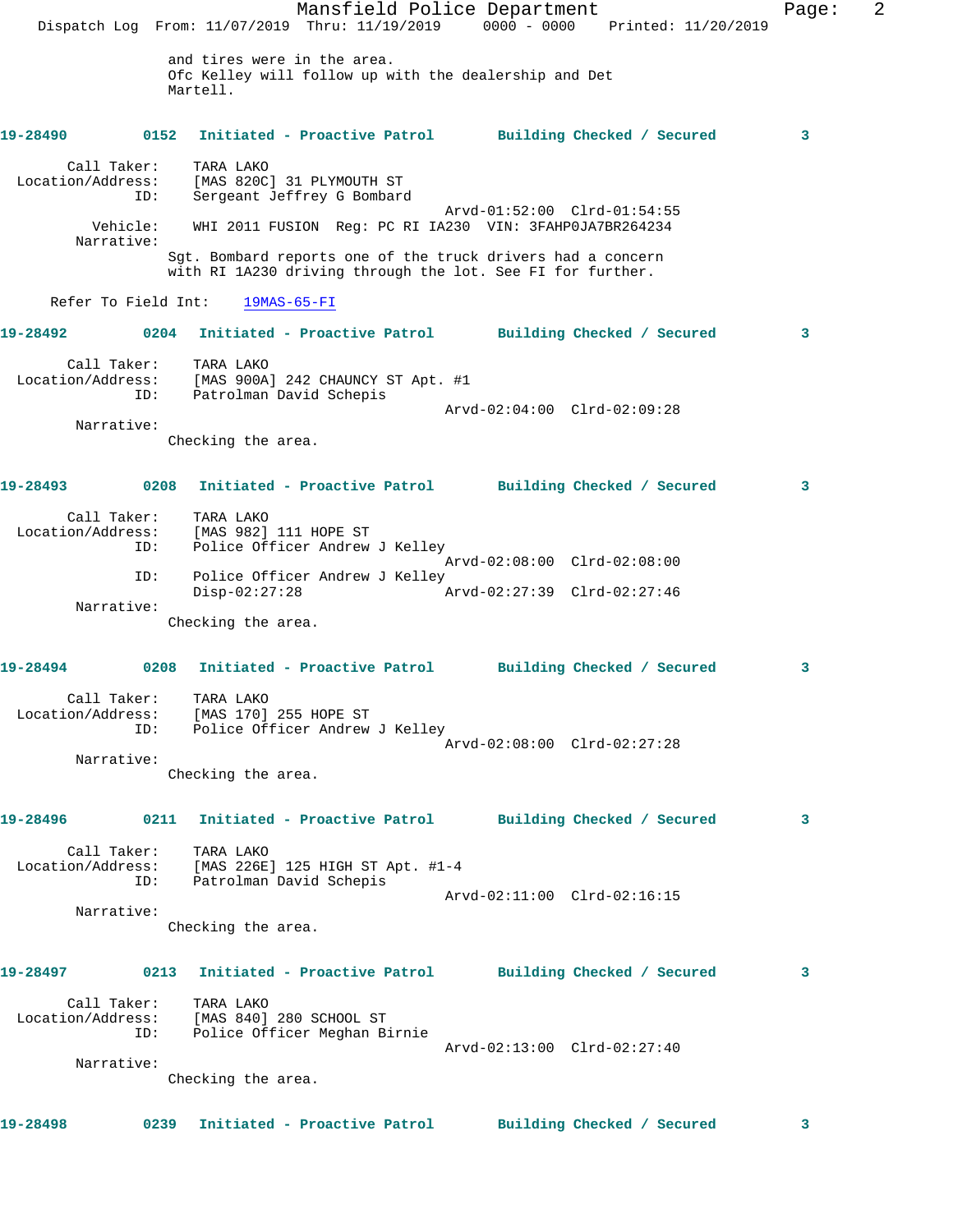Mansfield Police Department Fage: 3 Dispatch Log From: 11/07/2019 Thru: 11/19/2019 0000 - 0000 Printed: 11/20/2019 Call Taker: TARA LAKO Location/Address: [MAS 1019] 792 WEST ST ID: Sergeant Robert S Pierce Arvd-02:39:00 Clrd-02:47:29 Narrative: Checking the area. **19-28499 0240 Initiated - Proactive Patrol Building Checked / Secured 3** Call Taker: TARA LAKO Location/Address: [MAS 253] 330 PRATT ST Apt. #A ID: Police Officer Christopher D Sorge Arvd-02:40:00 Clrd-02:42:16 Narrative: Checking the area. **19-28500 0249 Initiated - Proactive Patrol Building Checked / Secured 3** Call Taker: TARA LAKO Location/Address: [MAS 907E] 390 WEST ST ID: Police Officer Meghan Birnie Arvd-02:49:00 Clrd-03:01:01 Narrative: Checking the area. **19-28501 0257 Initiated - Proactive Patrol Building Checked / Secured 3** Call Taker: TARA LAKO Location/Address: [MAS 992] 660 EAST ST ID: Police Officer Christopher D Sorge Arvd-02:57:00 Clrd-03:00:52 Narrative: Checking the area. **19-28502 0259 Initiated - Proactive Patrol Building Checked / Secured 3** Call Taker: TARA LAKO Location/Address: [MAS 322] 31 HAMPSHIRE ST ID: Police Officer Andrew J Kelley Arvd-02:59:00 Clrd-03:06:35 Narrative: Checking the area. **19-28504 0307 Initiated - Proactive Patrol Building Checked / Secured 3** Call Taker: TARA LAKO Location/Address: [MAS 418] 21 FRANCIS AVE ID: Police Officer Christopher D Sorge Arvd-03:07:00 Clrd-03:11:02 Narrative: Checking the area. **19-28505 0324 Initiated - Proactive Patrol Building Checked / Secured 3** Call Taker: TARA LAKO Location/Address: [MAS 1] 50 WEST ST ID: Police Officer Andrew J Kelley Arvd-03:24:00 Clrd-03:31:04 Narrative: Checking the area. **19-28506 0540 Initiated - Motor Vehicle Stop Citation / Warning Issued 3**  Call Taker: TARA LAKO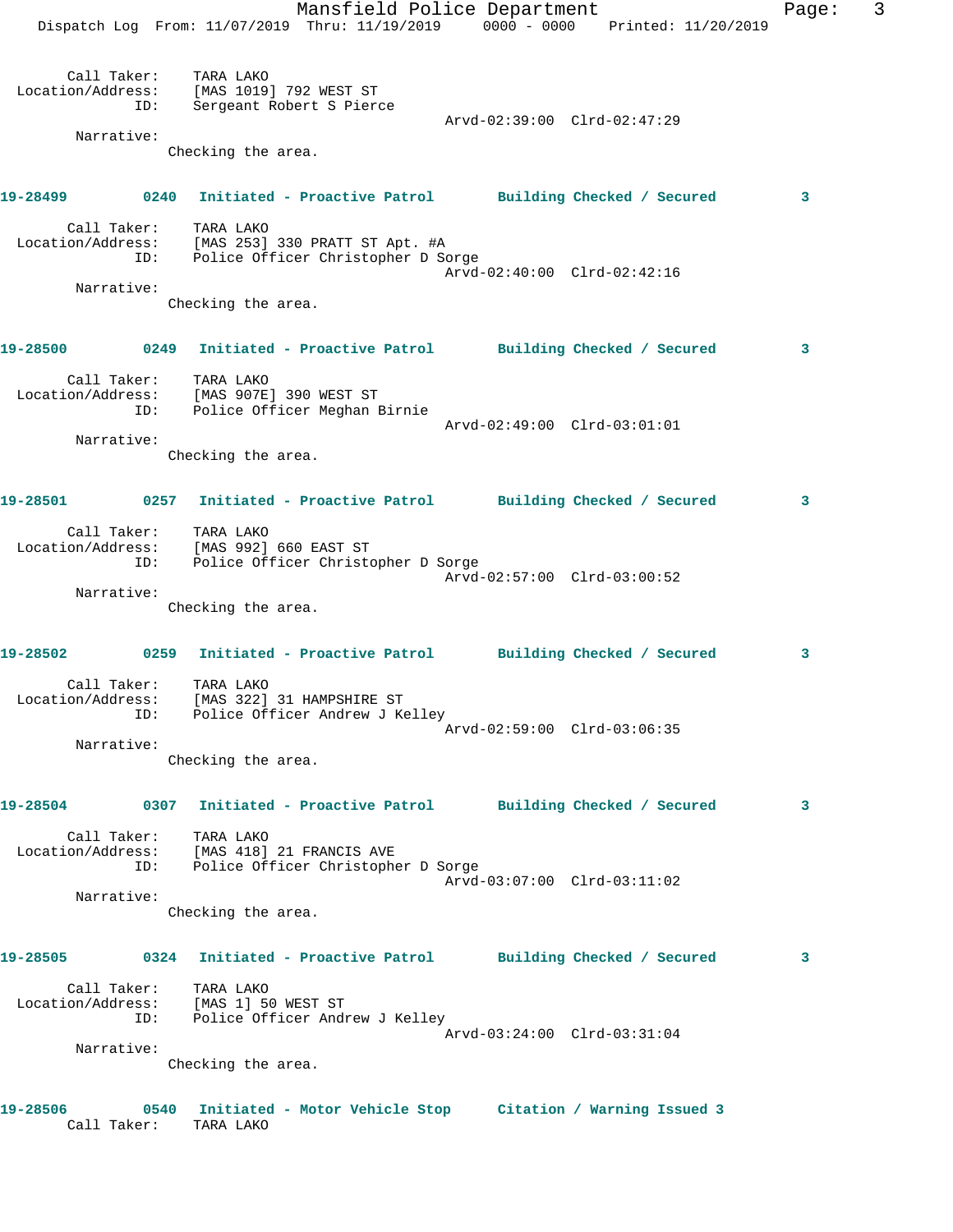Mansfield Police Department Fage: 4 Dispatch Log From: 11/07/2019 Thru: 11/19/2019 0000 - 0000 Printed: 11/20/2019 Location/Address: [MAS] 670 EAST ST @ 2 LAWNDALE RD ID: Police Officer Andrew J Kelley Arvd-05:40:00 Clrd-05:45:58 Vehicle: GRY 2013 DODG AVENGE Reg: PC MA 16BZ11 VIN: 1C3CDZCB8DN626475 Narrative: Citation issued for speed **19-28508 0547 Initiated - Motor Vehicle Stop Citation / Warning Issued 3**  Call Taker: TARA LAKO Location/Address: [MAS] 670 EAST ST @ 2 LAWNDALE RD ID: Police Officer Andrew J Kelley Arvd-05:47:00 Clrd-05:49:40 Vehicle: GRY 2013 HYUN UT TUCSON Reg: PC MA 3DM627 VIN: KM8JUCACXDU756108 Narrative: Citation issued for speed. **19-28509 0600 Initiated - Motor Vehicle Stop Citation / Warning Issued 3**  Call Taker: TARA LAKO Location/Address: [MAS] 26 NORTH MAIN ST @ 14 FULTON ST ID: Patrolman David Schepis Arvd-06:00:00 Clrd-06:06:26 Vehicle: BLU 2018 HOND UT CR-V Reg: PC MA 7383VV VIN: 2HKRW6H35JH203784 **19-28510 0606 Initiated - Selective Enforcement/RADAR Services Rendered 3**  Call Taker: TARA LAKO Location/Address: [MAS] HOPE ST ID: Police Officer Christopher D Sorge Arvd-06:06:00 Clrd-06:25:00 Vehicle: BLK 2003 TOYT CAMRY Reg: PC MA 1EDC15 VIN: 4T1BF30K23U058520 Narrative: Traffic enforcement in the area. Narrative: Out with MA 1EDC15, North Main at County St. Citation issued to the RO for defective equipment given in hand to the operator. **19-28511 0610 Initiated - Selective Enforcement/RADAR Services Rendered 3**  Call Taker: TARA LAKO Location/Address: [MAS] 99 COPELAND DR @ 235 CHAUNCY ST ID: Patrolman David Schepis Arvd-06:10:00 Clrd-06:20:29 Narrative: Traffic enforcement in the area. **19-28512 0614 Initiated - Motor Vehicle Stop Vehicle Towed 3**  Call Taker: TARA LAKO Location/Address: [MAS] 231 CHAUNCY ST @ 12 GILES PL ID: Police Officer Andrew J Kelley Arvd-06:14:00 Clrd-07:06:13 ID: Patrolman David Schepis Disp-06:20:36 Arvd-06:20:39 Clrd-06:21:03 Vehicle: WHI 2017 FORD TRANSI Reg: CO MA P46869 VIN: 1FBZX2ZM4HKB15483 Narrative: Out with MA CO P46869, showing REVO/INSC, Achin's en route for the tow. Ofc Kelley cancels the tow en route, making arrangements for the passengers of the van at this time. Narrative: Ofc Kelley requesting a tow to 305 Forbes Blvd, the vehicle is secured in the lot after the driver dropping off 10 passengers to work. Narrative: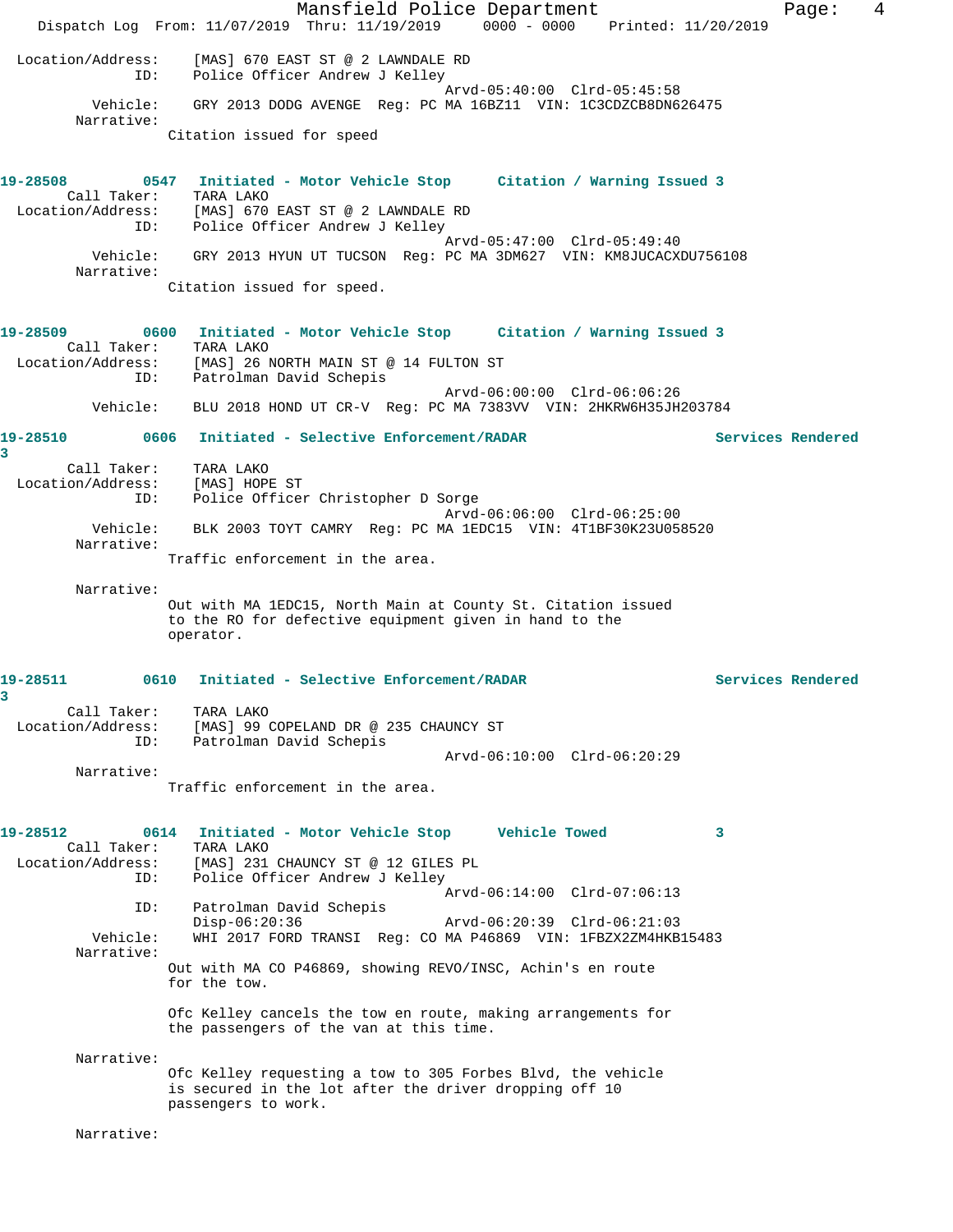Mansfield Police Department Fage: 5 Dispatch Log From: 11/07/2019 Thru: 11/19/2019 0000 - 0000 Printed: 11/20/2019 Ofc Kelley reports tow is on scene. Refer To Summons: 19MAS-613-AR Summons: SEQUEIRA, ANTONIO BARBOSA<br>Address: 91 W CHESTNUT ST Apt. #2 91 W CHESTNUT ST Apt. #2 BROCKTON, MA Age: 57 Charges: UNINSURED MOTOR VEHICLE REGISTRATION SUSPENDED, OP MV WITH **19-28513 0615 Initiated - Selective Enforcement/RADAR Services Rendered 3**  Call Taker: TARA LAKO Location/Address: [MAS] PLAIN ST ID: Police Officer Meghan Birnie Arvd-06:15:00 Clrd-06:35:59 Narrative: Traffic enforcement in the area. **19-28514 0622 Initiated - Selective Enforcement/RADAR Vehicle Towed 3**  Call Taker: TARA LAKO<br>Location/Address: [MAS] 99 (<br>ID: Patrolman [MAS] 99 COPELAND DR @ 235 CHAUNCY ST Patrolman David Schepis Arvd-06:22:00 Clrd-06:59:09 Vehicle: BLU 2017 LINC MKZ Reg: PC MA 871YF7 VIN: 3LN6L5MU5HR635265 Vehicle: GRN 2015 UNKNOWN Reg: PC RI 715755 VIN: 2GKALMEK0F6153155 Narrative: Traffic enforcement in the area. Narrative: Out with MA 871YF7, at Forbes at Copeland at the town line. Citation issued for red light violation. Narrative: Out with RI 715755 on Chauncy at the train overpass. **19-28515 0622 Phone - Suspicious Actv / Persn / Veh Unfounded/Unverifed 2**  Call Taker: JEFFREY KEEFE Vicinity of: [MAS 244A] 4 SOUTH MAIN ST ID: Police Officer Christopher D Sorge Disp-06:25:08 Arvd-06:29:36 Clrd-06:37:43 Narrative: CP reported seeing a large knife in the roadway. Narrative: Nothing Found in the area. Narrative: Ofc Sorge reports he was able to find the knife on North Main by Fairfield Park. Ofc Sorge reports it appears to be part of a Halloween costume. **19-28522 0700 Initiated - Motor Vehicle Stop Citation / Warning Issued 3**  Call Taker: PATRICK FEENEY Vicinity of: [MAS 253] 330 PRATT ST Apt. #A ID: Patrolman David Schepis Arvd-07:00:00 Clrd-07:05:59 Vehicle: BRO 2012 HOND CIVIC Reg: PC MA 625TJ9 VIN: 2HGFB2F82CH602638 **19-28523 0704 Initiated - Motor Vehicle Stop Citation / Warning Issued 3**  Call Taker: PATRICK FEENEY Location/Address: [MAS] 458 EAST ST @ 444 PRATT ST ID: Police Officer Christopher D Sorge Arvd-07:04:00 Clrd-07:09:54 ID: Patrolman David Schepis Disp-07:06:09 Arvd-07:06:11 Clrd-07:09:57 Vehicle: BLU 2006 ACUR 32TL Reg: PC MA 2EA571 VIN: 19UUA66286A017336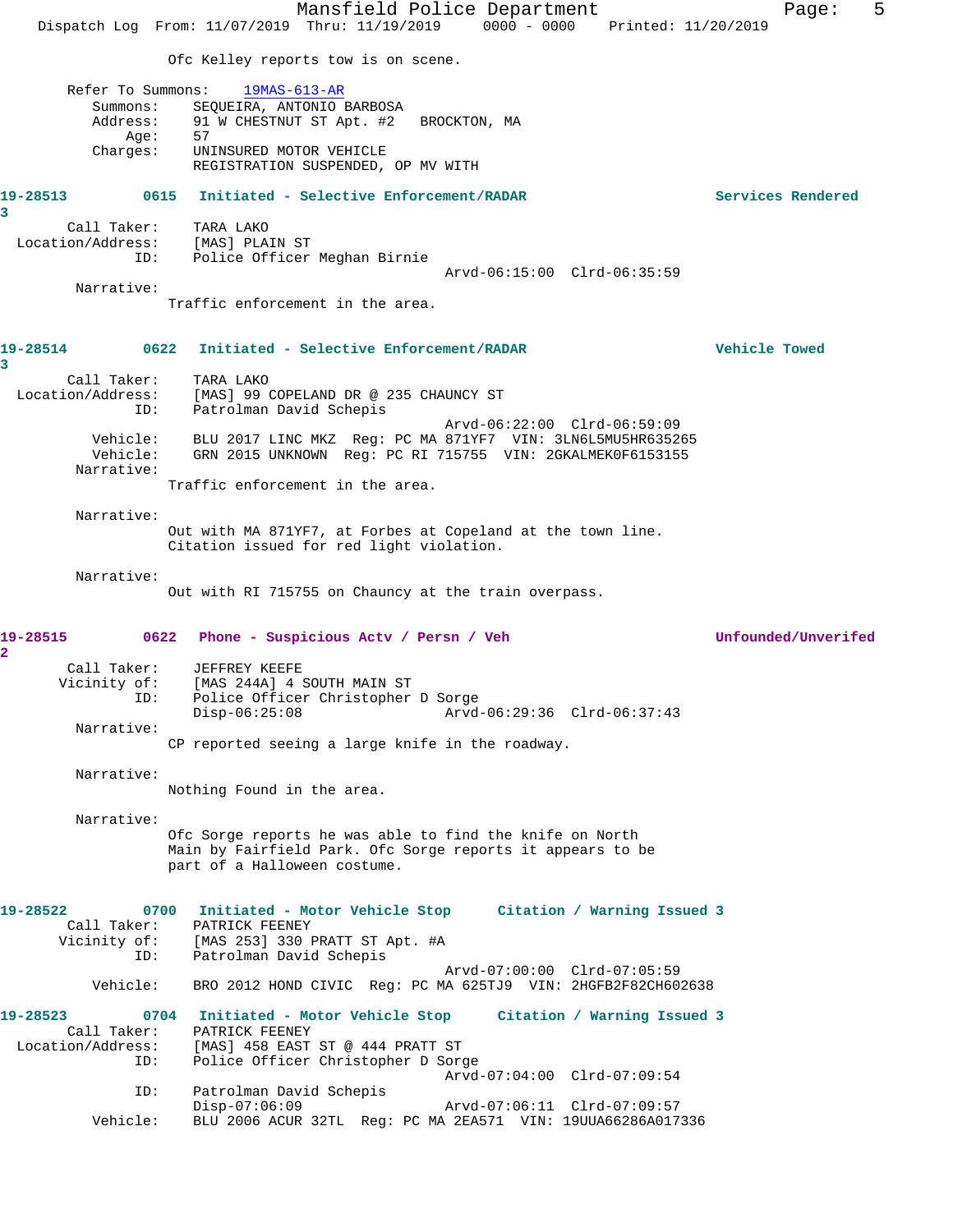Mansfield Police Department Fage: 6 Dispatch Log From: 11/07/2019 Thru: 11/19/2019 0000 - 0000 Printed: 11/20/2019 **19-28530 0913 Initiated - Proactive Patrol Building Checked / Secured 3** Call Taker: CARLY MORIARTY Location/Address: [MAS 907E] 390 WEST ST ID: Police Officer Gregg S Kennedy Arvd-09:13:00 Clrd-09:20:02 **19-28531 0921 Initiated - Building Check Building Checked / Secured 3** Call Taker: PATRICK FEENEY Location/Address: [MAS 170] 255 HOPE ST ID: Police Officer Nicole M Boldrighini Arvd-09:21:00 Clrd-09:37:10 **19-28533 0921 Phone - Assist Law Enfrc Agncy Not Home / No Answer 3**  Call Taker: APRIL LEHANE Location/Address: [MAS H1255] 197 TREMONT ST ID: Police Officer Gregg S Kennedy Disp-09:23:42 Arvd-09:29:29 Clrd-09:31:45 Narrative: make notification for Raynham PD Ofc O'Brien. Party's boat was left at Walmart in Raynham they would like to know why and have it removed Narrative: M8 reports no one home at this time, will try again later. **19-28538 0952 Initiated - Building Check Building Checked / Secured 3** Call Taker: PATRICK FEENEY Location/Address: [MAS 281A] 1 CROCKER ST ID: Police Officer John R Armstrong Arvd-09:52:00 Clrd-10:04:20 **19-28541 1001 Initiated - Assist Law Enfrc Agncy Services Rendered 3**  Call Taker: PATRICK FEENEY Location/Address: [MAS H1255] 197 TREMONT ST ID: Police Officer Gregg S Kennedy Arvd-10:01:00 Clrd-10:11:05 Narrative: M/v in the driveway; attempting to contact the resident. Narrative: M8 reports that the party is claiming the boat is not his. Call placed to the RP for follow-up/clarification. **19-28542 1003 Initiated - Traffic Enforcement / Activity Citation / Warning Issued 2**  Call Taker: PATRICK FEENEY Location/Address: [MAS 1002] 250 EAST ST ID: Police Officer Nicole M Boldrighini Arvd-10:03:00 Clrd-10:15:10 ID: Police Officer Nicole M Boldrighini Disp-10:15:38 Arvd-10:15:40 Clrd-10:43:39 Vehicle: GRY 2017 FORD Fusion Se Reg: PC CT AG82016 VIN: 3FA6P0HD2HR218570 Vehicle: BLK 2014 TOYT CAMRY Reg: PC MA 87TK98 VIN: 4T1BF1FK8EU331104 Vehicle: WHI 2015 NISS ALTIMA Reg: PC MA 3KY219 VIN: 1N4AL3AP2FC587727 19-28544 1019 Initiated - Foot Patrol - Walk & Talk **Services Rendered 3**  Call Taker: PATRICK FEENEY Location/Address: [MAS 840] 280 SCHOOL ST ID: Sergeant Thomas R Connor Arvd-10:19:00 Clrd-10:51:18 Narrative: Out on a walk & talk at the larger anchor retail stores, LL Bean, Kohls and Best Buy. 19-28545 1021 Initiated - Traffic Enforcement / Activity **Services Rendered**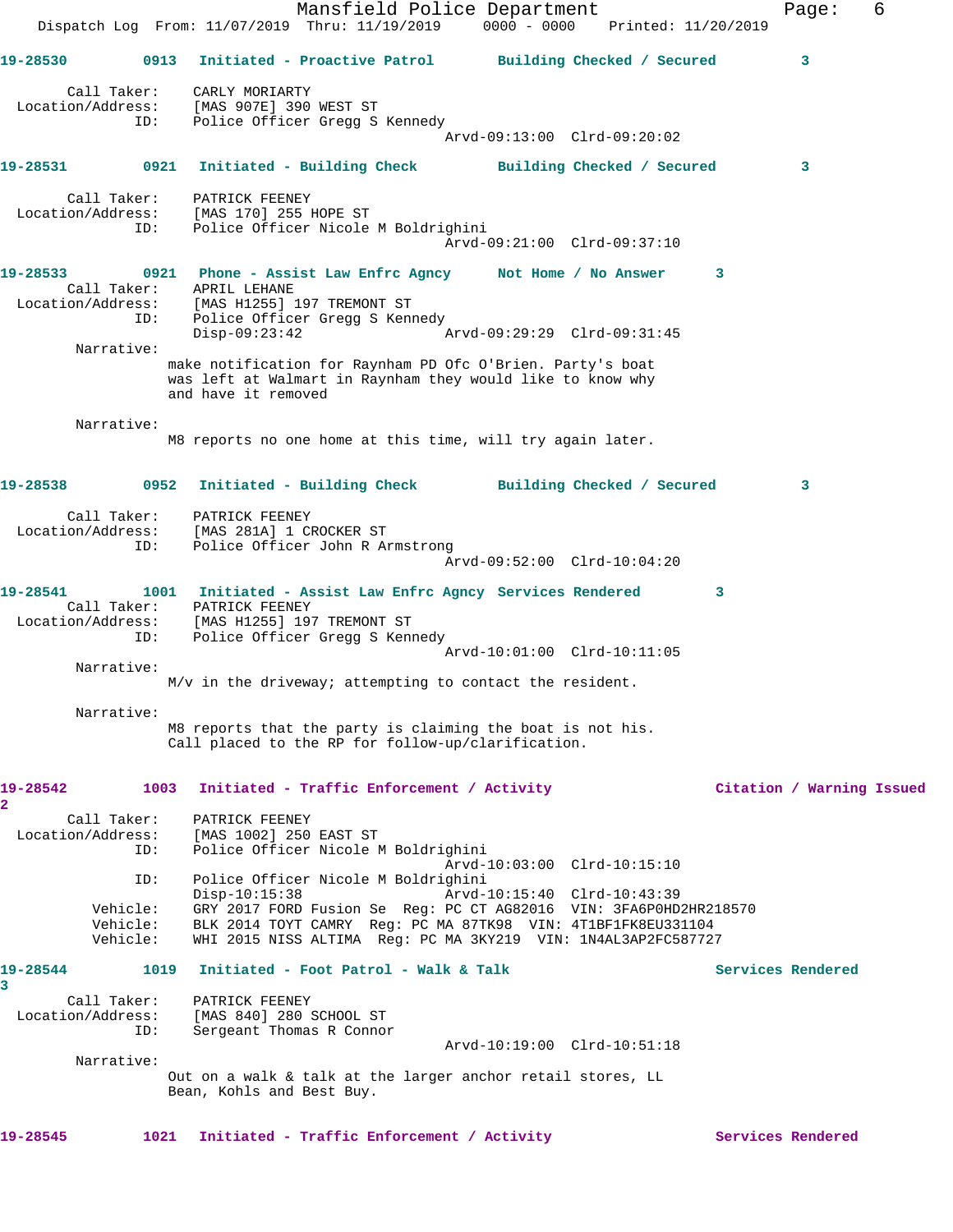Mansfield Police Department Fage: 7 Dispatch Log From: 11/07/2019 Thru: 11/19/2019 0000 - 0000 Printed: 11/20/2019 **2**  Call Taker: PATRICK FEENEY Location/Address: [MAS] 43 NORTH MAIN ST @ 13 PARK ST ID: Police Officer John R Armstrong Arvd-10:21:00 Clrd-10:24:24 **19-28546 1023 Radio - Well Being Check Services Rendered 3**  Call Taker: PATRICK FEENEY Location/Address: [MAS] CHAUNCY ST ID: Police Officer John R Armstrong Disp-10:24:41 Arvd-10:26:34 Clrd-10:30:30 ID: Police Officer John R Armstrong Disp-10:31:10 Arvd-10:31:11 Clrd-10:39:36 Narrative: M1 reports that he recieved a direct call regarding a male party on a bicycle that appeared distraught and crying. Descriebd as a w/m. Narrative: M10 reports that the party is a 16 y/o male from Stearsn Ave that fell off of his bicycle and sustatined a minor cut to his finger. A passerby stopped and provided him with bandages. M10 assisting in bandaging his finger. Party declined all offers of EMS attention. He is currently en route to Subway to meet his mother. Narrative: M10 to follow over to confirm. Narrative: Spoke to the parties mother. **19-28548 1041 Initiated - Motor Vehicle Stop Verbal Warning 3**  Call Taker: PATRICK FEENEY Location/Address: [MAS] 1551 WEST ST @ 526 WILLIAMS ST ID: Police Officer Gregg S Kennedy Arvd-10:41:00 Clrd-10:43:53 Vehicle: RED 2014 HYUN UT TUCSON Reg: PC MA 196DH7 VIN: KM8JUCAGXEU896289 19-28551 1057 Initiated - Traffic Enforcement / Activity **Services Rendered 2**  Call Taker: PATRICK FEENEY Location/Address: [MAS] 43 NORTH MAIN ST @ 13 PARK ST ID: Police Officer John R Armstrong Arvd-10:57:00 Clrd-11:18:19 Vehicle: RED 2007 LEXS ES350 Reg: PAV MA KELLES VIN: JTHBJ46G372144950 **19-28555 1117 Initiated - Building Check Building Checked / Secured 3** Call Taker: PATRICK FEENEY Location/Address: [MAS 1016] 4 ERICK RD ID: Police Officer Nicole M Boldrighini Arvd-11:17:00 Clrd-11:25:47 **19-28557 1128 Initiated - Motor Vehicle Stop Citation / Warning Issued 3**  Call Taker: CARLY MORIARTY Location/Address: [MAS] 322 NORTH MAIN ST @ 18 THOMAS ST ID: Police Officer John R Armstrong Arvd-11:28:00 Clrd-11:31:03 Vehicle: BLK 2019 KIA UT NIRO Reg: PC MA 1BM621 VIN: KNDCE3LC2K5216248 Narrative: mvs-citation issued **19-28561 1145 Initiated - Motor Vehicle Stop Citation / Warning Issued 3**  Call Taker: PATRICK FEENEY Location/Address: [MAS] 287 CHAUNCY ST @ 400 RTE 140 NB ID: Police Officer John R Armstrong Arvd-11:45:00 Clrd-11:48:28 Vehicle: WHI 2010 TOYT PRIUS Reg: PC MA 577JG4 VIN: JTDKN3DU4A0157315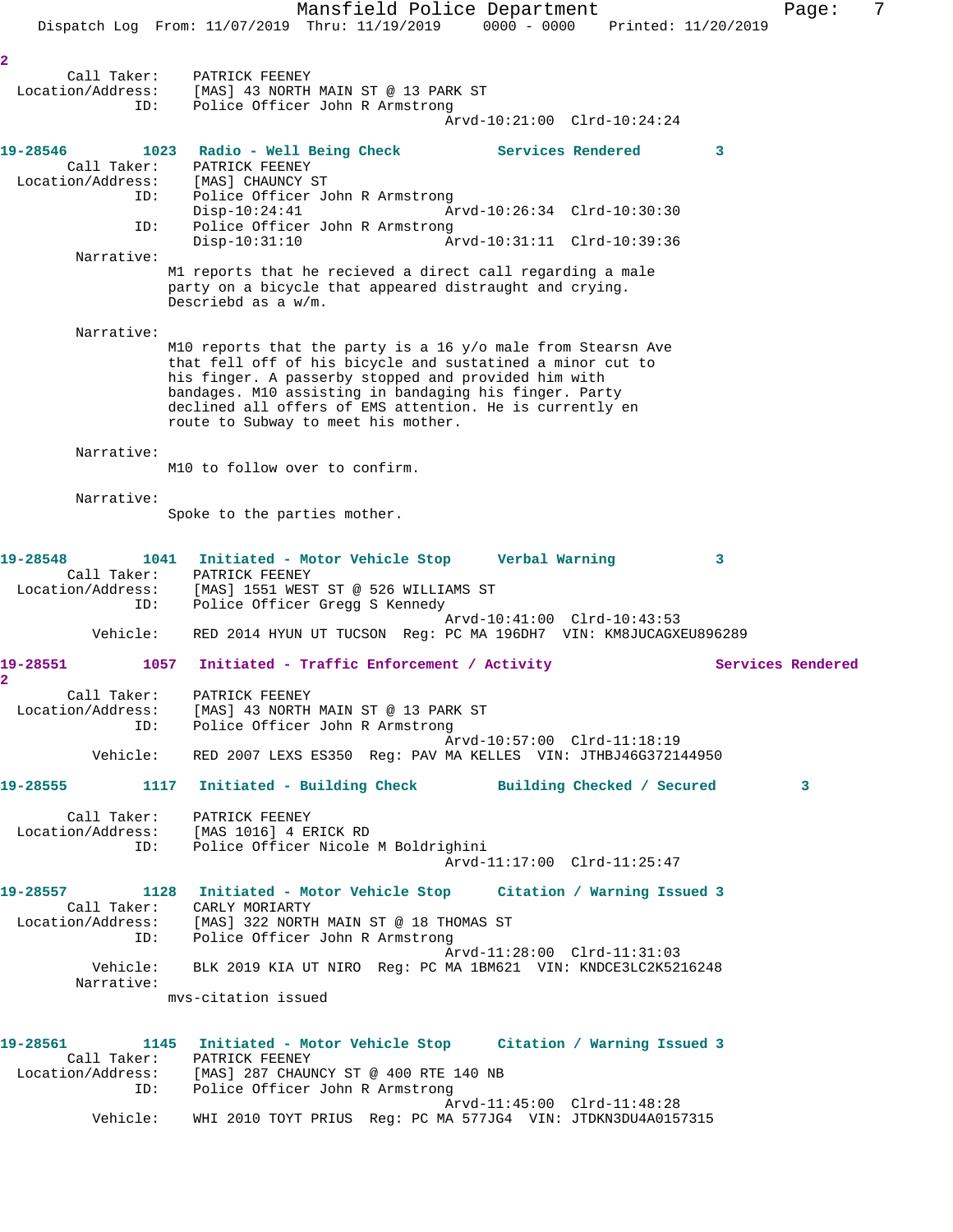|                                  |                |                                                                                      | Mansfield Police Department<br>Dispatch Log From: 11/07/2019 Thru: 11/19/2019 0000 - 0000 Printed: 11/20/2019 |                             |                             |   | Page: | 8                         |
|----------------------------------|----------------|--------------------------------------------------------------------------------------|---------------------------------------------------------------------------------------------------------------|-----------------------------|-----------------------------|---|-------|---------------------------|
| 19-28563                         | 1203           |                                                                                      | Phone - 911 Hang-ups & Verifications                                                                          |                             |                             |   |       | Confirmed misdial/Accdntl |
| Call                             | $\overline{2}$ |                                                                                      |                                                                                                               |                             |                             |   |       |                           |
| Call Taker:<br>Location/Address: | ID:            | APRIL LEHANE<br>[MAS 330] 250 EAST ST<br>Detective Derek M McCune<br>$Disp-12:04:01$ |                                                                                                               |                             |                             |   |       |                           |
| Narrative:                       |                |                                                                                      | checking on a 911 call from the school. Possibly from the                                                     |                             |                             |   |       |                           |
|                                  |                | cafeteria                                                                            |                                                                                                               |                             |                             |   |       |                           |
| Narrative:                       |                |                                                                                      | Ofc McCune confirmed accidental by student                                                                    |                             |                             |   |       |                           |
|                                  |                |                                                                                      | 19-28565 1214 Initiated - Building Check Building Checked / Secured                                           |                             |                             |   | 3     |                           |
|                                  |                | Call Taker: PATRICK FEENEY<br>Location/Address: [MAS 840] 280 SCHOOL ST              |                                                                                                               |                             |                             |   |       |                           |
|                                  | ID:            |                                                                                      | Police Officer Gregg S Kennedy                                                                                | Arvd-12:14:00 Clrd-12:34:46 |                             |   |       |                           |
| 19-28568                         |                |                                                                                      | 1229 Initiated - Motor Vehicle Stop Services Rendered                                                         |                             |                             | 3 |       |                           |
|                                  | Call Taker:    | PATRICK FEENEY                                                                       | Location/Address: [MAS] 53 EAST ST @ 5 BRANCH ST<br>ID: Police Officer Nicole M Boldrig                       |                             |                             |   |       |                           |
|                                  |                |                                                                                      | Police Officer Nicole M Boldrighini                                                                           | Arvd-12:29:00 Clrd-12:31:44 |                             |   |       |                           |
| Narrative:                       | Vehicle:       |                                                                                      | BLU 2015 TOYT HIGHLA Req: PC MA 6RL926 VIN: 5TDJKRFH2FS112644                                                 |                             |                             |   |       |                           |
|                                  |                |                                                                                      | R/O has a suspended lic. RO is not operating.                                                                 |                             |                             |   |       |                           |
| 19-28570                         |                |                                                                                      | 1247 Initiated - Proactive Patrol Building Checked / Secured                                                  |                             |                             |   | 3     |                           |
| Call Taker:                      |                | CARLY MORIARTY<br>Location/Address: [MAS 417] 9 FRANCIS AVE                          |                                                                                                               |                             |                             |   |       |                           |
|                                  | ID:            |                                                                                      | Police Officer Nicole M Boldrighini                                                                           | Arvd-12:47:00 Clrd-12:53:59 |                             |   |       |                           |
| 19-28574<br>Call                 | $\overline{2}$ |                                                                                      | 1300 Phone - 911 Hang-ups & Verifications                                                                     |                             |                             |   |       | Confirmed misdial/Accdntl |
| Call Taker:                      |                | APRIL LEHANE                                                                         |                                                                                                               |                             |                             |   |       |                           |
| Location/Address:                | ID:            | [MAS 911A] 20 CHURCH ST<br>Sergeant Thomas R Connor                                  |                                                                                                               |                             |                             |   |       |                           |
| Narrative:                       |                | $Disp-13:02:29$                                                                      |                                                                                                               | Arvd-13:08:51 Clrd-13:10:28 |                             |   |       |                           |
|                                  |                |                                                                                      | confirming a 911 accidental call.                                                                             |                             |                             |   |       |                           |
| 19-28576<br>Call Taker:          | 1310           | PATRICK FEENEY                                                                       | Initiated - Motor Vehicle Stop Citation / Warning Issued 3                                                    |                             |                             |   |       |                           |
| Location/Address:                | ID:            | [MAS 1002] 250 EAST ST                                                               | Police Officer Nicole M Boldrighini                                                                           |                             |                             |   |       |                           |
|                                  | Vehicle:       |                                                                                      | BLU 2018 MAZD 3 Req: PC MA 59V830 VIN: 3MZBN1V31JM275066                                                      | Arvd-13:10:00 Clrd-13:15:34 |                             |   |       |                           |
| 19-28577                         |                |                                                                                      | 1322 911 - Sudden / Unattended Death                                                                          |                             | Investigated - Report Taken |   | 1     |                           |
| Call Taker:                      |                | PATRICK FEENEY                                                                       |                                                                                                               |                             |                             |   |       |                           |
| Location/Address:                | ID:            | [MAS H5544] 11 HENRY ST                                                              | Police Officer John R Armstrong                                                                               |                             |                             |   |       |                           |
|                                  | ID:            | $Disp-13:22:36$                                                                      | Police Officer Gregg S Kennedy                                                                                | Arvd-13:24:38 Clrd-15:15:29 |                             |   |       |                           |
|                                  | ID:            | $Disp-13:22:48$<br>Sergeant Thomas R Connor                                          |                                                                                                               | Arvd-13:29:34 Clrd-13:47:16 |                             |   |       |                           |
|                                  | ID:            | $Disp-13:26:11$                                                                      | Detective Gregory S Martell                                                                                   | Arvd-13:29:28 Clrd-13:44:41 |                             |   |       |                           |
|                                  | ID:            | $Disp-13:26:18$                                                                      | Detective Kenneth E Wright                                                                                    | Arvd-13:43:26 Clrd-16:01:22 |                             |   |       |                           |
|                                  | ID:            | $Disp-14:13:53$                                                                      | Detective Gregory S Martell                                                                                   | Arvd-14:13:55 Clrd-16:01:37 |                             |   |       |                           |
| Narrative:                       |                | $Disp-16:02:45$                                                                      |                                                                                                               | Arvd-16:02:47 Clrd-16:21:54 |                             |   |       |                           |
|                                  |                |                                                                                      |                                                                                                               |                             |                             |   |       |                           |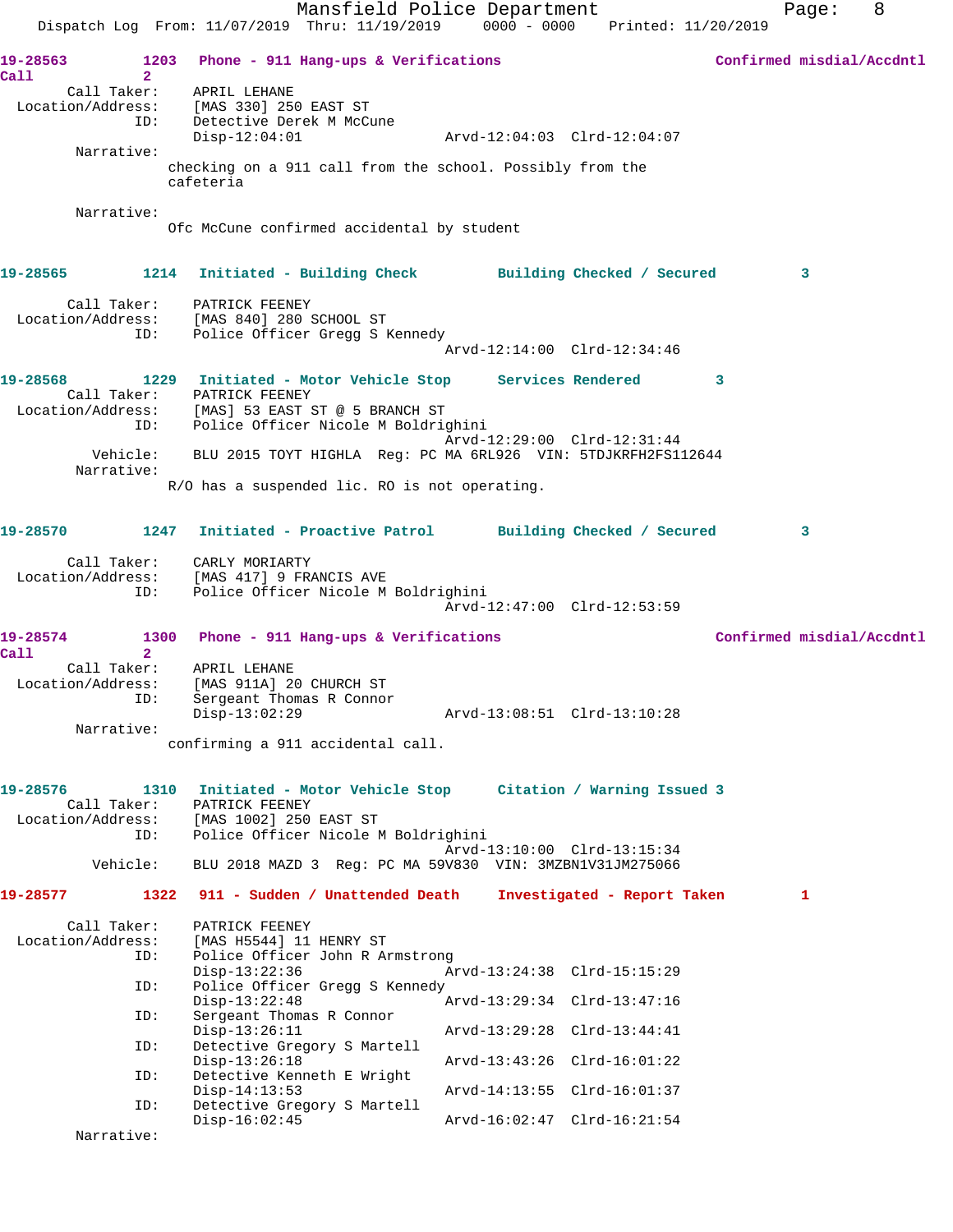Mansfield Police Department Fage: 9 Dispatch Log From: 11/07/2019 Thru: 11/19/2019 0000 - 0000 Printed: 11/20/2019 Assisting the FD with a fire/medical related incident. Narrative: CPR in progress. Narrative: Units on scene reporting DOA; requesting Sqt & Detectives. Narrative: MD5 reports ME's ofc and CPAC both contacted and accepted; en route to the scene. Narrative: M10 report CPAC MSP Detectives on scene; clearing. Narrative: MD5 reports that they ME has the body, CPAC is clearing. MD5 going to Norton to make notification to the family. Narrative: MD5 reporting the next of kin no longer resides at that address in Norton, voicemail left for the party Narrative: next of kin was notified Refer To Incident: 19MAS-1017-OF **19-28580 1342 Initiated - Traffic Cntrl / Dirctn Services Rendered 3**  Call Taker: PATRICK FEENEY Location/Address: [MAS 1002] 250 EAST ST ID: Police Officer Nicole M Boldrighini Arvd-13:42:00 Clrd-13:59:29 **19-28581 1345 911 - Suspicious Actv / Persn / Veh Gone on Arrival 2**  Call Taker: PATRICK FEENEY<br>Location/Address: [MAS 1019] 792 [MAS 1019] 792 WEST ST ID: Police Officer Gregg S Kennedy Disp-13:48:01 Arvd-13:57:39 Clrd-14:03:46<br>ID: Sergeant Thomas R Connor Sergeant Thomas R Connor<br>Disp-13:48:19 Arvd-13:53:13 Clrd-13:59:24 Narrative: 911 caller reports seeing an unfamiliar male party came out of one of the emergency exits, came into the office looking for a job, was told none were avail and he is just hanging out in the area of Bldgs E/F/G. Narrative: Described as a w/m approx 5ft6in lsw a patriots beanie hat, flannel like shirt/jacket, and sunglasses. Narrative: M1 reports spoke with management, party has since left. Party was advised on trespass procedures. M8 to check the surrounding streets for the party. Narrative: Surrounding area checked negative **19-28583 1405 Initiated - Motor Vehicle Stop Citation / Warning Issued 3**  Call Taker: PATRICK FEENEY Location/Address: [MAS] 1689 WEST ST @ 16 PLAIN ST<br>ID: Police Officer Gregg S Kennedy Police Officer Gregg S Kennedy Arvd-14:05:00 Clrd-14:20:32<br>Vehicle: 2013 OUTBACK Req: PC RI TO767 VIN: 4S4BRBKC1D3325127 2013 OUTBACK Reg: PC RI TO767 VIN: 4S4BRBKC1D3325127 **19-28584 1406 Initiated - Motor Vehicle Stop Citation / Warning Issued 3**  Call Taker: PATRICK FEENEY Location/Address: [MAS] 340 WARE ST @ 480 BRANCH ST ID: Police Officer Nicole M Boldrighini Arvd-14:06:00 Clrd-14:11:51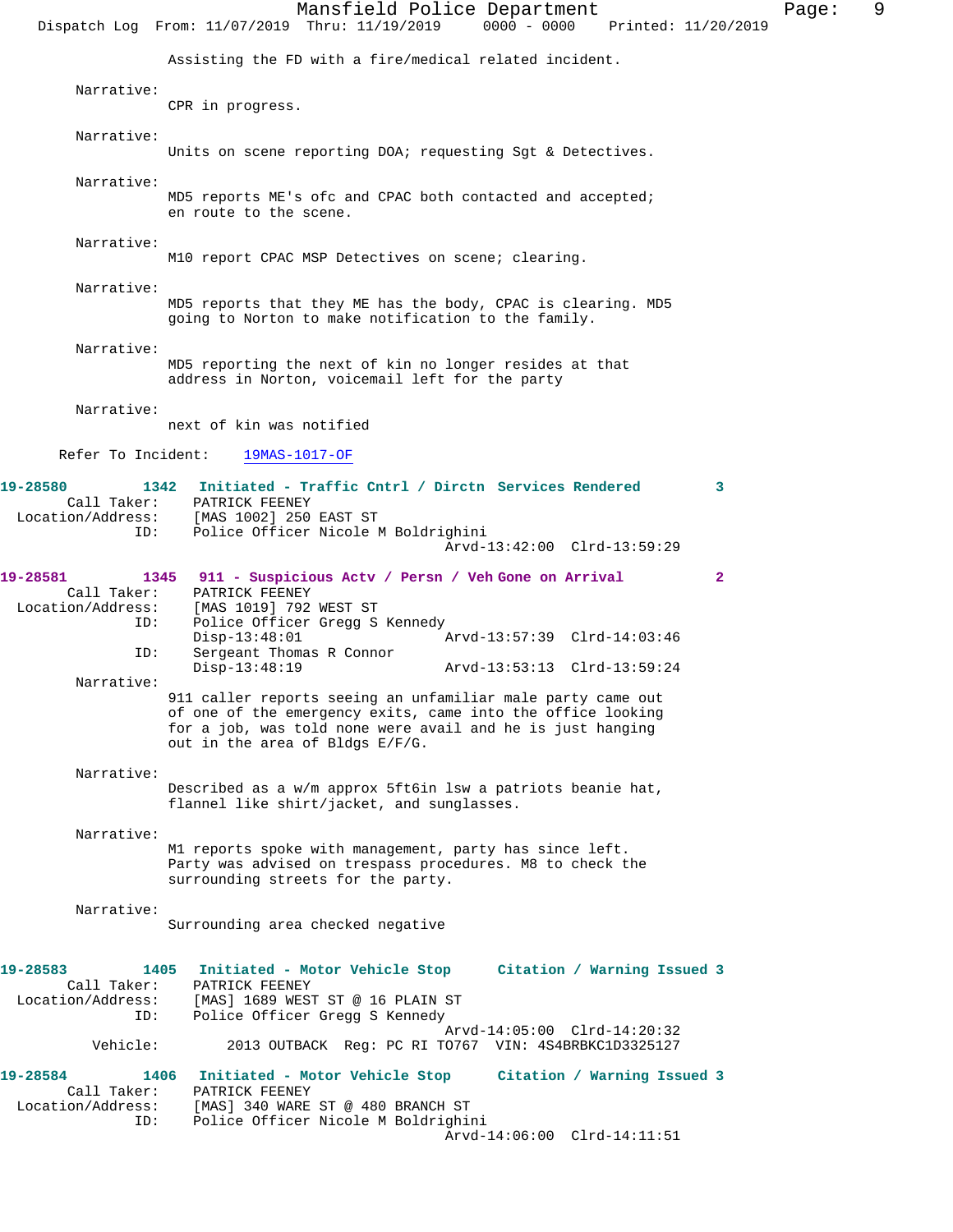Mansfield Police Department Fage: 10 Dispatch Log From: 11/07/2019 Thru: 11/19/2019 0000 - 0000 Printed: 11/20/2019 Vehicle: GRY 2003 HOND ACCORD Reg: PC MA 6MD459 VIN: JHMCM56763C063074 19-28585 1422 Initiated - Traffic Enforcement / Activity **Services Rendered 2**  Call Taker: PATRICK FEENEY Location/Address: [MAS] 1672 WEST ST @ 2 TIMBERLINE DR ID: Police Officer Gregg S Kennedy Arvd-14:22:00 Clrd-14:51:29 Vehicle: RED 2003 FORD LGTCON Reg: PC MA 1310XO VIN: 1FTRW08L63KB51292 19-28586 1426 Initiated - Foot Patrol - Walk & Talk Services Rendered **3**  Call Taker: PATRICK FEENEY Location/Address: [MAS 330] 250 EAST ST ID: Sergeant Thomas R Connor Arvd-14:26:00 Clrd-14:45:24 **19-28589 1518 911 - 911 Hang-ups & Verifications Confirmed misdial/Accdntl Call 2** Call Taker: PATRICK FEENEY Vicinity of: [MAS H4659] 23 ECHO HILLS DR ID: Police Officer Nicole M Boldrighini Arvd-15:26:18 Clrd-15:27:15 Narrative:<br>911 call from no repsonse to TTY or SCP. Narrative: Call back made, spoke to a resident there who states that it was a 3 y/o playing with the cell phone. Narrative: Spoke to the calling party, confirmed accidental and all checks ok. **19-28591 1642 Other - Disabled Motor Vehicle Services Rendered 3**  Call Taker: Support Staff Katherine Gillis Location/Address: [MAS 907A] 390 WEST ST Apt. #B ----<br>ID: Police Officer Jay J Sparrow<br>Disp-16:46:25 Disp-16:46:25 Arvd-16:48:20 Clrd-16:54:09 Vehicle: GRY 2013 INFI UT JX35 Reg: PC MA 7ZZW90 VIN: 5N1AL0MM3DC351705 Narrative: Ofc. Sparrow is helping a disabled motor vehicle at Shaws. **19-28594 1707 Initiated - Community Policing Services Rendered 3**  Call Taker: Stephen Martell Location/Address: [MAS 1002] 250 EAST ST ID: Police Officer William C Trudell Arvd-17:07:00 Clrd-17:35:09 Narrative: C.H.A.M.P.S. **19-28596 1727 911 - Assist Fire Department Services Rendered 3**  Call Taker: Stephen Martell Location/Address: [MAS H3489] 140 GILBERT ST ID: Police Officer Jay J Sparrow Disp-17:30:10 Arvd-17:39:36 Clrd-17:42:31 Narrative: assising fire with inside odor of natural gas Narrative: fire clearing upon arrival **19-28598 1735 Initiated - Community Policing Services Rendered 3**  Call Taker: Stephen Martell Location/Address: [MAS 333] 245 EAST ST ess: [MAS 333] 245 EAST ST<br>ID: Police Officer William C Trudell Arvd-17:35:00 Clrd-18:05:32 Narrative: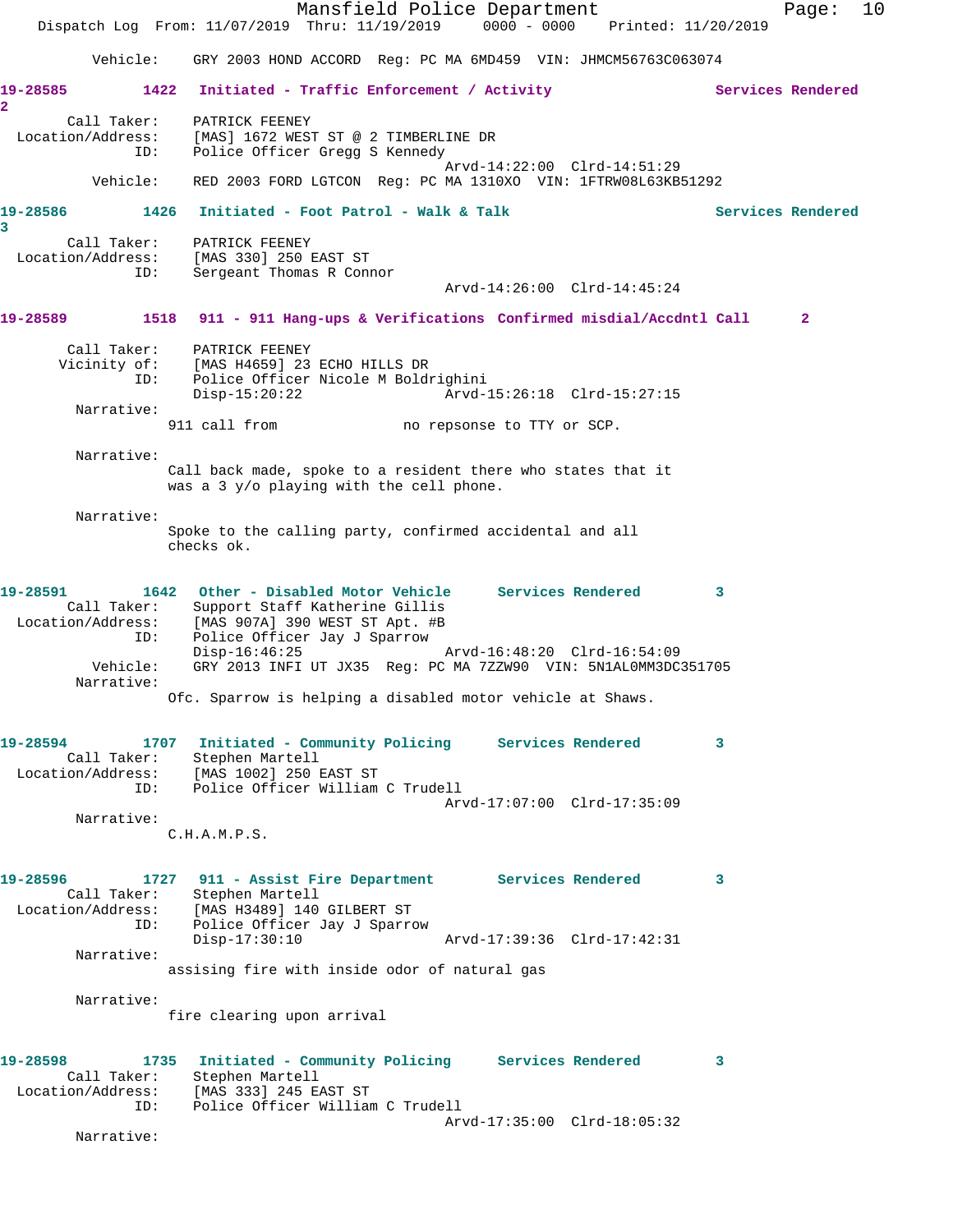Mansfield Police Department Fage: 11 Dispatch Log From: 11/07/2019 Thru: 11/19/2019 0000 - 0000 Printed: 11/20/2019 CHAMPS **19-28600 1742 Initiated - Building Check Building Checked / Secured 3** Call Taker: Stephen Martell Location/Address: [MAS] 30 CHAUNCY ST ID: Police Officer Nicole P Newport Arvd-17:42:00 Clrd-17:53:05 **19-28601 1753 Initiated - Building Check Building Checked / Secured 3** Call Taker: Stephen Martell Location/Address: [MAS 281A] 1 CROCKER ST ID: Police Officer Nicole P Newport Arvd-17:53:00 Clrd-17:55:50 Narrative: Building/area checked secure. 19-28602 1759 Initiated - Traffic Enforcement / Activity **Services Rendered 2**  Call Taker: Stephen Martell Vicinity of: [MAS] 97 RUMFORD AVE @ 20 VILLA ST ID: Police Officer Nicole P Newport Arvd-17:59:00 Clrd-18:50:53 19-28603 1805 Initiated - Traffic Enforcement / Activity **Services Rendered 2**  Call Taker: Stephen Martell Location/Address: [MAS 1019] 792 WEST ST ID: Police Officer Jay J Sparrow Arvd-18:05:00 Clrd-18:36:09 Narrative: no violations 19-28604 1837 Initiated - Traffic Enforcement / Activity **Services Rendered 2**  Call Taker: Stephen Martell Vicinity of: [MAS] 62 HOPE ST @ 155 CHURCH ST ID: Police Officer William C Trudell Arvd-18:37:00 Clrd-18:54:26 **19-28605 1852 Phone - Disabled Motor Vehicle Services Rendered 3**  Call Taker: LINDSAY MITCHELL Location/Address: [MAS] SOUTH MAIN ST @ RTE 495 NB ID: Police Officer Jay J Sparrow Disp-18:52:54 Arvd-18:58:57 Clrd-19:15:19<br>ID: Police Officer Jay J Sparrow Police Officer Jay J Sparrow Disp-19:15:55 Arvd-19:21:44 Clrd-19:33:08 Vehicle: BLK 2004 FORD UT ESCAPE Reg: PC MA 1AJD89 VIN: 1FMYU93134KB36998 Narrative: DMV on 140, operator ran out of gas. Narrative: party returned to vehicle and cleared the area. **19-28606 1854 Phone - Motor Veh Acc - No Injury Incident Report 1**  Call Taker: LINDSAY MITCHELL Location/Address: [MAS] 25 FRANKLIN ST @ 660 EAST ST ID: Police Officer William C Trudell Disp-18:55:14 Arvd-18:57:04 Clrd-19:29:38 ID: Police Officer Nicole P Newport<br>Disp-18:55:14 Arvd-18:59:03 Clrd-19:05:12 Disp-18:55:14 Arvd-18:59:03 Clrd-19:05:12 Vehicle: GRY 2008 CHEV IMPALA Reg: PC MA 5NS287 VIN: 2G1WT58N689135427 Vehicle: WHI 2016 HOND LL PILOT Reg: PC MA 512CH1 VIN: 5FNYF6H99GB093474 Narrative: 2 car MVA, no injuries reported Narrative: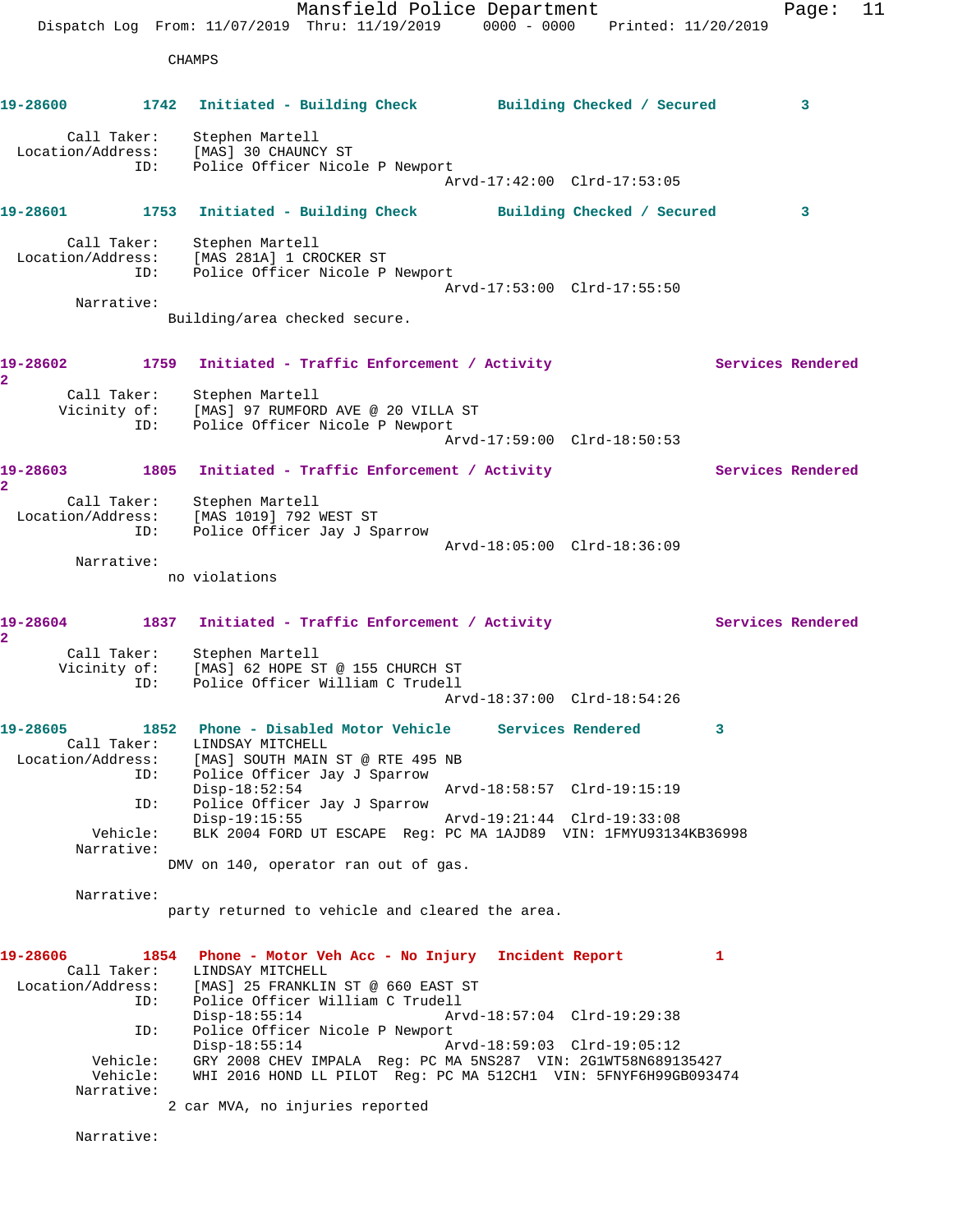Mansfield Police Department Fage: 12 Dispatch Log From: 11/07/2019 Thru: 11/19/2019 0000 - 0000 Printed: 11/20/2019 See report. Narrative: citation issued for failure to yield right away Refer To Accident: 19MAS-419-AC **19-28608 1935 Phone - Parking Violations Spoken To 3**  Call Taker: TARA LAKO Location/Address: [MAS] FULTON ST ID: Police Officer Nicole P Newport Disp-19:38:42 Arvd-19:38:45 Clrd-19:47:20 Vehicle: GRY 2015 KIA UT SPORTA Reg: PC MA 629FW7 VIN: KNDPBCACXF7780964 Narrative: RP reports a small Kia SUV is parked on the road on the wrong side making the road impassable. Narrative: operator was located and vehicle was moved. **19-28611 1959 Phone - 911 Hang-ups & Verifications Confirmed misdial/Accdntl Call 2**  Call Taker: JEFFREY KEEFE Vicinity of: [MAS 826] 140 NORTH MAIN ST ID: Police Officer William C Trudell Disp-20:01:15 Arvd-20:09:38 Clrd-20:11:19 Narrative: 911 Hang up at the Elks Lodge. **19-28614 2216 Initiated - Proactive Patrol Services Rendered 3**  Call Taker: JEFFREY KEEFE Vicinity of: [MAS 4] 31 HAMPSHIRE ST ID: Police Officer Jay J Sparrow Arvd-22:16:00 Clrd-22:20:35 **19-28615 2220 Initiated - Proactive Patrol Services Rendered 3**  Call Taker: JEFFREY KEEFE Location/Address: [MAS 2] 60 FORBES BLVD ID: Police Officer Jay J Sparrow Arvd-22:20:00 Clrd-22:24:54 **For Date: 11/08/2019 - Friday 19-28627 0127 Initiated - Proactive Patrol Services Rendered 3**  Call Taker: LINDSAY MITCHELL Location/Address: [MAS 992] 660 EAST ST ID: Police Officer Andrew J Kelley Arvd-01:27:00 Clrd-01:29:12 **19-28629 0129 Initiated - Proactive Patrol Building Checked / Secured 3** Call Taker: Police Officer Andrew J Kelley Location/Address: [MAS 997] 9 BONNEY LN ID: Police Officer Andrew J Kelley Arvd-01:30:36 Clrd-01:33:02 Narrative: Checking the area. **19-28630 0132 Initiated - Proactive Patrol Services Rendered 3**  Call Taker: LINDSAY MITCHELL Location/Address: [MAS 840] 280 SCHOOL ST ID: Patrolman David Schepis Arvd-01:32:00 Clrd-01:36:36 **19-28631 0136 Initiated - Proactive Patrol Services Rendered 3**  Call Taker: JEFFREY KEEFE Vicinity of: [MAS 281A] 1 CROCKER ST ID: Police Officer Meghan Birnie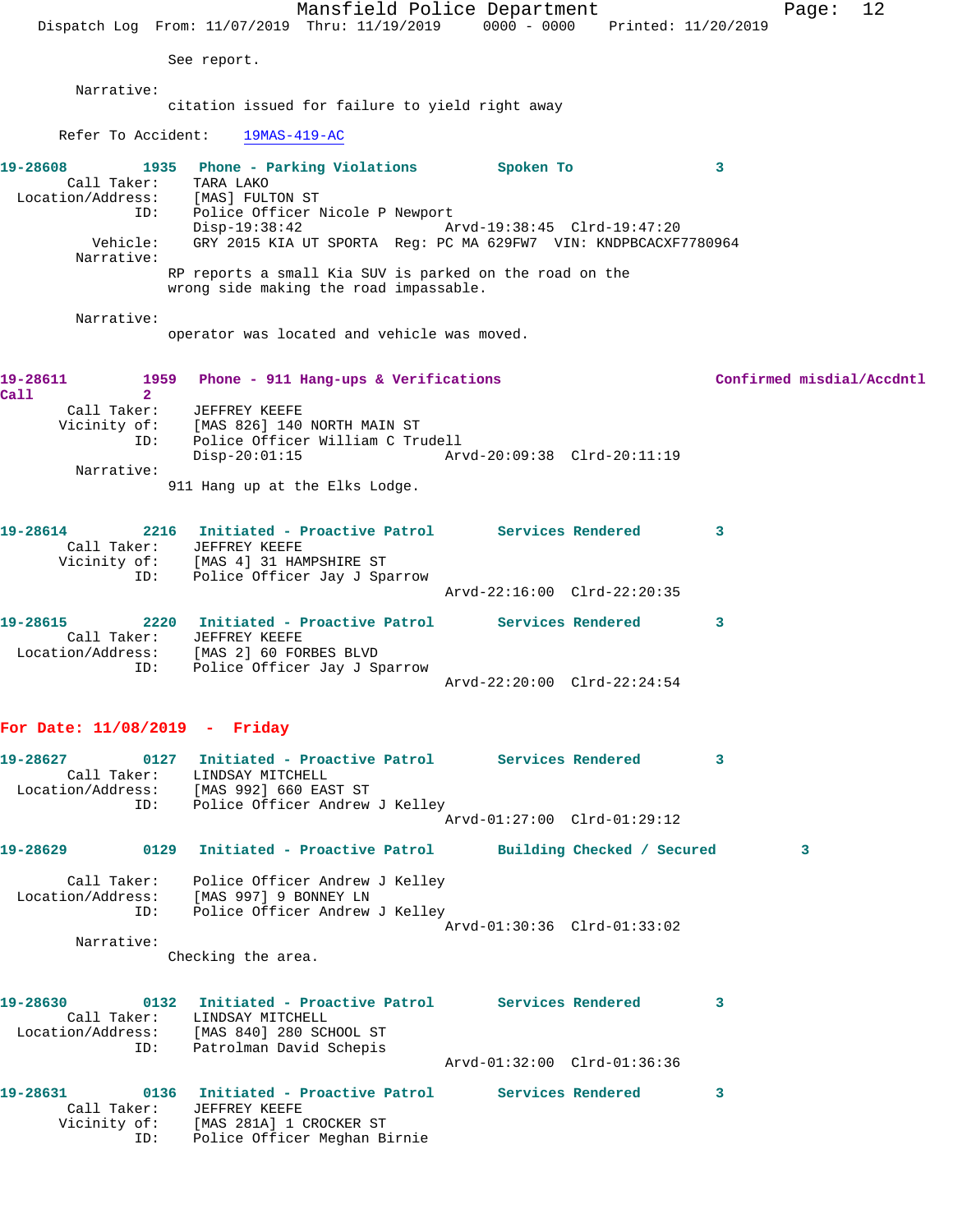Mansfield Police Department Fage: 13 Dispatch Log From: 11/07/2019 Thru: 11/19/2019 0000 - 0000 Printed: 11/20/2019 Arvd-01:36:00 Clrd-01:38:35 **19-28632 0136 Initiated - Proactive Patrol Services Rendered 3**  Call Taker: JEFFREY KEEFE Vicinity of: [MAS 170] 255 HOPE ST ID: Police Officer Andrew J Kelley Arvd-01:36:00 Clrd-01:39:16 **19-28633 0139 Initiated - Proactive Patrol Services Rendered 3**  Call Taker: JEFFREY KEEFE Vicinity of: [MAS 907E] 390 WEST ST ID: Patrolman David Schepis Arvd-01:39:00 Clrd-01:41:55 **19-28634 0144 Initiated - Motor Vehicle Stop Citation / Warning Issued 3**  Call Taker: JEFFREY KEEFE Vicinity of: [MAS] 1 CHAUNCY ST @ 101 CHILSON AVE ID: Police Officer Andrew J Kelley Arvd-01:44:00 Clrd-01:49:02 ID: Police Officer Meghan Birnie Disp-01:45:32 Arvd-01:45:43 Clrd-01:49:02 Vehicle: BLK 2008 NISS SD ALTIMA Reg: PC MA 1LJP85 VIN: 1N4AL21E28C278478 Narrative: Citation issued for failure to inspect. **19-28636 0149 Phone - Assist-Law Enforce Invest Services Rendered 3**  Call Taker: LINDSAY MITCHELL Location/Address: [MAS] RTE 495 SB @ RTE 140 NB ID: Patrolman David Schepis Disp-01:49:25 Clrd-01:52:01 Narrative: MSP requesting assistance with a traffic stop Ofc Schepis canceled enroute by MSP. Party was in custody **19-28637 0157 Initiated - Proactive Patrol Services Rendered 3**  Call Taker: JEFFREY KEEFE Vicinity of: [MAS 2] 60 FORBES BLVD ID: Patrolman David Schepis Arvd-01:57:00 Clrd-02:02:48 **19-28638 0202 Initiated - Proactive Patrol Services Rendered 3**  Call Taker: JEFFREY KEEFE Vicinity of: [MAS 4] 31 HAMPSHIRE ST ID: Patrolman David Schepis Arvd-02:02:00 Clrd-02:07:45 **19-28639 0221 Initiated - Proactive Patrol Services Rendered 3**  Call Taker: LINDSAY MITCHELL Location/Address: [MAS 900A] 242 CHAUNCY ST Apt. #1 ID: Police Officer Meghan Birnie Arvd-02:21:00 Clrd-02:26:02 **19-28645 0316 Initiated - Proactive Patrol Services Rendered 3**  Call Taker: JEFFREY KEEFE Vicinity of: [MAS 253] 330 PRATT ST Apt. #A ID: Police Officer Andrew J Kelley Arvd-03:16:00 Clrd-03:36:48 **19-28648 0447 Phone - Alarm - Burglar Building Checked / Secured 1** Call Taker: JEFFREY KEEFE Location/Address: [MAS 840I120] 280 SCHOOL ST Apt. #I120 ID: Police Officer Meghan Birnie Disp-04:48:53 Arvd-04:50:46 Clrd-04:59:00 ID: Patrolman David Schepis Disp-04:48:55 Arvd-04:51:46 Clrd-04:59:00 Narrative:

Reported as front race track motion.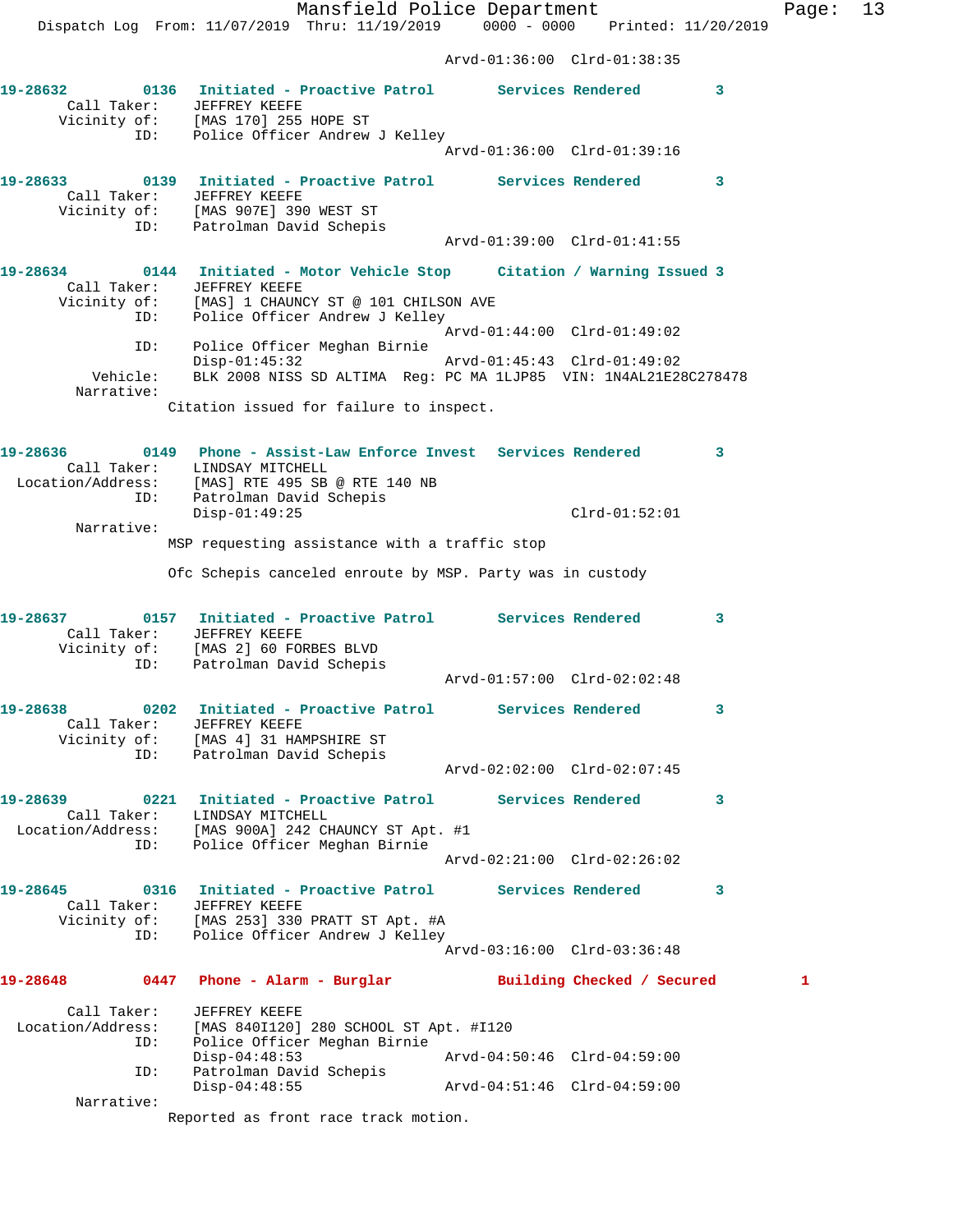19-28649 0618 Initiated - Traffic Enforcement / Activity **Services Rendered 2**  Call Taker: JEFFREY KEEFE Vicinity of: [MAS] NORTH MAIN ST ID: Police Officer Meghan Birnie Arvd-06:18:00 Clrd-07:01:21 Vehicle: GRY 2012 HYUN ELANTR Reg: PC MA 7XA727 VIN: 5NPDH4AE8CH134130 Vehicle: GRY 2018 HOND CIVIC Reg: PC MA 7RR946 VIN: 19XFC2F54JE206849 Narrative: North Main/Villa-7XA727. Cited for speed Narrative: North Main/Park-7RR946. Cited for speed 19-28650 0626 Initiated - Traffic Enforcement / Activity **Services Rendered 2**  Call Taker: JEFFREY KEEFE Vicinity of: [MAS] ELM ST ID: Patrolman David Schepis Arvd-06:26:00 Clrd-07:07:31 Narrative: No violations observed. 19-28651 0649 Initiated - Traffic Enforcement / Activity **Services Rendered 2**  Call Taker: PATRICK FEENEY Location/Address: [MAS] ESSEX ST ID: Police Officer Andrew J Kelley Arvd-06:49:00 Clrd-07:07:02 Narrative: No violations. **19-28654 0704 Initiated - Motor Vehicle Stop Verbal Warning 3**  Call Taker: PATRICK FEENEY Location/Address: [MAS] COPELAND DR ID: Sergeant Lawrence G Crosman  $\text{Vehicle:} \qquad \qquad \text{Reg: MVN MA M19608A}$ Reg: MVN MA M19608A **19-28655 0707 Initiated - Building Check Building Checked / Secured 3** Call Taker: PATRICK FEENEY Location/Address: [MAS] ELMWOOD CT ID: Patrolman David Schepis Arvd-07:07:00 Clrd-07:10:08 **19-28656 0715 Initiated - Motor Vehicle Stop Verbal Warning 3**  Call Taker: PATRICK FEENEY Vicinity of: [MAS] 1 SCHOOL ST @ 167 WEST ST ID: Sergeant Lawrence G Crosman Arvd-07:15:00 Clrd-07:20:27 Vehicle: GRY 2006 CHEV AVEO Reg: PC MA 1WMJ11 VIN: KL1TG66656B650342 19-28659 0720 Initiated - Traffic Enforcement / Activity **Services Rendered 2**  Call Taker: PATRICK FEENEY Vicinity of: [MAS] 1 SCHOOL ST @ 167 WEST ST ID: Sergeant Lawrence G Crosman Arvd-07:20:00 Clrd-07:30:38 Narrative: 1 violation. **19-28666 0838 Initiated - Animal Complaints Services Rendered 3**  Call Taker: PATRICK FEENEY Location/Address: [MAS 895] 175 FRUIT ST ISS. INAD USS ISS.<br>ID: KAYCEE L BAILEY Arvd-08:38:00 Clrd-10:31:41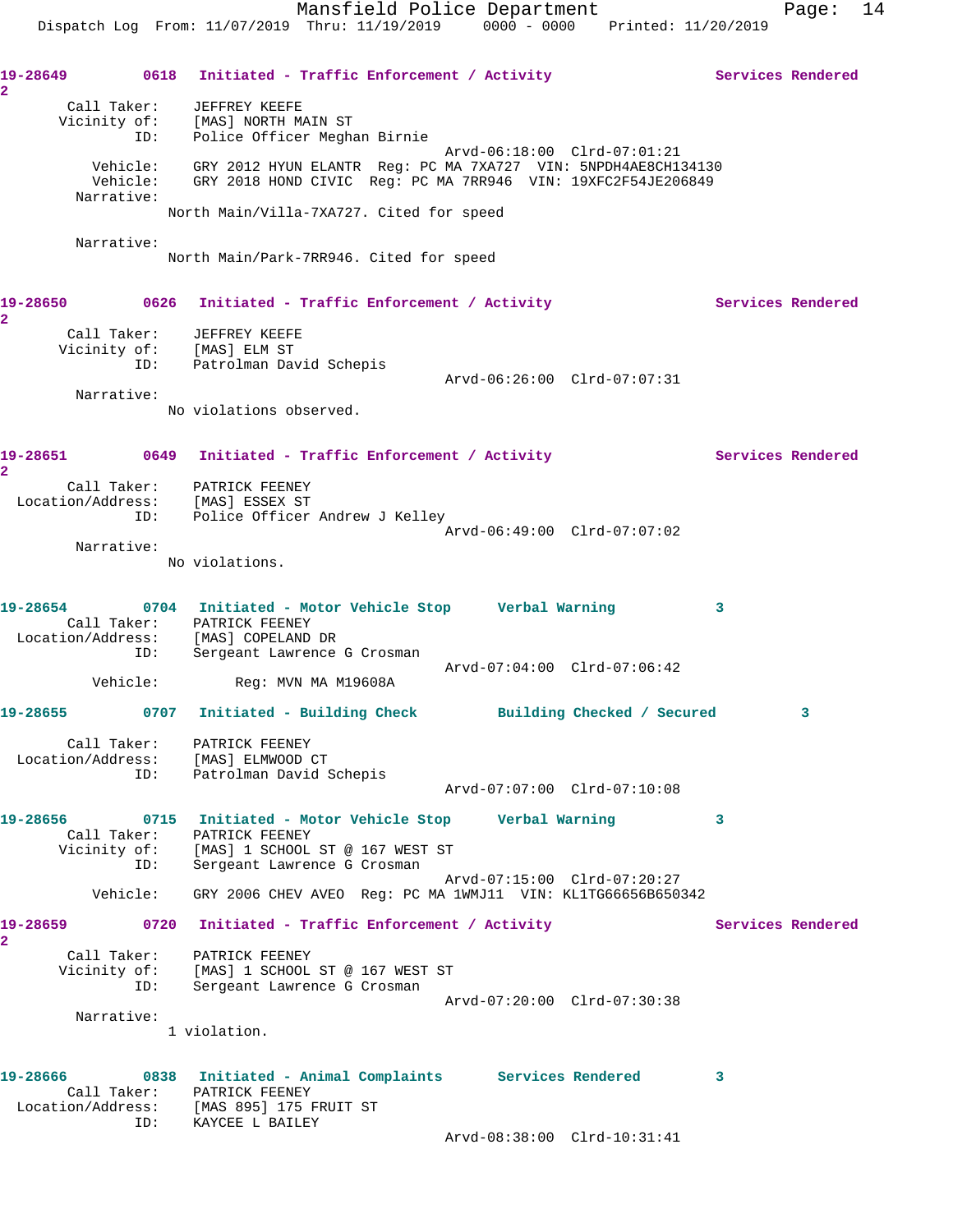Mansfield Police Department Fage: 15 Dispatch Log From: 11/07/2019 Thru: 11/19/2019 0000 - 0000 Printed: 11/20/2019

**19-28668 0857 Initiated - Assist Non-Govrnmnt Agency Services Rendered 3**  Call Taker: LINDSAY MITCHELL Location/Address: [MAS] CROCKER ST ID: Police Officer Andrew J Kelley Arvd-08:57:00 Clrd-09:22:48 Narrative: Assisting the detail **19-28671 0901 Phone - B&E (Motor Vehicle) Investigated - Report Taken 1** Call Taker: Kieran M Ruth Location/Address: [MAS H1986] 70 UNION ST ID: Police Officer Gregg S Kennedy Disp-09:02:41 Clrd-09:06:19 ID: Police Officer John R Armstrong Disp-09:06:16 Arvd-09:11:04 Clrd-09:16:56 Vehicle: GRY 2013 FORD UT EDGE Reg: PC MA 963MV1 VIN: 2FMDK4JC7DBE09625 Narrative: Out for the report of a vehicle window broken overnight Narrative: Rear passenger window was broken and some money taken out of the m/v. Refer To Incident: 19MAS-1018-OF **19-28672 0908 Initiated - Community Policing Services Rendered 3**  Call Taker: LINDSAY MITCHELL Location/Address: [MAS 332] 240 EAST ST ID: Police Officer Gregg S Kennedy Arvd-09:08:00 Clrd-09:42:11 Narrative: Walk thru of the school **19-28673 0922 Initiated - Vandalism Incident Report 3**  Call Taker: PATRICK FEENEY Location/Address: [MAS H6346] 140 UNION ST ID: Police Officer Andrew J Kelley Arvd-09:22:00 Clrd-09:24:00 Vehicle: GRY 2014 TOYT COR Reg: PC MA 6ZDS40 VIN: 2T1BURHE1EC140508 Refer To Incident: 19MAS-1020-OF **19-28674 0924 Initiated - Vandalism Incident Report 3**  Call Taker: PATRICK FEENEY Location/Address: [MAS H4627] 47 UNION ST ID: Police Officer Andrew J Kelley Arvd-09:24:00 Clrd-09:25:37 ID: Police Officer John R Armstrong<br>Disp-09:25:33 Ar Disp-09:25:33 Arvd-09:25:35 Clrd-09:28:18 Vehicle: GRY 2006 VOLV S60 Reg: PC MA 7323RJ VIN: YV1RH592162538733 Narrative: Rear passenger window smashed, nothing missing. Refer To Incident: 19MAS-1019-OF 19-28677 0940 Initiated - Traffic Enforcement / Activity **Services Rendered 2**  Call Taker: PATRICK FEENEY Location/Address: [MAS] NORTH MAIN ST ID: Police Officer Andrew J Kelley Arvd-09:40:00 Clrd-09:53:54 **19-28680 0946 Walk-In - B&E (Motor Vehicle) Investigated - Report Taken 1** Call Taker: Support Staff Matthew Todesco Location/Address: [MAS] 26 BENEFIT ST ID: Police Officer Andrew J Kelley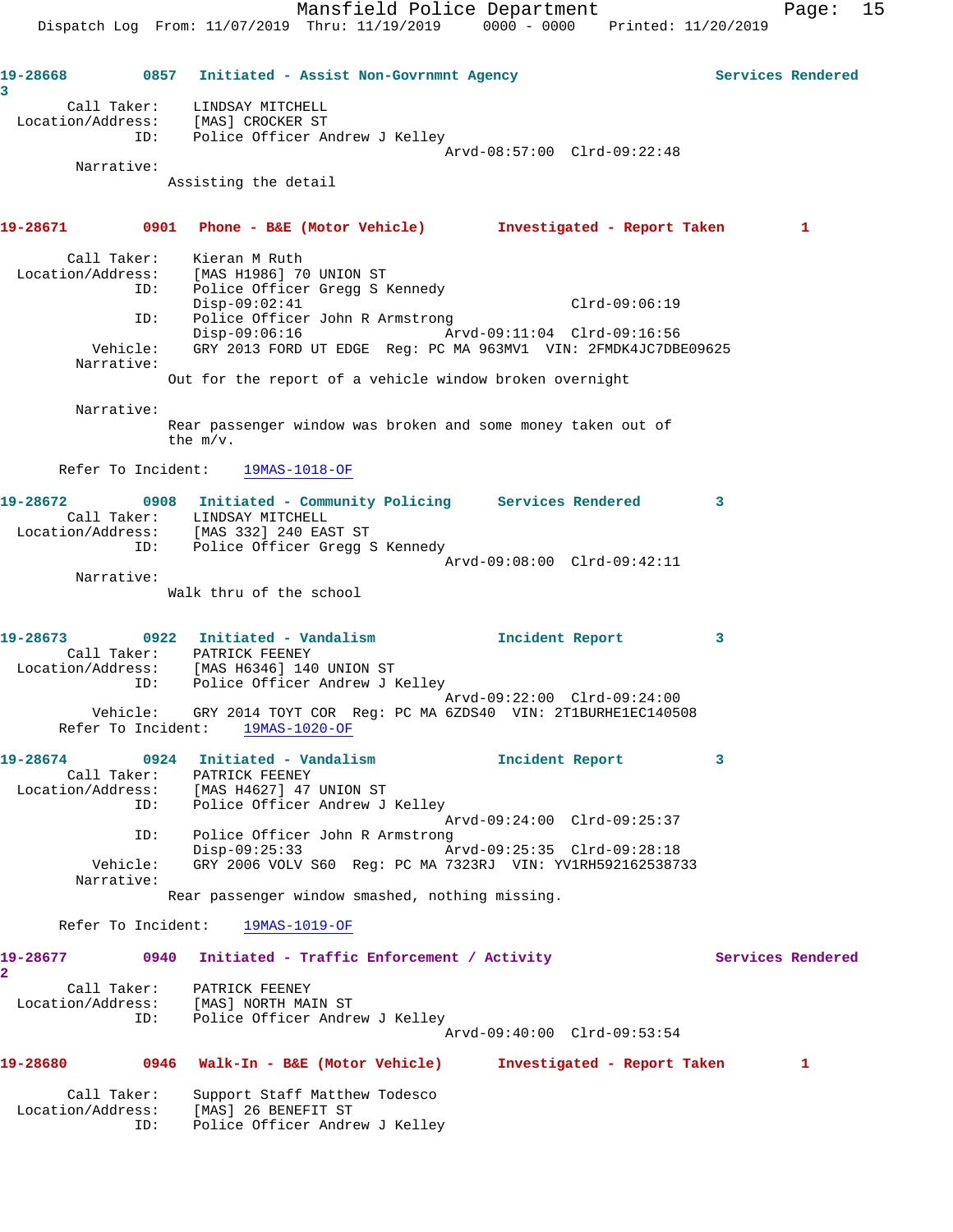Mansfield Police Department Fage: 16 Dispatch Log From: 11/07/2019 Thru: 11/19/2019 0000 - 0000 Printed: 11/20/2019 Disp-09:54:02 Arvd-09:54:05 Clrd-10:10:17 Vehicle: RED 2020 TOYT Corolla LE Reg: PC CT AV20453 VIN: JTDEPRAE9LJ043962 Narrative: RP reports her car was broken into last night, Ofc Kelley into speak with the RP Narrative: Front pass. side window broken and car entered. Refer To Incident: 19MAS-1021-OF 19-28679 **0947** Initiated - Traffic Enforcement / Activity **Services Rendered 2**  Call Taker: PATRICK FEENEY Location/Address: [MAS] COPELAND DR ID: Sergeant Thomas R Connor Arvd-09:47:00 Clrd-09:54:08 Narrative: Observing traffic at the Copeland Dr/Foxboro line. Narrative: M1 reports there was a complaint of m/v's turning around in the parking lot/driveway of the day care center because of the construction. Cones put up to deter people. M7 notified. **19-28687 1009 Initiated - Building Check Building Checked / Secured 3** Call Taker: PATRICK FEENEY Location/Address: [MAS] BENEFIT ST ID: Police Officer John R Armstrong Arvd-10:09:00 Clrd-10:10:11 Narrative: Checked the area for other poss. b&e to  $m/v's$ ; negative resutls. **19-28688 1017 Initiated - Building Check Building Checked / Secured 3** Call Taker: PATRICK FEENEY Location/Address: [MAS 840] 280 SCHOOL ST ID: Police Officer John R Armstrong Arvd-10:17:00 Clrd-10:23:49 19-28693 1032 Initiated - Foot Patrol - Walk & Talk Services Rendered **3**  Call Taker: PATRICK FEENEY Location/Address: [MAS 840] 280 SCHOOL ST ID: Sergeant Thomas R Connor Arvd-10:32:00 Clrd-11:02:49 **19-28697 1112 Initiated - Traffic Enforcement / Activity Citation / Warning Issued 2**  Call Taker: PATRICK FEENEY Location/Address: [MAS 1002] 250 EAST ST ID: Police Officer Gregg S Kennedy Arvd-11:12:00 Clrd-11:30:24 Vehicle: BLK 2016 LEXS ES350 Reg: PC MA 5WF325 VIN: 58ABK1GG3GU020519 Vehicle: BLK 2018 AUDI A6 Reg: PC MA 1BHT58 VIN: WAUG3AFC5JN001661 Narrative: Off on stop with MA 5WF325 Narrative: Off with MA 1BHT58, cite issued for speed **19-28698 1116 911 - 911 Hang-ups & Verifications Confirmed misdial/Accdntl Call 2** Call Taker: PATRICK FEENEY Location/Address: [MAS 907] 390 WEST ST Apt. #A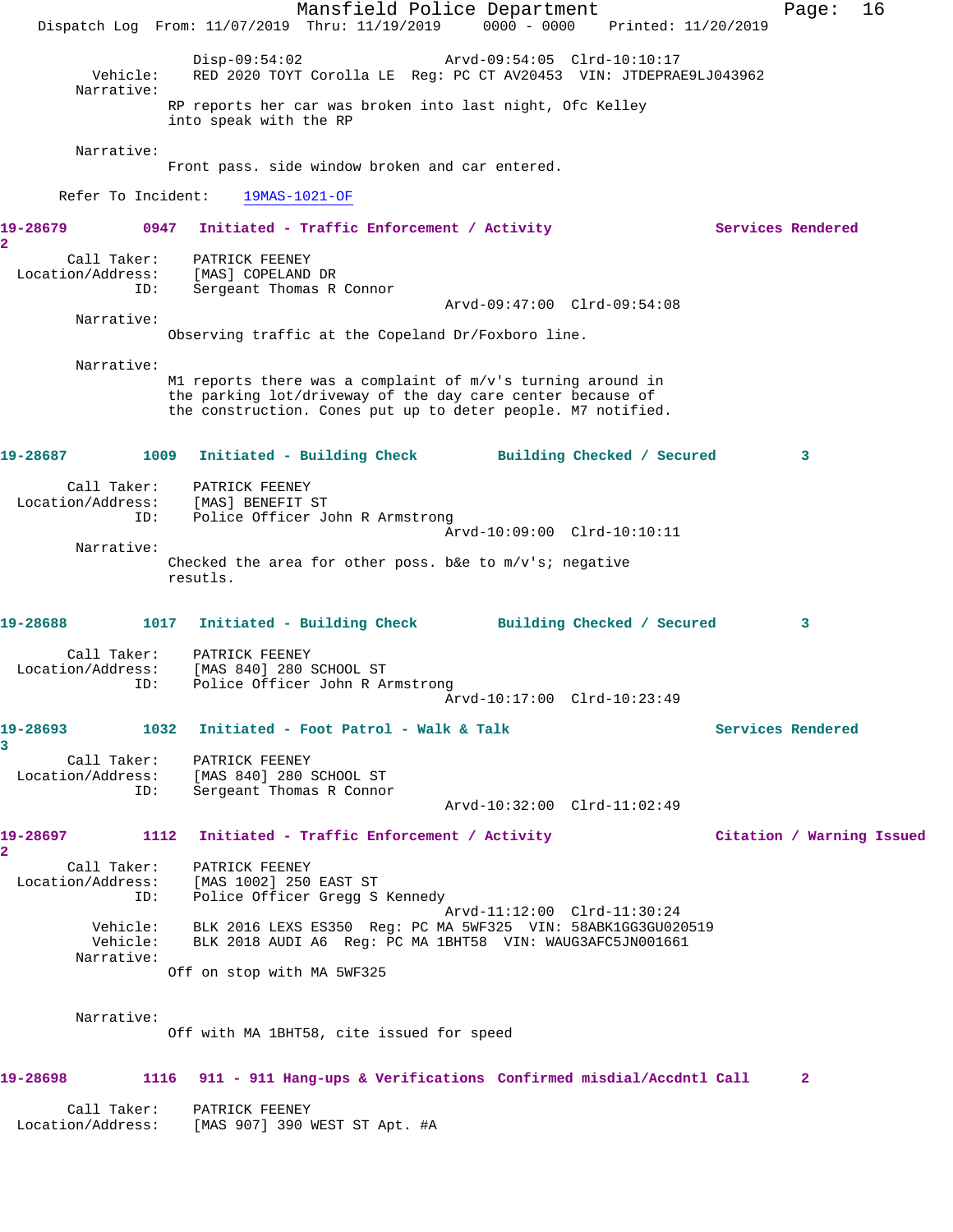Mansfield Police Department Page: 17 Dispatch Log From: 11/07/2019 Thru: 11/19/2019 0000 - 0000 Printed: 11/20/2019 ID: Police Officer John R Armstrong Disp-11:19:20 Clrd-11:20:07 ID: Police Officer Andrew J Kelley Disp-11:20:04 Arvd-11:29:49 Clrd-11:41:27 Narrative: Abandoned 911 call, auto system on call back, spoke to at the service desk. SHe states no issue, MOD checking the phones. Narrative:<br>Spoke to the confirmed accidental and all checks ok. Working on getting the company to use 8 to reach an outside line. **19-28699 1122 911 - Assist Fire Department Transported to Hospital 3**  Call Taker: MEGHAN MILLS Location/Address: [MAS] 25 COBB ST ID: Sergeant Thomas R Connor Disp-11:25:12 Arvd-11:29:33 Clrd-11:34:41 Narrative: Assist MFD with the medical Narrative: M1 reports that the pt. will be transported. **19-28704 1202 Initiated - Motor Vehicle Stop Citation / Warning Issued 3**  Call Taker: PATRICK FEENEY Location/Address: [MAS 1002] 250 EAST ST ID: Police Officer Andrew J Kelley Arvd-12:02:00 Clrd-12:04:20 Vehicle: BLK 2013 FORD UT EXPLOR Reg: PAS MA RS1454 VIN: 1FM5K8B87DGB86131 19-28705 1218 Initiated - Traffic Enforcement / Activity **Services Rendered 2**  Call Taker: PATRICK FEENEY Location/Address: [MAS] 99 COPELAND DR @ 235 CHAUNCY ST ID: Police Officer Andrew J Kelley Arvd-12:18:00 Clrd-12:33:43 **19-28706 1219 Phone - Larceny - Value Unknown Spoken To 2**  Call Taker: PATRICK FEENEY Location/Address: [MAS H3263] 258 FRANKLIN ST ID: Police Officer Gregg S Kennedy<br>Disp-12:26:04 Arvd-12:33:39 Clrd-12:43:08 Narrative: Caller reports that he had donation bags stolen from the curbside. Narrative: M8 reports spoke with the RP; will leave the bags in a different location next time and inform the company directly. **19-28709 1249 911 - B&E (Motor Vehicle) Investigated - Report Taken 1** Call Taker: PATRICK FEENEY<br>Location/Address: [MAS H450] 49 ( [MAS H450] 49 JAMES ST ID: Police Officer Andrew J Kelley Disp-12:53:25 Arvd-12:55:17 Clrd-14:22:28<br>ID: Detective Gregory S Martell Detective Gregory S Martell Disp-13:01:47 Arvd-13:01:49 Clrd-14:15:30<br>Vehicle: GRY 2019 HOND CIVIC Req: PC MA 9TW817 VIN: 2HGFC2F63KH52 GRY 2019 HOND CIVIC Reg: PC MA 9TW817 VIN: 2HGFC2F63KH523487 Narrative: 911 caller reports her m/v was broken into; window smashed. Narrative: Approx 300-400 dollars taken from the purse in the unlocked m/v.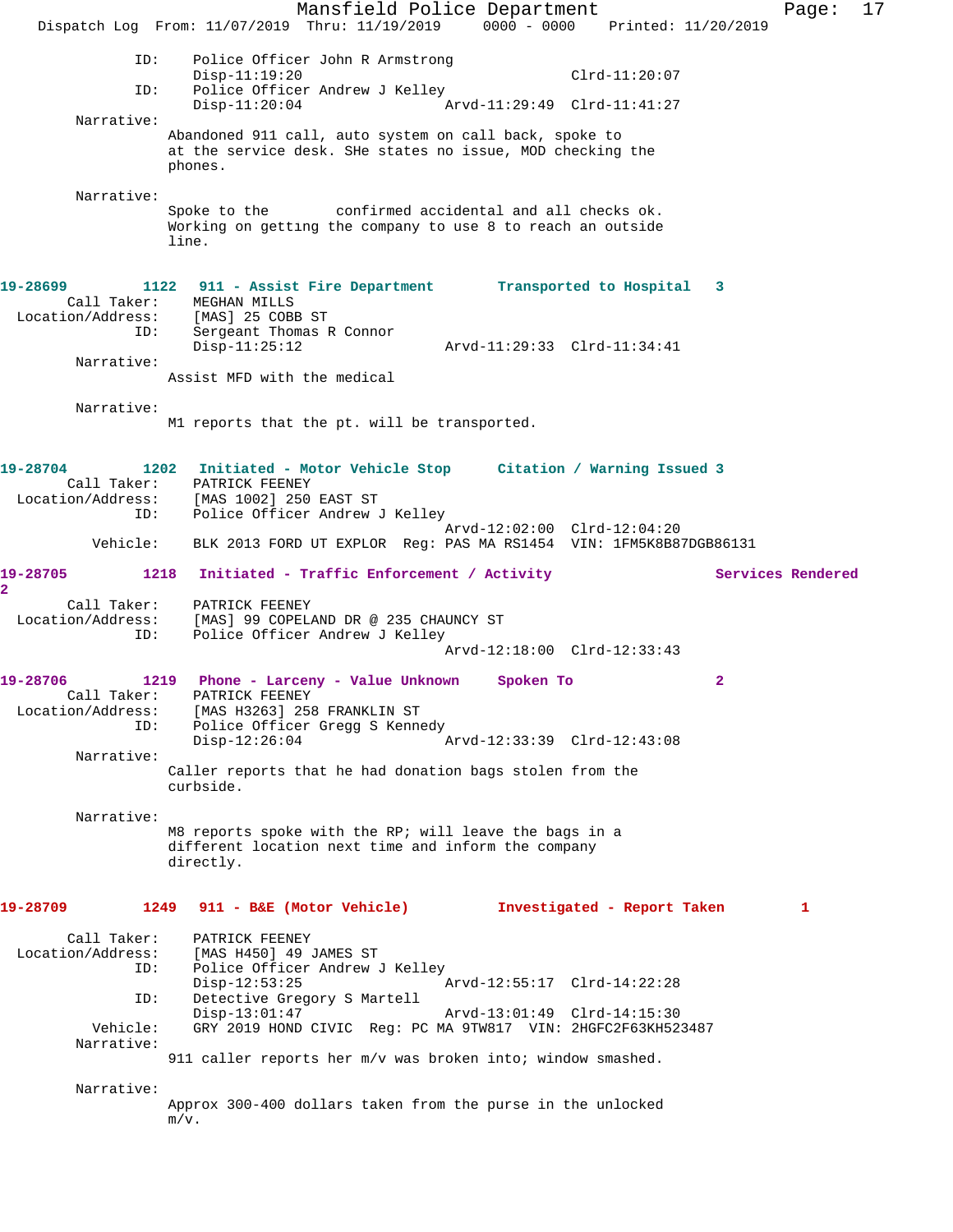Mansfield Police Department Fage: 18 Dispatch Log From: 11/07/2019 Thru: 11/19/2019 0000 - 0000 Printed: 11/20/2019 Refer To Incident: 19MAS-1022-OF 19-28715 1337 Initiated - Traffic Enforcement / Activity **Services Rendered 2**  Call Taker: PATRICK FEENEY Vicinity of: [MAS] 792 WEST ST ID: Police Officer John R Armstrong Arvd-13:37:00 Clrd-13:59:07 **19-28716 1342 911 - 911 Hang-ups & Verifications Confirmed misdial/Accdntl Call 2** Call Taker: PATRICK FEENEY Location/Address: [MAS H4114] 798 WARE ST ID: Police Officer Gregg S Kennedy<br>Disp-13:44:03 Disp-13:44:03 Arvd-13:47:12 Clrd-13:48:30 Narrative: 911 call from the cell phone; party states accidental. No emergency exists. Narrative: Spoke to the calling party, confirmed accidental and all checks ok. **19-28717 1349 Initiated - Traffic Cntrl / Dirctn Services Rendered 3**  Call Taker: PATRICK FEENEY Location/Address: [MAS 1002] 250 EAST ST ID: Sergeant Thomas R Connor Arvd-13:49:00 Clrd-16:04:43 19-28718 1349 Initiated - Traffic Enforcement / Activity **Services Rendered 2**  Call Taker: PATRICK FEENEY Location/Address: [MAS] WARE ST ID: Police Officer Gregg S Kennedy Arvd-13:49:00 Clrd-13:50:28 **19-28721 1358 Phone - Traffic / Roadway Complaint Services Rendered 2**  Call Taker: MEGHAN MILLS Location/Address: [MAS] 400 RTE 140 NB @ 287 CHAUNCY ST ID: Police Officer John R Armstrong<br>Disp-13:59:57 Ar Disp-13:59:57 Arvd-14:06:50 Clrd-14:12:22 ID: Police Officer John R Armstrong Disp-14:16:48 Arvd-14:16:50 Clrd-14:28:01 Narrative: Cp reporting a large amount of construction debris in roadway Narrative: located a box of nails at the intersection of 140/Norfolk; mass highway contacted. Narrative: Mansfield DPW contacted. Narrative: M12 reports Mans. DPW cleaned it up. **19-28722 1410 911 - Assist Fire Department Services Rendered 3**  Call Taker: PATRICK FEENEY Location/Address: [MAS 840B] 280 SCHOOL ST Apt. #B ID: Police Officer John R Armstrong Disp-14:12:32 Arvd-14:14:52 Clrd-14:15:48 Narrative: FD handling a m/v lockout. **19-28725 1426 Initiated - Building Check Building Checked / Secured 3** Call Taker: PATRICK FEENEY Location/Address: [MAS 281A] 1 CROCKER ST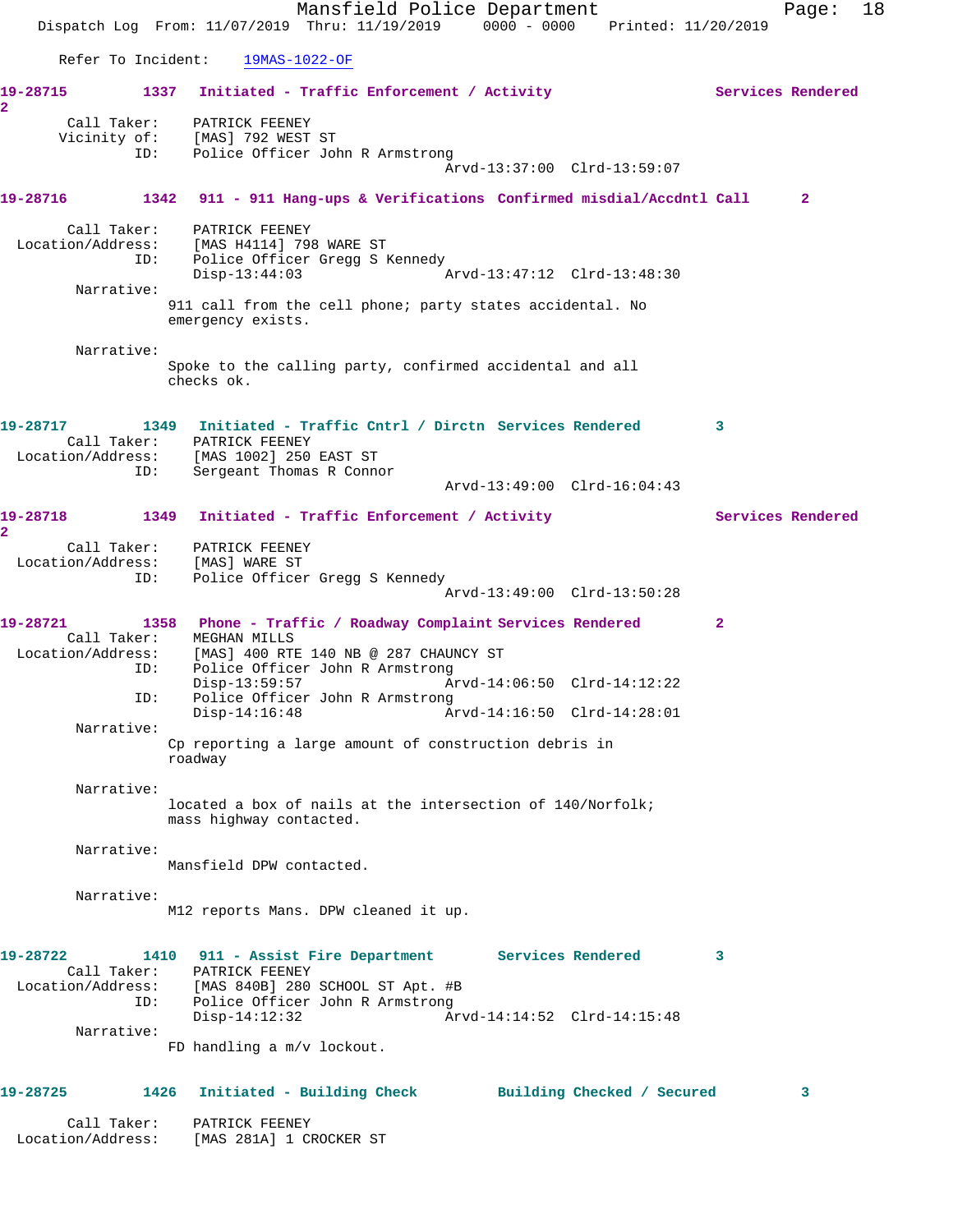| ID:<br>Police Officer Andrew J Kelley<br>Arvd-14:26:00 Clrd-14:50:20<br>1443<br>Walk-In - Larceny - Value Unknown Investigated - Report Taken<br>$\mathbf{2}$<br>Call Taker:<br>Support Staff Matthew Todesco<br>Location/Address:<br>[MAS] 7 NOONAN ST<br>Police Officer Andrew J Kelley<br>ID:<br>$Disp-14:50:27$<br>Arvd-14:50:28 Clrd-14:59:57<br>Narrative:<br>RP into the station to report his wife has given their<br>credit card info to a scam caller, Ofc Kelley into speak<br>with the RP<br>Refer To Incident:<br>$19MAS-1023-OF$<br>1530 Phone - Assist Fire Department Services Rendered<br>3<br>Call Taker:<br>Kieran M Ruth<br>Location/Address:<br>[MAS 195A] 254 CHAUNCY ST<br>Police Officer William C Trudell<br>ID:<br>$Disp-15:31:45$<br>Arvd-15:37:00 Clrd-15:40:29<br>Narrative:<br>Out to assist MFD with a medical<br>Narrative:<br>Pt. refusal.<br>1618 Phone - Disturbance / Gathering Spoken To<br>1<br>Call Taker:<br>PATRICK FEENEY<br>Location/Address:<br>[MAS H4558] 46 EDDY ST<br>Police Officer Nicole M Boldrighini<br>ID:<br>$Disp-16:19:53$<br>Arvd-16:24:50 Clrd-16:31:57<br>Police Officer Joshua S Ellender<br>ID:<br>$Disp-16:19:56$<br>Arvd-16:24:55 Clrd-16:31:57<br>Police Officer William C Trudell<br>ID:<br>$Disp-16:22:29$<br>$Clrd-16:22:32$<br>Narrative:<br>Caller reports that her mother is refusing to give back<br>property to her boyfriend who is on scene. M2 reports that<br>all parties were spoke to and a compromise was reached.<br>1618<br>911 - Well Being Check<br>Spoken To<br>3<br>Call Taker:<br>MEGHAN MILLS<br>Location/Address:<br>[MAS H6324] 146 TREMONT ST<br>Police Officer David J Pepicelli<br>ID:<br>$Disp-16:25:45$<br>$Clrd-16:35:05$<br>Police Officer William C Trudell<br>ID:<br>$Disp-16:35:01$<br>Arvd-16:41:09 Clrd-16:41:11<br>Police Officer Nicole M Boldrighini<br>ID:<br>$Disp-16:35:09$<br>$Clrd-16:41:11$<br>Narrative:<br>Bristol Elder Services requesting well being check on<br>elderly female that did not answer for her meal this<br>morning. They have not been able to reach any of her family<br>and state that she is not at any local hospitals.<br>Narrative:<br>M12 reports party checks ok; just arrived home. She was out<br>having dinner with friends.<br>Services Rendered<br>1621<br>911 - Assist Fire Department<br>3<br>Call Taker:<br>PATRICK FEENEY<br>Location/Address:<br>[MAS 840K] 280 SCHOOL ST Apt. #K<br>Police Officer William C Trudell<br>ID:<br>$Disp-16:22:37$<br>Arvd-16:28:46 Clrd-16:34:52<br>Narrative:<br>Assisting the FD with a fire/medical related incident. |          | Dispatch Log From: 11/07/2019 Thru: 11/19/2019 0000 - 0000 | Mansfield Police Department |  |  | Printed: 11/20/2019 | Page: | 19 |
|------------------------------------------------------------------------------------------------------------------------------------------------------------------------------------------------------------------------------------------------------------------------------------------------------------------------------------------------------------------------------------------------------------------------------------------------------------------------------------------------------------------------------------------------------------------------------------------------------------------------------------------------------------------------------------------------------------------------------------------------------------------------------------------------------------------------------------------------------------------------------------------------------------------------------------------------------------------------------------------------------------------------------------------------------------------------------------------------------------------------------------------------------------------------------------------------------------------------------------------------------------------------------------------------------------------------------------------------------------------------------------------------------------------------------------------------------------------------------------------------------------------------------------------------------------------------------------------------------------------------------------------------------------------------------------------------------------------------------------------------------------------------------------------------------------------------------------------------------------------------------------------------------------------------------------------------------------------------------------------------------------------------------------------------------------------------------------------------------------------------------------------------------------------------------------------------------------------------------------------------------------------------------------------------------------------------------------------------------------------------------------------------------------------------------------------------------------------------------------------------------------------------------------------------------------------------------------------------------------|----------|------------------------------------------------------------|-----------------------------|--|--|---------------------|-------|----|
|                                                                                                                                                                                                                                                                                                                                                                                                                                                                                                                                                                                                                                                                                                                                                                                                                                                                                                                                                                                                                                                                                                                                                                                                                                                                                                                                                                                                                                                                                                                                                                                                                                                                                                                                                                                                                                                                                                                                                                                                                                                                                                                                                                                                                                                                                                                                                                                                                                                                                                                                                                                                            |          |                                                            |                             |  |  |                     |       |    |
|                                                                                                                                                                                                                                                                                                                                                                                                                                                                                                                                                                                                                                                                                                                                                                                                                                                                                                                                                                                                                                                                                                                                                                                                                                                                                                                                                                                                                                                                                                                                                                                                                                                                                                                                                                                                                                                                                                                                                                                                                                                                                                                                                                                                                                                                                                                                                                                                                                                                                                                                                                                                            | 19-28727 |                                                            |                             |  |  |                     |       |    |
|                                                                                                                                                                                                                                                                                                                                                                                                                                                                                                                                                                                                                                                                                                                                                                                                                                                                                                                                                                                                                                                                                                                                                                                                                                                                                                                                                                                                                                                                                                                                                                                                                                                                                                                                                                                                                                                                                                                                                                                                                                                                                                                                                                                                                                                                                                                                                                                                                                                                                                                                                                                                            |          |                                                            |                             |  |  |                     |       |    |
|                                                                                                                                                                                                                                                                                                                                                                                                                                                                                                                                                                                                                                                                                                                                                                                                                                                                                                                                                                                                                                                                                                                                                                                                                                                                                                                                                                                                                                                                                                                                                                                                                                                                                                                                                                                                                                                                                                                                                                                                                                                                                                                                                                                                                                                                                                                                                                                                                                                                                                                                                                                                            |          |                                                            |                             |  |  |                     |       |    |
|                                                                                                                                                                                                                                                                                                                                                                                                                                                                                                                                                                                                                                                                                                                                                                                                                                                                                                                                                                                                                                                                                                                                                                                                                                                                                                                                                                                                                                                                                                                                                                                                                                                                                                                                                                                                                                                                                                                                                                                                                                                                                                                                                                                                                                                                                                                                                                                                                                                                                                                                                                                                            |          |                                                            |                             |  |  |                     |       |    |
|                                                                                                                                                                                                                                                                                                                                                                                                                                                                                                                                                                                                                                                                                                                                                                                                                                                                                                                                                                                                                                                                                                                                                                                                                                                                                                                                                                                                                                                                                                                                                                                                                                                                                                                                                                                                                                                                                                                                                                                                                                                                                                                                                                                                                                                                                                                                                                                                                                                                                                                                                                                                            | 19-28733 |                                                            |                             |  |  |                     |       |    |
|                                                                                                                                                                                                                                                                                                                                                                                                                                                                                                                                                                                                                                                                                                                                                                                                                                                                                                                                                                                                                                                                                                                                                                                                                                                                                                                                                                                                                                                                                                                                                                                                                                                                                                                                                                                                                                                                                                                                                                                                                                                                                                                                                                                                                                                                                                                                                                                                                                                                                                                                                                                                            |          |                                                            |                             |  |  |                     |       |    |
|                                                                                                                                                                                                                                                                                                                                                                                                                                                                                                                                                                                                                                                                                                                                                                                                                                                                                                                                                                                                                                                                                                                                                                                                                                                                                                                                                                                                                                                                                                                                                                                                                                                                                                                                                                                                                                                                                                                                                                                                                                                                                                                                                                                                                                                                                                                                                                                                                                                                                                                                                                                                            |          |                                                            |                             |  |  |                     |       |    |
|                                                                                                                                                                                                                                                                                                                                                                                                                                                                                                                                                                                                                                                                                                                                                                                                                                                                                                                                                                                                                                                                                                                                                                                                                                                                                                                                                                                                                                                                                                                                                                                                                                                                                                                                                                                                                                                                                                                                                                                                                                                                                                                                                                                                                                                                                                                                                                                                                                                                                                                                                                                                            | 19-28735 |                                                            |                             |  |  |                     |       |    |
|                                                                                                                                                                                                                                                                                                                                                                                                                                                                                                                                                                                                                                                                                                                                                                                                                                                                                                                                                                                                                                                                                                                                                                                                                                                                                                                                                                                                                                                                                                                                                                                                                                                                                                                                                                                                                                                                                                                                                                                                                                                                                                                                                                                                                                                                                                                                                                                                                                                                                                                                                                                                            |          |                                                            |                             |  |  |                     |       |    |
|                                                                                                                                                                                                                                                                                                                                                                                                                                                                                                                                                                                                                                                                                                                                                                                                                                                                                                                                                                                                                                                                                                                                                                                                                                                                                                                                                                                                                                                                                                                                                                                                                                                                                                                                                                                                                                                                                                                                                                                                                                                                                                                                                                                                                                                                                                                                                                                                                                                                                                                                                                                                            | 19-28736 |                                                            |                             |  |  |                     |       |    |
|                                                                                                                                                                                                                                                                                                                                                                                                                                                                                                                                                                                                                                                                                                                                                                                                                                                                                                                                                                                                                                                                                                                                                                                                                                                                                                                                                                                                                                                                                                                                                                                                                                                                                                                                                                                                                                                                                                                                                                                                                                                                                                                                                                                                                                                                                                                                                                                                                                                                                                                                                                                                            |          |                                                            |                             |  |  |                     |       |    |
|                                                                                                                                                                                                                                                                                                                                                                                                                                                                                                                                                                                                                                                                                                                                                                                                                                                                                                                                                                                                                                                                                                                                                                                                                                                                                                                                                                                                                                                                                                                                                                                                                                                                                                                                                                                                                                                                                                                                                                                                                                                                                                                                                                                                                                                                                                                                                                                                                                                                                                                                                                                                            |          |                                                            |                             |  |  |                     |       |    |
|                                                                                                                                                                                                                                                                                                                                                                                                                                                                                                                                                                                                                                                                                                                                                                                                                                                                                                                                                                                                                                                                                                                                                                                                                                                                                                                                                                                                                                                                                                                                                                                                                                                                                                                                                                                                                                                                                                                                                                                                                                                                                                                                                                                                                                                                                                                                                                                                                                                                                                                                                                                                            | 19-28737 |                                                            |                             |  |  |                     |       |    |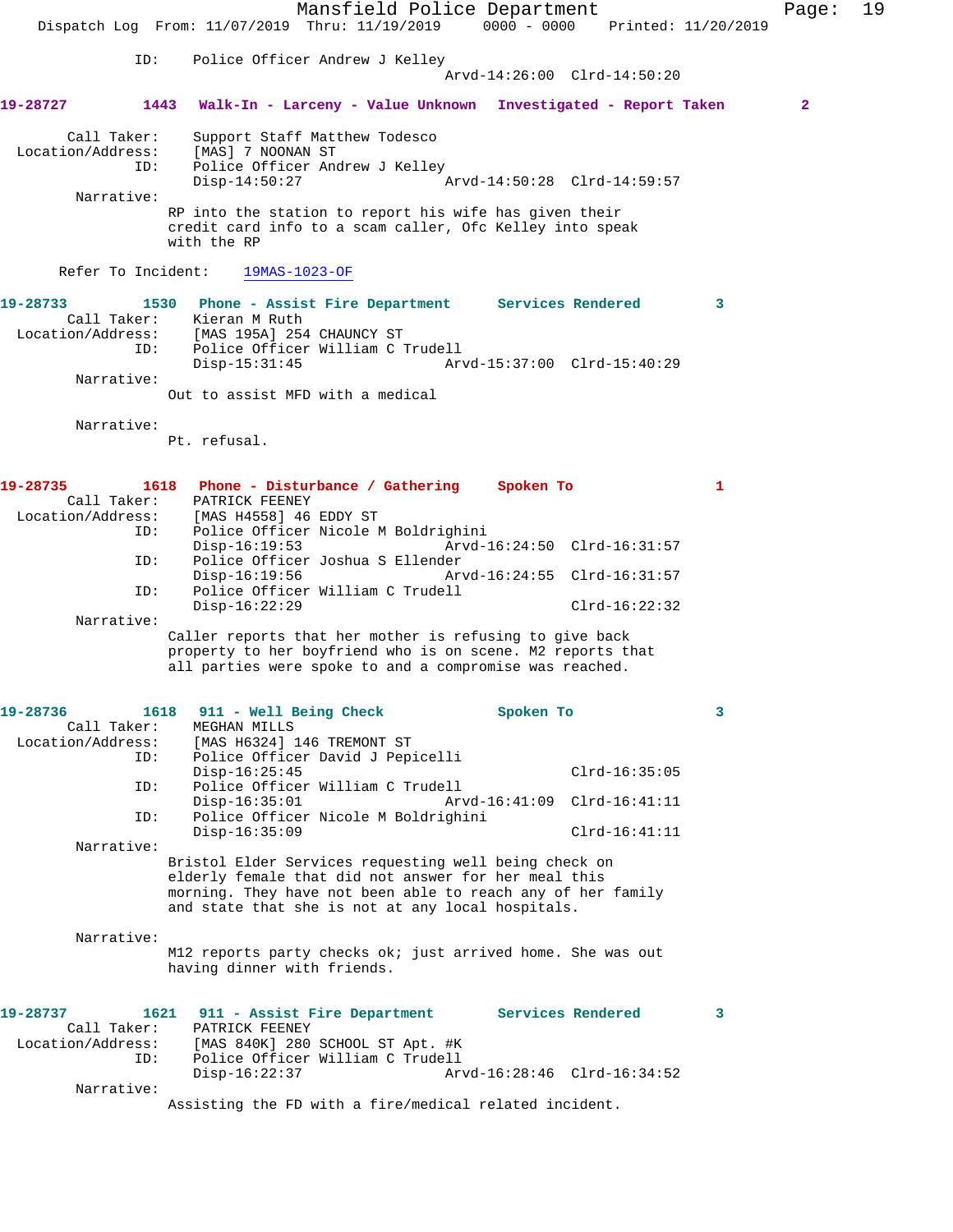Mansfield Police Department Fage: 20 Dispatch Log From: 11/07/2019 Thru: 11/19/2019 0000 - 0000 Printed: 11/20/2019 19-28739 1638 Initiated - Traffic Enforcement / Activity **Services Rendered 2**  Call Taker: PATRICK FEENEY Location/Address: [MAS] 363 NORTH MAIN ST @ 54 CHAUNCY ST ID: Police Officer Joshua S Ellender Arvd-16:38:00 Clrd-17:22:08 **19-28740 1640 Initiated - Motor Vehicle Stop Citation / Warning Issued 3**  Call Taker: PATRICK FEENEY<br>tion/Address: [MAS] HOPE AVE Location/Address:<br>ID: Police Officer David M Sennott Arvd-16:40:00 Clrd-16:45:37 Police Officer Michael N Fenore Vehicle: BLK 2004 TOYT CAMRY Reg: PC MA 5YN184 VIN: 4T1BE32K84U323507 **19-28741 1645 911 - 911 Hang-ups & Verifications Confirmed misdial/Accdntl Call 2** Call Taker: PATRICK FEENEY Location/Address: [MAS 848] 560 WEST ST ID: Police Officer William C Trudell Disp-16:46:36 Arvd-16:53:12 Clrd-16:56:22 Narrative: 911 hangup from 508-337-3120; unable to call back the number, busy signal only. Narrative: COnfirmed accidental 19-28743 1702 Initiated - Traffic Enforcement / Activity **Services Rendered 2**  Call Taker: PATRICK FEENEY Location/Address: [MAS] 211 PLAIN ST @ 2 DARIO WAY ID: Police Officer William C Trudell Arvd-17:02:00 Clrd-18:11:56 19-28744 1704 Initiated - Traffic Enforcement / Activity **Services Rendered 2**  Call Taker: PATRICK FEENEY Location/Address: [MAS] 1 SCHOOL ST @ 167 WEST ST ID: Police Officer Nicole M Boldrighini Arvd-17:04:00 Clrd-17:34:32 Vehicle: BLK 2019 JEEP GRANDC Reg: PC MA 8RS582 VIN: 1C4RJFBG5KC669321 **19-28745 1706 Initiated - Community Policing Services Rendered 3**  Call Taker: PATRICK FEENEY Location/Address: [MAS 333] 245 EAST ST ID: Police Officer David J Pepicelli Arvd-17:06:00 Clrd-17:26:22 Narrative: CHAMPS Program. **19-28750 1726 Initiated - Community Policing Services Rendered 3**  Call Taker: PATRICK FEENEY Location/Address: [MAS 331] 255 EAST ST ID: Police Officer David J Pepicelli Arvd-17:26:00 Clrd-17:34:03 Narrative: CHAMPS **19-28752 1731 911 - Assist Fire Department Transported to Hospital 3**  Call Taker: PATRICK FEENEY Location/Address: [MAS H6099] 54 POTASH RD ID: Police Officer David J Pepicelli Disp-17:34:11 Arvd-17:38:14 Clrd-17:53:04<br>TD: Police Officer Nicole M Boldrighini Police Officer Nicole M Boldrighini Disp-17:34:45 Arvd-17:39:25 Clrd-17:39:26 ID: Sergeant Jeffrey G Bombard Disp-17:38:03 Arvd-17:38:12 Clrd-17:46:30 Narrative: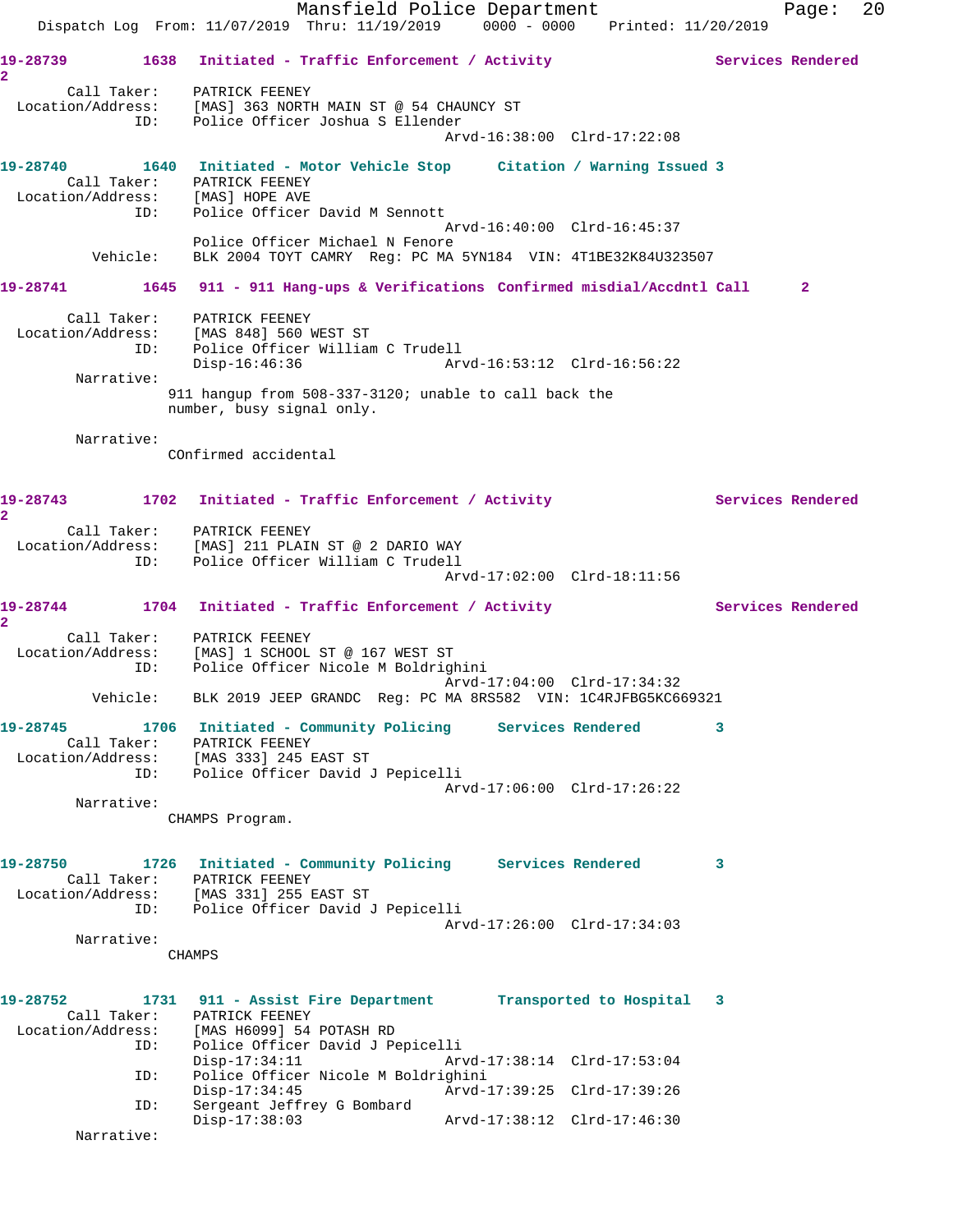Mansfield Police Department Page: 21 Dispatch Log From: 11/07/2019 Thru: 11/19/2019 0000 - 0000 Printed: 11/20/2019 Assisting the FD with a fire/medical related incident. M13 reports transport. **19-28755 1751 911 - Erratic Oper MV / Road Rage Gone on Arrival 3**  Call Taker: PATRICK FEENEY Vicinity of: [MAS 969B110] 333 SCHOOL ST Apt. #110 ID: Police Officer Nicole M Boldrighini<br>:- Disp-17:52:04 Arvd Disp-17:52:04 Arvd-17:57:17 Clrd-18:01:27<br>Vehicle: Reg: PC MA 986MR8 Reg: PC MA 986MR8 Narrative: 911 caller reports an erratic oper that nearly struck him and took off at a high rate of speed down School to Norton. **19-28757 1755 Phone - Animal Complaints Gone on Arrival 3**  Call Taker: Kieran M Ruth Location/Address: [MAS] 400 RTE 140 NB @ 287 CHAUNCY ST ID: Police Officer David J Pepicelli Arvd-18:07:15 Clrd-18:17:59 ID: animal control Jeffrey S Collins Disp-18:09:05 Arvd-18:09:11 Clrd-18:17:59 Narrative: Out for a loose Husky in the intersection Narrative: Both units checked the area with negative results. **19-28759 1807 Walk-In - Trespassing / Unwanted Person Spoken To 1** Call Taker: Support Staff Katherine Gillis Location/Address: [MAS 974] 214 RUMFORD AVE Apt. #402 ID: Police Officer Joshua S Ellender Disp-18:20:26 Arvd-18:20:28 Clrd-18:38:21 Narrative: Walk in to report that she has asked her roomate to leave, and they refuse. She would like to speak with an officer to see how she should proceeed. Narrative: Civil matter. Advised on how to proceed. **19-28760 1819 Initiated - Motor Vehicle Stop Citation / Warning Issued 3**  Call Taker: PATRICK FEENEY Vicinity of: [MAS 255] 377 CHAUNCY ST ID: Police Officer David J Pepicelli Arvd-18:19:00 Clrd-18:27:53 ID: Police Officer Joshua S Ellender Disp-18:20:17 Clrd-18:20:22 Vehicle: GRY 2006 BMW X3 Reg: PC MA 9VG359 VIN: WBXPA93406WG79441 **19-28762 1832 Initiated - Building Check Building Checked / Secured 3** Call Taker: PATRICK FEENEY Location/Address: [MAS 840] 280 SCHOOL ST ID: Police Officer Nicole M Boldrighini Arvd-18:32:00 Clrd-18:56:59 **19-28763 1902 Phone - Alarm - Burglar False / Accidental Alarm 1**  Call Taker: DAVID SULLIVAN Location/Address: [MAS 334] 2 PARK ROW ID: Police Officer Joshua S Ellender Disp-19:04:41 Arvd-19:07:34 Clrd-19:16:47<br>ID: Police Officer William C Trudell Police Officer William C Trudell<br>Disp-19:04:43 Disp-19:04:43 Clrd-19:04:58 ID: Police Officer Nicole M Boldrighini Disp-19:04:56 Arvd-19:07:09 Clrd-19:10:03 WHI 2017 GOLF ALLTRACK Reg: PC RI RI289 VIN: 3VWH17AUXHM535210 Narrative: Admin Bldg. Rear Entry Door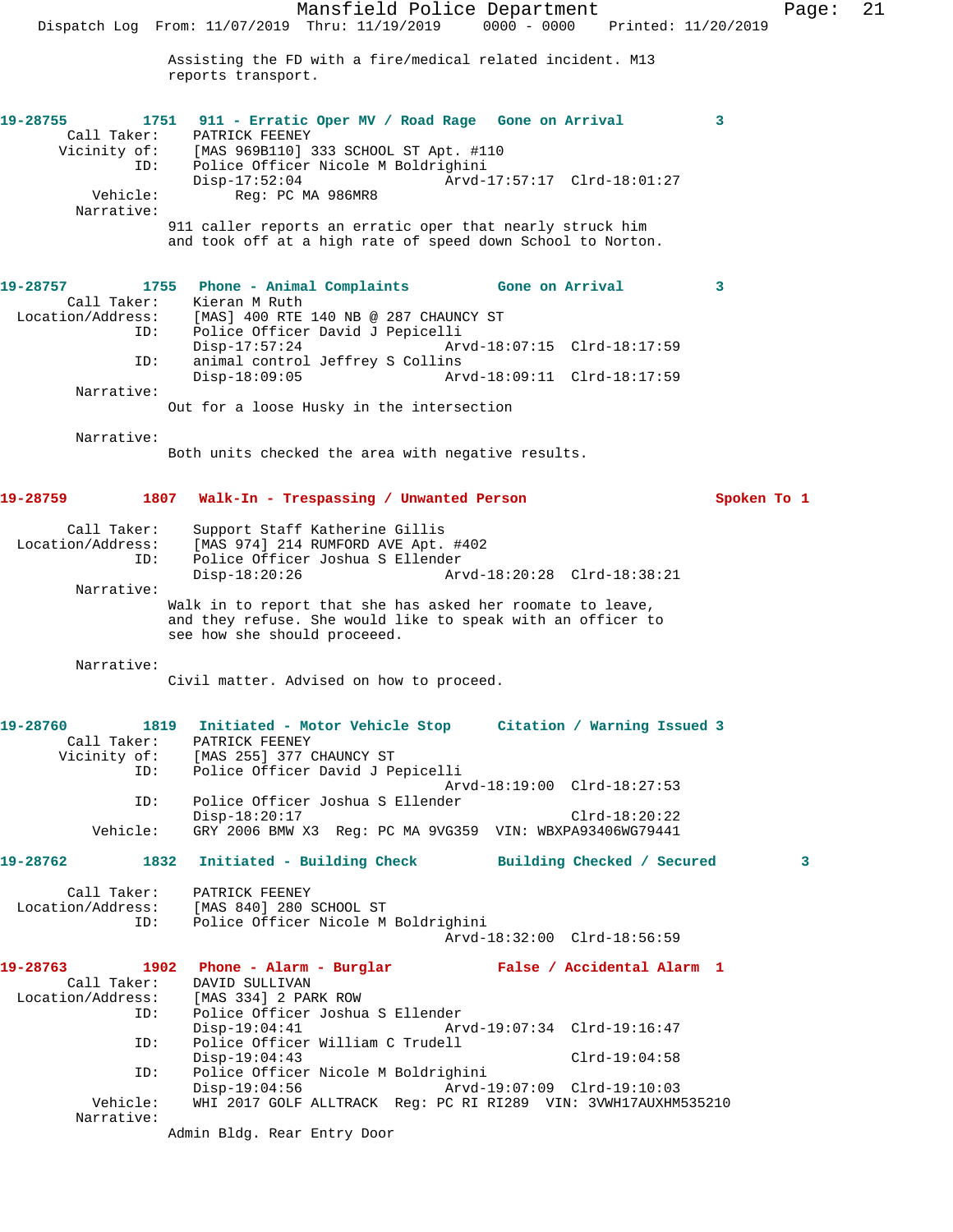Mansfield Police Department Page: 22 Dispatch Log From: 11/07/2019 Thru: 11/19/2019 0000 - 0000 Printed: 11/20/2019 ref 12798 Narrative: M14 reports a mv parked. M2 reports unable to raise anyone, standing by for rep, 6m eta. Narrative: M2 reports rep on scene Narrative: Clear, door left ajar, defective. **19-28764 1923 Initiated - Selective Enforcement/RADAR Citation / Warning Issued** Call Taker: NICHOLAS GOYETTE Vicinity of: [MAS] 62 HOPE ST @ 155 CHURCH ST ID: Police Officer David J Pepicelli Arvd-19:23:00 Clrd-20:07:40<br>Vehicle: WHI 2019 BMW UT X3 Reg: PC MA 1NMG57 VIN: 5UXTR9C53KLP93 WHI 2019 BMW UT X3 Reg: PC MA 1NMG57 VIN: 5UXTR9C53KLP93115 Narrative: Traffic enforcement in the area. **19-28767 1945 Initiated - Proactive Patrol Building Checked / Secured 3** Call Taker: NICHOLAS GOYETTE Location/Address: [MAS 1002] 250 EAST ST Police Officer Nicole M Boldrighini Arvd-19:45:00 Clrd-19:58:31 Narrative: Checking the area. Narrative: group of parents tailgating were advised to put beer away they will be moving along **19-28771 2006 Phone - Animal Complaints Referred to Other Agency 3**  Call Taker: Support Staff Katherine Gillis<br>Location/Address: [MAS] 230 WEST ST @ 8 GEORGE ST [MAS] 230 WEST ST @ 8 GEORGE ST ID: Police Officer Joshua S Ellender Disp-20:14:44 Arvd-20:14:46 Clrd-20:34:29<br>ID: Police Officer William C Trudell Police Officer William C Trudell Disp-20:15:38 Arvd-20:20:29 Clrd-20:34:27<br>ID: Police Officer Nicole M Boldrighini Police Officer Nicole M Boldrighini<br>Disp-20:22:49 Arvd- Disp-20:22:49 Arvd-20:22:51 Clrd-20:42:27 ID: animal control Jeffrey S Collins Disp-20:19:00 Arvd-20:34:34 Clrd-20:35:49 Narrative: Caller left a voice mail for animal control saying that she saw a huskey walking at the intersection of George St and West and wanted to make officers aware. Narrative: M2 reports husky became aggressive when he attempted to put collar on. Dog is on george st bridge. Narrative: M2 reports vet tech on scene from near by location, will attempt to corral Narrative: M2 requesting AC01, dog is nearly attacking. AC01 en route, eta 5m Narrative: M14 reports its headed back towards central st

**3**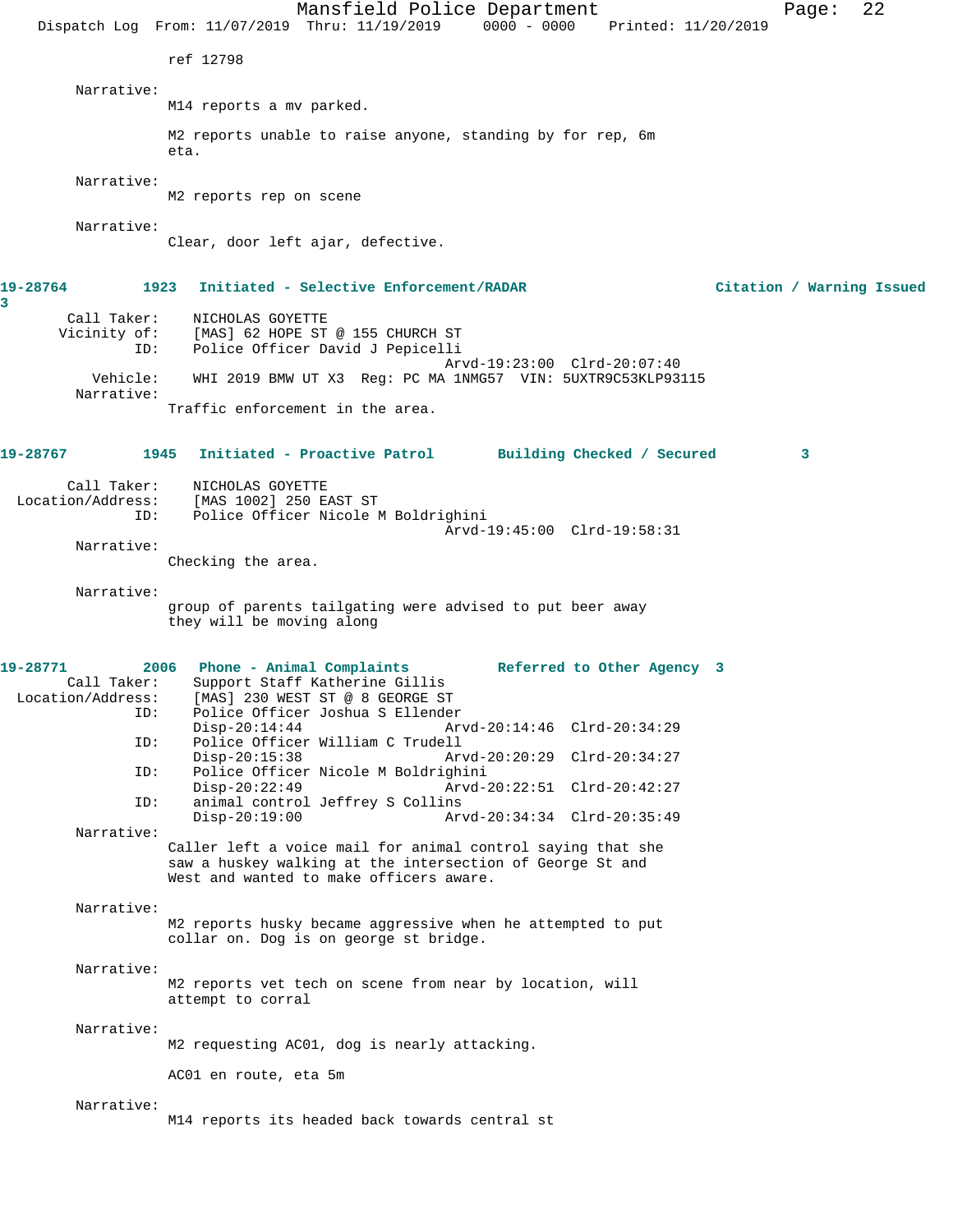Mansfield Police Department Page: 23 Dispatch Log From: 11/07/2019 Thru: 11/19/2019 0000 - 0000 Printed: 11/20/2019 Narrative: M10 reports AC01 has the dog Narrative: M14 out at the animal shelter to assist AC01 **19-28774 2120 Initiated - Proactive Patrol Building Checked / Secured 3** Call Taker: NICHOLAS GOYETTE Location/Address: [MAS 139] 265 FRUIT ST ID: Police Officer David J Pepicelli Arvd-21:20:00 Clrd-21:24:40 Narrative: Checking the area. **19-28777 2124 Initiated - Proactive Patrol Building Checked / Secured 3** Call Taker: NICHOLAS GOYETTE Location/Address: [MAS 895] 175 FRUIT ST ID: Police Officer David J Pepicelli Arvd-21:24:00 Clrd-21:35:24 Narrative: Checking the area. **19-28780 2135 Initiated - Proactive Patrol Building Checked / Secured 3** Call Taker: NICHOLAS GOYETTE Location/Address: [MAS 927] 50 PLYMOUTH ST ID: Police Officer William C Trudell Arvd-21:35:00 Clrd-21:41:30 Narrative: Checking the area. **19-28781 2141 Initiated - Proactive Patrol Building Checked / Secured 3** Call Taker: NICHOLAS GOYETTE Location/Address: [MAS 202] 16 OLD COLONY WAY ID: Police Officer David J Pepicelli Arvd-21:41:00 Clrd-21:41:36 Narrative: Checking the area. All quiet **19-28782 2143 911 - Disturbance / Gathering Incident Report 1**  Call Taker: DAVID SULLIVAN Location/Address: ID: Police Officer David J Pepicelli Disp-21:45:50 Arvd-21:48:30 Clrd-22:17:01 ID: Police Officer William C Trudell Disp-21:45:52 Clrd-21:45:55 ID: Police Officer Nicole M Boldrighini Disp-21:45:57 Arvd-21:49:08 Clrd-22:16:59 ID: Sergeant Jeffrey G Bombard Disp-21:46:00 Arvd-21:49:09 Clrd-22:17:00 Narrative: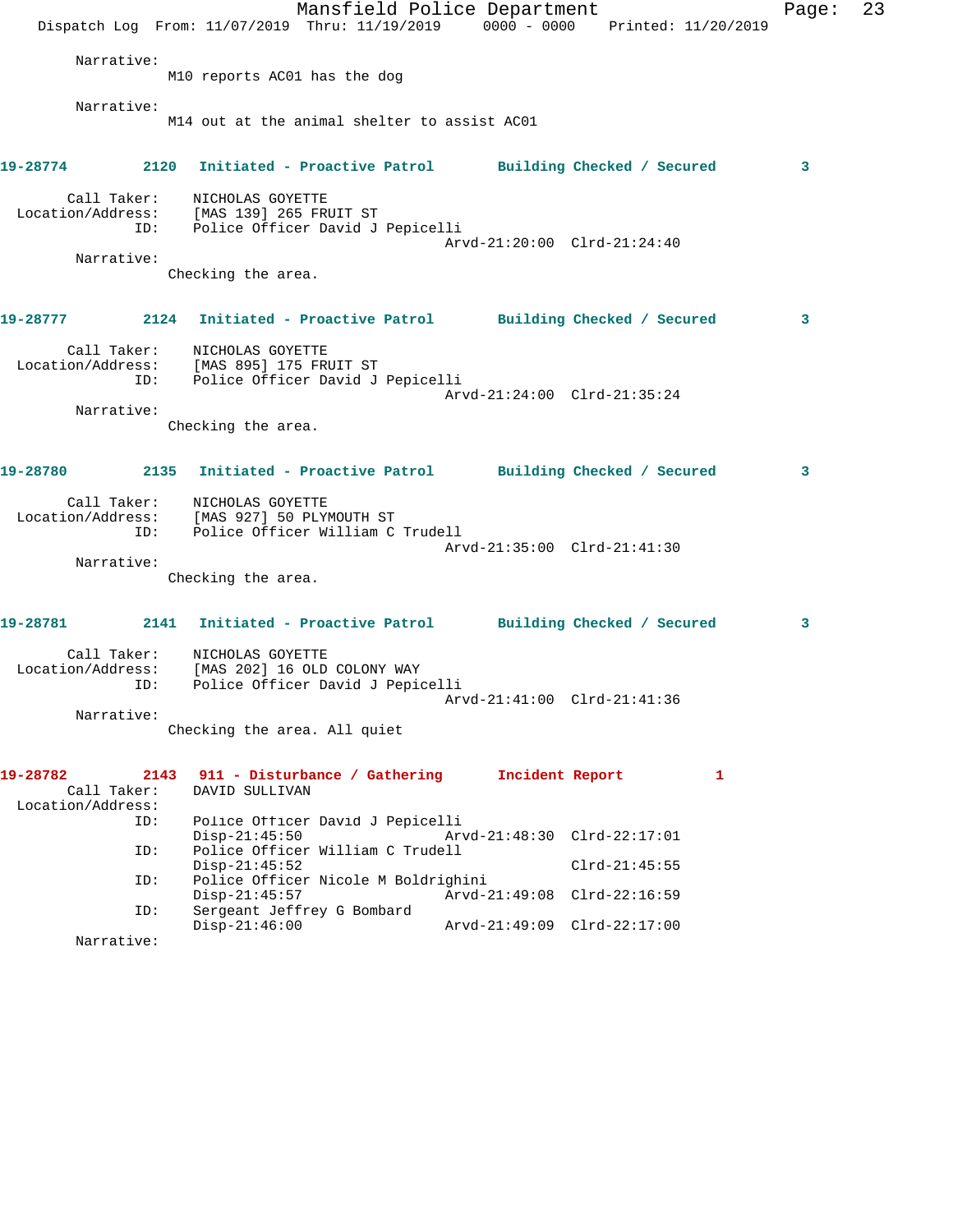Refer To Incident: 19MAS-1025-OF

## **For Date: 11/09/2019 - Saturday**

| 19-28787          | 0003        | Initiated - Proactive Patrol     | Building Checked / Secured  | 3 |
|-------------------|-------------|----------------------------------|-----------------------------|---|
|                   | Call Taker: | NICHOLAS GOYETTE                 |                             |   |
| Location/Address: |             | [MAS 820C] 31 PLYMOUTH ST        |                             |   |
|                   | ID:         | Police Officer William C Trudell |                             |   |
|                   |             |                                  | Arvd-00:03:00 Clrd-00:27:44 |   |
|                   | Narrative:  |                                  |                             |   |
|                   |             | Checking the area.               |                             |   |
| 19-28792          | 0058        | 911 - Disturbance / Gathering    | Arrest(s) Made              |   |
|                   | Call Taker: | CARLY MORIARTY                   |                             |   |
| Location/Address: |             |                                  |                             |   |
|                   | ID:         | Patrolman David Schepis          |                             |   |

| ID:      | Patrolman David Schepis          |                             |  |
|----------|----------------------------------|-----------------------------|--|
|          | $Disp-00:59:18$                  | Arvd-01:01:25 Clrd-01:29:01 |  |
| ID:      | Police Officer Meghan Birnie     |                             |  |
|          | $Disp-00:59:26$                  | Arvd-01:01:27 Clrd-01:29:00 |  |
| ID:      | Police Officer Michelle Bellevue |                             |  |
|          | $Disp-01:03:07$                  | Arvd-01:03:08 Clrd-01:26:00 |  |
| ID:      | Sergeant Lawrence G Crosman      |                             |  |
|          | $Disp-01:16:30$                  | Arvd-01:16:31 Clrd-01:26:10 |  |
| Vehicle: |                                  |                             |  |

Narrative: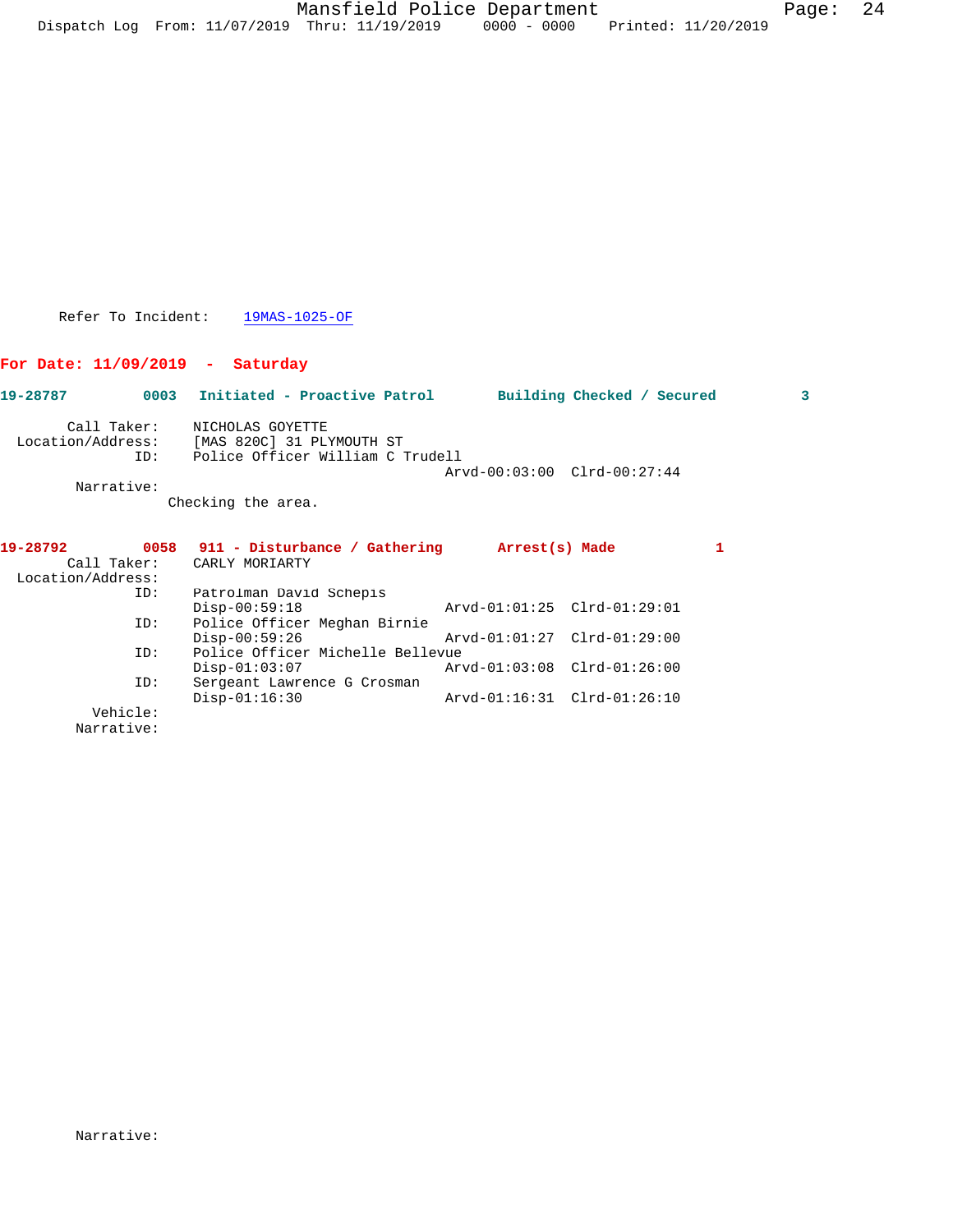Mansfield Police Department Fage: 25 Dispatch Log From: 11/07/2019 Thru: 11/19/2019 0000 - 0000 Printed: 11/20/2019 Refer To Summons: 19MAS-614-AR Summons: Address: Age: 27 Charges: A&B ON FAMILY / HOUSEHOLD MEMBER **19-28796 0132 Initiated - Proactive Patrol Building Checked / Secured 3** Call Taker: NICHOLAS GOYETTE Location/Address: [MAS 1002] 250 EAST ST ID: Police Officer Michelle Bellevue Arvd-01:32:00 Clrd-01:50:40 Narrative: Checking the area. **19-28805 0231 Phone - Alarm - Burglar False / Accidental Alarm 1**  Call Taker: DAVID SULLIVAN Location/Address: [MAS 10B] 305 FORBES BLVD ID: Sergeant Lawrence G Crosman Disp-02:33:29 Clrd-02:33:58<br>ID: Police Officer Michelle Bellevue Police Officer Michelle Bellevue<br>Disp-02:33:50 Arvd Disp-02:33:50 Arvd-02:39:21 Clrd-02:45:21 ID: Police Officer Meghan Birnie Disp-02:33:53 Arvd-02:39:52 Clrd-02:45:23 Narrative: Doors 33-37. Alarm attempting to notify a Rep to respond. Narrative: Clear, building checks secure **19-28808 0237 Initiated - Proactive Patrol Building Checked / Secured 3** Call Taker: NICHOLAS GOYETTE Location/Address: [MAS 820C] 31 PLYMOUTH ST ID: Police Officer William C Trudell Arvd-02:37:00 Clrd-02:52:58 Narrative: Checking the area. **19-28809 0249 Initiated - Proactive Patrol Building Checked / Secured 3** Call Taker: NICHOLAS GOYETTE Location/Address: [MAS 907E] 390 WEST ST ID: Police Officer Meghan Birnie Arvd-02:49:00 Clrd-02:52:55 Narrative: Checking the area. **19-28811 0254 Initiated - Proactive Patrol Building Checked / Secured 3** Call Taker: NICHOLAS GOYETTE Location/Address: [MAS 840] 280 SCHOOL ST ID: Police Officer Meghan Birnie Arvd-02:54:00 Clrd-03:06:45 Narrative: Checking the area. **19-28813 0309 Initiated - Proactive Patrol Building Checked / Secured 3**

 Call Taker: NICHOLAS GOYETTE Location/Address: [MAS 1016] 4 ERICK RD ID: Police Officer Michelle Bellevue Arvd-03:09:00 Clrd-03:23:15

Narrative: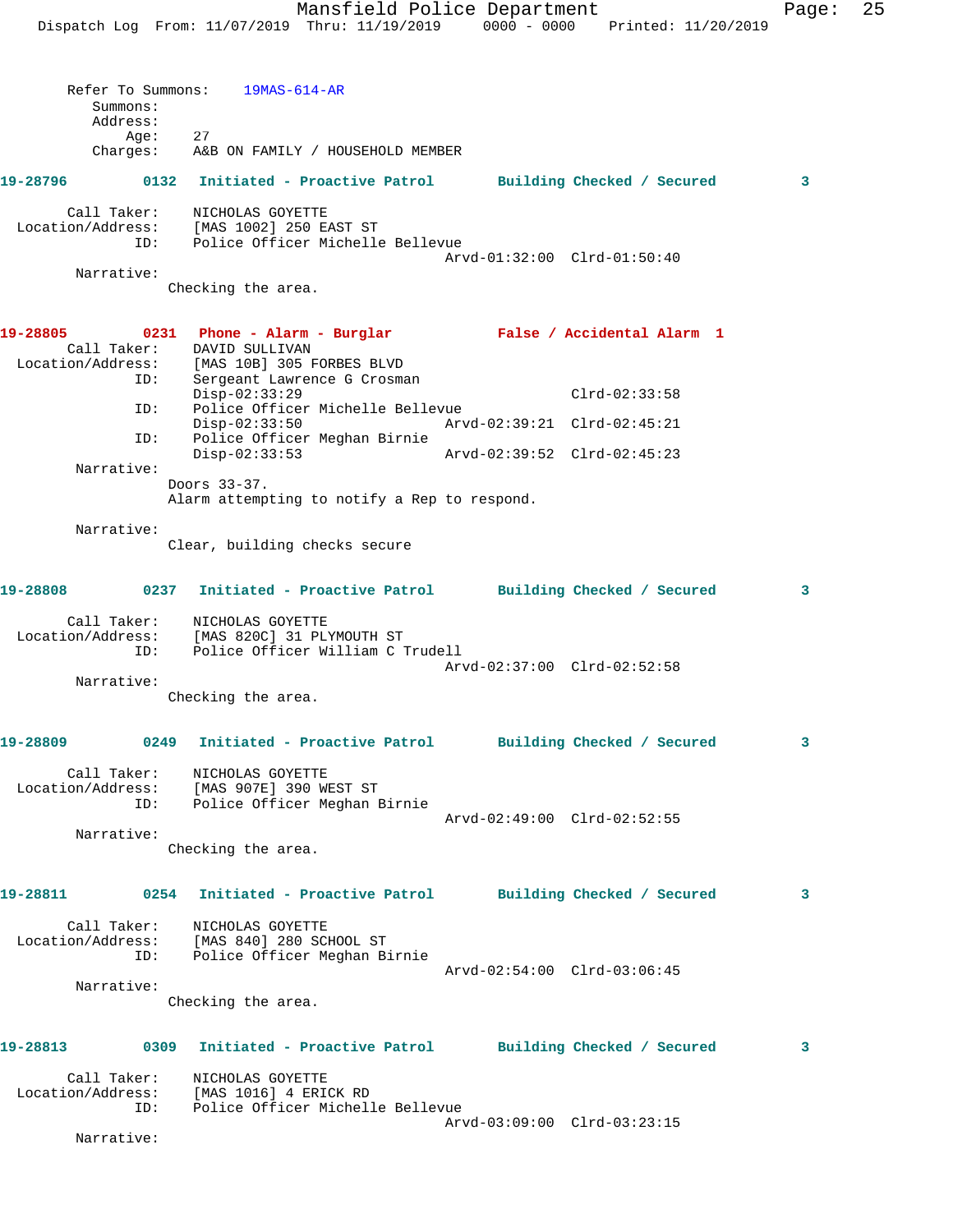Mansfield Police Department Page: 26 Dispatch Log From: 11/07/2019 Thru: 11/19/2019 0000 - 0000 Printed: 11/20/2019 Checking the area. **19-28816 0440 911 - Suspicious Actv / Persn / Veh Referred to Other Agency 2**  Call Taker: DAVID SULLIVAN<br>Location/Address: [MAS 946] 631 1 [MAS 946] 631 EAST ST Apt. #B202 ID: Police Officer Michelle Bellevue Disp-04:42:41 Arvd-04:46:11 Clrd-05:00:27<br>ID: Police Officer Meghan Birnie Police Officer Meghan Birnie Disp-04:49:53 Clrd-04:55:33 Narrative: Unk Type Audible Alarm Sounds like its outside. Narrative: M3 reports an audible alarm coming from C building, investigating Narrative: Clear, MFD was able to handle **19-28817 0451 Initiated - Proactive Patrol Building Checked / Secured 3** Call Taker: NICHOLAS GOYETTE Location/Address: [MAS 820C] 31 PLYMOUTH ST ID: Police Officer William C Trudell Arvd-04:51:00 Clrd-05:08:26 Narrative: Checking the area. **19-28818 0521 Initiated - Motor Vehicle Stop Spoken To 3** 

Call Taker: NICHOLAS GOYETTE<br>Vicinity of: [MAS] 330 PRATT 9 of: [MAS] 330 PRATT ST<br>ID: Patrolman David Scl Patrolman David Schepis Arvd-05:21:00 Clrd-05:27:45 ID: Police Officer Meghan Birnie Disp-05:25:41 Arvd-05:25:43 Clrd-05:27:46<br>Vehicle: WHI 2007 HINO HINO Reg: CO MA T44288 VIN: 5PVNJ8JVX72S509 WHI 2007 HINO HINO Reg: CO MA T44288 VIN: 5PVNJ8JVX72S50906 Narrative: Unit conducted a motorvehicle stop of attached vehicle for: malfunctioning lights

 Narrative: Operator advised, truck to be repaired nearby

## **19-28819 0610 Initiated - Selective Enforcement/RADAR Services Rendered 3**  Call Taker: NICHOLAS GOYETTE Location/Address: [MAS] 99 COPELAND DR @ 235 CHAUNCY ST ID: Patrolman David Schepis Arvd-06:10:00 Clrd-06:46:27

 Narrative: Checking the area.

Narrative:

No Violations

## **19-28820 0614 Initiated - Selective Enforcement/RADAR Services Rendered**

**3**  Call Taker: NICHOLAS GOYETTE Location/Address: [MAS] GROVE ST ID: Police Officer Meghan Birnie

Arvd-06:14:00 Clrd-06:49:27

Narrative:

Traffic enforcement in the area.

**19-28824 0727 Phone - Suspicious Actv / Persn / Veh Services Rendered**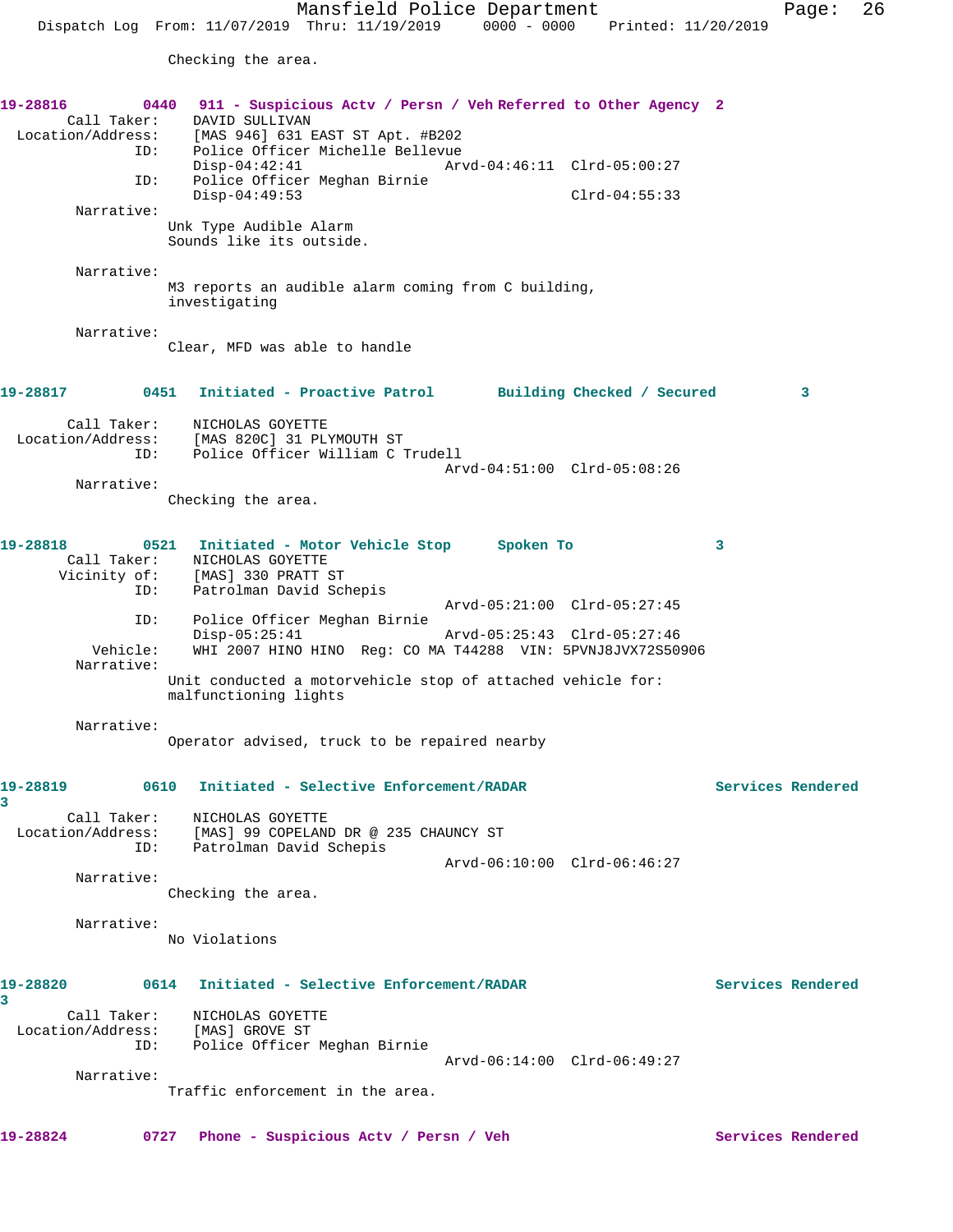Mansfield Police Department Page: 27 Dispatch Log From: 11/07/2019 Thru: 11/19/2019 0000 - 0000 Printed: 11/20/2019 **2**  Call Taker: PATRICK FEENEY Location/Address: [MAS 115] 250 NORTH MAIN ST ID: Patrolman David Schepis Patrolman David Schepis<br>Disp-07:30:27 Arvd-07:35:25 Clrd-07:48:56 Vehicle: BLK 2004 HOND CIVIC Reg: PC MA 6MN479 VIN: 1HGEM22914L030566 Narrative: Caller reports a m/v that is parked in the rear lot of the bldg that she is unfamiliar with. States its also parked at an awkward angle. Narrative: RP states she has posted signs restricting parking. Narrative: The owner was left voice mails to move the vehicle or the business owner would have it towed **19-28830 0914 Initiated - Building Check Building Checked / Secured 3** Call Taker: Kieran M Ruth Location/Address: [MAS 820C] 31 PLYMOUTH ST ID: Police Officer Joshua S Ellender Arvd-09:14:00 Clrd-09:31:55 Narrative: Building/area checked secure. **19-28832 1003 Initiated - Building Check Building Checked / Secured 3** Call Taker: Kieran M Ruth Location/Address: [MAS] 30 CHAUNCY ST ID: Police Officer Gregg S Kennedy Arvd-10:03:00 Clrd-10:08:33 Narrative: Building/area checked secure. **19-28834 1018 Alarm - Alarm - Burglar False / Accidental Alarm 1**  Call Taker: PATRICK FEENEY Location/Address: [MAS] 33 SUFFOLK RD ID: Police Officer John R Armstrong Disp-10:21:27 Arvd-10:28:10 Clrd-10:46:23 ID: Police Officer Gregg S Kennedy Disp-10:21:32 Clrd-10:31:57 ID: Police Officer Gregg S Kennedy<br>Disp-10:36:11 Disp-10:36:11 Arvd-10:36:14 Clrd-10:46:23<br>Vehicle: GRY 2016 TOYT COROLL Req: PC MA 4ML831 VIN: 2T1BURHE9GC6 GRY 2016 TOYT COROLL Reg: PC MA 4ML831 VIN: 2T1BURHE9GC638765 Narrative: Rear warehouse motion. Unable to reach keyholders. Narrative: Narrative: Ofc. Armstrong reports an open door on the property Narrative: Completed a walk thru with the representative, no issues. **19-28833 1019 911 - Assist Fire Department Transported to Hospital 3**  Call Taker: MEGHAN MILLS Location/Address: [MAS H5495] 171 GILBERT ST ID: Police Officer Patrick J Pennie Disp-10:20:23 Arvd-10:30:41 Clrd-10:36:40 Narrative: Assist MFD with the medical Narrative: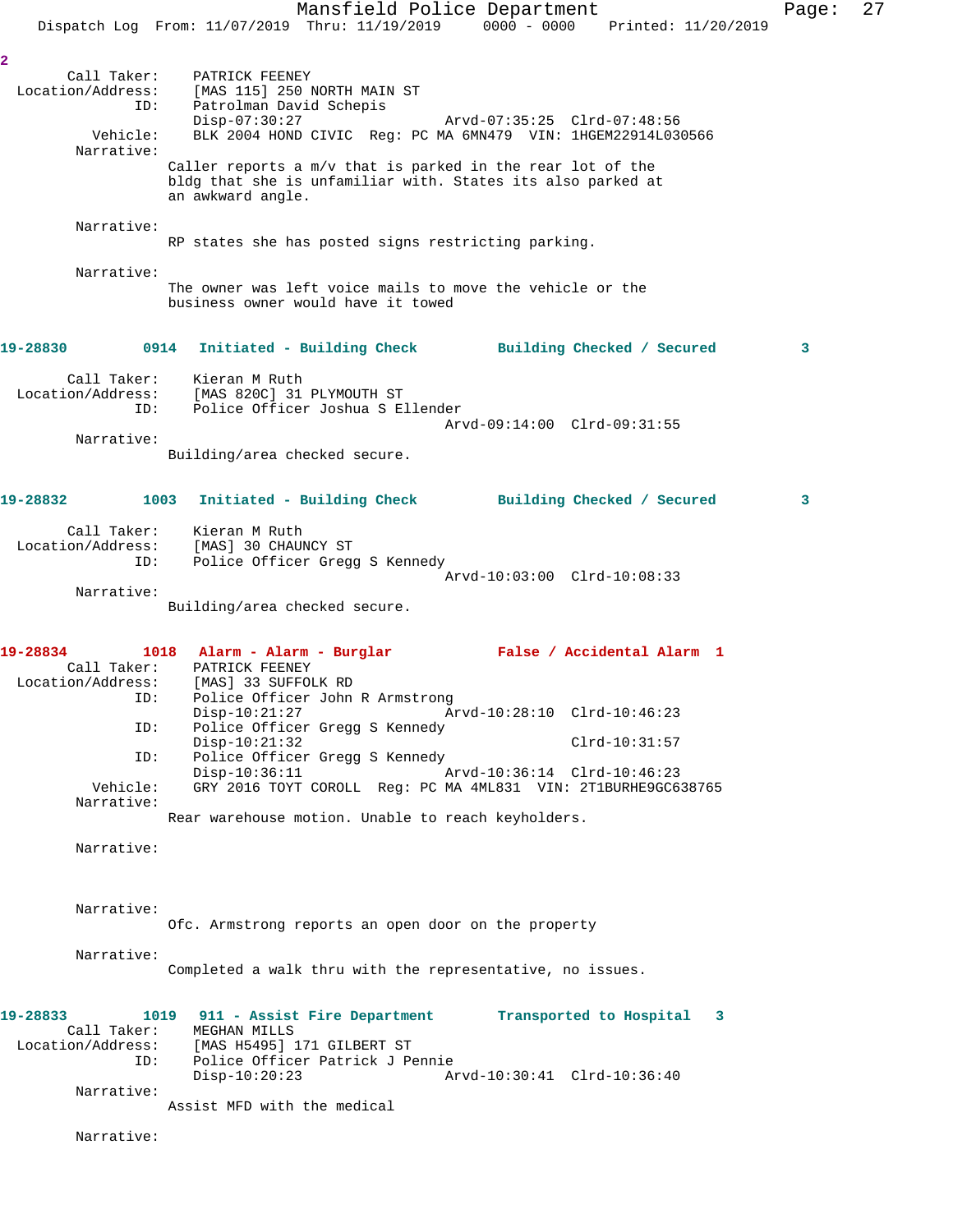Mansfield Police Department Fage: 28 Dispatch Log From: 11/07/2019 Thru: 11/19/2019 0000 - 0000 Printed: 11/20/2019 Transport to SMH **19-28835 1023 Phone - Alarm - Burglar False / Accidental Alarm 1**  Call Taker: Kieran M Ruth Location/Address: [MAS 900B] 242 CHAUNCY ST Apt. #3 ID: Police Officer Gregg S Kennedy<br>Disp-10:32:08 Mrvd-10:33:03 Clrd-10:33:55  $Disp-10:32:08$  Narrative: Out for the front door motion Narrative: Employees on scene **19-28837 1043 Initiated - Building Check Building Checked / Secured 3** Call Taker: Kieran M Ruth Location/Address: [MAS 840] 280 SCHOOL ST ID: Police Officer Patrick J Pennie Arvd-10:43:00 Clrd-10:53:50 Narrative: Building/area checked secure. **19-28838 1056 Initiated - Building Check Building Checked / Secured 3** Call Taker: Kieran M Ruth Location/Address: [MAS] 4 ERICK RD @ 15 BONNEY LN ID: Police Officer John R Armstrong Arvd-10:56:00 Clrd-11:03:23 Narrative: Building/area checked secure. **19-28839 1057 Initiated - Building Check Building Checked / Secured 3** Call Taker: Kieran M Ruth Location/Address: [MAS] ELMWOOD CT ID: Police Officer Patrick J Pennie Arvd-10:57:00 Clrd-11:00:50 Narrative: Building/area checked secure. **19-28840 1106 Initiated - Building Check Building Checked / Secured 3** Call Taker: Kieran M Ruth Location/Address: [MAS 820C] 31 PLYMOUTH ST ID: Police Officer Joshua S Ellender Arvd-11:06:00 Clrd-11:33:13 Narrative: Building/area checked secure. **19-28844 1143 Walk-In - Larceny under \$1200 Investigated - Report Taken 2** Call Taker: Officer Brendan Fayles Location/Address: [MAS 451B] 500 EAST ST ID: Police Officer John R Armstrong Disp-11:47:12 Arvd-11:50:48 Clrd-12:12:09 Narrative: Party lobby reporting his Amazon package was stolen Narrative: Report taken 19-28849 1205 Phone - 911 Hang-ups & Verifications **1205** Confirmed misdial/Accdntl **Call 2** 

Call Taker: Kieran M Ruth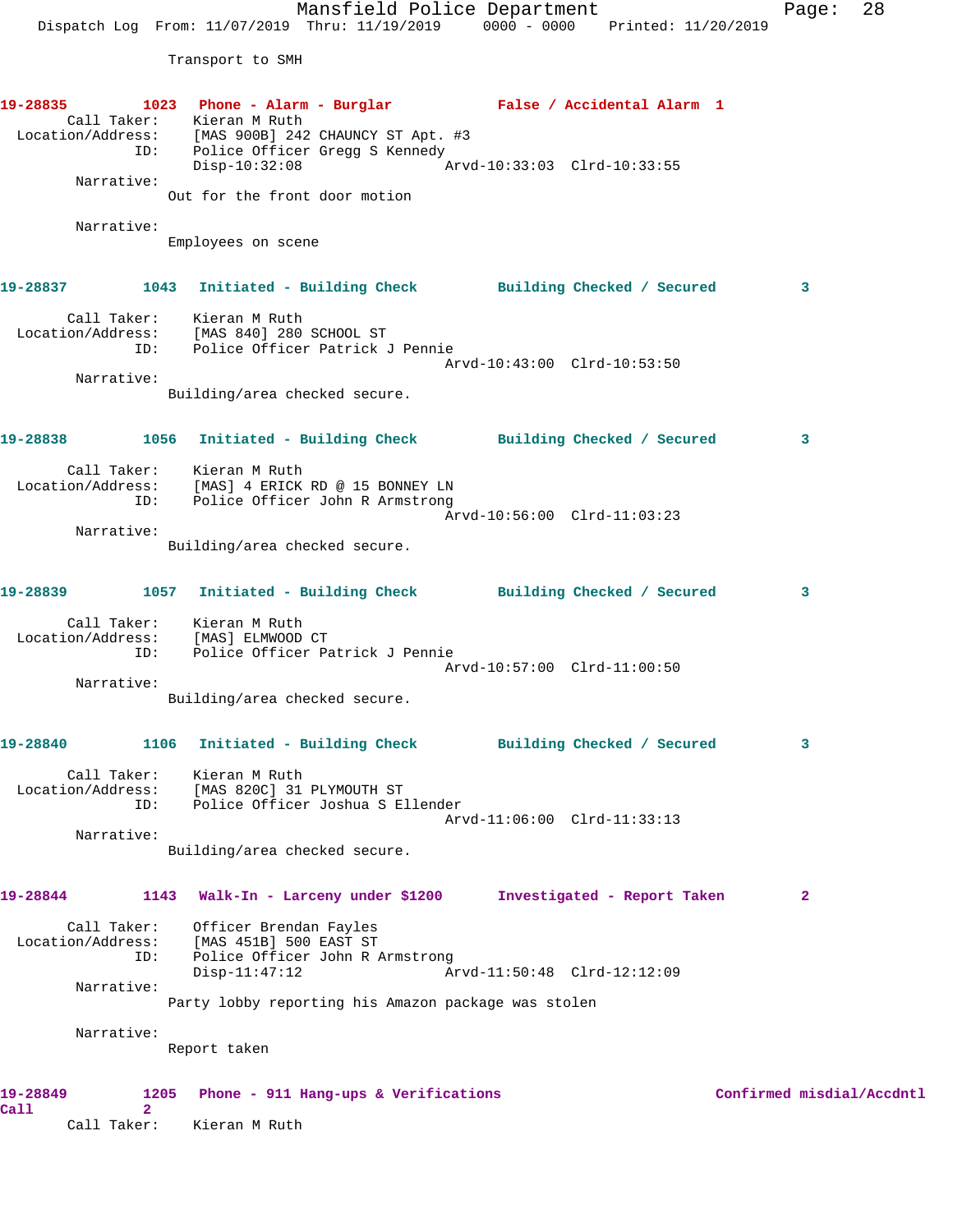|                                 | Mansfield Police Department                                                        |                             |                            | Page: | 29 |
|---------------------------------|------------------------------------------------------------------------------------|-----------------------------|----------------------------|-------|----|
|                                 | Dispatch Log From: 11/07/2019 Thru: 11/19/2019                                     | $0000 - 0000$               | Printed: 11/20/2019        |       |    |
| Location/Address:               | [MAS] 393 NORTH MAIN ST                                                            |                             |                            |       |    |
| ID:                             | Police Officer Gregg S Kennedy<br>$Disp-12:06:24$                                  | Arvd-12:08:08 Clrd-12:09:41 |                            |       |    |
| Narrative:                      | Accidental call, no issues                                                         |                             |                            |       |    |
| Narrative:                      | Confirmed accidental                                                               |                             |                            |       |    |
| 19-28850                        | 1210 Initiated - Building Check                                                    |                             | Building Checked / Secured | 3     |    |
| Call Taker: Kieran M Ruth       | Location/Address: [MAS 281A] 1 CROCKER ST                                          |                             |                            |       |    |
| ID:                             | Police Officer Gregg S Kennedy                                                     | Arvd-12:10:00 Clrd-12:51:07 |                            |       |    |
| Narrative:                      |                                                                                    |                             |                            |       |    |
|                                 | Building/area checked secure.                                                      |                             |                            |       |    |
| 19-28852<br>1222<br>Call Taker: | Walk-In - Assist Citizen - P S A Service of Court Papers<br>Officer Brendan Fayles |                             | 3                          |       |    |
| Location/Address:<br>ID:        | Police Officer Patrick J Pennie                                                    |                             |                            |       |    |
|                                 | $Disp-12:27:01$                                                                    | Arvd-12:29:34 Clrd-12:50:48 |                            |       |    |
| ID:                             | Police Officer David M Sennott<br>$Disp-12:27:17$                                  | Arvd-12:27:21 Clrd-12:50:48 |                            |       |    |
| Narrative:                      |                                                                                    |                             |                            |       |    |
|                                 |                                                                                    |                             |                            |       |    |
|                                 |                                                                                    |                             |                            |       |    |
|                                 |                                                                                    |                             |                            |       |    |
|                                 |                                                                                    |                             |                            |       |    |

**19-28855 1230 Phone - Assist Fire Department Referred to Other Agency 3**  Call Taker: Kieran M Ruth Location/Address: [MAS H508] 35 MILLFARM DR ID: Police Officer John R Armstrong<br>Disp-12:31:56 A Disp-12:31:56 Arvd-12:36:55 Clrd-12:37:29 Narrative: Assisting the FD with a fire/medical related incident. Narrative: The homeowner was calling to notify MFD he was having a fire **19-28856 1236 Phone - 911 Hang-ups & Verifications Confirmed misdial/Accdntl Call** 2<br>**Call Taker**: Call Taker: Kieran M Ruth<br>Location/Address: [MAS H6362] 18 ess: [MAS H6362] 18 WAGONWHEEL WAY<br>ID: Police Officer John R Armstron Police Officer John R Armstrong<br>Disp-12:37:58 A Disp-12:37:58 Arvd-12:44:12 Clrd-12:45:38 Narrative: Spoke to the calling party, confirmed accidental and all checks ok. Narrative: Confirmed accidental **19-28857 1305 Initiated - Building Check Building Checked / Secured 3** Call Taker: Kieran M Ruth Location/Address: [MAS 820C] 31 PLYMOUTH ST ID: Police Officer Joshua S Ellender Arvd-13:05:00 Clrd-13:32:34 Narrative: Building/area checked secure.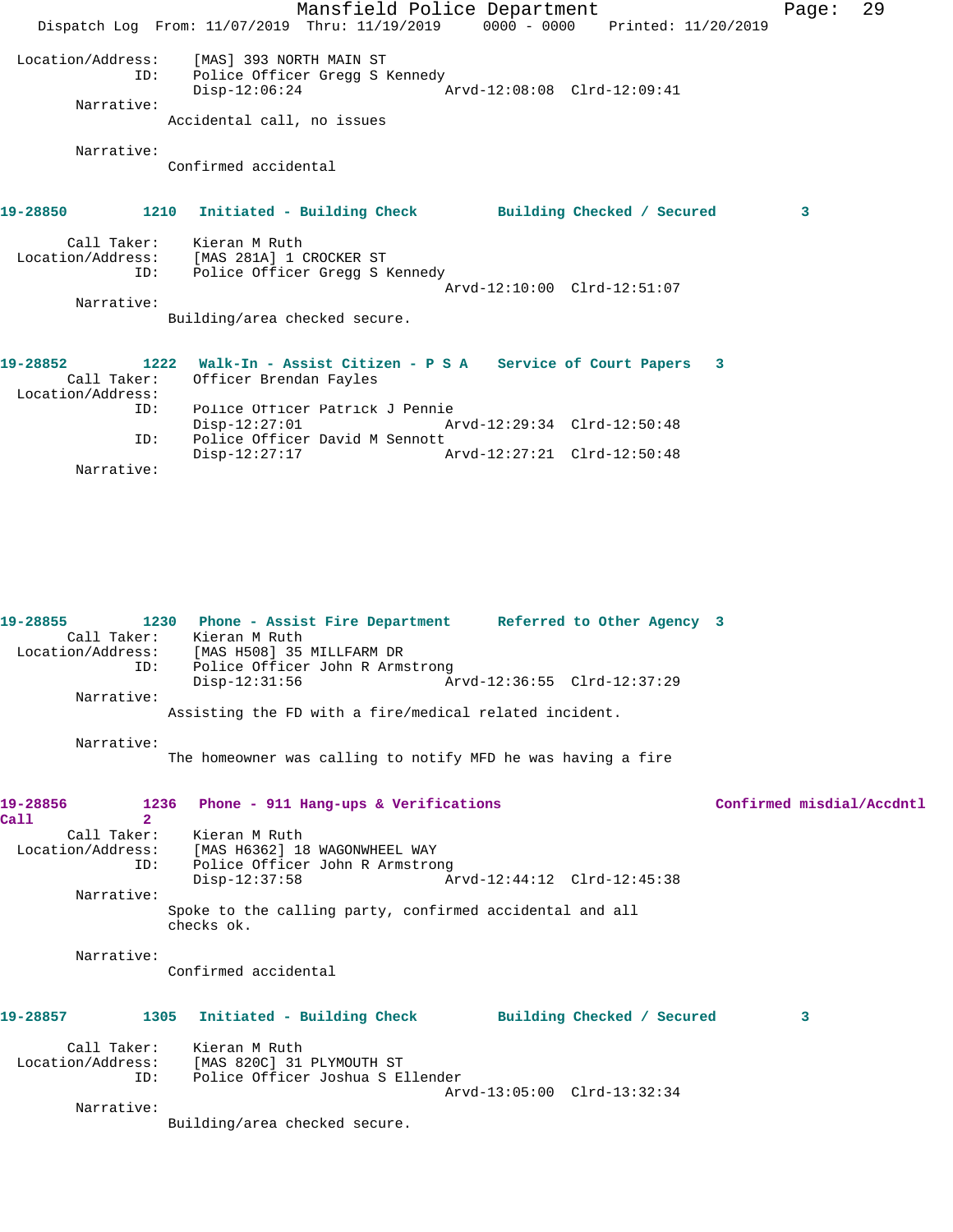Mansfield Police Department Fage: 30 Dispatch Log From: 11/07/2019 Thru: 11/19/2019 0000 - 0000 Printed: 11/20/2019 **19-28860 1314 Walk-In - Assist Citizen - P S A Spoken To 3**  Call Taker: Officer Brendan Fayles Location/Address: ID: Police Officer David M Sennott<br>Disp-13:16:46 Mrvd-13:16:53 Clrd-13:24:45 Disp-13:16:46 Arvd-13:16:53 Clrd-13:24:45 ID: Sergeant Thomas R Connor Disp-13:16:51 Arvd-13:16:55 Clrd-13:24:43 Narrative: **19-28864 1354 Initiated - Building Check Building Checked / Secured 3** Call Taker: Kieran M Ruth Location/Address: [MAS 1002] 250 EAST ST ID: Police Officer John R Armstrong Arvd-13:54:00 Clrd-14:51:17 Narrative: Building/area checked secure. **19-28865 1417 Initiated - Metro LEC Activation Services Rendered 1**  Call Taker: Kieran M Ruth Location/Address: [MAS 451B] 500 EAST ST ID: Police Officer Gregg S Kennedy Arvd-14:17:00 Clrd-17:28:31 ID: Police Officer Gregg S Kennedy Disp-13:52:30 Arvd-13:52:49 Clrd-14:05:41 ID: Patrolman David Schepis<br>Disp-14:22:33 Disp-14:22:33 Arvd-14:22:43 Clrd-17:28:37<br>ID: Police Officer Joshua S Ellender Police Officer Joshua S Ellender Disp-14:51:29 Clrd-14:53:31 Narrative: Ofc. Kennedy out for a METRO call out. **19-28866 1453 Initiated - Proactive Patrol Spoken To 3**  Call Taker: Kieran M Ruth Location/Address: [MAS 820C] 31 PLYMOUTH ST ID: Police Officer Joshua S Ellender Arvd-14:53:00 Clrd-15:09:41 Vehicle: BLU 2016 FRHT TR CASCA Reg: MA 3528A VIN: 1FUJGEBG4GLHC3745 Narrative: CHecking on MA/3528A apportioned Narrative: An employee not on this weekends list **19-28868 1522 Initiated - Motor Vehicle Stop Citation / Warning Issued 3**  Call Taker: Kieran M Ruth Vicinity of: [MAS] 100 SCHOOL ST ID: Police Officer Patrick J Pennie Arvd-15:22:00 Clrd-15:28:10 Vehicle: BLU 2016 FORD FOCUS Reg: PC MA 795ZE9 VIN: 1FADP3F21GL256394 Narrative: MV stop Narrative: Cited for speed **19-28870 1619 Phone - 911 Hang-ups & Verifications Confirmed misdial/Accdntl Call 2**  Call Taker: NICHOLAS GOYETTE Location/Address: [MAS] 25 COBB ST Apt. #G102 Police Officer David J Pepicelli<br>Disp-16:30:54 Ar Disp-16:30:54 Arvd-16:30:57 Clrd-16:34:05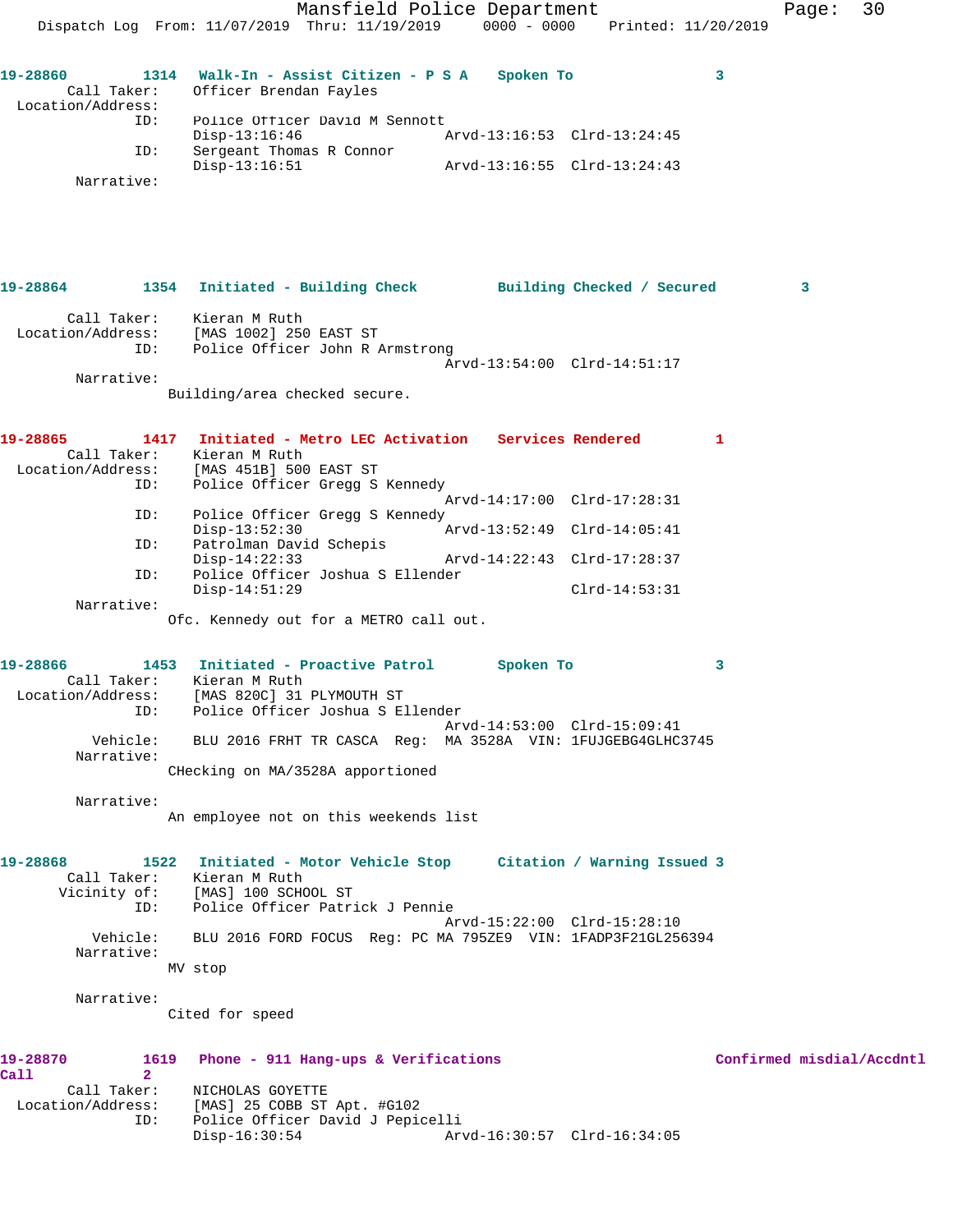|                                  | Mansfield Police Department                                                                                                                                            | 31<br>Page:               |
|----------------------------------|------------------------------------------------------------------------------------------------------------------------------------------------------------------------|---------------------------|
|                                  | Dispatch Log From: 11/07/2019 Thru: 11/19/2019 0000 - 0000 Printed: 11/20/2019                                                                                         |                           |
| Narrative:                       | Out for a 911 misdial                                                                                                                                                  |                           |
| Narrative:                       | Confirmed accidental                                                                                                                                                   |                           |
|                                  | 19-28871              1644    Initiated – Building Check              Building Checked / Secured                                                                       | 3                         |
| ID:                              | Call Taker: Kieran M Ruth<br>Location/Address: [MAS] ELMWOOD CT<br>Police Officer Nicole M Boldrighini                                                                 |                           |
| Narrative:                       | Arvd-16:44:00 Clrd-16:47:26                                                                                                                                            |                           |
|                                  | Building/area checked secure.                                                                                                                                          |                           |
| 19-28872<br>3                    | 1650<br>Initiated - Selective Enforcement/RADAR                                                                                                                        | Citation / Warning Issued |
| Location/Address:<br>ID:         | Call Taker: Kieran M Ruth<br>[MAS] 562 MAPLE ST @ 3 JENNIFER DR<br>Police Officer Joshua S Ellender                                                                    |                           |
| Vehicle:<br>Narrative:           | Arvd-16:50:00 Clrd-17:21:08<br>Vehicle: GRN 2016 HOND UT HRV Reg: PC MA 66FE14 VIN: 3CZRU6H71GM712387<br>GRY 2009 CHEV IMPALA Reg: PC MA 1EHB74 VIN: 2G1WT57N591301230 |                           |
|                                  | Traffic enforcement in the area.                                                                                                                                       |                           |
| Narrative:                       | Out with MA/66FE14, cited for speed                                                                                                                                    |                           |
| Narrative:                       |                                                                                                                                                                        |                           |
|                                  | Out with MA/1EHB74, cited for speed                                                                                                                                    |                           |
| 19-28877<br>Call<br>$\mathbf{2}$ | Phone - 911 Hang-ups & Verifications<br>1710                                                                                                                           | Confirmed misdial/Accdntl |
|                                  | Call Taker: NICHOLAS GOYETTE                                                                                                                                           |                           |
| Location/Address:<br>ID:         | [MAS H5987] 75 PARK ST<br>Police Officer David J Pepicelli<br>$Disp-17:12:31$<br>Arvd-17:14:23 Clrd-17:19:29                                                           |                           |
| Narrative:                       | Out for a 911 misdial                                                                                                                                                  |                           |
| Narrative:                       | Confirmed accidental                                                                                                                                                   |                           |
|                                  |                                                                                                                                                                        |                           |
| 19-28880                         | 1727 Phone - Assist Fire Department<br>Call Taker: Kieran M Ruth<br>Location/Address: [MAS H4263] 421 GILBERT ST                                                       | Transported to Hospital 3 |
| ID:                              | Police Officer Nicole M Boldrighini<br>Arvd-17:35:22 Clrd-17:42:40<br>$Disp-17:29:04$                                                                                  |                           |
| Narrative:                       |                                                                                                                                                                        |                           |
|                                  | Assisting the FD with a fire/medical related incident.                                                                                                                 |                           |
| 19-28886                         | 1800 Phone - Assist Fire Department No Transport                                                                                                                       | 3                         |
|                                  | Call Taker: Kieran M Ruth<br>Location/Address: [MAS H4435] 21 HEMLOCK LN                                                                                               |                           |
| ID:                              | Police Officer Joshua S Ellender<br>$Disp-18:01:11$<br>Arvd-18:04:29 Clrd-18:19:02                                                                                     |                           |
| ID:                              | Police Officer David J Pepicelli<br>$Disp-18:01:18$<br>Arvd-18:04:29 Clrd-18:19:02                                                                                     |                           |
| Narrative:                       | Assisting the FD with a fire/medical related incident.                                                                                                                 |                           |
| Narrative:                       |                                                                                                                                                                        |                           |
|                                  | Patient refusal                                                                                                                                                        |                           |
| 19-28888                         | Initiated - Building Check<br>Services Rendered<br>1829                                                                                                                | 3                         |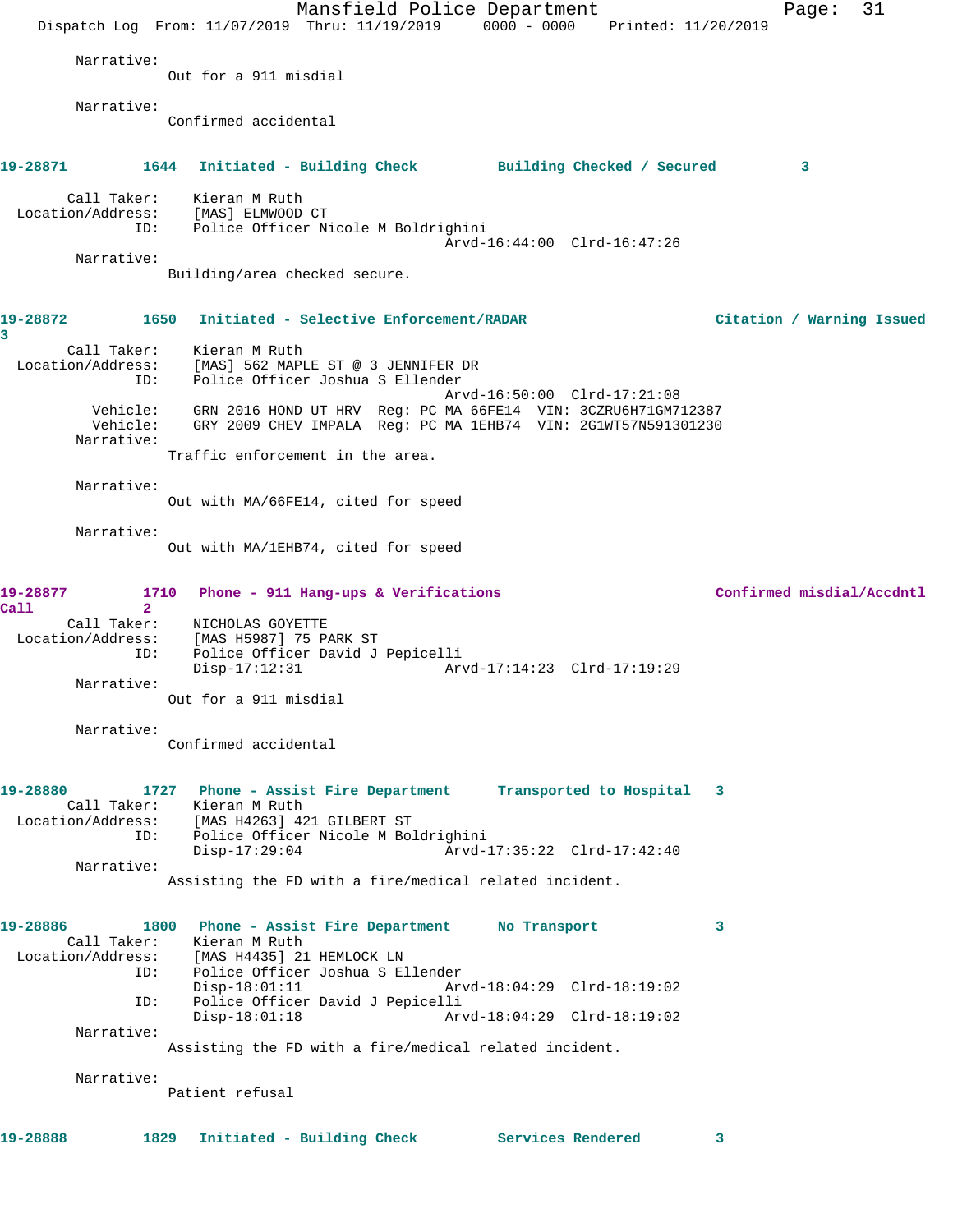Mansfield Police Department Fage: 32 Dispatch Log From: 11/07/2019 Thru: 11/19/2019 0000 - 0000 Printed: 11/20/2019 Call Taker: Kieran M Ruth Location/Address: [MAS 820C] 31 PLYMOUTH ST ID: Police Officer John R Armstrong Arvd-18:29:00 Clrd-20:01:35 Narrative: Building/area checked secure. **19-28890 1841 Initiated - Motor Vehicle Stop Citation / Warning Issued 3**  Call Taker: NICHOLAS GOYETTE Vicinity of: [MAS 858] 245 OAKLAND ST ID: Police Officer Joshua S Ellender Arvd-18:41:00 Clrd-18:47:56 Vehicle: GRN 2017 SUBA FOREST Reg: PC MA 61NW49 VIN: JF2SJAEC3HH436144 **19-28892 1847 Initiated - Proactive Patrol Services Rendered 3**  Call Taker: NICHOLAS GOYETTE Location/Address: [MAS 840] 280 SCHOOL ST ID: Police Officer Nicole M Boldrighini Arvd-18:47:00 Clrd-18:59:16 Narrative: Checking the area. **19-28893 1848 Initiated - Motor Vehicle Stop Spoken To 3**  Call Taker: DAVID SULLIVAN Location/Address: [MAS] OAKLAND ST ID: Police Officer Joshua S Ellender Arvd-18:48:00 Clrd-18:51:16 Vehicle: RED 2015 NISS UT PATHFI Reg: PC MA 57R360 VIN: 5N1AR2MM8FC723231 **19-28896 1859 Radio - Motor Veh Acc - No Injury Services Rendered 1**  Call Taker: DAVID SULLIVAN Location/Address: [FOX 51] 4 FISHER ST ID: Police Officer Nicole M Boldrighini Disp-19:01:16 Arvd-19:02:33 Clrd-19:24:36 Narrative: Mansfield Req by Foxbough Mutual Aid **19-28902 2000 Initiated - Building Check Services Rendered 3**  Call Taker: DAVID SULLIVAN Location/Address: [MAS 4] 31 HAMPSHIRE ST ID: Police Officer Nicole M Boldrighini Arvd-20:00:00 Clrd-20:09:01 **19-28904 2029 Initiated - Building Check Services Rendered 3**  Call Taker: DAVID SULLIVAN Location/Address: [MAS 820C] 31 PLYMOUTH ST ID: Police Officer John R Armstrong Arvd-20:29:00 Clrd-20:43:11 **19-28905 2030 Initiated - Building Check Services Rendered 3**  Call Taker: DAVID SULLIVAN Location/Address: [MAS 907E] 390 WEST ST ID: Police Officer Nicole M Boldrighini Arvd-20:30:00 Clrd-20:39:54 **19-28908 2106 Initiated - Building Check Building Checked / Secured 3** Call Taker: DAVID SULLIVAN Location/Address: [MAS 417] 9 FRANCIS AVE ID: Police Officer Joshua S Ellender Arvd-21:06:00 Clrd-21:14:03 **19-28909 2124 Initiated - Building Check Services Rendered 3**  Call Taker: DAVID SULLIVAN Location/Address: [MAS] 4 ERICK RD @ 15 BONNEY LN ID: Police Officer Joshua S Ellender Arvd-21:24:00 Clrd-21:28:37 **19-28910 2136 Initiated - Suspicious Actv / Persn / Veh Investigated - No Report**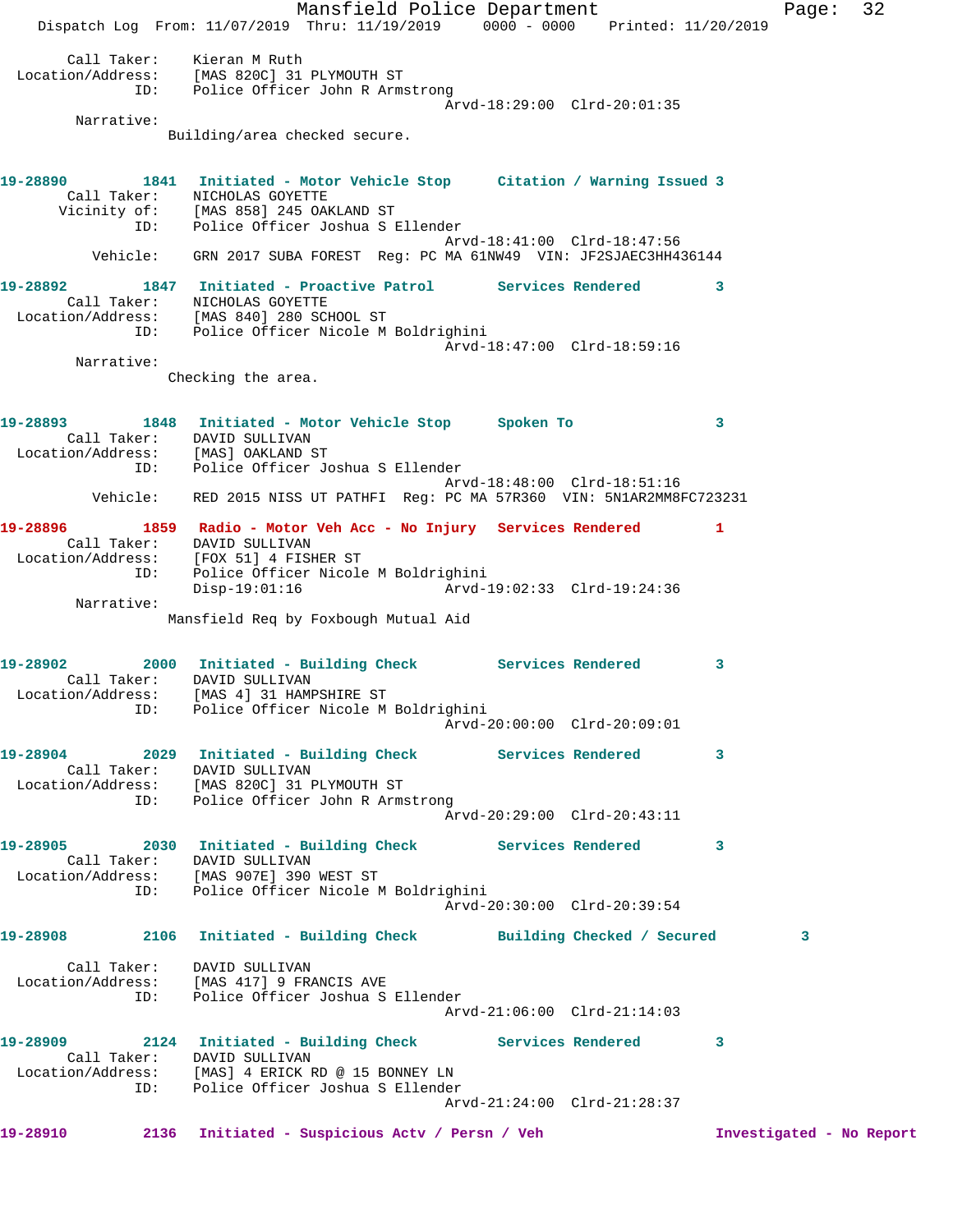Mansfield Police Department Fage: 33 Dispatch Log From: 11/07/2019 Thru: 11/19/2019 0000 - 0000 Printed: 11/20/2019 **2**  Call Taker: DAVID SULLIVAN Location/Address: [MAS 982] 111 HOPE ST ID: Police Officer Joshua S Ellender Arvd-21:36:00 Clrd-21:44:36 Vehicle: GRY 2011 MAZD CX9 Reg: PAR MA P373 VIN: JM3TB3CV6B0301964 **19-28916 2200 Alarm - Alarm - Burglar Services Rendered 1**  Call Taker: GARIN EISELE Location/Address: [MAS H2948] 56 PATTYS RD ess: العديد العديد العديد العديد العديد العديد العديد العديد العديد العديد العديد العديد العديد العد<br>Disp-22:03:04 Arv Disp-22:03:04 Arvd-22:08:32 Clrd-22:10:26 ID: Police Officer David J Pepicelli Disp-22:03:09 Clrd-22:10:19 Narrative: Safe Home monitoring,reporting Main door alarm. Narrative: Accidental by family. **19-28918 2255 911 - Suspicious Actv / Persn / Veh Investigated - No Report 2**  Call Taker: DAVID SULLIVAN Location/Address: [MAS H222] 596 MAPLE ST ID: Police Officer Joshua S Ellender Disp-22:58:43 Arvd-23:01:03 Clrd-23:12:40 ID: Police Officer David J Pepicelli Arvd-23:12:17 Clrd-23:12:35 ID: Police Officer Patrick J Pennie Arvd-23:06:41 Clrd-23:08:26 Vehicle: GRY 2016 TOYT PRIUS Reg: PC MA 2FDC31 VIN: JTDKBRFU7G3015427 Narrative: R/p Uber Driver Toyt Prius White 2fbc31. Narrative: Misunderstanding. Driver was paid and the passenger is home. No Further Action Required. **19-28920 2331 Initiated - Building Check Services Rendered 3**  Call Taker: DAVID SULLIVAN Location/Address: [MAS 820C] 31 PLYMOUTH ST ID: Officer Raymond E Maigret Arvd-23:31:00 Clrd-23:43:39 **For Date: 11/10/2019 - Sunday 19-28923 0007 911 - Assist Fire Department Services Rendered 3**  Call Taker: GARIN EISELE Location/Address: [MAS H826] 361 WILLIAMS ST ID: Patrolman David Schepis Disp-00:09:57 Arvd-00:19:59 Clrd-00:29:36 Narrative: M2 responding to assist with fire. **19-28924 0035 Initiated - Building Check Services Rendered 3**  Call Taker: DAVID SULLIVAN Location/Address: [MAS 907E] 390 WEST ST ID: Patrolman David Schepis Arvd-00:35:00 Clrd-00:38:29 19-28927 0056 Initiated - Building Check Services Rendered 3 Call Taker: DAVID SULLIVAN Location/Address: [MAS 281A] 1 CROCKER ST ID: Police Officer Meghan Birnie Arvd-00:56:00 Clrd-01:01:57 Narrative: And Surrounding Parking Lots.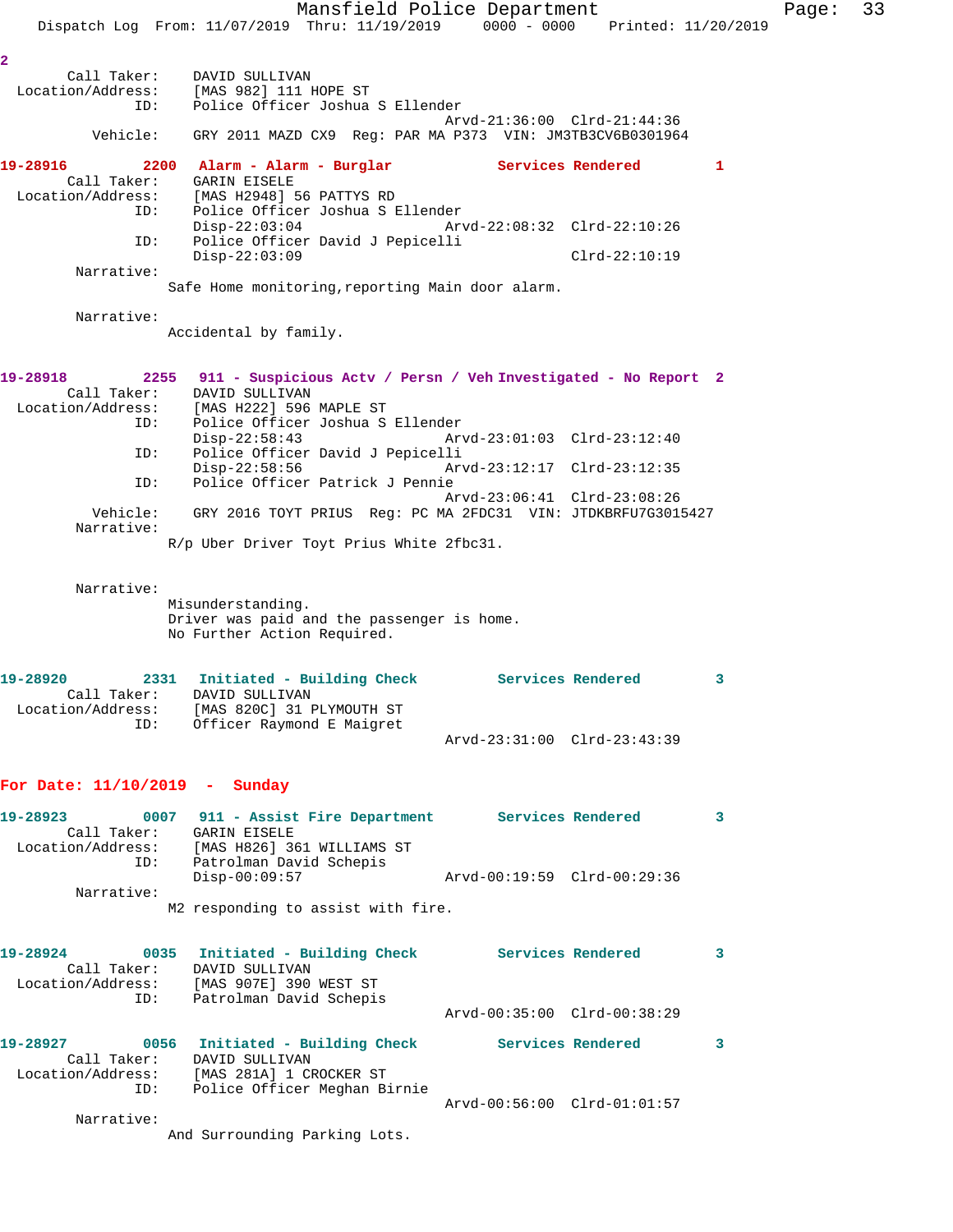**19-28928 0058 Initiated - Building Check Services Rendered 3**  Call Taker: DAVID SULLIVAN Location/Address: [MAS 1002] 250 EAST ST ID: Police Officer Michelle Bellevue Arvd-00:58:00 Clrd-01:07:47 **19-28929 0102 Phone - ACO Activity Unfounded/Unverifed 3**  Call Taker: DAVID SULLIVAN Location/Address: [MAS] ELM ST ID: Patrolman David Schepis Disp-01:03:55 Arvd-01:10:29 Clrd-01:16:42 Narrative: Area 678 Elm St Barking Dog. Narrative: All quiet in the area. **19-28930 0117 Initiated - Building Check Services Rendered 3**  Call Taker: DAVID SULLIVAN Location/Address: [MAS 900A] 242 CHAUNCY ST Apt. #1 ID: Police Officer Meghan Birnie Arvd-01:17:00 Clrd-01:25:35 **19-28931 0119 Initiated - Motor Vehicle Stop Citation / Warning Issued 3**  Call Taker: DAVID SULLIVAN Location/Address: [MAS] ELMWOOD CT ID: Patrolman David Schepis Arvd-01:19:00 Clrd-01:31:58 ID: Police Officer Meghan Birnie Disp-01:25:46 Arvd-01:25:49 Clrd-01:32:00 Vehicle: BRO 2017 HYUN SONATA Reg: PC MA 674YR3 VIN: 5NPE24AF4HH493593 Narrative: Traffic Stop. **19-28932 0122 Initiated - Building Check Services Rendered 3**  Call Taker: DAVID SULLIVAN Location/Address: [MAS] 4 ERICK RD @ 15 BONNEY LN ID: Police Officer Michelle Bellevue Arvd-01:22:00 Clrd-01:26:29 **19-28933 0125 Phone - 911 Hang-ups & Verifications Unfounded/Unverifed 2**  Call Taker: NICHOLAS GOYETTE Location/Address: [MAS 418E] 29 FRANCIS AVE ID: Police Officer Michelle Bellevue Disp-01:27:09 Arvd-01:31:54 Clrd-01:41:39 Narrative: Nothing FOund. **19-28934 0132 Phone - Motor Veh Acc - Hit & Run Investigated - Report Taken 1** Call Taker: NICHOLAS GOYETTE Location/Address: [MAS H938] 82 SOUTH ST ID: Patrolman David Schepis Disp-01:35:52 Arvd-01:43:15 Clrd-01:51:40 Vehicle: BLK 2008 VOLK SD JETTA Reg: PC MA 1CTR68 VIN: 3VWRZ71K98M048348 Narrative: Caller reports his mailbox was hit Refer To Incident: 19MAS-1027-OF **19-28935 0132 Initiated - Building Check Services Rendered 3**  Call Taker: DAVID SULLIVAN Location/Address: [MAS 840] 280 SCHOOL ST ID: Patrolman David Schepis

Dispatch Log From: 11/07/2019 Thru: 11/19/2019 0000 - 0000 Printed: 11/20/2019

Arvd-01:32:00 Clrd-01:35:10

Mansfield Police Department Fage: 34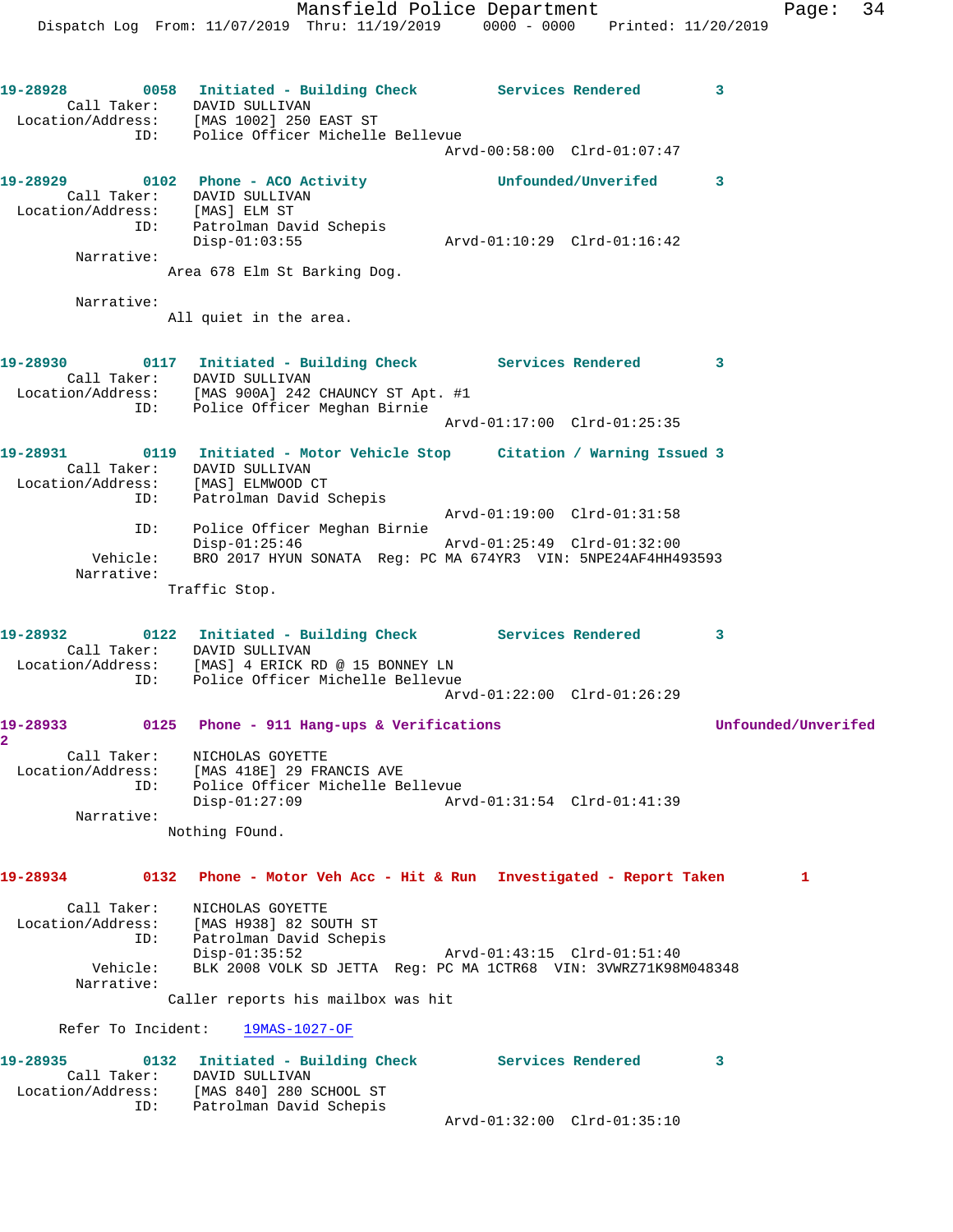|                                              | Mansfield Police Department<br>Dispatch Log From: 11/07/2019 Thru: 11/19/2019 0000 - 0000 Printed: 11/20/2019                                                                  |                             |                   | 35<br>Page:       |  |
|----------------------------------------------|--------------------------------------------------------------------------------------------------------------------------------------------------------------------------------|-----------------------------|-------------------|-------------------|--|
|                                              | 19-28942   0150   Initiated - Building Check   Services Rendered<br>Call Taker: DAVID SULLIVAN<br>Location/Address: [MAS 820C] 31 PLYMOUTH ST<br>ID: Officer Raymond E Maigret |                             |                   | $\mathbf{3}$      |  |
|                                              |                                                                                                                                                                                | Arvd-01:50:00 Clrd-01:51:16 |                   |                   |  |
| Call Taker:<br>Location/Address:             | 19-28943 0158 911 - Disturbance / Gathering Investigated - No Report 1<br>DAVID SULLIVAN<br>[MAS 411] 60 FORBES BLVD Apt. #212                                                 |                             |                   |                   |  |
| ID:                                          | Patrolman David Schepis<br>$Disp-02:00:01$                                                                                                                                     | Arvd-02:02:11 Clrd-02:17:13 |                   |                   |  |
| ID:                                          | Police Officer Meghan Birnie<br>$Disp-02:00:08$                                                                                                                                | Arvd-02:02:05 Clrd-02:17:10 |                   |                   |  |
| ID:<br>Narrative:                            | Police Officer Donald MacLean<br>$Disp-02:01:07$                                                                                                                               | Arvd-02:09:00 Clrd-02:17:05 |                   |                   |  |
|                                              |                                                                                                                                                                                |                             |                   |                   |  |
|                                              | Refer To Incident: 19MAS-1028-OF                                                                                                                                               |                             |                   |                   |  |
|                                              | 19-28945 0338 Initiated - Building Check Services Rendered<br>Call Taker: DAVID SULLIVAN<br>Location/Address: [MAS 820C] 31 PLYMOUTH ST<br>ID: Officer Raymond E Maigret       |                             |                   | 3                 |  |
|                                              |                                                                                                                                                                                | Arvd-03:38:00 Clrd-03:47:58 |                   |                   |  |
|                                              | 19-28947 0544 Initiated - Building Check Services Rendered<br>Call Taker: DAVID SULLIVAN<br>Location/Address: [MAS 820C] 31 PLYMOUTH ST                                        |                             |                   | 3                 |  |
| ID:                                          | Officer Raymond E Maigret                                                                                                                                                      | Arvd-05:44:00 Clrd-05:57:18 |                   |                   |  |
|                                              | 19-28948 0600 Phone - Alarm - Burglar Services Rendered 1<br>Call Taker: DAVID SULLIVAN<br>Location/Address: [MAS 10B] 305 FORBES BLVD                                         |                             |                   |                   |  |
| ID:<br>ID:                                   | Patrolman David Schepis<br>$Disp-06:01:11$<br>Police Officer Meghan Birnie                                                                                                     |                             | $Clrd-06:08:31$   |                   |  |
| Narrative:                                   | $Disp-06:01:18$                                                                                                                                                                | Arvd-06:04:59 Clrd-06:08:35 |                   |                   |  |
|                                              | General Burg. No Zones.                                                                                                                                                        |                             |                   |                   |  |
| Narrative:                                   | Bldg Checked Secure.                                                                                                                                                           |                             |                   |                   |  |
| 19-28949<br>Call Taker:<br>Location/Address: | 0609 911 - Assist Fire Department Services Rendered<br>DAVID SULLIVAN<br>[MAS H4210] 154 JEWELL ST                                                                             |                             |                   | 3                 |  |
| ID:                                          | Patrolman David Schepis<br>$Disp-06:09:39$                                                                                                                                     | Arvd-06:17:23 Clrd-07:28:27 |                   |                   |  |
| ID:                                          | Police Officer Meghan Birnie<br>$Disp-06:42:03$                                                                                                                                | Arvd-06:51:59 Clrd-07:11:36 |                   |                   |  |
| 19-28950                                     | 0623 Initiated - Selective Enforcement/RADAR                                                                                                                                   |                             |                   | Services Rendered |  |
| 3<br>Call Taker:<br>Vicinity of:<br>ID:      | DAVID SULLIVAN<br>[MAS] ESSEX ST<br>Police Officer Michelle Bellevue                                                                                                           |                             |                   |                   |  |
| 19-28951                                     | 0623 Initiated - Selective Enforcement/RADAR                                                                                                                                   | Arvd-06:23:00 Clrd-07:04:36 |                   | Services Rendered |  |
| 3<br>Call Taker:                             | DAVID SULLIVAN                                                                                                                                                                 |                             |                   |                   |  |
| Vicinity of:<br>ID:                          | [MAS] SOUTH MAIN ST<br>Police Officer Meghan Birnie                                                                                                                            | Arvd-06:23:00 Clrd-06:41:51 |                   |                   |  |
| 19-28952<br>Call Taker:                      | 0815 911 - Assist Fire Department<br>PATRICK FEENEY                                                                                                                            |                             | Cancelled Enroute | 3                 |  |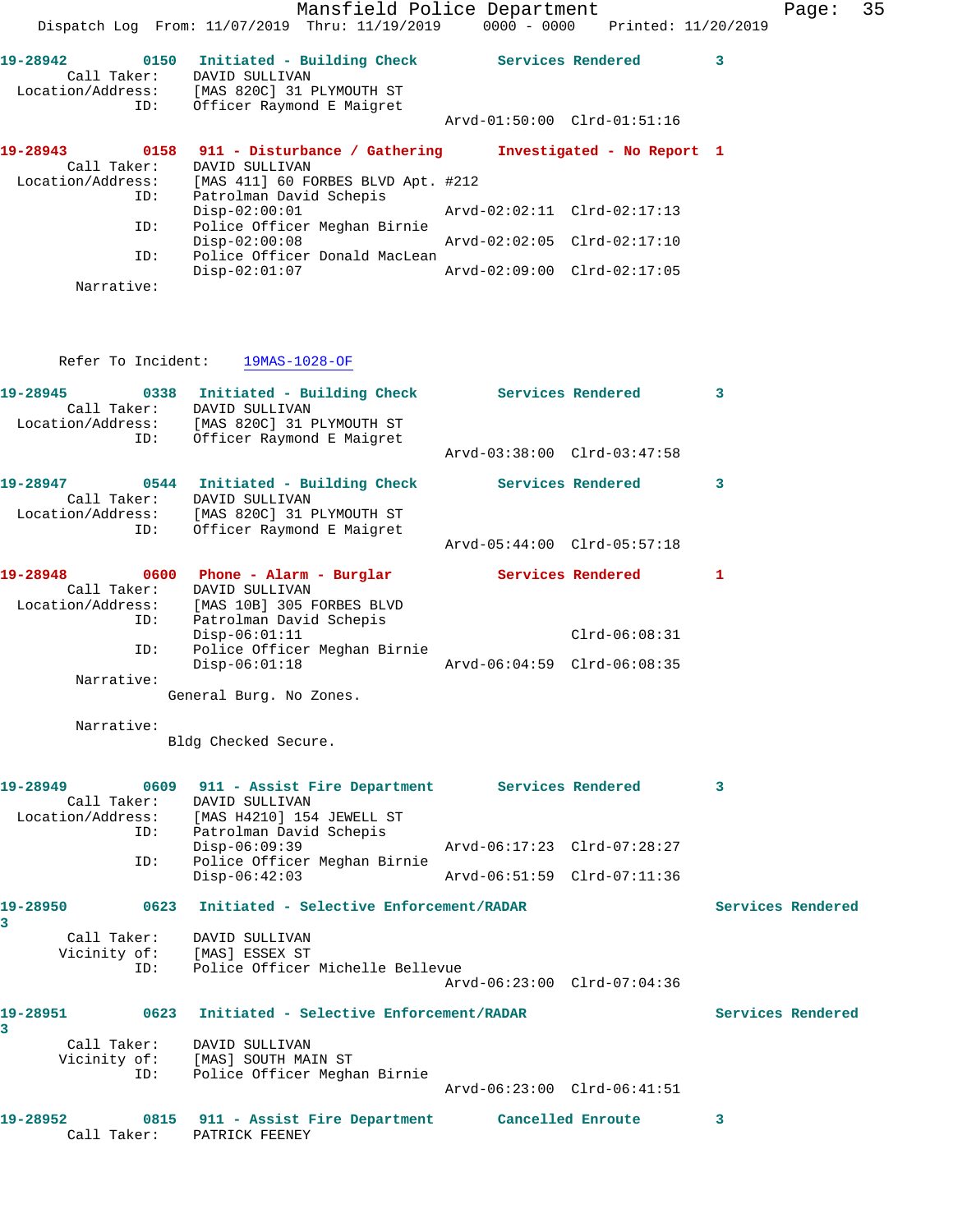Mansfield Police Department Fage: 36 Dispatch Log From: 11/07/2019 Thru: 11/19/2019 0000 - 0000 Printed: 11/20/2019 Location/Address: [MAS H630] 190 OTIS ST ID: Police Officer Matthew A Souza Disp-08:16:39 Clrd-08:17:07 Narrative: Assisting the FD with a fire/medical related incident. Narrative: M1 cancelled M13; shift meeting on-going. **19-28954 0857 Initiated - Building Check Building Checked / Secured 3** Call Taker: PATRICK FEENEY Location/Address: [MAS 820C] 31 PLYMOUTH ST ID: Police Officer Joshua S Ellender Arvd-08:57:00 Clrd-10:16:09 **19-28957 0930 Phone - Assist Fire Department Transported to Hospital 3**  Call Taker: Kieran M Ruth Location/Address: [MAS H3050] 2 CAROL RD ID: Police Officer Matthew A Souza Disp-09:32:32 Arvd-09:39:19 Clrd-09:43:47 Narrative: Assisting the FD with a fire/medical related incident. **19-28958 0949 911 - 911 Hang-ups & Verifications Unfounded/Unverifed 2**  Call Taker: PATRICK FEENEY Location/Address: [MAS 907] 390 WEST ST Apt. #A ID: Police Officer Matthew A Souza Disp-09:49:53 Arvd-09:53:51 Clrd-09:56:45 ID: Police Officer Matthew A Souza<br>Disp-09:57:00 A Disp-09:57:00 Arvd-09:57:04 Clrd-10:00:27 Narrative:<br>911 call from %, no response to SCP or TTY. Call<br>Call from the within 14 meters back was unsuccessful, no answer. Mapped to within 14 meters of the front of the store. Narrative: M13 reports checked in with the service desk, no reported issues. Took a walk around the area and no one was flagging the ofc down. **19-28959 1001 Initiated - Building Check Building Checked / Secured 3** Call Taker: PATRICK FEENEY Location/Address: [MAS 840] 280 SCHOOL ST ID: Police Officer Matthew A Souza Arvd-10:01:00 Clrd-10:24:25 **19-28960 1023 Initiated - Building Check Building Checked / Secured 3** Call Taker: PATRICK FEENEY Location/Address: [MAS 417] 9 FRANCIS AVE ID: Police Officer John R Armstrong Arvd-10:23:00 Clrd-10:29:49 **19-28966 1110 Initiated - Follow up Investigation Services Rendered 3**  Call Taker: PATRICK FEENEY Location/Address: [MAS H4626] 20 COLUMBUS AVE ID: Police Officer David M Sennott Arvd-11:10:00 Clrd-11:56:01 Narrative: Conducting a follow up in the area to a previously reported incident. **19-28967 1117 Initiated - Building Check Building Checked / Secured 3** Call Taker: PATRICK FEENEY Location/Address: [MAS 1002] 250 EAST ST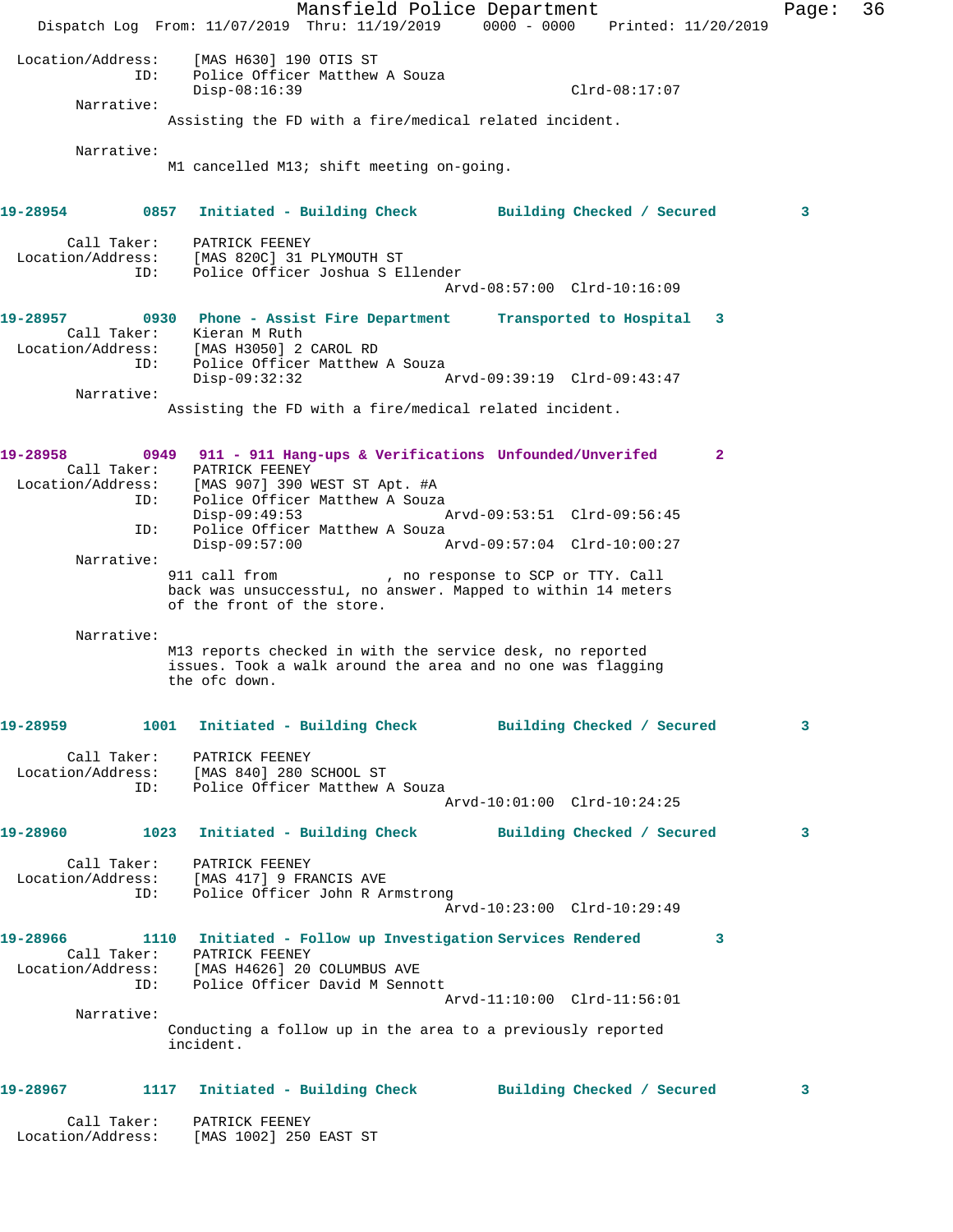Mansfield Police Department Fage: 37 Dispatch Log From: 11/07/2019 Thru: 11/19/2019 0000 - 0000 Printed: 11/20/2019 ID: Sergeant Thomas R Connor Arvd-11:17:00 Clrd-11:29:06 Narrative: M12 reprots a water spigot that is running at the high school, checking on it. Party informed him that the water has been running approx 1 hour now and can only be turned off with a special key. Front desk making contact with a rep from the school. **19-28968 1153 Initiated - Building Check Services Rendered 3**  Call Taker: PATRICK FEENEY Location/Address: [MAS 820C] 31 PLYMOUTH ST ID: Police Officer Joshua S Ellender Arvd-11:53:00 Clrd-12:12:03 **19-28969 1200 Initiated - Building Check Building Checked / Secured 3** Call Taker: PATRICK FEENEY Location/Address: [MAS 281A] 1 CROCKER ST ID: Sergeant Thomas R Connor Arvd-12:00:00 Clrd-12:03:40 Narrative: Lots of commuters, no alcohol containers in th trash, no unusual activity. **19-28971 1226 Initiated - Motor Vehicle Stop Citation / Warning Issued 3**  Call Taker: PATRICK FEENEY Vicinity of: [MAS] 600 WEST ST ID: Sergeant Brian P Thibault Arvd-12:26:00 Clrd-12:32:59 Vehicle: BLK 2017 NISS PATHFI Reg: PC MA 817WND VIN: 5N1DR2MM2HC680859 **19-28975 1245 Walk-In - Identity Theft Spoken To 1**  Call Taker: Officer Brendan Fayles Location/Address: [MAS 451B] 500 EAST ST ID: Sergeant Thomas R Connor Disp-12:50:19 Arvd-13:09:05 Clrd-13:40:35 Narrative: PARTY IN LOBBY LOOKING TO SPEAK WITH OFFICER REGARDING FRAUD Refer To Incident: 19MAS-1029-OF **19-28976 1309 Initiated - Building Check Building Checked / Secured 3** Call Taker: Kieran M Ruth Location/Address: [MAS] 50 WEST ST ID: Sergeant Brian P Thibault Arvd-13:09:00 Clrd-13:09:36 Narrative: Building/area checked secure. **19-28978 1313 Initiated - Selective Enforcement/RADAR Services Rendered 3**  Call Taker: Kieran M Ruth Vicinity of: [MAS] GILBERT ST ID: Police Officer Matthew A Souza Arvd-13:13:00 Clrd-13:37:00 Narrative: Traffic enforcement in the area. **19-28979 1314 911 - Assist Fire Department Services Rendered 3**  Call Taker: MEGHAN MILLS Location/Address: [MAS H4344] 530 SOUTH MAIN ST ID: Police Officer John R Armstrong Disp-13:18:19 Arvd-13:23:48 Clrd-13:50:07 Narrative: Assist MFD with the medical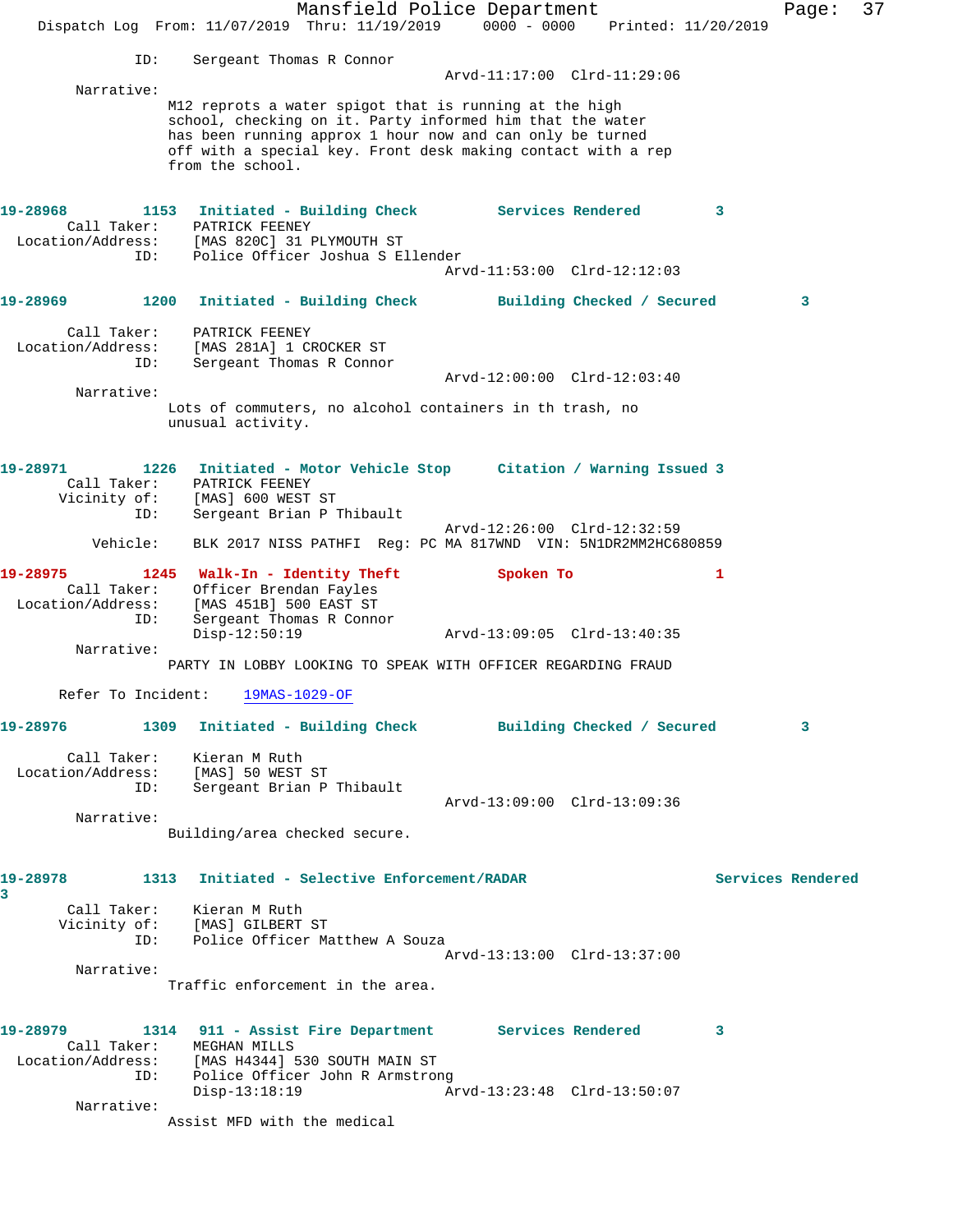Mansfield Police Department Fage: 38 Dispatch Log From: 11/07/2019 Thru: 11/19/2019 0000 - 0000 Printed: 11/20/2019 **19-28981 1337 Initiated - Well Being Check Unfounded/Unverifed 3**  Call Taker: PATRICK FEENEY Location/Address: [MAS] 430 SCHOOL ST @ 2 SEAN DR ID: Police Officer Matthew A Souza Arvd-13:37:00 Clrd-13:50:14 Vehicle: BLK 2001 S80 Reg: PC RI CA458 VIN: YV1TS94D411177553 Narrative: M13 reports that a party flagged him down & informed him of a m/v that the oper was smoking marijuana and had 2 unsecured children in the back. Poss. off in the area of Sean Dr. Out checking the area. Narrative: Described as a dark green sedan with RI plates. Narrative: m13 reports located the m/v, does not smell like marijuana. Talked to a few people in the area and state that it was parked there for several hours. **19-28983 1422 Walk-In - Community Policing Services Rendered 3**  Call Taker: Officer Brendan Fayles Location/Address: [MAS 451B] 500 EAST ST ID: Sergeant Thomas R Connor Disp-14:23:08 Arvd-14:23:15 Clrd-14:29:51 Narrative: Sgt. Connor in the station for community policing 19-28985 1444 Initiated - Traffic Enforcement / Activity **Services Rendered 2**  Call Taker: PATRICK FEENEY Location/Address: [MAS] 3 JENNIFER DR @ 562 MAPLE ST ID: Police Officer John R Armstrong Arvd-14:44:00 Clrd-15:04:24 19-28986 1456 Initiated - Traffic Enforcement / Activity Services Rendered **2**  Call Taker: PATRICK FEENEY Location/Address: [MAS] NORTH MAIN ST ID: Sergeant Thomas R Connor Arvd-14:56:00 Clrd-15:25:43 Vehicle: BLU 2010 MAZD 3 Reg: PC MA 573ZK2 VIN: JM1BL1SG9A1156341 Vehicle: GRY 2001 JEEP CHEROK Reg: PC MA 1BHN47 VIN: 1J4FF48S91L550068 Vehicle: Reg: DL MA 3280 Vehicle: BLK 2018 IS Reg: PC RI RV968 VIN: JTHCZ1D25J5015598 **19-28987 1502 Initiated - Building Check Building Checked / Secured 3** Call Taker: PATRICK FEENEY Location/Address: [MAS 820C] 31 PLYMOUTH ST ID: Police Officer Joshua S Ellender Arvd-15:02:00 Clrd-15:22:45 **19-28988 1517 911 - Assist Fire Department Services Rendered 3**  Call Taker: PATRICK FEENEY Location/Address: [MAS 907A] 390 WEST ST Apt. #B ID: Police Officer Matthew A Souza Disp-15:18:30 Arvd-15:18:31 Clrd-16:17:48 ID: Sergeant Brian P Thibault Disp-16:17:42 Arvd-16:17:45 Clrd-16:51:59 **19-28989 1554 Phone - 911 Hang-ups & Verifications Confirmed misdial/Accdntl Call 2**  Call Taker: Kieran M Ruth Location/Address: [MAS 840F130] 280 SCHOOL ST Apt. #F130 ID: Sergeant Brian P Thibault Disp-15:56:21 Arvd-16:05:06 Clrd-16:09:35 Narrative: Spoke to the calling party, confirmed accidental and all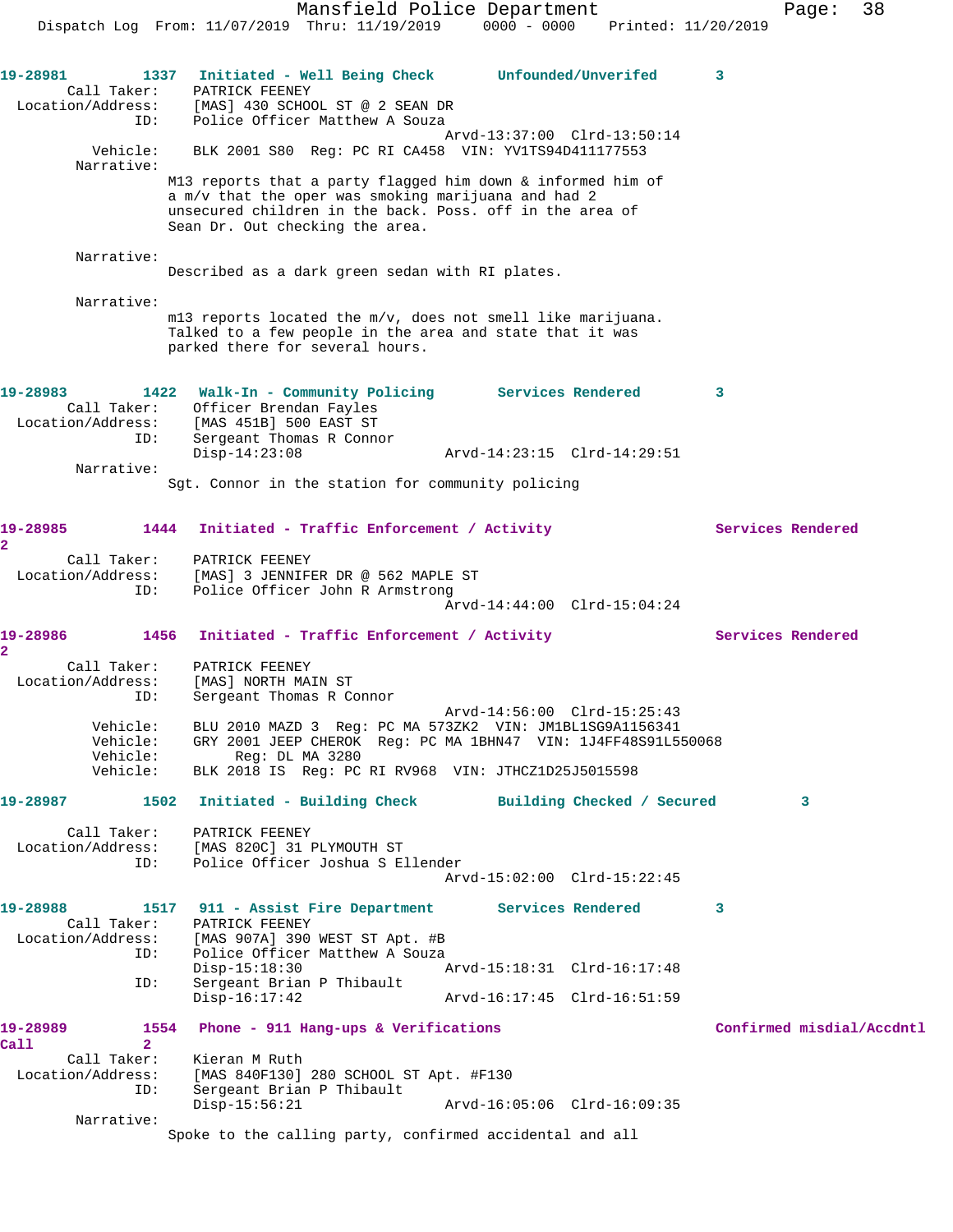checks ok.

Narrative:

Confirmed accidental

| ID:                                                          | 1650 911 - Disturbance / Gathering Civil Matter<br>Call Taker: PATRICK FEENEY<br>Location/Address: [MAS 304B] 1 MANSFIELD AVE<br>Police Officer Joshua S Ellender<br>$Disp-16:51:34$                                                               |                                                                                                                             | 1 |   |
|--------------------------------------------------------------|----------------------------------------------------------------------------------------------------------------------------------------------------------------------------------------------------------------------------------------------------|-----------------------------------------------------------------------------------------------------------------------------|---|---|
| ID:                                                          | Police Officer Jay J Sparrow                                                                                                                                                                                                                       | Arvd-17:00:55 Clrd-17:14:21                                                                                                 |   |   |
| Narrative:                                                   | $Disp-16:51:37$                                                                                                                                                                                                                                    | Arvd-16:59:50 Clrd-17:14:21                                                                                                 |   |   |
|                                                              | 911 caller reports that a tenant is in her office causing a<br>disturbance over a towed $m/v$ .                                                                                                                                                    |                                                                                                                             |   |   |
| Narrative:                                                   | kept the peace during the discussion.                                                                                                                                                                                                              |                                                                                                                             |   |   |
| Call Taker:<br>Vicinity of:<br>ID:<br>Vehicle:<br>Narrative: | 1706<br>911 - Motor Veh Acc - No Injury Services Rendered<br>PATRICK FEENEY<br>FAIRICA FEBRUEL<br>[MAS] 100 RTE 140 NB @ 170 SCHOOL ST<br>Sergeant Brian P Thibault<br>$Disp-17:08:04$                                                             | GRY 2004 ACUR TSX Req: PC MA 6FR593 VIN: JH4CL96824C017262                                                                  | 1 |   |
|                                                              | Caller reports that he struck a deer; uninjured. M1 waiting<br>on a tow.                                                                                                                                                                           |                                                                                                                             |   |   |
| Narrative:                                                   | M1 reports that the RP is waiting for a AAA tow. Off in the<br>BDL with hazards on.                                                                                                                                                                |                                                                                                                             |   |   |
| Refer To Accident:                                           | $19MAS-420-AC$                                                                                                                                                                                                                                     |                                                                                                                             |   |   |
| 19-28996 2014                                                | 1714<br>Initiated - Vandalism                                                                                                                                                                                                                      | Investigated - Report Taken                                                                                                 |   | 3 |
| Call Taker:<br>Location/Address:<br>ID:                      | PATRICK FEENEY<br>[MAS] CROCKER ST<br>Police Officer Joshua S Ellender                                                                                                                                                                             |                                                                                                                             |   |   |
| ID:<br>Vehicle:<br>Narrative:                                | Police Officer Jay J Sparrow<br>$Disp-17:15:15$                                                                                                                                                                                                    | Arvd-17:14:00 Clrd-17:46:06<br>Arvd-17:15:17 Clrd-17:46:07<br>WHI 2014 CHEV CORVET Req: PC MA 2BZT21 VIN: 1G1YJ2D71E5114191 |   |   |
|                                                              | M5 reports party flagged them down and reports that his m/v<br>was poss. hit with a bb while driving in the area of 50-60<br>Crocker St. Units out checking the area. Party is uninjured<br>and the BB struck the window of the car, minor damage. |                                                                                                                             |   |   |
| Narrative:                                                   | Checked the area with negative results.                                                                                                                                                                                                            |                                                                                                                             |   |   |
|                                                              | Refer To Incident: 19MAS-1030-OF                                                                                                                                                                                                                   |                                                                                                                             |   |   |
| 19-28997                                                     | 1722 Initiated - Building Check Services Rendered<br>Call Taker: PATRICK FEENEY                                                                                                                                                                    |                                                                                                                             | 3 |   |
| ID:                                                          | Location/Address: [MAS 820C] 31 PLYMOUTH ST<br>Police Officer Andrew J Kelley                                                                                                                                                                      | Arvd-17:22:00 Clrd-17:29:21                                                                                                 |   |   |
| 19-28999                                                     | 1743 911 - 911 Hang-ups & Verifications Confirmed misdial/Accdntl Call                                                                                                                                                                             |                                                                                                                             |   | 2 |
| Call Taker:<br>Location/Address:<br>ID:                      | PATRICK FEENEY<br>[MAS 834] 261 CHAUNCY ST<br>Police Officer Jay J Sparrow                                                                                                                                                                         |                                                                                                                             |   |   |
| Narrative:                                                   | $Disp-17:52:54$                                                                                                                                                                                                                                    | Arvd-17:55:08 Clrd-17:59:23                                                                                                 |   |   |
|                                                              | Accidental 911 call from the pharmacy, call made by Kim. Ofc<br>to confirm the accidental.                                                                                                                                                         |                                                                                                                             |   |   |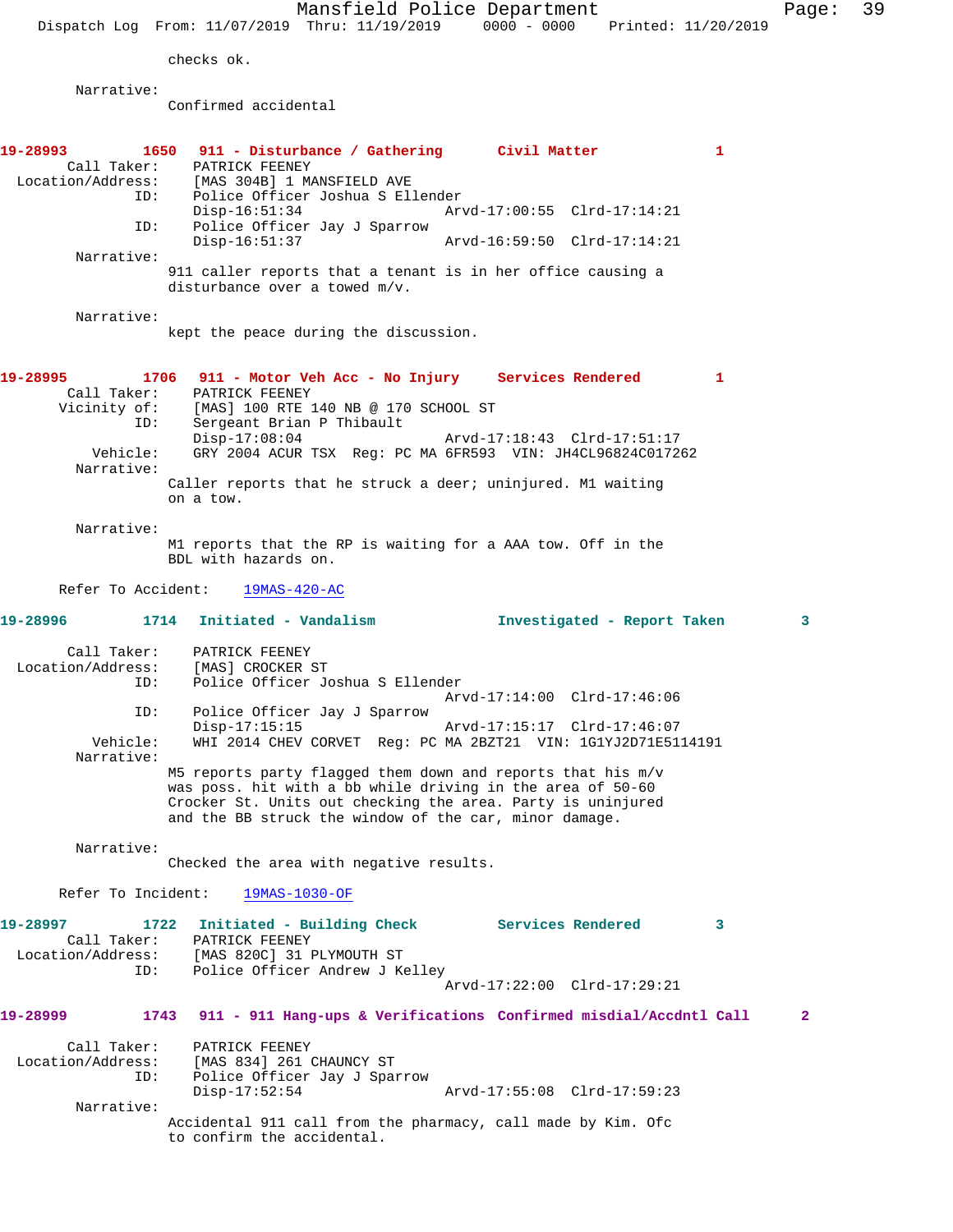Mansfield Police Department Fage: 40 Dispatch Log From: 11/07/2019 Thru: 11/19/2019 0000 - 0000 Printed: 11/20/2019 Narrative: Spoke to the calling party, confirmed accidental and all checks ok. **19-29000 1743 911 - Assist Fire Department Transported to Hospital 3**  Call Taker: PATRICK FEENEY Location/Address: [MAS H5994] 7 PARTRIDGE LN ID: Police Officer Jay J Sparrow Disp-17:46:48 Clrd-17:52:47 ID: Sergeant Brian P Thibault Arvd-17:58:30 Clrd-18:03:42 **19-29003 1806 Initiated - Traffic Enforcement / Activity Citation / Warning Issued 2**  Call Taker: PATRICK FEENEY Location/Address: [MAS] 562 MAPLE ST @ 3 JENNIFER DR ID: Police Officer Jay J Sparrow Arvd-18:06:00 Clrd-18:50:07 Vehicle: GRY 2008 NISS SENTRA Reg: PC MA 1FHJ88 VIN: 3N1AB61E98L614865 Vehicle: BLU 2007 CHEV UT K1500 Reg: PC MA 594GCN VIN: 3GNFK16387G290433 **19-29004 1813 Initiated - Follow up Investigation Services Rendered 3**  Call Taker: PATRICK FEENEY Location/Address: [MAS] 85 PRATT ST @ 50 CLINTON ST ID: Police Officer Joshua S Ellender Arvd-18:13:00 Clrd-18:16:27 Narrative: Checked in on a party walking in the area; possibly involved in the BB incident. Narrative: Party checks out, was coming from his friends house, 19-29005 1817 Initiated - Traffic Enforcement / Activity **Services Rendered 2**  Call Taker: PATRICK FEENEY Vicinity of: [MAS] 792 WEST ST ID: Sergeant Brian P Thibault Arvd-18:17:00 Clrd-18:45:56 Vehicle: GRY 2018 TOYT COROLL Reg: PC MA 1AVP31 VIN: 2T1BURHE9JC047035 Narrative: Out with MA/12AVP31, cited for speed **19-29006 1818 Initiated - Follow up Investigation Services Rendered 3**  Call Taker: PATRICK FEENEY Location/Address: [MAS 65] 30 CHAUNCY ST ID: Police Officer Joshua S Ellender Arvd-18:18:00 Clrd-18:19:38 **19-29008 1823 Initiated - Motor Vehicle Stop Citation / Warning Issued 3**  Call Taker: PATRICK FEENEY Location/Address: [MAS] 91 CHAUNCY ST @ 6 HIGHLAND AVE ID: Police Officer Joshua S Ellender Arvd-18:23:00 Clrd-18:38:41 Vehicle: BRO 2016 HOND ODYSSE Reg: PC MA 1WJ175 VIN: 5FNRL5H60GB115360 **19-29010 1836 Walk-In - Fingerprinting - non crimnl Services Rendered 3**  Call Taker: Support Staff Amanda Crisfulla Location/Address: [MAS 451B] 500 EAST ST Sergeant Lawrence G Crosman<br>Disp-18:43:15 Disp-18:43:15 Arvd-18:44:37 Clrd-18:59:32 Narrative: in for fingerprinting appt

**19-29011 1838 Initiated - Traffic Enforcement / Activity Citation / Warning Issued**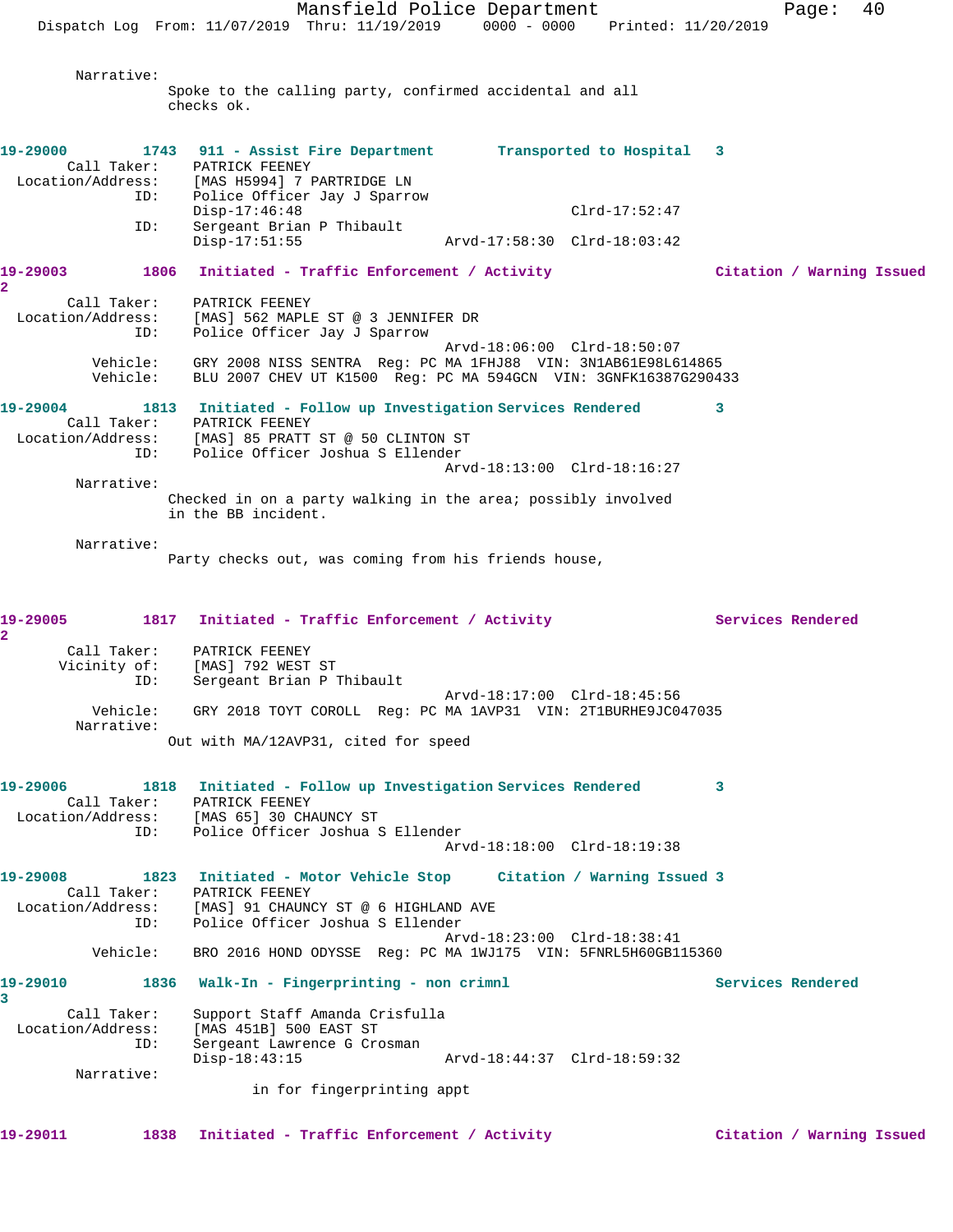Mansfield Police Department Fage: 41 Dispatch Log From: 11/07/2019 Thru: 11/19/2019 0000 - 0000 Printed: 11/20/2019 **2**  Call Taker: PATRICK FEENEY<br>Location/Address: [MAS] 91 CHAUN<br>ID: Police Officer LOCATION<br>
LOCATION ADDRESS: INC. CHAUNCY ST @ 6 HIGHLAND AVE Police Officer Joshua S Ellender Arvd-18:38:00 Clrd-19:03:18 Vehicle: WHI 2014 BMW 320I Reg: PC MA 6GCT40 VIN: WBA3C3C51EF985505 **19-29012 1845 Phone - Assist Fire Department Referred to Other Agency 3**  Call Taker: GARIN EISELE<br>Location/Address: [MAS H1092] ess: [MAS H1092] 10 SEAN DR<br>ID: Sergeant Brian P Thibau Sergeant Brian P Thibault<br>Disp-18:47:52 Disp-18:47:52 Arvd-18:52:02 Clrd-18:59:33 Narrative: M1 responding for co alarms. **19-29015 1905 Initiated - Proactive Patrol Building Checked / Secured 3** Call Taker: NICHOLAS GOYETTE Location/Address: [MAS 840] 280 SCHOOL ST ID: Sergeant Brian P Thibault Arvd-19:05:00 Clrd-19:27:04 Narrative: Checking the area. **19-29017 1915 Initiated - Proactive Patrol Building Checked / Secured 3** Call Taker: NICHOLAS GOYETTE Location/Address: [MAS 820C] 31 PLYMOUTH ST ID: Police Officer Andrew J Kelley Arvd-19:15:00 Clrd-19:32:27 Narrative: Checking the area. **19-29016 1923 Phone - Erratic Oper MV / Road Rage Arrest(s) Made 3**  Call Taker: NICHOLAS GOYETTE Location/Address: [MAS] 235 CHAUNCY ST @ 99 COPELAND DR ID: Sergeant Brian P Thibault Disp-19:27:10 Arvd-19:27:11 Clrd-20:00:05<br>Police Officer Joshua S Ellender Police Officer Joshua S Ellender Disp-19:27:14 Arvd-19:27:15 Clrd-19:51:00 ID: Sergeant Lawrence G Crosman<br>Disp-19:28:37 Disp-19:28:37 Arvd-19:28:38 Clrd-19:39:39 Vehicle: BLK 2015 TOYT CAMRY Reg: PC MA 6RN145 VIN: 4T1BD1FK5FU159475 Narrative: Caller reports an erratic operator crossing marked lanes. Black toyota camry on 106 EB. Turned left on Copeland dr towards Wendys and General Dollar Narrative: M2 reports hes behind the mv, it's straddling the center line Narrative: M2 reports speaking with the operator who is showing OLN SUS. Working with husband to pick the mv up Narrative: M1 transporting 1 female back to her residence. 1947 S/M 28458 1953 E/M 28459 Narrative: M2 reports crimnal app given to the operator for operating on a suspended license and marked lanes violation. . Heading to 561 Ware st to hand keys off to husband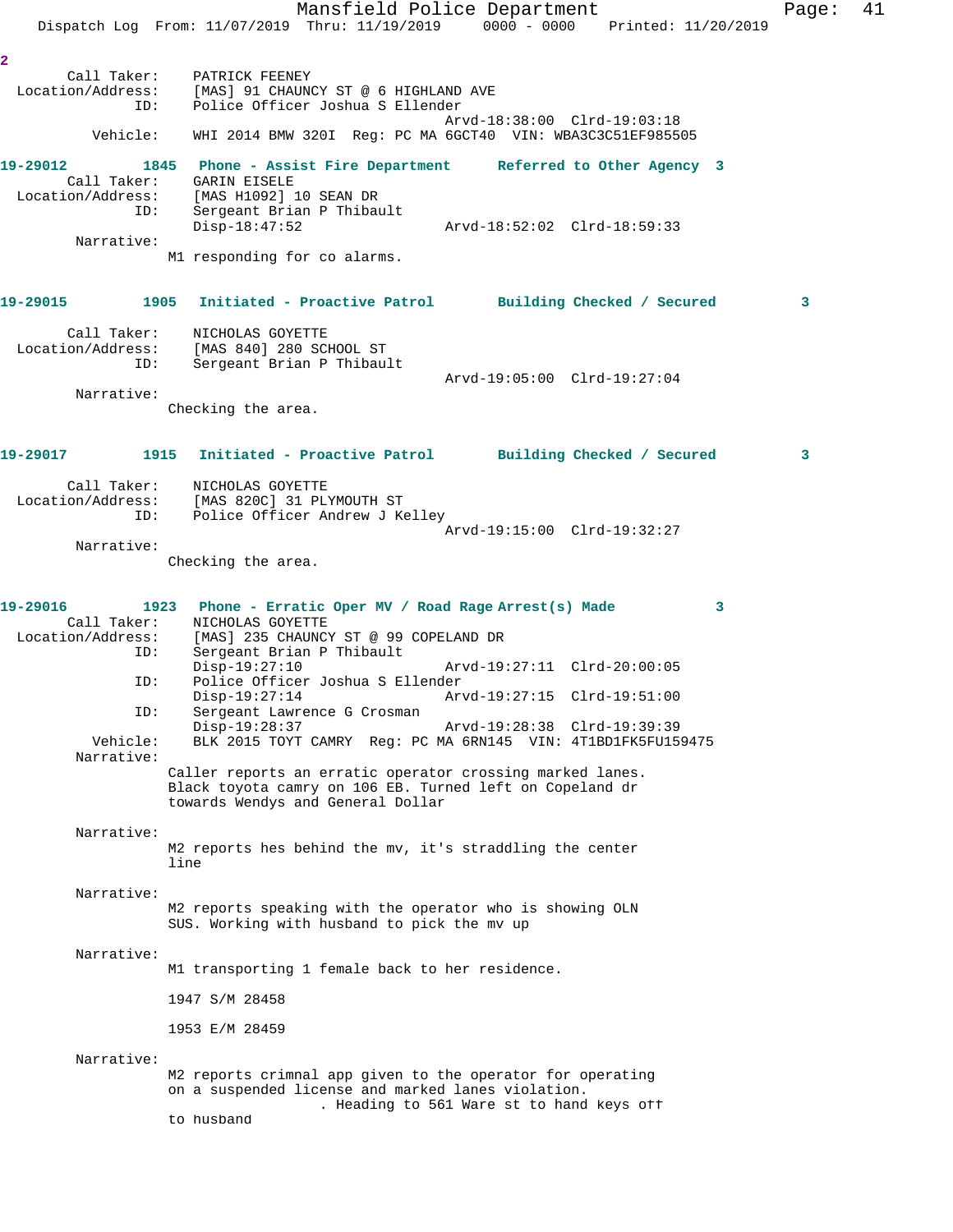Mansfield Police Department Page: 42 Dispatch Log From: 11/07/2019 Thru: 11/19/2019 0000 - 0000 Printed: 11/20/2019 Narrative: M1 transporting to male back to pickup the mv on Baybrook. 1955 S/M 28459 1958 E/M 28460 Narrative: See AR report for further Refer To Summons: 19MAS-615-AR Summons: CONNOLLY, CASSANDRA R<br>Address: 561 WARE ST MANSFIEI 561 WARE ST MANSFIELD, MA Age: 33 Charges: LICENSE SUSPENDED, OP MV WITH MARKED LANES VIOLATION **19-29018 1934 Phone - Disturbance / Gathering Services Rendered 1**  Call Taker: DAVID SULLIVAN Location/Address: [MAS H6213] 12 SHIELDS ST ID: Police Officer Jay J Sparrow Disp-19:39:42 Arvd-19:41:53 Clrd-19:49:44<br>ID: Sergeant Lawrence G Crosman Sergeant Lawrence G Crosman<br>Disp-19:39:44 Disp-19:39:44 Arvd-19:46:01 Clrd-19:49:45 Narrative: Alarm Company Activated Pendant Alarm Resident stated to Alarm Comp that there were people "Terrorizing her house". Narrative: Alarm Comp also stated the residents daughter was responding to the scene. Narrative: M5 reports speaking with the involved. Daughter is also on scene speaking to her mother Narrative: Clear, no police issue. Alarm reset, daughter reports a similar issue occurred last week **19-29020 2011 Phone - Assist Fire Department Referred to Other Agency 3**  Call Taker: NICHOLAS GOYETTE Location/Address: [MAS H4747] 12 SHEA CIR ID: Police Officer Joshua S Ellender Disp-20:13:25 Arvd-20:22:41 Clrd-20:26:41 Narrative: Assisting the FD with a fire/medical related incident. **19-29022 2038 Phone - Disturbance / Gathering Incident Report 1**  Call Taker: NICHOLAS GOYETTE Location/Address: ID: Police Officer Jay J Sparrow Disp-20:40:11 Arvd-20:43:16 Clrd-21:07:20 ID: Police Officer Joshua S Ellender Disp-20:40:13 Arvd-20:41:42 Clrd-21:07:19<br>ID: Sergeant Lawrence G Crosman Sergeant Lawrence G Crosman<br>Disp-20:42:43 Disp-20:42:43 Arvd-20:42:49 Clrd-21:07:18

Narrative:

Refer To Incident: 19MAS-1031-OF

**19-29023 2044 Phone - Suspicious Actv / Persn / Veh Incident Report**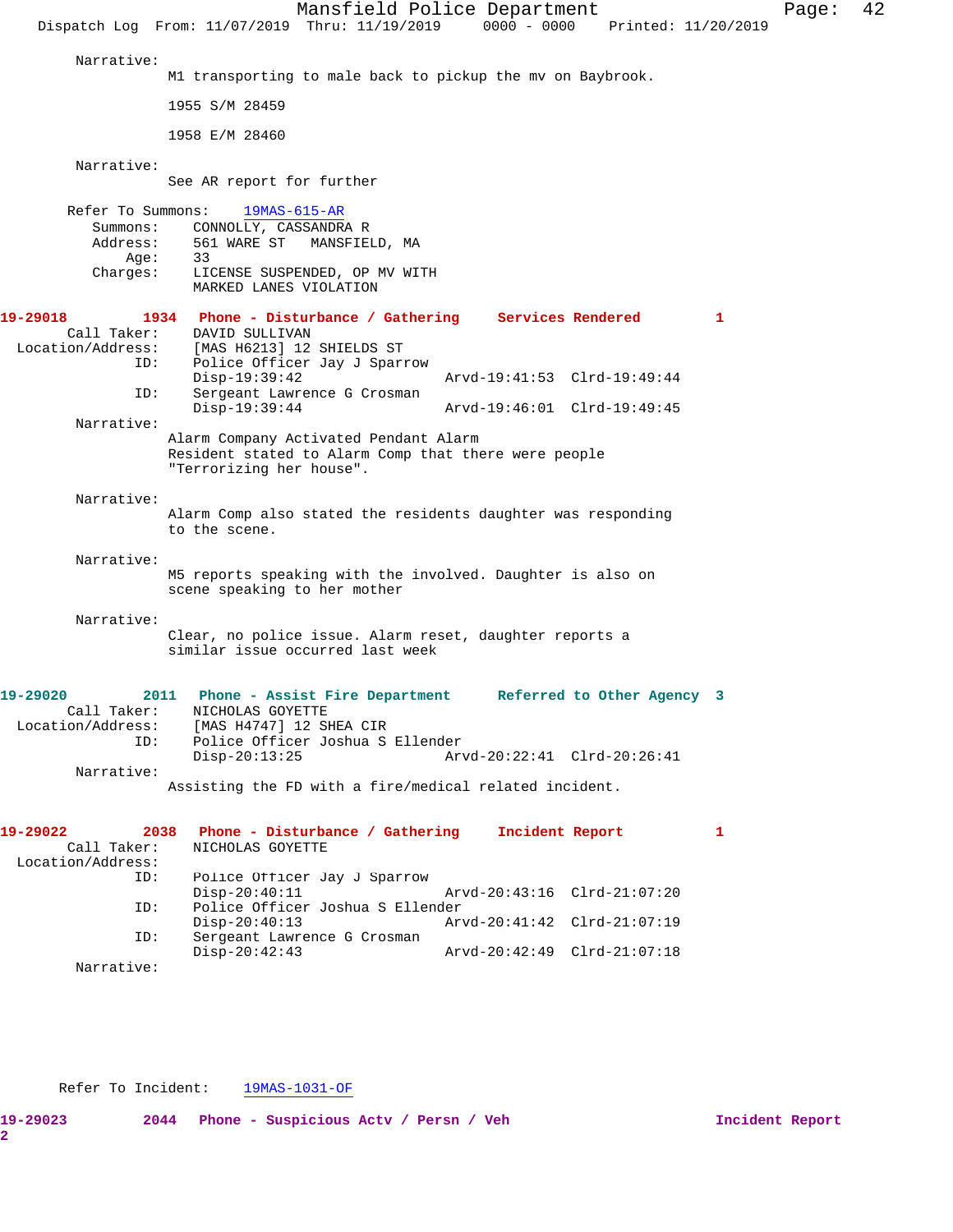Mansfield Police Department Page: 43 Dispatch Log From: 11/07/2019 Thru: 11/19/2019 0000 - 0000 Printed: 11/20/2019 Call Taker: NICHOLAS GOYETTE<br>Location/Address: [MAS H6672] 1421 [MAS H6672] 1421 WEST ST ID: Sergeant Brian P Thibault Arvd-21:19:10 Clrd-21:46:02 Narrative: Caller reports a mv struck several mailboxes in the area, no desc obtained Narrative: M1 reports 1405/1382 West st are the affected mailboxes. RP only obtained 'dark colored' for mv desc. Narrative: M1 reports clear, no evidence other than markings and some minor parts left behind, mv drove over a lawn. Checked surrounding area, only 2 mailboxes affected. See OF report for further. Refer To Incident: 19MAS-1032-OF **19-29024 2119 Initiated - Proactive Patrol Building Checked / Secured 3** Call Taker: <br> NICHOLAS GOYETTE<br>
Location/Address: [MAS 820C] 31 PL ess: [MAS 820C] 31 PLYMOUTH ST<br>ID: Police Officer Andrew J K6 Police Officer Andrew J Kelley Arvd-21:19:00 Clrd-21:38:44 Narrative: Checking the area. **19-29027 2220 Phone - Erratic Oper MV / Road Rage Spoken To 3**  DAVID SULLIVAN<br>[MAS] WEST ST Location/Address: ID: Sergeant Brian P Thibault<br>Disp-22:24:04 Disp-22:24:04 Arvd-22:35:16 Clrd-22:42:06 Narrative: NAPD had caller from store near Mansfield line - West St. Appeared intoxicated staggering slurring speech then left in a brown crown victoria ma reg 17183. Narrative: Sgt. Thibault reports mv is parked in the driveway Narrative: Sgt. Thibault clear, spoke to RO who checks ok, no signs of impairment. Advised of the complaint. **19-29028 2303 Phone - Suspicious Actv / Persn / Veh Incident Report 2**  Call Taker: NICHOLAS GOYETTE<br>Location/Address: [MAS] 800 SOUTH I [MAS] 800 SOUTH MAIN ST ID: Police Officer Joshua S Ellender Disp-23:04:03 Arvd-23:09:49 Clrd-23:33:53 ID: Sergeant Brian P Thibault Disp-23:04:06 Arvd-23:09:50 Clrd-23:51:54<br>Vehicle: BLK 2004 ACUR RSX Req: PC MA 8MS457 VIN: JH4DC54884S0180 BLK 2004 ACUR RSX Reg: PC MA 8MS457 VIN: JH4DC54884S018079 Narrative: Caller reports a black sedan with damage behind 800 S. Main st. Female operator gavee the caller a thumbs up when he asked if she was okay, mv does has damage Narrative: M2 reports a visible OLN Narrative: M2 reports yellow marks and an impact on S turns, looking fresh Narrative: M2 requesting MassDOT be notified. Debris and car parts on S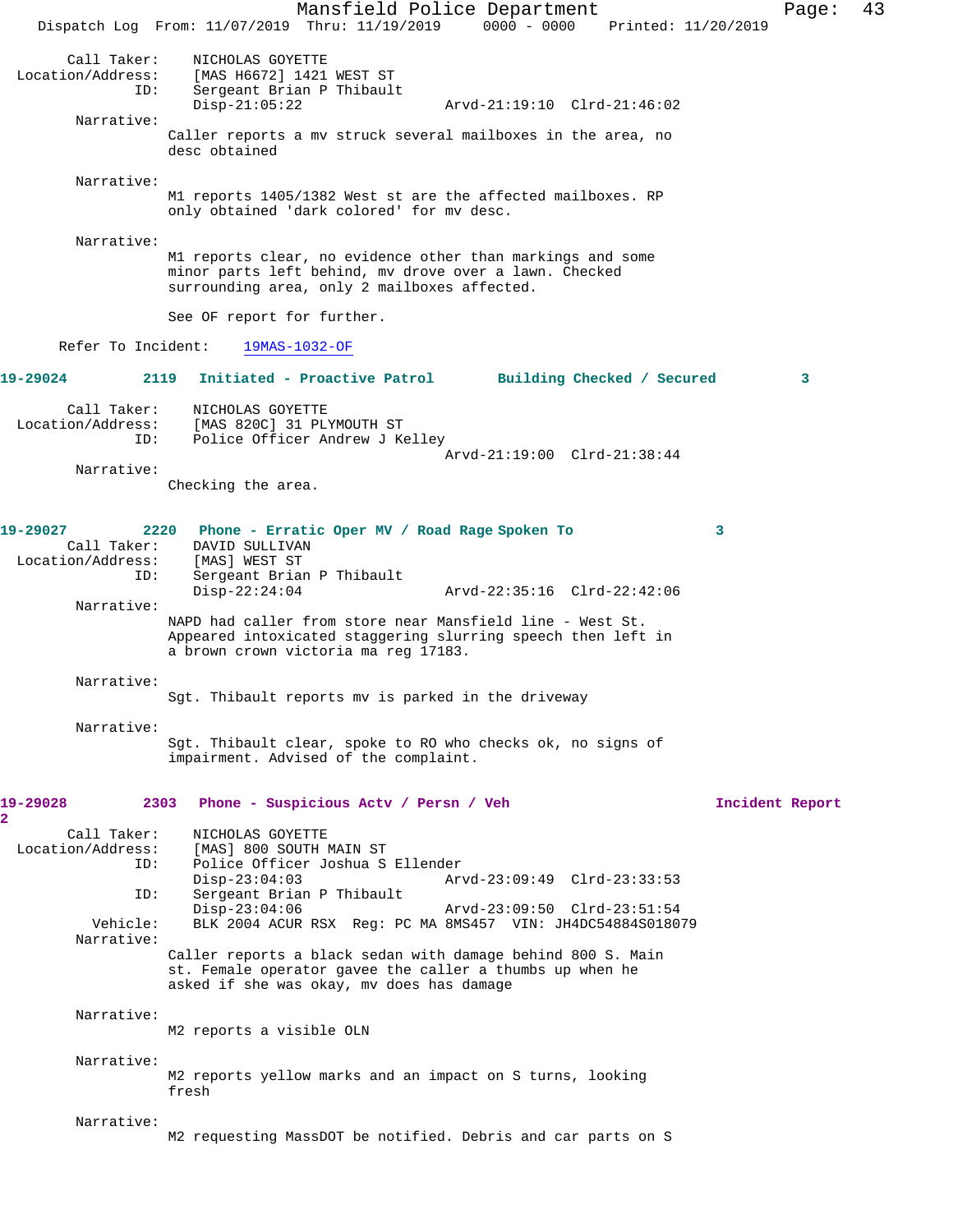Mansfield Police Department Fage: 44 Dispatch Log From: 11/07/2019 Thru: 11/19/2019 0000 - 0000 Printed: 11/20/2019 turns M1 requests NPD make notification to address to check well being of RO Narrative: NPD checks negative Narrative: M1 clear, mv to be left in the parking lot for now. NPD to check again tomorrow to ascertain who was operating the mv. Narrative: M1 reports M2 investigated S curves and the recovered car parts were identical to the involved mv, the crash did occur there. See OF report for further Narrative: Sgt. Thibault reports speaking to RO over the phone and she admitted to being in accident, but didn't know she needed to report it. Sgt. Thibault reports RO to be summons for Leaving Scene/MVA, Marked Lanes, and Speed, greater than reasonable. Refer To Incident: 19MAS-1033-OF Refer To Accident: 19MAS-422-AC Refer To Summons: 19MAS-617-AR Summons: PERRY, KATHARINE EMMALEIGH Address: 5 MILL LN NORTON, MA<br>Age: 23<br>Charges: 5 There Age: Charges: LEAVE SCENE OF PROPERTY DAMAGE MARKED LANES VIOLATION SPEEDING RATE OF SPEED GREATER THAN WAS REASONABLE AND PROPER EST 70-40 **19-29031 2317 Phone - Suspicious Actv / Persn / Veh Unfounded/Unverifed** Call Taker: <br>Call Taker: NICHOLAS GOYETTE<br>Location/Address: [MAS H5815] 8 ME ess: [MAS H5815] 8 MEGANS WAY<br>ID: Police Officer Jav J Spai Police Officer Jay J Sparrow<br>Disp-23:19:36 Disp-23:19:36 Arvd-23:27:54 Clrd-23:47:02 ID: Sergeant Lawrence G Crosman Arvd-23:26:52 Clrd-23:45:53 Narrative: CAller reports a male party attempting to steal a bike, then running down old farm road Narrative: M5 reports continuing to check area along with Old Farm with M12. RP states now possibly 2 males attemtped to steal the bike **For Date: 11/11/2019 - Monday 19-29037 0113 Initiated - Proactive Patrol Building Checked / Secured 3** Call Taker: NICHOLAS GOYETTE Location/Address: [MAS 417] 9 FRANCIS AVE ID: Police Officer Michelle Bellevue Arvd-01:13:00 Clrd-01:23:12 Narrative: Checking the area. **19-29038 0126 Initiated - Proactive Patrol Building Checked / Secured 3** Call Taker: NICHOLAS GOYETTE Location/Address: [MAS 411] 60 FORBES BLVD Police Officer Donald MacLean Arvd-01:26:00 Clrd-01:36:51

**2**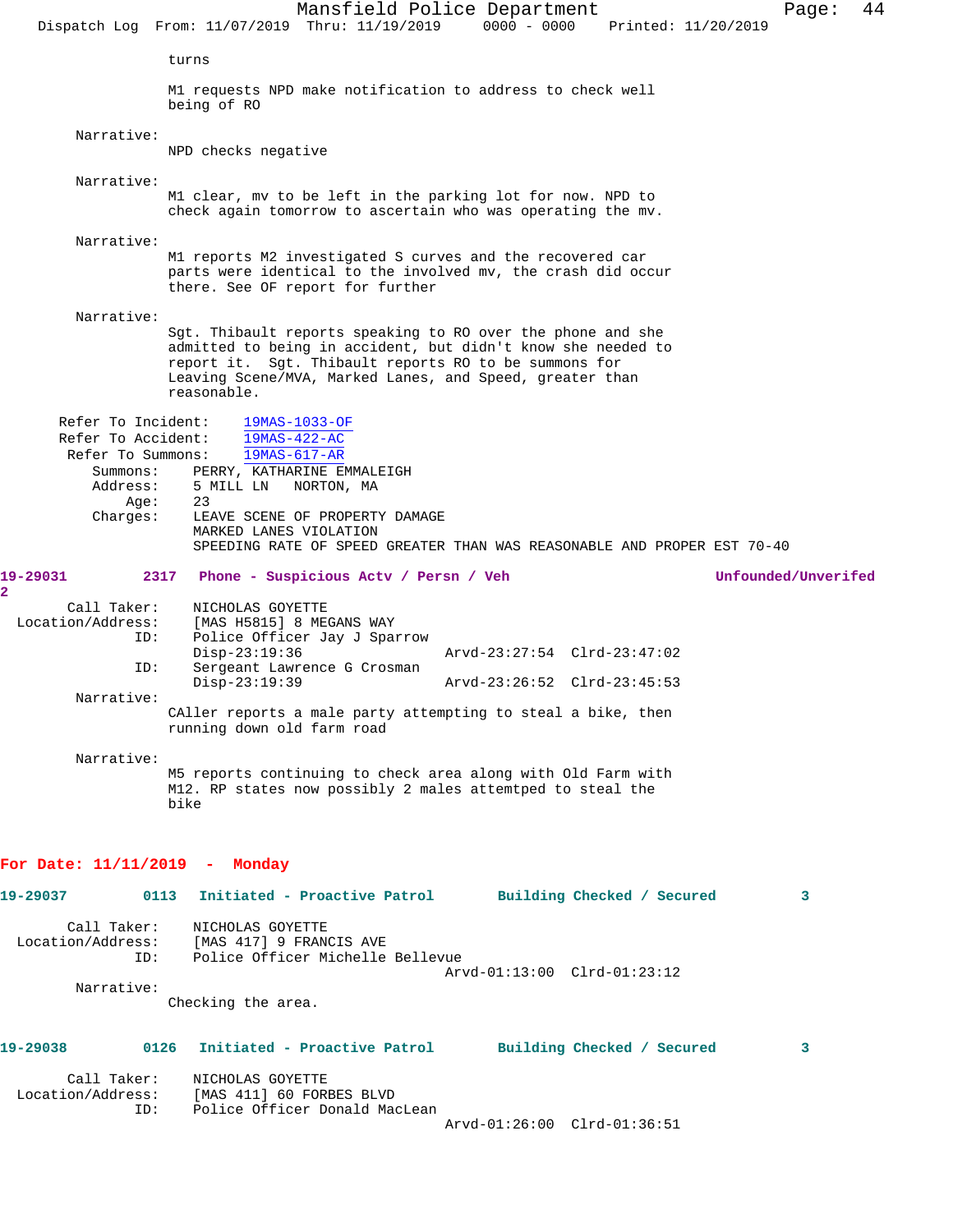Mansfield Police Department Fage: 45 Dispatch Log From: 11/07/2019 Thru: 11/19/2019 0000 - 0000 Printed: 11/20/2019 Narrative: Checking the area. **19-29039 0127 Initiated - Proactive Patrol Building Checked / Secured 3** Call Taker: NICHOLAS GOYETTE Location/Address: [MAS 281A] 1 CROCKER ST ID: Police Officer Michelle Bellevue Arvd-01:27:00 Clrd-01:32:02 Narrative: Checking the area. **19-29040 0127 Initiated - Proactive Patrol Building Checked / Secured 3** Call Taker: NICHOLAS GOYETTE Location/Address: [MAS 170] 255 HOPE ST ID: Police Officer Christopher D Sorge Arvd-01:27:00 Clrd-01:37:32 Narrative: Checking the area. **19-29043 0138 Initiated - Proactive Patrol Building Checked / Secured 3** Call Taker: NICHOLAS GOYETTE Location/Address: [MAS 322] 31 HAMPSHIRE ST ID: Police Officer Donald MacLean Arvd-01:38:00 Clrd-01:48:57 Narrative: Checking the area. **19-29045 0154 Initiated - Motor Vehicle Stop Citation / Warning Issued 3**  Call Taker: NICHOLAS GOYETTE Location/Address: [MAS 1015] 30 CHAUNCY ST ID: Police Officer Christopher D Sorge Arvd-01:54:00 Clrd-01:57:33 Vehicle: WHI 2010 HYUN ACCENT Reg: PC MA 4WK597 VIN: KMHCN4AC8AU491826 Narrative: Out with a mv stop. RO cited for speed **19-29049 0213 Initiated - Proactive Patrol Building Checked / Secured 3** Call Taker: NICHOLAS GOYETTE Location/Address: [MAS 280] 440 FORBES BLVD ID: Police Officer Donald MacLean Arvd-02:13:00 Clrd-02:19:49 Narrative: Checking the area. **19-29050 0215 Initiated - Motor Vehicle Stop Citation / Warning Issued 3**  Call Taker: NICHOLAS GOYETTE Location/Address: [MAS] 43 NORTH MAIN ST @ 13 PARK ST ID: Police Officer Christopher D Sorge Arvd-02:15:00 Clrd-02:19:20 Vehicle: WHI 2011 CHEV TRAVER Reg: PC MA 7SSJ20 VIN: 1GNKVGED0BJ178154 Narrative: Out with a mv stop. RO cited **19-29051 0221 Initiated - Motor Vehicle Stop Citation / Warning Issued 3**  Call Taker: NICHOLAS GOYETTE Location/Address: [MAS] 91 CHAUNCY ST @ 6 HIGHLAND AVE ID: Police Officer Christopher D Sorge Arvd-02:21:00 Clrd-02:27:02 ID: Sergeant Robert S Pierce Disp-02:22:00 Arvd-02:22:02 Clrd-02:27:00 Vehicle: GRY 2008 TOYT AVALON Reg: PC MA 9MJ697 VIN: 4T1BK36B38U266366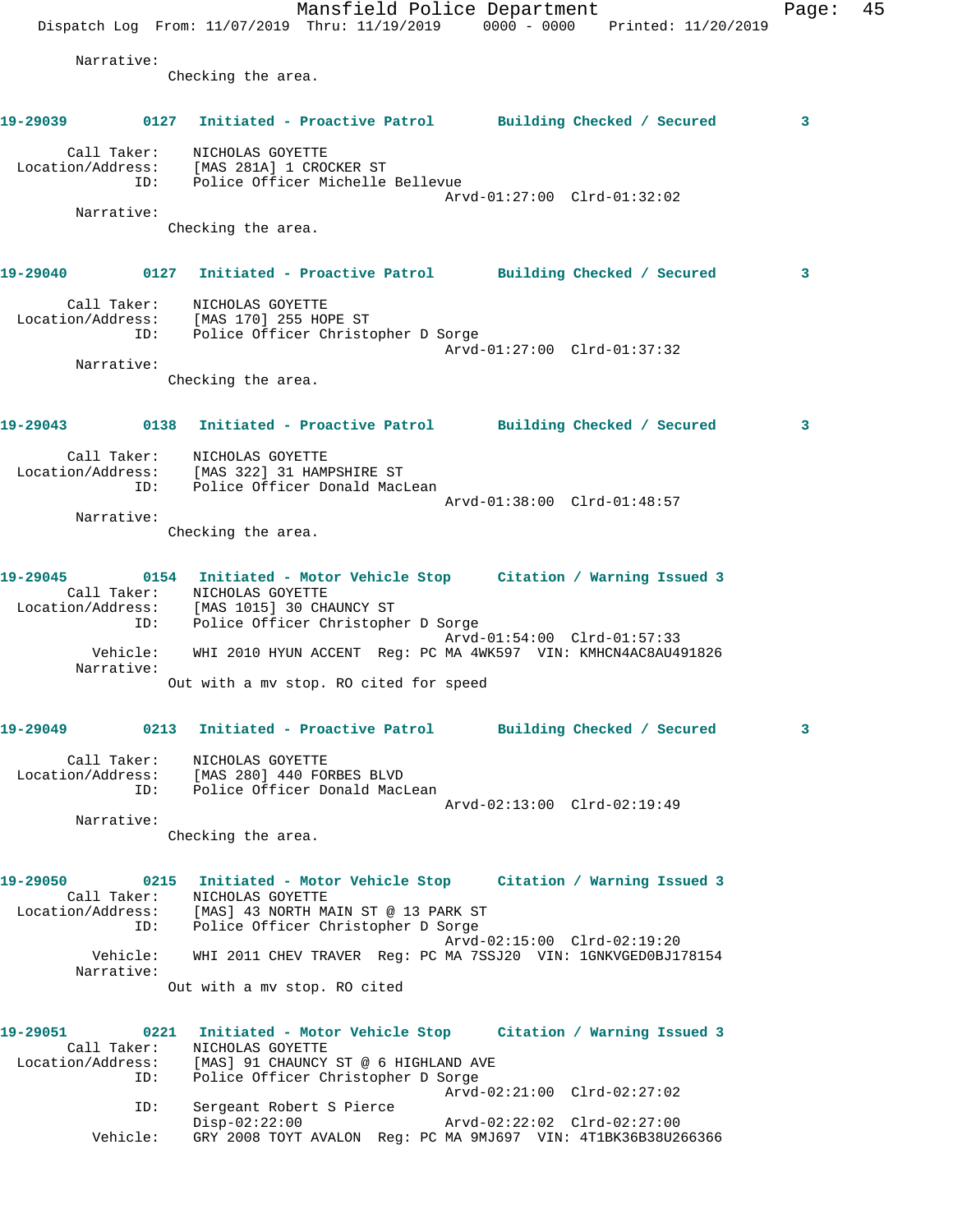Mansfield Police Department Fage: 46 Dispatch Log From: 11/07/2019 Thru: 11/19/2019 0000 - 0000 Printed: 11/20/2019 Narrative: Out with a mv stop. RO cited for defective equipment **19-29052 0222 Initiated - Proactive Patrol Services Rendered 3**  Call Taker: NICHOLAS GOYETTE Location/Address: [MAS 840] 280 SCHOOL ST ID: Police Officer Donald MacLean Arvd-02:22:00 Clrd-02:35:24 Narrative: Checking the area. **19-29057 0235 Initiated - Building Check Services Rendered 3**  Call Taker: DAVID SULLIVAN Location/Address: [MAS 992] 660 EAST ST ID: Police Officer Christopher D Sorge Arvd-02:35:00 Clrd-02:38:46 **19-29060 0315 Initiated - Proactive Patrol Building Checked / Secured 3** Call Taker: NICHOLAS GOYETTE Location/Address: [MAS 834] 261 CHAUNCY ST ID: Sergeant Robert S Pierce Arvd-03:15:00 Clrd-03:21:49 Narrative: Checking the area. **19-29061 0437 Phone - Alarm - Burglar False / Accidental Alarm 1**  Call Taker: NICHOLAS GOYETTE Location/Address: [MAS 1005B] 292 CHAUNCY ST Apt. #150 ID: Police Officer Michelle Bellevue Disp-04:38:14 Arvd-04:42:40 Clrd-04:46:28 ID: Police Officer Donald MacLean Disp-04:38:15 Arvd-04:42:41 Clrd-04:46:29 Narrative: Zone: waiting room motion Rep: pending Narrative: Clear, all checks secure **19-29062 0519 Phone - Assist Fire Department Investigated - Report Taken 3** Call Taker: NICHOLAS GOYETTE Location/Address: [MAS 82] 45 CHAUNCY ST ID: Police Officer Michelle Bellevue Disp-05:21:09 Arvd-05:23:14 Clrd-06:20:30 ID: Sergeant Robert S Pierce Disp-05:59:38 Arvd-05:59:40 Clrd-06:07:26 Narrative: Assisting the FD with a fire/medical related incident. Refer To Incident: 19MAS-1034-OF **19-29063 0557 Initiated - Motor Vehicle Stop Citation / Warning Issued 3**  Call Taker: NICHOLAS GOYETTE Location/Address: [MAS H1510] 710 EAST ST @ 48 STEARNS AVE ID: Police Officer Christopher D Sorge Arvd-05:57:00 Clrd-06:02:08 Vehicle: RED 2012 MAZD CX7 Reg: PC MA 2NF586 VIN: JM3ER2AM3C0417066 Narrative: Out with a mv stop **19-29064 0602 Initiated - Motor Vehicle Stop Citation / Warning Issued 3**  Call Taker: NICHOLAS GOYETTE Location/Address: [MAS] 660 EAST ST @ 25 FRANKLIN ST ID: Police Officer Christopher D Sorge Arvd-06:02:00 Clrd-06:06:59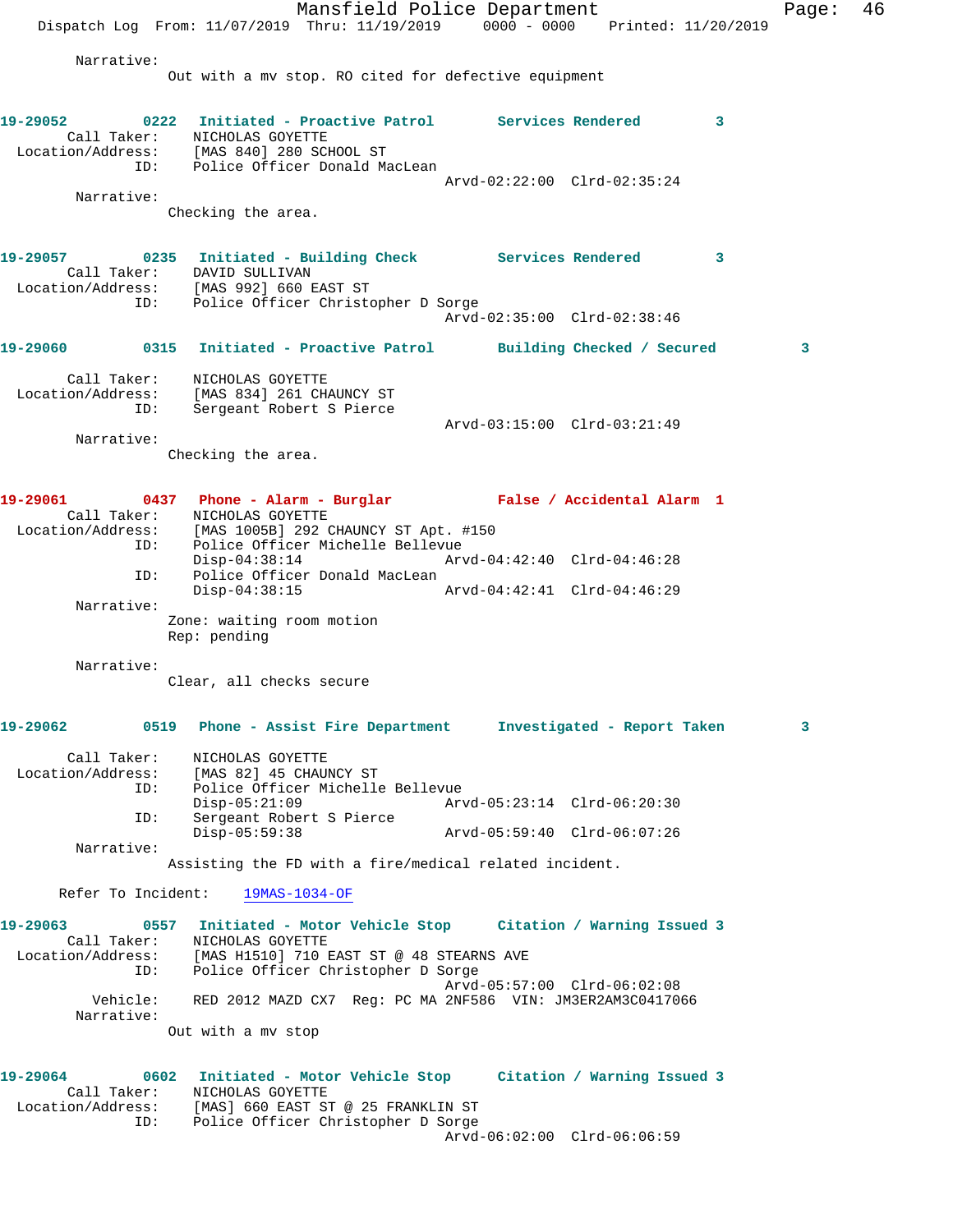Mansfield Police Department Page: 47 Dispatch Log From: 11/07/2019 Thru: 11/19/2019 0000 - 0000 Printed: 11/20/2019 ID: Police Officer Donald MacLean<br>Disp-06:02:46 Disp-06:02:46 Arvd-06:02:47 Clrd-06:06:58<br>Vehicle: WHI 2008 TOYT UT RAV4 Reg: PC MA 4GX900 VIN: JTMBD31V385 Vehicle: WHI 2008 TOYT UT RAV4 Reg: PC MA 4GX900 VIN: JTMBD31V385150689 Narrative: Out with a mv stop **19-29065 0607 Phone - Assist Fire Department Referred to Other Agency 3**  Call Taker: NICHOLAS GOYETTE<br>Location/Address: [MAS 64D] 11 HAM ess: [MAS 64D] 11 HAMPSHIRE ST<br>ID: Sergeant Robert S Pierce Sergeant Robert S Pierce Disp-06:07:31 Clrd-06:08:00 ID: Police Officer Donald MacLean Disp-06:07:58 Arvd-06:15:07 Clrd-06:26:32 Narrative: Assisting the FD with a fire/medical related incident. **19-29066 0607 Initiated - Motor Vehicle Stop Citation / Warning Issued 3**  Call Taker: NICHOLAS GOYETTE Location/Address: [MAS] 660 EAST ST @ 25 FRANKLIN ST ID: Police Officer Christopher D Sorge Arvd-06:07:00 Clrd-06:10:11 Vehicle: WHI 2015 FORD FUSION Reg: PC MA 9AE959 VIN: 3FA6P0G74FR241051 Narrative: Out with a mv stop. RO cited **19-29067 0614 Initiated - Motor Vehicle Stop Citation / Warning Issued 3**  Call Taker: NICHOLAS GOYETTE Location/Address: [MAS 309A] 235 CHAUNCY ST ID: Police Officer Christopher D Sorge Arvd-06:14:00 Clrd-06:18:50 Vehicle: WHI/BRO 1997 FORD LGTCON Reg: PC MA 9ZD497 VIN: 1FTDX1861VNB01859 Narrative: Out with a mv stop. RO cited for failure to insepct **19-29069 0628 Phone - Assist Law Enfrc Agncy Spoken To 3**  Call Taker: Support Staff Derek M Stark Location/Address: [MAS H3277] 2 JUSTIN DR ID: The Stall Derek M Start<br>ID: Sergeant Robert S Pierce<br>ID: Sergeant Robert S Pierce Disp-06:38:05 Arvd-06:50:13 Clrd-07:00:41 ID: Police Officer Donald MacLean Disp-06:38:13 Arvd-06:50:16 Clrd-07:00:48 Narrative: Quincy Police reporting a sudden death in there city and are attempting to make next of kin notification. Believe involved person is the brother of the deceased. Narrative: Notification made **19-29070 0639 Initiated - Motor Vehicle Stop Spoken To 3**  Call Taker: MEGHAN MILLS Vicinity of: [MAS] 2 NORTH MAIN ST ID: Police Officer Christopher D Sorge Arvd-06:39:00 Clrd-06:41:34 Vehicle: WHI 2015 TOYT SD CAMRY Reg: PC MA 5CW412 VIN: 4T4BF1FK8FR459642 Narrative: Off on a mv stop Narrative: Verbal warning for speed **19-29071 0653 Initiated - Motor Vehicle Stop Citation / Warning Issued 3**  Call Taker: Kieran M Ruth Location/Address: [MAS] 789 EAST ST @ 86 EASTMAN ST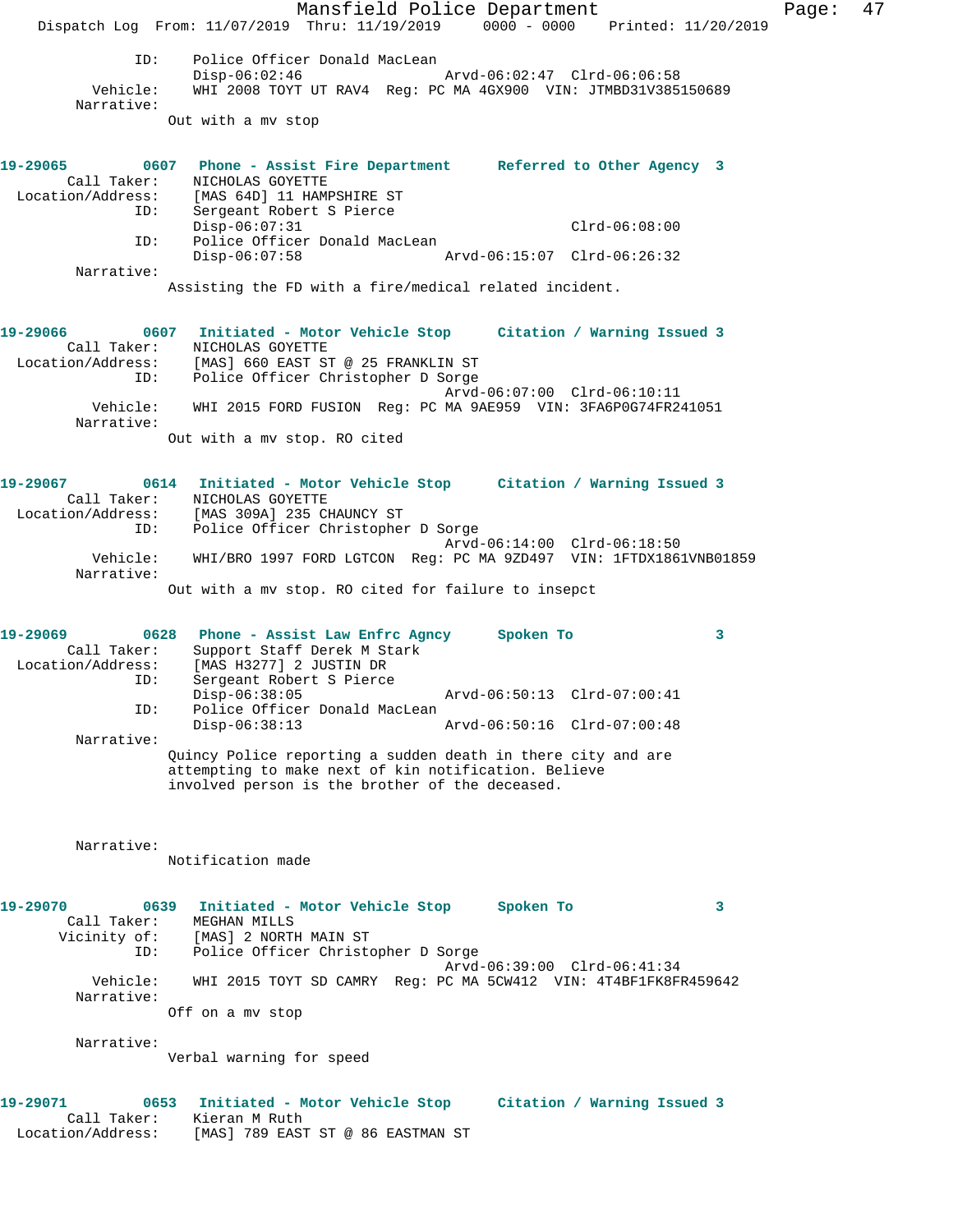Mansfield Police Department Fage: 48 Dispatch Log From: 11/07/2019 Thru: 11/19/2019 0000 - 0000 Printed: 11/20/2019 ID: Police Officer Christopher D Sorge Arvd-06:53:00 Clrd-07:01:10 Vehicle: WHI 2018 FORD F250 Reg: CO MA T85626 VIN: 1FT7X2B69JEC73059 Narrative: MV stop Narrative: Cited for unlicensed operations Refer To Summons: 19MAS-616-AR Summons: STONE, JASON J Address: 83 DEAN ST Apt. #2 ATTLEBORO, MA Age: 33 Charges: LICENSE SUSPENDED, OP MV WITH **19-29073 0710 Alarm - Alarm - Burglar False / Accidental Alarm 1**  Call Taker: PATRICK FEENEY Location/Address: [MAS] 20 CABOT BLVD ID: Police Officer Michelle Bellevue<br>Disp-07:12:17 Arv Disp-07:12:17 Arvd-07:18:54 Clrd-07:23:36 ID: Police Officer Donald MacLean Disp-07:12:48 Arvd-07:19:58 Clrd-07:23:36 Narrative: ENTRY /EXIT DOOR. Narrative: Construction workers on the second floor confirmed accidental **19-29077 0746 Phone - Assist Fire Department No Transport 3**  Call Taker: Kieran M Ruth Location/Address: [MAS H4767] 255 SOUTH MAIN ST ID: Police Officer Michelle Bellevue Disp-07:46:48 Arvd-07:50:45 Clrd-07:52:29 Narrative: Assisting the FD with a fire/medical related incident. **19-29078 0756 Phone - Alarm - Burglar False / Accidental Alarm 1**  Call Taker: Kieran M Ruth Location/Address: [MAS H5627] 30 JACOB DR ess: [MAS H5627] 30 JACOB DR<br>ID: Police Officer Matthew A Souza Disp-07:59:02 Clrd-08:08:01 ID: Police Officer Nicole M Boldrighini Disp-07:59:04 Arvd-08:09:03 Clrd-08:11:26 Narrative: Out for the entry/exit alarm Narrative: Confirmed to be an accidental alarm **19-29079 0807 Phone - Assist Fire Department Referred to Other Agency 3**  Call Taker: Kieran M Ruth Location/Address: [MAS H6377] 40 WALNUT ST ID: Police Officer Matthew A Souza<br>Disp-08:08:01 Disp-08:08:01 Arvd-08:18:17 Clrd-09:04:35 Narrative: Out to assist MFD with wires arching Narrative: MELD on scene **19-29080 0842 Walk-In - Child Safety Seat Program Services Rendered 3**  Call Taker: Support Staff Matthew Todesco Location/Address: [MAS 451B] 500 EAST ST ID: Police Officer Nicole M Boldrighini Disp-08:43:12 Arvd-08:45:19 Clrd-09:02:15 Vehicle: GRY 2011 TOYT COROLL Reg: PC MA 525FK8 VIN: 2T1BU4EE9BC571889 Narrative: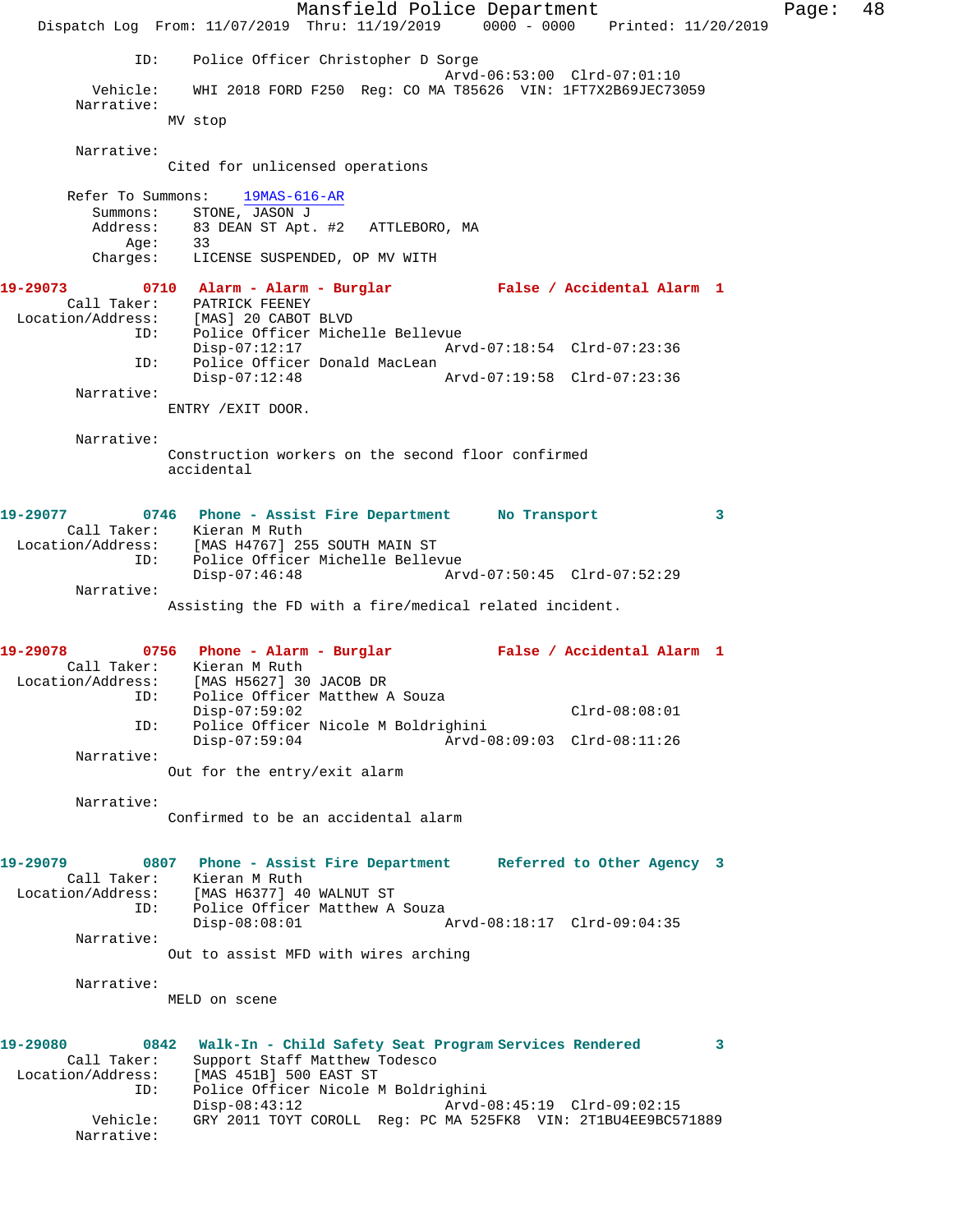|                                              | Mansfield Police Department<br>Dispatch Log From: 11/07/2019 Thru: 11/19/2019 0000 - 0000<br>Printed: 11/20/2019                                   |                           | Page:        | 49 |
|----------------------------------------------|----------------------------------------------------------------------------------------------------------------------------------------------------|---------------------------|--------------|----|
|                                              | Ofc. Boldrighini installing a child safety seat.                                                                                                   |                           |              |    |
|                                              |                                                                                                                                                    |                           |              |    |
| Narrative:                                   | 1 seat installed, MA/825FK8                                                                                                                        |                           |              |    |
| 19-29082<br>0931<br>$\overline{2}$<br>Call   | Phone - 911 Hang-ups & Verifications                                                                                                               | Confirmed misdial/Accdntl |              |    |
| Call Taker:<br>Location/Address:<br>ID:      | Kieran M Ruth<br>[MAS 834] 261 CHAUNCY ST<br>Police Officer Patrick J Pennie<br>$Disp-09:32:03$<br>Arvd-09:39:36 Clrd-09:42:32                     |                           |              |    |
| Narrative:                                   | 911 hang up from the pharmacy                                                                                                                      |                           |              |    |
| Narrative:                                   |                                                                                                                                                    |                           |              |    |
|                                              | Confirmed accidental                                                                                                                               |                           |              |    |
| 19-29083                                     | 0939<br>911 - 911 Hang-ups & Verifications Confirmed misdial/Accdntl Call                                                                          |                           | $\mathbf{2}$ |    |
| Call Taker:<br>Location/Address:<br>ID:      | PATRICK FEENEY<br>[MAS H1961] 393 ELM ST<br>Police Officer Matthew A Souza                                                                         |                           |              |    |
| Narrative:                                   | Disp-09:42:29<br>Arvd-09:47:17 Clrd-09:48:22                                                                                                       |                           |              |    |
|                                              | Spoke to the calling party, confirmed accidental and all<br>checks ok.                                                                             |                           |              |    |
| Narrative:                                   | Confirmed accidental                                                                                                                               |                           |              |    |
| 19-29085<br>Call Taker:<br>Location/Address: | 0952 Phone - Assist Fire Department Services Rendered<br>Kieran M Ruth<br>[MAS 933] 572 WEST ST                                                    | 3                         |              |    |
| ID:                                          | Police Officer Matthew A Souza<br>$Disp-09:53:28$<br>Arvd-09:57:53 Clrd-10:10:23                                                                   |                           |              |    |
| Narrative:                                   | Out to assist MFD with a central station alarm, zone 3<br>flammable storage: gas leak                                                              |                           |              |    |
| 19-29086<br>3                                | 0954 Initiated - Selective Enforcement/RADAR                                                                                                       | Services Rendered         |              |    |
| Location/Address:<br>ID:                     | Call Taker: Kieran M Ruth<br>[MAS] 99 COPELAND DR @ 235 CHAUNCY ST<br>Police Officer Patrick J Pennie                                              |                           |              |    |
|                                              | Arvd-09:54:00 Clrd-10:15:26                                                                                                                        |                           |              |    |
| Narrative:                                   | Traffic enforcement in the area.                                                                                                                   |                           |              |    |
| 19-29087                                     | 0956 Phone - Assist Fire Department Confirmed misdial/Accdntl Call                                                                                 |                           | 3            |    |
| ID:                                          | Call Taker: Kieran M Ruth<br>Location/Address: [MAS 191] 71 MAPLE ST<br>Sergeant Thomas R Connor<br>$Disp-09:57:32$<br>Arvd-10:02:14 Clrd-10:04:30 |                           |              |    |
| Narrative:                                   | Out to assist MFD with a master box                                                                                                                |                           |              |    |
| Narrative:                                   | Accidental                                                                                                                                         |                           |              |    |
| 19-29089                                     | 1014 911 - Motor Veh Acc - No Injury Accident Report<br>Call Taker: MEGHAN MILLS<br>Location/Address: [MAS H3758] 38 SPRING ST                     | 1                         |              |    |
| ID:<br>ID:                                   | Police Officer Matthew A Souza<br>$Disp-10:15:23$<br>Arvd-10:18:09 Clrd-10:57:49<br>Police Officer Patrick J Pennie                                |                           |              |    |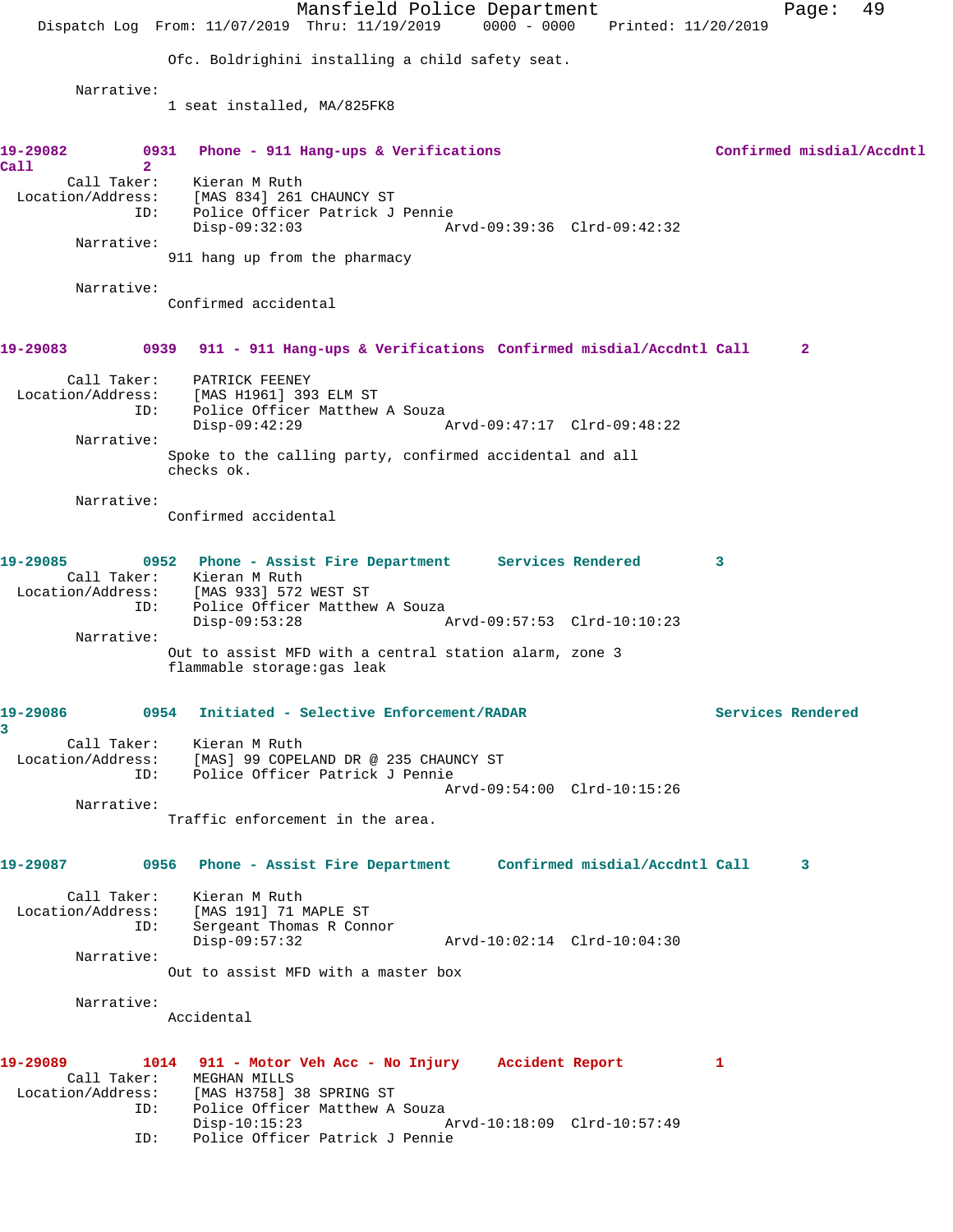Mansfield Police Department Page: 50 Dispatch Log From: 11/07/2019 Thru: 11/19/2019 0000 - 0000 Printed: 11/20/2019 Disp-10:15:36 Arvd-10:17:57 Clrd-10:57:49<br>ID: Sergeant Thomas R Connor Sergeant Thomas R Connor<br>Disp-10:16:51 Arvd-10:19:52 Clrd-10:56:01 Vehicle: BLK 1991 TOYT CAMRY Reg: PC MA 224KZ2 VIN: 4T1SV21E5MU295994 Narrative: Out for the report of an MVA car vs pole Narrative: The vehicle struck pole #4 Narrative: MELD paged Narrative: MELD responding Narrative: Central St en route Narrative: MELD on location Refer To Accident: 19MAS-421-AC **19-29096 1111 911 - 911 Hang-ups & Verifications Confirmed misdial/Accdntl Call 2** Call Taker: PATRICK FEENEY Location/Address: [MAS 992A] 660 EAST ST Apt. #1 ID: Police Officer Patrick J Pennie Arvd-11:18:09 Clrd-11:20:01 Narrative: 911 call from the cell phone no response to TTY or SCP, call back made and spoke to He reports poss. accidental while working at the construction site there. Narrative: Confirmed accidental **19-29097 1113 Initiated - Motor Vehicle Stop Verbal Warning 3**  Call Taker: Kieran M Ruth Location/Address: [MAS] THOMAS ST ID: Sergeant Thomas R Connor Arvd-11:13:00 Clrd-11:14:20 Vehicle: BLU 1999 OLDS SILHOU Reg: PAR MA 62995 VIN: 1GHDX03E1XD261431 Narrative: MV stop Narrative: Verbal **19-29100 1140 911 - Traffic / Roadway Complaint Services Rendered 2**  Call Taker: PATRICK FEENEY Location/Address: [MAS] 54 CHAUNCY ST @ 363 NORTH MAIN ST<br>ID: Police Officer Patrick J Pennie Police Officer Patrick J Pennie<br>Disp-11:42:35 A Disp-11:42:35 Arvd-11:44:08 Clrd-11:52:33 Narrative: 911 caller reports the lights are not cycling correctly. Narrative: The lights are working properly at this time **19-29103 1150 Initiated - Building Check Building Checked / Secured 3** Call Taker: Kieran M Ruth Location/Address: [MAS 1002] 250 EAST ST Police Officer Nicole M Boldrighini Arvd-11:50:00 Clrd-12:05:00 Narrative: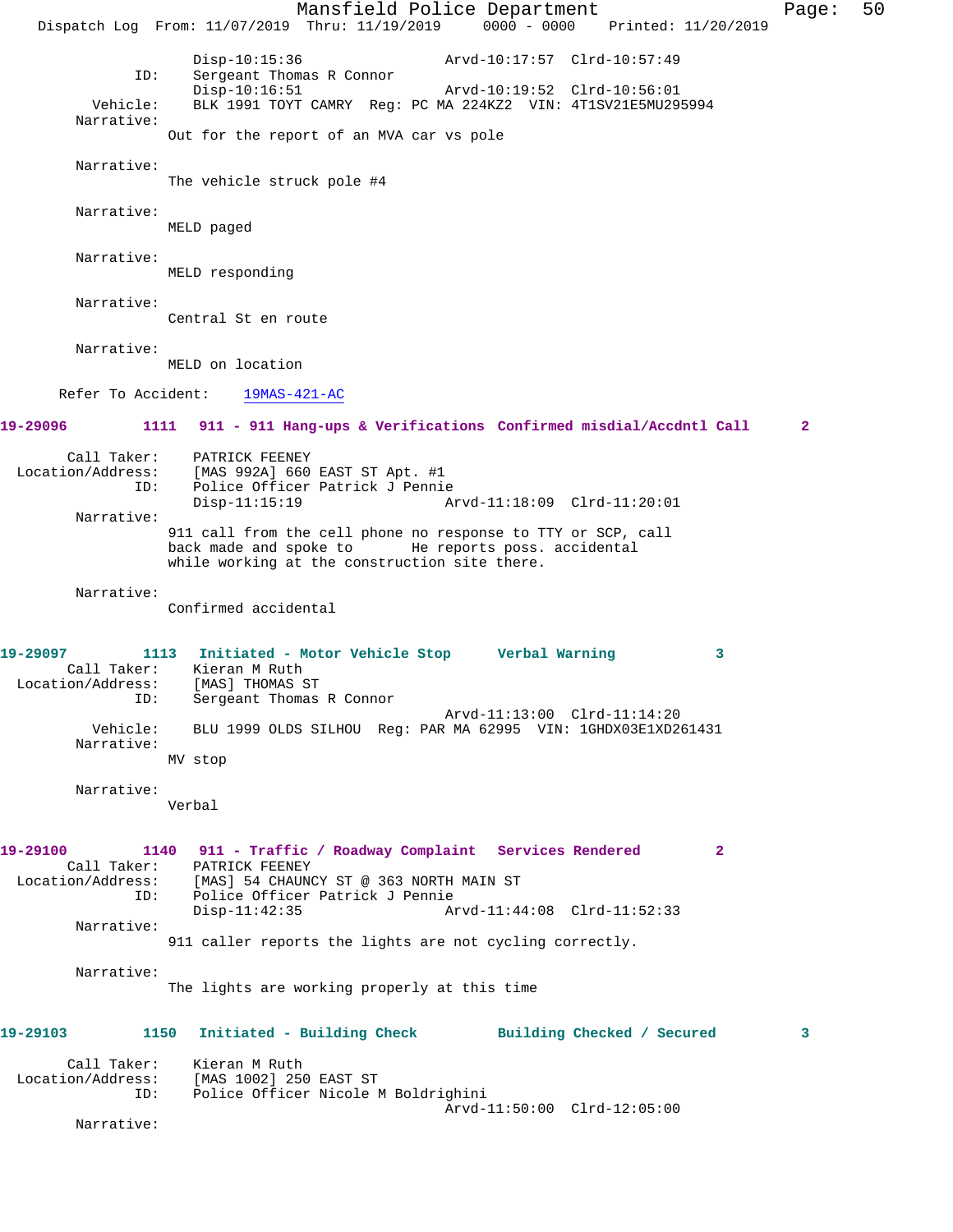Mansfield Police Department Page: 51 Dispatch Log From: 11/07/2019 Thru: 11/19/2019 0000 - 0000 Printed: 11/20/2019 Building/area checked secure. **19-29105 1159 911 - Suspicious Actv / Persn / Veh Gone on Arrival 2**  Call Taker: PATRICK FEENEY Vicinity of: [MAS 976] 1625 WEST ST ID: Police Officer Patrick J Pennie Disp-12:03:04 Arvd-12:12:08 Clrd-12:22:07 Narrative: Caller reports that she can hear at least 1 maybe 2 dirtbikes or OHV's driving in the conservation land behind the treatment plant. Narrative: Ofc. Pennie walked into the area a few hundred yards and could not hear or locate any riders. **19-29106 1243 Phone - Assist Fire Department Services Rendered 3**  Call Taker: Kieran M Ruth<br>Location/Address: [MAS] 65 STEA [MAS] 65 STEARNS AVE ID: Police Officer Nicole M Boldrighini Disp-12:43:40 Arvd-12:46:12 Clrd-12:51:24<br>ID: Sergeant Brian P Thibault Sergeant Brian P Thibault<br>Disp-12:43:40 Disp-12:43:40 Arvd-12:46:15 Clrd-12:51:29 Narrative: Assisting the FD with a fire/medical related incident. **19-29108 1250 Phone - Follow up Investigation Investigated - No Report 3**  Call Taker: Kieran M Ruth Location/Address: [MAS H1486] 57 OTIS ST<br>ID: Police Officer Matthew Police Officer Matthew A Souza<br>Disp-12:51:27 Disp-12:51:27 Arvd-12:51:34 Clrd-12:53:17 ID: Sergeant Thomas R Connor<br>Disp-12:51:27 Disp-12:51:27 Arvd-12:51:34 Clrd-12:53:17 Narrative: Conducting a follow up in the area to a previously reported incident. **19-29109 1253 Phone - Follow up Investigation Investigated - No Report 3**  Call Taker: Kieran M Ruth<br>Location/Address: [MAS H3236] 4 [MAS H3236] 430 GILBERT ST ID: Police Officer Matthew A Souza<br>Disp-12:55:02 Disp-12:55:02 Arvd-13:00:20 Clrd-13:04:29 Narrative: Conducting a follow up in the area to a previously reported incident. Narrative: Ofc. Souza has a positive ID on the male and the text was sent when the units were at the residence for the original call **19-29114 1348 Phone - Disturbance / Gathering Incident Report 1**  Kieran M Ruth Location/Address: ID: Police Officer Nicole M Boldrighini Disp-13:49:36 Arvd-13:53:39 Clrd-14:19:08<br>ID: Police Officer Matthew A Souza Police Officer Matthew A Souza Disp-13:49:36 Clrd-13:55:36 ID: Sergeant Thomas R Connor Arvd-14:04:30 Clrd-14:19:05 ID: Police Officer Patrick J Pennie Disp-13:55:29 Arvd-13:55:32 Clrd-14:19:11 Narrative: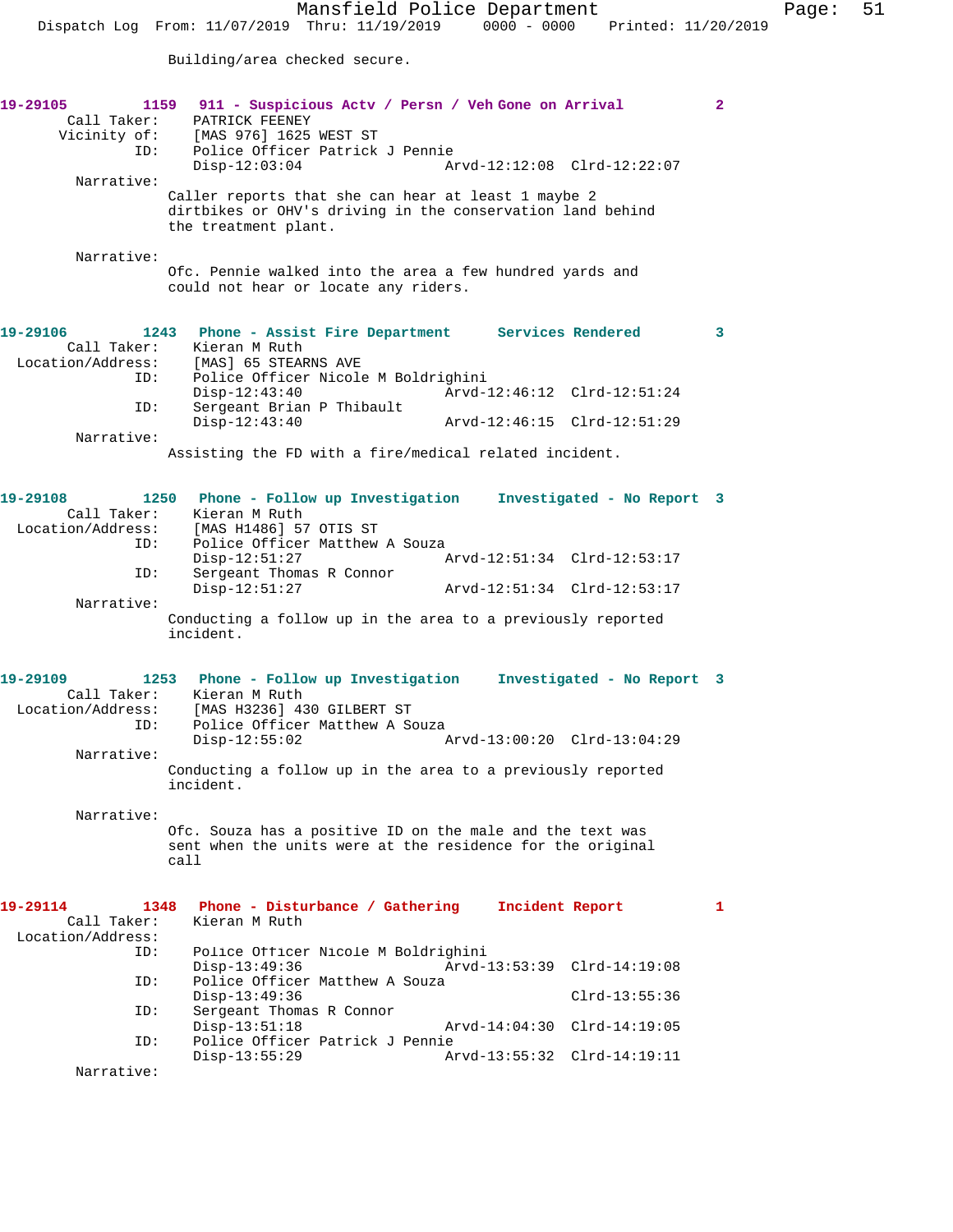## Refer To Incident: 19MAS-1037-OF

Call Taker: Kieran M Ruth

Location/Address: [MAS 840K] 280 SCHOOL ST Apt. #K

**19-29121 1425 Initiated - Motor Vehicle Stop Citation / Warning Issued 3**  Call Taker: Kieran M Ruth Location/Address: [MAS] 260 CENTRAL ST ID: Police Officer Patrick J Pennie Arvd-14:25:00 Clrd-14:31:52 Vehicle: WHI 2019 KIA OPTIMA Reg: PC MA 8TP638 VIN: 5XXGT4L31KG294870 Narrative: MV stop Narrative: Cited for speed **19-29123 1449 911 - Assist Fire Department Transported to Hospital 3**  Call Taker: PATRICK FEENEY Location/Address: [MAS H6627] 186 WEST ST ID: Police Officer Patrick J Pennie Disp-14:53:04 Arvd-14:59:31 Clrd-15:08:35 Narrative: Assisting the FD with a fire/medical related incident. **19-29125 1503 Phone - Well Being Check Spoken To 3**  Call Taker: Kieran M Ruth<br>Location/Address: [MAS 424] 149 [MAS 424] 149 OAKLAND ST Apt. #D102 ID: Police Officer Nicole M Boldrighini Disp-15:08:46 Clrd-15:29:09<br>ID: Police Officer Patrick J Pennie Police Officer Patrick J Pennie Disp-15:08:46 Arvd-15:15:50 Clrd-15:29:09 Narrative: Out to check the well being of the resident, Narrative: Ofc. Pennie speaking with the party Narrative: The party is fine and needs no assistance from police. **19-29124 1505 Walk-In - Child Safety Seat Program Assisted Party 3**  Call Taker: Support Staff Matthew Todesco<br>Location/Address: [MAS 451B] 500 EAST ST ess: [MAS 451B] 500 EAST ST<br>ID: Police Officer Nicole M Police Officer Nicole M Boldrighini Disp-15:06:36 Clrd-15:08:46<br>ID: Police Officer Nicole M Boldrighini Police Officer Nicole M Boldrighini<br>Disp-15:29:09 Arvd- Disp-15:29:09 Arvd-15:29:25 Clrd-15:33:28 Vehicle: GRY 2015 NISS LL ROGUE Reg: PC MA 9JJ747 Vehicle: GRY 2015 NISS 4D ALTIMA Reg: PC MA 531NP9 Narrative: Ofc. Boldrighini installing a child safety seat. **19-29130 1537 Phone - Shoplifting Summons 3**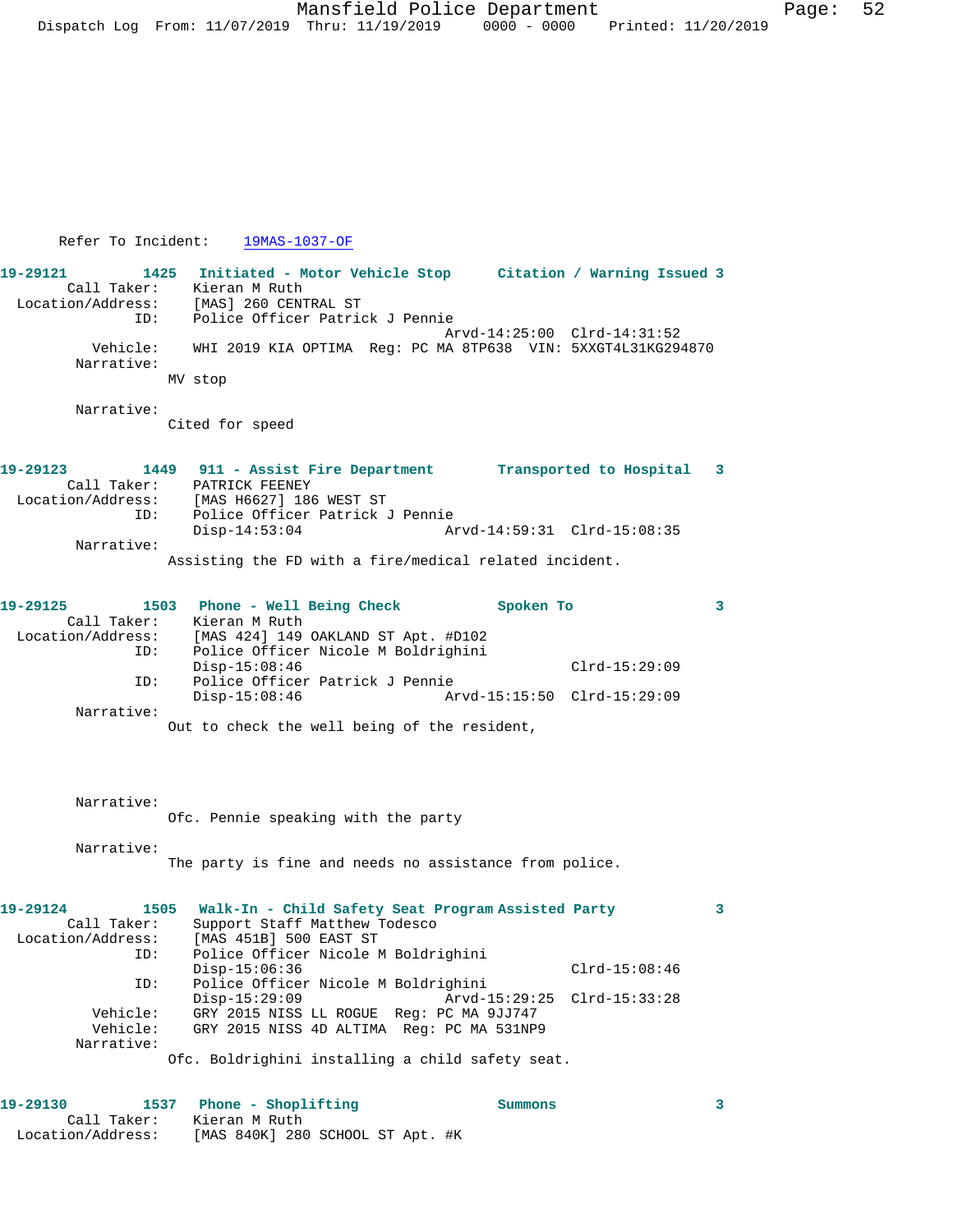Mansfield Police Department Page: 53 Dispatch Log From: 11/07/2019 Thru: 11/19/2019 0000 - 0000 Printed: 11/20/2019 ID: Police Officer Patrick J Pennie Disp-15:38:25 Arvd-15:43:22 Clrd-16:13:22 ID: Police Officer Matthew A Souza Disp-15:38:25 Arvd-15:44:33 Clrd-16:13:07 Narrative: Out for the report of 2 shoplifters in the store, security attempting to detain Narrative: Ptl. Souza reporting they have both females and are heading back to the office Narrative: Officers are speaking with the suspects Narrative: The 2 females have been trespassed in police presence Narrative: Summons to follow Refer To Summons: 19MAS-618-AR Summons: RICCI, CHRISTI MARIE<br>Address: 1 FRANKLIN AVE NORT 1 FRANKLIN AVE NORTH ATTLEBORO, MA Age: 32 Charges: LARCENY UNDER \$1200 c266 §30(1) Refer To Summons: 19MAS-619-AR Summons: CARR, AMANDA J Address: 1 FRANKLIN AVE NORTH ATTLEBORO, MA Age: 30 Charges: LARCENY UNDER \$1200 c266 §30(1) **19-29134 1631 Phone - 911 Hang-ups & Verifications Confirmed misdial/Accdntl Call 2**  Call Taker: Kieran M Ruth Location/Address: [MAS 251U201] 1 WEST CHURCH ST Apt. #201 ID: Police Officer David J Pepicelli Disp-16:36:04 Arvd-16:39:53 Clrd-16:40:30 Narrative: Spoke to the calling party, confirmed accidental and all checks ok. Narrative: Confirmed accidental **19-29142 1814 Initiated - Selective Enforcement/RADAR Services Rendered** Call Taker: Kieran M Ruth<br>Vicinity of: [MAS] 600 WES: of: [MAS] 600 WEST ST<br>TD: Police Officer Dar Police Officer Danielle C Titus Arvd-18:14:00 Clrd-18:56:06 Narrative: Traffic enforcement in the area. **19-29146 1858 Initiated - Building Check Services Rendered 3**  Call Taker: GARIN EISELE Location/Address: [MAS 840] 280 SCHOOL ST ID: Police Officer Danielle C Titus Arvd-18:58:00 Clrd-19:13:31 **19-29148 1914 911 - Erratic Oper MV / Road Rage Investigated - No Report 3**  Call Taker: DAVID SULLIVAN<br>ion/Address: [MAS] BALCOM ST Location/Address: ID: Police Officer Danielle C Titus Disp-19:16:17 Arvd-19:19:23 Clrd-19:20:28<br>Vehicle: BRO 2012 TOYT UT RAV4 Req: PC MA 8VP950 VIN: 2T3BF4DV8CW BRO 2012 TOYT UT RAV4 Reg: PC MA 8VP950 VIN: 2T3BF4DV8CW178159 Narrative: Caller reports an erratic operator. Mv crossing over marked lanes and driving slowly, taking turns slowly as well. Has pulled into 24 or 25 Balcom

**3**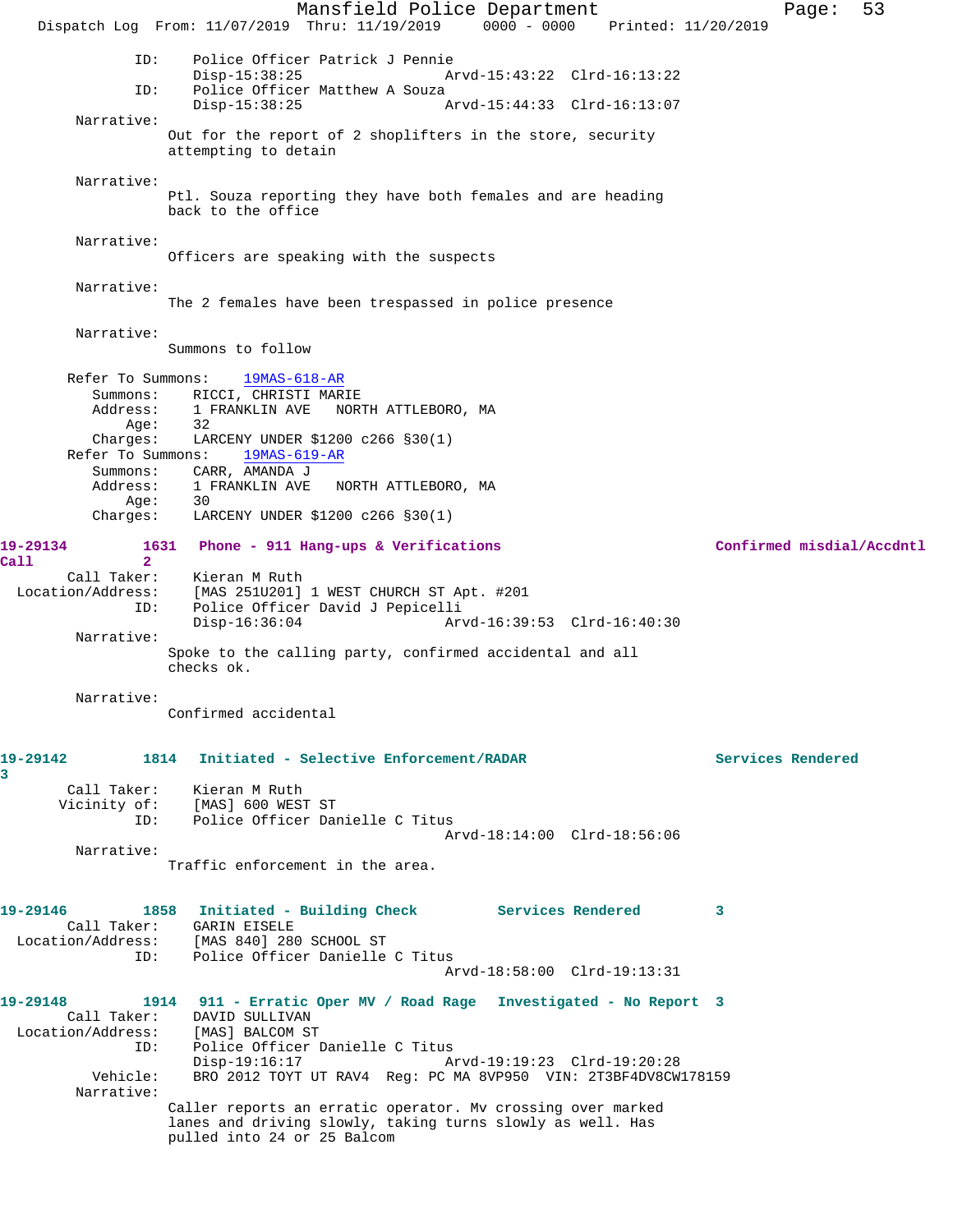Narrative: Susp Vehicle parked in its driveway. N one around. **19-29157 2022 Alarm - Assist Fire Department Services Rendered 3**  Call Taker: DAVID SULLIVAN Location/Address: [MAS MAS8] 87 CENTRAL ST Police Officer William C Trudell<br>Disp-20:22:56 Ar Disp-20:22:56 Arvd-20:25:46 Clrd-20:57:23 **19-29158 2024 Phone - Animal Complaints Services Rendered 3**  Call Taker: Support Staff Derek M Stark Location/Address: [MAS H1854] 750 WARE ST<br>ID: Police Officer William C Police Officer William C Trudell<br>Disp-20:58:36 Ary Disp-20:58:36 Arvd-21:06:44 Clrd-21:39:51 Narrative: Caller reporting she has (2) labs in her backyard with no identification (collars) on. She is looking for police assistance to bring the lost dogs over to the animal shelter. Narrative: M10 has both dogs and transporting to the shelter. Narrative: M10 at the shelter standing for the key. Narrative: Dogs lefdt at the shelter. **19-29159 2109 Initiated - Building Check Services Rendered 3**  Call Taker: DAVID SULLIVAN<br>Location/Address: [MAS 322] 31 H<sub>i</sub><br>ID: Police Officer [MAS 322] 31 HAMPSHIRE ST Police Officer Danielle C Titus Arvd-21:09:00 Clrd-21:13:30 19-29160 2113 Initiated - Building Check Services Rendered 3 Call Taker: DAVID SULLIVAN Location/Address: [MAS 411] 60 FORBES BLVD ID: Police Officer Danielle C Titus Arvd-21:13:00 Clrd-21:18:16 **19-29162 2159 Initiated - Follow up Investigation Services Rendered 3**  Call Taker: DAVID SULLIVAN<br>ion/Address: [MAS 13] 175 FRUIT ST Location/Address:<br>ID: Police Officer Jay J Sparrow Arvd-21:59:00 Clrd-22:04:34 Narrative: Return the dogs from earlier. **19-29163 2233 Phone - Disturbance / Gathering Arrest(s) Made 1**  Call Taker: NICHOLAS GOYETTE Vicinity of: [MAS H5419] 337 FRANKLIN ST ID: Police Officer William C Trudell Disp-22:33:50 Arvd-22:43:09 Clrd-11/12/2019 @ 00:38:51 ID: Police Officer David J Pepicelli Disp-22:33:52 Arvd-22:43:59 Clrd-11/12/2019 @ 00:38:56 ID: Police Officer Jay J Sparrow Disp-22:33:54 Arvd-22:44:02 Clrd-22:44:06 Narrative: Michael O Brien LSW yellow reflective vest Female flagged down the r/p as traveling Then walked away from the  $r/p$  as was speaking to the PD. R/p went on his way. Narrative: 2nd 911 call from Mom stated had her son inside the house. Units advised. Caller hung up prior to arrival.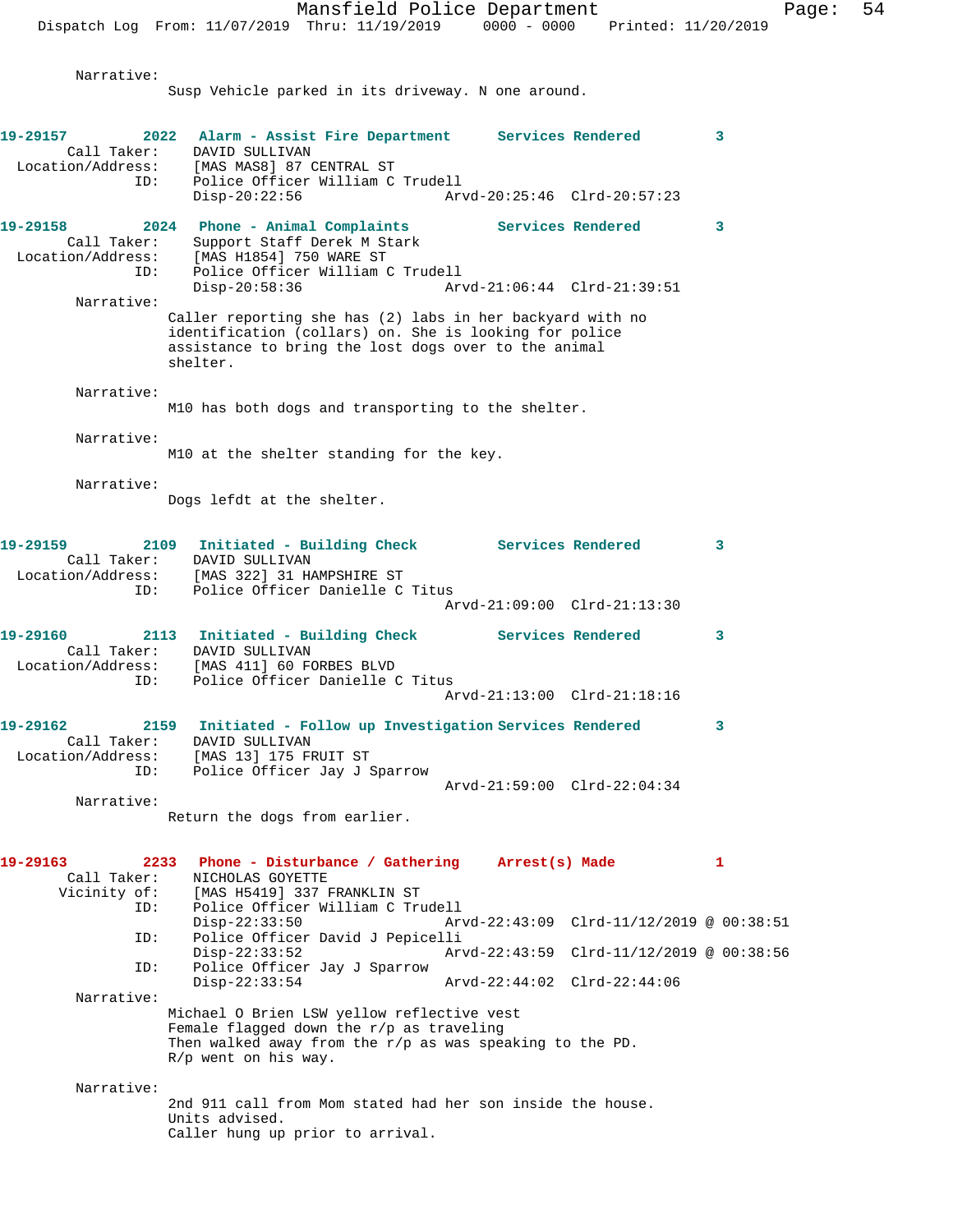Mansfield Police Department Fage: 55 Dispatch Log From: 11/07/2019 Thru: 11/19/2019 0000 - 0000 Printed: 11/20/2019

 Refer To Arrest: 19MAS-620-AR Arrest: OBRIEN, MICHAEL T Address: 337 FRANKLIN ST MANSFIELD, MA Age: 30 Charges: PROTECTIVE CUSTODY DESTRUCTION OF PROPERTY -\$1200, MALICIOUS c266 §127

## **For Date: 11/12/2019 - Tuesday**

| 19-29167 0038 Initiated - Building Check Services Rendered<br>Location/Address: [MAS 1002] 250 EAST ST                                       |      | Call Taker: DAVID SULLIVAN                                                                                       |                             |          | 3                          |
|----------------------------------------------------------------------------------------------------------------------------------------------|------|------------------------------------------------------------------------------------------------------------------|-----------------------------|----------|----------------------------|
|                                                                                                                                              |      | ID: Police Officer Michelle Bellevue                                                                             | Arvd-00:38:00 Clrd-01:41:28 |          |                            |
| 19-29182 0114 Initiated - Escort / Transport Services Rendered                                                                               |      | Call Taker: DAVID SULLIVAN                                                                                       |                             |          | $\mathbf{3}$               |
| Location/Address: [MAS 451B] 500 EAST ST<br>ID: Police Officer Christopher D Sorge                                                           |      |                                                                                                                  | Arvd-01:14:00 Clrd-02:39:49 |          |                            |
| Narrative:                                                                                                                                   |      | Transporting Prisoner to Ash St Jail.                                                                            |                             |          |                            |
| 19-29188   0125   Initiated - Building Check   Services Rendered<br>Call Taker: DAVID SULLIVAN<br>Location/Address: [MAS 1015] 30 CHAUNCY ST |      |                                                                                                                  |                             | $\sim$ 3 |                            |
|                                                                                                                                              | ID:  | Police Officer Andrew J Kelley                                                                                   | Arvd-01:25:00 Clrd-01:30:37 |          |                            |
|                                                                                                                                              |      | Call Taker: DAVID SULLIVAN<br>Vicinity of: [MAS 281A] 1 CROCKER ST                                               |                             |          | 3                          |
|                                                                                                                                              |      | ID: Police Officer Andrew J Kelley                                                                               | Arvd-01:41:00 Clrd-01:48:39 |          |                            |
| Narrative:                                                                                                                                   |      | And the lots.                                                                                                    |                             |          |                            |
| 19-29193 0142 Initiated - Building Check Services Rendered                                                                                   | ID:  | Call Taker: DAVID SULLIVAN<br>Vicinity of: [MAS] 4 ERICK RD @ 15 BONNEY LN                                       |                             |          | $\overline{\phantom{a}}$ 3 |
|                                                                                                                                              |      | Police Officer Michelle Bellevue                                                                                 | Arvd-01:42:00 Clrd-02:00:48 |          |                            |
| 19-29194 0200 Initiated - Building Check Services Rendered<br>Call Taker: DAVID SULLIVAN<br>Location/Address: [MAS 840] 280 SCHOOL ST        | ID:  | Sergeant Robert S Pierce                                                                                         |                             |          | 3                          |
|                                                                                                                                              |      |                                                                                                                  | Arvd-02:00:00 Clrd-02:14:28 |          |                            |
| 19-29195 0207 Initiated - Building Check Services Rendered                                                                                   |      | Call Taker: DAVID SULLIVAN<br>Vicinity of: [MAS] COPELAND DR                                                     |                             |          | 3                          |
|                                                                                                                                              | ID:  | Police Officer Andrew J Kelley                                                                                   | Arvd-02:07:00 Clrd-02:08:12 |          |                            |
| 19-29196<br>Call Taker:                                                                                                                      |      | 0232 Initiated - Building Check<br>DAVID SULLIVAN                                                                | <b>Services Rendered</b>    |          | 3                          |
| Location/Address: [MAS 280] 440 FORBES BLVD<br>TD: Sergeant Robert S Pierce                                                                  | ID:  | Sergeant Robert S Pierce                                                                                         | Arvd-02:32:00 Clrd-02:37:55 |          |                            |
| 19-29197<br>Call Taker:<br>Location/Address:                                                                                                 | ID:  | 0234 Initiated - Building Check<br>DAVID SULLIVAN<br>[MAS 322] 31 HAMPSHIRE ST<br>Police Officer Andrew J Kelley | <b>Services Rendered</b>    |          | 3                          |
|                                                                                                                                              |      |                                                                                                                  | Arvd-02:34:00 Clrd-02:35:02 |          |                            |
| 19-29198                                                                                                                                     | 0235 | Initiated - Building Check                                                                                       | Services Rendered           |          | $\mathbf{3}$               |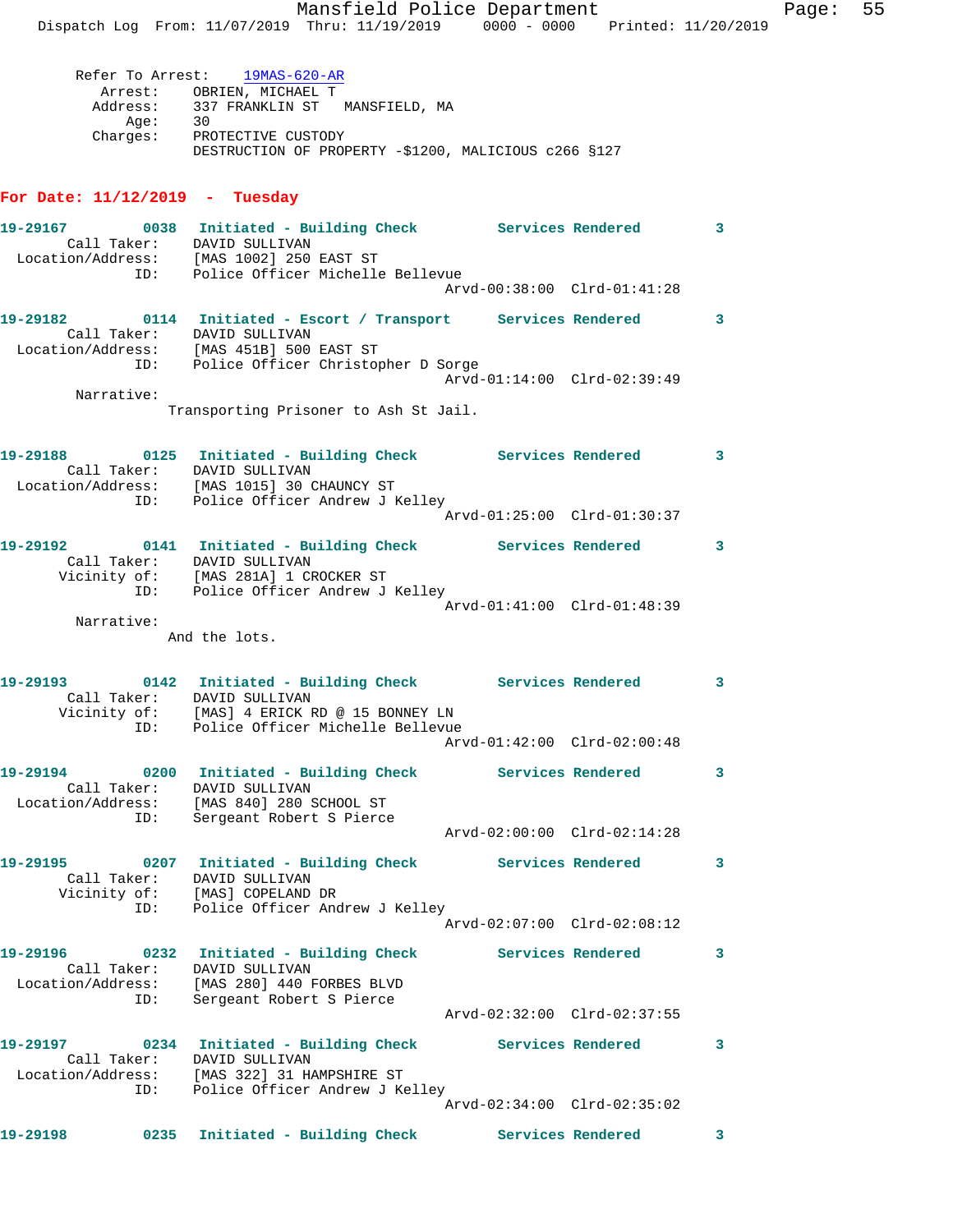Mansfield Police Department Fage: 56 Dispatch Log From: 11/07/2019 Thru: 11/19/2019 0000 - 0000 Printed: 11/20/2019 Call Taker: DAVID SULLIVAN Location/Address: [MAS 411] 60 FORBES BLVD ID: Police Officer Andrew J Kelley Arvd-02:35:00 Clrd-02:42:19 **19-29199 0241 Initiated - Motor Vehicle Stop Citation / Warning Issued 3**  Call Taker: DAVID SULLIVAN Vicinity of: [MAS 1000] 229 SCHOOL ST ID: Police Officer Christopher D Sorge Arvd-02:41:00 Clrd-02:57:41 ID: Police Officer Andrew J Kelley<br>Disp-02:42:30 Disp-02:42:30 Arvd-02:42:34 Clrd-02:55:44 Vehicle: GRY 2011 FUS Reg: PC RI 515089 VIN: 3FAHP0JG9BR304026 Towed: For: Unregistered/Uninsured By: Central Street Garage To: Central Street Garage Released To: MORAN On: 11/13/2019 @ 1103 Narrative: Traffic Stop. Narrative: Unreg Auto Req a tow Central St responding. Narrative: Central St on Scene. **19-29200 0310 Initiated - Building Check Services Rendered 3**  Call Taker: DAVID SULLIVAN Location/Address: [MAS 417] 9 FRANCIS AVE ID: Sergeant Robert S Pierce Arvd-03:10:00 Clrd-03:20:04 **19-29201 0404 Initiated - Motor Vehicle Stop Spoken To 3**  Call Taker: DAVID SULLIVAN Vicinity of: [MAS 2] 60 FORBES BLVD ID: Police Officer Christopher D Sorge Arvd-04:04:00 Clrd-04:13:36 ID: Sergeant Robert S Pierce Disp-04:05:25 Arvd-04:06:27 Clrd-04:13:33 Vehicle: WHI 1994 CLE Reg: PC RI HE352 VIN: 4T1GK12E6RU850420 Narrative: Trffic Stop. Narrative: Operator was spoken to. **19-29205 0632 Initiated - Selective Enforcement/RADAR Citation / Warning Issued 3**  Call Taker: DAVID SULLIVAN Vicinity of: [MAS] NORTH MAIN ST ID: Sergeant Robert S Pierce Arvd-06:32:00 Clrd-06:57:44 Vehicle: GRY 2016 VOLK JETTA Reg: PC MA 9RCF90 VIN: 3VW267AJ3GM354557 Narrative: citation issued for unregistered **19-29210 0739 911 - Assist Fire Department Referred to Other Agency 3**  Call Taker: MEGHAN MILLS Location/Address: [MAS 417F] 15 FRANCIS AVE Apt. #1517 ID: Police Officer Andrew J Kelley Disp-07:40:34 Clrd-07:44:42 Narrative: Assist MFD with the medical **19-29216 0843 Initiated - School Officer Activity Incident Report 3**  Call Taker: APRIL LEHANE Location/Address: [MAS 330] 250 EAST ST ID: Detective Kenneth E Wright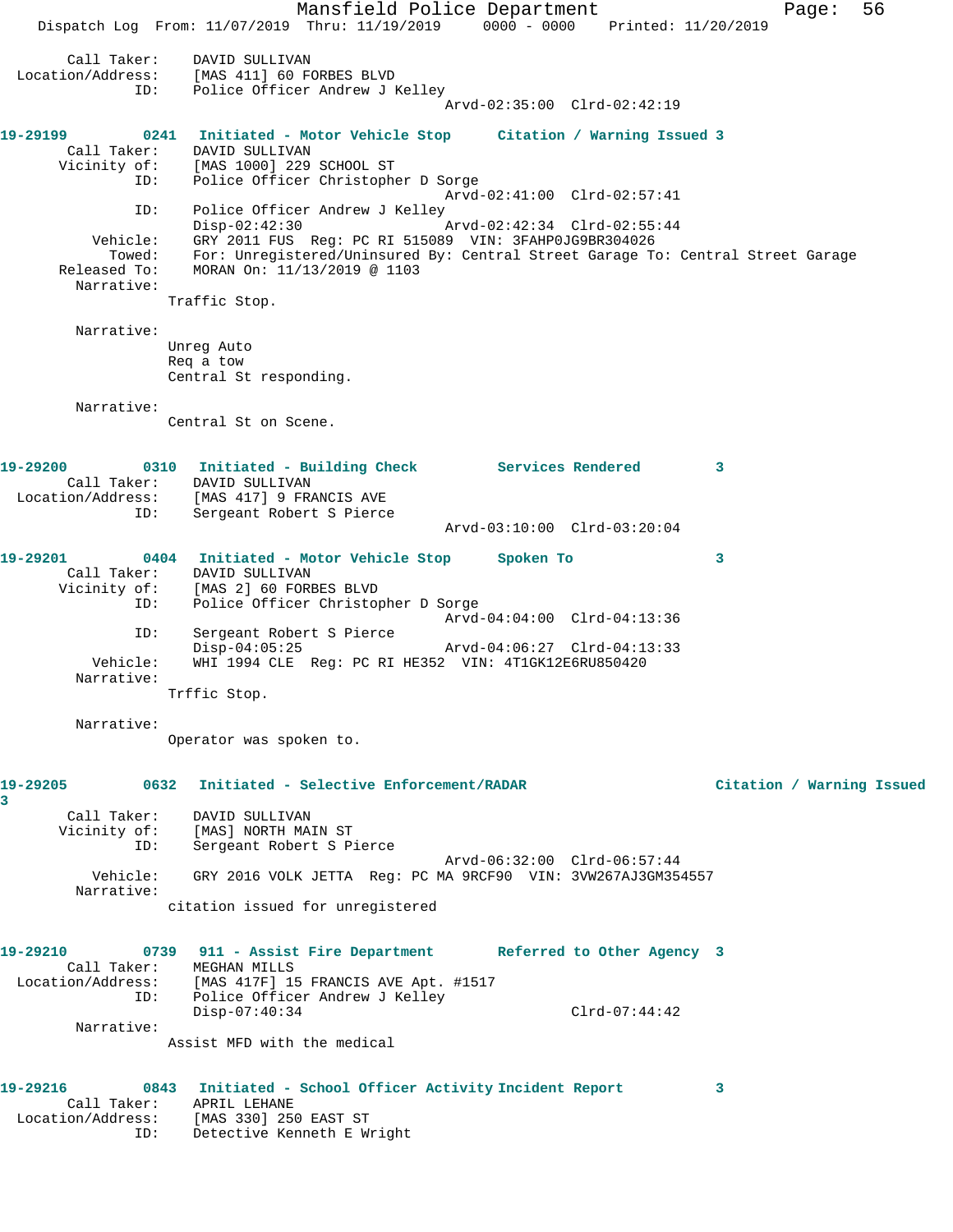|                                         | Dispatch Log From: 11/07/2019 Thru: 11/19/2019 0000 - 0000 Printed: 11/20/2019                                                                                                                                                                                                                                                                                 | Mansfield Police Department                         |           |                                                            |              | Page: | 57                        |
|-----------------------------------------|----------------------------------------------------------------------------------------------------------------------------------------------------------------------------------------------------------------------------------------------------------------------------------------------------------------------------------------------------------------|-----------------------------------------------------|-----------|------------------------------------------------------------|--------------|-------|---------------------------|
|                                         |                                                                                                                                                                                                                                                                                                                                                                |                                                     |           | Arvd-08:43:00 Clrd-08:43:52                                |              |       |                           |
| Refer To Incident:                      | 19MAS-1040-OF                                                                                                                                                                                                                                                                                                                                                  |                                                     |           |                                                            |              |       |                           |
| 19-29217<br>Call Taker:<br>ID:          | 0844<br>APRIL LEHANE<br>Location/Address: [MAS 330] 250 EAST ST<br>Detective Kenneth E Wright                                                                                                                                                                                                                                                                  | Initiated - School Officer Activity Incident Report |           | Arvd-08:44:00 Clrd-08:45:34                                | 3            |       |                           |
| Refer To Incident:                      | 19MAS-1041-OF                                                                                                                                                                                                                                                                                                                                                  |                                                     |           |                                                            |              |       |                           |
| 19-29218                                | 0854 Initiated - Road Hazards<br>Call Taker: APRIL LEHANE                                                                                                                                                                                                                                                                                                      |                                                     | Spoken To |                                                            | 3            |       |                           |
|                                         | Location/Address: [MAS] 972 WEST ST @ 25 TREMONT ST<br>ID: Police Officer Nicole M Boldrighini                                                                                                                                                                                                                                                                 |                                                     |           | Arvd-08:54:00 Clrd-08:56:00                                |              |       |                           |
| Narrative:                              |                                                                                                                                                                                                                                                                                                                                                                |                                                     |           |                                                            |              |       |                           |
|                                         | Ofc Boldrighini speaking with a tree company that is<br>blocking the roadway                                                                                                                                                                                                                                                                                   |                                                     |           |                                                            |              |       |                           |
| 19-29219<br>$\overline{a}$              | 0902                                                                                                                                                                                                                                                                                                                                                           | Initiated - Traffic Enforcement / Activity          |           |                                                            |              |       | Citation / Warning Issued |
| Call Taker:<br>Location/Address:<br>ID: | APRIL LEHANE<br>[MAS] 1689 WEST ST @ 16 PLAIN ST<br>Police Officer Nicole M Boldrighini                                                                                                                                                                                                                                                                        |                                                     |           | Arvd-09:02:00 Clrd-09:29:40                                |              |       |                           |
| Vehicle:<br>Narrative:                  | WHI 2017 TOYT CAMRY Reg: PC MA 9KP190 VIN: 4T1BF1FK1HU701166                                                                                                                                                                                                                                                                                                   |                                                     |           |                                                            |              |       |                           |
|                                         | citation issued for speed                                                                                                                                                                                                                                                                                                                                      |                                                     |           |                                                            |              |       |                           |
| 19-29221<br>ID:<br>ID:<br>Narrative:    | 0902 Phone - Disturbance / Gathering<br>Call Taker: APRIL LEHANE<br>Location/Address: [MAS H214] 150 RUMFORD AVE Apt. #419<br>Police Officer Patrick J Pennie<br>$Disp-09:03:52$<br>Police Officer Gregg S Kennedy<br>$Disp-09:03:56$<br>rp is reporting hearing loud noise from this apartment. He<br>attempted knocking on the door to check on resident. No |                                                     | Spoken To | Arvd-09:12:55 Clrd-09:24:56<br>Arvd-09:10:17 Clrd-09:24:56 | $\mathbf{1}$ |       |                           |
| Narrative:                              | answer at door<br>RP was advised to contact management regarding the music.<br>Officers left message as well                                                                                                                                                                                                                                                   |                                                     |           |                                                            |              |       |                           |
|                                         |                                                                                                                                                                                                                                                                                                                                                                |                                                     |           |                                                            |              |       |                           |
| 19-29229                                | 0931                                                                                                                                                                                                                                                                                                                                                           | Initiated - Proactive Patrol                        |           | Building Checked / Secured                                 |              | 3     |                           |
| Call Taker:<br>Location/Address:<br>ID: | APRIL LEHANE<br>[MAS] 30 CHAUNCY ST<br>Police Officer Gregg S Kennedy                                                                                                                                                                                                                                                                                          |                                                     |           |                                                            |              |       |                           |
| Narrative:                              |                                                                                                                                                                                                                                                                                                                                                                |                                                     |           | Arvd-09:31:00 Clrd-09:34:16                                |              |       |                           |
|                                         | Checking the area.                                                                                                                                                                                                                                                                                                                                             |                                                     |           |                                                            |              |       |                           |
| 19-29232<br>ID:                         | 0946 Initiated - Motor Vehicle Stop Citation / Warning Issued 3<br>Call Taker: APRIL LEHANE<br>Location/Address: [MAS 834] 261 CHAUNCY ST<br>Police Officer Patrick J Pennie                                                                                                                                                                                   |                                                     |           | Arvd-09:46:00 Clrd-10:03:56                                |              |       |                           |
| Narrative:                              | Vehicle: GRY 2013 TOYT TACOMA Req: PC MA 6PVR50 VIN: 5TFNX4CN5DX021097                                                                                                                                                                                                                                                                                         |                                                     |           |                                                            |              |       |                           |
|                                         | registration is expired. Operator is attempting to renew<br>online                                                                                                                                                                                                                                                                                             |                                                     |           |                                                            |              |       |                           |
| Narrative:                              | citation issued to the RO. Registration was renewed                                                                                                                                                                                                                                                                                                            |                                                     |           |                                                            |              |       |                           |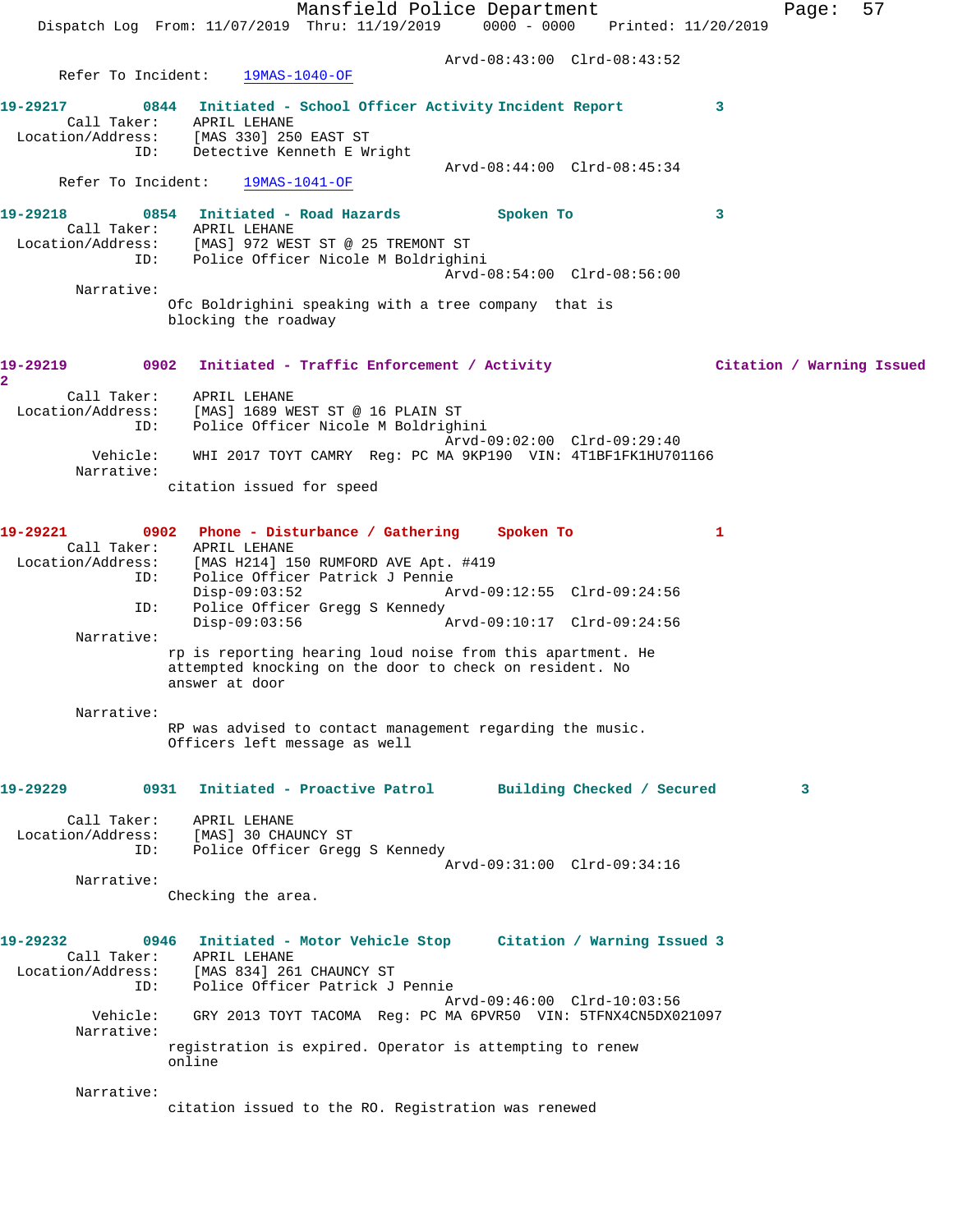Mansfield Police Department Fage: 58 Dispatch Log From: 11/07/2019 Thru: 11/19/2019 0000 - 0000 Printed: 11/20/2019 **19-29236 1026 Phone - Alarm - Burglar False / Accidental Alarm 1**  Call Taker: APRIL LEHANE Location/Address: [MAS H2679] 14 STRATTON RD ID: Police Officer Gregg S Kennedy Disp-10:27:43 Clrd-10:27:57 ID: Police Officer Nicole M Boldrighini Disp-10:28:02 Clrd-10:36:05 ID: Police Officer Patrick J Pennie Disp-10:28:15 Arvd-10:32:45 Clrd-10:36:05 Narrative: garage contact sensor Narrative: clear- house is secured card to be issued **19-29237 1028 Initiated - Community Policing Services Rendered 3**  Call Taker: APRIL LEHANE Location/Address: [MAS 253A] 330 PRATT ST Apt. #B ID: Police Officer Gregg S Kennedy Arvd-10:28:00 Clrd-11:06:11 Narrative: Ofc Kennedy out for community policing **19-29241 1059 Initiated - Motor Vehicle Stop Verbal Warning 3**  Call Taker: APRIL LEHANE Location/Address: [MAS 1002] 250 EAST ST ID: Detective Kenneth E Wright Arvd-10:59:00 Clrd-11:02:24 Vehicle: WHI 2008 GMC SIERRA Reg: PC NH 2607838 VIN: 2GTEK13M481214557 Narrative: verbal warning for speed **19-29246 1114 Walk-In - Assist Citizen - P S A Services Rendered 3**  Call Taker: Support Staff Matthew Todesco Location/Address: [MAS 451B] 500 EAST ST ID: Police Officer Nicole M Boldrighini Arvd-11:16:53 Clrd-11:44:56 Narrative: Ofc Boldirghini is assisting a walk in with a property release Narrative: in to lobby to collect son's belongings that were brought to police station. (see 19MAS-1036-OF) given contact information to pick up the rest of his belongings from original RP **19-29249 1159 Initiated - Proactive Patrol Building Checked / Secured 3** Call Taker: APRIL LEHANE Location/Address: [MAS 840] 280 SCHOOL ST ID: Police Officer Nicole M Boldrighini Arvd-11:59:00 Clrd-12:21:30 Narrative: Checking the area. **19-29252 1235 Initiated - Proactive Patrol Building Checked / Secured 3** Call Taker: APRIL LEHANE Location/Address: [MAS 907E] 390 WEST ST ID: Police Officer Nicole M Boldrighini Arvd-12:35:00 Clrd-12:44:32 Narrative: Checking the area. **19-29261 1332 911 - Assist Fire Department Transported to Hospital 3**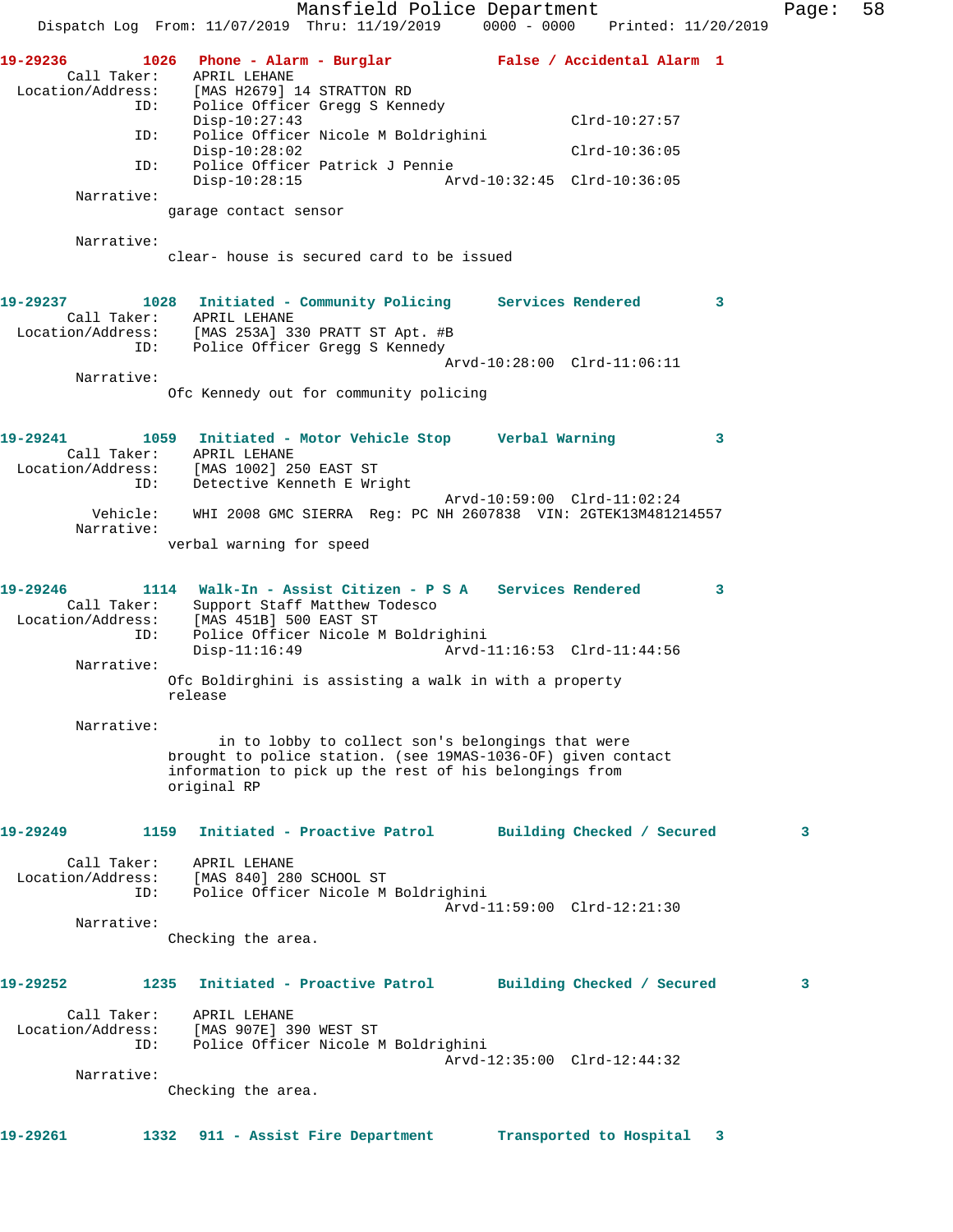Mansfield Police Department Fage: 59 Dispatch Log From: 11/07/2019 Thru: 11/19/2019 0000 - 0000 Printed: 11/20/2019 Call Taker: MEGHAN MILLS Location/Address: [MAS H4698] 40 ANGELINA LN ID: Police Officer Patrick J Pennie Disp-13:34:02 Arvd-13:40:27 Clrd-14:01:17 Narrative: Assist MFD with the medical Narrative: clear- transport to hospital **19-29262 1337 Walk-In - Assist Citizen - P S A Spoken To 3**  Call Taker: Support Staff Matthew Todesco Location/Address: [MAS H6584] 38 YORK RD ID: Police Officer Nicole M Boldrighini Disp-13:39:11 Arvd-13:40:00 Clrd-13:47:30 Narrative: RP into the station to speak with an officer, Ofc Boldrighini into assist the RP. **19-29263 1345 Initiated - Assist Non-Govrnmnt Agency Services Rendered 3**  Call Taker: APRIL LEHANE Location/Address: [MAS 1002] 250 EAST ST ID: Animal Control Steven Simonds Arvd-13:45:00 Clrd-15:51:05 Narrative: assisting with crosswalks **19-29266 1407 Phone - Disabled Motor Vehicle Services Rendered 3**  Call Taker:<br>Location/Address: [MAS 330] 250 EAST ST ID: Police Officer Patrick J Pennie Disp-14:08:38 Arvd-14:12:03 Clrd-14:12:13<br>TD: Sergeant Thomas R Connor Sergeant Thomas R Connor Disp-14:08:47 Arvd-14:09:50 Clrd-14:12:13 Narrative: rp ran out of gas in line to pick up students. She has daughter going to get gas but, is causing a back up Narrative: cleared **19-29268 1412 Phone - Motor Veh Acc - w/Injury Accident Report 1**  Call Taker: APRIL LEHANE Location/Address: [MAS] 464 SCHOOL ST @ 10 PLYMOUTH ST<br>ID: Police Officer David W Kinahan Police Officer David W Kinahan Disp-14:13:30 Arvd-14:19:30 Clrd-14:44:37 ID: Police Officer Nicole M Boldrighini Disp-14:13:33 Arvd-14:14:18 Clrd-14:44:37 Vehicle: GRY 2018 JEEP WRANGL Reg: PAS MA 33133 VIN: 1C4HJXFG9JW186391 Vehicle: GRY 2011 TOYT CAMRY Reg: PC MA 570KAB VIN: 4T4BF3EK6BR174896 Towed: For: Accident By: Central Street Garage To: Central Street Garage Released To: DEVLIN On: 11/13/2019 @ 1138 Narrative: report of a 2 car MVA with injury. FD on scene Narrative: Central St called for the tow. Operator of the Toyota was transported by FFD Narrative: Central St on scene Narrative: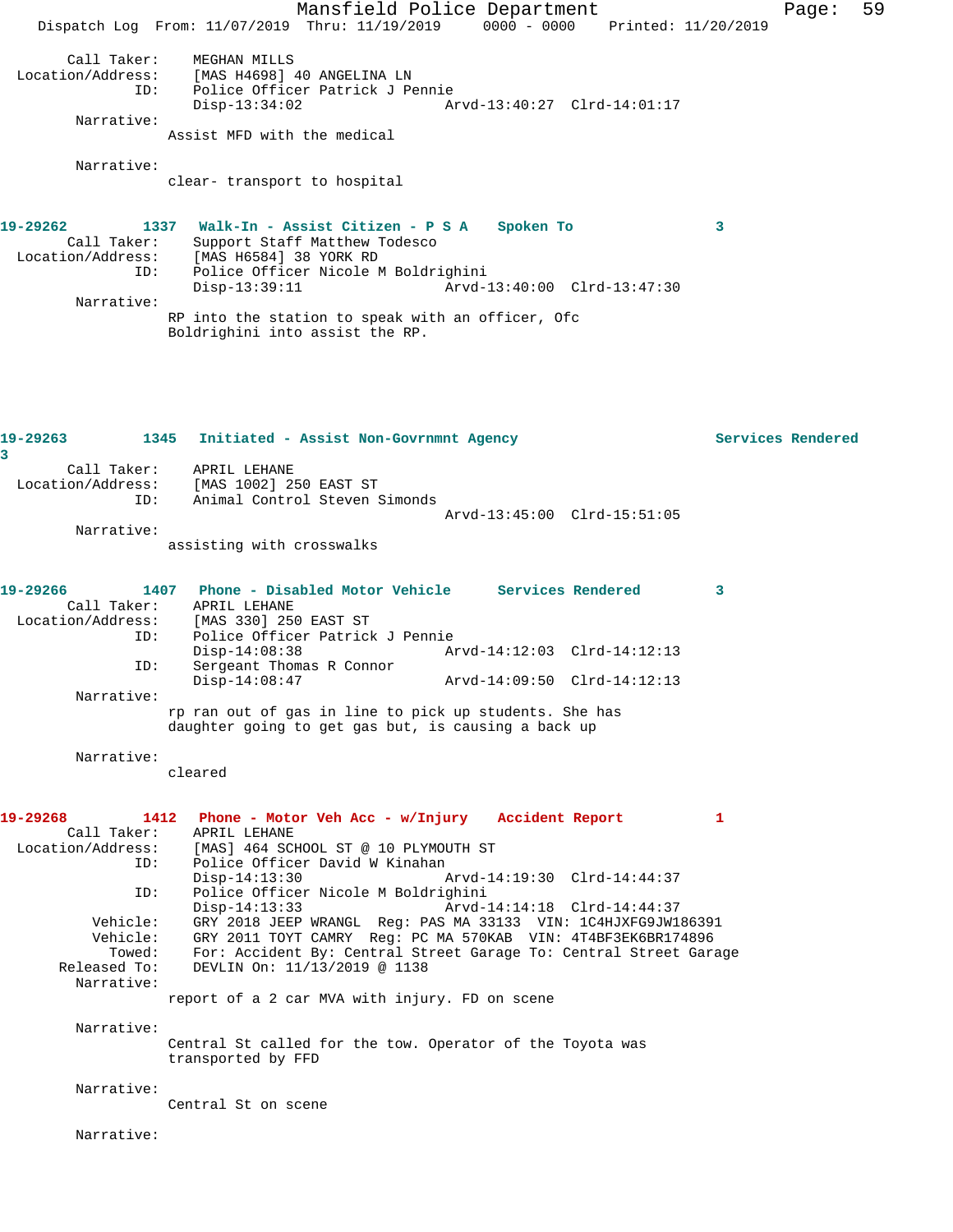Mansfield Police Department Fage: 60 Dispatch Log From: 11/07/2019 Thru: 11/19/2019 0000 - 0000 Printed: 11/20/2019 Central has the vehicle Refer To Accident: 19MAS-423-AC **19-29273 1443 Phone - Motor Veh Acc - Hit & Run Incident Report 1**  Call Taker: APRIL LEHANE Location/Address: [MAS] 100 COPELAND DR ID: Police Officer Gregg S Kennedy<br>Disp-14:45:39 Arvd-14:51:28 Clrd-14:58:17 Vehicle: GRY 2008 CHEV UT SILVER Reg: PC MA 36AM29 VIN: 2GCEK19C881332612 Narrative: rp is reporting a minor hit and run in the parking lot. Vehicle that fled is a white BMW possibly heading towards Foxboro Refer To Incident: 19MAS-1044-OF **19-29276 1530 911 - Assist Fire Department Services Rendered 3**  Call Taker: MEGHAN MILLS Location/Address: [MAS 48] 550 FORBES BLVD ID: Police Officer Nicole M Boldrighini Disp-15:30:46 Arvd-15:37:04 Clrd-15:57:13 Narrative: Assist MFD with the alarm **19-29279 1621 911 - Suspicious Actv / Persn / Veh Gone on Arrival 2**  Call Taker: PATRICK FEENEY Location/Address: [MAS] 1 MANSFIELD AVE ID: Police Officer William C Trudell Disp-16:22:36 Arvd-16:28:37 Clrd-16:36:45 ID: Police Officer Nicole P Newport<br>Disp-16:22:43 Ar Disp-16:22:43 Arvd-16:28:35 Clrd-16:36:52 Narrative: 911 caller reports that a male party was urinating in the courtyard area. Caller states that he took off in the area of North Main St area. Described as a tall b/m in a parka/winter jacket color green. Also wearing black pants. Narrative: party was GOA **19-29281 1652 911 - Motor Veh Acc - No Injury Gone on Arrival 1**  Call Taker: Stephen Martell Location/Address: [MAS] EAST ST @ FAIRFIELD PARK ID: Police Officer Nicole P Newport<br>Disp-16:54:41 A Disp-16:54:41 Arvd-17:02:38 Clrd-17:06:20 Narrative: report of a minor 2 car MVA, vehicles were GOA prior to arrival **19-29288 1818 Initiated - Building Check Building Checked / Secured 3** Call Taker: Stephen Martell Location/Address: [MAS 840] 280 SCHOOL ST ID: Police Officer Danielle C Titus Arvd-18:18:00 Clrd-18:29:39 Narrative: Building/area checked secure. **19-29291 1836 Phone - Well Being Check Spoken To 3**  Call Taker: PATRICK FEENEY Location/Address: Police Officer Nicole P Newport<br>Disp-18:43:24 Am Disp-18:43:24 Arvd-18:51:50 Clrd-19:00:26 ID: Police Officer Jay J Sparrow Disp-18:44:59 Arvd-18:51:20 Clrd-19:00:26 Narrative: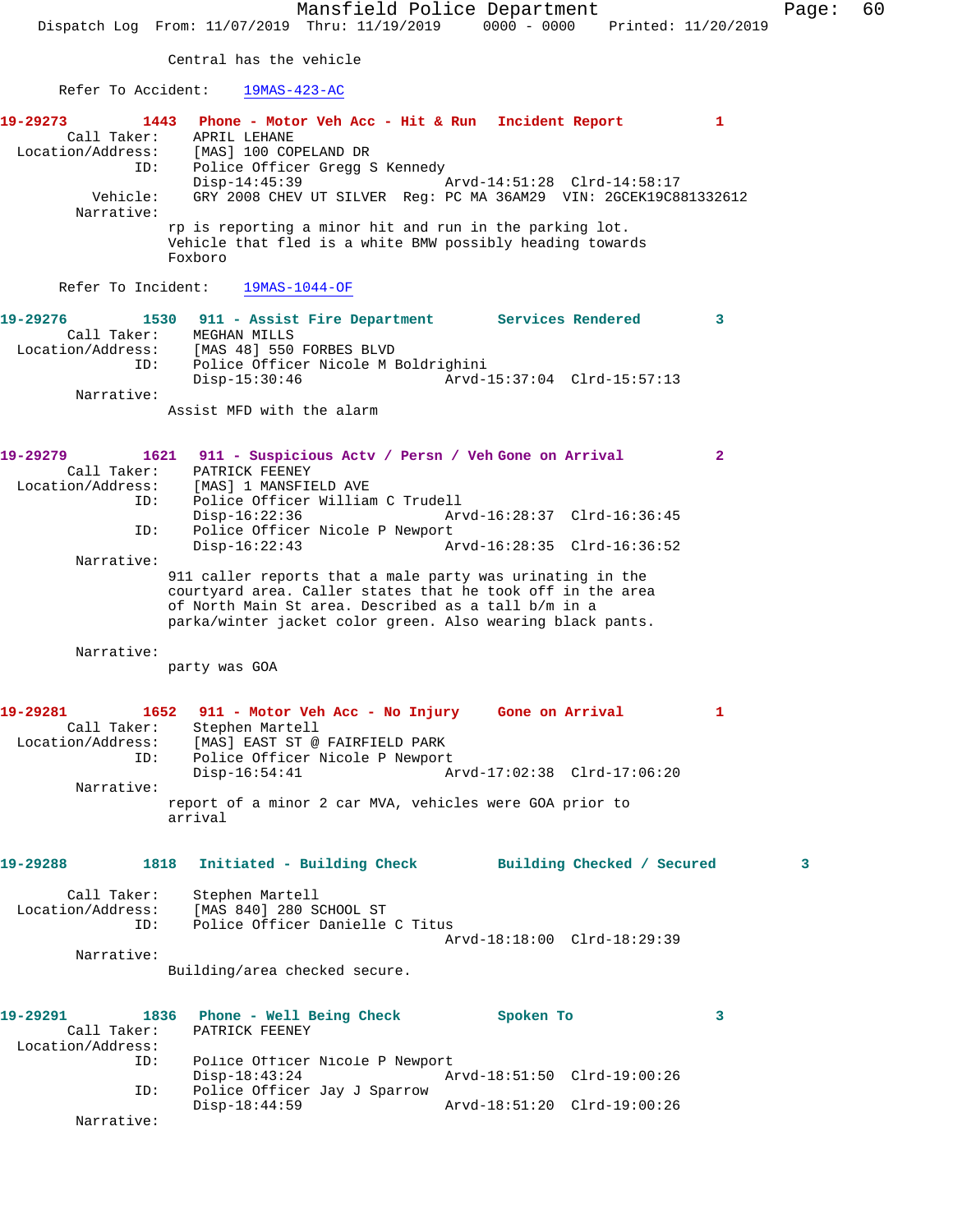Narrative:

Refer To Incident: 19MAS-1045-OF

| 19-29293<br>3                                                                               | 1905 | Initiated - Selective Enforcement/RADAR                                                            |  |                                                                                                                      |   | Services Rendered |
|---------------------------------------------------------------------------------------------|------|----------------------------------------------------------------------------------------------------|--|----------------------------------------------------------------------------------------------------------------------|---|-------------------|
| Location/Address: [MAS] RESERVOIR ST<br>ID: Police Officer Danielle C Titus                 |      | Call Taker: TARA LAKO                                                                              |  | Arvd-19:05:00 Clrd-19:24:14                                                                                          |   |                   |
| Narrative:                                                                                  |      | Traffic enforcement in the area.                                                                   |  |                                                                                                                      |   |                   |
| Narrative:                                                                                  |      | Clear with no violations.                                                                          |  |                                                                                                                      |   |                   |
| 19-29302                                                                                    | 2100 |                                                                                                    |  | Initiated - Proactive Patrol Building Checked / Secured                                                              |   | 3                 |
| Location/Address: [MAS 411] 60 FORBES BLVD<br>ID: Police Officer Danielle C Titus           |      | Call Taker: TARA LAKO                                                                              |  |                                                                                                                      |   |                   |
| Narrative:                                                                                  |      | Checking the area.                                                                                 |  | Arvd-21:00:00 Clrd-21:04:27                                                                                          |   |                   |
| 19-29305                                                                                    |      |                                                                                                    |  | 2104 Initiated - Proactive Patrol Building Checked / Secured                                                         |   | 3                 |
| Location/Address: [MAS 322] 31 HAMPSHIRE ST                                                 |      | Call Taker: TARA LAKO<br>ID: Police Officer Danielle C Titus                                       |  | Arvd-21:04:00 Clrd-21:14:28                                                                                          |   |                   |
| Narrative:                                                                                  |      | Checking the area.                                                                                 |  |                                                                                                                      |   |                   |
| 19-29308<br>Location/Address: [MAS 907E] 390 WEST ST<br>ID: Police Officer Danielle C Titus |      | Call Taker: LINDSAY MITCHELL                                                                       |  |                                                                                                                      | 3 |                   |
|                                                                                             |      |                                                                                                    |  | Arvd-21:47:00 Clrd-21:54:26<br>Vehicle: BLK 2015 CHRY 300 Req: PC MA 3NC257 VIN: 2C3CCARG8FH803609                   |   |                   |
| Narrative:                                                                                  |      | leaving the area                                                                                   |  | Checking on a MV. Occupants pulled over to eat, will be                                                              |   |                   |
| 19-29310                                                                                    |      |                                                                                                    |  | 2153 Phone - Alarm - Burglar             Building Checked / Secured                                                  |   | 1                 |
| Call Taker:<br>Location/Address:                                                            | ID:  | LINDSAY MITCHELL<br>[MAS H9864] 201 COPELAND DR<br>Police Officer Jay J Sparrow<br>$Disp-21:56:28$ |  | Arvd-22:01:19 Clrd-22:07:59                                                                                          |   |                   |
| Narrative:                                                                                  |      | Alarm co reports a left front entry                                                                |  |                                                                                                                      |   |                   |
| Narrative:                                                                                  |      | looks ok                                                                                           |  | Alarm Co called back in attempt to cancel, owner of the<br>business is able to see the cameras and states everything |   |                   |
| Narrative:                                                                                  |      |                                                                                                    |  | Ofc Sparrow reports he checked the exterior, building checks                                                         |   |                   |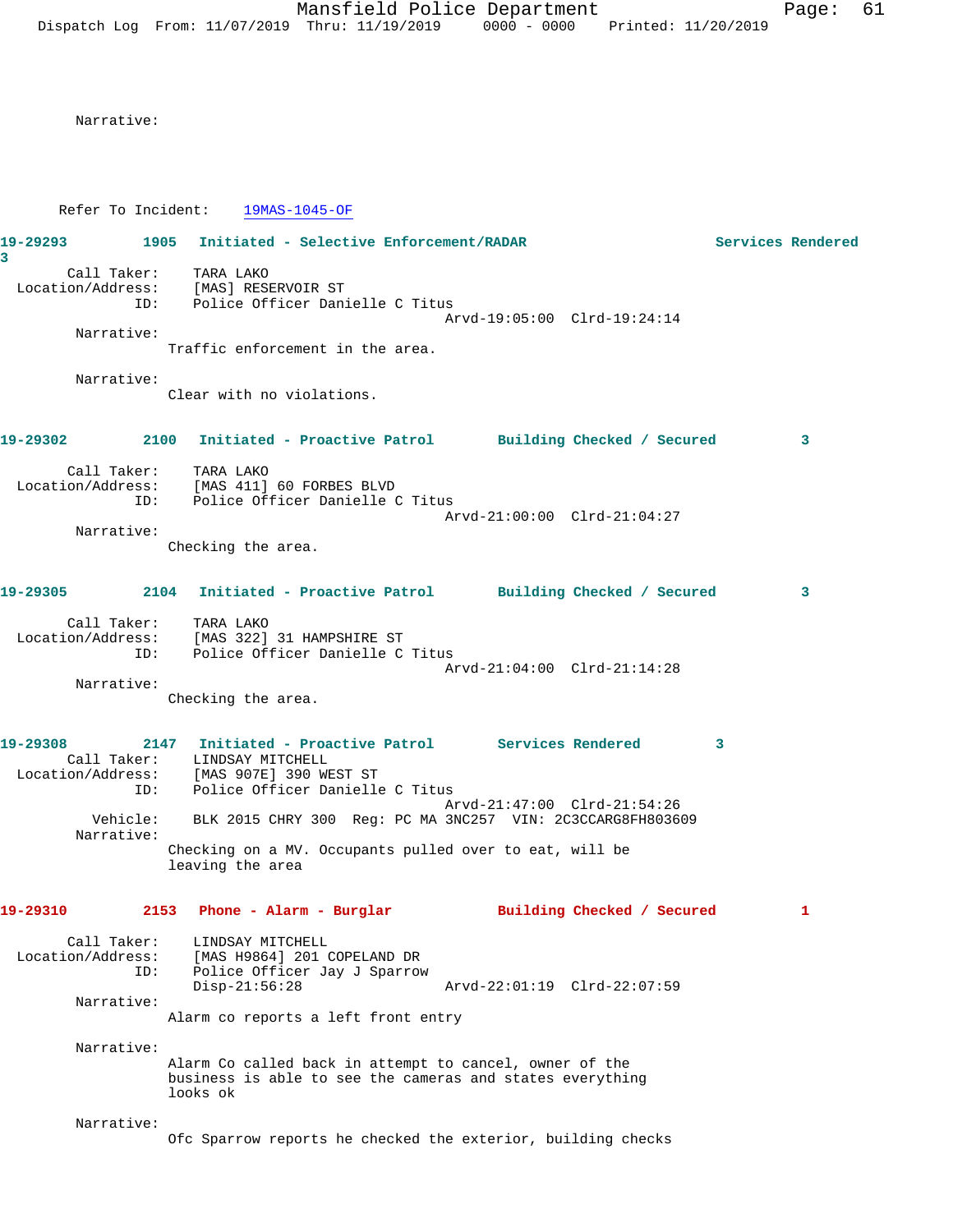Mansfield Police Department Fage: 62 Dispatch Log From: 11/07/2019 Thru: 11/19/2019 0000 - 0000 Printed: 11/20/2019 handtight. **19-29312 2226 Initiated - Proactive Patrol Services Rendered 3**  Call Taker: TARA LAKO Location/Address: [MAS 894] 905 SOUTH MAIN ST Apt. #C ID: Police Officer Danielle C Titus Arvd-22:26:00 Clrd-22:37:44 Narrative: Checking the area. **For Date: 11/13/2019 - Wednesday 19-29331 0120 Initiated - Proactive Patrol Building Checked / Secured 3** Call Taker: TARA LAKO Location/Address: [MAS 992] 660 EAST ST ID: Police Officer Andrew J Kelley Arvd-01:20:00 Clrd-01:22:24 Narrative: Checking the area. **19-29332 0125 Initiated - Proactive Patrol Building Checked / Secured 3** Call Taker: TARA LAKO Location/Address: [MAS 226E] 125 HIGH ST Apt. #1-4 ID: Patrolman David Schepis Arvd-01:25:00 Clrd-01:27:11 Narrative: Checking the area. **19-29333 0126 Initiated - Proactive Patrol Building Checked / Secured 3** Call Taker: TARA LAKO Location/Address: [MAS 1002] 250 EAST ST ID: Police Officer Christopher D Sorge Arvd-01:26:00 Clrd-01:32:56 Narrative: Checking the area. **19-29334 0126 Initiated - Proactive Patrol Building Checked / Secured 3** Call Taker: TARA LAKO Location/Address: [MAS 322] 31 HAMPSHIRE ST ID: Police Officer Andrew J Kelley Arvd-01:26:00 Clrd-01:31:47 Narrative: Checking the area. **19-29336 0129 Initiated - Proactive Patrol Building Checked / Secured 3** Call Taker: TARA LAKO Location/Address: [MAS 281A] 1 CROCKER ST ID: Patrolman David Schepis Arvd-01:29:00 Clrd-01:31:16 **19-29337 0129 Initiated - Proactive Patrol Building Checked / Secured 3** Call Taker: LINDSAY MITCHELL Location/Address: [MAS 907E] 390 WEST ST ID: Police Officer Meghan Birnie Arvd-01:29:00 Clrd-01:33:22 **19-29338 0133 Initiated - Proactive Patrol Building Checked / Secured 3**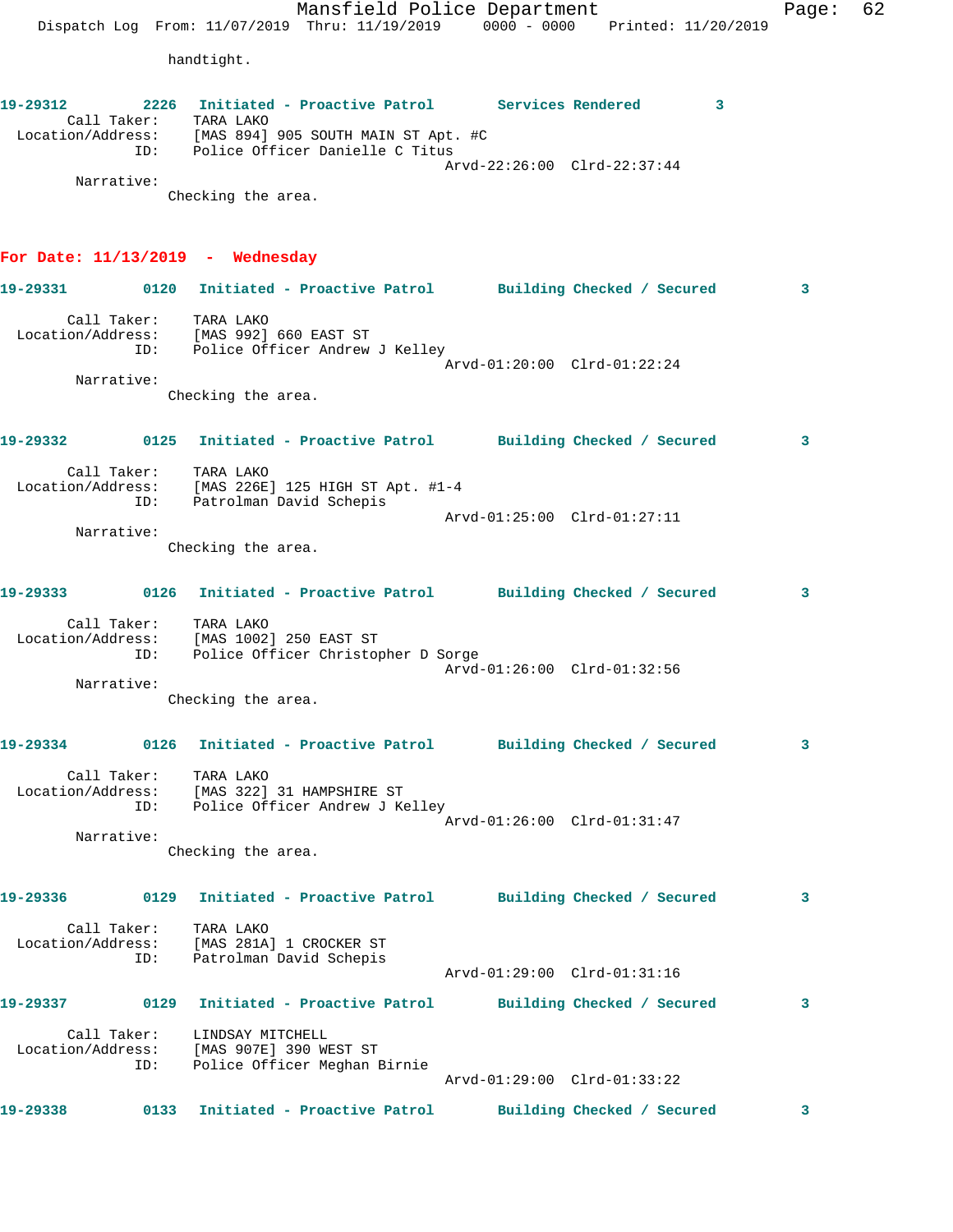Mansfield Police Department Fage: 63 Dispatch Log From: 11/07/2019 Thru: 11/19/2019 0000 - 0000 Printed: 11/20/2019 Call Taker: TARA LAKO Location/Address: [MAS] WINTHROP AVE ID: Patrolman David Schepis Arvd-01:33:00 Clrd-01:35:28 Narrative: Checking the area. **19-29339 0135 Initiated - Proactive Patrol Services Rendered 3**  Call Taker: TARA LAKO Location/Address: [MAS 424] 149 OAKLAND ST ID: Police Officer Christopher D Sorge Arvd-01:35:00 Clrd-01:40:38 Narrative: Checking the area. **19-29340 0139 Initiated - Proactive Patrol Building Checked / Secured 3** Call Taker: TARA LAKO Location/Address: [MAS 65] 30 CHAUNCY ST ID: Patrolman David Schepis Arvd-01:39:00 Clrd-01:44:19 Narrative: Checking the area. **19-29341 0144 Initiated - Proactive Patrol Building Checked / Secured 3** Call Taker: TARA LAKO Location/Address: [MAS 253] 330 PRATT ST Apt. #A ID: Police Officer Christopher D Sorge Arvd-01:44:00 Clrd-02:06:52 Narrative: Checking the area. **19-29342 0146 Initiated - Proactive Patrol Services Rendered 3**  Call Taker: TARA LAKO Location/Address: [MAS 840] 280 SCHOOL ST ID: Police Officer Meghan Birnie Arvd-01:46:00 Clrd-01:59:11 Narrative: Checking the area. **19-29345 0202 Initiated - Pharmacy Inspection Building Checked / Secured 1** Call Taker: LINDSAY MITCHELL Location/Address: [MAS 834] 261 CHAUNCY ST ID: Sergeant Robert S Pierce Arvd-02:02:00 Clrd-02:09:45 **19-29346 0205 Initiated - Proactive Patrol Building Checked / Secured 3** Call Taker: TARA LAKO Location/Address: [MAS 255] 377 CHAUNCY ST ID: Police Officer Meghan Birnie Arvd-02:05:00 Clrd-02:09:23 Narrative: Checking the area. **19-29347 0206 Initiated - Proactive Patrol Building Checked / Secured 3** Call Taker: TARA LAKO Location/Address: [MAS 992] 660 EAST ST ID: Police Officer Christopher D Sorge Arvd-02:06:00 Clrd-02:10:48 Narrative: Checking the area.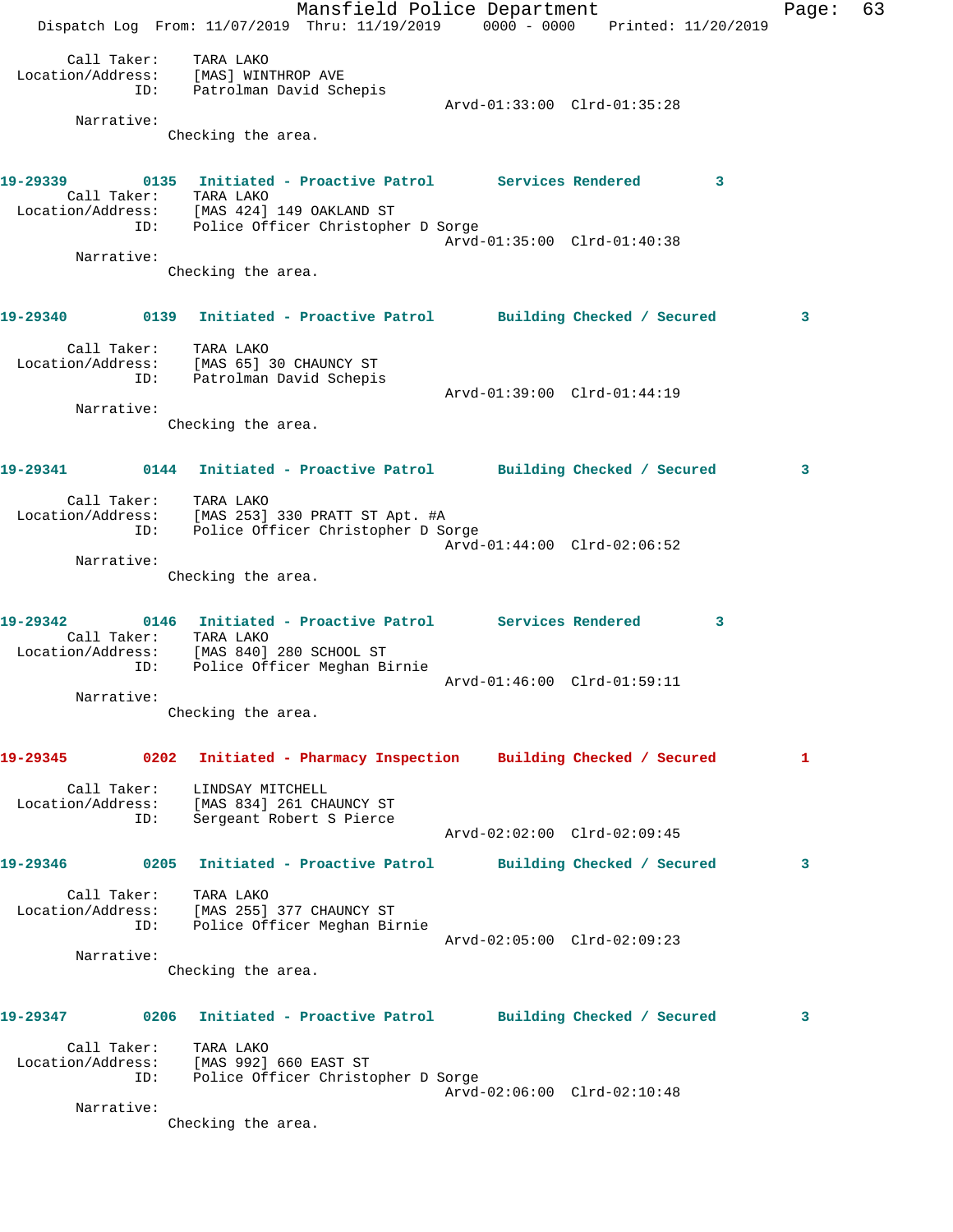|                                  |          |                                            | Mansfield Police Department<br>Dispatch Log From: 11/07/2019 Thru: 11/19/2019 0000 - 0000 Printed: 11/20/2019                                                |                             |                            |                   | Page: | 64 |
|----------------------------------|----------|--------------------------------------------|--------------------------------------------------------------------------------------------------------------------------------------------------------------|-----------------------------|----------------------------|-------------------|-------|----|
|                                  |          |                                            | 19-29348 0210 Initiated - Proactive Patrol Building Checked / Secured                                                                                        |                             |                            |                   | 3     |    |
| Call Taker:                      |          | TARA LAKO                                  | Location/Address: [MAS] COPELAND DR<br>ID: Police Officer Andrew J Kelley                                                                                    |                             |                            |                   |       |    |
| Narrative:                       |          |                                            |                                                                                                                                                              | Arvd-02:10:00 Clrd-02:17:28 |                            |                   |       |    |
|                                  |          | Checking the area.                         |                                                                                                                                                              |                             |                            |                   |       |    |
|                                  |          |                                            | 19-29351 0251 Initiated - Proactive Patrol Building Checked / Secured                                                                                        |                             |                            |                   | 3     |    |
| Call Taker:                      | ID:      | TARA LAKO                                  | Location/Address: [MAS] 4 ERICK RD @ 15 BONNEY LN<br>Police Officer Christopher D Sorge                                                                      | Arvd-02:51:00 Clrd-02:54:00 |                            |                   |       |    |
| Narrative:                       |          | Checking the area.                         |                                                                                                                                                              |                             |                            |                   |       |    |
| $\overline{a}$                   |          |                                            | 19-29352 0254 Initiated - Suspicious Actv / Persn / Veh                                                                                                      |                             |                            | Services Rendered |       |    |
| Call Taker:<br>Location/Address: | ID:      | TARA LAKO<br>[MAS 813B] 86 EASTMAN ST      | Police Officer Christopher D Sorge                                                                                                                           |                             |                            |                   |       |    |
| Narrative:                       | Vehicle: |                                            | GRY 2018 FORD F150 Req: PC MA 9NHD20 VIN: 1FTEX1EP5JFA79547                                                                                                  | Arvd-02:54:00 Clrd-02:57:00 |                            |                   |       |    |
|                                  |          |                                            | Ofc Sorge checking on a vehicle in the lot.                                                                                                                  |                             |                            |                   |       |    |
|                                  |          | property.                                  | Ofc Sorge reports it is an employee checking on the                                                                                                          |                             |                            |                   |       |    |
| 19-29354                         | ID:      | Call Taker: TARA LAKO                      | 0257 Initiated - Motor Vehicle Stop Citation / Warning Issued 3<br>Location/Address: [MAS] 789 EAST ST @ 86 EASTMAN ST<br>Police Officer Christopher D Sorge |                             |                            |                   |       |    |
|                                  | Vehicle: |                                            | WHI 2016 MAZD CX3 Req: CO MA S70285 VIN: JM1DKFB71G0130887                                                                                                   | Arvd-02:57:00 Clrd-03:01:42 |                            |                   |       |    |
| Narrative:                       |          |                                            | Citation issued for marked lanes.                                                                                                                            |                             |                            |                   |       |    |
| 19-29355                         |          | 0316 Phone - Alarm - Burglar               |                                                                                                                                                              |                             | Building Checked / Secured |                   | 1     |    |
| Call Taker:<br>Location/Address: | ID:      | TARA LAKO<br>[MAS 10B] 305 FORBES BLVD     | Police Officer Meghan Birnie                                                                                                                                 |                             |                            |                   |       |    |
|                                  | ID:      | $Disp-03:18:41$                            | Police Officer Andrew J Kelley                                                                                                                               |                             | $Clrd-03:19:50$            |                   |       |    |
|                                  | ID:      | $Disp-03:18:46$                            | Police Officer Christopher D Sorge                                                                                                                           | Arvd-03:23:44 Clrd-03:27:07 |                            |                   |       |    |
| Narrative:                       |          | $Disp-03:19:54$                            |                                                                                                                                                              | Arvd-03:23:43 Clrd-03:27:05 |                            |                   |       |    |
|                                  |          |                                            | Alarm company reporting activation for IR doors 33-37.                                                                                                       |                             |                            |                   |       |    |
| Narrative:                       |          | sounding. Card to be issued.               | Ofc Kelley reports building checks handtight, audible alarm                                                                                                  |                             |                            |                   |       |    |
| 19-29357                         |          | 0519 Phone - Alarm - Burglar               |                                                                                                                                                              |                             | Building Checked / Secured |                   | 1     |    |
| Call Taker:<br>Location/Address: | ID:      | JEFFREY KEEFE<br>[MAS 10B] 305 FORBES BLVD | Police Officer Meghan Birnie                                                                                                                                 |                             |                            |                   |       |    |
|                                  | ID:      | $Disp-05:20:34$                            | Police Officer Andrew J Kelley                                                                                                                               | Arvd-05:23:34 Clrd-05:26:29 |                            |                   |       |    |
| Narrative:                       |          | $Disp-05:20:40$                            |                                                                                                                                                              | Arvd-05:24:13 Clrd-05:26:33 |                            |                   |       |    |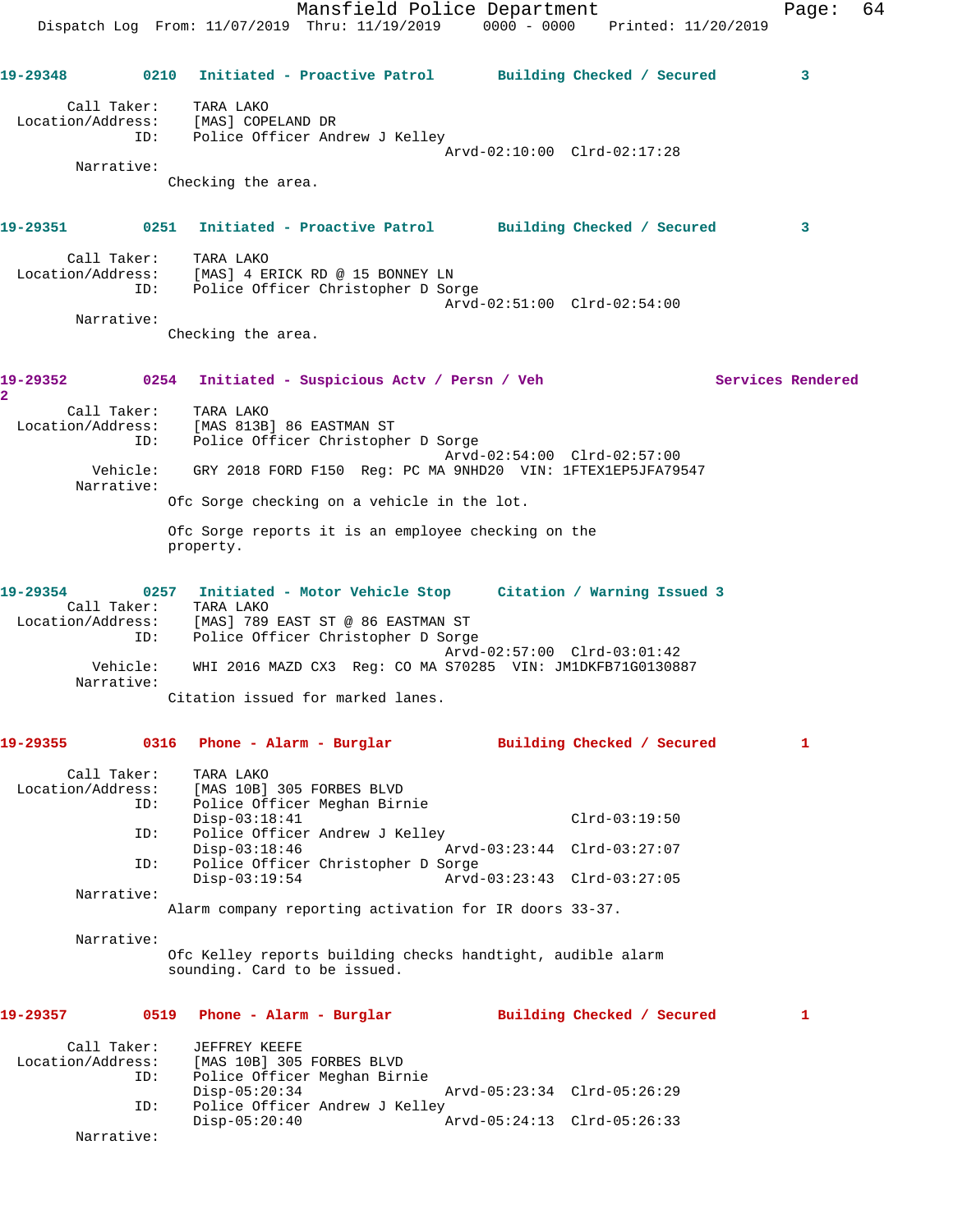Mansfield Police Department Fage: 65 Dispatch Log From: 11/07/2019 Thru: 11/19/2019 0000 - 0000 Printed: 11/20/2019 General burglar alarm. Narrative: Ofc Birnie reports building checks secure. **19-29358 0550 Initiated - Motor Vehicle Stop Citation / Warning Issued 3**  Call Taker: TARA LAKO Location/Address: [MAS] 140 SOUTH MAIN ST @ 4 COBB ST ID: Police Officer Andrew J Kelley Arvd-05:50:00 Clrd-05:54:01 ID: Patrolman David Schepis Disp-05:51:22 Arvd-05:51:25 Clrd-05:54:04 Vehicle: BLU 2014 CADI UT ESCALA Reg: PAV MA TDVINC VIN: 1GYS4DEF0ER106267 Narrative: Citation issued for speed **19-29360 0556 Initiated - Selective Enforcement/RADAR Services Rendered 3**  Call Taker: TARA LAKO Location/Address: [MAS] RESERVOIR ST ID: Police Officer Meghan Birnie Arvd-05:56:00 Clrd-06:29:02 Vehicle: GRY 2018 HYUN TUCSON Reg: PC MA 67G280 VIN: KM8J3CA47JU639738 Vehicle: GRY 2014 KIA LL SORENTO Reg: PC MA 1BWS30 Narrative: Traffic enforcement in the area. **19-29362 0606 Initiated - Selective Enforcement/RADAR Services Rendered 3**  Call Taker: TARA LAKO Location/Address: [MAS] OAKLAND ST ID: Police Officer Christopher D Sorge Arvd-06:06:00 Clrd-06:26:05 Narrative: Traffic enforcement in the area. **19-29368 0641 Phone - Suspicious Actv / Persn / Veh Spoken To 2** Call Taker: TARA LAKO Location/Address: [MAS 786I] 22 EAST ST Apt. #9 ID: Patrolman David Schepis Disp-06:45:04 Arvd-06:45:33 Clrd-07:08:17 ID: Police Officer Andrew J Kelley<br>Disp-06:45:09 Disp-06:45:09 Arvd-06:45:30 Clrd-07:08:16<br>ID: Sergeant Robert S Pierce for Sergeant Robert S Pierce<br>Disp-06:49:40 Disp-06:49:40 Arvd-06:49:42 Clrd-07:08:15 Narrative: RP reports her tenant called her to report a possible B&E to another unit. RP states the tenant told her the bottom left window had a screen pushed out with blood on it. Narrative: Ofc Kelley reporting a male appears to be living in the apartment Narrative: M10 speaking with the occupant, appeared to be sleeping Narrative: M10 requesting MFD, involved has gone down Narrative: M2 reports units clear, evaluated by MFD. Confirmed it was his apartment **19-29374 0731 911 - Motor Veh Acc - No Injury Accident Report 1**  Call Taker: CARLY MORIARTY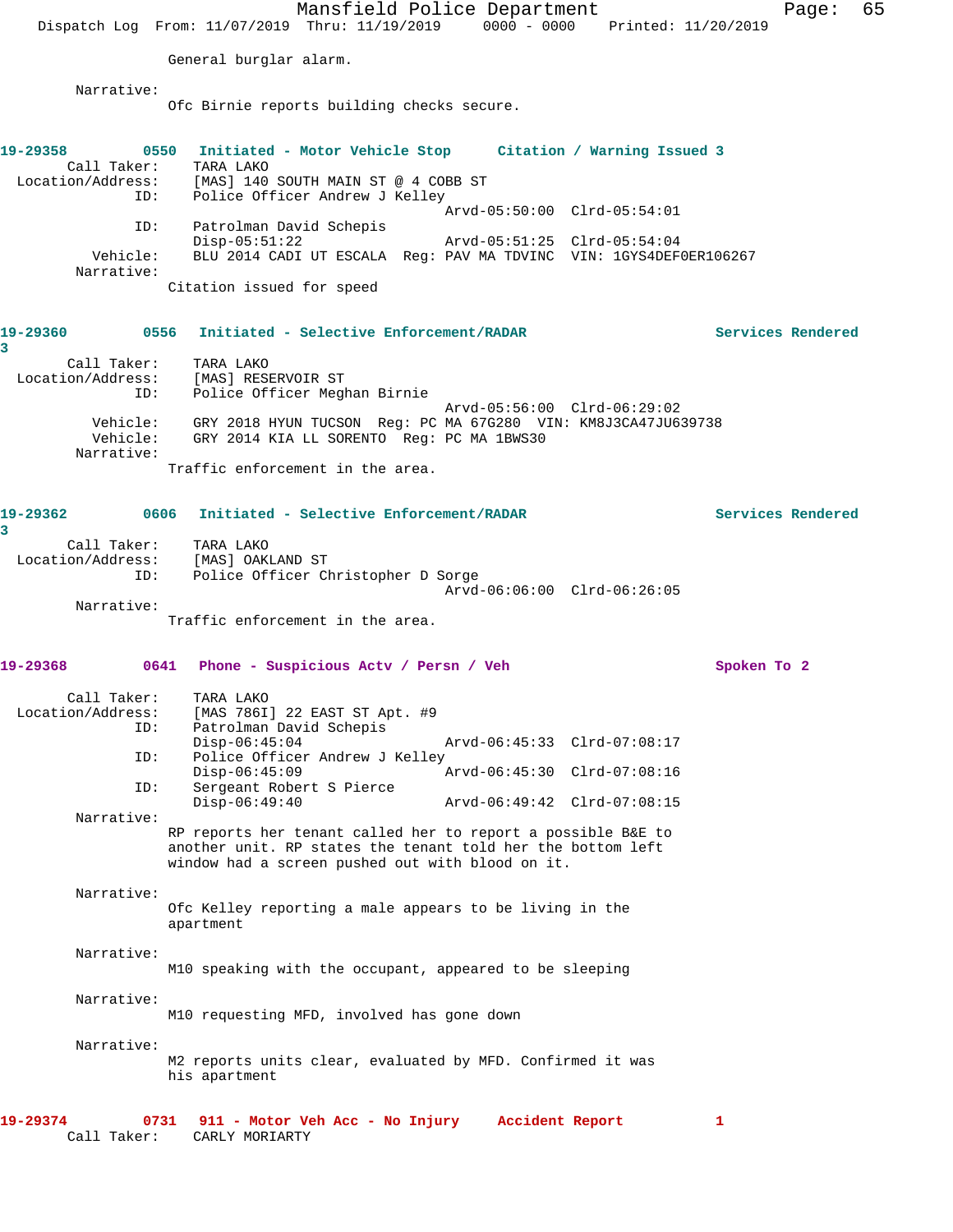Mansfield Police Department Fage: 66 Dispatch Log From: 11/07/2019 Thru: 11/19/2019 0000 - 0000 Printed: 11/20/2019 Location/Address: [MAS] 377 CHAUNCY ST @ 100 FORBES BLVD Police Officer Meghan Birnie Disp-07:32:12 Arvd-07:37:32 Clrd-08:07:00 ID: Police Officer Andrew J Kelley Disp-07:32:26 Arvd-07:37:32 Clrd-08:06:52 Vehicle: WHI 2014 VOLK JETTA Reg: PC MA 27TK61 VIN: 3VWD17AJ1EM299935 Towed: For: Accident By: Central Street Garage To: Central Street Garage Released To: KHOURI On: 11/13/2019 @ 1446 Vehicle: YEL 2008 FORD ECOVAN Reg: CO MA F77254 VIN: 1FTNE24W98DA30197 Vehicle: GRY 2014 INFI Q50PRE Reg: PC MA 717GY2 VIN: JN1BV7AR4EM703989 Towed: For: Accident By: Central Street Garage To: Central Street Garage Released To: MCHUGH On: 11/14/2019 @ 1305 Narrative: CAller reports a 2 car mva Narrative: Ofc. Kelley requesting a tow for two. Central St en route Narrative: Ofc. Kelley reports tows on scene Narrative: Ofc. Birnie reports units clear, RO of the jetta cited for failure to stop. See AC report for further Refer To Accident: 19MAS-424-AC **19-29376 0811 Initiated - Disabled Motor Vehicle Referred to Other Agency 3**  Call Taker: NICHOLAS GOYETTE Location/Address: [MAS] 400 RTE 140 SB @ 272 CHAUNCY ST ID: Police Officer David W Kinahan Arvd-08:11:00 Clrd-08:14:02 Vehicle: BLK 2009 HOND FIT Reg: PC MA 484ML9 VIN: JHMGE88279S023148 Narrative: Checking on a dmv. Clear, waiting for a tow. mv overheated **19-29387 0832 Walk-In - Child Safety Seat Program Services Rendered 3**  Call Taker: Support Staff Matthew Todesco Location/Address: [MAS 451B] 500 EAST ST ID: Police Officer Nicole M Boldrighini<br>Disp-08:32:53 Arvd- Disp-08:32:53 Arvd-08:32:56 Clrd-08:48:29 Vehicle: GRY 2019 HOND UT CRV Reg: PC MA 974HW2 VIN: JHLRW2H99KX001066 Narrative: Ofc. Boldrighini installing a child safety seat. **19-29389 0846 Initiated - Motor Vehicle Stop Verbal Warning 3**  Call Taker: NICHOLAS GOYETTE Location/Address: [MAS] 18 NORTH MAIN ST @ 12 HIGH ST ID: Police Officer John R Armstrong Arvd-08:46:00 Clrd-08:47:42 Vehicle: BLU 2019 JEEP UT WRANGL Reg: PC MA 6BR835 VIN: 1C4HJXEG2KW659387 Narrative: Out with a mv stop. Verbal to the RO for wrong way on a one way **19-29391 0901 Initiated - Motor Vehicle Stop Citation / Warning Issued 3**  Call Taker: NICHOLAS GOYETTE Location/Address: [MAS] 231 CHAUNCY ST @ 12 GILES PL ID: Police Officer Gregg S Kennedy Arvd-09:01:00 Clrd-09:07:01 Vehicle: BLK 2007 FORD LGTCON Reg: PC MA 298AM8 VIN: 1FTRW14597FA81895 Narrative: Out with a mv stop. RO cited for red light violation **19-29393 0902 Initiated - Selective Enforcement/RADAR Building Checked / Secured**

**3**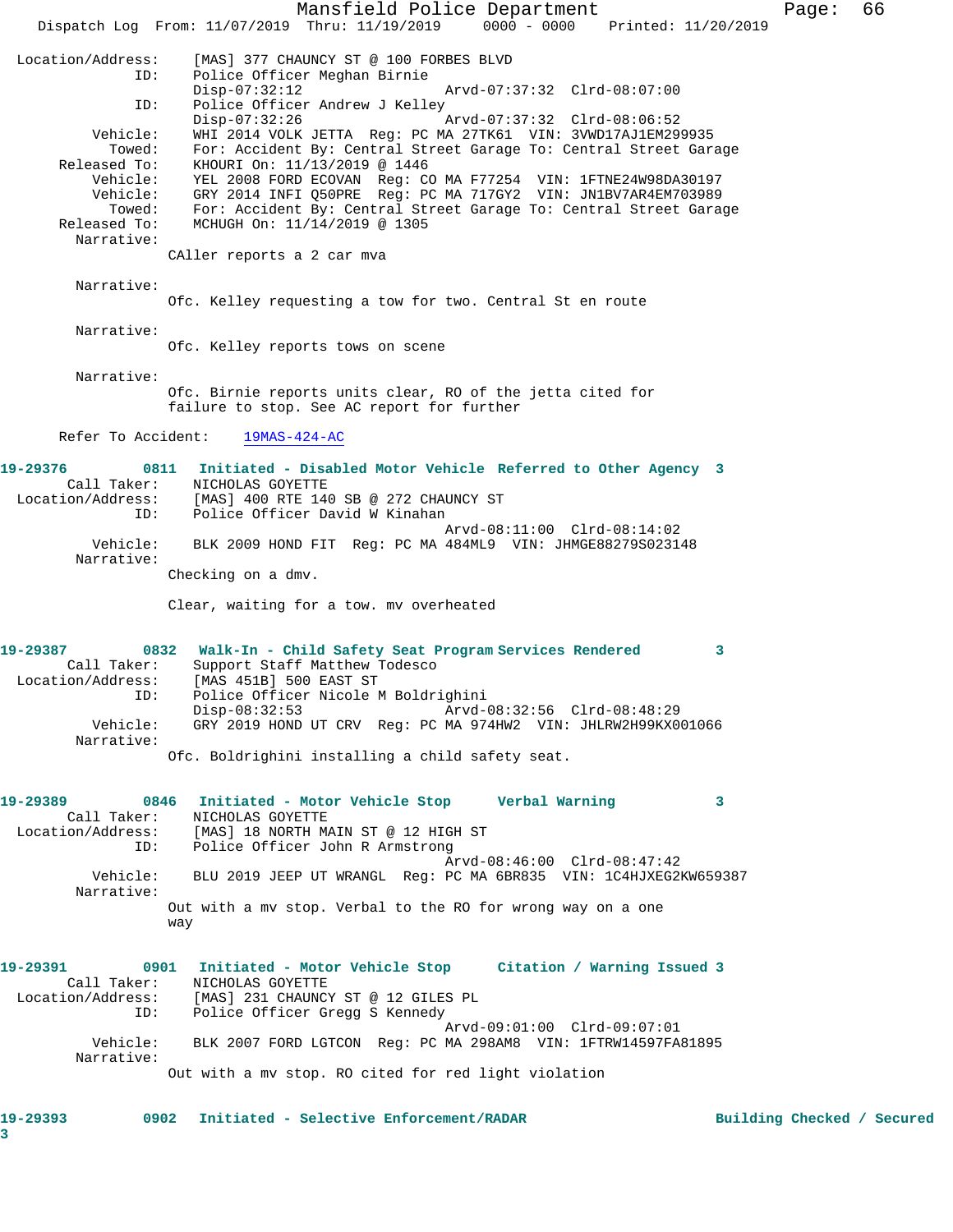Mansfield Police Department Fage: 67 Dispatch Log From: 11/07/2019 Thru: 11/19/2019 0000 - 0000 Printed: 11/20/2019 Call Taker: NICHOLAS GOYETTE Location/Address: [MAS 1002] 250 EAST ST ID: Police Officer Nicole M Boldrighini Arvd-09:02:00 Clrd-09:21:54 Narrative: Traffic enforcement in the area. **19-29394 0908 Initiated - Proactive Patrol Building Checked / Secured 3** Call Taker: NICHOLAS GOYETTE Location/Address: [MAS 411] 60 FORBES BLVD ID: Police Officer Gregg S Kennedy Arvd-09:08:00 Clrd-09:23:40 Narrative: Checking the area. **19-29395 0912 Initiated - Motor Vehicle Stop Verbal Warning 3**  Call Taker: NICHOLAS GOYETTE Location/Address: [MAS] 377 NORTH MAIN ST @ 44 CROCKER ST ID: Police Officer John R Armstrong Arvd-09:12:00 Clrd-09:14:44 Vehicle: GRY 2014 HYUN UT TUCSON Reg: PC MA 6DK675 VIN: KM8JTCAF0EU950676 Narrative: Out with a mv stop. Verbal to the RO for failure to yield **19-29397 0915 Initiated - Proactive Patrol Building Checked / Secured 3** Call Taker: NICHOLAS GOYETTE Location/Address: [MAS 281A] 1 CROCKER ST ID: Police Officer John R Armstrong Arvd-09:15:00 Clrd-09:33:30 Narrative: Checking the area. **19-29400 0923 Initiated - Selective Enforcement/RADAR Citation / Warning Issued 3**  Call Taker: NICHOLAS GOYETTE Location/Address: [MAS 1002] 250 EAST ST ID: Police Officer Nicole M Boldrighini Arvd-09:23:00 Clrd-09:32:45 Vehicle: RED 2009 HOND FIT Reg: PC MA 9RG671 VIN: JHMGE872X9S041256 Narrative: Out with a mv stop. RO cited **19-29401 0924 Initiated - Proactive Patrol Building Checked / Secured 3** Call Taker: NICHOLAS GOYETTE Location/Address: [MAS 322] 31 HAMPSHIRE ST ID: Police Officer Gregg S Kennedy Arvd-09:24:00 Clrd-09:47:52 Narrative: Checking the area. **19-29402 0932 Initiated - Proactive Patrol Building Checked / Secured 3** Call Taker: NICHOLAS GOYETTE Location/Address: [MAS 12] 250 EAST ST ID: Police Officer Nicole M Boldrighini Arvd-09:32:00 Clrd-09:47:40 Narrative: Out for a walkthrough of the high school **19-29407 0951 Initiated - Motor Vehicle Stop Citation / Warning Issued 3**  Call Taker: NICHOLAS GOYETTE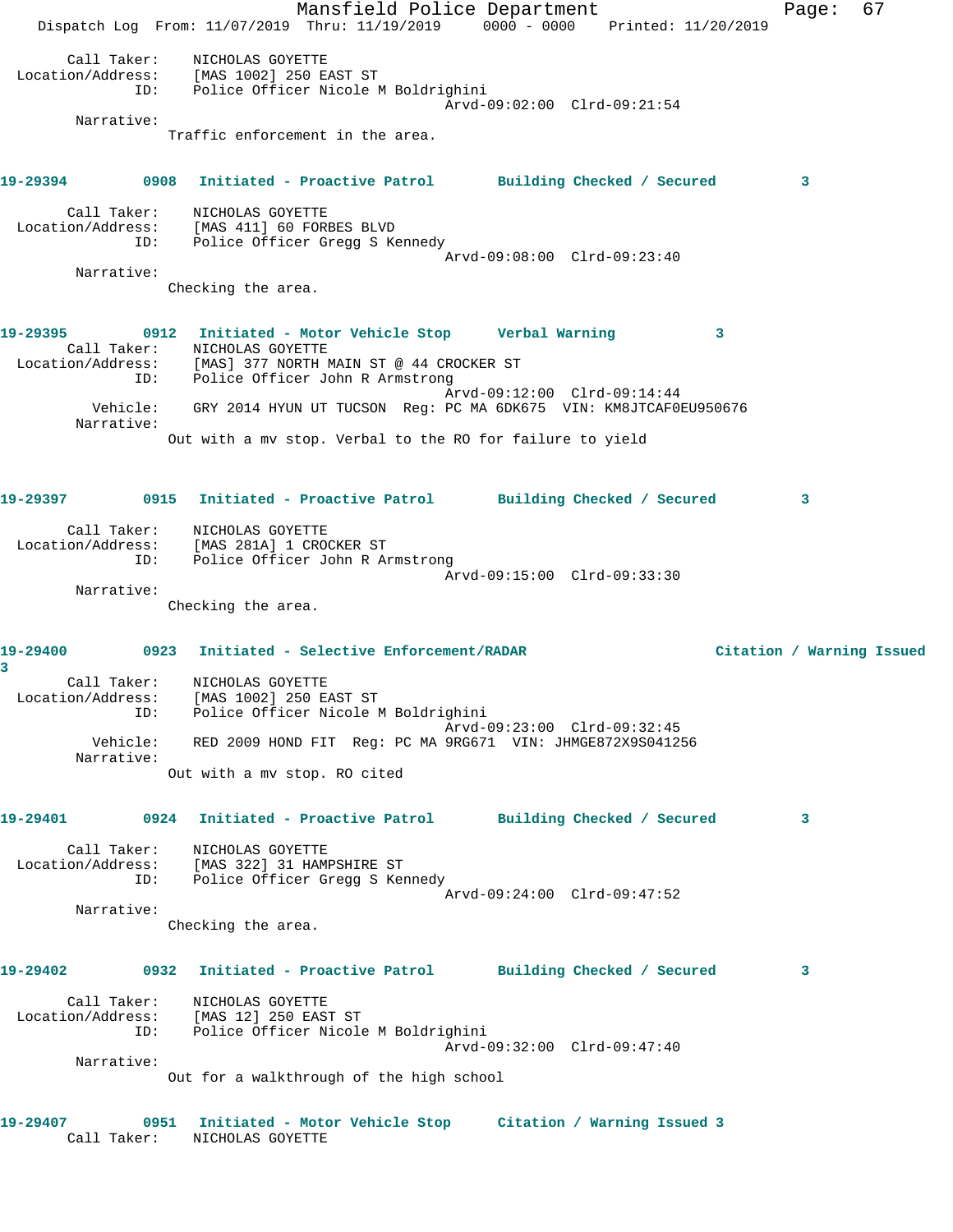Mansfield Police Department The Page: 68 Dispatch Log From: 11/07/2019 Thru: 11/19/2019 0000 - 0000 Printed: 11/20/2019 Vicinity of: [MAS] 660 EAST ST ID: Police Officer Nicole M Boldrighini Arvd-09:51:00 Clrd-09:56:02 Vehicle: WHI 2014 MAZD CX9 Reg: PC MA 128VX4 VIN: JM3TB3CV7E0438755 Narrative: Out with a mv stop. Operator cited for stop sign violation Narrative: . **19-29408 0953 Initiated - Speed Trailer/Signs Deployed Services Rendered 3**  Call Taker: Police Officer David W Kinahan Location/Address: [MAS] GROVE ST ID: Police Officer David W Kinahan Arvd-09:54:44 Clrd-10:04:00 Narrative: Officer Kinahan out to change batteries in Speed Signs **19-29410 1014 Initiated - Motor Vehicle Stop Verbal Warning 3**  Call Taker: NICHOLAS GOYETTE Location/Address: [MAS 1002] 250 EAST ST ID: Police Officer David W Kinahan Arvd-10:14:00 Clrd-10:20:17 Vehicle: RED 2008 NISS ALTIMA Reg: PC MA 9BR365 VIN: 1N4AL21E78C240082 Narrative: Out with a mv stop. Operator given verbal warning for speed. **19-29419 1035 Initiated - Assist Citizen - P S A Services Rendered 3**  Call Taker: NICHOLAS GOYETTE Location/Address: [MAS 451B] 500 EAST ST ID: Police Officer Nicole M Boldrighini Arvd-10:35:00 Clrd-10:55:03 Narrative: Assising with a party inquiring about property **19-29420 1038 Initiated - Motor Vehicle Stop Verbal Warning 3**  Call Taker: NICHOLAS GOYETTE Vicinity of: [MAS 255] 377 CHAUNCY ST V OI: I'MAD 2001 S// CHINGER DE TO THE TO THE POLICE Officer David W Kinahan Arvd-10:38:00 Clrd-10:42:21 Vehicle: GRY 2018 TOYT COROLL Reg: PC MA 5973SF VIN: 2T1BURHE2JC120701 Narrative: Mvs-verbal **19-29421 1046 Initiated - Motor Vehicle Stop Verbal Warning 3**  Call Taker: NICHOLAS GOYETTE Location/Address: [MAS] 231 CHAUNCY ST @ 12 GILES PL ID: Police Officer David W Kinahan Arvd-10:46:00 Clrd-10:48:38 Vehicle: WHI 2016 JEEP GRANDC Reg: PC MA 2BC992 VIN: 1C4RJFBG9GC358109 Narrative: Out with a mv stop. Verbal to the operator for distracted driving **19-29422 1054 Initiated - Proactive Patrol Building Checked / Secured 3** Call Taker: NICHOLAS GOYETTE Location/Address: [MAS 840] 280 SCHOOL ST ID: Police Officer Gregg S Kennedy Arvd-10:54:00 Clrd-11:29:50 Narrative: Checking the area. **19-29425 1106 Initiated - Motor Vehicle Stop Verbal Warning 3**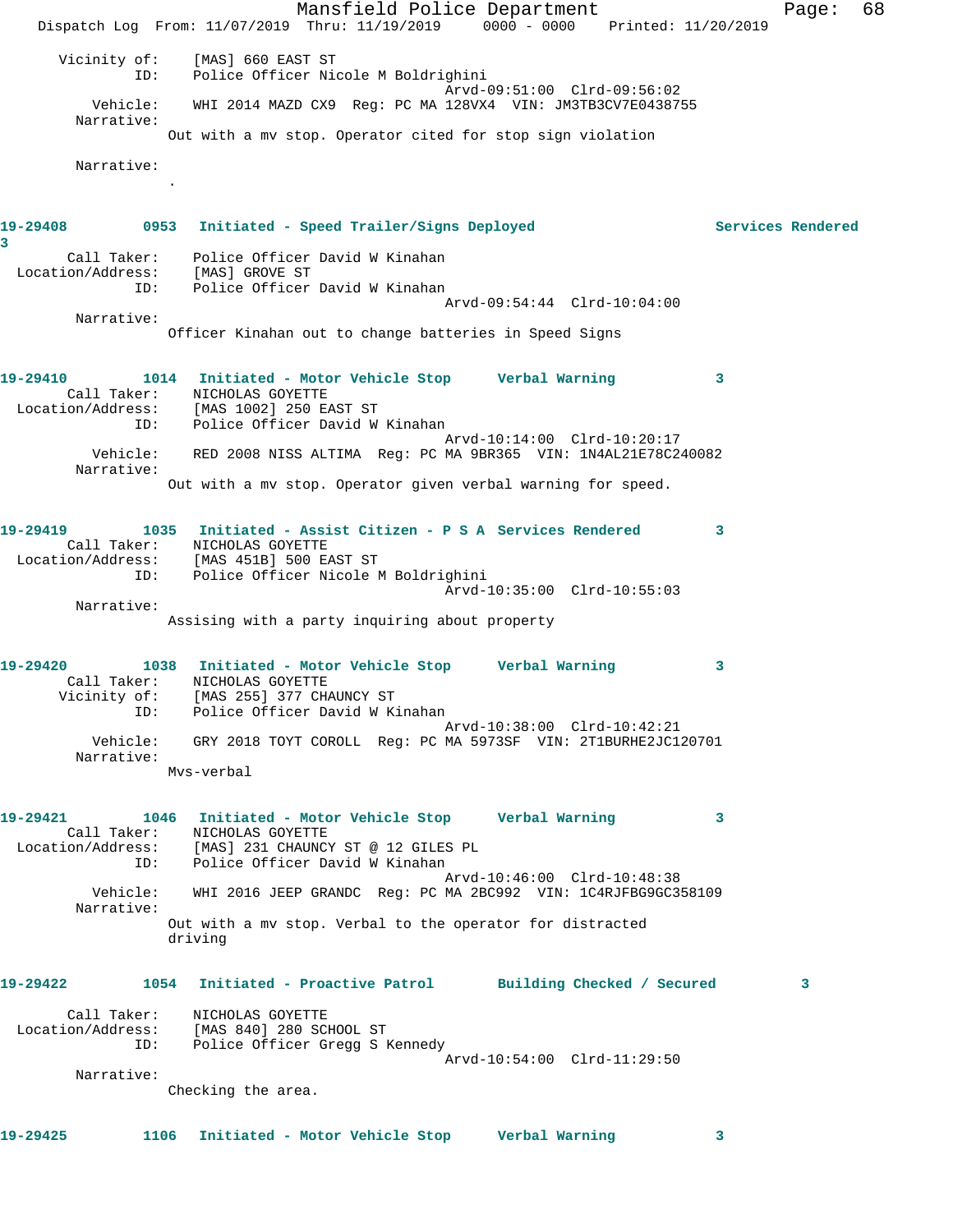Mansfield Police Department Fage: 69 Dispatch Log From: 11/07/2019 Thru: 11/19/2019 0000 - 0000 Printed: 11/20/2019 Call Taker: NICHOLAS GOYETTE Location/Address: [MAS] 200 CHAUNCY ST @ 234 CENTRAL ST ID: Police Officer John R Armstrong Arvd-11:06:00 Clrd-11:08:43<br>Vehicle: 2007 GDAN TL Reg: PC FL 3012CP VIN: 1GRAA06237T533498 2007 GDAN TL Reg: PC FL 3012CP VIN: 1GRAA06237T533498 Narrative: Out with a mv stop. Verbal to the operator **19-29426 1110 Initiated - Motor Vehicle Stop Spoken To 3**  Call Taker: NICHOLAS GOYETTE Location/Address: [MAS] 2 NORTH MAIN ST @ 15 WEST ST ID: Police Officer David W Kinahan Arvd-11:10:00 Clrd-11:19:49 Vehicle: 2016 TT FRHT TRAILER Reg: TL IL P878354 VIN: 1FUBGKBG4GLGV2084 Narrative: Out with a TT unit blocking N Main by West Narrative: Operator was advised and has moved the TT unit out of the roadway **19-29431 1140 Initiated - Motor Vehicle Stop Citation / Warning Issued 3**  Call Taker: NICHOLAS GOYETTE Location/Address: [MAS 173] 72 PRATT ST ID: Police Officer David W Kinahan Arvd-11:40:00 Clrd-11:45:51 Vehicle: BLU 2018 SUBA IMPREZ Reg: PC MA 826BM3 VIN: 4S3GTAA69J3734800 **19-29432 1146 Phone - 911 Hang-ups & Verifications Confirmed misdial/Accdntl Call 2**  Call Taker: NICHOLAS GOYETTE Location/Address: [MAS 825] 25 COBB ST Apt. #L ID: Police Officer John R Armstrong Disp-11:47:58 Arvd-11:48:39 Clrd-11:51:46 ID: Police Officer Nicole M Boldrighini Arvd-11:50:15 Clrd-11:51:45 Narrative: Officers responding for the open line 911, cell phone with 41m radius covering the Harbor Unit Narrative: M10 reports accidental by employee **19-29433 1158 Initiated - Proactive Patrol Building Checked / Secured 3** Call Taker: NICHOLAS GOYETTE Location/Address: [MAS 281A] 1 CROCKER ST ID: Sergeant Thomas R Connor Arvd-11:58:00 Clrd-12:09:17 Narrative: Checking the area. **19-29435 1211 Initiated - Motor Vehicle Stop Verbal Warning 3**  Call Taker: NICHOLAS GOYETTE Location/Address: [MAS 1002] 250 EAST ST ID: Police Officer Nicole M Boldrighini Arvd-12:11:00 Clrd-12:13:29 Vehicle: WHI 2014 BUIC LACROS Reg: PC MA 355XWK VIN: 1G4GB5G39EF147276 Narrative: Out with a mv stop. Verbal to the RO for speed **19-29437 1231 Initiated - Motor Vehicle Stop Citation / Warning Issued 3**  Call Taker: NICHOLAS GOYETTE Location/Address: [MAS] 710 EAST ST @ 48 STEARNS AVE ID: Police Officer Nicole M Boldrighini Arvd-12:31:00 Clrd-12:34:33 Vehicle: RED 2011 HYUN SONATA Reg: PC MA 97KA72 VIN: 5NPEB4AC4BH062233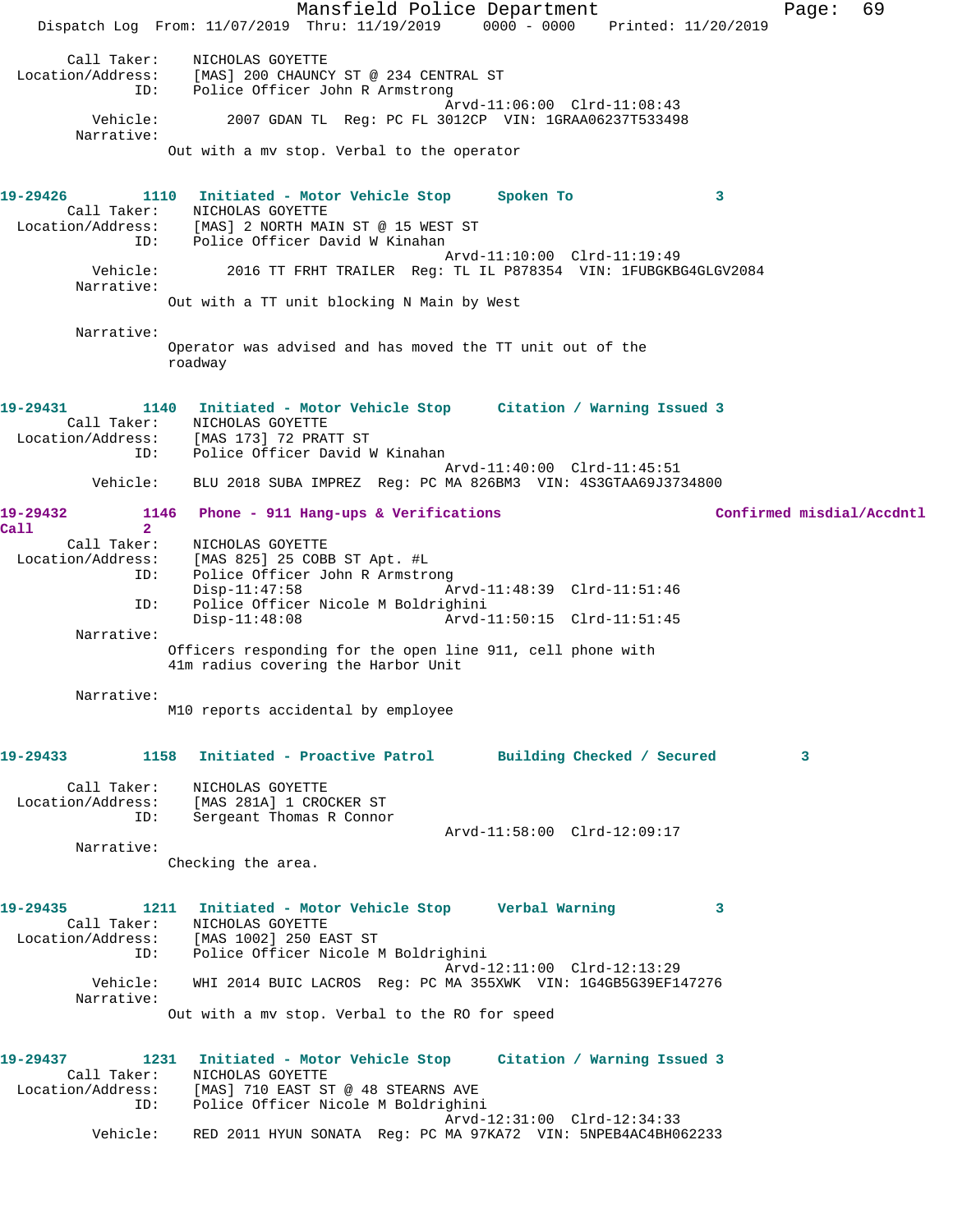Narrative:

Out with an mv stop. RO cited for a stop sign violation

| 19-29438          | 1236     | Phone - Well Being Check            | Spoken To                   |  |
|-------------------|----------|-------------------------------------|-----------------------------|--|
| Call Taker:       |          | NICHOLAS GOYETTE                    |                             |  |
| Location/Address: |          |                                     |                             |  |
|                   | ID:      | Police Officer Nicole M Boldrighini |                             |  |
|                   |          | $Disp-12:41:18$                     | Arvd-12:42:31 Clrd-12:51:24 |  |
|                   | ID:      | Police Officer Gregg S Kennedy      |                             |  |
|                   |          | $Disp-12:41:29$                     | Arvd-12:45:09 Clrd-12:51:25 |  |
|                   | ID:      | Sergeant Thomas R Connor            |                             |  |
|                   |          | $Disp-12:42:28$                     | Arvd-12:42:29 Clrd-12:51:24 |  |
|                   | Vehicle: |                                     |                             |  |

| 19-29452<br>3                                                                             | 1348<br>Initiated - Selective Enforcement/RADAR                                                                                                                                                                                                                                                                                                                                                                                   | Services Rendered |
|-------------------------------------------------------------------------------------------|-----------------------------------------------------------------------------------------------------------------------------------------------------------------------------------------------------------------------------------------------------------------------------------------------------------------------------------------------------------------------------------------------------------------------------------|-------------------|
| Call Taker:<br>Location/Address:<br>ID:<br>Narrative:                                     | NICHOLAS GOYETTE<br>[MAS 1002] 250 EAST ST<br>Sergeant Thomas R Connor<br>Arvd-13:48:00 Clrd-14:00:42<br>Out for the buses                                                                                                                                                                                                                                                                                                        |                   |
|                                                                                           |                                                                                                                                                                                                                                                                                                                                                                                                                                   |                   |
| 19-29474<br>Call Taker:<br>Location/Address:<br>ID:<br>Vehicle:<br>Vehicle:<br>Narrative: | 1736<br>Phone - Motor Veh Acc - Hit & Run Referred to Other Agency 1<br>Stephen Martell<br>[MAS 969B150] 333 SCHOOL ST Apt. #150<br>Police Officer Joshua S Ellender<br>$Disp-17:38:08$<br>Arvd-17:39:45 Clrd-17:54:32<br>RED 2016 SUBA UT FOREST Req: PC MA 4AL566 VIN: JF2SJABC2GH562840<br>BLK 2013 HYUN VELOST Req: PC MA 453CP5 VIN: KMHTC6AD1DU111062<br>caller reports hit and run in the parking lot with no<br>injuries. |                   |
| Narrative:                                                                                |                                                                                                                                                                                                                                                                                                                                                                                                                                   |                   |
|                                                                                           | reported offending vehicle left License plate at scene.                                                                                                                                                                                                                                                                                                                                                                           |                   |
| Narrative:                                                                                | Ofc Ellender advised vehicle has front end damage, made<br>notification to Easton PD to photograph the offending<br>vehicle and have RO make contact with Ofc Ellender.                                                                                                                                                                                                                                                           |                   |
| Refer To Accident:<br>Refer To Summons:<br>Summons:<br>Address:<br>Age:<br>Charges:       | 19MAS-425-AC<br>19MAS-622-AR<br>DEPARTHY, DAVID J<br>6812 ROBERT DR<br>S EASTON, MA<br>61<br>LEAVE SCENE OF PROPERTY DAMAGE<br>YIELD AT INTERSECTION, FAIL                                                                                                                                                                                                                                                                        |                   |
| 19-29475                                                                                  | 1750 Phone - Suspicious Acty / Persn / Veh                                                                                                                                                                                                                                                                                                                                                                                        | Spoken To 2       |
| Call Taker:                                                                               | APRIL LEHANE                                                                                                                                                                                                                                                                                                                                                                                                                      |                   |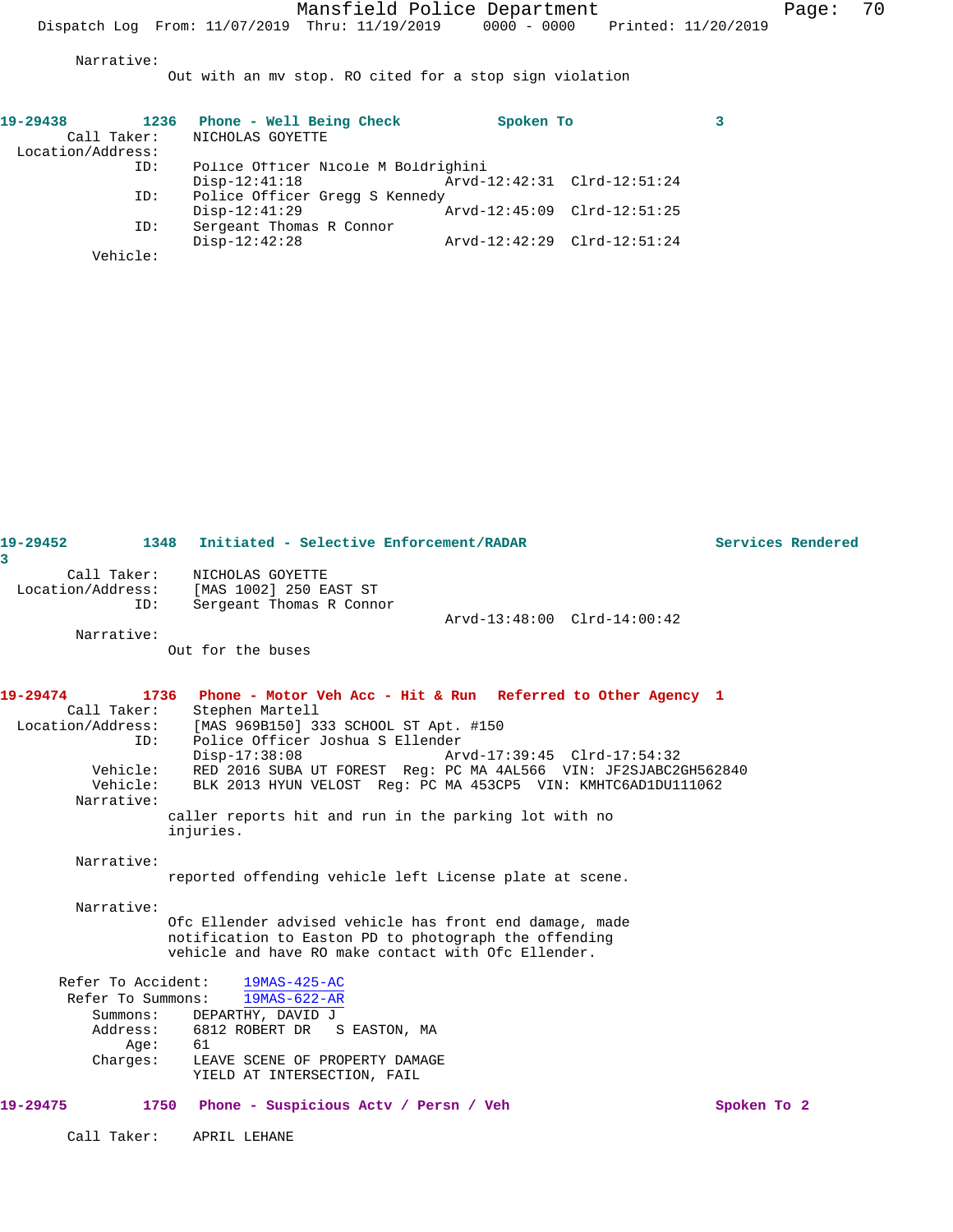Mansfield Police Department Fage: 71 Dispatch Log From: 11/07/2019 Thru: 11/19/2019 0000 - 0000 Printed: 11/20/2019 Location/Address: [MAS H6023] 8 PHEASANT HOLLOW DR ID: Police Officer Nicole P Newport Disp-17:51:31 Arvd-18:01:30 Clrd-18:10:41 ID: Sergeant Thomas R Connor<br>Disp-17:56:22 Disp-17:56:22 Arvd-18:04:55 Clrd-18:10:37 Narrative: rp would like an officer to respond to speak with the 2 males on his property digging. He stated they are doing something for Verizon but, he does not have Verizon Narrative: Verizon was advised to stop work for the evening and to make proper notification prior to starting work at a reasonable hour. Narrative: Officer Newport reports verizon is clear. Spoke to worker with partial plate NH 4109958, does not come back. **19-29477 1822 Phone - Assist Fire Department Services Rendered 3**  Call Taker: Stephen Martell Location/Address: [MAS H3427] 79 SOUTH ST ID: Police Officer Joshua S Ellender<br>Disp-18:29:57 Arv Arvd-18:34:48 Clrd-18:38:14 Narrative: Assisting the FD with a fire/medical related incident. Narrative: Alarm was canceled. **19-29478 1828 Phone - Disabled Motor Vehicle Spoken To 3**  Call Taker: APRIL LEHANE Location/Address: [MAS 49] 249 NORTH MAIN ST ID: Police Officer Nicole P Newport Disp-18:31:46 Arvd-18:49:39 Clrd-18:54:19 Narrative: DMV blocking traffic. Possibly a SUV Narrative: Vehicle is off the road and in a safe location. **19-29479 1839 Initiated - Selective Enforcement/RADAR Services Rendered 3**  Call Taker: Stephen Martell Location/Address: [MAS] GROVE ST<br>ID: Police Officer Police Officer Joshua S Ellender Arvd-18:39:00 Clrd-19:11:50 Narrative: Traffic enforcement in the area. Narrative: No citations issued. **19-29482 1855 Initiated - Proactive Patrol` Services Rendered 3**  Call Taker: Stephen Martell Location/Address: [MAS 281A] 1 CROCKER ST ID: Police Officer Nicole P Newport Arvd-18:55:00 Clrd-18:58:27 Narrative: Checking the area. Narrative: area checked secure **19-29484 1903 Initiated - Building Check Services Rendered 3**  Call Taker: Stephen Martell Location/Address: [MAS 1015] 30 CHAUNCY ST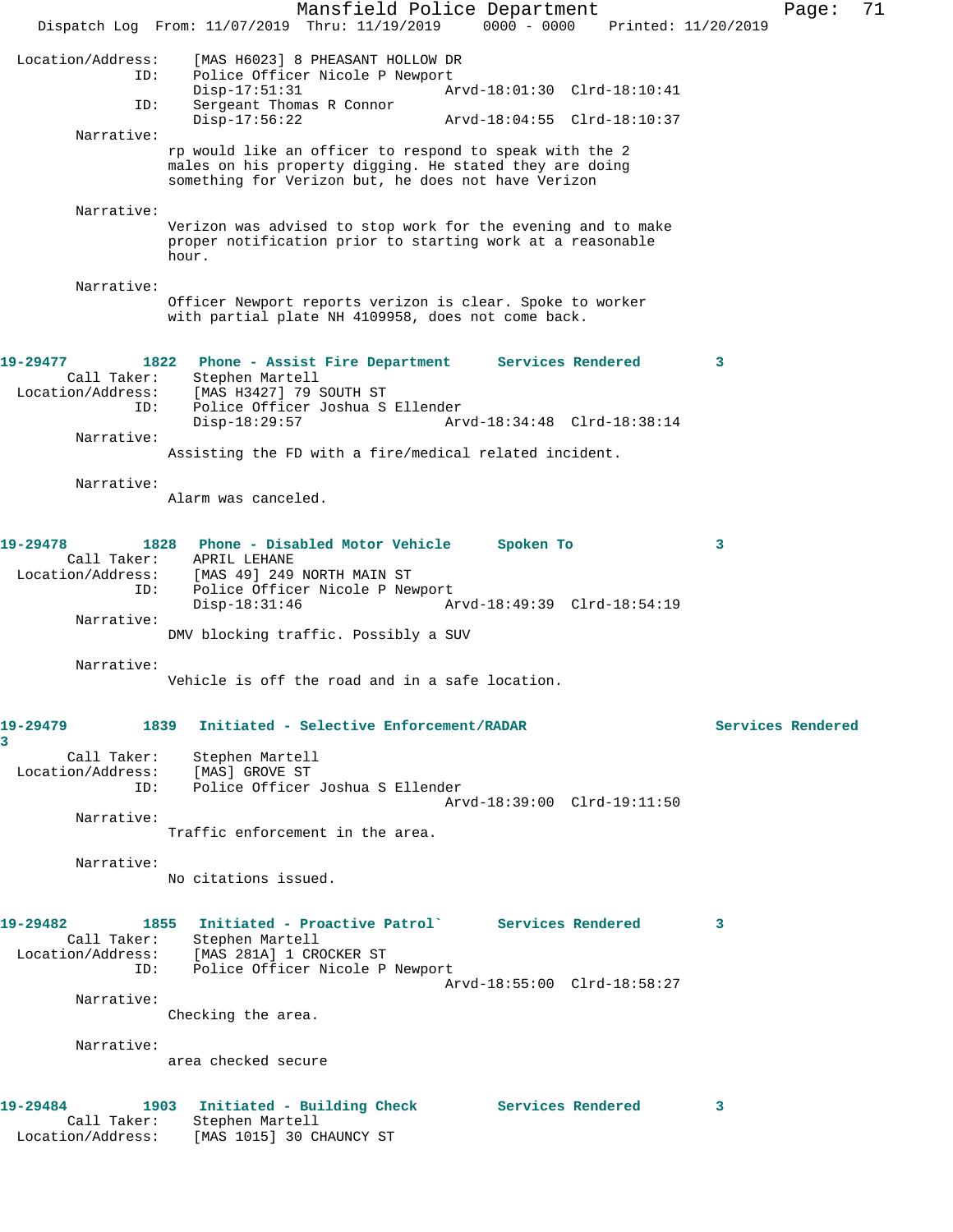Mansfield Police Department Page: 72 Dispatch Log From: 11/07/2019 Thru: 11/19/2019 0000 - 0000 Printed: 11/20/2019 ID: Police Officer Nicole P Newport Arvd-19:03:00 Clrd-19:18:07 **19-29486 1916 Initiated - Motor Vehicle Stop Citation / Warning Issued 3**  Call Taker: Stephen Martell Location/Address: [MAS] 100 RTE 140 NB @ 170 SCHOOL ST ID: Police Officer Joshua S Ellender Arvd-19:16:00 Clrd-19:24:10 Vehicle: BRO 2001 DODG LL GRAND Reg: PC MA 21C310 VIN: 2B8GP74L61R370847 Narrative: Citation issued **19-29488 1927 Initiated - Motor Vehicle Stop Verbal Warning 3**  Call Taker: Stephen Martell Location/Address: [MAS] 53 EAST ST @ 5 BRANCH ST ID: Sergeant Thomas R Connor Arvd-19:27:00 Clrd-19:34:59 Vehicle: GRY 1999 NISS SD MAXI Reg: PC MA 7VP747 VIN: JN1CA21A2XT101503 Narrative: Unit conducted a motorvehicle stop of attached vehicle for: Narrative: verbal warning **19-29489 1928 Initiated - Follow up Investigation Services Rendered 3**  Call Taker: MEGHAN MILLS Location/Address: [MAS] 500 EAST ST ID: Police Officer Joshua S Ellender Arvd-19:28:00 Clrd-21:02:43 ID: Sergeant Thomas R Connor Disp-20:13:05 Arvd-20:13:08 Clrd-20:43:19 Narrative: Off on a follow up to 19-29474 19-29490 1930 Initiated - Foot Patrol - Walk & Talk Services Rendered **3**  Call Taker: Stephen Martell Location/Address: [MAS 834] 261 CHAUNCY ST ID: Police Officer Nicole P Newport Arvd-19:30:00 Clrd-19:54:58 Narrative: services rendered **19-29496 2040 Radio - Disabled Motor Vehicle Vehicle Towed 3**  Call Taker: JEFFREY KEEFE Vicinity of: [MAS] RTE 140 NB ID: Police Officer William C Trudell Disp-20:41:52 Arvd-20:50:58 Clrd-21:43:21 ID: Police Officer Joshua S Ellender Disp-21:42:56 Arvd-21:43:18 Clrd-22:30:51 Vehicle: WHI 2016 ISU TK NRR Reg: CO MA S55288 VIN: JALE5W168G7301757 Towed: For: Disabled Vehicle By: Central Street Garage To: Other Location Narrative: 140 Traffic detail reported a DMV on 140N. Narrative: Central st is en route for the tow. Narrative: Tow is on scene. Narrative: Larger tow is on scene. **19-29499 2140 Initiated - Motor Vehicle Stop Verbal Warning 3**  Call Taker: TARA LAKO Location/Address: [MAS 829] 515 SOUTH MAIN ST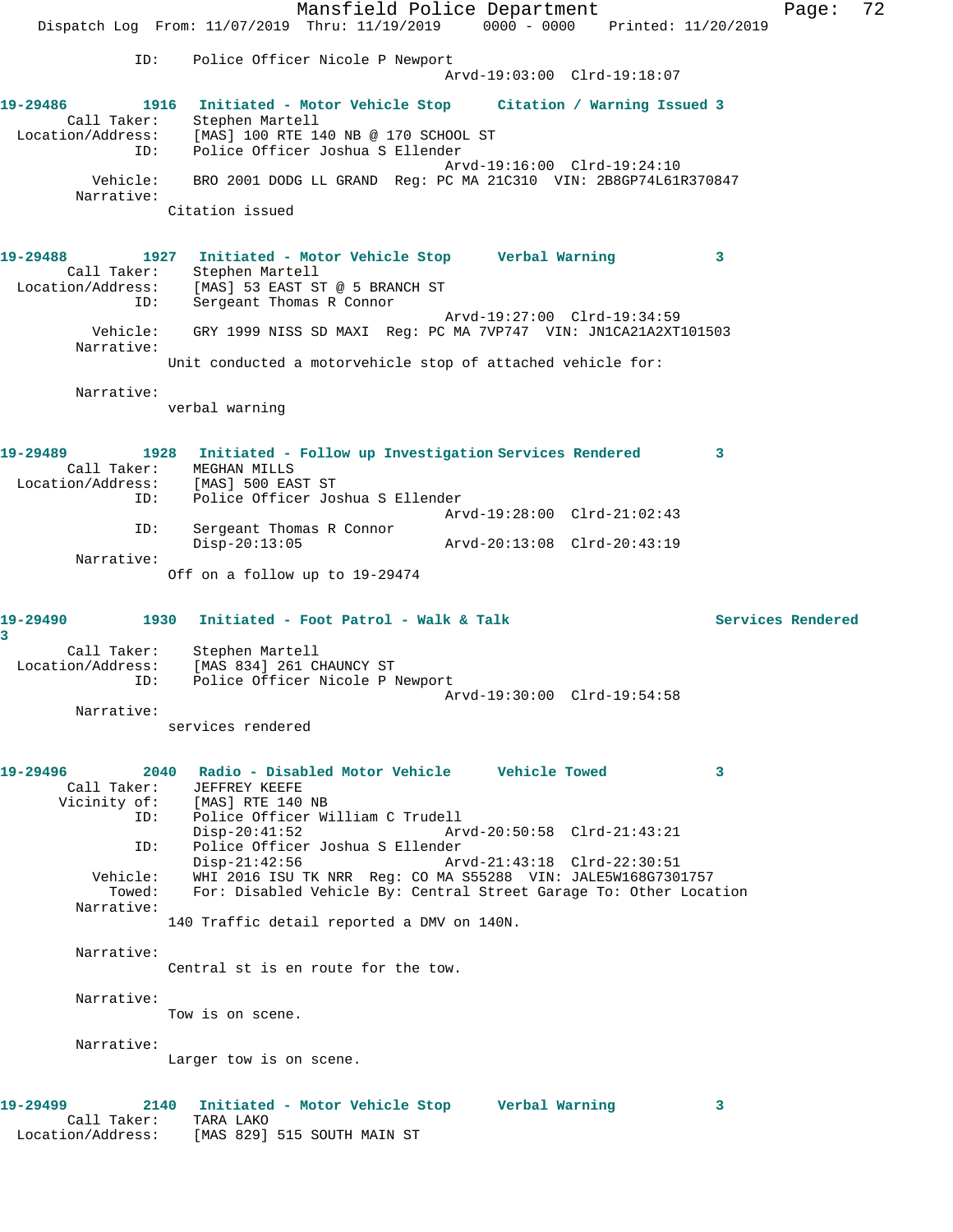Mansfield Police Department Fage: 73 Dispatch Log From: 11/07/2019 Thru: 11/19/2019 0000 - 0000 Printed: 11/20/2019 ID: Sergeant Thomas R Connor Arvd-21:40:00 Clrd-21:45:27 Vehicle: GRY 2015 HOND CIVIC Reg: PC MA 4YY173 VIN: 2HGFG3B84FH530066 Narrative: Verbal warning for speed. **19-29500 2143 Initiated - Motor Vehicle Stop Verbal Warning 3**  Call Taker: JEFFREY KEEFE Vicinity of: [MAS] 231 SPRING ST @ 52 WILLOW ST ID: Police Officer William C Trudell Arvd-21:43:00 Clrd-21:48:50 Vehicle: WHI 2019 HOND LL HRV Reg: PC MA 3CG339 VIN: 3CZRU6H79KM735022 Narrative: Verbal fro red light violation from 140 onto School. **19-29501 2145 Initiated - Motor Vehicle Stop Verbal Warning 3**  Call Taker: TARA LAKO Location/Address: [MAS 829] 515 SOUTH MAIN ST ID: Sergeant Thomas R Connor Arvd-21:45:00 Clrd-21:49:11 Vehicle: BRO 2010 TOYT PRIUS Reg: PC MA 8XP617 VIN: JTDKN3DU1A0209290 Narrative: Verbal warning for headlight violation **19-29502 2145 Walk-In - Motor Veh Acc - No Injury Accident Report 1**  Call Taker: Support Staff Katherine Gillis Location/Address: [MAS] 146 WEST ST @ 1 CENTRAL ST ID: Police Officer Nicole P Newport Disp-21:48:13 Arvd-21:48:16 Clrd-22:16:08 Vehicle: BLU 2002 HOND LL CIVIC Reg: PC MA 1JCV67 VIN: JHMES26792S003307 Vehicle: GRY 2013 HYUN SD SONATA Reg: PC MA 7PTZ10 VIN: 5NPEC4AC1DH618398 Narrative: Walk-in to report that he was in an accident earlier tonight and would like to speak with an officer. Ofc. Newport is speaking with RP. Narrative: was stopped at the west st/ school st intersection and was rear-ended by Guerrini. Ofc. Newport reports damage is over \$1000. See report. Refer To Accident: 19MAS-426-AC **19-29504 2204 Initiated - Proactive Patrol Building Checked / Secured 3** Call Taker: JEFFREY KEEFE Location/Address: [MAS 1002] 250 EAST ST ID: Sergeant Thomas R Connor Arvd-22:04:00 Clrd-22:09:57 **For Date: 11/14/2019 - Thursday 19-29513 0115 Initiated - Proactive Patrol Services Rendered 3**  Call Taker: MEGHAN MILLS Location/Address: [MAS 139] 265 FRUIT ST ID: Police Officer Andrew J Kelley Arvd-01:15:00 Clrd-01:30:43 **19-29514 0117 Initiated - Proactive Patrol Services Rendered 3**  Call Taker: JEFFREY KEEFE Vicinity of: [MAS 281A] 1 CROCKER ST ID: Police Officer Meghan Birnie Arvd-01:17:00 Clrd-01:29:36 Narrative: CHecking the area. **19-29515 0121 Initiated - Proactive Patrol Services Rendered 3**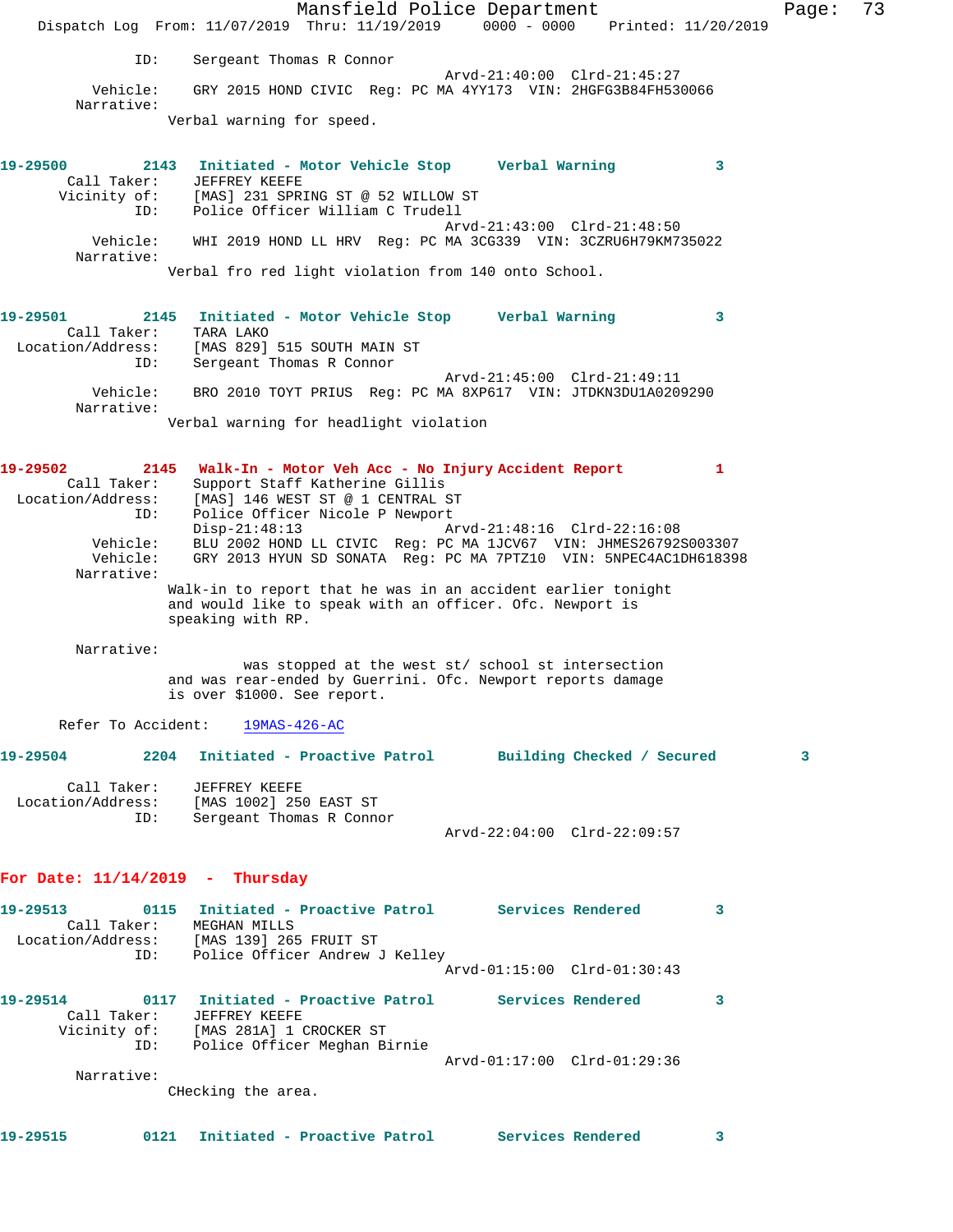Dispatch Log From: 11/07/2019 Thru: 11/19/2019 0000 - 0000 Printed: 11/20/2019 Call Taker: JEFFREY KEEFE Location/Address: [MAS 840] 280 SCHOOL ST ID: Patrolman David Schepis Arvd-01:21:00 Clrd-01:26:30 Narrative: Checking the area. **19-29519 0137 Initiated - Proactive Patrol Services Rendered 3**  Call Taker: JEFFREY KEEFE Vicinity of: [MAS 281A] 1 CROCKER ST ID: Police Officer Christopher D Sorge Arvd-01:37:00 Clrd-01:44:32 **19-29520 0140 Initiated - Proactive Patrol Services Rendered 3**  Call Taker: JEFFREY KEEFE Vicinity of: [MAS 907E] 390 WEST ST ID: Patrolman David Schepis Arvd-01:40:00 Clrd-01:42:58 **19-29521 0146 Initiated - Proactive Patrol Services Rendered 3**  Call Taker: JEFFREY KEEFE Location/Address: [MAS 814] 50 WEST CHURCH ST ID: Police Officer Meghan Birnie Arvd-01:46:00 Clrd-01:53:30 **19-29523 0223 Initiated - Proactive Patrol Services Rendered 3**  Call Taker: JEFFREY KEEFE Location/Address: [MAS] COPELAND DR ID: Police Officer Meghan Birnie Arvd-02:23:00 Clrd-02:29:08 **19-29524 0224 Initiated - Proactive Patrol Services Rendered 3**  Call Taker: JEFFREY KEEFE Vicinity of: [MAS 2] 60 FORBES BLVD ID: Police Officer Andrew J Kelley Arvd-02:24:00 Clrd-02:32:55 **19-29525 0233 Initiated - Proactive Patrol Services Rendered 3**  Call Taker: JEFFREY KEEFE Vicinity of: [MAS] 905 SOUTH MAIN ST ID: Police Officer Christopher D Sorge Arvd-02:33:00 Clrd-02:36:07 **19-29526 0236 Initiated - Motor Vehicle Stop Services Rendered 3**  Call Taker: JEFFREY KEEFE Vicinity of: [MAS] RTE 495 SB ID: Police Officer Christopher D Sorge Arvd-02:36:00 Clrd-02:41:17 ID: Police Officer Meghan Birnie Disp-02:36:55 Arvd-02:38:15 Clrd-02:41:17 Vehicle: GRY 2006 KIA SD SPECTR Reg: PC MA 8AM919 VIN: KNAFE161465370801 Narrative: Citation issued for failure to inspect and defective equipment. **19-29531 0526 Phone - Well Being Check Services Rendered 3**  Call Taker: TARA LAKO Location/Address: [MAS 173] 72 PRATT ST ID: Police Officer Meghan Birnie Disp-05:28:27 Arvd-05:29:43 Clrd-05:41:03 Narrative: Cp reported seeing an elderly female party walking in the middle of the roadway on 106 in the area of the Deli. Narrative: M4 is speaking with the female party at the Cumberland Farms. Narrative: M4 is transporting the female back to her residence on

Mansfield Police Department Fage: 74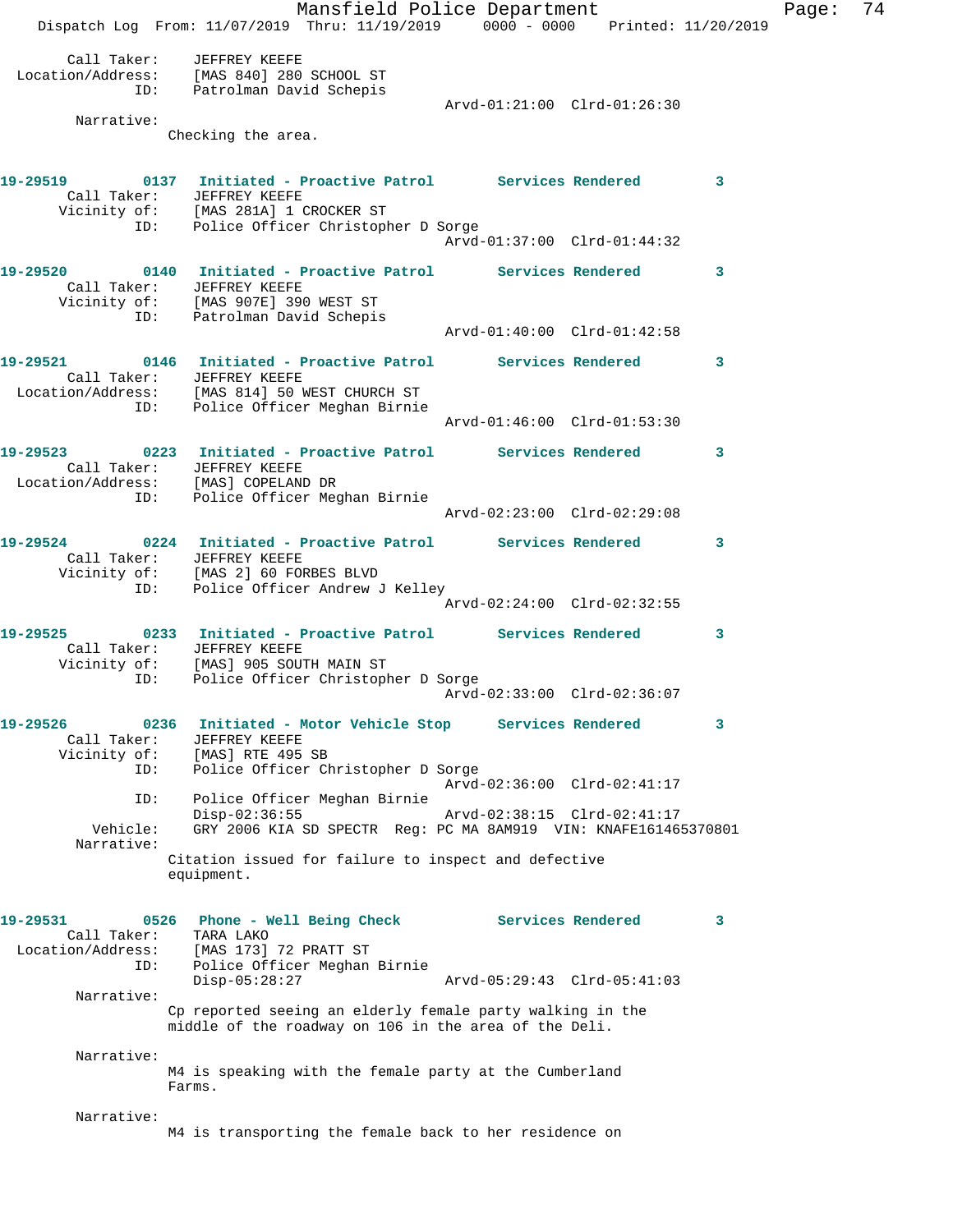Mansfield Police Department Fage: 75 Dispatch Log From: 11/07/2019 Thru: 11/19/2019 0000 - 0000 Printed: 11/20/2019 francis ave. SM. 32368 EM 32369. **19-29533 0555 Phone - Animal Complaints Unfounded/Unverifed 3**  Call Taker: JEFFREY KEEFE Vicinity of: [MAS] SANDY HILL RD ID: Police Officer Andrew J Kelley Disp-05:56:59 Arvd-06:00:39 Clrd-06:10:31 Narrative: Cp reported a small dog running around in the area. **19-29536 0640 Initiated - Building Check Building Checked / Secured 3** Call Taker: Kieran M Ruth Location/Address: [MAS] ELMWOOD CT ID: Patrolman David Schepis Arvd-06:40:00 Clrd-06:43:32 Narrative: Building/area checked secure. **19-29546 0836 Initiated - Building Check Building Checked / Secured 3** Call Taker: Kieran M Ruth Location/Address: [MAS 425] 6 PARK ROW ID: Police Officer Matthew A Souza Arvd-08:36:00 Clrd-08:52:28 Narrative: Building/area checked secure. **19-29558 0952 Initiated - Assist Citizen - P S A Incident Report 3**  Call Taker: Kieran M Ruth Location/Address: [MAS 451B] 500 EAST ST Detective Derek M McCune Arvd-09:52:00 Clrd-09:58:36 Refer To Incident: 19MAS-1047-OF **19-29561 1008 Walk-In - Assist Citizen - P S A No Transport 3**  Call Taker: Support Staff Matthew Todesco Location/Address: [MAS 834] 261 CHAUNCY ST ID: Police Officer Patrick J Pennie Disp-10:09:19 Clrd-10:11:09 ID: Police Officer Patrick J Pennie Disp-10:15:43 Arvd-10:21:31 Clrd-10:24:08 Narrative: RP into the station to speak with an officer, she believes her child was cut with a razor from a toy bought at CVS, Ofc Pennie into speak with the RP and assist MFD. **19-29562 1008 Phone - Disturbance / Gathering Incident Report 1**  Call Taker: NICHOLAS GOYETTE Location/Address: [MAS 974] 214 RUMFORD AVE Apt. #402 ID: Police Officer Matthew A Souza Disp-10:12:03 Arvd-10:15:46 Clrd-10:47:38 ID: Police Officer Gregg S Kennedy<br>Disp-10:12:58 Ar Disp-10:12:58 Arvd-10:14:29 Clrd-10:47:38 Narrative: Caller reports his roommate has locked him out of his apartment and will not let him back in. Narrative: Ofc. Souza reports the male party was able to get back into the apartment and gathered belongings to leave for the day. Ofc Souza will follow up with the landlord Refer To Incident: 19MAS-1048-OF 19-29565 1046 Phone - Suspicious Actv / Persn / Veh Services Rendered **2**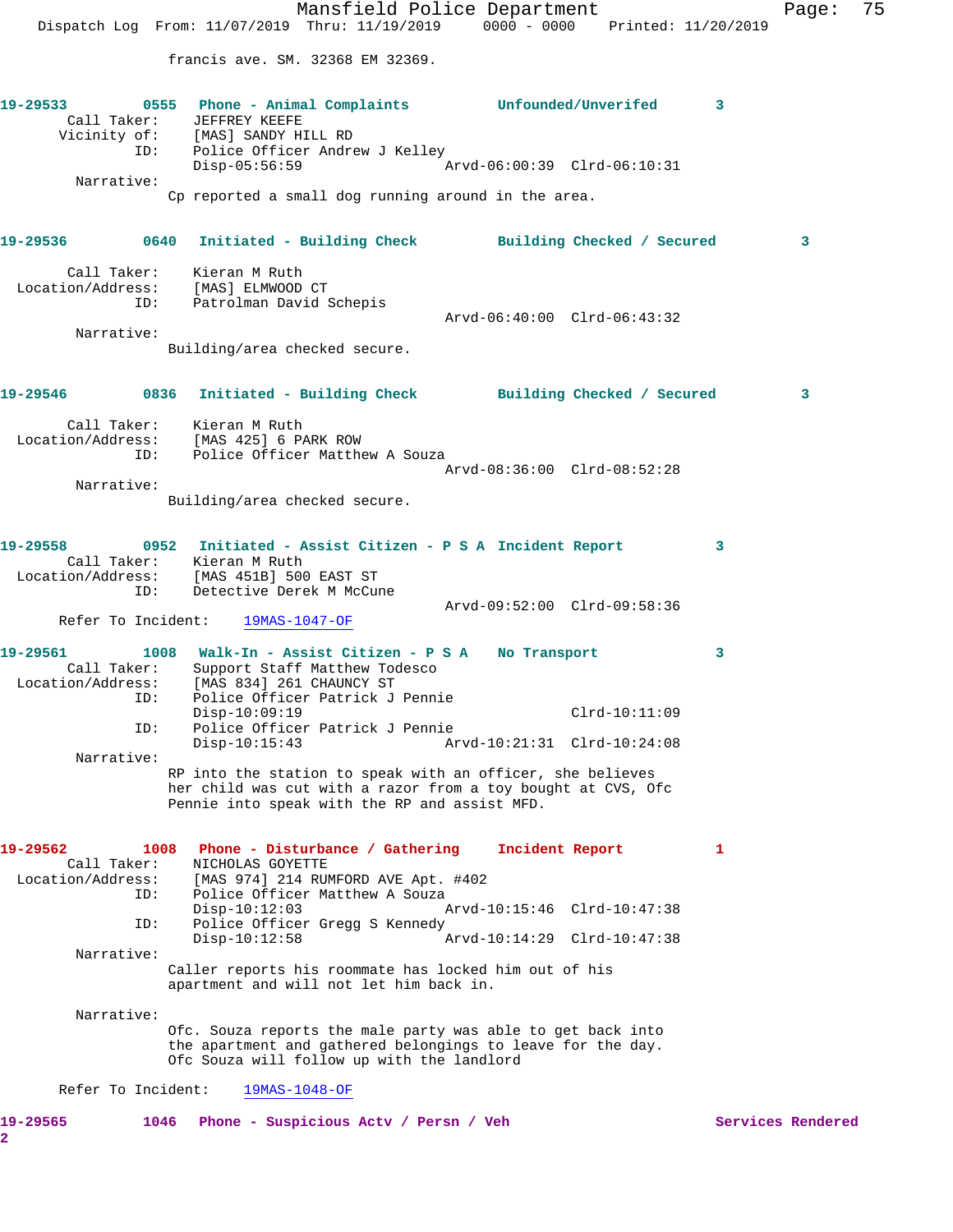Mansfield Police Department Fage: 76 Dispatch Log From: 11/07/2019 Thru: 11/19/2019 0000 - 0000 Printed: 11/20/2019 Call Taker: NICHOLAS GOYETTE Location/Address: [MAS 840F100B] 280 SCHOOL ST Apt. #F100 ID: Police Officer Patrick J Pennie Disp-10:49:00 Arvd-10:57:56 Clrd-11:09:55 Narrative: Caller reports finding a bundle of needles in the grassy knoll nearby and would like police assistance Narrative: Needles in possession **19-29566 1051 Phone - Suspicious Actv / Persn / Veh Services Rendered 2**  Call Taker: NICHOLAS GOYETTE Location/Address: [MAS] 280 SCHOOL ST ID: Police Officer Patrick J Pennie Disp-11:10:13 Arvd-11:10:17 Clrd-11:10:57 Narrative: caller reports a box with a sheet covering it on the pathway surrounding the pond, looks out of place Narrative: Ofc. Penneie reports there is nothing in the box **19-29572 1125 Phone - Suspicious Actv / Persn / Veh Gone on Arrival 2**  Call Taker: NICHOLAS GOYETTE Location/Address: [MAS 969B150] 333 SCHOOL ST Apt. #150 ID: Police Officer Patrick J Pennie Disp-11:28:44 Arvd-11:32:41 Clrd-11:43:32 ID: Sergeant Thomas R Connor Disp-11:29:20 Arvd-11:33:11 Clrd-11:43:32 Vehicle: RED 2016 SUBA UT FOREST Reg: PC MA 4AL566 VIN: JF2SJABC2GH562840 Narrative: Out for a male party involved in a hit and run last evening stating he was retaining a lawyer, the RP believes he may be slightly intoxicated Narrative: The surrounding areas checked negative, Ofc. Pennie spoke with the manager who stated the party was asking questions about location and if the store had cameras. Advised to call 911 if the party returned and a trespass order is warranted **19-29578 1327 Initiated - Motor Vehicle Stop Verbal Warning 3**  Call Taker: APRIL LEHANE Location/Address: [MAS 270] 261 NORTH MAIN ST ID: Detective Gregory S Martell Arvd-13:27:00 Clrd-13:29:23 Vehicle: GRY 2014 BMW 328XI Reg: PAV MA FATE VIN: WBA3B5G51ENS06926 Narrative: verbal warning for one way violation and speed **19-29589 1441 Initiated - Suspicious Actv / Persn / Veh Gone on Arrival 2**  Call Taker: APRIL LEHANE Location/Address: [MAS 331] 255 EAST ST ID: Sergeant Thomas R Connor Arvd-14:41:00 Clrd-14:42:57 Narrative: Sgt Connor checking on a suspicous male in the area **19-29592 1501 Phone - Suspicious Actv / Persn / Veh Spoken To 2** Call Taker: NICHOLAS GOYETTE Location/Address: [MAS H6426] 475 WARE ST ID: Police Officer Matthew A Souza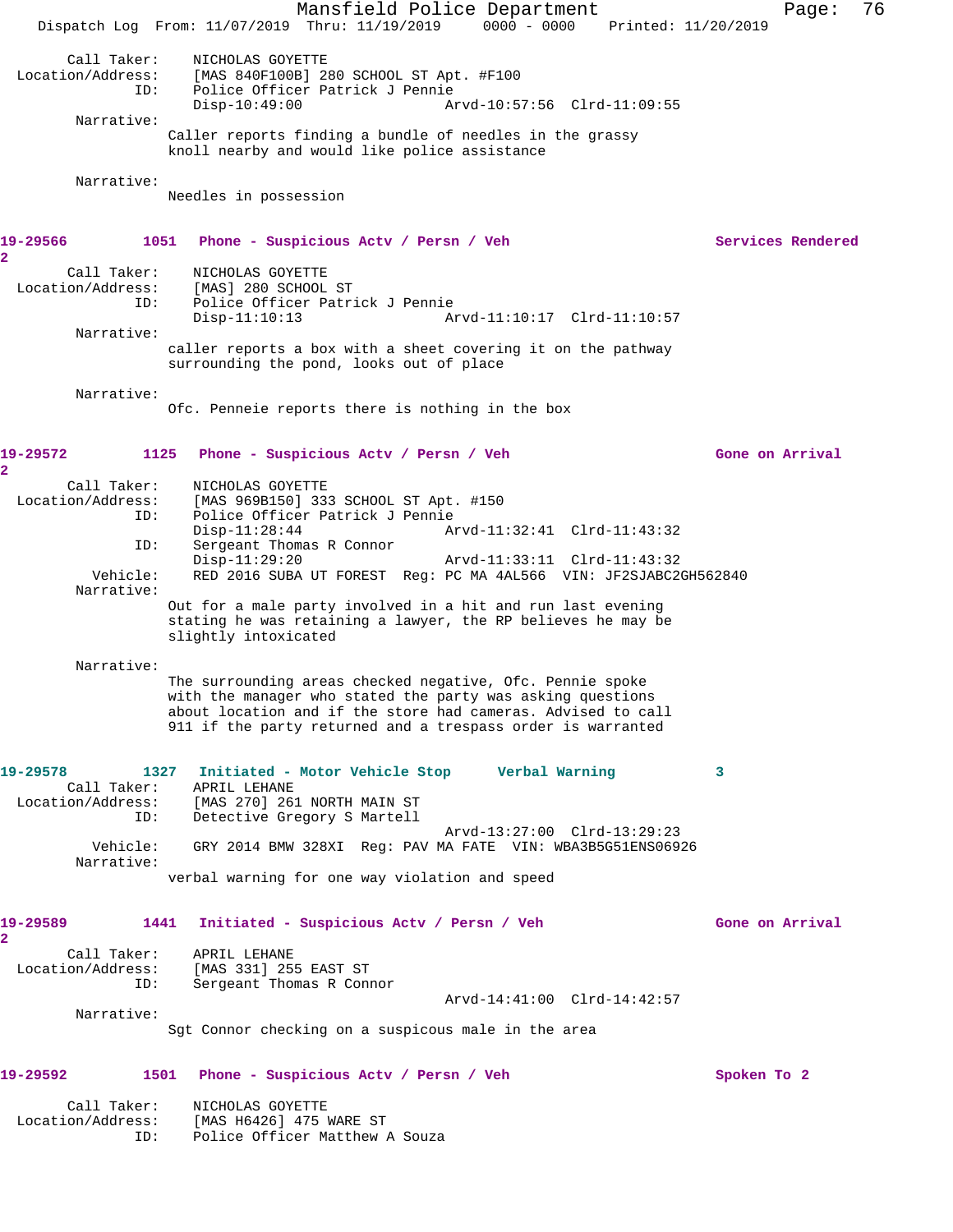Mansfield Police Department Page: 77 Dispatch Log From: 11/07/2019 Thru: 11/19/2019 0000 - 0000 Printed: 11/20/2019 Disp-15:02:15 Arvd-15:06:18 Clrd-15:16:27<br>ID: Police Officer Gread S Kennedy Police Officer Gregg S Kennedy Disp-15:02:22 Arvd-15:06:19 Clrd-15:14:39 ID: Police Officer Patrick J Pennie Arvd-15:06:21 Clrd-15:13:19 Narrative: rp is reporting 2 persons with backpacks attempting to gain access to the vacant home next to Gloria Narrative: Youths were spoken to and advised. Nothing was taken **19-29597 1515 Walk-In - Larceny - Value Unknown Incident Report 2**  Call Taker: Support Staff Matthew Todesco Location/Address: [MAS H5379] 21 FAIRFIELD PARK ID: Police Officer Matthew A Souza Disp-15:19:42 Arvd-15:29:46 Clrd-15:42:34 Narrative: RP into speak with an officer in regards to his bank account being hacked. Narrative: RP gave his account info to an online friend. He is not out any funds at this time Refer To Incident: 19MAS-1049-OF **19-29599 1624 Phone - Assist Fire Department Services Rendered 3**  Call Taker: APRIL LEHANE<br>Location/Address: [MAS H1738] ! [MAS H1738] 51 MAYFLOWER DR ID: Police Officer Nicole P Newport<br>Disp-16:25:41 A Arvd-16:35:05 Clrd-16:38:56 Narrative: assist MFD with investigation **19-29602 1654 Phone - Motor Veh Acc - No Injury Services Rendered 1**  Call Taker: Stephen Martell Location/Address: [MAS] 287 CHAUNCY ST @ 400 RTE 140 NB<br>ID: Police Officer Patrick J Pennie Police Officer Patrick J Pennie<br>Disp-16:55:34 Ar Disp-16:55:34 Arvd-16:58:30 Clrd-17:14:02 ID: Police Officer Joshua S Ellender Disp-16:55:49 Arvd-16:58:24 Clrd-17:14:05<br>Vehicle: BLK 2001 VOLK BEETLE Req: PC MA 899YT7 VIN: 3VWCD21C71M4 Vehicle: BLK 2001 VOLK BEETLE Reg: PC MA 899YT7 VIN: 3VWCD21C71M409131 WHI 2017 PROMAS Reg: CO MA T38397 VIN: ZFBERFAB7H6G43328 Narrative: Motor vehicle accident, no reported injuries. Narrative: no tows, no report needed. Narrative: Ptl. Pennie reporting paper exchange only, Jetta rear ended the van **19-29607 1720 Radio - Disabled Motor Vehicle Arrest(s) Made 3**  Call Taker: Stephen Martell<br>Location/Address: [MAS 1000] 229 : [MAS 1000] 229 SCHOOL ST ID: Police Officer Patrick J Pennie Disp-17:22:13 Arvd-17:26:48 Clrd-17:50:20<br>TD: Police Officer Joshua S Ellender Police Officer Joshua S Ellender<br>Disp-17:35:43 Ar Disp-17:35:43 Arvd-17:35:45 Clrd-18:03:08 Vehicle: RED 2006 HOND ACCORD Reg: PC MA 1PGH84 VIN: 1HGCM553X6A024392 Towed: For: Arrest By: Central Street Garage To: Central Street Garage Released To: WHEELER On:  $11/14/2019$  @ 1833 WHEELER On: 11/14/2019 @ 1833 Narrative: FD reporting a DMV in the area. Narrative: Central St called for the tow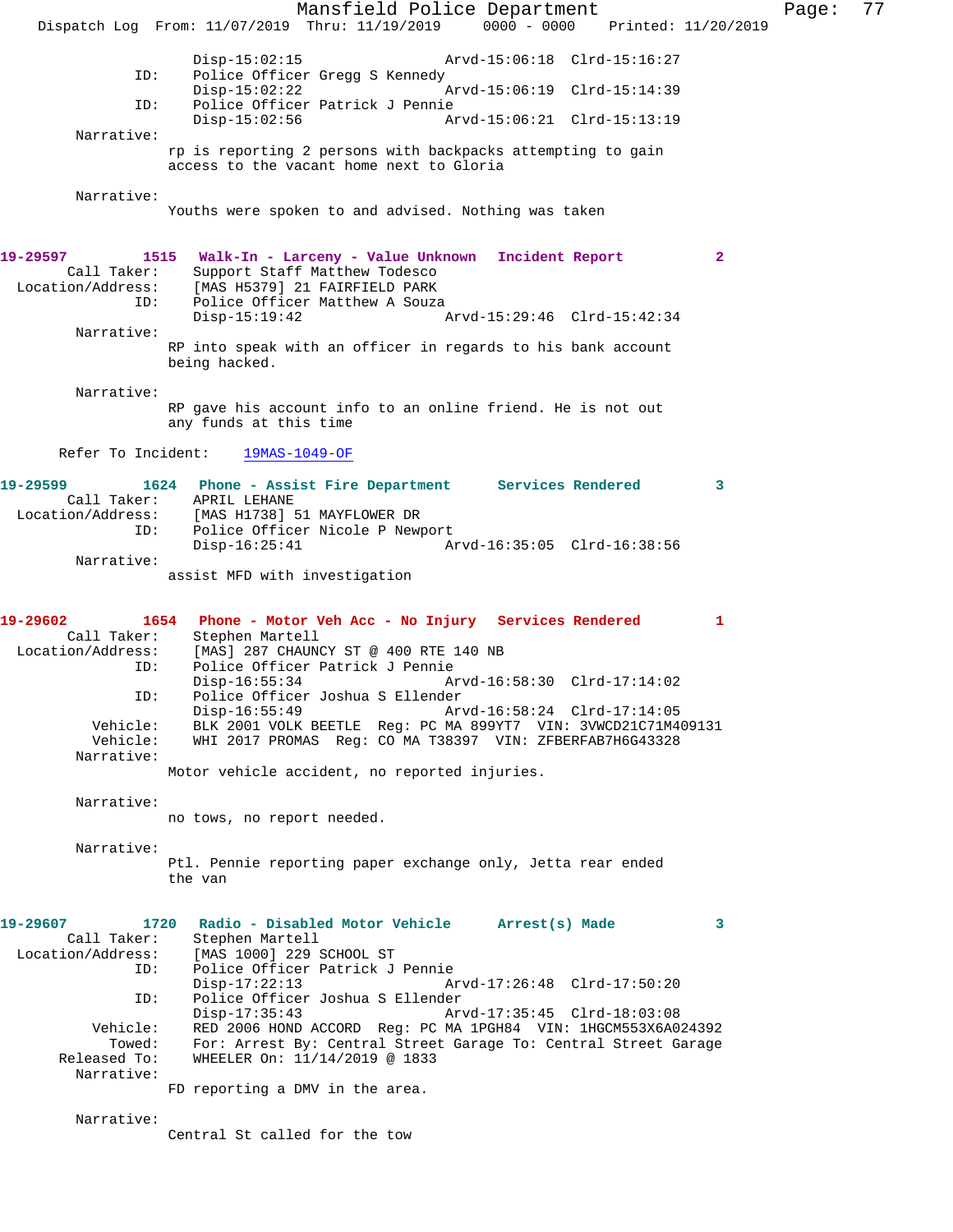Mansfield Police Department Page: 78 Dispatch Log From: 11/07/2019 Thru: 11/19/2019 0000 - 0000 Printed: 11/20/2019 Narrative: male party placed into custody at this time for operating without a license. Central St is taking possesion of the vehicle. OFC Pennie transporting prisoner to the station. Narrative: 1920 Ofc Pepicelli reports prisoner has been placed in cell #8. Narrative: 1910 Ofc Pepicelli reports the prisoner has been brought his money and the magistrate has been contacted. Narrative: 2140 Ofc Pennie reports the prisoner was released by Magistrate Bentley. Refer To Arrest: 19MAS-624-AR Arrest: LAVALLEY, XAVIER Address: 335 PHENIX CRANSTON, RI Age: 23<br>Charges: LIC LICENSE SUSPENDED, OP MV WITH LICENSE NOT IN POSSESSION **19-29609 1729 Radio - Motor Vehicle Stop Verbal Warning 3**  Call Taker: Stephen Martell Location/Address: [MAS] THOMAS ST ID: Police Officer Joshua S Ellender Disp-17:31:09 Arvd-17:31:13 Clrd-17:31:16 Vehicle: BLK 2006 BMW 325XI Reg: PAV MA EMN VIN: WBAVD13556KV06182 Narrative: verbal warning operator for blocking lane of travel. **19-29615 1836 Phone - Assist Fire Department Referred to Other Agency 3**  Call Taker: Stephen Martell Location/Address: [MAS 825] 25 COBB ST Apt. #L ID: Police Officer Joshua S Ellender Disp-18:39:16 Arvd-18:44:51 Clrd-18:55:57 Narrative: Assist FD with a medical. **19-29616 1855 Initiated - Selective Enforcement/RADAR Services Rendered** Call Taker: LINDSAY MITCHELL<br>Vicinity of: [MAS 982] 111 HO CIRCLE CHAS OF: [MAS 982] 111 HOPE ST<br>ID: Police Officer Nicole Police Officer Nicole P Newport Arvd-18:55:00 Clrd-19:15:01 **19-29618 1902 Initiated - Selective Enforcement/RADAR Services Rendered** Call Taker: LINDSAY MITCHELL Location/Address: [MAS] 47 OAKLAND ST @ 57 CHARLES ST ID: Police Officer Joshua S Ellender Arvd-19:02:00 Clrd-19:05:36 **19-29621 1913 Phone - Assist Fire Department Referred to Other Agency 3**  Call Taker: TARA LAKO Location/Address: [MAS] 35 PILGRIM RD ID: Police Officer Nicole P Newport Disp-19:15:10 Arvd-19:24:12 Clrd-19:38:21 Narrative: Responding with MFD for the inside odor of gas.

**19-29626 1934 Initiated - Motor Vehicle Stop Citation / Warning Issued 3**  Call Taker: TARA LAKO Location/Address: [MAS 1] 50 WEST ST ID: Police Officer Joshua S Ellender Arvd-19:34:00 Clrd-19:38:02

**3** 

**3**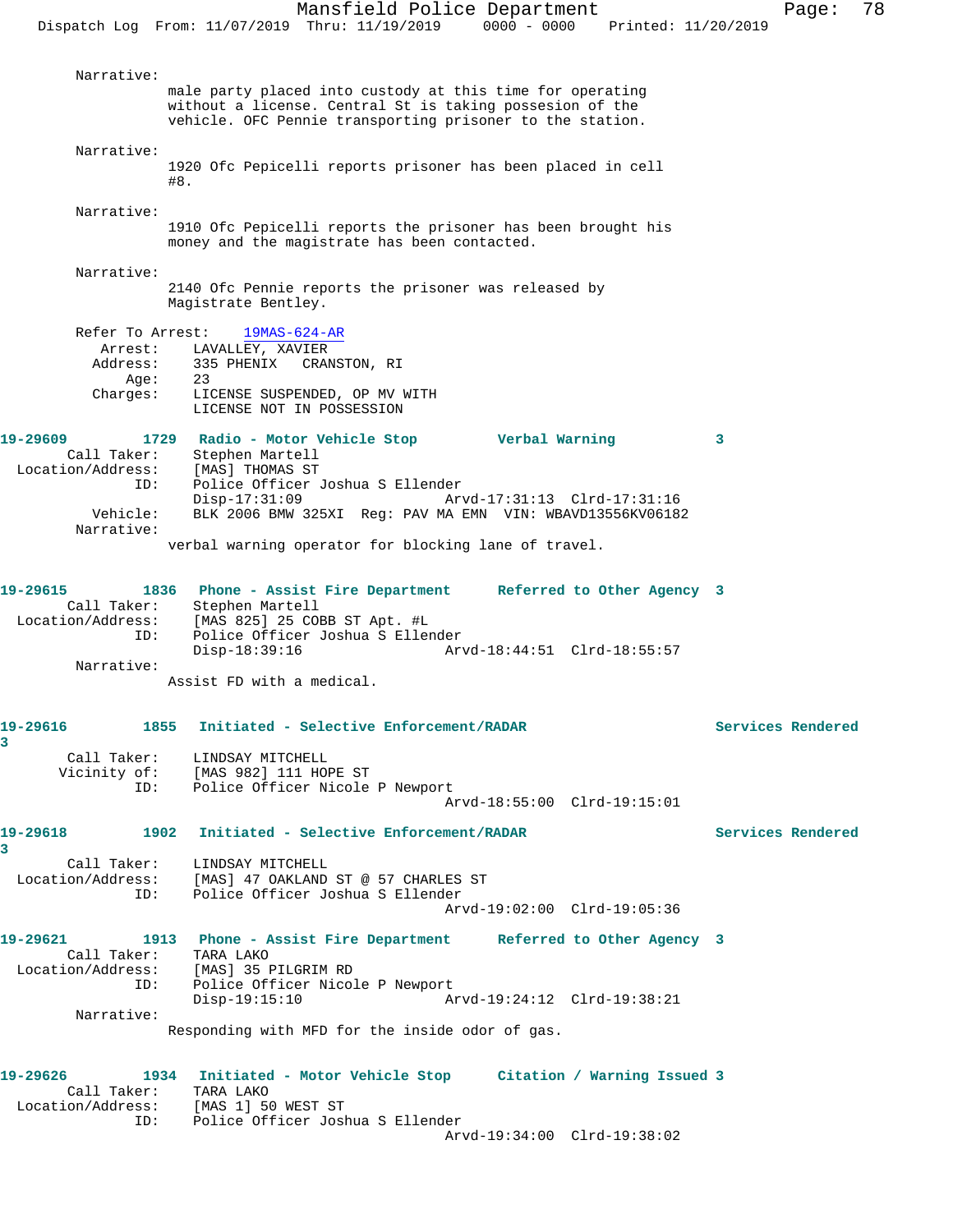|                                            |                                                                                                                                                                                                                                                                                                                          | Mansfield Police Department |                             |   | Page:                     | 79 |
|--------------------------------------------|--------------------------------------------------------------------------------------------------------------------------------------------------------------------------------------------------------------------------------------------------------------------------------------------------------------------------|-----------------------------|-----------------------------|---|---------------------------|----|
|                                            | Dispatch Log From: 11/07/2019 Thru: 11/19/2019 0000 - 0000 Printed: 11/20/2019                                                                                                                                                                                                                                           |                             |                             |   |                           |    |
| Vehicle:<br>Narrative:                     | WHI 2015 NISS ALTIMA Req: PC MA 6HV777 VIN: 1N4AL3AP8FN379744                                                                                                                                                                                                                                                            |                             |                             |   |                           |    |
|                                            | Citation issued for speed, 48 in a 30.                                                                                                                                                                                                                                                                                   |                             |                             |   |                           |    |
| 1939<br>19-29627<br>$\overline{2}$<br>Call | Phone - 911 Hang-ups & Verifications                                                                                                                                                                                                                                                                                     |                             |                             |   | Confirmed misdial/Accdntl |    |
| Call Taker:<br>Location/Address:           | TARA LAKO<br>[MAS 974] 214 RUMFORD AVE Apt. #308                                                                                                                                                                                                                                                                         |                             |                             |   |                           |    |
| ID:                                        | Police Officer Nicole P Newport<br>$Disp-19:41:16$                                                                                                                                                                                                                                                                       |                             | Arvd-19:45:49 Clrd-19:49:12 |   |                           |    |
| Narrative:                                 | Out to confirm an accidental 911                                                                                                                                                                                                                                                                                         |                             |                             |   |                           |    |
| Narrative:                                 | Ofc Newport confirms accidental.                                                                                                                                                                                                                                                                                         |                             |                             |   |                           |    |
| 19-29631                                   | 2004 Phone - Alarm - Burglar Building Checked / Secured                                                                                                                                                                                                                                                                  |                             |                             |   | 1                         |    |
| Call Taker:                                | JEFFREY KEEFE<br>Location/Address: [MAS 106] 235 CENTRAL ST                                                                                                                                                                                                                                                              |                             |                             |   |                           |    |
| ID:                                        | Police Officer Nicole P Newport<br>$Disp-20:05:44$                                                                                                                                                                                                                                                                       |                             | Arvd-20:09:27 Clrd-20:12:34 |   |                           |    |
| ID:                                        | Police Officer William C Trudell<br>$Disp-20:05:50$                                                                                                                                                                                                                                                                      |                             | Arvd-20:09:25 Clrd-20:12:36 |   |                           |    |
| Narrative:                                 | Alarm from Family Dental. Reported as front door and                                                                                                                                                                                                                                                                     |                             |                             |   |                           |    |
|                                            | basement window alarm.                                                                                                                                                                                                                                                                                                   |                             |                             |   |                           |    |
| Narrative:                                 |                                                                                                                                                                                                                                                                                                                          |                             |                             |   |                           |    |
|                                            | Ofc Trudell reports units clear, all checks secure.                                                                                                                                                                                                                                                                      |                             |                             |   |                           |    |
| 19-29636                                   | 2053 Initiated - Proactive Patrol Building Checked / Secured                                                                                                                                                                                                                                                             |                             |                             |   | 3                         |    |
| Call Taker:<br>Location/Address:           | TARA LAKO<br>[MAS 927] 50 PLYMOUTH ST                                                                                                                                                                                                                                                                                    |                             |                             |   |                           |    |
| ID:                                        | Police Officer William C Trudell                                                                                                                                                                                                                                                                                         |                             | Arvd-20:53:00 Clrd-21:01:42 |   |                           |    |
| Narrative:                                 | Checking the area.                                                                                                                                                                                                                                                                                                       |                             |                             |   |                           |    |
|                                            |                                                                                                                                                                                                                                                                                                                          |                             |                             |   |                           |    |
| 19-29640<br>2212<br>Call Taker:            | Phone - Robbery - Unarmed<br>TARA LAKO                                                                                                                                                                                                                                                                                   |                             | Incident Report             | 1 |                           |    |
| Location/Address:<br>ID:                   | [MAS 65] 30 CHAUNCY ST<br>Police Officer William C Trudell                                                                                                                                                                                                                                                               |                             |                             |   |                           |    |
| ID:                                        | $Disp-22:14:00$<br>Police Officer Nicole P Newport                                                                                                                                                                                                                                                                       |                             | Arvd-22:16:44 Clrd-22:47:18 |   |                           |    |
| ID:                                        | $Disp-22:14:05$<br>Police Officer Patrick J Pennie                                                                                                                                                                                                                                                                       |                             | Arvd-22:15:50 Clrd-23:00:14 |   |                           |    |
| Vehicle:                                   | $Disp-22:25:00$<br>BLU 2013 CHEV MALIBU Req: PC MA 7HB932 VIN: 1G11B5SA3DF149192                                                                                                                                                                                                                                         |                             | Arvd-22:35:17 Clrd-23:00:16 |   |                           |    |
| Narrative:                                 | Transfer from State 911 reporting a 3rd party female calling<br>in an assault at Cumberland Farms. Caller was no longer on                                                                                                                                                                                               |                             |                             |   |                           |    |
|                                            | the line.                                                                                                                                                                                                                                                                                                                |                             |                             |   |                           |    |
| Narrative:                                 | Dispatch spoke directly to the male that was assaulted. Male                                                                                                                                                                                                                                                             |                             |                             |   |                           |    |
|                                            | states he was sitting in his MV when (3) subjects approached<br>the car. $(1)$ went to the drivers window, the other $(2)$ got<br>in the back seat and held the RP. Wallet was taken, all<br>subjects left in a gray sedan.                                                                                              |                             |                             |   |                           |    |
| Narrative:                                 |                                                                                                                                                                                                                                                                                                                          |                             |                             |   |                           |    |
|                                            | Ofc Newport reports (4) males assaulted and took the keys of<br>the victim. A cell phone from one of the suspects was left<br>behind and will be brought back to the station as evidence.<br>There was a delay in the reporting of the incident. Robbery<br>took place at about 9:30pm and the call was not placed until |                             |                             |   |                           |    |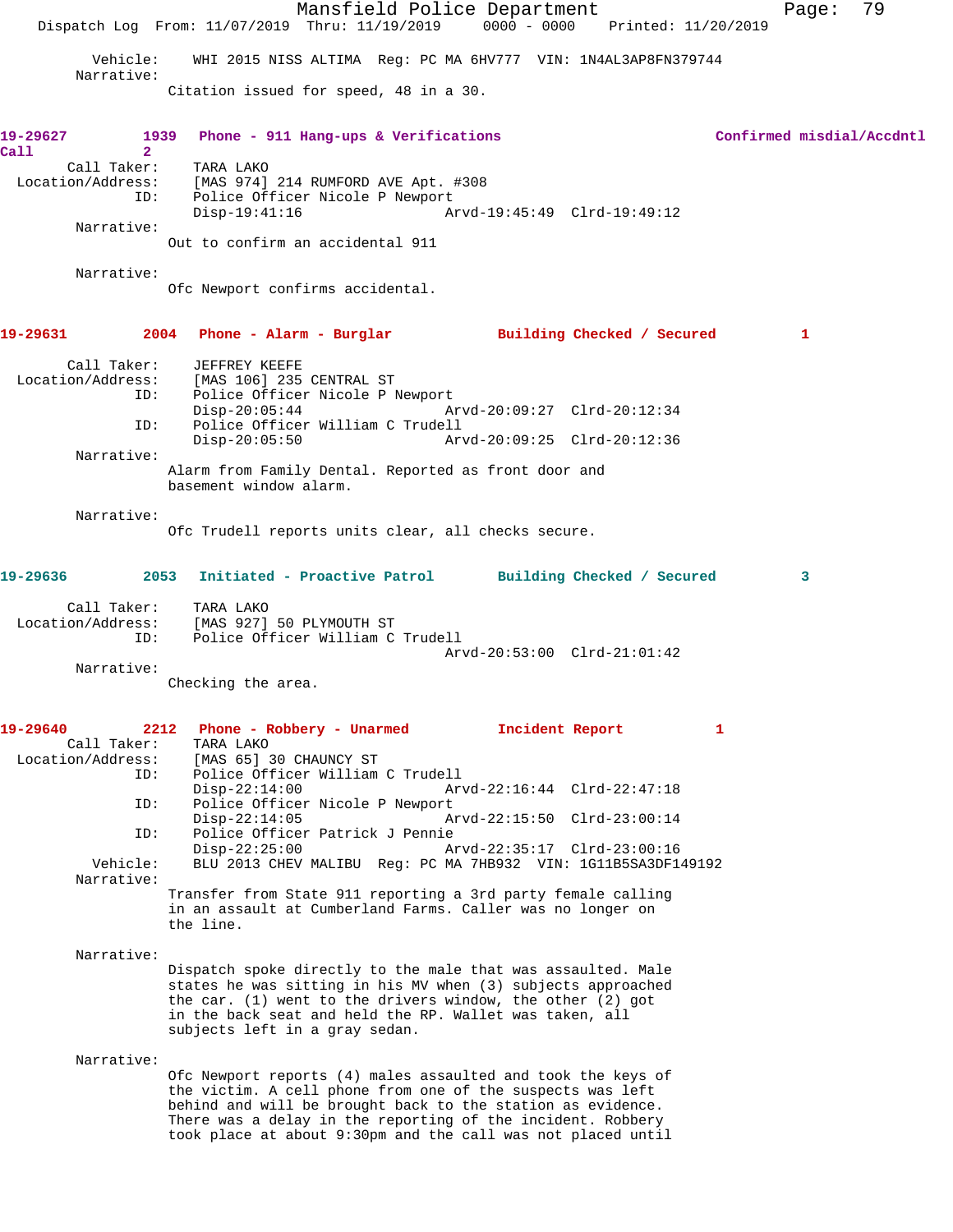Mansfield Police Department The Page: 80 Dispatch Log From: 11/07/2019 Thru: 11/19/2019 0000 - 0000 Printed: 11/20/2019 after 10:00pm. Mother is on scene with the victim and they are standing by waiting for AAA for the vehicle. Refer To Incident: 19MAS-1051-OF **19-29641 2243 Phone - Alarm - Burglar Building Checked / Secured 1** Call Taker: TARA LAKO Location/Address: [MAS 106] 235 CENTRAL ST ID: Police Officer William C Trudell Disp-22:47:24 Arvd-22:47:27 Clrd-22:48:21 Narrative: Alarm company reporting burglary alarm, basement doors & window and front door. **For Date: 11/15/2019 - Friday 19-29652 0114 Initiated - Proactive Patrol Services Rendered 3**  Call Taker: JEFFREY KEEFE Vicinity of: [MAS 1002] 250 EAST ST ID: العامد العامل العام / Of:<br>ID: Patrolman David Schepis Arvd-01:14:00 Clrd-01:18:34 **19-29653 0120 Initiated - Proactive Patrol Building Checked / Secured 3** Call Taker: TARA LAKO Location/Address: [MAS 992] 660 EAST ST ID: Patrolman David Schepis Arvd-01:20:00 Clrd-01:22:04 Narrative: Checking the area. **19-29654 0120 Initiated - Proactive Patrol Building Checked / Secured 3** Call Taker: TARA LAKO Location/Address: [MAS 65] 30 CHAUNCY ST ID: Police Officer Christopher D Sorge Arvd-01:20:00 Clrd-01:26:20 Narrative: Checking the area. **19-29656 0129 Initiated - Proactive Patrol Services Rendered 3**  Call Taker: TARA LAKO Location/Address: [MAS 840] 280 SCHOOL ST ID: Police Officer Christopher D Sorge Arvd-01:29:00 Clrd-01:44:07 Narrative: Checking the area. **19-29657 0134 Initiated - Proactive Patrol Building Checked / Secured 3** Call Taker: LINDSAY MITCHELL Location/Address: [MAS 281A] 1 CROCKER ST ID: Sergeant Lawrence G Crosman Arvd-01:34:00 Clrd-01:47:16 **19-29659 0150 Initiated - Proactive Patrol Building Checked / Secured 3** Call Taker: JEFFREY KEEFE Vicinity of: [MAS] PLYMOUTH ST ID: Police Officer Christopher D Sorge Arvd-01:50:00 Clrd-02:03:57 **19-29661 0238 Initiated - Proactive Patrol Building Checked / Secured 3** Call Taker: TARA LAKO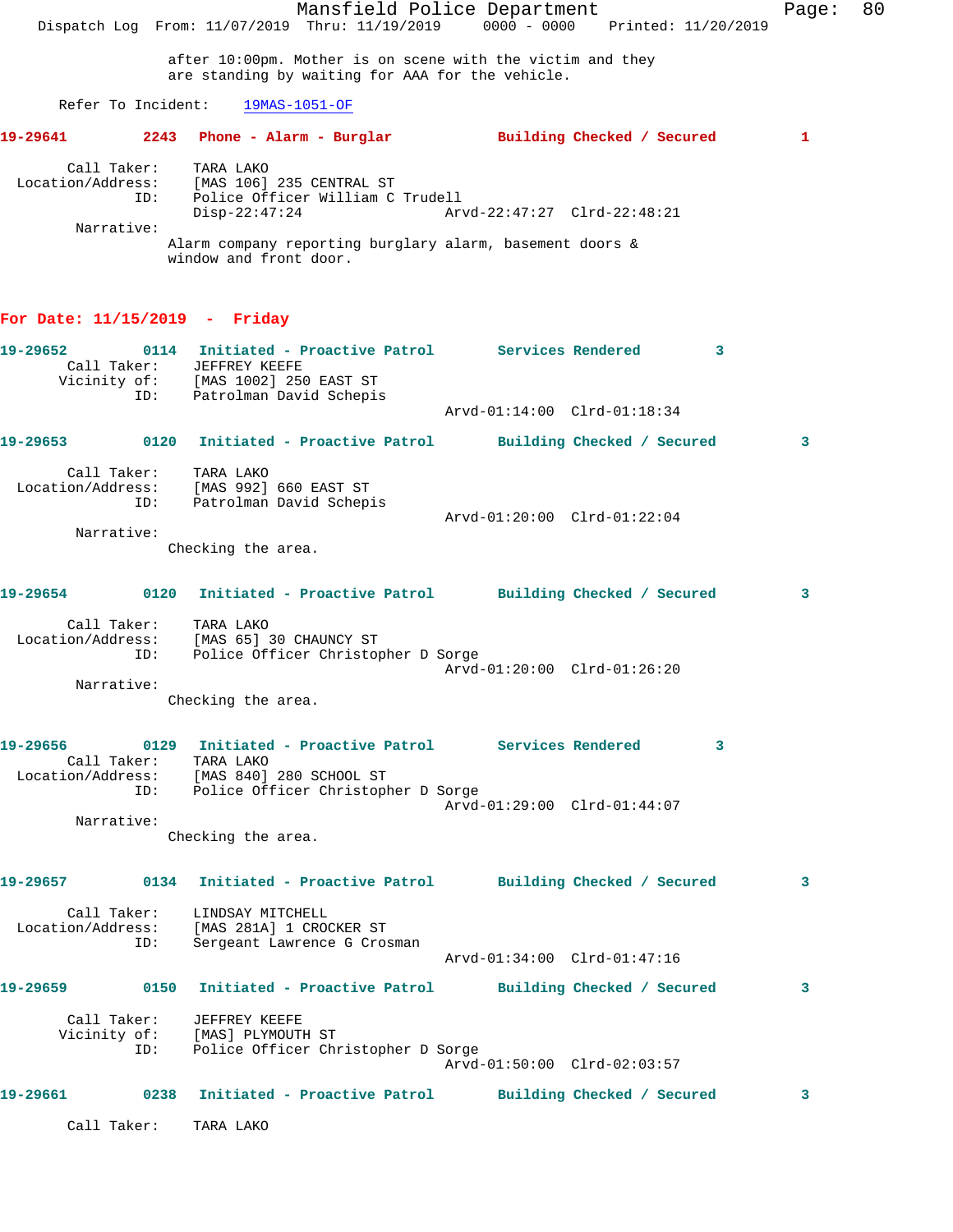Mansfield Police Department Fage: 81 Dispatch Log From: 11/07/2019 Thru: 11/19/2019 0000 - 0000 Printed: 11/20/2019 Location/Address: [MAS 322] 31 HAMPSHIRE ST ID: Police Officer Christopher D Sorge Arvd-02:38:00 Clrd-02:45:30 Narrative: Checking the area. **19-29662 0245 Initiated - Proactive Patrol Building Checked / Secured 3** Call Taker: TARA LAKO Location/Address: [MAS 411] 60 FORBES BLVD ESS. ITHE TILL OU LONDER DATE:<br>ID: Police Officer Christopher D Sorge Arvd-02:45:00 Clrd-02:50:43 Narrative: Checking the area. **19-29667 0612 Phone - Motor Veh Acc - No Injury Accident Report 1**  Call Taker: TARA LAKO Location/Address: [MAS H1517] 515 MAPLE ST ID: Patrolman David Schepis<br>Disp-06:13:24 Disp-06:13:24 Arvd-06:18:04 Clrd-06:24:08<br>ID: Police Officer Christopher D Sorge Police Officer Christopher D Sorge<br>Disp-06:13:37 Arvd Disp-06:13:37 Arvd-06:18:14 Clrd-06:24:06 Vehicle: WHI 2015 FORD FUSION Reg: PC MA 9AE959 VIN: 3FA6P0G74FR241051 Narrative: RP reports he just struck a deer and its still alive in the middle of the road. Narrative: Ofc Schepis reports he will be putting the deer down. Narrative: Ofc Schepis reports one round fired, the deer is located next the woodpile at the end of the driveway of 515 Maple. Refer To Accident: 19MAS-427-AC **19-29669 0637 Initiated - Selective Enforcement/RADAR Services Rendered 3**  Call Taker: TARA LAKO Location/Address: [MAS] 287 CHAUNCY ST @ 400 RTE 140 NB ID: Police Officer Christopher D Sorge Arvd-06:37:00 Clrd-07:34:33 Narrative: Traffic enforcement in the area. **19-29670 0646 Initiated - Assist Non-Govrnmnt Agency Services Rendered 3**  Call Taker: CARLY MORIARTY Location/Address: [MAS 333] 245 EAST ST ID: Patrolman David Schepis Arvd-06:46:00 Clrd-07:13:44 Narrative: Crosswalk enforcement **19-29679 0849 Cellular - Property Offenses - non specfc Investigated - Report Taken 2**  Call Taker: Sergeant Brian P Thibault Location/Address: [MAS H2251] 163 TREMONT ST<br>ID: Police Officer John R Arms Police Officer John R Armstrong<br>Disp-08:52:49 Am Disp-08:52:49 Arvd-09:00:56 Clrd-09:21:43 Narrative: RP Called to report someone cut their Christmas lights over the last few nights. Refer To Incident: 19MAS-1052-OF **19-29684 0908 Initiated - Selective Enforcement/RADAR Services Rendered**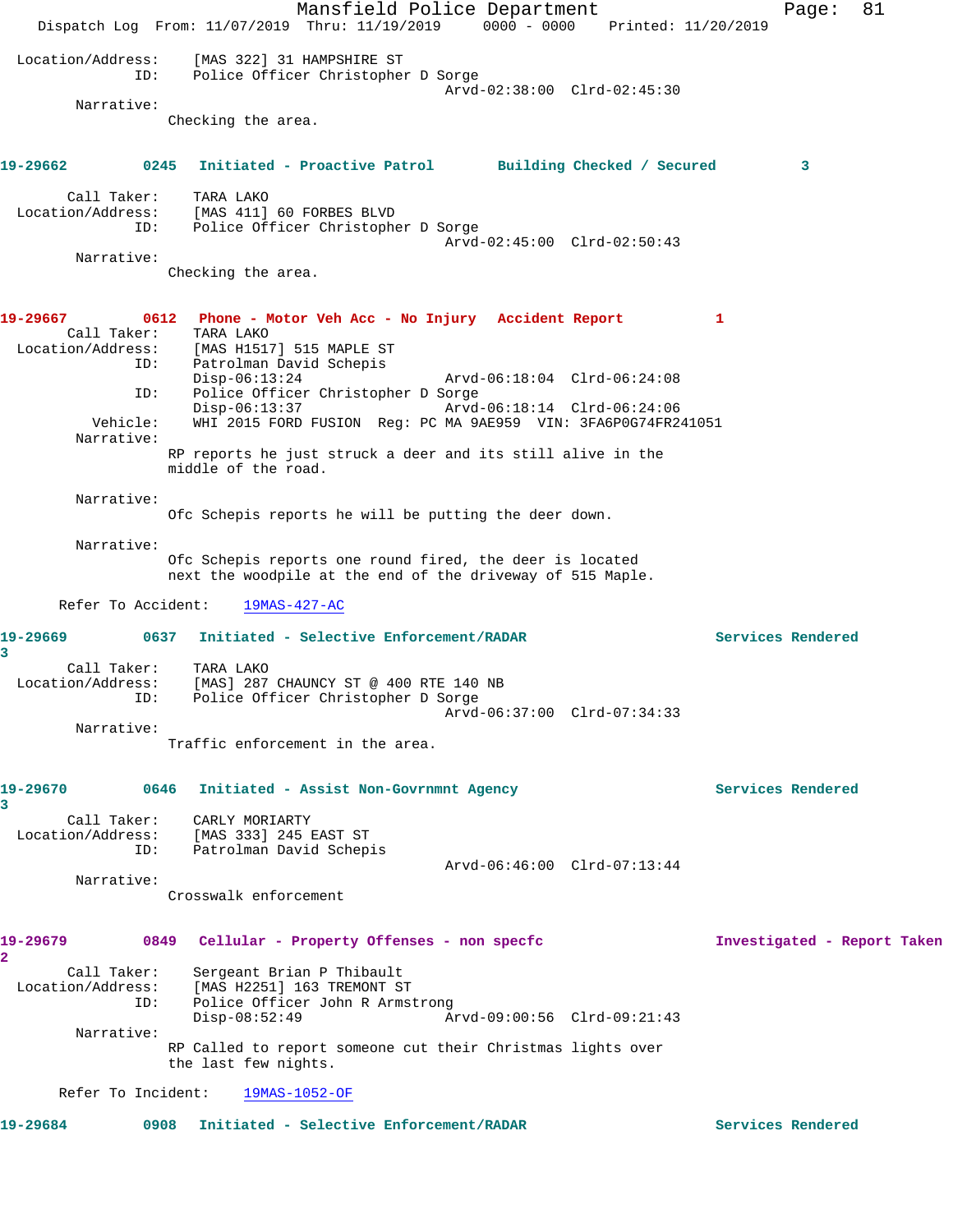|                            |                          | Dispatch Log From: 11/07/2019 Thru: 11/19/2019                                                                             | Mansfield Police Department                                                                                                 | $0000 - 0000$               |     | Printed: 11/20/2019 | Page:                     | 82 |
|----------------------------|--------------------------|----------------------------------------------------------------------------------------------------------------------------|-----------------------------------------------------------------------------------------------------------------------------|-----------------------------|-----|---------------------|---------------------------|----|
|                            |                          |                                                                                                                            |                                                                                                                             |                             |     |                     |                           |    |
| 3                          | Call Taker:              | CARLY MORIARTY                                                                                                             |                                                                                                                             |                             |     |                     |                           |    |
|                            | Location/Address:        | [MAS] SPRING ST                                                                                                            |                                                                                                                             |                             |     |                     |                           |    |
|                            | ID:                      |                                                                                                                            | Police Officer Gregg S Kennedy                                                                                              | Arvd-09:08:00 Clrd-09:41:08 |     |                     |                           |    |
|                            | Narrative:               |                                                                                                                            |                                                                                                                             |                             |     |                     |                           |    |
|                            |                          |                                                                                                                            | Traffic enforcement in the area.                                                                                            |                             |     |                     |                           |    |
| 19-29685                   |                          | 0920 911 - 911 Hang-ups & Verifications Confirmed misdial/Accdntl Call                                                     |                                                                                                                             |                             |     |                     | 2                         |    |
|                            | Call Taker:              | PATRICK FEENEY                                                                                                             |                                                                                                                             |                             |     |                     |                           |    |
|                            | Location/Address:<br>ID: |                                                                                                                            | [MAS H2679] 14 STRATTON RD                                                                                                  |                             |     |                     |                           |    |
|                            |                          | $Disp-09:22:11$                                                                                                            | Police Officer John R Armstrong                                                                                             | Arvd-09:26:00 Clrd-09:28:36 |     |                     |                           |    |
|                            | Narrative:               |                                                                                                                            |                                                                                                                             |                             |     |                     |                           |    |
|                            |                          | response.                                                                                                                  | Resident called 911 to report that his house alarm went off<br>accidentaly and he did not know who to call to cancel any PD |                             |     |                     |                           |    |
|                            | Narrative:               |                                                                                                                            |                                                                                                                             |                             |     |                     |                           |    |
|                            |                          | checks ok.                                                                                                                 | Spoke to the calling party, confirmed accidental and all                                                                    |                             |     |                     |                           |    |
| 19-29689                   |                          | 1018 911 - 911 Hang-ups & Verifications Confirmed misdial/Accdntl Call                                                     |                                                                                                                             |                             |     |                     | 2                         |    |
|                            | Call Taker:              | PATRICK FEENEY                                                                                                             |                                                                                                                             |                             |     |                     |                           |    |
|                            | Location/Address:<br>ID: | [MAS 862A] 1108 SCHOOL ST                                                                                                  | Police Officer John R Armstrong                                                                                             |                             |     |                     |                           |    |
|                            |                          | $Disp-10:19:18$                                                                                                            |                                                                                                                             | Arvd-10:19:44 Clrd-10:29:08 |     |                     |                           |    |
|                            | Narrative:               |                                                                                                                            | Abandoned 911 call; call back made and spoke with<br>is not aware of any issues, ofc to confirm.                            |                             | she |                     |                           |    |
|                            | Narrative:               |                                                                                                                            |                                                                                                                             |                             |     |                     |                           |    |
|                            |                          |                                                                                                                            | M10 reports that it was accidental by the elderly male party<br>that used to live there. Party checks ok, no issues.        |                             |     |                     |                           |    |
| 19-29692                   |                          | 1036                                                                                                                       | Initiated - Building Check                                                                                                  | Building Checked / Secured  |     |                     | 3                         |    |
|                            | Call Taker:              | PATRICK FEENEY                                                                                                             |                                                                                                                             |                             |     |                     |                           |    |
|                            |                          | Location/Address: [MAS] ELMWOOD CT<br>ID: Police Officer John R Armstrong                                                  |                                                                                                                             |                             |     |                     |                           |    |
|                            |                          |                                                                                                                            |                                                                                                                             | Arvd-10:36:00 Clrd-10:38:48 |     |                     |                           |    |
|                            |                          | 19-29693 1046 Initiated - Building Check Building Checked / Secured                                                        |                                                                                                                             |                             |     |                     | 3                         |    |
|                            |                          |                                                                                                                            |                                                                                                                             |                             |     |                     |                           |    |
|                            |                          | Call Taker: PATRICK FEENEY<br>Location/Address: [MAS 907E] 390 WEST ST                                                     |                                                                                                                             |                             |     |                     |                           |    |
|                            |                          | ID: Sergeant Brian P Thibault                                                                                              |                                                                                                                             |                             |     |                     |                           |    |
|                            |                          |                                                                                                                            |                                                                                                                             | Arvd-10:46:00 Clrd-10:59:35 |     |                     |                           |    |
|                            |                          | 19-29697 1053 Initiated - Building Check Building Checked / Secured                                                        |                                                                                                                             |                             |     |                     | 3                         |    |
|                            |                          | Call Taker: PATRICK FEENEY                                                                                                 |                                                                                                                             |                             |     |                     |                           |    |
|                            |                          | Location/Address: [MAS 840] 280 SCHOOL ST                                                                                  |                                                                                                                             |                             |     |                     |                           |    |
|                            |                          | ID: Police Officer John R Armstrong                                                                                        |                                                                                                                             | Arvd-10:53:00 Clrd-10:59:41 |     |                     |                           |    |
|                            |                          |                                                                                                                            |                                                                                                                             |                             |     |                     |                           |    |
| 19-29699<br>$\mathbf{2}^-$ |                          | 1100 Initiated - Traffic Enforcement / Activity                                                                            |                                                                                                                             |                             |     |                     | Citation / Warning Issued |    |
|                            |                          | Call Taker: PATRICK FEENEY                                                                                                 |                                                                                                                             |                             |     |                     |                           |    |
|                            |                          | Location/Address: [MAS 1002] 250 EAST ST<br>ID:                                                                            | Police Officer Matthew A Souza                                                                                              |                             |     |                     |                           |    |
|                            |                          |                                                                                                                            |                                                                                                                             | Arvd-11:00:00 Clrd-11:49:27 |     |                     |                           |    |
|                            |                          | Vehicle: GRY 2005 TOYT 4D COROLLA Reg: PC MA 2YL714<br>Vehicle: WHI 2015 KIA SOUL Reg: PC MA 2TX516 VIN: KNDJN2A26F7232636 |                                                                                                                             |                             |     |                     |                           |    |
| 19-29703<br>3              |                          | 1134 Initiated - Selective Enforcement/RADAR                                                                               |                                                                                                                             |                             |     |                     | Services Rendered         |    |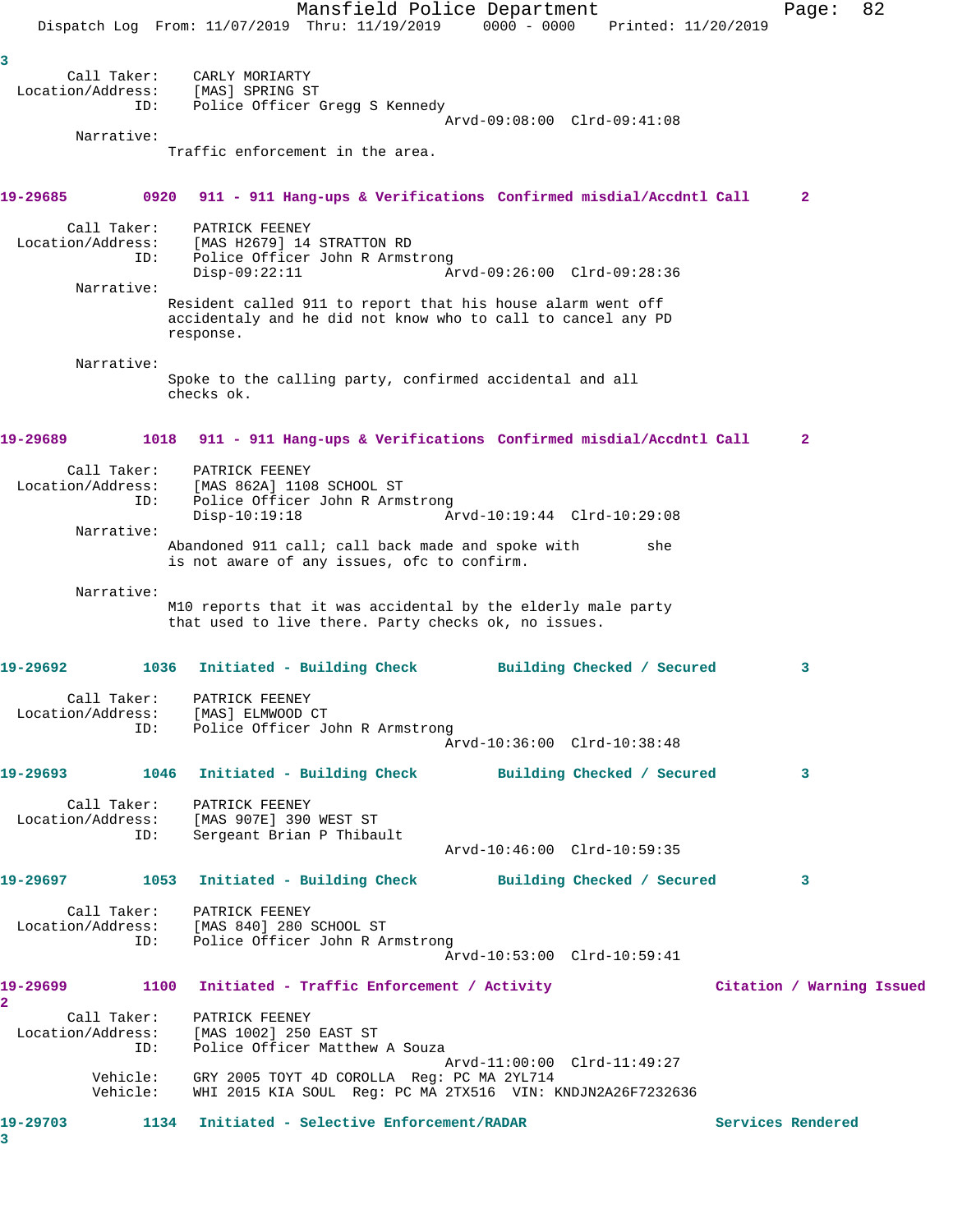Mansfield Police Department Fage: 83 Dispatch Log From: 11/07/2019 Thru: 11/19/2019 0000 - 0000 Printed: 11/20/2019 Call Taker: CARLY MORIARTY Location/Address: [MAS H9922] 600 WEST ST ID: Police Officer John R Armstrong Arvd-11:34:00 Clrd-11:43:13 **19-29706 1154 Initiated - Traffic Cntrl / Dirctn Services Rendered 3**  Call Taker: PATRICK FEENEY Location/Address: [MAS] 363 NORTH MAIN ST @ 54 CHAUNCY ST ID: Police Officer John R Armstrong Arvd-11:54:00 Clrd-11:54:49 Narrative: CHecking on a report that the lights are not cycling correctly. M10 report that the lights are operating fine. **19-29707 1204 Phone - Alarm - Burglar False / Accidental Alarm 1**  Call Taker: APRIL LEHANE Location/Address: [MAS H3146] 6 NICOLE RD ID: Police Officer John R Armstrong<br>Disp-12:05:31 Disp-12:05:31 Clrd-12:13:15 ID: Sergeant Brian P Thibault Disp-12:05:37 Clrd-12:06:45 ID: Police Officer Gregg S Kennedy Disp-12:06:43 Arvd-12:12:02 Clrd-12:13:15 Narrative: family room motion unable to reach keyholder Narrative: Alarm compnay spoke with homeowner who stated it was accidental by son who is at the home Narrative: Units confirmed the accidental. **19-29711 1225 Initiated - Traffic Enforcement / Activity Citation / Warning Issued 2**  Call Taker: PATRICK FEENEY Location/Address: [MAS] HOPE ST ID: Police Officer Gregg S Kennedy Arvd-12:25:00 Clrd-12:37:59 Vehicle: BLK 2015 NISS LL MURANO Reg: PC MA 8YM269 **19-29714 1248 Initiated - Selective Enforcement/RADAR Services Rendered 3**  Call Taker: CARLY MORIARTY Location/Address: [MAS 181A] 150 OAKLAND ST ID: Police Officer Matthew A Souza Arvd-12:48:00 Clrd-13:27:16 **19-29718 1312 Initiated - Motor Vehicle Stop Citation / Warning Issued 3**  Call Taker: PATRICK FEENEY Location/Address: [MAS] 56 SPRING ST @ 140 UNION ST ID: Police Officer Gregg S Kennedy Arvd-13:12:00 Clrd-13:15:39 Vehicle: BLU 2003 FORD LGTCON Reg: CO MA V39071 VIN: 1FTRX18W33NA72531 **19-29719 1334 Initiated - Motor Vehicle Stop Citation / Warning Issued 3**  Call Taker: PATRICK FEENEY Location/Address: [MAS] 173 CHAUNCY ST @ 12 PERKINS AVE ID: Police Officer Gregg S Kennedy Arvd-13:34:00 Clrd-13:39:47 Vehicle: BLK 2015 GMC UT TERRAI Reg: PC MA 13PV36 VIN: 2GKALSEK4F6243784 **19-29720 1336 Initiated - Building Check Building Checked / Secured 3** Call Taker: PATRICK FEENEY Location/Address: [MAS 281A] 1 CROCKER ST ID: Sergeant Brian P Thibault Arvd-13:36:00 Clrd-13:41:15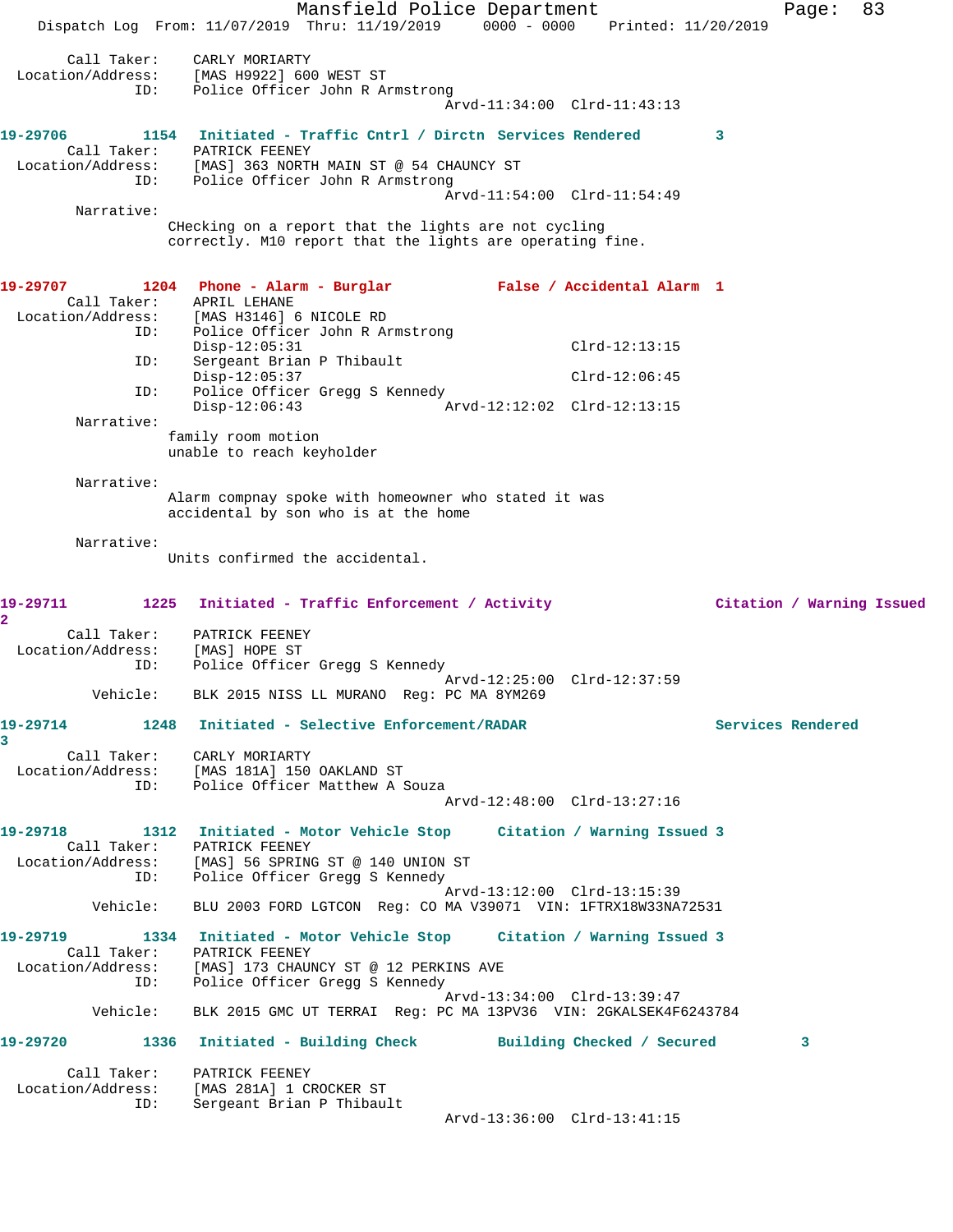Mansfield Police Department Fage: 84 Dispatch Log From: 11/07/2019 Thru: 11/19/2019 0000 - 0000 Printed: 11/20/2019 **19-29721 1346 Initiated - Traffic Cntrl / Dirctn Services Rendered 3**  Call Taker: PATRICK FEENEY Location/Address: [MAS 1002] 250 EAST ST ID: Animal Control Steven Simonds Arvd-13:46:00 Clrd-14:54:55 Narrative: Covering a school crossing. **19-29722 1349 Initiated - Traffic Cntrl / Dirctn Services Rendered 3**  Call Taker: PATRICK FEENEY Location/Address: [MAS 1002] 250 EAST ST ID: Police Officer Matthew A Souza Arvd-13:49:00 Clrd-13:59:17 Narrative: Bus traffic. 19-29725 1403 Initiated - Traffic Enforcement / Activity **Services Rendered 2**  Call Taker: PATRICK FEENEY Location/Address: [MAS] 86 EASTMAN ST @ 0 AUTUMN LN ID: Police Officer Matthew A Souza Arvd-14:03:00 Clrd-14:29:29 **19-29726 1404 Initiated - School Officer Activity Services Rendered 3**  Call Taker: PATRICK FEENEY Location/Address: [MAS 435] 15 BONNEY LN ID: Detective Kenneth E Wright Arvd-14:04:00 Clrd-14:09:13 Narrative: Transporting a student to his residence. Narrative: sm 59502 mi. Narrative: em 59503.5 mi. 19-29727 1404 Initiated - Traffic Enforcement / Activity **Services Rendered 2**  Call Taker: PATRICK FEENEY Location/Address: [MAS] 287 CHAUNCY ST @ 400 RTE 140 NB ID: Police Officer John R Armstrong Arvd-14:04:00 Clrd-14:25:39 Vehicle: GRN 2013 FORD F350 Reg: PC MA 6CF968 VIN: 1FT8W3B68DEA72318 Vehicle: BLK 2019 KIA UT NIRO Reg: PC MA 1BM621 VIN: KNDCE3LC2K5216248 **19-29730 1446 Phone - Motor Veh Acc - No Injury Services Rendered 1**  Call Taker: APRIL LEHANE Location/Address: [MAS 848] 560 WEST ST ID: Police Officer John R Armstrong Disp-14:48:38 Arvd-14:52:58 Clrd-16:11:22 ID: Police Officer Gregg S Kennedy Disp-14:48:46 Arvd-14:56:16 Clrd-15:34:03 ID: Sergeant Brian P Thibault Disp-14:54:26 Arvd-14:54:29 Clrd-15:34:01 Vehicle: BLK 2007 TOYT CAMRY Reg: PC MA 8SPR90 VIN: 4T1BE46K87U551110 Vehicle: BLK 2001 TOYT CAMRY Reg: PC MA 8KM268 VIN: 4T1BF28K61U126085 Narrative: rp is reporting a MVA in the lot. One of the operators appears to be intoxicated. They are holding the male in question in the building Narrative: M1 reports 1 party complaining of neck pain; FD notified. Narrative: M10 reports FST's conducted and party checks ok; no impairment.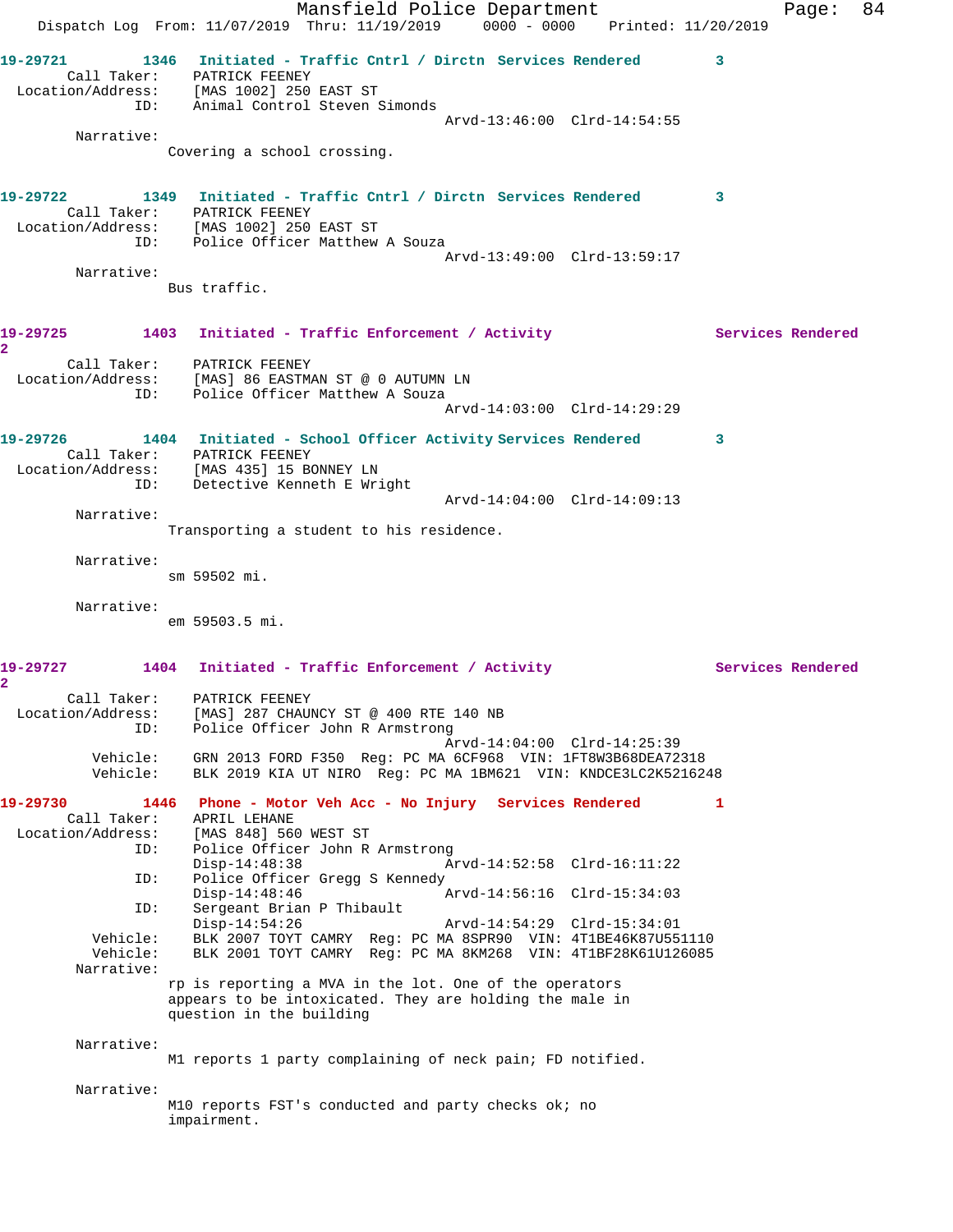Mansfield Police Department Fage: 85 Dispatch Log From: 11/07/2019 Thru: 11/19/2019 0000 - 0000 Printed: 11/20/2019 Refer To Accident: 19MAS-428-AC **19-29731 1447 Walk-In - Assist Citizen - P S A Services Rendered 3**  Call Taker: Support Staff Matthew Todesco<br>ion/Address: [MAS] 30 COURT ST Location/Address: ID: Police Officer Matthew A Souza<br>Disp-14:48:37 Arvd-14:58:03 Clrd-15:11:24 Narrative: 91 year old male into the station to speak with an officer because he is having issues with his telephone at home. Ofc Souza into speak with the RP. Narrative: M13 reports that the phone works ok. **19-29733 1501 Phone - Assist Fire Department Services Rendered 3**  Call Taker: PATRICK FEENEY Location/Address: [MAS H341] 18 JUNIPER DR Narrative: Assisting the FD with a fire/medical related incident. M1 notified; all sector cars tied up on other calls. As long as no ill affects, PD will not be responding. **19-29738 1630 Phone - Suspicious Actv / Persn / Veh Spoken To 2** Call Taker: APRIL LEHANE<br>Location/Address: [MAS 1019] 7 ess: [MAS 1019] 792 WEST ST<br>ID: Police Officer Danielle Police Officer Danielle C Titus Disp-16:32:33 Arvd-16:46:22 Clrd-17:02:11 ID: Police Officer Nicole P Newport<br>Disp-16:32:41 A Disp-16:32:41 Arvd-16:46:20 Clrd-17:02:18<br>Vehicle: BLU 2010 UT LR4 Req: PC MA 647CD1 VIN: SALAK2D40AA534904 BLU 2010 UT LR4 Reg: PC MA 647CD1 VIN: SALAK2D40AA534904 Narrative: resident is driving around complex in circles blue range rover for about an hour now. Narrative: Officers going to Apt. B208 to speak with resident for a well-being check. Narrative: Officers spoke to resident, was driving to calm a sleeping baby. **19-29739 1646 Walk-In - Motor Veh Acc - Hit & Run Investigated - Report Taken 1** Call Taker: Support Staff Amanda Crisfulla Location/Address: [MAS] 496 FRUIT ST ID: Police Officer Joshua S Ellender Disp-16:48:08 Arvd-16:48:13 Clrd-16:53:02<br>Vehicle: WHI 2015 MAZD UT CX-9 Req: PC MA 7DJ186 VIN: JM3TB3CV5F04 WHI 2015 MAZD UT CX-9 Reg: PC MA 7DJ186 VIN: JM3TB3CV5F0465468 Narrative: rp in lobby requesting to speak with an ofc about a hit and run Narrative: Report taken. Refer To Incident: 19MAS-1053-OF **19-29742 1704 Initiated - Follow up Investigation Services Rendered 3**  Call Taker: CARLY MORIARTY<br>ion/Address: [MAS 451B] 500 EAST ST Location/Address: ID: Police Officer Nicole P Newport Arvd-17:04:00 Clrd-17:07:31 Narrative: Ptl. Newport on a follow up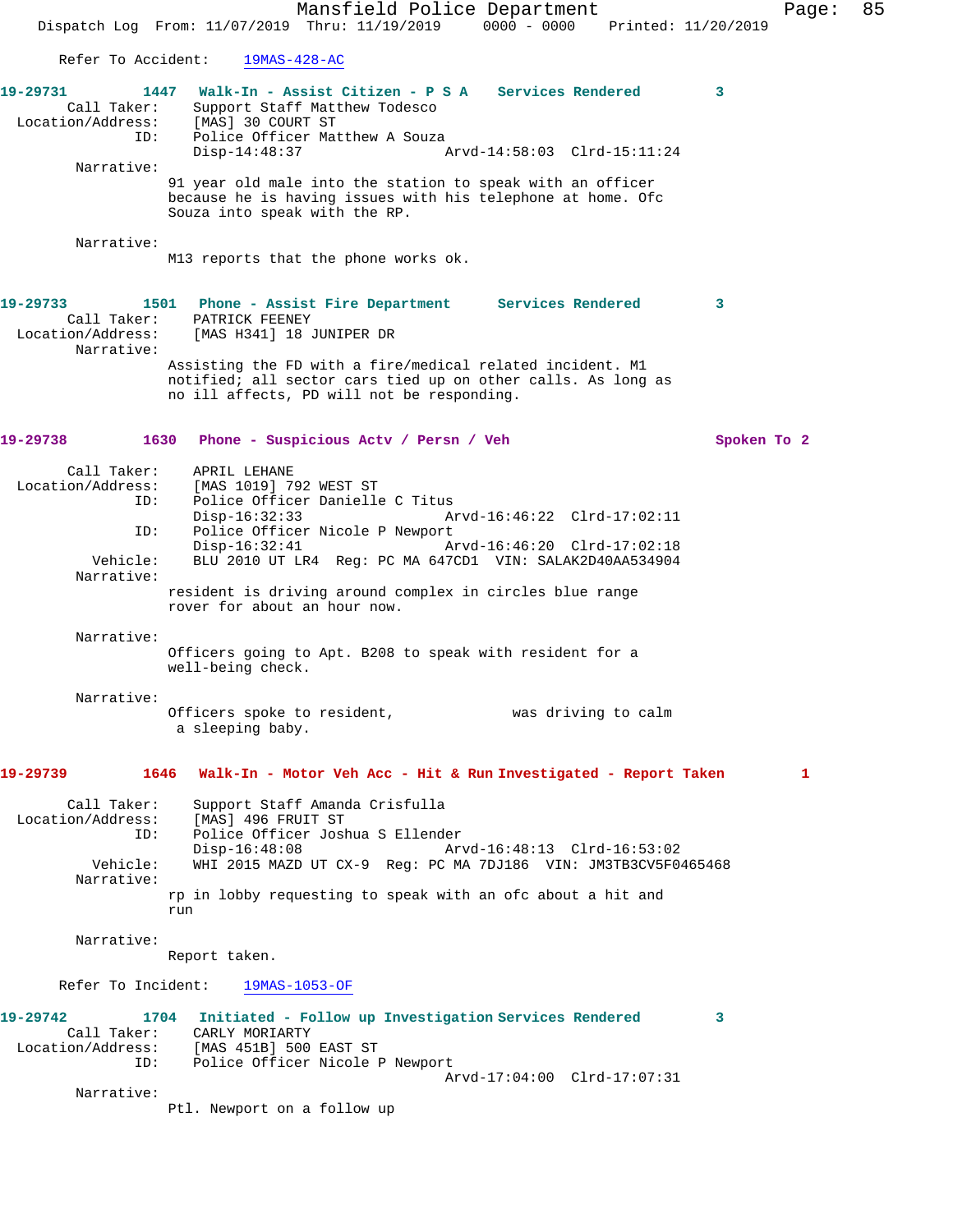Mansfield Police Department Page: 86 Dispatch Log From: 11/07/2019 Thru: 11/19/2019 0000 - 0000 Printed: 11/20/2019 **19-29743 1707 Initiated - Motor Vehicle Stop Vehicle Towed 3**  Call Taker: Stephen Martell<br>Vicinity of: [MAS] 300 RTE 1 of: [MAS] 300 RTE 140 NB @ 375 WEST ST<br>ID: Police Officer Nicole P Newport Police Officer Nicole P Newport Arvd-17:07:00 Clrd-18:01:06<br>ID: Police Officer Danielle C Titus Police Officer Danielle C Titus<br>Disp-17:09:39 Ar Arvd-17:11:53 Clrd-17:24:44 ID: Sergeant Jeffrey G Bombard Disp-17:16:22 Enrt-17:16:22 Arvd-17:17:07 Clrd-17:49:35 ID: Police Officer Nicole P Newport Disp-18:01:39 <br>
Vehicle: 2006 PONT GT Req: AZ PT36309 VIN: 1G2ZH578264252797 Vehicle: 2006 PONT GT Reg: AZ PT36309 VIN: 1G2ZH578264252797 Towed: For: Unregistered/Uninsured By: Central Street Garage To: Central Street Garage Narrative: Vehicle stopped to check on a temporary plate. Reportedly a rental vehicle out of Arizona with nothing coming back. Last known owner was out of providence in 2014. Narrative: tow on site Narrative: central st has the vehicle, officer is transporting male party back to 33 suffolk rd. Narrative: male party was dropped off at his employer. Narrative: central street notified to contact MPD prior to releaseing the vehicle. **19-29744 1717 Phone - Suspicious Actv / Persn / Veh Services Rendered 2**  Call Taker: APRIL LEHANE Location/Address: [MAS H5777] 824 MAPLE ST ID: Police Officer Joshua S Ellender Disp-17:19:52 Arvd-17:20:22 Clrd-17:32:31 Narrative: rp is requesting police she came home to find two doors open with lights on in the home Narrative: OFC reporting the alarm appears to be an oversight. **19-29746 1721 Phone - Alarm - Burglar False / Accidental Alarm 1**  Call Taker: APRIL LEHANE Location/Address: [MAS 15C1] 89 FORBES BLVD Apt. #1000 ID: Police Officer Danielle C Titus Disp-17:25:17 Arvd-17:26:19 Clrd-17:31:57 Narrative: panic alarm activation Ref#11767 Narrative: Alarm company spoke with answering service for key holder. They will update if they get a call back Narrative: Nothing suspicious found. **19-29748 1743 Phone - Motor Veh Acc - No Injury Accident Report 1**  Call Taker: Stephen Martell<br>Vicinity of: [MAS H2822] 111 of: [MAS H2822] 1112 SCHOOL ST<br>ID: Police Officer Danielle C Police Officer Danielle C Titus Disp-17:45:47 Arvd-17:53:42 Clrd-18:00:59 ID: Police Officer Joshua S Ellender Disp-17:45:55 Arvd-17:49:58 Clrd-18:01:45 Vehicle: BLK 2013 VOLK TIGUAN Reg: PC MA 232JY3 VIN: WVGBV3AX9DW619525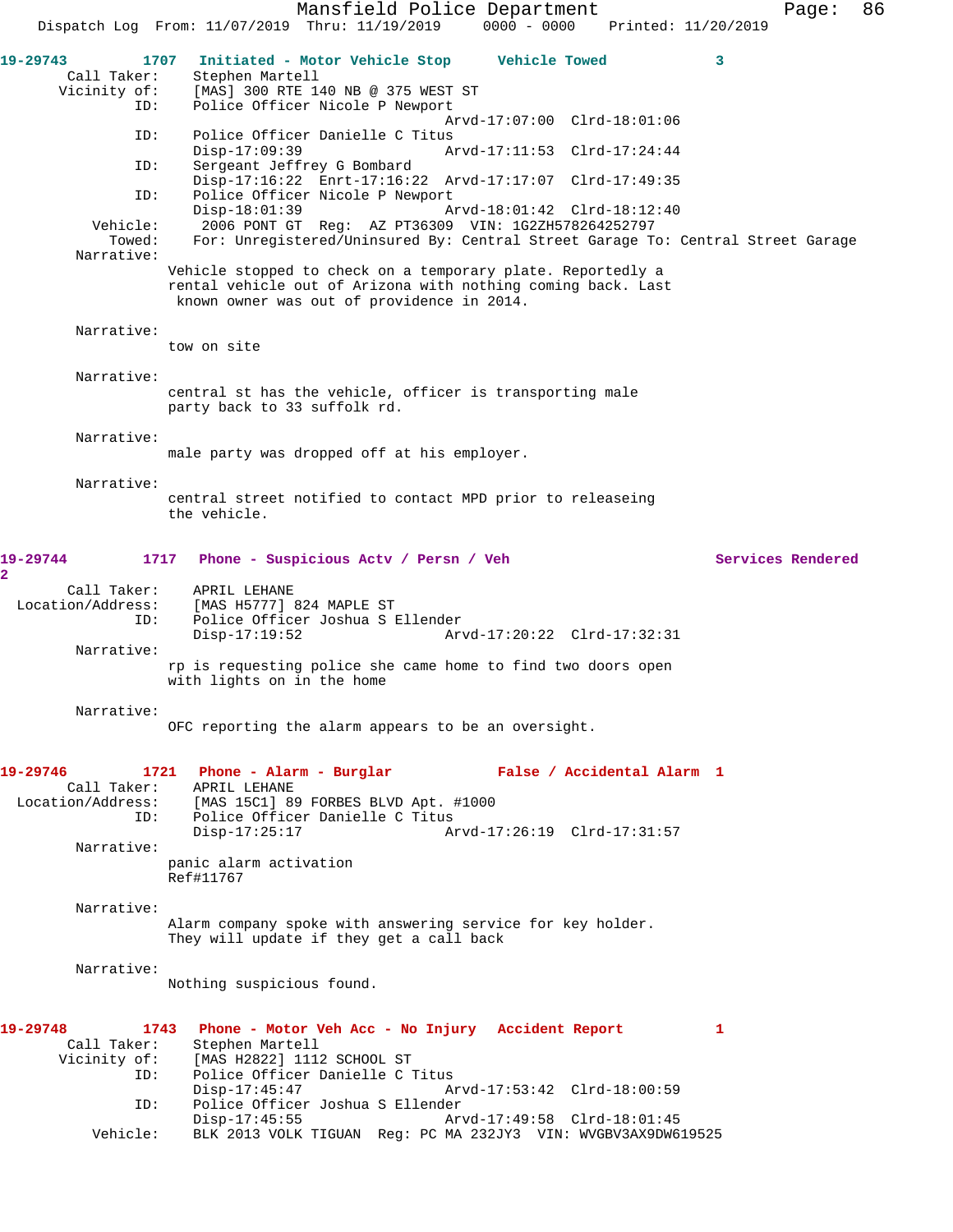Mansfield Police Department Page: 87 Dispatch Log From: 11/07/2019 Thru: 11/19/2019 0000 - 0000 Printed: 11/20/2019 Narrative: 911 caller reports single car mva vs deer. Officers unable to locate deer. vehicle able to be driven from the scene. Refer To Accident: 19MAS-429-AC **19-29750 1808 Initiated - Selective Enforcement/RADAR Citation / Warning Issued 3**  Call Taker: Stephen Martell Location/Address: [MAS] SCHOOL ST @ COPELAND DR ID: Police Officer Danielle C Titus Arvd-18:08:00 Clrd-18:37:13 ID: Police Officer Danielle C Titus Disp-18:39:47 Arvd-18:39:50 Clrd-19:11:37 Vehicle: GRY 2014 JEEP PATRIO Reg: PC MA 3HY598 VIN: 1C4NJRFB5ED626515 Vehicle: GRY 2017 FORD FUSION Reg: PAR MA L304 VIN: 3FA6P0HDXHR115803 Vehicle: GRY 2012 CHRY 200 Reg: PC MA 7XR575 VIN: 1C3CCBCB1CN304995 Narrative: Cited for red light violation **19-29752 1817 Phone - Animal Complaints Incident Report 3**  Call Taker: LINDSAY MITCHELL<br>Location/Address: [MAS] 34 COBBLER [MAS] 34 COBBLER RD ID: Police Officer Nicole P Newport<br>Disp-18:18:56 Ar Disp-18:18:56 Arvd-19:19:49 Clrd-19:38:04 Narrative: RP reports his dog was attacked by a neighbors dog. RP is currently in Walpole at a Vet hospital. RP is concerned the other dog still may be running around the neighborhood. Ofc Newport responding Narrative: Clear, will follow up with ACO. see OF for further information. Narrative: ACO Collins was advised. He will follow up tomorrow Refer To Incident: 19MAS-1054-OF **19-29754 1835 Radio - Assist Fire Department Cancelled Enroute 3**  Call Taker: Stephen Martell Location/Address: [MAS H4657] 151 STEARNS AVE ID: Police Officer Danielle C Titus Disp-18:37:33 Clrd-18:37:52 Narrative: assist fire with CO detector, canceled my M1 no illness. **19-29762 1951 Initiated - Follow up Investigation Services Rendered 3**  Call Taker: APRIL LEHANE Location/Address: [MAS] GLORIA DR ID: Police Officer Nicole P Newport Arvd-19:51:00 Clrd-19:53:55 Narrative: Dropping off a witness statement **19-29764 1955 Phone - Assist Fire Department Referred to Other Agency 3**  Call Taker: Stephen Martell Location/Address: [MAS H2062] 39 LANTERN LN ID: Police Officer Nicole P Newport Disp-19:56:25 Arvd-20:02:20 Clrd-20:11:20 Narrative: Assisting the FD with a fire/medical related incident. **19-29765 2011 Initiated - Proactive Patrol Building Checked / Secured 3** Call Taker: NICHOLAS GOYETTE Location/Address: [MAS 840] 280 SCHOOL ST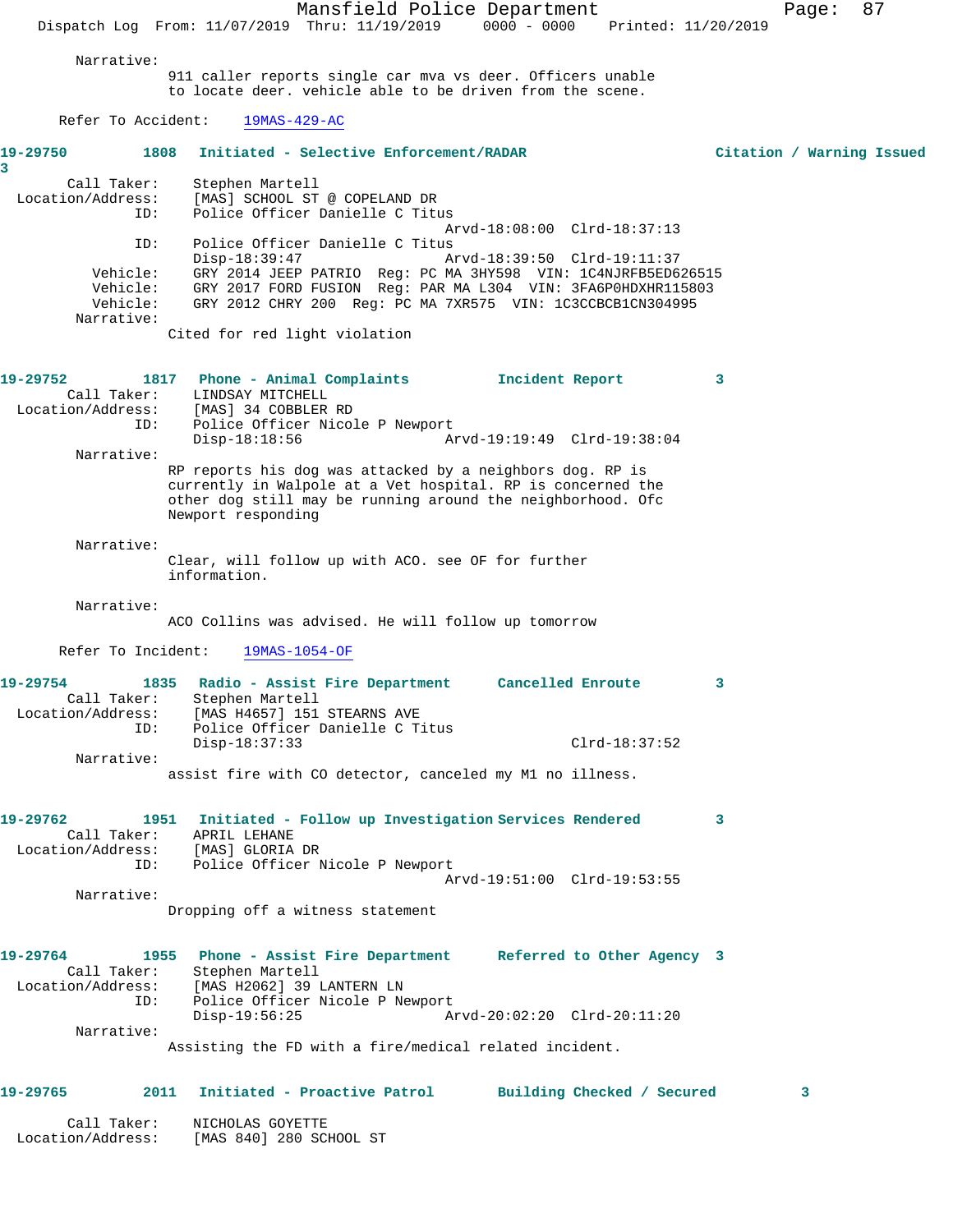Mansfield Police Department Fage: 88 Dispatch Log From: 11/07/2019 Thru: 11/19/2019 0000 - 0000 Printed: 11/20/2019 ID: Police Officer Nicole P Newport Arvd-20:11:15 Clrd-20:22:34 Narrative: Checking the area. **19-29766 2019 Initiated - Proactive Patrol Building Checked / Secured 3** Call Taker: NICHOLAS GOYETTE Location/Address: [MAS 281A] 1 CROCKER ST ID: Police Officer Danielle C Titus Arvd-20:19:00 Clrd-20:34:33 Narrative: Checking the area. **19-29767 2022 Phone - Follow up Investigation Services Rendered 3**  Call Taker: NICHOLAS GOYETTE Location/Address: [MAS H2751] 44 KING ARTHUR WAY ID: Police Officer Nicole P Newport Disp-20:23:05 Arvd-20:33:01 Clrd-20:34:28 Narrative: Conducting a follow up in the area to a previously reported incident. **19-29770 2107 Initiated - Animal Complaints Services Rendered 3**  Call Taker: NICHOLAS GOYETTE Vicinity of: [MAS] 180 RUMFORD AVE ID: Police Officer Danielle C Titus Arvd-21:07:00 Clrd-21:11:55 Narrative: Out with a dog in the area Narrative: M12 reports dog belongs to apt 12, returned to owner. **19-29771 2113 Initiated - Proactive Patrol Building Checked / Secured 3** Call Taker: NICHOLAS GOYETTE Location/Address: [MAS 987A] 125 HIGH ST Apt. #1-4 ID: Police Officer Danielle C Titus Arvd-21:13:00 Clrd-21:16:14 Narrative: Checking the area. **19-29773 2149 Initiated - Proactive Patrol Building Checked / Secured 3** Call Taker: NICHOLAS GOYETTE Location/Address: [MAS 1015] 30 CHAUNCY ST ID: Police Officer Danielle C Titus Arvd-21:49:00 Clrd-21:56:29 Narrative: Checking the area. **19-29775 2156 Initiated - Proactive Patrol Building Checked / Secured 3** Call Taker: NICHOLAS GOYETTE Location/Address: [MAS 820C] 31 PLYMOUTH ST ID: Detective Christopher P Walsh Arvd-21:56:00 Clrd-22:06:35 Narrative: Checking the area. 19-29779 2210 Initiated - Suspicious Actv / Persn / Veh Building Checked / Secured **2**  Call Taker: NICHOLAS GOYETTE Location/Address: [MAS 813B] 86 EASTMAN ST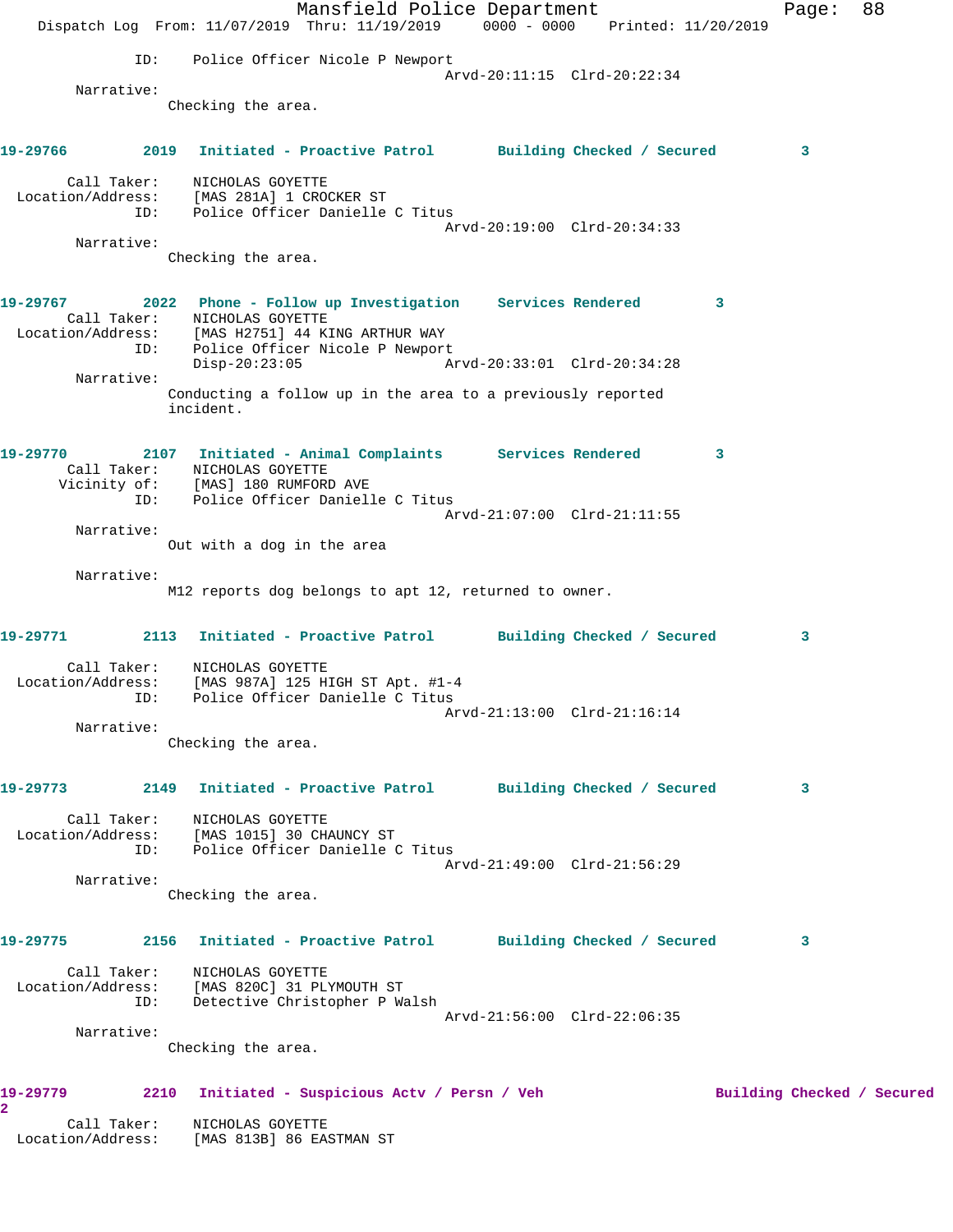|                                | Dispatch Log From: 11/07/2019 Thru: 11/19/2019                                                                                                            | Mansfield Police Department<br>0000 - 0000 Printed: 11/20/2019 | 89<br>Page: |  |
|--------------------------------|-----------------------------------------------------------------------------------------------------------------------------------------------------------|----------------------------------------------------------------|-------------|--|
| TD:<br>Narrative:              | Police Officer Joshua S Ellender<br>Checking on an open gate                                                                                              | Arvd-22:10:00 Clrd-22:14:13                                    |             |  |
| Narrative:                     | Clear, possible issue with the gate, unable to resecure                                                                                                   |                                                                |             |  |
| 19-29780                       | 2212 Initiated - Proactive Patrol Building Checked / Secured                                                                                              |                                                                | 3           |  |
| Call Taker:<br>Narrative:      | NICHOLAS GOYETTE<br>Vicinity of: [MAS 202] 16 OLD COLONY WAY<br>ID: Police Officer Danielle C Titus                                                       | Arvd-22:12:00 Clrd-22:13:42                                    |             |  |
|                                | Checking the area.                                                                                                                                        |                                                                |             |  |
| 19-29781<br>Call Taker:<br>ID: | 2226 Initiated - Follow up Investigation Services Rendered<br>NICHOLAS GOYETTE<br>Location/Address: [MAS] 2 COBBLER RD<br>Police Officer Nicole P Newport |                                                                | 3           |  |
| Narrative:                     |                                                                                                                                                           | Arvd-22:26:00 Clrd-22:59:16                                    |             |  |
|                                | Out for a follow up for pictures                                                                                                                          |                                                                |             |  |
| 19-29784                       | 2342 Initiated - Proactive Patrol Building Checked / Secured                                                                                              |                                                                | 3           |  |
| ID:                            | Call Taker: NICHOLAS GOYETTE<br>Location/Address: [MAS 820C] 31 PLYMOUTH ST<br>Detective Christopher P Walsh                                              | Arvd-23:42:00 Clrd-23:57:03                                    |             |  |
| Narrative:                     | Checking the area.                                                                                                                                        |                                                                |             |  |
|                                |                                                                                                                                                           |                                                                |             |  |

## **For Date: 11/16/2019 - Saturday**

| 19-29785 | 0018           | Phone - 911 Hang-ups & Verifications                                            |                             |  | Confirmed misdial/Accdntl |
|----------|----------------|---------------------------------------------------------------------------------|-----------------------------|--|---------------------------|
| Call     | $\overline{2}$ |                                                                                 |                             |  |                           |
|          | Call Taker:    | TARA LAKO                                                                       |                             |  |                           |
|          |                | Location/Address: [MAS 322] 31 HAMPSHIRE ST                                     |                             |  |                           |
|          | TD:            | Police Officer Joshua S Ellender                                                |                             |  |                           |
|          |                | $Disp-00:18:00$                                                                 | Arvd-00:26:41 Clrd-00:32:32 |  |                           |
|          | ID:            | Patrolman David Schepis                                                         |                             |  |                           |
|          |                | $Disp-00:18:00$                                                                 | Arvd-00:26:42 Clrd-00:32:33 |  |                           |
|          | Narrative:     |                                                                                 |                             |  |                           |
|          |                | RP states she dialed accidentally, however was adamant not                      |                             |  |                           |
|          |                | to send an officer out to confirm. RP stated she was staying<br>in $room$ #136. |                             |  |                           |
|          |                |                                                                                 |                             |  |                           |
| 19-29789 |                | 0036 Initiated - Proactive Patrol Building Checked / Secured                    |                             |  | 3                         |
|          | Call Taker:    | NICHOLAS GOYETTE                                                                |                             |  |                           |
|          |                | Location/Address: [MAS 907E] 390 WEST ST                                        |                             |  |                           |
|          | ID:            | Patrolman David Schepis                                                         |                             |  |                           |
|          |                |                                                                                 | Arvd-00:36:00 Clrd-00:41:49 |  |                           |
|          | Narrative:     |                                                                                 |                             |  |                           |
|          |                | Checking the area.                                                              |                             |  |                           |
| 19-29790 | 0037           | Initiated - Proactive Patrol Building Checked / Secured                         |                             |  | 3                         |
|          |                |                                                                                 |                             |  |                           |
|          | Call Taker:    | NICHOLAS GOYETTE                                                                |                             |  |                           |
|          |                | Location/Address: [MAS 165] 91 CHAUNCY ST                                       |                             |  |                           |
|          | ID:            | Police Officer Joshua S Ellender                                                |                             |  |                           |
|          |                |                                                                                 | Arvd-00:37:00 Clrd-00:41:53 |  |                           |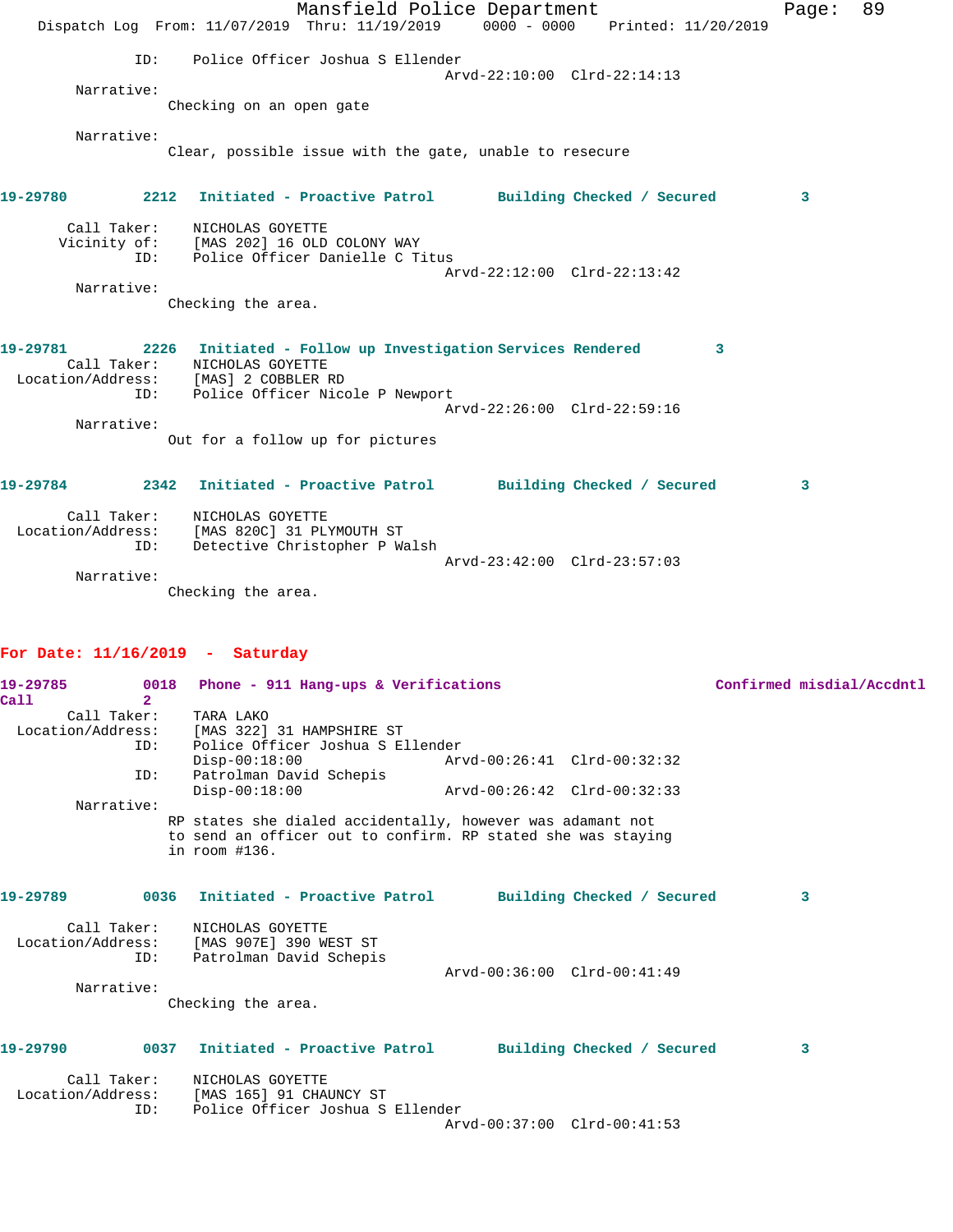Mansfield Police Department Fage: 90 Dispatch Log From: 11/07/2019 Thru: 11/19/2019 0000 - 0000 Printed: 11/20/2019 Narrative: Checking the area. **19-29792 0041 Initiated - Proactive Patrol Building Checked / Secured 3** Call Taker: NICHOLAS GOYETTE Location/Address: [MAS 293] 2 CHAUNCY ST ID: Police Officer Joshua S Ellender Arvd-00:41:00 Clrd-00:45:11 Narrative: Checking the area. **19-29793 0044 Initiated - Proactive Patrol Building Checked / Secured 3** Call Taker: NICHOLAS GOYETTE Location/Address: [MAS 840] 280 SCHOOL ST ID: Patrolman David Schepis Arvd-00:44:00 Clrd-01:07:27 Narrative: Checking the area. **19-29794 0052 Initiated - Proactive Patrol Services Rendered 3**  Call Taker: NICHOLAS GOYETTE Location/Address: [MAS 987A] 125 HIGH ST Apt. #1-4 ID: Police Officer Joshua S Ellender Arvd-00:52:00 Clrd-00:57:00 Narrative: Checking the area. **19-29795 0053 Initiated - Proactive Patrol Services Rendered 3**  Call Taker: LINDSAY MITCHELL Location/Address: [MAS] EAST ST ID: Police Officer Michelle Bellevue Arvd-00:53:00 Clrd-01:06:15 **19-29796 0116 Initiated - Proactive Patrol Services Rendered 3**  Call Taker: NICHOLAS GOYETTE Vicinity of: [MAS] COPELAND DR ID: Police Officer Joshua S Ellender Arvd-01:16:00 Clrd-01:20:11 Narrative: Checking the area. **19-29797 0118 Initiated - Proactive Patrol Building Checked / Secured 3** Call Taker: NICHOLAS GOYETTE Location/Address: [MAS 820C] 31 PLYMOUTH ST ID: Police Officer Nicole P Newport Arvd-01:18:00 Clrd-01:29:43 Narrative: Checking the area. **19-29798 0119 Initiated - Proactive Patrol Services Rendered 3**  Call Taker: NICHOLAS GOYETTE Location/Address: [MAS 1016] 4 ERICK RD ID: Police Officer Michelle Bellevue Arvd-01:19:00 Clrd-01:23:27 Narrative: Checking the area. **19-29799 0119 Phone - Suspicious Actv / Persn / Veh Incident Report 2**  Call Taker: NICHOLAS GOYETTE Location/Address: ID: Patrolman David Schepis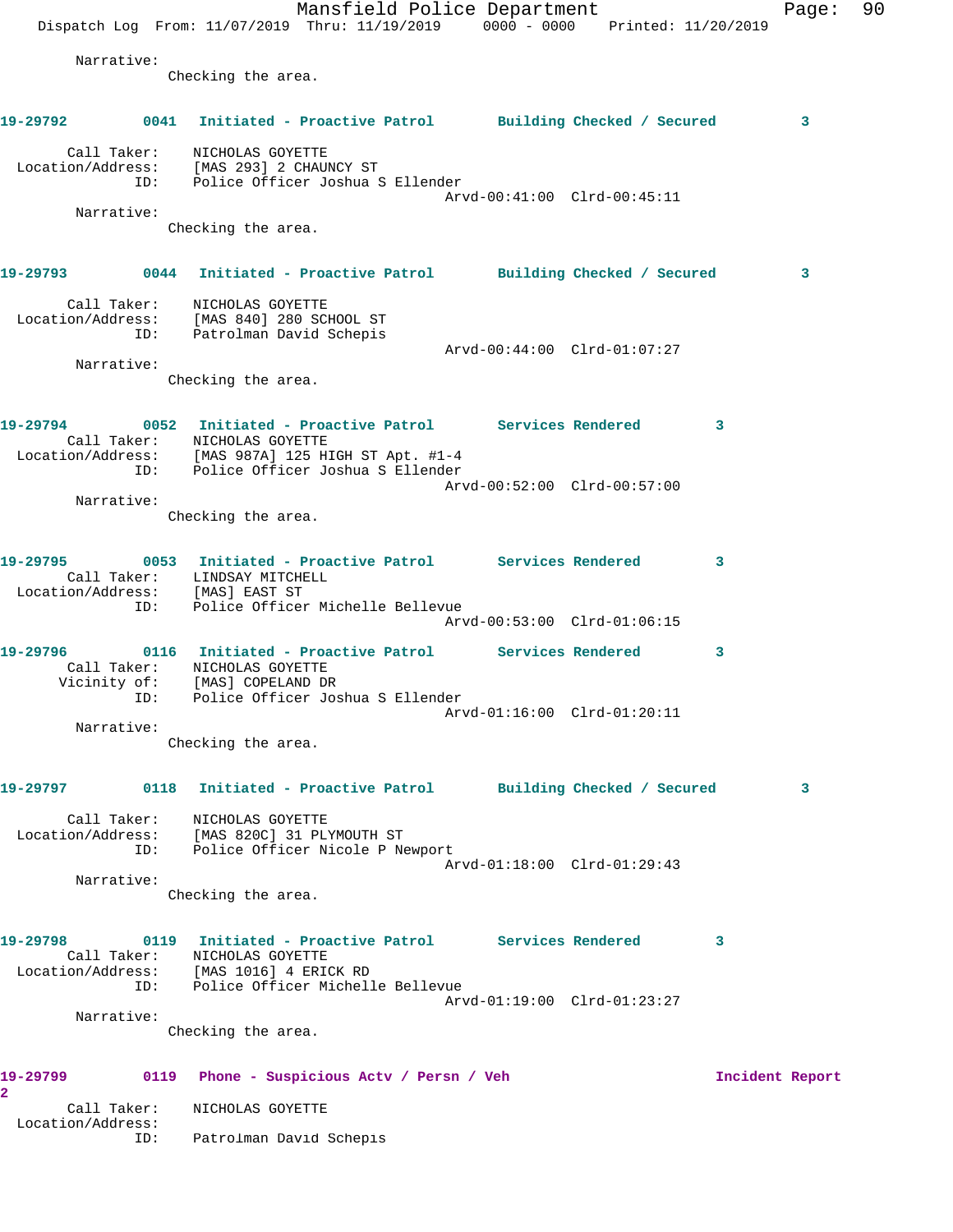Mansfield Police Department Fage: 91 Dispatch Log From: 11/07/2019 Thru: 11/19/2019 0000 - 0000 Printed: 11/20/2019 Disp-01:20:50 Arvd-01:23:34 Clrd-01:37:05<br>ID: Police Officer Joshua S Ellender ID: Police Officer Joshua S Ellender Disp-01:21:10 Arvd-01:23:34 Clrd-03:15:48<br>ID: Sergeant Robert S Pierce Sergeant Robert S Pierce<br>Disp-01:21:12 Disp-01:21:12 Arvd-01:24:16 Clrd-02:35:10 ID: Police Officer Michelle Bellevue Disp-01:23:35 Arvd-01:24:45 Clrd-01:51:52

Narrative:

Refer To Incident: 19MAS-1055-OF

| 19-29807 | 0134              | Phone - Alarm - Burglar                                                                   | False / Accidental Alarm 1  |  |
|----------|-------------------|-------------------------------------------------------------------------------------------|-----------------------------|--|
|          | Call Taker:       | TARA LAKO                                                                                 |                             |  |
|          | Location/Address: | [MAS H6655] 980 WEST ST                                                                   |                             |  |
|          | ID:               | Patrolman David Schepis                                                                   |                             |  |
|          |                   | $Disp-01:40:17$                                                                           | Arvd-01:46:50 Clrd-01:50:47 |  |
|          | Narrative:        |                                                                                           |                             |  |
|          |                   | Entry / Exit garage door, interior living room motion.<br>on site gave improper passcode. |                             |  |
|          | Narrative:        |                                                                                           |                             |  |
|          |                   | Clear, son set off alarm accidentally, elderly home owner<br>reports.                     |                             |  |
| 19-29813 | 0208              | Initiated - Alarm - Vehicle                                                               | False / Accidental Alarm 2  |  |
|          |                   |                                                                                           |                             |  |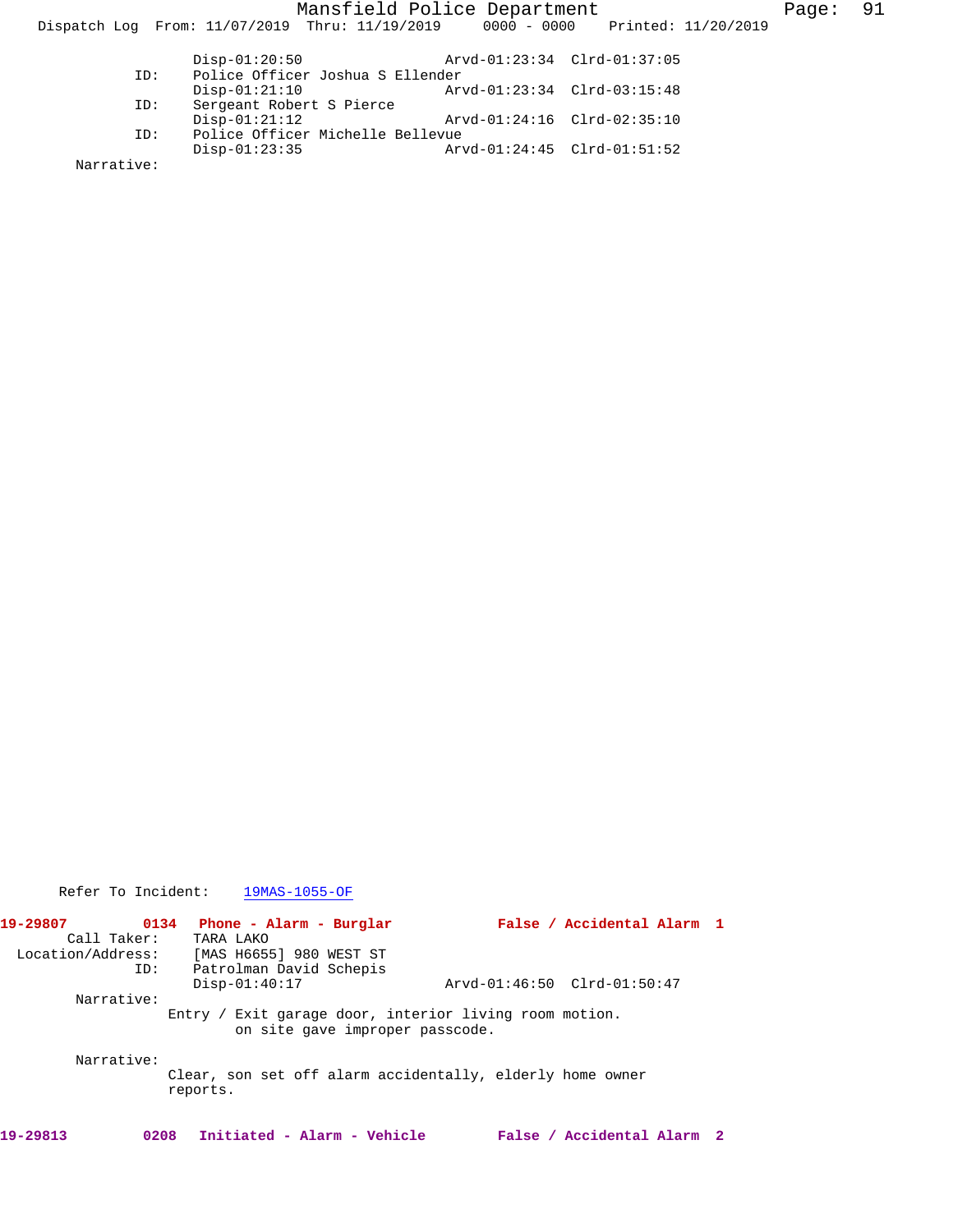Mansfield Police Department Fage: 92 Dispatch Log From: 11/07/2019 Thru: 11/19/2019 0000 - 0000 Printed: 11/20/2019 Call Taker: LINDSAY MITCHELL Location/Address: [MAS 941] 287 CHAUNCY ST ID: Patrolman David Schepis Arvd-02:08:00 Clrd-02:10:27 Vehicle: GRY 2008 JEEP GRANC Reg: PC MA 9LB476 VIN: 1J8GR48K68C115870 Narrative: M4 report an audible alarm Narrative: M4 reports mv is secure. Alarm has ceased, rest of the lot appears to be in order, clear. **19-29814 0218 Phone - Motor Veh Acc - No Injury Accident Report 1**  Call Taker: NICHOLAS GOYETTE Vicinity of: [MAS 253] 330 PRATT ST Apt. #A ID: Police Officer Michelle Bellevue Disp-02:18:41 Arvd-02:19:30 Clrd-02:22:28 Vehicle: WHI 2011 NISS ROGUE Reg: PC MA 4PK329 VIN: JN8AS5MV7BW300768 Narrative: Caller reports striking a deer. No injuries, deer has run off Narrative: Clear, see AC report for further Refer To Accident: 19MAS-430-AC **19-29817 0327 Initiated - Proactive Patrol Building Checked / Secured 3** Call Taker: NICHOLAS GOYETTE Location/Address: [MAS 820C] 31 PLYMOUTH ST ID: Police Officer Nicole P Newport Arvd-03:27:00 Clrd-03:32:49 Narrative: Checking the area. **19-29820 0555 Initiated - Proactive Patrol Building Checked / Secured 3** Call Taker: NICHOLAS GOYETTE Location/Address: [MAS 820C] 31 PLYMOUTH ST ID: Police Officer Nicole P Newport Arvd-05:55:00 Clrd-06:03:50 Narrative: Checking the area. **19-29821 0623 Initiated - Selective Enforcement/RADAR Services Rendered 3**  Call Taker: NICHOLAS GOYETTE Location/Address: [MAS] 99 COPELAND DR @ 235 CHAUNCY ST ID: Police Officer Joshua S Ellender Arvd-06:23:00 Clrd-06:55:54 Narrative: Checking the area. **19-29823 0630 Initiated - Selective Enforcement/RADAR Services Rendered 3**  Call Taker: NICHOLAS GOYETTE Location/Address: [MAS] BIRD RD ID: Police Officer Michelle Bellevue Arvd-06:30:00 Clrd-06:55:47 Narrative: Traffic enforcement in the area. **19-29825 0654 911 - Well Being Check Arrest(s) Made 3**  Call Taker: PATRICK FEENEY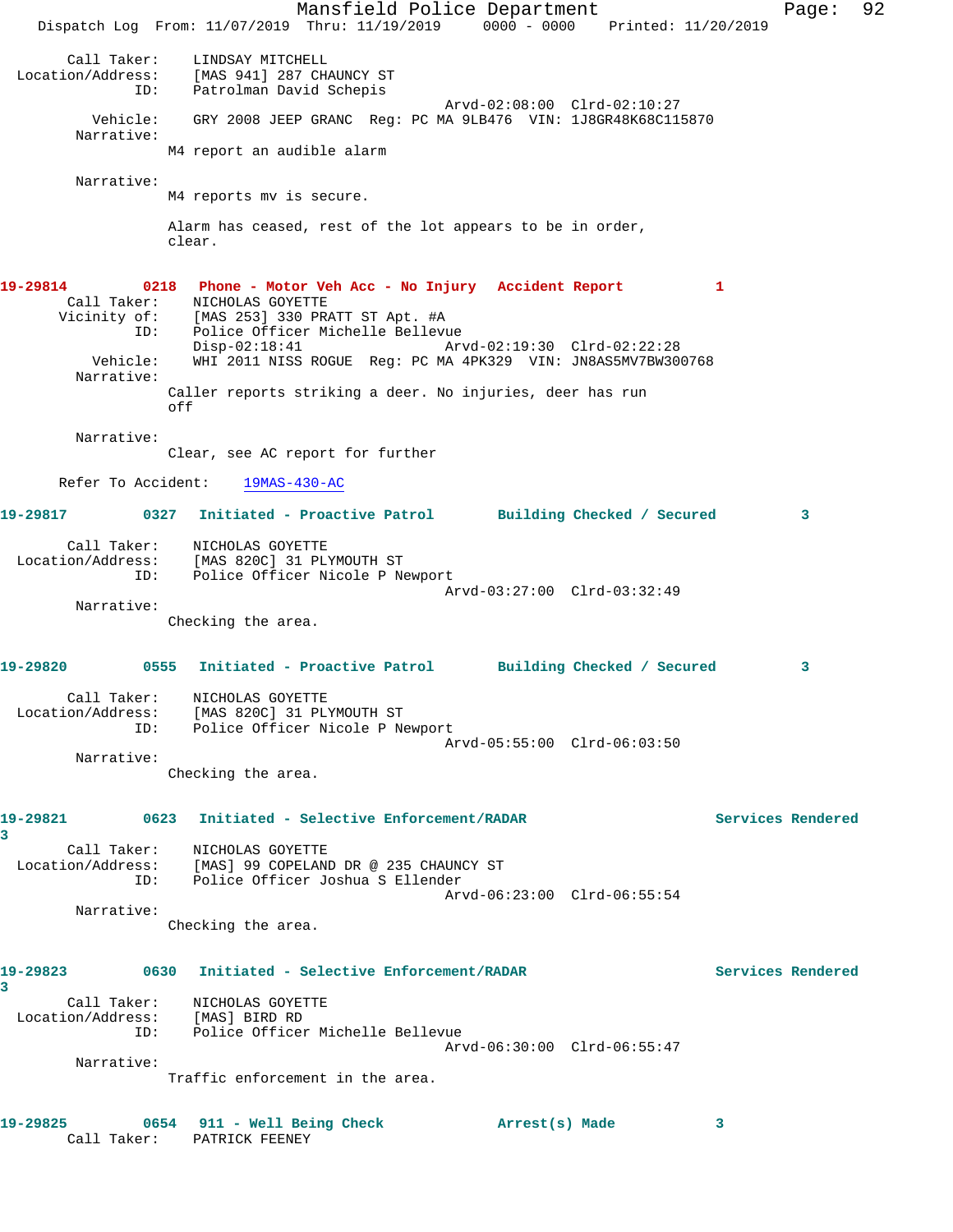Mansfield Police Department Page: 93 Dispatch Log From: 11/07/2019 Thru: 11/19/2019 0000 - 0000 Printed: 11/20/2019 Location/Address: [MAS] 660 EAST ST @ 25 FRANKLIN ST Police Officer Joshua S Ellender<br>Disp-06:56:11 Ary Disp-06:56:11 Arvd-06:59:04 Clrd-07:54:07 ID: Police Officer Michelle Bellevue Disp-06:56:14 Arvd-06:59:05 Clrd-08:10:25 ID: Sergeant Robert S Pierce Disp-07:17:18 Arvd-07:17:20 Clrd-08:10:41<br>ID: Police Officer Joshua S Ellender Police Officer Joshua S Ellender<br>Disp-07:54:10 Ar Disp-07:54:10 Arvd-07:54:13 Clrd-08:10:39<br>Vehicle: BLU 2004 JEEP UT GRACHE Reg: PC MA 4RD282 VIN: 1J4GX58SX BLU 2004 JEEP UT GRACHE Reg: PC MA 4RD282 VIN: 1J4GX58SX4C241947 Towed: For: OUI Related By: Central Street Garage To: Central Street Garage Narrative: 911 Caller reporting a m/v stopped at the light with the oper apparently asleep behind the wheel. Narrative: M3 reports 1 under for OUI. Narrative: Central St on scene. Refer To Arrest: 19MAS-627-AR Arrest: STARUSKI, GERALD J Address: 58 BURT ST NORTON, MA Age: 39 Charges: OUI-LIQUOR OR .08%, 2ND OFFENSE DRUG, POSSESS CLASS B **19-29828 0751 Phone - Animal Complaints Services Rendered 3**  Call Taker: Kieran M Ruth Location/Address: [MAS] 223 WARE ST @ 3 RIVER EDGE RD ID: Police Officer Patrick J Pennie Disp-07:59:38 Arvd-08:00:31 Clrd-08:04:50 Narrative: Out for the report of 2 loose Great Danes in the area Narrative: M5 reports checked the area and could not located the dogs. **19-29832 0845 Initiated - Building Check Building Checked / Secured 3** Call Taker: PATRICK FEENEY Location/Address: [MAS 820C] 31 PLYMOUTH ST ID: Sergeant Thomas R Connor Arvd-08:45:00 Clrd-08:48:55 Narrative: Trailer 782906 dropped off. **19-29835 0910 Initiated - Traffic Enforcement / Activity Services Rendered 2**  Call Taker: PATRICK FEENEY Vicinity of: [MAS] 600 WEST ST ID: Police Officer Matthew A Souza Arvd-09:10:00 Clrd-09:53:09 Narrative: no violations **19-29838 1009 911 - 911 Hang-ups & Verifications Confirmed misdial/Accdntl Call 2** Call Taker: PATRICK FEENEY Location/Address: [MAS H3001] 4 SHANNON LN ID: Police Officer Patrick J Pennie Arvd-10:18:58 Clrd-10:21:41 Narrative: 911 hangup; call back made and spoke to states no emergency; cell phone was not behaving. Narrative: Spoke to the calling party, confirmed accidental and all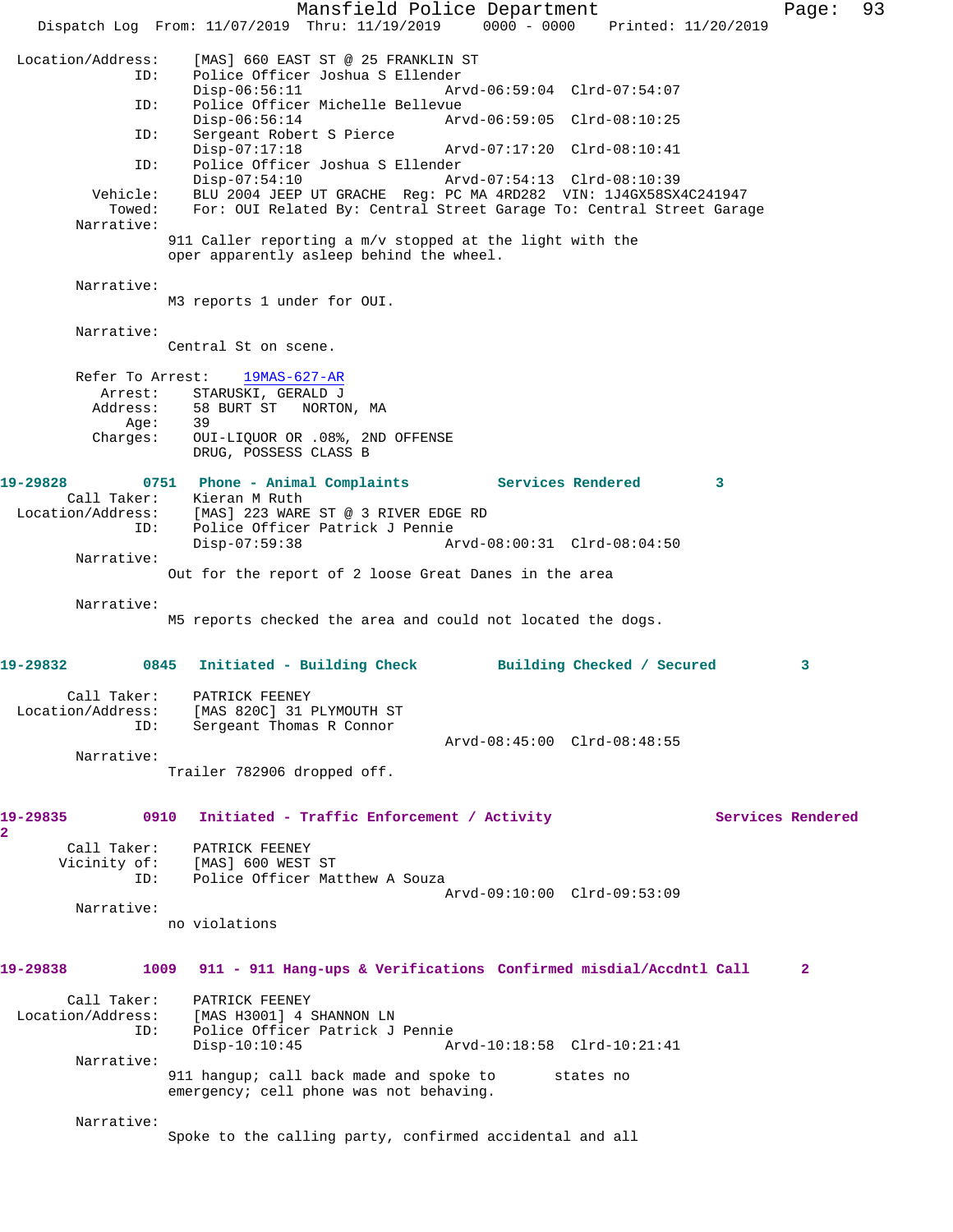Mansfield Police Department Page: 94 Dispatch Log From: 11/07/2019 Thru: 11/19/2019 0000 - 0000 Printed: 11/20/2019 checks ok. **19-29840 1012 Phone - Assist Fire Department Transported to Hospital 3**  Call Taker: Kieran M Ruth Location/Address: [MAS 959A] 68 SPRING ST Apt. #103 ID: Police Officer Matthew A Souza<br>Disp-10:14:06 Arvd-10:18:51 Clrd-10:24:43 Narrative: Assisting the FD with a fire/medical related incident. **19-29841 1030 Initiated - Building Check Building Checked / Secured 3** Call Taker: PATRICK FEENEY Location/Address: [MAS 840] 280 SCHOOL ST ID: Police Officer Matthew A Souza Arvd-10:30:00 Clrd-10:57:35 **19-29844 1118 Initiated - Disabled Motor Vehicle Services Rendered 3**  Call Taker: PATRICK FEENEY Vicinity of: [MAS 804] 170 SCHOOL ST ID: Police Officer Matthew A Souza Arvd-11:18:00 Clrd-11:23:29 Vehicle: WHI 2006 HYUN UT TUCSON Reg: PAR MA 9578 VIN: KM8JM12B26U254934 Narrative: Note on the m/v stating that it broke down at approx 2100 hrs last night. Not a road hazard, well off to the side. 19-29845 1129 Initiated - Traffic Enforcement / Activity **Services Rendered 2**  Call Taker: PATRICK FEENEY Vicinity of: [MAS] 200 GILBERT ST ID: Police Officer Matthew A Souza Arvd-11:29:00 Clrd-11:58:15 **19-29846 1137 Initiated - Building Check Building Checked / Secured 3** Call Taker: PATRICK FEENEY Location/Address: [MAS 820C] 31 PLYMOUTH ST ID: Sergeant Thomas R Connor Arvd-11:37:00 Clrd-11:49:35 **19-29850 1231 Walk-In - Identity Theft Investigated - No Report 1**  Call Taker: Support Staff Amanda Crisfulla Location/Address: [MAS] 792 WEST ST ID: Police Officer Matthew A Souza Disp-12:33:55 Arvd-12:45:00 Clrd-13:01:13 Narrative: rp requesting to speak with an ofc regarding possible fraud Narrative: Party was scammed via a fake check that she got from an online job. Party was advised on how to proceed going further. **19-29851 1319 911 - 911 Hang-ups & Verifications Confirmed misdial/Accdntl Call 2** Call Taker: PATRICK FEENEY Location/Address: [MAS] 25 COBB ST Apt. #L243 ID: Police Officer Patrick J Pennie Disp-13:21:34 Arvd-13:30:53 Clrd-13:37:28 Narrative: 911 caller reports that she was trying to get in touch with her son; states he is having phone issues. **19-29853 1334 Phone - Motor Veh Acc - No Injury Services Rendered 1**  Call Taker: Kieran M Ruth Location/Address: [MAS 969B110] 333 SCHOOL ST Apt. #110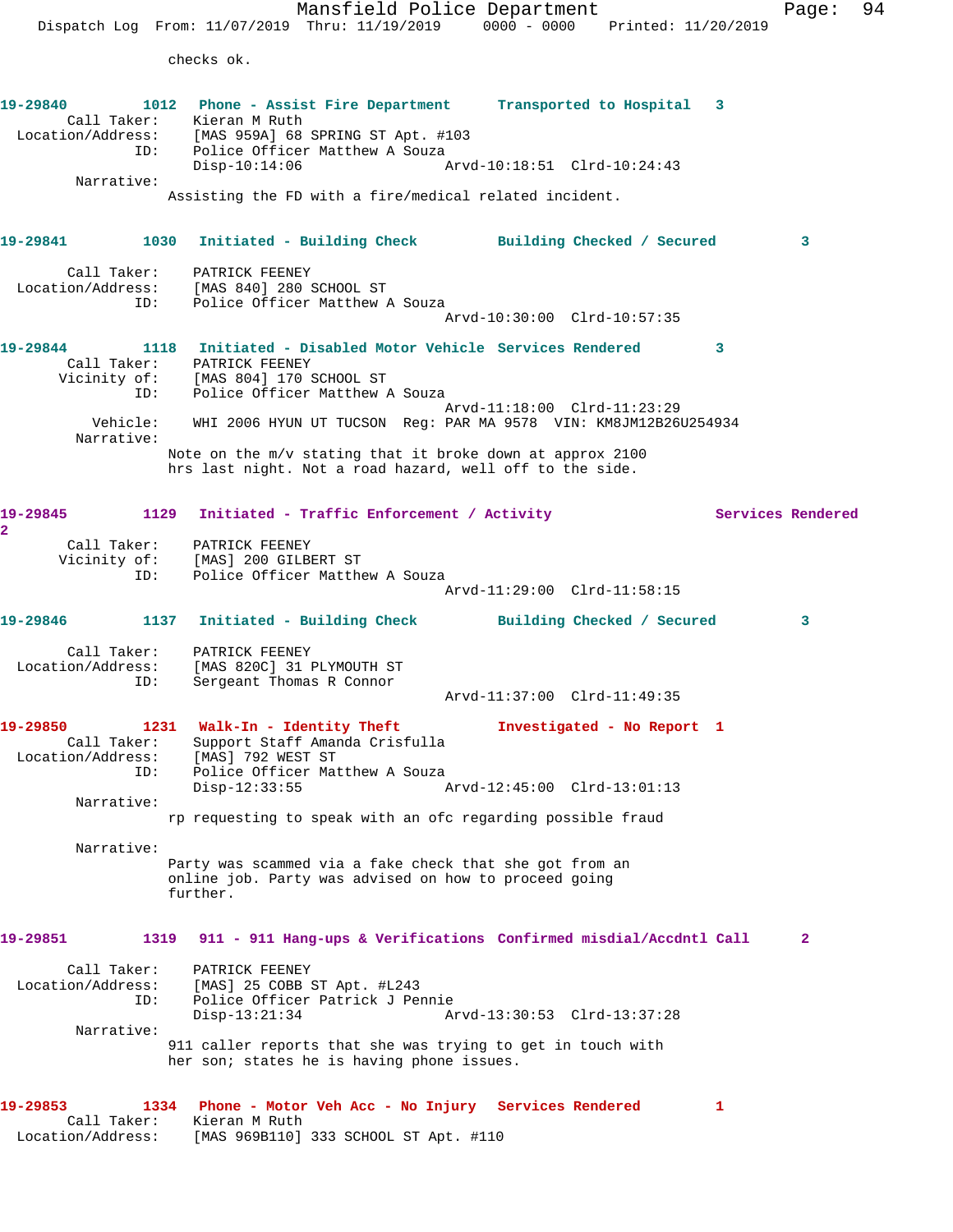Mansfield Police Department Fage: 95 Dispatch Log From: 11/07/2019 Thru: 11/19/2019 0000 - 0000 Printed: 11/20/2019 ID: Police Officer Matthew A Souza Disp-13:34:58 Arvd-13:37:47 Clrd-13:44:04 Vehicle: WHI 2016 TOYT UT RAV4 Reg: PC MA 6LG325 VIN: 2T3BFREV2GW495176 Vehicle: BLK 2011 HOND ACCORD Reg: PC MA 6MR687 VIN: 1HGCP2F64BA019942 Narrative: Out for an MVA in the drive trhu line Narrative: M13 reports minor damage; parties agreed to settle on their own; information was exchanged. **19-29854 1342 Initiated - Building Check Building Checked / Secured 3** Call Taker: PATRICK FEENEY Location/Address: [MAS 281A] 1 CROCKER ST ID: Police Officer Patrick J Pennie Arvd-13:42:00 Clrd-13:46:42 Narrative: Check of the Train lot Narrative: Ptl. Pennie reporting a few males in the lot that left on bicycles before he pulled in, no trash left behind **19-29857 1405 Initiated - Building Check Building Checked / Secured 3** Call Taker: PATRICK FEENEY Location/Address: [MAS 820C] 31 PLYMOUTH ST ID: Sergeant Thomas R Connor Arvd-14:05:00 Clrd-14:12:00 **19-29859 1427 Initiated - Motor Vehicle Stop Citation / Warning Issued 3**  Call Taker: PATRICK FEENEY Location/Address: [MAS] DONOVAN LN ID: Police Officer Matthew A Souza Arvd-14:27:00 Clrd-14:33:29 Vehicle: BLK 2013 VOLK JETTA Reg: PC MA 812VF2 VIN: 3VWDP7AJ1DM430570 **19-29860 1431 Walk-In - Identity Theft Investigated - Report Taken 1** Call Taker: Support Staff Amanda Crisfulla Location/Address: [MAS] 46 GROVE ST ID: Police Officer Matthew A Souza Disp-14:34:38 Arvd-14:45:30 Clrd-15:26:11 Narrative: rp in lobby requesting to speak with an ofc believing she has been involved in a scam Refer To Incident: 19MAS-1056-OF **19-29863 1526 Initiated - Building Check Building Checked / Secured 3** Call Taker: PATRICK FEENEY Location/Address: [MAS] ELMWOOD CT ID: Police Officer Matthew A Souza Arvd-15:26:00 Clrd-15:29:04 **19-29864 1534 911 - Motor Veh Acc - Hit & Run Accident Report 1**  Call Taker: PATRICK FEENEY Location/Address: [MAS 244A] 4 SOUTH MAIN ST ID: Police Officer Patrick J Pennie Disp-15:35:15 Clrd-15:36:07 ID: Police Officer Matthew A Souza Disp-15:35:40 Arvd-15:36:05 Clrd-16:04:07 ID: Police Officer Patrick J Pennie Disp-15:41:00 Arvd-15:41:02 Clrd-16:04:07 Vehicle: BLU 2003 TOYT CAMRY Reg: PC MA 9TX178 VIN: 4T1BF30KX3U048947 Vehicle: ELS ESSE ISSE INCREED ON REGIST REG. 2016 MAXIMA Reg: PC RI WG900 VIN: 1N4AA6AP8GC377562 Narrative: 911 caller reporting that his m/v was just backed into.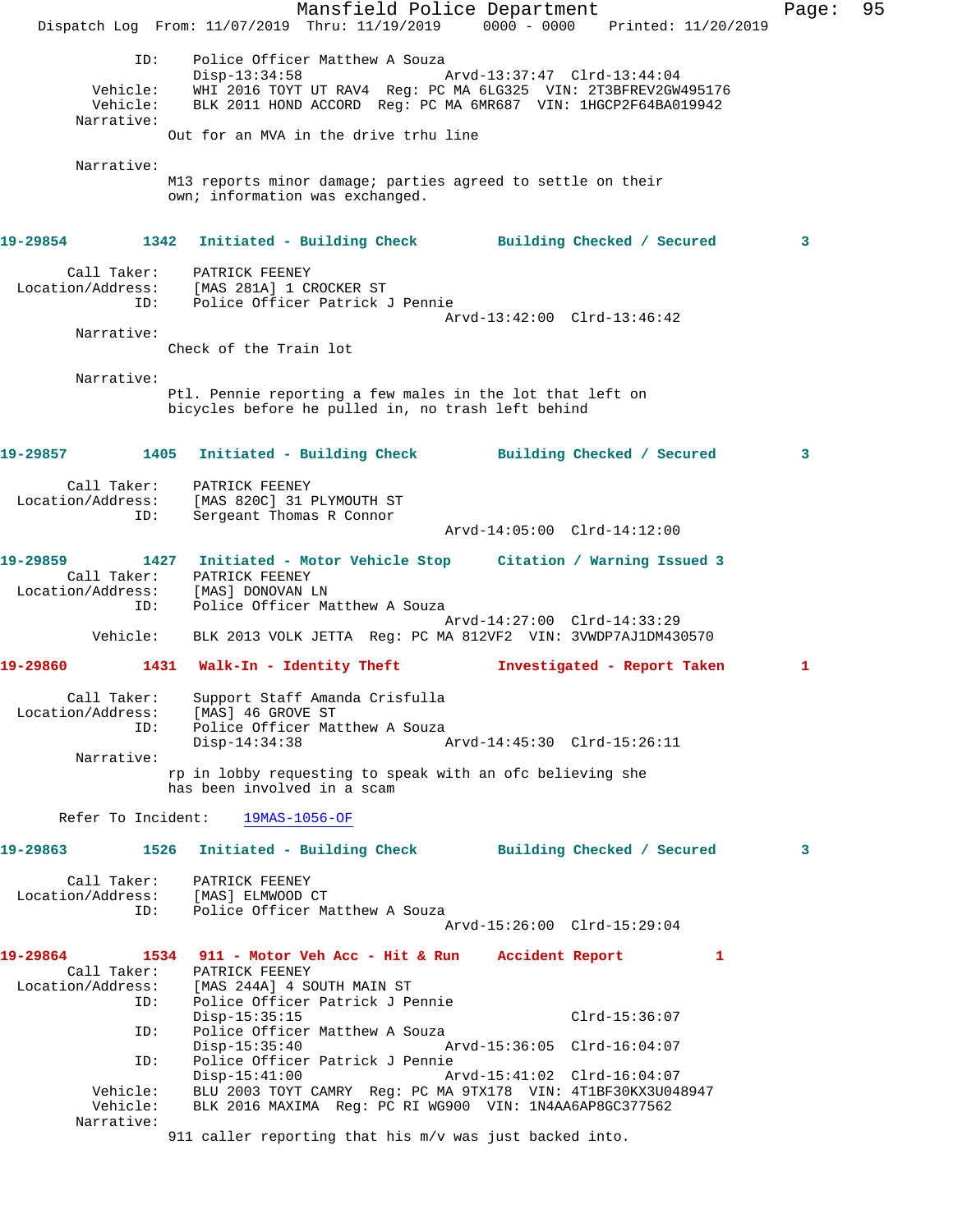Narrative: Suspect m/v left and headed South on S. Main St toward Norton. M5 is off at the residence where the susmv comes back to and the m/v is not there. Narrative: m/v comes back to 11 Pilgrim; M5 will attempt to make contact with the residents and find out who is driving. Narrative: M5 reports the resident ID'd her son as the driver. He is currently at S&S and is en route back to 11 Pilgrim. M13 to meet him there. Refer To Accident: 19MAS-431-AC **19-29867 1605 Initiated - Disabled Motor Vehicle Vehicle Towed 3**  Call Taker: PATRICK FEENEY Vicinity of: [MAS] 400 RTE 140 NB @ 287 RTE 495 NB ID: Police Officer Joshua S Ellender Arvd-16:05:00 Clrd-16:38:08 ID: Police Officer Joshua S Ellender Disp-16:00:18 Arvd-16:05:55 Clrd-16:05:00 Vehicle: RED 2000 TOYT CAMRY Reg: PC MA 1FC124 VIN: 2T1CG22P5YC374152 Narrative: Reported DMV in the area. Narrative: AAA tow on the way; approx 15 min eta. Narrative: tow on scene. **19-29868 1620 911 - Assist Citizen - P S A Services Rendered 3**  Call Taker: PATRICK FEENEY Location/Address: [MAS 81] 30 CHAUNCY ST ID: Police Officer Danielle C Titus Disp-16:21:38 Arvd-16:26:50 Clrd-16:39:59 Narrative: ID Check **19-29876 1731 Initiated - Building Check Building Checked / Secured 3** Call Taker: PATRICK FEENEY Location/Address: [MAS 293] 2 CHAUNCY ST Police Officer Joshua S Ellender Arvd-17:31:00 Clrd-17:33:41 Vehicle: BLU 2001 FORD SRWSUP Reg: PC MA 1LAD61 VIN: 1FTNX21F41EB11607 Narrative: 1 m/v pulling out of the lot; checked the area, all appeares normal. **19-29877 1733 Initiated - Building Check Building Checked / Secured 3** Call Taker: PATRICK FEENEY Location/Address: [MAS 820C] 31 PLYMOUTH ST ID: Detective Christopher P Walsh Arvd-17:33:00 Clrd-17:42:38 19-29878 1736 Initiated - Traffic Enforcement / Activity **Services Rendered 2**  Call Taker: PATRICK FEENEY Location/Address: [MAS] 363 NORTH MAIN ST @ 54 CHAUNCY ST ID: Police Officer Joshua S Ellender Arvd-17:36:00 Clrd-18:00:58 **19-29880 1753 Initiated - Building Check Building Checked / Secured 3**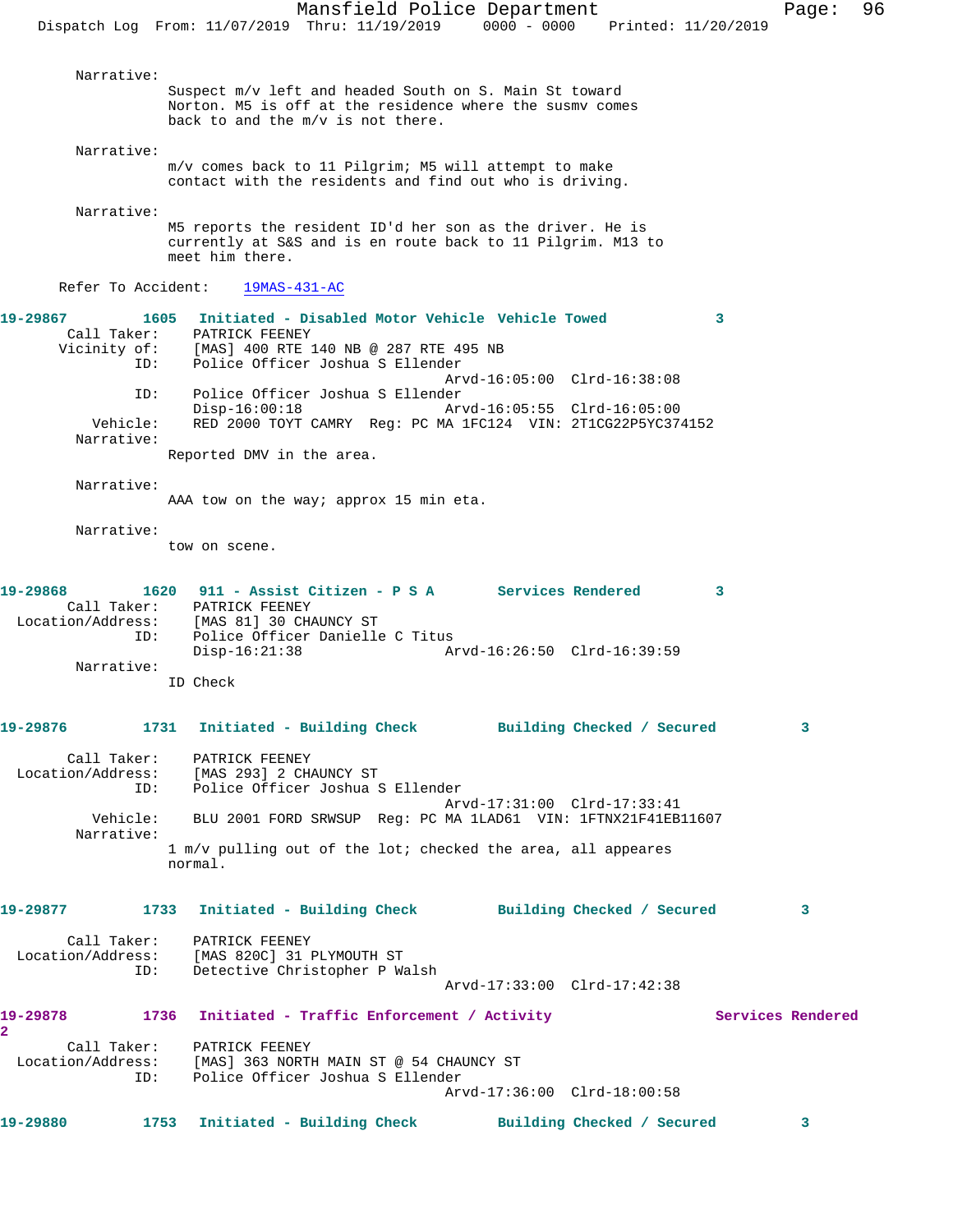Mansfield Police Department Fage: 97 Dispatch Log From: 11/07/2019 Thru: 11/19/2019 0000 - 0000 Printed: 11/20/2019 Call Taker: PATRICK FEENEY Location/Address: [MAS 281A] 1 CROCKER ST ID: Police Officer Danielle C Titus Arvd-17:53:00 Clrd-18:01:25 **19-29882 1801 Initiated - Building Check Building Checked / Secured 3** Call Taker: PATRICK FEENEY Location/Address: [MAS 840] 280 SCHOOL ST ID: Sergeant Lawrence G Crosman Arvd-18:01:00 Clrd-18:27:57 **19-29885 1835 Initiated - Building Check Building Checked / Secured 3** Call Taker: PATRICK FEENEY Location/Address: [MAS 820C] 31 PLYMOUTH ST ID: Detective Christopher P Walsh Arvd-18:35:00 Clrd-18:50:24 Narrative: Employee getting trailer 5394 ready to head out. **19-29886 1857 Initiated - Motor Vehicle Stop Citation / Warning Issued 3**  Call Taker: NICHOLAS GOYETTE Location/Address: [MAS 240A] 189 CHAUNCY ST ID: Police Officer Joshua S Ellender Arvd-18:57:00 Clrd-19:04:45 Vehicle: GRY 2010 NISS MURANO Reg: PC MA 4TT928 VIN: JN8AZ1MW3AW107173 Narrative: Out with a mv stop. RO cited for red light violation **19-29887 1900 911 - Assist Fire Department Referred to Other Agency 3**  Call Taker: DAVID SULLIVAN Location/Address: [MAS 65] 30 CHAUNCY ST ID: Police Officer Danielle C Titus Disp-19:02:28 Arvd-19:08:44 Clrd-19:16:02 Narrative: Assisting the FD with a fire/medical related incident. Narrative: Clear, MFD transporting **19-29890 1908 Initiated - Selective Enforcement/RADAR Services Rendered 3**  Call Taker: NICHOLAS GOYETTE Location/Address: [MAS 960A] 792 WEST ST Apt. #A ID: Sergeant Lawrence G Crosman Arvd-19:08:00 Clrd-19:46:19 Narrative: Traffic enforcement in the area. **19-29892 1918 Initiated - Proactive Patrol Building Checked / Secured 3** Call Taker: NICHOLAS GOYETTE Location/Address: [MAS 820C] 31 PLYMOUTH ST ID: Detective Christopher P Walsh Arvd-19:18:00 Clrd-19:27:52 Narrative: Checking the area. **19-29893 1930 Initiated - Selective Enforcement/RADAR Services Rendered 3**  Call Taker: NICHOLAS GOYETTE Location/Address: [MAS] 62 HOPE ST @ 155 CHURCH ST ID: Police Officer Matthew A Souza Arvd-19:30:00 Clrd-20:00:15 Narrative: Traffic enforcement in the area.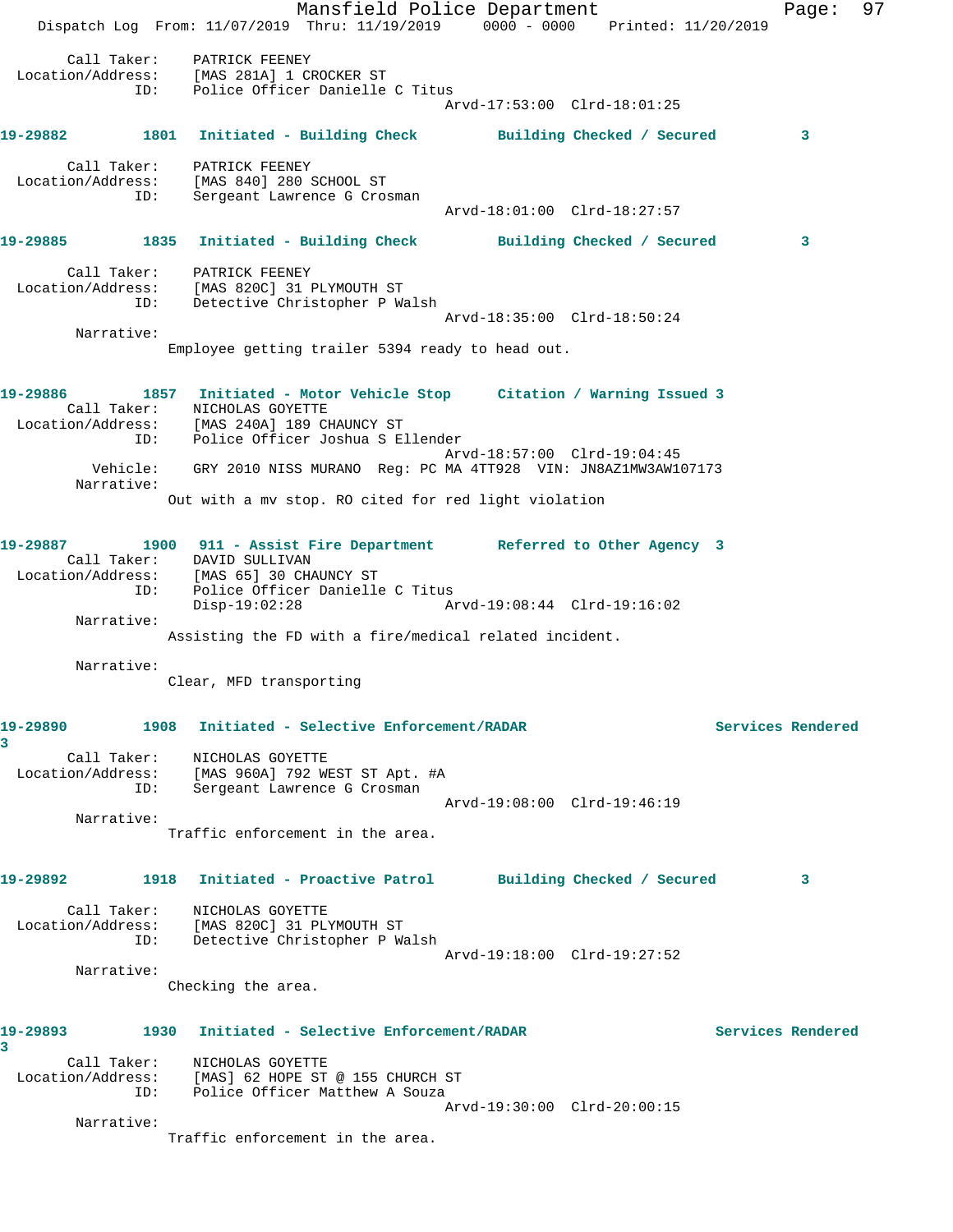Mansfield Police Department Fage: 98 Dispatch Log From: 11/07/2019 Thru: 11/19/2019 0000 - 0000 Printed: 11/20/2019 Narrative: No Violations. **19-29900 2118 Phone - Assist Fire Department Referred to Other Agency 3**  Call Taker: NICHOLAS GOYETTE Location/Address: [MAS H1953] 52 COTTAGE ST Apt. #2 ID: Police Officer Danielle C Titus Disp-21:19:40 Arvd-21:21:32 Clrd-21:31:28 **19-29902 2133 Initiated - Proactive Patrol Building Checked / Secured 3** Call Taker: NICHOLAS GOYETTE Location/Address: [MAS 411] 60 FORBES BLVD ID: Sergeant Lawrence G Crosman Arvd-21:33:00 Clrd-21:49:50 Narrative: Checking the area. **19-29904 2134 Initiated - Proactive Patrol Building Checked / Secured 3** Call Taker: NICHOLAS GOYETTE Location/Address: [MAS 987A] 125 HIGH ST Apt. #1-4 ID: Police Officer Danielle C Titus Arvd-21:34:00 Clrd-21:39:47 Narrative: Checking the area. **19-29905 2140 Initiated - Suspicious Actv / Persn / Veh Spoken To 2** Call Taker: NICHOLAS GOYETTE Location/Address: [MAS 934] RUMFORD AVE ID: Police Officer Danielle C Titus Arvd-21:40:00 Clrd-21:42:54 ID: Police Officer Matthew A Souza<br>Disp-21:41:29 Disp-21:41:29 Arvd-21:42:51 Clrd-21:42:53 Vehicle: BLK 2011 HOND ACCORD Reg: PC MA 605VVO VIN: 1HGCP2F81BA060885 Vehicle: GRY 2011 MAZD CX9 Reg: PAR MA P373 VIN: JM3TB3CV6B0301964 Narrative: Checking on 2 mvs Narrative: Clear, all checks ok, occupants talking **19-29907 2149 Initiated - Motor Vehicle Stop Verbal Warning 3**  Call Taker: NICHOLAS GOYETTE Location/Address: [MAS] 287 CHAUNCY ST @ 400 RTE 140 NB ID: Police Officer Danielle C Titus Arvd-21:49:00 Clrd-21:54:54 ID: Sergeant Lawrence G Crosman<br>Disp-21:52:25 Disp-21:52:25 Arvd-21:52:27 Clrd-21:55:03<br>Vehicle: WHI 2019 JEEP GRANDC Reg: PC MA 1NPD47 VIN: 1C4RJFBG6KC8! Vehicle: WHI 2019 JEEP GRANDC Reg: PC MA 1NPD47 VIN: 1C4RJFBG6KC854610 Narrative: Out with a mv stop. Clear with a verbal for headlights **19-29909 2155 Initiated - Proactive Patrol Building Checked / Secured 3** Call Taker: NICHOLAS GOYETTE Location/Address: [MAS 820C] 31 PLYMOUTH ST ID: Detective Christopher P Walsh Arvd-21:55:00 Clrd-22:28:02 Narrative: Checking the area. **19-29910 2208 Initiated - Proactive Patrol Building Checked / Secured 3**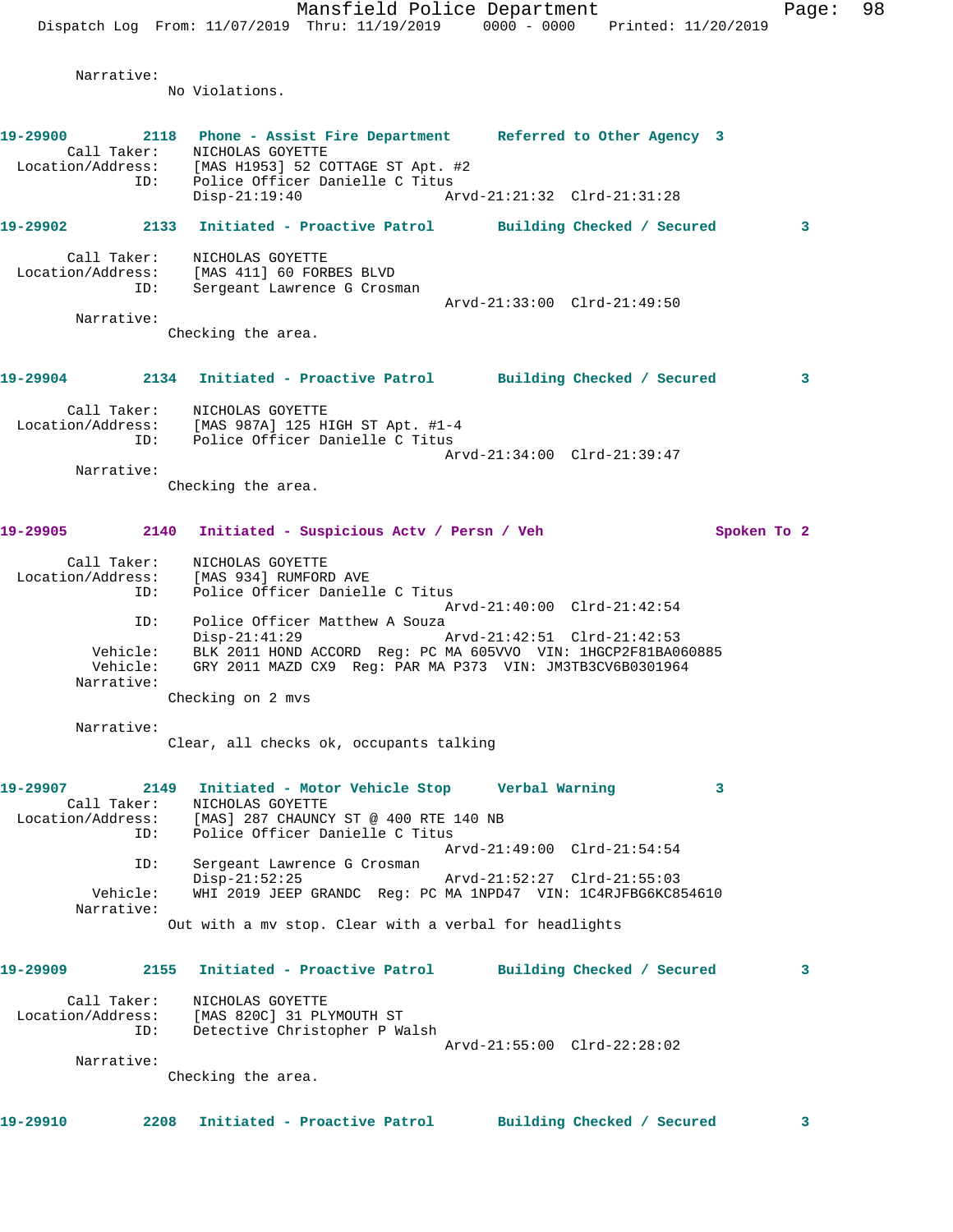Mansfield Police Department Fage: 99 Dispatch Log From: 11/07/2019 Thru: 11/19/2019 0000 - 0000 Printed: 11/20/2019 Call Taker: NICHOLAS GOYETTE Location/Address: [MAS 1015] 30 CHAUNCY ST ID: Police Officer Danielle C Titus Arvd-22:08:00 Clrd-22:11:42 Narrative: Checking the area. **19-29913 2218 Phone - Alarm - Burglar False / Accidental Alarm 1**  Call Taker: NICHOLAS GOYETTE Location/Address: [MAS H3350] 30 BELLA VISTA AVE ID: Police Officer Danielle C Titus<br>Disp-22:20:41 Ar Disp-22:20:41 Arvd-22:24:18 Clrd-22:26:55 ID: Sergeant Lawrence G Crosman Disp-22:20:44 Clrd-22:23:02 ID: Police Officer Joshua S Ellender Disp-22:22:56 Arvd-22:22:57 Clrd-22:26:55 Narrative: Zone: front entry door Homeowner: attempting Narrative: M12 reports house is secure, audible alarm is sounding. Access is open to garage but not house, clear. **19-29918 2250 Phone - 911 Hang-ups & Verifications Referred to Other Agency 2**  Call Taker: NICHOLAS GOYETTE Location/Address:

Police Officer Matthew A Souza<br>Disp-22:50:16 1 Disp-22:50:16 Arvd-22:53:48 Clrd-22:53:53 ID: Police Officer Joshua S Ellender Disp-22:50:19 Arvd-22:53:51 Clrd-22:53:52

Narrative:

**19-29919 2329 Phone - Assist Fire Department Referred to Other Agency 3**  Call Taker: NICHOLAS GOYETTE Location/Address: [MAS H6383] 79 WALNUT ST ID: Sergeant Lawrence G Crosman Disp-23:33:22 Arvd-23:39:30 Clrd-23:48:22 Narrative: Assisting the FD with a fire/medical related incident.

| 19-29920          |     |                    | 2336 Initiated - Proactive Patrol |                             | Services Rendered |  |
|-------------------|-----|--------------------|-----------------------------------|-----------------------------|-------------------|--|
| Call Taker:       |     | NICHOLAS GOYETTE   |                                   |                             |                   |  |
| Location/Address: |     |                    | [MAS 820C] 31 PLYMOUTH ST         |                             |                   |  |
|                   | ID: |                    | Detective Christopher P Walsh     |                             |                   |  |
|                   |     |                    |                                   | Arvd-23:36:00 Clrd-23:56:23 |                   |  |
| Narrative:        |     |                    |                                   |                             |                   |  |
|                   |     | Checking the area. |                                   |                             |                   |  |

## **For Date: 11/17/2019 - Sunday**

**19-29921 0001 Phone - Disturbance / Gathering Incident Report 1**  Call Taker: NICHOLAS GOYETTE Location/Address: [MAS 281A] 1 CROCKER ST ID: Police Officer Joshua S Ellender Disp-00:01:39 Arvd-00:04:02 Clrd-00:15:13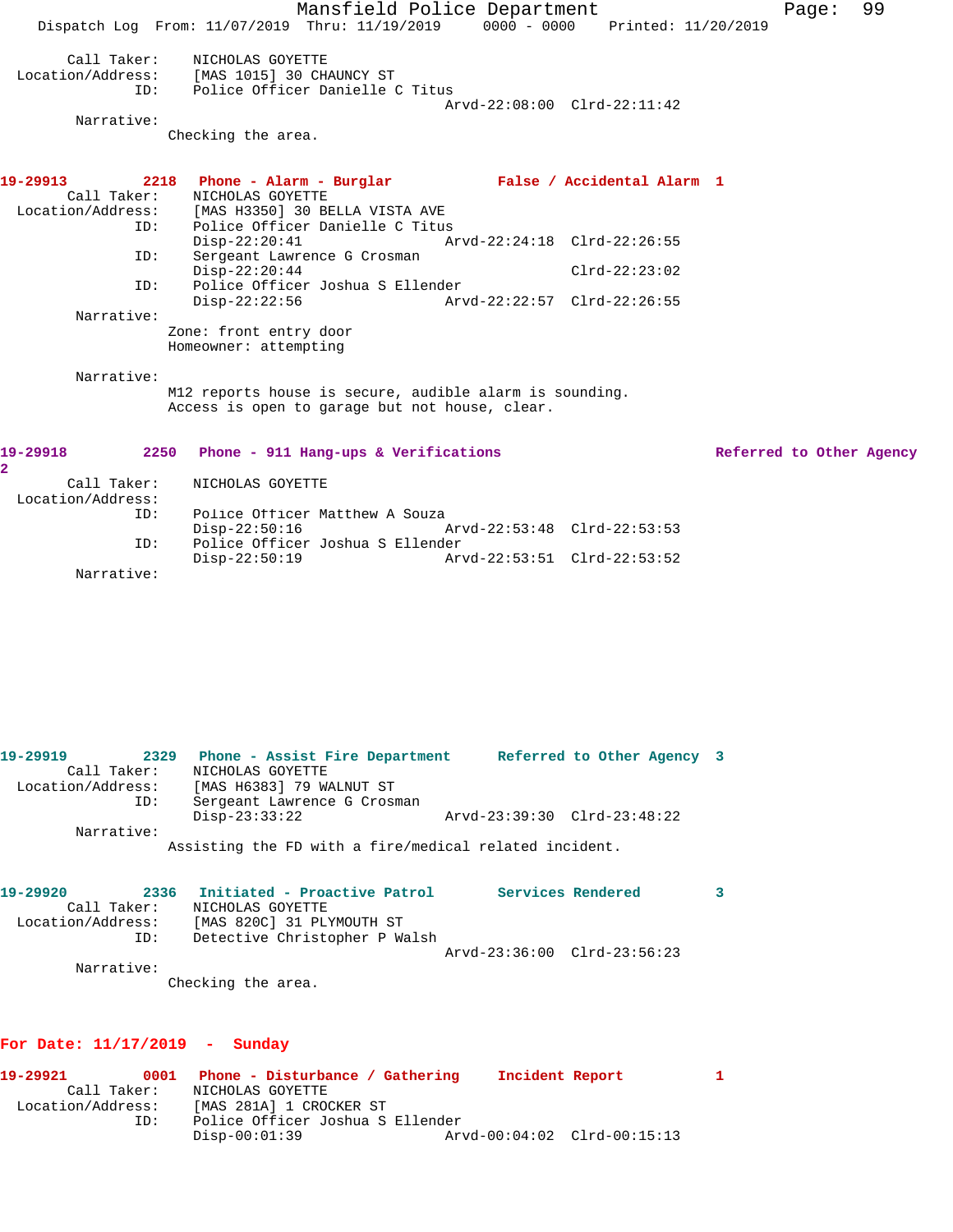Mansfield Police Department Page: 100 Dispatch Log From: 11/07/2019 Thru: 11/19/2019 0000 - 0000 Printed: 11/20/2019 ID: Police Officer Donald MacLean Disp-00:01:42 Arvd-00:05:46 Clrd-00:26:11 ID: Sergeant Robert S Pierce Disp-00:01:44 Arvd-00:05:48 Clrd-00:26:10<br>ID: Police Officer Christopher D Sorge Police Officer Christopher D Sorge Disp-00:03:58 Arvd-00:04:00 Clrd-00:26:12 Narrative: Front desk reports AMTRAK PD requestinmg PD for a fight, 2 injured male parties. Narrative: M8 reports spotting a possible involved party, M12 out with an involved party, facial laceration, MFD advised Narrative: M12 out with the victim, suspect is wearing a white/pink hoodie and has a red backpack Narrative: M12 reports suspect may have headed WB. M8 checking Cumberland farms, M2 checking Hampshire st area. Narrative: M8 reports Cumberland Farms checks negative. M2 reports Mobil appears negative. Narrative: M2 reports 106 checks negative. Narrative: M12 reports victim does not wish to press charges, M2 reports N. Main st clear, heading back to station. Narrative: MFD reports the suspect may be walking in the area of West/Copeland, identified by the passenger Narrative: M12 reports he is out with 2 parties Narrative: M12 reports speaking with the involved, both parties told matching stories as the others, see OF report for further. Refer To Incident: 19MAS-1057-OF **19-29929 0129 Initiated - Proactive Patrol Building Checked / Secured 3** Call Taker: NICHOLAS GOYETTE Location/Address: [MAS 293] 2 CHAUNCY ST ID: Police Officer Joshua S Ellender Arvd-01:29:00 Clrd-01:32:35 Narrative: Checking the area. **19-29930 0132 Initiated - Proactive Patrol Building Checked / Secured 3** Call Taker: NICHOLAS GOYETTE Location/Address: [MAS 165] 91 CHAUNCY ST ID: Police Officer Joshua S Ellender Arvd-01:32:00 Clrd-01:35:06 Narrative: Checking the area. **19-29931 0135 Initiated - Proactive Patrol Building Checked / Secured 3** Call Taker: NICHOLAS GOYETTE<br>Location/Address: [MAS 834] 261 CH. [MAS 834] 261 CHAUNCY ST ID: Police Officer Donald MacLean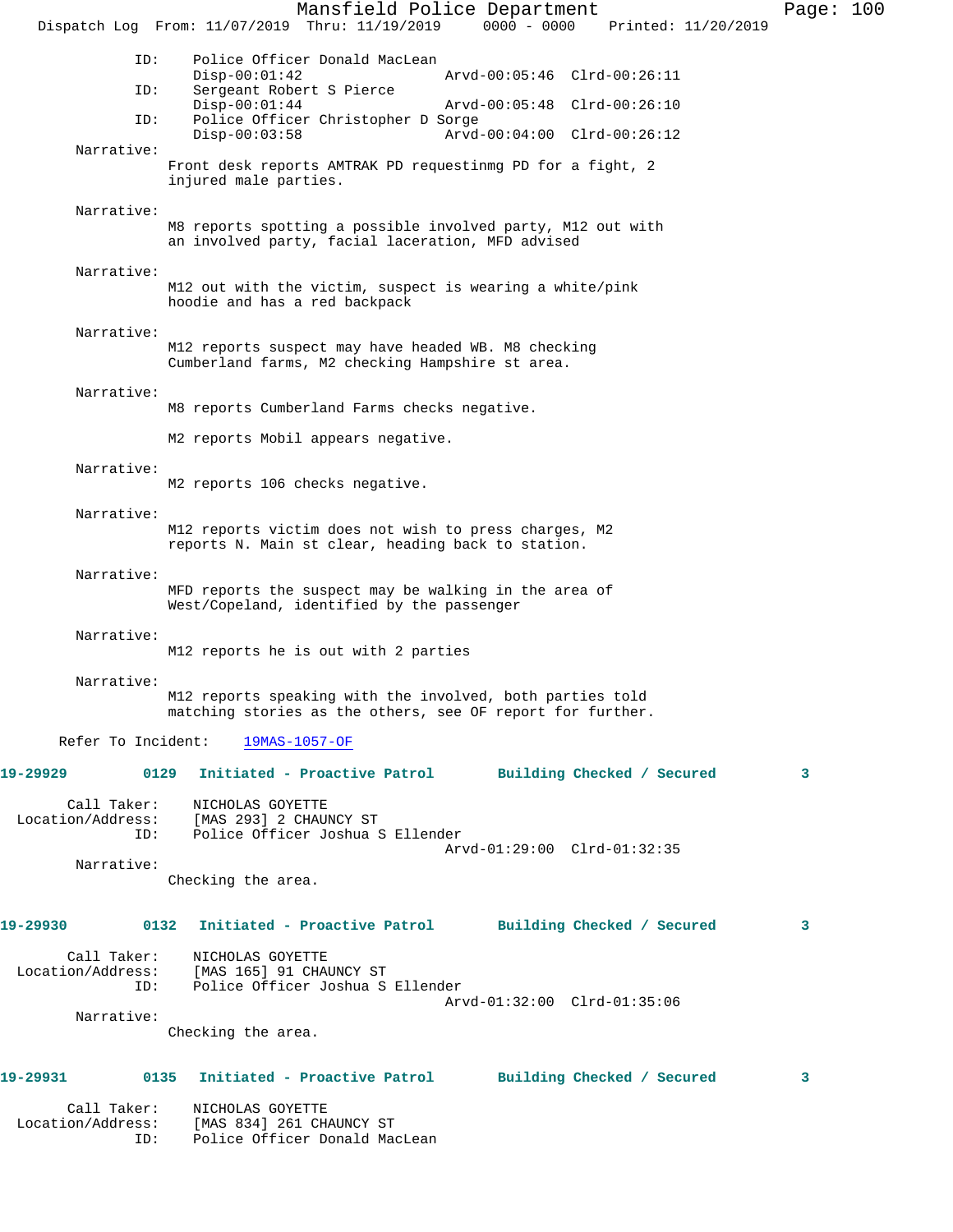|          |            |                                                                                | Mansfield Police Department                                                            |                             | Dispatch Log From: 11/07/2019 Thru: 11/19/2019 0000 - 0000 Printed: 11/20/2019  | Page: $101$ |
|----------|------------|--------------------------------------------------------------------------------|----------------------------------------------------------------------------------------|-----------------------------|---------------------------------------------------------------------------------|-------------|
|          |            |                                                                                |                                                                                        | Arvd-01:35:00 Clrd-01:41:56 |                                                                                 |             |
|          | Narrative: | Checking the area.                                                             |                                                                                        |                             |                                                                                 |             |
|          |            |                                                                                |                                                                                        |                             |                                                                                 |             |
|          |            |                                                                                |                                                                                        |                             | 19-29934 0142 Initiated - Proactive Patrol Building Checked / Secured           | 3           |
|          |            | Call Taker: NICHOLAS GOYETTE<br>Location/Address: [MAS 417] 9 FRANCIS AVE      | ID: Police Officer Christopher D Sorge                                                 |                             |                                                                                 |             |
|          |            |                                                                                |                                                                                        | Arvd-01:42:00 Clrd-01:46:47 |                                                                                 |             |
|          | Narrative: | Checking the area.                                                             |                                                                                        |                             |                                                                                 |             |
|          |            |                                                                                |                                                                                        |                             | 19-29935      0143  Initiated - Building Check      Building Checked / Secured  | 3           |
|          |            | Call Taker: GARIN EISELE<br>Location/Address: [MAS 2] 60 FORBES BLVD           |                                                                                        |                             |                                                                                 |             |
|          |            |                                                                                | ID: Police Officer Donald MacLean                                                      | Arvd-01:43:00 Clrd-01:52:07 |                                                                                 |             |
|          |            |                                                                                |                                                                                        |                             | 19-29937      0155  Initiated - Proactive Patrol     Building Checked / Secured | 3           |
|          |            | Call Taker: NICHOLAS GOYETTE                                                   | Location/Address: [MAS 322] 31 HAMPSHIRE ST<br>ID: Police Officer Donald MacLean       |                             |                                                                                 |             |
|          | Narrative: |                                                                                |                                                                                        | Arvd-01:55:00 Clrd-02:00:39 |                                                                                 |             |
|          |            | Checking the area.                                                             |                                                                                        |                             |                                                                                 |             |
|          |            |                                                                                |                                                                                        |                             | 19-29938 0204 Initiated - Proactive Patrol Building Checked / Secured           | 3           |
|          | ID:        | Call Taker: NICHOLAS GOYETTE                                                   | Location/Address: [MAS 253] 330 PRATT ST Apt. #A<br>Police Officer Christopher D Sorge | Arvd-02:04:00 Clrd-02:10:20 |                                                                                 |             |
|          | Narrative: |                                                                                |                                                                                        |                             |                                                                                 |             |
|          |            | Checking the area.                                                             |                                                                                        |                             |                                                                                 |             |
| 19-29939 |            |                                                                                |                                                                                        |                             | 0206 Initiated - Proactive Patrol Building Checked / Secured                    |             |
|          |            | Call Taker:<br>MICHOLAS GOYETTE<br>Location/Address: [MAS 280] 440 FORBES BLVD | ID: Police Officer Donald MacLean                                                      | Arvd-02:06:00 Clrd-02:13:04 |                                                                                 |             |
|          | Narrative: |                                                                                |                                                                                        |                             |                                                                                 |             |
|          |            | Checking the area.                                                             |                                                                                        |                             |                                                                                 |             |
|          |            |                                                                                |                                                                                        |                             | 19-29940 0216 Initiated - Proactive Patrol Building Checked / Secured           | 3           |
|          |            | Call Taker: NICHOLAS GOYETTE<br>Location/Address: [MAS 840] 280 SCHOOL ST      | ID: Police Officer Donald MacLean                                                      |                             |                                                                                 |             |
|          |            |                                                                                |                                                                                        | Arvd-02:16:00 Clrd-02:26:10 |                                                                                 |             |
|          | Narrative: | Checking the area.                                                             |                                                                                        |                             |                                                                                 |             |
|          |            |                                                                                |                                                                                        |                             |                                                                                 |             |
| 19-29941 |            |                                                                                |                                                                                        |                             | 0220 Initiated - Proactive Patrol Building Checked / Secured                    | 3           |
|          |            | Call Taker: NICHOLAS GOYETTE<br>Location/Address: [MAS 820C] 31 PLYMOUTH ST    | ID: Police Officer John R Armstrong                                                    |                             |                                                                                 |             |
|          | Narrative: |                                                                                |                                                                                        | Arvd-02:20:00 Clrd-02:36:19 |                                                                                 |             |
|          |            | Checking the area.                                                             |                                                                                        |                             |                                                                                 |             |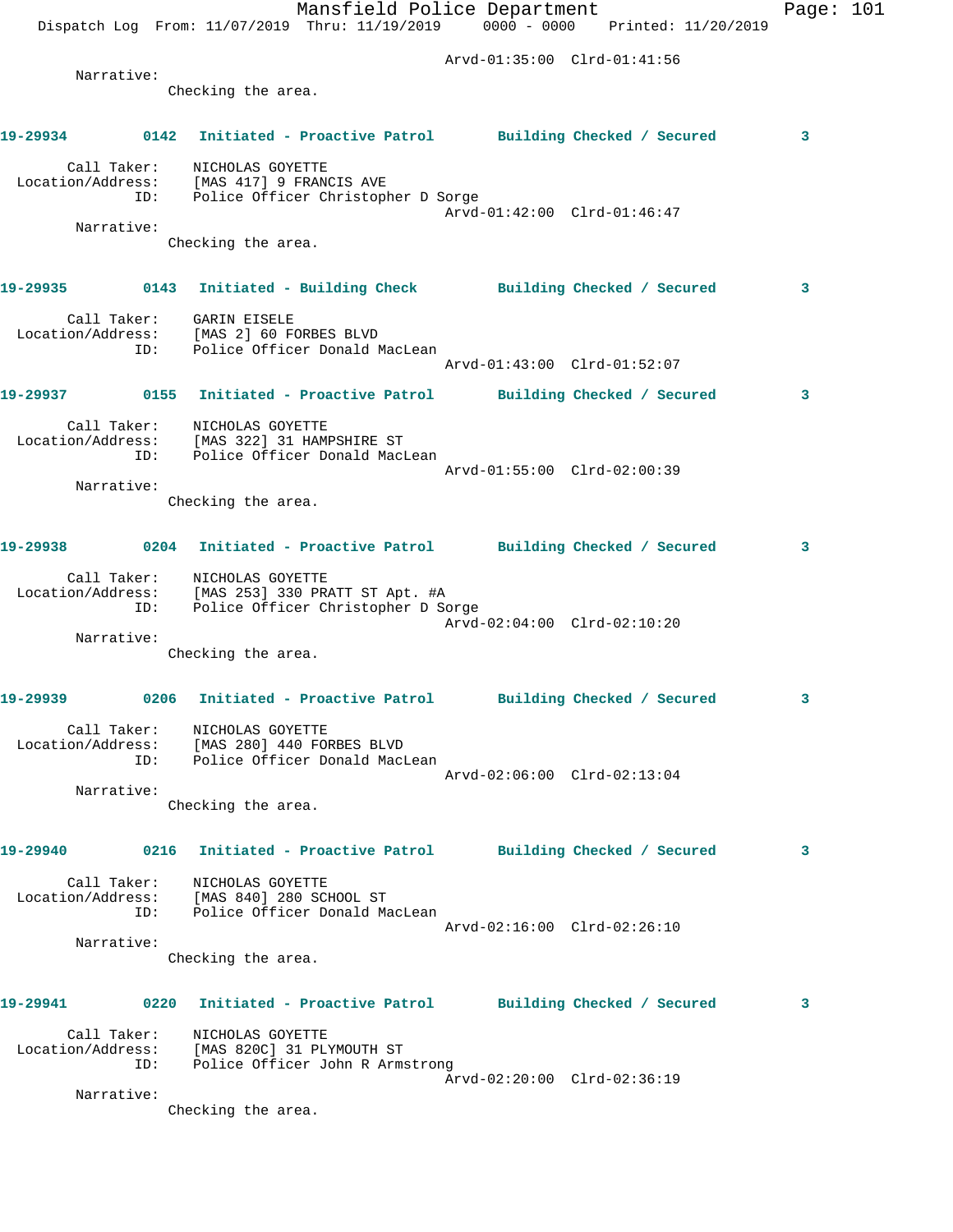**19-29942 0235 Initiated - Proactive Patrol Building Checked / Secured 3** Call Taker: NICHOLAS GOYETTE Location/Address: [MAS 1002] 250 EAST ST ID: Police Officer Christopher D Sorge Arvd-02:35:00 Clrd-02:41:09 Narrative: Checking the area. **19-29943 0257 Initiated - Motor Vehicle Stop Citation / Warning Issued 3**  Call Taker: NICHOLAS GOYETTE Location/Address: [MAS 1002] 250 EAST ST ID: Police Officer Christopher D Sorge Arvd-02:57:00 Clrd-03:34:56 ID: Police Officer Joshua S Ellender Disp-02:59:19 Arvd-02:59:21 Clrd-03:34:56 ID: Police Officer Donald MacLean<br>Disp-03:01:51 Disp-03:01:51 Arvd-03:01:53 Clrd-03:22:37 Vehicle: GRY 2014 TOYT VENZA Reg: PC MA 213ZG3 VIN: 4T3BA3BB2EU054389 Narrative: Unit conducted a motorvehicle stop of attached vehicle for: Driving on two flat tires and has a broken mirror Narrative: M8 clear from the stop, checking the area for damages Narrative: M12 requesting a tow Narrative: M12 reports RO of the mv was cited. **19-29944 0320 Phone - Alarm - Burglar False / Accidental Alarm 1**  Call Taker: NICHOLAS GOYETTE Location/Address: [MAS 202] 16 OLD COLONY WAY ID: Sergeant Robert S Pierce Disp-03:22:39 Arvd-03:22:40 Clrd-03:22:42<br>ID: Sergeant Robert S Pierce Sergeant Robert S Pierce Disp-03:22:46 Arvd-03:24:17 Clrd-03:27:41 ID: Police Officer Donald MacLean<br>Disp-03:22:48 Disp-03:22:48 Arvd-03:24:09 Clrd-03:27:42 Narrative: Zone: bar door Rep: not responding, may have been son "will look into it" Narrative: Clear, building checks secure. **19-29945 0437 Initiated - Proactive Patrol Building Checked / Secured 3** Call Taker: NICHOLAS GOYETTE Location/Address: [MAS 820C] 31 PLYMOUTH ST ID: Support Staff Derek M Stark Arvd-04:37:00 Clrd-04:50:10 Narrative: Checking the area. **19-29946 0523 Phone - 911 Hang-ups & Verifications Arrest(s) Made 2**  Call Taker: NICHOLAS GOYETTE Location/Address:<br>TD: Police Officer Donald MacLean<br>Disp-05:24:01 Disp-05:24:01 Arvd-05:31:25 Clrd-06:35:00 ID: Police Officer Joshua S Ellender Disp-05:24:02 Arvd-05:28:58 Clrd-06:34:57<br>ID: Police Officer Christopher D Sorge Police Officer Christopher D Sorge Disp-05:25:30 Clrd-05:26:12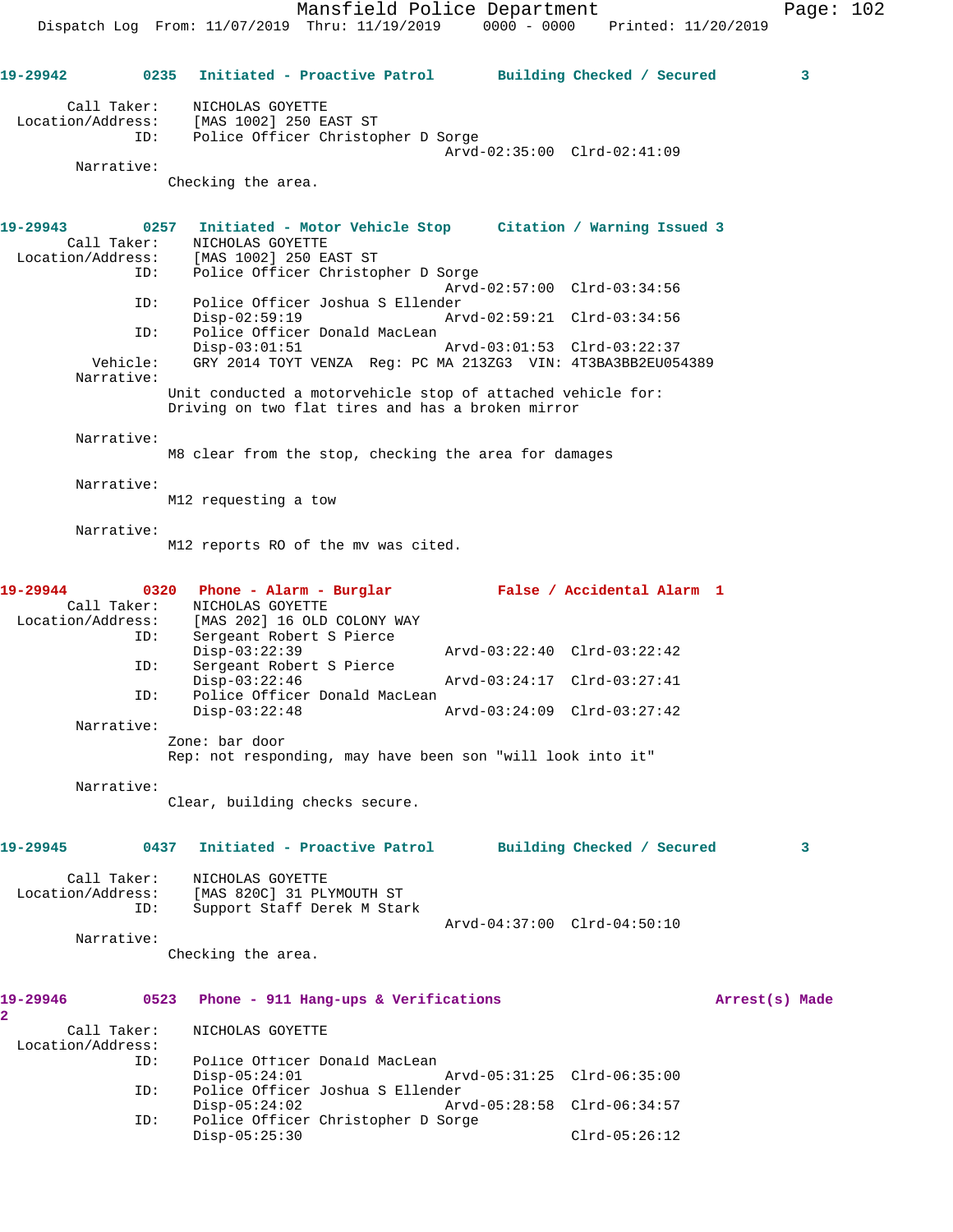| Sergeant Robert S Pierce |                             |  |
|--------------------------|-----------------------------|--|
| Disp-05:33:48            | Arvd-05:36:04 Clrd-05:53:39 |  |

Narrative:

| Refer To Arrest:<br>Arrest:<br>Address:<br>Age:<br>Charges: | $19MAS-628-AR$<br>48<br>A&B ON FAMILY / HOUSEHOLD MEMBER<br>ASSAULT W/DANGEROUS WEAPON                                                                            |                             |              |
|-------------------------------------------------------------|-------------------------------------------------------------------------------------------------------------------------------------------------------------------|-----------------------------|--------------|
| 19-29949                                                    | 0656<br>Initiated - Building Check Building Checked / Secured                                                                                                     |                             | $\mathbf{3}$ |
| Call Taker:<br>ID:                                          | PATRICK FEENEY<br>Location/Address: [MAS 820C] 31 PLYMOUTH ST<br>ID: Police Officer John R Arms<br>Police Officer John R Armstrong                                | Arvd-06:56:00 Clrd-07:07:42 |              |
| 19-29950<br>Location/Address:<br>ID:                        | 0656<br>Initiated - Follow up Investigation Investigated - No Report 3<br>Call Taker: Kieran M Ruth<br>[MAS H58] 421 ELM ST<br>Police Officer Christopher D Sorge |                             |              |
|                                                             |                                                                                                                                                                   | Arvd-06:56:00 Clrd-07:07:33 |              |
| Narrative:                                                  | Conducting a follow up in the area to a previously reported<br>incident.                                                                                          |                             |              |
| 19-29952<br>0750                                            | Alarm - Alarm - Burglar Muilding Checked / Secured                                                                                                                |                             | $\mathbf{1}$ |
|                                                             | Call Taker: PATRICK FEENEY                                                                                                                                        |                             |              |
|                                                             | Location/Address: [MAS 829] 515 SOUTH MAIN ST                                                                                                                     |                             |              |
| ID:                                                         | Police Officer Christopher D Sorge<br>$Disp-07:53:25$                                                                                                             | $Clrd-07:58:38$             |              |
| ID:                                                         | Police Officer Matthew A Souza                                                                                                                                    |                             |              |
|                                                             | $Disp-07:54:02$                                                                                                                                                   | Arvd-07:58:31 Clrd-08:01:20 |              |
| ID:                                                         | Police Officer Patrick J Pennie                                                                                                                                   |                             |              |
|                                                             | $Disp-07:58:35$                                                                                                                                                   | Arvd-07:58:41 Clrd-08:01:20 |              |
| Narrative:                                                  | perimeter from oil tank motion detector; no keyholders<br>contacted yet.                                                                                          |                             |              |
|                                                             |                                                                                                                                                                   |                             |              |
|                                                             |                                                                                                                                                                   |                             |              |
| Narrative:                                                  | Ofc. Souza reports the building is secure and there is no<br>parties on location. An audible alarm sounding from with in<br>the building                          |                             |              |

Call Taker: Officer Brendan Fayles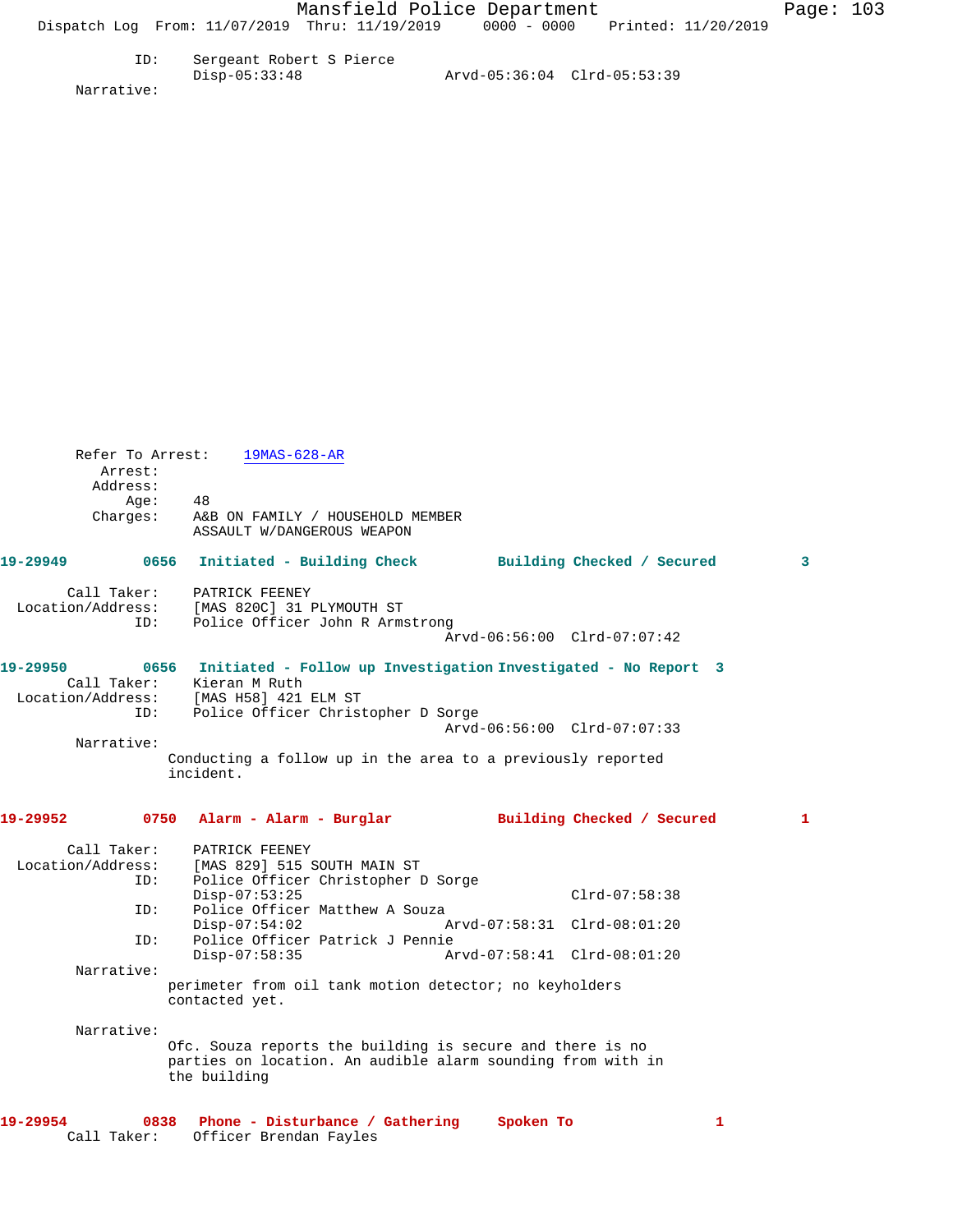Mansfield Police Department Page: 104 Dispatch Log From: 11/07/2019 Thru: 11/19/2019 0000 - 0000 Printed: 11/20/2019 Location/Address: [MAS 421I] 21 EAST ST Apt. #3A Police Officer Patrick J Pennie<br>Disp-08:41:04 A Disp-08:41:04 Arvd-08:46:28 Clrd-08:53:46 ID: Police Officer Nicole M Boldrighini Disp-08:42:05 Arvd-08:46:28 Clrd-08:53:49 Narrative: RP reports verbally abusive landscaper doing leaf removal across the street. Narrative: RP reports Landscaper attempted to "edge him on" in a fight Narrative: Ofc. Boldrighini reports the landscaper was hired by the landlord. Narrative: Both parties spoken to **19-29956 0851 Initiated - Building Check Building Checked / Secured 3** Call Taker: Kieran M Ruth Location/Address: [MAS 820C] 31 PLYMOUTH ST ID: Sergeant Jeffrey G Bombard Arvd-08:51:00 Clrd-08:58:18 Narrative: Building/area checked secure. **19-29957 0855 Walk-In - Child Safety Seat Program Services Rendered 3**  Call Taker: Officer Brendan Fayles Location/Address: [MAS 451B] 500 EAST ST ID: Police Officer Nicole M Boldrighini Disp-08:55:53 Arvd-08:57:41 Clrd-09:07:28 Vehicle: BLK 2019 SUBA LL ASCENT Reg: PC MA 4YA786 Narrative: Party in lobby for a car seat installation. **19-29958 0910 Initiated - Child Safety Seat Program Services Rendered 3**  Call Taker: CARLY MORIARTY Location/Address: [MAS H9943] 372 FRANKLIN ST ID: Police Officer Nicole M Boldrighini Arvd-09:10:00 Clrd-09:14:58 Vehicle: GRY 2017 JEEP LL GRAND CHEROKEE Reg: PC MA 897LV7 Vehicle: WHI 2018 CHEV LL SILVERADO Reg: PC MA 7ZGJ20 Narrative: Ofc. Boldrighini installing a child safety seat. **19-29960 0946 Radio - Motor Vehicle Stop Verbal Warning 3**  Call Taker: CARLY MORIARTY Location/Address: [MAS] 710 EAST ST @ 48 STEARNS AVE ID: Police Officer Nicole M Boldrighini Disp-09:48:32 Arvd-09:49:21 Clrd-09:49:29 Vehicle: WHI 2015 TOYT LL HIGHLANDER Reg: PC MA 199YW2 VIN: 5TDBKRFH4FS108048 Narrative: MV stop Narrative: Verbal **19-29963 0957 Walk-In - Fingerprinting - non crimnl Services Rendered 3**  Call Taker: Officer Brendan Fayles Location/Address: [MAS 451B] 500 EAST ST ID: Sergeant Brian P Thibault Disp-09:58:43 Arvd-09:58:49 Clrd-10:40:31 Narrative: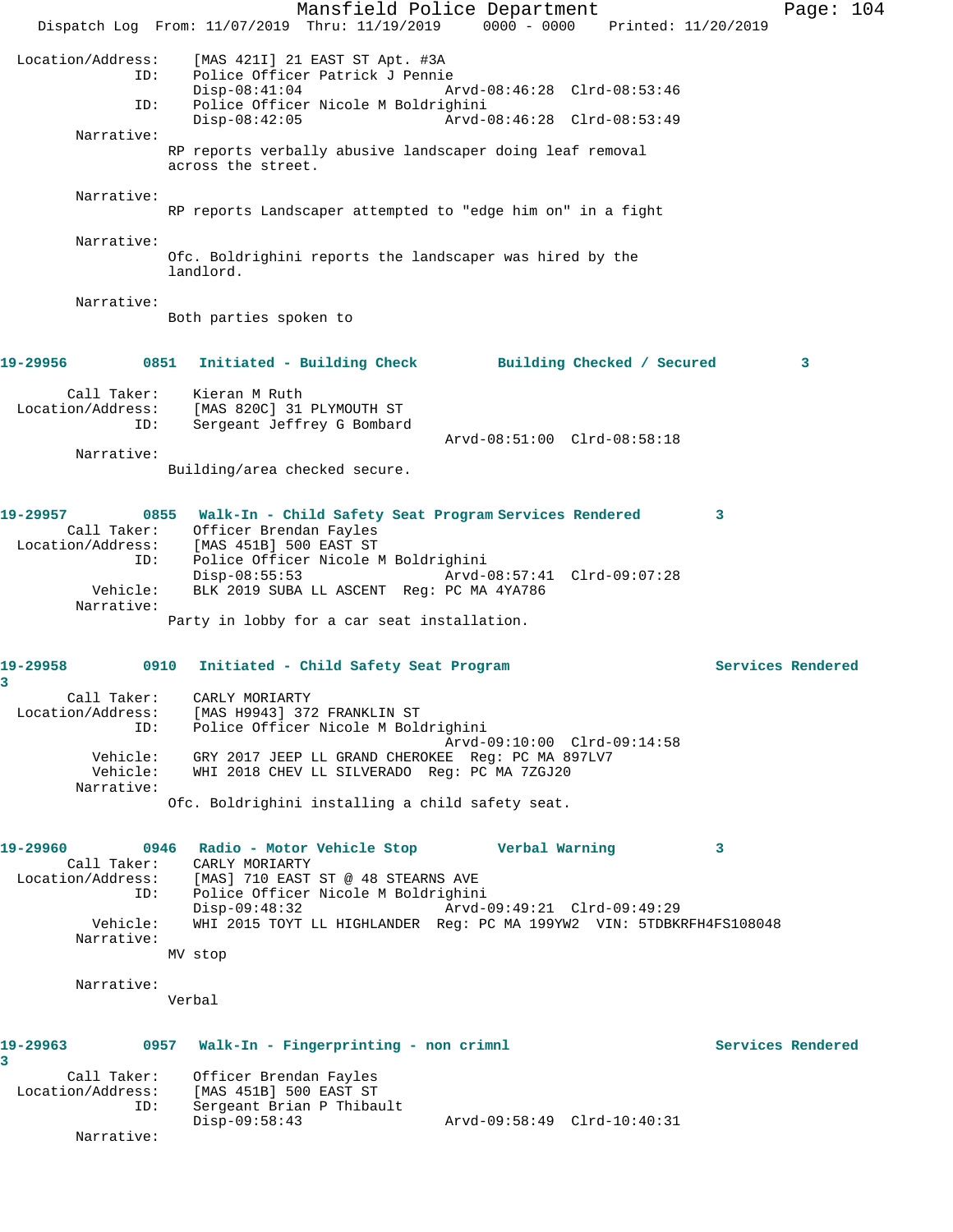Mansfield Police Department Page: 105 Dispatch Log From: 11/07/2019 Thru: 11/19/2019 0000 - 0000 Printed: 11/20/2019 Sgt. Thibault out for fingerprinting appointment. **19-29965 1010 Initiated - Selective Enforcement/RADAR Citation / Warning Issued 3**  Call Taker: Kieran M Ruth Location/Address: [MAS] 562 MAPLE ST @ 3 JENNIFER DR ID: Police Officer Nicole M Boldrighini Arvd-10:10:00 Clrd-10:39:25 Vehicle: GRY 2019 GMC TERRAI Reg: PC MA 3YX354 VIN: 3GKALXEX5KL102740 Vehicle: BLU 2017 VOLV UT V60CC Reg: PC MA 6SS414 VIN: YV440MWK5H1040644 Narrative: Traffic enforcement in the area. Narrative: Out with MA/3YX354, cited for speed Narrative: Out with MA/6SS414, cited for speed **19-29968 1047 Initiated - Building Check Building Checked / Secured 3** Call Taker: Kieran M Ruth Location/Address: [MAS 281A] 1 CROCKER ST ID: Police Officer Patrick J Pennie Arvd-10:47:00 Clrd-10:51:27 Narrative: Building/area checked secure. **19-29969 1100 Initiated - Building Check Building Checked / Secured 3** Call Taker: Kieran M Ruth Location/Address: [MAS 820C] 31 PLYMOUTH ST ID: Sergeant Jeffrey G Bombard Arvd-11:00:00 Clrd-11:09:15 Narrative: Building/area checked secure. **19-29970 1114 Initiated - Building Check Building Checked / Secured 3** Call Taker: Kieran M Ruth Location/Address: [MAS 1002] 250 EAST ST ID: Police Officer Nicole M Boldrighini Arvd-11:14:00 Clrd-11:27:27 Narrative: Building/area checked secure. **19-29971 1118 Initiated - Building Check Building Checked / Secured 3** Call Taker: Kieran M Ruth Location/Address: [MAS 840] 280 SCHOOL ST ID: Police Officer Matthew A Souza Arvd-11:18:00 Clrd-11:36:25 Narrative: Building/area checked secure. **19-29972 1127 911 - Missing Person Incident Report 1**  Call Taker: PATRICK FEENEY Location/Address: [MAS] 750 NORTH MAIN ST ID: Police Officer Patrick J Pennie Disp-11:29:35 Arvd-11:40:52 Clrd-13:24:45 Narrative: 911 caller reporting her daughter missing. Narrative: Daughter last seen yesterday around 11:00 am, texted Det. Wright last night stating she was fine. The mother believes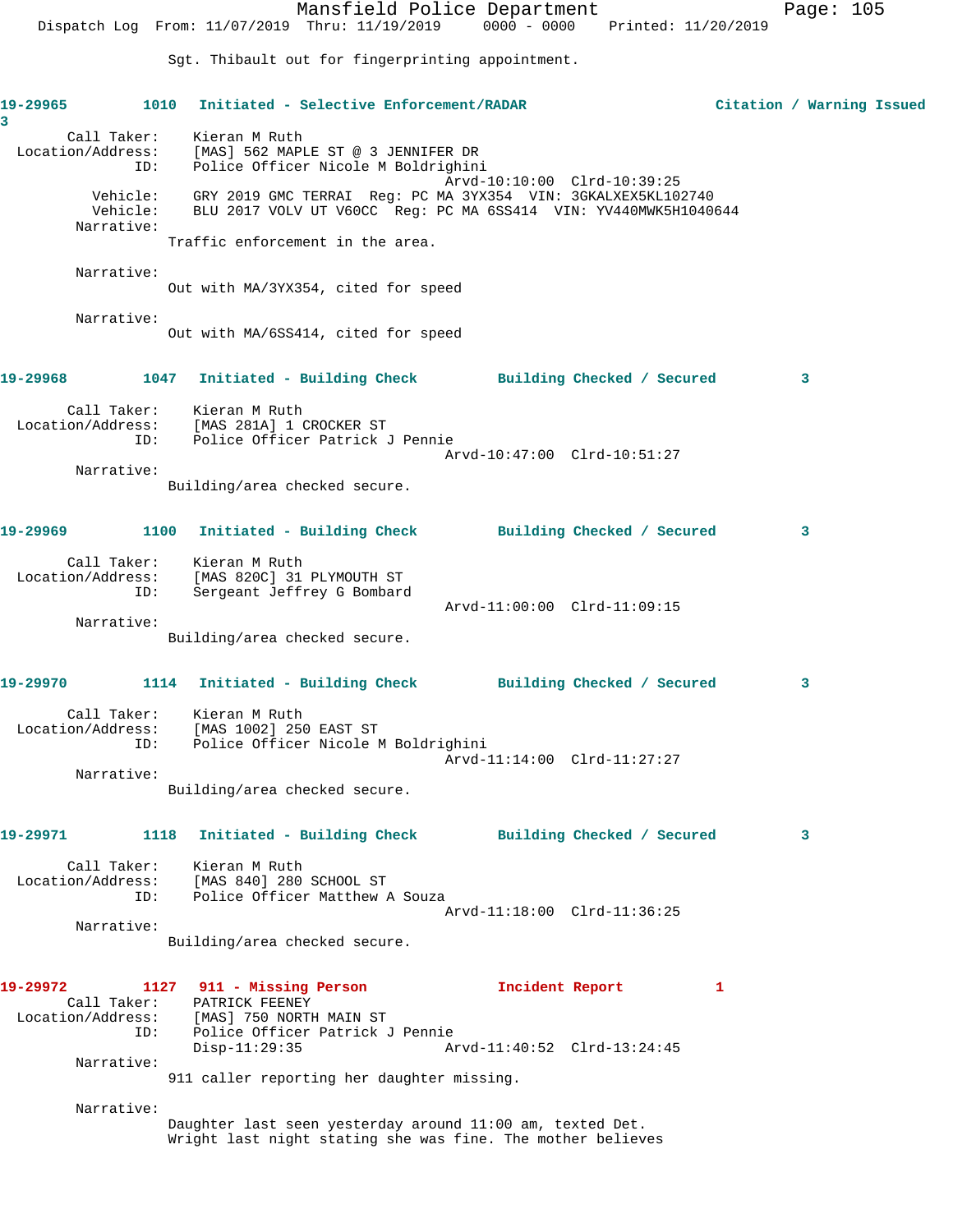|                                                                 |                                           | Mansfield Police Department<br>Dispatch Log From: 11/07/2019 Thru: 11/19/2019 0000 - 0000 Printed: 11/20/2019    |                             |             | Page: 106 |  |
|-----------------------------------------------------------------|-------------------------------------------|------------------------------------------------------------------------------------------------------------------|-----------------------------|-------------|-----------|--|
|                                                                 | description given.                        | she is dating a male party from Rhode Island, no name or                                                         |                             |             |           |  |
| Narrative:                                                      |                                           |                                                                                                                  |                             |             |           |  |
|                                                                 |                                           | Admin message sent out to via OpenFox                                                                            |                             |             |           |  |
| Refer To Incident:                                              |                                           | $19MAS-1058-OF$                                                                                                  |                             |             |           |  |
| 19-29975                                                        |                                           | 1300 Initiated - Proactive Patrol Building Checked / Secured                                                     |                             |             | 3         |  |
| Call Taker:<br>Location/Address: [MAS 417] 9 FRANCIS AVE<br>ID: | APRIL LEHANE                              | Police Officer Nicole M Boldrighini                                                                              |                             |             |           |  |
| Narrative:                                                      |                                           |                                                                                                                  | Arvd-13:00:00 Clrd-13:11:28 |             |           |  |
|                                                                 | Checking the area.                        |                                                                                                                  |                             |             |           |  |
| 19-29976 2014                                                   |                                           | 1301 Initiated - Proactive Patrol Building Checked / Secured                                                     |                             |             | 3         |  |
| Call Taker:<br>Location/Address:                                | APRIL LEHANE<br>[MAS 820C] 31 PLYMOUTH ST |                                                                                                                  |                             |             |           |  |
| ID:                                                             |                                           | Sergeant Jeffrey G Bombard                                                                                       | Arvd-13:01:00 Clrd-13:11:46 |             |           |  |
| Narrative:                                                      | Checking the area.                        |                                                                                                                  |                             |             |           |  |
| 19-29979<br>1323                                                |                                           | Phone - Suspicious Actv / Persn / Veh                                                                            |                             | Spoken To 2 |           |  |
| Call Taker:<br>Location/Address:<br>ID:                         | APRIL LEHANE<br>[MAS] NORTH MAIN ST       | Police Officer Patrick J Pennie                                                                                  |                             |             |           |  |
| ID:                                                             | $Disp-13:25:27$                           | Sergeant Lawrence G Crosman                                                                                      | Arvd-13:26:54 Clrd-13:32:45 |             |           |  |
| ID:                                                             | $Disp-13:25:35$                           | Police Officer Matthew A Souza                                                                                   | Arvd-13:26:56 Clrd-13:32:45 |             |           |  |
|                                                                 | $Disp-13:27:00$                           |                                                                                                                  | Arvd-13:27:02 Clrd-13:32:45 |             |           |  |
| Narrative:                                                      | and forth as if in distress               | rp is reporting a male possibly teens - 20s on the<br>embankment near overpass. Person was observed rocking back |                             |             |           |  |
| Narrative:                                                      |                                           | Officers spoke with a 12 year old boy who stated he was<br>outside training for his Black Belt                   |                             |             |           |  |
| 19-29981<br>Call Taker:                                         | 1339<br>APRIL LEHANE                      | Initiated - Assist Citizen - P S A Services Rendered                                                             |                             | 3           |           |  |
| Location/Address:<br>ID:                                        | [MAS] 421 ELM ST                          | Sergeant Lawrence G Crosman                                                                                      |                             |             |           |  |
| ID:                                                             |                                           | Police Officer Matthew A Souza                                                                                   | Arvd-13:39:00 Clrd-13:58:41 |             |           |  |
| Narrative:                                                      | $Disp-13:40:15$                           |                                                                                                                  | Arvd-13:49:43 Clrd-13:58:41 |             |           |  |
|                                                                 | pick up some belongings                   | Officers assisting male getting bak to his vehicle and to                                                        |                             |             |           |  |
| 19-29983<br>Call Taker:                                         | Officer Brendan Fayles                    | 1455 Walk-In - Child Safety Seat Program Services Rendered                                                       |                             | 3           |           |  |
| Location/Address:<br>ID:                                        | [MAS 451B] 500 EAST ST                    | Police Officer Nicole M Boldrighini                                                                              |                             |             |           |  |
| Narrative:                                                      | $Disp-14:58:08$                           | Ofc. Boldrighini out for a car seat appointment.                                                                 | Arvd-14:58:12 Clrd-15:08:19 |             |           |  |
| Narrative:                                                      |                                           |                                                                                                                  |                             |             |           |  |
|                                                                 | one seat installed                        |                                                                                                                  |                             |             |           |  |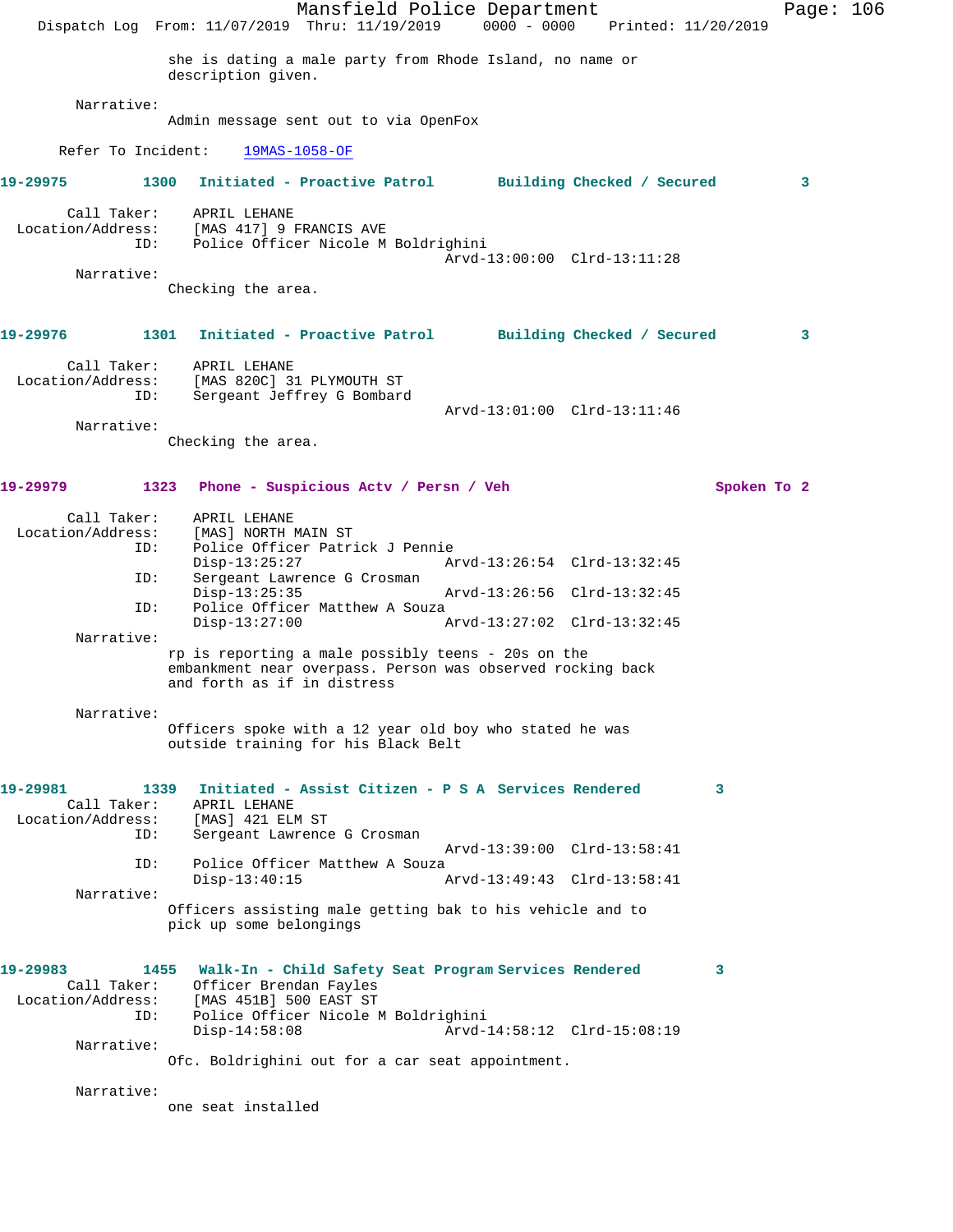Mansfield Police Department Page: 107 Dispatch Log From: 11/07/2019 Thru: 11/19/2019 0000 - 0000 Printed: 11/20/2019 **19-29984 1458 Phone - Assist Fire Department Services Rendered 3**  Call Taker: APRIL LEHANE Location/Address: [MAS H5462] 536 FRUIT ST ID: Police Officer Patrick J Pennie Disp-14:59:16 Arvd-15:04:12 Clrd-15:16:33 Narrative: Assisting the FD with a fire/medical related incident. Narrative: FD transporting to Sturdy **19-29985 1554 Initiated - Proactive Patrol Building Checked / Secured 3** Call Taker: APRIL LEHANE Location/Address: [MAS 820C] 31 PLYMOUTH ST ID: Police Officer Joshua S Ellender Arvd-15:54:00 Clrd-16:05:35 Narrative: Checking the area. **19-29990 1643 Radio - Disabled Motor Vehicle Vehicle Towed 3**  Call Taker: APRIL LEHANE Vicinity of: [MAS 451B] 500 EAST ST ID: Police Officer Jay J Sparrow Disp-16:44:11 Clrd-16:48:24 ID: Police Officer Patrick J Pennie Disp-16:44:15 Arvd-16:45:23 Clrd-17:42:56 Vehicle: GRY 2015 FORD ESCAPE Reg: PC MA 7472NV VIN: 1FMCU9GX2FUC54007 Towed: For: Disabled Vehicle By: Achins Garage To: Achins Garage Narrative: report of a 2 car MVA in the area. Unknown on injuries Narrative: Ofc Pennie reports this is not an MVA it is a DMV. Vehicle has 2 flat tires. Achins advised Narrative: Achins on scene Narrative: Achins has the vehicle. This will be a AAA tow to Firestone **19-29996 1759 Walk-In - Fingerprinting - non crimnl Assisted Party 3**  Call Taker: Support Staff Derek M Stark Location/Address: [MAS 451B] 500 EAST ST ID: Police Officer Patrick J Pennie Disp-18:00:10 Arvd-18:00:15 Clrd-18:16:02 Narrative: Ofc. Pennie assiting with fingerprints. **19-29997 1802 Phone - Well Being Check Spoken To 3**  Call Taker: APRIL LEHANE Location/Address: Police Officer Danielle C Titus<br>Disp-18:08:00 A Disp-18:08:00 Arvd-18:11:40 Clrd-18:23:49 ID: Police Officer Jay J Sparrow Disp-18:08:33 Arvd-18:13:53 Clrd-18:23:49<br>ID: Sergeant Jeffrey G Bombard Sergeant Jeffrey G Bombard Disp-18:09:50 Enrt-18:09:50 Arvd-18:17:37 Clrd-18:20:33 Narrative: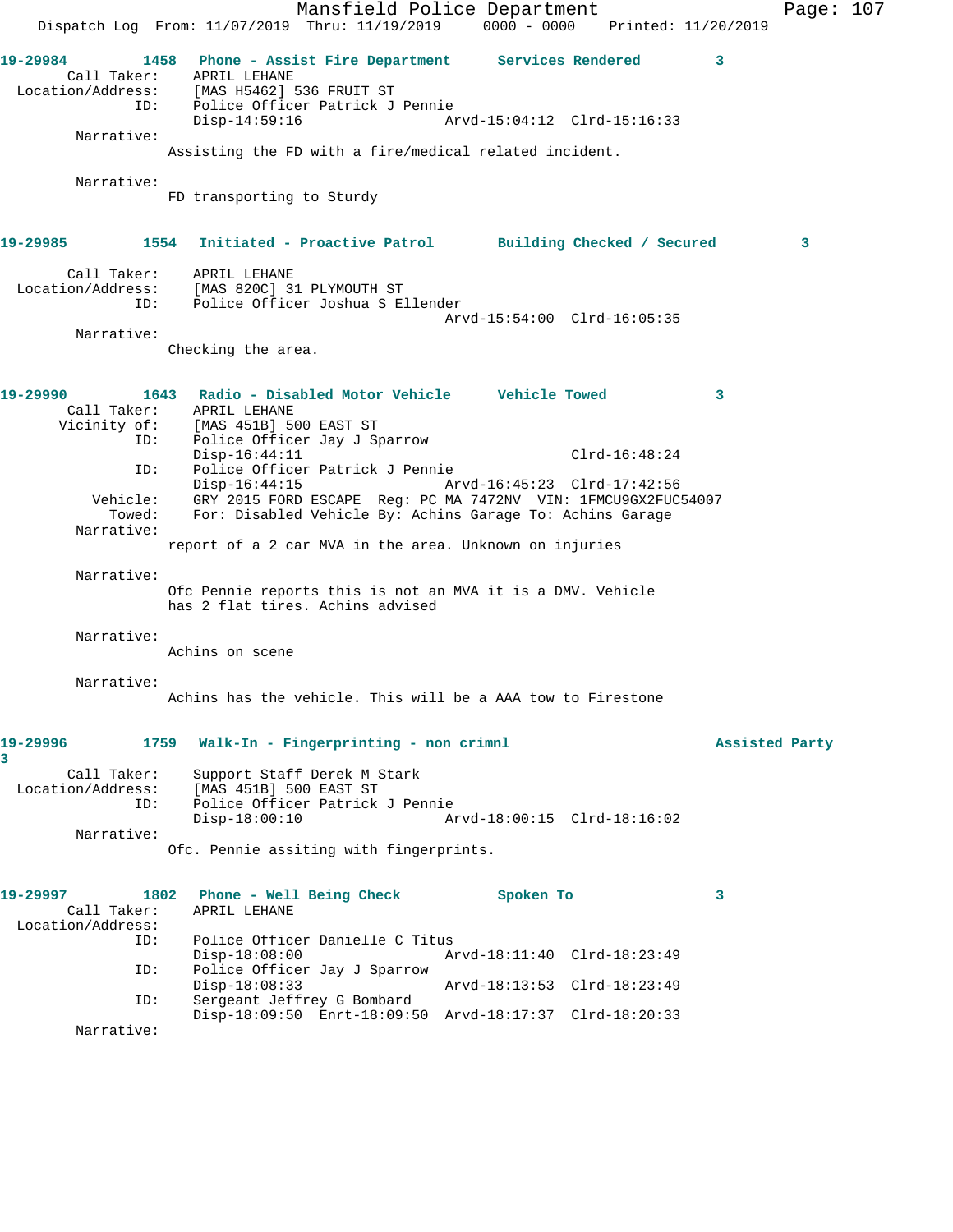|                                     |                                    | 19-30001 1835 Initiated - Traffic Enforcement / Activity Citation / Warning Issued                                                             |                             |                             |                          |
|-------------------------------------|------------------------------------|------------------------------------------------------------------------------------------------------------------------------------------------|-----------------------------|-----------------------------|--------------------------|
|                                     |                                    | Call Taker: APRIL LEHANE<br>Vicinity of: [MAS] 792 WEST ST<br>ID: Police Officer Danielle C Titus                                              | Arvd-18:35:00 Clrd-19:17:06 |                             |                          |
|                                     | Narrative:                         | Vehicle: WHI 2016 MAL Reg: PC RI 471667 VIN: 1G1ZE5ST6GF241932<br>Vehicle: YEL 2013 HOND CIVIC Req: PC MA 4NZ236 VIN: 2HGFB2F85DH534515        |                             |                             |                          |
|                                     |                                    | Traffic enforcement in the area                                                                                                                |                             |                             |                          |
| $\overline{2}$                      |                                    | 19-30002 1844 Initiated - Traffic Enforcement / Activity The Services Rendered                                                                 |                             |                             |                          |
|                                     |                                    | Call Taker:     GARIN EISELE<br>Location/Address: [MAS] BIRD RD<br>ID: Police Officer Patrick J Pennie                                         |                             |                             |                          |
|                                     |                                    |                                                                                                                                                | Arvd-18:44:00 Clrd-18:58:39 |                             |                          |
|                                     |                                    | 19-30005 1943 Phone - Escort / Transport Services Rendered 3<br>Call Taker: DAVID SULLIVAN                                                     |                             |                             |                          |
|                                     |                                    | Location/Address: [MAS] 656 SOUTH MAIN ST @ 1 GLADIOLA TER<br>ID: Police Officer Patrick J Pennie<br>Disp-19:43:55 Arvd-20:04:24 Clrd-20:04:27 |                             |                             |                          |
|                                     | Narrative:                         | Escort Mansfield HS Team on Championship Win.                                                                                                  |                             |                             |                          |
|                                     |                                    |                                                                                                                                                |                             |                             |                          |
|                                     |                                    | 19-30006 2039 Initiated - Building Check Services Rendered 3<br>Call Taker: DAVID SULLIVAN<br>Location/Address: [MAS 840] 280 SCHOOL ST        |                             |                             |                          |
|                                     |                                    | ID: Police Officer Danielle C Titus                                                                                                            | Arvd-20:39:00 Clrd-20:50:52 |                             |                          |
|                                     |                                    | 19-30008 2051 Initiated - Building Check Services Rendered 3<br>Call Taker: DAVID SULLIVAN<br>Location/Address: [MAS 281A] 1 CROCKER ST        |                             |                             |                          |
|                                     |                                    | ID: Police Officer Jay J Sparrow                                                                                                               |                             | Arvd-20:51:00 Clrd-20:53:44 |                          |
|                                     |                                    | 19-30009 2101 Initiated - Building Check Services Rendered 3<br>Call Taker: DAVID SULLIVAN                                                     |                             |                             |                          |
|                                     |                                    | Location/Address: [MAS 1002] 250 EAST ST<br>ID: Police Officer Patrick J Pennie                                                                | Arvd-21:01:00 Clrd-21:17:24 |                             |                          |
| 19-30010                            |                                    | 2109 Initiated - Suspicious Actv / Persn / Veh                                                                                                 |                             |                             | Investigated - No Report |
| $\mathbf{2}^-$<br>Location/Address: | Call Taker:<br>ID:                 | DAVID SULLIVAN<br>[MAS 840I120] 280 SCHOOL ST Apt. #I120<br>Police Officer Danielle C Titus                                                    | Arvd-21:09:00 Clrd-21:12:33 |                             |                          |
|                                     | ID:                                | Police Officer Jay J Sparrow<br>$Disp-21:09:56$                                                                                                |                             | $Clrd-21:12:28$             |                          |
|                                     | Vehicle:<br>Vehicle:<br>Narrative: | WHI 2011 BMW 328XI Reg: PC MA 9BHP30 VIN: WBAPK5C54BA656340<br>GRY 2016 TOYT CAMRY Req: PC MA 7PMY50 VIN: 4T1BF1FK3GU580008                    |                             |                             |                          |
|                                     |                                    | Susp Vevhicle in front.                                                                                                                        |                             |                             |                          |
| 19-30011                            |                                    | 2113 Initiated - Building Check Services Rendered<br>Call Taker: DAVID SULLIVAN                                                                |                             |                             | 3                        |
|                                     | ID:                                | Location/Address: [MAS 226E] 125 HIGH ST Apt. #1-4<br>Police Officer Jay J Sparrow                                                             | Arvd-21:13:00 Clrd-21:18:29 |                             |                          |
|                                     |                                    |                                                                                                                                                |                             |                             |                          |
| 19-30014                            |                                    | 2144 Initiated - Proactive Patrol                                                                                                              |                             | Building Checked / Secured  | 3                        |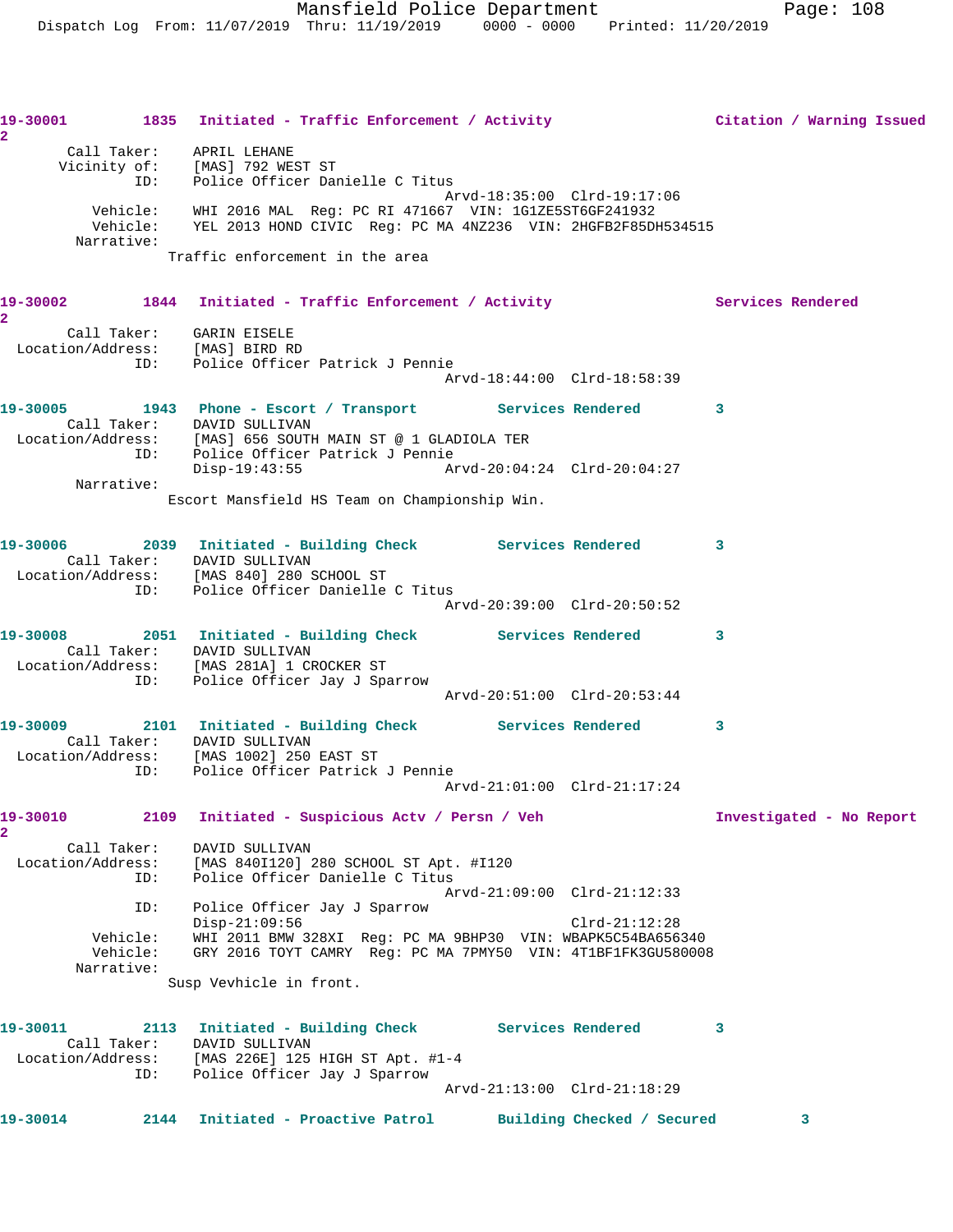Mansfield Police Department Fage: 109 Dispatch Log From: 11/07/2019 Thru: 11/19/2019 0000 - 0000 Printed: 11/20/2019 Call Taker: NICHOLAS GOYETTE Location/Address: [MAS 322] 31 HAMPSHIRE ST ID: Police Officer Danielle C Titus Arvd-21:44:00 Clrd-21:49:28 Narrative: Checking the area. **19-30017 2210 Initiated - Building Check Services Rendered 3**  Call Taker: DAVID SULLIVAN Location/Address: [MAS 411] 60 FORBES BLVD ID: Police Officer Danielle C Titus Arvd-22:10:00 Clrd-22:14:27 **19-30018 2214 Initiated - Building Check Services Rendered 3**  Call Taker: DAVID SULLIVAN Location/Address: [MAS] 4 ERICK RD @ 15 BONNEY LN ID: Police Officer Patrick J Pennie Arvd-22:14:00 Clrd-22:23:32 **19-30020 2234 Initiated - Building Check Services Rendered 3**  Call Taker: DAVID SULLIVAN Location/Address: [MAS 944] 905 SOUTH MAIN ST Apt. #B ID: Police Officer Danielle C Titus Arvd-22:34:00 Clrd-22:38:49 **19-30022 2353 Radio - Motor Vehicle Stop Spoken To 3**  Call Taker: DAVID SULLIVAN Vicinity of: [MAS 969A110] 321 SCHOOL ST Apt. #A110 ID: Officer Darius Varmahmoodi Disp-23:54:01 Arvd-23:54:06 Clrd-11/18/2019 @ 00:15:30 Vehicle: WHI 2013 TOYT UT RAV4 Reg: PC MA 79DH41 VIN: JTMZFREV7DD017830

traffic stop.

## **For Date: 11/18/2019 - Monday**

Narrative:

|             |          | 19-30026   0119   Initiated - Building Check   Services Rendered                 |                             | $\overline{\mathbf{3}}$ |
|-------------|----------|----------------------------------------------------------------------------------|-----------------------------|-------------------------|
|             |          | Call Taker: DAVID SULLIVAN                                                       |                             |                         |
|             |          | Location/Address: [MAS 1002] 250 EAST ST<br>ID: Police Officer Michelle Bellevue |                             |                         |
|             |          |                                                                                  |                             |                         |
|             |          |                                                                                  | Arvd-01:19:00 Clrd-01:21:44 |                         |
|             |          | 19-30027   0120    Initiated - Motor Vehicle Stop   Spoken To                    |                             | 3                       |
| Call Taker: |          | DAVID SULLIVAN                                                                   |                             |                         |
|             |          | Vicinity of: [MAS] 255 HOPE ST @ 141 PRATT ST                                    |                             |                         |
|             |          | ID: Police Officer Christopher D Sorge                                           |                             |                         |
|             |          |                                                                                  | Arvd-01:20:00 Clrd-01:24:55 |                         |
|             | ID:      | Police Officer Michelle Bellevue                                                 |                             |                         |
|             |          | $Disp-01:21:57$                                                                  | $Clrd-01:22:51$             |                         |
|             |          | Vehicle: 2004 E500 Req: PC RI YK945 VIN: WDBUF83J04X120864                       |                             |                         |
| Narrative:  |          |                                                                                  |                             |                         |
|             |          | Traffic stop.                                                                    |                             |                         |
|             |          | 19-30028 0132 Initiated - Motor Vehicle Stop Citation / Warning Issued 3         |                             |                         |
|             |          | Call Taker: DAVID SULLIVAN                                                       |                             |                         |
|             |          | Location/Address: [MAS] 228 PRATT ST @ 6 BICENTENNIAL CT                         |                             |                         |
|             |          | ID: Police Officer Andrew J Kelley                                               |                             |                         |
|             |          |                                                                                  | Arvd-01:32:00 Clrd-01:42:04 |                         |
|             | ID:      | Police Officer Christopher D Sorge                                               |                             |                         |
|             |          | Disp-01:35:18 Arvd-01:35:24 Clrd-01:42:07                                        |                             |                         |
|             | Vehicle: | WHI 2017 CHEV EXPG25 Reg: MA LV54511 VIN: 1GAWGFFG5H1343253                      |                             |                         |
|             |          | 19-30031 0142 Initiated - Building Check Building Checked / Secured              |                             | 3                       |
|             |          |                                                                                  |                             |                         |
|             |          | Call Taker: DAVID SULLIVAN                                                       |                             |                         |
|             |          | Location/Address: [MAS 1015] 30 CHAUNCY ST                                       |                             |                         |
|             |          | ID: Police Officer Andrew J Kelley                                               |                             |                         |
|             |          |                                                                                  | Arvd-01:42:00 Clrd-01:57:30 |                         |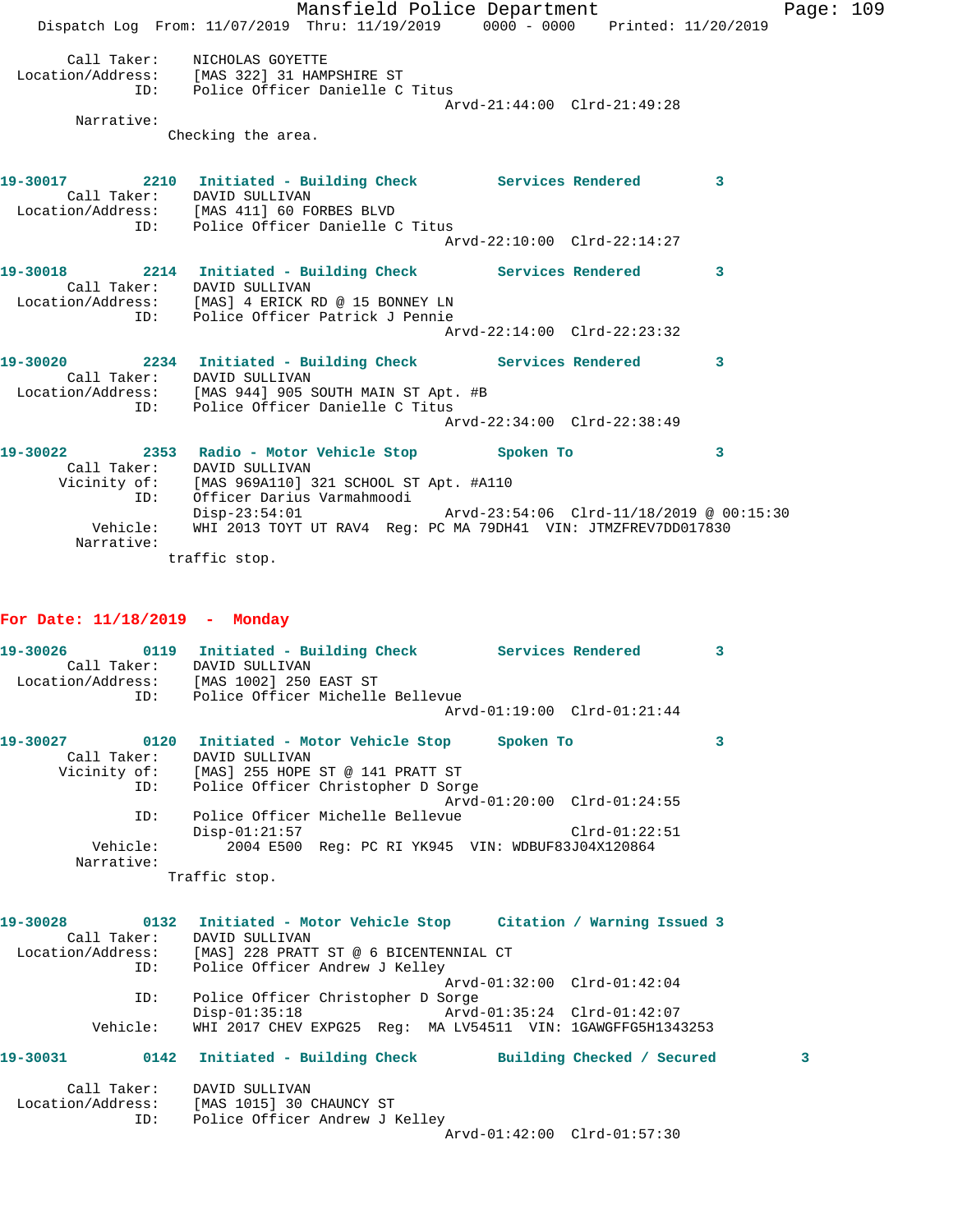**19-30032 0147 Initiated - Building Check Services Rendered 3**  Call Taker: DAVID SULLIVAN Vicinity of: [MAS] PLYMOUTH ST ID: Police Officer Christopher D Sorge Arvd-01:47:00 Clrd-01:54:06 **19-30037 0205 Initiated - Building Check Services Rendered 3**  Call Taker: DAVID SULLIVAN Vicinity of: [MAS] COPELAND DR ID: Police Officer Andrew J Kelley Arvd-02:05:00 Clrd-02:11:54 **19-30038 0212 Initiated - Building Check Services Rendered 3**  Call Taker: DAVID SULLIVAN Location/Address: [MAS 840] 280 SCHOOL ST ID: Police Officer Christopher D Sorge Arvd-02:12:00 Clrd-02:19:34 Vehicle: GRY 2008 NISS 4D VRS Reg: PC NY JAR4125 VIN: 3N1BC13E38L383317 **19-30043 0227 Initiated - Building Check Services Rendered 3**  Call Taker: DAVID SULLIVAN Vicinity of: [MAS] 4 ERICK RD @ 15 BONNEY LN ID: Police Officer Michelle Bellevue Arvd-02:27:00 Clrd-02:31:24 **19-30044 0235 Initiated - Building Check Services Rendered 3**  Call Taker: DAVID SULLIVAN Location/Address: [MAS 4] 31 HAMPSHIRE ST ID: Police Officer Christopher D Sorge Arvd-02:35:00 Clrd-02:41:48 **19-30045 0242 Initiated - Motor Vehicle Stop Citation / Warning Issued 3**  Call Taker: DAVID SULLIVAN Vicinity of: [MAS 411] 60 FORBES BLVD ID: Police Officer Christopher D Sorge Arvd-02:42:00 Clrd-03:09:35 Vehicle: GRY 2007 SCION TC Reg: PC RI VL324 VIN: JTKDE177570202783 Towed: For: Unregistered/Uninsured By: Achins Garage To: Achins Garage Narrative: Traffic Stop. Narrative: M12 req a tow - unregistered. achins notified responding. Refer To Summons: 19MAS-629-AR Summons: PRUM, VERINA M Address: 123 HUDSON ST Apt. #FL 3 PROVIDENCE, RI Age: 23 Charges: LICENSE SUSPENDED, OP MV WITH UNREGISTERED MOTOR VEHICLE **19-30046 0251 Initiated - Building Check Services Rendered 3**  Call Taker: DAVID SULLIVAN Location/Address: [MAS 992] 660 EAST ST ID: Police Officer Michelle Bellevue Arvd-02:51:00 Clrd-02:53:54 **19-30047 0259 Phone - Suspicious Actv / Persn / Veh Unfounded/Unverifed 2**  Call Taker: NICHOLAS GOYETTE Location/Address: [MAS H1769] 64 RUMFORD AVE ID: Police Officer Andrew J Kelley Disp-03:00:56 Arvd-03:03:15 Clrd-03:23:08 ID: Sergeant Robert S Pierce Disp-03:01:04 Arvd-03:04:36 Clrd-03:23:06 ID: Police Officer Michelle Bellevue<br>Disp-03:02:23 Arv Disp-03:02:23 Arvd-03:04:38 Clrd-03:23:03 Narrative: Caller reports a w/m wearing dark clothing cutting through her back yard and walking in her driveway to Rumford Ave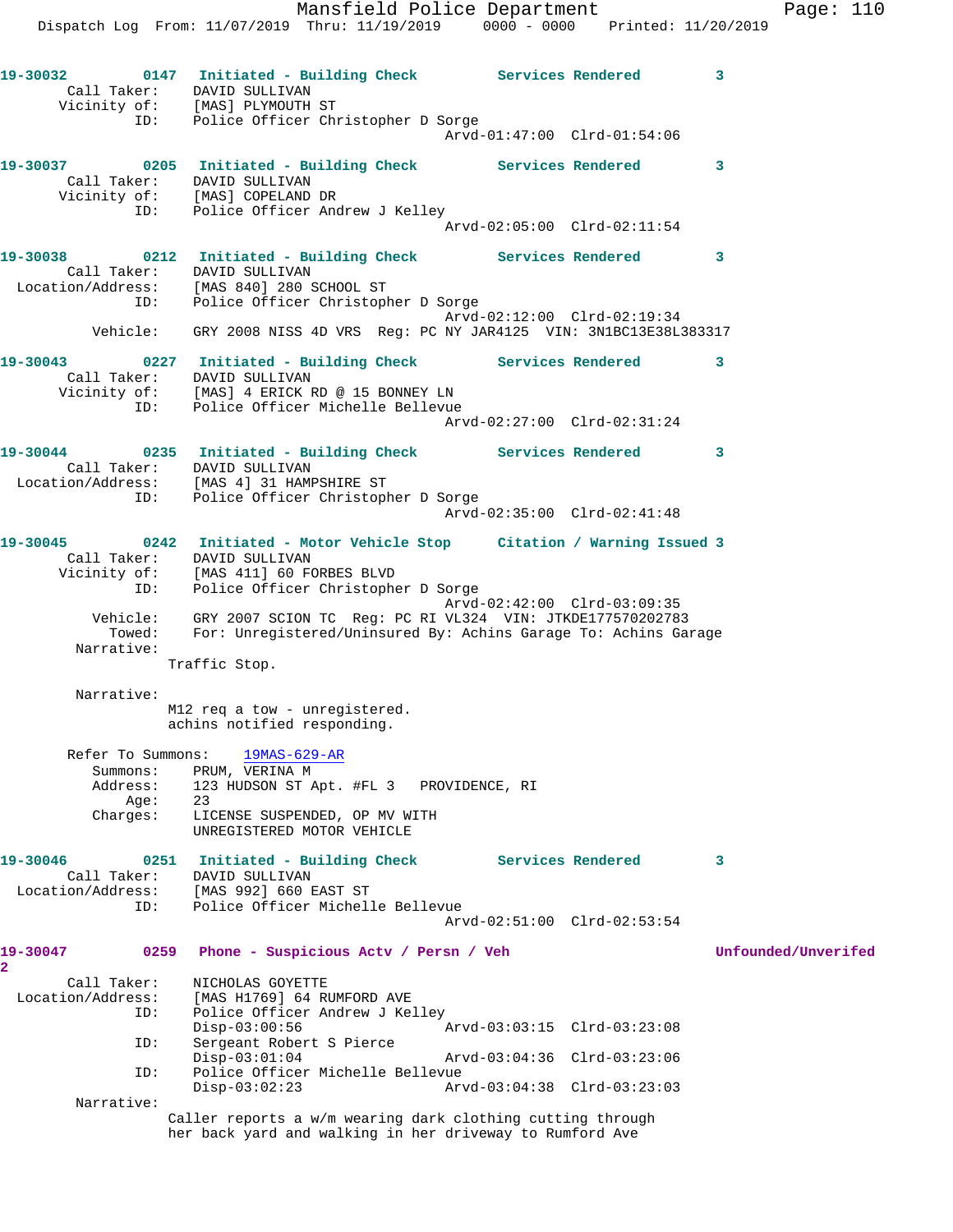Mansfield Police Department Fage: 111 Dispatch Log From: 11/07/2019 Thru: 11/19/2019 0000 - 0000 Printed: 11/20/2019 Narrative: Last seen down the callers driveway to unk direction on Rumford Ave. Narrative: Area check was negative. **19-30048 0321 Initiated - Suspicious Actv / Persn / Veh Services Rendered 2**  Call Taker: DAVID SULLIVAN Location/Address: [MAS] SAMOSET AVE ID: Police Officer Christopher D Sorge Arvd-03:21:00 Clrd-03:22:54 Vehicle: BLK 2018 HOND ACCORD Reg: PC MA 966MT0 VIN: 1HGCV2E34JA022190 **19-30049 0325 Initiated - Building Check Services Rendered 3**  Call Taker: DAVID SULLIVAN Location/Address: [MAS 281A] 1 CROCKER ST ID: Police Officer Andrew J Kelley Arvd-03:25:00 Clrd-03:27:14 **19-30050 0327 Initiated - Building Check Services Rendered 3**  Call Taker: DAVID SULLIVAN Location/Address: [MAS 900A] 242 CHAUNCY ST Apt. #1 ID: Police Officer Andrew J Kelley Arvd-03:27:00 Clrd-03:34:22 **19-30051 0328 Phone - Well Being Check Services Rendered 3**  Call Taker: DAVID SULLIVAN Location/Address: [MAS 240A] 189 CHAUNCY ST ID: Police Officer Christopher D Sorge Disp-03:35:32 Clrd-03:36:04<br>ID: Police Officer Andrew J Kelley Police Officer Andrew J Kelley<br>Disp-03:35:59 Ar Disp-03:35:59 Arvd-03:38:17 Clrd-03:38:21 Narrative: ATL a Son called to req a well being check as his father was dropped off by MSP at this location after car broke down in Norton. Narrative: Officer spoke to Store Clerk. Advised the party was picked up by a cab and was returning to Brockton. **19-30052 0340 Initiated - Building Check Services Rendered 3**  Call Taker: DAVID SULLIVAN Location/Address: [MAS 322] 31 HAMPSHIRE ST ID: Police Officer Andrew J Kelley Arvd-03:40:00 Clrd-03:42:12 **19-30053 0342 Initiated - Suspicious Actv / Persn / Veh Services Rendered 2**  Call Taker: DAVID SULLIVAN Location/Address: [MAS 255] 377 CHAUNCY ST ID: Police Officer Andrew J Kelley Arvd-03:42:00 Clrd-03:42:59 Vehicle: WHI 2019 HINO 195 Reg: CO MA T97331 VIN: JHHGDM2H5KK001503 Narrative: Open Trailer Truck. Empty crates inside. **19-30055 0601 911 - 911 Hang-ups & Verifications Unfounded/Unverifed 2**  Call Taker: DAVID SULLIVAN Vicinity of: [MAS 407D] 90 NORFOLK ST ID: Police Officer Christopher D Sorge Disp-06:02:43 Arvd-06:06:34 Clrd-06:09:07 Narrative:

911 Open Lines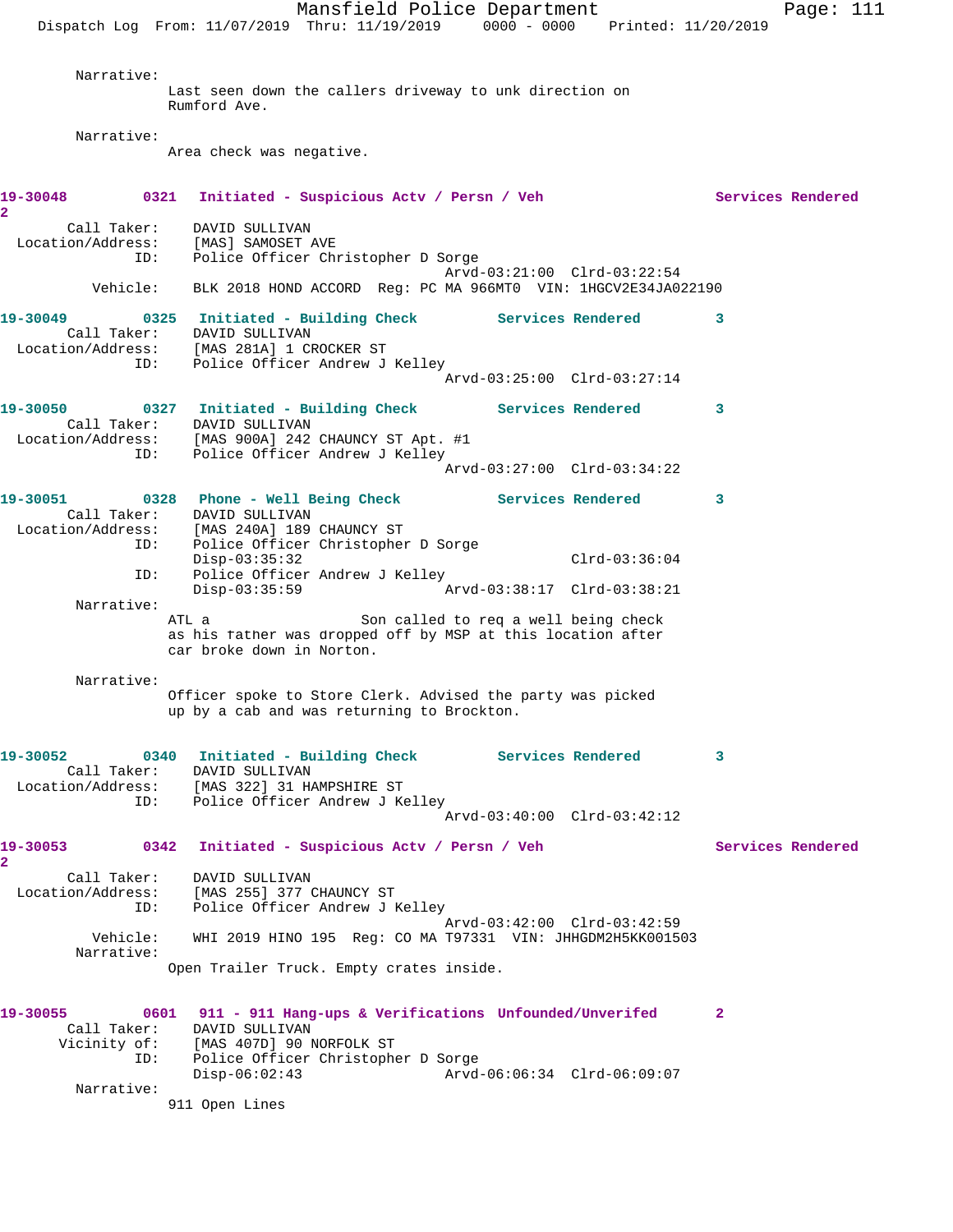Mansfield Police Department Page: 112 Dispatch Log From: 11/07/2019 Thru: 11/19/2019 0000 - 0000 Printed: 11/20/2019 **19-30057 0625 Initiated - Selective Enforcement/RADAR Services Rendered 3**  Call Taker: DAVID SULLIVAN Vicinity of: [MAS] NORFOLK ST ID: Police Officer Christopher D Sorge Arvd-06:25:00 Clrd-06:52:48 **19-30058 0627 Initiated - Selective Enforcement/RADAR Services Rendered 3**  Call Taker: DAVID SULLIVAN Vicinity of: [MAS] 99 COPELAND DR @ 235 CHAUNCY ST ID: Police Officer Andrew J Kelley Arvd-06:27:00 Clrd-07:02:30 **19-30059 0633 Initiated - Selective Enforcement/RADAR Services Rendered 3**  Call Taker: DAVID SULLIVAN Location/Address: [MAS] 30 HOPE ST @ 176 PARK ST ID: Police Officer Michelle Bellevue Arvd-06:33:00 Clrd-07:51:24 **19-30062 0656 Initiated - Motor Vehicle Stop Citation / Warning Issued 3**  Call Taker: PATRICK FEENEY<br>Location/Address: [MAS 1015] 30 CHAUNCY ST<br>ID: Sergeant Robert S Pierce Location/Address: [MAS 1015] 30 CHAUNCY ST ID: Sergeant Robert S Pierce Arvd-06:56:00 Clrd-07:01:56 Vehicle: GRY 2018 CHEV EQUINO Reg: PC MA 9AWM40 VIN: 2GNAXSEV4J6265472 **19-30065 0706 911 - Motor Veh Acc - Hit & Run Investigated - Report Taken 1** Call Taker: PATRICK FEENEY Vicinity of: [MAS] 11 NORFOLK ST ID: Police Officer Christopher D Sorge Disp-07:08:39 Arvd-07:19:52 Clrd-07:55:19 Vehicle: BLK 2014 TOYT SIENNA Reg: PC MA 8YC385 VIN: 5TDJK3DC6ES073723 Narrative: 911 caller reports a past hit & run. M12 reports that the other m/v was a truck backing up and struck the windshield. M/v and oper info will be obtained from management and emailed to M12 for the report. information was obtained from camera footage. Refer To Accident: 19MAS-432-AC **19-30066 0726 Initiated - Disabled Motor Vehicle Services Rendered 3**  Call Taker: PATRICK FEENEY Vicinity of: [MAS 1018] 600 EAST ST ID: Police Officer Andrew J Kelley Arvd-07:26:00 Clrd-07:41:20<br>Vehicle: 2008 9-3 Reg: PC RI HY941 VIN: YS3FB46YX81013538 2008 9-3 Reg: PC RI HY941 VIN: YS3FB46YX81013538 Narrative: DMV in the area; off in the BLD. **19-30068 0750 911 - Motor Veh Acc - No Injury Accident Report 1**  Call Taker: PATRICK FEENEY Location/Address: [MAS] 377 NORTH MAIN ST @ 44 CROCKER ST ID: Police Officer Michelle Bellevue Disp-07:51:32 Clrd-07:52:49 ID: Police Officer Andrew J Kelley Disp-07:51:35 Arvd-07:52:44 Clrd-07:52:47<br>ID: Police Officer David W Kinahan Police Officer David W Kinahan<br>Disp-07:56:30 P Disp-07:56:30 Arvd-07:56:32 Clrd-08:18:11 ID: Police Officer Nicole M Boldrighini Disp-07:56:36 Arvd-07:56:39 Clrd-07:57:37 Vehicle: WHI 2017 HYUN ELANTR Reg: PC MA 5LB196 VIN: 5NPD74LF1HH062784 Vehicle: WHI 2016 FORD E350 Reg: MA ATT218 VIN: 1FDEE3FL2GDC33158 Narrative: 911 caller reports a 2 car crash no injuries, minor damage. Narrative: M14 & M7 handling the crash.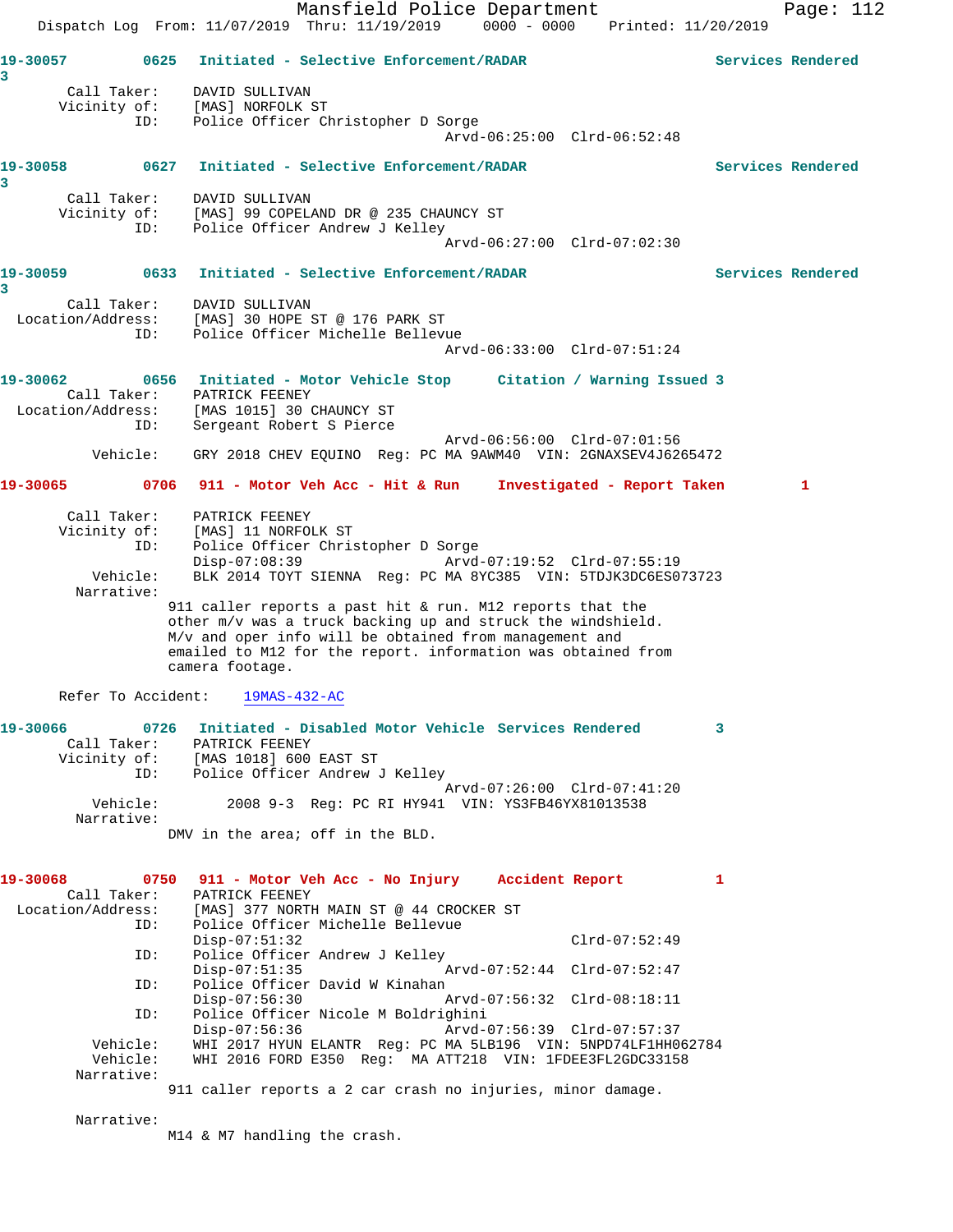Mansfield Police Department Page: 113 Dispatch Log From: 11/07/2019 Thru: 11/19/2019 0000 - 0000 Printed: 11/20/2019 Refer To Accident: 19MAS-433-AC **19-30077 0843 Walk-In - Child Safety Seat Program Services Rendered 3**  Call Taker: Support Staff Derek M Stark Location/Address: [MAS 451B] 500 EAST ST ID: Police Officer Nicole M Boldrighini Disp-08:44:30 Arvd-08:44:35 Clrd-08:59:49 Vehicle: BLU 2006 TOYT 4D COROLLA Reg: PC MA 2NTD20 Narrative: Ofc. Boldrighini installing a child safety seat. **19-30078 0851 Initiated - Building Check Building Checked / Secured 3** Call Taker: CARLY MORIARTY Location/Address: [MAS] 30 CHAUNCY ST ID: Police Officer Gregg S Kennedy Arvd-08:51:00 Clrd-08:55:50 Narrative: Building/area checked secure. 19-30079 0852 Initiated - Traffic Enforcement / Activity Services Rendered **2**  Call Taker: PATRICK FEENEY Location/Address: [MAS] 363 NORTH MAIN ST @ 54 CHAUNCY ST ID: Police Officer David W Kinahan Arvd-08:52:00 Clrd-09:30:53 Vehicle: BRO 2015 LEXS ES350 Reg: PAS MA IC70LS VIN: JTHBK1GG6F2168037 Narrative: Heavy traffic attempting to take a left turn due to Forbes Blvd being closed. **19-30080 0908 Initiated - Follow up Investigation Not Home / No Answer 3**  Call Taker: PATRICK FEENEY Location/Address: [MAS H4491] 27 HIGHLAND AVE ID: Police Officer Patrick J Pennie Arvd-09:08:00 Clrd-09:13:37 ID: Police Officer Nicole M Boldrighini Disp-09:10:44 Arvd-09:10:45 Clrd-09:13:34 Narrative: Following up to a reported missing juvenile female. Narrative: No one home Narrative: Party was entered into NCIC as missing on 11/17/19 at 1430 hrs. NIC M575449194. Narrative: Party walked into school, reported by MD2, Taken out of NCIC at 1230 hrs. 19-30082 0930 Initiated - Traffic Enforcement / Activity **Services Rendered 2**  Call Taker: PATRICK FEENEY Location/Address: [MAS] GILBERT ST ID: Police Officer Nicole M Boldrighini Arvd-09:30:00 Clrd-09:49:58 **19-30085 0950 Initiated - Motor Vehicle Stop Verbal Warning 3**  Call Taker: CARLY MORIARTY Location/Address: [MAS H3104] 115 PRATT ST ID: Police Officer Gregg S Kennedy Arvd-09:50:00 Clrd-09:51:37 Vehicle: GRY 2000 LINC 4D Reg: PC MA 1ENL46 Narrative: Mvs-verbal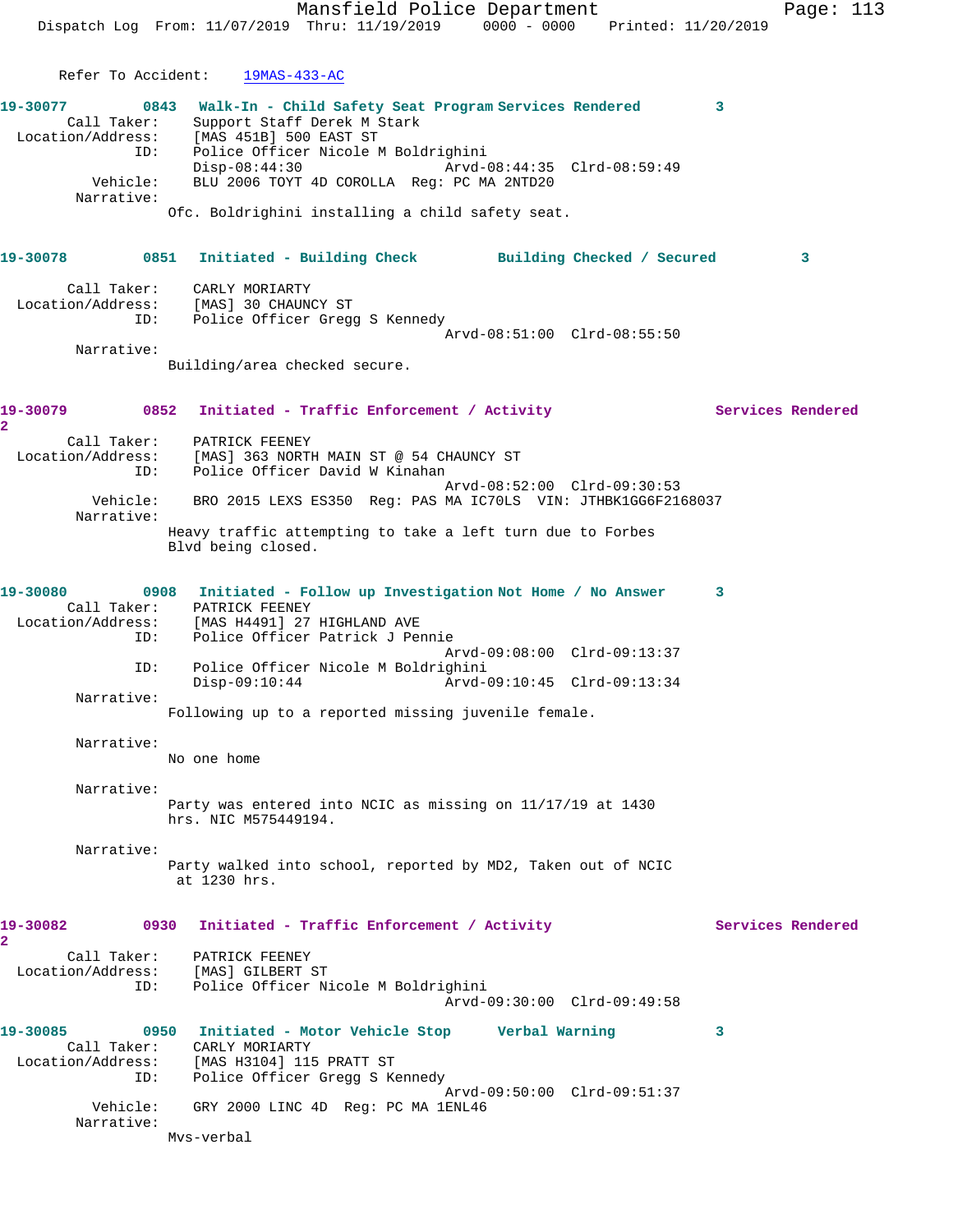| 19-30088<br>Call Taker:                                      | 1005 Phone - Motor Veh Acc - w/Injury Vehicle Towed<br>CARLY MORIARTY                                                                                                                                                                                                                              |                             | 1                 |              |
|--------------------------------------------------------------|----------------------------------------------------------------------------------------------------------------------------------------------------------------------------------------------------------------------------------------------------------------------------------------------------|-----------------------------|-------------------|--------------|
| Vicinity of:<br>ID:                                          | [MAS H1687] 101 FRANKLIN ST<br>Police Officer Patrick J Pennie                                                                                                                                                                                                                                     |                             |                   |              |
| ID:                                                          | $Disp-10:06:14$<br>Police Officer David W Kinahan                                                                                                                                                                                                                                                  | Arvd-10:08:31 Clrd-10:53:47 |                   |              |
| ID:                                                          | $Disp-10:06:18$<br>Police Officer Gregg S Kennedy                                                                                                                                                                                                                                                  | Arvd-10:12:07 Clrd-10:53:49 |                   |              |
| Vehicle:<br>Vehicle:<br>Towed:<br>Released To:<br>Narrative: | $Disp-10:09:31$<br>GRY 2008 NISS ALTIMA Reg: PC MA 6VE465 VIN: 1N4AL21E68N461192<br>RED 2006 TOYT TACOMA Req: PC MA 109ERN VIN: 5TETX22N26Z216616<br>For: Accident By: Achins Garage To: Achins Garage<br>JOSEPH On: 11/18/2019 @ 1317<br>911 callers reporting a poss. 3 car crash; poss. injury. | Arvd-10:12:51 Clrd-10:51:00 |                   |              |
| Narrative:                                                   | M7 requests 2 tows needed; Achins contacted.                                                                                                                                                                                                                                                       |                             |                   |              |
| Narrative:                                                   |                                                                                                                                                                                                                                                                                                    |                             |                   |              |
|                                                              | $M/V$ 's towed away.                                                                                                                                                                                                                                                                               |                             |                   |              |
| Refer To Accident:                                           | $19MAS-434-AC$                                                                                                                                                                                                                                                                                     |                             |                   |              |
| 19-30089<br>$\overline{a}$                                   | 1020 Radio - Suspicious Actv / Persn / Veh                                                                                                                                                                                                                                                         |                             | Services Rendered |              |
| Call Taker:<br>Location/Address:<br>ID:                      | CARLY MORIARTY<br>[MAS 332] 240 EAST ST<br>Police Officer Nicole M Boldrighini                                                                                                                                                                                                                     |                             |                   |              |
| ID:                                                          | $Disp-10:21:31$<br>Sergeant Thomas R Connor                                                                                                                                                                                                                                                        | Arvd-10:23:46 Clrd-10:31:48 |                   |              |
| ID:                                                          | $Disp-10:21:45$<br>Detective Kenneth E Wright                                                                                                                                                                                                                                                      | Arvd-10:25:51 Clrd-10:31:48 |                   |              |
|                                                              | $Disp-10:23:33$                                                                                                                                                                                                                                                                                    | Arvd-10:23:37 Clrd-10:31:48 |                   |              |
| Narrative:                                                   | MD2 reports that QMS called to reports an unknown male party<br>attempting to gain access to the rear of the bldg; on scene<br>investigating. M1/M14 to assist & back up. Described as<br>wearing a black hat and fleece jacket.                                                                   |                             |                   |              |
| Narrative:                                                   |                                                                                                                                                                                                                                                                                                    |                             |                   |              |
|                                                              | Md2 reports that the party checks out; is actually the<br>locksmith. He is properly ID'd and verified by the school.                                                                                                                                                                               |                             |                   |              |
| Narrative:                                                   | Units out with MD2.                                                                                                                                                                                                                                                                                |                             |                   |              |
| Narrative:                                                   | M1 reports that the party does check out. He is licensed and<br>checked in with the school.                                                                                                                                                                                                        |                             |                   |              |
| 19-30090                                                     | 1033 911 - 911 Hang-ups & Verifications Confirmed misdial/Accdntl Call                                                                                                                                                                                                                             |                             |                   | $\mathbf{2}$ |
| Call Taker:<br>Location/Address:<br>ID:                      | PATRICK FEENEY<br>[MAS 834] 261 CHAUNCY ST<br>Police Officer Nicole M Boldrighini<br>$Disp-10:34:28$                                                                                                                                                                                               | Arvd-10:36:03 Clrd-10:37:01 |                   |              |
| 19-30092                                                     | 1037 Walk-In - Larceny under \$1200 Investigated - Report Taken                                                                                                                                                                                                                                    |                             |                   | $\mathbf{2}$ |
| Call Taker:<br>Location/Address:<br>ID:                      | Support Staff Derek M Stark<br>[MAS H260] 428 SOUTH MAIN ST<br>Police Officer Gregg S Kennedy<br>$Disp-10:55:04$                                                                                                                                                                                   | Arvd-11:02:18 Clrd-11:09:25 |                   |              |
| Narrative:                                                   | Walk in looking to file report for stolen items off her<br>front porch.                                                                                                                                                                                                                            |                             |                   |              |
| Refer To Incident:                                           | 19MAS-1060-OF                                                                                                                                                                                                                                                                                      |                             |                   |              |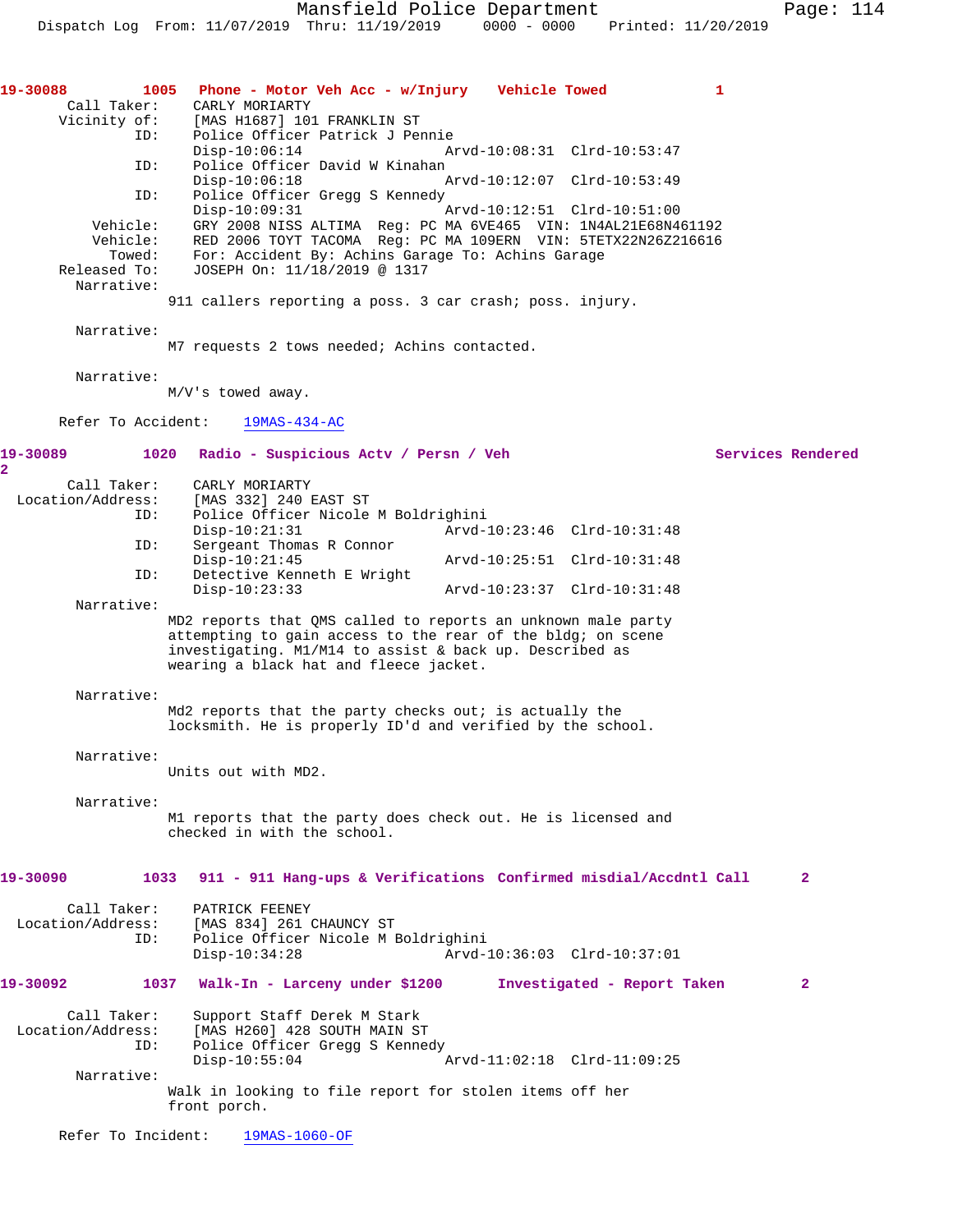Mansfield Police Department Fage: 115 Dispatch Log From: 11/07/2019 Thru: 11/19/2019 0000 - 0000 Printed: 11/20/2019 **19-30091 1044 Initiated - Building Check Building Checked / Secured 3** Call Taker: PATRICK FEENEY Location/Address: [MAS 840] 280 SCHOOL ST ID: Police Officer Nicole M Boldrighini Arvd-10:44:00 Clrd-11:09:03 19-30094 1131 Initiated - Traffic Enforcement / Activity **Services Rendered 2**  Call Taker: PATRICK FEENEY Vicinity of: [MAS] 600 WEST ST ID: Police Officer Nicole M Boldrighini Arvd-11:31:00 Clrd-11:37:44 **19-30095 1136 Alarm - Alarm - Burglar Building Checked / Secured 1** Call Taker: PATRICK FEENEY Location/Address: [MAS H4698] 40 ANGELINA LN ID: Police Officer Patrick J Pennie Disp-11:37:42 Arvd-11:43:30 Clrd-11:50:30 ID: Police Officer Nicole M Boldrighini<br>Disp-11:37:49 hrvd-11:43:22 Clrd-11:50:25 Disp-11:37:49 Narrative: front door alarm; no keyholders yet. Narrative: M14 reporting an open front door. Narrative: M14 reporting the house checked secure and the door has been secured as well **19-30099 1200 Initiated - Building Check Building Checked / Secured 3** Call Taker: PATRICK FEENEY Location/Address: [MAS 907E] 390 WEST ST ID: Police Officer Nicole M Boldrighini Arvd-12:00:00 Clrd-12:08:20 **19-30102 1209 911 - 911 Hang-ups & Verifications Confirmed misdial/Accdntl Call 2** Call Taker: PATRICK FEENEY Location/Address: [MAS 1005B] 292 CHAUNCY ST Apt. #150 ID: Police Officer Nicole M Boldrighini Disp-12:10:52 Arvd-12:13:08 Clrd-12:14:26 Narrative: 911 hangup; call back made and spoke to at the desk. She reports no emergency; ofc to confirm. **19-30104 1225 911 - Assist Fire Department Transported to Hospital 3**  Call Taker: PATRICK FEENEY Location/Address: [MAS 434] 13 BONNEY LN Apt. #6 ID: Police Officer Patrick J Pennie Disp-12:25:34 Arvd-12:31:08 Clrd-12:52:07 Narrative: Assisting the FD with a fire/medical related incident. **19-30105 1234 Phone - Assist Fire Department Services Rendered 3**  Call Taker: CARLY MORIARTY Location/Address: [MAS MAS12] 1007 WEST ST ID: Police Officer Nicole M Boldrighini Disp-12:35:10 Arvd-12:42:08 Clrd-12:45:09 Narrative: Assist the fd with a fire alarm activation **19-30106 1250 911 - Motor Veh Acc - No Injury Services Rendered 1** 

Call Taker: PATRICK FEENEY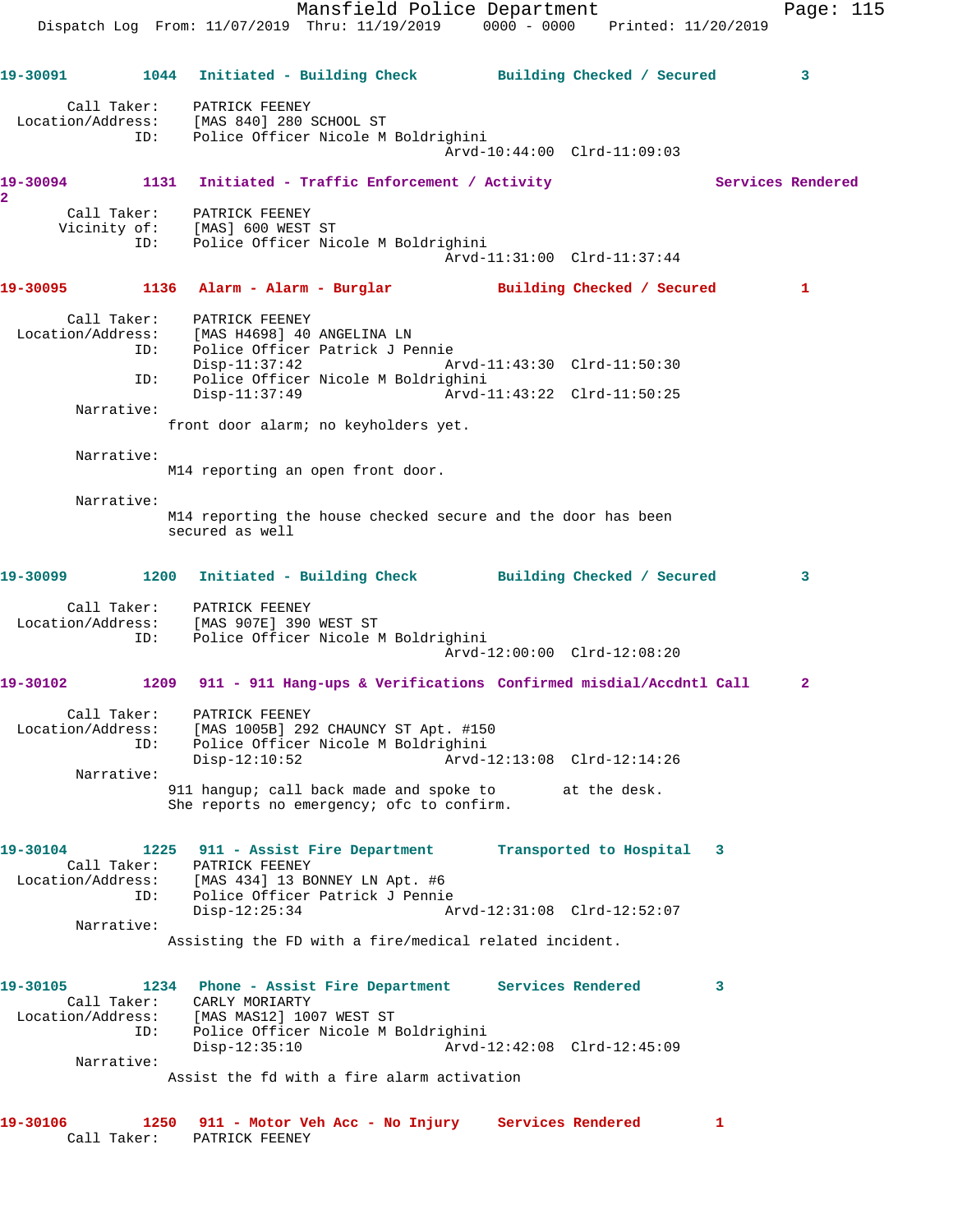Mansfield Police Department Page: 116 Dispatch Log From: 11/07/2019 Thru: 11/19/2019 0000 - 0000 Printed: 11/20/2019 Vicinity of: [MAS 840D105] 280 SCHOOL ST Apt. #D105 ID: Police Officer Nicole M Boldrighini Arvd-12:55:56 Clrd-13:06:53 ID: Police Officer David W Kinahan<br>Disp-12:51:57 Arvd-13:00:12 Clrd-13:06:53 Vehicle: RED 2008 LINC UT MKX Reg: PC MA 627MN9 VIN: 2LMDU88C98BJ40299 Vehicle: GRY 2013 VOLK JETTA Reg: PC MA 2HV574 VIN: 3VWDP7AJ2DM399684 Narrative: Report of a minor 2 car crash, no injuries. Narrative: M14 reports minor damage, assisting with the exchange of info. **19-30107 1310 Initiated - Disabled Motor Vehicle Services Rendered 3**  Call Taker: PATRICK FEENEY Location/Address: [MAS] 2 WARE ST @ 300 EAST ST ID: Sergeant Thomas R Connor Arvd-13:10:00 Clrd-13:28:26 Narrative: M1 reports a DMV in the area with a flat tire; off to the side and AAA tow en route. 19-30117 1337 Initiated - ACO Activity **Services Rendered** 3 Call Taker: PATRICK FEENEY Location/Address: [OTH] 305 SOUTH ST ID: animal control Jeffrey S Collins Arvd-13:37:00 Clrd-15:42:48 Narrative: ACO taking a specimen into the MDPH lab in Boston for testing. 19-30118 1340 Initiated - Traffic Enforcement / Activity **Services Rendered 2**  Call Taker: PATRICK FEENEY Location/Address: [MAS] SPRING ST ID: Police Officer Gregg S Kennedy Arvd-13:40:00 Clrd-14:25:47 Narrative: No violations observed. **19-30119 1346 Initiated - Traffic Cntrl / Dirctn Services Rendered 3**  Call Taker: PATRICK FEENEY Location/Address: [MAS 1002] 250 EAST ST ID: Police Officer Patrick J Pennie Arvd-13:46:00 Clrd-14:00:22 Narrative: Bus traffic. 19-30120 1354 Initiated - Traffic Enforcement / Activity **Services Rendered 2**  Call Taker: PATRICK FEENEY Location/Address: [MAS] 165 OTIS ST @ 6 PLANTINGFIELD RD ID: Police Officer Nicole M Boldrighini Arvd-13:54:00 Clrd-14:25:16 Vehicle: RED 2006 CHEV IMPALA Reg: PC MA 9TW868 VIN: 2G1WT55K369334703 Narrative: 1 violation in the area. **19-30122 1409 Initiated - Traffic Cntrl / Dirctn Services Rendered 3**  Call Taker: PATRICK FEENEY Location/Address: [MAS] HOPE ST @ EAST ST ID: Animal Control Steven Simonds Arvd-14:09:00 Clrd-15:13:30 **19-30124 1423 Alarm - Alarm - Burglar False / Accidental Alarm 1**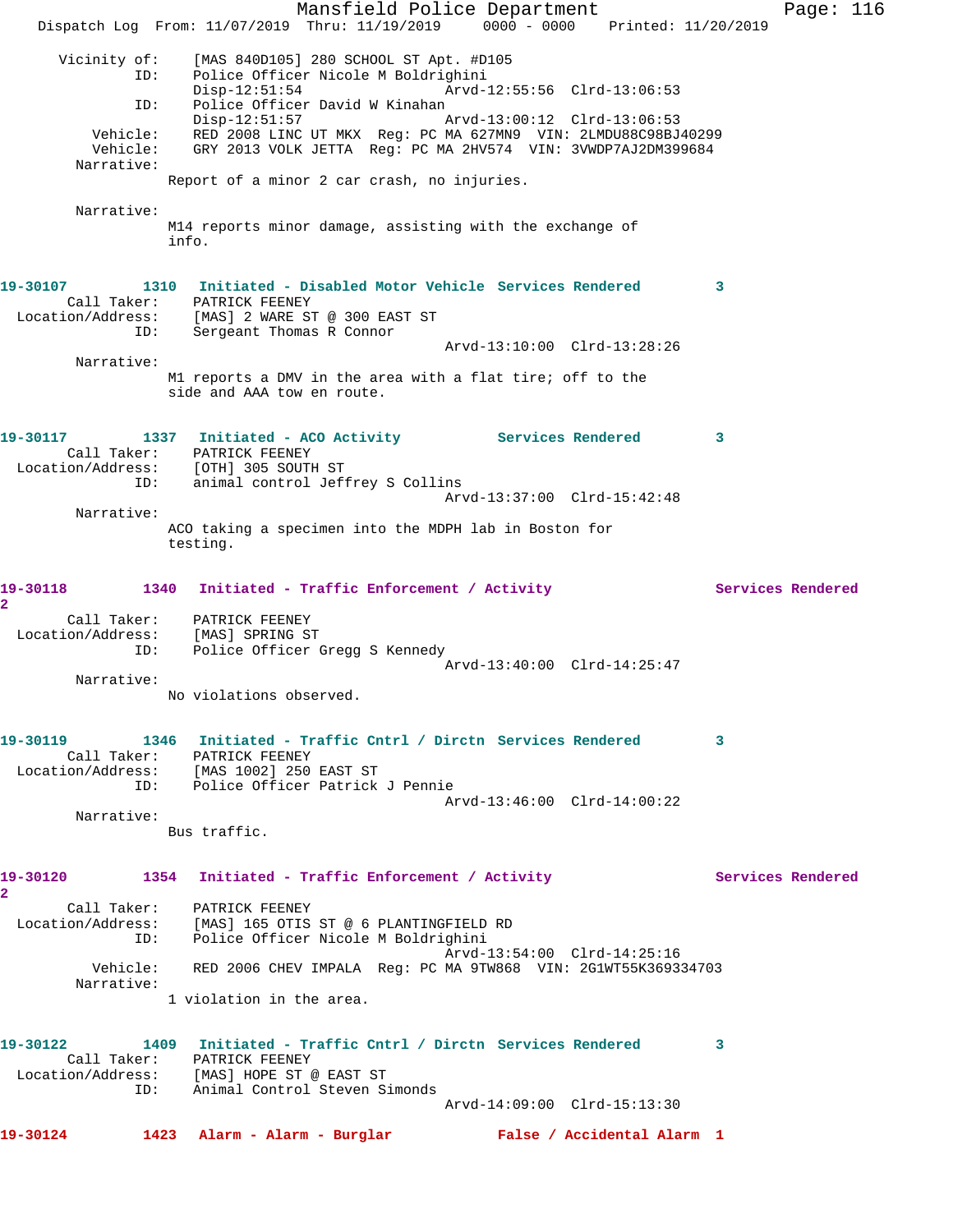Mansfield Police Department Page: 117 Dispatch Log From: 11/07/2019 Thru: 11/19/2019 0000 - 0000 Printed: 11/20/2019 Call Taker: PATRICK FEENEY<br>Location/Address: [MAS] 450 CHAUI [MAS] 450 CHAUNCY ST Apt. #4R ID: Police Officer Patrick J Pennie Disp-14:25:58 Clrd-14:26:15<br>ID: Police Officer Nicole M Boldrighini Police Officer Nicole M Boldrighini Disp-14:26:02 Arvd-14:31:32 Clrd-14:34:16 ID: Police Officer Gregg S Kennedy<br>Disp-14:26:10 Disp-14:26:10 Arvd-14:31:03 Clrd-14:34:16 Narrative: Left front entry door. No contact with keyholders. Narrative: Building exterior checked. Building appears secure. Adjacent businesses report that water was just delivered to the business. It is all locked up now. **19-30127 1440 Initiated - Building Check Building Checked / Secured 3** Call Taker: CARLY MORIARTY Location/Address: [MAS 900A] 242 CHAUNCY ST Apt. #1 ID: Police Officer Gregg S Kennedy Arvd-14:40:00 Clrd-15:03:22 Narrative: Building/area checked secure. **19-30129 1502 Initiated - Disabled Motor Vehicle Services Rendered 3**  Call Taker: CARLY MORIARTY Location/Address: [MAS 293] 2 CHAUNCY ST ID: Police Officer Patrick J Pennie Arvd-15:02:00 Clrd-15:04:44 Narrative: M5 off with a possible TT unit disabled Narrative: m5 reports m/v moved; parked stopped to go in Dunkin to use the restroom. He was advised. **19-30130 1503 Initiated - Child Safety Seat Program Services Rendered 3**  Call Taker: PATRICK FEENEY Location/Address: [MAS 451B] 500 EAST ST ID: Police Officer Nicole M Boldrighini Arvd-15:03:00 Clrd-15:11:16 Narrative: Ofc. Boldrighini installing a child safety seat. Narrative: 1 Seat checked ok. **19-30132 1515 911 - Suspicious Actv / Persn / Veh Spoken To 2**  Call Taker: PATRICK FEENEY Location/Address: [MAS 260] 70 COPELAND DR ID: Police Officer Nicole M Boldrighini Disp-15:16:44 Arvd-15:23:12 Clrd-15:40:51<br>TD: Police Officer Patrick J Pennie Police Officer Patrick J Pennie<br>Disp-15:16:48 Ar Disp-15:16:48 Arvd-15:20:56 Clrd-15:40:51 ID: Sergeant Thomas R Connor Disp-15:22:58 Arvd-15:33:00 Clrd-15:40:51 Vehicle: BLK 2014 FRHT BU M2106 Reg: BU MA 36697 VIN: 3ALACWDTXEDFY1516 Narrative: 911 caller reports that there is a black bus with tinted windows that pulled up and a large group of male parties got off and began urinating at the dumpster. Narrative: M1 reports talked with the party in charge of the group. They were advised and sent on their way without further incident.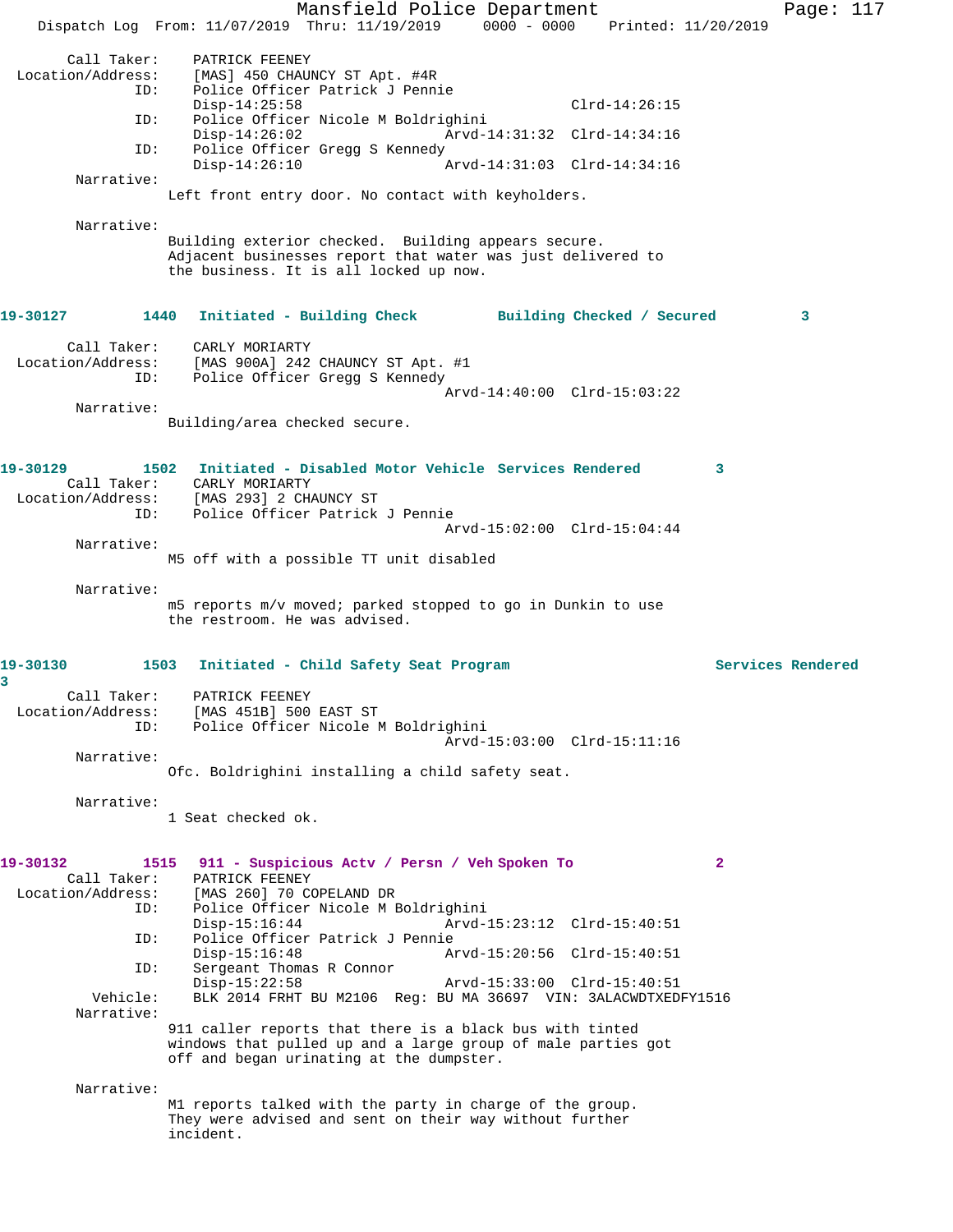|                                              |                                                                                                                                                                       | Mansfield Police Department                             | Page: 118 |
|----------------------------------------------|-----------------------------------------------------------------------------------------------------------------------------------------------------------------------|---------------------------------------------------------|-----------|
|                                              | Dispatch Log From: 11/07/2019 Thru: 11/19/2019 0000 - 0000                                                                                                            | Printed: 11/20/2019                                     |           |
|                                              |                                                                                                                                                                       |                                                         |           |
|                                              | Refer To Incident: 19MAS-1062-OF                                                                                                                                      |                                                         |           |
| 19-30134<br>Call Taker:<br>ID:               | 1533 Walk-In - Assist Citizen - P S A<br>Support Staff Derek M Stark<br>Location/Address: [MAS 451B] 500 EAST ST<br>Police Officer Gregg S Kennedy<br>$Disp-15:42:11$ | Spoken To<br>Arvd-15:42:13 Clrd-15:51:34                | 3         |
| Narrative:                                   |                                                                                                                                                                       |                                                         |           |
|                                              | Walk in party looking to speak with officer about her son.                                                                                                            |                                                         |           |
| Narrative:                                   | Ofc. Kennedy spoke with mother and advised her of court<br>options.                                                                                                   |                                                         |           |
| 19-30138<br>Call Taker:<br>ID:               | CARLY MORIARTY<br>Location/Address: [MAS] 450 CHAUNCY ST Apt. #4<br>Police Officer Jay J Sparrow                                                                      | 1643 Phone - Alarm - Burglar Malse / Accidental Alarm 1 |           |
|                                              | $Disp-16:44:38$                                                                                                                                                       | Arvd-16:58:17 Clrd-17:01:43                             |           |
| ID:                                          | Police Officer William C Trudell<br>$Disp-16:44:46$                                                                                                                   | Arvd-16:58:12 Clrd-17:01:43                             |           |
| Narrative:                                   |                                                                                                                                                                       |                                                         |           |
|                                              | Front motion alarm reported in the rear of the building                                                                                                               |                                                         |           |
| Narrative:                                   | checked the area, proper passcode given.                                                                                                                              |                                                         |           |
| 19-30139<br>Call Taker:<br>Location/Address: | 1653 Phone - Well Being Check Services Rendered<br>Stephen Martell                                                                                                    |                                                         | 3         |
| ID:                                          | Police Officer Danielle C Titus                                                                                                                                       |                                                         |           |
|                                              | $Disp-16:57:56$                                                                                                                                                       | Arvd-17:04:15 Clrd-17:21:17                             |           |
| ID:                                          | Sergeant Lawrence G Crosman<br>$Disp-16:58:01$                                                                                                                        | $Clrd-17:21:17$                                         |           |
| ID:                                          | Police Officer Nicole P Newport                                                                                                                                       |                                                         |           |

Narrative:

**19-30142 1723 Initiated - Community Policing Services Rendered 3**  Call Taker: Stephen Martell Location/Address: [MAS 333] 245 EAST ST ID: Police Officer Nicole P Newport Arvd-17:23:00 Clrd-17:45:33 Narrative:

Disp-16:58:06 Arvd-17:04:11 Clrd-17:21:17

Disp-17:02:51 Arvd-17:05:04 Clrd-17:21:17

Champs program.

ID: Police Officer William C Trudell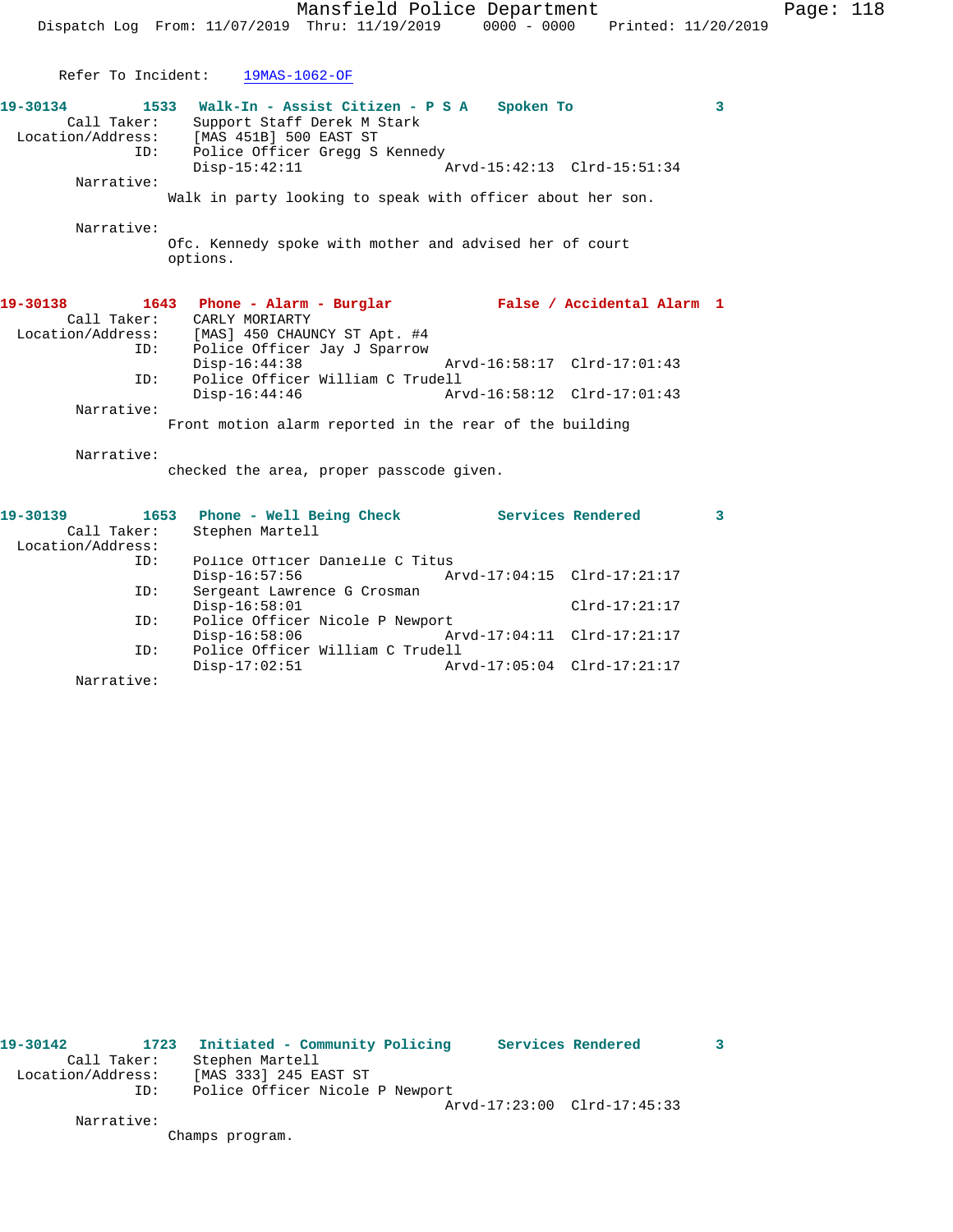Mansfield Police Department Fage: 119 Dispatch Log From: 11/07/2019 Thru: 11/19/2019 0000 - 0000 Printed: 11/20/2019 **19-30144 1728 Initiated - Building Check Building Checked / Secured 3** Call Taker: Stephen Martell Location/Address: [MAS 840] 280 SCHOOL ST ID: Police Officer Jay J Sparrow Arvd-17:28:00 Clrd-17:40:04 **19-30145 1732 Initiated - Traffic Enforcement / Activity Citation / Warning Issued 2**  Call Taker: PATRICK FEENEY Location/Address: [MAS] 20 COPELAND DR @ 167 WEST ST ID: Police Officer William C Trudell Arvd-17:32:00 Clrd-18:09:37 Vehicle: WHI 2017 TOYT COROLL Reg: PC MA 9CY237 VIN: 5YFBURHE0HP594088 Vehicle: Reg: PC MA 791YV4 Vehicle: WHI 2019 KIA SPORTA Reg: PC MA 791YV4 VIN: KNDPMCAC9K7628212 Narrative: 2 m/v violations observed. **19-30147 1745 Initiated - Community Policing Services Rendered 3**  Call Taker: PATRICK FEENEY Location/Address: [MAS 331] 255 EAST ST ID: Police Officer Nicole P Newport Arvd-17:45:00 Clrd-18:02:09 Narrative: CHAMPS program. **19-30150 1753 Initiated - Building Check Building Checked / Secured 3** Call Taker: PATRICK FEENEY Location/Address: [MAS] ELMWOOD CT ID: Police Officer Jay J Sparrow Arvd-17:53:00 Clrd-17:58:01 **19-30153 1805 Initiated - Traffic Enforcement / Activity Citation / Warning Issued 2**  Call Taker: PATRICK FEENEY Location/Address: [MAS] WEST ST ID: Police Officer Jay J Sparrow Arvd-18:05:00 Clrd-18:40:55 Vehicle: BLK 2015 AUDI A8 Reg: PC MA 5GC253 VIN: WAU32AFD5FN041269 Narrative: 1 m/v violation observed. **19-30157 1845 Initiated - Building Check Building Checked / Secured 3** Call Taker: PATRICK FEENEY Location/Address: [MAS 927] 50 PLYMOUTH ST ID: Police Officer Jay J Sparrow Arvd-18:45:00 Clrd-18:47:59 **19-30159 1920 Initiated - Motor Vehicle Stop Citation / Warning Issued 3**  Call Taker: NICHOLAS GOYETTE Location/Address: [MAS] 300 RTE 140 NB @ 375 WEST ST ID: Police Officer William C Trudell Arvd-19:20:00 Clrd-19:31:06 Vehicle: BLU 2017 CTS Reg: PC RI REH66 VIN: 1G6AX5SX4H0212325 Narrative: Out with a mv stop. RO cited for red light violation **19-30162 2003 Initiated - Follow up Investigation Services Rendered 3**  Call Taker: NICHOLAS GOYETTE Location/Address: [MAS H2751] 44 KING ARTHUR WAY ID: Police Officer Nicole P Newport

Arvd-20:03:00 Clrd-20:26:30

Narrative: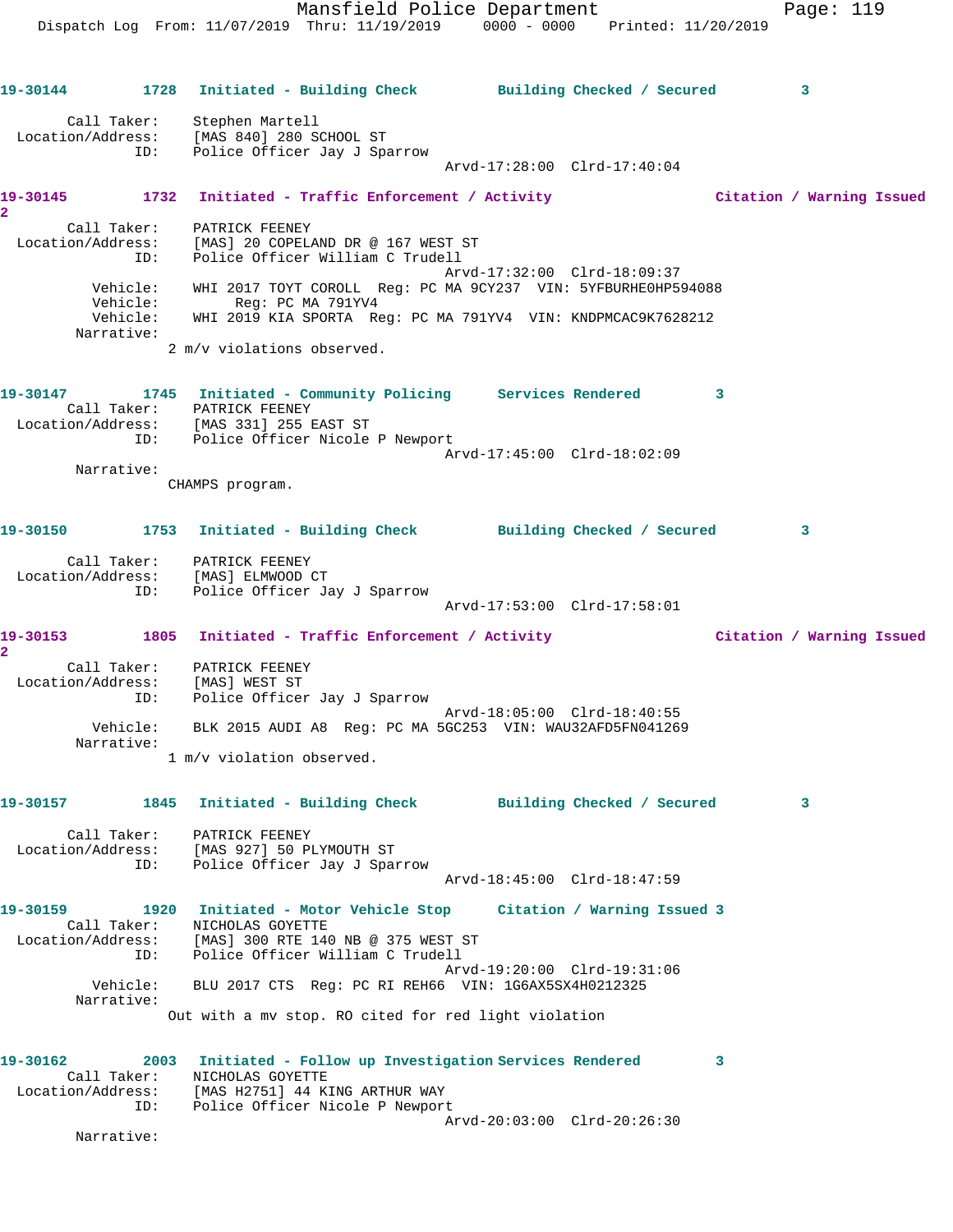Mansfield Police Department Page: 120 Dispatch Log From: 11/07/2019 Thru: 11/19/2019 0000 - 0000 Printed: 11/20/2019 Conducting a follow up in the area to a previously reported incident. **19-30163 2004 Initiated - Proactive Patrol Building Checked / Secured 3** Call Taker: NICHOLAS GOYETTE Location/Address: [MAS 417] 9 FRANCIS AVE ID: Police Officer Danielle C Titus Arvd-20:04:00 Clrd-20:12:29 Narrative: Checking the area. **19-30168 2103 Initiated - Disabled Motor Vehicle Assisted Party 3**  Call Taker: NICHOLAS GOYETTE Location/Address: [MAS] 100 RTE 140 SB @ 280 SCHOOL ST ID: Police Officer Danielle C Titus Arvd-21:03:00 Clrd-21:17:41 Vehicle: WHI 2016 GMC UT ACADIA Reg: PAS MA FF27EB VIN: 1GKKVTKDXGJ221657 Vehicle: BLK 2013 JEEP PATRIO Reg: PC MA 5AH877 VIN: 1C4NJRFB7DD189745 Narrative: Out with 2 mvs, hazards on Narrative: M12 report operators were lost and pulled over, one following the other. One mv operated by junior operator was nervous to go on highway with mother, will follow M12 back to 106. **19-30169 2130 Initiated - Proactive Patrol Building Checked / Secured 3** Call Taker: NICHOLAS GOYETTE Location/Address: [MAS 840] 280 SCHOOL ST ID: Police Officer Danielle C Titus Arvd-21:30:00 Clrd-21:44:53 Narrative: Checking the area. **19-30170 2205 Initiated - Proactive Patrol Building Checked / Secured 3** Call Taker: NICHOLAS GOYETTE Location/Address: [MAS 1015] 30 CHAUNCY ST ID: Police Officer Danielle C Titus Arvd-22:05:00 Clrd-22:09:46 Narrative: Checking the area. **19-30173 2223 Initiated - Proactive Patrol Building Checked / Secured 3** Call Taker: NICHOLAS GOYETTE Location/Address: [MAS 322] 31 HAMPSHIRE ST ID: Police Officer Jay J Sparrow Arvd-22:23:00 Clrd-22:26:44 Narrative: Checking the area. **19-30174 2223 Phone - Disabled Motor Vehicle Referred to Other Agency 3**  Call Taker: Support Staff Derek M Stark Location/Address: [MAS H3228] 330 ESSEX ST ID: Police Officer William C Trudell Disp-22:28:46 Arvd-22:37:59 Clrd-22:43:11 Narrative: Caller reporting that there is a law mower sitting in the middle of the road. Unsure of how it ended up there. Narrative: M10 reports the mower is over by community garden by the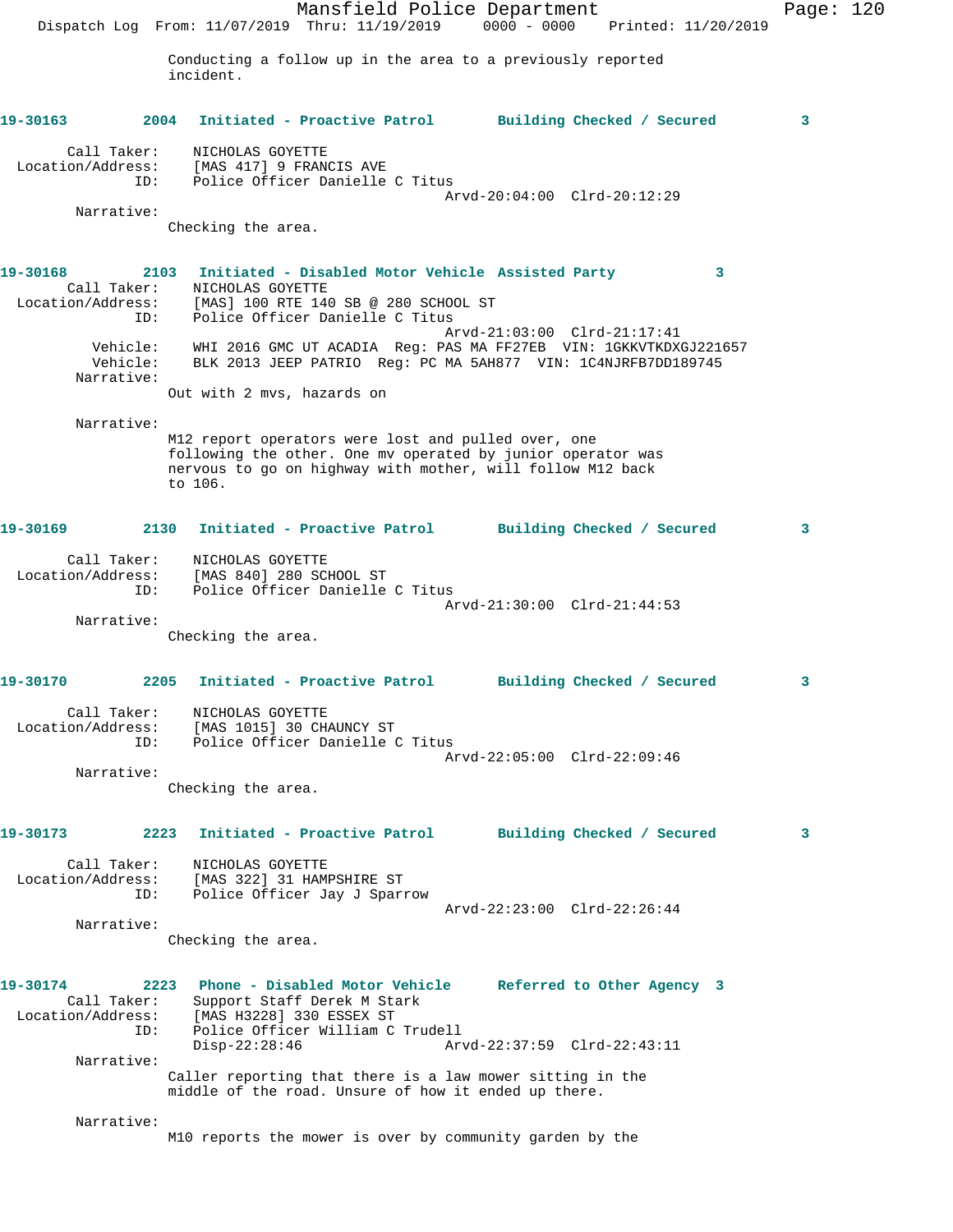|                    | Mansfield Police Department                                                                      |                             | Page: $121$ |  |
|--------------------|--------------------------------------------------------------------------------------------------|-----------------------------|-------------|--|
|                    | Dispatch Log From: 11/07/2019 Thru: 11/19/2019 0000 - 0000 Printed: 11/20/2019                   |                             |             |  |
|                    | town line, appears to have fallen off a truck                                                    |                             |             |  |
| Narrative:         | M10 clear, pushed to side, will call in am.                                                      |                             |             |  |
| 19-30175           | 2226 Initiated - Proactive Patrol Building Checked / Secured                                     |                             | 3           |  |
| Call Taker:        | NICHOLAS GOYETTE<br>Location/Address: [MAS 2] 60 FORBES BLVD<br>ID: Police Officer Jay J Sparrow | Arvd-22:26:00 Clrd-22:30:58 |             |  |
| Narrative:         | Checking the area.                                                                               |                             |             |  |
| 19-30176           | 2232 Initiated - Proactive Patrol Building Checked / Secured                                     |                             | 3           |  |
| Call Taker:<br>ID: | NICHOLAS GOYETTE<br>Location/Address: [MAS 907E] 390 WEST ST<br>Police Officer Jay J Sparrow     | Arvd-22:32:00 Clrd-22:40:22 |             |  |
| Narrative:         |                                                                                                  |                             |             |  |

Checking the area.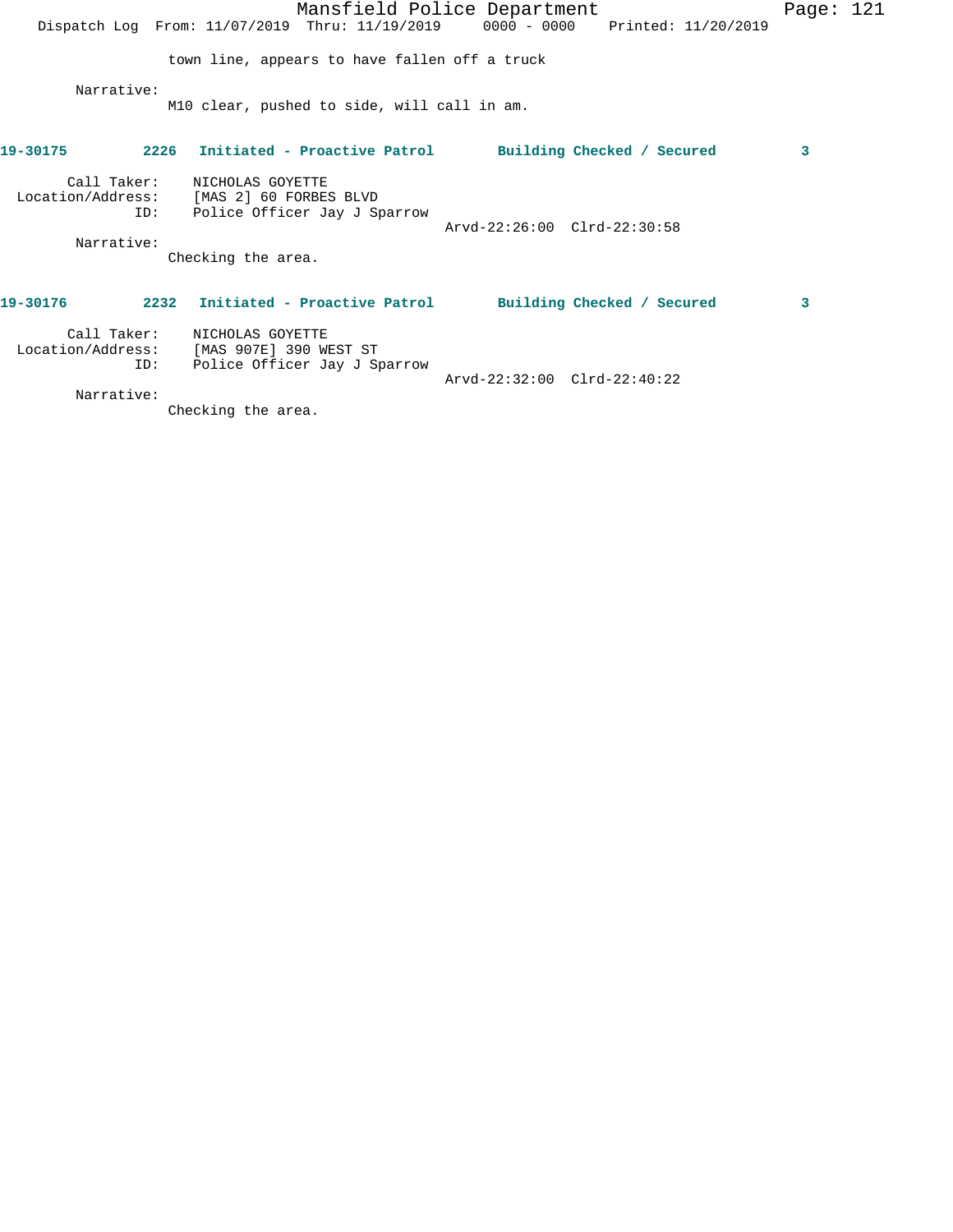Mansfield Police Department Page: 1 Dispatch Log From: 11/19/2019 Thru: 12/01/2019 0000 - 0000 Printed: 12/03/2019

## **For Date: 11/19/2019 - Tuesday**

Refer To Summons: 19MAS-630-AR

| Call Number                                  | Time | Call Reason                                        | Action                      | Priority |
|----------------------------------------------|------|----------------------------------------------------|-----------------------------|----------|
| 19-30180<br>Call Taker:<br>Location/Address: | 0004 | Phone - Assist Law Enfrc Agncy<br>NICHOLAS GOYETTE | Incident Report             |          |
|                                              | ID:  | Police Officer Andrew J Kelley<br>$Disp-00:05:21$  | Arvd-00:12:30 Clrd-01:11:44 |          |
|                                              | ID:  | Patrolman David Schepis<br>$Disp-00:05:24$         | Arvd-00:12:29 Clrd-01:11:45 |          |

| Summons:   |                                                                                                              |                             |                         |
|------------|--------------------------------------------------------------------------------------------------------------|-----------------------------|-------------------------|
| Aqe:       | 49<br>Charges: THREAT TO COMMIT CRIME                                                                        |                             |                         |
|            | 19-30193 0156 Initiated - Proactive Patrol Building Checked / Secured                                        |                             | 3                       |
| ID:        | Call Taker: NICHOLAS GOYETTE<br>Location/Address: [MAS 840] 280 SCHOOL ST<br>Sergeant Robert S Pierce        | Arvd-01:56:00 Clrd-02:06:45 |                         |
| Narrative: | Checking the area.                                                                                           |                             |                         |
|            | 19-30194      0158  Initiated - Proactive Patrol     Building Checked / Secured                              |                             | $\overline{\mathbf{3}}$ |
| ID:        | Call Taker: NICHOLAS GOYETTE<br>Location/Address: [MAS 281A] 1 CROCKER ST<br>Patrolman David Schepis         | Arvd-01:58:00 Clrd-02:00:19 |                         |
| Narrative: | Checking the area.                                                                                           |                             |                         |
|            | 19-30195 		 0203 Initiated - Proactive Patrol 		 Building Checked / Secured                                  |                             | 3                       |
|            | Call Taker: NICHOLAS GOYETTE<br>Location/Address: [MAS 907E] 390 WEST ST<br>ID: Police Officer Meghan Birnie | Arvd-02:03:00 Clrd-02:11:08 |                         |
| Narrative: | Checking the area.                                                                                           |                             |                         |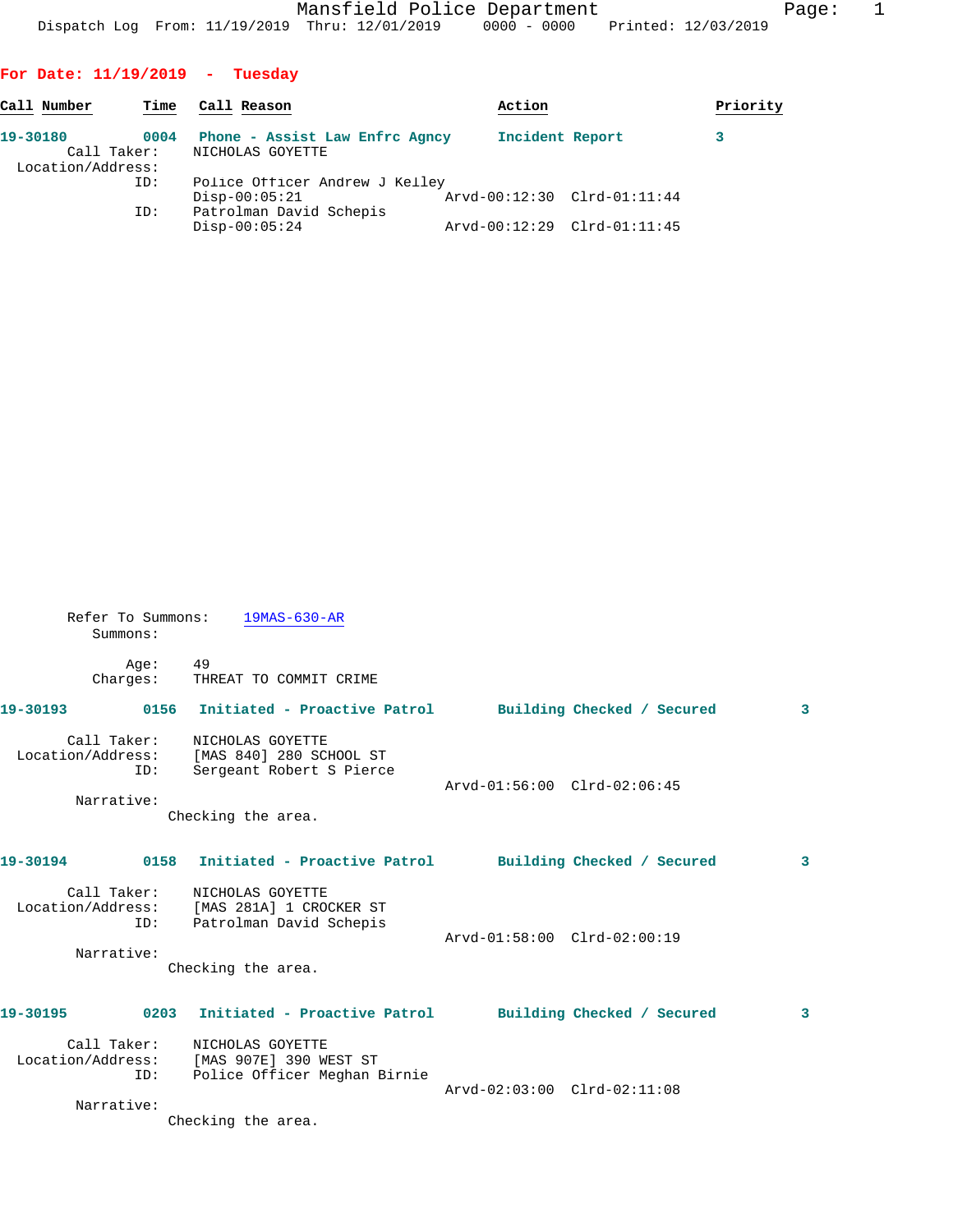|                   |                    | Mansfield Police Department<br>Dispatch Log From: 11/19/2019 Thru: 12/01/2019 0000 - 0000 Printed: 12/03/2019 |                             | Page: | 2 |
|-------------------|--------------------|---------------------------------------------------------------------------------------------------------------|-----------------------------|-------|---|
|                   |                    | 19-30197 0214 Initiated - Proactive Patrol Building Checked / Secured                                         |                             | 3     |   |
|                   | Call Taker:        | NICHOLAS GOYETTE<br>Location/Address: [MAS 927] 50 PLYMOUTH ST<br>ID: Police Officer Meghan Birnie            | Arvd-02:14:00 Clrd-02:18:44 |       |   |
|                   | Narrative:         | Checking the area.                                                                                            |                             |       |   |
|                   |                    |                                                                                                               |                             | 3     |   |
|                   | Call Taker:<br>ID: | NICHOLAS GOYETTE<br>Location/Address: [MAS 322] 31 HAMPSHIRE ST<br>Police Officer Meghan Birnie               | Arvd-02:28:00 Clrd-02:38:13 |       |   |
|                   | Narrative:         | Checking the area.                                                                                            |                             |       |   |
|                   |                    |                                                                                                               |                             |       |   |
|                   |                    | 19-30199            0247 Initiated - Proactive Patrol         Building Checked / Secured                      |                             | 3     |   |
|                   | ID:                | Call Taker: NICHOLAS GOYETTE<br>Location/Address: [MAS] 905 SOUTH MAIN ST<br>Police Officer Meghan Birnie     | Arvd-02:47:00 Clrd-02:50:26 |       |   |
|                   | Narrative:         | Checking the area.                                                                                            |                             |       |   |
|                   |                    | 19-30200 0304 Initiated - Proactive Patrol Building Checked / Secured                                         |                             | 3     |   |
|                   |                    | Call Taker: NICHOLAS GOYETTE<br>Location/Address: [MAS 992] 660 EAST ST<br>ID: Police Officer Andrew J Kelley | Arvd-03:04:00 Clrd-03:06:53 |       |   |
|                   | Narrative:         | Checking the area.                                                                                            |                             |       |   |
| 19-30201          |                    | 0306 Initiated - Proactive Patrol Building Checked / Secured                                                  |                             | 3     |   |
|                   | Call Taker:<br>ID: | NICHOLAS GOYETTE<br>Location/Address: [MAS 1016] 4 ERICK RD<br>Police Officer Andrew J Kelley                 |                             |       |   |
|                   | Narrative:         | Checking the area.                                                                                            | Arvd-03:06:00 Clrd-03:10:01 |       |   |
| 19-30202          |                    | 0311 Initiated - Proactive Patrol Building Checked / Secured                                                  |                             | 3     |   |
| Location/Address: | Call Taker:<br>ID: | NICHOLAS GOYETTE<br>[MAS 987A] 125 HIGH ST Apt. #1-4<br>Patrolman David Schepis                               |                             |       |   |
|                   | Narrative:         | Checking the area.                                                                                            | Arvd-03:11:00 Clrd-03:12:46 |       |   |
| 19-30203          |                    | 0316 Initiated - Proactive Patrol Building Checked / Secured                                                  |                             | 3     |   |
| Location/Address: | Call Taker:<br>ID: | NICHOLAS GOYETTE<br>[MAS 334] 2 PARK ROW<br>Police Officer Andrew J Kelley                                    |                             |       |   |
|                   | Narrative:         |                                                                                                               | Arvd-03:16:00 Clrd-03:29:05 |       |   |
|                   |                    | Checking the area.                                                                                            |                             |       |   |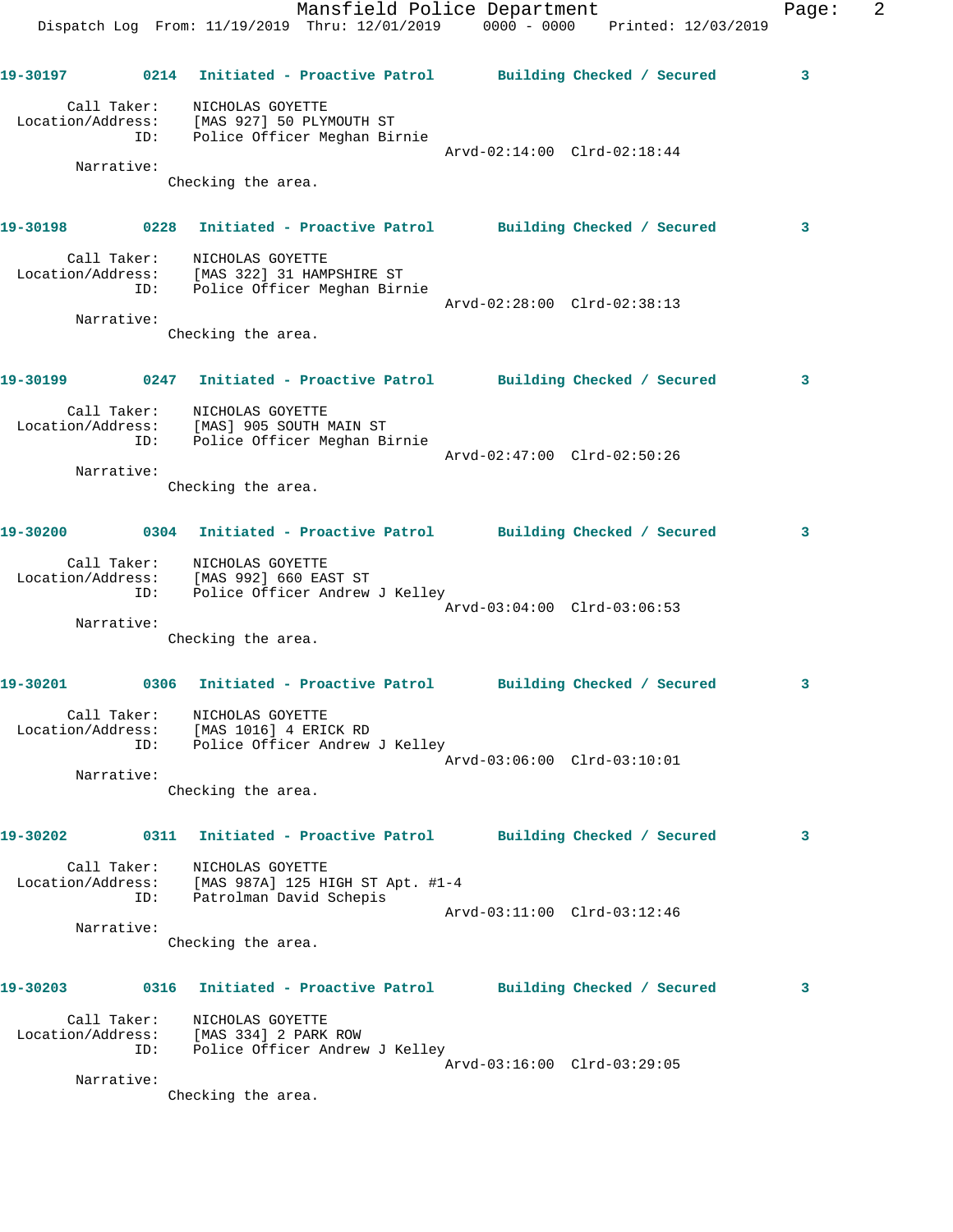|                         |                        |                                                                                                    | Mansfield Police Department<br>Dispatch Log From: 11/19/2019 Thru: 12/01/2019 0000 - 0000 Printed: 12/03/2019                                             |                             |                            |                         | Page: | 3 |
|-------------------------|------------------------|----------------------------------------------------------------------------------------------------|-----------------------------------------------------------------------------------------------------------------------------------------------------------|-----------------------------|----------------------------|-------------------------|-------|---|
| 19-30204                | ID:                    | Call Taker:<br>MICHOLAS GOYETTE<br>Location/Address: [MAS] 83 BRANCH ST<br>Patrolman David Schepis | 0534 Initiated - Road Hazards                 Services Rendered                                                                                           |                             |                            | $\overline{\mathbf{3}}$ |       |   |
| Narrative:              |                        |                                                                                                    |                                                                                                                                                           | Arvd-05:34:00 Clrd-05:36:21 |                            |                         |       |   |
|                         |                        |                                                                                                    | passerby reports branches down                                                                                                                            |                             |                            |                         |       |   |
| Narrative:              |                        |                                                                                                    |                                                                                                                                                           |                             |                            |                         |       |   |
|                         |                        |                                                                                                    | M2 removed minor debris, clear.                                                                                                                           |                             |                            |                         |       |   |
|                         |                        |                                                                                                    | 19-30224 0909 Initiated - Building Check Building Checked / Secured                                                                                       |                             |                            |                         | 3     |   |
|                         | ID:                    | Call Taker: Kieran M Ruth<br>Location/Address: [MAS 322] 31 HAMPSHIRE ST                           | Police Officer Gregg S Kennedy                                                                                                                            |                             |                            |                         |       |   |
| Narrative:              |                        |                                                                                                    |                                                                                                                                                           | Arvd-09:09:00 Clrd-09:22:56 |                            |                         |       |   |
|                         |                        | Building/area checked secure.                                                                      |                                                                                                                                                           |                             |                            |                         |       |   |
| 19-30226                | ID:                    | Call Taker: Kieran M Ruth                                                                          | 0926 Initiated - Disabled Motor Vehicle Services Rendered 3<br>Location/Address: [MAS] 400 RTE 140 SB @ 272 CHAUNCY ST<br>Police Officer John R Armstrong |                             |                            |                         |       |   |
|                         |                        |                                                                                                    |                                                                                                                                                           | Arvd-09:26:00 Clrd-09:31:24 |                            |                         |       |   |
| Narrative:              |                        | DMV in the median RI/ZC239                                                                         |                                                                                                                                                           |                             |                            |                         |       |   |
|                         |                        |                                                                                                    |                                                                                                                                                           |                             |                            |                         |       |   |
| Narrative:              |                        |                                                                                                    | The vehicle is off the roadway.                                                                                                                           |                             |                            |                         |       |   |
| 19-30227                |                        | Call Taker: Kieran M Ruth                                                                          | 0943 Initiated - Motor Vehicle Stop Citation / Warning Issued 3                                                                                           |                             |                            |                         |       |   |
| Location/Address:       | ID:                    |                                                                                                    | [MAS] 660 EAST ST @ 25 FRANKLIN ST<br>Executive Lieutenant Francis W Archer JR                                                                            |                             |                            |                         |       |   |
|                         | ID:                    |                                                                                                    | Police Officer David W Kinahan                                                                                                                            | Arvd-09:43:00 Clrd-09:59:24 |                            |                         |       |   |
|                         |                        | $Disp-09:53:25$                                                                                    |                                                                                                                                                           | Arvd-09:53:28 Clrd-10:12:08 |                            |                         |       |   |
|                         | Vehicle:<br>Narrative: |                                                                                                    | BLU 2006 FORD TAURUS Reg: PC MA 4TR998 VIN: 1FAFP53U46A124072                                                                                             |                             |                            |                         |       |   |
|                         |                        | MV stop                                                                                            |                                                                                                                                                           |                             |                            |                         |       |   |
| Narrative:              |                        |                                                                                                    | Cited for a red light violation                                                                                                                           |                             |                            |                         |       |   |
| 19-30229<br>Call Taker: | 0958                   | Other - Serve Warrant                                                                              | Support Staff Amanda Crisfulla                                                                                                                            |                             | Referred to Other Agency 3 |                         |       |   |
| Location/Address:       | ID:                    | $Disp-10:04:18$                                                                                    | Police Officer Nicole M Boldrighini                                                                                                                       | Arvd-10:11:35               |                            |                         |       |   |
|                         | ID:                    |                                                                                                    | Police Officer John R Armstrong                                                                                                                           |                             | $Clrd-10:23:42$            |                         |       |   |
|                         | ID:                    | $Disp-10:04:22$<br>Sergeant Thomas R Connor                                                        |                                                                                                                                                           | Arvd-10:11:35 Clrd-11:07:03 |                            |                         |       |   |
|                         |                        | $Disp-10:11:31$                                                                                    |                                                                                                                                                           | Arvd-10:11:35 Clrd-10:36:26 |                            |                         |       |   |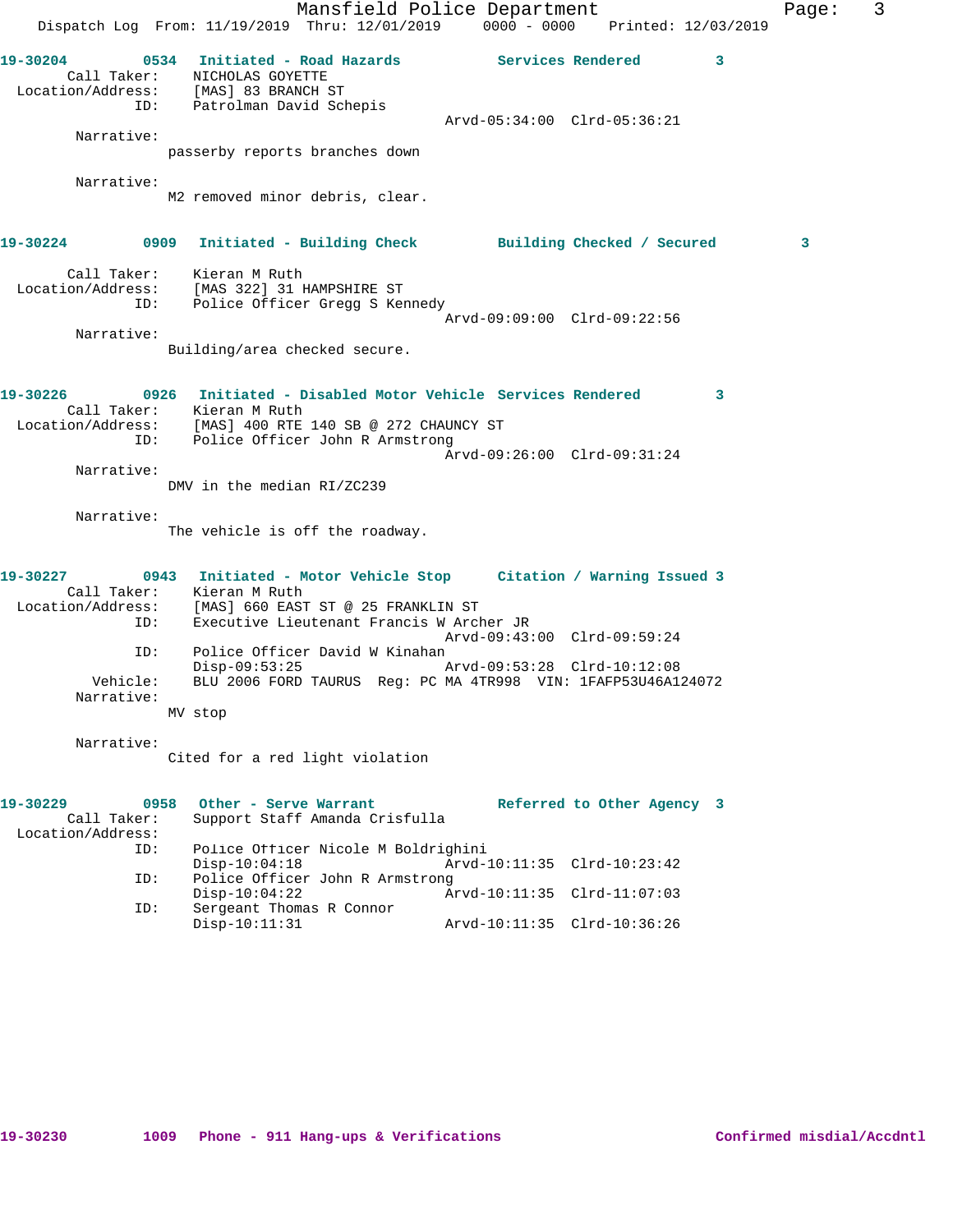Mansfield Police Department Fage: 4 Dispatch Log From: 11/19/2019 Thru: 12/01/2019 0000 - 0000 Printed: 12/03/2019 **Call 2**  Call Taker: Kieran M Ruth Location/Address: [MAS 74A2] 11 CABOT BLVD Apt. #105 ID: Police Officer Gregg S Kennedy Disp-10:10:00 Arvd-10:14:48 Clrd-10:16:33 Narrative: Spoke to the calling party, confirmed accidental and all checks ok. **19-30233 1046 Initiated - Building Check Building Checked / Secured 3** Call Taker: Kieran M Ruth Location/Address: [MAS 417] 9 FRANCIS AVE ID: Police Officer Nicole M Boldrighini Arvd-10:46:00 Clrd-10:55:08 Narrative: Building/area checked secure. **19-30236 1112 Initiated - Proactive Patrol Building Checked / Secured 3** Call Taker: Kieran M Ruth Location/Address: [MAS] 905 SOUTH MAIN ST ID: Police Officer Gregg S Kennedy Arvd-11:12:00 Clrd-11:21:55 Narrative: Checking the area. **19-30238 1125 Initiated - Building Check Building Checked / Secured 3** Call Taker: Kieran M Ruth Location/Address: [MAS] 4 ERICK RD @ 15 BONNEY LN ID: Police Officer Nicole M Boldrighini Arvd-11:25:00 Clrd-11:33:14 Narrative: Building/area checked secure. **19-30239 1132 Phone - Assist Fire Department Referred to Other Agency 3**  Call Taker: Kieran M Ruth Location/Address: [MAS H4190] 12 MEADOW LN ID: Police Officer Nicole M Boldrighini Disp-11:33:24 Arvd-11:39:40 Clrd-11:43:13 Narrative: Assisting the FD with a fire/medical related incident. **19-30241 1140 Initiated - Selective Enforcement/RADAR Citation / Warning Issued 3**  Call Taker: Kieran M Ruth Location/Address: [MAS] 400 RTE 140 NB @ 287 CHAUNCY ST ID: Police Officer John R Armstrong Arvd-11:40:00 Clrd-11:46:10 ID: Police Officer John R Armstrong Disp-11:47:19 Arvd-11:47:21 Clrd-12:02:11 Vehicle: WHI 2016 PROMAS Reg: CO MA S66599 VIN: 3C6TRVAG2GE130091 Vehicle: GRY 2017 TOYT VN SIENNA Reg: PC MA 5RY897 Narrative: Selective enforcement in the area. Narrative: Out with MA/S66599 **19-30242 1146 Initiated - Motor Vehicle Stop Citation / Warning Issued 3**  Call Taker: CARLY MORIARTY Location/Address: [MAS 1002] 250 EAST ST ID: Police Officer Nicole M Boldrighini Arvd-11:46:00 Clrd-11:51:02 Vehicle: WHI 2013 NISS VN NVSV Reg: CO MA P92248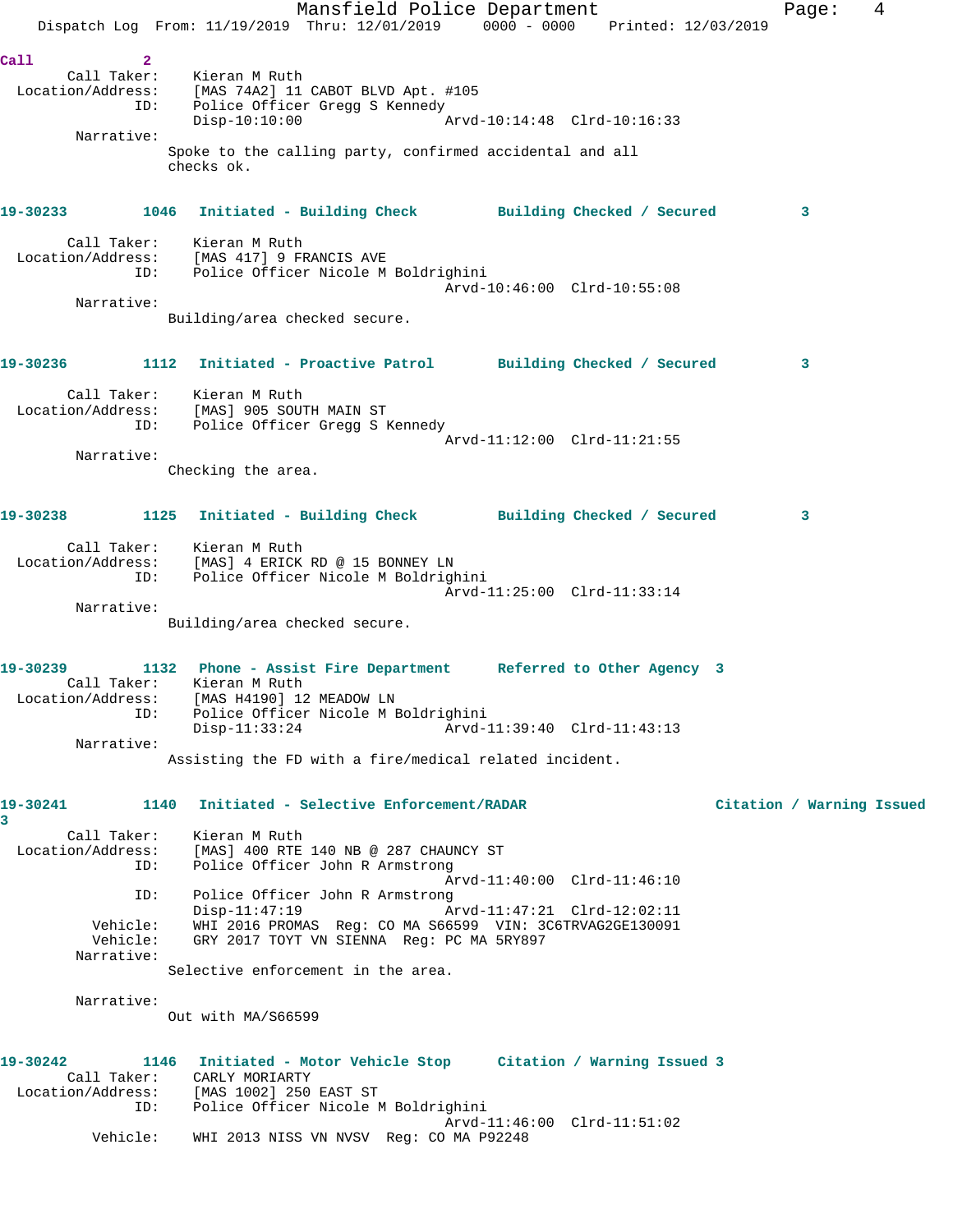Mansfield Police Department Fage: 5 Dispatch Log From: 11/19/2019 Thru: 12/01/2019 0000 - 0000 Printed: 12/03/2019 Narrative: Mvs-citation issued **19-30248 1211 Initiated - Proactive Patrol Building Checked / Secured 3** Call Taker: Kieran M Ruth Location/Address: [MAS 840] 280 SCHOOL ST ID: Police Officer Gregg S Kennedy Arvd-12:11:00 Clrd-12:35:53 Narrative: Checking the area. **19-30253 1308 Phone - Assist Fire Department Transported to Hospital 3**  Call Taker: Kieran M Ruth Location/Address: [MAS 447I] 28 BICENTENNIAL CT Apt. #B ID: Police Officer Nicole M Boldrighini Disp-13:09:28 Arvd-13:14:36 Clrd-13:21:50 Narrative: Assisting the FD with a fire/medical related incident. **19-30256 1341 Initiated - Community Policing Services Rendered 3**  Call Taker: Kieran M Ruth Location/Address: [MAS 1002] 250 EAST ST ID: Police Officer Nicole M Boldrighini Arvd-13:41:00 Clrd-13:59:16 Narrative: Out with the buses **19-30257 1342 Initiated - Assist Non-Govrnmnt Agency Services Rendered 3**  Call Taker: CARLY MORIARTY Location/Address: [MAS] 176 PARK ST @ 30 HOPE ST ID: Animal Control Steven Simonds Arvd-13:42:00 Clrd-15:22:20 Narrative: Assisting with the crossing **19-30258 1346 Initiated - Proactive Patrol Building Checked / Secured 3** Call Taker: Kieran M Ruth Location/Address: [MAS 847] RIVER ST ID: Police Officer John R Armstrong Arvd-13:46:00 Clrd-13:56:31 Narrative: Checking the area. **19-30260 1352 Initiated - Proactive Patrol Building Checked / Secured 3** Call Taker: Kieran M Ruth Location/Address: [MAS 927] 50 PLYMOUTH ST ID: Police Officer Gregg S Kennedy Arvd-13:52:00 Clrd-14:03:11 Narrative: Checking the area. **19-30262 1405 Initiated - Motor Vehicle Stop Citation / Warning Issued 3**  Call Taker: Kieran M Ruth Location/Address: [MAS] 475 WARE ST @ 4 GLORIA DR ID: Police Officer Nicole M Boldrighini Arvd-14:05:00 Clrd-14:10:14 Vehicle: BRO 2004 TOYT CAMSOL Reg: PC MA 46AK84 VIN: 4T1CE38PX4U847958 Narrative: MV stop Narrative: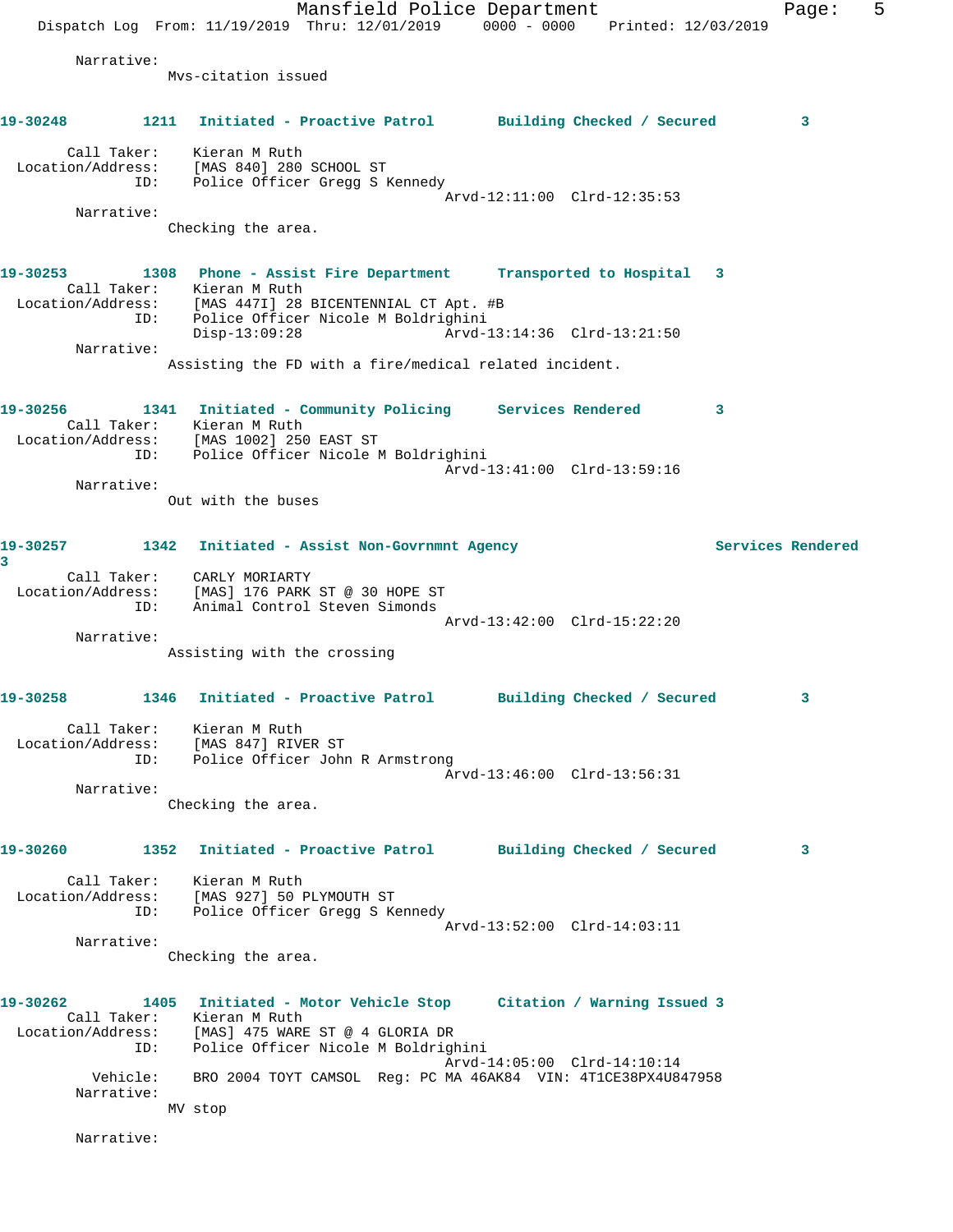Cited for speed

**19-30263 1422 Phone - 911 Hang-ups & Verifications Confirmed misdial/Accdntl Call 2**  Call Taker: Kieran M Ruth Location/Address: [MAS H1734] 960 EAST ST ID: Police Officer Nicole M Boldrighini Disp-14:22:52 Arvd-14:31:38 Clrd-14:31:47 Narrative: Spoke to the calling party, confirmed accidental and all checks ok. Narrative: Confirmed accidental **19-30269 1514 Initiated - Motor Vehicle Stop Citation / Warning Issued 3**  Call Taker: Kieran M Ruth Vicinity of: [MAS] 287 CHAUNCY ST ID: Police Officer David W Kinahan Arvd-15:14:00 Clrd-15:21:31 Vehicle: RED 2009 SUBA UT FOREST Reg: PC MA 162YN8 VIN: JF2SH61669H786958 Narrative: MV stop Narrative: Attempting to renew online Narrative: The vehicle will be a DMV in the lot **19-30270 1536 Phone - Alarm - Burglar False / Accidental Alarm 1**  Call Taker: Kieran M Ruth Location/Address: [MAS H5741] 10 LEWIS RD ID: Police Officer Nicole M Boldrighini Disp-15:37:29 Arvd-15:42:44 Clrd-15:46:21 ID: Police Officer John R Armstrong Disp-15:37:29 Arvd-15:43:46 Clrd-15:46:21 Narrative: Entry/Exit garage alarm Narrative: Accidental by homeowner, card issued **19-30273 1626 Phone - Assist Fire Department Transported to Hospital 3**  Call Taker: Kieran M Ruth Location/Address: [MAS 825] 25 COBB ST Apt. #L ID: Police Officer Nicole P Newport<br>Disp-16:27:43 Ar Disp-16:27:43 Arvd-16:35:38 Clrd-16:40:53 Narrative: Assisting the FD with a fire/medical related incident. **19-30275 1647 Initiated - Motor Vehicle Stop Citation / Warning Issued 3**  Call Taker: Kieran M Ruth Location/Address: [MAS] 43 NORTH MAIN ST @ 13 PARK ST ID: Police Officer Nicole P Newport Arvd-16:47:00 Clrd-16:54:00 Vehicle: BLK 2003 MERZ S430 Reg: PC MA 213EH5 VIN: WDBNG83JX3A342069 Narrative: MV stop Narrative: Citation for a number plate violation 19-30279 1701 Phone - Deer kill **Services Rendered** 3 Call Taker: Kieran M Ruth Location/Address: [MAS] RTE 140 NB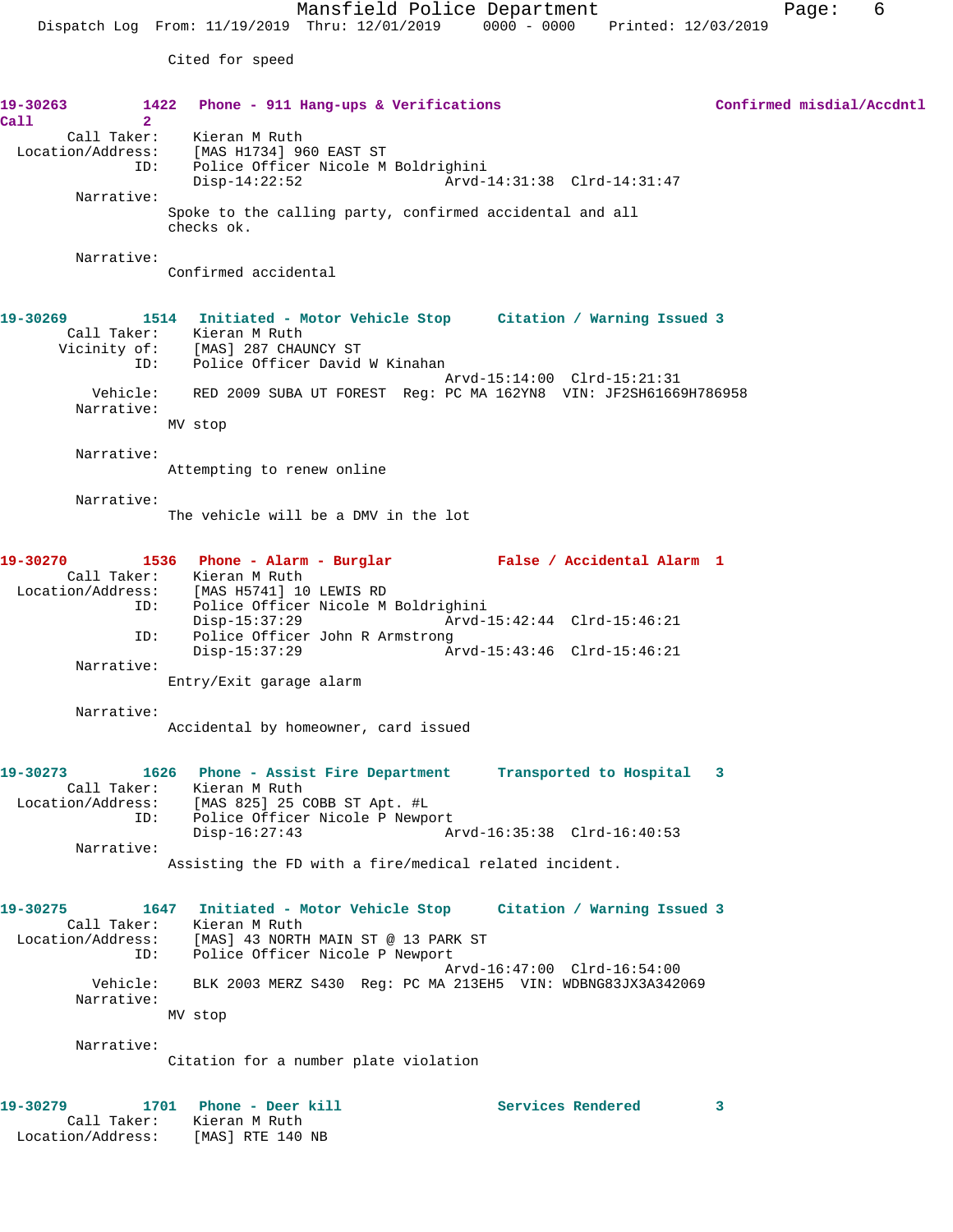Mansfield Police Department Fage: 7 Dispatch Log From: 11/19/2019 Thru: 12/01/2019 0000 - 0000 Printed: 12/03/2019 ID: Police Officer Joshua S Ellender Disp-17:02:50 Arvd-17:09:58 Clrd-17:36:04 Narrative: Out for a deer struck by a vehicle Narrative: Ofc. Ellender put the deer down. **19-30281 1705 Initiated - Motor Vehicle Stop Citation / Warning Issued 3**  Call Taker: Kieran M Ruth Vicinity of: [MAS 990A] 77 WEST ST ID: Police Officer Nicole P Newport Arvd-17:05:00 Clrd-17:16:08 Vehicle: GRY 2016 CADI CTS Reg: PC MA 4RC516 VIN: 1G6AX5SX7G0110242 Narrative: MV stop Narrative: Cited for a red light violation **19-30282 1727 Initiated - Selective Enforcement/RADAR Services Rendered 3**  Call Taker: Kieran M Ruth Vicinity of: [MAS 990A] 77 WEST ST ID: Police Officer Nicole P Newport Arvd-17:27:00 Clrd-17:57:40 Vehicle: RED 2015 TOYT COROLL Reg: PC MA 5JL586 VIN: 2T1BURHE5FC336145 Vehicle: BRO 2017 HYUN TUCSON Reg: PC MA 5HCZ20 VIN: KM8J3CA48HU498141 Narrative: Selective enforcement in the area. Narrative: Out with MA/5JL586, cited Narrative: Out with MA/5HCZ20, cited **19-30291 1809 Initiated - Selective Enforcement/RADAR Citation / Warning Issued 3**  Call Taker: GARIN EISELE Location/Address: [MAS] 400 RTE 140 NB @ 287 CHAUNCY ST ID: Police Officer Joshua S Ellender Arvd-18:09:00 Clrd-18:45:43 Vehicle: BLU 2007 TOYT CAMRY Reg: PC MA 497XZ2 VIN: 4T1BE46K27U722983 Vehicle: GRY 2015 TOYT LL HIGHLANDER Reg: PC NY HMH3670 VIN: 5TDJKRFH9FS164918 Vehicle: BLK 2019 AUDI UT Q7 Reg: PC MA 8VE648 VIN: WA1LAAF7XKD002459 Narrative: Selective enforcement in the area. Narrative: Out with MA/497XZ2, cited for red light violation Narrative: Out with NY/HMH3670, CITED Narrative: Out with MA/8VE648, cited **19-30292 1832 Initiated - Selective Enforcement/RADAR Services Rendered 3**  Call Taker: Kieran M Ruth Location/Address: [MAS] 562 MAPLE ST @ 3 JENNIFER DR ID: Police Officer William C Trudell Arvd-18:32:00 Clrd-19:07:04 Narrative: Selective enforcement in the area.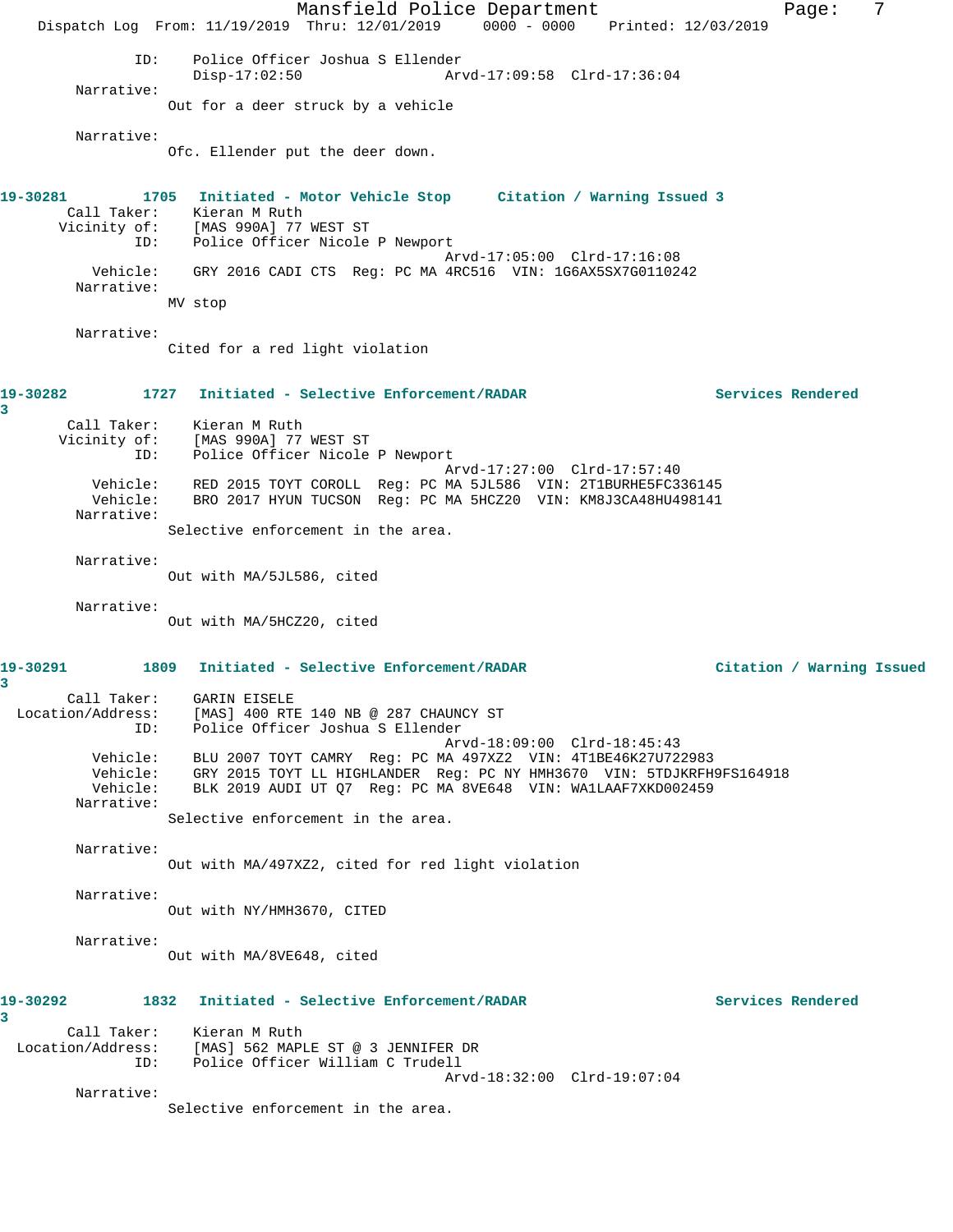Mansfield Police Department Fage: 8 Dispatch Log From: 11/19/2019 Thru: 12/01/2019 0000 - 0000 Printed: 12/03/2019 **19-30295 1848 Initiated - Building Check Services Rendered 3**  Call Taker: GARIN EISELE Location/Address: [MAS 840] 280 SCHOOL ST ID: Police Officer Joshua S Ellender Arvd-18:48:00 Clrd-19:01:40 **19-30298 1911 Initiated - Motor Vehicle Stop Citation / Warning Issued 3**  Call Taker: DAVID SULLIVAN Vicinity of: [MAS H4471] 900 WEST ST ID: Police Officer Joshua S Ellender Arvd-19:11:00 Clrd-19:15:48 Vehicle: BLK 2016 FORD TAURUS Reg: PAS MA 23393 VIN: 1FAHP2KT9GG138614 Narrative: Traffic Stop. **19-30301 2025 Initiated - Suspicious Actv / Persn / Veh Investigated - No Report 2**  Call Taker: DAVID SULLIVAN Vicinity of: [MAS] OXFORD RD ID: Police Officer Joshua S Ellender Arvd-20:25:00 Clrd-20:37:07 ID: Sergeant Lawrence G Crosman Disp-20:29:45 Arvd-20:29:58 Clrd-20:36:20 Narrative: Traffic Stop Narrative: Party was spoken to. **19-30302 2037 Initiated - Building Check Services Rendered 3**  Call Taker: DAVID SULLIVAN Location/Address: [MAS 322] 31 HAMPSHIRE ST ID: Police Officer Joshua S Ellender Arvd-20:37:00 Clrd-20:42:03 **19-30303 2058 Initiated - Building Check Services Rendered 3**  Call Taker: DAVID SULLIVAN Location/Address: [MAS 2] 60 FORBES BLVD ID: Police Officer Joshua S Ellender Arvd-20:58:00 Clrd-21:07:01 **19-30307 2120 Phone - Assist Fire Department Services Rendered 3**  Call Taker: NICHOLAS GOYETTE Location/Address: [MAS H5710] 23 LANTERN LN ID: Police Officer Joshua S Ellender Disp-21:22:21 Arvd-21:27:23 Clrd-21:43:18 Narrative: Assisting the FD with a fire/medical related incident. **19-30308 2141 Initiated - Building Check Services Rendered 3**  Call Taker: DAVID SULLIVAN Location/Address: [MAS 907E] 390 WEST ST ID: Police Officer Jay J Sparrow Arvd-21:41:00 Clrd-21:50:21 **19-30309 2217 Initiated - Building Check Services Rendered 3**  Call Taker: DAVID SULLIVAN Location/Address: [MAS 1002] 250 EAST ST ID: Police Officer William C Trudell Arvd-22:17:00 Clrd-23:06:33 **For Date: 11/20/2019 - Wednesday 19-30314 0141 Initiated - Building Check Services Rendered 3**  Call Taker: DAVID SULLIVAN

Arvd-01:41:00 Clrd-01:42:57

Location/Address: [MAS 2] 60 FORBES BLVD

ID: Patrolman David Schepis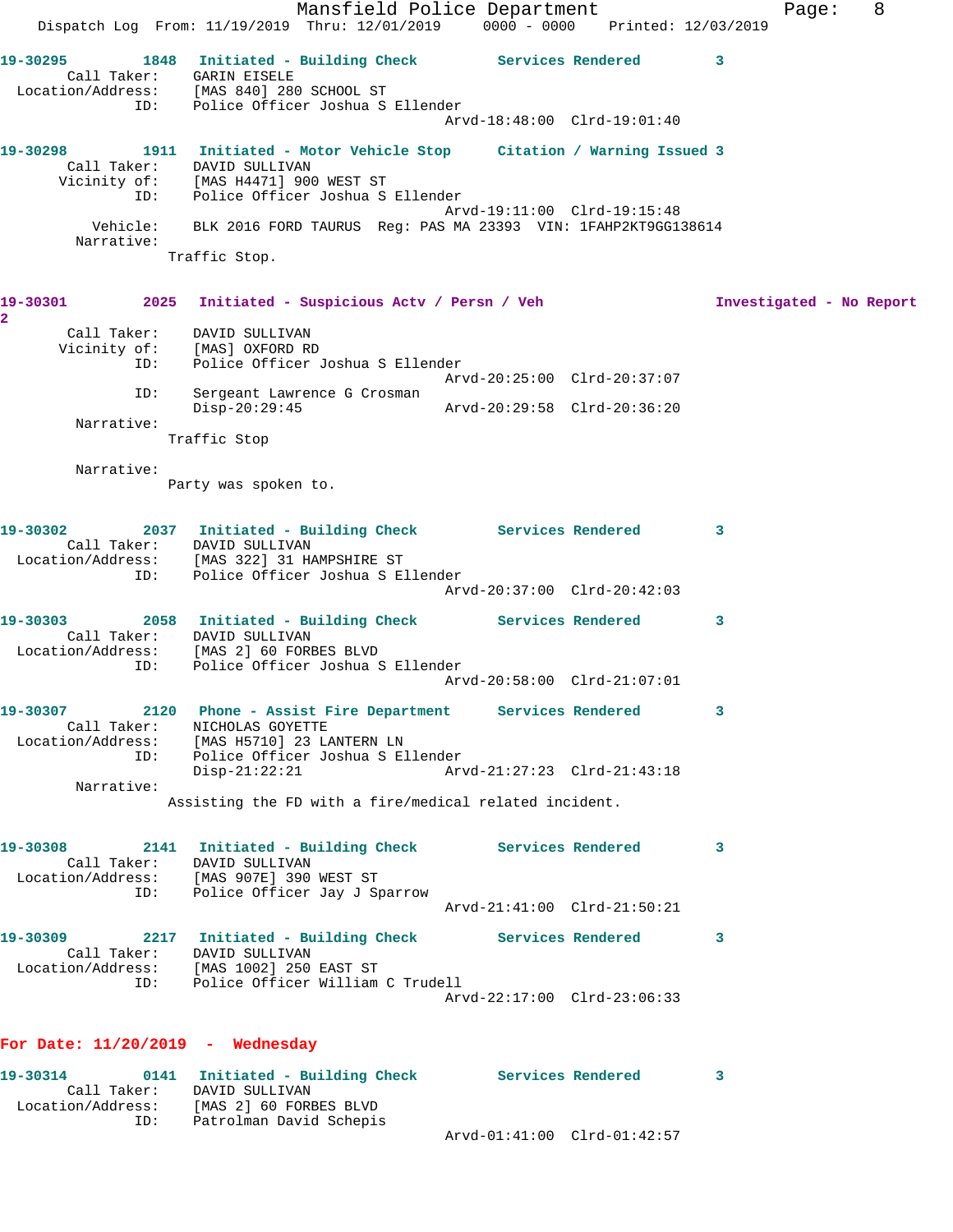Mansfield Police Department Fage: 9 Dispatch Log From: 11/19/2019 Thru: 12/01/2019 0000 - 0000 Printed: 12/03/2019 **19-30315 0144 Initiated - Building Check Services Rendered 3**  Call Taker: DAVID SULLIVAN Location/Address: [MAS 4] 31 HAMPSHIRE ST ID: Patrolman David Schepis Arvd-01:44:00 Clrd-01:47:11 **19-30316 0145 Initiated - Motor Vehicle Stop Spoken To 3**  Call Taker: DAVID SULLIVAN Location/Address: [MAS] 444 PRATT ST @ 458 EAST ST ID: Police Officer Donald MacLean Arvd-01:45:00 Clrd-01:48:56 Vehicle: GRY 2010 TOYT YARIS Reg: PC MA 129HK0 VIN: JTDKT4K31A5319815 Narrative: traffic stop, **19-30319 0149 Initiated - Building Check Services Rendered 3**  Call Taker: DAVID SULLIVAN Location/Address: [MAS 1015] 30 CHAUNCY ST ID: Police Officer Donald MacLean Arvd-01:49:00 Clrd-02:05:36 **19-30320 0149 Initiated - Building Check Services Rendered 3**  Call Taker: DAVID SULLIVAN Location/Address: [MAS 907E] 390 WEST ST ID: Patrolman David Schepis Arvd-01:49:00 Clrd-01:51:35 **19-30323 0154 Initiated - Building Check Services Rendered 3**  Call Taker: DAVID SULLIVAN Location/Address: [MAS 253] 330 PRATT ST Apt. #A ID: Police Officer Andrew J Kelley Arvd-01:54:00 Clrd-01:56:14 **19-30324 0155 Initiated - Building Check Services Rendered 3**  Call Taker: DAVID SULLIVAN Location/Address: [MAS 840] 280 SCHOOL ST ID: Patrolman David Schepis Arvd-01:55:00 Clrd-01:59:07 **19-30325 0225 Initiated - Building Check Services Rendered 3**  Call Taker: DAVID SULLIVAN Location/Address: [MAS 170] 255 HOPE ST ID: Police Officer Andrew J Kelley Arvd-02:25:00 Clrd-02:42:36 **19-30326 0234 Initiated - Building Check Services Rendered 3**  Call Taker: DAVID SULLIVAN Location/Address: [MAS 987A] 125 HIGH ST Apt. #1-4 ID: Police Officer Donald MacLean Arvd-02:34:00 Clrd-02:40:53 **19-30327 0246 Initiated - Building Check Services Rendered 3**  Call Taker: GARIN EISELE Location/Address: [MAS 281A] 1 CROCKER ST ID: Police Officer Donald MacLean Arvd-02:46:00 Clrd-02:51:18 **19-30328 0259 Initiated - Building Check Services Rendered 3**  Call Taker: DAVID SULLIVAN Location/Address: [MAS 1002] 250 EAST ST ID: Police Officer Andrew J Kelley Arvd-02:59:00 Clrd-03:05:32 **19-30331 0430 Phone - Lockouts Services Rendered 3**  Call Taker: DAVID SULLIVAN Location/Address: [MAS 418F] 31 FRANCIS AVE Apt. #3118 ID: Police Officer Andrew J Kelley Disp-04:31:32 Arvd-04:36:41 Clrd-04:42:46 Narrative:

r/P LOCKED OUT OF HIS BUILDING.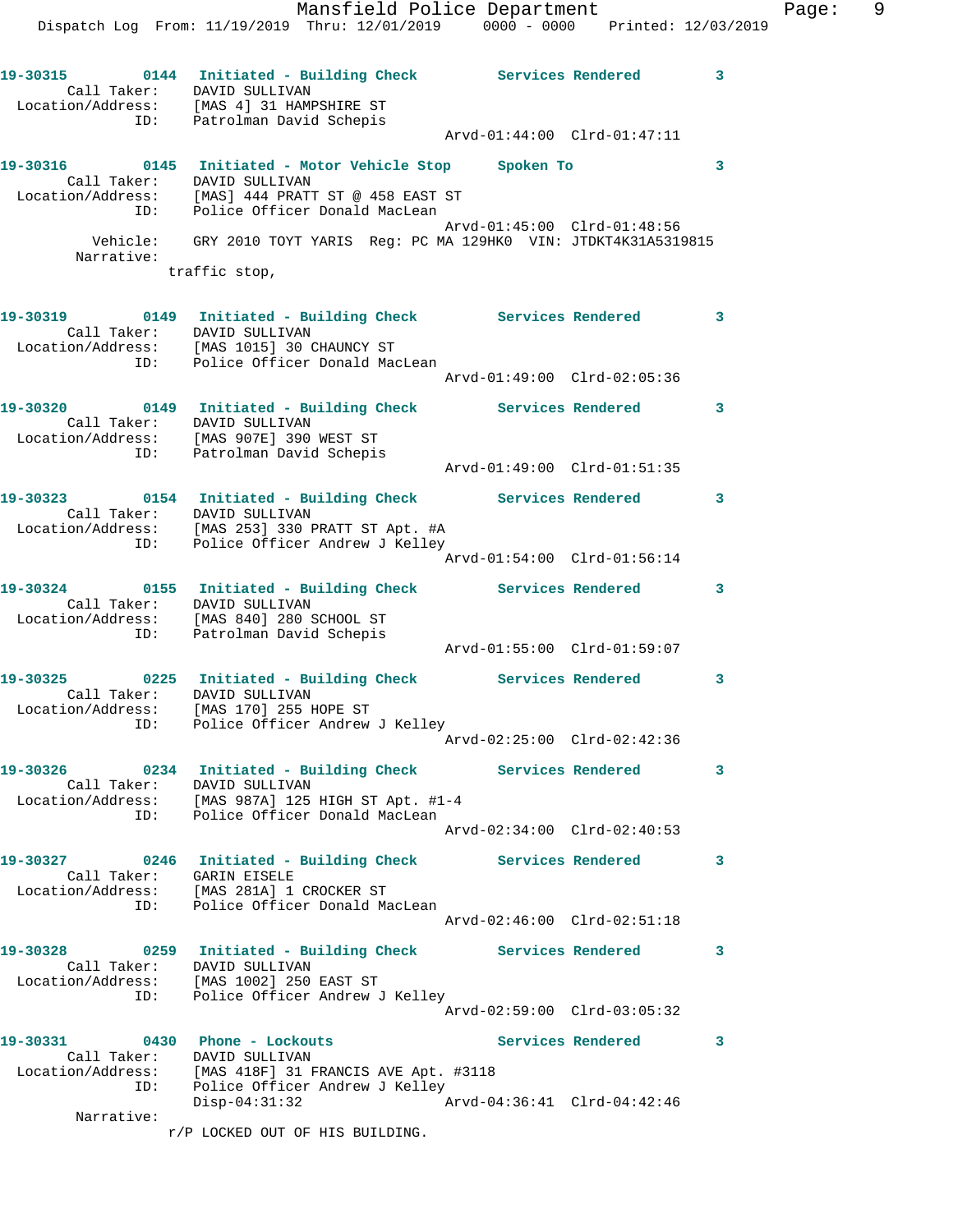**19-30332 0558 Initiated - Selective Enforcement/RADAR Services Rendered 3**  Call Taker: DAVID SULLIVAN Vicinity of: [MAS] RTE 140 SB ID: Detective Gregory S Martell Arvd-05:58:00 Clrd-06:20:35 **19-30333 0602 Walk-In - Harass. Electronic Communicat Incident Report 3**  Call Taker: Support Staff Amanda Crisfulla Location/Address: [MAS 424C] 149 OAKLAND ST Apt. #114 ID: Police Officer Andrew J Kelley<br>Disp-06:06:37 A Disp-06:06:37 Arvd-06:10:16 Clrd-06:31:20 Narrative: party in lobby requesting to speak with an ofc about threatening emails shes been getting Narrative: Ofc Kelley spoke with rp. She has been receiving emails from unknown people in a threatening manner. Wanted to have it documented. Report to follow Refer To Incident: 19MAS-1063-OF **19-30335 0616 Initiated - Selective Enforcement/RADAR Citation / Warning Issued 3**  Call Taker: DAVID SULLIVAN Vicinity of: [MAS H4955] 69 NORTH MAIN ST ID: Police Officer Donald MacLean Arvd-06:16:00 Clrd-06:51:58 Vehicle: WHI 2017 HOND CIVIC Reg: PC MA 4GXX80 VIN: 2HGFC3A55HH753108 Vehicle: BLK 2007 NISS ALTIMA Reg: PC MA 6868GO VIN: 1N4AL21E07C221923 Narrative: citation issued foe equipment **19-30336 0637 Radio - Assist Non-Govrnmnt Agency Services Rendered 3**  Call Taker: CARLY MORIARTY Location/Address: [MAS] 219 EAST ST @ 184 PARK ST ID: Police Officer Andrew J Kelley<br>Disp-06:37:46 Disp-06:37:46 Arvd-06:37:48 Clrd-07:05:49<br>ID: animal control Jeffrey S Collins<br>
Disp-07:03:42 Arvd-07:03:45 Clrd-08:05:00 animal control Jeffrey S Collins Disp-07:03:42 Arvd-07:03:45 Clrd-08:05:00 ID: Animal Control Steven Simonds Disp-08:05:10 Arvd-08:05:13 Clrd-09:23:38 Narrative: Crosswalk coverage **19-30348 0831 Initiated - Community Policing Services Rendered 3**  Call Taker: APRIL LEHANE Location/Address: [MAS 333] 245 EAST ST ID: Police Officer Gregg S Kennedy Arvd-08:31:00 Clrd-08:41:19 Narrative: out for CHAMPS **19-30351 0844 Walk-In - Identity Theft Incident Report 1**  Call Taker: Support Staff Katherine Gillis<br>ion/Address: [MAS H2402] 40 FOY ST Location/Address: [MAS H2403] 49 FOX ST ID: Police Officer John R Armstrong<br>Disp-08:49:22 Ar Disp-08:49:22 Arvd-08:49:24 Clrd-09:15:04 Narrative: RP into the lobby to report identity fraud. would like to speak with an officer. Narrative: See OF for further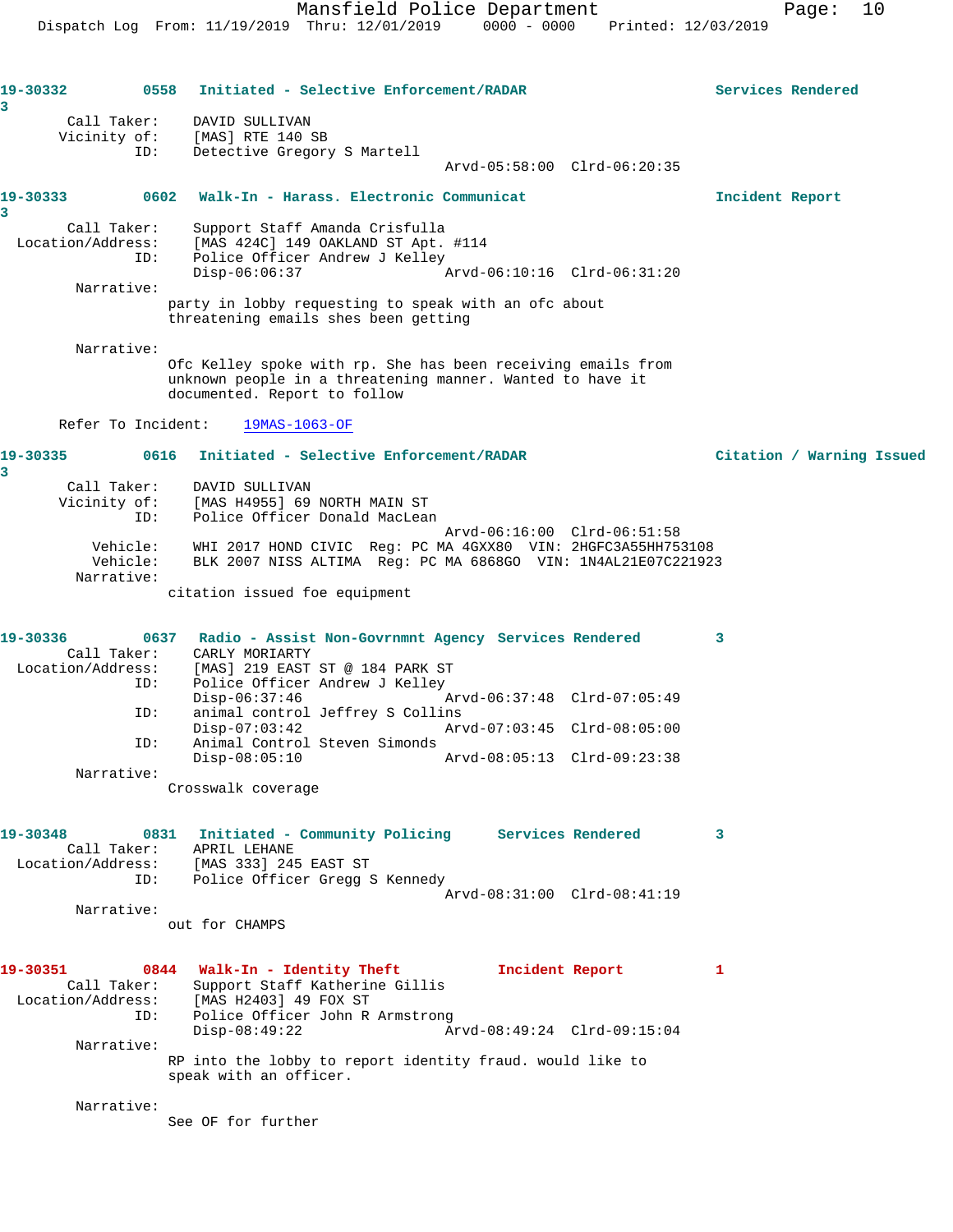Mansfield Police Department Fage: 11 Dispatch Log From: 11/19/2019 Thru: 12/01/2019 0000 - 0000 Printed: 12/03/2019 Refer To Incident: 19MAS-1064-OF **19-30367 1051 Initiated - Proactive Patrol Building Checked / Secured 3** Call Taker: APRIL LEHANE Location/Address: [MAS 840] 280 SCHOOL ST ID: Police Officer John R Armstrong Arvd-10:51:00 Clrd-10:58:17 Narrative: Checking the area. **19-30368 1051 Walk-In - Larceny - Value Unknown Incident Report 2**  Call Taker: Support Staff Katherine Gillis Location/Address: [MAS 418E] 29 FRANCIS AVE Apt. #10 ID: Police Officer Gregg S Kennedy<br>Disp-10:57:07 Disp-10:57:07 Arvd-11:07:54 Clrd-11:11:26 Narrative: RP into the lobby to report that her credit card was stolen and she would like to speak with an officer to file a police report. Refer To Incident: 19MAS-1065-OF **19-30375 1133 Phone - Assist Fire Department Referred to Other Agency 3**  Call Taker: APRIL LEHANE Location/Address: [MAS 907] 390 WEST ST Apt. #A ID: Police Officer John R Armstrong<br>Disp-11:33:58 Am Disp-11:33:58 Arvd-11:35:20 Clrd-11:36:56 **19-30379 1204 Initiated - Motor Vehicle Stop Citation / Warning Issued 3**  Call Taker: CARLY MORIARTY Location/Address: [MAS 1005A] 292 CHAUNCY ST ID: Police Officer John R Armstrong Arvd-12:04:00 Clrd-12:07:49 Vehicle: WHI 2017 HOND 4D ACCORD Reg: PC MA 5DJ967 Narrative: Mvs-citation issued **19-30382 1209 Walk-In - Assist Citizen - P S A Spoken To 3**  Call Taker: Support Staff Katherine Gillis Location/Address: [MAS 451B] 500 EAST ST ID: Sergeant Jeffrey G Bombard Disp-12:15:53 Arvd-12:21:07 Clrd-12:30:03 ID: Police Officer John R Armstrong Disp-12:29:13 Clrd-12:29:27 Narrative: RP into the lobby to report that the mother of his child is not following the probate court order. RP is requesting to speak with an officer. Narrative: Rp was advised of his options. During the interview the mother did not show up with the child. **19-30383 1224 Walk-In - Motor Veh Acc - No Injury Spoken To 1**  Call Taker: Support Staff Katherine Gillis Location: [MAS] CHAUNCY @ RT 140 SOUTH ID: Police Officer John R Armstrong<br>Disp-12:29:31 A Disp-12:29:31 Arvd-12:37:32 Clrd-12:40:52 Narrative: RP into the lobby to report a motor vehicle accident that took place earlier in the week. Would like to speak with an officer. Narrative: RP was looking for the insurance information from the party he got into an accident with. Ofc. Armstrong advised party.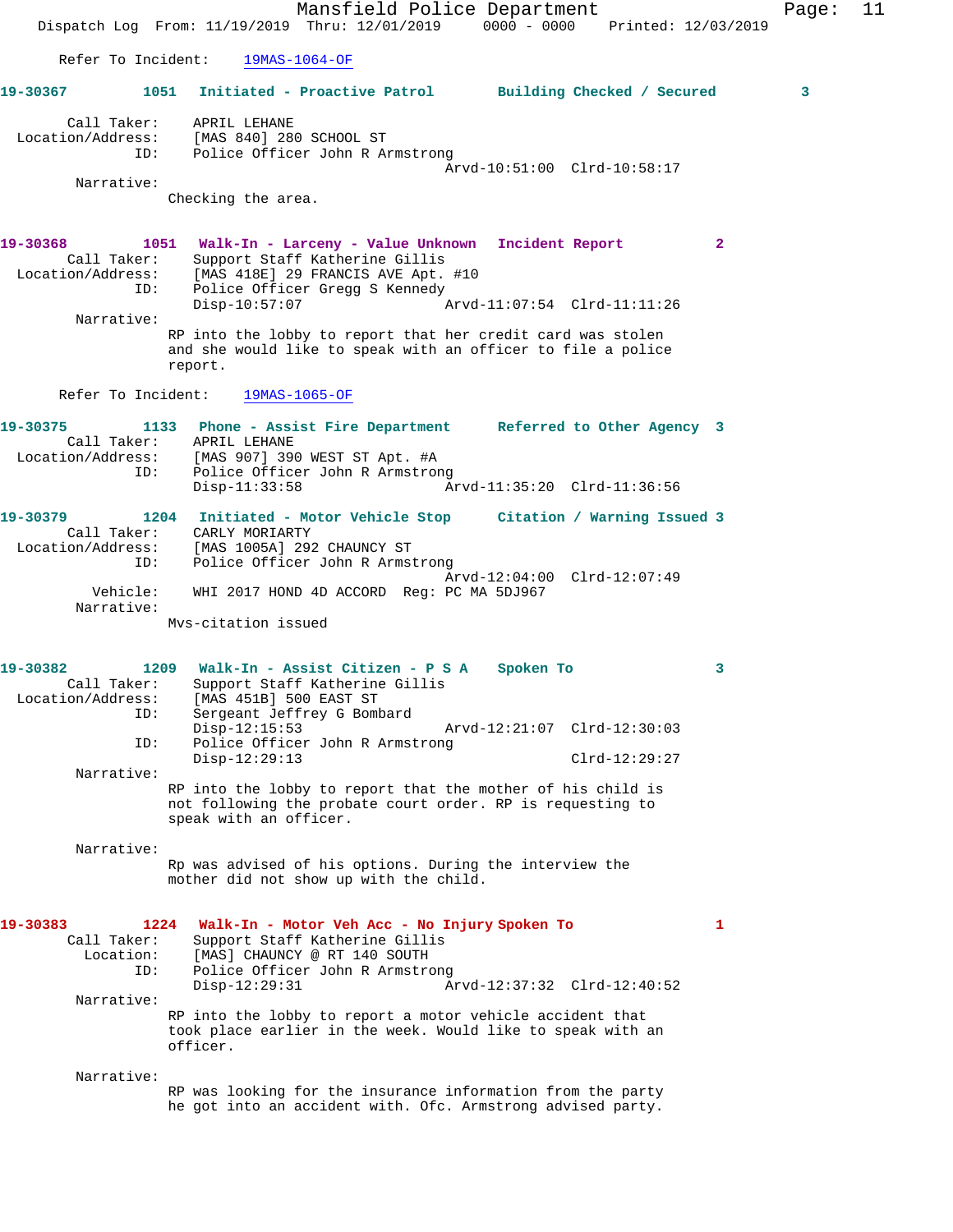Mansfield Police Department Fage: 12 Dispatch Log From: 11/19/2019 Thru: 12/01/2019 0000 - 0000 Printed: 12/03/2019 **19-30384 1237 Initiated - Motor Vehicle Stop Citation / Warning Issued 3**  Call Taker: APRIL LEHANE Location/Address: [MAS 451B] 500 EAST ST ID: Police Officer Gregg S Kennedy Arvd-12:37:00 Clrd-12:44:26 Vehicle: WHI 2018 NISS FRONTI Reg: CO MA T83723 VIN: 1N6BD0CT8JN755871 Narrative: citation issued for speed **19-30386 1247 Initiated - Traffic Enforcement / Activity Citation / Warning Issued 2**  Call Taker: APRIL LEHANE Location/Address: [MAS 1002] 250 EAST ST ID: Police Officer Gregg S Kennedy Arvd-12:47:00 Clrd-13:38:29 Vehicle: BLU 2016 HIGHLA Reg: CO MA E75399 VIN: 5TDBKRFH3GS340321 Vehicle: WHI/BLK 2018 NISS ROGUE Reg: PC MA 7XN536 VIN: KNMAT2MV6JP533265 Vehicle: BLK 2018 BMW X3 Reg: PC MA 1NYC45 VIN: 5UXTR9C59JLD74641 Vehicle: GRY 2010 FORD 4D FUSION Reg: PC MA 5RY940 Narrative: 3 citations issued for speed 1257 Phone - 911 Hang-ups & Verifications **Confirmed misdial/Accdntl Call 2**  Call Taker: APRIL LEHANE Location/Address: [MAS 862A] 1108 SCHOOL ST<br>ID: Sergeant Jeffrey G Bombard Sergeant Jeffrey G Bombard Disp-12:58:05 Arvd-13:10:49 Clrd-13:24:59 Narrative: Confirm a 911 accidental call from this location. Staff member, stated no emergencies Narrative: Sgt Bombard checked with staff. No emergencies reported. **19-30407 1519 Walk-In - Identity Theft Incident Report 1**  Call Taker: Support Staff Katherine Gillis Location/Address: [MAS 301B] 20 SOUTH MAIN ST ID: Sergeant Jeffrey G Bombard Disp-15:24:28 Arvd-15:28:18 Clrd-15:58:05 Narrative: RP into the lobby to report that his parents credit card information has been stolen. Rp would like to speak with an officer to file a report. Refer To Incident: 19MAS-1066-OF 19-30413 1633 Phone - 911 Hang-ups & Verifications **19-30413** Confirmed misdial/Accdntl **Call 2**  Call Taker: APRIL LEHANE Location/Address: [MAS H4361] 12 PIASECKI DR ID: Sergeant Thomas R Connor Disp-16:34:23 Arvd-16:43:03 Clrd-16:46:31 Narrative: 911 open line call from this number pinging in the area of 12 Piasecki Dr. No answer on call back Narrative: Sgt Connor confirmed accidental from this residence. They are having issues with a smashed cell phone. They were advised to just let the battery die out **19-30418 1717 Phone - Well Being Check Spoken To 3**  Call Taker: Stephen Martell<br>Location/Address: [MAS 417A] 1 FRA ess: [MAS 417A] 1 FRANCIS AVE Apt. #10<br>ID: Sergeant Thomas R Connor ID: Sergeant Thomas R Connor<br>Disp-17:19:53 Disp-17:19:53 Arvd-17:23:12 Clrd-17:34:02 ID: Police Officer Joshua S Ellender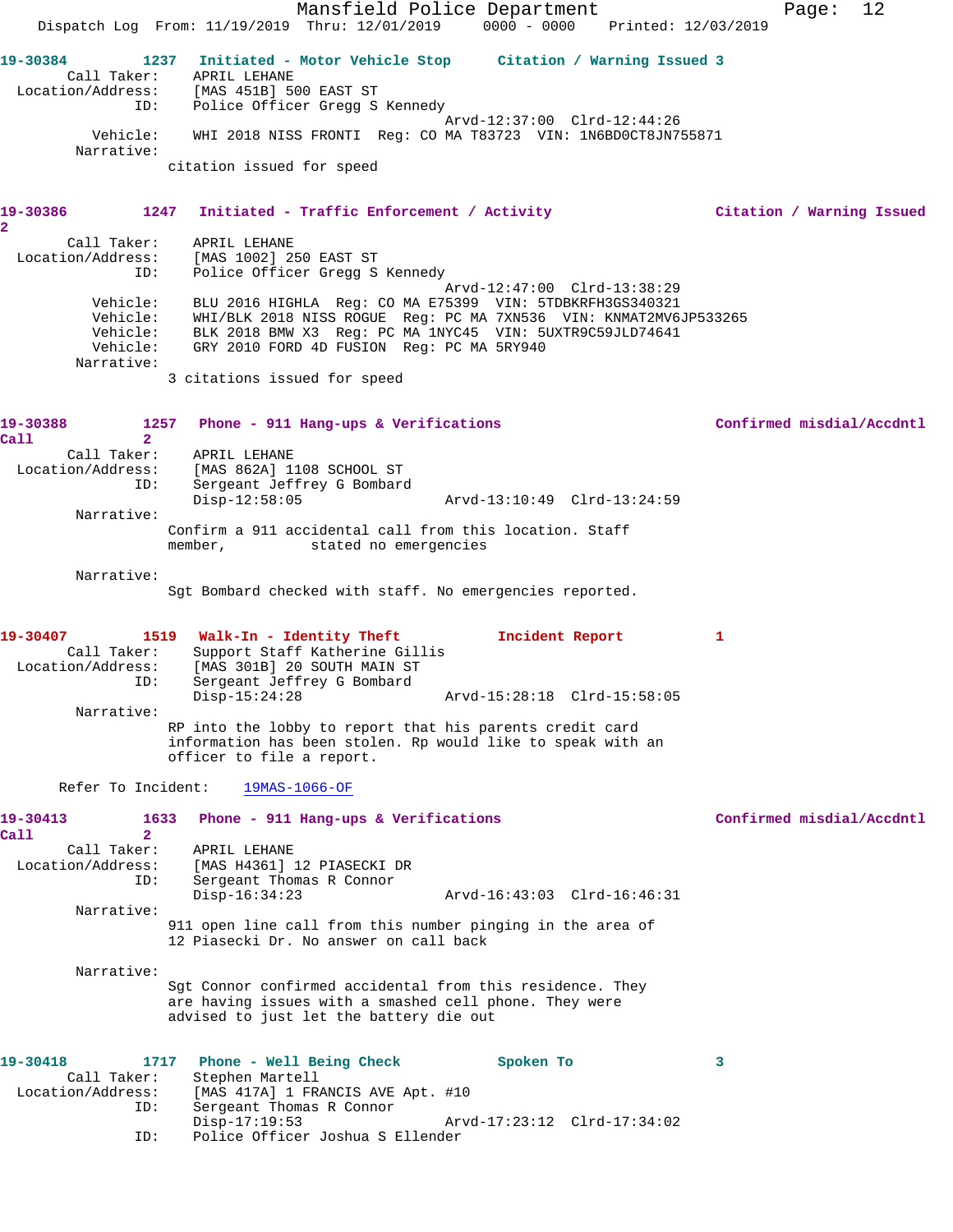|                                         |                                             | Mansfield Police Department<br>Dispatch Log From: 11/19/2019 Thru: 12/01/2019                                             | $0000 - 0000$  |                             | Page:<br>Printed: 12/03/2019 | 13 |
|-----------------------------------------|---------------------------------------------|---------------------------------------------------------------------------------------------------------------------------|----------------|-----------------------------|------------------------------|----|
|                                         |                                             |                                                                                                                           |                |                             |                              |    |
| Narrative:                              | $Disp-17:19:57$                             |                                                                                                                           |                | Arvd-17:23:14 Clrd-17:34:02 |                              |    |
|                                         |                                             | rp called regarding a female she observed crying outside<br>earlier. She is requesting a well being check on her.         |                |                             |                              |    |
| Narrative:                              |                                             |                                                                                                                           |                |                             |                              |    |
|                                         |                                             | Officers spoke with the female in that apartment. She denies<br>any issues at this time and denies any assistance         |                |                             |                              |    |
| 19-30422<br>1806                        |                                             | Phone - Suspicious Acty / Persn / Veh                                                                                     |                |                             | Spoken To 2                  |    |
| Call Taker:<br>Location/Address:<br>ID: | APRIL LEHANE                                | [MAS 417A] 1 FRANCIS AVE Apt. #106<br>Sergeant Jeffrey G Bombard                                                          |                |                             |                              |    |
| ID:                                     | $Disp-18:07:25$                             | Police Officer Joshua S Ellender                                                                                          |                | Arvd-18:10:31 Clrd-18:12:32 |                              |    |
|                                         | $Disp-18:08:08$                             |                                                                                                                           |                | Arvd-18:15:33 Clrd-18:59:58 |                              |    |
| ID:                                     | Sergeant Thomas R Connor<br>$Disp-18:08:17$ |                                                                                                                           |                | Arvd-18:10:41 Clrd-18:59:54 |                              |    |
| ID:                                     | $Disp-18:09:44$                             | Police Officer Michael N Fenore<br>Police Officer David M Sennott                                                         |                | Arvd-18:12:21 Clrd-18:29:43 |                              |    |
| Narrative:                              |                                             |                                                                                                                           |                |                             |                              |    |
|                                         | female in 110                               | rp is reporting a female is knocking on her window. She then<br>heard knocking on the inside door. She believes it is the |                |                             |                              |    |
| Narrative:                              |                                             |                                                                                                                           |                |                             |                              |    |
|                                         |                                             | Officers have a ride on the way to pick up<br>ride does not arrive, she will be a PC                                      |                | If the                      |                              |    |
| 19-30423<br>Call Taker:                 | 1808<br>LINDSAY MITCHELL                    | Initiated - Motor Vehicle Stop                                                                                            | Verbal Warning |                             | 3                            |    |
| Location/Address:<br>ID:                |                                             | [MAS 253] 330 PRATT ST Apt. #A<br>Police Officer Michael N Fenore                                                         |                | Arvd-18:08:00 Clrd-18:09:38 |                              |    |
| Vehicle:<br>Narrative:                  |                                             | Police Officer David M Sennott<br>GRY 2019 CHEV SILVER Reg: CO MA V18018 VIN: 1GCRYGED9KZ252719                           |                |                             |                              |    |
|                                         | Verbal for red light                        |                                                                                                                           |                |                             |                              |    |
| 19-30426<br>Call Taker:                 | 1809 Walk-In - Identity Theft               | Support Staff Katherine Gillis                                                                                            |                | Incident Report             | 1                            |    |
| Location/Address:<br>ID:                | $Disp-18:15:29$                             | [MAS 255A] 377 CHAUNCY ST<br>Police Officer Nicole P Newport                                                              |                | Arvd-18:28:22 Clrd-19:00:02 |                              |    |
| ID:                                     | $Disp-19:53:25$                             | Police Officer Nicole P Newport                                                                                           |                | Arvd-20:03:01 Clrd-20:10:58 |                              |    |
| Narrative:                              |                                             |                                                                                                                           |                |                             |                              |    |
|                                         | report.                                     | RP into the lobby to report that her credit card number was<br>stolen and would like to speak with an officer to file a   |                |                             |                              |    |
| Narrative:                              |                                             |                                                                                                                           |                |                             |                              |    |
|                                         | incident                                    | Ofc Newport will be going to store to follow up on the                                                                    |                |                             |                              |    |
| Refer To Incident:                      |                                             | $19MAS-1067-OF$                                                                                                           |                |                             |                              |    |
| 19-30428<br>Call Taker:                 | APRIL LEHANE                                | 1824 Phone - Assist Fire Department                                                                                       |                | Referred to Other Agency 3  |                              |    |
| Location/Address:<br>ID:                | [MAS] 421 WILLIAMS ST                       | Sergeant Jeffrey G Bombard                                                                                                |                |                             |                              |    |
| Narrative:                              | $Disp-18:25:13$                             |                                                                                                                           |                | $Clrd-18:26:00$             |                              |    |
|                                         |                                             | Assisting the FD with a fire/medical related incident.                                                                    |                |                             |                              |    |
| 19-30431<br>1854                        |                                             | Phone - Motor Veh Acc - Hit & Run Arrest(s) Made                                                                          |                |                             | 1                            |    |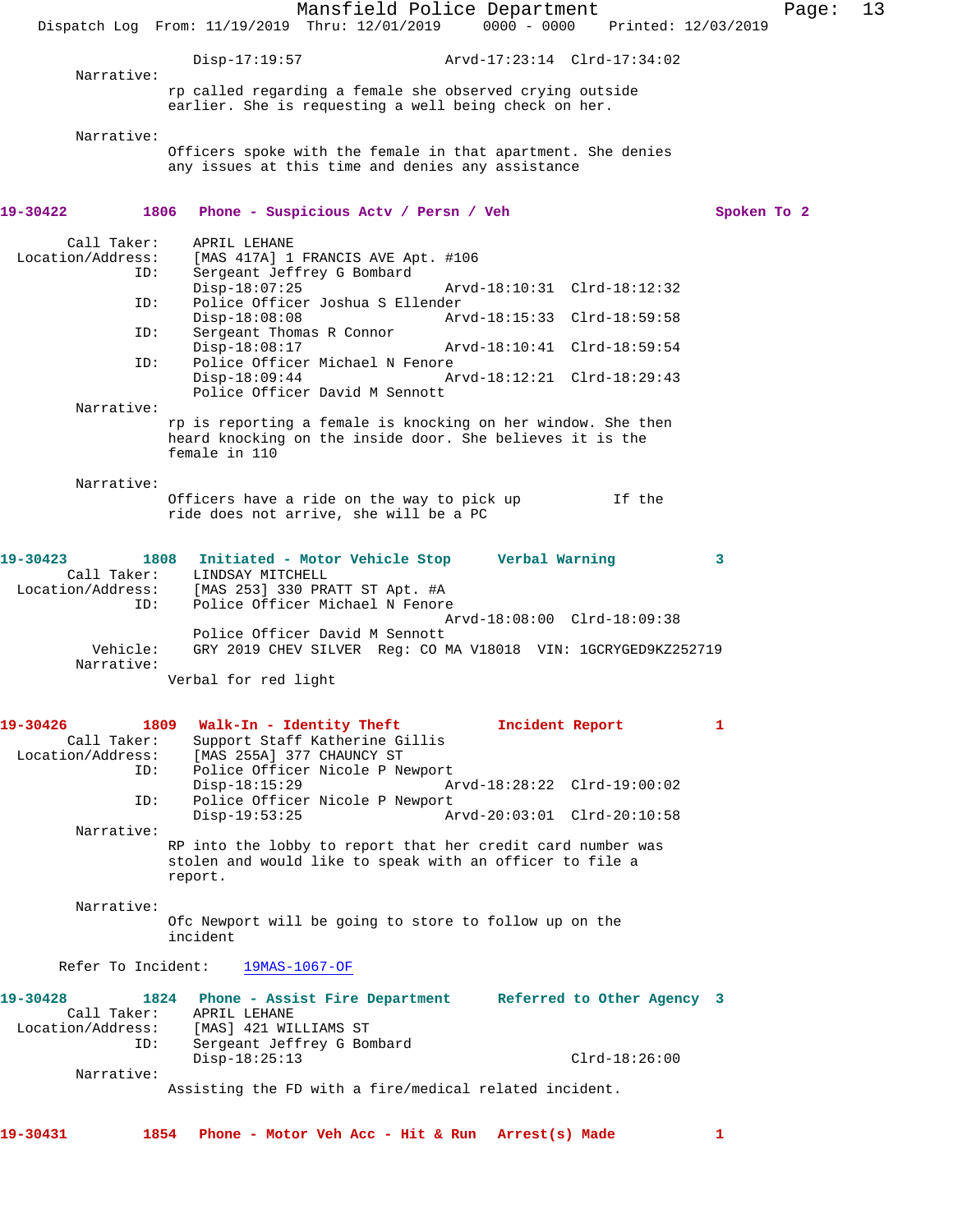Mansfield Police Department Page: 14 Dispatch Log From: 11/19/2019 Thru: 12/01/2019 0000 - 0000 Printed: 12/03/2019 Call Taker: TARA LAKO<br>Location/Address: [MAS] 99 ( [MAS] 99 COPELAND DR @ 235 CHAUNCY ST ID: Police Officer Nicole P Newport Disp-18:54:00 Arvd-18:59:11 Clrd-19:28:38<br>ID: Sergeant Jeffrey G Bombard Sergeant Jeffrey G Bombard<br>Disp-18:54:00 Disp-18:54:00 Arvd-18:59:11 Clrd-19:17:40 ID: Sergeant Thomas R Connor Disp-18:59:00 Arvd-18:59:01 Clrd-19:18:38<br>ID: Police Officer Michael N Fenore Police Officer Michael N Fenore<br>Disp-18:59:00 A Disp-18:59:00 Arvd-18:59:01 Clrd-19:24:01 Police Officer David M Sennott Vehicle: BLK 2004 TOYT CAMRY Reg: PC MA 3EF468 VIN: 4T1BE32K24U292111 hicle: BLU 2005 HOND UT CRV Reg: PC MA 37MH94 VIN: SHSRD78555U321618<br>Towed: For: Arrest By: Achins Garage To: Achins Garage For: Arrest By: Achins Garage To: Achins Garage Narrative: RP reports a vehicle just struck hers and didn't stop. RP states she is still behind the vehicle and he is all over the road and riding up on the sidewalks and almost striking poles along the way. RP states she witnessed the vehicle crash on the curb in front of 30 Chauncy and continued on. Officers are off with the suspect vehicle at Pratt/Hope. Narrative: 1911 Sgt Bombard reports one under arrest, will need a tow for one. Narrative: Sgt Bombard reports tow is on scene, Sgt Connor en route to the station with the arrest Narrative: Ofc Newport reports Achin's has the vehicle. Refer To Arrest: 19MAS-631-AR Arrest: CHATTERJEE, DEVASIS Address: 8 SERENA ALLEN WAY MANSFIELD, MA Age: 64 Charges: OUI-LIQUOR OR .08% NEGLIGENT OPERATION OF MOTOR VEHICLE ALCOHOL IN MV, POSSESS OPEN CONTAINER OF **19-30434 2011 Initiated - Proactive Patrol Services Rendered 3**  Call Taker: TARA LAKO Location/Address: [MAS 411] 60 FORBES BLVD<br>ID: Police Officer Nicole P N Police Officer Nicole P Newport Arvd-20:11:00 Clrd-20:23:45 Narrative: Checking the area. **19-30436 2025 Initiated - Proactive Patrol Services Rendered 3**  Call Taker: LINDSAY MITCHELL Location/Address: [MAS 322] 31 HAMPSHIRE ST ID: Police Officer Nicole P Newport Arvd-20:25:00 Clrd-20:31:57 **19-30439 2129 Phone - Well Being Check Spoken To 3**  Call Taker: TARA LAKO Location/Address: [MAS H6627] 186 WEST ST<br>ID: Sergeant Thomas R Conno: Sergeant Thomas R Connor<br>Disp-21:31:07 Arvd-21:36:14 Clrd-21:40:58 Narrative: RP requesting a well being check on her 84 yo mother in law. RP has attempted to make contact via phone for the past three hours and the phone is ringing busy and states she has a Life Alert that will not work properly if the phone is off the hook. Narrative: Sgt Connor reports the female checks ok, she has been having issues with her phone. Sgt Connor offered assistance to fix the issues and she declined, she will be making contact with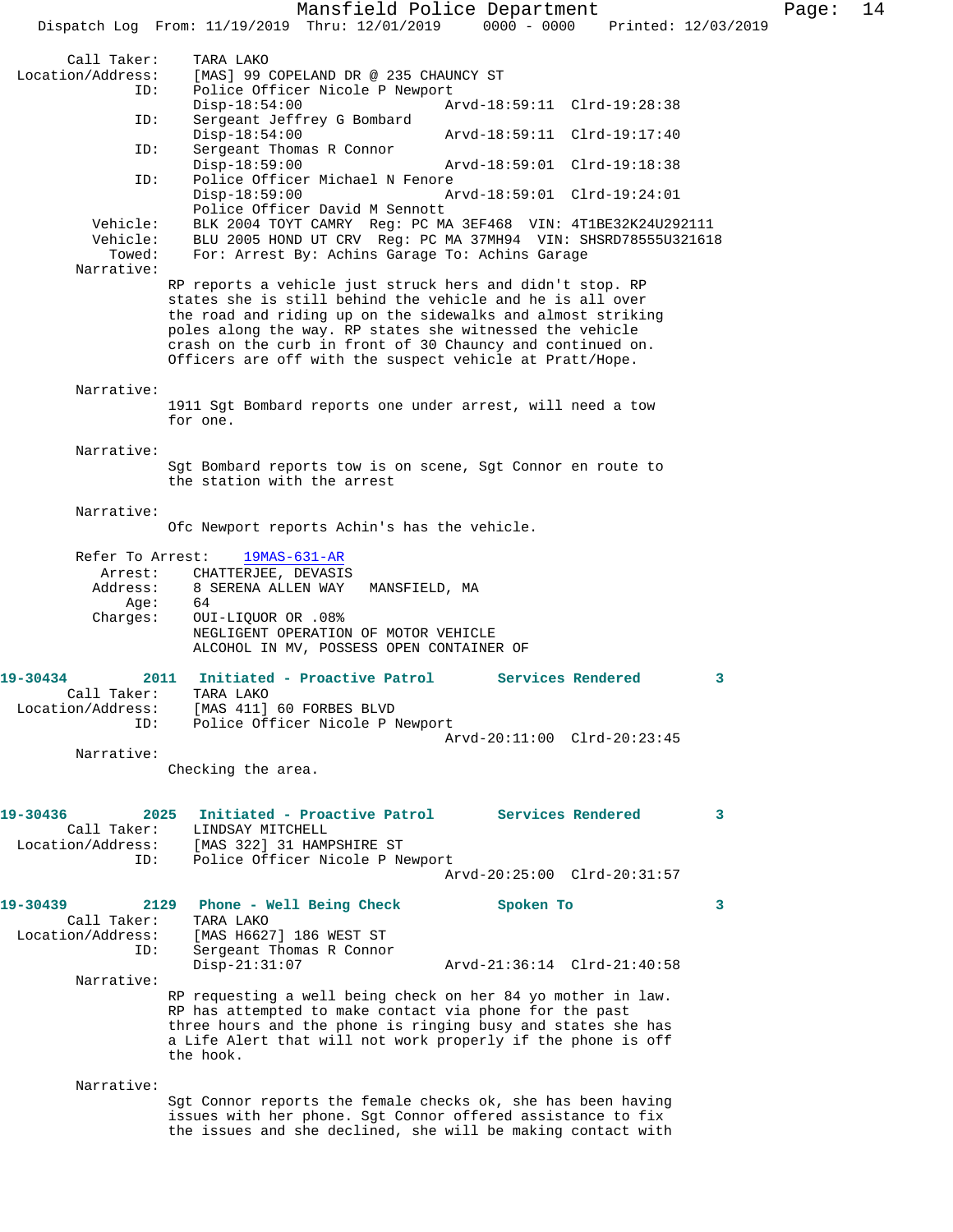the RP.

| 19-30440    | 2129 Phone - Alarm - Burglar                                                          | False / Accidental Alarm 1  |   |
|-------------|---------------------------------------------------------------------------------------|-----------------------------|---|
| Call Taker: | LINDSAY MITCHELL                                                                      |                             |   |
|             | Location/Address: [MAS 824A] 754 EAST ST                                              |                             |   |
| ID:         | Sergeant Jeffrey G Bombard                                                            |                             |   |
|             | $Disp-21:32:19$                                                                       | $C1rd-21:42:52$             |   |
| ID:         | Police Officer Nicole P Newport                                                       |                             |   |
|             | $Disp-21:32:40$                                                                       | $Clrd-21:35:34$             |   |
| Narrative:  |                                                                                       |                             |   |
|             | general burg from motion detector. Invalid passcode. Ref<br>#12759                    |                             |   |
| Narrative:  |                                                                                       |                             |   |
|             | Sqt Connor reports speaking with an employee who was having<br>issues with the alarm. |                             |   |
| 19-30441    | 2145 Initiated - Proactive Patrol                                                     | Building Checked / Secured  | 3 |
| Call Taker: | TARA LAKO                                                                             |                             |   |
|             | Location/Address: [MAS 1002] 250 EAST ST                                              |                             |   |
| ID:         | Sergeant Thomas R Connor                                                              |                             |   |
|             |                                                                                       | Arvd-21:45:00 Clrd-21:51:32 |   |
| Narrative:  |                                                                                       |                             |   |
|             | Checking the area.                                                                    |                             |   |
|             |                                                                                       |                             |   |

## **For Date: 11/21/2019 - Thursday**

| 19-30444          | 0022 | Phone - 911 Hang-ups & Verifications |                             | Confirmed misdial/Accdntl |
|-------------------|------|--------------------------------------|-----------------------------|---------------------------|
| Call              |      |                                      |                             |                           |
| Call Taker:       |      | TARA LAKO                            |                             |                           |
| Location/Address: |      | [MAS H1522] 38 FREDRIC LN            |                             |                           |
|                   | ID:  | Police Officer Donald MacLean        |                             |                           |
|                   |      | $Disp-00:24:48$                      | Arvd-00:32:02 Clrd-00:33:06 |                           |
| Narrative:        |      |                                      |                             |                           |
|                   |      | Out to confirm an accidental 911.    |                             |                           |

| 19-30445          |                    | 0127 Initiated - Proactive Patrol                                    |                             | Building Checked / Secured | 3 |
|-------------------|--------------------|----------------------------------------------------------------------|-----------------------------|----------------------------|---|
| Location/Address: | Call Taker:<br>ID: | TARA LAKO<br>[MAS 1002] 250 EAST ST<br>Police Officer Donald MacLean | Arvd-01:27:00 Clrd-01:37:13 |                            |   |
|                   | Narrative:         |                                                                      |                             |                            |   |
|                   |                    | Checking the area.                                                   |                             |                            |   |
| 19-30446          | 0130               | Initiated - Proactive Patrol                                         |                             | Building Checked / Secured | 3 |
| Location/Address: | Call Taker:<br>ID: | TARA LAKO<br>[MAS 281A] 1 CROCKER ST<br>Patrolman David Schepis      |                             |                            |   |
|                   | Narrative:         |                                                                      | Arvd-01:30:00 Clrd-01:33:24 |                            |   |
|                   |                    | Checking the area.                                                   |                             |                            |   |
| 19-30447          | 0134               | Initiated - Proactive Patrol                                         |                             | Building Checked / Secured | 3 |

| Call Taker:       | TARA LAKO               |                             |  |
|-------------------|-------------------------|-----------------------------|--|
| Location/Address: | [MAS] WINTHROP AVE      |                             |  |
| ID:               | Patrolman David Schepis |                             |  |
|                   |                         | Arvd-01:34:00 Clrd-01:38:57 |  |
|                   |                         |                             |  |
| Narrative:        |                         |                             |  |

Checking the area.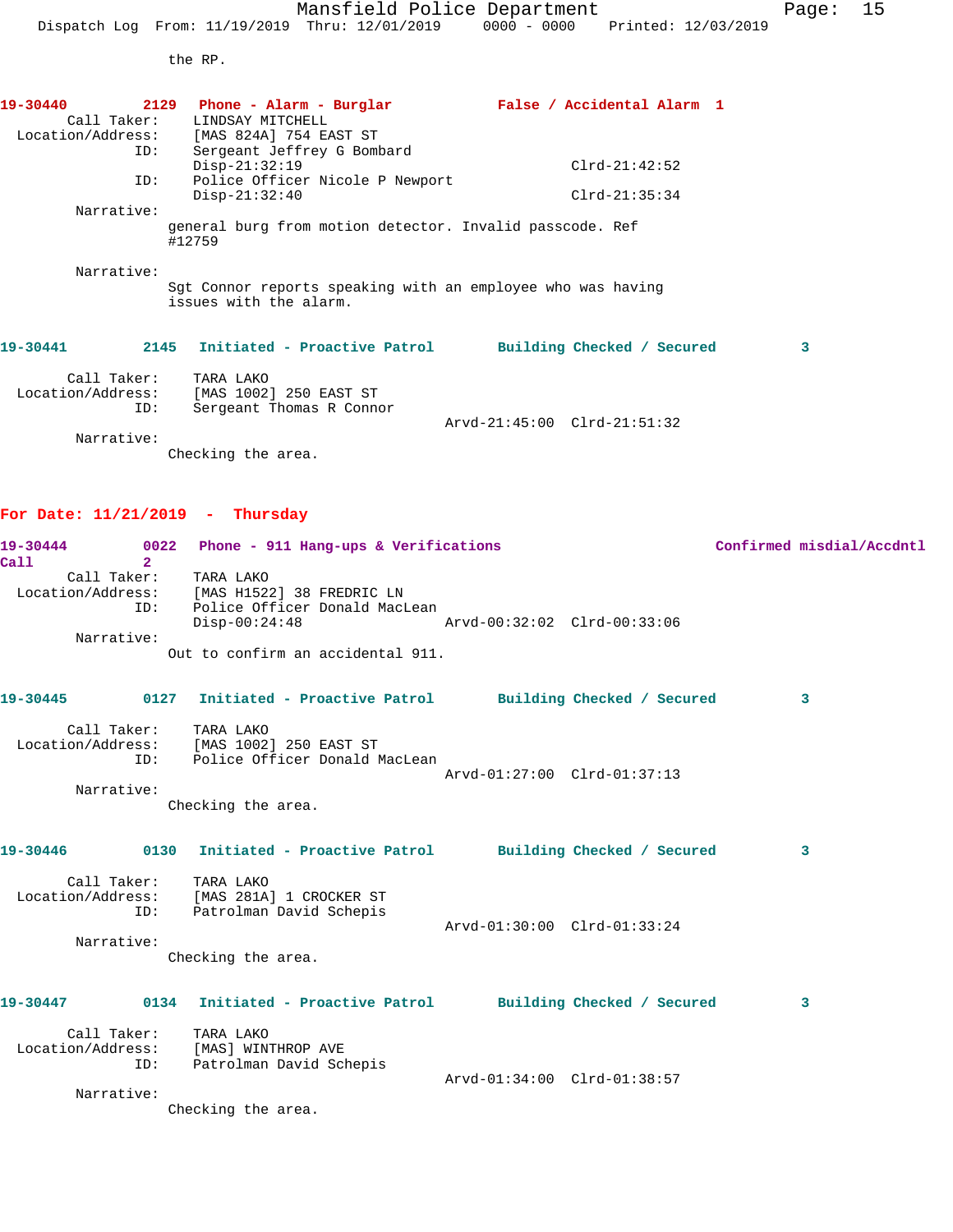|          |            | Dispatch Log From: 11/19/2019 Thru: 12/01/2019 0000 - 0000 Printed: 12/03/2019                                                   | Mansfield Police Department |              | Page:               | 16 |
|----------|------------|----------------------------------------------------------------------------------------------------------------------------------|-----------------------------|--------------|---------------------|----|
|          |            | 19-30449      0134  Initiated - Proactive Patrol     Building Checked / Secured                                                  |                             |              | 3                   |    |
|          |            | Call Taker: TARA LAKO<br>Location/Address: [MAS 907E] 390 WEST ST<br>ID: Police Officer Meghan Birnie                            |                             |              |                     |    |
|          |            |                                                                                                                                  | Arvd-01:34:00 Clrd-01:42:52 |              |                     |    |
|          | Narrative: | Checking the area.                                                                                                               |                             |              |                     |    |
|          |            | 19-30454 		 0148 Initiated - Proactive Patrol 		 Building Checked / Secured                                                      |                             |              | 3                   |    |
|          |            | Call Taker: TARA LAKO<br>Location/Address: [MAS 992] 660 EAST ST<br>ID: Police Officer Donald MacLean                            | Arvd-01:48:00 Clrd-01:56:35 |              |                     |    |
|          | Narrative: |                                                                                                                                  |                             |              |                     |    |
|          |            | Checking the area.                                                                                                               |                             |              |                     |    |
|          |            | 19-30455 0200 Initiated - Proactive Patrol Building Checked / Secured                                                            |                             |              | 3                   |    |
|          | ID:        | Call Taker: TARA LAKO<br>Location/Address: [MAS 322] 31 HAMPSHIRE ST<br>Police Officer Meghan Birnie                             | Arvd-02:00:00 Clrd-02:10:25 |              |                     |    |
|          | Narrative: |                                                                                                                                  |                             |              |                     |    |
|          |            | Checking the area.                                                                                                               |                             |              |                     |    |
|          |            | 19-30456      0205 Initiated - Proactive Patrol     Building Checked / Secured                                                   |                             |              | 3                   |    |
|          | ID:        | Call Taker: TARA LAKO<br>Location/Address: [MAS] 4 ERICK RD @ 15 BONNEY LN<br>Police Officer Donald MacLean                      |                             |              |                     |    |
|          |            |                                                                                                                                  | Arvd-02:05:00 Clrd-02:17:37 |              |                     |    |
|          | Narrative: | Checking the area.                                                                                                               |                             |              |                     |    |
| 19-30457 |            | 0210 Initiated - Proactive Patrol Building Checked / Secured                                                                     |                             |              | 3                   |    |
|          | ID:        | Call Taker:     TARA LAKO<br>Location/Address: [MAS 411] 60 FORBES BLVD<br>Police Officer Meghan Birnie                          |                             |              |                     |    |
|          |            |                                                                                                                                  | Arvd-02:10:00 Clrd-02:12:49 |              |                     |    |
|          | Narrative: | Checking the area.                                                                                                               |                             |              |                     |    |
| 19-30459 |            | Call Taker: TARA LAKO                                                                                                            |                             | $\mathbf{3}$ |                     |    |
|          |            | Location/Address: [MAS 417] 9 FRANCIS AVE<br>ID: Police Officer Donald MacLean                                                   |                             |              |                     |    |
|          |            |                                                                                                                                  | Arvd-02:22:00 Clrd-02:31:19 |              |                     |    |
|          | Narrative: | Checking the area.                                                                                                               |                             |              |                     |    |
| 19-30460 |            | 0231 Initiated - Proactive Patrol Services Rendered<br>Call Taker: LINDSAY MITCHELL<br>Location/Address: [MAS 840] 280 SCHOOL ST |                             | $\sim$ 3     |                     |    |
|          | ID:        | Police Officer Meghan Birnie                                                                                                     | Arvd-02:31:00 Clrd-02:44:49 |              |                     |    |
| 19-30461 |            |                                                                                                                                  |                             | 3            |                     |    |
|          |            | Call Taker: LINDSAY MITCHELL<br>Location/Address: [MAS 226E] 125 HIGH ST Apt. #1-4<br>ID: Patrolman David Schepis                |                             |              |                     |    |
|          |            |                                                                                                                                  | Arvd-02:38:00 Clrd-02:41:11 |              |                     |    |
| 19-30466 |            | 0448 Phone - 911 Hang-ups & Verifications                                                                                        |                             |              | Unfounded/Unverifed |    |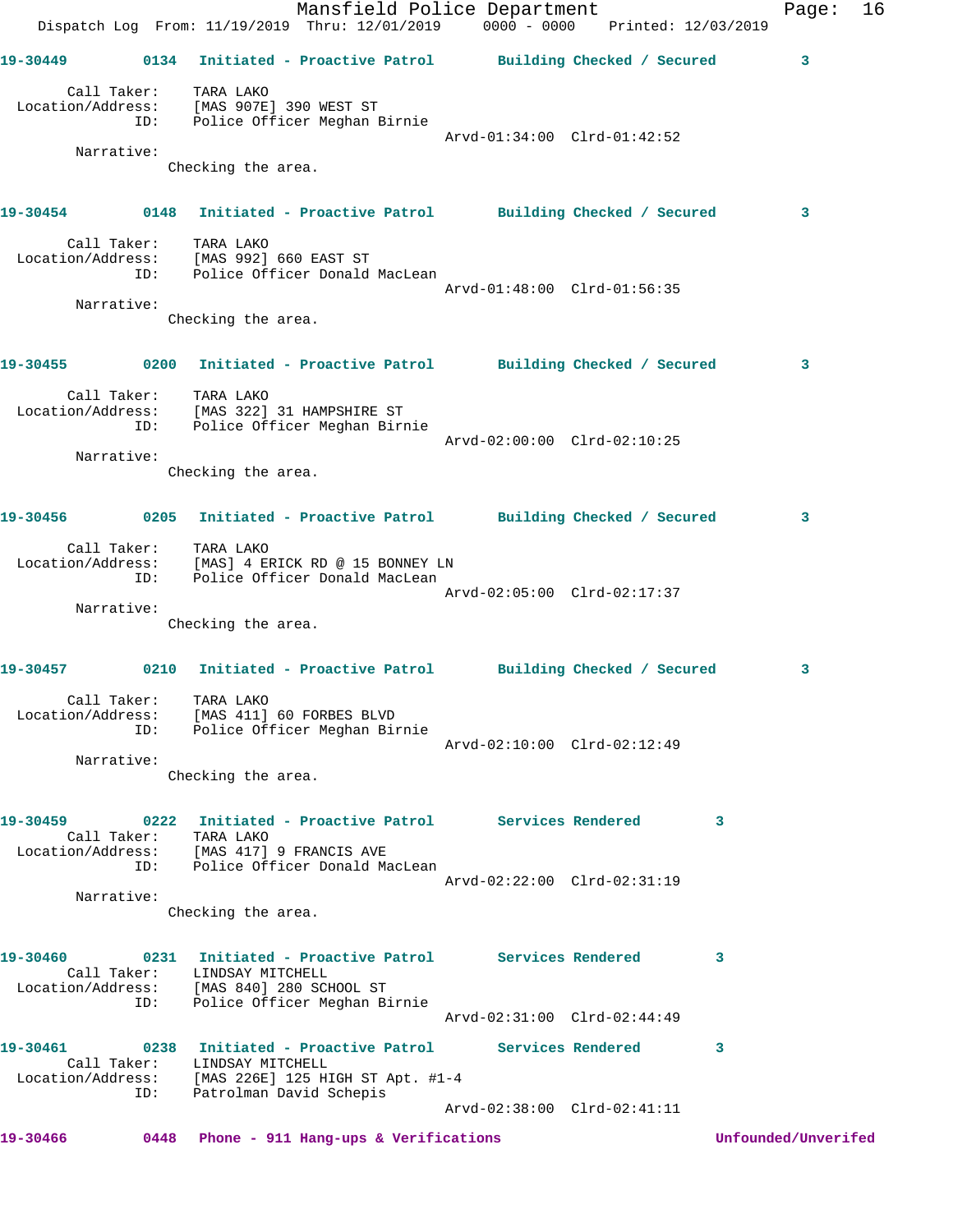Mansfield Police Department Page: 17 Dispatch Log From: 11/19/2019 Thru: 12/01/2019 0000 - 0000 Printed: 12/03/2019 **2**  Call Taker: TARA LAKO Location/Address: [MAS 431] 14 BONNEY LN ID: Police Officer Donald MacLean Disp-04:48:00 Arvd-04:51:40 Clrd-04:58:05 ID: Patrolman David Schepis<br>Disp-04:48:00 Disp-04:48:00 Arvd-04:52:10 Clrd-04:58:07 Narrative: Officers responding for an open 911 line, coming from a 911 only phone. 911 is mapping within 98 meters of the address. Officers checked the area, nothing seems out of the ordinary. **19-30468 0617 Initiated - Disabled Motor Vehicle Services Rendered 3**  Call Taker: TARA LAKO Location/Address: [MAS] 600 SOUTH MAIN ST @ 8 HALL ST ID: Police Officer Meghan Birnie Arvd-06:17:00 Clrd-06:30:59 Vehicle: BLK 2007 SENTRA Reg: PC RI FH357 VIN: 3N1AB61E17L601056 Narrative: Ofc Birnie checking on a DMV in the area. Ofc Birnie requesting a tow, Achin's is en route. Narrative: Ofc Birnie reports she was able to get the vehicle started, Achin's cancelled en route. **19-30469 0631 Initiated - Selective Enforcement/RADAR Services Rendered 3**  Call Taker: TARA LAKO Location/Address: [MAS] RESERVOIR ST ID: Police Officer Meghan Birnie Arvd-06:31:00 Clrd-06:56:30 Narrative: Selective enforcement in the area. **19-30470 0634 Initiated - Selective Enforcement/RADAR Services Rendered 3**  Call Taker: TARA LAKO Location/Address: [MAS 1002] 250 EAST ST ID: Police Officer Donald MacLean Arvd-06:34:00 Clrd-07:03:41 Narrative: Selective enforcement in the area. **19-30473 0701 Phone - Alarm - Burglar Building Checked / Secured 1** Call Taker: APRIL LEHANE Location/Address: [MAS 866] 47 CHAUNCY ST ID: Patrolman David Schepis Disp-07:03:38 Arvd-07:08:13 Clrd-07:10:53 ID: Police Officer Donald MacLean<br>Disp-07:03:47 Arvd-07:08:14 Clrd-07:10:51 Narrative: left motion unable to reach keyholder Narrative: Building exterior checked. Building appears secure. **19-30474 0711 Initiated - Motor Veh Acc - No Injury Vehicle Towed 1**  Call Taker: PATRICK FEENEY Location/Address: [MAS] 1551 WEST ST @ 526 WILLIAMS ST ID: Police Officer David W Kinahan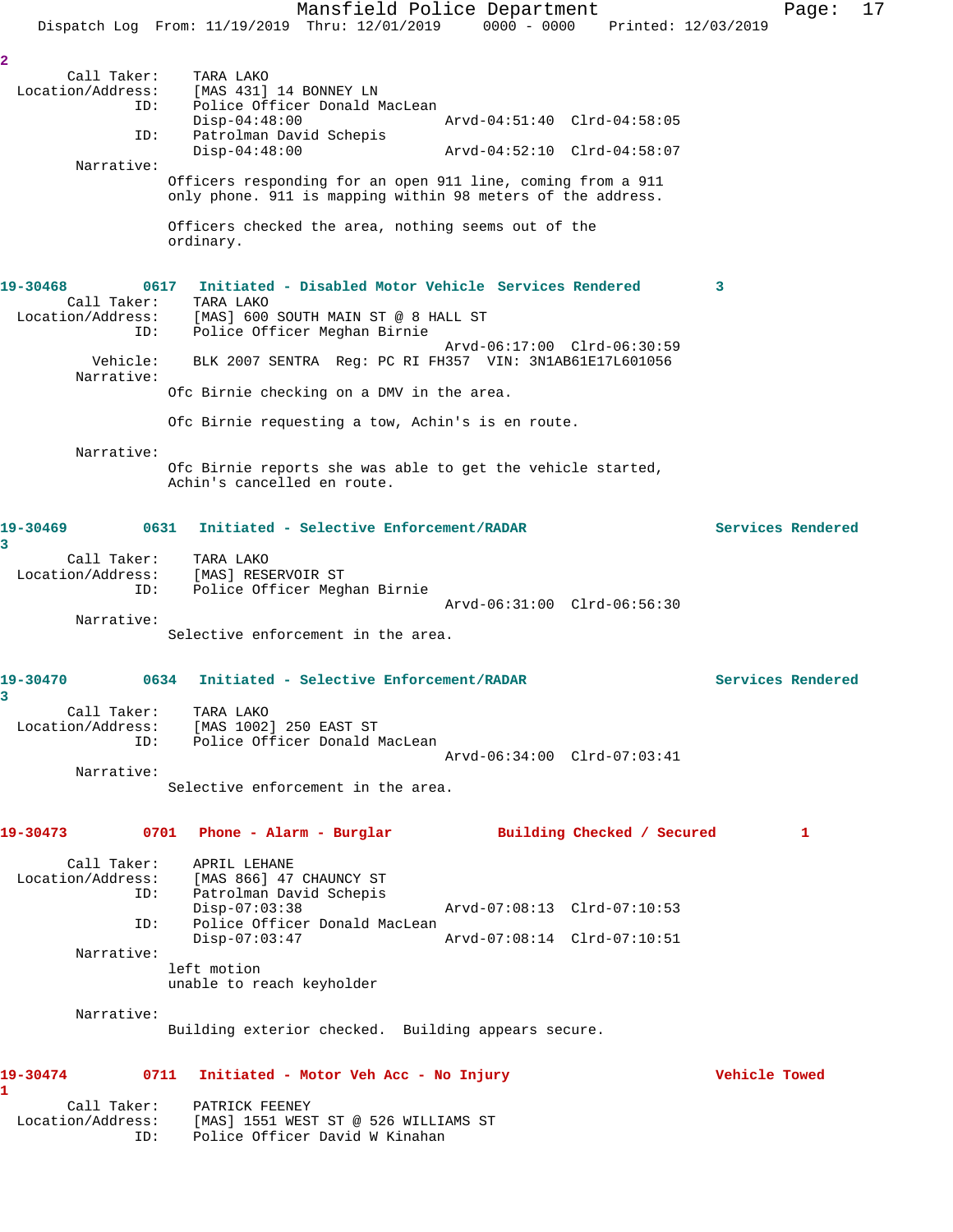|                                                                                                                       | Mansfield Police Department<br>$0000 - 0000$<br>Dispatch Log From: 11/19/2019 Thru: 12/01/2019<br>Printed: 12/03/2019                                                                                                                                                                                                                                                                                                                                                                                                                                                                                                         | Page: | 18 |
|-----------------------------------------------------------------------------------------------------------------------|-------------------------------------------------------------------------------------------------------------------------------------------------------------------------------------------------------------------------------------------------------------------------------------------------------------------------------------------------------------------------------------------------------------------------------------------------------------------------------------------------------------------------------------------------------------------------------------------------------------------------------|-------|----|
| ID:<br>Vehicle:<br>Towed:<br>Vehicle:<br>Towed:<br>Vehicle:<br>Towed:<br>Narrative:                                   | Arvd-07:11:00 Clrd-08:27:02<br>Police Officer Meghan Birnie<br>$Disp-07:13:06$<br>Arvd-07:19:27 Clrd-08:02:09<br>GRN 2007 FOCUS Req: PC RI DG846 VIN: 1FAFP34N87W169192<br>For: Accident By: Chris' (Heavy Duty ) To: Other Location<br>GRY 2000 FORD F350 Reg: CO MA J97797 VIN: 1FDWF36F0YED79811<br>For: Accident By: Private Tow - Operator Request To: Other Location<br>WHI 2016 TRA Reg: CO RI 66690 VIN: 1FTYR1YM1GKB14836<br>For: Accident By: Private Tow - Operator Request To: Other Location<br>M7 reports 3 m/v's off the road due to icy roads.                                                                |       |    |
| Narrative:                                                                                                            | Dpw highway contacted via radio to treat the road.                                                                                                                                                                                                                                                                                                                                                                                                                                                                                                                                                                            |       |    |
| Narrative:                                                                                                            | M7 reports all private tows contacted and en route.                                                                                                                                                                                                                                                                                                                                                                                                                                                                                                                                                                           |       |    |
| Narrative:                                                                                                            | M7 reports all m/v's towed and the road back open.                                                                                                                                                                                                                                                                                                                                                                                                                                                                                                                                                                            |       |    |
| Refer To Accident:<br>Refer To Accident:                                                                              | $19MAS-435-AC$<br>$19MAS-436-AC$                                                                                                                                                                                                                                                                                                                                                                                                                                                                                                                                                                                              |       |    |
| 19-30475<br>Call Taker:<br>Location/Address:<br>ID:<br>ID:<br>ID:<br>Vehicle:<br>Vehicle:<br>Narrative:<br>Narrative: | 0714 Phone - Motor Veh Acc - No Injury Services Rendered<br>$\mathbf{1}$<br>APRIL LEHANE<br>[MAS] HIGHLAND AVE<br>Patrolman David Schepis<br>Disp-07:15:39<br>Arvd-07:18:12 Clrd-07:19:12<br>Patrolman David Schepis<br>$Disp-07:19:20$<br>Arvd-07:19:24 Clrd-07:32:35<br>Sergeant Lawrence G Crosman<br>$Disp-07:19:23$<br>Arvd-07:19:25 Clrd-07:22:43<br>BLU 2005 BUIC LACROS Reg: PC MA 5FWL70 VIN: 2G4WD532X51260633<br>RED 2013 TOYT COROLL Req: PC MA 519VS9 VIN: 2T1BU4EE9DC950023<br>rp is reporting a minor MVA near the Jeep Dealer. No<br>injuries.<br>M2 reports assisted with the exchange; both m/v's were able |       |    |
|                                                                                                                       | to drive away under their own power.                                                                                                                                                                                                                                                                                                                                                                                                                                                                                                                                                                                          |       |    |
| Refer To Accident:<br>19-30478<br>Vicinity of:<br>ID:<br>Vehicle:<br>Narrative:                                       | 19MAS-437-AC<br>0722 911 - Disabled Motor Vehicle Services Rendered<br>3<br>Call Taker: PATRICK FEENEY<br>[MAS] 86 EASTMAN ST @ 789 EAST ST<br>Police Officer Donald MacLean<br>$Disp-07:24:00$<br>Arvd-07:27:38 Clrd-07:33:18<br>BLK 2003 CHEV UT TAHK15 Reg: PC MA 16DN01 VIN: 1GNEK13T03J201656<br>911 caller reports that a $m/v$ spun out poss. crash in the<br>area. Described as a large SUV.                                                                                                                                                                                                                          |       |    |
| Narrative:                                                                                                            | M8 reports that the m/v did not crash, just spun out. Teen<br>was operating it and became too nervous to continue driving;<br>parent came and picked up the m/v.                                                                                                                                                                                                                                                                                                                                                                                                                                                              |       |    |
| 19-30484<br>Call Taker:<br>Location/Address:<br>ID:                                                                   | 0810 911 - Assist Fire Department Referred to Other Agency 3<br>PATRICK FEENEY<br>[MAS H2735] 82 BROOK ST<br>Police Officer Gregg S Kennedy<br>Arvd-08:33:45 Clrd-08:33:46<br>$Disp-08:13:06$                                                                                                                                                                                                                                                                                                                                                                                                                                 |       |    |
| Narrative:                                                                                                            | Assisting the FD with a fire/medical related incident.                                                                                                                                                                                                                                                                                                                                                                                                                                                                                                                                                                        |       |    |

| 19-30485 |             | 0811 Walk-In - Assist Citizen - P S A Spoken To |  |
|----------|-------------|-------------------------------------------------|--|
|          | Call Taker: | Support Staff Derek M Stark                     |  |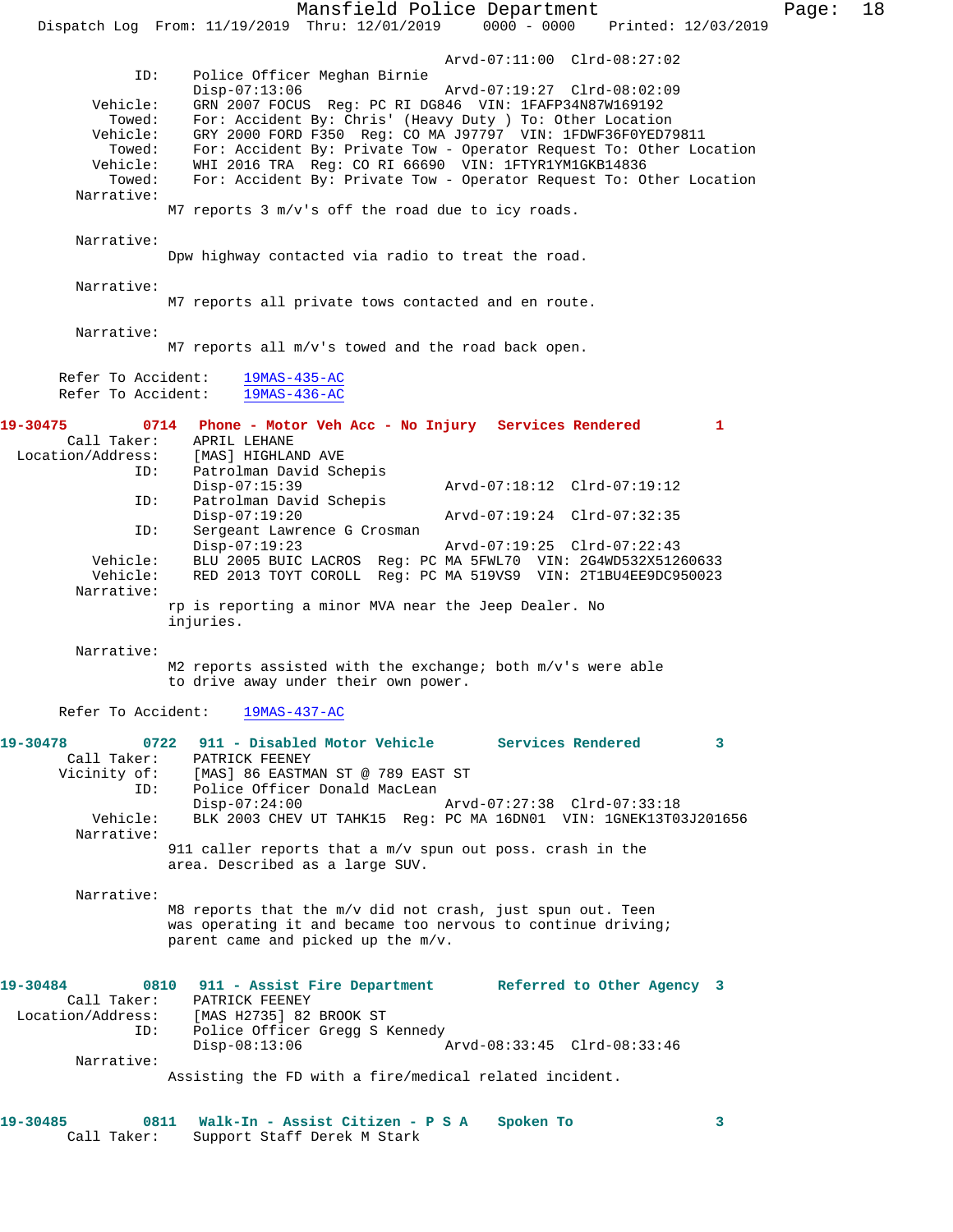Mansfield Police Department Fage: 19 Dispatch Log From: 11/19/2019 Thru: 12/01/2019 0000 - 0000 Printed: 12/03/2019 Location/Address: [MAS 451B] 500 EAST ST ID: Police Officer Matthew A Souza<br>Disp-08:15:22 Disp-08:15:22 Arvd-08:15:25 Clrd-08:25:26 Narrative: Walk in wants to speak with officer about husbands arrest and would also like keys to vehicle. Narrative: Party was advised husband is going to Attleboro District Court and process of getting vehicle out of impound. **19-30489 0833 Initiated - Community Policing Services Rendered 3**  Call Taker: PATRICK FEENEY Location/Address: [MAS 331] 255 EAST ST ID: Police Officer Matthew A Souza Arvd-08:33:00 Clrd-09:23:02 19-30491 0841 Initiated - Traffic Enforcement / Activity **Services Rendered 2**  Call Taker: PATRICK FEENEY Location/Address: [MAS] NORTH MAIN ST ID: Police Officer Gregg S Kennedy Arvd-08:41:00 Clrd-09:22:55 Vehicle: BLK 2019 TOYT VN SIENNA Reg: PC MA 1CRW41 19-30498 0923 Initiated - Traffic Enforcement / Activity Services Rendered **2**  Call Taker: PATRICK FEENEY Location/Address: [MAS 1002] 250 EAST ST ID: Police Officer Matthew A Souza Arvd-09:23:00 Clrd-09:42:04 Narrative: 1 m/v violation observed. **19-30500 0941 Initiated - Motor Vehicle Stop Verbal Warning 3**  Call Taker: CARLY MORIARTY Location/Address: [MAS] WARE ST ID: Police Officer Matthew A Souza Arvd-09:41:00 Clrd-09:45:12 Vehicle: GRY 2012 CHRY 4D Reg: PC FL DZIC72 Narrative: Mvs-verbal **19-30502 0956 Initiated - Community Policing Services Rendered 3**  Call Taker: CARLY MORIARTY Location/Address: [MAS 862A] 1108 SCHOOL ST ID: Police Officer John R Armstrong Arvd-09:56:00 Clrd-10:24:21 **19-30503 0959 Phone - Follow up Investigation Services Rendered 3**  Call Taker: CARLY MORIARTY Location/Address: [MAS H6571] 179 WINTER ST ID: Police Officer Matthew A Souza Disp-10:00:33 Arvd-10:00:35 Clrd-10:01:24 Vehicle: GRN 2003 DODG VN CARAVAN Reg: PC MA 3MC260 Narrative: No one home at this time. Narrative: Ptl. Souza following up with vehicle owner in regards to car being parked for an extended period of time at another location 19-30508 1026 Phone - 911 Hang-ups & Verifications **100 Confirmed misdial/Accdntl Call 2**  Call Taker: APRIL LEHANE Location/Address: [MAS H3543] 795 MAPLE ST ID: Police Officer Matthew A Souza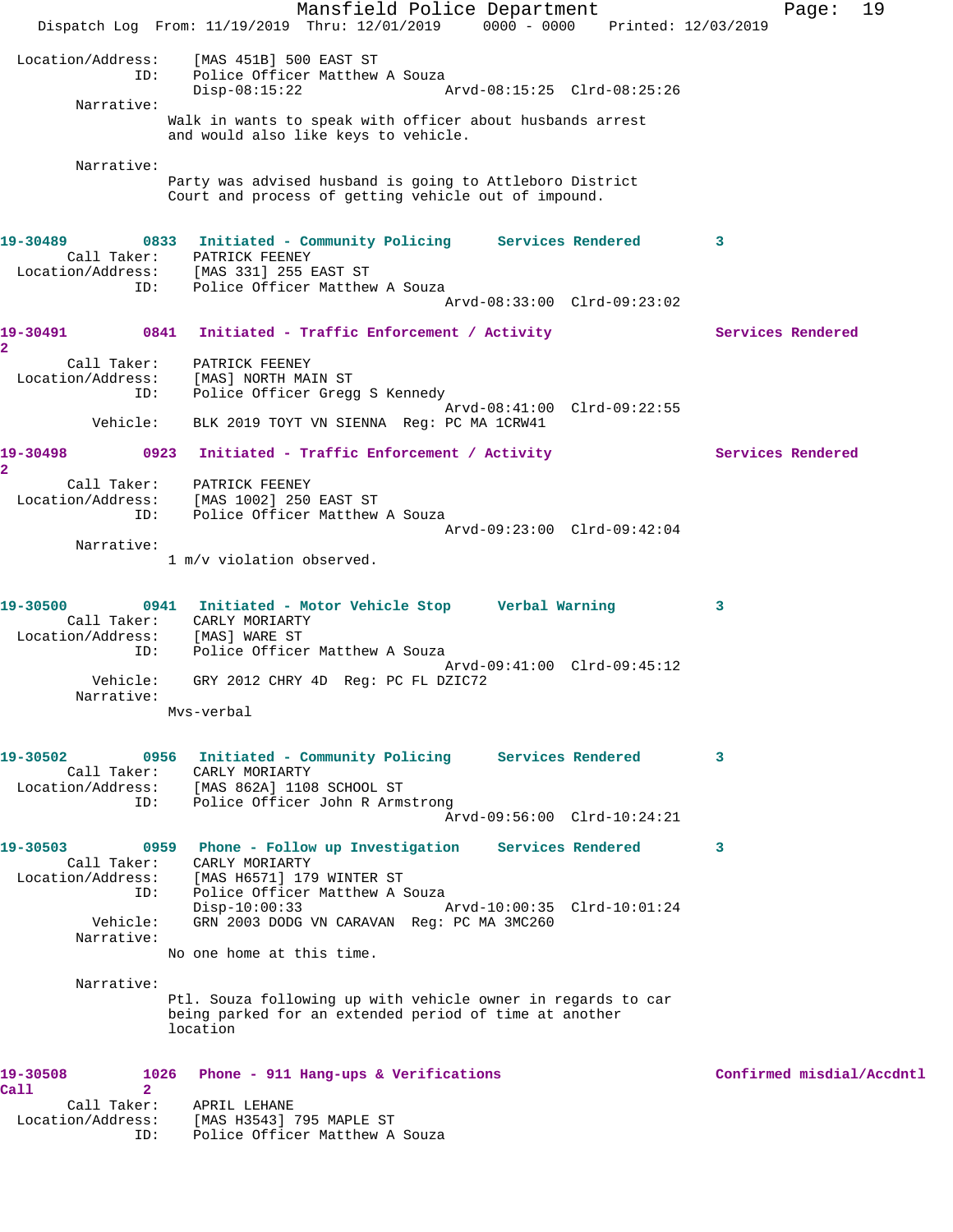|               |                                         | Dispatch Log From: 11/19/2019 Thru: 12/01/2019 0000 - 0000 Printed: 12/03/2019                                                                                                        | Mansfield Police Department                                                                                                                                        |  |                                                          |                          | Page: | 20 |
|---------------|-----------------------------------------|---------------------------------------------------------------------------------------------------------------------------------------------------------------------------------------|--------------------------------------------------------------------------------------------------------------------------------------------------------------------|--|----------------------------------------------------------|--------------------------|-------|----|
|               |                                         |                                                                                                                                                                                       | Disp-10:28:56 Arvd-10:34:30 Clrd-10:35:42                                                                                                                          |  |                                                          |                          |       |    |
|               | Narrative:                              | RP was attempting to adjust the volume on her phone and it<br>accidently called 911                                                                                                   |                                                                                                                                                                    |  |                                                          |                          |       |    |
| 19-30509 2001 |                                         | 1043 Initiated - Building Check Building Checked / Secured                                                                                                                            |                                                                                                                                                                    |  |                                                          |                          | 3     |    |
|               | Call Taker:<br>ID:                      | PATRICK FEENEY<br>Location/Address: [MAS 281A] 1 CROCKER ST                                                                                                                           | Police Officer Gregg S Kennedy                                                                                                                                     |  | Arvd-10:43:00 Clrd-10:47:01                              |                          |       |    |
|               |                                         | 19-30511 1056 Initiated - Building Check Building Checked / Secured                                                                                                                   |                                                                                                                                                                    |  |                                                          |                          | 3     |    |
|               | ID:                                     | Call Taker: PATRICK FEENEY<br>Location/Address: [MAS 840] 280 SCHOOL ST<br>Police Officer John R Armstrong                                                                            |                                                                                                                                                                    |  | Arvd-10:56:00 Clrd-11:04:28                              |                          |       |    |
| 2             |                                         | 19-30514 1131 Initiated - Traffic Enforcement / Activity                                                                                                                              |                                                                                                                                                                    |  |                                                          | <b>Services Rendered</b> |       |    |
|               | Call Taker:<br>Location/Address:<br>ID: | PATRICK FEENEY<br>[MAS] 400 RTE 140 NB @ 287 CHAUNCY ST                                                                                                                               | Police Officer John R Armstrong                                                                                                                                    |  | Arvd-11:31:00 Clrd-11:51:58                              |                          |       |    |
|               | ID:<br>Vehicle:<br>Vehicle:<br>Vehicle: | $Disp-11:52:41$<br>RED 2016 FORD FUSION Reg: PC MA 887MB6 VIN: 3FA6P0T93GR263597                                                                                                      | Police Officer John R Armstrong<br>RED 2010 FORD FOCUS Reg: PC MA 8BJ622 VIN: 1FAHP3EN3AW158339<br>GRY 2019 HOND UT PILOT Req: PC MA 1KNH28 VIN: 5FNYF6H58KB096985 |  | Arvd-11:52:42 Clrd-11:56:46                              |                          |       |    |
| 19-30515      | ID:                                     | 1134 Other - Assist Fire Department Services Rendered<br>Call Taker: PATRICK FEENEY<br>Location/Address: [MAS 864] 65 CROCKER ST<br>Police Officer Matthew A Souza<br>$Disp-11:34:30$ |                                                                                                                                                                    |  |                                                          | 3                        |       |    |
|               | Narrative:                              | Assisting the FD with a fire/medical related incident.                                                                                                                                |                                                                                                                                                                    |  |                                                          |                          |       |    |
|               | Narrative:                              | M13 reports no smoke/fire bieng reported by tennants; bldg<br>is being evac now.                                                                                                      |                                                                                                                                                                    |  |                                                          |                          |       |    |
|               | Narrative:                              | FD reset the alarm. All units clear.                                                                                                                                                  |                                                                                                                                                                    |  |                                                          |                          |       |    |
| 19-30516      | Call Taker:<br>ID:                      | 1142 911 - Assist Fire Department Services Rendered<br>CARLY MORIARTY<br>Location/Address: [MAS H6425] 465 WARE ST<br>$Disp-11:44:01$                                                 | Sergeant Brian P Thibault                                                                                                                                          |  | Arvd-11:48:10 Clrd-12:19:29                              | 3                        |       |    |
|               | Narrative:                              | Assisting the FD with a fire/medical related incident.                                                                                                                                |                                                                                                                                                                    |  |                                                          |                          |       |    |
|               | Narrative:                              | Reported to be an oven fire; home is evac.                                                                                                                                            |                                                                                                                                                                    |  |                                                          |                          |       |    |
|               | Narrative:                              | M1 reports traffic issue only at this time; assisting with<br>traffic. Fire contained to the oven & FD is handling.                                                                   |                                                                                                                                                                    |  |                                                          |                          |       |    |
| 19-30517      | Call Taker:<br>ID:<br>Narrative:        | 1151 911 - Assist Fire Department<br>PATRICK FEENEY<br>Vicinity of: [MAS 163] 200 COPELAND DR<br>$Disp-11:56:53$<br>Assisting the FD with a fire/medical related incident.            | Police Officer John R Armstrong                                                                                                                                    |  | Transported to Hospital 3<br>Arvd-11:56:56 Clrd-12:06:25 |                          |       |    |
|               |                                         |                                                                                                                                                                                       |                                                                                                                                                                    |  |                                                          |                          |       |    |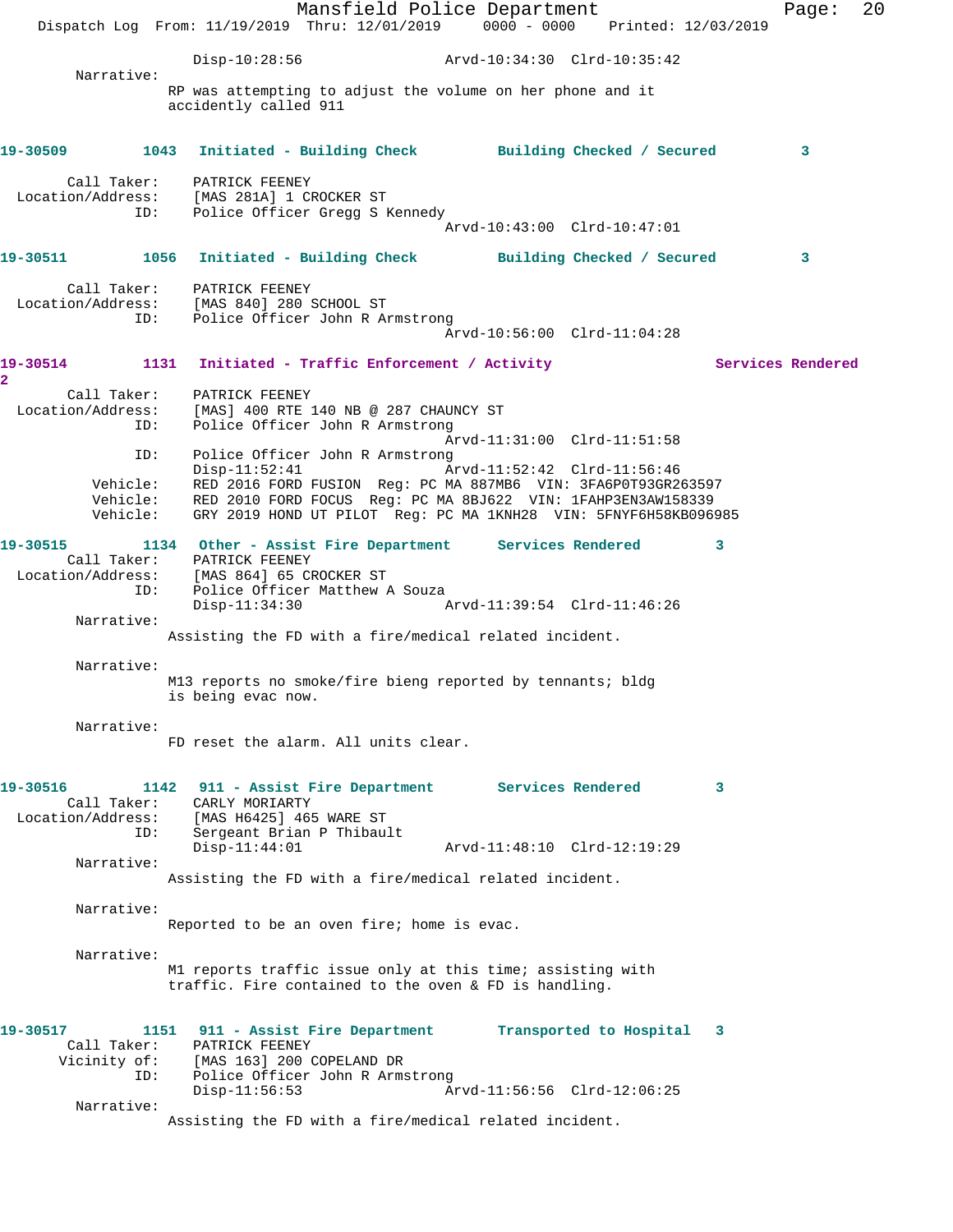| 19-30518          |     | 1200 Radio - Well Being Check   |  | Spoken To |                             |  |
|-------------------|-----|---------------------------------|--|-----------|-----------------------------|--|
|                   |     | Call Taker: PATRICK FEENEY      |  |           |                             |  |
| Location/Address: |     |                                 |  |           |                             |  |
|                   | ID: | Police Officer Gregg S Kennedy  |  |           |                             |  |
|                   |     | $Disp-12:01:45$                 |  |           | Arvd-12:06:02 Clrd-12:34:37 |  |
|                   | ID: | Police Officer David M Sennott  |  |           |                             |  |
|                   |     | $Disp-12:03:35$                 |  |           | Arvd-12:03:37 Clrd-12:34:39 |  |
|                   |     | Police Officer Michael N Fenore |  |           |                             |  |
| Vehicle:          |     |                                 |  |           |                             |  |

| ID:                        | 19-30522 1247 Initiated - Building Check Services Rendered<br>Call Taker: PATRICK FEENEY<br>Location/Address: [MAS 834] 261 CHAUNCY ST<br>Police Officer Gregg S Kennedy             |                             | 3                 |
|----------------------------|--------------------------------------------------------------------------------------------------------------------------------------------------------------------------------------|-----------------------------|-------------------|
|                            |                                                                                                                                                                                      | Arvd-12:47:00 Clrd-13:29:50 |                   |
| ID:                        | 19-30525 1300 Initiated - Follow up Investigation Services Rendered<br>Call Taker: CARLY MORIARTY<br>Location/Address: [MAS 4334] 732 NORTH MAIN ST<br>Detective Anthony R Lattanzio |                             | 3                 |
|                            |                                                                                                                                                                                      | Arvd-13:00:00 Clrd-13:11:25 |                   |
| Narrative:                 | Conducting a follow up in the area to a previously reported<br>incident.                                                                                                             |                             |                   |
| 19-30529<br>$\overline{a}$ | 1331 Initiated - Traffic Enforcement / Activity                                                                                                                                      |                             | Services Rendered |
|                            | Call Taker: PATRICK FEENEY<br>Location/Address: [MAS] SPRING ST<br>ID: Police Officer Gregg S Kennedy                                                                                |                             |                   |
|                            |                                                                                                                                                                                      | Arvd-13:31:00 Clrd-13:46:11 |                   |
| Narrative:                 |                                                                                                                                                                                      |                             |                   |
|                            | No violations observed.                                                                                                                                                              |                             |                   |
| $\overline{\mathbf{3}}$    | 19-30531 1345 Initiated - Assist Non-Govrnmnt Agency                                                                                                                                 |                             | Services Rendered |
|                            | Call Taker: CARLY MORIARTY                                                                                                                                                           |                             |                   |
|                            | Location/Address: [MAS 1002] 250 EAST ST                                                                                                                                             |                             |                   |
| ID:                        | animal control Jeffrey S Collins                                                                                                                                                     | Arvd-13:45:00 Clrd-14:53:34 |                   |
| Narrative:                 |                                                                                                                                                                                      |                             |                   |
|                            | Crosswalk coverage                                                                                                                                                                   |                             |                   |
| $\overline{a}$             | 19-30532 1403 Initiated - Traffic Enforcement / Activity                                                                                                                             |                             | Services Rendered |
| ID:                        | Call Taker: PATRICK FEENEY<br>Location/Address: [MAS] 86 EASTMAN ST @ 0 AUTUMN LN<br>Police Officer Matthew A Souza                                                                  | Arvd-14:03:00 Clrd-14:14:02 |                   |
| Narrative:                 |                                                                                                                                                                                      |                             |                   |
|                            | No violations observed.                                                                                                                                                              |                             |                   |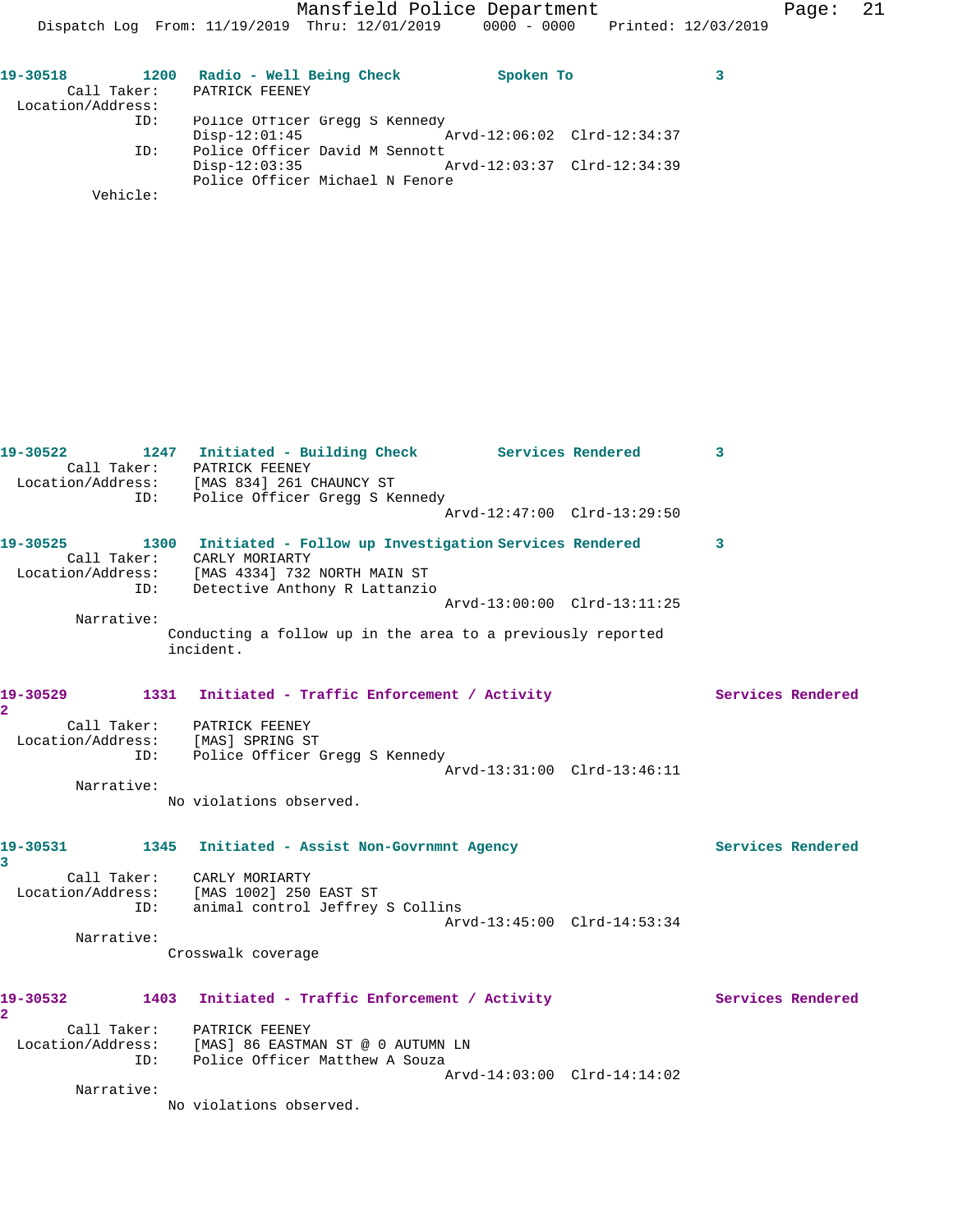Mansfield Police Department Page: 22 Dispatch Log From: 11/19/2019 Thru: 12/01/2019 0000 - 0000 Printed: 12/03/2019 **19-30533 1408 Walk-In - Weapons / Firearm Incident Services Rendered 2**  Call Taker: Support Staff Derek M Stark Location/Address: [MAS 451B] 500 EAST ST ID: Police Officer Matthew A Souza Disp-14:14:19 Arvd-14:14:21 Clrd-15:40:09 Narrative: Walk in party wants to turn in rifle as his license is expiring. Refer To Incident: 19MAS-1068-OF **19-30537 1441 Initiated - Traffic Enforcement / Activity Vehicle Towed 2**  Call Taker: CARLY MORIARTY Location/Address: [MAS] 100 RTE 140 NB @ 170 SCHOOL ST ID: Police Officer John R Armstrong Arvd-14:41:00 Clrd-15:41:19 Vehicle: GRY 2012 SUBA 25I Reg: PC MA 4846JW VIN: 4S3BMBC65C3029117 Vehicle: WHI 2012 HOND UT PILOT Reg: PC MA 722JC8 VIN: 5FNYF4H52CB042281 Towed: For: Unlicensed Operation By: Achins Garage To: Other Location Narrative: tow on scene. Refer To Summons: 19MAS-632-AR Summons: BRENNAN, JEANNE M Address: 4 BARTLEY DR NORTON, MA Age: 55 Charges: LICENSE SUSPENDED, OP MV WITH MARKED LANES VIOLATION **19-30538 1453 Initiated - Community Policing Services Rendered 3**  Call Taker: PATRICK FEENEY Location/Address: [MAS 911A] 20 CHURCH ST ID: Police Officer Gregg S Kennedy Arvd-14:53:00 Clrd-15:21:17 **19-30541 1554 911 - Motor Veh Acc - No Injury Vehicle Towed 1**  Call Taker: CARLY MORIARTY Location/Address: [MAS H5933] 351 OAK ST ID: Police Officer Danielle C Titus Disp-15:56:01 Arvd-16:04:27 Clrd-16:38:07 ID: Police Officer Nicole P Newport Disp-15:56:03 Arvd-16:04:28 Clrd-16:38:07 Vehicle: GRY 2005 MAZD MPV Reg: PC MA 18LA13 VIN: JM3LW28J950548615 Towed: For: Accident By: Achins Garage To: Achins Garage Vehicle: BLK 2011 MAZD UT CX7 Reg: PC MA 7FT633 VIN: JM3ER2BM0B0399915 Narrative: Mva no pi reported Narrative: 911 caller reports 2 car crash with no injuries or airbag deployment. Narrative: M14 reports that 1 m/v is resting on a guide wire. MELD contacted and responding. Narrative: M14 requests tow; Achins contacted. Narrative: Tow on scene. Narrative: MELD on scene. Refer To Accident: 19MAS-438-AC **19-30544 1633 Walk-In - Identity Theft Incident Report 1**  Call Taker: Support Staff Amanda Crisfulla Location/Address: [MAS] 44 BIRD RD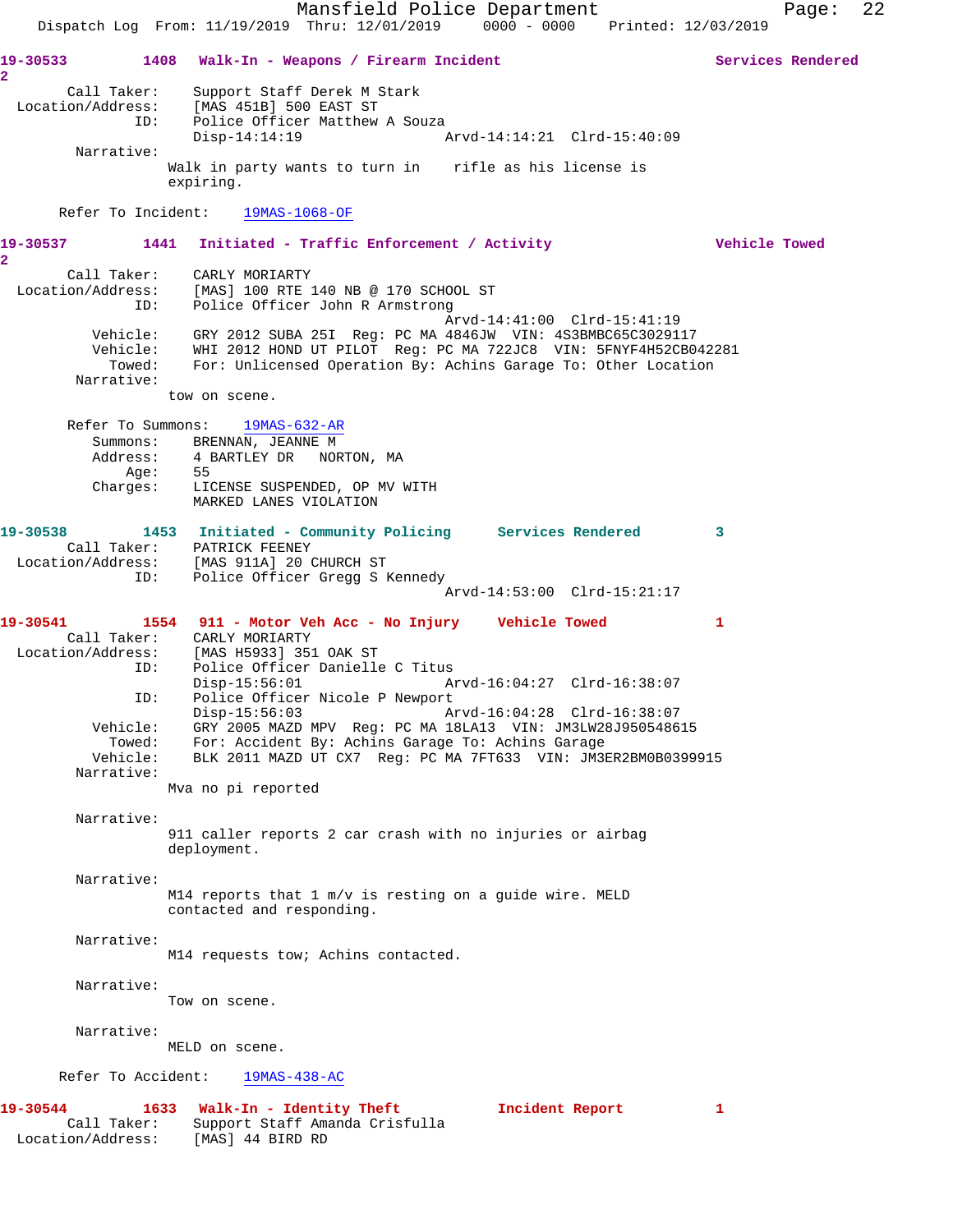Mansfield Police Department Fage: 23 Dispatch Log From: 11/19/2019 Thru: 12/01/2019 0000 - 0000 Printed: 12/03/2019 ID: Police Officer Joshua S Ellender Disp-16:35:12 Arvd-16:46:41 Clrd-17:12:02 Narrative: rp in lobby requesting to speak with an ofc regarding credit card fraud Refer To Incident: 19MAS-1069-OF **19-30545 1645 Phone - 911 Hang-ups & Verifications Services Rendered 2**  Call Taker: Stephen Martell Location/Address: [MAS H5683] 47 KING ARTHUR WAY ID: Police Officer Nicole P Newport Disp-16:47:35 Arvd-16:49:37 Clrd-16:54:13 Narrative: Call transfer from MECC. recieve 911 hang up call, unable to reach caller on call-back. Narrative: M14 reports that the resident is not aware of anyone that has that phone #. All checks ok at the home. **19-30546 1651 Initiated - Motor Vehicle Stop Citation / Warning Issued 3**  PATRICK FEENEY Location/Address: [MAS] 200 RTE 140 NB @ 90 NORFOLK ST ID: Police Officer Danielle C Titus Arvd-16:51:00 Clrd-16:54:04<br>ID: Police Officer Danielle C Titus Police Officer Danielle C Titus<br>Disp-16:54:09 A Disp-16:54:09 Arvd-16:54:11 Clrd-16:58:53 Vehicle: GRY 2010 TOYT TUNDRA Reg: PC MA 2JR938 VIN: 5TFUY5F17AX132267 **19-30548 1712 Radio - Follow up Investigation Not Home / No Answer 3**  Call Taker: CARLY MORIARTY Location/Address: [MAS 418F] 31 FRANCIS AVE Apt. #10<br>ID: Police Officer Joshua S Ellender Police Officer Joshua S Ellender<br>Disp-17:12:47 Ar Disp-17:12:47 Arvd-17:19:54 Clrd-17:19:57 Narrative: Ptl Ellender enroute to speak with a female party in regards to a road rage incident **19-30554 1730 Initiated - Community Policing Services Rendered 3**  Call Taker: CARLY MORIARTY Location/Address: [MAS 1002] 250 EAST ST ID: Police Officer Joshua S Ellender Arvd-17:30:00 Clrd-17:44:27 **19-30556 1742 911 - Disturbance / Gathering Peace Restored 1**  Call Taker: PATRICK FEENEY Vicinity of: [MAS 417F] 15 FRANCIS AVE Apt. #1521 ID: Police Officer Danielle C Titus Disp-17:44:23 Arvd-17:48:00 Clrd-18:22:09<br>ID: Police Officer Joshua S Ellender Police Officer Joshua S Ellender Disp-17:45:04 Arvd-17:48:44 Clrd-18:22:09 ID: Sergeant Jeffrey G Bombard Disp-17:45:25 Arvd-17:50:11 Clrd-18:13:53 Narrative: 911 caller reports that in the apt above her she can hear a female party yelling for help. Thinks there maybe a fight/domestic in progress. Hears lots of thuds and bangs and the female yelling. Narrative: SHe is unsure of the apt number but reports that its directly above her. Narrative: No domestic; verbal argument between the daughter and parents. Daughter stomped her feet on the floor and banged her foot off the bed. No injury.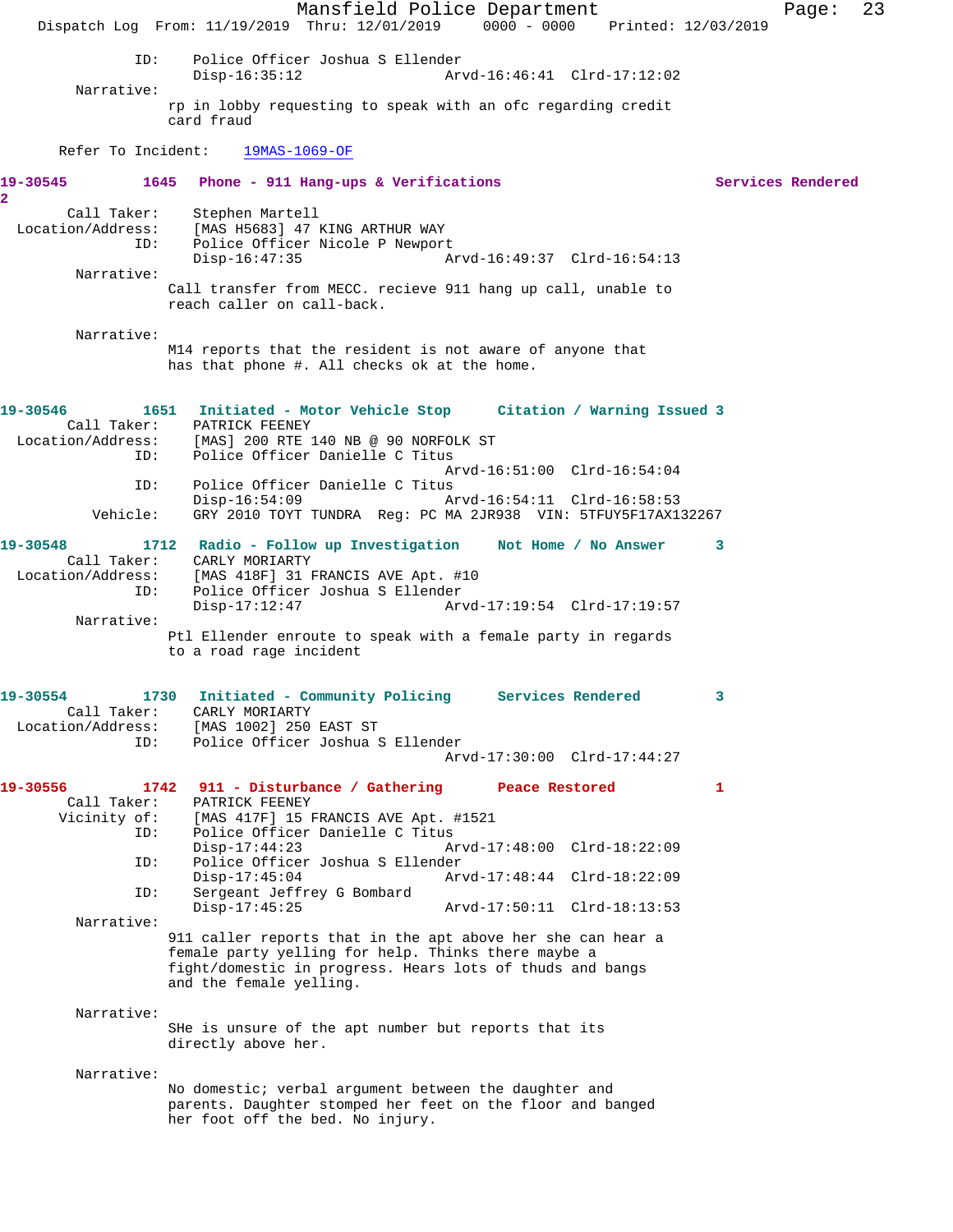Mansfield Police Department Fage: 24 Dispatch Log From: 11/19/2019 Thru: 12/01/2019 0000 - 0000 Printed: 12/03/2019 **19-30560 1816 911 - 911 Hang-ups & Verifications Spoken To 2**  Call Taker: PATRICK FEENEY Location/Address: [MAS 255] 377 CHAUNCY ST ID: Police Officer Nicole P Newport Disp-18:17:52 Arvd-18:29:00 Clrd-18:52:50 Narrative: 911 call with no response; neg results on TTY/SCP. Call back made and spoke with phone owner. She states no emergency, child was playing with the phone while in the checkout line at the store. 19-30562 1829 Initiated - Traffic Enforcement / Activity **Services Rendered 2**  Call Taker: PATRICK FEENEY Location/Address: [MAS] 1 SCHOOL ST @ 167 WEST ST ID: Police Officer Danielle C Titus Arvd-18:29:00 Clrd-18:40:41 Vehicle: BLK 2019 MERZ SD C300W4 Reg: PC MA 4RA674 VIN: 55SWF8EB0KU322741 **19-30563 1831 Walk-In - Assist Citizen - P S A Spoken To 3**  Call Taker: Support Staff Amanda Crisfulla Location/Address: [MAS] 192 FRUIT ST ID: Police Officer Danielle C Titus Disp-18:41:57 Arvd-19:10:33 Clrd-19:21:15 Narrative: rp in lobby requesting to speak with an ofc regarding fradulent use of her home address Narrative: Ofc titus spoke with rp, party advised of options **19-30566 1856 Initiated - Selective Enforcement/RADAR Services Rendered 3**  Call Taker: JEFFREY KEEFE Vicinity of: [MAS] 600 WEST ST ID: Police Officer Nicole P Newport Arvd-18:56:00 Clrd-19:49:51 Narrative: No violations avg speed is 36 high speed 41. **19-30567 1857 Initiated - Selective Enforcement/RADAR Citation / Warning Issued 3**  Call Taker: JEFFREY KEEFE Vicinity of: [MAS] HOPE ST ID: Police Officer Joshua S Ellender Arvd-18:57:00 Clrd-19:47:49 Vehicle: BLU 2019 KIA 4D SPORTAGE Reg: PAS MA 20566 VIN: KNDPNCAC9K7534103 Narrative: Out with MA reg. 50266 citation issued for speed. **19-30570 1947 Initiated - Follow up Investigation Spoken To 3**  Call Taker: JEFFREY KEEFE Vicinity of: [MAS 2] 60 FORBES BLVD ID: Police Officer Joshua S Ellender Arvd-19:47:00 Clrd-20:09:23 **19-30571 1950 Initiated - Proactive Patrol Building Checked / Secured 3** Call Taker: JEFFREY KEEFE Vicinity of: [MAS 4] 31 HAMPSHIRE ST ID: Police Officer Nicole P Newport Arvd-19:50:00 Clrd-19:58:19 **19-30574 2012 Initiated - Motor Vehicle Stop Citation / Warning Issued 3**  Call Taker: JEFFREY KEEFE Vicinity of: [MAS 16] 46 CHAUNCY ST ID: Police Officer Joshua S Ellender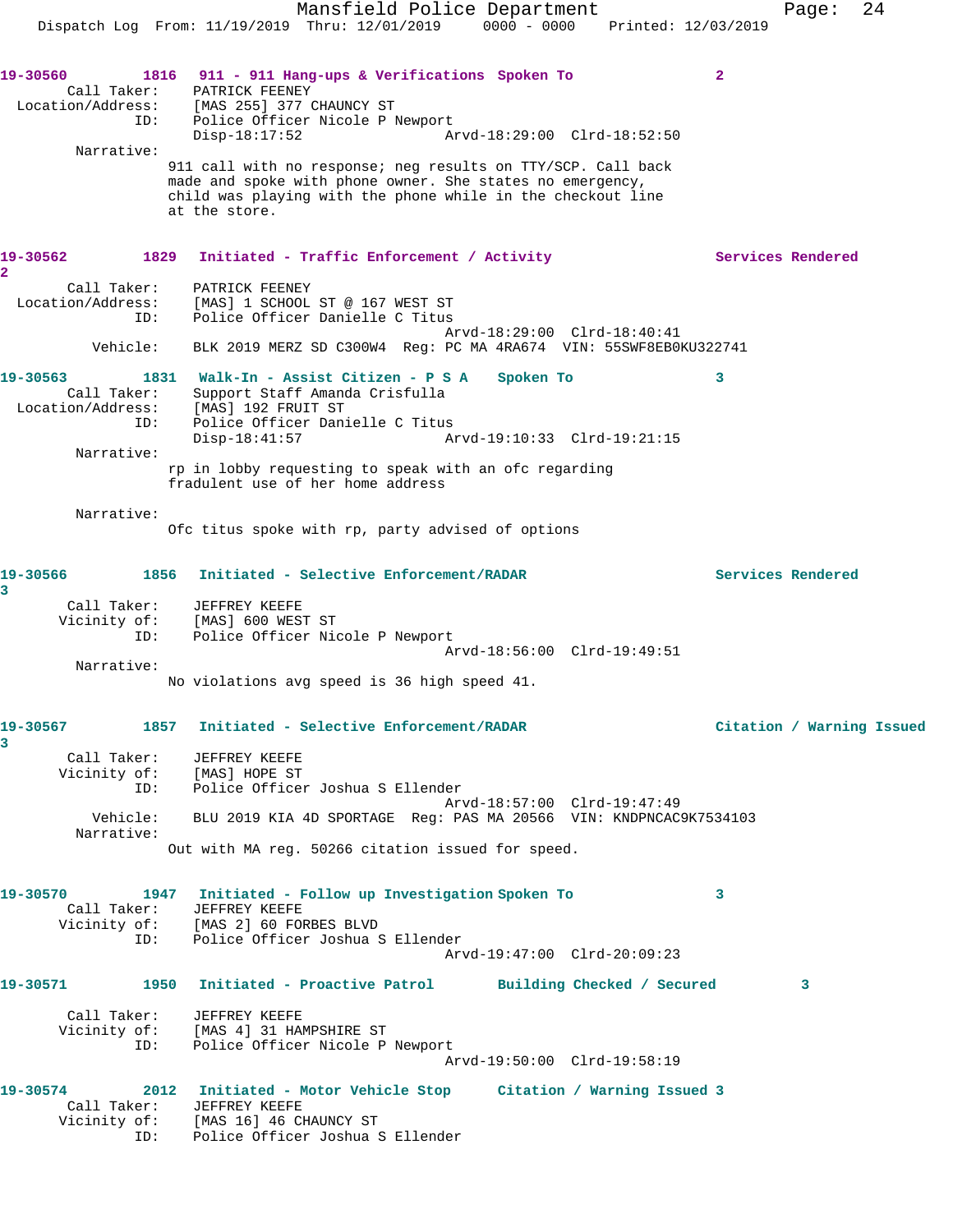Mansfield Police Department Fage: 25 Dispatch Log From: 11/19/2019 Thru: 12/01/2019 0000 - 0000 Printed: 12/03/2019 Arvd-20:12:00 Clrd-20:20:05 Vehicle: BLU 2013 NISS 4D MAXIMA Reg: PC FL KQHD59 VIN: 1N4AL3AP9DN584955 Narrative: Citation issued for marked lanes Chauncy North Main. **19-30575 2014 Initiated - Proactive Patrol Services Rendered 3**  Call Taker: JEFFREY KEEFE Vicinity of: [MAS 840] 280 SCHOOL ST ID: Police Officer Nicole P Newport Arvd-20:14:00 Clrd-20:21:46 **19-30576 2022 Initiated - Motor Vehicle Stop Citation / Warning Issued 3**  Call Taker: JEFFREY KEEFE Vicinity of: [MAS 85A] 157 PRATT ST ID: Police Officer Joshua S Ellender Arvd-20:22:00 Clrd-20:29:01 Vehicle: WHI 2020 MERZ UT GLE450 Reg: PC MA 2BTY11 VIN: 4JGFB5KE8LA005581 Narrative: Citation speed in front of st Mary's. **19-30577 2030 Initiated - Proactive Patrol Services Rendered 3**  Call Taker: LINDSAY MITCHELL Location/Address: [MAS 281A] 1 CROCKER ST ID: Police Officer Danielle C Titus Arvd-20:30:00 Clrd-20:46:47 **19-30579 2104 Initiated - Motor Vehicle Stop Spoken To 3**  Call Taker: JEFFREY KEEFE Vicinity of: [MAS 305] 64 COPELAND DR ID: Police Officer Andrew J Kelley Arvd-21:04:00 Clrd-21:06:31 ID: Police Officer Danielle C Titus Disp-21:06:39 Arvd-21:06:41 Clrd-21:06:45 Vehicle: BLK 2016 GMC TK SIERRA Reg: PC MA 2138YM VIN: 3GTU2NEC7GG297219 Narrative: Verbal for red light. **19-30580 2117 Initiated - Proactive Patrol Services Rendered 3**  Call Taker: JEFFREY KEEFE Vicinity of: [MAS 814] 50 WEST CHURCH ST ID: Police Officer Danielle C Titus Arvd-21:17:00 Clrd-21:21:24 **19-30582 2201 Initiated - Proactive Patrol Services Rendered 3**  Call Taker: JEFFREY KEEFE Vicinity of: [MAS] 30 CHAUNCY ST ID: Police Officer Danielle C Titus Arvd-22:01:00 Clrd-22:05:08 **19-30584 2240 Initiated - Proactive Patrol Services Rendered 3**  Call Taker: JEFFREY KEEFE Vicinity of: [MAS 202] 16 OLD COLONY WAY ID: Police Officer Danielle C Titus Arvd-22:40:00 Clrd-22:42:54 **19-30585 2303 Initiated - Police Detail - Traffic Cntrl Services Rendered 3**  Call Taker: Patrolman KELLY COLVIN Vicinity of: [FOX] 68 NORTH ST ID: Officer Brendan Fayles Arvd-23:03:00 Clrd-11/22/2019 @ 04:40:01 Narrative: Mansfield Officer Fayles on North Street for a paid detail. **19-30586 2311 Phone - Alarm - Burglar Cancelled Enroute 1**  Call Taker: LINDSAY MITCHELL Location/Address: [MAS 120A1] 71 HAMPDEN RD Apt. #100

ID: Police Officer Nicole P Newport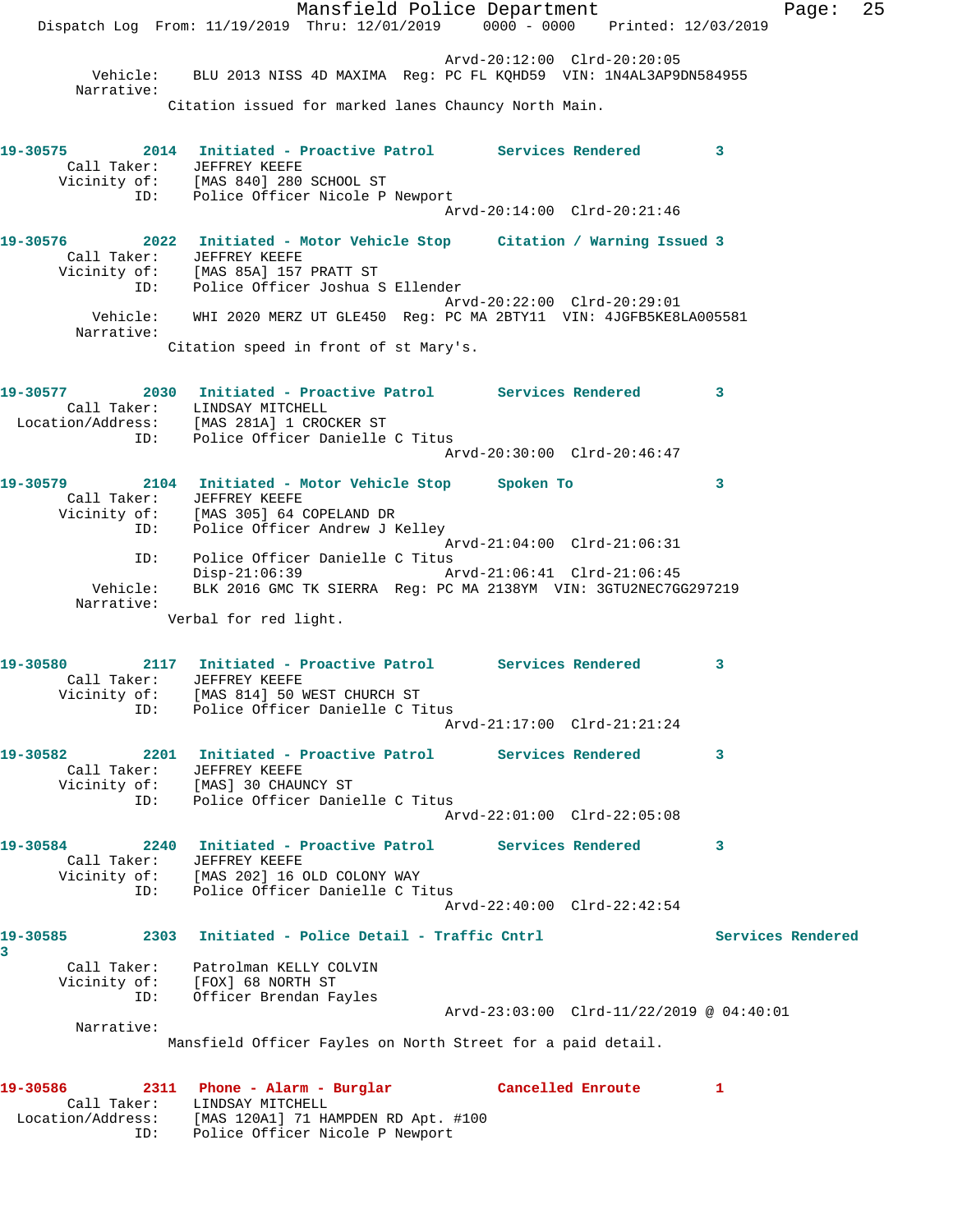Mansfield Police Department Fage: 26 Dispatch Log From: 11/19/2019 Thru: 12/01/2019 0000 - 0000 Printed: 12/03/2019 Disp-23:14:37 Arvd-23:20:00 Clrd-23:22:25 ID: Police Officer Danielle C Titus<br>Disp-23:14:37 Disp-23:14:37 Clrd-23:19:00 Narrative: Alarm co reports exit door 1 and 3 as well as an office front warehouse motion Narrative: Cancel was given for proper pass code on scene. **19-30588 2325 Initiated - Proactive Patrol Services Rendered 3**  Call Taker: JEFFREY KEEFE Vicinity of: [MAS 280] 440 FORBES BLVD ID: Police Officer Nicole P Newport Arvd-23:25:00 Clrd-23:29:43 Narrative:

Spoke with security guard he will be there all night.

## **For Date: 11/22/2019 - Friday**

| 19-30590          | 0110        | Initiated - Proactive Patrol     |  | Services Rendered |                             |  |
|-------------------|-------------|----------------------------------|--|-------------------|-----------------------------|--|
|                   | Call Taker: | JEFFREY KEEFE                    |  |                   |                             |  |
| Location/Address: |             | [MAS 1002] 250 EAST ST           |  |                   |                             |  |
|                   | ID:         | Police Officer Michelle Bellevue |  |                   |                             |  |
|                   |             |                                  |  |                   | Arvd-01:10:00 Clrd-01:31:53 |  |
|                   | Narrative:  |                                  |  |                   |                             |  |
|                   |             | Checking the area.               |  |                   |                             |  |

|                                  | 19-30594 0127 Initiated - Proactive Patrol Services Rendered 3<br>Call Taker: JEFFREY KEEFE<br>Vicinity of: [MAS 281A] 1 CROCKER ST<br>ID: Police Officer Meghan B:<br>Police Officer Meghan Birnie |                             |          |                            |
|----------------------------------|-----------------------------------------------------------------------------------------------------------------------------------------------------------------------------------------------------|-----------------------------|----------|----------------------------|
|                                  |                                                                                                                                                                                                     | Arvd-01:27:00 Clrd-01:33:12 |          |                            |
| Call Taker: JEFFREY KEEFE        | 19-30595 0129 Initiated - Proactive Patrol Services Rendered 3<br>Vicinity of: [MAS 907E] 390 WEST ST                                                                                               |                             |          |                            |
| ID:                              | Patrolman David Schepis                                                                                                                                                                             | Arvd-01:29:00 Clrd-01:32:28 |          |                            |
| Call Taker:                      | JEFFREY KEEFE<br>Vicinity of: [MAS 1015] 30 CHAUNCY ST<br>ID: Police Officer Donald MacLean                                                                                                         |                             |          | $\overline{\phantom{a}}$ 3 |
|                                  |                                                                                                                                                                                                     | Arvd-01:54:00 Clrd-02:06:00 |          |                            |
| Call Taker:<br>ID:               | 19-30600 0155 Initiated - Proactive Patrol Services Rendered 3<br>JEFFREY KEEFE<br>Vicinity of: [MAS] 4 ERICK RD @ 15 BONNEY LN<br>Police Officer Michelle Bellevue                                 |                             |          |                            |
|                                  |                                                                                                                                                                                                     | Arvd-01:55:00 Clrd-02:07:29 |          |                            |
|                                  | 19-30603   0157   Initiated - Proactive Patrol   Services Rendered<br>Call Taker: JEFFREY KEEFE<br>Vicinity of: [MAS 900A] 242 CHAUNCY ST Apt. #1<br>ID: Police Officer Meghan Birnie               |                             |          | $\overline{\phantom{a}}$ 3 |
|                                  |                                                                                                                                                                                                     | Arvd-01:57:00 Clrd-02:02:12 |          |                            |
| Call Taker: JEFFREY KEEFE<br>ID: | 19-30604 0203 Initiated - Proactive Patrol Services Rendered 3<br>Vicinity of: [MAS 1] 50 WEST ST<br>Sergeant Robert S Pierce                                                                       |                             |          |                            |
|                                  |                                                                                                                                                                                                     |                             |          |                            |
| Call Taker:<br>ID:               | 19-30605 0205 Initiated - Proactive Patrol Services Rendered<br>JEFFREY KEEFE<br>Vicinity of: [MAS 840] 280 SCHOOL ST<br>Patrolman David Schepis                                                    |                             | $\sim$ 3 |                            |

Patrolman David Schepis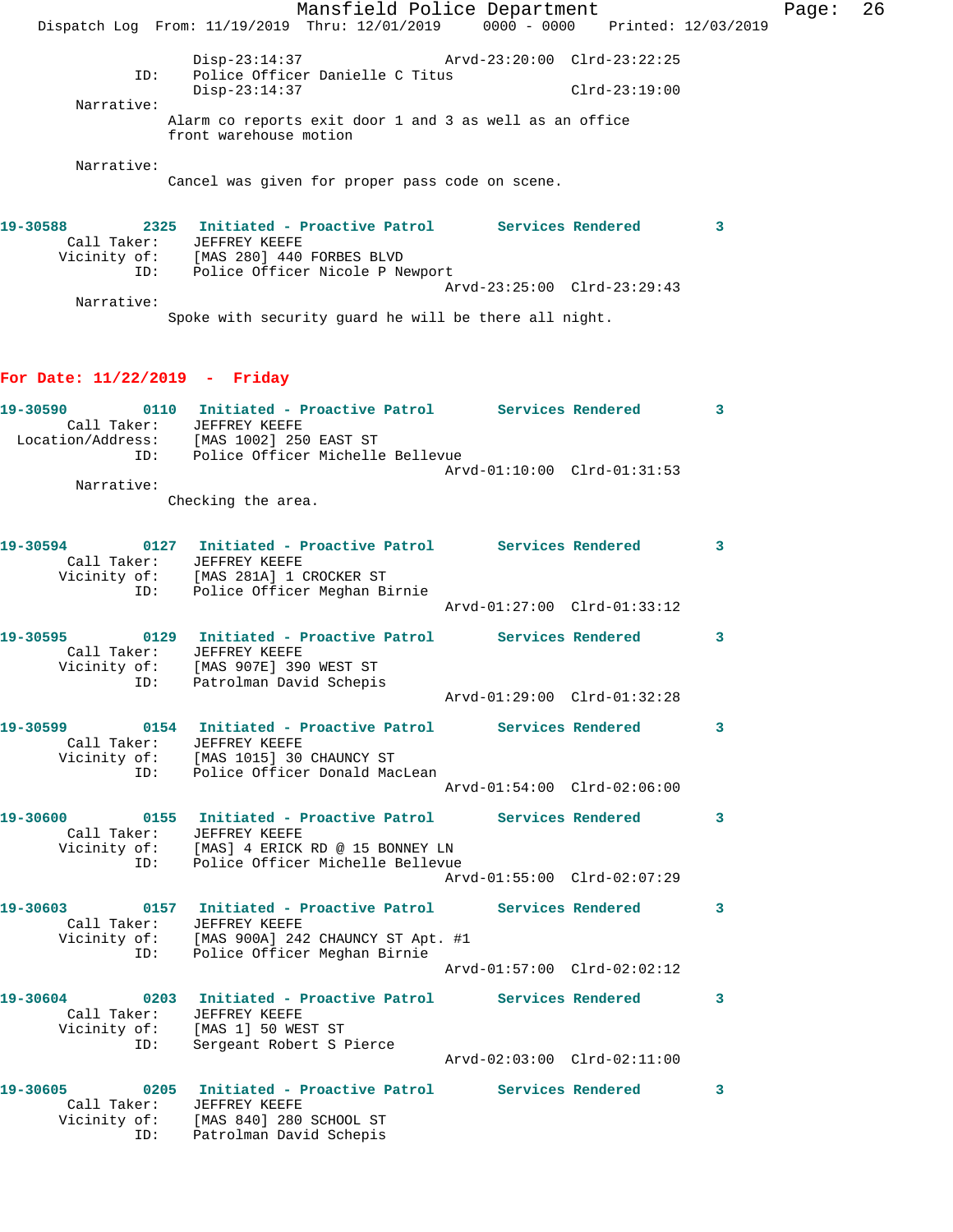Mansfield Police Department Fage: 27 Dispatch Log From: 11/19/2019 Thru: 12/01/2019 0000 - 0000 Printed: 12/03/2019 Arvd-02:05:00 Clrd-02:18:04 **19-30606 0210 Initiated - Proactive Patrol Services Rendered 3**  Call Taker: JEFFREY KEEFE Vicinity of: [MAS 992] 660 EAST ST ID: Police Officer Michelle Bellevue Arvd-02:10:00 Clrd-02:15:03 **19-30607 0229 Initiated - Proactive Patrol Services Rendered 3**  Call Taker: JEFFREY KEEFE Vicinity of: [MAS] COPELAND DR ID: Police Officer Meghan Birnie Arvd-02:29:00 Clrd-02:35:34 **19-30608 0231 Initiated - Proactive Patrol Services Rendered 3**  Call Taker: JEFFREY KEEFE Vicinity of: [MAS 417] 9 FRANCIS AVE ID: Police Officer Donald MacLean Arvd-02:31:00 Clrd-02:42:33 **19-30609 0257 Initiated - Proactive Patrol Services Rendered 3**  Call Taker: LINDSAY MITCHELL Location/Address: [MAS 322] 31 HAMPSHIRE ST ID: Patrolman David Schepis Arvd-02:57:00 Clrd-03:02:17 **19-30610 0300 Initiated - Proactive Patrol Services Rendered 3**  Call Taker: JEFFREY KEEFE Vicinity of: [MAS 280] 440 FORBES BLVD ID: Sergeant Robert S Pierce Arvd-03:00:00 Clrd-03:05:27 **19-30611 0304 Initiated - Proactive Patrol Services Rendered 3**  Call Taker: JEFFREY KEEFE Location/Address: [MAS 2] 60 FORBES BLVD ID: Patrolman David Schepis Arvd-03:04:00 Clrd-03:10:11 **19-30612 0307 Initiated - Proactive Patrol Services Rendered 3**  Call Taker: JEFFREY KEEFE Vicinity of: [MAS 814] 50 WEST CHURCH ST ID: Police Officer Meghan Birnie Arvd-03:07:00 Clrd-03:12:39 **19-30614 0331 Phone - Assist Fire Department Services Rendered 3**  Call Taker: JEFFREY KEEFE Location/Address: [MAS H4338] 48 COURT ST Apt. #1 ID: Police Officer Meghan Birnie Disp-03:32:46 Arvd-03:33:56 Clrd-03:40:54 Narrative: Assisting the FD with a CO detector sounding. **19-30618 0639 Initiated - Traffic Enforcement / Activity Citation / Warning Issued 2**  Call Taker: CARLY MORIARTY Location/Address: [MAS] 245 OAKLAND ST @ 1 FRANCIS AVE ID: Police Officer Donald MacLean Arvd-06:39:00 Clrd-07:18:56 Vehicle: WHI 2005 LEXS UT GX470 Reg: PC MA 1XY665 VIN: JTJBT20X350081718 Vehicle: BLU 2006 BMW 530 Reg: PC MA 1KVY17 VIN: WBANF73506CC34036 Narrative: citation for defective equipment Narrative:

citation for speed

| 19-30620          | 0659        | Phone - Animal Complaints  | Services Rendered |  |
|-------------------|-------------|----------------------------|-------------------|--|
|                   | Call Taker: | APRIL LEHANE               |                   |  |
| Location/Address: |             | [MAS H5956] 65 OLD FARM RD |                   |  |
|                   | ID:         | Patrolman David Schepis    |                   |  |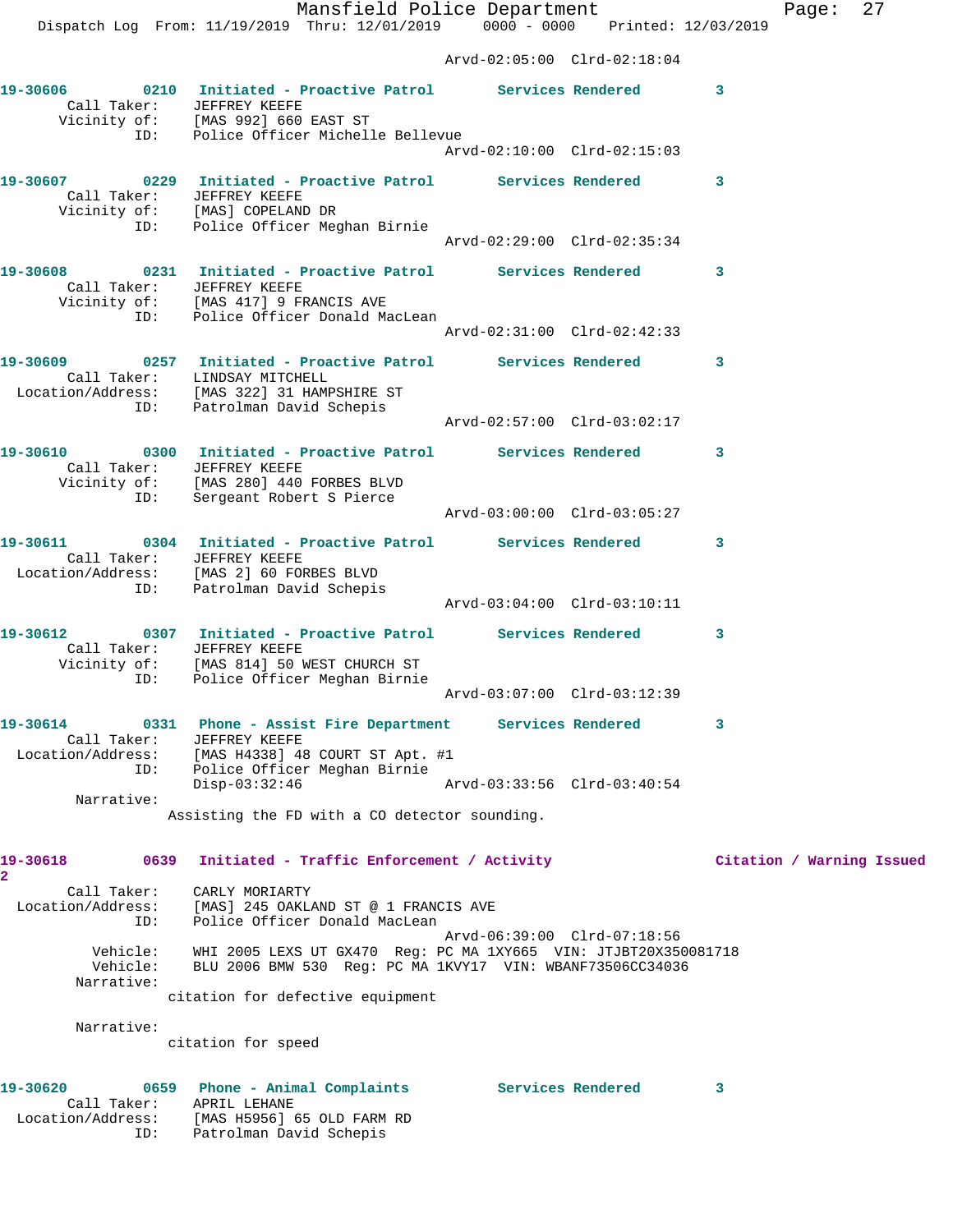Mansfield Police Department Page: 28 Dispatch Log From: 11/19/2019 Thru: 12/01/2019 0000 - 0000 Printed: 12/03/2019 Disp-07:00:46 Arvd-07:19:08 Clrd-07:53:33<br>ID: animal control Jeffrey S Collins animal control Jeffrey S Collins<br>Disp-07:51:38 Ary Disp-07:51:38 Arvd-07:51:42 Clrd-07:53:33 Narrative: Pit bull running around the area since last night Narrative: Dog was in the driveway of the owner barking at Ofc Schepis. Unable to reach anyone at the residence ACO1 advised and will be responding Narrative: ACO1 was able to move the animal into the secure back yard of the residence. Refer To Incident: 19MAS-1074-OF **19-30622 0709 Initiated - Community Policing Services Rendered 3**  Call Taker: APRIL LEHANE Location/Address: [MAS 331] 255 EAST ST ID: Police Officer Michelle Bellevue Arvd-07:09:00 Clrd-07:31:57 Narrative: out for CHAMPS **19-30625 0725 Phone - Alarm - Burglar False / Accidental Alarm 1**  Call Taker: NICHOLAS GOYETTE<br>Location/Address: [MAS 406B] 260 FO ess: [MAS 406B] 260 FORBES BLVD<br>ID: Police Officer Meghan Birni Police Officer Meghan Birnie Disp-07:26:42 Arvd-07:30:41 Clrd-07:34:55<br>ID: Sergeant Robert S Pierce Sergeant Robert S Pierce Disp-07:26:50 Clrd-07:34:55 Narrative: Zone: motion 4 no desc Rep: not at this time Narrative: Ofc Birnie spoke with an employee. No issues, possibly put code in too late. **19-30627 0746 Phone - 911 Hang-ups & Verifications Confirmed misdial/Accdntl Call 2**  Call Taker: APRIL LEHANE Location/Address: [MAS 189A] 5 HAMPSHIRE ST Apt. #DR ID: Police Officer Meghan Birnie Disp-07:48:37 Arvd-07:58:37 Clrd-08:06:01 Narrative: 911 open line from this business. Unable to reach anyone on call back **19-30628 0756 Initiated - School Officer Activity Incident Report 3**  Call Taker: APRIL LEHANE Location/Address: [MAS] 71 PINE NEEDLE LN ID: Detective Derek M McCune Arvd-07:56:00 Clrd-08:03:28<br>19MAS-1070-OF **Arvd-07:56:00** Refer To Incident: **19-30629 0803 Initiated - School Officer Activity Incident Report 3**  Call Taker: APRIL LEHANE<br>Location/Address: [MAS 332] 240 ess: [MAS 332] 240 EAST ST<br>ID: Detective Derek M McC Detective Derek M McCune Arvd-08:03:00 Clrd-08:04:08 Refer To Incident: 19MAS-1071-OF **19-30630 0804 Initiated - School Officer Activity Incident Report 3**  Call Taker: APRIL LEHANE Location/Address: [MAS 332] 240 EAST ST ID: Detective Derek M McCune Arvd-08:04:00 Clrd-08:04:37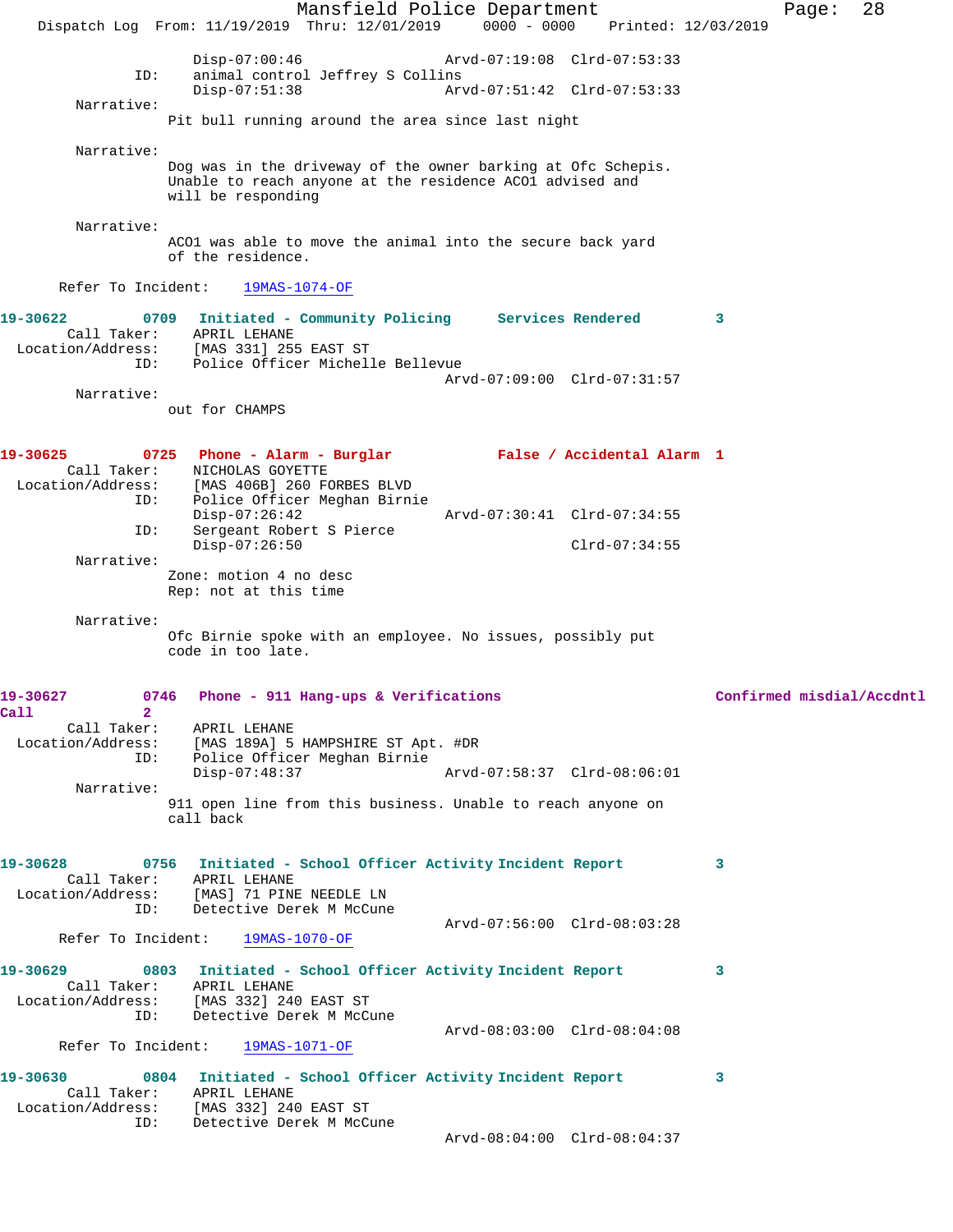|                                                                         |                                                                                             | Mansfield Police Department                |  |                             |                | Page:             | 29 |
|-------------------------------------------------------------------------|---------------------------------------------------------------------------------------------|--------------------------------------------|--|-----------------------------|----------------|-------------------|----|
|                                                                         | Dispatch Log From: 11/19/2019 Thru: 12/01/2019 0000 - 0000 Printed: 12/03/2019              |                                            |  |                             |                |                   |    |
| Refer To Incident:                                                      |                                                                                             | 19MAS-1072-OF                              |  |                             |                |                   |    |
| 19-30631                                                                | 0805 Initiated - School Officer Activity Incident Report                                    |                                            |  |                             | 3              |                   |    |
| Call Taker:<br>Location/Address: [MAS 332] 240 EAST ST                  | APRIL LEHANE                                                                                |                                            |  |                             |                |                   |    |
| ID:                                                                     | Detective Derek M McCune                                                                    |                                            |  | Arvd-08:05:00 Clrd-08:05:55 |                |                   |    |
| Narrative:                                                              |                                                                                             |                                            |  |                             |                |                   |    |
|                                                                         | Bus related incident                                                                        |                                            |  |                             |                |                   |    |
| Refer To Incident:                                                      | 19MAS-1073-OF                                                                               |                                            |  |                             |                |                   |    |
| 19-30633                                                                | 0834 Initiated - Community Policing Services Rendered                                       |                                            |  |                             | 3              |                   |    |
| Location/Address: [MAS 333] 245 EAST ST                                 | Call Taker: APRIL LEHANE                                                                    |                                            |  |                             |                |                   |    |
| ID:                                                                     |                                                                                             | Police Officer John R Armstrong            |  | Arvd-08:34:00 Clrd-09:16:07 |                |                   |    |
| Narrative:                                                              |                                                                                             |                                            |  |                             |                |                   |    |
|                                                                         | Out for CHAMPS                                                                              |                                            |  |                             |                |                   |    |
| 19-30635<br>2                                                           | 0836 Phone - Suspicious Actv / Persn / Veh                                                  |                                            |  |                             |                | Services Rendered |    |
| Call Taker:                                                             | APRIL LEHANE                                                                                |                                            |  |                             |                |                   |    |
| Location/Address:<br>ID:                                                | [MAS 231] 76 COPELAND DR                                                                    | Police Officer Matthew A Souza             |  |                             |                |                   |    |
| ID:                                                                     | $Disp-08:38:24$                                                                             | Sergeant Brian P Thibault                  |  | Arvd-08:41:05 Clrd-08:42:27 |                |                   |    |
|                                                                         | $Disp-08:38:34$                                                                             |                                            |  | $Clrd-08:41:51$             |                |                   |    |
| Narrative:                                                              | rp is reporting a gun on the ground in the area. It does                                    |                                            |  |                             |                |                   |    |
|                                                                         | have orange on it he is unsure if it is real or fake. He<br>will be standing by in the area |                                            |  |                             |                |                   |    |
| Narrative:                                                              |                                                                                             |                                            |  |                             |                |                   |    |
|                                                                         | Ofc Souza reporting it is a toy gun. He has the item.                                       |                                            |  |                             |                |                   |    |
| 19-30640                                                                | 0853                                                                                        | Initiated - Traffic Enforcement / Activity |  |                             | Verbal Warning |                   |    |
| 2<br>Call Taker:                                                        | APRIL LEHANE                                                                                |                                            |  |                             |                |                   |    |
| Vicinity of:<br>ID:                                                     | [MAS] 500 GILBERT ST<br>Police Officer Patrick J Pennie                                     |                                            |  |                             |                |                   |    |
|                                                                         |                                                                                             |                                            |  | Arvd-08:53:00 Clrd-09:37:29 |                |                   |    |
| Narrative:                                                              | Vehicle: BLU 2007 LEXS UT RX350 Req: PC MA 892MC5 VIN: 2T2HK31U47C023342                    |                                            |  |                             |                |                   |    |
|                                                                         | verbal warning for stop sign violation                                                      |                                            |  |                             |                |                   |    |
|                                                                         |                                                                                             |                                            |  |                             | $\mathbf{3}$   |                   |    |
|                                                                         | Call Taker: APRIL LEHANE                                                                    |                                            |  |                             |                |                   |    |
|                                                                         | Vicinity of: [MAS] OLD COLONY WAY<br>ID: Police Officer Matthew A Souza                     |                                            |  |                             |                |                   |    |
|                                                                         | Vehicle: RED 2004 TOYT TACOMA Req: PC MA 127CF7 VIN: 5TEVL52N04Z371555                      |                                            |  | Arvd-09:54:00 Clrd-09:55:56 |                |                   |    |
| Narrative:                                                              |                                                                                             |                                            |  |                             |                |                   |    |
|                                                                         | verbal warning for inspection sticker                                                       |                                            |  |                             |                |                   |    |
| 19-30650 1013 Phone - Assist Fire Department Referred to Other Agency 3 |                                                                                             |                                            |  |                             |                |                   |    |
| Location/Address: [MAS 990A] 77 WEST ST                                 | Call Taker: APRIL LEHANE                                                                    |                                            |  |                             |                |                   |    |
| ID:                                                                     |                                                                                             | Police Officer Matthew A Souza             |  |                             |                |                   |    |
| ID:                                                                     | $Disp-10:15:31$                                                                             | Executive Lieutenant Francis W Archer JR   |  | $Clrd-10:21:13$             |                |                   |    |
|                                                                         | $Disp-10:19:55$                                                                             |                                            |  | Arvd-10:19:59 Clrd-10:20:52 |                |                   |    |
| 19-30654                                                                | 1040 Phone - Assist Fire Department 1ncident Report                                         |                                            |  |                             | 3              |                   |    |
| Location/Address: [MAS 331] 255 EAST ST                                 | Call Taker: APRIL LEHANE                                                                    |                                            |  |                             |                |                   |    |
| ID:                                                                     | $Disp-10:41:38$                                                                             | Detective Kenneth E Wright                 |  | Arvd-10:41:50 Clrd-11:40:05 |                |                   |    |
|                                                                         |                                                                                             |                                            |  |                             |                |                   |    |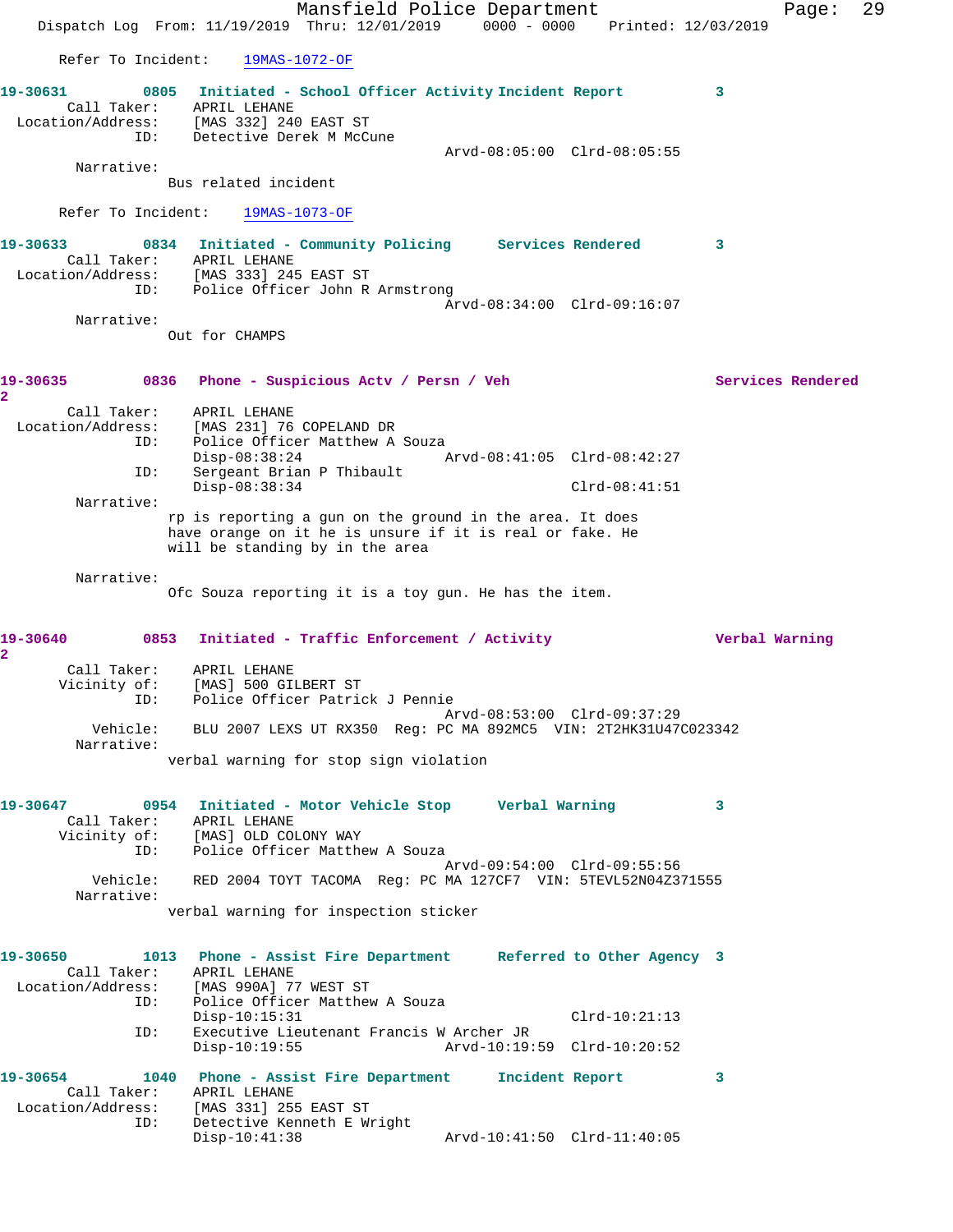|                                                            |      | Mansfield Police Department<br>Dispatch Log From: 11/19/2019 Thru: 12/01/2019 0000 - 0000                                                                        |  | Printed: 12/03/2019                                        |             | Page: | 30                         |
|------------------------------------------------------------|------|------------------------------------------------------------------------------------------------------------------------------------------------------------------|--|------------------------------------------------------------|-------------|-------|----------------------------|
| Narrative:                                                 |      | SRO requesting EMS for a student banging his head                                                                                                                |  |                                                            |             |       |                            |
| Narrative:                                                 |      | Student transported by MFD                                                                                                                                       |  |                                                            |             |       |                            |
| Refer To Incident:                                         |      | $19MAS-1075-OF$                                                                                                                                                  |  |                                                            |             |       |                            |
| 19-30656                                                   | 1120 | Initiated - Proactive Patrol Building Checked / Secured                                                                                                          |  |                                                            |             | 3     |                            |
| Call Taker:<br>Location/Address:<br>Narrative:             | ID:  | APRIL LEHANE<br>[MAS 840] 280 SCHOOL ST<br>Police Officer Patrick J Pennie                                                                                       |  | Arvd-11:20:00 Clrd-11:39:13                                |             |       |                            |
|                                                            |      | Checking the area.                                                                                                                                               |  |                                                            |             |       |                            |
| 19-30660<br>ID:                                            |      | 1301 Initiated - Community Policing Services Rendered<br>Call Taker: APRIL LEHANE<br>Location/Address: [MAS 911A] 20 CHURCH ST<br>Police Officer Matthew A Souza |  | Arvd-13:01:00 Clrd-13:48:21                                | 3           |       |                            |
| 19-30664                                                   |      | 1328 Phone - Suspicious Actv / Persn / Veh                                                                                                                       |  |                                                            |             |       | Building Checked / Secured |
| 2<br>Call Taker:<br>Location/Address:<br>ID:<br>Narrative: |      | APRIL LEHANE<br>[MAS H711] 7 YORK RD<br>Police Officer Patrick J Pennie<br>$Disp-13:30:12$                                                                       |  | Arvd-13:42:53 Clrd-13:48:57                                |             |       |                            |
|                                                            |      | rp is reporting the door to this residence is wide open. He<br>believes no body is living there at this time                                                     |  |                                                            |             |       |                            |
| Narrative:                                                 |      | Ptl. pennie reporting the door was open, he checked the<br>house and appears to be an oversight possibly by a<br>contractor renovating the house                 |  |                                                            |             |       |                            |
| 19-30666<br>Call Taker:<br>ID:                             |      | 1343 Initiated - Community Policing Services Rendered<br>APRIL LEHANE<br>Location/Address: [MAS 1002] 250 EAST ST<br>Police Officer John R Armstrong             |  | Arvd-13:43:00 Clrd-13:59:21                                | 3           |       |                            |
| Narrative:                                                 |      | assisting with the buses                                                                                                                                         |  |                                                            |             |       |                            |
|                                                            |      |                                                                                                                                                                  |  |                                                            |             |       |                            |
| 19-30668<br>Call Taker:<br>Location/Address:<br>ID:        | 1440 | Initiated - Proactive Patrol Services Rendered<br>CARLY MORIARTY<br>[MAS 911A] 20 CHURCH ST<br>Police Officer Matthew A Souza                                    |  | Arvd-14:40:00 Clrd-15:05:51                                | 3           |       |                            |
| 19-30670                                                   | 1447 | Phone - Suspicious Actv / Persn / Veh                                                                                                                            |  |                                                            | Spoken To 2 |       |                            |
| Call Taker:<br>Location/Address:<br>ID:                    |      | NICHOLAS GOYETTE<br>Police Officer Patrick J Pennie                                                                                                              |  |                                                            |             |       |                            |
| ID:                                                        |      | $Disp-14:48:06$<br>Police Officer John R Armstrong<br>$Disp-14:48:28$                                                                                            |  | Arvd-14:53:41 Clrd-15:08:41<br>Arvd-14:50:52 Clrd-15:08:28 |             |       |                            |
| ID:                                                        |      | Sergeant Brian P Thibault<br>$Disp-14:48:55$                                                                                                                     |  | Arvd-14:53:36 Clrd-15:08:33                                |             |       |                            |
|                                                            |      |                                                                                                                                                                  |  |                                                            |             |       |                            |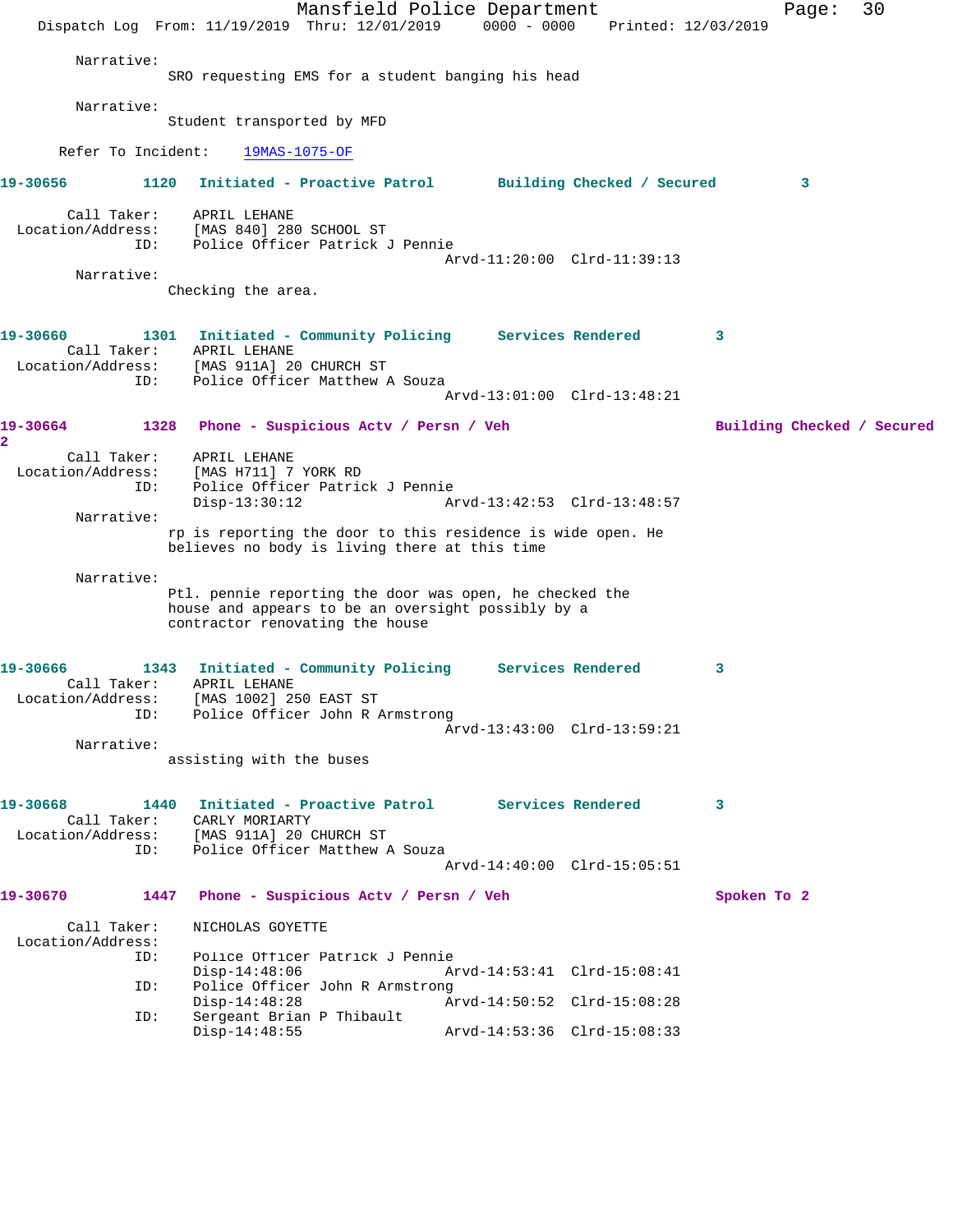Narrative:

| 19-30672                              | 1506<br>Phone - 911 Hang-ups & Verifications                                         |              | Confirmed misdial/Accdntl |
|---------------------------------------|--------------------------------------------------------------------------------------|--------------|---------------------------|
| Call<br>$\overline{2}$<br>Call Taker: | NICHOLAS GOYETTE                                                                     |              |                           |
|                                       | Location/Address: [MAS 1011] 50 WOOD AVE                                             |              |                           |
| ID:                                   | Sergeant Brian P Thibault                                                            |              |                           |
| Narrative:                            | $Disp-15:08:37$                                                                      |              |                           |
|                                       | Emergency call button inside elevator, Associated Elevator                           |              |                           |
|                                       | claims they are testing                                                              |              |                           |
| Narrative:                            |                                                                                      |              |                           |
|                                       | Sgt Thibault spoke with from Associated Elevator,                                    |              |                           |
|                                       | confirmed they are testing the elevators                                             |              |                           |
| 19-30673                              | 1511 Walk-In - Child Safety Seat Program Services Rendered                           | $\mathbf{3}$ |                           |
| Call Taker:                           | Support Staff Derek M Stark                                                          |              |                           |
| Location/Address:                     | [MAS 451B] 500 EAST ST                                                               |              |                           |
| ID:                                   | Police Officer Nicole M Boldrighini<br>$Disp-15:14:35$                               |              |                           |
| Vehicle:                              | BLK 2019 INFI UT QX50 Req: PAS MA 7HN212 VIN: 3PCAJ5M33KF130930                      |              |                           |
| Narrative:                            |                                                                                      |              |                           |
|                                       | Ofc. Boldrighini installing a child safety seat.                                     |              |                           |
| 19-30681                              | 1738 Initiated - Proactive Patrol Building Checked / Secured                         |              | 3                         |
|                                       |                                                                                      |              |                           |
| Location/Address:                     | Call Taker: CARLY MORIARTY<br>[MAS 840] 280 SCHOOL ST                                |              |                           |
| ID:                                   | Sergeant Thomas R Connor                                                             |              |                           |
|                                       | Arvd-17:38:00 Clrd-18:02:37                                                          |              |                           |
| Narrative:                            |                                                                                      |              |                           |
|                                       | Sgt Connor walking around the mall on portable                                       |              |                           |
| 19-30685                              | 1801 Initiated - Motor Vehicle Stop Citation / Warning Issued 3                      |              |                           |
|                                       | Call Taker: APRIL LEHANE                                                             |              |                           |
| ID:                                   | Location/Address: [MAS] 35 SCHOOL ST @ 12 DAY AVE<br>Police Officer Danielle C Titus |              |                           |
|                                       | Arvd-18:01:00 Clrd-18:08:29                                                          |              |                           |
| Vehicle:                              | BLU 2008 FORD F250 Reg: PC MA 3VL196 VIN: 1FTSX21518EB28840                          |              |                           |
| Narrative:                            |                                                                                      |              |                           |
|                                       | Officer on a MV stop                                                                 |              |                           |
| Narrative:                            |                                                                                      |              |                           |
|                                       | citation for red light violation                                                     |              |                           |
| 19-30686<br>1813                      | Initiated - Disabled Motor Vehicle Services Rendered                                 | 3            |                           |
| Call Taker:                           | APRIL LEHANE                                                                         |              |                           |
| Location/Address:                     | [MAS] SOUTH MAIN ST                                                                  |              |                           |
| ID:                                   | Sergeant Thomas R Connor<br>Arvd-18:13:00 Clrd-18:40:18                              |              |                           |
| ID:                                   | Police Officer Joshua S Ellender                                                     |              |                           |
|                                       | $Disp-18:14:09$<br>$Clrd-18:24:55$                                                   |              |                           |
| Vehicle:<br>Narrative:                | BLK 2018 CHEV UT TRAVER Req: PC MA 9MKH40 VIN: 1GNEVJKW5JJ170601                     |              |                           |
|                                       | checking on a possible DMV                                                           |              |                           |
|                                       |                                                                                      |              |                           |
| Narrative:                            | Operator has AAA en route.                                                           |              |                           |
|                                       |                                                                                      |              |                           |
| Narrative:                            |                                                                                      |              |                           |
|                                       | Achins on scene                                                                      |              |                           |
|                                       |                                                                                      |              |                           |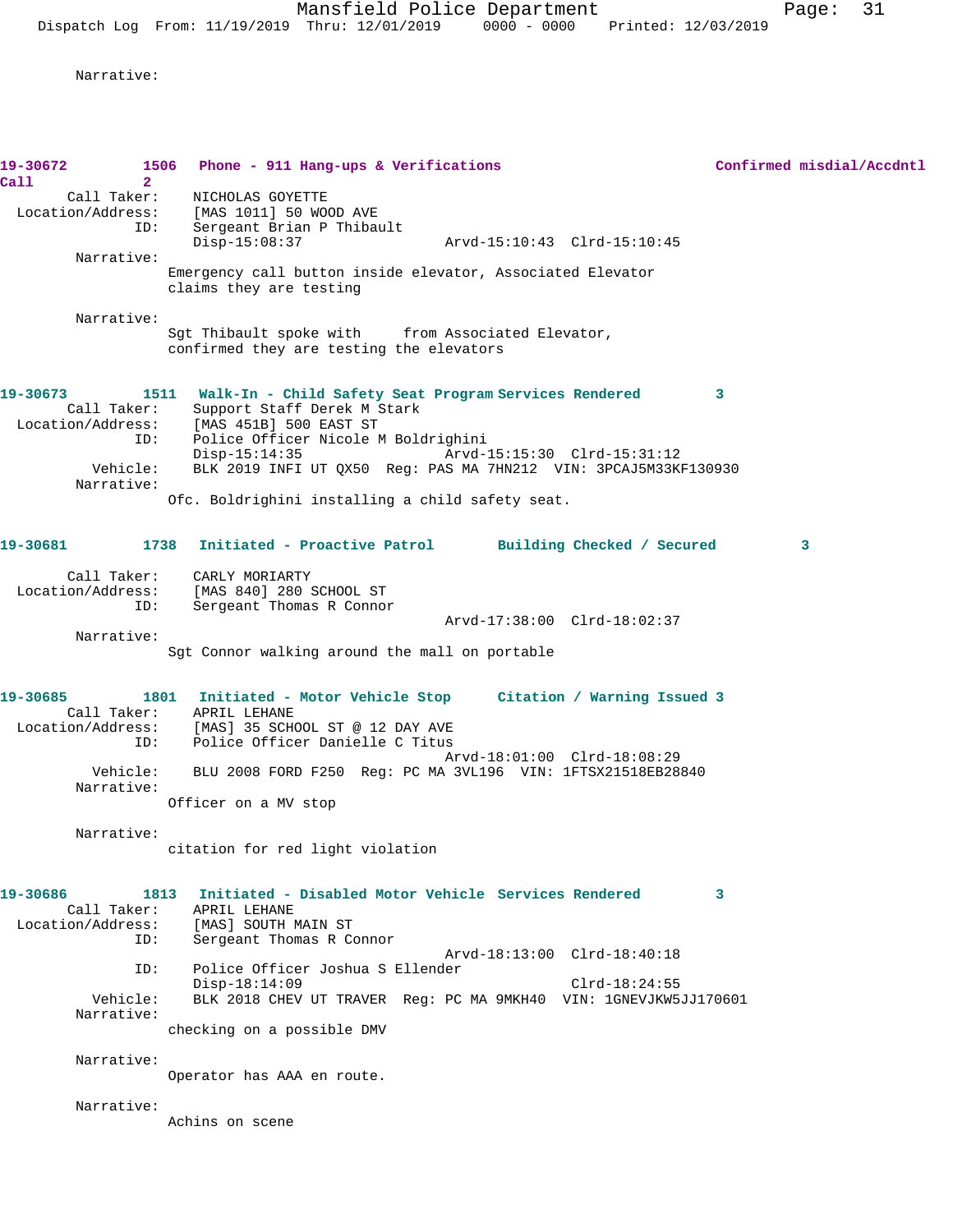Mansfield Police Department Page: 32 Dispatch Log From: 11/19/2019 Thru: 12/01/2019 0000 - 0000 Printed: 12/03/2019 Narrative: clear- this will be a private tow **19-30687 1825 Initiated - Traffic Enforcement / Activity Citation / Warning Issued 2**  Call Taker: APRIL LEHANE Location/Address: [MAS] 235 CHAUNCY ST @ 99 COPELAND DR ID: Police Officer Danielle C Titus Arvd-18:25:00 Clrd-19:06:06 Vehicle: BLU 2019 SUBA ASCENT Reg: PC MA 42V180 VIN: 4S4WMAFD1K3450512 Narrative: Officer in area for traffic enforcement Narrative: verbal warning for red light violation Narrative: Clear of the location with one violation. **19-30689 1833 Initiated - Traffic Enforcement / Activity Citation / Warning Issued 2**  Call Taker: APRIL LEHANE Location/Address: [MAS] 562 MAPLE ST @ 3 JENNIFER DR ID: Police Officer Jay J Sparrow Arvd-18:33:00 Clrd-19:01:31 Vehicle: GRY 2015 VOLK JETTA Reg: PC MA 1FB926 VIN: 3VW2K7AJ6FM206669 Narrative: Officer in area for traffic enforcement Narrative: Citation issued for speed 19-30692 1907 Phone - 911 Hang-ups & Verifications **19-30692** Confirmed misdial/Accdntl **Call 2**  Call Taker: LINDSAY MITCHELL Location/Address: [MAS] 2 NORTH MAIN ST Apt. #A101 ID: Police Officer Danielle C Titus<br>Disp-19:10:58 Ar Disp-19:10:58 Arvd-19:12:20 Clrd-19:12:21 Narrative: Ofc Titus confirms accidental, daughter's friend was having issues with the phone. **19-30693 1927 Initiated - Motor Vehicle Stop Citation / Warning Issued 3**  Call Taker: TARA LAKO Location/Address: [MAS 240A] 189 CHAUNCY ST ID: Police Officer Joshua S Ellender Arvd-19:27:00 Clrd-19:35:28 Vehicle: WHI 2015 NISS ROGUE Reg: PC MA 3FA213 VIN: 5N1AT2MV3FC888100 Narrative: Citation issued for speed, offense location, Chauncy @ Highland. **19-30696 2017 Phone - Animal Complaints Services Rendered 3**  Call Taker: TARA LAKO Location/Address: [MAS] 3 NELSON WAY @ 206 WILLIAMS ST ID: Police Officer Christopher D Sorge Disp-20:18:21 Clrd-20:19:28 Narrative: RP reports two loose Dalmations in the area. RP was able to capture one and inside her vehicle, the other is still loose. Narrative: RP now reports both dogs have been reunited with their owner.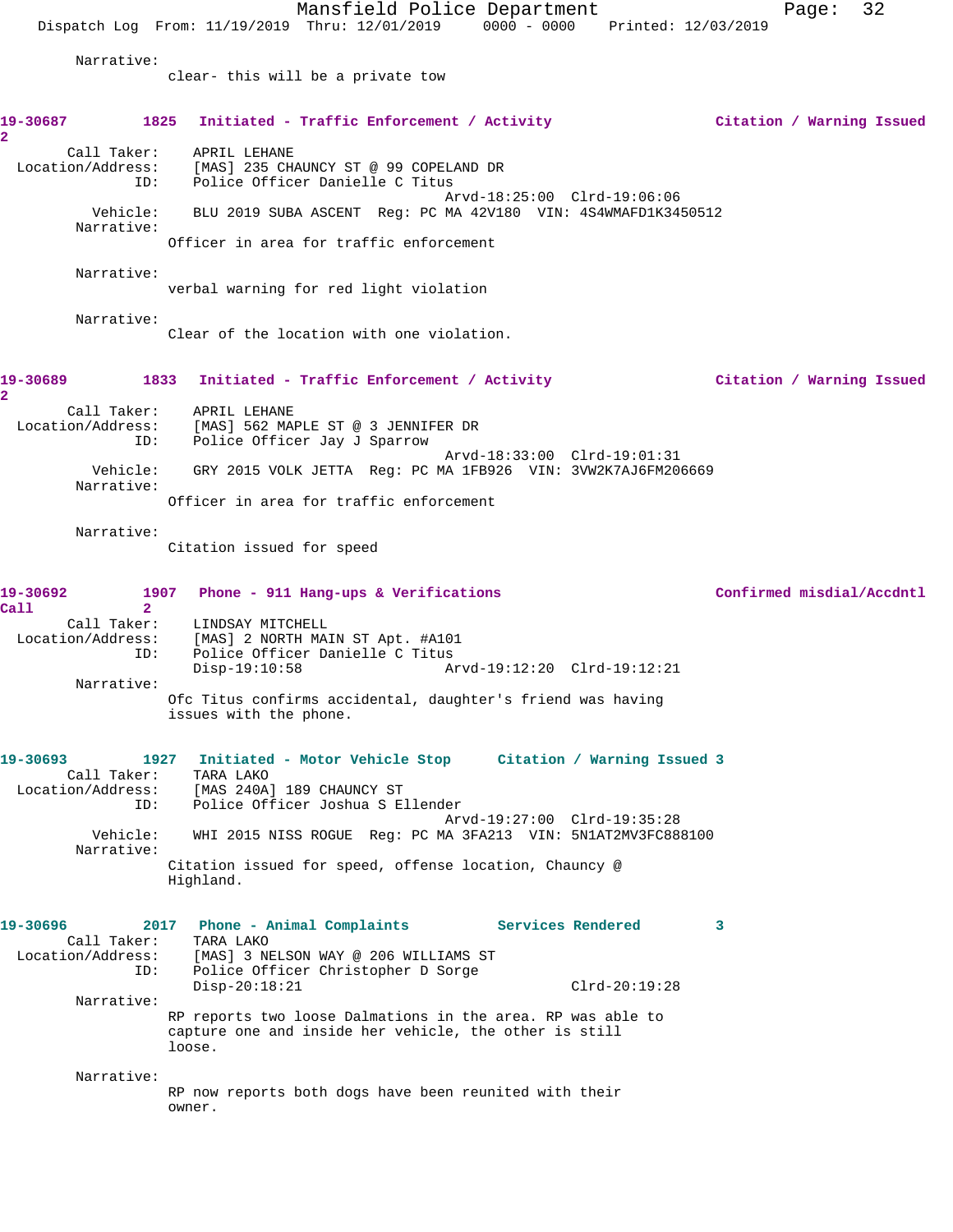Mansfield Police Department Fage: 33 Dispatch Log From: 11/19/2019 Thru: 12/01/2019 0000 - 0000 Printed: 12/03/2019 **19-30697 2021 Initiated - Motor Vehicle Stop Citation / Warning Issued 3**  Call Taker: TARA LAKO Location/Address: [MAS 907A] RTE 140 NB Apt. #B ID: Police Officer Christopher D Sorge Arvd-20:21:00 Clrd-20:26:13 Vehicle: BRO 2015 TOYT TACOMA Reg: PC MA 5WRC80 VIN: 3TMLU4EN3FM199046 **19-30700 2032 Initiated - Motor Vehicle Stop Citation / Warning Issued 3**  Call Taker: TARA LAKO Location/Address: [MAS] 91 CHAUNCY ST @ 6 HIGHLAND AVE ID: Police Officer Joshua S Ellender Arvd-20:32:00 Clrd-20:37:08 Vehicle: WHI 2017 GMC SIERRA Reg: PC MA 1PN941 VIN: 1GTN1LEC1HZ901652 Narrative: Citation issued for red light violation and expired inspection, offense took place North Main @ Chauncy. **19-30702 2039 Initiated - Proactive Patrol Building Checked / Secured 3** Call Taker: LINDSAY MITCHELL Location/Address: [MAS 281A] 1 CROCKER ST ID: Police Officer Danielle C Titus Arvd-20:39:00 Clrd-20:48:57 **19-30703 2042 Initiated - Suspicious Actv / Persn / Veh Spoken To 2** Call Taker: TARA LAKO Location/Address: [MAS 411] 60 FORBES BLVD ID: Police Officer Christopher D Sorge Arvd-20:42:00 Clrd-20:44:11 Vehicle: GLD 2002 DODG PK Reg: PC FL Y67LHM VIN: 1D7HA18N82S685349 Narrative: Out checking on a MV in the back lot. Narrative: Male spoken to, checks ok **19-30705 2111 Initiated - Proactive Patrol Building Checked / Secured 3** Call Taker: TARA LAKO Location/Address: [MAS 226E] 125 HIGH ST Apt. #1-4 ID: Police Officer Danielle C Titus Arvd-21:11:00 Clrd-21:14:52 **19-30710 2155 Initiated - Proactive Patrol Building Checked / Secured 3** Call Taker: TARA LAKO Location/Address: [MAS 322] 31 HAMPSHIRE ST ID: Police Officer Christopher D Sorge Arvd-21:55:00 Clrd-22:01:59 Narrative: Checking the area. **19-30711 2202 Initiated - Motor Vehicle Stop Citation / Warning Issued 3**  Call Taker: TARA LAKO Location/Address: [MAS 834] 261 CHAUNCY ST ID: Police Officer Christopher D Sorge Arvd-22:02:00 Clrd-22:04:43 Vehicle: GRY 2013 KIA SORENT Reg: PC MA 56CW23 VIN: 5XYKTCA68DG424627 Narrative: Citation issued for lights violation. **19-30712 2208 Initiated - Suspicious Actv / Persn / Veh Verbal Warning 2**  Call Taker: TARA LAKO Location/Address: [MAS 65] 30 CHAUNCY ST ID: Police Officer Danielle C Titus Arvd-22:08:00 Clrd-22:15:52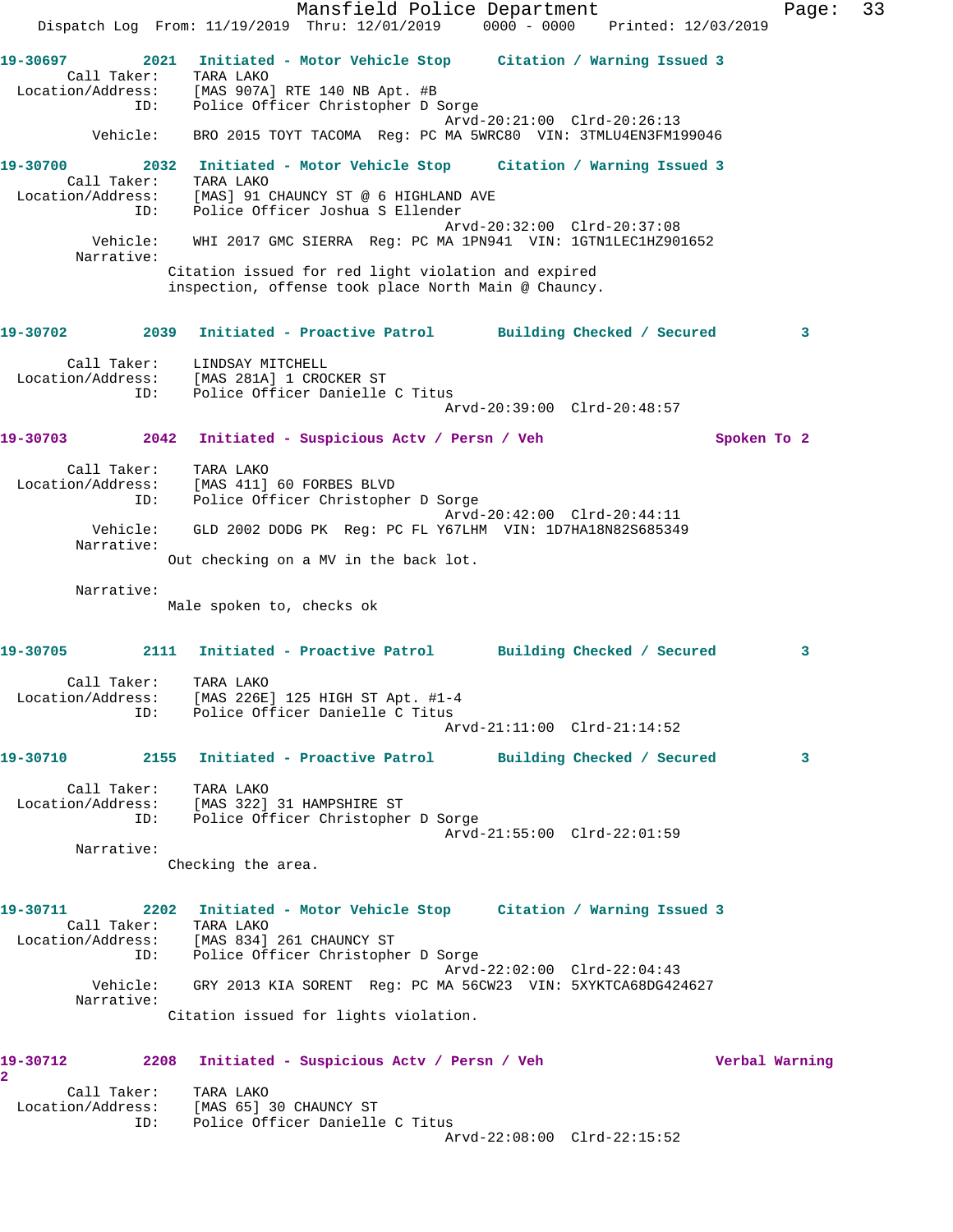|                                       | Mansfield Police Department<br>Dispatch Log From: 11/19/2019 Thru: 12/01/2019 0000 - 0000 Printed: 12/03/2019                                                                                                                                             | Page: | 34 |
|---------------------------------------|-----------------------------------------------------------------------------------------------------------------------------------------------------------------------------------------------------------------------------------------------------------|-------|----|
| ID:<br>Vehicle:<br>Narrative:         | Police Officer Joshua S Ellender<br>Disp-22:12:11 Arvd-22:12:14 Clrd-22:15:50<br>BLU 2006 TOYT CAMRY Reg: PC MA 1PGB64 VIN: 4T1BE32K16U108747<br>Ofc Titus checking on MA 1PGB64.                                                                         |       |    |
| Narrative:                            | Verbal warning for not activating headlights.                                                                                                                                                                                                             |       |    |
| 19-30713<br>Call Taker:<br>Narrative: | 2218 Initiated - Assist Citizen - P S A Services Rendered<br>3<br>TARA LAKO<br>Location/Address: [MAS 65] 30 CHAUNCY ST<br>ID: Police Officer Christopher D Sorge<br>Arvd-22:18:00 Clrd-22:22:08<br>Ofc Sorge giving a courtesy transport to Francis Ave. |       |    |
|                                       | 2218 SM 53764                                                                                                                                                                                                                                             |       |    |
| Narrative:                            | EM 53765                                                                                                                                                                                                                                                  |       |    |
| 19-30719                              | 2324 Initiated - Proactive Patrol Building Checked / Secured<br>3                                                                                                                                                                                         |       |    |
| Call Taker:<br>ID:                    | TARA LAKO<br>Location/Address: [MAS 820C] 31 PLYMOUTH ST<br>Police Officer Patrick J Pennie                                                                                                                                                               |       |    |
| Narrative:                            | Arvd-23:24:56 Clrd-23:34:03                                                                                                                                                                                                                               |       |    |

Checking the area.

## **For Date: 11/23/2019 - Saturday**

|                   |                    | 19-30720      0001   Phone - Alarm - Burglar        Building Checked / Secured                              |                             | $\mathbf{1}$   |
|-------------------|--------------------|-------------------------------------------------------------------------------------------------------------|-----------------------------|----------------|
| Call Taker:       | ID:                | Support Staff Derek M Stark<br>Location/Address: [MAS 1B] 10 HAMPDEN RD<br>Police Officer Michelle Bellevue |                             |                |
|                   |                    | $Disp-00:03:19$                                                                                             | $Clrd-00:07:28$             |                |
|                   | ID:                | Police Officer Donald MacLean<br>$Disp-00:03:23$                                                            | Arvd-00:12:56 Clrd-00:14:28 |                |
| Narrative:        |                    |                                                                                                             |                             |                |
|                   |                    | New England Alarm reporting alarm activation from overhead<br>$door$ #2                                     |                             |                |
| Narrative:        |                    | Alarm co called back to cancel. Ofc Maclean enroute to                                                      |                             |                |
|                   |                    | confirm                                                                                                     |                             |                |
| Narrative:        |                    | Ofc MacLean reports the building checks handtight.                                                          |                             |                |
| 19-30723          |                    | 0056 Initiated - Proactive Patrol Building Checked / Secured                                                |                             | 3              |
|                   | Call Taker:<br>ID: | TARA LAKO<br>Location/Address: [MAS 417] 9 FRANCIS AVE<br>Police Officer Michelle Bellevue                  |                             |                |
|                   |                    |                                                                                                             | Arvd-00:56:00 Clrd-01:17:04 |                |
| Narrative:        |                    |                                                                                                             |                             |                |
|                   |                    | Checking the area.                                                                                          |                             |                |
| 19-30725          |                    | 0120 Initiated - Proactive Patrol Building Checked / Secured                                                |                             | $\overline{3}$ |
|                   | Call Taker:        | TARA LAKO                                                                                                   |                             |                |
| Location/Address: |                    | [MAS 834] 261 CHAUNCY ST                                                                                    |                             |                |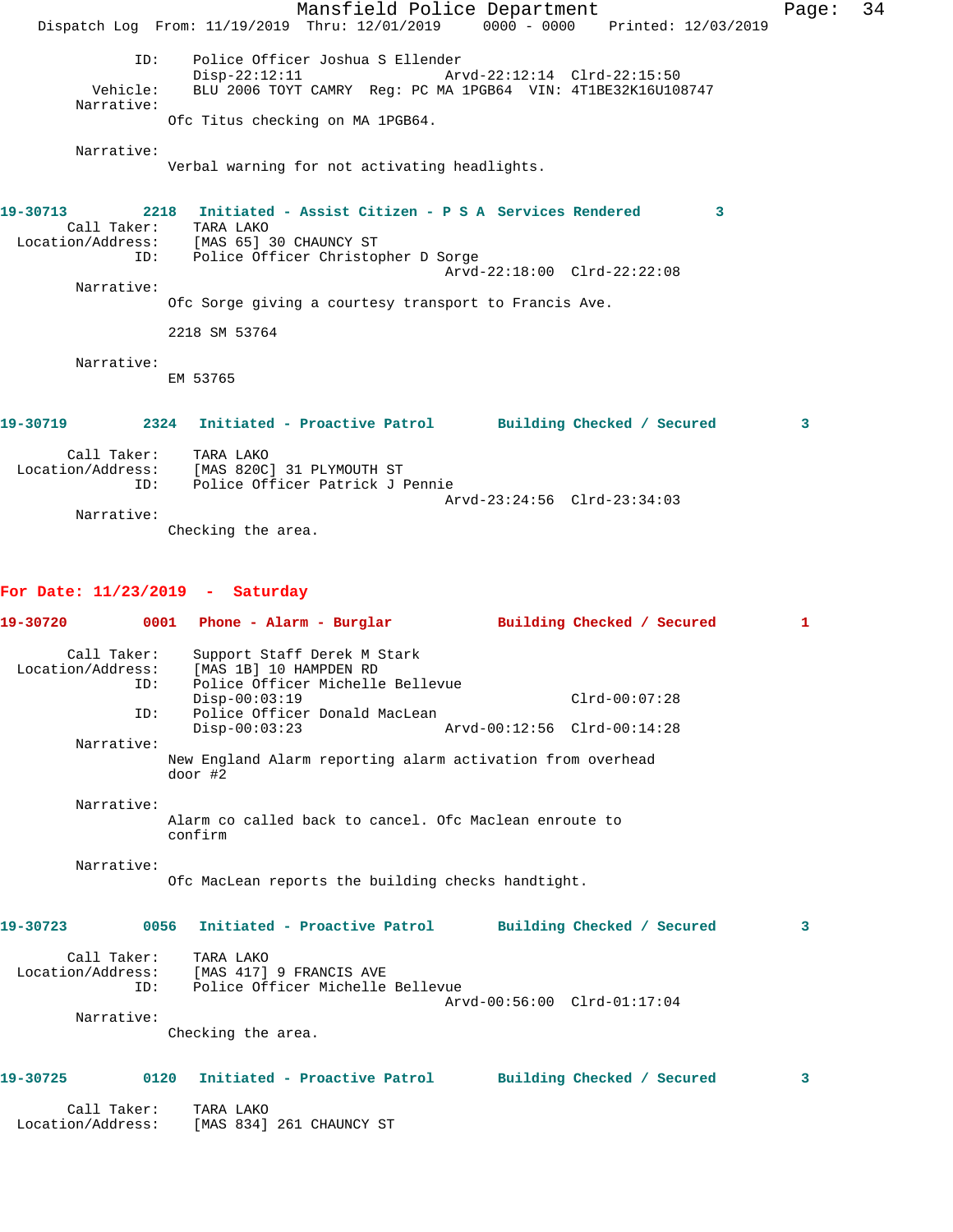|                   |                        | Mansfield Police Department<br>Dispatch Log From: 11/19/2019 Thru: 12/01/2019 0000 - 0000 Printed: 12/03/2019     |                                                            |                 | Page: | 35 |
|-------------------|------------------------|-------------------------------------------------------------------------------------------------------------------|------------------------------------------------------------|-----------------|-------|----|
|                   |                        |                                                                                                                   | Arvd-01:20:00 Clrd-01:27:05                                |                 |       |    |
|                   | Narrative:             | Checking the area.                                                                                                |                                                            |                 |       |    |
|                   |                        | 19-30726   0122   Initiated - Proactive Patrol   Services Rendered                                                |                                                            | $\sim$ $\sim$ 3 |       |    |
|                   |                        | Call Taker: LINDSAY MITCHELL<br>Location/Address: [MAS 992] 660 EAST ST<br>ID: Police Officer Christopher D Sorge | Arvd-01:22:00 Clrd-01:24:36                                |                 |       |    |
|                   |                        | 19-30729 0140 Initiated - Proactive Patrol Building Checked / Secured                                             |                                                            |                 | 3     |    |
|                   |                        | Call Taker: TARA LAKO<br>Location/Address: [MAS 65] 30 CHAUNCY ST<br>ID: Police Officer Andrew J Kelley           |                                                            |                 |       |    |
|                   | Narrative:             |                                                                                                                   | Arvd-01:40:00 Clrd-01:44:53                                |                 |       |    |
|                   |                        | Checking the area.                                                                                                |                                                            |                 |       |    |
|                   |                        | 19-30730 0141 Initiated - Proactive Patrol Building Checked / Secured                                             |                                                            |                 | 3     |    |
|                   |                        | Call Taker: TARA LAKO<br>Location/Address: [MAS 411] 60 FORBES BLVD                                               |                                                            |                 |       |    |
|                   |                        | ID: Police Officer Donald MacLean                                                                                 | Arvd-01:41:00 Clrd-01:52:54                                |                 |       |    |
|                   | Narrative:             | Checking the area.                                                                                                |                                                            |                 |       |    |
|                   |                        | 19-30731 0159 Initiated - Proactive Patrol Building Checked / Secured                                             |                                                            |                 | 3     |    |
|                   |                        | Call Taker: TARA LAKO<br>Location/Address: [MAS 322] 31 HAMPSHIRE ST<br>ID: Police Officer Donald MacLean         |                                                            |                 |       |    |
|                   |                        |                                                                                                                   | Arvd-01:59:00 Clrd-02:16:18                                |                 |       |    |
|                   | Narrative:             | Checking the area.                                                                                                |                                                            |                 |       |    |
| 19-30732          |                        | 0202 Initiated - Proactive Patrol Building Checked / Secured                                                      |                                                            |                 | 3     |    |
| Location/Address: |                        | Call Taker: TARA LAKO<br>[MAS 1002] 250 EAST ST<br>ID: Police Officer Christopher D Sorge                         |                                                            |                 |       |    |
|                   | Narrative:             |                                                                                                                   | Arvd-02:02:00 Clrd-02:04:53                                |                 |       |    |
|                   |                        | Checking the area.                                                                                                |                                                            |                 |       |    |
| 19-30733          | Call Taker:            | 0203 Initiated - Motor Vehicle Stop Citation / Warning Issued 3<br>TARA LAKO                                      |                                                            |                 |       |    |
|                   | ID:                    | Location/Address: [MAS] PRATT ST<br>Police Officer Andrew J Kelley                                                |                                                            |                 |       |    |
|                   | ID:                    | Police Officer Christopher D Sorge<br>$Disp-02:05:01$                                                             | Arvd-02:03:00 Clrd-02:08:07<br>Arvd-02:05:03 Clrd-02:08:09 |                 |       |    |
|                   | Vehicle:<br>Narrative: | BLK 2012 MAZD 3 Reg: PC MA 966FX6 VIN: JM1BL1UG1C1589510<br>Citation issued for speed                             |                                                            |                 |       |    |
|                   |                        |                                                                                                                   |                                                            |                 |       |    |
| 19-30734          |                        | 0208 Initiated - Proactive Patrol Building Checked / Secured                                                      |                                                            |                 | 3     |    |
|                   | Call Taker:<br>ID:     | TARA LAKO<br>Location/Address: [MAS 820C] 31 PLYMOUTH ST<br>Sergeant Lawrence G Crosman                           |                                                            |                 |       |    |
|                   | Narrative:             |                                                                                                                   | Arvd-02:08:00 Clrd-02:17:25                                |                 |       |    |
|                   |                        | Checking the area.                                                                                                |                                                            |                 |       |    |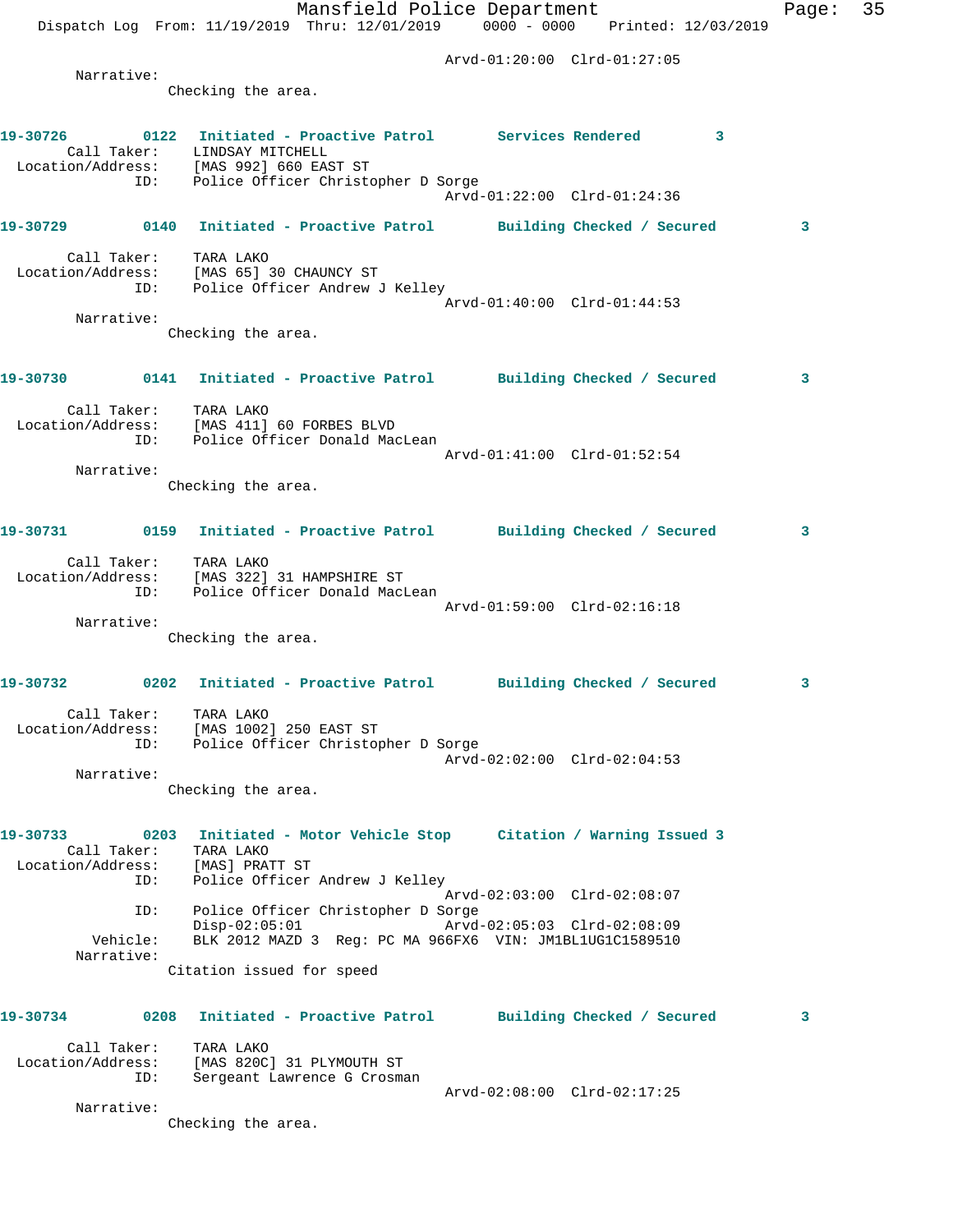|                   |                    | Dispatch Log From: 11/19/2019 Thru: 12/01/2019 0000 - 0000 Printed: 12/03/2019                                                        | Mansfield Police Department |                            | Page: | 36 |
|-------------------|--------------------|---------------------------------------------------------------------------------------------------------------------------------------|-----------------------------|----------------------------|-------|----|
|                   |                    | 19-30736      0226  Initiated - Proactive Patrol     Building Checked / Secured                                                       |                             |                            | 3     |    |
|                   |                    | Call Taker: TARA LAKO<br>Location/Address: [MAS 280] 440 FORBES BLVD<br>ID: Police Officer Donald MacLean                             |                             |                            |       |    |
|                   | Narrative:         |                                                                                                                                       | Arvd-02:26:00 Clrd-02:29:34 |                            |       |    |
|                   |                    | Checking the area.                                                                                                                    |                             |                            |       |    |
|                   |                    | 19-30737 0232 Initiated - Proactive Patrol Building Checked / Secured                                                                 |                             |                            | 3     |    |
|                   |                    | Call Taker: TARA LAKO<br>Location/Address: [MAS 840] 280 SCHOOL ST<br>ID: Police Officer Donald MacLean                               | Arvd-02:32:00 Clrd-02:51:09 |                            |       |    |
|                   | Narrative:         |                                                                                                                                       |                             |                            |       |    |
|                   |                    | Checking the area.                                                                                                                    |                             |                            |       |    |
|                   |                    | 19-30738 		 0233 Initiated - Proactive Patrol 		 Building Checked / Secured                                                           |                             |                            | 3     |    |
|                   | ID:                | Call Taker: TARA LAKO<br>Location/Address: [MAS 982] 111 HOPE ST<br>Police Officer Andrew J Kelley                                    | Arvd-02:33:00 Clrd-02:33:00 |                            |       |    |
|                   | Narrative:         |                                                                                                                                       |                             |                            |       |    |
|                   |                    | Checking the area.                                                                                                                    |                             |                            |       |    |
|                   |                    | 19-30739      0233  Initiated - Proactive Patrol     Building Checked / Secured                                                       |                             |                            | 3     |    |
|                   | ID:                | Call Taker: TARA LAKO<br>Location/Address: [MAS 281A] 1 CROCKER ST<br>ID: Police Officer Michelle<br>Police Officer Michelle Bellevue | Arvd-02:33:00 Clrd-02:35:04 |                            |       |    |
|                   | Narrative:         | Checking the area.                                                                                                                    |                             |                            |       |    |
|                   |                    |                                                                                                                                       |                             |                            |       |    |
| 19-30740          | Call Taker:        | 0233 Initiated - Proactive Patrol Building Checked / Secured                                                                          |                             |                            | 3     |    |
|                   |                    | TARA LAKO<br>Location/Address: [MAS 170] 255 HOPE ST<br>ID: Police Officer Andrew J Kelley                                            |                             |                            |       |    |
|                   | Narrative:         |                                                                                                                                       | Arvd-02:33:00 Clrd-02:53:56 |                            |       |    |
|                   |                    | Checking the area.                                                                                                                    |                             |                            |       |    |
| 19-30742          |                    | 0255 Initiated - Proactive Patrol                                                                                                     |                             | Building Checked / Secured | 3     |    |
| Location/Address: | Call Taker:<br>ID: | TARA LAKO<br>[MAS 253] 330 PRATT ST Apt. #A<br>Police Officer Christopher D Sorge                                                     |                             |                            |       |    |
|                   | Narrative:         |                                                                                                                                       | Arvd-02:55:00 Clrd-02:59:15 |                            |       |    |
|                   |                    | Checking the area.                                                                                                                    |                             |                            |       |    |
| 19-30743          |                    | 0304 Initiated - Proactive Patrol                                                                                                     |                             | Building Checked / Secured | 3     |    |
| Location/Address: | Call Taker:<br>ID: | TARA LAKO<br>[MAS 894] 905 SOUTH MAIN ST Apt. #C<br>Police Officer Andrew J Kelley                                                    |                             |                            |       |    |
|                   |                    |                                                                                                                                       | Arvd-03:04:00 Clrd-03:06:29 |                            |       |    |
|                   | Narrative:         |                                                                                                                                       |                             |                            |       |    |

Checking the area.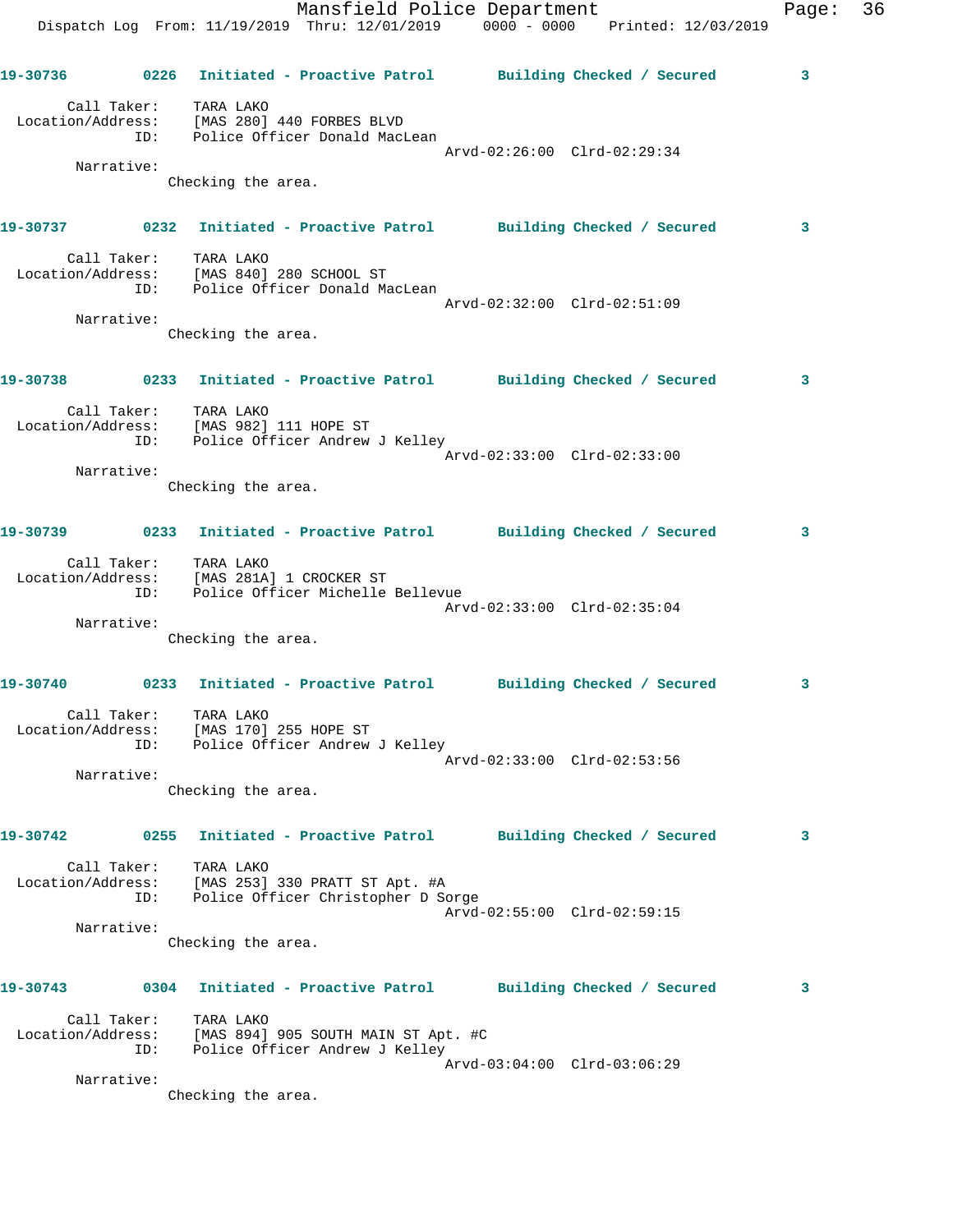|                   |             | Mansfield Police Department                                                                                       | Page: | 37 |
|-------------------|-------------|-------------------------------------------------------------------------------------------------------------------|-------|----|
|                   |             | Dispatch Log From: 11/19/2019 Thru: 12/01/2019 0000 - 0000 Printed: 12/03/2019                                    |       |    |
|                   | Call Taker: | 19-30745 0311 Initiated - Assist Law Enfrc Agncy Unfounded/Unverifed 3<br>TARA LAKO                               |       |    |
|                   | ID:         | Location/Address: [MAS] RTE 140 NB<br>Police Officer Andrew J Kelley                                              |       |    |
|                   |             | Arvd-03:11:00 Clrd-03:14:40                                                                                       |       |    |
|                   | Narrative:  |                                                                                                                   |       |    |
|                   |             | Ofc Kelley reports he checked from 495, up and down 140,<br>unfounded for the vehicle from previous BOLO from MSP |       |    |
|                   |             | 19-30744 0313 Initiated - Proactive Patrol Building Checked / Secured                                             | 3     |    |
|                   | Call Taker: | TARA LAKO                                                                                                         |       |    |
|                   |             | Location/Address: [MAS 907E] 390 WEST ST                                                                          |       |    |
|                   | ID:         | Police Officer Donald MacLean                                                                                     |       |    |
|                   |             | Arvd-03:13:00 Clrd-03:23:05                                                                                       |       |    |
|                   | Narrative:  | Checking the area.                                                                                                |       |    |
|                   |             |                                                                                                                   |       |    |
|                   |             | $\mathbf{1}$                                                                                                      |       |    |
| Location/Address: | Call Taker: | LINDSAY MITCHELL                                                                                                  |       |    |
|                   | ID:         | Police Officer Andrew J Kelley                                                                                    |       |    |
|                   |             | $Disp-03:24:34$<br>Arvd-03:26:18 Clrd-03:55:25                                                                    |       |    |
|                   | ID:         | Police Officer Christopher D Sorge                                                                                |       |    |
|                   |             | Arvd-03:26:21 Clrd-03:55:23<br>$Disp-03:24:34$                                                                    |       |    |
|                   | ID:         | Police Officer Michelle Bellevue                                                                                  |       |    |
|                   |             | Arvd-03:30:25 Clrd-04:08:28<br>$Disp-03:24:34$                                                                    |       |    |
|                   | ID:         | Police Officer Donald MacLean                                                                                     |       |    |
|                   | Narrative:  | $Disp-03:24:34$<br>Arvd-03:30:27 Clrd-03:55:15                                                                    |       |    |
|                   |             |                                                                                                                   |       |    |

Refer To Incident: 19MAS-1077-OF

| 19-30748                         | 0414 | Initiated - Proactive Patrol                                          |                             | Building Checked / Secured |   |
|----------------------------------|------|-----------------------------------------------------------------------|-----------------------------|----------------------------|---|
| Call Taker:<br>Location/Address: | ID:  | TARA LAKO<br>[MAS 820C] 31 PLYMOUTH ST<br>Sergeant Lawrence G Crosman |                             |                            |   |
|                                  |      |                                                                       | Arvd-04:14:00 Clrd-04:40:15 |                            |   |
| Narrative:                       |      |                                                                       |                             |                            |   |
|                                  |      | Checking the area.                                                    |                             |                            |   |
| 19-30749                         |      | 0425 Phone - Assist Citizen - P S A Services Rendered                 |                             |                            | 3 |
| Call Taker:                      |      | TARA LAKO                                                             |                             |                            |   |
| Location/Address:                |      |                                                                       |                             |                            |   |
|                                  | ID:  | Police Officer Michelle Bellevue                                      |                             |                            |   |
|                                  |      | $Disp-04:25:43$                                                       | Arvd-04:27:47 Clrd-04:30:46 |                            |   |
|                                  | ID:  | Police Officer Christopher D Sorge                                    |                             |                            |   |

Disp-04:25:51 Arvd-04:29:59 Clrd-04:31:04

Narrative: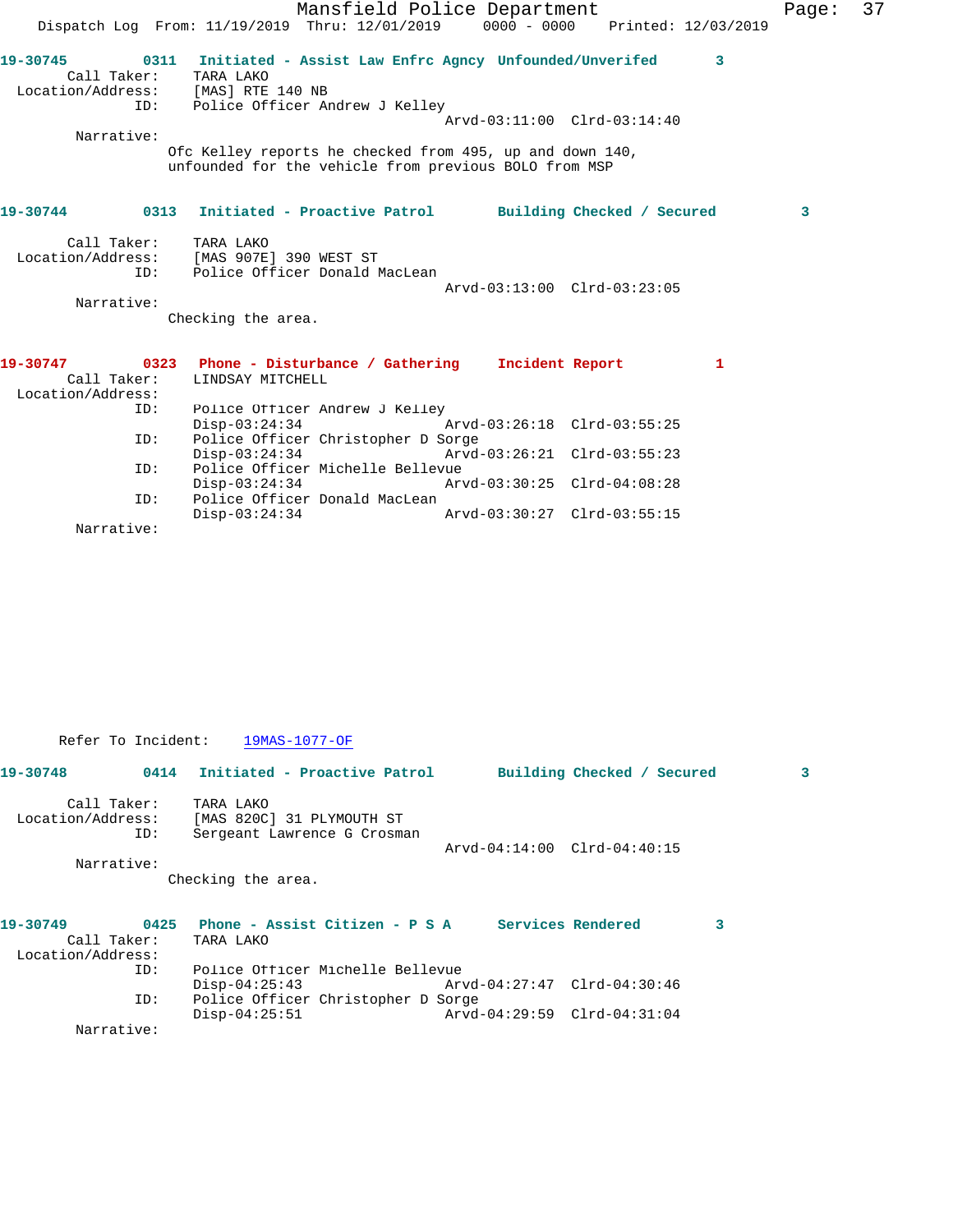| Call Taker:<br>Location/Address: |                 |                  |                                                                                                                                           |                                                                                                                                                                   |             |
|----------------------------------|-----------------|------------------|-------------------------------------------------------------------------------------------------------------------------------------------|-------------------------------------------------------------------------------------------------------------------------------------------------------------------|-------------|
| ID:                              |                 |                  |                                                                                                                                           |                                                                                                                                                                   |             |
|                                  | $Disp-05:29:18$ |                  |                                                                                                                                           |                                                                                                                                                                   |             |
| ID:                              |                 |                  |                                                                                                                                           |                                                                                                                                                                   |             |
|                                  | $Disp-05:39:04$ |                  |                                                                                                                                           |                                                                                                                                                                   |             |
| ID:                              |                 |                  |                                                                                                                                           |                                                                                                                                                                   |             |
|                                  | $Disp-05:48:22$ |                  |                                                                                                                                           |                                                                                                                                                                   |             |
| ID:                              |                 |                  |                                                                                                                                           |                                                                                                                                                                   |             |
|                                  | $Disp-05:48:45$ |                  |                                                                                                                                           |                                                                                                                                                                   |             |
| Narrative:                       |                 |                  |                                                                                                                                           |                                                                                                                                                                   |             |
|                                  | 0527            | LINDSAY MITCHELL | Police Officer Donald MacLean<br>Police Officer Christopher D Sorge<br>Police Officer Michelle Bellevue<br>Police Officer Andrew J Kelley | Phone - Harass. Electronic Communicat<br>Arvd-05:38:53 Clrd-05:51:57<br>Arvd-05:39:06 Clrd-05:51:59<br>Arvd-05:51:10 Clrd-05:58:49<br>Arvd-05:56:35 Clrd-05:58:47 | Spoken To 3 |

| 19-30752<br>3 |                              | 0600 Initiated - Selective Enforcement/RADAR                                   |                             | Services Rendered |
|---------------|------------------------------|--------------------------------------------------------------------------------|-----------------------------|-------------------|
|               | Call Taker: TARA LAKO        | Location/Address: [MAS] COPELAND DR<br>ID: Police Officer Michelle Bellevue    | Arvd-06:00:00 Clrd-06:38:17 |                   |
|               | Narrative:                   | Selective enforcement in the area.                                             |                             |                   |
|               |                              |                                                                                |                             |                   |
|               |                              | 19-30753 6621 Initiated - Proactive Patrol Building Checked / Secured          |                             | 3                 |
|               | Call Taker: TARA LAKO<br>ID: | Location/Address: [MAS 820C] 31 PLYMOUTH ST<br>Sergeant Lawrence G Crosman     | Arvd-06:21:00 Clrd-06:32:27 |                   |
|               | Narrative:                   |                                                                                |                             |                   |
|               |                              | Checking the area.                                                             |                             |                   |
| 3             |                              |                                                                                |                             | Services Rendered |
|               | Call Taker: TARA LAKO        | Location/Address: [MAS] NORTH MAIN ST<br>ID: Police Officer Andrew J Kelley    | Arvd-06:24:00 Clrd-06:50:07 |                   |
|               | Narrative:                   |                                                                                |                             |                   |
|               |                              | Selective enforcement in the area.                                             |                             |                   |
|               | Narrative:                   | No violations.                                                                 |                             |                   |
| 19-30755<br>3 |                              | 0640 Initiated - Selective Enforcement/RADAR                                   |                             | Services Rendered |
|               | Call Taker: TARA LAKO        |                                                                                |                             |                   |
|               | ID:                          | Location/Address: [MAS 451C] 500 EAST ST<br>Police Officer Christopher D Sorge |                             |                   |
|               |                              |                                                                                | Arvd-06:40:00 Clrd-06:52:12 |                   |
|               | Narrative:                   |                                                                                |                             |                   |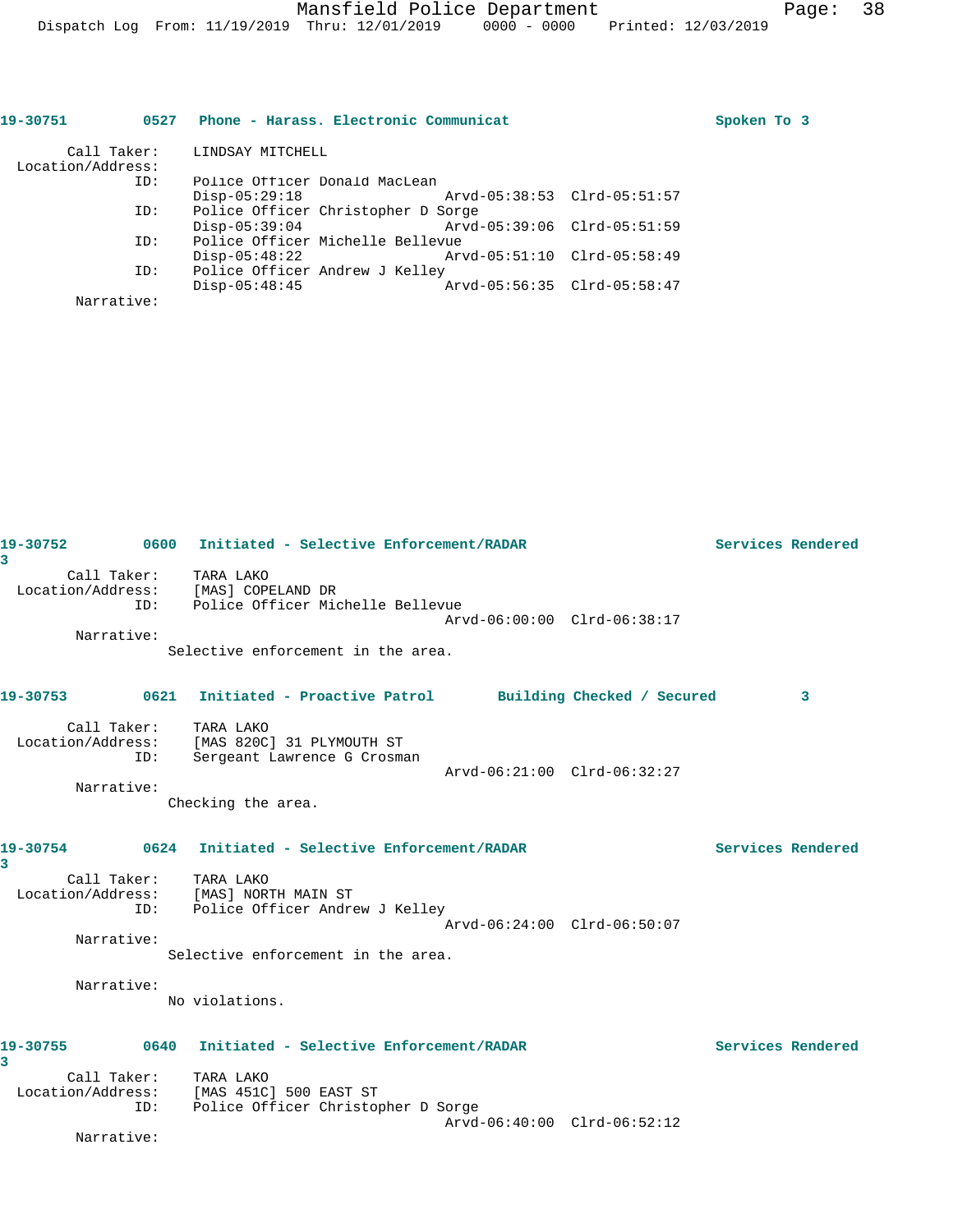|                                             |                                                                                                                                                                       |                                                                                                                                                                                                                                                                                                                                                                                  |                                                                                                                                                                                                                                                                                                                                                                                                                                                                                                                                                                                                                                                                                                                                                                     | 39                                       |
|---------------------------------------------|-----------------------------------------------------------------------------------------------------------------------------------------------------------------------|----------------------------------------------------------------------------------------------------------------------------------------------------------------------------------------------------------------------------------------------------------------------------------------------------------------------------------------------------------------------------------|---------------------------------------------------------------------------------------------------------------------------------------------------------------------------------------------------------------------------------------------------------------------------------------------------------------------------------------------------------------------------------------------------------------------------------------------------------------------------------------------------------------------------------------------------------------------------------------------------------------------------------------------------------------------------------------------------------------------------------------------------------------------|------------------------------------------|
|                                             |                                                                                                                                                                       |                                                                                                                                                                                                                                                                                                                                                                                  |                                                                                                                                                                                                                                                                                                                                                                                                                                                                                                                                                                                                                                                                                                                                                                     |                                          |
|                                             |                                                                                                                                                                       |                                                                                                                                                                                                                                                                                                                                                                                  |                                                                                                                                                                                                                                                                                                                                                                                                                                                                                                                                                                                                                                                                                                                                                                     |                                          |
|                                             |                                                                                                                                                                       |                                                                                                                                                                                                                                                                                                                                                                                  |                                                                                                                                                                                                                                                                                                                                                                                                                                                                                                                                                                                                                                                                                                                                                                     |                                          |
| No violations observed.                     |                                                                                                                                                                       |                                                                                                                                                                                                                                                                                                                                                                                  |                                                                                                                                                                                                                                                                                                                                                                                                                                                                                                                                                                                                                                                                                                                                                                     |                                          |
|                                             |                                                                                                                                                                       |                                                                                                                                                                                                                                                                                                                                                                                  |                                                                                                                                                                                                                                                                                                                                                                                                                                                                                                                                                                                                                                                                                                                                                                     |                                          |
|                                             |                                                                                                                                                                       |                                                                                                                                                                                                                                                                                                                                                                                  |                                                                                                                                                                                                                                                                                                                                                                                                                                                                                                                                                                                                                                                                                                                                                                     |                                          |
|                                             |                                                                                                                                                                       |                                                                                                                                                                                                                                                                                                                                                                                  |                                                                                                                                                                                                                                                                                                                                                                                                                                                                                                                                                                                                                                                                                                                                                                     |                                          |
|                                             |                                                                                                                                                                       |                                                                                                                                                                                                                                                                                                                                                                                  |                                                                                                                                                                                                                                                                                                                                                                                                                                                                                                                                                                                                                                                                                                                                                                     |                                          |
|                                             |                                                                                                                                                                       |                                                                                                                                                                                                                                                                                                                                                                                  |                                                                                                                                                                                                                                                                                                                                                                                                                                                                                                                                                                                                                                                                                                                                                                     |                                          |
|                                             |                                                                                                                                                                       |                                                                                                                                                                                                                                                                                                                                                                                  |                                                                                                                                                                                                                                                                                                                                                                                                                                                                                                                                                                                                                                                                                                                                                                     |                                          |
|                                             |                                                                                                                                                                       |                                                                                                                                                                                                                                                                                                                                                                                  |                                                                                                                                                                                                                                                                                                                                                                                                                                                                                                                                                                                                                                                                                                                                                                     |                                          |
| Call Taker:<br>PATRICK FEENEY               |                                                                                                                                                                       |                                                                                                                                                                                                                                                                                                                                                                                  |                                                                                                                                                                                                                                                                                                                                                                                                                                                                                                                                                                                                                                                                                                                                                                     |                                          |
|                                             |                                                                                                                                                                       |                                                                                                                                                                                                                                                                                                                                                                                  |                                                                                                                                                                                                                                                                                                                                                                                                                                                                                                                                                                                                                                                                                                                                                                     |                                          |
|                                             |                                                                                                                                                                       |                                                                                                                                                                                                                                                                                                                                                                                  |                                                                                                                                                                                                                                                                                                                                                                                                                                                                                                                                                                                                                                                                                                                                                                     |                                          |
|                                             |                                                                                                                                                                       |                                                                                                                                                                                                                                                                                                                                                                                  |                                                                                                                                                                                                                                                                                                                                                                                                                                                                                                                                                                                                                                                                                                                                                                     |                                          |
|                                             |                                                                                                                                                                       |                                                                                                                                                                                                                                                                                                                                                                                  |                                                                                                                                                                                                                                                                                                                                                                                                                                                                                                                                                                                                                                                                                                                                                                     |                                          |
|                                             |                                                                                                                                                                       |                                                                                                                                                                                                                                                                                                                                                                                  |                                                                                                                                                                                                                                                                                                                                                                                                                                                                                                                                                                                                                                                                                                                                                                     |                                          |
| Gen. burg                                   |                                                                                                                                                                       |                                                                                                                                                                                                                                                                                                                                                                                  |                                                                                                                                                                                                                                                                                                                                                                                                                                                                                                                                                                                                                                                                                                                                                                     |                                          |
|                                             |                                                                                                                                                                       |                                                                                                                                                                                                                                                                                                                                                                                  |                                                                                                                                                                                                                                                                                                                                                                                                                                                                                                                                                                                                                                                                                                                                                                     |                                          |
|                                             |                                                                                                                                                                       |                                                                                                                                                                                                                                                                                                                                                                                  |                                                                                                                                                                                                                                                                                                                                                                                                                                                                                                                                                                                                                                                                                                                                                                     |                                          |
|                                             |                                                                                                                                                                       |                                                                                                                                                                                                                                                                                                                                                                                  |                                                                                                                                                                                                                                                                                                                                                                                                                                                                                                                                                                                                                                                                                                                                                                     |                                          |
|                                             |                                                                                                                                                                       |                                                                                                                                                                                                                                                                                                                                                                                  |                                                                                                                                                                                                                                                                                                                                                                                                                                                                                                                                                                                                                                                                                                                                                                     |                                          |
|                                             |                                                                                                                                                                       |                                                                                                                                                                                                                                                                                                                                                                                  |                                                                                                                                                                                                                                                                                                                                                                                                                                                                                                                                                                                                                                                                                                                                                                     |                                          |
|                                             |                                                                                                                                                                       |                                                                                                                                                                                                                                                                                                                                                                                  |                                                                                                                                                                                                                                                                                                                                                                                                                                                                                                                                                                                                                                                                                                                                                                     |                                          |
|                                             |                                                                                                                                                                       |                                                                                                                                                                                                                                                                                                                                                                                  |                                                                                                                                                                                                                                                                                                                                                                                                                                                                                                                                                                                                                                                                                                                                                                     |                                          |
|                                             |                                                                                                                                                                       |                                                                                                                                                                                                                                                                                                                                                                                  |                                                                                                                                                                                                                                                                                                                                                                                                                                                                                                                                                                                                                                                                                                                                                                     |                                          |
| Location/Address: [MAS 820C] 31 PLYMOUTH ST |                                                                                                                                                                       |                                                                                                                                                                                                                                                                                                                                                                                  |                                                                                                                                                                                                                                                                                                                                                                                                                                                                                                                                                                                                                                                                                                                                                                     |                                          |
|                                             |                                                                                                                                                                       |                                                                                                                                                                                                                                                                                                                                                                                  |                                                                                                                                                                                                                                                                                                                                                                                                                                                                                                                                                                                                                                                                                                                                                                     |                                          |
|                                             |                                                                                                                                                                       |                                                                                                                                                                                                                                                                                                                                                                                  |                                                                                                                                                                                                                                                                                                                                                                                                                                                                                                                                                                                                                                                                                                                                                                     |                                          |
|                                             |                                                                                                                                                                       | 3                                                                                                                                                                                                                                                                                                                                                                                |                                                                                                                                                                                                                                                                                                                                                                                                                                                                                                                                                                                                                                                                                                                                                                     |                                          |
| PATRICK FEENEY                              |                                                                                                                                                                       |                                                                                                                                                                                                                                                                                                                                                                                  |                                                                                                                                                                                                                                                                                                                                                                                                                                                                                                                                                                                                                                                                                                                                                                     |                                          |
|                                             |                                                                                                                                                                       |                                                                                                                                                                                                                                                                                                                                                                                  |                                                                                                                                                                                                                                                                                                                                                                                                                                                                                                                                                                                                                                                                                                                                                                     |                                          |
|                                             |                                                                                                                                                                       |                                                                                                                                                                                                                                                                                                                                                                                  |                                                                                                                                                                                                                                                                                                                                                                                                                                                                                                                                                                                                                                                                                                                                                                     |                                          |
|                                             |                                                                                                                                                                       |                                                                                                                                                                                                                                                                                                                                                                                  |                                                                                                                                                                                                                                                                                                                                                                                                                                                                                                                                                                                                                                                                                                                                                                     |                                          |
|                                             |                                                                                                                                                                       |                                                                                                                                                                                                                                                                                                                                                                                  |                                                                                                                                                                                                                                                                                                                                                                                                                                                                                                                                                                                                                                                                                                                                                                     |                                          |
|                                             |                                                                                                                                                                       |                                                                                                                                                                                                                                                                                                                                                                                  |                                                                                                                                                                                                                                                                                                                                                                                                                                                                                                                                                                                                                                                                                                                                                                     |                                          |
| $Disp-08:43:36$                             |                                                                                                                                                                       |                                                                                                                                                                                                                                                                                                                                                                                  |                                                                                                                                                                                                                                                                                                                                                                                                                                                                                                                                                                                                                                                                                                                                                                     |                                          |
|                                             | PATRICK FEENEY<br>Location/Address: [MAS 49] 249 NORTH MAIN ST<br>$Disp-07:36:38$<br>$Disp-07:36:40$<br>site.<br>PATRICK FEENEY<br>$Disp-08:43:30$<br>$Disp-08:43:31$ | Dispatch Log From: 11/19/2019 Thru: 12/01/2019<br>Selective enforcement in the area.<br>[MAS] 64 COPELAND DR @ 1 FOWLER ST<br>Police Officer Andrew J Kelley<br>Police Officer Michelle Bellevue<br>Police Officer Christopher D Sorge<br>Police Officer Andrew J Kelley<br>Police Officer Matthew A Souza<br>Police Officer Patrick J Pennie<br>Police Officer Patrick J Pennie | Mansfield Police Department<br>0653 Initiated - Motor Vehicle Stop Citation / Warning Issued 3<br>Arvd-06:53:00 Clrd-07:02:01<br>GRY 2008 ACUR TSX Reg: PAS MA RS46JR VIN: JH4CL96868C007226<br>0735 Alarm - Alarm - Burglar - False / Accidental Alarm 1<br>Arvd-07:38:09 Clrd-08:02:34<br>Arvd-07:38:09 Clrd-08:02:34<br>Alarm co reports that a keyholder was reached and provided<br>proper passcode. Units advised. Unknown if party is still on<br>Building exterior checked. Building appears secure.<br>0823 Initiated - Building Check Services Rendered<br>$\mathbf{3}$<br>Arvd-08:23:00 Clrd-08:27:27<br>0843 Phone - Assist Citizen - P S A Peace Restored<br>Arvd-08:49:10 Clrd-09:43:20<br>Arvd-08:43:32 Clrd-08:43:35<br>Arvd-08:50:27 Clrd-09:43:20 | Page:<br>0000 - 0000 Printed: 12/03/2019 |

Narrative: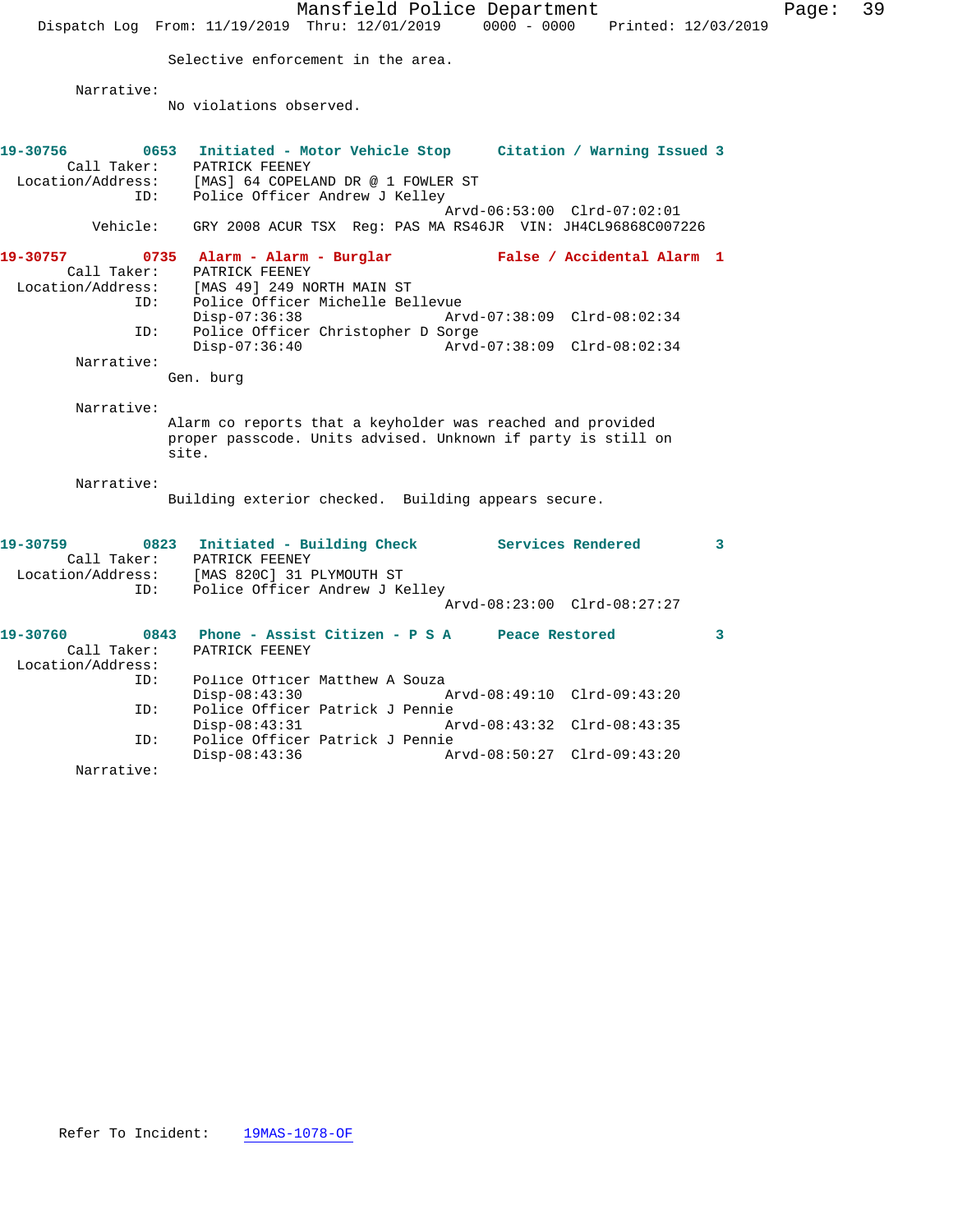**19-30763 0926 Walk-In - Harass. Electronic Communicat Incident Report 3**  Call Taker: Officer Brendan Fayles Location/Address: [MAS 451B] 500 EAST ST ID: Police Officer Nicole M Boldrighini Disp-09:29:12 Arvd-09:31:51 Clrd-09:39:28 Narrative: RP in the station to report someone is "trolling" her daughters Facebook. Would like to speak with an Officer. Refer To Incident: 19MAS-1079-OF **19-30768 1022 Initiated - Community Policing Services Rendered 3**  Call Taker: PATRICK FEENEY Location/Address: [MAS 330] 250 EAST ST ID: Sergeant Thomas R Connor Arvd-10:22:00 Clrd-10:54:20 Narrative: Attending the JV Football game. 19-30769 1028 Initiated - Building Check Services Rendered 3 Call Taker: PATRICK FEENEY Location/Address: [MAS 820C] 31 PLYMOUTH ST ID: Police Officer Andrew J Kelley Arvd-10:28:00 Clrd-10:43:12 **19-30770 1033 Initiated - Traffic Enforcement / Activity Services Rendered 2**  Call Taker: PATRICK FEENEY Location/Address: [MAS] 99 COPELAND DR @ 235 CHAUNCY ST ID: Police Officer Patrick J Pennie Arvd-10:33:00 Clrd-10:47:25 **19-30771 1045 Radio - Parking Violations Services Rendered 3**  Call Taker: PATRICK FEENEY Location/Address: [MAS] 31 WEST ST @ 31 RUMFORD AVE ID: Police Officer Patrick J Pennie Disp-10:47:30 Arvd-10:47:32 Clrd-11:02:57 ID: Sergeant Thomas R Connor<br>Disp-10:54:29 Disp-10:54:29 Arvd-11:02:20 Clrd-11:02:57 Vehicle: GRY 2019 CADI XTS Reg: PC MA 28W620 VIN: 2G61M5S33K9121677 Narrative: Report of a m/v blocking the whole turn lane and parked almost into a crosswalk. Narrative: M1 reports owner was located and the m/v is being moved now. **19-30772 1049 911 - Disturbance / Gathering Investigated - Report Taken 1** Call Taker: PATRICK FEENEY<br>Vicinity of: [MAS H2186] 29 of: [MAS H2186] 29 NEWTON ST<br>ID: Police Officer Matthew A Police Officer Matthew A Souza Disp-10:50:52 Arvd-10:55:21 Clrd-11:16:20 ID: Sergeant Thomas R Connor Disp-11:03:32 Clrd-11:13:15 Narrative: multiple 911 callers reporting a fight between 2 dogs. Narrative: Poss. injuries to a caller's hand. FD notified. Narrative: Aco Collins was contacted, message left for him. Narrative: M13 reports that no parties will be transported. They will seek medical attn on their own. Dogs are seperated and will be checked out by their respective vets.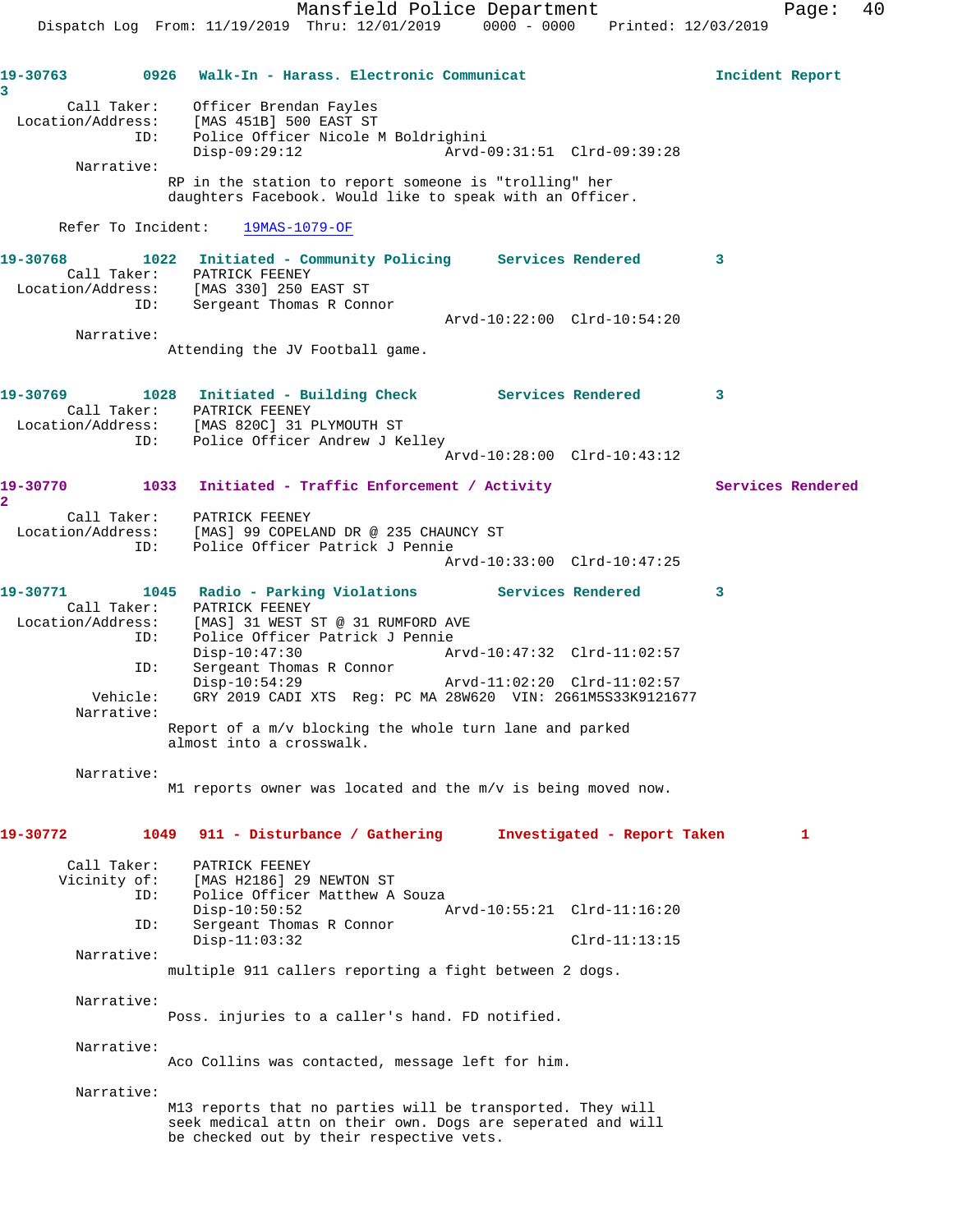|                                         | Mansfield Police Department<br>Dispatch Log From: 11/19/2019 Thru: 12/01/2019                                                                                                                                                         | 0000 - 0000 Printed: 12/03/2019 | 41<br>Page:       |
|-----------------------------------------|---------------------------------------------------------------------------------------------------------------------------------------------------------------------------------------------------------------------------------------|---------------------------------|-------------------|
| Refer To Incident:                      | $19MAS-1080-OF$                                                                                                                                                                                                                       |                                 |                   |
| 19-30774                                | 1110 Initiated - Proactive Patrol Building Checked / Secured                                                                                                                                                                          |                                 | 3                 |
| Call Taker:<br>Location/Address:<br>ID: | CARLY MORIARTY<br>[MAS 417] 9 FRANCIS AVE<br>Police Officer Nicole M Boldrighini                                                                                                                                                      |                                 |                   |
| Narrative:                              | Checking the area.                                                                                                                                                                                                                    | Arvd-11:10:00 Clrd-11:12:23     |                   |
| 19-30775<br>$\overline{\mathbf{2}}$     | 1135 Initiated - Traffic Enforcement / Activity                                                                                                                                                                                       |                                 | Services Rendered |
| Call Taker:<br>Location/Address:<br>ID: | PATRICK FEENEY<br>[MAS] HOPE ST<br>Police Officer Nicole M Boldrighini                                                                                                                                                                | Arvd-11:35:00 Clrd-12:05:03     |                   |
| Narrative:                              | Officer in area for traffic enforcement; no violations.                                                                                                                                                                               |                                 |                   |
|                                         |                                                                                                                                                                                                                                       |                                 |                   |
| 19-30777<br>1                           | 1156 Phone - Hazardous Condition - Wire Dwn                                                                                                                                                                                           |                                 | Services Rendered |
| Call Taker:<br>Location/Address:<br>ID: | Officer Brendan Fayles<br>[MAS H9837] 279 GILBERT ST<br>Police Officer Matthew A Souza<br>$Disp-11:57:16$                                                                                                                             | Arvd-12:12:58 Clrd-12:19:05     |                   |
| Narrative:                              | Caller reports a wire down.                                                                                                                                                                                                           |                                 |                   |
| Narrative:                              | M13 reports wire is a power line; excavator backed up into<br>the wires and pulled it down. Wire is down on the machine,<br>not occupied at this time. All parties advised to stay away<br>from it. MELD was paged by the front desk. |                                 |                   |
| Narrative:                              | M13 reports clear; everything is contained within the yard.<br>Parties awaiting MELD.                                                                                                                                                 |                                 |                   |
| 19-30778<br>Call Taker:<br>ID:          | 1232 911 - Traffic / Roadway Complaint Unfounded/Unverifed<br>PATRICK FEENEY<br>Vicinity of: [MAS] 25 FRANKLIN ST @ 660 EAST ST<br>Police Officer Patrick J Pennie<br>$Disp-12:32:46$                                                 | Arvd-12:33:09 Clrd-12:38:48     | $\mathbf{2}$      |
| Narrative:                              | Report of severe, unusual traffic back up in the area.<br>Unknown cause.                                                                                                                                                              |                                 |                   |
| Narrative:                              | M5 reports that there are no outstanding issues in the area;<br>all lights appear to operating normally and no dmv's in the<br>area either. Simply higher volume on the roadway.                                                      |                                 |                   |
| 19-30779<br>1242<br>3                   | Initiated - Child Safety Seat Program                                                                                                                                                                                                 |                                 | Services Rendered |
| Call Taker:<br>Location/Address:<br>ID: | PATRICK FEENEY<br>[MAS 451B] 500 EAST ST<br>Police Officer Nicole M Boldrighini                                                                                                                                                       |                                 |                   |
| Vehicle:<br>Narrative:                  | BLK 2011 DODG RAM Req: PC MA 434NB7 VIN: 1D7RV1GP0BS650073                                                                                                                                                                            | Arvd-12:42:00 Clrd-12:44:07     |                   |
| Narrative:                              | Ofc. Boldrighini installing a child safety seat.                                                                                                                                                                                      |                                 |                   |
|                                         | 1 seat installed.                                                                                                                                                                                                                     |                                 |                   |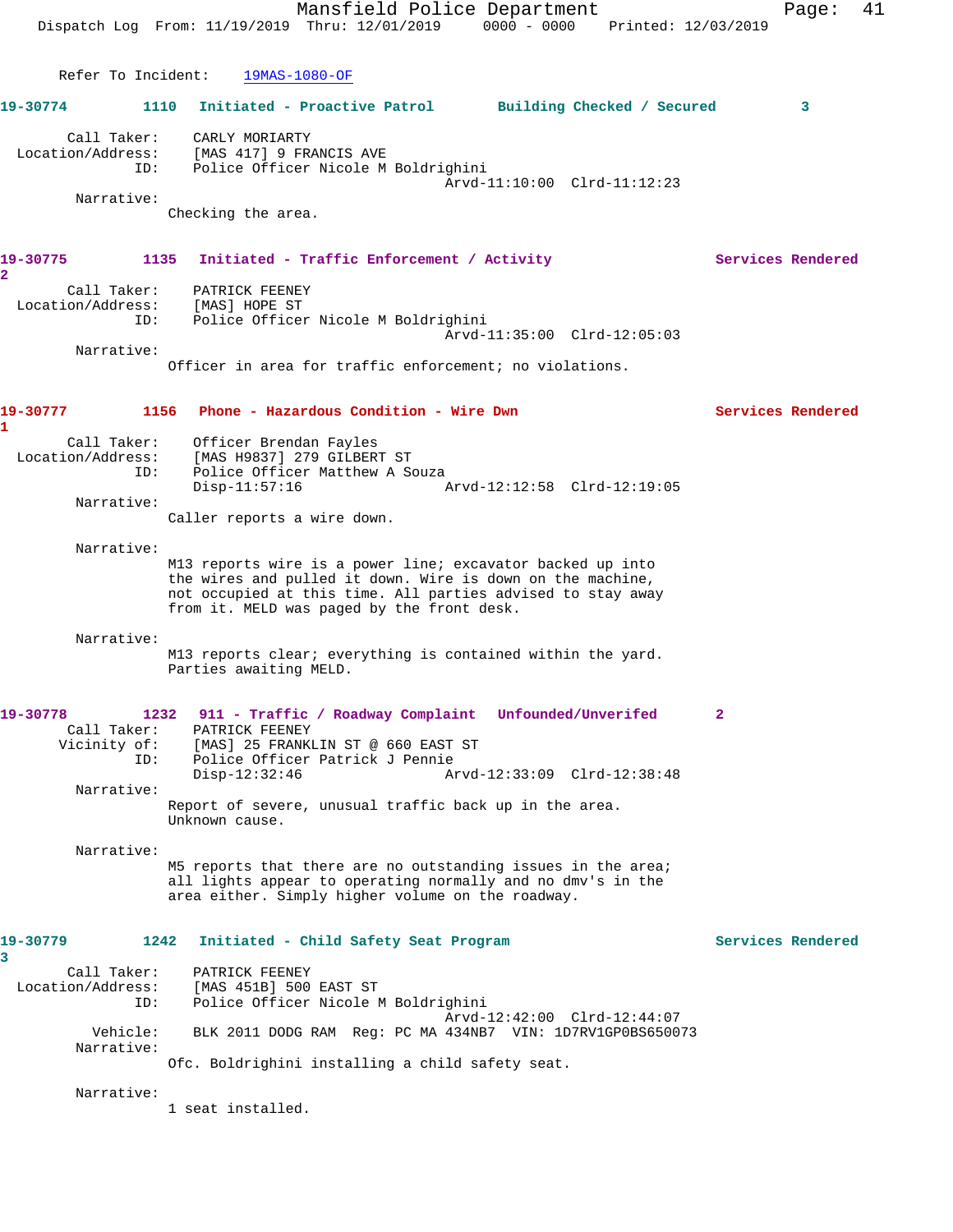Mansfield Police Department Fage: 42 Dispatch Log From: 11/19/2019 Thru: 12/01/2019 0000 - 0000 Printed: 12/03/2019 **19-30780 1244 Phone - Parking Violations Services Rendered 3**  Call Taker: APRIL LEHANE Location/Address: [MAS 946H] 631 EAST ST Apt. #H ID: Police Officer Nicole M Boldrighini Disp-12:48:31 Arvd-12:49:11 Clrd-12:58:29 Vehicle: GRY 2015 SUBA FOREST Reg: PC MA 6LSD80 VIN: JF2SJAKC2FH480377 Narrative: rp is reporting a vehicle parked in her spot. Narrative: Spoke to the residents where the m/v comes back to. The RO is not home; but passed along the message to have the m/v moved as soon as she returns. **19-30781 1302 Initiated - Building Check Building Checked / Secured 3** Call Taker: PATRICK FEENEY Location/Address: [MAS 1002] 250 EAST ST ID: Police Officer Nicole M Boldrighini Arvd-13:02:00 Clrd-13:24:18 **19-30782 1310 Phone - Motor Veh Acc - Hit & Run Investigated - Report Taken 1** Call Taker: Officer Brendan Fayles Location/Address: [MAS 69C] 377 NORTH MAIN ST ID: Police Officer Patrick J Pennie Disp-13:14:00 Arvd-13:22:10 Clrd-13:30:36 Vehicle: BLK 2018 TOYT TACOMA Reg: PC MA 2YJ213 VIN: 3TMCZ5AN3JM123008 Narrative: RP reports his vehicle was just struck. Narrative: Report taken, no suspect information at this time. Refer To Incident: 19MAS-1081-OF **19-30783 1314 Phone - Motor Veh Acc - No Injury Verbal Warning 1**  Call Taker: Officer Brendan Fayles Location/Address: [MAS] 11 GILBERT ST ID: Police Officer Matthew A Souza Disp-13:15:42 Arvd-13:18:30 Clrd-13:50:16 ID: Sergeant Thomas R Connor Disp-13:15:42 <br>
Vehicle: Req: PC MA 8BM628 Arvd-13:24:58 Clrd-13:42:42 Reg: PC MA 8BM628 Narrative: report of MVA in the area Refer To Accident: 19MAS-439-AC **19-30784 1342 Initiated - Building Check Building Checked / Secured 3** Call Taker: CARLY MORIARTY Location/Address: [MAS 820C] 31 PLYMOUTH ST ID: Police Officer Andrew J Kelley Arvd-13:42:00 Clrd-13:56:54 **19-30785 1353 Initiated - HAZARDOUS CONDITION - Other Removed Hazard 2**  Call Taker: PATRICK FEENEY Location/Address: [MAS] RTE 140 SB ID: Police Officer Patrick J Pennie Arvd-13:53:00 Clrd-14:02:41 Narrative: Report of a hay bale in the roadway. Narrative: Located 140SB at the S curves, was pushed off to the side of the road.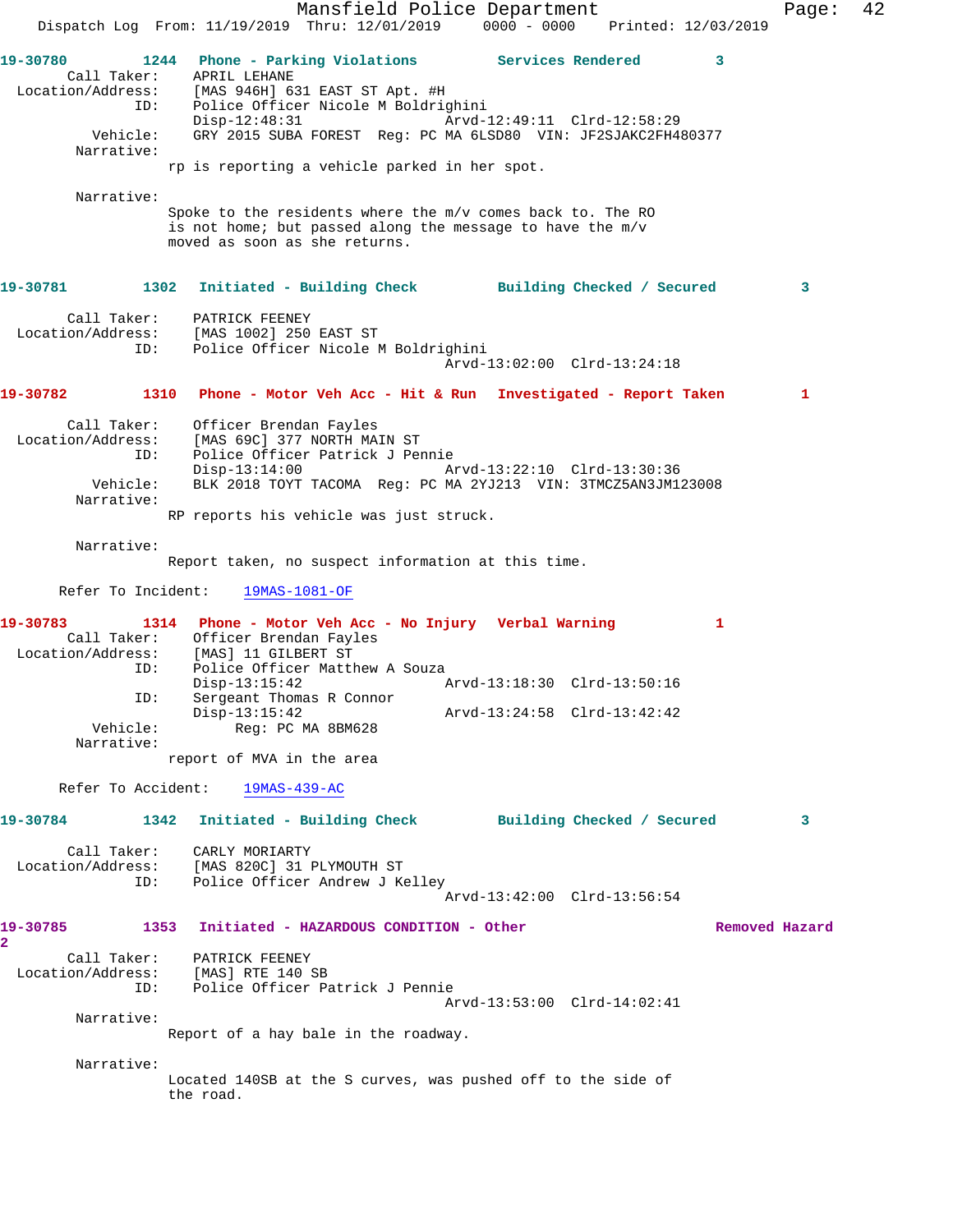Mansfield Police Department Fage: 43 Dispatch Log From: 11/19/2019 Thru: 12/01/2019 0000 - 0000 Printed: 12/03/2019 **19-30787 1435 Phone - Assist Fire Department Cancelled Enroute 3**  Call Taker: APRIL LEHANE Location/Address: [MAS] 463 ELM ST ID: Police Officer Matthew A Souza Disp-14:37:26 Clrd-14:48:58 Narrative: Assisting the FD with a fire/medical related incident. **19-30788 1435 Phone - Assist Law Enfrc Agncy Unfounded/Unverifed 3**  Call Taker: CARLY MORIARTY Location/Address: [MAS] 400 RTE 140 NB @ 287 CHAUNCY ST ID: Police Officer Patrick J Pennie Disp-14:39:59 Arvd-14:44:15 Clrd-14:56:02 Vehicle: GRY 2007 TOYT 4D MATRIX Reg: PC MA 43FJ88 Narrative: Canton PD requesting the area be checked for the overdue motorist from their town 19-30790 1450 Initiated - Traffic Enforcement / Activity **Services Rendered 2**  Call Taker: PATRICK FEENEY Vicinity of: [MAS] 792 WEST ST ID: Police Officer Matthew A Souza Arvd-14:50:00 Clrd-15:20:15 Narrative: No violations observed. **19-30793 1511 Initiated - Building Check Building Checked / Secured 3** Call Taker: PATRICK FEENEY Location/Address: [MAS 820C] 31 PLYMOUTH ST ID: Police Officer Andrew J Kelley Arvd-15:11:00 Clrd-15:16:23 **19-30796 1548 911 - Assist Fire Department Services Rendered 3**  Call Taker: CARLY MORIARTY Location/Address: [MAS H2941] 22 NICOLE RD ID: Police Officer Nicole M Boldrighini Disp-15:48:50 Clrd-15:49:12 ID: Police Officer William C Trudell Disp-15:50:41 Arvd-15:55:03 Clrd-16:08:13 ID: Sergeant Jeffrey G Bombard Disp-15:55:01 Clrd-15:55:07 Narrative: Resident reporting smoke in her basement and the smell of something burning Narrative: M10; Ofc Trudell handling the call. **19-30799 1702 911 - 911 Hang-ups & Verifications Confirmed misdial/Accdntl Call 2** Call Taker: PATRICK FEENEY Location/Address: [MAS H6377] 40 WALNUT ST ID: Police Officer Danielle C Titus Disp-17:05:09 Arvd-17:10:35 Clrd-17:12:06 Narrative: 911 hangup from the residence; call back made and spoke with a child caller. Stated that he didnt think that it was a real phone. Spoke with the adult at the residence, she confirmed the accidental. Confirms that its an accident an no emergency exists. 19-30800 1721 Initiated - Traffic Enforcement / Activity **Services Rendered 2**  Call Taker: CARLY MORIARTY Location/Address: [MAS] 62 HOPE ST @ 155 CHURCH ST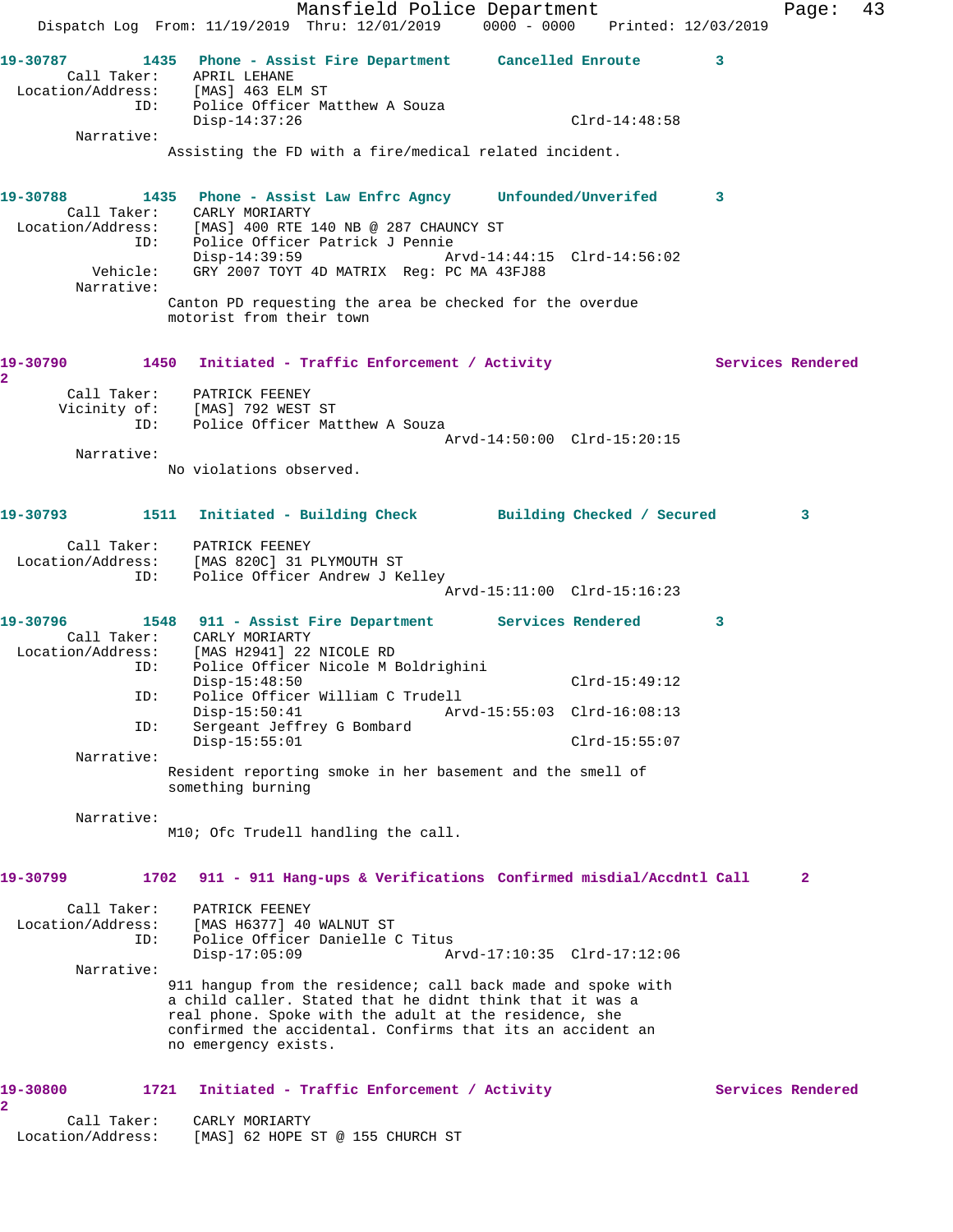Mansfield Police Department Fage: 44 Dispatch Log From: 11/19/2019 Thru: 12/01/2019 0000 - 0000 Printed: 12/03/2019 ID: Police Officer William C Trudell Arvd-17:21:00 Clrd-18:07:11 Narrative: No violations observed. 19-30806 1751 Initiated - Traffic Enforcement / Activity **Services Rendered 2**  Call Taker: PATRICK FEENEY Location/Address: [MAS] 47 OAKLAND ST @ 57 CHARLES ST ID: Police Officer Patrick J Pennie Arvd-17:51:00 Clrd-18:07:38 Narrative: No violations observed. 19-30812 1828 Initiated - Traffic Enforcement / Activity **Services Rendered 2**  Call Taker: PATRICK FEENEY Location/Address: [MAS] OAK ST ID: Police Officer Danielle C Titus Arvd-18:28:00 Clrd-19:01:13 Narrative: No violations. 19-30813 1828 Initiated - Traffic Enforcement / Activity **Services Rendered 2**  Call Taker: PATRICK FEENEY Location/Address: [MAS] 363 NORTH MAIN ST @ 54 CHAUNCY ST ID: Police Officer Joshua S Ellender Arvd-18:28:00 Clrd-19:02:11 **19-30814 1837 Initiated - Building Check Building Checked / Secured 3** Call Taker: PATRICK FEENEY Location/Address: [MAS 411] 60 FORBES BLVD ID: Police Officer William C Trudell Arvd-18:37:00 Clrd-18:51:22 **19-30815 1851 Initiated - Building Check Services Rendered 3**  Call Taker: GARIN EISELE Location/Address: [MAS 322] 31 HAMPSHIRE ST ID: Police Officer William C Trudell Arvd-18:51:00 Clrd-18:59:43 **19-30827 1900 Radio - Proactive Patrol Services Rendered 3**  Call Taker: JEFFREY KEEFE Vicinity of: [MAS 4] 31 HAMPSHIRE ST Narrative: Checking the area. **19-30816 1902 Initiated - Proactive Patrol Services Rendered 3**  Call Taker: TARA LAKO Location/Address: [MAS 820C] 31 PLYMOUTH ST ID: Police Officer Christopher D Sorge Arvd-19:02:00 Clrd-19:11:26 Narrative: Checking the area. **19-30818 1905 Initiated - Proactive Patrol Services Rendered 3**  Call Taker: JEFFREY KEEFE Vicinity of: [MAS 840] 280 SCHOOL ST ID: Police Officer Danielle C Titus Arvd-19:05:00 Clrd-19:17:29 Narrative: Party not home. Party may live in halifax at this time. **19-30821 1940 Initiated - Motor Vehicle Stop Citation / Warning Issued 3**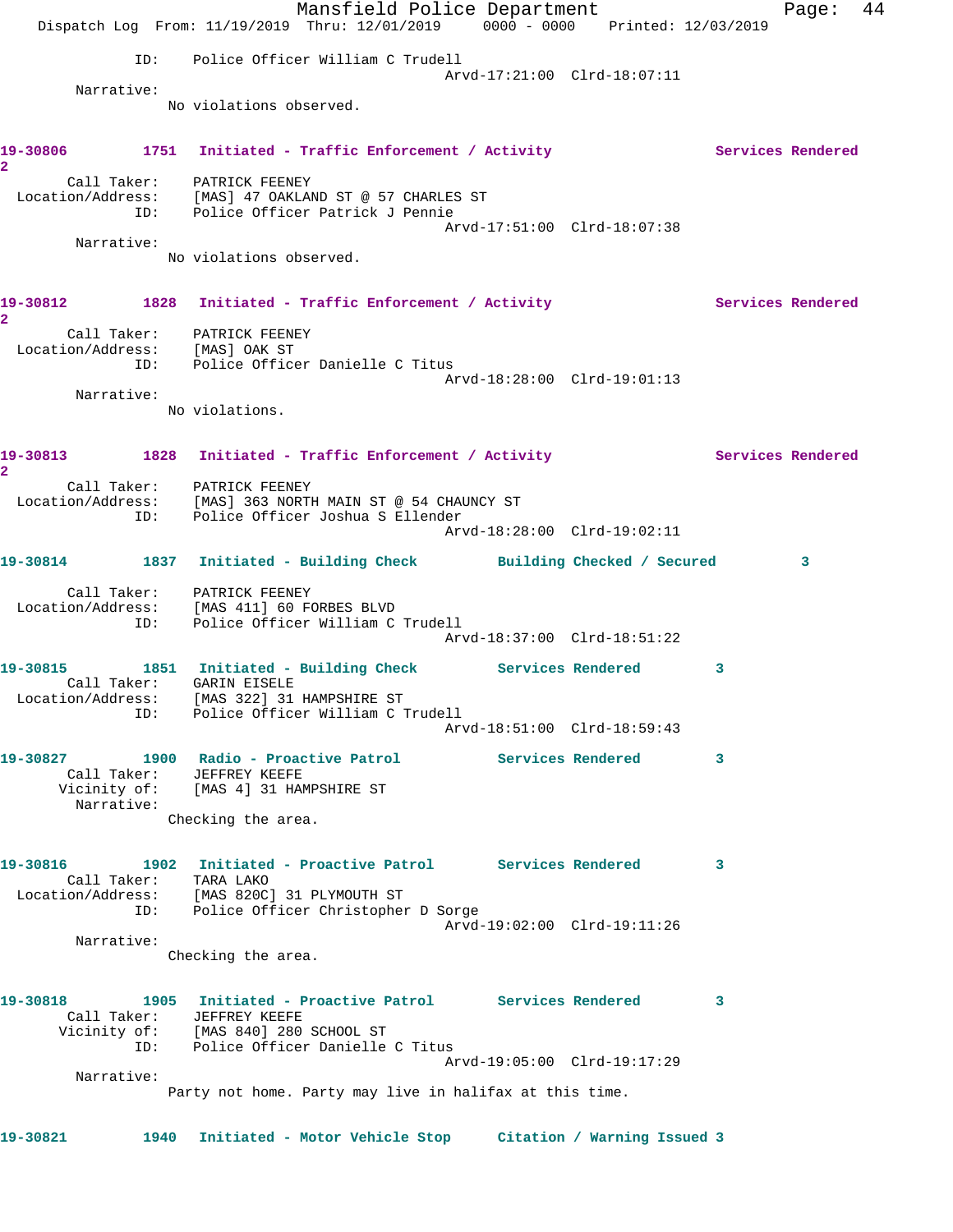Mansfield Police Department Fage: 45 Dispatch Log From: 11/19/2019 Thru: 12/01/2019 0000 - 0000 Printed: 12/03/2019 Call Taker: JEFFREY KEEFE Vicinity of: [MAS] 173 CHAUNCY ST @ 12 PERKINS AVE ID: Police Officer Patrick J Pennie Arvd-19:40:00 Clrd-19:55:46 Vehicle: BLK 2018 MAZD SD CX5 Reg: PC MA 9KMW50 VIN: JM3KFBBM0J0320527 Narrative: Vehicle is showing EXPI. Narrative: Ro will renew online. Narrative: Citation issued for red light and unregistered vehicle. **19-30822 1949 Phone - Disturbance / Gathering Protective Custody 1**  Call Taker: TARA LAKO Location/Address: [MAS 164] 175 NORTH MAIN ST ID: Police Officer William C Trudell Disp-19:50:24 Arvd-19:52:37 Clrd-20:19:25 ID: Sergeant Jeffrey G Bombard Disp-19:50:29 Arvd-19:54:47 Clrd-20:19:31<br>ID: Police Officer Joshua S Ellender Police Officer Joshua S Ellender<br>Disp-19:50:35 Ar Disp-19:50:35 Arvd-19:58:42 Clrd-20:19:35 Narrative: RP reports a tenant upstairs is causing a disturbance at the location and appears to be highly intoxicated. Narrative: Male party involved in protective custody. Narrative: Medical was called to the cell block to evaluate the prisoner. The party refused treatment. Refer To P/C: 19MAS-633-AR P/C: JODOIN, JOHN JASON Address: 175 NORTH MAIN ST Apt. #2ND F MANSFIELD, MA Age: 44 Charges: PROTECTIVE CUSTODY **19-30823 2008 Initiated - Proactive Patrol Services Rendered 3**  Call Taker: JEFFREY KEEFE Vicinity of: [MAS] 905 SOUTH MAIN ST ID: Police Officer Danielle C Titus Arvd-20:08:00 Clrd-20:13:45 **19-30825 2042 Initiated - Proactive Patrol Services Rendered 3**  Call Taker: JEFFREY KEEFE Vicinity of: [MAS 814] 50 WEST CHURCH ST ID: Police Officer Patrick J Pennie Arvd-20:42:00 Clrd-20:47:30 **19-30829 2121 Initiated - Proactive Patrol Services Rendered 3**  Call Taker: TARA LAKO Location/Address: [MAS 820C] 31 PLYMOUTH ST ID: Police Officer Christopher D Sorge Arvd-21:21:00 Clrd-21:41:29 Narrative: Checking the area. **19-30832 2213 Phone - Noise Complaint Spoken To 2**  Call Taker: JEFFREY KEEFE Location/Address: [MAS H3308] 88 OTIS ST Police Officer Danielle C Titus<br>Disp-22:14:40 A Disp-22:14:40 Arvd-22:22:49 Clrd-22:27:01 ID: Police Officer William C Trudell Arvd-22:22:51 Clrd-22:27:03 Narrative: Report of a noise complaint by neighbor.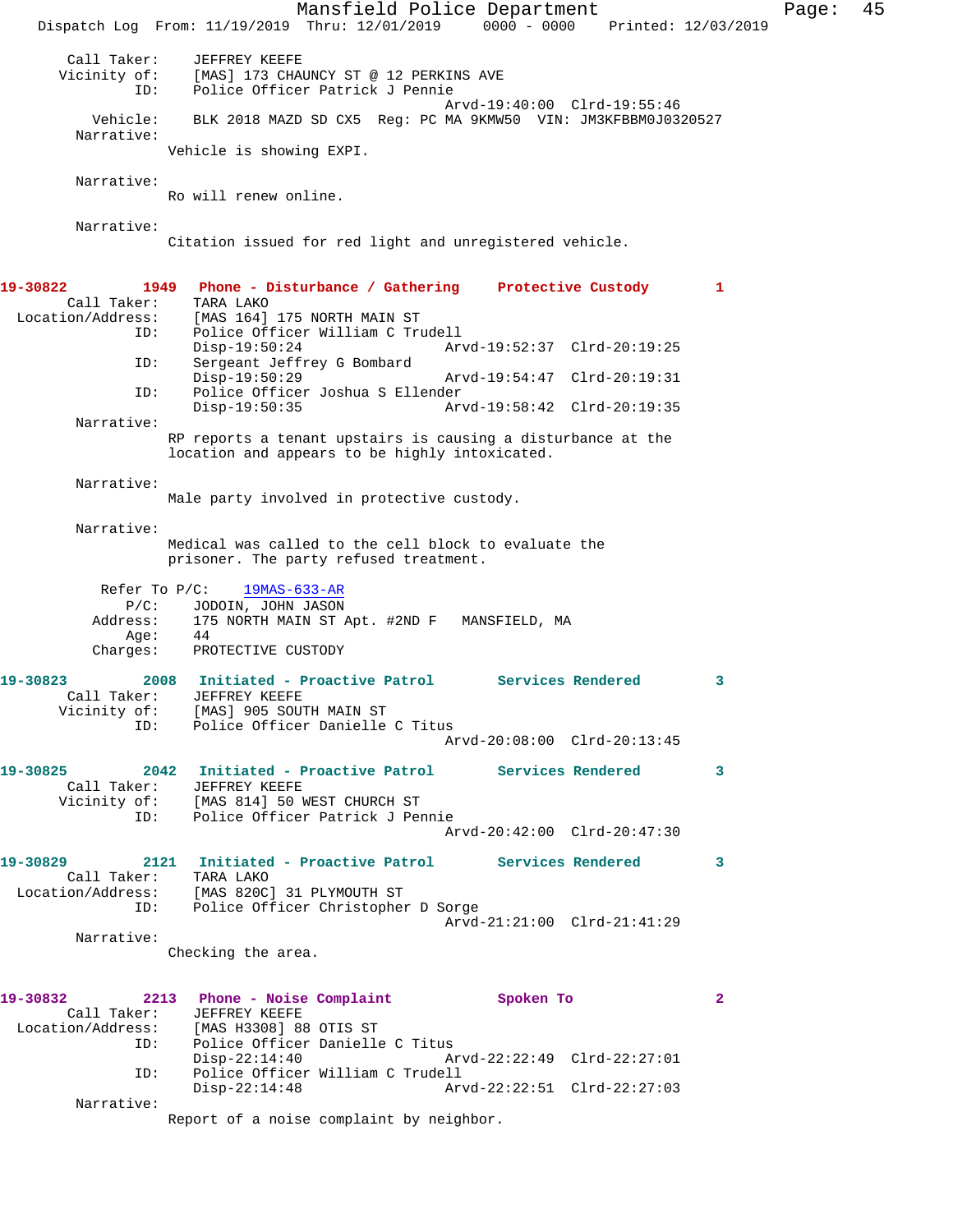Mansfield Police Department Fage: 46 Dispatch Log From: 11/19/2019 Thru: 12/01/2019 0000 - 0000 Printed: 12/03/2019 Narrative: Ofc Titus reports party has been advised of the complaint and will be going in for the night. **19-30834 2232 Initiated - Disabled Motor Vehicle Services Rendered 3**  Call Taker: TARA LAKO Location/Address: [MAS H5493] 154 GILBERT ST<br>' Dolice Officer Danielle C Police Officer Danielle C Titus Arvd-22:32:00 Clrd-22:41:23 ID: Police Officer William C Trudell Disp-22:32:35 Clrd-22:36:17 Vehicle: WHI 2016 JEEP LL COMPAS Reg: PC MA 2DTN31 VIN: 1C4NJDEB4GD542550 Vehicle: BRO 2010 HOND UT CRV Reg: PC MA 7BJ425 VIN: 5J6RE4H73AL072841 Narrative: Ofc Titus off with a possible DMV Narrative: Tire changed vehicle is on its way. **19-30835 2247 Phone - Suspicious Actv / Persn / Veh Unfounded/Unverifed 2**  Call Taker: JEFFREY KEEFE Vicinity of: [MAS H3048] 362 FRUIT ST ID: Police Officer Joshua S Ellender Disp-22:50:01 Arvd-22:54:08 Clrd-23:00:21<br>TD: Police Officer William C Trudell Police Officer William C Trudell<br>Disp-22:50:09 Ary Disp-22:50:09 Arvd-22:54:12 Clrd-23:00:21 Vehicle: GRY 2020 CHEV LL EQUINO Reg: PC MA 2LHB91 VIN: 2GNAXHEV4L6105503 Narrative: Report of somone ringning a door bell and running away. Unkown description or direction of travel. **19-30836 2249 Initiated - Proactive Patrol Services Rendered 3**  Call Taker: TARA LAKO Location/Address: [MAS 411] 60 FORBES BLVD ID: Police Officer Danielle C Titus Arvd-22:49:00 Clrd-22:53:13 Vehicle: BLU 2006 SD 5LM Reg: PC RI EH75 VIN: 1FAHP25126G184682 Narrative: Checking the area. Narrative: Checking on vehicle in the back lot. Partys inside were waiting on another employee. **19-30837 2302 Initiated - Proactive Patrol Services Rendered 3**  Call Taker: JEFFREY KEEFE Vicinity of: [MAS 907E] 390 WEST ST ID: Police Officer Danielle C Titus Arvd-23:02:00 Clrd-23:18:13 **For Date: 11/24/2019 - Sunday 19-30851 0114 911 - Erratic Oper MV / Road Rage Arrest(s) Made 3**  Call Taker: JEFFREY KEEFE<br>Vicinity of: [MAS H3100] 17 of: [MAS H3100] 171 WARE ST<br>ID: Police Officer Michelle Police Officer Michelle Bellevue<br>Disp-01:15:07 Art Disp-01:15:07 Arvd-01:15:25 Clrd-01:43:32 ID: Police Officer Christopher D Sorge Disp-01:15:12 Arvd-01:15:17 Clrd-02:28:25 ID: Police Officer Andrew J Kelley<br>Disp-01:17:34 Disp-01:17:34 Arvd-01:17:58 Clrd-01:43:20<br>Vehicle: WHI 2018 JEEP UT COMPAS Reg: PC MA 8XSD20 VIN: 3C4NJDBBX WHI 2018 JEEP UT COMPAS Reg: PC MA 8XSD20 VIN: 3C4NJDBBXJT150081 Towed: For: Arrest By: Central Street Garage To: Central Street Garage Vehicle: BLK 2017 MAZD SD 3 Req: PC MA 327SC6 VIN: 3MZBN1W31HM130179 BLK 2017 MAZD SD 3 Reg: PC MA 327SC6 VIN: 3MZBN1W31HM130179

Narrative:

Cp reported an erratic opperator in the area of ware st.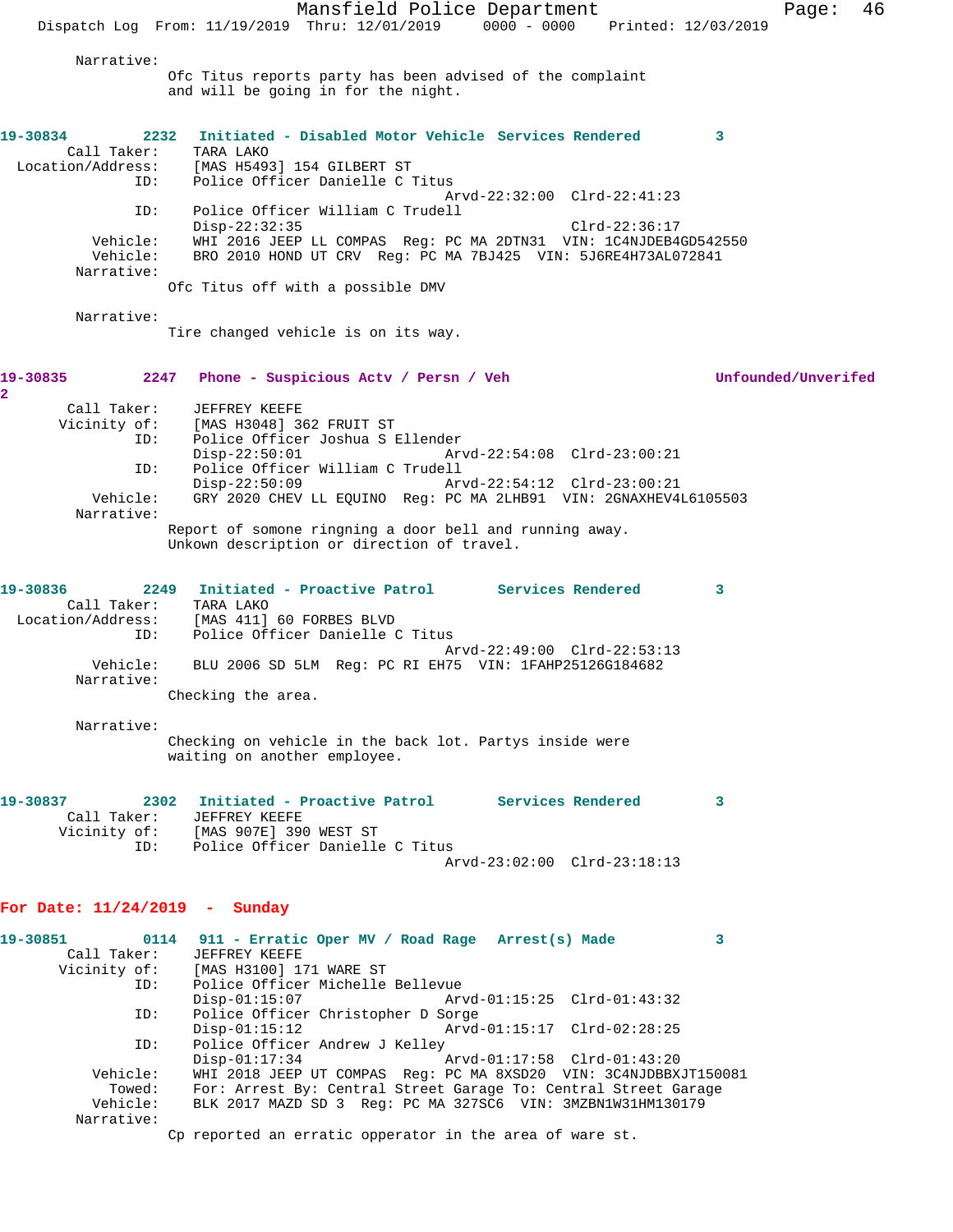Mansfield Police Department Fage: 47 Dispatch Log From: 11/19/2019 Thru: 12/01/2019 0000 - 0000 Printed: 12/03/2019 Narrative: A tow was called for the vehicle involved. Narrative: The mother of one of the passenger took custody of her daughter and brought her inside. Narrative: The operator is under arrest. Narrative: Several attempts to reach out to central st garage for a tow. Central could not reach a driver. Narrative: Central st tow drove past the correct location causing another call back. Narrative: Central has the vehicle Narrative: Prisoner was released. Refer To Arrest: 19MAS-634-AR Arrest: BRUNELLE, JOHNNA DIANE<br>Address: 33 PAINE RD MANSFIELD 33 PAINE RD MANSFIELD, MA Age: 22 Charges: OUI-LIQUOR OR .08% **19-30857 0214 Phone - Disabled Motor Vehicle Services Rendered 3**  Call Taker: JEFFREY KEEFE Vicinity of: [MAS] COPELAND DR ID: Sergeant Robert S Pierce Disp-02:15:01 Arvd-02:18:59 Clrd-02:40:32<br>Vehicle: WHI 2015 VOLK SD PASSAT Req: PC MA 7FB749 VIN: 1VWAT7A3XI WHI 2015 VOLK SD PASSAT Reg: PC MA 7FB749 VIN: 1VWAT7A3XFC092493 Narrative: Cp reports a possible DMV in the area of Copeland Dr and the town line. Narrative: A relative of the operator arrived on scene and called AAA. Vehicle is well off the roadway. Refer To Accident: 19MAS-440-AC **19-30858 0220 Initiated - Proactive Patrol Building Checked / Secured 3** Call Taker: JEFFREY KEEFE Vicinity of: [MAS 820C] 31 PLYMOUTH ST ID: Police Officer John R Armstrong Arvd-02:20:00 Clrd-02:30:15 **19-30862 0314 Initiated - Proactive Patrol Services Rendered 3**  Call Taker: JEFFREY KEEFE<br>Vicinity of: [MAS 840] 280 Vicinity of: [MAS 840] 280 SCHOOL ST ID: Sergeant Robert S Pierce Arvd-03:14:00 Clrd-03:24:18 **19-30863 0318 Initiated - Proactive Patrol Services Rendered 3**  Call Taker: JEFFREY KEEFE Location/Address: [MAS 411] 60 FORBES BLVD ID: Police Officer Christopher D Sorge Arvd-03:18:00 Clrd-03:29:25 **19-30864 0329 Initiated - Proactive Patrol Service of Court Papers 3**  Call Taker: JEFFREY KEEFE Vicinity of: [MAS 4] 31 HAMPSHIRE ST ID: Police Officer Christopher D Sorge Arvd-03:29:00 Clrd-03:36:17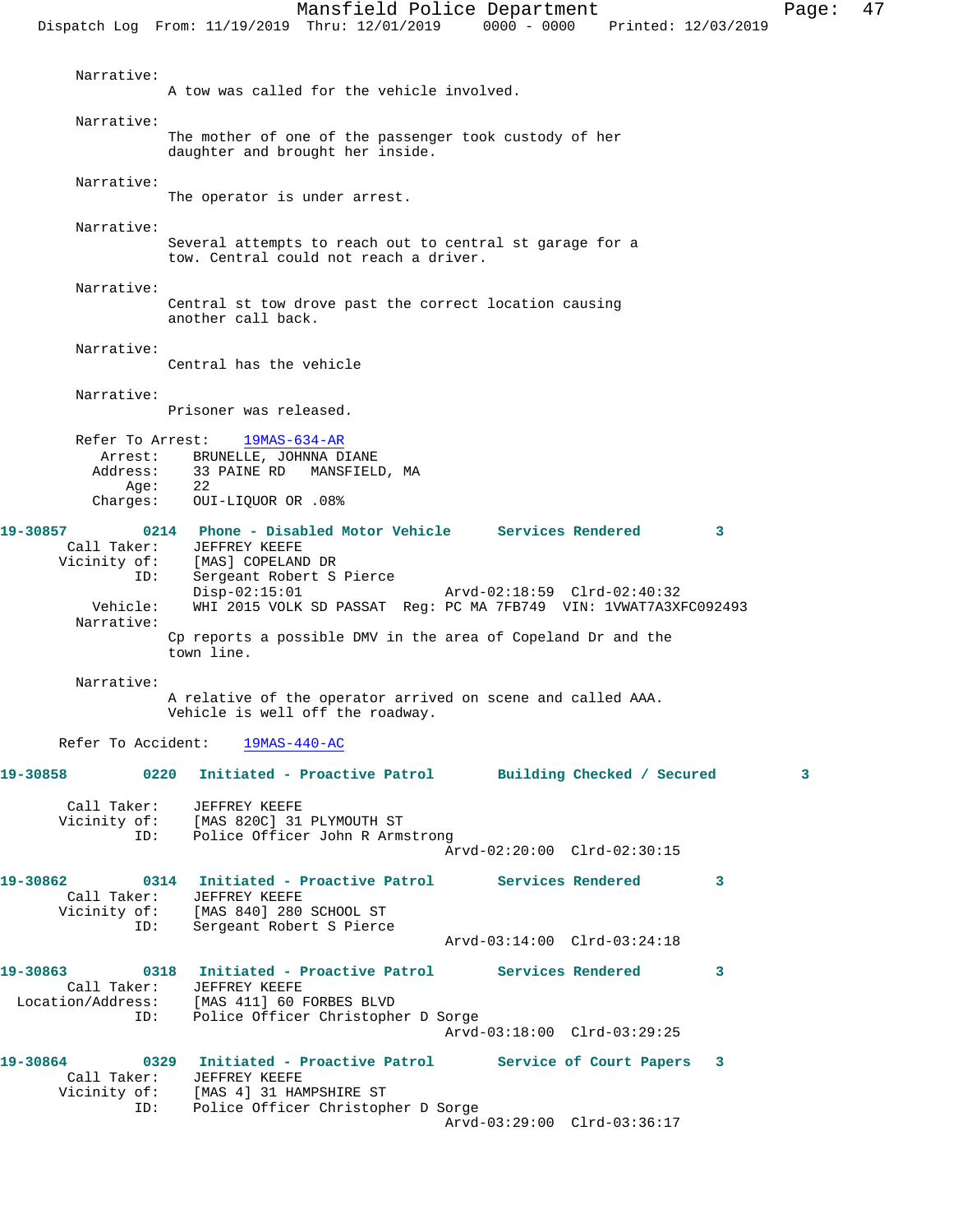Mansfield Police Department Fage: 48 Dispatch Log From: 11/19/2019 Thru: 12/01/2019 0000 - 0000 Printed: 12/03/2019 **19-30865 0336 Initiated - Proactive Patrol Services Rendered 3**  Call Taker: JEFFREY KEEFE Vicinity of: [MAS] 792 WEST ST ID: Police Officer Christopher D Sorge Arvd-03:36:00 Clrd-03:44:32 **19-30866 0401 Initiated - Proactive Patrol Services Rendered 3**  Call Taker: JEFFREY KEEFE Vicinity of: [MAS 1015] 30 CHAUNCY ST ID: Police Officer Andrew J Kelley Arvd-04:01:00 Clrd-04:03:39 **19-30867 0403 Initiated - Proactive Patrol Services Rendered 3**  Call Taker: JEFFREY KEEFE Vicinity of: [MAS 281A] 1 CROCKER ST ID: Police Officer Andrew J Kelley Arvd-04:03:00 Clrd-04:09:16 **19-30868 0409 Initiated - Proactive Patrol Services Rendered 3**  Call Taker: JEFFREY KEEFE Location: [MAS] HOTELS ID: Police Officer Andrew J Kelley Arvd-04:09:00 Clrd-04:22:43 **19-30869 0421 Initiated - Proactive Patrol Building Checked / Secured 3** Call Taker: JEFFREY KEEFE Vicinity of: [MAS 820C] 31 PLYMOUTH ST ID: Police Officer John R Armstrong Arvd-04:21:00 Clrd-04:34:28 **19-30871 0634 Initiated - Selective Enforcement/RADAR Services Rendered 3**  Call Taker: JEFFREY KEEFE Vicinity of: [MAS] COPELAND DR ID: Police Officer Andrew J Kelley Arvd-06:34:00 Clrd-06:59:10 **19-30872 0635 Initiated - Selective Enforcement/RADAR Services Rendered 3**  Call Taker: JEFFREY KEEFE Vicinity of: [MAS] ESSEX ST ID: Police Officer Michelle Bellevue Arvd-06:35:00 Clrd-07:05:14 Narrative: Selective enforcement in the area; no violations. **19-30873 0644 Initiated - Selective Enforcement/RADAR Services Rendered 3**  Call Taker: JEFFREY KEEFE Vicinity of: [MAS] 400 RTE 140 NB @ 287 CHAUNCY ST ID: Police Officer Christopher D Sorge Arvd-06:44:00 Clrd-07:12:39 **19-30874 0658 Initiated - Building Check Building Checked / Secured 3** Call Taker: PATRICK FEENEY Location/Address: [MAS 820C] 31 PLYMOUTH ST ID: Police Officer John R Armstrong Arvd-06:58:00 Clrd-07:05:59 **19-30875 0754 911 - Sudden / Unattended Death Investigated - Report Taken 1** Call Taker: CARLY MORIARTY Location/Address: [MAS 422] 15 PARK ST Apt. #106 ID: Police Officer Patrick J Pennie Disp-08:00:01 Clrd-08:00:50 ID: Police Officer Nicole M Boldrighini Disp-08:00:28 Arvd-08:00:30 Clrd-08:46:36 ID: Detective Anthony R Lattanzio Arvd-08:34:30 Clrd-10:47:39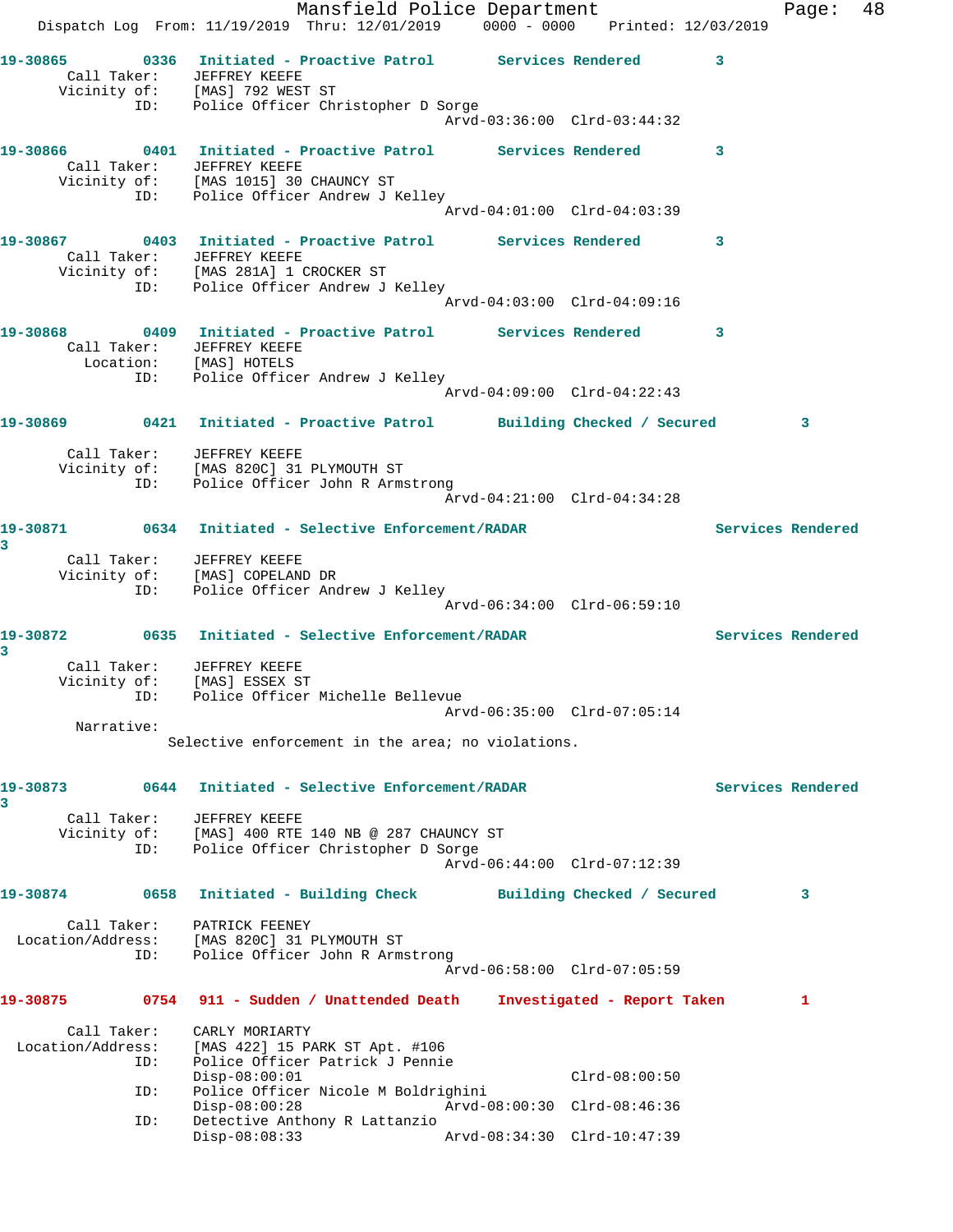Mansfield Police Department Fage: 49 Dispatch Log From: 11/19/2019 Thru: 12/01/2019 0000 - 0000 Printed: 12/03/2019 Narrative: Assist the fd with a possible sudden Narrative: M14 reports confirmed sudden. Narrative: M1 notified and detectives being contacted. Narrative: M1 reports Det. Lattanzio is en route. Narrative: Det. Lattanzio reporting the Medical Examiners office was notified and declined to respond at 0930 Narrative: Sherman/Jackson FH is on scene. Refer To Incident: 19MAS-1082-OF **19-30876 0838 Walk-In - Child Safety Seat Program Services Rendered 3**  Call Taker: Officer Brendan Fayles Location/Address: [MAS 451B] 500 EAST ST ID: Police Officer Nicole M Boldrighini Disp-08:46:58 Arvd-08:51:08 Clrd-09:03:39 Narrative: Party in lobby for his Child Safety Seat installation. Narrative: Ofc. Boldrighini installed a safety seat. **19-30877 0913 Initiated - Building Check Building Checked / Secured 3** Call Taker: PATRICK FEENEY Location/Address: [MAS 820C] 31 PLYMOUTH ST ID: Police Officer Andrew J Kelley Arvd-09:13:00 Clrd-09:23:06 **19-30879 0956 Walk-In - Fingerprinting - non crimnl Services Rendered 3**  Call Taker: Officer Brendan Fayles Location/Address: [MAS 451B] 500 EAST ST ID: Sergeant Lawrence G Crosman Disp-10:00:37 Arvd-10:04:17 Clrd-10:25:11 Narrative: Walk in - Fingerprinting appointment **19-30881 1011 Initiated - Building Check Building Checked / Secured 3** Call Taker: PATRICK FEENEY Location/Address: [MAS 840] 280 SCHOOL ST ID: Police Officer Nicole M Boldrighini Arvd-10:11:00 Clrd-10:26:43 **19-30882 1042 Initiated - Traffic Enforcement / Activity Services Rendered 2**  Call Taker: PATRICK FEENEY Vicinity of: [MAS 982] 111 HOPE ST ID: Police Officer Patrick J Pennie Arvd-10:42:00 Clrd-11:11:51 Narrative: No violations observed. **19-30884 1112 Initiated - Building Check Building Checked / Secured 3**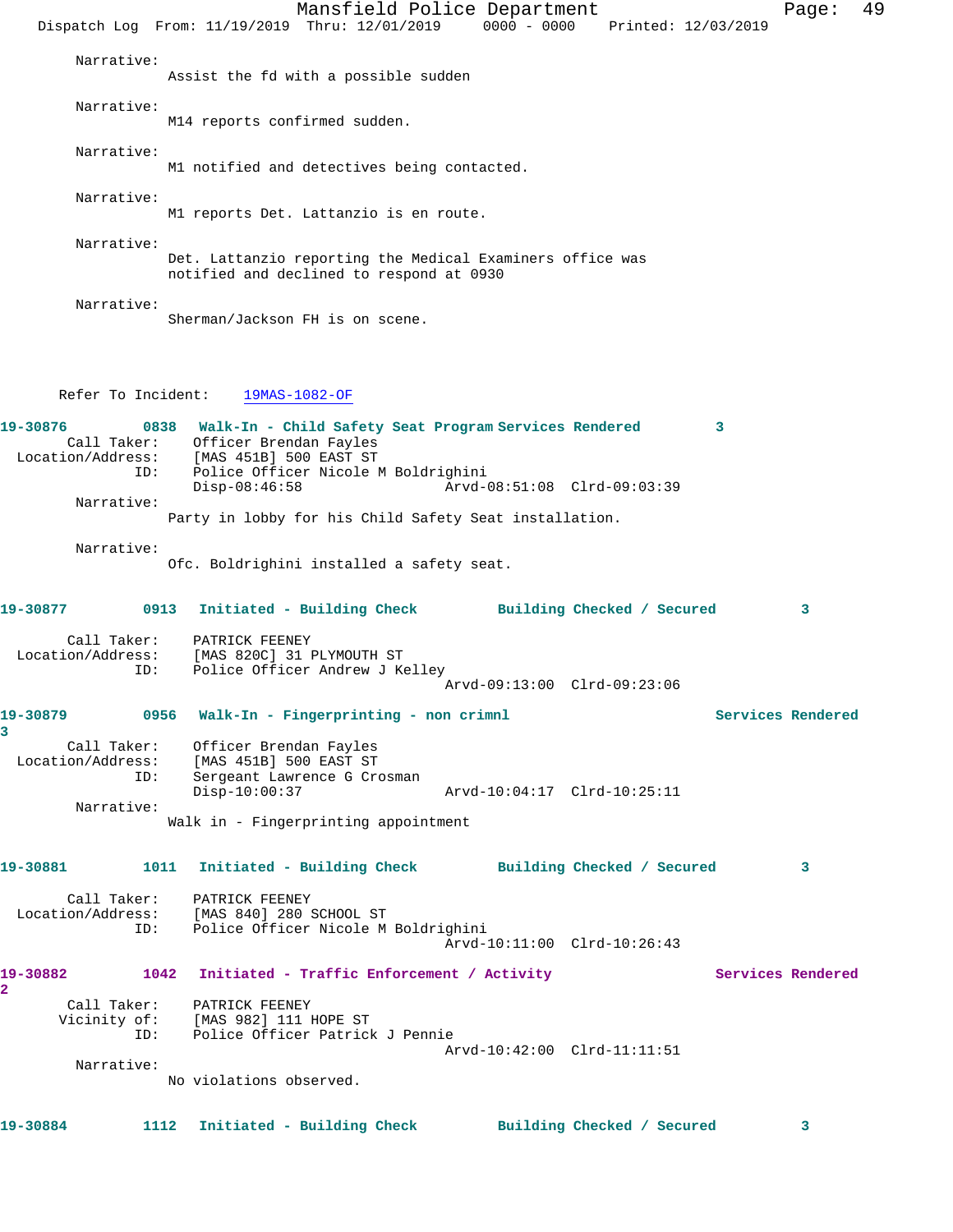Mansfield Police Department Fage: 50 Dispatch Log From: 11/19/2019 Thru: 12/01/2019 0000 - 0000 Printed: 12/03/2019 Call Taker: PATRICK FEENEY Location/Address: [MAS 1002] 250 EAST ST ID: Police Officer Patrick J Pennie Arvd-11:12:00 Clrd-11:31:08 Narrative: Building/area checked secure. **19-30885 1115 Initiated - Building Check Building Checked / Secured 3** Call Taker: PATRICK FEENEY Location/Address: [MAS 820C] 31 PLYMOUTH ST ID: Police Officer Andrew J Kelley Arvd-11:15:00 Clrd-11:16:54 19-30886 1120 Initiated - Traffic Enforcement / Activity **Services Rendered 2**  Call Taker: PATRICK FEENEY Vicinity of: [MAS] 792 WEST ST ID: Police Officer Nicole M Boldrighini Arvd-11:20:00 Clrd-11:48:01 Narrative: No violations observed. **19-30887 1121 Initiated - Building Check Building Checked / Secured 3** Call Taker: PATRICK FEENEY Location/Address: [MAS 820C] 31 PLYMOUTH ST ID: Police Officer Joshua S Ellender Arvd-11:21:00 Clrd-12:03:08 **19-30891 1206 Phone - 911 Hang-ups & Verifications Unfounded/Unverifed 2**  Call Taker: APRIL LEHANE<br>Location/Address: [MAS 1019] 79 ess: [MAS 1019] 792 WEST ST Apt. #C303<br>ID: Police Officer Nicole M Boldrighi Police Officer Nicole M Boldrighini<br>Disp-12:07:26 Arvd-1 Disp-12:07:26 Arvd-12:13:53 Clrd-12:17:24 ID: Sergeant Lawrence G Crosman Disp-12:07:39 Arvd-12:11:33 Clrd-12:17:24 Narrative: 911 call from the area of 792 West St. Phone is unable to take a return call. Narrative: Units checked the apt; no one answering the door. All checks ok elsewhere too. **19-30892 1222 911 - Motor Veh Acc - Hit & Run Investigated - Report Taken 1** Call Taker: PATRICK FEENEY Location/Address: [MAS] 491 MAPLE ST @ 421 FRANKLIN ST ID: Police Officer Nicole M Boldrighini Disp-12:24:54 Arvd-12:27:25 Clrd-12:43:50 ID: Police Officer Patrick J Pennie Disp-12:24:56 Arvd-12:25:16 Clrd-12:55:51<br>ID: Sergeant Lawrence G Crosman Sergeant Lawrence G Crosman<br>Disp-12:27:29 Disp-12:27:29 Arvd-12:37:00 Clrd-12:55:56 ID: Police Officer Michael N Fenore<br>Disp-12:27:42 Am Disp-12:27:42 Arvd-12:33:39 Clrd-12:53:19 ID: Detective Anthony R Lattanzio Disp-12:27:45 Arvd-12:27:48 Clrd-12:55:54 Vehicle: GRY 2008 JEEP GRACHE Reg: PAS MA 33368 VIN: 1J8GR48K08C203457 Vehicle: GRN 2011 JEEP UT LIBERT Reg: PC MA 5PC792 VIN: 1J4PN2GK1BW592828 Narrative: 911 caller reports a m/v crash; oper of the other m/v fled on foot. Described as a b/m in a track suit with dreadlocks, approx 5ft 8in 215lbs. LS running towards Cousins Pizza area.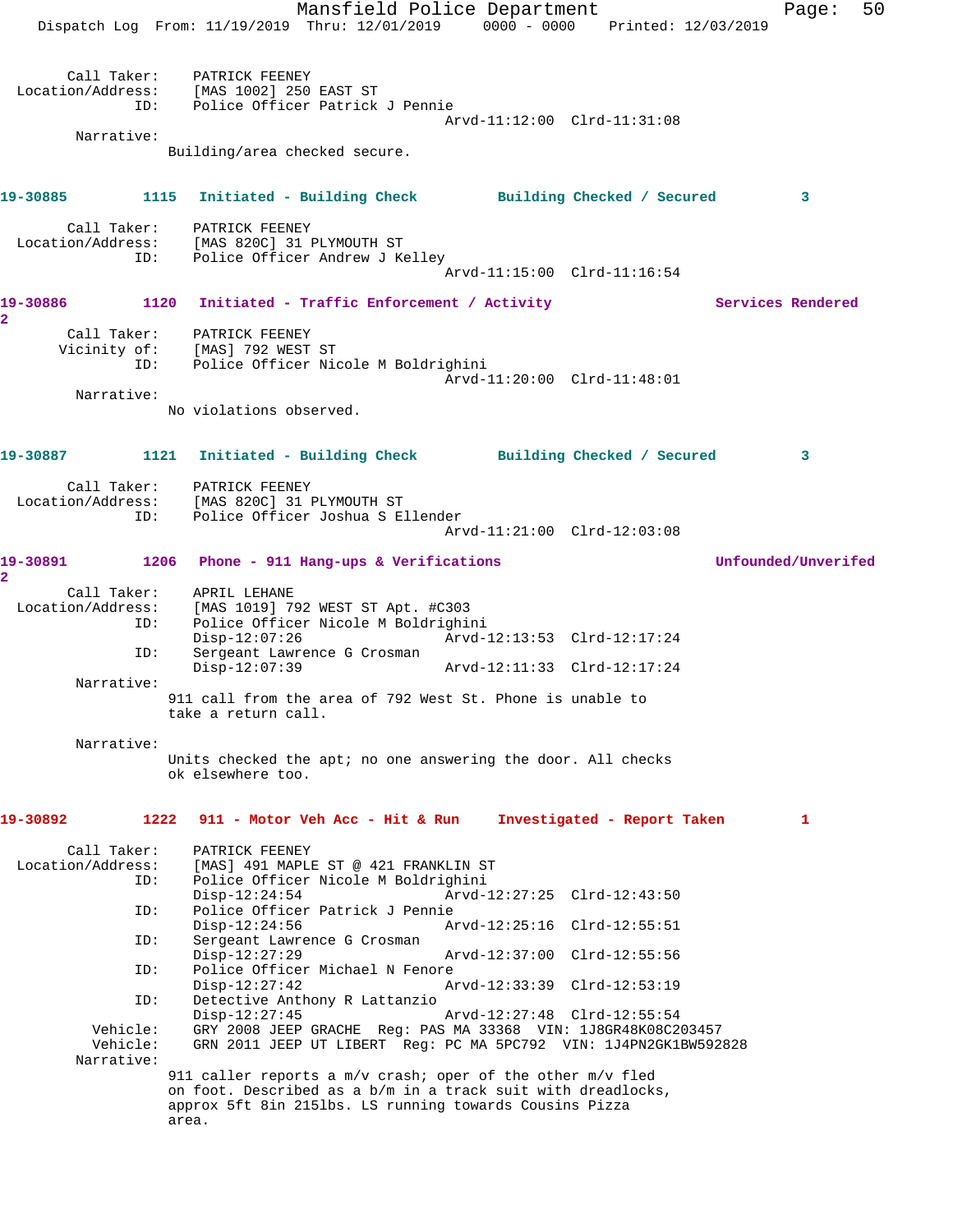Mansfield Police Department Page: 51 Dispatch Log From: 11/19/2019 Thru: 12/01/2019 0000 - 0000 Printed: 12/03/2019 Narrative: Units out in the area checking for him. Narrative: Owner of the m/v calls 911 to report the m/v stolen out of her residence of 400 Foxborough Blvd Bldg 6. States she parked the m/v outside of the bldg at approx 1210 hrs, noticed it missing anywhere between 1215-1230 hrs. States she left the keys in the car with it running. En route to FPD to make the report of a stolen m/v. M1 was informed of the situation. Refer To Incident: 19MAS-1083-OF Refer To Accident: 19MAS-441-AC Refer To Summons: 19MAS-635-AR Summons: DAWSON, CROIX DARIUS Address: 282 MAIN ST Apt. #7 BROCKTON, MA Age: 26 Charges: LEAVE SCENE OF PROPERTY DAMAGE LICENSE SUSPENDED, OP MV WITH **19-30894 1314 Initiated - Proactive Patrol Building Checked / Secured 3** Call Taker: CARLY MORIARTY Location/Address: [MAS 907E] 390 WEST ST ID: Police Officer Nicole M Boldrighini Arvd-13:14:00 Clrd-13:23:40 **19-30896 1334 Initiated - Building Check Building Checked / Secured 3** Call Taker: PATRICK FEENEY Location/Address: [MAS 820C] 31 PLYMOUTH ST ID: Police Officer Joshua S Ellender Arvd-13:34:00 Clrd-13:59:49 **19-30899 1446 Walk-In - Child Safety Seat Program Services Rendered 3**  Call Taker: Officer Brendan Fayles Location/Address: [MAS 451B] 500 EAST ST ID: Police Officer Nicole M Boldrighini Disp-14:47:06 Arvd-14:55:14 Clrd-15:12:45 Vehicle: GRY 2018 FORD LL F150 W1E Reg: PC MA 1CRC31 VIN: 1FTEW1EG8JFB60738 Narrative: Party in the lobby for fingerprinting **19-30903 1534 Initiated - Follow up Investigation Investigated - Report Taken 3** Call Taker: PATRICK FEENEY Location/Address: [MAS 451B] 500 EAST ST ID: Police Officer Patrick J Pennie Arvd-15:34:00 Clrd-15:54:10 Narrative: Following up with a suspect party from an earlier hit and run crash. Refer To Incident: 19MAS-1083-OF Refer To Accident: 19MAS-441-AC Refer To Summons: 19MAS-635-AR Summons: DAWSON, CROIX DARIUS Address: 282 MAIN ST Apt. #7 BROCKTON, MA<br>Age: 26 Age: Charges: LEAVE SCENE OF PROPERTY DAMAGE LICENSE SUSPENDED, OP MV WITH **19-30904 1541 Initiated - Building Check Building Checked / Secured 3** Call Taker: PATRICK FEENEY Location/Address: [MAS 820C] 31 PLYMOUTH ST ID: Police Officer Joshua S Ellender Arvd-15:41:00 Clrd-15:54:18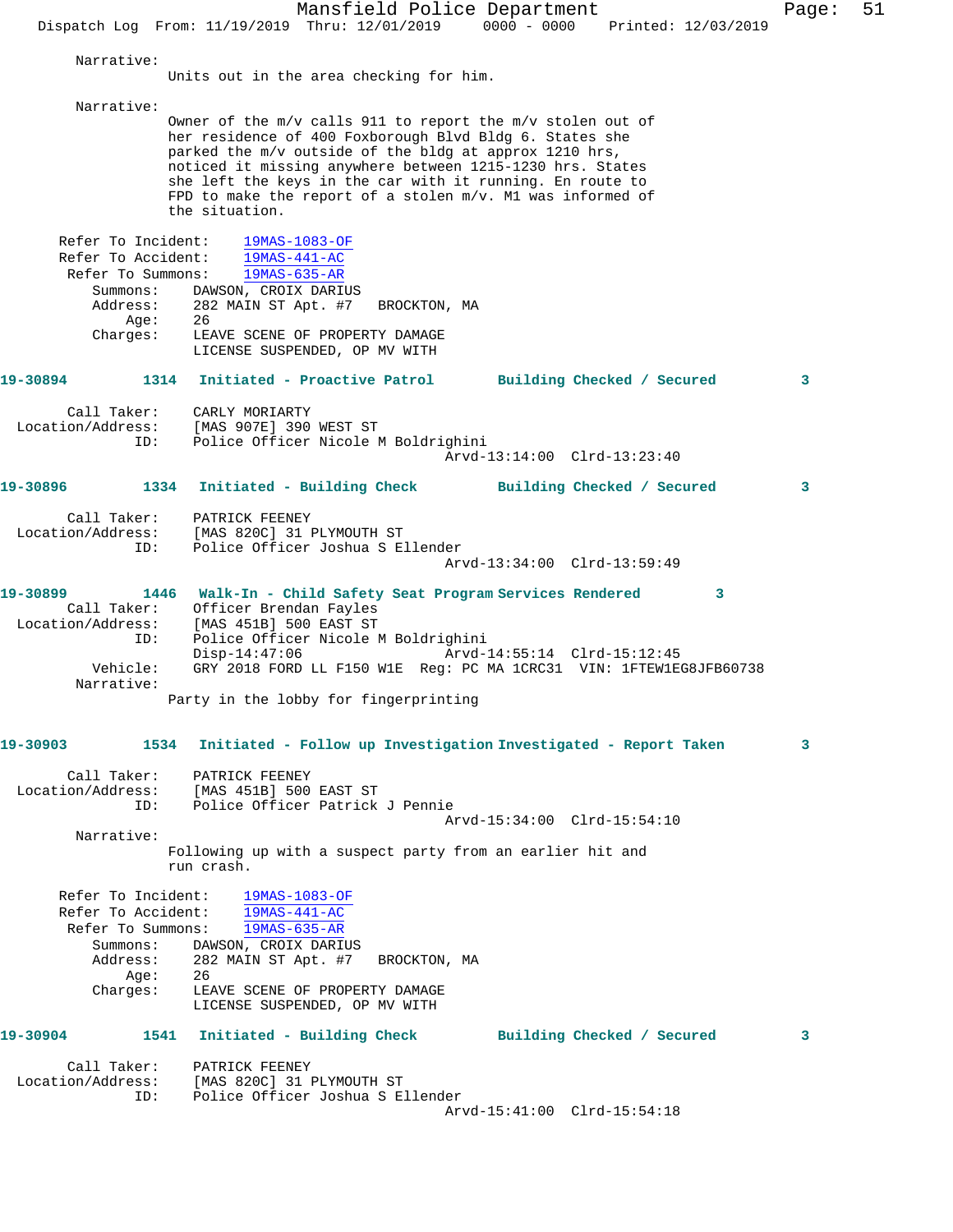Mansfield Police Department Fage: 52 Dispatch Log From: 11/19/2019 Thru: 12/01/2019 0000 - 0000 Printed: 12/03/2019 **19-30913 1817 Initiated - Building Check Building Checked / Secured 3** Call Taker: PATRICK FEENEY Location/Address: [MAS 820C] 31 PLYMOUTH ST ID: Police Officer Joshua S Ellender Arvd-18:17:00 Clrd-18:36:14 **19-30914 1820 Walk-In - Fingerprinting - non crimnl Services Rendered 3**  Call Taker: Support Staff Derek M Stark Location/Address: [MAS 451B] 500 EAST ST ID: Sergeant Lawrence G Crosman Disp-18:21:31 Arvd-18:21:36 Clrd-18:21:38 Narrative: Sgt. Crosman assisting with fingerprints. 19-30917 1821 Walk-In - Fingerprinting - non crimnl **1899 1899 Services Rendered 3**  Call Taker: Support Staff Derek M Stark Location/Address: [MAS 451B] 500 EAST ST ID: Sergeant Lawrence G Crosman<br>Disp-18:28:24 Disp-18:28:24 Arvd-18:28:26 Clrd-18:28:28 Narrative: Sgt. Crosman assisting with fingerprints. **19-30916 1823 Phone - Suspicious Actv / Persn / Veh Unfounded/Unverifed 2**  Call Taker: GARIN EISELE Location/Address: [MAS H3989] 114 WALNUT ST ID: Police Officer Jay J Sparrow Disp-18:27:19 Arvd-18:34:10 Clrd-18:35:11 Vehicle: GRY 2016 MAZD LL 2016 MAZDA CX5 SUV Reg: PAS MA 1DR194 VIN: JM3KE4DY5G0905658 Narrative: Caller reporting MV on the road with no one in it. In a bad spot. Vehicle description Ma reg 1DR194 gray mazda suv. Narrative: M5 reports that the m/v is parked legally and not obstructing the roadway. 19-30919 1855 Alarm - Alarm - Burglar **Services Rendered** 1 Call Taker: GARIN EISELE Location/Address: [MAS 840F160] 280 SCHOOL ST Apt. #F160 ID: Police Officer Jay J Sparrow Disp-18:58:15 Arvd-19:07:12 Clrd-19:07:15<br>ID: Police Officer Danielle C Titus Police Officer Danielle C Titus<br>Disp-18:58:24 Am Disp-18:58:24 Arvd-19:03:26 Clrd-19:07:19 Narrative: General Burglar alarm. No specific location. **19-30923 1950 Initiated - Proactive Patrol Building Checked / Secured 3** Call Taker: TARA LAKO Location/Address: [MAS 411] 60 FORBES BLVD ID: Police Officer William C Trudell Arvd-19:50:00 Clrd-19:54:56 Narrative: Checking the area. **19-30924 1952 Initiated - Proactive Patrol Building Checked / Secured 3** Call Taker: TARA LAKO Location/Address: [MAS] WINTHROP AVE ID: Police Officer Danielle C Titus Arvd-19:52:00 Clrd-20:03:18 Narrative: Checking the area.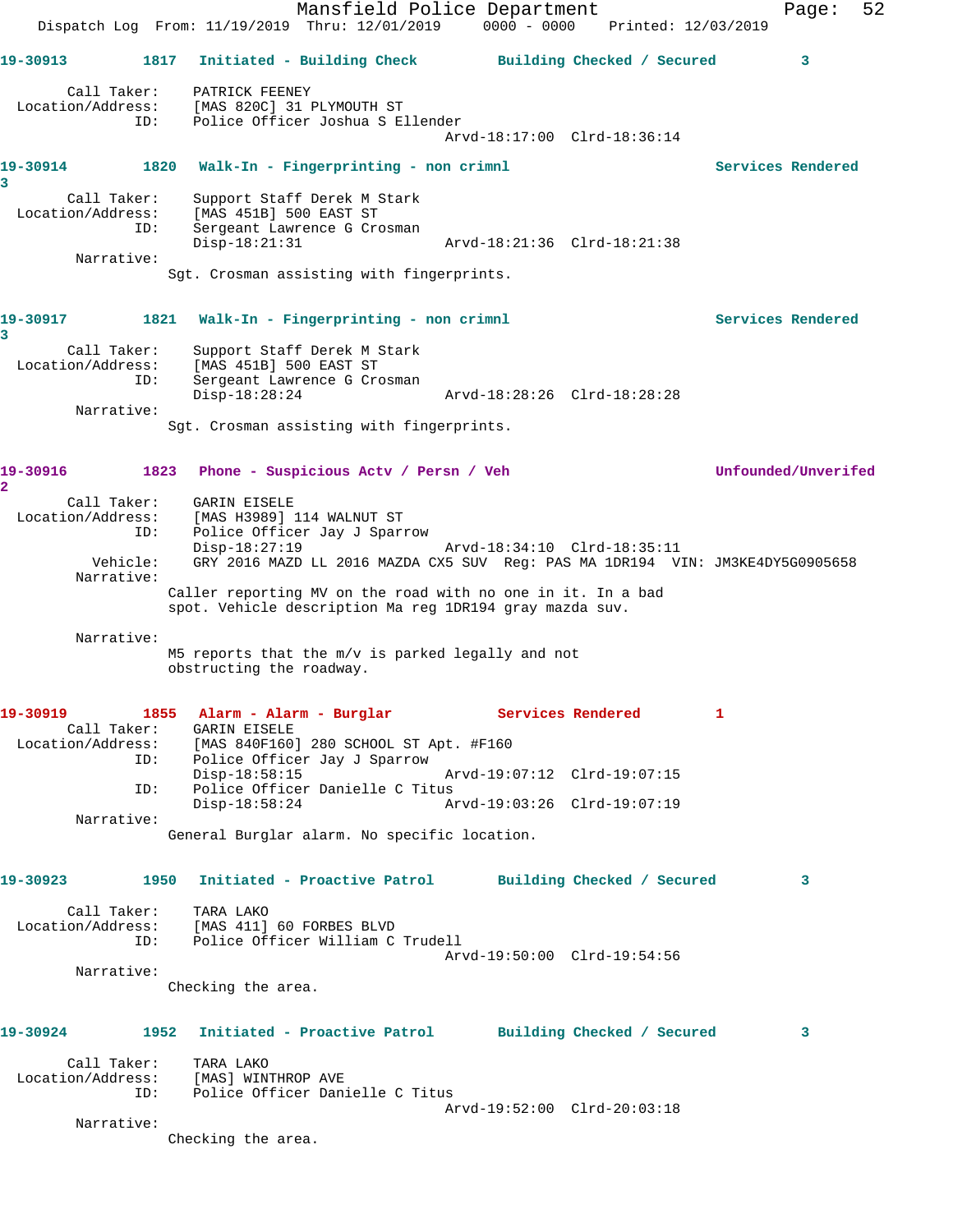Dispatch Log From: 11/19/2019 Thru: 12/01/2019 0000 - 0000 Printed: 12/03/2019 **19-30925 1955 Initiated - Proactive Patrol Building Checked / Secured 3** Call Taker: TARA LAKO Location/Address: [FOX 14] 4 FISHER ST ID: Police Officer William C Trudell Arvd-19:55:00 Clrd-20:01:27 Narrative: Checking the area. **19-30926 2001 Initiated - Proactive Patrol Building Checked / Secured 3** Call Taker: TARA LAKO Location/Address: [FOX 838] 2 FOXBOROUGH BLVD ID: Police Officer William C Trudell Arvd-20:01:00 Clrd-20:04:14 Narrative: Checking the area. **19-30927 2004 Initiated - Proactive Patrol Building Checked / Secured 3** Call Taker: TARA LAKO Location/Address: [FOX 49] 35 FOXBOROUGH BLVD ID: Police Officer William C Trudell Arvd-20:04:00 Clrd-20:07:33 Narrative: Checking the area. **19-30928 2007 Initiated - Proactive Patrol Building Checked / Secured 3** Call Taker: TARA LAKO Location/Address: [FOX 137] 250 FOXBOROUGH BLVD ID: Police Officer William C Trudell Arvd-20:07:00 Clrd-20:11:52 Narrative: Checking the area. **19-30929 2012 Initiated - Proactive Patrol Building Checked / Secured 3** Call Taker: TARA LAKO Location/Address: [MAS 322] 31 HAMPSHIRE ST ID: Police Officer William C Trudell Arvd-20:12:00 Clrd-20:29:02 Narrative: Checking the area. **19-30930 2022 911 - Disturbance / Gathering Services Rendered 1**  Call Taker: DAVID SULLIVAN Location/Address: [MAS H575] 50 UNION ST ID: Police Officer Danielle C Titus Disp-20:25:09 Arvd-20:27:03 Clrd-20:31:21<br>ID: Police Officer Nicole P Newport Police Officer Nicole P Newport Disp-20:25:13 Clrd-20:31:19 ID: Police Officer Jay J Sparrow Disp-20:25:56 Clrd-20:30:24<br>ID: Police Officer William C Trudell Police Officer William C Trudell<br>Disp-20:29:09 Arv Disp-20:29:09 Arvd-20:29:12 Clrd-20:31:24 Narrative: Group of Males fighting in front yard. Dark colored vehicle leaving the scene. in Driveway currently. Blue MUlti Family Home.

Mansfield Police Department Fage: 53

Narrative:

Ofc Titus in the area standing by for another unit. Ofc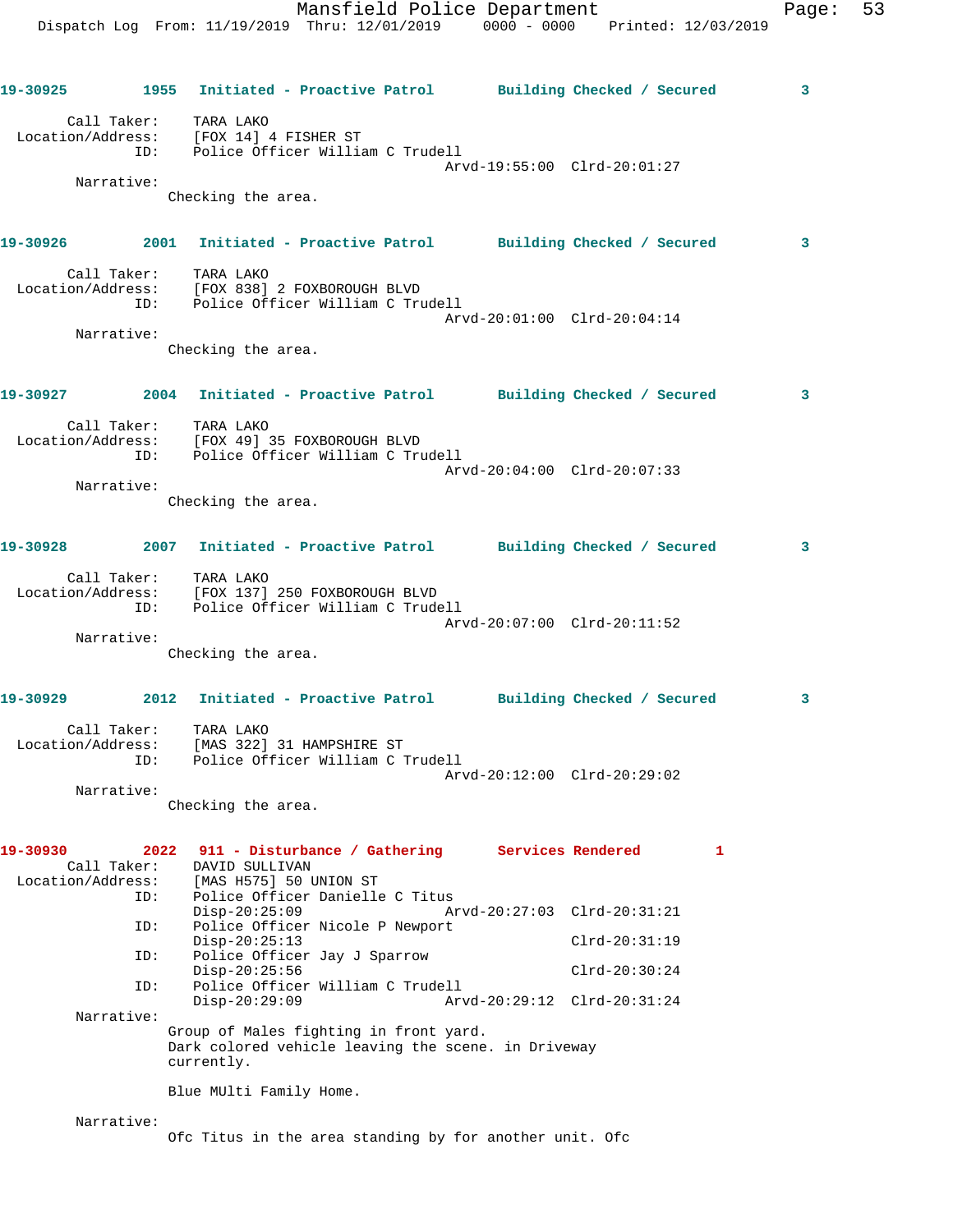Mansfield Police Department Fage: 54 Dispatch Log From: 11/19/2019 Thru: 12/01/2019 0000 - 0000 Printed: 12/03/2019 Titus reports there are multiple people outside, does not appear to be any issues at this time. Narrative: Ofc Trudell reports a minor argument between two people over one being too intoxicated to drive back home to Wareham. The two have since left, the sober party as the driver. **19-30931 2034 Initiated - Follow up Investigation Services Rendered 3**  Call Taker: TARA LAKO Location/Address: [MAS 255] 377 CHAUNCY ST ID: Police Officer Jay J Sparrow Arvd-20:34:00 Clrd-20:43:08 Narrative: Ofc Sparrow out to pick up a package related to another call . **19-30932 2036 Initiated - Proactive Patrol Building Checked / Secured 3** Call Taker: TARA LAKO Location/Address: [MAS 417] 9 FRANCIS AVE Police Officer Danielle C Titus Arvd-20:36:00 Clrd-20:45:09 Narrative: Checking the area. **19-30933 2059 Initiated - Selective Enforcement/RADAR Services Rendered 3**  Call Taker: TARA LAKO Location/Address: [MAS] WEST ST ID: Police Officer Jay J Sparrow Arvd-20:59:00 Clrd-21:20:39 Narrative: Selective enforcement in the area. **19-30935 2122 Initiated - Proactive Patrol Building Checked / Secured 3** Call Taker: TARA LAKO Location/Address: [MAS 840] 280 SCHOOL ST ID: Police Officer Danielle C Titus Arvd-21:22:00 Clrd-21:32:25 Narrative: Checking the area. **19-30939 2202 Walk-In - Follow up Investigation Services Rendered 3**  Call Taker: Support Staff Derek M Stark Location/Address: [MAS 451B] 500 EAST ST ID: Police Officer Nicole P Newport<br>Disp-22:03:52 Ar Disp-22:03:52 Arvd-22:04:20 Clrd-22:34:09 Narrative: Ofc. Newport conducting a follow up in the interview room with attorney from the unarmed robbery last week. **19-30940 2206 Initiated - Proactive Patrol Building Checked / Secured 3** Call Taker: TARA LAKO [MAS 65] 30 CHAUNCY ST ID: Police Officer Danielle C Titus Arvd-22:06:00 Clrd-22:09:43 Narrative: Checking the area. **19-30942 2236 Initiated - Proactive Patrol Building Checked / Secured 3** Call Taker: TARA LAKO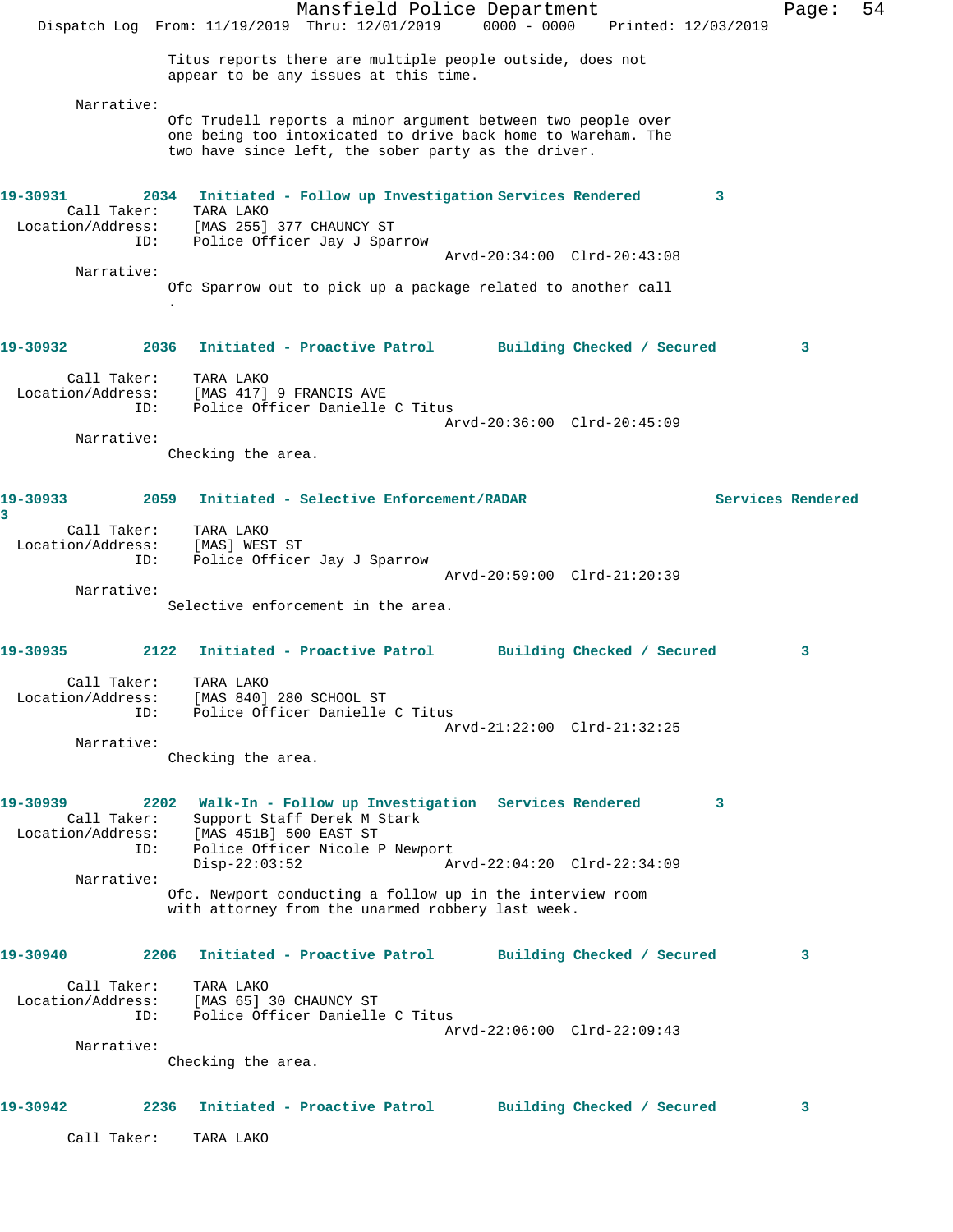Mansfield Police Department Fage: 55 Dispatch Log From: 11/19/2019 Thru: 12/01/2019 0000 - 0000 Printed: 12/03/2019 Location/Address: [MAS 907E] 390 WEST ST ID: Police Officer Jay J Sparrow Arvd-22:36:00 Clrd-22:44:27 Narrative: Checking the area. **For Date: 11/25/2019 - Monday 19-30949 0011 Phone - Road Hazards Incident Report 3**  Call Taker: APRIL LEHANE Location/Address: [MAS] MAPLE ST ID: Police Officer William C Trudell Disp-00:14:05 Arvd-00:24:05 Clrd-01:09:31 ID: Patrolman David Schepis Disp-00:30:52 Arvd-00:41:11 Clrd-00:52:05 Narrative: rp is reporting a large boulder in the roadway Narrative: Ofc Trudell confirms a large boulder in the roadway, DPW to be contacted to respond with a front end loader. Narrative: Ofc Trudell reports there is also some property damage to 60A Maple St. Narrative: Ofc Schepis checking the area for any vehicle that may have significant damage. Narrative: Ofc Schepis reports a sign knocked down at Francis Ave by the tracks, unsure if it is related to the incident with the boulder. Narrative: Ofc Schepis reports this may be wind related, a large 4x4 and 2x6 sign in the roadway, unable to pick up, will need DPW to pick up as well. Narrative: Ofc Trudell reports the boulder and the sign have been removed from the roadway. Ofc Trudell states the sign is an unrelated incident and was most likely the wind. **19-30950 0053 Initiated - Proactive Patrol Building Checked / Secured 3** Call Taker: TARA LAKO Location/Address: [MAS 281A] 1 CROCKER ST ID: Patrolman David Schepis Arvd-00:53:00 Clrd-00:56:21 Narrative: Checking the area. **19-30951 0121 Initiated - Proactive Patrol Building Checked / Secured 3** Call Taker: TARA LAKO Location/Address: [MAS 992] 660 EAST ST ID: Police Officer Andrew J Kelley Arvd-01:21:00 Clrd-01:24:31 Narrative: Checking the area.

**19-30952 0122 Initiated - Proactive Patrol Building Checked / Secured 3**

 Call Taker: TARA LAKO Location/Address: [MAS] WINTHROP AVE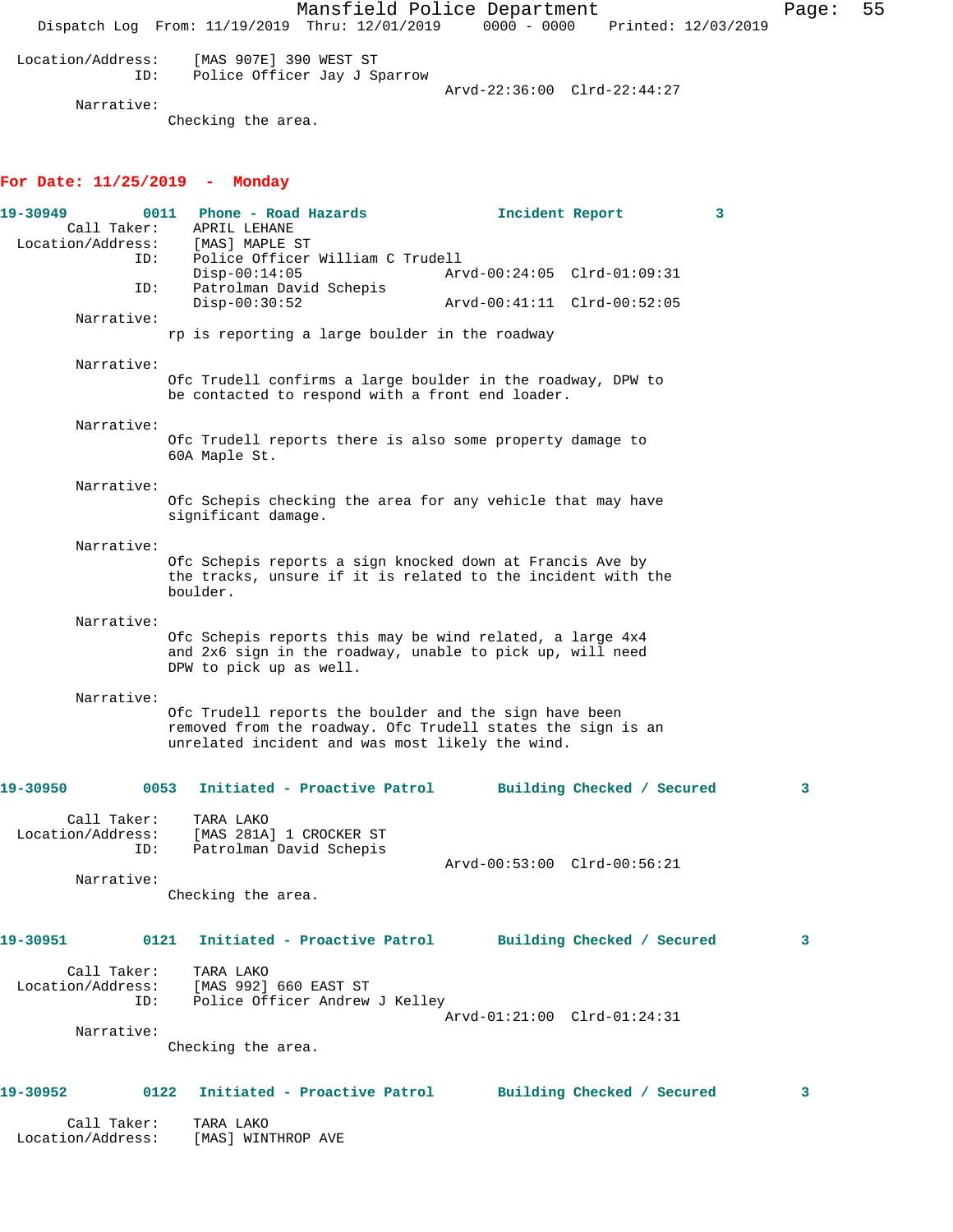|                                           |                    |                                                                   | Mansfield Police Department<br>Dispatch Log From: 11/19/2019 Thru: 12/01/2019 0000 - 0000 Printed: 12/03/2019                                                |                             |  | Page: | 56 |
|-------------------------------------------|--------------------|-------------------------------------------------------------------|--------------------------------------------------------------------------------------------------------------------------------------------------------------|-----------------------------|--|-------|----|
|                                           | ID:                | Patrolman David Schepis                                           |                                                                                                                                                              |                             |  |       |    |
|                                           | Narrative:         |                                                                   |                                                                                                                                                              | Arvd-01:22:00 Clrd-01:27:43 |  |       |    |
|                                           |                    | Checking the area.                                                |                                                                                                                                                              |                             |  |       |    |
|                                           |                    |                                                                   | 19-30953      0124  Initiated - Proactive Patrol     Building Checked / Secured                                                                              |                             |  | 3     |    |
|                                           |                    | Call Taker: TARA LAKO                                             | Location/Address: [MAS 907E] 390 WEST ST<br>ID: Police Officer Meghan Birnie                                                                                 |                             |  |       |    |
|                                           | Narrative:         |                                                                   |                                                                                                                                                              | Arvd-01:24:00 Clrd-01:28:04 |  |       |    |
|                                           |                    | Checking the area.                                                |                                                                                                                                                              |                             |  |       |    |
|                                           |                    |                                                                   | 19-30955      0131  Initiated - Proactive Patrol     Building Checked / Secured                                                                              |                             |  | 3     |    |
|                                           |                    | Call Taker: TARA LAKO<br>Location/Address: [MAS 1002] 250 EAST ST | ID: Police Officer William C Trudell                                                                                                                         |                             |  |       |    |
|                                           | Narrative:         |                                                                   |                                                                                                                                                              | Arvd-01:31:00 Clrd-01:41:41 |  |       |    |
|                                           |                    | Checking the area.                                                |                                                                                                                                                              |                             |  |       |    |
|                                           |                    | Call Taker: GARIN EISELE                                          | 19-30957 0135 Initiated - Motor Vehicle Stop Citation / Warning Issued 3<br>Location/Address: [MAS 25A] 160 OAKLAND ST<br>ID: Police Officer Andrew J Kelley |                             |  |       |    |
|                                           |                    |                                                                   |                                                                                                                                                              | Arvd-01:35:00 Clrd-01:41:49 |  |       |    |
|                                           | Narrative:         |                                                                   | Vehicle: WHI 2008 FORD TR FORD F150 PICKUP Reg: PAS MA 37HK82 VIN: 1FTRF12268KC54547                                                                         |                             |  |       |    |
|                                           |                    |                                                                   | M10 traffic stop Ma reg 37HK82                                                                                                                               |                             |  |       |    |
|                                           | Narrative:         | cited fail to inspect                                             |                                                                                                                                                              |                             |  |       |    |
|                                           |                    |                                                                   | 19-30958 0141 Initiated - Proactive Patrol Building Checked / Secured                                                                                        |                             |  | 3     |    |
| Location/Address: [MAS 417] 9 FRANCIS AVE | Call Taker:<br>ID: | TARA LAKO                                                         | Police Officer William C Trudell                                                                                                                             |                             |  |       |    |
|                                           | Narrative:         |                                                                   |                                                                                                                                                              | Arvd-01:41:00 Clrd-01:48:43 |  |       |    |
|                                           |                    | Checking the area.                                                |                                                                                                                                                              |                             |  |       |    |
| 19-30959                                  |                    |                                                                   | 0144 Initiated - Proactive Patrol Building Checked / Secured                                                                                                 |                             |  | 3     |    |
|                                           | Call Taker:<br>ID: | TARA LAKO                                                         | Location/Address: [MAS 226E] 125 HIGH ST Apt. #1-4<br>Patrolman David Schepis                                                                                |                             |  |       |    |
|                                           |                    |                                                                   |                                                                                                                                                              | Arvd-01:44:00 Clrd-01:46:27 |  |       |    |
|                                           | Narrative:         | Checking the area.                                                |                                                                                                                                                              |                             |  |       |    |
| 19-30960                                  |                    |                                                                   | 0144 Initiated - Proactive Patrol Building Checked / Secured                                                                                                 |                             |  | 3     |    |
|                                           | Call Taker:<br>ID: | TARA LAKO                                                         | Location/Address: [MAS 255] 377 CHAUNCY ST<br>Police Officer Meghan Birnie                                                                                   |                             |  |       |    |
|                                           | Narrative:         |                                                                   |                                                                                                                                                              | Arvd-01:44:00 Clrd-01:46:19 |  |       |    |
|                                           |                    | Checking the area.                                                |                                                                                                                                                              |                             |  |       |    |
| 19-30961                                  |                    |                                                                   | 0145 Initiated - Proactive Patrol Building Checked / Secured                                                                                                 |                             |  | 3     |    |
|                                           |                    |                                                                   |                                                                                                                                                              |                             |  |       |    |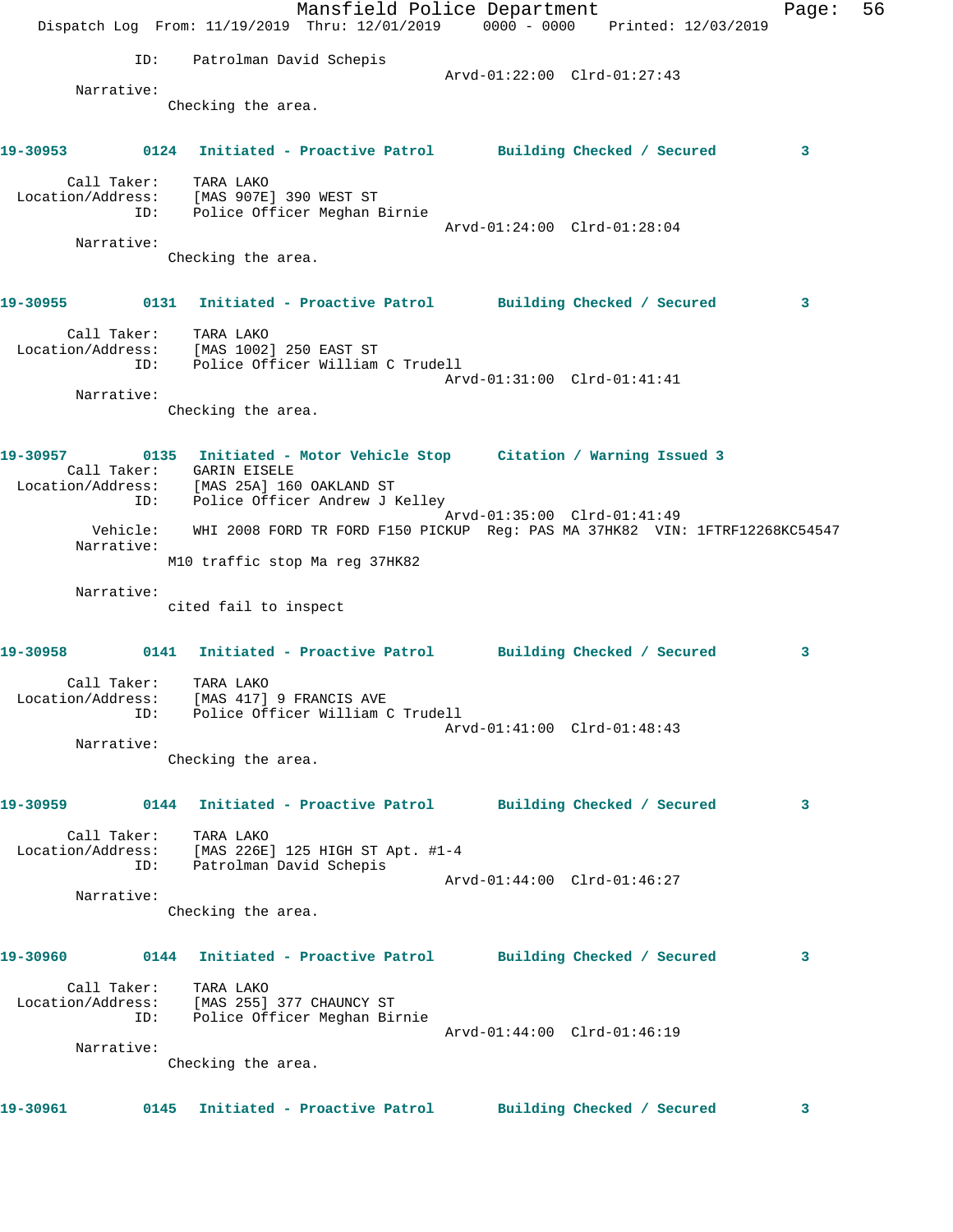Mansfield Police Department Fage: 57 Dispatch Log From: 11/19/2019 Thru: 12/01/2019 0000 - 0000 Printed: 12/03/2019 Call Taker: TARA LAKO Location/Address: [MAS 322] 31 HAMPSHIRE ST ID: Police Officer Andrew J Kelley Arvd-01:45:00 Clrd-01:47:57 Narrative: Checking the area. **19-30962 0149 Initiated - Proactive Patrol Building Checked / Secured 3** Call Taker: TARA LAKO Location/Address: [MAS 411] 60 FORBES BLVD ID: Police Officer Andrew J Kelley Arvd-01:49:00 Clrd-01:52:36 Narrative: Checking the area. **19-30963 0152 Initiated - Motor Vehicle Stop Verbal Warning 3**  Call Taker: TARA LAKO Location/Address: [MAS] 234 FORBES BLVD @ 20 CABOT BLVD ID: Police Officer Andrew J Kelley Arvd-01:52:00 Clrd-01:58:43 ID: Police Officer Meghan Birnie Disp-01:53:41 Clrd-01:58:36 Vehicle: GRY 2014 HOND ACCORD Reg: PC MA 1MDC54 VIN: 1HGCR2F57EA063083 Narrative: Verbal warning for speed. **19-30965 0158 Initiated - Proactive Patrol Building Checked / Secured 3** Call Taker: TARA LAKO Location/Address: [MAS] FRANKLIN ST ID: Police Officer William C Trudell Arvd-01:58:00 Clrd-02:07:22 Narrative: Checking the area. **19-30978 0213 Initiated - Proactive Patrol Building Checked / Secured 3** Call Taker: TARA LAKO Location/Address: [MAS 870] 175 FRUIT ST ID: Police Officer William C Trudell Arvd-02:13:00 Clrd-02:20:11 Narrative: Checking the area. **19-30979 0219 Initiated - Proactive Patrol Building Checked / Secured 3** Call Taker: TARA LAKO Location/Address: [MAS 840] 280 SCHOOL ST ID: Police Officer Meghan Birnie Arvd-02:19:00 Clrd-02:32:38 Narrative: Checking the area. **19-30982 0300 Initiated - Proactive Patrol Building Checked / Secured 3** Call Taker: TARA LAKO Location/Address: [MAS 834] 261 CHAUNCY ST ID: Sergeant Robert S Pierce Arvd-03:00:00 Clrd-03:05:54 Narrative: Checking the area. **19-30983 0329 Initiated - Proactive Patrol Building Checked / Secured 3**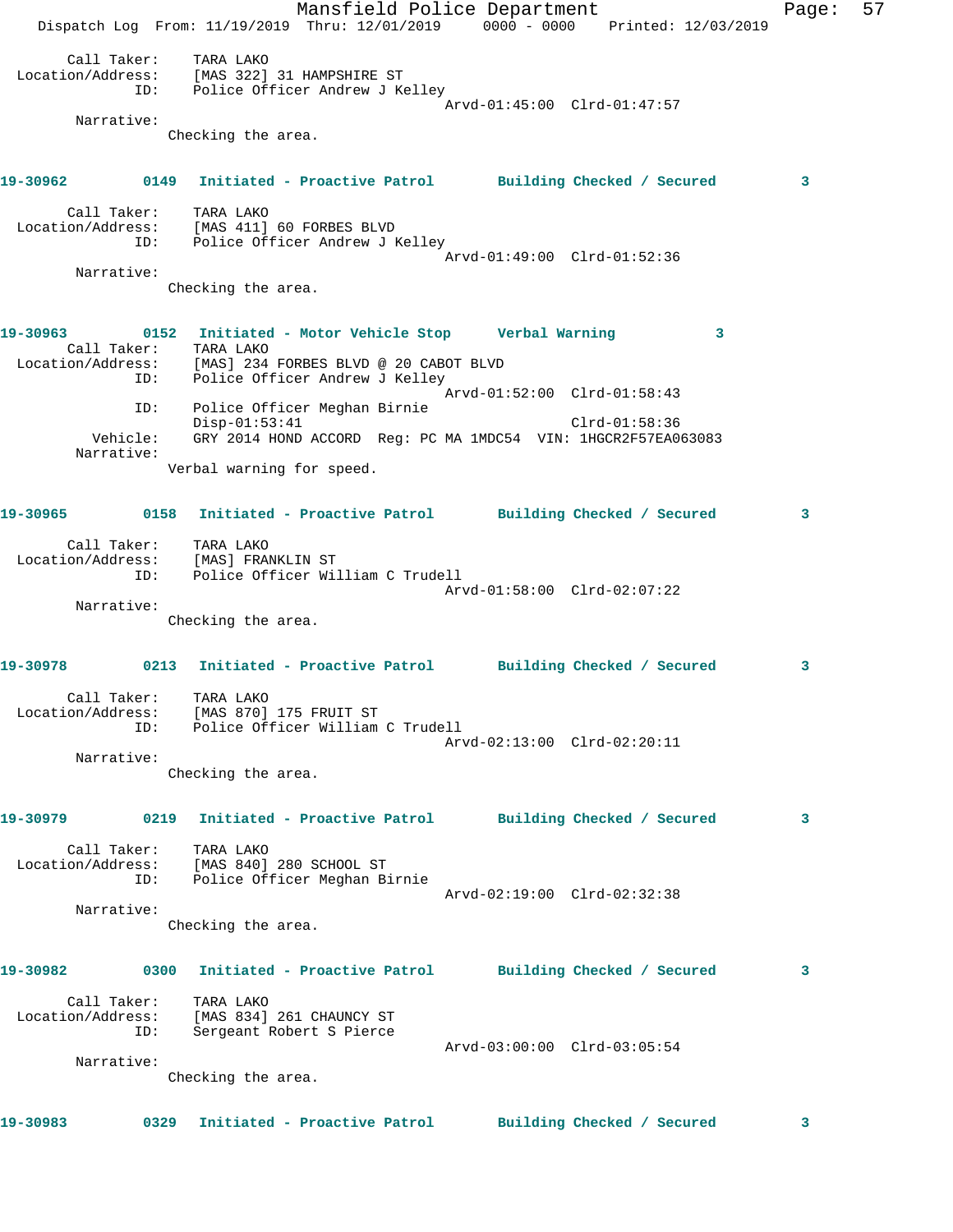Mansfield Police Department Page: 58 Dispatch Log From: 11/19/2019 Thru: 12/01/2019 0000 - 0000 Printed: 12/03/2019 Call Taker: TARA LAKO Location/Address: [MAS 982] 111 HOPE ST ID: Police Officer Andrew J Kelley Arvd-03:29:00 Clrd-03:30:00 ID: Police Officer Andrew J Kelley<br>Disp-03:36:16 A Disp-03:36:16 Arvd-03:36:24 Clrd-03:36:26 Narrative: Checking the area. **19-30984 0330 Initiated - Proactive Patrol Building Checked / Secured 3** Call Taker: TARA LAKO Location/Address: [MAS 170] 255 HOPE ST ID: Police Officer Andrew J Kelley Arvd-03:30:00 Clrd-03:36:16 Narrative: Checking the area. **19-30985 0333 Phone - Alarm - Burglar Building Checked / Secured 1** Call Taker: APRIL LEHANE<br>Location/Address: [MAS 106] 23! [MAS 106] 235 CENTRAL ST -<br>ID: Police Officer Andrew J Kelley<br>Disp-03:36:33 Disp-03:36:33 Arvd-03:38:45 Clrd-03:40:50 ID: Patrolman David Schepis Disp-03:36:37 Arvd-03:39:01 Clrd-03:40:48 Narrative: general alarm , basement , front door, windows unable to reach keyholder Narrative: Ofc Schepis reports the building checks handtight. **19-30987 0359 Phone - Alarm - Burglar Building Checked / Secured 1** Call Taker: APRIL LEHANE Location/Address: [MAS 106] 235 CENTRAL ST<br>TD: Police Officer Andrew J F Police Officer Andrew J Kelley Disp-04:01:30 Arvd-04:01:32 Clrd-04:02:26 ID: Patrolman David Schepis<br>Disp-04:01:35 Disp-04:01:35 Arvd-04:01:38 Clrd-04:02:28 Narrative: Basement door, font door, windows activation Unable to reach keyholder Narrative: Ofc Kelley reports the building checks secure. **19-30989 0610 Initiated - Selective Enforcement/RADAR Services Rendered 3**  Call Taker: TARA LAKO Location/Address: [MAS] PLAIN ST ID: Police Officer Meghan Birnie Arvd-06:10:00 Clrd-06:27:52 Narrative: Selective enforcement in the area. **19-30996 0700 Initiated - Police Detail - Traffic Cntrl Services Rendered 3**  Call Taker: Patrolman MICHAEL A SAULNIER Location/Address: [FOX 11] 16 MORSE ST ID: Officer Brendan Fayles Arvd-06:58:00 Clrd-15:59:43 ID: Patrolman KELLY COLVIN Disp-07:02:02 Arvd-07:02:05 Clrd-15:59:22 Narrative: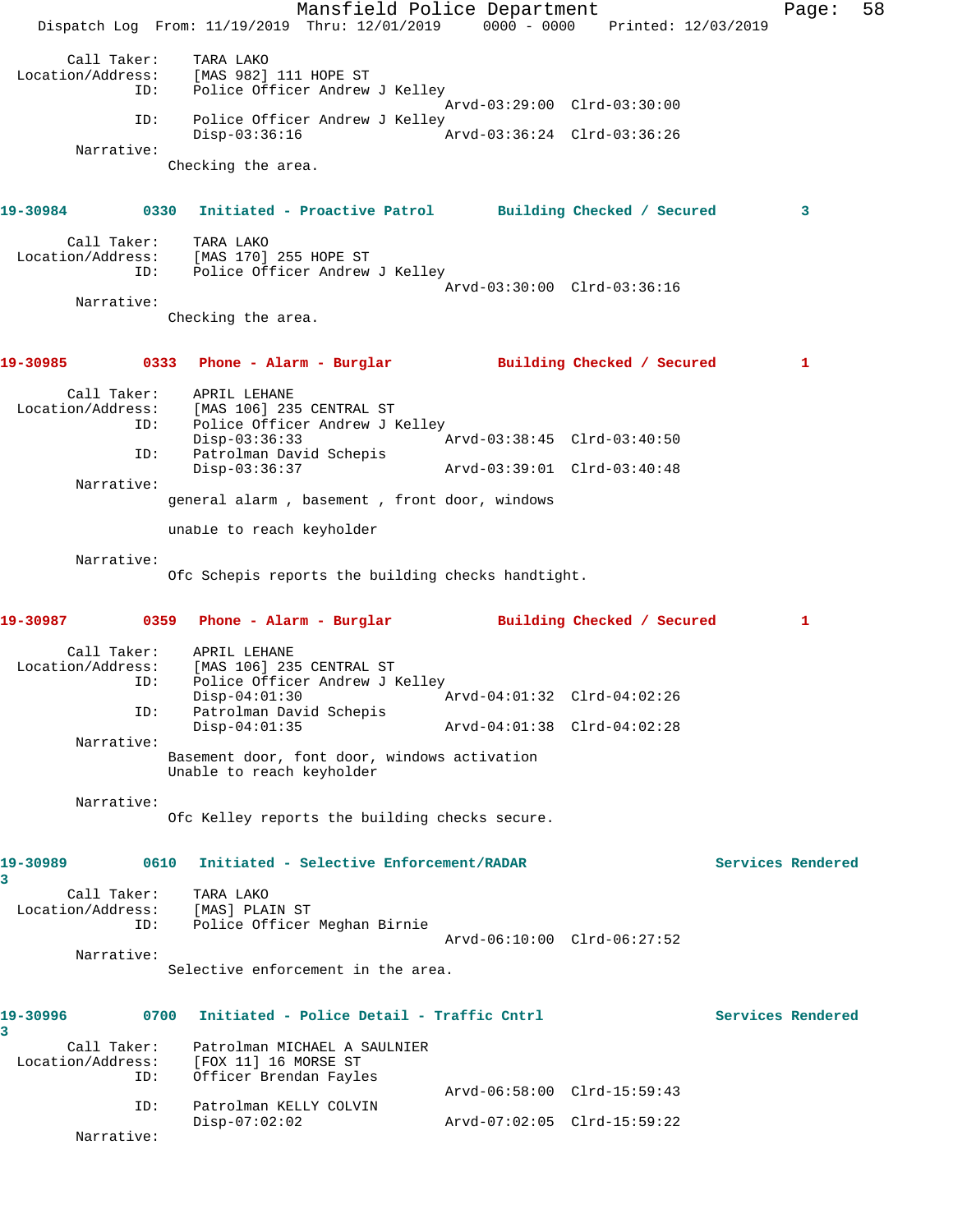Mansfield Police Department Page: 59 Dispatch Log From: 11/19/2019 Thru: 12/01/2019 0000 - 0000 Printed: 12/03/2019 Officer Colvin and Officer Fayles will be out at this location for the J. Derenvo paving detail. **19-30999 0704 Initiated - Community Policing Citation / Warning Issued 3**  Call Taker: Kieran M Ruth Location/Address: [MAS 333] 245 EAST ST ID: Police Officer William C Trudell Arvd-07:04:00 Clrd-07:31:59 Narrative: Out for Champs **19-31002 0727 Initiated - Motor Vehicle Stop Citation / Warning Issued 3**  Call Taker: Kieran M Ruth Location/Address: [MAS] 215 NORTH MAIN ST @ 15 CHURCH ST ID: Police Officer Andrew J Kelley Arvd-07:27:00 Clrd-07:50:29 Vehicle: WHI 2016 TOYT UT RAV4 Reg: PC MA 6XW935 VIN: JTMBFREV0GJ071428 Narrative: MV stop Narrative: Cited for speed and no license in possession **19-31006 0758 Initiated - Motor Vehicle Stop Verbal Warning 3**  Call Taker: Kieran M Ruth Location/Address: [MAS] 100 RTE 140 SB @ 280 SCHOOL ST ID: Police Officer David W Kinahan Arvd-07:58:00 Clrd-08:07:58 Vehicle: RED 2011 CHEV UT HHR Reg: PC MA 9082MA VIN: 3GNBABFW1BS504329 Narrative: MV stop Narrative: Verbal for speed **19-31009 0813 Initiated - Motor Vehicle Stop Citation / Warning Issued 3**  Call Taker: Kieran M Ruth Location/Address: [MAS H1415] 14 DEER PATH LN ID: Police Officer David W Kinahan Arvd-08:13:00 Clrd-08:19:18 Vehicle: GRY 2012 LEXS CT200H Reg: PC MA 9GXN40 VIN: JTHKD5BH5C2058707 Narrative: MVST **19-31024 0931 911 - Assist Fire Department Services Rendered 3**  Call Taker: Kieran M Ruth Location/Address: [MAS 946] 631 EAST ST Apt. #J202 ID: Police Officer Nicole M Boldrighini Disp-09:32:47 Arvd-09:37:40 Clrd-09:42:42 Narrative: assist fire with fire alarm sounding from fire place, home owner lights stove and alarm sounding Narrative: pd clear fire issue **19-31032 1019 Initiated - Selective Enforcement/RADAR Citation / Warning Issued 3**  Call Taker: Kieran M Ruth Location/Address: [MAS] 215 NORTH MAIN ST @ 15 CHURCH ST<br>TD: Police Officer John R Armstrong Police Officer John R Armstrong Arvd-10:19:00 Clrd-11:04:19 Vehicle: SIL 2020 NISS UT Reg: PAS VA UNJ1336 VIN: 5N1AT2MV3LC702938 Vehicle: GRY 2014 HOND UT CRV Reg: PC MA 5CWV90 VIN: 2HKRM4H39EH626237 Narrative: Selective enforcement in the area.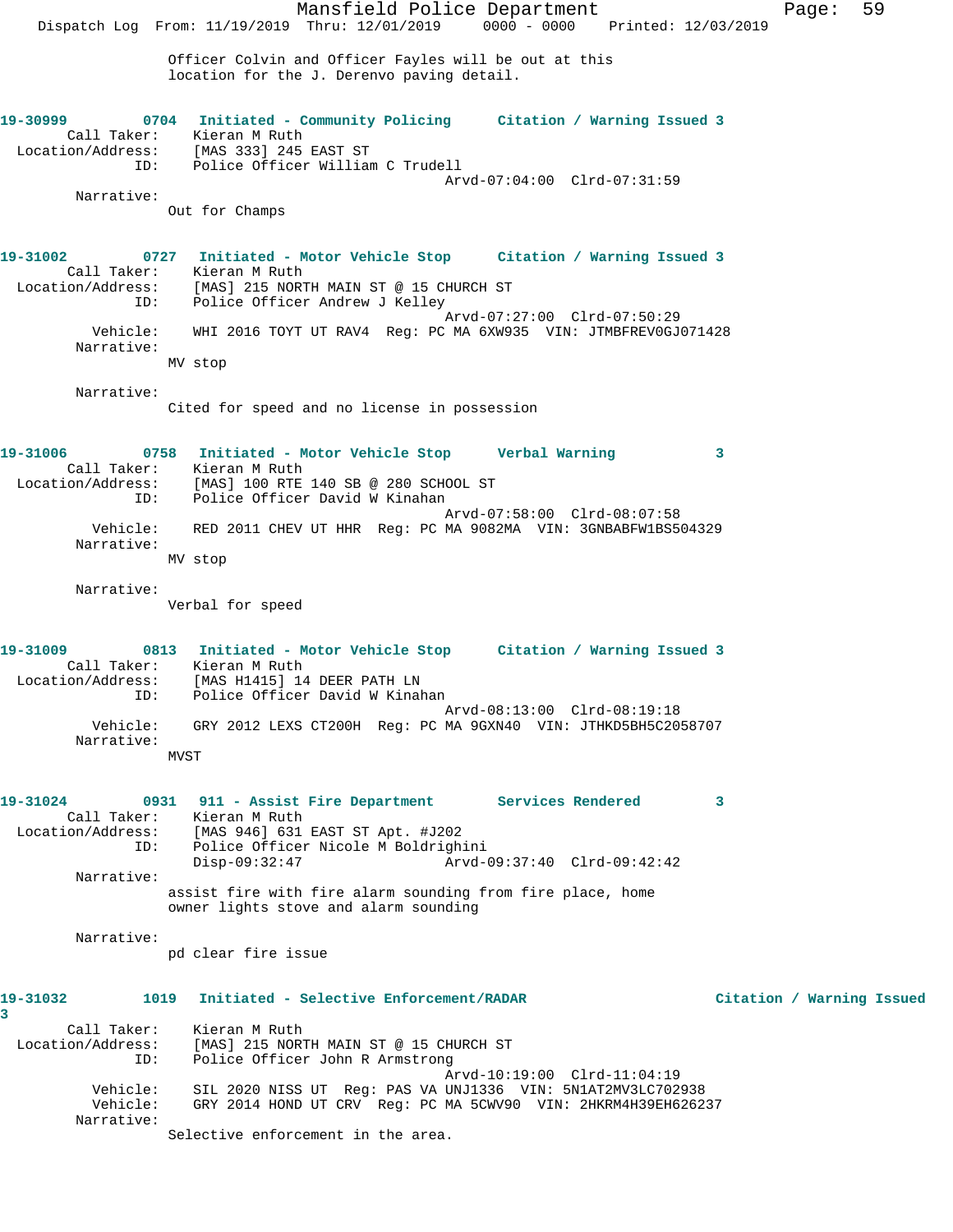Mansfield Police Department Fage: 60 Dispatch Log From: 11/19/2019 Thru: 12/01/2019 0000 - 0000 Printed: 12/03/2019 Narrative: Out with VA/UNJ1336, cited for speed and suspended Narrative: Out with MA 5CWV90, North Main/Chauncy, written warning. Ofc. Armstrong attempting to contact a family member to take the vehicle. Narrative: The vehicle will be left at the Gulf station, to be picked up later Refer To Summons: 19MAS-637-AR Summons: MONAHAN, ZACHARY TAYLOR<br>Address: 246 SUMNER ST STOUGHT 246 SUMNER ST STOUGHTON, MA Age: 23 Charges: LICENSE SUSPENDED, OP MV WITH SPEEDING RATE OF SPEED EXCEEDING POSTED LIMIT **19-31037 1053 Initiated - Building Check Building Checked / Secured 3** Call Taker: Kieran M Ruth Location/Address: [MAS] 4 ERICK RD @ 15 BONNEY LN ESS. ITHOUT THING NO TO THE THE TOTAL TO POLICE MEDICINE. Arvd-10:53:00 Clrd-11:04:10 Narrative: Building/area checked secure. **19-31047 1232 Phone - Assist Fire Department Transported to Hospital 3**  Call Taker: Kieran M Ruth Location/Address: [MAS 836A] 300 BRANCH ST ID: Police Officer Nicole M Boldrighini Disp-12:33:52 Arvd-12:36:51 Clrd-12:55:14 Narrative: Assisting the FD with a fire/medical related incident. Narrative: MFD transporting to SMH **19-31048 1233 Walk-In - Assist Citizen - P S A Incident Report 3**  Call Taker: Support Staff Matthew Todesco Location/Address: [MAS 959A] 68 SPRING ST ID: Police Officer Gregg S Kennedy Disp-12:36:30 Arvd-12:47:04 Clrd-13:00:03 Narrative: RP reports someone is dumping trash into his dumpster, Ofc Kennedy into speak with the RP. Refer To Incident: 19MAS-1086-OF **19-31049 1239 Phone - 911 Hang-ups & Verifications Confirmed misdial/Accdntl Call** 2<br>**Call Taker:** LINDSAY MITCHELL Location/Address: [MAS] 23 KING ARTHUR WAY<br>ID: Police Officer Jav J Sport Police Officer Jay J Sparrow<br>Disp-12:40:50 Arvd-12:55:50 Clrd-12:59:52 Narrative: Accidental 911 by a watch. Officer out to confirm **19-31050 1300 Initiated - Motor Vehicle Stop Citation / Warning Issued 3**  Call Taker: Kieran M Ruth Location/Address: [MAS 1002] 250 EAST ST ID: Police Officer Nicole M Boldrighini Arvd-13:00:00 Clrd-13:12:36 Vehicle: GRY 2011 SUBA LEGACY Reg: PC MA 626KX4 VIN: 4S3BMBC63B3250567 Narrative: MV stop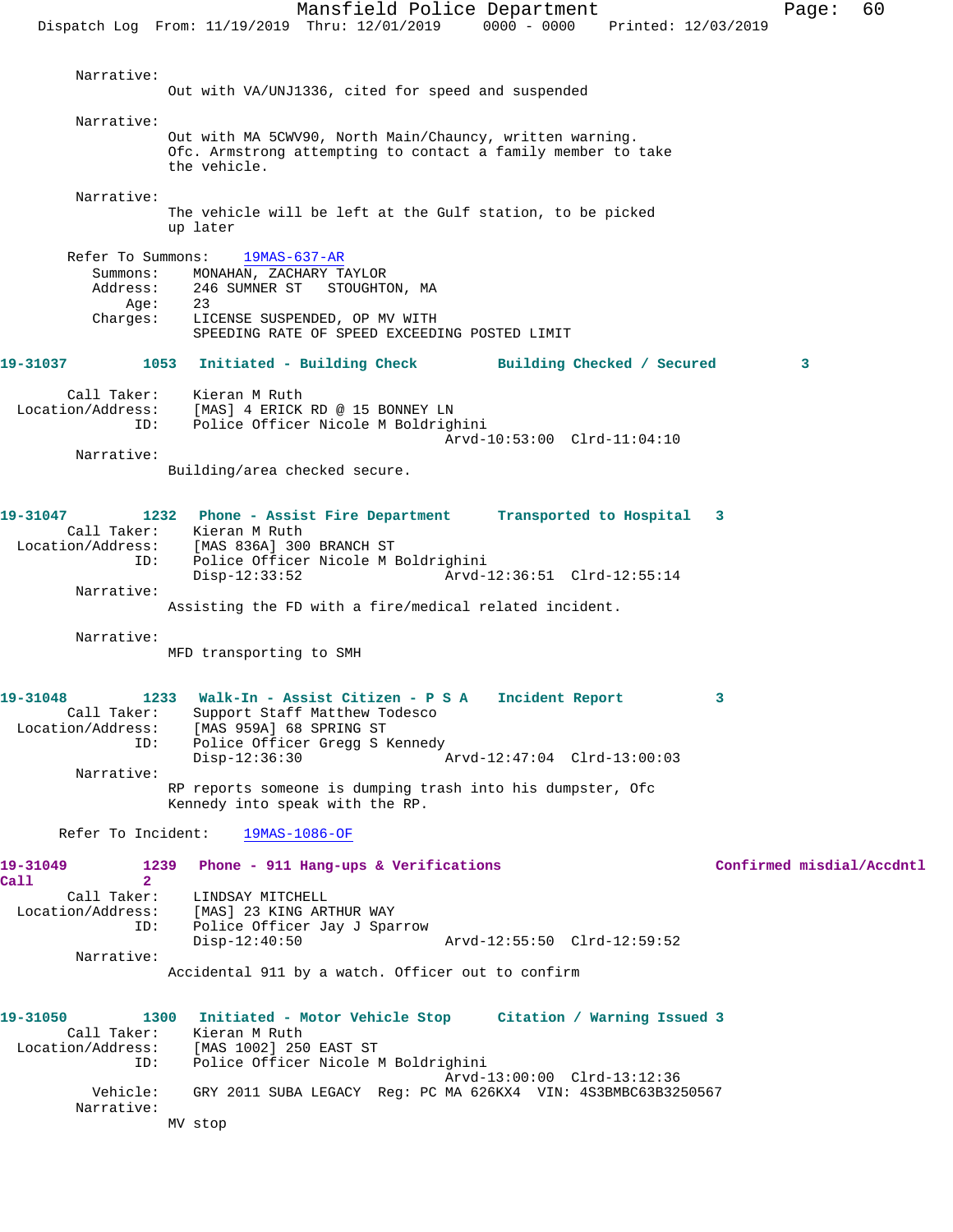Mansfield Police Department Fage: 61 Dispatch Log From: 11/19/2019 Thru: 12/01/2019 0000 - 0000 Printed: 12/03/2019 Narrative: Cited **19-31053 1308 Initiated - Proactive Patrol Building Checked / Secured 3** Call Taker: Kieran M Ruth Location/Address: [MAS 907E] 390 WEST ST ID: Police Officer Gregg S Kennedy Arvd-13:08:00 Clrd-13:12:39 Narrative: Checking the area. **19-31054 1309 911 - Suspicious Actv / Persn / Veh Spoken To 2**  Call Taker: PATRICK FEENEY Location/Address: [MAS 840F130] 280 SCHOOL ST Apt. #F130 ID: Police Officer Gregg S Kennedy Disp-13:12:39 Arvd-13:17:09 Clrd-13:27:17 Vehicle: BLK 2006 MERZ ML350 Reg: PC MA 5LE673 VIN: 4JGBB86E16A022446 Narrative: sp vehicle parked in employee lot a blk mercedes ma. 5le673 peggy is the caller store manager Narrative: Ofc. Kennedy reports the vehicle is in a parking spot, LL bean was advised on the private tow procedure **19-31055 1319 Phone - Assist Fire Department Transported to Hospital 3**  Call Taker: Kieran M Ruth Location/Address: [MAS H3482] 165 GILBERT ST ID: Police Officer John R Armstrong<br>Disp-13:20:15 Arvd-13:27:12 Clrd-13:35:48 Disp-13:20:15<br>Vehicle: BLK 2008 CHEV SILVER Req: BLK 2008 CHEV SILVER Reg: PC MA 6ML681 VIN: 1GCHK29638E175261 Narrative: Assisting the FD with a 32/M with his hand stuck onder a tire on his vehicle Narrative: MELD on scene and freed the hand **19-31059 1404 Radio - Road Hazards Spoken To 3**  Call Taker: APRIL LEHANE Vicinity of: [MAS 802A] 428 ELM ST ID: Police Officer Gregg S Kennedy<br>Disp-14:05:09 Disp-14:05:09 Arvd-14:07:05 Clrd-14:09:21 Narrative: Checking on a report of crew working with a crane close to power lines Narrative: The crew was advised **19-31060 1411 Initiated - Building Check Building Checked / Secured 3** Call Taker: Kieran M Ruth Location/Address: [MAS 840] 280 SCHOOL ST ID: Police Officer Gregg S Kennedy Arvd-14:11:00 Clrd-14:35:40 Narrative: Building/area checked secure. **19-31072 1708 Initiated - Selective Enforcement/RADAR Citation / Warning Issued 3**  Call Taker: Kieran M Ruth Location/Address: [MAS] 231 CHAUNCY ST @ 12 GILES PL ID: Police Officer Joshua S Ellender Arvd-17:08:00 Clrd-17:15:38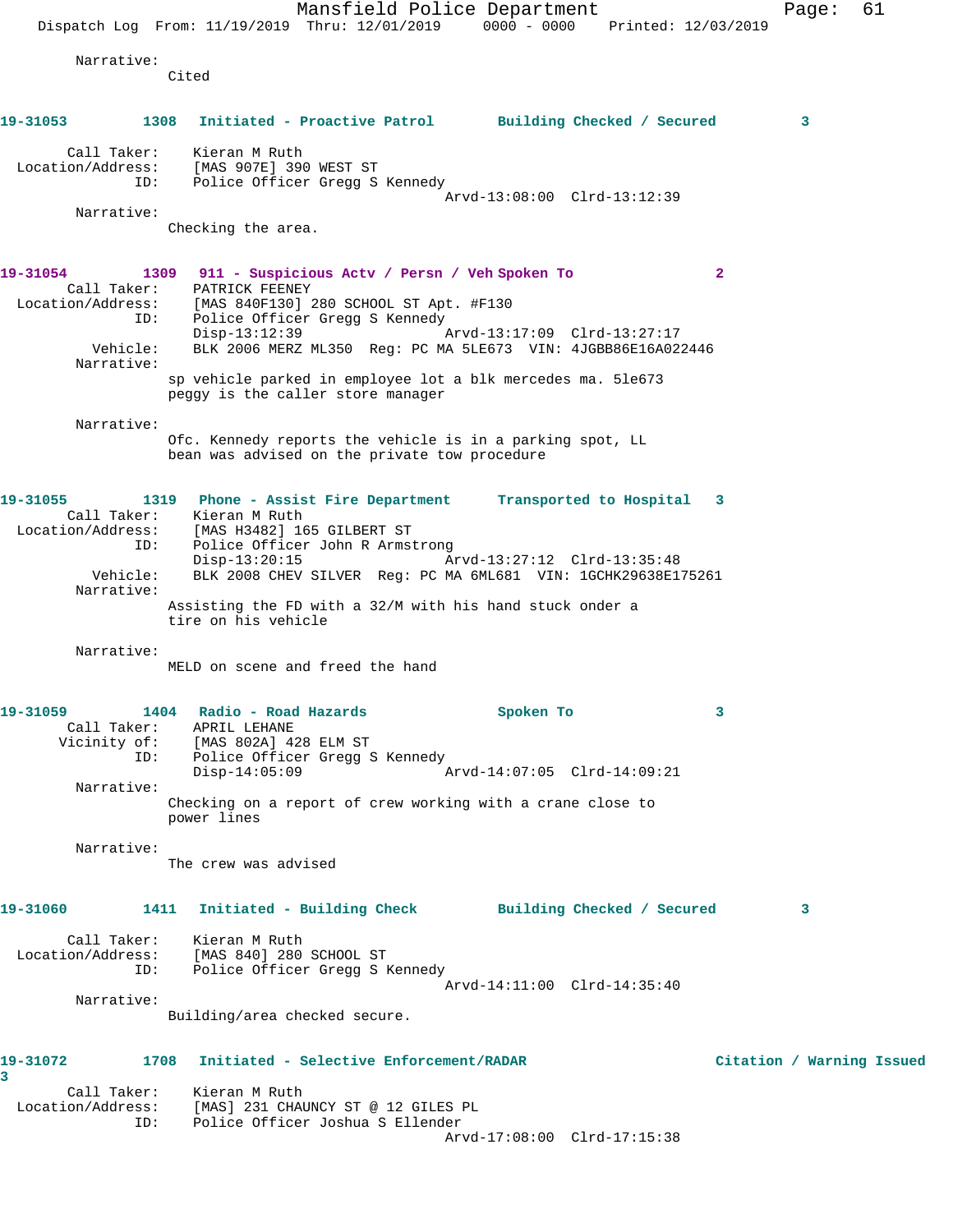Mansfield Police Department Fage: 62 Dispatch Log From: 11/19/2019 Thru: 12/01/2019 0000 - 0000 Printed: 12/03/2019 Vehicle: GRY 2011 TOYT CAMRYS Reg: PC MA 168NT6 VIN: 4T1BF3EK5BU128647 Narrative: MV stop **19-31073 1712 Initiated - Motor Vehicle Stop Verbal Warning 3**  Call Taker: PATRICK FEENEY Vicinity of: [MAS H741] 400 PRATT ST ID: Sergeant Brian P Thibault Arvd-17:12:00 Clrd-17:16:10 Vehicle: BLK 2012 BMW 7SERIE Reg: PC MA 5RG116 VIN: WBAKC8C58CC436181 **19-31074 1715 Initiated - Traffic Enforcement / Activity Citation / Warning Issued 2**  Call Taker: PATRICK FEENEY Vicinity of: [MAS] 400 RTE 140 NB @ 287 CHAUNCY ST ID: Police Officer Joshua S Ellender Arvd-17:15:00 Clrd-17:52:51 Vehicle: BLK 2018 NISS ARMADA Reg: PC MA 66SC33 VIN: JN8AY2NC0J9550196 Narrative: Out with MA/66SC33, cited for red light violation **19-31077 1816 Phone - 911 Hang-ups & Verifications Confirmed misdial/Accdntl Call 2**  Stephen Martell Location/Address: [MAS 170] 255 HOPE ST ID: Police Officer Joshua S Ellender Disp-18:20:04 Arvd-18:23:51 Clrd-18:24:59 Narrative: 911 verification Narrative: spoke to calling party, stated accidental. CP will be at the library attending a meeting. Narrative: COnfirmed accidental 19-31080 1906 Phone - Road Hazards **1906 Brand State Cone on Arrival** 3 Call Taker: Stephen Martell Location/Address: [MAS] 100 RTE 140 NB @ 170 SCHOOL ST ID: Police Officer Jay J Sparrow Disp-19:08:43 Arvd-19:14:21 Clrd-19:21:47 Narrative: Multiple calls for a deer struck. Clear, nothing sound **19-31086 1956 Phone - Assist Law Enfrc Agncy Services Rendered 3**  Call Taker: NICHOLAS GOYETTE<br>ion/Address: [MAS] SOUTH ST Location/Address:<br>ID: Sergeant Brian P Thibault Disp-19:56:56 Arvd-20:05:40 Clrd-21:01:45 ID: Police Officer Jay J Sparrow Disp-20:39:50 Arvd-20:43:16 Clrd-20:56:39 Narrative: FPD requesting MPD check South St for any properties containing horses Narrative: M5 rpeorts checked with the residents at School St; negative results. They do not own horses any longer. Narrative: M5 checking Elmwood Acres property. **19-31088 2056 Phone - Disturbance / Gathering Services Rendered 1**  Call Taker: Stephen Martell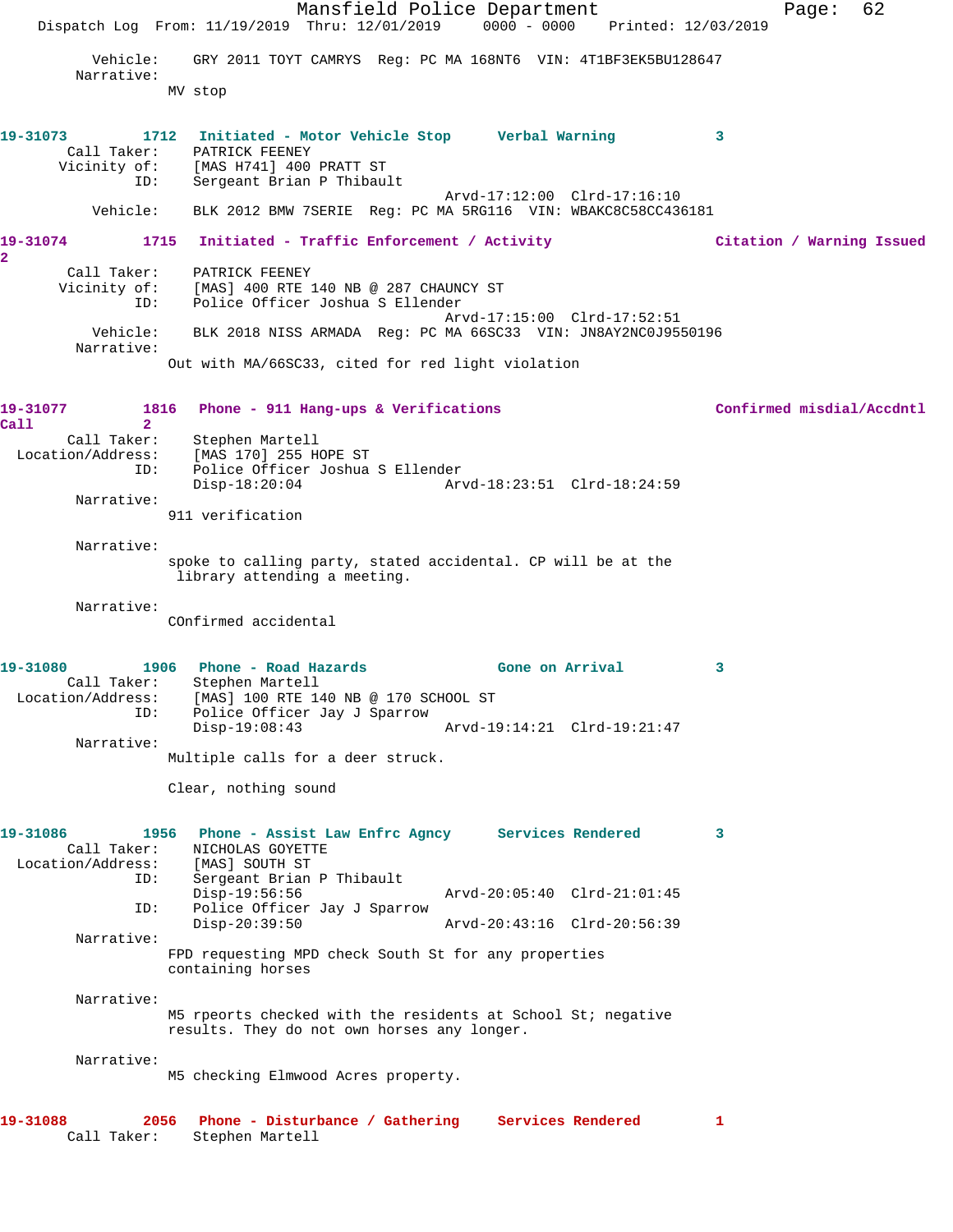Mansfield Police Department Form Page: 63 Dispatch Log From: 11/19/2019 Thru: 12/01/2019 0000 - 0000 Printed: 12/03/2019 Vicinity of: [MAS H6096] POTASH RD<br>ID: Police Officer Jav J Police Officer Jay J Sparrow Disp-20:59:49 Clrd-21:09:15 ID: Police Officer Joshua S Ellender Disp-21:01:30 Arvd-21:03:28 Clrd-21:47:17 ID: Sergeant Brian P Thibault Disp-21:02:28 Clrd-21:02:37<br>ID: Sergeant Brian P Thibault Sergeant Brian P Thibault<br>Disp-21:03:29 Disp-21:03:29 Arvd-21:08:00 Clrd-21:47:17 Narrative: checking the area for sounds of 2 gunshots Narrative: Walk-in reported hearing gunshots when leaving her daughter house. She would like an officer to respond. Narrative: M4 reports staging in the area of Waldor Narrative: M1/M4 checking the area. Will be speaking with a resident at #9 Helena Narrative: M1/M4 checking 58 Potash, 57 reported the noise came from that direction Narrative: M1 reports units clear, spoke to people in the area, strong description sounds like fireworks. **19-31096 2150 Initiated - Proactive Patrol Building Checked / Secured 3** Call Taker: NICHOLAS GOYETTE Location/Address: [MAS 1002] 250 EAST ST ID: Police Officer Jay J Sparrow Arvd-21:50:00 Clrd-22:02:34 Narrative: Checking the area. **19-31097 2155 Initiated - Proactive Patrol Building Checked / Secured 3** Call Taker: NICHOLAS GOYETTE<br>Location/Address: [MAS 2] 60 FORBE. ess: [MAS 2] 60 FORBES BLVD<br>ID: Police Officer Joshua S Police Officer Joshua S Ellender Arvd-21:55:00 Clrd-22:02:15 Narrative: Checking the area. **19-31099 2207 Initiated - Motor Vehicle Stop Verbal Warning 3**  Call Taker: NICHOLAS GOYETTE Location/Address: [MAS 85A] 157 PRATT ST ID: Police Officer Joshua S Ellender Arvd-22:07:00 Clrd-22:12:25 Vehicle: BLU 2011 SUBA UT OUTBAC Reg: PC MA 7AN429 VIN: 4S4BRBAC2B3366901 Narrative: Out with a mv stop Narrative: Clear, verbal for defective equipment **19-31100 2232 Initiated - Proactive Patrol Building Checked / Secured 3** Call Taker: NICHOLAS GOYETTE Location: [MAS 2] HOLIDAY INN ID: Police Officer Joshua S Ellender Arvd-22:32:00 Clrd-22:32:56<br>ID: Police Officer Joshua S Ellender Police Officer Joshua S Ellender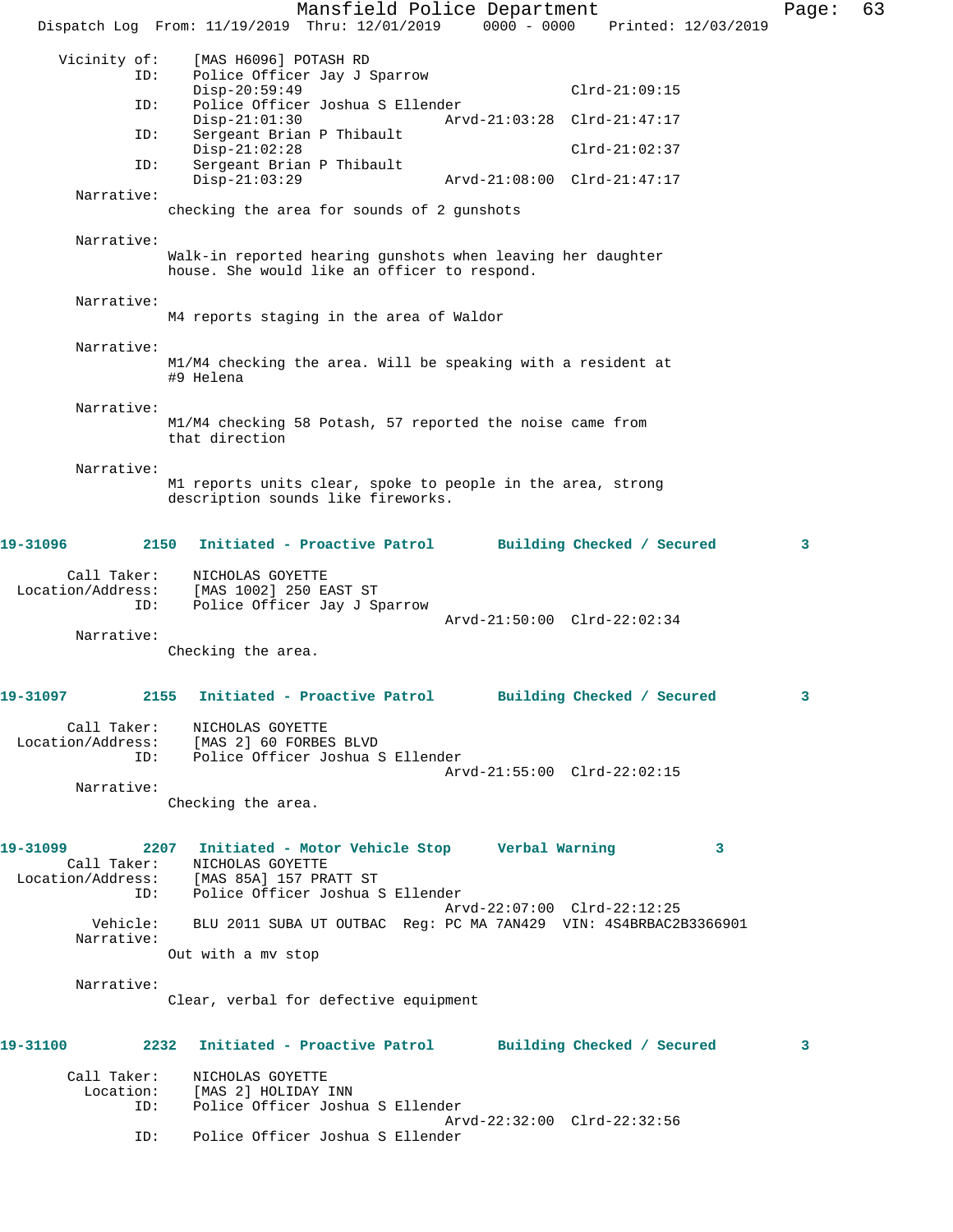|                                |                                                                                                                                                                 | Mansfield Police Department |                                          |   | Page: | 64 |
|--------------------------------|-----------------------------------------------------------------------------------------------------------------------------------------------------------------|-----------------------------|------------------------------------------|---|-------|----|
|                                | Dispatch Log From: 11/19/2019 Thru: 12/01/2019 0000 - 0000 Printed: 12/03/2019                                                                                  |                             |                                          |   |       |    |
| Narrative:                     | Disp-22:32:09                                                                                                                                                   |                             | Arvd-22:32:12 Clrd-22:34:15              |   |       |    |
|                                | Checking the area in M10                                                                                                                                        |                             |                                          |   |       |    |
| 19-31101                       | 2235 Initiated - Proactive Patrol Building Checked / Secured                                                                                                    |                             |                                          |   | 3     |    |
| Call Taker:<br>ID:             | NICHOLAS GOYETTE<br>Location/Address: [MAS 322] 31 HAMPSHIRE ST<br>Police Officer Joshua S Ellender                                                             |                             |                                          |   |       |    |
| ID:                            | Police Officer Joshua S Ellender                                                                                                                                |                             | Arvd-22:35:00 Clrd-22:35:24              |   |       |    |
| Narrative:                     | Disp-22:35:33                                                                                                                                                   |                             |                                          |   |       |    |
|                                | Checking the area in M10                                                                                                                                        |                             |                                          |   |       |    |
|                                | 19-31103 2243 Initiated - Assist Law Enfrc Agncy Building Checked / Secured                                                                                     |                             |                                          |   | 3     |    |
| Call Taker:<br>ID:             | NICHOLAS GOYETTE<br>Location/Address: [FOX 14] 4 FISHER ST<br>Police Officer Joshua S Ellender                                                                  |                             | $Arvd-22:43:00$ $Clrd-22:48:27$          |   |       |    |
|                                | 19-31104 2248 Initiated - Assist Law Enfrc Agncy Building Checked / Secured                                                                                     |                             |                                          |   | 3     |    |
|                                | Call Taker: NICHOLAS GOYETTE                                                                                                                                    |                             |                                          |   |       |    |
|                                | Location/Address: [FOX 838] 2 FOXBOROUGH BLVD                                                                                                                   |                             |                                          |   |       |    |
| ID:                            | Police Officer Joshua S Ellender                                                                                                                                |                             | Arvd-22:48:00 Clrd-22:51:44              |   |       |    |
|                                | 19-31105 2251 Initiated - Assist Law Enfrc Agncy Building Checked / Secured                                                                                     |                             |                                          |   | 3     |    |
| Call Taker:<br>ID:             | NICHOLAS GOYETTE<br>Location/Address: [FOX 49] 35 FOXBOROUGH BLVD<br>Police Officer Joshua S Ellender                                                           |                             | Arvd-22:51:00 Clrd-22:54:56              |   |       |    |
| 19-31106                       | 2253 Initiated - Motor Vehicle Stop Verbal Warning                                                                                                              |                             |                                          | 3 |       |    |
| ID:                            | Call Taker: NICHOLAS GOYETTE<br>Location/Address: [MAS] 131 COPELAND DR @ 33 PAINE RD<br>Sergeant Brian P Thibault                                              |                             |                                          |   |       |    |
| ID:                            | Police Officer Joshua S Ellender                                                                                                                                |                             | Arvd-22:53:00 Clrd-23:00:16              |   |       |    |
| Vehicle:<br>Narrative:         | Disp-22:55:36<br>WHI 2009 MURANO Reg: PC RI HM278 VIN: JN8AZ18W79W156611                                                                                        |                             | Arvd-22:55:37 Clrd-23:00:15              |   |       |    |
|                                | Out with a mv stop. Verbal to the RO for no headlights                                                                                                          |                             |                                          |   |       |    |
| 19-31107<br>Call Taker:        | 2306 Initiated - Road Hazards<br>NICHOLAS GOYETTE                                                                                                               |                             | Citation / Warning Issued 3              |   |       |    |
| ID:                            | Location/Address: [MAS] PRATT ST @ CHILSON AVE<br>Sergeant Brian P Thibault                                                                                     |                             |                                          |   |       |    |
| Vehicle:<br>Narrative:         | WHI 2005 FORD CUTVAN Req: CO MA R45774 VIN: 1FDWE35P55HA30389                                                                                                   |                             | Arvd-23:06:00 Clrd-23:07:45              |   |       |    |
|                                | M1 reports mv issued parking citation                                                                                                                           |                             |                                          |   |       |    |
|                                | 19-31108      2317   Initiated - Building Check      Building Checked / Secured                                                                                 |                             |                                          |   | 3     |    |
| Call Taker:<br>ID:             | GARIN EISELE<br>Location/Address: [MAS 304A] 1 MANSFIELD AVE<br>Police Officer Nicole P Newport                                                                 |                             |                                          |   |       |    |
|                                |                                                                                                                                                                 |                             | Arvd-23:17:00 Clrd-23:20:01              |   |       |    |
| 19-31110<br>Call Taker:<br>ID: | 2327 Phone - Disturbance / Gathering Referred to Other Agency 1<br>NICHOLAS GOYETTE<br>Location/Address: [MAS H856] 11 JASON LN<br>Police Officer Jay J Sparrow |                             |                                          |   |       |    |
|                                | $Disp-23:28:53$                                                                                                                                                 |                             | Arvd-23:31:18 Clrd-11/26/2019 @ 00:08:12 |   |       |    |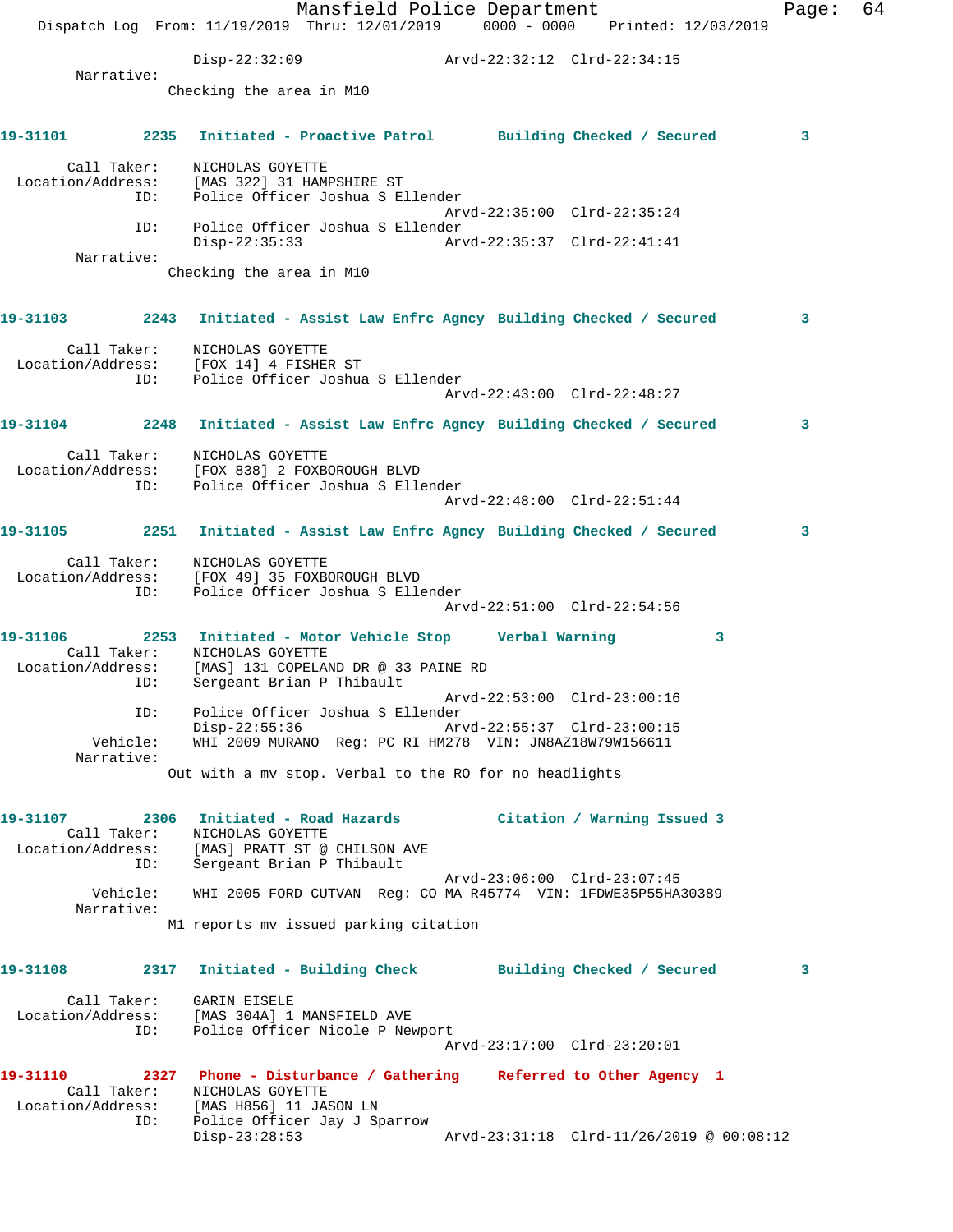Mansfield Police Department Fage: 65 Dispatch Log From: 11/19/2019 Thru: 12/01/2019 0000 - 0000 Printed: 12/03/2019 ID: Police Officer Nicole P Newport Disp-23:28:55 Arvd-23:34:06 Clrd-11/26/2019 @ 00:08:09 ID: Sergeant Brian P Thibault Disp-23:30:02 Arvd-23:33:13 Clrd-11/26/2019 @ 00:08:14 Narrative: M-1 requesting ambulance. MFD dispatched. Narrative: MFD transporting female to Sturdy. Refer To Incident: 19MAS-1087-OF **For Date: 11/26/2019 - Tuesday 19-31112 0021 Initiated - Building Check Building Checked / Secured 3** Call Taker: JAMES VIERA Location/Address: [MAS 820C] 31 PLYMOUTH ST ID: Police Officer Nicole P Newport Disp-00:25:07 Arvd-00:25:16 Clrd-06:06:29 **19-31120 0135 Initiated - Building Check Building Checked / Secured 3** Call Taker: JAMES VIERA Location/Address: [MAS 992] 660 EAST ST ID: Police Officer Christopher D Sorge Arvd-01:35:00 Clrd-01:38:04 **19-31122 0140 Initiated - Building Check Building Checked / Secured 3** Call Taker: JAMES VIERA Location/Address: [MAS 987A] 125 HIGH ST Apt. #1-4 ID: Police Officer Meghan Birnie Arvd-01:40:00 Clrd-01:41:20 **19-31123 0141 Initiated - Motor Vehicle Stop Citation / Warning Issued 3**  Call Taker: JAMES VIERA<br>Location/Address: [MAS] 363 NO [MAS] 363 NORTH MAIN ST @ 54 CHAUNCY ST ID: Police Officer Christopher D Sorge Arvd-01:41:00 Clrd-01:47:42 ID: Police Officer Meghan Birnie Disp-01:42:26 Arvd-01:42:31 Clrd-01:47:36 Vehicle: BLK 2017 HOND ACCORD Reg: PC MA 8BZ885 VIN: 1HGCR2F38HA123424 **19-31124 0152 Initiated - Building Check Building Checked / Secured 3** Call Taker: JAMES VIERA Location/Address: [MAS 1015] 30 CHAUNCY ST ID: Police Officer Meghan Birnie Arvd-01:52:00 Clrd-01:56:24 **19-31125 0156 Initiated - Building Check Building Checked / Secured 3** Call Taker: JAMES VIERA Location/Address: [MAS 281A] 1 CROCKER ST ID: Police Officer Meghan Birnie Arvd-01:56:00 Clrd-01:59:56 **19-31126 0215 Initiated - Building Check Building Checked / Secured 3** Call Taker: JAMES VIERA Location/Address: [MAS 281A] 1 CROCKER ST ID: Police Officer Meghan Birnie Arvd-02:15:00 Clrd-02:30:12 Narrative: Checking lots. **19-31127 0216 Initiated - Building Check Building Checked / Secured 3**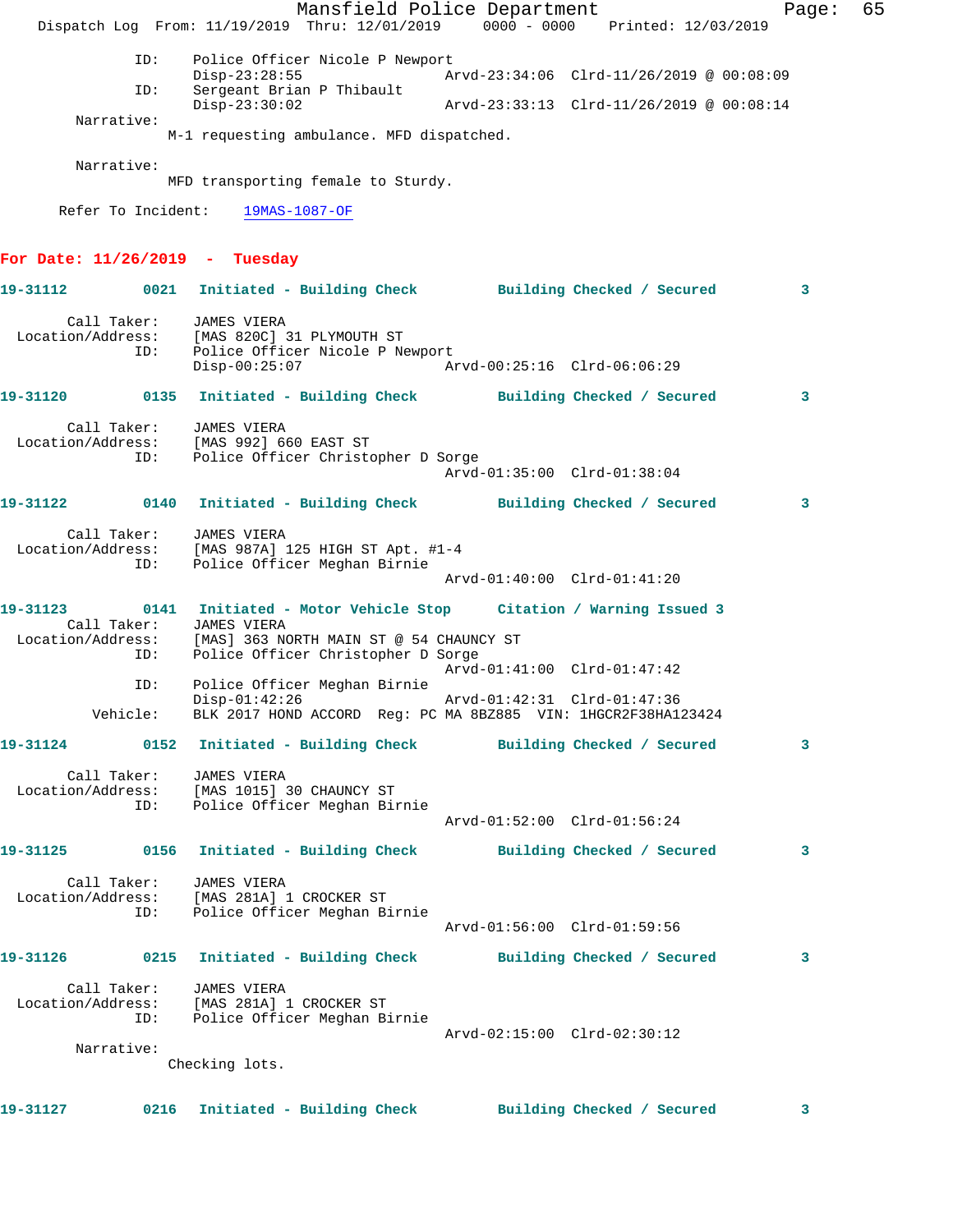Mansfield Police Department Fage: 66 Dispatch Log From: 11/19/2019 Thru: 12/01/2019 0000 - 0000 Printed: 12/03/2019 Call Taker: JAMES VIERA Location/Address: [MAS] 4 ERICK RD @ 15 BONNEY LN ID: Police Officer Christopher D Sorge Arvd-02:16:00 Clrd-02:18:30 **19-31132 0238 Initiated - Building Check Building Checked / Secured 3** Call Taker: JAMES VIERA Location/Address: [MAS 322] 31 HAMPSHIRE ST ID: Patrolman David Schepis Arvd-02:38:00 Clrd-02:43:40 **19-31133 0241 Initiated - Proactive Patrol Building Checked / Secured 3** Call Taker: NICHOLAS GOYETTE Location/Address: [MAS 900A] 242 CHAUNCY ST Apt. #1 ID: Police Officer Meghan Birnie Arvd-02:41:00 Clrd-02:44:41 Narrative: Checking the area. **19-31134 0245 Initiated - Building Check Building Checked / Secured 3** Call Taker: JAMES VIERA Location/Address: [MAS 2] 60 FORBES BLVD ID: Patrolman David Schepis Arvd-02:45:00 Clrd-02:47:56 **19-31135 0245 Phone - Alarm - Burglar Building Checked / Secured 1** Call Taker: NICHOLAS GOYETTE Location/Address: [MAS 414D] 33 SUFFOLK RD ID: Patrolman David Schepis<br>Disp-02:48:10 Disp-02:48:10 Arvd-02:50:15 Clrd-02:58:30 ID: Police Officer Meghan Birnie Disp-02:48:17 Arvd-02:50:17 Clrd-02:58:34 Narrative: Zone: front door perimiter, manager office motion, office right interior motion Rep: none yet **19-31136 0301 Initiated - Motor Vehicle Stop Verbal Warning 3**  Call Taker: JAMES VIERA Location/Address: [MAS] 9 SCHOOL ST @ 7 BLISS AVE ID: Police Officer Christopher D Sorge Arvd-03:01:00 Clrd-03:07:56 Vehicle: GRY 2012 NISS ALTIMA Reg: PC MA 8HD379 VIN: 1N4AL2AP4CC196777 **19-31137 0303 Phone - Alarm - Burglar Building Checked / Secured 1** Call Taker: NICHOLAS GOYETTE Location/Address: [MAS] 33 SUFFOLK RD<br>ID: Patrolman David Sche Patrolman David Schepis Disp-03:05:46 Arvd-03:07:33 Clrd-03:21:04 ID: Police Officer Meghan Birnie Disp-03:06:04 Arvd-03:08:45 Clrd-03:21:07 Narrative: Zone: front door, multiple motions Rep: pending Narrative: Officer Birnie reports they spoke with a male who is a truck driver picking up a trailer and no one else is in the building. They are checking to make sure it is secure. Narrative: There are a handful of other cars in the lot that belong to drivers who have already left.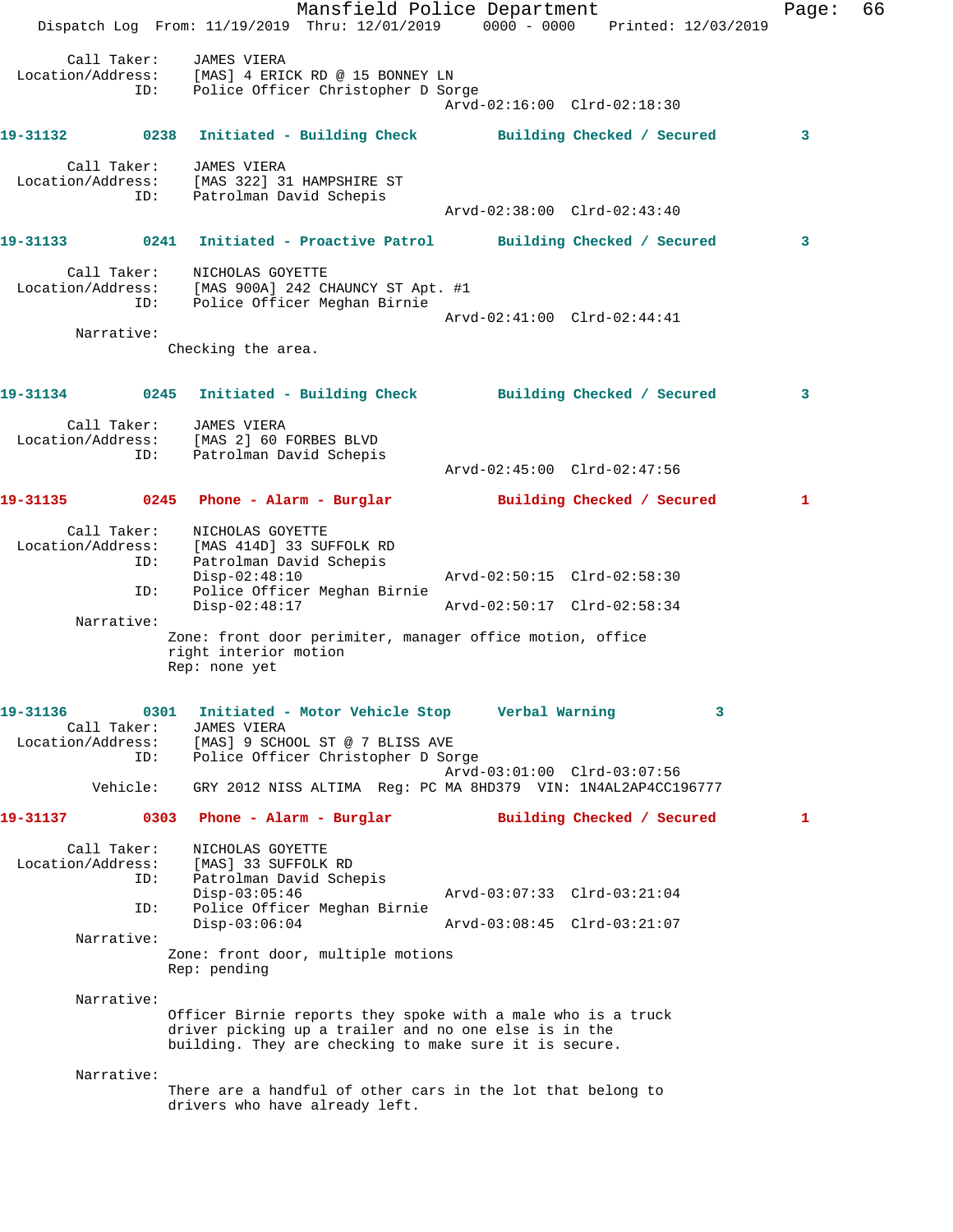Mansfield Police Department Fage: 67 Dispatch Log From: 11/19/2019 Thru: 12/01/2019 0000 - 0000 Printed: 12/03/2019 **19-31139 0343 Initiated - Building Check Building Checked / Secured 3** Call Taker: JAMES VIERA Location/Address: [MAS 907E] 390 WEST ST ID: Patrolman David Schepis Arvd-03:43:00 Clrd-03:47:11 **19-31140 0347 Initiated - Building Check Building Checked / Secured 3** Call Taker: JAMES VIERA Location/Address: [MAS 840] 280 SCHOOL ST ID: Patrolman David Schepis Arvd-03:47:00 Clrd-03:54:50 **19-31141 0515 Initiated - Motor Vehicle Stop Citation / Warning Issued 3**  Call Taker: JAMES VIERA Location/Address: [MAS] 464 SCHOOL ST @ 10 PLYMOUTH ST ID: Patrolman David Schepis Arvd-05:15:00 Clrd-05:22:21 ID: Police Officer Meghan Birnie Disp-05:19:14 Arvd-05:19:17 Clrd-05:22:17 Vehicle: WHI 2017 FORD F150 Reg: CO MA T16060 VIN: 1FTEX1EP6HFA55610 Narrative: Cited for improper pass. **19-31142 0609 Initiated - Traffic Enforcement / Activity Citation / Warning Issued 2**  Call Taker: JAMES VIERA Location/Address: [MAS] 792 WEST ST ID: Patrolman David Schepis Arvd-06:09:00 Clrd-07:00:36 Vehicle: GRY 2011 TOYT COROLL Reg: PC MA 1CYJ89 VIN: JTDBU4EEXB9153461 Narrative: verbal for speed **19-31143 0615 Initiated - Motor Vehicle Stop Citation / Warning Issued 3**  Call Taker: JAMES VIERA Location/Address: [MAS] 245 OAKLAND ST @ 1 FRANCIS AVE ID: Police Officer Christopher D Sorge Arvd-06:15:00 Clrd-06:26:21 Vehicle: GRN 2010 FORD FUSION Reg: PC MA 7DR899 VIN: 3FADP0L38AR145877 Narrative: citation issued **19-31144 0616 Initiated - Traffic Enforcement / Activity Verbal Warning 2**  Call Taker: JAMES VIERA Location/Address: [MAS] NORTH MAIN ST ID: Police Officer Meghan Birnie Arvd-06:16:00 Clrd-06:49:11 Vehicle: BLK 2018 JEEP WRANGL Reg: PC MA 1BAL45 VIN: 1C4HJXDG4JW208719 Narrative: Verbal warning for speed. **19-31145 0629 Initiated - Motor Vehicle Stop Verbal Warning 3**  Call Taker: JAMES VIERA Location/Address: [MAS] 91 CHAUNCY ST @ 6 HIGHLAND AVE ID: Police Officer Christopher D Sorge Arvd-06:29:00 Clrd-06:34:05 Vehicle: WHI 2009 TOYT TUNDRA Reg: PC MA 514SP1 VIN: 5TFBV54179X089810 Narrative: Verbal warning for defective equipment. **19-31160 0915 Initiated - Motor Vehicle Stop Citation / Warning Issued 3**  Call Taker: Stephen Martell Vicinity of: [MAS] 500 EAST ST ID: Police Officer Patrick J Pennie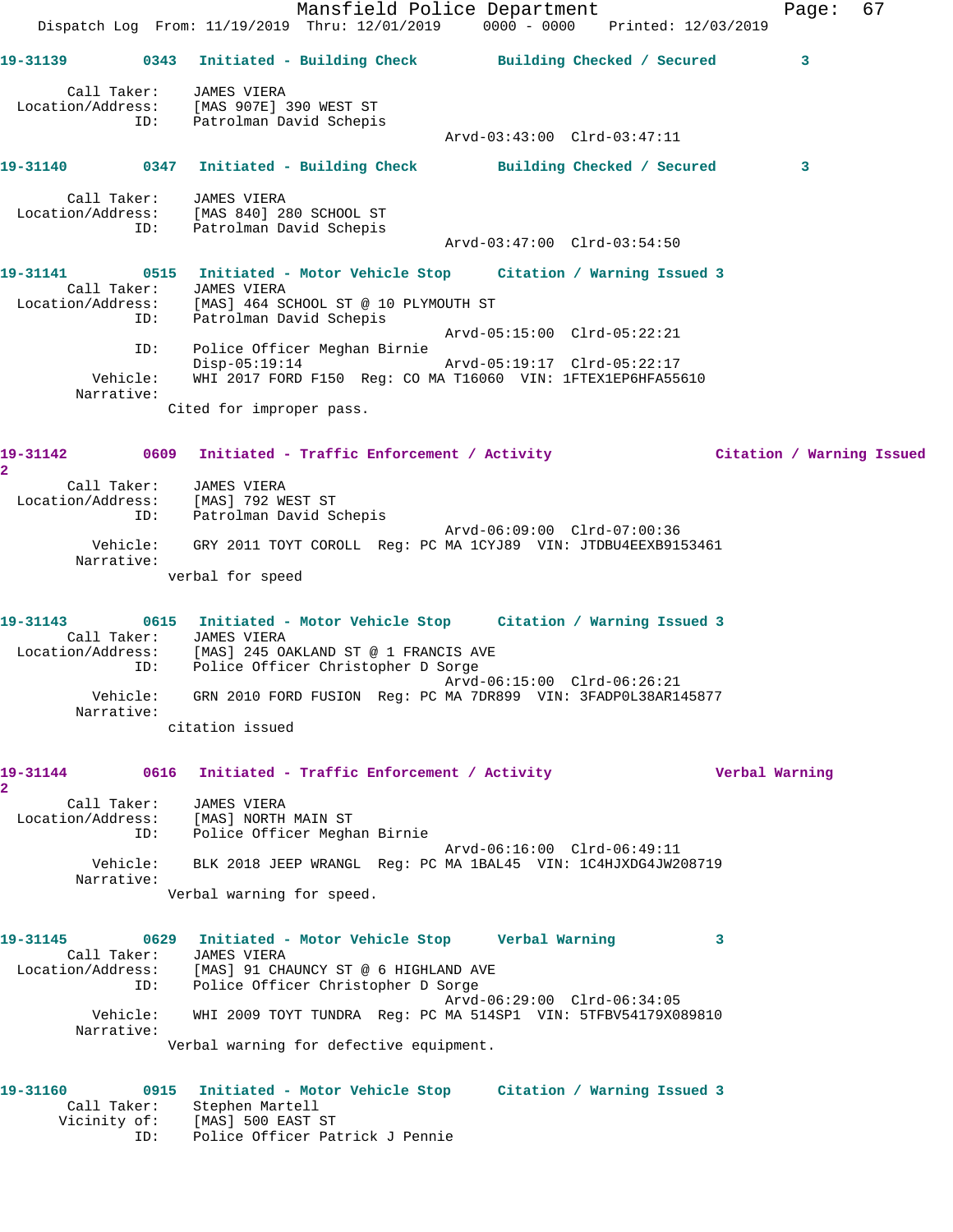Mansfield Police Department Fage: 68 Dispatch Log From: 11/19/2019 Thru: 12/01/2019 0000 - 0000 Printed: 12/03/2019 Arvd-09:15:00 Clrd-09:25:17 Vehicle: BRO 2007 LINC UT MKX Reg: PC MA 93FK99 VIN: 2LMDU88C87BJ38980 **19-31161 0919 Initiated - Motor Vehicle Stop Verbal Warning 3**  Call Taker: Stephen Martell Vicinity of: [MAS] 50 WEST ST ID: Police Officer Nicole M Boldrighini Arvd-09:19:00 Clrd-09:23:57 Vehicle: BLK 2017 HYUN ELANTR Reg: PC MA 7TN825 VIN: KMHD74LF7HU431892 **19-31165 0931 Initiated - Motor Vehicle Stop Citation / Warning Issued 3**  Call Taker: Stephen Martell Location/Address: [MAS] GILES PL ID: Police Officer Nicole M Boldrighini Arvd-09:31:00 Clrd-09:34:59 Vehicle: BLK 2009 LEXS IS250 Reg: PC MA 4NF169 VIN: JTHCK262792029782 19-31166 0935 Initiated - Traffic Enforcement / Activity **Services Rendered 2**  Call Taker: Stephen Martell Location/Address: [MAS] 400 RTE 140 NB @ 287 CHAUNCY ST<br>ID: Police Officer Nicole M Boldrighini Police Officer Nicole M Boldrighini Arvd-09:35:00 Clrd-10:18:15<br>Vehicle: 2013 ACCORD Reg: PC RI BZ399 VIN: 1HGCR2F35DA035988 2013 ACCORD Reg: PC RI BZ399 VIN: 1HGCR2F35DA035988 Vehicle: BLK 2018 TOYT CAMRY Reg: PC MA 6TLF60 VIN: 4T1B11HK8JU600336 Narrative: Unlicensed operation of RI pc bz399 summons to be issued, female licensed operator took control of the vehicle. Narrative: two MV stops, 2 citations issued Refer To Summons: 19MAS-639-AR Summons: OSORIO COR, JUAN ANTONIO<br>Address: 684 CHALKSTONE AVE Apt. # 684 CHALKSTONE AVE Apt. #1 PROVIDENCE, RI Age: 31 Charges: UNLICENSED OPERATION OF MV STOP/YIELD, FAIL TO 19-31168 1017 Initiated - Traffic Enforcement / Activity **Services Rendered 2**  Call Taker: Stephen Martell Location/Address: [MAS] 126 NORTH MAIN ST @ 10 VILLA ST ID: Police Officer Matthew A Souza Arvd-10:17:00 Clrd-10:40:01 Vehicle: RED 2012 TOYT CAMRY Reg: PC MA 724TC3 VIN: 4T1BF1FKXCU605254 Narrative: 1 citation issued. **19-31169 1031 Initiated - Follow up Investigation Services Rendered 3**  Call Taker: Stephen Martell Location/Address: [MAS 960C] 792 WEST ST Apt. #C ID: Police Officer Nicole M Boldrighini Arvd-10:31:00 Clrd-11:02:21 ID: Police Officer David M Sennott Disp-10:32:31 Arvd-10:32:40 Clrd-11:02:31 Narrative: Assisting POP team with a follow up. **19-31170 1041 Initiated - Parking Violations Services Rendered 3**  Call Taker: Stephen Martell Vicinity of: [MAS 962] 333 NORTH MAIN ST ID: Police Officer Matthew A Souza Arvd-10:41:00 Clrd-10:45:26 Vehicle: BLU 2007 CHEV 1500NE Reg: PC MA 9JK673 VIN: 2GCEK19C271633939 Narrative: MV parked blocking the lane, Vehicle moved prior to intervention.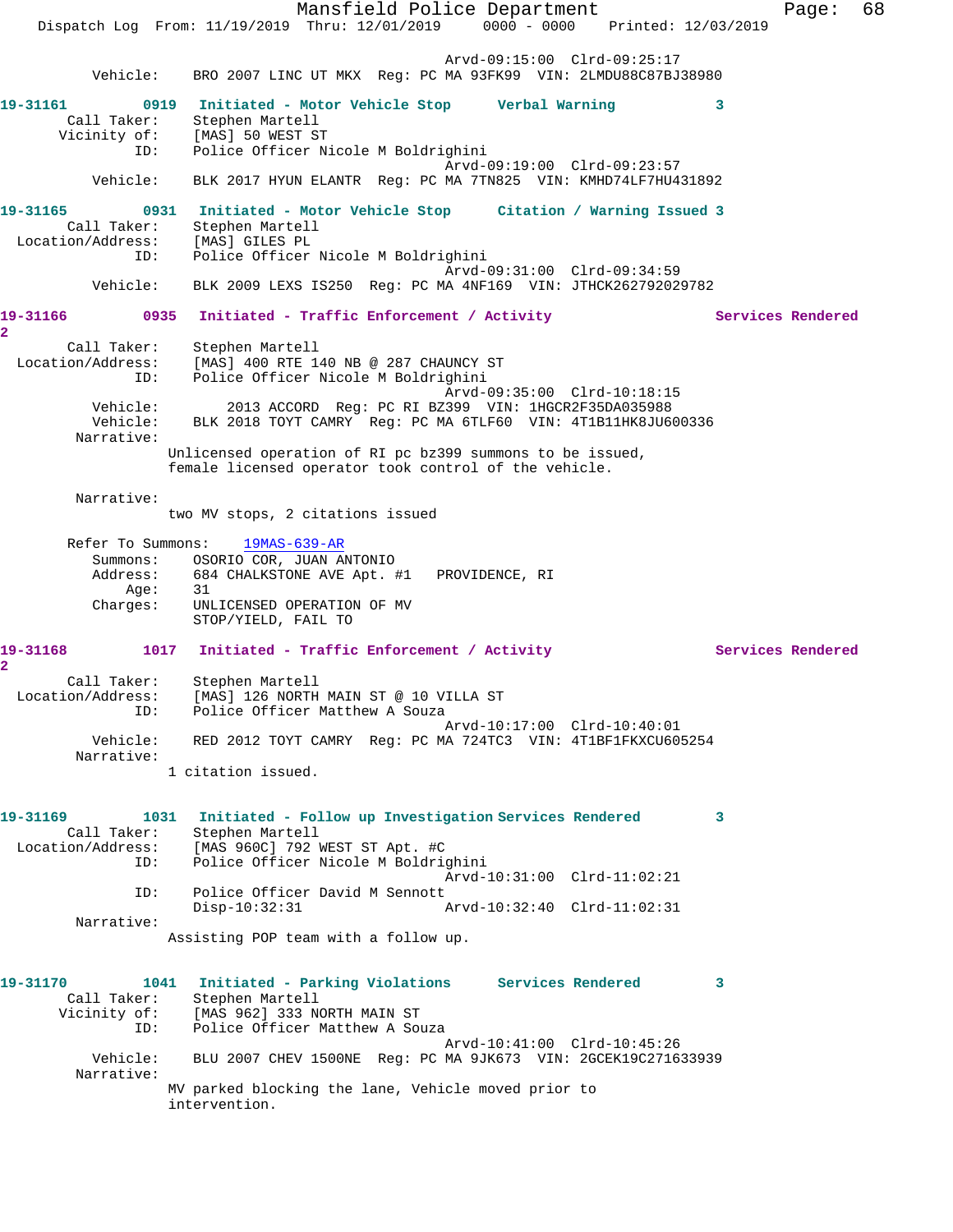Mansfield Police Department Fage: 69 Dispatch Log From: 11/19/2019 Thru: 12/01/2019 0000 - 0000 Printed: 12/03/2019 **19-31172 1108 Initiated - Motor Vehicle Stop Verbal Warning 3**  Call Taker: Stephen Martell Location/Address: [MAS] 30 CHAUNCY ST ID: Police Officer David W Kinahan Arvd-11:08:00 Clrd-11:20:17 Vehicle: BLK 2018 VOLK UT TIGUAN Reg: PC MA 9MED20 VIN: 3VV2B7AXXJM079023 **19-31173 1109 911 - Alarm - Burglar Services Rendered 1**  Call Taker: CARLY MORIARTY Location/Address: [MAS H6680] 1609 WEST ST ID: Police Officer Nicole M Boldrighini Arvd-11:16:53 Clrd-11:20:25 ID: Police Officer Matthew A Souza Disp-11:12:05 Arvd-11:17:17 Clrd-11:20:25 Narrative: family room motion detector reported Narrative: checked the area, homeowner accidental activation of alarm. **19-31174 1110 Initiated - Building Check Building Checked / Secured 3** Call Taker: Stephen Martell Location/Address: [MAS] SCHOOL ST ID: Police Officer Matthew A Souza Arvd-11:10:00 Clrd-11:11:52 19-31176 1122 Initiated - Traffic Enforcement / Activity **Services Rendered 2**  Call Taker: Stephen Martell Location/Address: [MAS 1002] 250 EAST ST ID: Police Officer Patrick J Pennie Arvd-11:22:00 Clrd-11:53:56 Narrative: no vios 19-31177 1127 Phone - 911 Hang-ups & Verifications **Confirmed misdial/Accdntl Call 2**  Call Taker: Stephen Martell Location/Address: [MAS H3789] 25 SPRING ST ID: Police Officer Matthew A Souza Disp-11:29:08 Arvd-11:33:27 Clrd-11:34:04 **19-31178 1134 Initiated - Speed Trailer/Signs Deployed Services Rendered 3**  Call Taker: Police Officer David W Kinahan Location/Address: [MAS] NORTH MAIN ST ID: Police Officer David W Kinahan Arvd-11:34:30 Clrd-12:07:05 Narrative: Speed Trailer deployed in the area 19-31180 1135 Initiated - Traffic Enforcement / Activity **Services Rendered 2**  Call Taker: Stephen Martell Location/Address: [MAS] 110 SPRING ST @ 179 DEAN ST ID: Police Officer Matthew A Souza Arvd-11:35:00 Clrd-11:53:34 **19-31185 1207 Phone - Assist Citizen - P S A Services Rendered 3**  Call Taker: Kieran M Ruth Vicinity of: [MAS] 102 EAST ST ID: Police Officer Patrick J Pennie Disp-12:11:11 Arvd-12:17:47 Clrd-12:23:47 Narrative: A needle found on the sidewalk Narrative: Item removed and properly disposed of.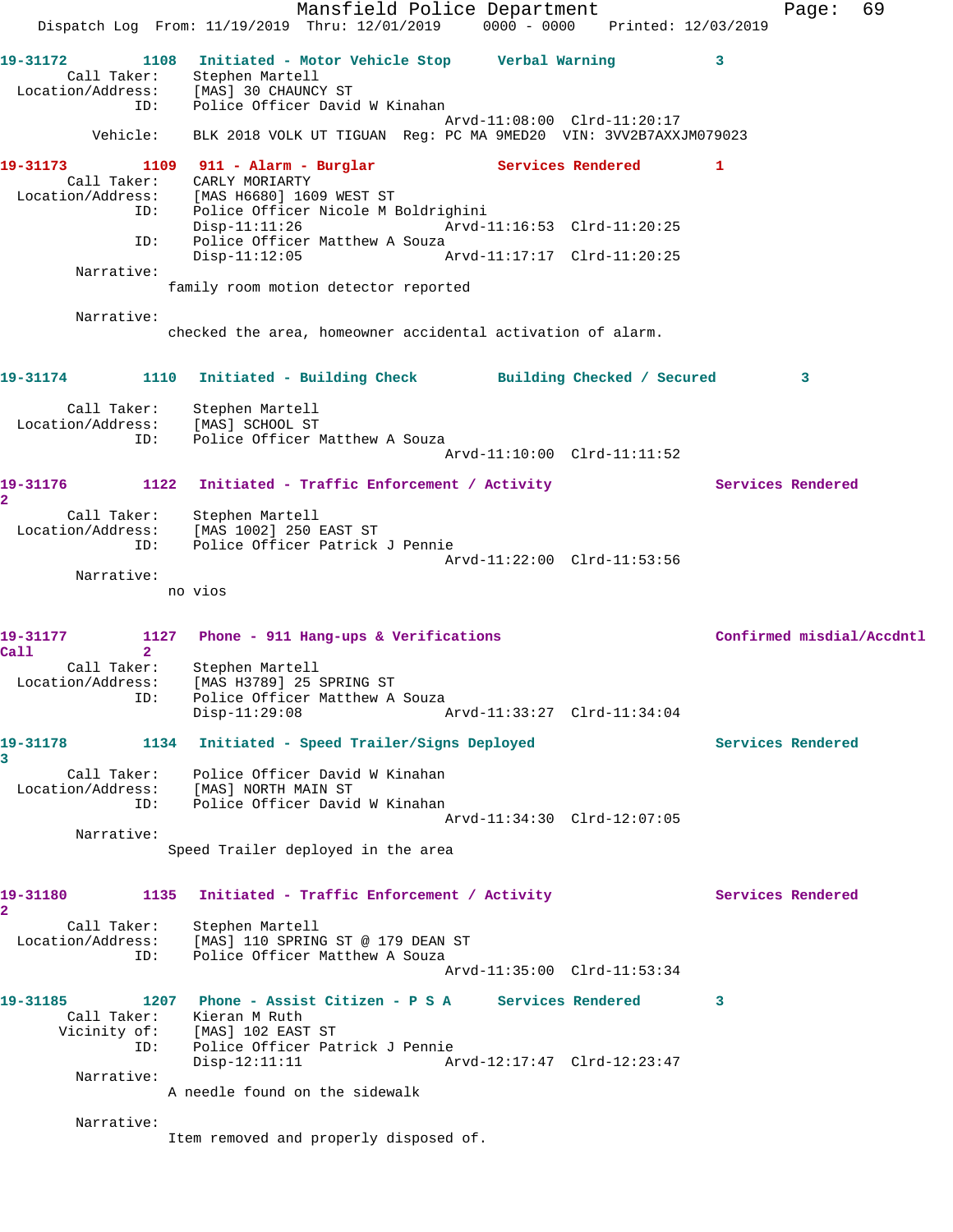**19-31184 1208 Phone - 911 Hang-ups & Verifications Confirmed misdial/Accdntl Call 2**  Call Taker: Stephen Martell Location/Address: [MAS 907] 390 WEST ST Apt. #A ID: Police Officer Nicole M Boldrighini Disp-12:13:01 Arvd-12:20:08 Clrd-12:22:21 Narrative: 911 accidental, phones have to dial 9 to get out. Spoke to a (manager) who stated there was no emergency within the building. Narrative: Spoke to the manager, confirmed accidental and all checks ok. **19-31186 1223 Initiated - Building Check Building Checked / Secured 3** Call Taker: Stephen Martell Location/Address: [MAS 907E] 390 WEST ST<br>TD: Police Officer Nicole N Police Officer Nicole M Boldrighini Arvd-12:23:00 Clrd-12:31:40 **19-31189 1244 911 - Larceny - Value Unknown Investigated - Report Taken 2** Call Taker: Stephen Martell Location/Address: [MAS] 500 SCHOOL ST ID: Police Officer Nicole M Boldrighini Disp-12:46:03 Arvd-12:55:36 Clrd-13:07:00 Vehicle: GRN 2005 FORD RANGER Reg: PAS MA NE87AW VIN: 1FTZR45E85PA55075 Narrative: 911 caller reports that a catalytic converter was taken off of a m/v at the shop sometime overnight. Narrative: officer taking report Refer To Incident: 19MAS-1088-OF **19-31190 1255 Initiated - Speed Trailer/Signs Deployed Services Rendered 3**  Call Taker: Police Officer David W Kinahan Location/Address: [MAS 253] 330 PRATT ST Apt. #A ID: Police Officer David W Kinahan Arvd-12:56:44 Clrd-16:23:02 Narrative: Officer Kinahan out to Deploy Speed Signs to the area. **19-31191 1255 Walk-In - Larceny over \$1200 Services Rendered 2**  Call Taker: Support Staff Matthew Todesco Location/Address: [MAS 238] 100 FORBES BLVD ID: Police Officer Matthew A Souza<br>Disp-12:58:53 Disp-12:58:53 Arvd-13:21:41 Clrd-14:50:35 Narrative: RP into the station to report money was stolen from her bank account, Ofc Souza into speak with the RP. Refer To Incident: 19MAS-1089-OF **19-31192 1323 Phone - Assist Citizen - P S A Services Rendered 3**  Call Taker: Kieran M Ruth<br>Location/Address: [MAS 982] 111 ess: [MAS 982] 111 HOPE ST<br>ID: Police Officer Patrick ID: Police Officer Patrick J Pennie Disp-13:25:10 Arvd-13:30:00 Clrd-13:30:05 Vehicle: GRY 2015 FORD EDGE Reg: PC MA 548WH5 VIN: 2FMTK4J87FBC08317 Narrative: Party locked out of her vehicle with an infant and child with her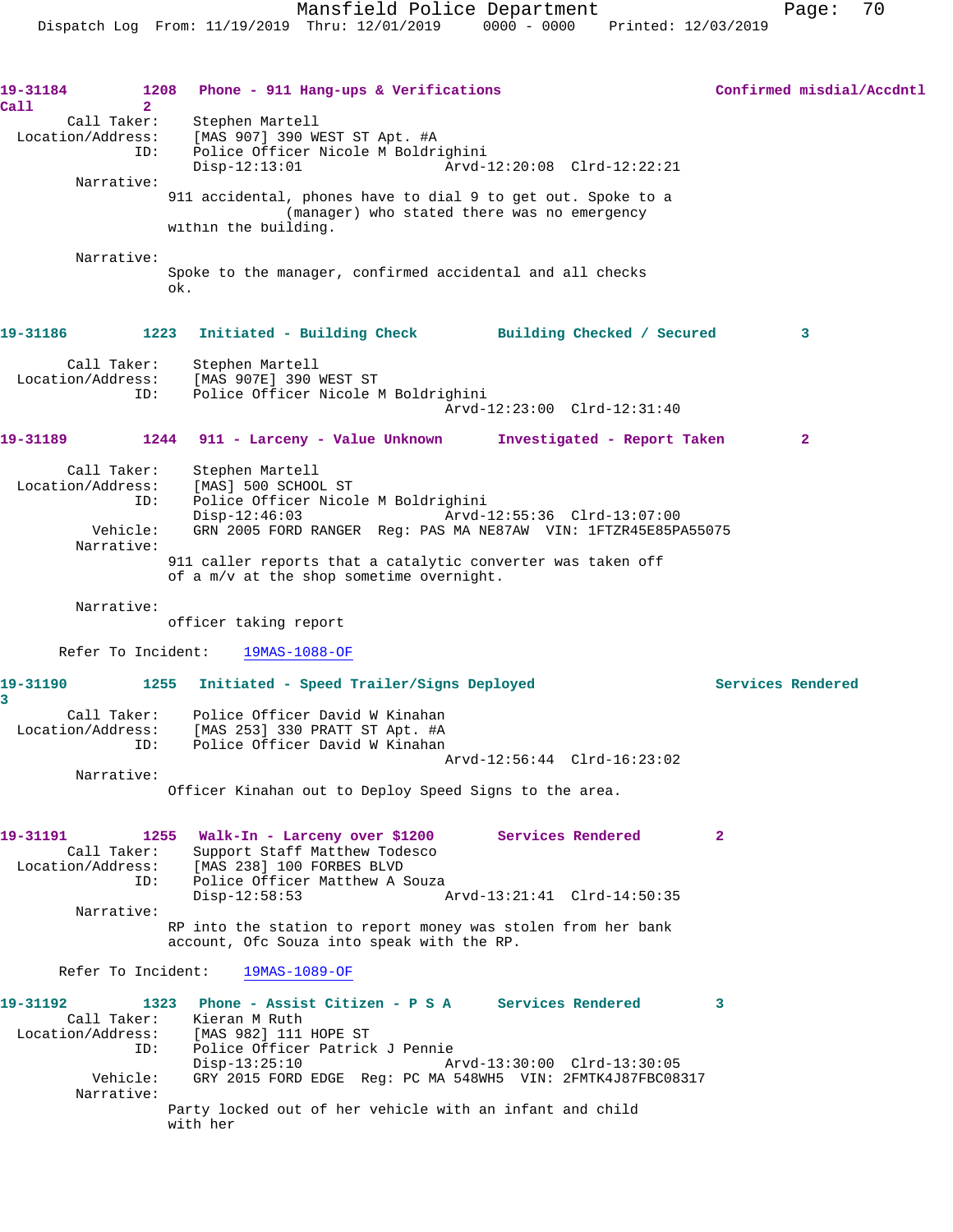Mansfield Police Department Page: 71 Dispatch Log From: 11/19/2019 Thru: 12/01/2019 0000 - 0000 Printed: 12/03/2019 Narrative: Owner was able to gain entry to vehicle on her own. Officers clear. **19-31193 1344 Initiated - Traffic Cntrl / Dirctn Services Rendered 3**  Call Taker: Stephen Martell Location/Address: [MAS 1002] 250 EAST ST ID: Animal Control Steven Simonds Arvd-13:44:00 Clrd-14:56:00 **19-31194 1347 Initiated - Traffic Cntrl / Dirctn Services Rendered 3**  Call Taker: Stephen Martell Location/Address: [MAS 1002] 250 EAST ST ID: Sergeant Thomas R Connor Arvd-13:47:00 Clrd-13:59:31 **19-31199 1413 Initiated - Motor Vehicle Stop Citation / Warning Issued 3**  Call Taker: GARIN EISELE Location/Address: [MAS] 1 SCHOOL ST @ 167 WEST ST ID: Police Officer Nicole M Boldrighini Arvd-14:13:00 Clrd-14:16:10 Vehicle: ONG 2003 HOND ELEMEN Reg: PC MA 47TE40 VIN: 5J6YH28643L054219 Narrative: M14 traffic stop. Narrative: Citation for red light violation. **19-31200 1417 Initiated - Building Check Building Checked / Secured 3** Call Taker: GARIN EISELE Location/Address: [MAS 840] 280 SCHOOL ST ID: Police Officer Nicole M Boldrighini Arvd-14:17:00 Clrd-14:25:32 **19-31201 1421 Initiated - Assist Citizen - P S A Services Rendered 3**  Call Taker: GARIN EISELE Location/Address: [MAS 12] 250 EAST ST ID: Detective Kenneth E Wright Arvd-14:21:00 Clrd-14:24:45 Narrative: MD2 transporting female juvenile to Williams street SM 83611. Narrative: Em: 83614 at 84 Williams. **19-31202 1424 Phone - Motor Veh Acc - No Injury Services Rendered 1**  Call Taker: Kieran M Ruth Location/Address: [MAS 840J100] 280 SCHOOL ST Apt. #J100 ID: Police Officer Nicole M Boldrighini Disp-14:25:46 Arvd-14:25:59 Clrd-14:33:58 Vehicle: GRY 2018 TOYT COROLL Reg: PC MA 1HAP41 VIN: 2T1BURHE2JC981991 Vehicle: WHI 2010 GMC YUKONX Reg: PC MA 1DF876 VIN: 1GKUKKE32AR161798 Narrative: Out for a minor MVA Narrative: parties exchanged information Refer To Accident: 19MAS-442-AC **19-31204 1506 Initiated - Building Check Building Checked / Secured 3** Call Taker: Stephen Martell Location/Address: [MAS 281A] 1 CROCKER ST ID: Police Officer Matthew A Souza Arvd-15:06:00 Clrd-15:09:47

Narrative: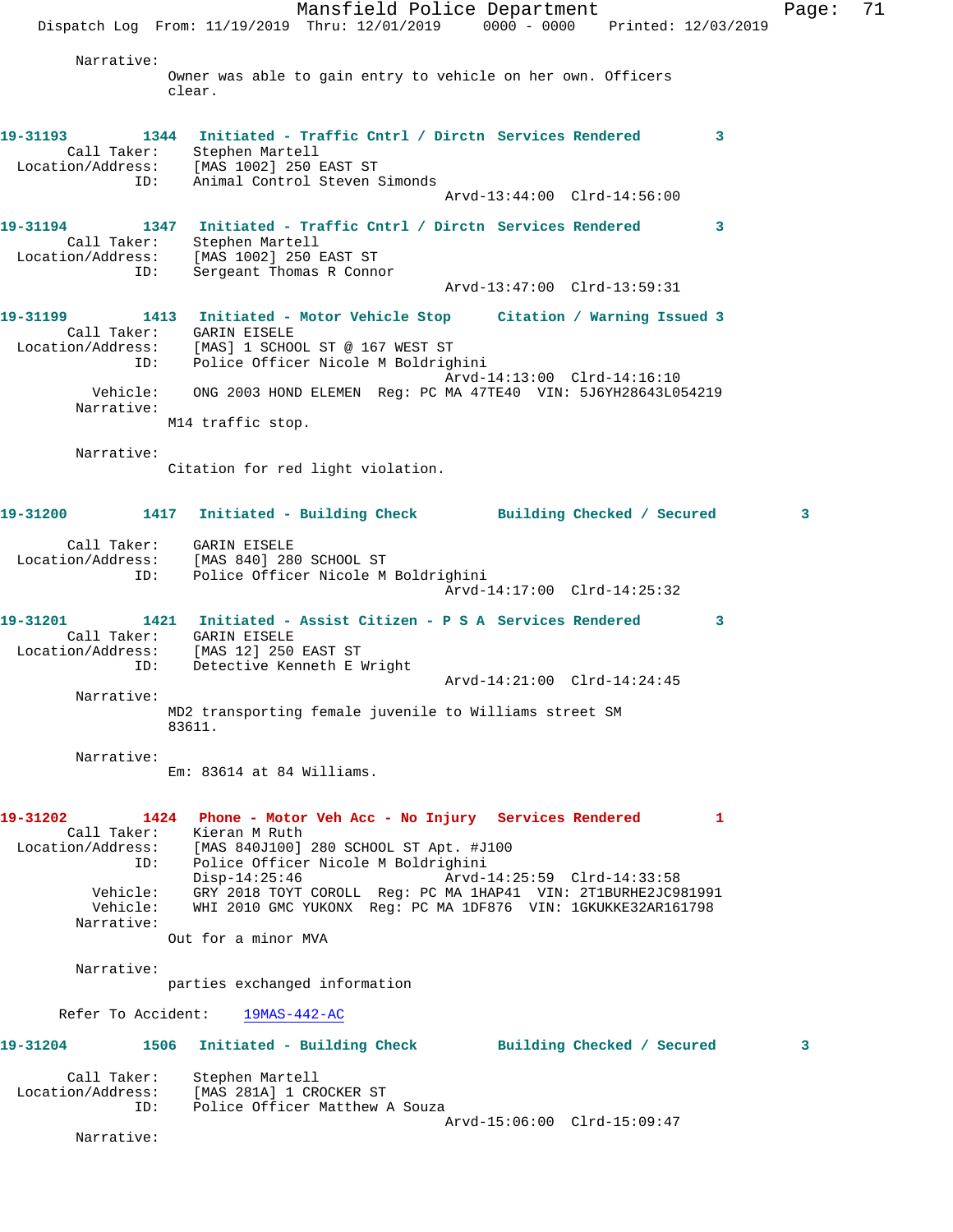Mansfield Police Department Page: 72 Dispatch Log From: 11/19/2019 Thru: 12/01/2019 0000 - 0000 Printed: 12/03/2019 officer stated the group was in the area and scattered upon his arrival. A jacket was left behind that no one claimed, taken as abandoned property. **19-31207 1615 Phone - Suspicious Actv / Persn / Veh Spoken To 2** Call Taker: Stephen Martell Location/Address: [MAS H2974] 246 FRANKLIN ST<br>ID: Police Officer Nicole P New Police Officer Nicole P Newport<br>Disp-16:19:18 A Disp-16:19:18 Arvd-16:25:37 Clrd-16:29:43 Narrative: CP stating 2 males in blue jackets with "Powers" on the back are going door to door. Narrative: Front desk confirmed Powers Home Remodeling does have a permit. Narrative: officer makes contact at Darby drive Narrative: Both males will be picked up by manager at 1700 **19-31210 1639 Initiated - Disabled Motor Vehicle Services Rendered 3**  Call Taker: Stephen Martell Location/Address: [MAS] COPELAND DR @ SCHOOL ST ID: Police Officer David W Kinahan Arvd-16:39:00 Clrd-16:44:19 Vehicle: BLU 2004 ISU UT AXIOM Reg: PC MA 4739DZ VIN: 4S2DF58Y244600948 Narrative: Officer came across a DMV, providing lights while a tow arrives. Narrative: achins has the vehicle **19-31212 1702 Initiated - Motor Vehicle Stop Citation / Warning Issued 3**  Call Taker: PATRICK FEENEY Location/Address: [MAS 1017] RTE 495 SB ID: Detective Gregory S Martell Arvd-17:02:44 Clrd-17:07:04 Vehicle: WHI 2015 CHEV SONIC Reg: PC MA 9HZ919 VIN: 1G1JA6SH9F4198059 **19-31216 1727 Initiated - Community Policing Services Rendered 3**  Call Taker: Kieran M Ruth<br>Location/Address: [MAS 331] 255 [MAS 331] 255 EAST ST ID: Police Officer Nicole P Newport Arvd-17:27:00 Clrd-18:01:17 Narrative: Out with Champs **19-31220 1757 Initiated - Selective Enforcement/RADAR Services Rendered 3**  Call Taker: Kieran M Ruth Vicinity of: [MAS] 300 WEST ST<br>ID: Detective Christop Detective Christopher P Walsh Arvd-17:57:00 Clrd-18:34:40 Narrative: Selective enforcement in the area. Narrative: No violations observed. **19-31223 1822 Phone - Erratic Oper MV / Road Rage Services Rendered 3**  Call Taker: Kieran M Ruth Location/Address: [MAS H4984] 55 CLINTON ST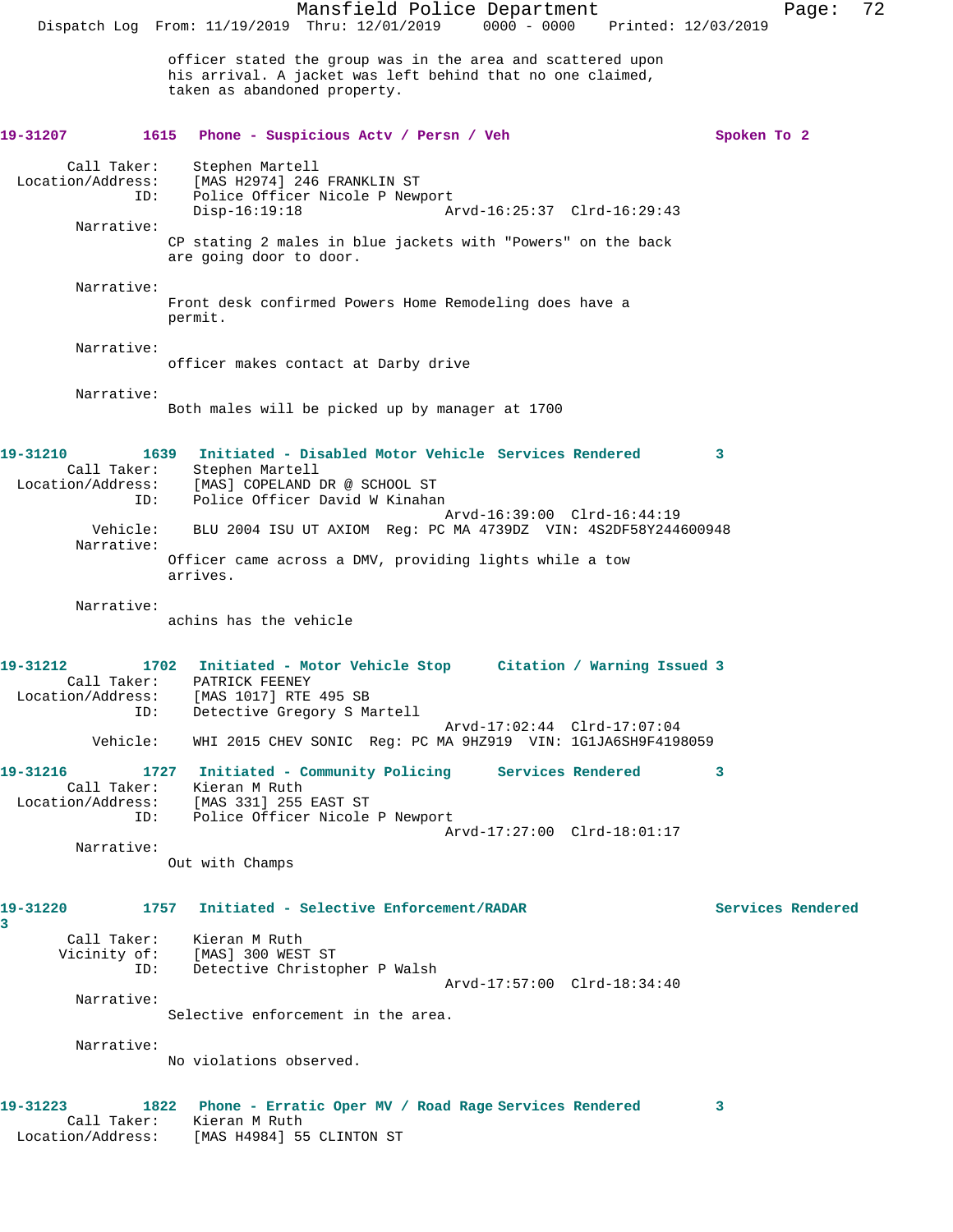Mansfield Police Department Fage: 73 Dispatch Log From: 11/19/2019 Thru: 12/01/2019 0000 - 0000 Printed: 12/03/2019 ID: Detective Gregory S Martell Disp-18:23:48 Arvd-18:30:35 Clrd-19:05:03<br>Vehicle: GRY 2001 FORD F350 Reg: PC MA 1AVV26 VIN: 1FTSX31L01ED91 GRY 2001 FORD F350 Reg: PC MA 1AVV26 VIN: 1FTSX31L01ED91637 Narrative: Out for the report of a whited or gray P/U truck theta drives at a high rate of speed through the neighborhood a couple of times a week Narrative: M12 reports that the m/v is parked upon arrival; checking in with the RP. **19-31224 1829 911 - 911 Hang-ups & Verifications Confirmed misdial/Accdntl Call 2** Call Taker: PATRICK FEENEY Location/Address: [MAS H1994] 16 SHORT ST<br>ID: Police Officer Nicole P Police Officer Nicole P Newport<br>Disp-18:29:47 A Disp-18:29:47 Arvd-18:36:37 Clrd-18:45:20 19-31228 1919 Walk-In - Identity Theft **Incident Report** 1 Call Taker: Support Staff Katherine Gillis<br>Location/Address: [MAS H2291] 6 VILLAGE RD ess: [MAS H2291] 6 VILLAGE RD<br>ID: Detective Christopher P W Detective Christopher P Walsh<br>Disp-19:27:36 Disp-19:27:36 Arvd-19:27:39 Clrd-19:58:14 Narrative: RP reporting that someone opened up a fake sprint account using his credit card and would like to speak with an officer. Narrative: See OF report for further Refer To Incident: 19MAS-1090-OF **19-31230 1940 Phone - 911 Hang-ups & Verifications Incident Report 2**  Call Taker: NICHOLAS GOYETTE Location/Address: Police Officer Nicole P Newport<br>Disp-19:41:02 A Disp-19:41:02 <br>
Detective Gregory S Martell<br>
Detective Gregory S Martell Detective Gregory S Martell Disp-19:41:05 Arvd-19:45:42 Clrd-20:00:25 Narrative:

Narrative:

Refer To Incident: 19MAS-1091-OF

| 19-31234          | 2034 | Phone - ACO Activity                                  | Incident Report             |  |
|-------------------|------|-------------------------------------------------------|-----------------------------|--|
| Call Taker:       |      | DAVID SULLIVAN                                        |                             |  |
| Location/Address: |      | [MAS H5312] 260 ELM TER                               |                             |  |
|                   | ID:  | Detective Gregory S Martell                           |                             |  |
|                   |      | $Disp-20:38:11$                                       | Arvd-20:43:49 Clrd-21:18:02 |  |
|                   | ID:  | Detective Christopher P Walsh                         |                             |  |
|                   |      | $Disp-20:38:22$                                       | Arvd-20:52:21 Clrd-21:18:01 |  |
| Narrative:        |      |                                                       |                             |  |
|                   |      | $R/p$ states his dog bit the r/ps brother.            |                             |  |
|                   |      | The victim has left to seek medical attention but the |                             |  |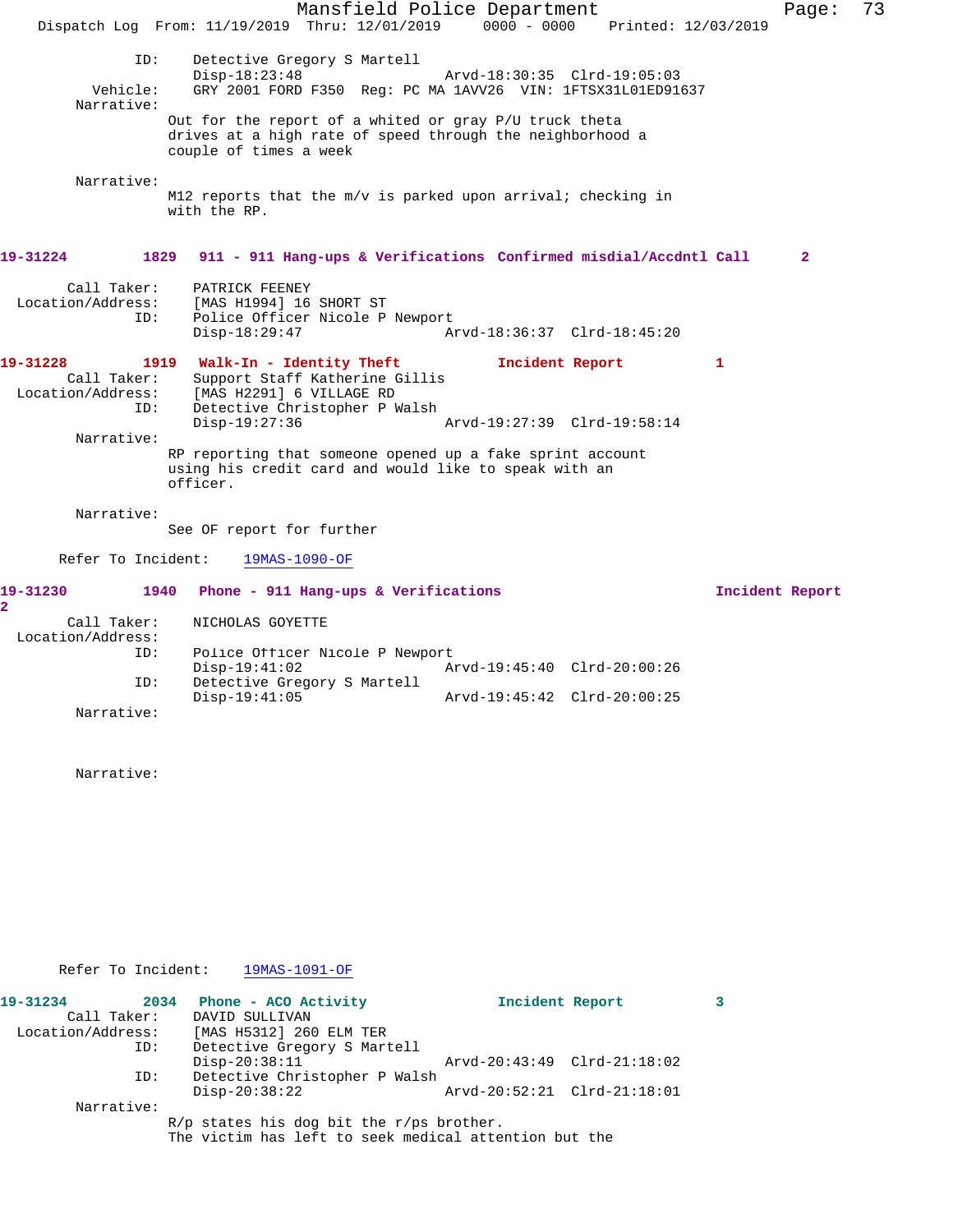Mansfield Police Department Page: 74 Dispatch Log From: 11/19/2019 Thru: 12/01/2019 0000 - 0000 Printed: 12/03/2019 homeowner/dog owner wants the dog removed as a potential danger to his family. Narrative: M12/M2/ACO Collins responding Narrative: M2 reports units clear, dog removed and ACO Collins following one of the dog owners to shelter. Victim at urgent care receiving treatment. See OF report for further Refer To Incident: 19MAS-1092-OF **19-31237 2143 Phone - Suspicious Actv / Persn / Veh Gone on Arrival 2**  Call Taker: GARIN EISELE Location/Address: [MAS H710] 175 YORK RD ID: Detective Gregory S Martell Disp-21:44:48 Arvd-21:56:44 Clrd-22:02:21 Narrative: Caller reporting kids ringing doorbells in the area. Narrative: Clear, GOA **19-31242 2318 Phone - 911 Hang-ups & Verifications Confirmed misdial/Accdntl Call** 2<br>**Call Taker**: NICHOLAS GOYETTE Location/Address: [MAS H6515] 256 WILLIAMS ST ID: Detective Christopher P Walsh Disp-23:19:35 Arvd-23:28:35 Clrd-23:29:55<br>TD: Detective Gregory S Martell Detective Gregory S Martell<br>Disp-23:19:37 Disp-23:19:37 Arvd-23:27:24 Clrd-23:29:56 Narrative: Out for a 911 hangup. Callbacks attempted, cannot connect Narrative: Clear, confirmed accidental **19-31243 2333 Phone - Assist Citizen - P S A Services Rendered 3**  Call Taker: NICHOLAS GOYETTE Location/Address: [MAS 199] 54 CHAUNCY ST Sergeant Lawrence G Crosman Disp-23:34:11 Arvd-23:45:59 Clrd-23:51:43 Narrative: Caller reports just being released and is stranded, looking to get to Extended Stay in Norton. NPD will meet at Cumberland farms by Xfinity to assist **For Date: 11/27/2019 - Wednesday 19-31250 0102 Initiated - Proactive Patrol Building Checked / Secured 3** Call Taker: NICHOLAS GOYETTE Location/Address: [MAS 1002] 250 EAST ST ID: Police Officer Michelle Bellevue Arvd-01:02:00 Clrd-01:09:36 Narrative: Checking the area. **19-31251 0113 Initiated - Proactive Patrol Building Checked / Secured 3** Call Taker: NICHOLAS GOYETTE Location/Address: [MAS 900A] 242 CHAUNCY ST Apt. #1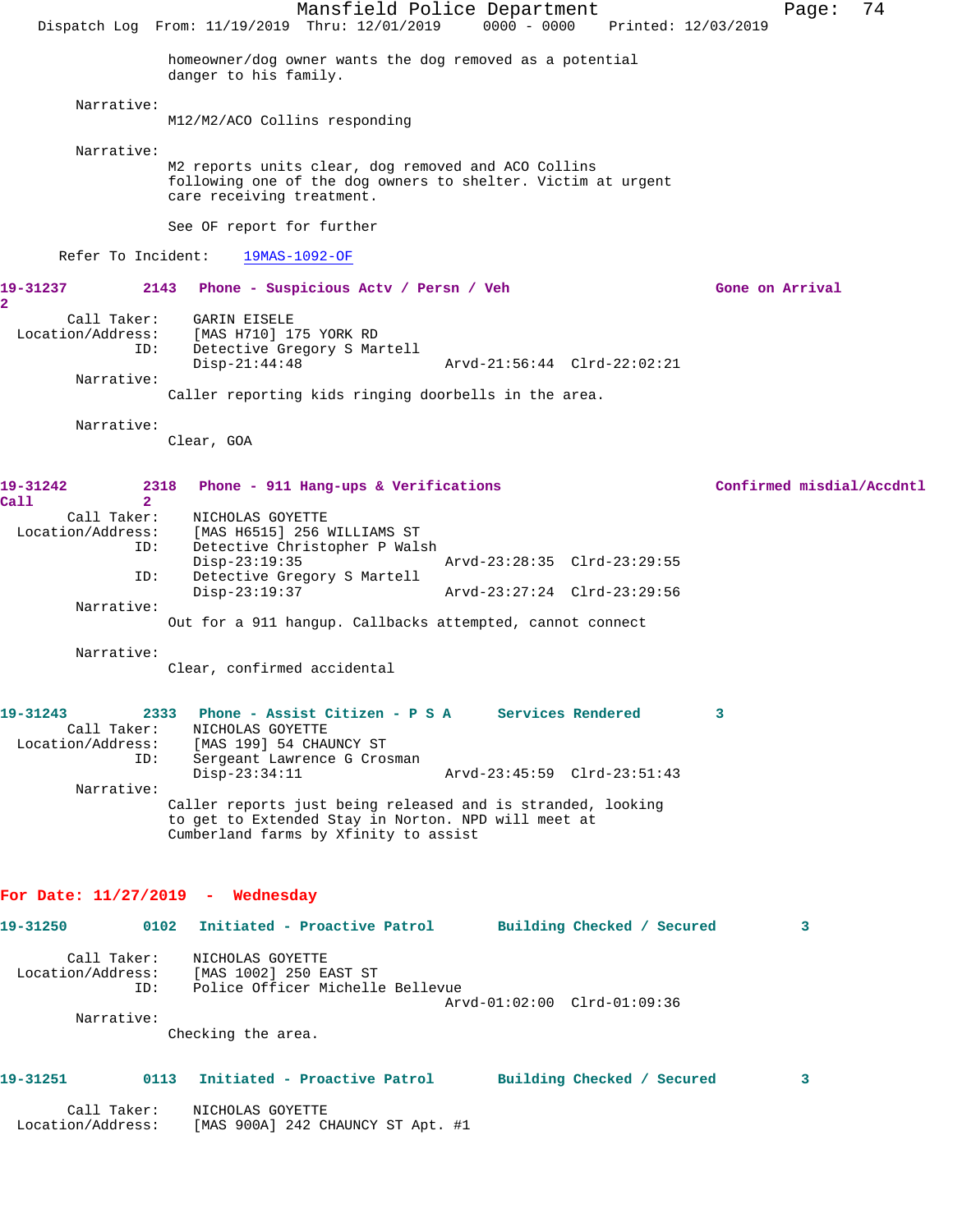|          |                    | Dispatch Log From: 11/19/2019 Thru: 12/01/2019 0000 - 0000 Printed: 12/03/2019                          | Mansfield Police Department |                             | Page: | 75 |
|----------|--------------------|---------------------------------------------------------------------------------------------------------|-----------------------------|-----------------------------|-------|----|
|          | ID:                | Patrolman David Schepis                                                                                 |                             |                             |       |    |
|          | Narrative:         |                                                                                                         | Arvd-01:13:00 Clrd-01:19:18 |                             |       |    |
|          |                    | Checking the area.                                                                                      |                             |                             |       |    |
| 19-31252 |                    | 0124 Initiated - Proactive Patrol Building Checked / Secured                                            |                             |                             | 3     |    |
|          | Call Taker:<br>ID: | NICHOLAS GOYETTE<br>Location: [MAS] HOTELS                                                              |                             |                             |       |    |
|          |                    | Police Officer Meghan Birnie                                                                            | Arvd-01:24:00 Clrd-01:44:02 |                             |       |    |
|          | Narrative:         |                                                                                                         |                             |                             |       |    |
|          |                    | Checking the area of the hotels with M10                                                                |                             |                             |       |    |
|          |                    | 19-31254 0148 Initiated - Proactive Patrol Building Checked / Secured                                   |                             |                             | 3     |    |
|          | Call Taker:<br>ID: | NICHOLAS GOYETTE<br>Location/Address: [MAS 840] 280 SCHOOL ST<br>Police Officer Meghan Birnie           |                             |                             |       |    |
|          | Narrative:         |                                                                                                         | Arvd-01:48:00 Clrd-01:58:49 |                             |       |    |
|          |                    | Checking the area.                                                                                      |                             |                             |       |    |
| 19-31255 |                    | 0204 Initiated - Proactive Patrol Building Checked / Secured                                            |                             |                             | 3     |    |
|          | ID:                | Call Taker: NICHOLAS GOYETTE<br>Location/Address: [MAS 802B] 428 ELM ST<br>Police Officer Meghan Birnie |                             |                             |       |    |
|          |                    |                                                                                                         |                             | Arvd-02:04:00 Clrd-02:04:41 |       |    |
|          | Narrative:         | Checking the area.                                                                                      |                             |                             |       |    |
|          |                    | 19-31256 0215 Initiated - Proactive Patrol Building Checked / Secured                                   |                             |                             | 3     |    |
|          | Call Taker:<br>ID: | NICHOLAS GOYETTE<br>Location/Address: [MAS 281A] 1 CROCKER ST<br>Patrolman David Schepis                |                             |                             |       |    |
|          | Narrative:         |                                                                                                         | Arvd-02:15:00 Clrd-02:19:00 |                             |       |    |
|          |                    | Checking the area.                                                                                      |                             |                             |       |    |
| 19-31257 |                    | 0215 Initiated - Proactive Patrol Building Checked / Secured                                            |                             |                             | 3     |    |
|          | Call Taker:<br>ID: | NICHOLAS GOYETTE<br>Location/Address: [MAS 907E] 390 WEST ST<br>Police Officer Meghan Birnie            |                             |                             |       |    |
|          | Narrative:         |                                                                                                         |                             | Arvd-02:15:00 Clrd-02:23:17 |       |    |
|          |                    | Checking the area.                                                                                      |                             |                             |       |    |
| 19-31258 |                    | 0218 Initiated - Proactive Patrol Building Checked / Secured                                            |                             |                             | 3     |    |
|          | Call Taker:<br>ID: | NICHOLAS GOYETTE<br>Location/Address: [MAS 1016] 4 ERICK RD<br>Police Officer Michelle Bellevue         |                             |                             |       |    |
|          |                    |                                                                                                         |                             | Arvd-02:18:00 Clrd-02:36:12 |       |    |
|          | Narrative:         | Checking the area.                                                                                      |                             |                             |       |    |
| 19-31259 |                    | 0236 Initiated - Proactive Patrol                                                                       |                             | Building Checked / Secured  | 3     |    |
|          | Call Taker:<br>ID: | NICHOLAS GOYETTE<br>Location/Address: [MAS 255] 377 CHAUNCY ST<br>Police Officer Meghan Birnie          |                             |                             |       |    |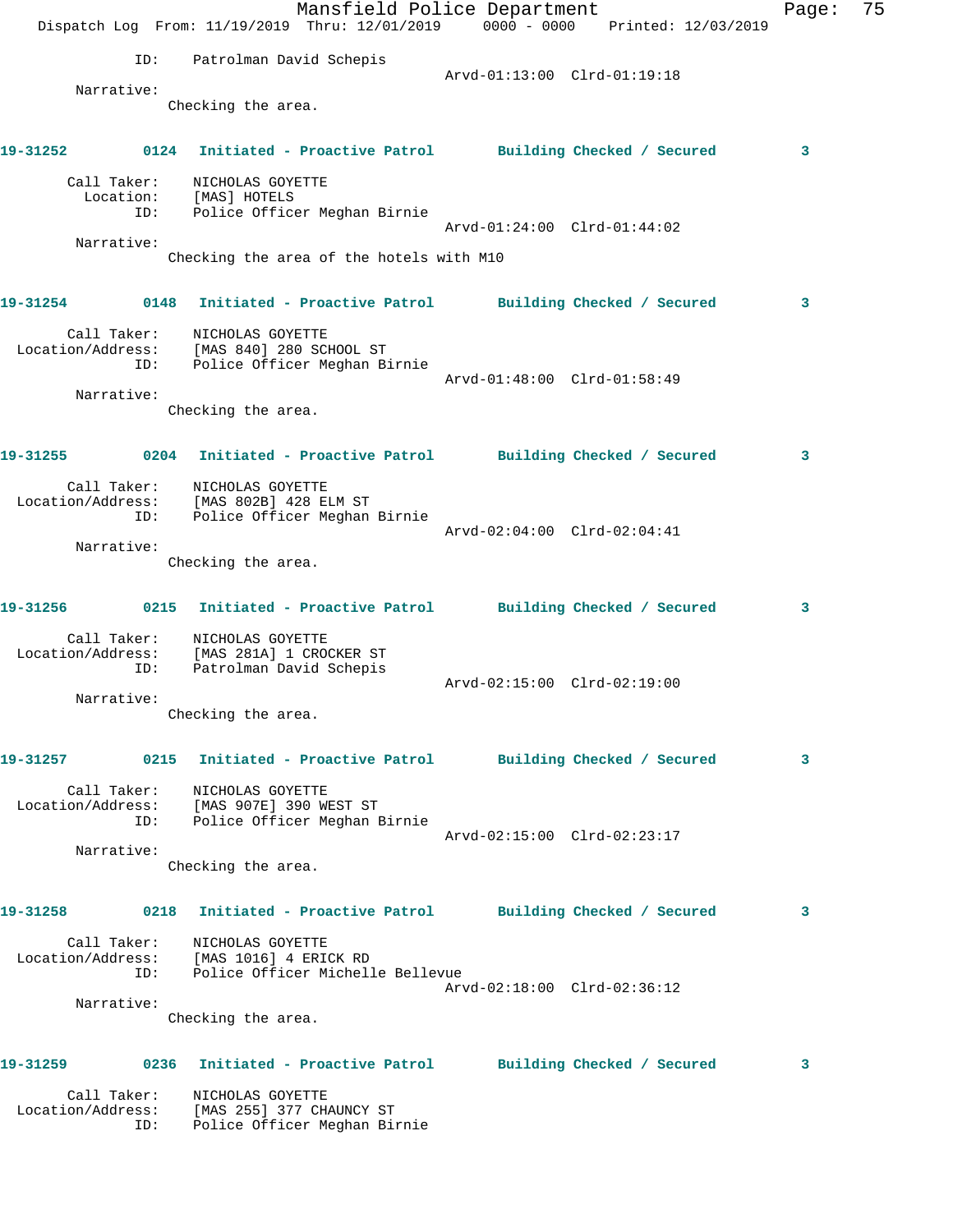Dispatch Log From: 11/19/2019 Thru: 12/01/2019 0000 - 0000 Printed: 12/03/2019 Arvd-02:36:00 Clrd-02:41:18 Narrative: Checking the area. **19-31260 0246 Phone - Alarm - Burglar False / Accidental Alarm 1**  Call Taker: NICHOLAS GOYETTE Location/Address: [MAS 9A] 55 CABOT BLVD ID: Police Officer Meghan Birnie Disp-02:48:25 Arvd-02:50:07 Clrd-02:56:51 ID: Patrolman David Schepis Disp-02:48:27 Arvd-02:51:17 Clrd-02:56:50 Narrative: Zone: receiving area motion Rep: pending Narrative: Clear, checks handtight **19-31262 0254 Initiated - Proactive Patrol Building Checked / Secured 3** Call Taker: NICHOLAS GOYETTE Location/Address: [MAS 992] 660 EAST ST ID: Police Officer Michelle Bellevue Arvd-02:54:00 Clrd-02:57:05 Narrative: Checking the area. **19-31263 0300 Initiated - Proactive Patrol Building Checked / Secured 3** Call Taker: NICHOLAS GOYETTE Location/Address: [MAS 987A] 125 HIGH ST Apt. #1-4 ID: Patrolman David Schepis Arvd-03:00:00 Clrd-03:02:15 Narrative: Checking the area. **19-31264 0323 Initiated - Proactive Patrol Building Checked / Secured 3** Call Taker: NICHOLAS GOYETTE Location/Address: [MAS 204] 26 OTIS ST ID: Police Officer Meghan Birnie Arvd-03:23:00 Clrd-03:27:39 Narrative: Checking the area. **19-31266 0338 Initiated - Proactive Patrol Building Checked / Secured 3** Call Taker: NICHOLAS GOYETTE Location/Address: [MAS 243] 500 SCHOOL ST ID: Police Officer Meghan Birnie Arvd-03:38:00 Clrd-03:38:57 **19-31267 0427 Phone - Assist Fire Department Referred to Other Agency 3**  Call Taker: NICHOLAS GOYETTE

 Narrative: Assisting the FD with a fire/medical related incident.

Disp-04:28:36 Arvd-04:36:29 Clrd-04:47:24

## **19-31269 0637 Initiated - Selective Enforcement/RADAR Citation / Warning Issued**

ID: Police Officer Meghan Birnie

Location/Address: [MAS H1231] 143 TREMONT ST

**3**  Call Taker: Kieran M Ruth Location/Address: [MAS] ESSEX ST ID: Police Officer Michelle Bellevue Arvd-06:37:00 Clrd-06:56:47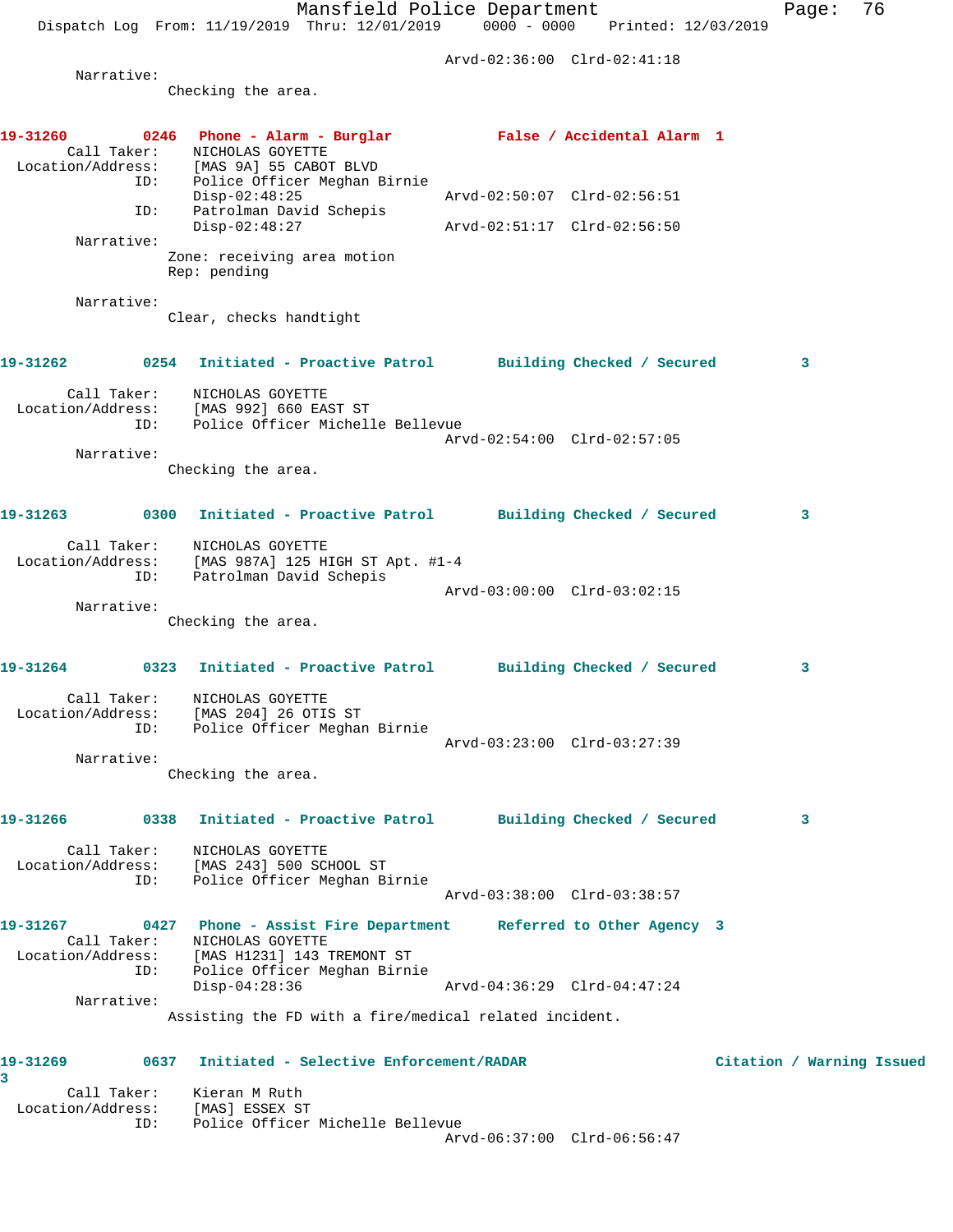Mansfield Police Department Fage: 77 Dispatch Log From: 11/19/2019 Thru: 12/01/2019 0000 - 0000 Printed: 12/03/2019 Narrative: Selective enforcement in the area. **19-31283 0914 Initiated - Building Check Building Checked / Secured 3** Call Taker: Stephen Martell Location/Address: [MAS 840] 280 SCHOOL ST ID: Police Officer Patrick J Pennie Arvd-09:14:00 Clrd-09:24:59 **19-31289 1035 Alarm - Alarm - Burglar False / Accidental Alarm 1**  Call Taker: PATRICK FEENEY Location/Address: [MAS H3558] 7 ELMWOOD CT ID: Police Officer Patrick J Pennie Disp-10:37:54 Arvd-10:52:22 Clrd-10:52:30<br>ID: Police Officer Gregg S Kennedy Police Officer Gregg S Kennedy Disp-10:38:02 Clrd-10:50:38 ID: Police Officer Matthew A Souza<br>Disp-10:46:29 A Disp-10:46:29 Arvd-10:52:20 Clrd-10:52:27 Vehicle: BLK 2012 NISS ALTIMA Reg: PC MA 4DZ729 VIN: 1N4AL2AP4CN410414 Narrative: perimeter front door alarm; no keyholders Narrative: checked with the baby sitter, alarm has had some issues in the past week. No issues to report. **19-31292 1115 Walk-In - Assist Citizen - P S A Services Rendered 3**  Call Taker: Support Staff Matthew Todesco Location/Address: ID: Police Officer Patrick J Pennie Disp-11:17:38 Arvd-11:17:42 Clrd-12:07:23 Narrative: **19-31293 1136 Phone - 911 Hang-ups & Verifications Confirmed misdial/Accdntl Call 2**  Call Taker: Stephen Martell Location/Address: [MAS H3275] 332 ELM ST ID: Police Officer Matthew A Souza Disp-11:39:03 Arvd-11:46:54 Clrd-11:48:29 Narrative: spoke with a male party named reporting the call was accidental, he bought a new phone for his grandparents and was trying to activate it for them. Narrative: Spoke to the calling party, confirmed accidental and all checks ok. 19-31297 1207 Initiated - Traffic Enforcement / Activity **Services Rendered 2**  Call Taker: Stephen Martell Location/Address: [MAS] 99 COPELAND DR @ 235 CHAUNCY ST ID: Sergeant Brian P Thibault Arvd-12:07:00 Clrd-13:08:14 Vehicle: BLK 2016 FORD PK F150 Reg: PAS MA NE56FA VIN: 1FTFW1EF2GFC20162 Vehicle: BLU 1981 CHEV TR PU Reg: CO MA AE10790 VIN: 2GCCC14D9B1125478 Narrative: MV stop RI 89355 dump truck. OLN 9694526. Issued verbal warning for obstructing the intersection at Chauncy and Walgreens. Narrative: Out with MA/NE56FA

19-31301 1304 Initiated - Traffic Enforcement / Activity **Services Rendered**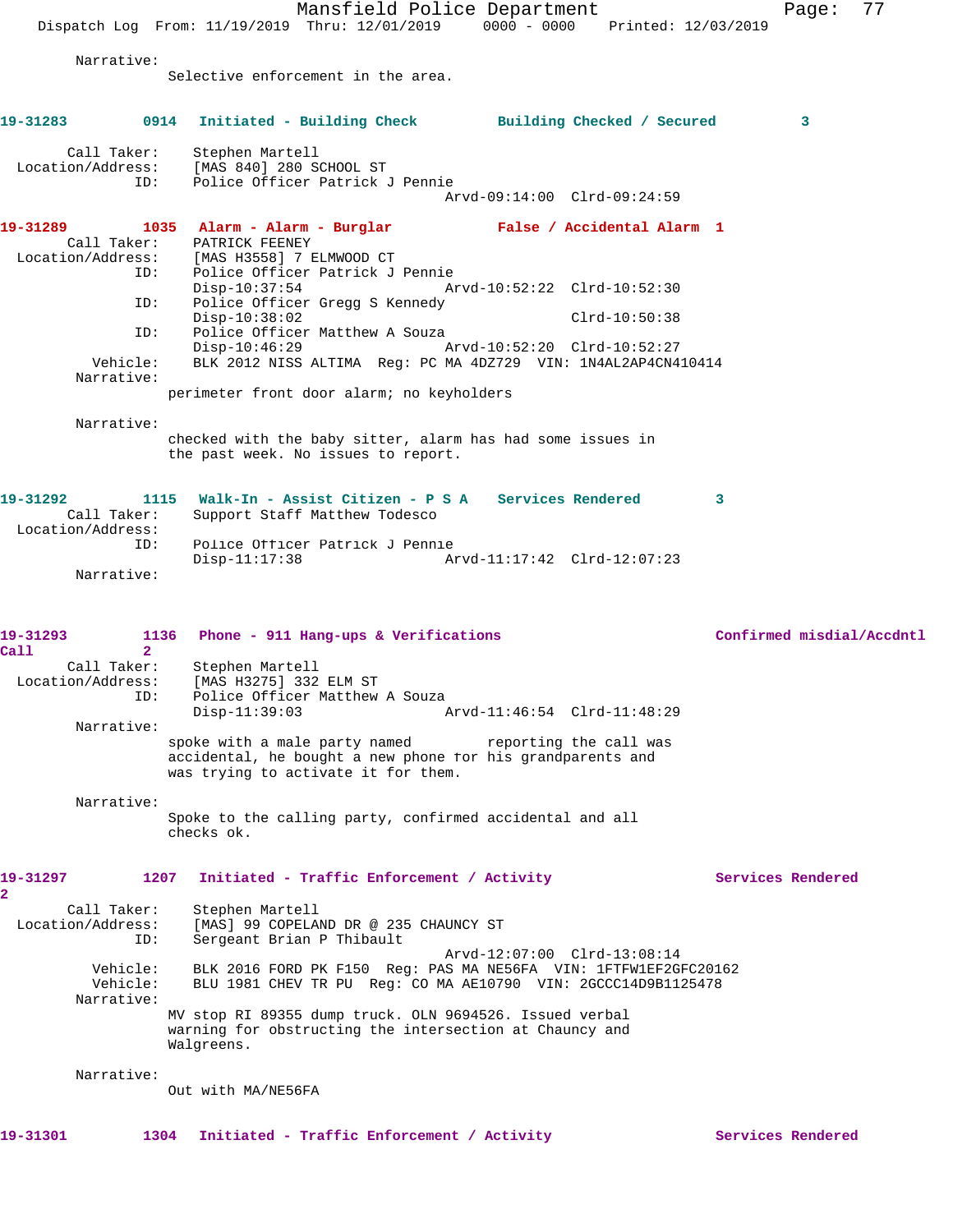Mansfield Police Department Page: 78 Dispatch Log From: 11/19/2019 Thru: 12/01/2019 0000 - 0000 Printed: 12/03/2019 **2**  Call Taker: Stephen Martell Location/Address: [MAS] 287 CHAUNCY ST @ 400 RTE 140 NB ID: Police Officer Matthew A Souza Arvd-13:04:00 Clrd-13:09:46 Narrative: no violations **19-31303 1308 Initiated - Well Being Check Gone on Arrival 3**  Call Taker: Stephen Martell Location/Address: [MAS] 1 SCHOOL ST @ 167 WEST ST ID: Sergeant Brian P Thibault Arvd-13:08:00 Clrd-13:19:05<br>ID: Police Officer Matthew A Souza Police Officer Matthew A Souza<br>Disp-13:10:08 / Arvd-13:11:32 Clrd-13:31:14 ID: Sergeant Brian P Thibault<br>Disp-13:19:48 Disp-13:19:48 Arvd-13:19:52 Clrd-13:43:53 **19-31304 1311 Initiated - Motor Vehicle Stop Verbal Warning 3**  Call Taker: Stephen Martell Location/Address: [MAS] 575 WEST ST @ 260 FORBES BLVD<br>ID: Police Officer David W Kinaban Police Officer David W Kinahan Arvd-13:11:00 Clrd-13:22:23<br>Vehicle: 2018 COROLLA Reg: PC RI 978738 VIN: 2T1BURHE7JC015572 Vehicle: 2018 COROLLA Reg: PC RI 978738 VIN: 2T1BURHE7JC015572 **19-31306 1329 Radio - Assist Fire Department Services Rendered 3**  Call Taker: Stephen Martell Location/Address: [MAS 417F] 15 FRANCIS AVE ID: Police Officer Matthew A Souza Disp-13:31:20 Arvd-13:31:58 Clrd-13:37:24 Narrative: assisting Fire dept with a fire alarm activation Narrative: reported as smoke from cooking. Narrative: fire ventilating, #13 is available **19-31308 1339 Phone - Well Being Check Gone on Arrival 3**  Call Taker: Stephen Martell Location/Address: [MAS 840] 280 SCHOOL ST ID: Sergeant Brian P Thibault Disp-13:44:08 Arvd-13:44:11 Clrd-14:03:25<br>ID: Police Officer Patrick J Pennie Police Officer Patrick J Pennie Disp-13:48:48 Arvd-13:48:52 Clrd-14:03:25 Narrative: female caller on school st spoke with a disheveled female looking for a taxi. She was directed to the Verizon store at the Crossing. M-1 to check the area Narrative: checked the area, unable to locate the female party. Area stores have been advised. **19-31312 1443 911 - Motor Veh Acc - Hit & Run Incident Report 1**  Call Taker: PATRICK FEENEY Vicinity of: [MAS 969A110] 321 SCHOOL ST Apt. #A110 ID: Police Officer Matthew A Souza Disp-14:46:09 Clrd-14:49:02 ID: Police Officer Patrick J Pennie Disp-14:48:22 Arvd-14:54:29 Clrd-15:05:07<br>Vehicle: BLK 2010 NISS SENTRA Req: PC MA 35A130 VIN: 3N1AB6AP9AL6 BLK 2010 NISS SENTRA Reg: PC MA 35A130 VIN: 3N1AB6AP9AL687323 Narrative: report of a past hit and run. No description of vehicle provided Narrative: report taken.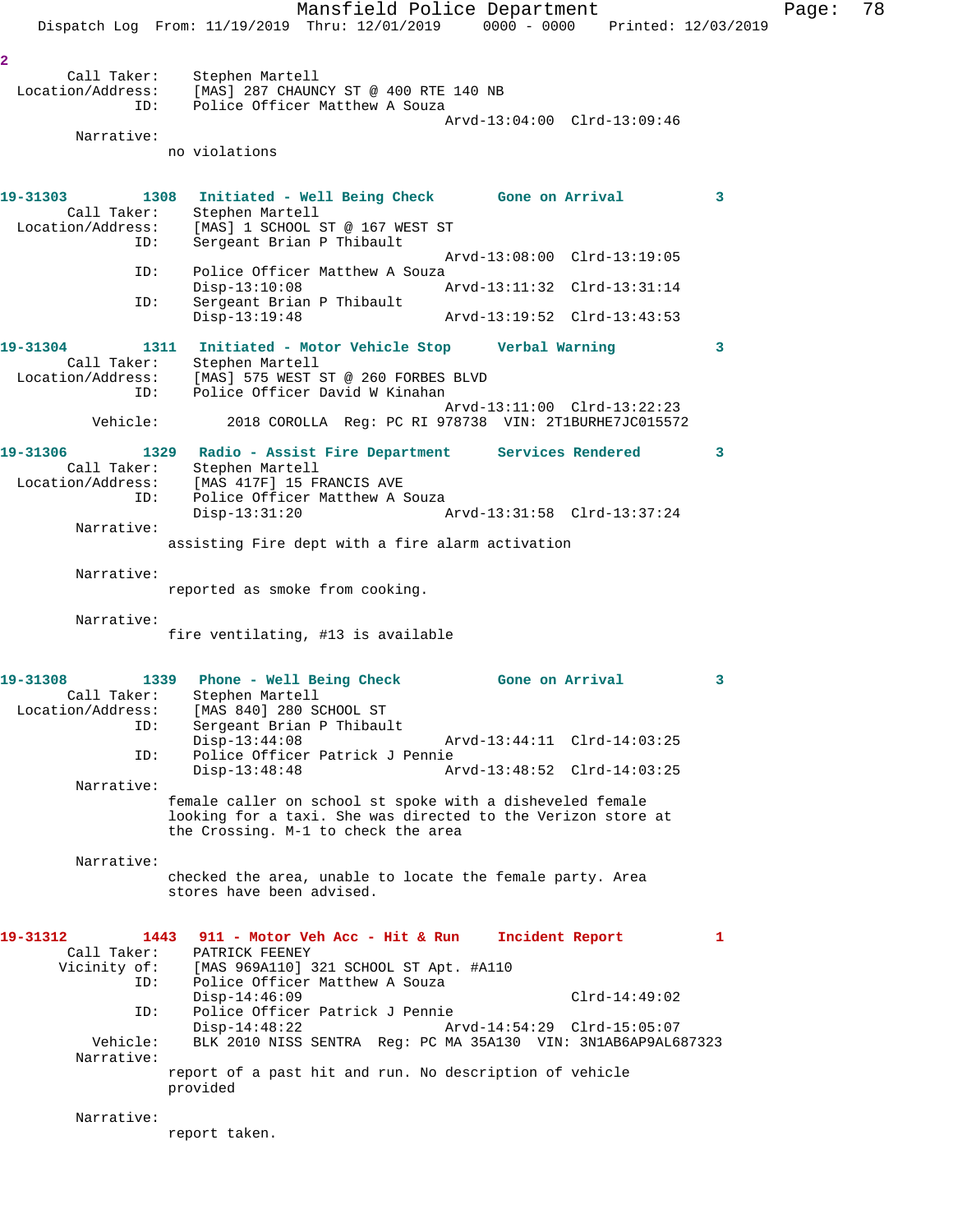Narrative:

UT215732264

Refer To Incident: 19MAS-1094-OF

| 19-31314          | Call Taker:<br>ID: | 1514 Initiated - Disabled Motor Vehicle Services Rendered<br>Stephen Martell<br>Location/Address: [MAS] 458 EAST ST @ 444 PRATT ST<br>Police Officer Patrick J Pennie |  |                             | $\overline{\mathbf{3}}$ |
|-------------------|--------------------|-----------------------------------------------------------------------------------------------------------------------------------------------------------------------|--|-----------------------------|-------------------------|
|                   |                    |                                                                                                                                                                       |  | Arvd-15:14:00 Clrd-15:33:34 |                         |
| 19-31316          |                    | 1527 Alarm - Alarm - Burglar                                                                                                                                          |  | Investigated - No Report 1  |                         |
|                   | Call Taker:        | <b>GARIN EISELE</b>                                                                                                                                                   |  |                             |                         |
|                   |                    | Location/Address: [MAS 12] 250 EAST ST                                                                                                                                |  |                             |                         |
|                   | ID:                | Police Officer Matthew A Souza                                                                                                                                        |  |                             |                         |
|                   |                    | $Disp-15:30:40$                                                                                                                                                       |  | $Clrd-15:33:47$             |                         |
|                   | ID:                | Sergeant Brian P Thibault                                                                                                                                             |  |                             |                         |
|                   |                    | $Disp-15:30:45$                                                                                                                                                       |  | Arvd-15:33:51 Clrd-15:49:14 |                         |
|                   | ID:                | Police Officer Patrick J Pennie                                                                                                                                       |  |                             |                         |
|                   |                    | $Disp-15:33:43$                                                                                                                                                       |  | Arvd-15:33:51 Clrd-15:49:20 |                         |
|                   | Vehicle:           | GRY 2018 HYUN SONATA Reg: PC MA 2SA323 VIN: 5NPE24AF1JH648509                                                                                                         |  |                             |                         |
|                   | Narrative:         |                                                                                                                                                                       |  |                             |                         |
|                   |                    | Entry exit door 9 east qym corridor. $800-232-2556$ #85075.                                                                                                           |  |                             |                         |
|                   |                    | M13 responding.                                                                                                                                                       |  |                             |                         |
|                   | Narrative:         |                                                                                                                                                                       |  |                             |                         |
|                   |                    | investigated a rear door that was not securing, card reader                                                                                                           |  |                             |                         |
|                   |                    | malfunction. Request for next shift to check the area at                                                                                                              |  |                             |                         |
|                   |                    | 1830                                                                                                                                                                  |  |                             |                         |
|                   |                    |                                                                                                                                                                       |  |                             |                         |
| 19-31318          |                    | 1635 Walk-In - Assist Citizen - P S A Assisted Party                                                                                                                  |  |                             | $\overline{\mathbf{3}}$ |
|                   | Call Taker:        | Support Staff Amanda Crisfulla                                                                                                                                        |  |                             |                         |
| Location/Address: |                    |                                                                                                                                                                       |  |                             |                         |
|                   | ID:                | Police Officer Nicole P Newport                                                                                                                                       |  |                             |                         |
|                   |                    | $Disp-16:40:03$                                                                                                                                                       |  | Arvd-16:40:06 Clrd-17:52:42 |                         |
|                   | ID:                | Police Officer Danielle C Titus                                                                                                                                       |  |                             |                         |
|                   |                    | $Disp-17:07:00$                                                                                                                                                       |  | Arvd-17:15:35 Clrd-17:52:42 |                         |

Narrative:

Refer To Incident: 19MAS-1097-OF

| 19-31319                            |                    | 1654 Initiated - Traffic Enforcement / Activity                                    |                             | Services Rendered |
|-------------------------------------|--------------------|------------------------------------------------------------------------------------|-----------------------------|-------------------|
| $\overline{2}$<br>Location/Address: | Call Taker:<br>ID: | Stephen Martell<br>[MAS] BIRD RD<br>Police Officer Joshua S Ellender               |                             |                   |
|                                     |                    |                                                                                    | Arvd-16:54:00 Clrd-17:17:19 |                   |
| 19-31320                            | Call Taker:        | 1715 Phone - Alarm - Burglar<br>Stephen Martell                                    | False / Accidental Alarm 1  |                   |
| Location/Address:                   |                    | [MAS] 800 SOUTH MAIN ST                                                            |                             |                   |
|                                     | ID:<br>ID:         | Police Officer Joshua S Ellender<br>$Disp-17:17:32$<br>Sergeant Jeffrey G Bombard  | Arvd-17:29:07 Clrd-17:39:42 |                   |
|                                     |                    | $Disp-17:17:41$                                                                    | Arvd-17:23:16 Clrd-17:39:42 |                   |
| Narrative:                          |                    |                                                                                    |                             |                   |
|                                     |                    | alarm zone coming in as front door                                                 |                             |                   |
| Narrative:                          |                    |                                                                                    |                             |                   |
|                                     |                    | found front door to whole building unsecured, officers<br>checking the spaces now. |                             |                   |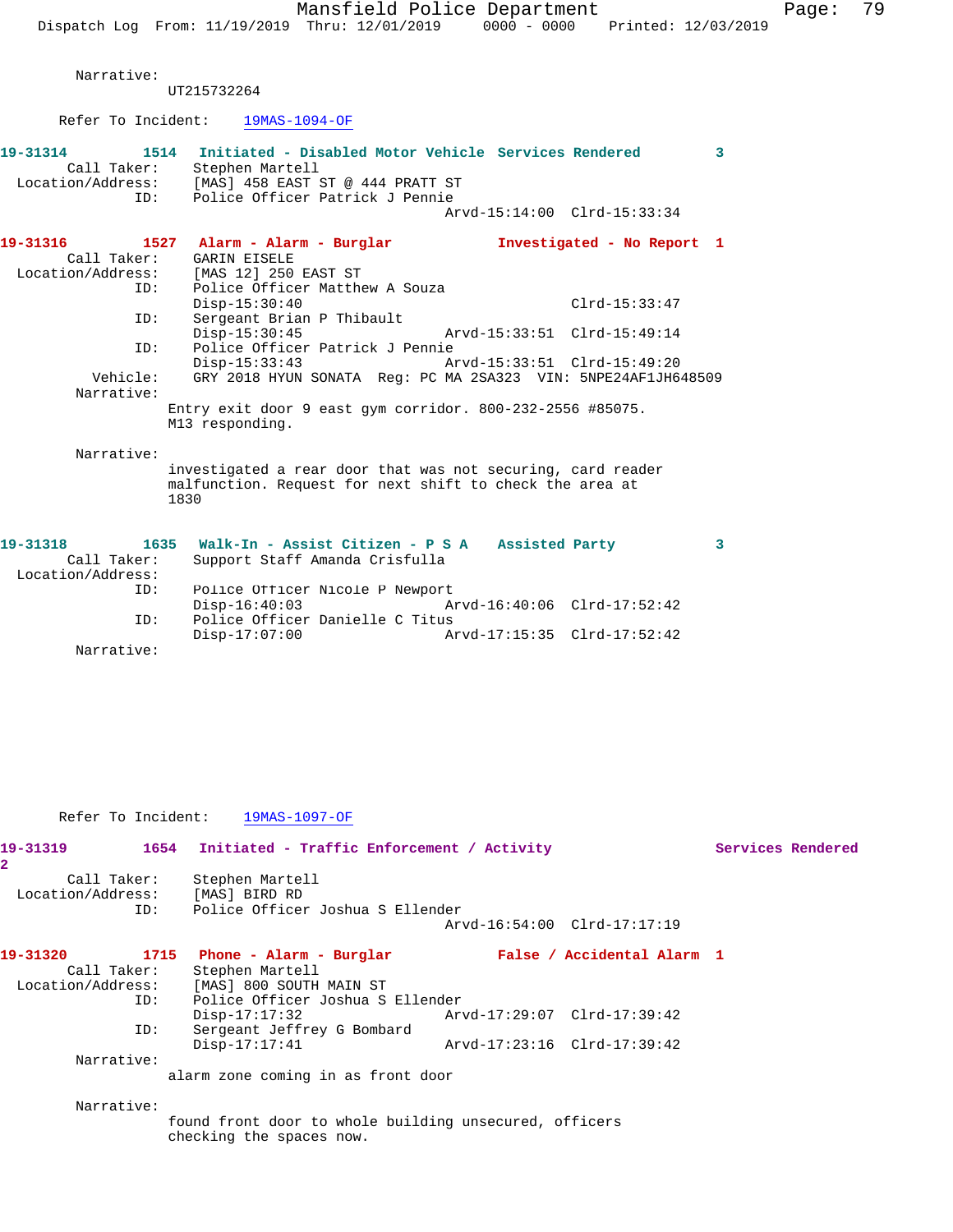Mansfield Police Department Fage: 80 Dispatch Log From: 11/19/2019 Thru: 12/01/2019 0000 - 0000 Printed: 12/03/2019 Narrative: Building checks secure, card issued **19-31321 1720 Walk-In - Disturbance / Gathering Incident Report 1**  Call Taker: Support Staff Amanda Crisfulla Location/Address: ID: Police Officer Nicole P Newport<br>Disp-17:53:18 Am Disp-17:53:18 Arvd-18:02:28 Clrd-18:40:29 Narrative: Refer To Incident: 19MAS-1095-OF **19-31322 1806 Initiated - Traffic Enforcement / Activity Citation / Warning Issued 2**  Call Taker: Stephen Martell Location/Address: [MAS] COPELAND DR @ SCHOOL ST ID: Police Officer Danielle C Titus Arvd-18:06:00 Clrd-18:21:50 Vehicle: Narrative: mv stop, citation issued for failure to stop **19-31323 1823 Initiated - Traffic Enforcement / Activity Citation / Warning Issued 2**  Call Taker: Stephen Martell Location/Address: [MAS] SCHOOL ST @ COPELAND DR ID: Police Officer Danielle C Titus Arvd-18:23:00 Clrd-18:51:47 Vehicle: BLK 2006 HOND ACCORD Reg: PC MA 5ZA946 VIN: 1HGCM56326A074136 Narrative: mv stop **19-31324 1826 Initiated - Follow up Investigation Services Rendered 3**  Call Taker: Stephen Martell Location/Address: [MAS H5639] 7 JEFFERSON RD ID: Police Officer Joshua S Ellender Arvd-18:26:00 Clrd-18:28:32 Narrative: daughter was advised of the house check procedures **19-31326 1854 Initiated - Follow up Investigation Services Rendered 3**  Call Taker: GARIN EISELE Location/Address: [MAS] 792 WEST ST Apt. #A303 ID: Police Officer Danielle C Titus Arvd-18:54:00 Clrd-19:56:16 Narrative: M12 responding to assist in gathering items. **19-31329 2005 911 - Assist Fire Department Unfounded/Unverifed 3**  Call Taker: DAVID SULLIVAN Location/Address: [MAS H1361A] 80 PRATT ST Apt. #2 ID: Police Officer Danielle C Titus Disp-20:06:26 Clrd-20:15:51 Narrative: Odor of gas. Narrative: Unit advised. Per M1 assist with prisoner in station first. Narrative: Good Intent Call per FD. Units cleared.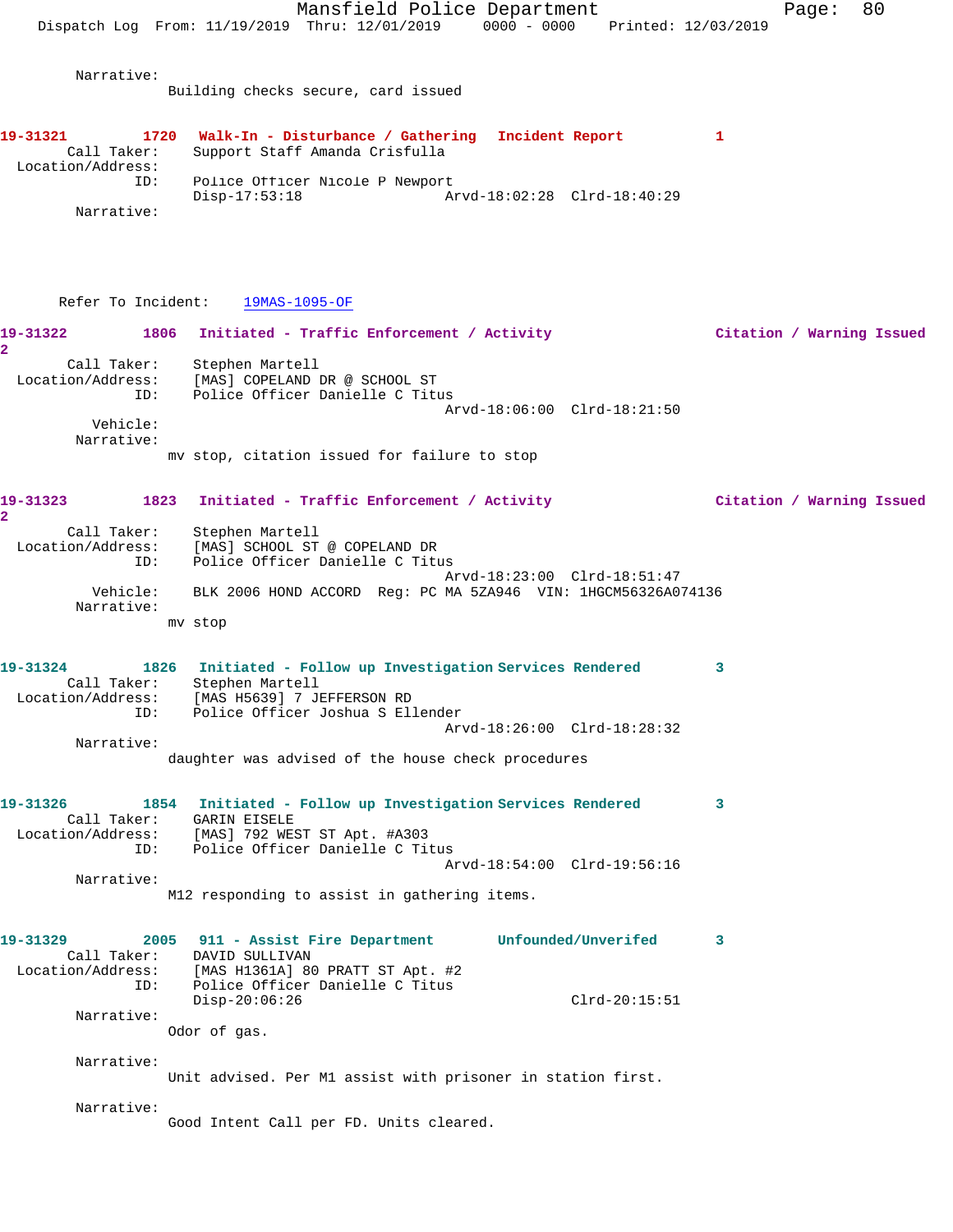**19-31339 2134 Initiated - Building Check Services Rendered 3**  Call Taker: DAVID SULLIVAN Location/Address: [MAS 820C] 31 PLYMOUTH ST ID: Sergeant Lawrence G Crosman Arvd-21:34:00 Clrd-21:35:32 ID: Police Officer Patrick J Pennie Disp-21:35:23 Arvd-21:35:26 Clrd-21:35:29 **19-31340 2140 Initiated - Building Check Services Rendered 3**  Call Taker: DAVID SULLIVAN Location/Address: [MAS 281A] 1 CROCKER ST ID: Police Officer Danielle C Titus Arvd-21:40:00 Clrd-21:51:56 **19-31343 2214 Initiated - Building Check Services Rendered 3**  Call Taker: DAVID SULLIVAN Location/Address: [MAS 814] 50 WEST CHURCH ST ID: Police Officer Danielle C Titus Arvd-22:14:00 Clrd-22:18:49 **19-31348 2307 Initiated - Building Check Services Rendered 3**  Call Taker: DAVID SULLIVAN Location/Address: [MAS 1015] 30 CHAUNCY ST ID: Police Officer Danielle C Titus Arvd-23:07:00 Clrd-23:07:30 **19-31349 2329 Initiated - Building Check Services Rendered 3**  Call Taker: DAVID SULLIVAN Location/Address: [MAS 820C] 31 PLYMOUTH ST ID: Sergeant Lawrence G Crosman Arvd-23:29:00 Clrd-23:38:20 **19-31352 2349 Phone - Alarm - Burglar Investigated - No Report 1**  Call Taker: DAVID SULLIVAN Location/Address: [MAS] 41 HAMPDEN RD ID: Patrolman David Schepis Arvd-23:58:38 Clrd-11/28/2019 @ 00:04:31 ID: Police Officer Meghan Birnie Disp-23:54:18 Arvd-23:58:36 Clrd-11/28/2019 @ 00:04:34 Narrative: Rear Overhead Doors Alarm Company attempting to notify. Narrative: Alarm company reports a keyholder is responding. 20m eta, gray nissan pathfinder Narrative: Found to be Loading Dock Door. Appears secure. **19-31354 2356 911 - Erratic Oper MV / Road Rage Unfounded/Unverifed 3**  Call Taker: DAVID SULLIVAN Location/Address: [MAS 255] 377 CHAUNCY ST ID: Police Officer Michelle Bellevue Disp-23:58:47 Arvd-00:05:37 Clrd-11/28/2019 @ 00:05:42 Narrative: Blk BMW B/M Operator appeared intoxicated at checkout line. Left in the vehicle rt 106 towards Easton. Partial Ma reg IK? G76. Narrative: Caller did not want to leave her information. Narrative: Vvehicle Not Found.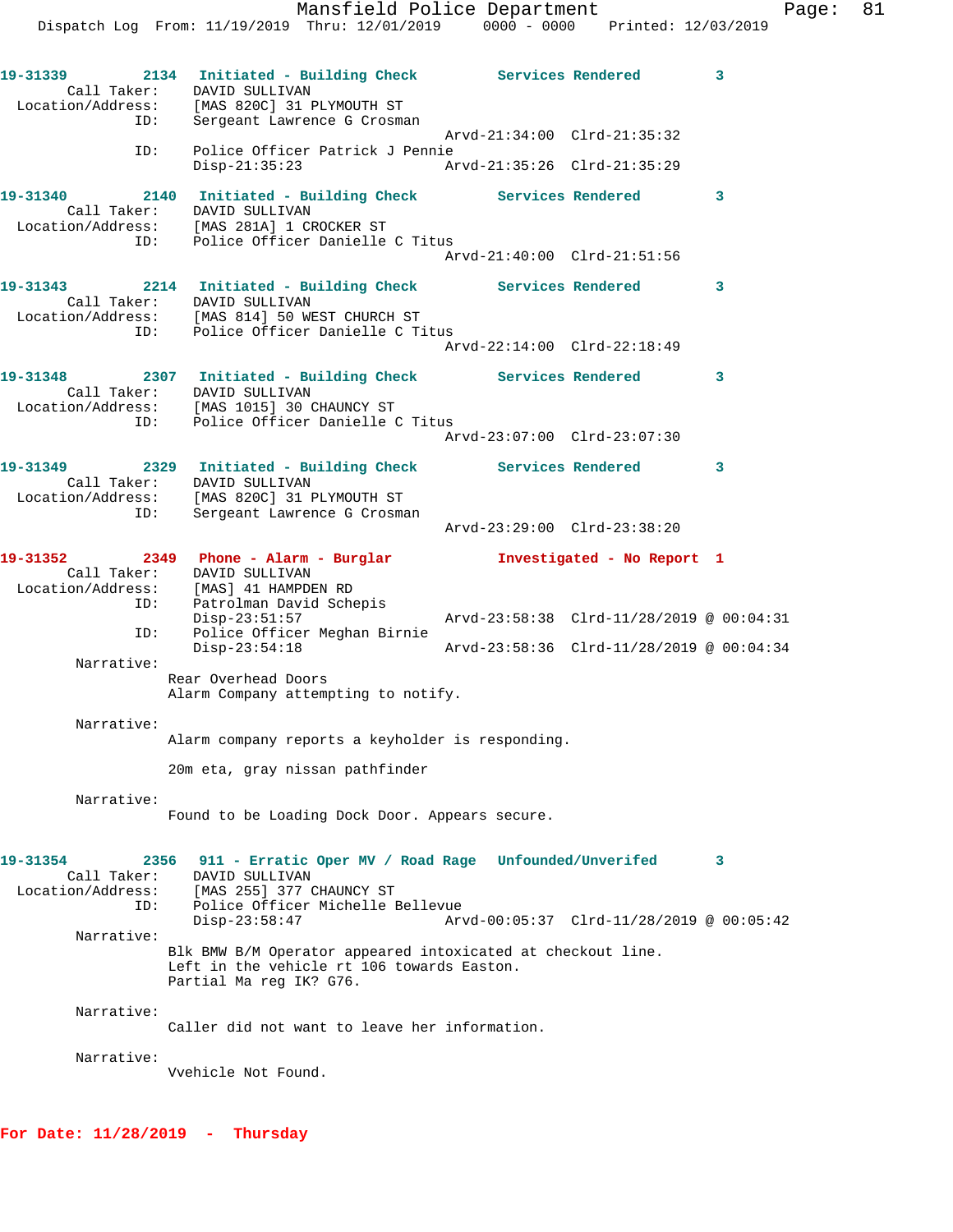Mansfield Police Department Fage: 82 Dispatch Log From: 11/19/2019 Thru: 12/01/2019 0000 - 0000 Printed: 12/03/2019 **19-31356 0009 911 - Noise Complaint Investigated - No Report 2**  Call Taker: GARIN EISELE Location/Address: [MAS 202] 16 OLD COLONY WAY ID: Police Officer Meghan Birnie Disp-00:10:28 Arvd-00:14:00 Clrd-00:21:02 Narrative: Caller reporting loud noises coming from establishment. M4 responding Narrative: No Issues Found. Officer standing by in the lot **19-31357 0019 Initiated - Motor Vehicle Stop Spoken To 3**  Call Taker: DAVID SULLIVAN Location/Address: [MAS] 63 EAST ST @ 2 LINDEN ST ID: Police Officer Michelle Bellevue Arvd-00:19:00 Clrd-00:21:36 Vehicle: BLK 2016 FORD F150 Reg: PC MA 986EB0 VIN: 1FTEW1EG8GFB33595 Narrative: traffic stop. 19-31358 0023 Phone - Alarm - Burglar **Services Rendered** 1 Call Taker: DAVID SULLIVAN Location/Address: [MAS 907A] 390 WEST ST Apt. #B ID: Patrolman David Schepis Disp-00:25:12 Arvd-00:27:19 Clrd-00:33:54 ID: Police Officer Meghan Birnie Disp-00:25:16 Arvd-00:27:56 Clrd-00:33:57 Narrative: Rear Receiving Area Motion Detector Attempting to notify a rep. **19-31360 0047 Initiated - Suspicious Actv / Persn / Veh Services Rendered 2**  Call Taker: DAVID SULLIVAN Location/Address: [MAS 202] 16 OLD COLONY WAY ID: Patrolman David Schepis Arvd-00:47:00 Clrd-00:47:34 Narrative: parties rough housing. no issues. **19-31362 0051 Initiated - Building Check Building Checked / Secured 3** Call Taker: GARIN EISELE Location/Address: [MAS 1002] 250 EAST ST ID: Police Officer Michelle Bellevue Arvd-00:51:00 Clrd-01:02:19 **19-31365 0102 Initiated - Proactive Patrol Services Rendered 3**  Call Taker: NICHOLAS GOYETTE Vicinity of: [MAS 262] 60 OAKLAND ST ID: Sergeant Robert S Pierce Arvd-01:02:00 Clrd-01:12:33 Narrative: Out in the area Narrative: Clear, only a few patrons left. Spoke with a group in the area, waiting for ubers **19-31366 0102 Initiated - Building Check Building Checked / Secured 3** Call Taker: GARIN EISELE Location/Address: [MAS 820C] 31 PLYMOUTH ST ID: Police Officer Patrick J Pennie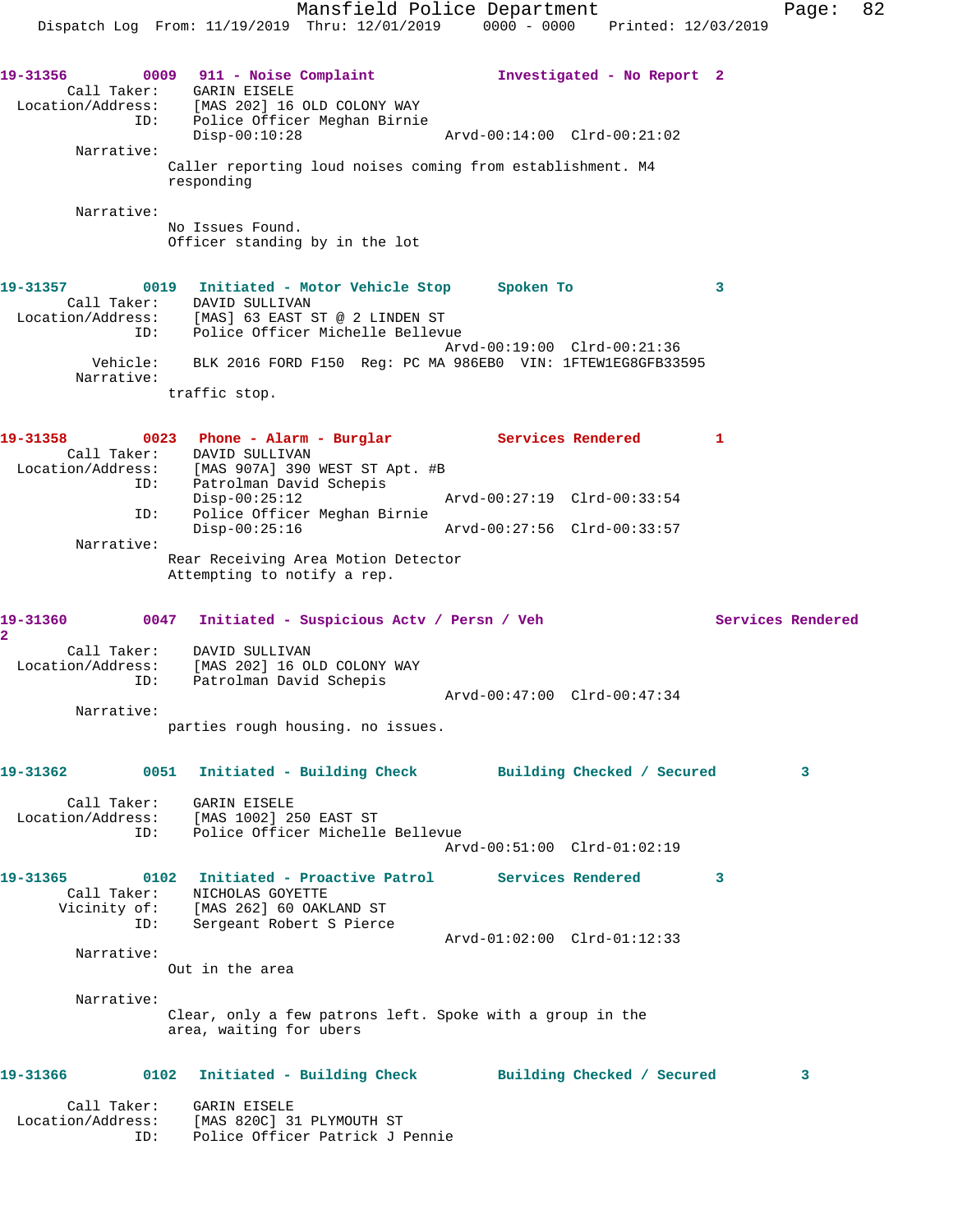Mansfield Police Department Fage: 83 Dispatch Log From: 11/19/2019 Thru: 12/01/2019 0000 - 0000 Printed: 12/03/2019 Arvd-01:02:00 Clrd-01:10:40 **19-31369 0111 Initiated - Proactive Patrol Services Rendered 3**  Call Taker: NICHOLAS GOYETTE Location/Address: [MAS 820C] 31 PLYMOUTH ST ID: Detective Gregory S Martell Arvd-01:11:00 Clrd-01:17:18 Narrative: Checking the area of the front **19-31370 0113 Phone - Alarm - Burglar Services Rendered 1**  Call Taker: NICHOLAS GOYETTE Location/Address: [MAS 907A] 390 WEST ST Apt. #B ID: Patrolman David Schepis Disp-01:15:05 Arvd-01:17:09 Clrd-01:20:53 ID: Police Officer Meghan Birnie<br>Disp-01:15:07 Disp-01:15:07 Clrd-01:16:01 ID: Sergeant Robert S Pierce Disp-01:16:30 Arvd-01:17:28 Clrd-01:20:57 Narrative: Zone: Compactor burg alarm Rep: pending **19-31371 0116 Initiated - Proactive Patrol Services Rendered 3**  Call Taker: DAVID SULLIVAN Location/Address: [MAS 202] 16 OLD COLONY WAY ID: Police Officer Meghan Birnie Arvd-01:16:00 Clrd-01:28:55 **19-31378 0136 Initiated - Building Check Building Checked / Secured 3** Call Taker: DAVID SULLIVAN Location/Address: [MAS 840] 280 SCHOOL ST ID: Patrolman David Schepis Arvd-01:36:00 Clrd-01:41:19 **19-31381 0152 Initiated - Building Check Services Rendered 3**  Call Taker: DAVID SULLIVAN Location/Address: [MAS] CROCKER ST ID: Police Officer Meghan Birnie Arvd-01:52:00 Clrd-01:58:58 **19-31382 0206 Initiated - Building Check Services Rendered 3**  Call Taker: DAVID SULLIVAN Location/Address: [MAS 900A] 242 CHAUNCY ST Apt. #1 ID: Police Officer Meghan Birnie Arvd-02:06:00 Clrd-02:10:02 **19-31383 0216 Initiated - Building Check Services Rendered 3**  Call Taker: DAVID SULLIVAN Location/Address: [MAS 814] 50 WEST CHURCH ST ID: Police Officer Meghan Birnie Arvd-02:16:00 Clrd-02:21:21 **19-31384 0220 Initiated - Building Check Services Rendered 3**  Call Taker: DAVID SULLIVAN Location/Address: [MAS] 4 ERICK RD @ 15 BONNEY LN ID: Police Officer Michelle Bellevue Arvd-02:20:00 Clrd-02:37:00 **19-31386 0234 Initiated - Building Check Services Rendered 3**  Call Taker: DAVID SULLIVAN Location/Address: [MAS 4] 31 HAMPSHIRE ST ID: Patrolman David Schepis Arvd-02:34:00 Clrd-02:40:57 **19-31387 0237 Initiated - Building Check Services Rendered 3**  Call Taker: DAVID SULLIVAN Location/Address: [MAS 992] 660 EAST ST

ID: Police Officer Michelle Bellevue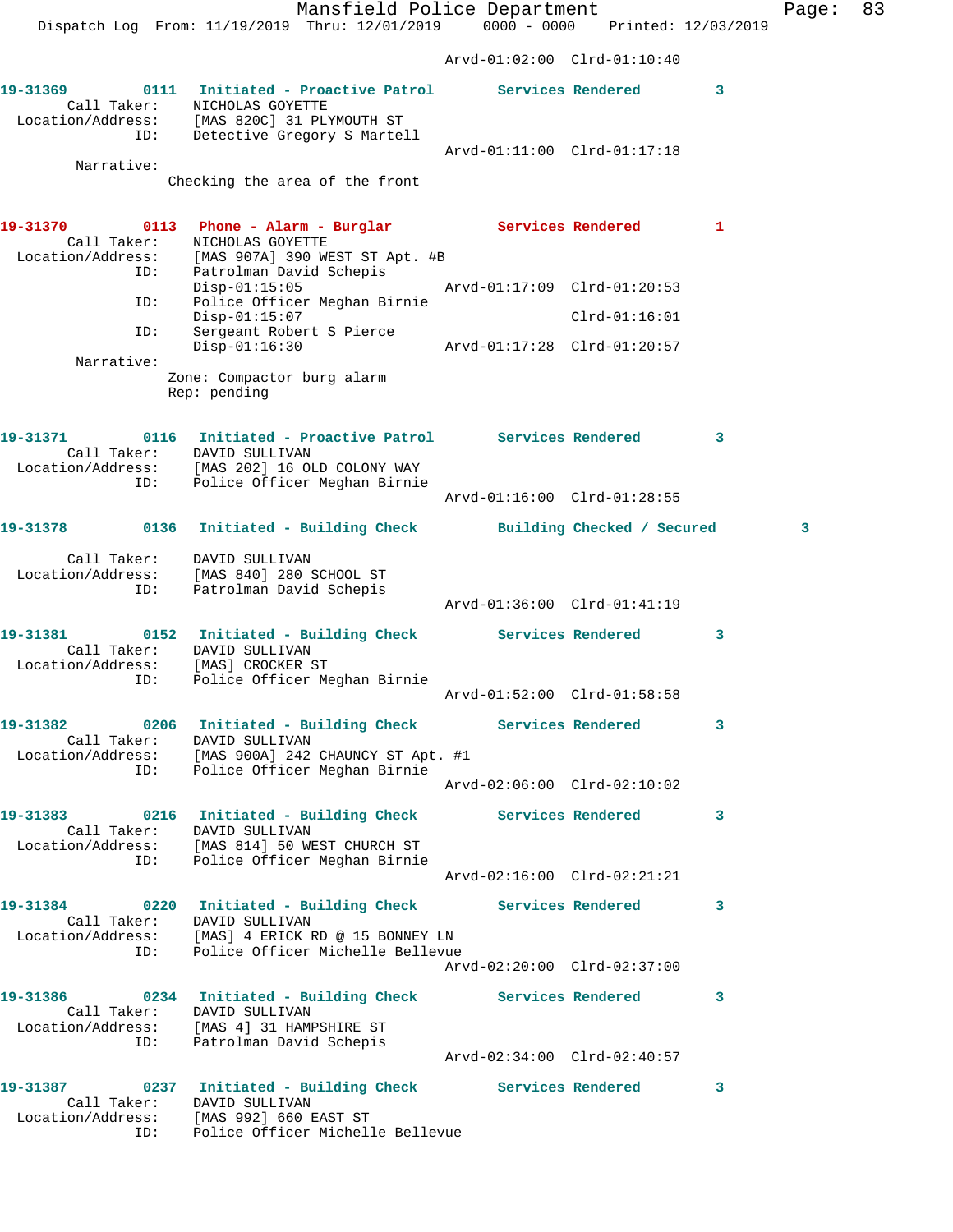Mansfield Police Department Fage: 84 Dispatch Log From: 11/19/2019 Thru: 12/01/2019 0000 - 0000 Printed: 12/03/2019 Arvd-02:37:00 Clrd-02:40:38 **19-31388 0242 Initiated - Building Check Services Rendered 3**  Call Taker: DAVID SULLIVAN Location/Address: [MAS 2] 60 FORBES BLVD ID: Patrolman David Schepis Arvd-02:42:00 Clrd-02:48:33 **19-31389 0247 Initiated - Building Check Services Rendered 3**  Call Taker: DAVID SULLIVAN Location/Address: [MAS 834] 261 CHAUNCY ST ID: Sergeant Robert S Pierce Arvd-02:47:00 Clrd-02:53:58 **19-31390 0248 Initiated - Proactive Patrol Services Rendered 3**  Call Taker: DAVID SULLIVAN Location/Address: [FOX 14] 4 FISHER ST ID: Patrolman David Schepis Arvd-02:48:00 Clrd-02:55:50 **19-31391 0300 Initiated - Building Check Services Rendered 3**  Call Taker: DAVID SULLIVAN Location/Address: [MAS] COPELAND DR ID: Police Officer Meghan Birnie Arvd-03:00:00 Clrd-03:07:34 **19-31392 0313 Initiated - Building Check Services Rendered 3**  Call Taker: DAVID SULLIVAN Location/Address: [MAS 820C] 31 PLYMOUTH ST ID: Detective Gregory S Martell Arvd-03:13:00 Clrd-03:14:02 Narrative: Front area **19-31393 0337 911 - Alarm - Vehicle Investigated - No Report 2**  Call Taker: DAVID SULLIVAN Location/Address: [MAS H5538] 10 HEATHER LN ID: Police Officer Michelle Bellevue Disp-03:37:47 Arvd-03:43:14 Clrd-03:47:20 ID: Police Officer Meghan Birnie Disp-03:37:51 Arvd-03:44:10 Clrd-03:47:16 Vehicle: GRY 2012 HOND CIVIC Reg: PC MA 5TGD80 VIN: 19XFB2F5XCE069776 Narrative: Report of VZehicle Alarm sounding On arrival nothing showing. Spoke to Newspaper Delivery person - all ok. **19-31394 0411 Initiated - Building Check Services Rendered 3**  Call Taker: DAVID SULLIVAN Location/Address: [MAS 820C] 31 PLYMOUTH ST ID: Police Officer Patrick J Pennie Arvd-04:11:00 Clrd-04:19:45 19-31395 0515 Initiated - Building Check Services Rendered 3 Call Taker: DAVID SULLIVAN Location/Address: [MAS 820C] 31 PLYMOUTH ST ID: Detective Gregory S Martell Arvd-05:15:00 Clrd-06:21:04 **19-31400 0700 Initiated - Proactive Patrol Building Checked / Secured 3** Call Taker: APRIL LEHANE Location/Address: [MAS 820C] 31 PLYMOUTH ST ID: Police Officer Patrick J Pennie Arvd-07:00:00 Clrd-07:06:46 ID: Detective Gregory S Martell Disp-07:01:00 Arvd-07:01:03 Clrd-07:06:46 Narrative:

Checking the area.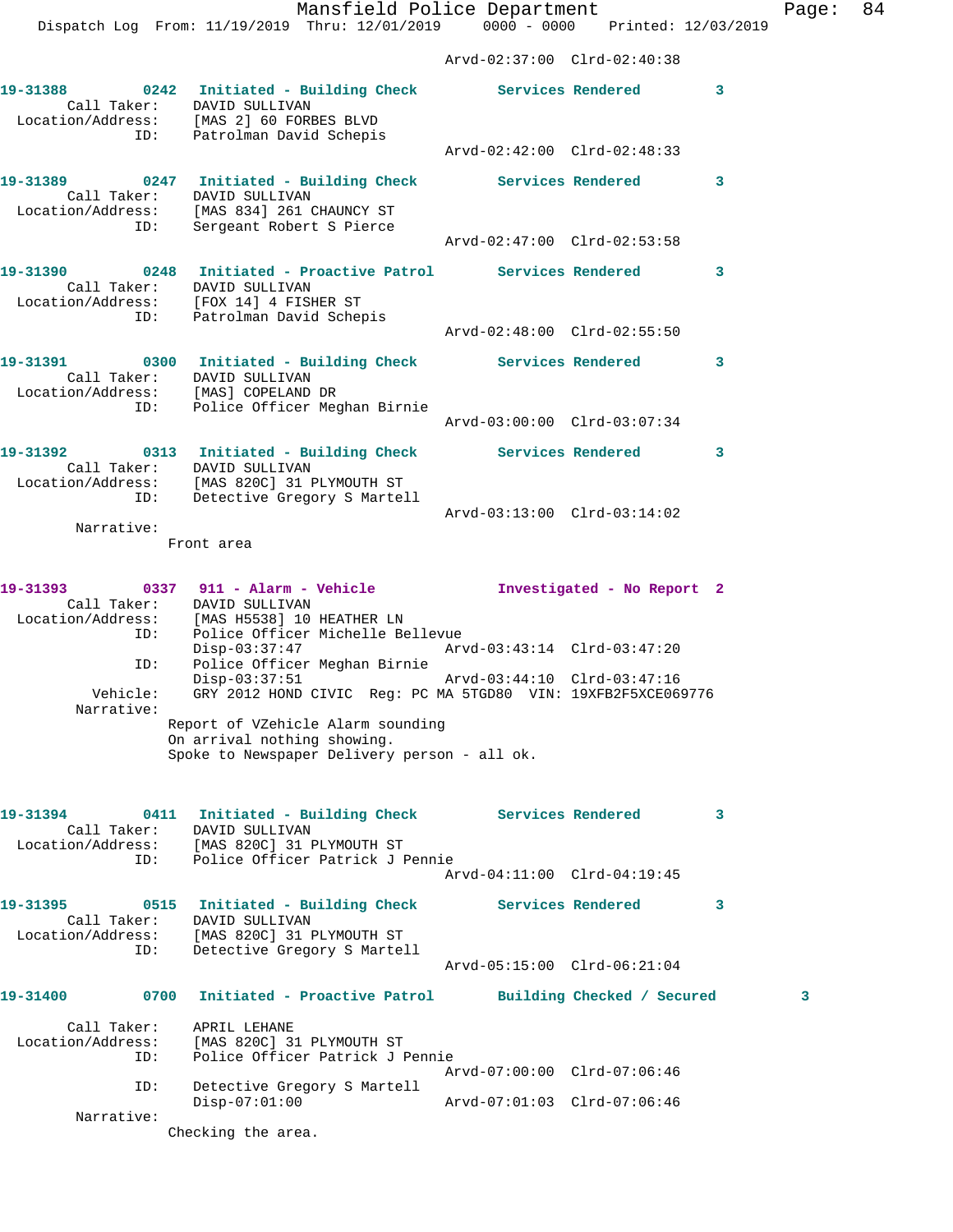| 19-31405           |                      | 0900 Radio - Proactive Patrol                                                  | Building Checked / Secured  |   | 3                         |
|--------------------|----------------------|--------------------------------------------------------------------------------|-----------------------------|---|---------------------------|
| Call Taker:        |                      | APRIL LEHANE                                                                   |                             |   |                           |
|                    |                      | Location/Address: [MAS 820C] 31 PLYMOUTH ST                                    |                             |   |                           |
|                    | ID:                  | Sergeant Jeffrey G Bombard<br>$Disp-09:01:59$                                  | Arvd-09:02:02 Clrd-09:07:27 |   |                           |
|                    | ID:                  | Support Staff Amanda Crisfulla<br>$Disp-09:03:28$                              | Arvd-09:03:31 Clrd-09:07:46 |   |                           |
| Narrative:         |                      |                                                                                |                             |   |                           |
|                    |                      | Checking the area.                                                             |                             |   |                           |
| 19-31407           |                      | 0909 Phone - Motor Veh Acc - w/Injury Accident Report                          |                             | 1 |                           |
|                    | Call Taker:          | APRIL LEHANE                                                                   |                             |   |                           |
|                    | ID:                  | Location/Address: [MAS] 206 WILLIAMS ST<br>Police Officer Nicole M Boldrighini |                             |   |                           |
|                    |                      | $Disp-09:10:09$                                                                | Arvd-09:16:52 Clrd-09:35:38 |   |                           |
|                    | ID:                  | Police Officer Joshua S Ellender                                               |                             |   |                           |
|                    | ID:                  | $Disp-09:10:09$<br>Sergeant Brian P Thibault                                   | Arvd-09:16:53 Clrd-10:29:07 |   |                           |
|                    |                      | $Disp-09:12:52$                                                                | Arvd-09:18:38 Clrd-09:35:41 |   |                           |
|                    |                      | Vehicle: BLU 2007 HOND UT CR-V Reg: PC MA 8NX473 VIN: JHLRE48527C069204        |                             |   |                           |
|                    | Towed:               | For: Accident By: Central Street Garage To: Central Street Garage              |                             |   |                           |
| Narrative:         |                      | 911 caller reporting a single vehicle vs pole. Airbag                          |                             |   |                           |
|                    |                      | deployment. RP reports power is out. MELD paged                                |                             |   |                           |
| Narrative:         |                      |                                                                                |                             |   |                           |
|                    |                      | Central St on scene                                                            |                             |   |                           |
| Narrative:         |                      |                                                                                |                             |   |                           |
|                    |                      | MELD on scene                                                                  |                             |   |                           |
| Narrative:         |                      |                                                                                |                             |   |                           |
|                    |                      | clear- power is restored                                                       |                             |   |                           |
| Refer To Accident: |                      | 19MAS-443-AC                                                                   |                             |   |                           |
| 19-31409<br>Call   | 0939<br>$\mathbf{2}$ | Phone - 911 Hang-ups & Verifications                                           |                             |   | Confirmed misdial/Accdntl |
| Call Taker:        |                      | APRIL LEHANE                                                                   |                             |   |                           |
| Location/Address:  |                      | [MAS H6719] 683 EAST ST                                                        |                             |   |                           |
|                    | ID:                  | Police Officer Christopher D Sorge<br>$Disp-09:40:25$                          | Arvd-09:42:33 Clrd-09:45:31 |   |                           |
|                    | ID:                  | Sergeant Brian P Thibault                                                      |                             |   |                           |
| Narrative:         |                      | $Disp-09:40:29$                                                                | $Clrd-09:45:34$             |   |                           |
|                    |                      | confirming an accidental 911 call from this address                            |                             |   |                           |
| Narrative:         |                      |                                                                                |                             |   |                           |
|                    |                      | clear- female stated she was dialing 611 and hit 911 instead                   |                             |   |                           |
| 19-31413           | 1101                 | Initiated - Proactive Patrol                                                   | Building Checked / Secured  |   | 3                         |
| Call Taker:        |                      | APRIL LEHANE                                                                   |                             |   |                           |
| Location/Address:  |                      | [MAS 820C] 31 PLYMOUTH ST                                                      |                             |   |                           |
|                    | ID:                  | Sergeant Jeffrey G Bombard                                                     |                             |   |                           |
|                    |                      |                                                                                | Arvd-11:01:00 Clrd-11:08:39 |   |                           |
|                    | ID:                  | Support Staff Amanda Crisfulla<br>$Disp-11:02:33$                              | Arvd-11:02:36 Clrd-11:09:04 |   |                           |
| Narrative:         |                      |                                                                                |                             |   |                           |
|                    |                      | Checking the area.                                                             |                             |   |                           |
| 19-31421           | 1259                 | Initiated - Proactive Patrol                                                   | Building Checked / Secured  |   | 3                         |
|                    |                      |                                                                                |                             |   |                           |
| Call Taker:        |                      | APRIL LEHANE                                                                   |                             |   |                           |
| Location/Address:  |                      | [MAS] 4 ERICK RD @ 15 BONNEY LN                                                |                             |   |                           |
|                    | ID:                  | Police Officer Christopher D Sorge                                             |                             |   |                           |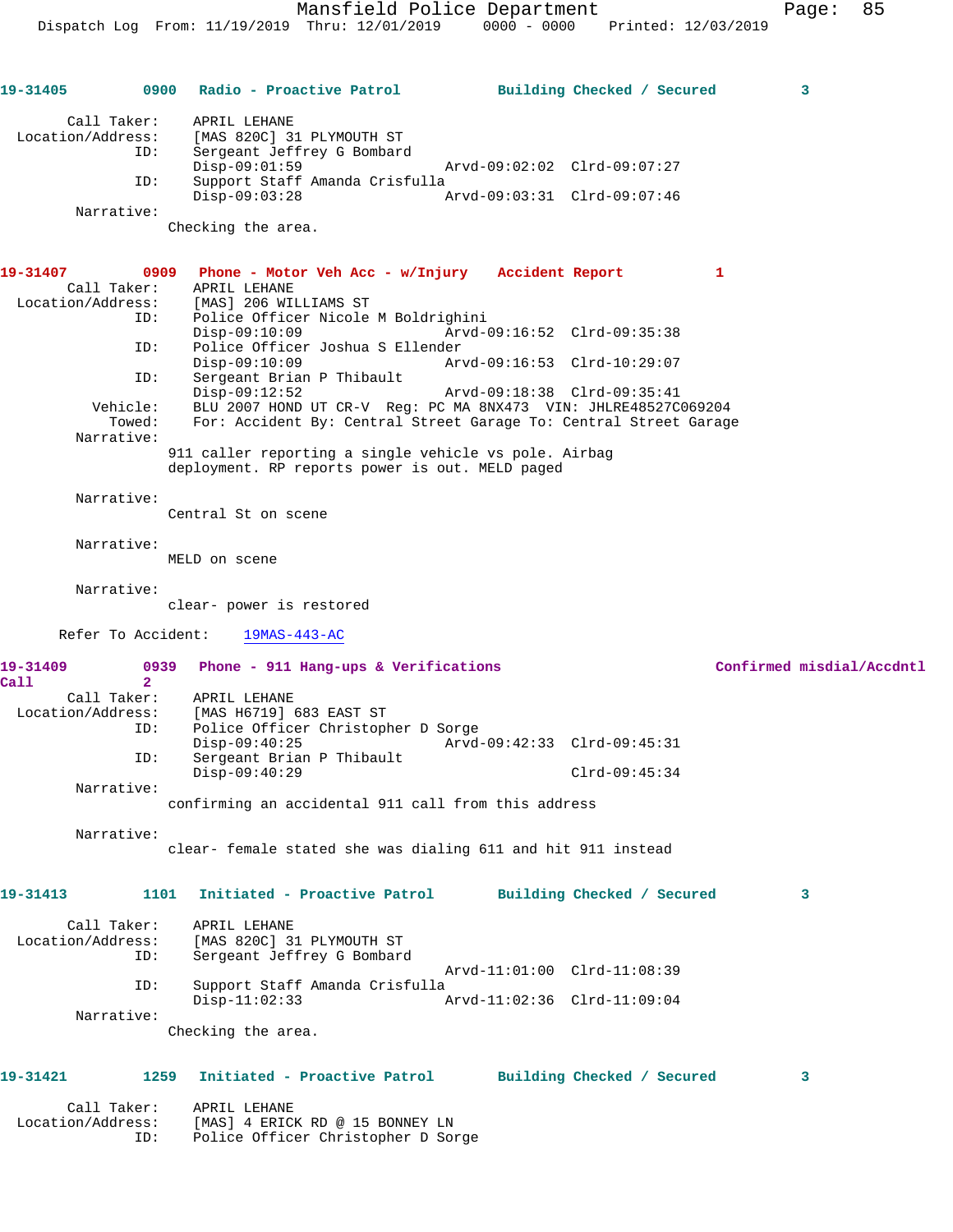Arvd-12:59:00 Clrd-13:03:43

**19-31422 1301 Initiated - Proactive Patrol Building Checked / Secured 3** Call Taker: APRIL LEHANE<br>Location/Address: [MAS 820C] 3 ess: [MAS 820C] 31 PLYMOUTH ST<br>ID: Sergeant Jeffrey G Bombard Sergeant Jeffrey G Bombard

Checking the area.

Arvd-13:01:00 Clrd-13:11:47<br>ID: Support Staff Amanda Crisfulla Support Staff Amanda Crisfulla Disp-13:01:32 Arvd-13:01:34 Clrd-13:11:47 Narrative:

Checking the area.

Narrative:

## **19-31423 1304 Initiated - Motor Vehicle Stop Arrest(s) Made 3**  Call Taker: APRIL LEHANE Location/Address: [MAS 451B] 500 EAST ST ID: Police Officer Christopher D Sorge Arvd-13:04:00 Clrd-13:31:53<br>ID: Police Officer Nicole M Boldrighini Police Officer Nicole M Boldrighini<br>Disp-13:04:51 Arvd-Disp-13:04:51 Arvd-13:05:51 Clrd-13:23:06<br>ID: Sergeant Brian P Thibault Sergeant Brian P Thibault Disp-13:22:55 Arvd-13:22:57 Clrd-13:23:03<br>Vehicle: GRN/GRY 2004 MERC SARLE Reg: PC MA 5VM383 VIN: 1MEEM55S2 ehicle: GRN/GRY 2004 MERC SABLE Reg: PC MA 5VM383 VIN: 1MEFM55S24G606966<br>Towed: For: Unregistered/Uninsured By: Central Street Garage To: Central ; For: Unregistered/Uninsured By: Central Street Garage To: Central Street Garage Narrative: Ofc Sorge on mv stop for revoked registration. Central St called for the tow Narrative: All four passengers issued citations for open container Operator issued citation for unlicensed operation RO issued citation for unregistered motor vehicle Refer To Summons: 19MAS-641-AR Summons: PEREZ, MIGUEL A Address: 51R LINDEN ST DORCHESTER, MA<br>Age: 24 Age: Charges: UNINSURED MOTOR VEHICLE ALCOHOL IN MV, POSSESS OPEN CONTAINER OF<br>pns: 19MAS-642-AR Refer To Summons: Summons: BASKIN, NICHOLAS B<br>Address: 466 WILLIAMS ST 466 WILLIAMS ST MANSFIELD, MA Age: 22<br>Charges: ALC ALCOHOL IN MV, POSSESS OPEN CONTAINER OF UNLICENSED OPERATION OF MV **19-31425 1319 Walk-In - Assist Citizen - P S A Services Rendered 3**  Call Taker: Support Staff Matthew Todesco Location/Address:<br>TD: Police Officer Nicole M Boldrighini Disp-13:23:36 Arvd-13:27:09 Clrd-14:05:24 Vehicle: WHI 2019 LEXS RX350 Reg: PC MA 3GT316 VIN: 2T2BZMCA7KC198591 Narrative: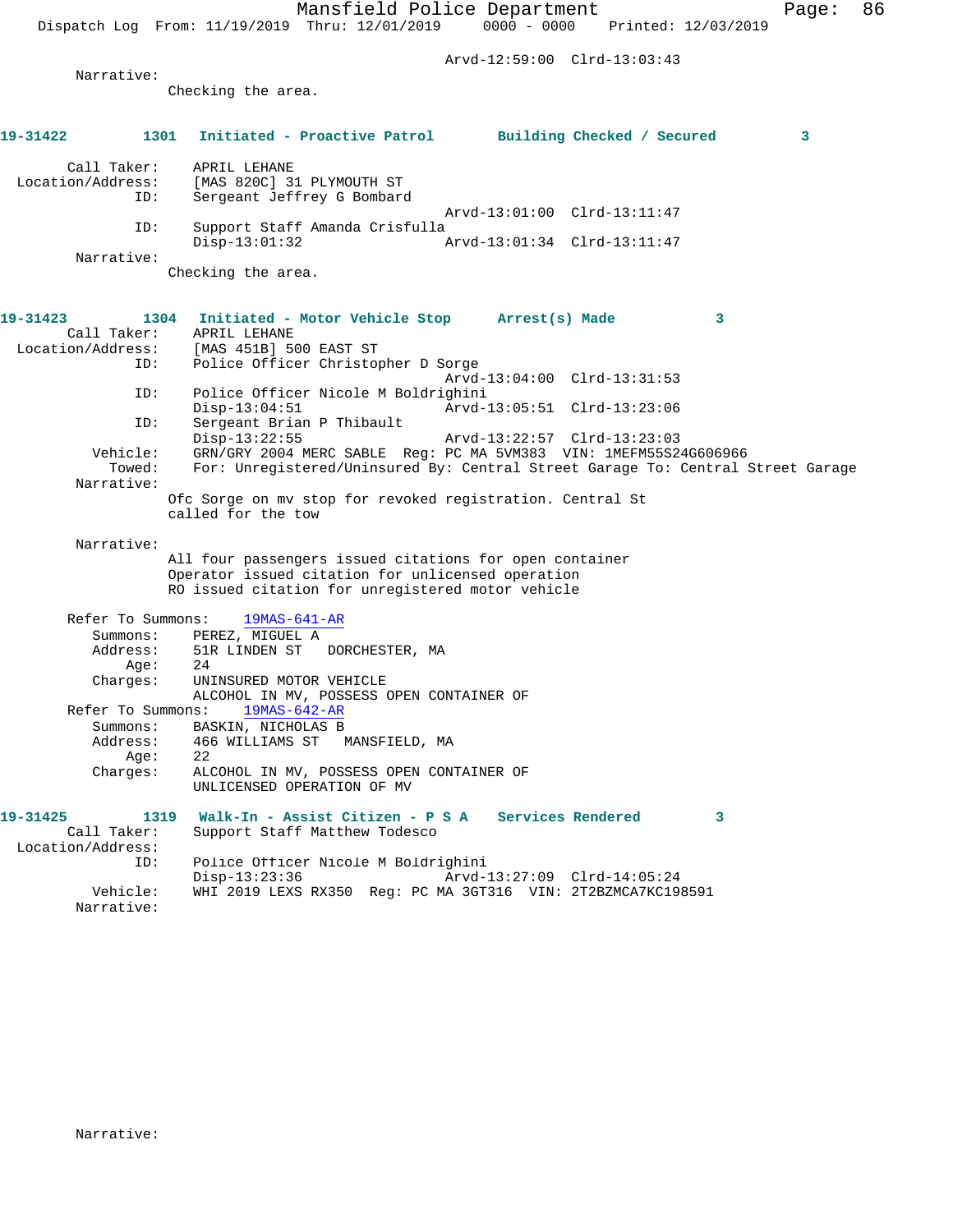| Call Taker:<br>Location/Address: |                    | APRIL LEHANE<br>[MAS 840] 280 SCHOOL ST                                                                                                                             |                             |              |              |
|----------------------------------|--------------------|---------------------------------------------------------------------------------------------------------------------------------------------------------------------|-----------------------------|--------------|--------------|
| 19-31433                         | 1709               | Initiated - Proactive Patrol                                                                                                                                        | Building Checked / Secured  |              | 3            |
| Narrative:                       | left               | Ofc Ellender reporting the building checked secure, card                                                                                                            |                             |              |              |
| Narrative:                       |                    | Dispatch spoke with the Albertson's alarm company. They were<br>able to reset the alarm remotely for now. They will also be<br>reaching out to the store keyholders |                             |              |              |
|                                  |                    | rp is reporting the audible and strobe alarm activated again<br>at the store                                                                                        |                             |              |              |
| Narrative:                       |                    |                                                                                                                                                                     |                             |              |              |
|                                  | ID:                | Police Officer Joshua S Ellender<br>$Disp-16:48:12$                                                                                                                 | Arvd-16:52:54 Clrd-16:59:51 |              |              |
| Call Taker:<br>Location/Address: | ID:                | APRIL LEHANE<br>[MAS 907A] 390 WEST ST Apt. #B<br>Police Officer Danielle C Titus<br>$Disp-16:48:12$                                                                | Arvd-16:54:07 Clrd-16:59:54 |              |              |
|                                  |                    |                                                                                                                                                                     | Building Checked / Secured  |              | 1            |
|                                  | Call Taker:<br>ID: | APRIL LEHANE<br>Location/Address: [MAS] 35 KING ARTHUR WAY<br>Police Officer Joshua S Ellender<br>$Disp-16:10:44$                                                   |                             |              |              |
| 19-31431                         |                    | Checking the area.<br>1609 Phone - Assist Fire Department Services Rendered                                                                                         |                             | $\mathbf{3}$ |              |
| Narrative:                       |                    | $Disp-15:02:45$                                                                                                                                                     |                             |              |              |
|                                  | ID:                | Support Staff Amanda Crisfulla                                                                                                                                      | Arvd-15:02:00 Clrd-15:10:28 |              |              |
| Location/Address:                | Call Taker:<br>ID: | APRIL LEHANE<br>[MAS 820C] 31 PLYMOUTH ST<br>Sergeant Jeffrey G Bombard                                                                                             |                             |              |              |
| 19-31428                         |                    | 1502 Initiated - Proactive Patrol Building Checked / Secured                                                                                                        |                             |              | $\mathbf{3}$ |
| Narrative:                       |                    | Assisting the FD with a fire/medical related incident.                                                                                                              |                             |              |              |
|                                  | ID:                | Location/Address: [MAS] 145 BALCOM ST<br>Police Officer Joshua S Ellender<br>$Disp-14:39:04$                                                                        |                             |              |              |
| 19-31427                         |                    | 1437 Phone - Assist Fire Department Transported to Hospital 3<br>Call Taker: APRIL LEHANE                                                                           |                             |              |              |
| Narrative:                       |                    | Ofc Ellender was able to verify their IDs for the Red Roof<br>Inn. Her son is attempting to rent a room online for them                                             |                             |              |              |
| Narrative:                       | <b>RP</b>          | RP looking for advise. She lost her wallet in Salisbury and<br>is stranded in the area. Ofc Ellender out to speak with the                                          |                             |              |              |
|                                  | Vehicle:           | $Disp-14:03:56$<br>BLK 2008 FORD Reg: PC VA WMU4681 VIN: 1FTRF02W98KD96906                                                                                          | Arvd-14:08:04 Clrd-14:21:06 |              |              |
| 19-31426                         | Call Taker:<br>ID: | 1403 Phone - Assist Citizen - P S A Services Rendered<br>LINDSAY MITCHELL<br>Vicinity of: [MAS 255] 377 CHAUNCY ST<br>Police Officer Joshua S Ellender              |                             | 3            |              |
|                                  |                    |                                                                                                                                                                     |                             |              |              |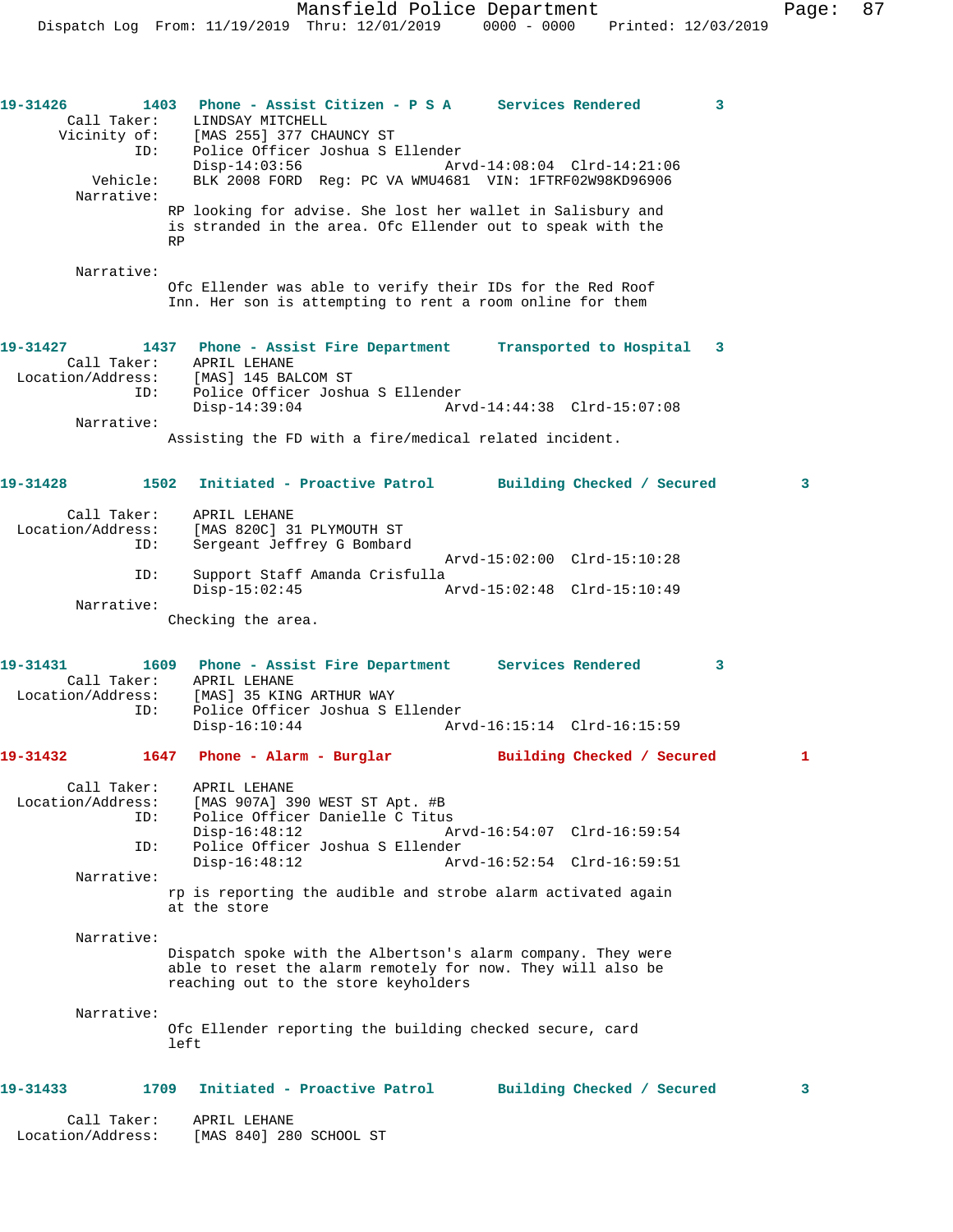Mansfield Police Department Fage: 88 Dispatch Log From: 11/19/2019 Thru: 12/01/2019 0000 - 0000 Printed: 12/03/2019 ID: Police Officer Danielle C Titus Arvd-17:09:00 Clrd-17:12:08 ID: Police Officer Joshua S Ellender Disp-17:12:14 Arvd-17:12:17 Clrd-17:32:12 Vehicle: GRY 2016 JEEP UT CHEROK Reg: PC MA 34SN77 VIN: 1C4PJMCB1GW327756 Narrative: Checking the area. Narrative: Ofc Ellender checking on a vehicle parked in front of Kohls Narrative: Operator of the vehicle stated he was tired and pulled in to take a nap. Vehicle looks like it is being lived in. Stated he lives in Norton now **19-31434 1710 Initiated - Proactive Patrol Building Checked / Secured 3** Call Taker: APRIL LEHANE Location/Address: [MAS 820C] 31 PLYMOUTH ST ID: Officer Jason R Bouck Arvd-17:10:00 Clrd-17:22:47 Narrative: Checking the area. **19-31438 1730 Initiated - Proactive Patrol Building Checked / Secured 3** Call Taker: APRIL LEHANE Location/Address: [MAS 281A] 1 CROCKER ST ID: Police Officer Danielle C Titus Arvd-17:30:00 Clrd-17:39:30 Narrative: Checking the area. **19-31440 1735 Initiated - Motor Vehicle Stop Verbal Warning 3**  Call Taker: CARLY MORIARTY Location/Address: [MAS] 200 RTE 140 NB @ 90 NORFOLK ST ID: Police Officer Joshua S Ellender Arvd-17:35:00 Clrd-17:38:33 Vehicle: RED 2019 HYUN LL KONA SEL Reg: PC CT AT94429 Narrative: Mvs-verbal **19-31445 1922 Initiated - Proactive Patrol Services Rendered 3**  Call Taker: NICHOLAS GOYETTE Location/Address: [MAS 820C] 31 PLYMOUTH ST ID: Officer Jason R Bouck Arvd-19:22:00 Clrd-19:31:53 Narrative: Checking the area of the back **19-31447 1945 Phone - Alarm - Burglar Referred to Other Agency 1**  Call Taker: LINDSAY MITCHELL Location/Address: [MAS 907A] 390 WEST ST Apt. #B ID: Police Officer Joshua S Ellender<br>Disp-19:46:38 Arv Disp-19:46:38 Arvd-19:52:06 Clrd-20:20:25<br>D: Police Officer Danielle C Titus<br>Disp-19:46:43 Arvd-19:47:54 Clrd-20:07:18 Police Officer Danielle C Titus Disp-19:46:43 Arvd-19:47:54 Clrd-20:07:18 Narrative: Neighbor reports audible alarm is sounding Narrative: M12 out checking the area. Reports an audible alarm sounding Narrative: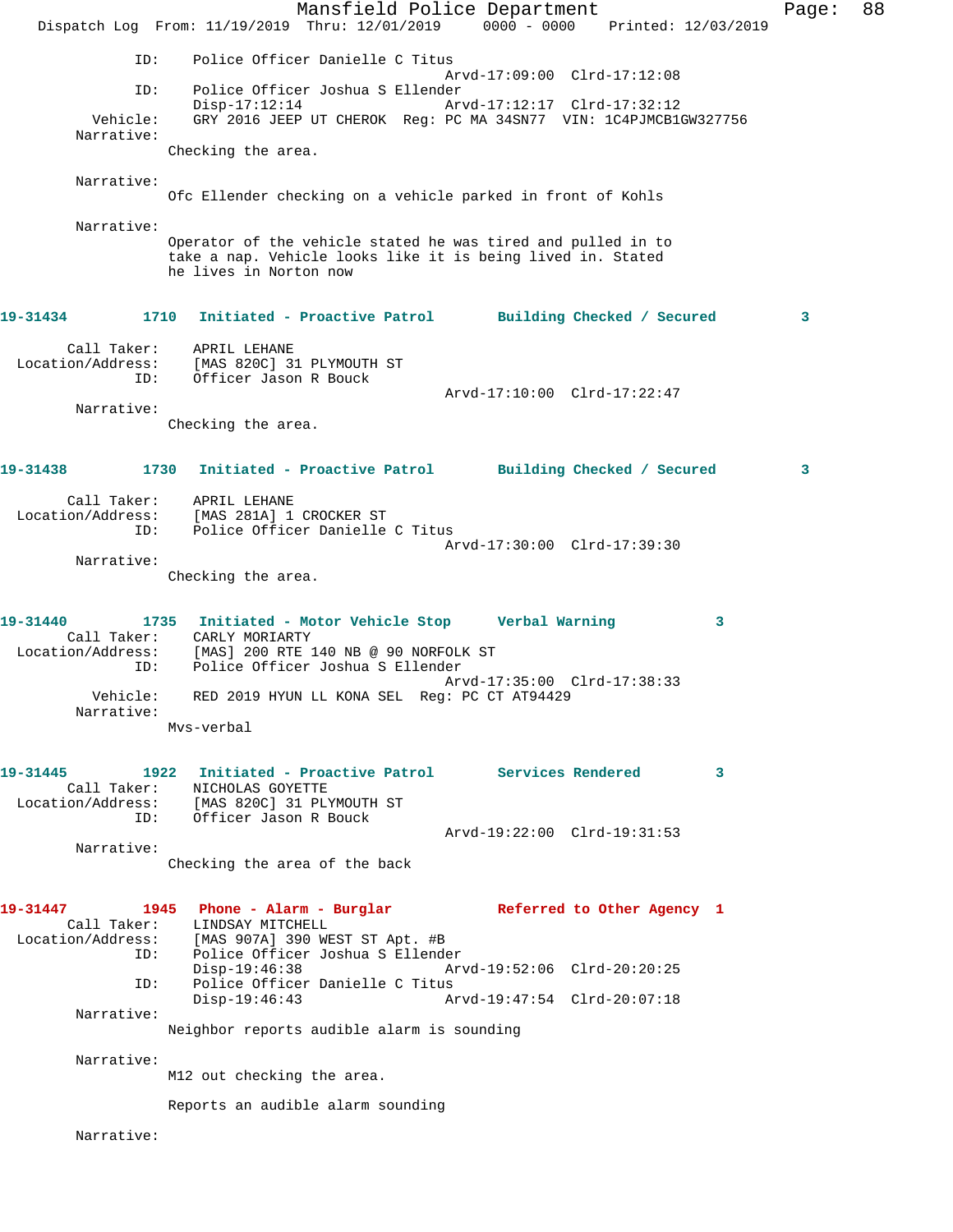|                                         | Mansfield Police Department<br>$0000 - 0000$<br>Dispatch Log From: 11/19/2019 Thru: 12/01/2019<br>Printed: 12/03/2019                                                                                                     | Page: | 89 |
|-----------------------------------------|---------------------------------------------------------------------------------------------------------------------------------------------------------------------------------------------------------------------------|-------|----|
|                                         | M2 reports a rep must respond, alarm is loud and persistent,<br>disturbing surrounding neighborhood                                                                                                                       |       |    |
| Narrative:                              | M2 standing by waiting for a rep, still attempting to make<br>contact with rep.                                                                                                                                           |       |    |
|                                         | Orginial point of contact made several phone calls,<br>currently working with the District in order to get someone<br>to come out                                                                                         |       |    |
| Narrative:                              | Manager called back and was advised PD is on location and<br>requesting a response from a rep. Manager states she will<br>contact the alarm company again to see if they can fix it<br>remotely, if not, she will respond |       |    |
| Narrative:                              | Ofc Ellender clear, reports audible is still sounding                                                                                                                                                                     |       |    |
| Narrative:                              | Rep from company stated she is calling alarm company to<br>silence the alarm. If it is not shut off, she will come out.                                                                                                   |       |    |
| 19-31448                                | 1959<br>Initiated - Proactive Patrol<br>Building Checked / Secured                                                                                                                                                        | 3     |    |
| Call Taker:<br>Location/Address:<br>ID: | NICHOLAS GOYETTE<br>[MAS 820C] 31 PLYMOUTH ST<br>Officer Jason R Bouck                                                                                                                                                    |       |    |
| Narrative:                              | Arvd-19:59:00 Clrd-20:00:06<br>Checking the area of the front, secure                                                                                                                                                     |       |    |
| 19-31451                                | 2136<br>Initiated - Proactive Patrol<br>Building Checked / Secured                                                                                                                                                        | 3     |    |
| Call Taker:<br>Location/Address:<br>ID: | NICHOLAS GOYETTE<br>[MAS 1015] 30 CHAUNCY ST<br>Police Officer Danielle C Titus<br>Arvd-21:36:00 Clrd-21:39:34                                                                                                            |       |    |
| Narrative:                              | Checking the area.                                                                                                                                                                                                        |       |    |
| 19-31452                                | 2149 Initiated - Proactive Patrol<br>Building Checked / Secured                                                                                                                                                           | 3     |    |
| Call Taker:<br>ID:                      | NICHOLAS GOYETTE<br>Location/Address: [MAS 820C] 31 PLYMOUTH ST<br>Officer Jason R Bouck                                                                                                                                  |       |    |
| Narrative:                              | Arvd-21:49:00 Clrd-21:58:46                                                                                                                                                                                               |       |    |
|                                         | Checking the area.                                                                                                                                                                                                        |       |    |
| 19-31453<br>Call Taker:<br>ID:          | 2206 Initiated - Follow up Investigation Spoken To<br>3<br>NICHOLAS GOYETTE<br>Location/Address: [MAS H2751] 44 KING ARTHUR WAY<br>Police Officer Joshua S Ellender<br>Arvd-22:06:00 Clrd-22:35:01                        |       |    |
| Narrative:                              | Conducting a follow up in the area to a previously reported<br>incident.                                                                                                                                                  |       |    |
| Narrative:                              | Unable to determine what occured. Party left with the<br>vehicle and had to return. Possible oversight                                                                                                                    |       |    |
| 19-31455                                | 2228 Phone - Assist Fire Department Building Checked / Secured                                                                                                                                                            | 3     |    |
| Call Taker:                             | NICHOLAS GOYETTE                                                                                                                                                                                                          |       |    |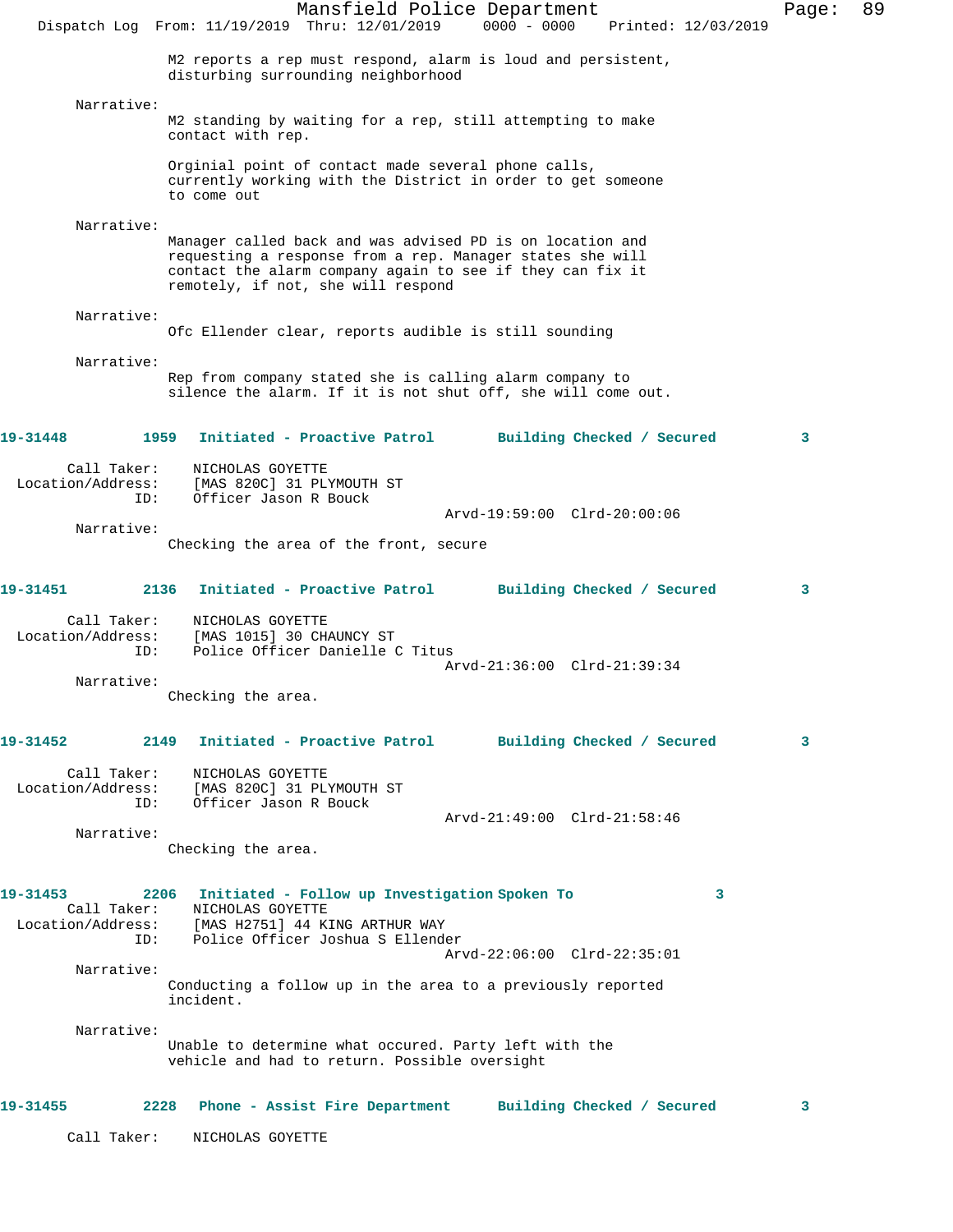Mansfield Police Department Fage: 90 Dispatch Log From: 11/19/2019 Thru: 12/01/2019 0000 - 0000 Printed: 12/03/2019 Location/Address: [MAS H6143] 11 ROBIN HILL RD ID: Police Officer Danielle C Titus Disp-22:29:38 Arvd-22:33:18 Clrd-22:45:38 Narrative: Assisting the FD with a fire/medical related incident. **19-31457 2310 Initiated - Proactive Patrol Building Checked / Secured 3** Call Taker: NICHOLAS GOYETTE Location/Address: [MAS 820C] 31 PLYMOUTH ST ID: Officer Jason R Bouck Arvd-23:10:00 Clrd-23:17:25 Narrative: Checking the area of the back **For Date: 11/29/2019 - Friday 19-31458 0030 Phone - Alarm - Burglar False / Accidental Alarm 1**  Call Taker: NICHOLAS GOYETTE Location/Address: [MAS 10B] 305 FORBES BLVD ID: Police Officer Andrew J Kelley Disp-00:32:44 Arvd-00:40:45 Clrd-00:48:10 ID: Police Officer Michelle Bellevue<br>Disp-00:32:46 Arv Disp-00:32:46 Arvd-00:40:27 Clrd-00:48:12 Narrative: Zone: I/R doors 33-37 Rep: none Narrative: clear, card issued **19-31460 0048 Initiated - Proactive Patrol Services Rendered 3**  Call Taker: NICHOLAS GOYETTE Location/Address: [MAS 554] 464 SCHOOL ST ID: Police Officer Andrew J Kelley Arvd-00:48:00 Clrd-00:49:42 Narrative: Checking the area. **19-31462 0050 Phone - Alarm - Burglar False / Accidental Alarm 1**  Call Taker: LINDSAY MITCHELL Location/Address: [MAS 48] 550 FORBES BLVD ID: Police Officer Andrew J Kelley Disp-00:50:01 Arvd-00:55:04 Clrd-00:58:00 Police Officer Michelle Bellevue D: Disp volume of the Michelle Bellevue<br>Disp-00:50:03 Clrd-00:57:59 Narrative: Officers responding for a train bay 1 alarm Narrative: M10 reports clear, checkable portion is secure, remainder is gated off with barbed wire **19-31461 0051 Initiated - Proactive Patrol Services Rendered 3**  Call Taker: NICHOLAS GOYETTE Location/Address: [MAS 840] 280 SCHOOL ST ID: Police Officer Andrew J Kelley Arvd-00:51:00 Clrd-00:52:19 Narrative: Checking the area.

## **19-31463 0053 Initiated - Proactive Patrol Building Checked / Secured 3**

 Call Taker: NICHOLAS GOYETTE Location/Address: [MAS 820C] 31 PLYMOUTH ST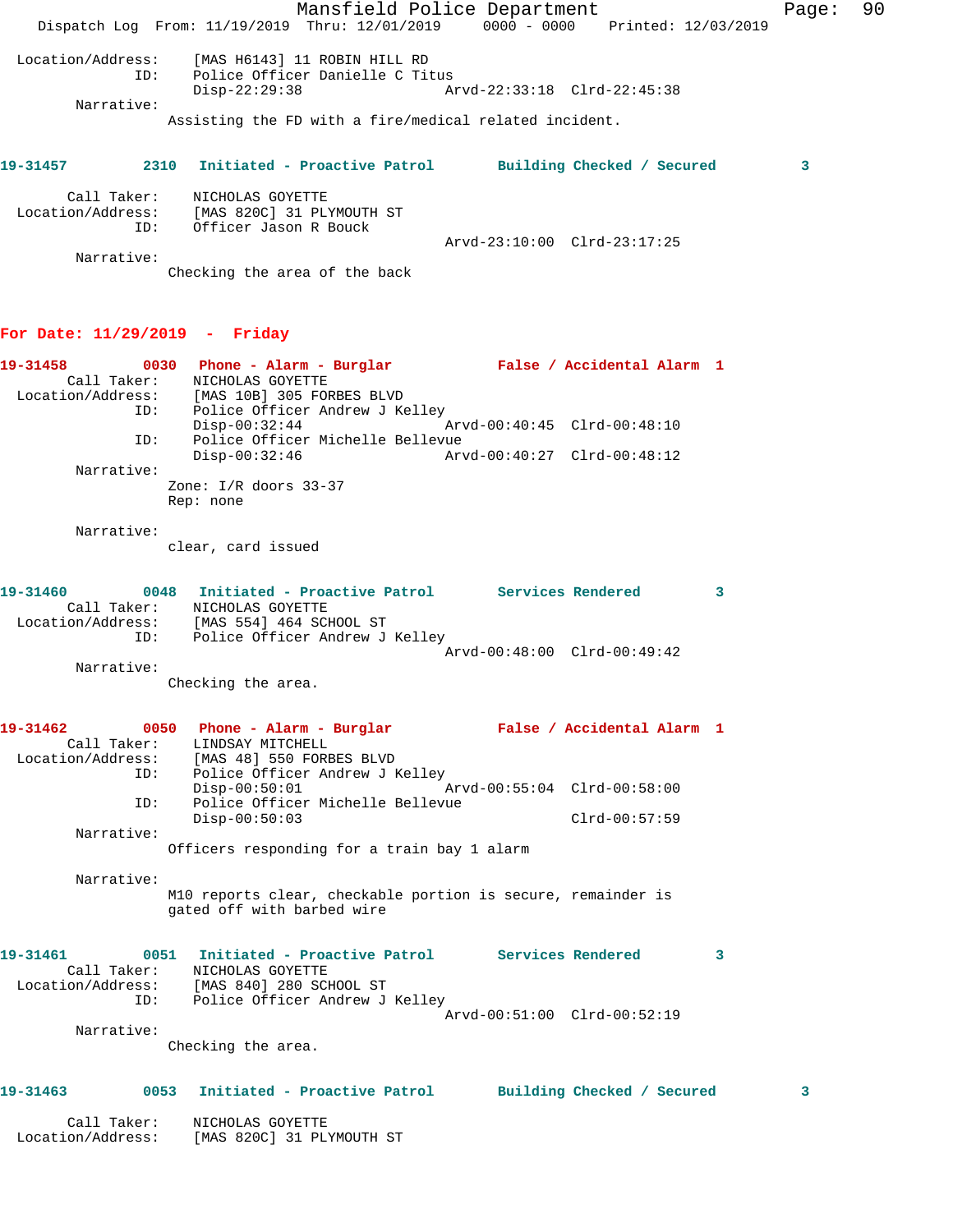|          |                    | Mansfield Police Department<br>Dispatch Log From: 11/19/2019 Thru: 12/01/2019 0000 - 0000 Printed: 12/03/2019                                               | Page: | 91 |
|----------|--------------------|-------------------------------------------------------------------------------------------------------------------------------------------------------------|-------|----|
|          | ID:                | Officer Brendan Fayles                                                                                                                                      |       |    |
|          |                    | Arvd-00:53:00 Clrd-01:00:10                                                                                                                                 |       |    |
|          | Narrative:         | Checking the area.                                                                                                                                          |       |    |
| 19-31464 |                    | 0101 Initiated - Proactive Patrol Building Checked / Secured                                                                                                | 3     |    |
|          | Call Taker:        | NICHOLAS GOYETTE<br>Location/Address: [MAS 840I120] 280 SCHOOL ST Apt. #I120<br>ID: Police Officer Andrew J Kelley                                          |       |    |
|          |                    | Arvd-01:01:00 Clrd-01:14:01                                                                                                                                 |       |    |
|          | Narrative:         | Checking the area.                                                                                                                                          |       |    |
|          |                    | 19-31465      0101  Initiated - Proactive Patrol     Building Checked / Secured                                                                             | 3     |    |
|          | Call Taker:<br>ID: | NICHOLAS GOYETTE<br>Location/Address: [MAS 992] 660 EAST ST<br>Police Officer Christopher D Sorge                                                           |       |    |
|          |                    | Arvd-01:01:00 Clrd-01:04:30                                                                                                                                 |       |    |
|          | Narrative:         | Checking the area.                                                                                                                                          |       |    |
| 19-31466 |                    | 0104 Initiated - Motor Vehicle Stop Citation / Warning Issued 3<br>Call Taker: NICHOLAS GOYETTE<br>Location/Address: [MAS] 263 FRANKLIN ST @ 30 WINTER ST   |       |    |
|          | ID:<br>Vehicle:    | Police Officer Christopher D Sorge<br>Arvd-01:04:00 Clrd-01:09:48<br>GRY 2018 1500 Req: PC MA 8PF216 VIN: 1C6RR7FGXJS343180                                 |       |    |
|          | Narrative:         | Out with a mv stop. RO cited for marked lanes violation.                                                                                                    |       |    |
|          |                    | My was parked on the side of Cousins pizza, no suspicious<br>activity related to the stop                                                                   |       |    |
| 19-31467 |                    | 0112 Initiated - Motor Vehicle Stop Citation / Warning Issued 3<br>Call Taker: NICHOLAS GOYETTE<br>Location/Address: [MAS] 34 MAPLE ST @ 259 OAKLAND ST     |       |    |
|          |                    | ID: Police Officer Christopher D Sorge<br>Arvd-01:12:00 Clrd-01:27:43                                                                                       |       |    |
|          |                    | ID: Police Officer Andrew J Kelley<br>$Disp-01:14:07$<br>Arvd-01:17:35 Clrd-01:27:44<br>Vehicle: BLU 2016 SUBA WRX Reg: PC MA 3JV395 VIN: JF1VA2M64G9804729 |       |    |
|          | Narrative:         | Out with a my stop, showing EXPI. RO cited for expired<br>registration. Able to renew it online.                                                            |       |    |
|          |                    |                                                                                                                                                             |       |    |
| 19-31468 |                    | 0113 Initiated - Proactive Patrol Building Checked / Secured                                                                                                | 3     |    |
|          | Call Taker:        | NICHOLAS GOYETTE<br>Location/Address: [MAS 417] 9 FRANCIS AVE<br>ID: Police Officer Michelle Bellevue<br>Arvd-01:13:00 Clrd-01:20:54                        |       |    |
|          | Narrative:         | Checking the area.                                                                                                                                          |       |    |
| 19-31469 |                    | 0124 Initiated - Proactive Patrol Building Checked / Secured                                                                                                | 3     |    |
|          | Call Taker:        | NICHOLAS GOYETTE<br>Location/Address: [MAS 281A] 1 CROCKER ST<br>ID: Police Officer Michelle Bellevue                                                       |       |    |
|          | Narrative:         | Arvd-01:24:00 Clrd-01:29:31<br>Checking the area.                                                                                                           |       |    |
|          |                    |                                                                                                                                                             |       |    |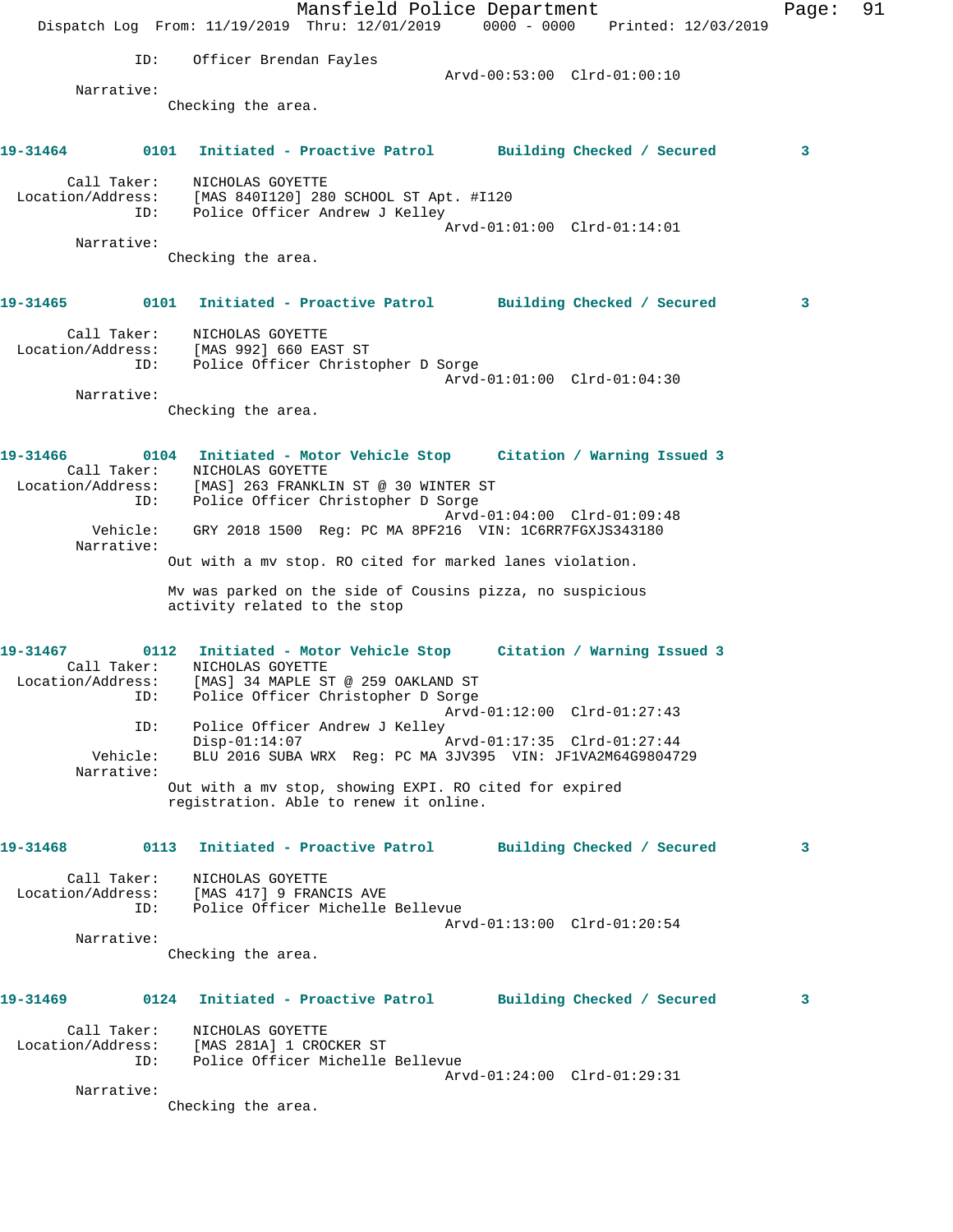Mansfield Police Department Page: 92 Dispatch Log From: 11/19/2019 Thru: 12/01/2019 0000 - 0000 Printed: 12/03/2019 **19-31470 0135 Initiated - Suspicious Actv / Persn / Veh Arrest(s) Made 2**  Call Taker: NICHOLAS GOYETTE Location/Address: [MAS 293] 2 CHAUNCY ST ID: Police Officer Andrew J Kelley Arvd-01:35:00 Clrd-02:19:10<br>TD: Police Officer Christopher D Sorge Police Officer Christopher D Sorge Disp-01:37:19 Arvd-01:37:20 Clrd-02:19:09 ID: Police Officer John R Armstrong<br>Disp-01:40:01 A Disp-01:40:01 Arvd-01:40:03 Clrd-02:19:07<br>Vehicle: WHI 2017 TOYT COROLL Reg: PC MA 2DCM41 VIN: 2T1BURHE7HC8 WHI 2017 TOYT COROLL Reg: PC MA 2DCM41 VIN: 2T1BURHE7HC826816 Narrative: Checking on a mv Narrative: M10 reports speaking to the operator. Parents are en route Narrative: M10 reports parents will be coming from Norton to take custody of the mv. Operator issued arrest summons for JOL violation Narrative: M10 reports units clear, RO of the mv has taken possesion of it. See AR report for further Refer To Summons: 19MAS-643-AR Juvenile Arrest Age: 17<br>Charges: JUN JUNIOR OPERATOR OP 12:30-5 AM W/O PARENT **19-31471 0223 Initiated - Proactive Patrol Building Checked / Secured 3** Call Taker: NICHOLAS GOYETTE Location/Address: [MAS 2] 60 FORBES BLVD ID: Police Officer Christopher D Sorge Arvd-02:23:00 Clrd-02:52:07 Narrative: Checking the area. **19-31474 0228 Phone - Missing Person Incident Report 1**  Call Taker: LINDSAY MITCHELL Location/Address: [MAS] 750 NORTH MAIN ST ID: Police Officer Michelle Bellevue Disp-02:29:45 Arvd-02:35:23 Clrd-02:35:25<br>ID: Police Officer Michelle Bellevue Police Officer Michelle Bellevue<br>Disp-02:35:32 Art Disp-02:35:32 Arvd-02:35:34 Clrd-03:22:06<br>TD: Police Officer John R Armstrong Police Officer John R Armstrong Disp-02:43:29 Arvd-02:43:31 Clrd-03:09:21<br>TD: Police Officer Christopher D Sorge Police Officer Christopher D Sorge<br>Disp-02:52:11 Arvd Disp-02:52:11 Arvd-02:53:19 Clrd-03:09:23 ID: Police Officer Andrew J Kelley Disp-02:53:44 Arvd-02:57:24 Clrd-03:09:22 Vehicle: GRY 2015 CHRY 200 Reg: PAS MA 41699 VIN: 1C3CCCDG1FN606355 Narrative: RP reports her daughter left last evening around 7pm and hasn't returned home. RP believes she may be with a boyfriend in the Mansfield area Narrative: Units out at 25 Highland st in attempt to make contact with an uncle who is supposedly harboring the involved parties Narrative: M1 reports banging on the door, nobody answering. Light on in the rear but nobody appears to be around. Will check back in a couple hours

Attempted to call involved parties, no answer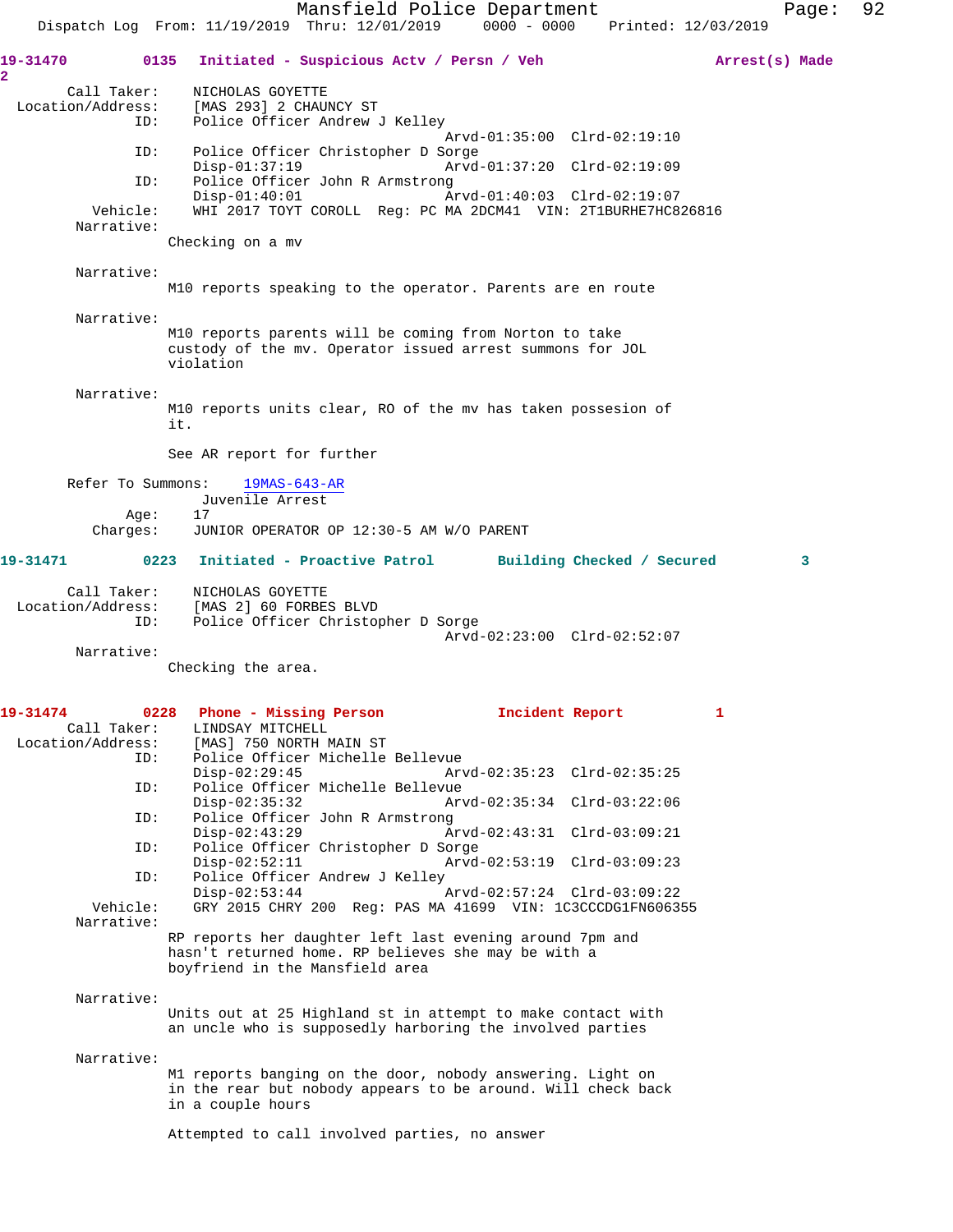|                                              | Mansfield Police Department<br>$0000 - 0000$<br>Dispatch Log From: 11/19/2019 Thru: 12/01/2019<br>Printed: 12/03/2019                                                                                                                                                                                               | 93<br>Page:               |
|----------------------------------------------|---------------------------------------------------------------------------------------------------------------------------------------------------------------------------------------------------------------------------------------------------------------------------------------------------------------------|---------------------------|
| Narrative:                                   |                                                                                                                                                                                                                                                                                                                     |                           |
|                                              | See OF report for further                                                                                                                                                                                                                                                                                           |                           |
| Refer To Incident:                           | 19MAS-1099-OF                                                                                                                                                                                                                                                                                                       |                           |
| 19-31476                                     | 0254 Initiated - Proactive Patrol Building Checked / Secured                                                                                                                                                                                                                                                        | 3                         |
| Call Taker:<br>Location/Address:<br>ID:      | NICHOLAS GOYETTE<br>[MAS 820C] 31 PLYMOUTH ST<br>Officer Brendan Fayles                                                                                                                                                                                                                                             |                           |
| Narrative:                                   | Arvd-02:54:00 Clrd-03:04:22                                                                                                                                                                                                                                                                                         |                           |
|                                              | Checking the area.                                                                                                                                                                                                                                                                                                  |                           |
| 19-31483<br>Call Taker:<br>Location/Address: | Initiated - Follow up Investigation Services Rendered<br>0456<br>NICHOLAS GOYETTE<br>[MAS H2841] 25 HIGHLAND AVE                                                                                                                                                                                                    | 3                         |
| ID:                                          | Police Officer John R Armstrong<br>Arvd-04:56:00 Clrd-05:15:22                                                                                                                                                                                                                                                      |                           |
| ID:                                          | Police Officer Christopher D Sorge<br>$Disp-04:57:30$<br>Arvd-04:57:32 Clrd-05:15:22                                                                                                                                                                                                                                |                           |
| ID:                                          | Police Officer Michelle Bellevue<br>$Disp-04:59:00$<br>Arvd-04:59:02 Clrd-05:15:21                                                                                                                                                                                                                                  |                           |
| Narrative:                                   |                                                                                                                                                                                                                                                                                                                     |                           |
|                                              | Involved party from earlier called to report the boyfriend<br>and involved female are at his address. Units responding to<br>assist with returning the female to her home                                                                                                                                           |                           |
| Narrative:                                   |                                                                                                                                                                                                                                                                                                                     |                           |
|                                              | M1 reports M8 transporting female party back to her<br>residence                                                                                                                                                                                                                                                    |                           |
| Narrative:                                   | M1 reports female returned home, spoke to mother. Clear.                                                                                                                                                                                                                                                            |                           |
| 19-31484<br>Call Taker:<br>Location/Address: | 0515 Phone - Assist Fire Department<br>Referred to Other Agency 3<br>NICHOLAS GOYETTE<br>[MAS H381] 291 GILBERT ST<br>ID: Police Officer Andrew J Kelley<br>Arvd-05:25:59 Clrd-05:29:29<br>$Disp-05:16:46$                                                                                                          |                           |
| Narrative:                                   | Assisting the FD with a fire/medical related incident.                                                                                                                                                                                                                                                              |                           |
|                                              |                                                                                                                                                                                                                                                                                                                     |                           |
| 19-31485<br>Call Taker:<br>ID:<br>ID:        | 0539 Phone - Alarm - Burglar Mark Balse / Accidental Alarm 1<br>JEFFREY KEEFE<br>Location/Address: [MAS 840G100] 280 SCHOOL ST Apt. #G100<br>Police Officer Andrew J Kelley<br>$Disp-05:40:51$<br>Arvd-05:43:16 Clrd-05:46:28<br>Police Officer Michelle Bellevue<br>$Disp-05:40:53$<br>Arvd-05:43:27 Clrd-05:46:29 |                           |
| Narrative:                                   | Kitchen door motion.                                                                                                                                                                                                                                                                                                |                           |
| Narrative:                                   | Clear, false alarm set off by delivery                                                                                                                                                                                                                                                                              |                           |
|                                              |                                                                                                                                                                                                                                                                                                                     |                           |
| 19-31487<br>Call<br>$\overline{2}$           | 0630<br>Phone - 911 Hang-ups & Verifications                                                                                                                                                                                                                                                                        | Confirmed misdial/Accdntl |
| Call Taker:<br>Location/Address:<br>ID:      | JEFFREY KEEFE<br>[MAS H2836] 10 ERICK RD Apt. #17<br>Police Officer Christopher D Sorge<br>$Disp-06:31:15$<br>Arvd-06:35:08 Clrd-06:45:18                                                                                                                                                                           |                           |
| Narrative:                                   | Spoke to the calling party, confirmed accidental and all<br>checks ok.                                                                                                                                                                                                                                              |                           |
| Narrative:                                   |                                                                                                                                                                                                                                                                                                                     |                           |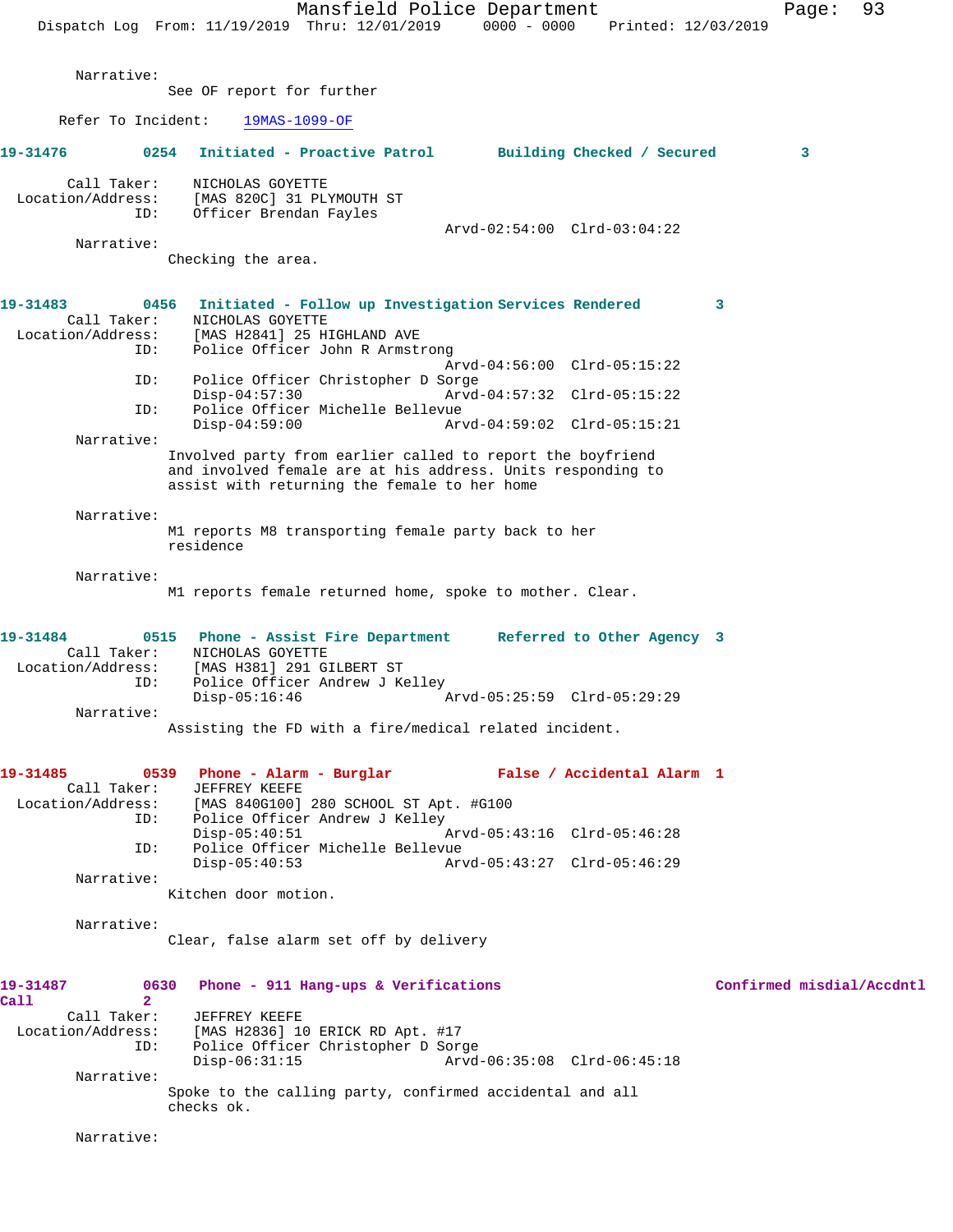Mansfield Police Department Fage: 94 Dispatch Log From: 11/19/2019 Thru: 12/01/2019 0000 - 0000 Printed: 12/03/2019 Confirmed accidental **19-31492 0703 Initiated - Building Check Building Checked / Secured 3** Call Taker: Kieran M Ruth Location/Address: [MAS 820C] 31 PLYMOUTH ST ID: Officer Brendan Fayles Arvd-07:03:00 Clrd-07:13:11 Narrative: Building/area checked secure. **19-31495 0740 Phone - Assist Fire Department Referred to Other Agency 3**  Call Taker: Kieran M Ruth Location/Address: [MAS 296D1] 219 NORTH MAIN ST ID: Police Officer Christopher D Sorge Disp-07:41:34 Arvd-07:45:57 Clrd-07:51:50 Narrative: Assisting the FD with a fire/medical related incident. Narrative: MFD evaluating 1 **19-31496 0810 Phone - 911 Hang-ups & Verifications Confirmed misdial/Accdntl Call 2**  Call Taker: Kieran M Ruth<br>Location/Address: [MAS 418E] 29  $[MAS 418E]$  29 FRANCIS AVE Apt. #08 ID: Police Officer Nicole M Boldrighini Disp-08:11:32 Arvd-08:17:00 Clrd-08:27:08 ID: Police Officer Patrick J Pennie Disp-08:18:55 Arvd-08:18:59 Clrd-08:27:08 Narrative: Spoke to the calling party, confirmed accidental and all checks ok. Narrative: COnfirmed accidental **19-31498 0831 Initiated - Child Safety Seat Program Services Rendered 3**  Call Taker: Kieran M Ruth Location/Address: [MAS 451B] 500 EAST ST ID: Police Officer Nicole M Boldrighini Arvd-08:31:00 Clrd-08:41:48 Vehicle: BRO 2012 CHEV EQUINO Reg: PC MA 1PY512 VIN: 2GNFLGEKXC6182328 Narrative: Ofc. Boldrighini installing a child safety seat. **19-31499 0834 Phone - Assist Fire Department Referred to Other Agency 3**  Call Taker: Kieran M Ruth Location/Address: [MAS 871] 789 EAST ST ID: Police Officer Matthew A Souza Disp-08:35:30 Arvd-08:42:09 Clrd-08:45:05 Narrative: Assist MFD with a possible unattended outside fire **19-31501 0850 Phone - Parking Violations Spoken To 3**  Call Taker: APRIL LEHANE Location/Address: [MAS] 22 NORTH MAIN ST ID: Police Officer Patrick J Pennie Disp-08:55:57 Arvd-09:04:35 Clrd-09:04:39 Vehicle: RED 2011 TOYT COROLL Reg: PC MA 1AZ776 VIN: 2T1BU4EE6BC750407 Narrative: rp is reporting a car parked in front of his driveway Narrative: Ofc. Pennie spoke to the RO and the vehicle will be moved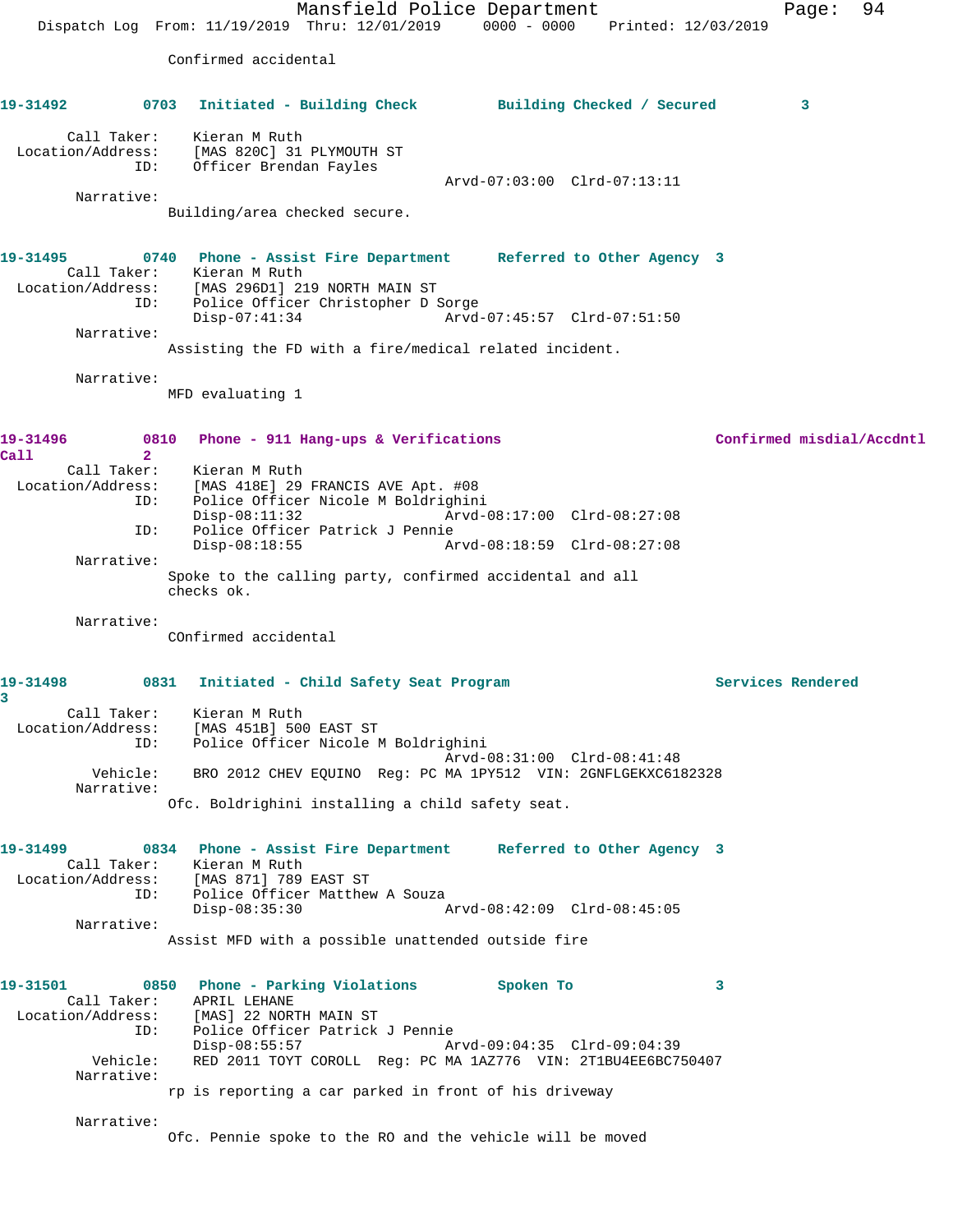Dispatch Log From: 11/19/2019 Thru: 12/01/2019 0000 - 0000 Printed: 12/03/2019 **19-31502 0857 Phone - Assist Fire Department Services Rendered 3**  Call Taker: Kieran M Ruth Location/Address: [MAS 871] 789 EAST ST ID: Police Officer Nicole M Boldrighini Disp-08:57:54 Arvd-09:00:48 Clrd-11:24:51 Narrative: Out to assist MFD with a brush fire **19-31503 0905 Initiated - Selective Enforcement/RADAR Citation / Warning Issued 3**  Call Taker: CARLY MORIARTY Location/Address: [MAS] 792 WEST ST ID: Police Officer Matthew A Souza Arvd-09:05:00 Clrd-09:39:11 Vehicle: WHI 2019 TOYT YARIS Reg: PC MA 2BAM61 VIN: 3MYDLBYV4KY524735 Narrative: Selective enforcement in the area. Narrative: One mv cited for speed **19-31504 0908 Initiated - Proactive Patrol Building Checked / Secured 3** Call Taker: CARLY MORIARTY Location/Address: [MAS 820C] 31 PLYMOUTH ST ID: Police Officer Joshua S Ellender Arvd-09:08:00 Clrd-09:17:04 ID: Police Officer Andrew J Kelley<br>Disp-09:10:20 A Disp-09:10:20 Arvd-09:10:24 Clrd-09:16:41 **19-31511 0958 Walk-In - Burglary ( B & E ) Incident Report 2**  Call Taker: Support Staff Matthew Todesco Location/Address: [MAS 960] 792 WEST ST Apt. #C203 ID: [MAS 500] 752 WEST STAPL: #C20<br>ID: Police Officer Matthew A Souza<br>Disp-10:02:55 Disp-10:02:55 Arvd-10:02:59 Clrd-10:32:52 Narrative: RP into report a B&E into her apartment, Ofc Souza into speak with the RP. Refer To Incident: 19MAS-1100-OF **19-31513 1010 911 - Assist Fire Department Services Rendered 3**  Call Taker: CARLY MORIARTY Location/Address: [MAS H3022] 460 WARE ST ID: Police Officer Patrick J Pennie Disp-10:11:44 Arvd-10:17:18 Clrd-10:32:09 Narrative: Assist the fd with an oven fire **19-31515 1043 Phone - Parking Violations Citation / Warning Issued 3**  Call Taker: Stephen Martell Location/Address: [MAS 874] 100 HAMPSHIRE ST ID: Police Officer Matthew A Souza<br>Disp-10:46:00 Disp-10:46:00 Arvd-10:56:28 Clrd-11:08:27 Vehicle: WHI INFI 2D Reg: PC ON CJXE989 Narrative: Building #3, reporting a vehicle parked in the ADA space without a placard. Narrative: Citation issued: 132151. **19-31517 1102 Initiated - Proactive Patrol Services Rendered 3**  Call Taker: ROBERT BOLGER Location/Address: [MAS 820C] 31 PLYMOUTH ST

ID: Police Officer Andrew J Kelley

Mansfield Police Department Fage: 95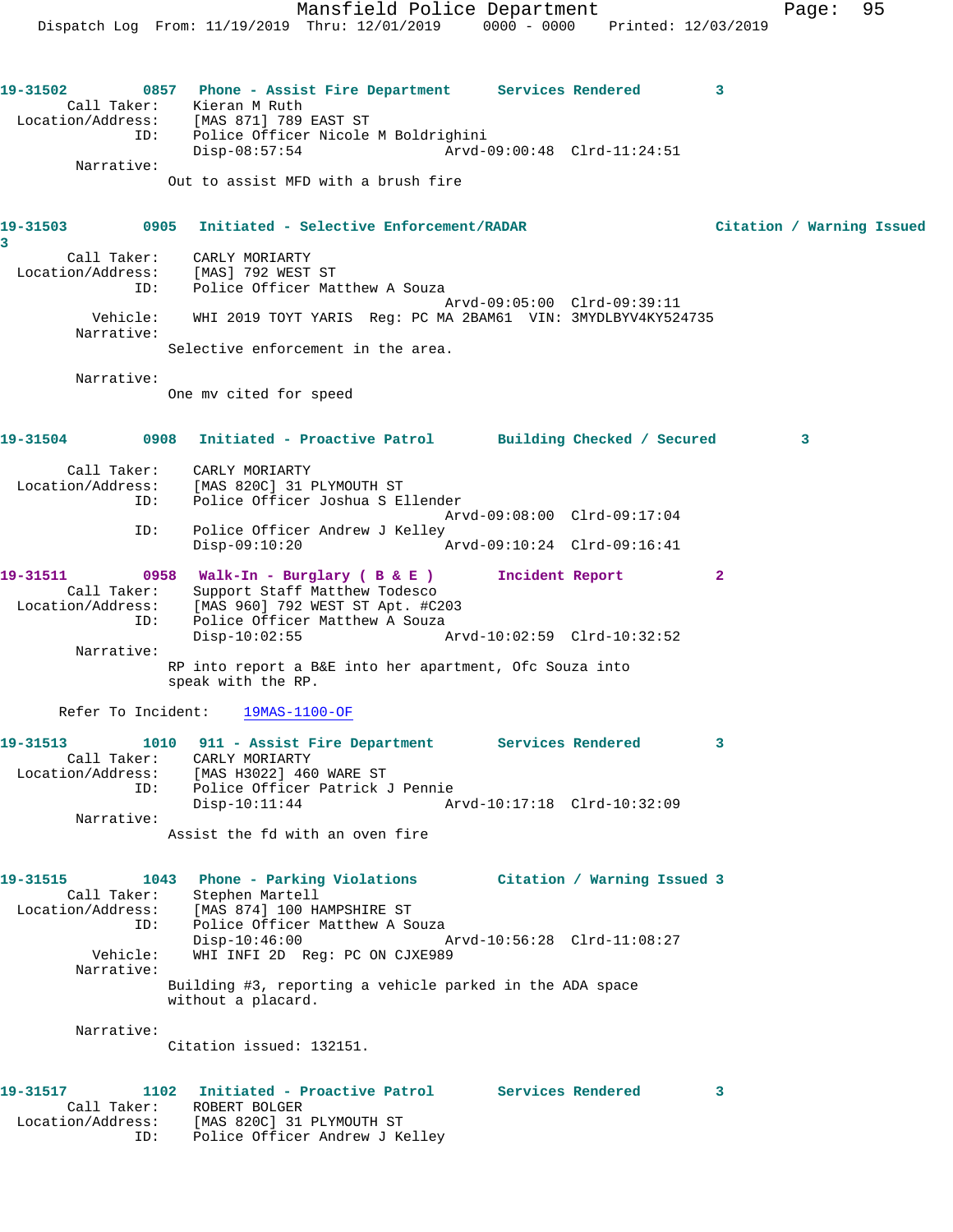Mansfield Police Department Page: 96 Dispatch Log From: 11/19/2019 Thru: 12/01/2019 0000 - 0000 Printed: 12/03/2019 Arvd-11:02:00 Clrd-11:05:40 Narrative: Conducted a check of the building. **19-31522 1145 911 - 911 Hang-ups & Verifications Confirmed misdial/Accdntl Call 2** Call Taker: ROBERT BOLGER Location/Address: [MAS 840F130] 280 SCHOOL ST Apt. #F130<br>ID: Officer Melanie Costa Officer Melanie Costa<br>Disp-11:45:56 Disp-11:45:56 Arvd-11:49:42 Clrd-11:51:30 Narrative: 911 HANG UP VERIFICATION. CONFIRMED ACCIDENTAL. **19-31523 1149 911 - Assist Citizen - P S A Referred to Other Agency 3**  Call Taker: ROBERT BOLGER Location/Address: [MAS] 45 SOUTH MAIN ST ID: Police Officer Patrick J Pennie Arvd-11:55:06 Clrd-12:07:56 Narrative: TREE BRANCH BLOCKING THE SIDEWALK NEAR THE TOWN HALL. Narrative: BRANCH FROM 45 S MAIN ST. Narrative: BRANCH EXTENDS 6 FT INTO THE ROAD. DPW NOTIFIED. **19-31524 1158 Radio - Selective Enforcement/RADAR Services Rendered 3**  Call Taker: CARLY MORIARTY Location/Address: [MAS] 562 MAPLE ST @ 3 JENNIFER DR ID: Police Officer Nicole M Boldrighini Disp-11:58:38 Arvd-11:58:44 Clrd-12:32:42 **19-31525 1208 911 - Parking Violations Spoken To 3**  Call Taker: ROBERT BOLGER Location/Address: [MAS 906] 905 SOUTH MAIN ST ID: Police Officer Patrick J Pennie Disp-12:11:51 Arvd-12:17:16 Clrd-12:23:45 Vehicle: GRY 2001 TOYT SD AVALON Reg: PC MA 7CY418 VIN: 4T1BF28B61U179997 Narrative: CP REPORTS A WHITE SEDAN PARKED IN LOT FOR PAST 7-10 DAYS. Narrative: NOTE LEFT ON CAR STATING IT WOULD BE TOWED SOON. **19-31528 1251 Initiated - Proactive Patrol Building Checked / Secured 3** Call Taker: ROBERT BOLGER Location/Address: [MAS 1002] 250 EAST ST ID: Police Officer Nicole M Boldrighini Arvd-12:51:00 Clrd-13:02:11 **19-31529 1301 Initiated - Proactive Patrol Building Checked / Secured 3** Call Taker: ROBERT BOLGER Location/Address: [MAS 820C] 31 PLYMOUTH ST ID: Police Officer Andrew J Kelley Arvd-13:01:00 Clrd-13:04:06<br>ID: Police Officer Joshua S Ellender Police Officer Joshua S Ellender<br>Disp-13:02:35 Ar Disp-13:02:35 Arvd-13:02:40 Clrd-13:04:00 **19-31533 1401 Initiated - Motor Veh Acc - No Injury Accident Report 1**  Call Taker: ROBERT BOLGER<br>Location/Address: [MAS] 170 SCH<br>ID: Lieutenant Roy [MAS] 170 SCHOOL ST @ 100 RTE 140 NB Lieutenant Roy D Bain JR Arvd-14:01:00 Clrd-14:21:31 ID: Police Officer Matthew A Souza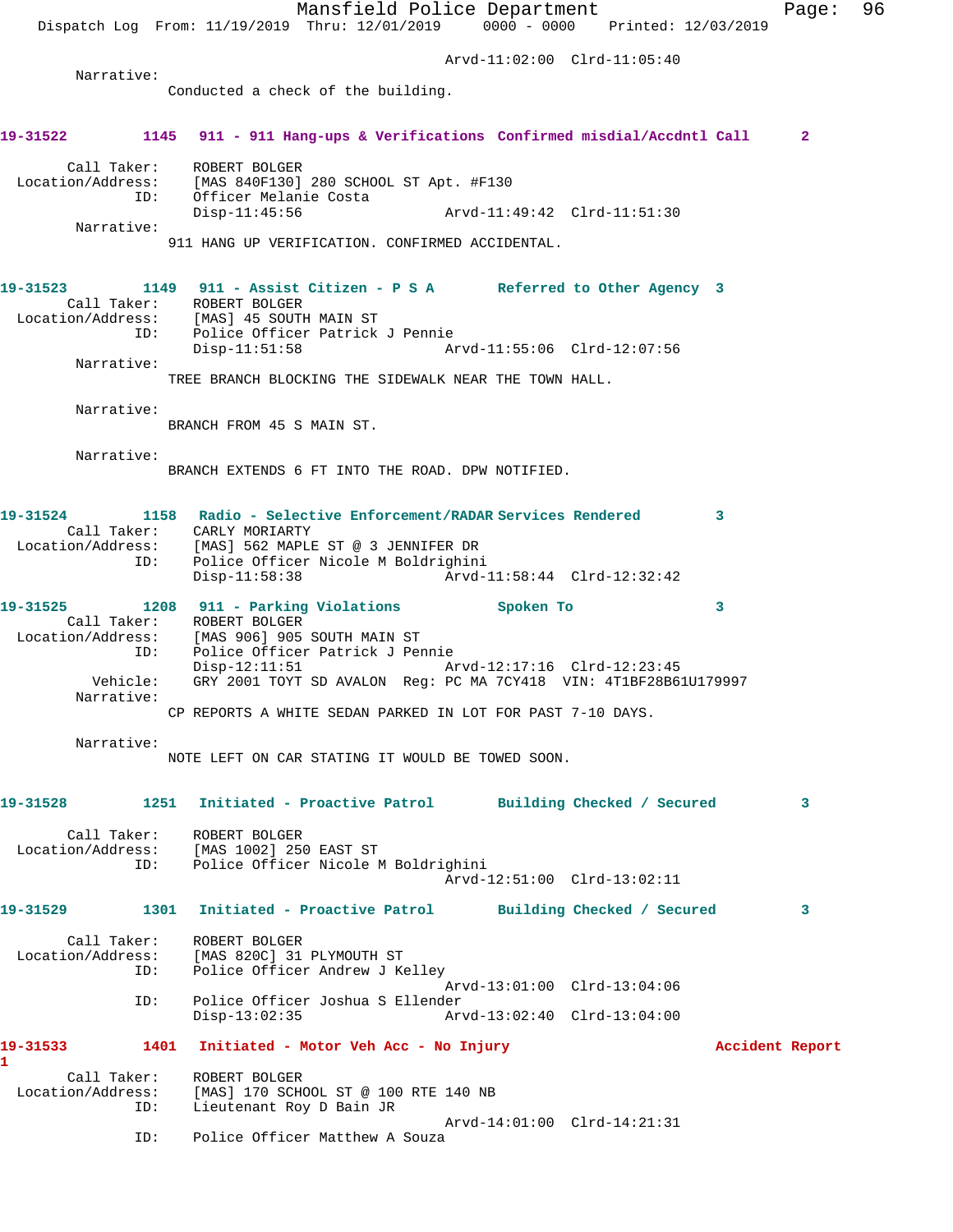|                         |                                         |                                                                                                       | Mansfield Police Department<br>Dispatch Log From: 11/19/2019 Thru: 12/01/2019 0000 - 0000 Printed: 12/03/2019                                                                           |                             |                 | Page:                       | 97 |
|-------------------------|-----------------------------------------|-------------------------------------------------------------------------------------------------------|-----------------------------------------------------------------------------------------------------------------------------------------------------------------------------------------|-----------------------------|-----------------|-----------------------------|----|
|                         |                                         |                                                                                                       | Disp-14:03:17 Arvd-14:03:21 Clrd-14:17:16                                                                                                                                               |                             |                 |                             |    |
|                         | ID:                                     | Patrolman SHAWN R MCKAY<br>$Disp-14:07:08$                                                            |                                                                                                                                                                                         |                             | $Clrd-14:07:25$ |                             |    |
|                         | Narrative:                              |                                                                                                       | Vehicle: GRN 1996 DODG PK RAM Reg: PC MA 9MN764<br>Vehicle: BLU 2011 SUBA SW OUTBACK Req: PC MA 995RT8 VIN: 4S4BRBLC7B3446448                                                           |                             |                 |                             |    |
|                         |                                         |                                                                                                       | PASSERBY REPORTING POSSIBLE MVA AT SCHOOL ST AND ROUTE 140.                                                                                                                             |                             |                 |                             |    |
|                         | Refer To Accident:                      | $19MAS-444-AC$                                                                                        |                                                                                                                                                                                         |                             |                 |                             |    |
|                         |                                         | Call Taker: CARLY MORIARTY<br>Location/Address: [MAS 281A] 1 CROCKER ST                               | 19-31537 1441 Initiated - Proactive Patrol Services Rendered 3                                                                                                                          |                             |                 |                             |    |
|                         |                                         |                                                                                                       | ID: Police Officer Patrick J Pennie                                                                                                                                                     | Arvd-14:41:00 Clrd-14:47:49 |                 |                             |    |
|                         | Narrative:                              |                                                                                                       | Check of the lots and the train station                                                                                                                                                 |                             |                 |                             |    |
|                         |                                         |                                                                                                       |                                                                                                                                                                                         |                             |                 |                             |    |
| 19-31541                |                                         | Call Taker: JEFFREY KEEFE<br>Vicinity of: [MAS 820C] 31 PLYMOUTH ST                                   | 1505 Initiated - Proactive Patrol Services Rendered 3                                                                                                                                   |                             |                 |                             |    |
|                         | ID:                                     |                                                                                                       | Police Officer Joshua S Ellender                                                                                                                                                        | Arvd-15:05:00 Clrd-15:33:26 |                 |                             |    |
|                         | ID:                                     | $Disp-15:05:40$                                                                                       | Police Officer Andrew J Kelley                                                                                                                                                          |                             |                 |                             |    |
|                         | Narrative:                              |                                                                                                       | Making a check of the front and rear of the building.                                                                                                                                   |                             |                 |                             |    |
|                         |                                         |                                                                                                       |                                                                                                                                                                                         |                             |                 |                             |    |
| $\overline{\mathbf{2}}$ |                                         |                                                                                                       | 19-31543 1515 Phone - 911 Hang-ups & Verifications                                                                                                                                      |                             |                 | Unfounded/Unverifed         |    |
|                         | ID:                                     | Call Taker: Stephen Martell<br>Location/Address: [MAS 255] 377 CHAUNCY ST<br>Sergeant Thomas R Connor |                                                                                                                                                                                         |                             |                 |                             |    |
|                         | ID:                                     | $Disp-15:18:16$                                                                                       | Detective Anthony R Lattanzio                                                                                                                                                           | Arvd-15:25:39 Clrd-15:26:25 |                 |                             |    |
|                         | Narrative:                              | $Disp-15:26:43$                                                                                       |                                                                                                                                                                                         | Arvd-15:27:54 Clrd-15:28:29 |                 |                             |    |
|                         |                                         | Nothing showing in the area.                                                                          |                                                                                                                                                                                         |                             |                 |                             |    |
| 19-31547<br>2           |                                         |                                                                                                       | 1646 Phone - Property Offenses - non specfc                                                                                                                                             |                             |                 | Investigated - Report Taken |    |
|                         | Call Taker:<br>Location/Address:<br>ID: | [MAS H2610] 333 BALCOM ST                                                                             | Support Staff Derek M Stark<br>Police Officer William C Trudell                                                                                                                         |                             |                 |                             |    |
|                         | Narrative:                              | $Disp-16:50:41$                                                                                       |                                                                                                                                                                                         | Arvd-17:11:07 Clrd-17:26:27 |                 |                             |    |
|                         |                                         | for insurance reasons.                                                                                | Caller reporting she just returned home after being away for<br>(4) days to find someone had crashed into her rock wall<br>causing "significant" damage. Looking to have a report filed |                             |                 |                             |    |
|                         | Refer To Incident:                      |                                                                                                       | 19MAS-1101-OF                                                                                                                                                                           |                             |                 |                             |    |
| 19-31549<br>3           | 1657                                    |                                                                                                       | Initiated - Selective Enforcement/RADAR                                                                                                                                                 |                             |                 | Citation / Warning Issued   |    |
|                         | Call Taker:<br>ID:                      | JEFFREY KEEFE                                                                                         | Vicinity of: [MAS] 99 COPELAND DR @ 235 CHAUNCY ST<br>Police Officer Joshua S Ellender                                                                                                  |                             |                 |                             |    |
|                         | Vehicle:                                |                                                                                                       | WHI 2019 JEEP SD GRAND CHEROKEE Reg: PC RI F340 VIN: 1C4RJFJG1KC684089                                                                                                                  | Arvd-16:57:00 Clrd-17:31:18 |                 |                             |    |
|                         | Narrative:                              | speed.                                                                                                | OUt with Ri F340 On Chauncy by Perkins. Citation issued for                                                                                                                             |                             |                 |                             |    |
| 19-31552<br>3           | 1726                                    |                                                                                                       | Initiated - Selective Enforcement/RADAR                                                                                                                                                 |                             |                 | Services Rendered           |    |
|                         | Call Taker:<br>Vicinity of:             | JEFFREY KEEFE<br>[MAS] 792 WEST ST                                                                    |                                                                                                                                                                                         |                             |                 |                             |    |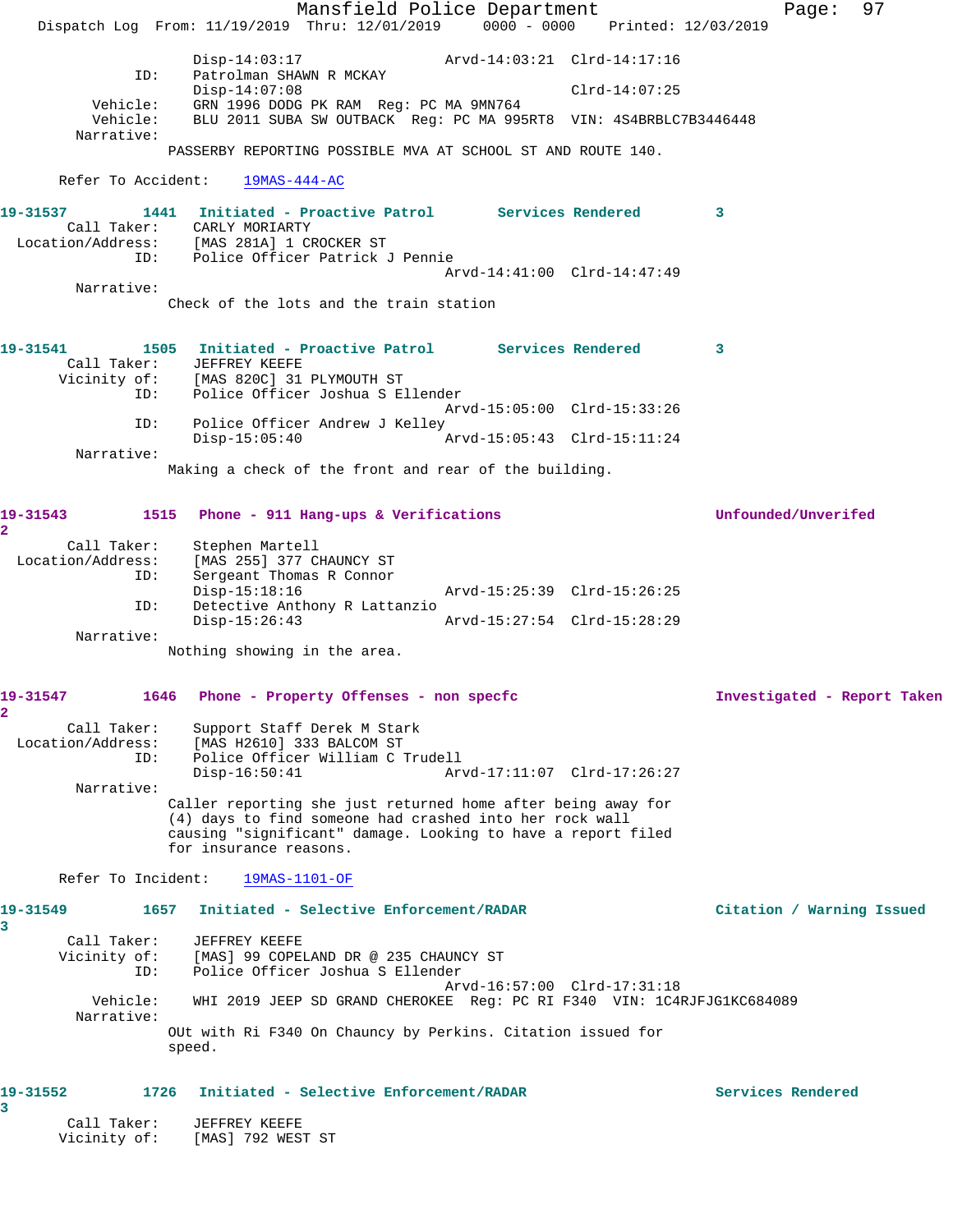|                                                             | Mansfield Police Department<br>$0000 - 0000$<br>Dispatch Log From: 11/19/2019 Thru: 12/01/2019<br>Printed: 12/03/2019                                                                                                                                        | Page: | 98 |
|-------------------------------------------------------------|--------------------------------------------------------------------------------------------------------------------------------------------------------------------------------------------------------------------------------------------------------------|-------|----|
|                                                             |                                                                                                                                                                                                                                                              |       |    |
| ID:                                                         | Police Officer William C Trudell<br>Arvd-17:26:00 Clrd-17:30:58                                                                                                                                                                                              |       |    |
| 19-31553<br>1726<br>Call Taker:<br>Location/Address:<br>ID: | Walk-In - Disturbance / Gathering Unfounded/Unverifed<br>$\mathbf{1}$<br>Support Staff Derek M Stark<br>[MAS 131] 141 NORTH MAIN ST<br>Police Officer Danielle C Titus                                                                                       |       |    |
| ID:                                                         | $Disp-17:32:18$<br>Arvd-17:34:53 Clrd-17:43:30<br>Sergeant Jeffrey G Bombard                                                                                                                                                                                 |       |    |
| Vehicle:<br>Narrative:                                      | $Disp-17:32:36$<br>Arvd-17:38:23 Clrd-17:42:00<br>BLU 1989 JEEP PU JPEG COMANC Req: PC MA 273X VIN: 1J7FJ36L1KL472748                                                                                                                                        |       |    |
|                                                             | Walk in party reporting a disturbance involving an<br>intoxicated male driving MA-273X (Jeep pickup truck) black &<br>blue. Male is yelling profanities out front of Jimmy's Pub<br>from his truck and appears to be highly intoxicated.                     |       |    |
| 1729<br>19-31554<br>Call Taker:                             | Phone - Motor Veh Acc - No Injury Accident Report<br>$\mathbf{1}$<br>JEFFREY KEEFE                                                                                                                                                                           |       |    |
| Vicinity of:<br>ID:                                         | [MAS 8] 377 CHAUNCY ST<br>Detective Anthony R Lattanzio<br>Arvd-17:34:25 Clrd-18:09:45<br>$Disp-17:30:38$                                                                                                                                                    |       |    |
| ID:                                                         | Police Officer William C Trudell<br>$Disp-17:31:12$<br>Arvd-17:34:30 Clrd-18:11:09                                                                                                                                                                           |       |    |
| Vehicle:<br>Towed:<br>Released To:<br>Vehicle:              | WHI 2013 TOYT UT HIGHLA Req: PC MA 5EXA40 VIN: 5TDDK3EH7DS272382<br>For: Accident By: Central Street Garage To: Central Street Garage<br>ANJOUL On: 12/02/2019 @ 1633 Liens: MA S50114500<br>BRO 2007 FORD SD FOCUS Req: PC MA 1DNV58 VIN: 1FAFP34N57W254751 |       |    |
| Narrative:                                                  | Report of a two car MVA in the area of Stop and Shop. MFD<br>responding for fluid midigation.                                                                                                                                                                |       |    |
| Narrative:                                                  | Two vehicles towed from the scene.                                                                                                                                                                                                                           |       |    |
| Refer To Accident:                                          | $19MAS-445-AC$                                                                                                                                                                                                                                               |       |    |
| 19-31555<br>Call Taker:<br>Location/Address:<br>Vehicle:    | 1730 Walk-In - Disturbance / Gathering Unfounded/Unverifed<br>$\mathbf{1}$<br>CARLY MORIARTY<br>[MAS 131] 141 NORTH MAIN ST<br>BLU 1989 PK COMANC Req: PC MA 293X                                                                                            |       |    |
| Narrative:                                                  | Walk in reporting a disturbance outside the pub, male party                                                                                                                                                                                                  |       |    |
|                                                             | in a blue pu truck screaming profanities                                                                                                                                                                                                                     |       |    |
| 19-31557<br>Call Taker:<br>Location/Address:                | Services Rendered<br>1737 Other - Assist Fire Department<br>3<br>JEFFREY KEEFE<br>[MAS 445] 1 SAMOSET AVE                                                                                                                                                    |       |    |
| ID:                                                         | Police Officer Danielle C Titus<br>$Disp-17:43:52$<br>$Clrd-17:47:14$                                                                                                                                                                                        |       |    |
| 19-31558<br>Call Taker:                                     | 1745<br>Phone - Motor Veh Acc - No Injury Accident Report<br>1<br>JEFFREY KEEFE                                                                                                                                                                              |       |    |
| Vicinity of:<br>ID:                                         | [MAS 238] 100 FORBES BLVD<br>Police Officer Danielle C Titus<br>$Disp-17:47:33$<br>Arvd-17:49:54 Clrd-18:27:38                                                                                                                                               |       |    |
| ID:<br>ID:                                                  | Sergeant Jeffrey G Bombard<br>$Disp-17:49:46$<br>Arvd-17:49:58 Clrd-18:22:32<br>Police Officer Joshua S Ellender                                                                                                                                             |       |    |
| Vehicle:                                                    | $Disp-17:55:49$<br>Arvd-17:55:51 Clrd-18:22:37<br>WHI 2016 FORD SD FOCUS Req: PC MA 7BB495 VIN: 1FADP3F27GL204770                                                                                                                                            |       |    |
| Towed:<br>Released To:<br>Vehicle:                          | For: Accident By: Central Street Garage To: Central Street Garage<br>PLOUFFE On: 11/30/2019 @ 1339<br>2006 M35 Reg: PC RI W0237 VIN: JNKAY01FX6M250071                                                                                                       |       |    |
| Towed:<br>Released To:<br>Narrative:                        | For: Accident By: Central Street Garage To: Central Street Garage<br>STEVENS On: 11/30/2019 @ 1126                                                                                                                                                           |       |    |
|                                                             | Two car MVA                                                                                                                                                                                                                                                  |       |    |

Narrative: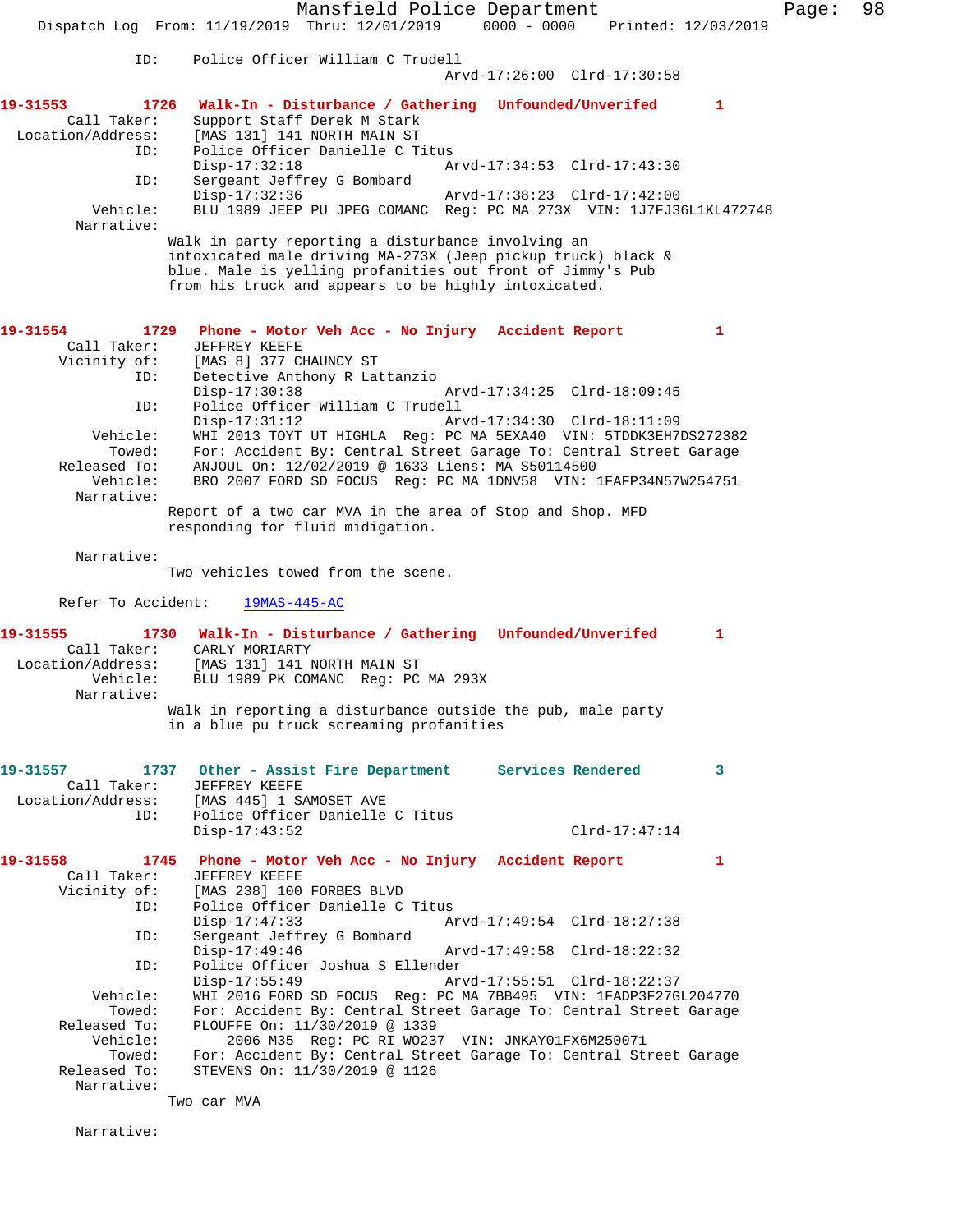Mansfield Police Department Fage: 99 Dispatch Log From: 11/19/2019 Thru: 12/01/2019 0000 - 0000 Printed: 12/03/2019 MFD on scene reports needing rescues for two. Narrative: Central street called for two. Narrative: M12 transporting one female back to her residence . Refer To Accident: 19MAS-446-AC **19-31561 1755 Initiated - Proactive Patrol Services Rendered 3**  Call Taker: LINDSAY MITCHELL Location/Address: [MAS 820C] 31 PLYMOUTH ST ID: Sergeant Thomas R Connor Arvd-17:55:00 Clrd-18:14:25<br>ID: Police Officer John R Armstrong ID: Police Officer John R Armstrong Disp-18:13:30 Arvd-18:13:32 Clrd-18:14:27 **19-31562 1828 Initiated - Motor Vehicle Stop Citation / Warning Issued 3**  Call Taker: LINDSAY MITCHELL Location/Address: [MAS] 79 NORTH MAIN ST @ 14 COURT ST ID: Police Officer Joshua S Ellender Arvd-18:28:00 Clrd-18:37:14 Vehicle: Vehicle: GRY 2018 HOND UT CR-V Reg: PC MA 9JX965 VIN: 7FARW2H53JE060444 Narrative: Citation issued for following to close. **19-31563 1836 Initiated - Selective Enforcement/RADAR Services Rendered 3**  Call Taker: JEFFREY KEEFE Vicinity of: [MAS] 562 MAPLE ST @ 3 JENNIFER DR ID: Police Officer Danielle C Titus Arvd-18:36:00 Clrd-19:27:03 Narrative: Selective enforcement in the area. Narrative: No violations. **19-31565 1853 Phone - Motor Veh Acc - Hit & Run Incident Report 1**  Call Taker: LINDSAY MITCHELL Location/Address: [MAS 840I135] 280 SCHOOL ST Apt. #I135 ID: Officer Jason R Bouck Disp-19:07:25 Arvd-19:07:28 Clrd-19:14:59<br>Vehicle: BLK 2016 FORD F150 Req: PC MA 995AY4 VIN: 1FTEW1EF9GFC774 BLK 2016 FORD F150 Reg: PC MA 995AY4 VIN: 1FTEW1EF9GFC77437 Narrative: RP reports a dark gray sedan struck his vehicle then left the scene taking a right headed out toward Rte 140.(MA plate starting with a "3") No injuries. Mall detail responding Narrative: Checked the area, no vehicle matching the description. Ofc Bouch speaking with the RP. See RP for further Refer To Incident: 19MAS-1102-OF **19-31566 1853 Initiated - Motor Vehicle Stop Citation / Warning Issued 3**  Call Taker: TARA LAKO<br>Location/Address: [MAS 173] ess: [MAS 173] 72 PRATT ST<br>ID: Police Officer Joshua Police Officer Joshua S Ellender Arvd-18:53:00 Clrd-19:32:42 ID: Detective Anthony R Lattanzio Disp-19:02:45 Arvd-19:02:48 Clrd-19:17:57<br>Vehicle: 2018 SILVERADO Reg: CM RI 147493 VIN: 1GCVKREH0JZ338 2018 SILVERADO Reg: CM RI 147493 VIN: 1GCVKREH0JZ338207 Narrative: Ofc Ellender out with RI CO 147493, registration showing cancelled, attempting to renew roadside. Narrative: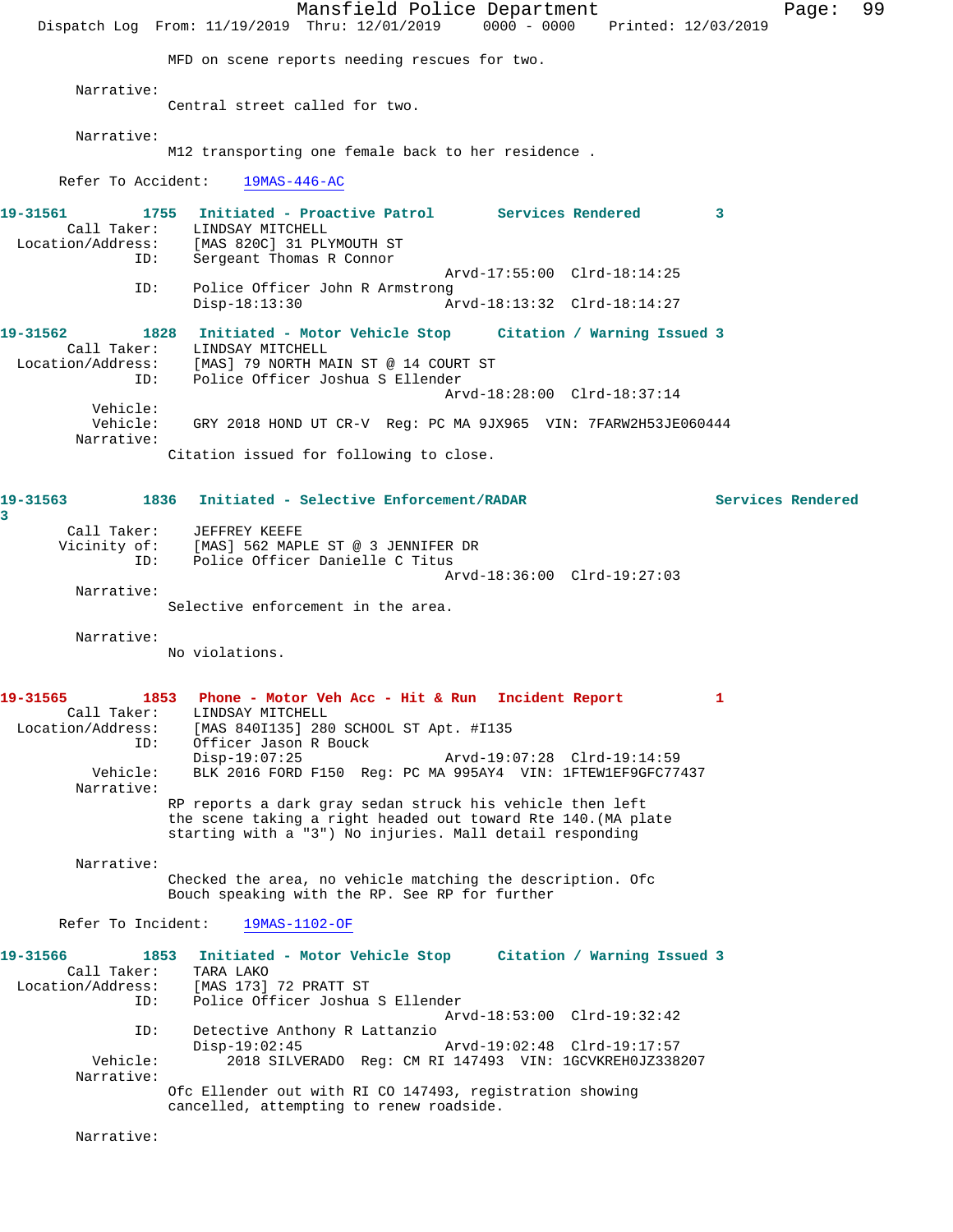Mansfield Police Department Fage: 100 Dispatch Log From: 11/19/2019 Thru: 12/01/2019 0000 - 0000 Printed: 12/03/2019 Ofc Ellender reports RO was unable to renew roadside, will be having AAA tow the vehicle to Beacon Properties where he works. Citation issued for failure to stop/slow at North Main/Chauncy and unregistered vehicle. **19-31575 1957 Initiated - Proactive Patrol Services Rendered 3**  Call Taker: JEFFREY KEEFE Vicinity of: [MAS 820C] 31 PLYMOUTH ST ID: Police Officer John R Armstrong Arvd-19:57:00 Clrd-20:03:09 ID: Sergeant Thomas R Connor Disp-19:59:33 Arvd-19:59:36 Clrd-21:09:01 Narrative: Front and back checks. **19-31576 2008 Initiated - Assist Citizen - P S A Services Rendered 3**  Call Taker: JEFFREY KEEFE Vicinity of: [MAS 173] 72 PRATT ST ID: Police Officer Joshua S Ellender Arvd-20:08:00 Clrd-20:13:05 Narrative: Assisting AAA with the tow of a previous vehicle. **19-31578 2033 Initiated - Proactive Patrol Services Rendered 3**  Call Taker: JEFFREY KEEFE Vicinity of: [MAS 927] 50 PLYMOUTH ST ID: Police Officer William C Trudell Arvd-20:33:00 Clrd-21:09:39 Narrative: Checking the area. **19-31581 2121 Initiated - Proactive Patrol Services Rendered 3**  Call Taker: LINDSAY MITCHELL Location/Address: [MAS 417] 9 FRANCIS AVE ID: Police Officer Danielle C Titus Arvd-21:21:00 Clrd-21:31:13 **19-31583 2128 Phone - Alarm - Burglar Services Rendered 1**  Call Taker: TARA LAKO Location/Address: [MAS 964C] 145 PLYMOUTH ST ID: Detective Anthony R Lattanzio<br>Disp-21:32:16<br>ID: Police Officer William C Trude<br>Disp-21:32:20 Disp-21:32:16 Arvd-21:36:02 Clrd-21:37:43 Police Officer William C Trudell Disp-21:32:20 Arvd-21:36:04 Clrd-21:37:43 Narrative: Alarm company reporting multiple trips for office hall motion, from radio, office main door as well as office main door motion Alarm company spoke with Alaina, a cleaner on site who states the alarm is not usually set when she gets there and does not have a proper passcode. Alarm company still attempting to contact a rep for the location. Ref #80404 **19-31584 2159 Initiated - Suspicious Actv / Persn / Veh Services Rendered 2**  Call Taker: JEFFREY KEEFE Vicinity of: [MAS 927] 50 PLYMOUTH ST ID: Police Officer William C Trudell Arvd-21:59:00 Clrd-22:09:32 ID: Detective Anthony R Lattanzio Disp-22:01:22 Arvd-22:01:25 Clrd-22:09:36 Vehicle: BLK 2017 NISS LL ROGUE Reg: PC MA 6ZD728 VIN: 5N1AT2MV6HC838794 Narrative: parties were sent on their way. **19-31586 2214 Initiated - Proactive Patrol Services Rendered 3**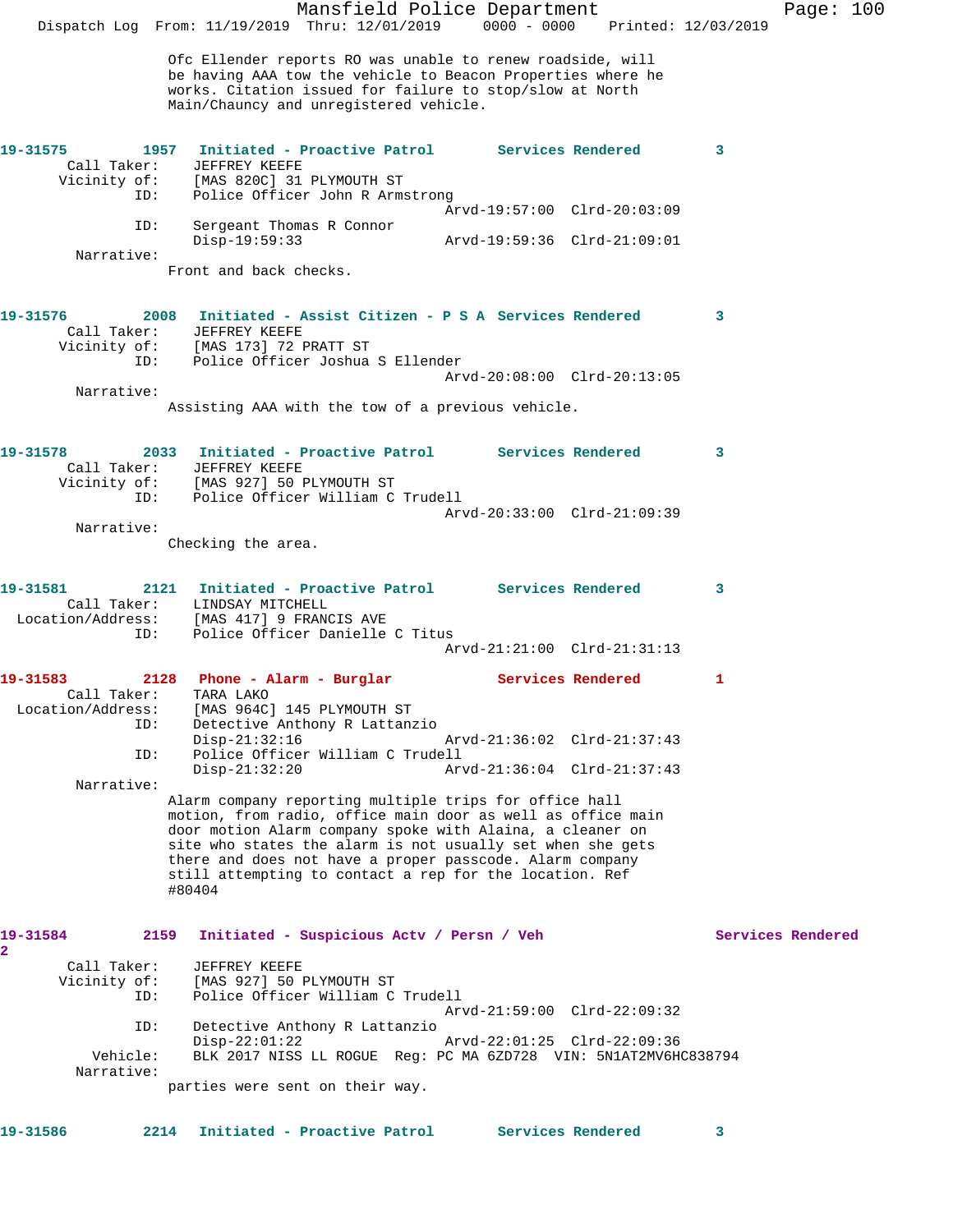Mansfield Police Department Fage: 101 Dispatch Log From: 11/19/2019 Thru: 12/01/2019 0000 - 0000 Printed: 12/03/2019 Call Taker: JEFFREY KEEFE Location/Address: [MAS 820C] 31 PLYMOUTH ST ID: Sergeant Thomas R Connor Arvd-22:14:00 Clrd-22:25:24 ID: Police Officer John R Armstrong<br>Disp-22:15:26 Ar Disp-22:15:26 Arvd-22:15:29 Clrd-22:23:25 Narrative: Check of front and back. **19-31587 2218 Initiated - Proactive Patrol Services Rendered 3**  Call Taker: JEFFREY KEEFE Vicinity of: [MAS] 4 ERICK RD @ 15 BONNEY LN ID: Police Officer Danielle C Titus Arvd-22:18:00 Clrd-22:29:15 **19-31589 2220 Initiated - Suspicious Actv / Persn / Veh Spoken To 2** Call Taker: JEFFREY KEEFE Location/Address: [MAS 820C] 31 PLYMOUTH ST ID: Police Officer William C Trudell Arvd-22:20:00 Clrd-22:23:10 Vehicle: WHI 2016 HOND LL PILOT Reg: PC MA 4CN287 VIN: 5FNYF6H98GB005031 Narrative: Susp vehicle was in the area of Radford driving back and forth. Party was spoken too no issues. **19-31590 2224 Initiated - Proactive Patrol Services Rendered 3**  Call Taker: LINDSAY MITCHELL Location/Address: [MAS 322] 31 HAMPSHIRE ST ID: Police Officer Joshua S Ellender Arvd-22:24:00 Clrd-22:30:06 ID: Police Officer William C Trudell Disp-22:29:57 Arvd-22:30:04 Clrd-22:30:21 Narrative: Out with the plate reader **19-31592 2230 Initiated - Proactive Patrol Services Rendered 3**  Call Taker: LINDSAY MITCHELL Location/Address: [MAS 411] 60 FORBES BLVD ID: Police Officer William C Trudell Arvd-22:30:00 Clrd-22:36:53 Narrative: Out with the plate reader **19-31594 2236 Initiated - Proactive Patrol Services Rendered 3**  Call Taker: LINDSAY MITCHELL Location: [MAS] COMFORT INN ID: Police Officer William C Trudell Arvd-22:36:00 Clrd-22:42:32 Narrative: Out with the plate reader **19-31595 2242 Initiated - Proactive Patrol Services Rendered 3**  Call Taker: LINDSAY MITCHELL Location: [MAS] HAMPTON INN ID: Police Officer William C Trudell Arvd-22:42:00 Clrd-22:49:01 Narrative: Out with the plate reader **19-31596 2249 Initiated - Proactive Patrol Services Rendered 3**  Call Taker: LINDSAY MITCHELL Location: [MAS] COURTYARD MARRIOT ID: Police Officer William C Trudell Arvd-22:49:00 Clrd-22:49:43 Narrative: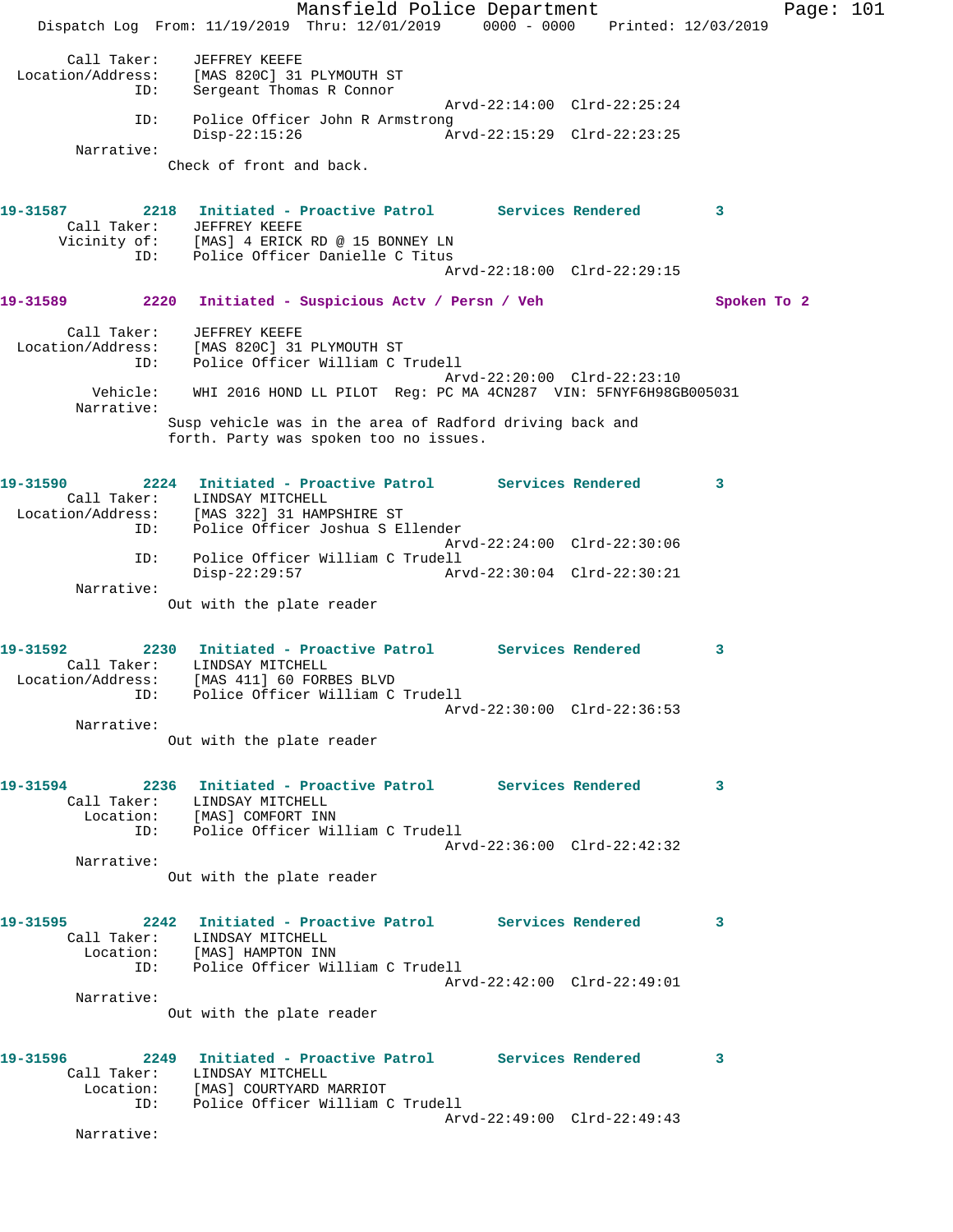Mansfield Police Department Page: 102 Dispatch Log From: 11/19/2019 Thru: 12/01/2019 0000 - 0000 Printed: 12/03/2019 Out with the plate reader **19-31597 2249 Initiated - Proactive Patrol Services Rendered 3**  Call Taker: LINDSAY MITCHELL Location: [MAS] RESIDENCE INN ID: Police Officer William C Trudell Arvd-22:49:00 Clrd-22:53:42 Narrative: Out with the plate reader **19-31599 2258 911 - Assist Fire Department Referred to Other Agency 3**  Call Taker: JEFFREY KEEFE Location/Address: [MAS H5741] 10 LEWIS RD ID: Police Officer Danielle C Titus Disp-23:02:03 Arvd-23:05:08 Clrd-23:28:33 Narrative: Assist fire on an investigation of inside smoke showing from an appliance. **19-31601 2314 Initiated - Motor Vehicle Stop Verbal Warning 3**  Call Taker: LINDSAY MITCHELL Location/Address: [MAS] 255 HOPE ST @ 141 PRATT ST ID: Police Officer Joshua S Ellender Arvd-23:14:00 Clrd-23:19:23 Vehicle: BLK 2017 HOND SD ACCORD Reg: PC MA 8BZ885 VIN: 1HGCR2F38HA123424 Narrative: Verbal for failure to use directional. **19-31602 2331 Initiated - Motor Vehicle Stop Verbal Warning 3**  Call Taker: LINDSAY MITCHELL Location/Address: [MAS] EAST ST @ HOPE ST ID: Police Officer Joshua S Ellender Arvd-23:31:00 Clrd-23:34:40 Vehicle: BLK 2017 HOND ACCORD Reg: PC MA 8BZ885 VIN: 1HGCR2F38HA123424 Narrative: Verbal for speed in school zone **19-31603 2337 Phone - Alarm - Burglar Building Checked / Secured 1** Call Taker: JEFFREY KEEFE Vicinity of: [MAS 840I140C] 280 SCHOOL ST Apt. #I140 ID: Police Officer William C Trudell Arvd-23:45:23 Clrd-23:46:19 Disp-23.38.14<br>ID: Detective Anthony R Lattanzio<br>Disp-23:38:21 Disp-23:38:21 Arvd-23:43:34 Clrd-23:46:11 Narrative: Alarm reported as general alarm. **19-31604 2338 Phone - 911 Hang-ups & Verifications Confirmed misdial/Accdntl Call 2**  Call Taker: LINDSAY MITCHELL Location/Address: [MAS] 7 COTTAGE ST Apt. #1 ID: Police Officer Joshua S Ellender Disp-23:39:10 Arvd-23:44:26 Clrd-23:48:14 Narrative: Accidental dial from a cell phone attempting to set up SOS feature.

## **For Date: 11/30/2019 - Saturday**

| 19-31616          |             | 0114 Initiated - Proactive Patrol | Services Rendered |  |
|-------------------|-------------|-----------------------------------|-------------------|--|
|                   | Call Taker: | LINDSAY MITCHELL                  |                   |  |
| Location/Address: |             | [MAS 992] 660 EAST ST             |                   |  |
|                   | ID:         | Detective Gregory S Martell       |                   |  |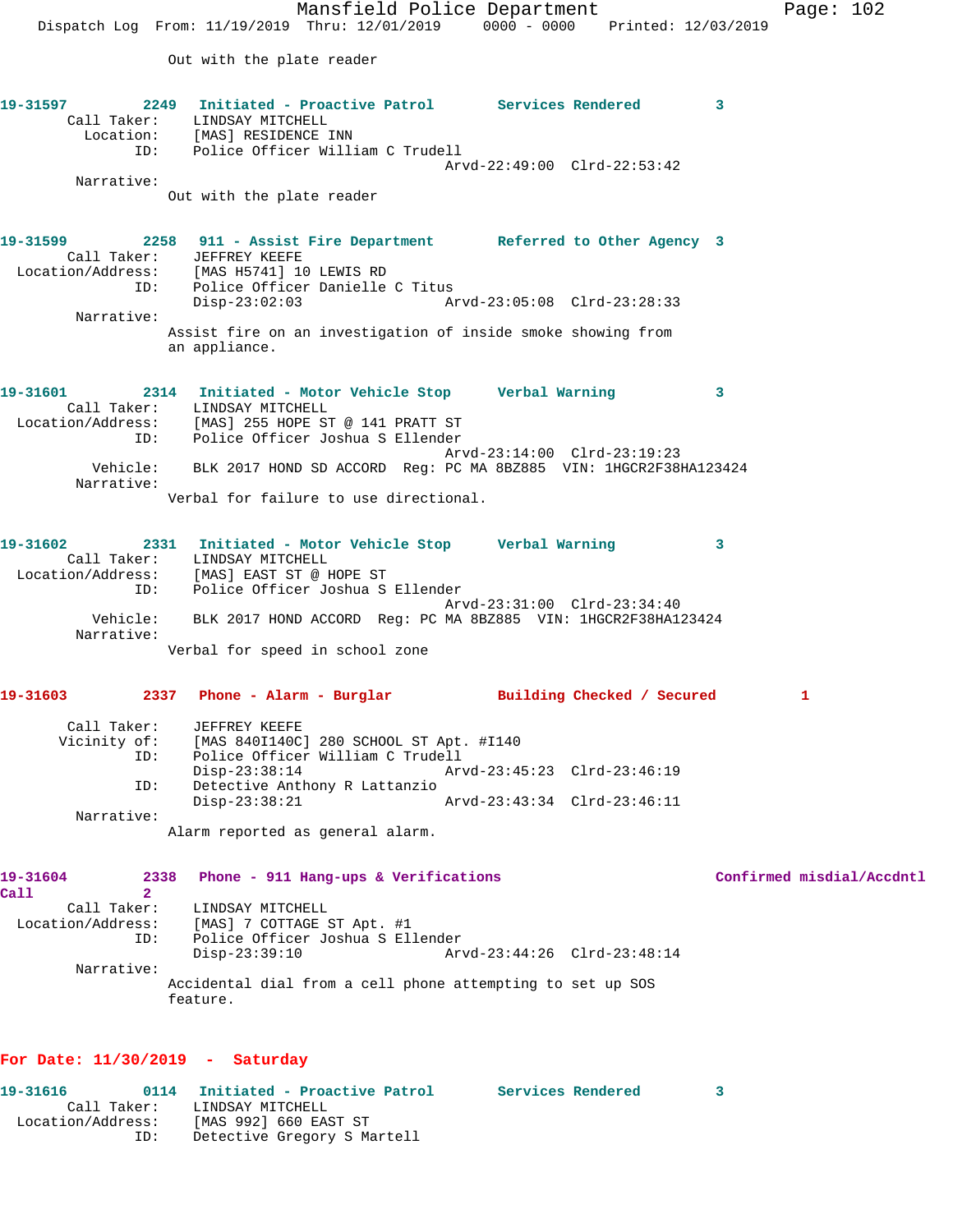Mansfield Police Department Fage: 103 Dispatch Log From: 11/19/2019 Thru: 12/01/2019 0000 - 0000 Printed: 12/03/2019 Arvd-01:14:00 Clrd-01:18:32 **19-31618 0125 Initiated - Proactive Patrol Services Rendered 3**  Call Taker: JEFFREY KEEFE Vicinity of: [MAS 4] 31 HAMPSHIRE ST ID: Detective Gregory S Martell Arvd-01:25:00 Clrd-01:33:43 **19-31620 0131 Initiated - Proactive Patrol Services Rendered 3**  Call Taker: JEFFREY KEEFE Vicinity of: [MAS 281A] 1 CROCKER ST ID: Police Officer Danielle C Titus Arvd-01:31:00 Clrd-01:42:30 **19-31622 0133 Initiated - Proactive Patrol Services Rendered 3**  Call Taker: JEFFREY KEEFE Location: [MAS] FOXBOROUGH HOTELS. ID: Detective Gregory S Martell Arvd-01:33:00 Clrd-01:41:52 Narrative: All south sector Foxborough hotels were checked. **19-31623 0136 Initiated - Proactive Patrol Services Rendered 3**  Call Taker: JEFFREY KEEFE Vicinity of: [MAS 1015] 30 CHAUNCY ST ID: Police Officer Christopher D Sorge Arvd-01:36:00 Clrd-01:45:36 **19-31628 0149 Initiated - Proactive Patrol Services Rendered 3**  Call Taker: JEFFREY KEEFE Vicinity of: [MAS 417] 9 FRANCIS AVE ID: Detective Gregory S Martell Arvd-01:49:00 Clrd-02:01:52 **19-31630 0151 Initiated - Motor Vehicle Stop Verbal Warning 3**  Call Taker: JEFFREY KEEFE Vicinity of: [MAS] 145 SCHOOL ST @ 231 SPRING ST ID: Police Officer Christopher D Sorge Arvd-01:51:00 Clrd-01:56:24 ID: Police Officer Danielle C Titus Disp-01:55:21 Arvd-01:55:24 Clrd-01:56:24 Vehicle: YEL 2001 JEEP UT GRANDC Reg: PC MA 2BS258 VIN: 1J4GW48S61C511958 Narrative: Verbal warning to the operator for defective. **19-31632 0156 Initiated - Proactive Patrol Services Rendered 3**  Call Taker: JEFFREY KEEFE Vicinity of: [MAS 834] 261 CHAUNCY ST ID: Police Officer Christopher D Sorge Arvd-01:56:00 Clrd-02:01:24 **19-31634 0158 Initiated - Proactive Patrol Services Rendered 3**  Call Taker: JEFFREY KEEFE Vicinity of: [MAS 820C] 31 PLYMOUTH ST ID: Patrolman David Schepis Arvd-01:58:00 Clrd-02:03:50 ID: Police Officer John R Armstrong Disp-01:59:25 Arvd-01:59:28 Clrd-02:03:44 Narrative: Checking the front and back. **19-31637 0209 Initiated - Proactive Patrol Services Rendered 3**  Call Taker: JEFFREY KEEFE Vicinity of: [MAS 840] 280 SCHOOL ST ID: Police Officer Christopher D Sorge Arvd-02:09:00 Clrd-02:13:56 **19-31638 0214 Initiated - Proactive Patrol Services Rendered 3**  Call Taker: JEFFREY KEEFE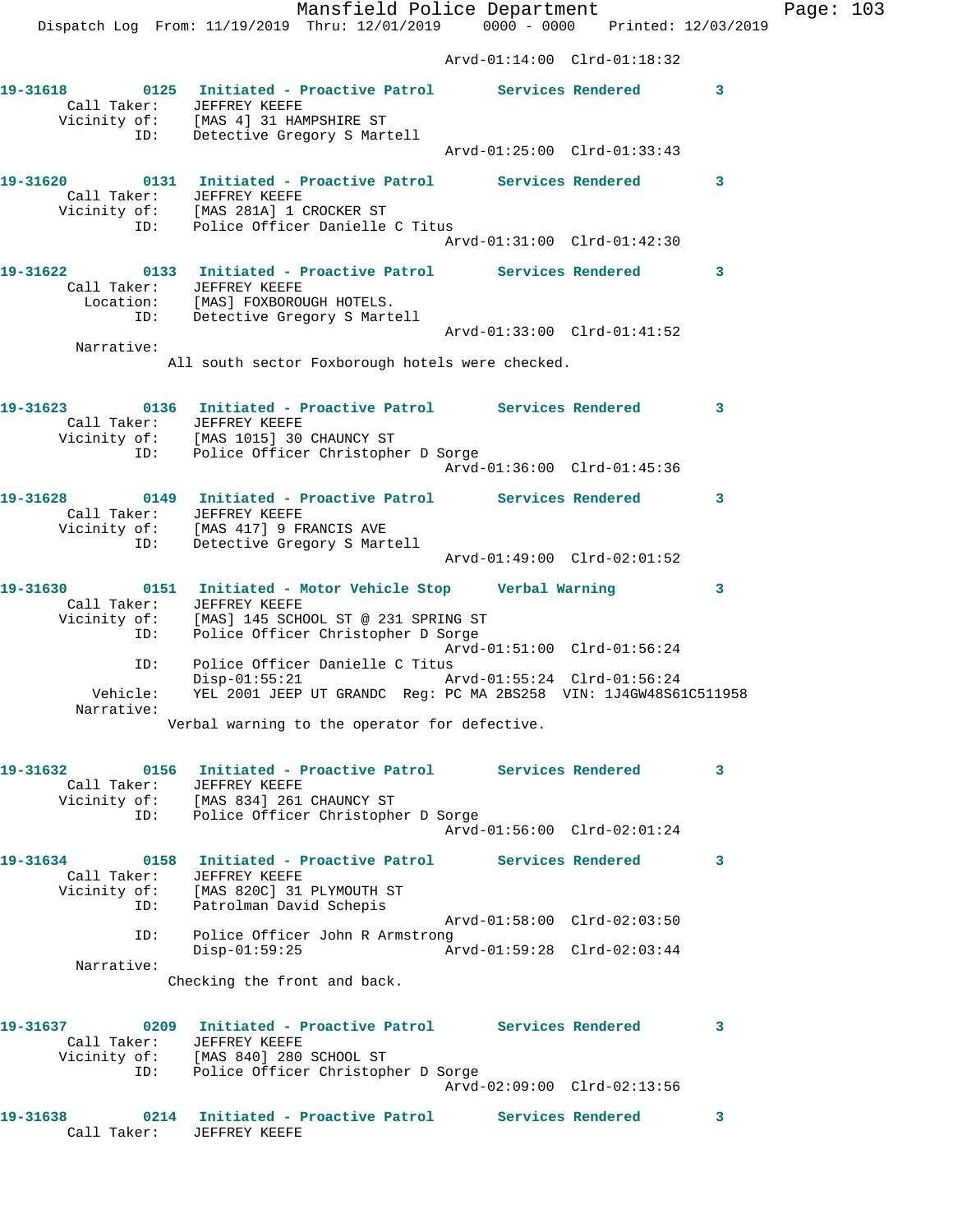|                                                                                                              |     | Dispatch Log From: 11/19/2019 Thru: 12/01/2019 0000 - 0000 Printed: 12/03/2019                                                                    | Mansfield Police Department |  |                             |  |                         | Page: $104$  |  |
|--------------------------------------------------------------------------------------------------------------|-----|---------------------------------------------------------------------------------------------------------------------------------------------------|-----------------------------|--|-----------------------------|--|-------------------------|--------------|--|
|                                                                                                              |     | Vicinity of: [MAS 927] 50 PLYMOUTH ST<br>ID: Police Officer Christopher D Sorge                                                                   |                             |  | Arvd-02:14:00 Clrd-02:55:22 |  |                         |              |  |
| 19-31639 0226 Initiated - Proactive Patrol Building Checked / Secured                                        |     |                                                                                                                                                   |                             |  |                             |  |                         | $\mathbf{3}$ |  |
| Call Taker: TARA LAKO<br>Location/Address: [MAS 226E] 125 HIGH ST Apt. #1-4                                  |     | ID: Police Officer Danielle C Titus                                                                                                               |                             |  | Arvd-02:26:00 Clrd-02:30:44 |  |                         |              |  |
| Narrative:                                                                                                   |     | Checking the area.                                                                                                                                |                             |  |                             |  |                         |              |  |
| 19-31640 0303 Initiated - Proactive Patrol Services Rendered 3<br>Location/Address: [MAS 834] 261 CHAUNCY ST |     | Call Taker: JEFFREY KEEFE<br>ID: Sergeant Robert S Pierce                                                                                         |                             |  |                             |  |                         |              |  |
|                                                                                                              |     |                                                                                                                                                   |                             |  | Arvd-03:03:00 Clrd-03:09:10 |  |                         |              |  |
| 19-31641 0303 Initiated - Proactive Patrol Services Rendered                                                 |     | Call Taker: JEFFREY KEEFE<br>Vicinity of: [MAS 139] 265 FRUIT ST<br>ID: Detective Gregory S Martell                                               |                             |  |                             |  | $\mathbf{3}$            |              |  |
|                                                                                                              |     |                                                                                                                                                   |                             |  | Arvd-03:03:00 Clrd-03:09:20 |  |                         |              |  |
| 19-31642 0328 Initiated - Proactive Patrol Services Rendered                                                 |     | Call Taker: JEFFREY KEEFE<br>Vicinity of: [MAS 1015] 30 CHAUNCY ST<br>ID: Police Officer Danielle C Titus                                         |                             |  |                             |  | $\mathbf{3}$            |              |  |
|                                                                                                              |     |                                                                                                                                                   |                             |  | Arvd-03:28:00 Clrd-03:32:20 |  |                         |              |  |
| 19-31643 0333 Initiated - Motor Vehicle Stop Verbal Warning 3                                                |     | Call Taker: JEFFREY KEEFE<br>Vicinity of: [MAS] 76 SOUTH MAIN ST @ 1 WILSON PL<br>ID: Police Officer Christopher D Sorge                          |                             |  |                             |  |                         |              |  |
| Vehicle:<br>Narrative:                                                                                       |     | BLU 2011 TOYT UT RAV4 Reg: PC MA 7PE596 VIN: 2T3BF4DV0BW138835                                                                                    |                             |  | Arvd-03:33:00 Clrd-03:35:13 |  |                         |              |  |
|                                                                                                              |     | Verbal for speed.                                                                                                                                 |                             |  |                             |  |                         |              |  |
| 19-31644<br>Call Taker:                                                                                      | ID: | 0359 Initiated - Proactive Patrol Services Rendered<br>JEFFREY KEEFE<br>Vicinity of: [MAS 820C] 31 PLYMOUTH ST<br>Police Officer John R Armstrong |                             |  |                             |  | 3                       |              |  |
|                                                                                                              | ID: | Patrolman David Schepis                                                                                                                           |                             |  | Arvd-03:59:00 Clrd-04:06:30 |  |                         |              |  |
| Narrative:                                                                                                   |     | $Disp-03:59:43$                                                                                                                                   |                             |  | Arvd-03:59:47 Clrd-04:06:11 |  |                         |              |  |
|                                                                                                              |     | Check of front and back.                                                                                                                          |                             |  |                             |  |                         |              |  |
| 19-31646<br>Call Taker:                                                                                      | ID: | 0629 Initiated - Proactive Patrol Services Rendered<br>JEFFREY KEEFE<br>Vicinity of: [MAS 820C] 31 PLYMOUTH ST<br>Police Officer John R Armstrong |                             |  |                             |  | $\overline{\mathbf{3}}$ |              |  |
|                                                                                                              | ID: | Patrolman David Schepis                                                                                                                           |                             |  | Arvd-06:29:00 Clrd-06:32:08 |  |                         |              |  |
|                                                                                                              |     | Disp-06:29:37                                                                                                                                     |                             |  | Arvd-06:29:39 Clrd-06:32:08 |  |                         |              |  |
| 19-31648<br>Call Taker:<br>Vicinity of:                                                                      | ID: | 0634 Initiated - Motor Vehicle Stop Verbal Warning<br>JEFFREY KEEFE<br>[MAS 1015] 30 CHAUNCY ST<br>Police Officer Christopher D Sorge             |                             |  | Arvd-06:34:00 Clrd-06:37:58 |  | 3                       |              |  |
| Vehicle:<br>Narrative:                                                                                       | ID: | Sergeant Robert S Pierce<br>$Disp-06:36:19$<br>BLK 2017 SUBA LL OUT Reg: PC NY FJB5866 VIN: 4S4BSANC1H3248114                                     |                             |  | Arvd-06:36:26 Clrd-06:37:58 |  |                         |              |  |
|                                                                                                              |     | Verbal warning for speed.                                                                                                                         |                             |  |                             |  |                         |              |  |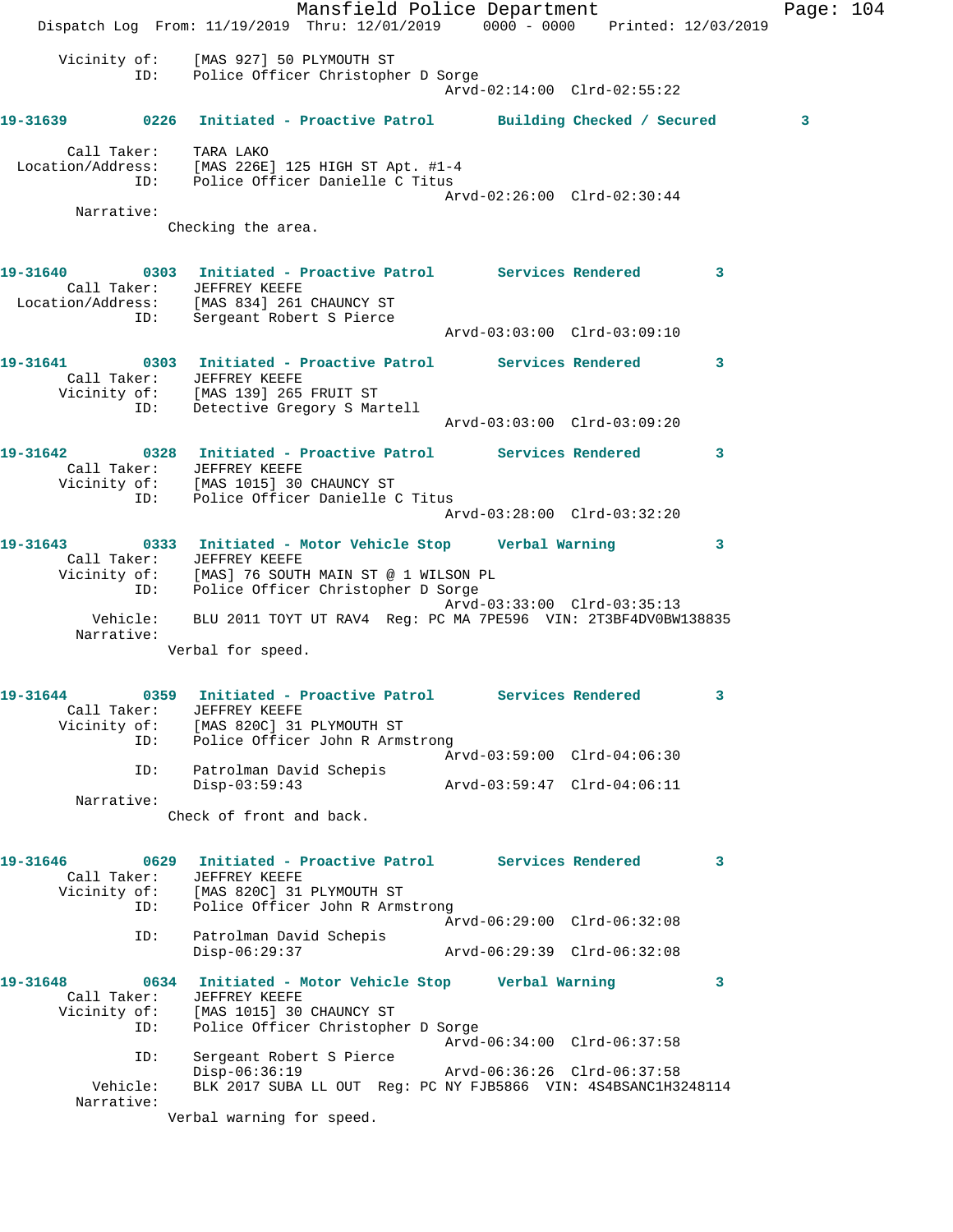**19-31649 0644 Walk-In - Missing Person Incident Report 1**  Call Taker: Officer Brendan Fayles Location/Address: [MAS 451B] 500 EAST ST ID: Police Officer Danielle C Titus Disp-06:46:32 Arvd-06:51:11 Clrd-07:53:51 Narrative: Walk in reporting her son is missing. Narrative: Party entered into NCIC as missing Narrative: GBC sent out as well Refer To Incident: 19MAS-1103-OF **19-31650 0649 Initiated - Motor Vehicle Stop Citation / Warning Issued 3**  Call Taker: APRIL LEHANE Vicinity of: [MAS 255] 377 CHAUNCY ST ID: Police Officer Christopher D Sorge Arvd-06:49:00 Clrd-06:55:53 Vehicle: GRY 2005 PONT GRAND Reg: PC MA 9HW967 VIN: 1G2NW12EX5M171054 Narrative: citation for failure to inspect Refer To Field Int: 19MAS-66-FI **19-31652 0820 Phone - Alarm - Burglar False / Accidental Alarm 1**  Call Taker: APRIL LEHANE<br>Location/Address: [MAS H1045] :<br>ID: Sergeant Thom Location/Address: [MAS H1045] 18 COLONIAL DR ID: Sergeant Thomas R Connor Disp-08:21:31 Arvd-08:28:43 Clrd-08:31:13 ID: Police Officer Patrick J Pennie Disp-08:21:34 Arvd-08:28:42 Clrd-08:31:13 Narrative: Alarm company reporting a general burglar alarm Unable to reach keyholder Narrative: ADT now reporting a general fire alarm at same address Narrative: clear- having issues with alarm system. ADT will be out on monday **19-31657 0841 Phone - Well Being Check Transported to Hospital 3**  Call Taker: NICHOLAS GOYETTE Location/Address: [MAS H2649] 49 DEAN ST ID: Sergeant Thomas R Connor Disp-08:41:51 Arvd-08:46:35 Clrd-08:54:28 ID: Police Officer Gregg S Kennedy Disp-08:41:55 Clrd-08:50:00 Narrative: Daughter calling for a Well Being Check on her 84yo mother. All outside doors are locked and this is described as very unusual by the caller Narrative: Entry Gained by FD with minimal damage. Family witnessed entry. Female is being evaluated by FD Narrative: MFD to transport to Norwood **19-31660 0913 Initiated - Proactive Patrol Building Checked / Secured 3**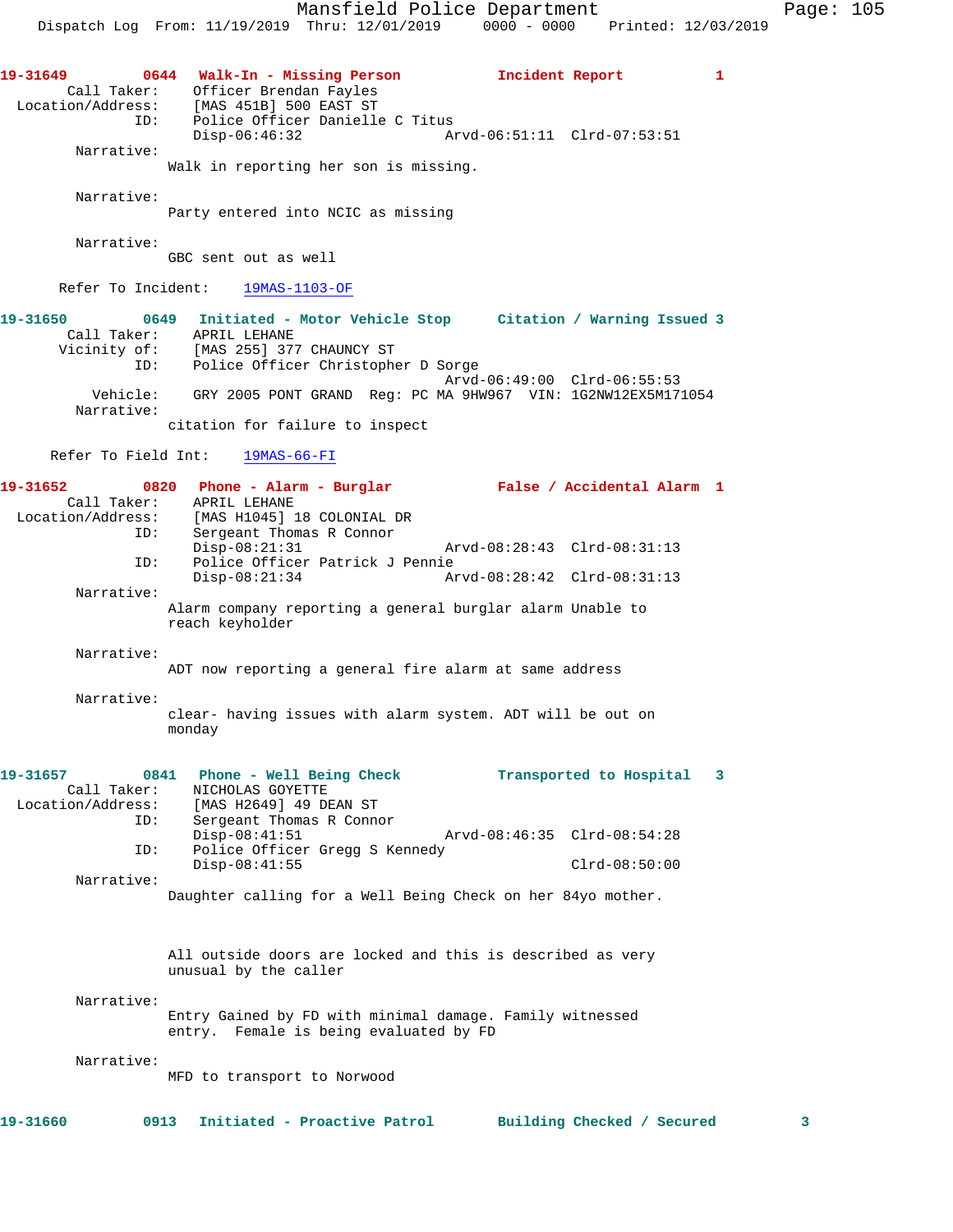Mansfield Police Department Page: 106 Dispatch Log From: 11/19/2019 Thru: 12/01/2019 0000 - 0000 Printed: 12/03/2019 Call Taker: APRIL LEHANE Location/Address: [MAS 820C] 31 PLYMOUTH ST ID: Police Officer Joshua S Ellender Arvd-09:13:00 Clrd-09:31:51 ID: Police Officer Andrew J Kelley<br>Disp-09:13:35 Arvd-09:13:39 Clrd-09:55:22 Narrative: Checking the area. **19-31662 0959 Initiated - Community Policing Services Rendered 3**  Call Taker: APRIL LEHANE Location/Address: [MAS 840] 280 SCHOOL ST ID: Police Officer Patrick J Pennie Arvd-09:59:00 Clrd-10:35:24 **19-31664 1008 Walk-In - Assist Citizen - P S A Services Rendered 3**  Call Taker: Support Staff Katherine Gillis Location/Address: ID: Police Officer Gregg S Kennedy<br>Disp-10:13:40 Arvd-10:32:54 Clrd-10:57:33 Narrative: **19-31667 1106 Initiated - Proactive Patrol Building Checked / Secured 3** Call Taker: APRIL LEHANE Location/Address: [MAS 982] 111 HOPE ST ID: Police Officer Gregg S Kennedy Arvd-11:06:00 Clrd-11:12:05 Narrative: Checking the area. **19-31670 1126 Initiated - Proactive Patrol Building Checked / Secured 3** Call Taker: APRIL LEHANE Location/Address: [MAS 820C] 31 PLYMOUTH ST ID: Police Officer Joshua S Ellender Arvd-11:26:00 Clrd-11:30:56 ID: Police Officer Andrew J Kelley Disp-11:26:47 Arvd-11:26:49 Clrd-11:31:01 Narrative: Checking the area. **19-31682 1200 Phone - Assist Citizen - P S A Spoken To 3**  Call Taker: APRIL LEHANE Location/Address: [MAS H3012] 28 ANGELL ST Narrative: rp called to report that her son sent her a text which she believes was done to rile her up. She was asked if she wanted PD involvement at this time but, declined. She was advised to call if she needed assistane. **19-31674 1210 911 - Motor Veh Acc - No Injury Accident Report 1**  Call Taker: CARLY MORIARTY Location/Address: [MAS 170] 255 HOPE ST ID: Police Officer Gregg S Kennedy Disp-12:12:10 Arvd-12:12:13 Clrd-13:00:44 ID: Police Officer Patrick J Pennie Disp-12:12:19 Arvd-12:12:21 Clrd-12:33:56<br>ID: Sergeant Thomas R Connor Sergeant Thomas R Connor<br>Disp-12:15:08 Arvd-12:15:10 Clrd-12:33:51 Vehicle: GRY 2018 FORD ESCAPE Reg: PC MA 4LK260 VIN: 1FMCU0F7XJUA76904 Towed: For: Accident By: Central Street Garage To: Central Street Garage Vehicle: GRY 2012 MAZD SW CX9 Reg: PC MA 5ER440

Narrative: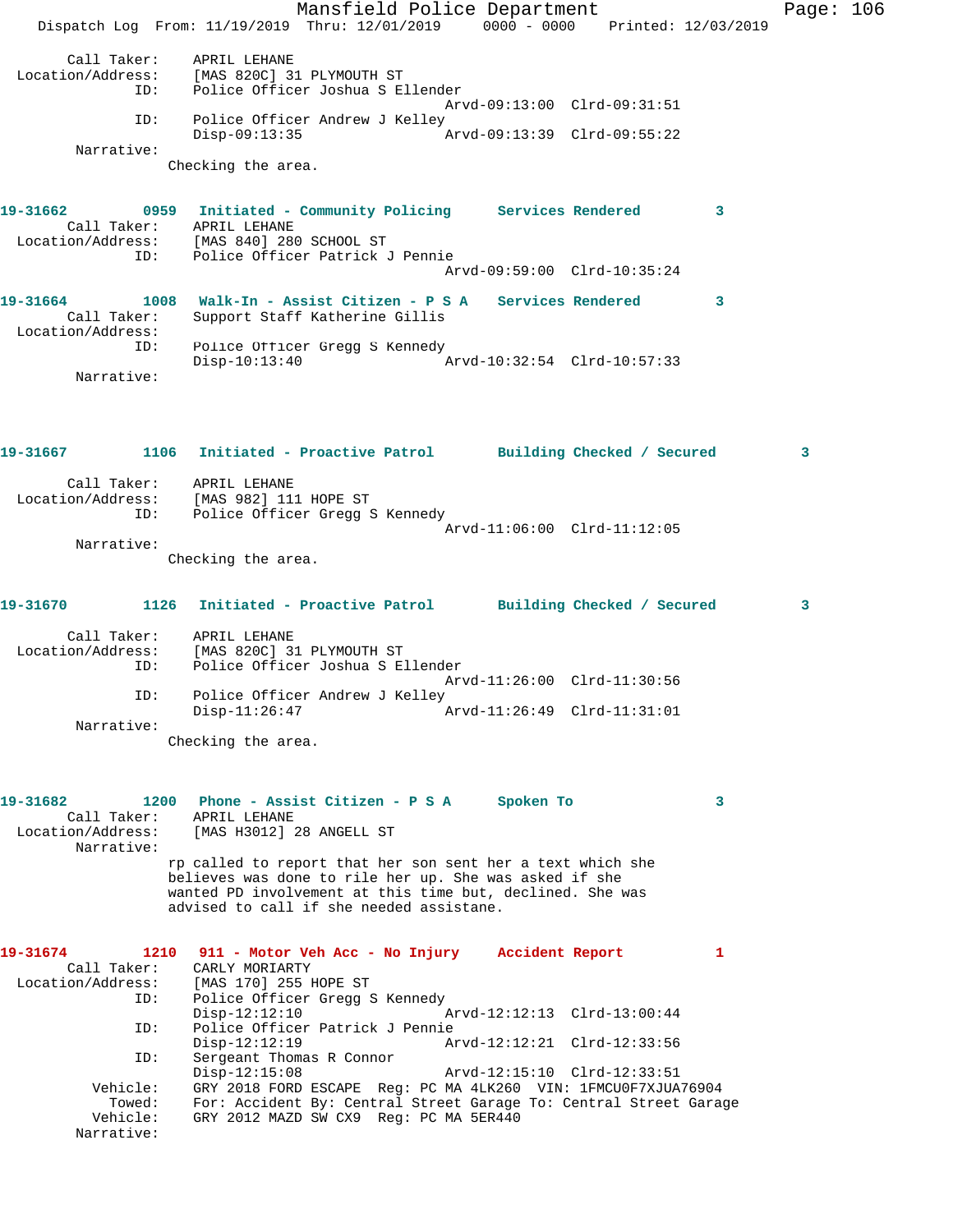Mansfield Police Department Page: 107 Dispatch Log From: 11/19/2019 Thru: 12/01/2019 0000 - 0000 Printed: 12/03/2019 911 caller reporting a vehicle off roadway in the parking  $1<sub>0</sub>$  Narrative: No injuries reported. Central St for the tow Narrative: Parked vehicle in the lot also struck Narrative: Ofc Kennedy assisting with paperwork between the two owners. Narrative: Ofc Kennedy requesting FD for fluid leak Refer To Accident: 19MAS-447-AC **19-31676 1239 Phone - Alarm - Burglar False / Accidental Alarm 1**  Call Taker: APRIL LEHANE Location/Address: [MAS 179D] 11 NORFOLK ST ID: Sergeant Thomas R Connor Disp-12:40:52 Clrd-12:43:56<br>ID: Police Officer Patrick J Pennie Police Officer Patrick J Pennie<br>Disp-12:40:55 Ar Arvd-12:48:32 Clrd-12:51:43 Narrative: Supreme Industrial Warehouse motion and side office motion Unable to reach keyholder Narrative: Alarm company reporting they spoke with keyholder who gave incorrect passcode. He is on site Narrative: clear- confirmed accidental **19-31678 1308 Phone - 911 Hang-ups & Verifications Confirmed misdial/Accdntl Call 2**  APRIL LEHANE Location/Address: [MAS] 25 COBB ST Apt. #L203 ID: Police Officer Gregg S Kennedy Disp-13:09:42 Arvd-13:13:45 Clrd-13:18:32 Narrative: confirm an accidental 911 **19-31679 1314 Initiated - Proactive Patrol Building Checked / Secured 3** Call Taker: APRIL LEHANE<br>Location/Address: [MAS 820C] 31 ess: [MAS 820C] 31 PLYMOUTH ST<br>ID: Police Officer Andrew J Ke Police Officer Andrew J Kelley Arvd-13:14:00 Clrd-13:22:40 ID: Police Officer Joshua S Ellender Disp-13:15:00 Arvd-13:15:02 Clrd-13:22:46 Narrative: Checking the area. **19-31680 1321 Phone - Animal Complaints Services Rendered 3**  Call Taker: APRIL LEHANE Location/Address: [MAS 417E] 11 FRANCIS AVE Apt. #05 ID: Police Officer Gregg S Kennedy Disp-13:23:04 Arvd-13:27:56 Clrd-13:32:26 Narrative: rp located a stray dog no tags on it Narrative: clear- dog was reunited with owner **19-31688 1403 Phone - Animal Complaints Services Rendered 3**  Call Taker: NICHOLAS GOYETTE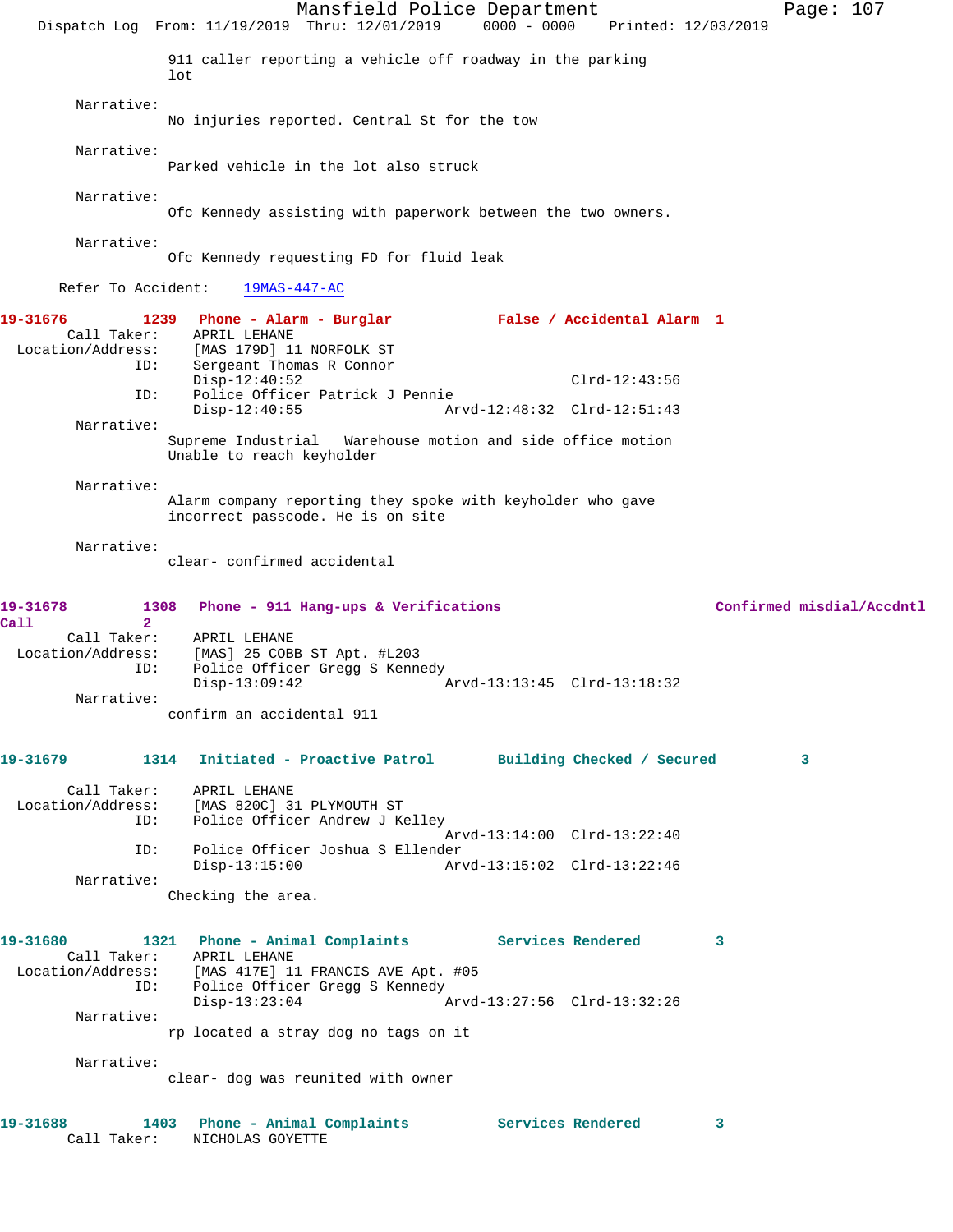Mansfield Police Department Fage: 108 Dispatch Log From: 11/19/2019 Thru: 12/01/2019 0000 - 0000 Printed: 12/03/2019 Location/Address: [MAS H4750] 36 DEAN ST ID: Police Officer Patrick J Pennie Disp-14:06:08 Arvd-14:11:22 Clrd-14:37:28 Narrative: Caller reports a chicken ran into her garage. She managed to chase it away, and now it's lurking in the back yard. Requesting PD assistance **19-31691 1437 Phone - Motor Veh Acc - No Injury Accident Report 1**  Call Taker: APRIL LEHANE Location/Address: [MAS] COPELAND DR @ SCHOOL ST ID: Police Officer Gregg S Kennedy<br>Disp-14:38:13 Arvd-14:41:30 Clrd-14:53:09 Disp-14:38:13 Arvd-14:41:30 Clrd-14:53:09 ID: Police Officer Patrick J Pennie Disp-14:38:17 Arvd-14:41:28 Clrd-14:53:09 Vehicle: RED 2006 FORD LL FREEST Reg: PC MA 3DF283 VIN: 1FMDK02116GA57336 Vehicle: GRY 2004 NISS PK XTERRA Reg: PC MA 841VW4 Narrative: Mva no pi reported Narrative: Fd enroute for fluid leak Refer To Accident: 19MAS-448-AC **19-31692 1443 911 - Assist Fire Department Services Rendered 3**  Call Taker: CARLY MORIARTY Location/Address: [MAS 447J] 30 BICENTENNIAL CT Apt. #F ID: Sergeant Thomas R Connor Disp-14:44:37 Arvd-14:51:11 Clrd-15:40:17 Narrative: Assisting the FD with a fire/medical related incident. **19-31693 1504 Phone - Assist Fire Department Referred to Other Agency 3**  Call Taker: APRIL LEHANE Location/Address: [MAS] 280 OTIS ST ID: Police Officer Patrick J Pennie Disp-15:04:59 Arvd-15:18:23 Clrd-15:18:24 Narrative: Assisting the FD with a fire/medical related incident. **19-31695 1508 Initiated - Building Check Building Checked / Secured 3** Call Taker: CARLY MORIARTY Location/Address: [MAS 820C] 31 PLYMOUTH ST<br>TD: Police Officer Joshua S.E. Police Officer Joshua S Ellender Arvd-15:08:00 Clrd-15:19:56 ID: Police Officer Andrew J Kelley Disp-15:08:50 Arvd-15:08:54 Clrd-15:20:02 Narrative: Building/area checked secure. **19-31704 1736 Initiated - Proactive Patrol Building Checked / Secured 3** Call Taker: APRIL LEHANE Location/Address: [MAS 820C] 31 PLYMOUTH ST<br>ID: Police Officer John R Arms Police Officer John R Armstrong Arvd-17:36:00 Clrd-17:44:42 ID: Police Officer Joshua S Ellender Disp-17:37:04 Arvd-17:37:06 Clrd-17:44:42 Narrative: Checking the area. **19-31707 1822 Initiated - Motor Vehicle Stop Citation / Warning Issued 3**  Call Taker: APRIL LEHANE Vicinity of: [MAS 253] 330 PRATT ST Apt. #A ID: Police Officer Christopher D Sorge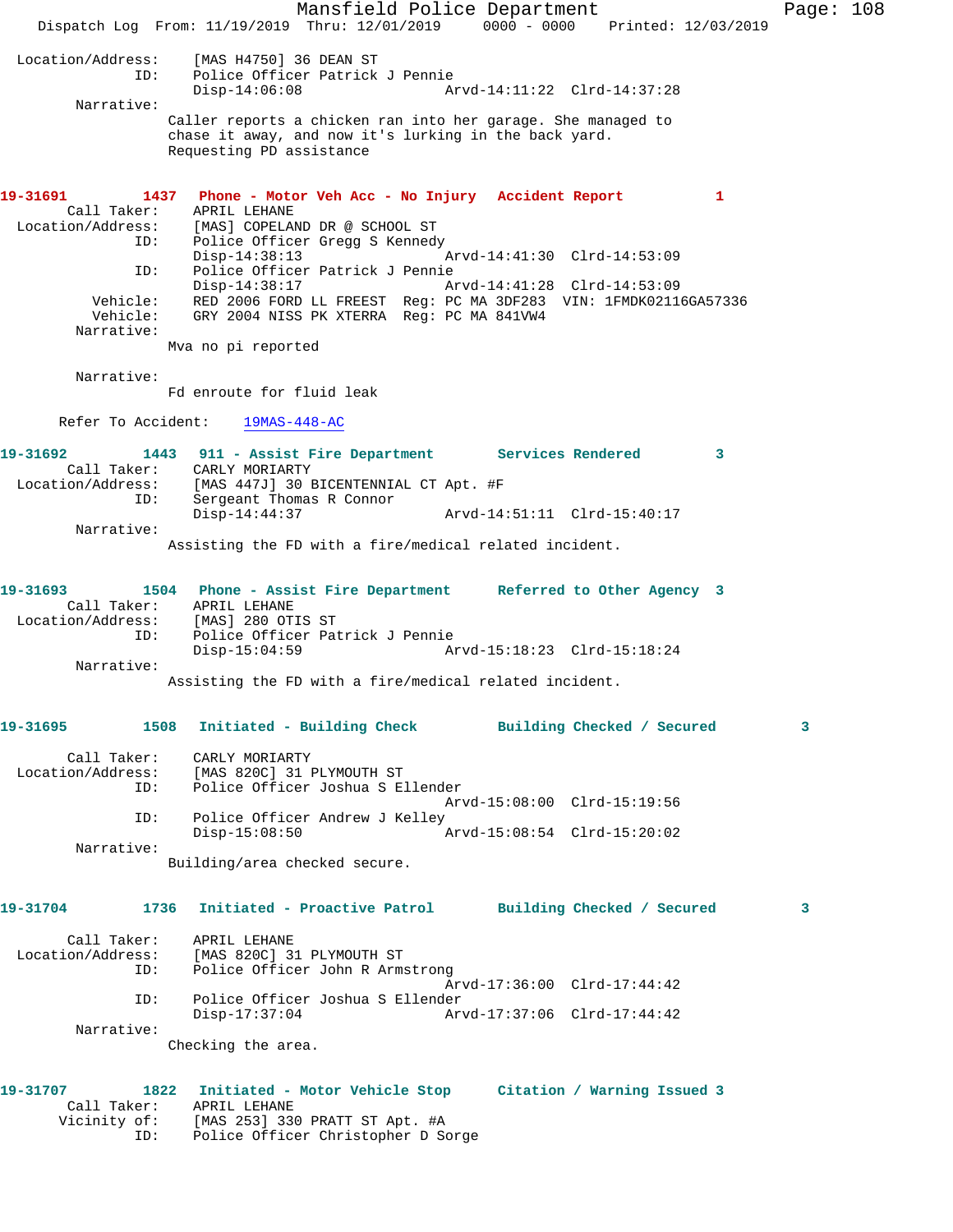|                          | Mansfield Police Department                                                                                                  |                             | Page: 109 |  |
|--------------------------|------------------------------------------------------------------------------------------------------------------------------|-----------------------------|-----------|--|
|                          | Dispatch Log From: 11/19/2019 Thru: 12/01/2019 0000 - 0000 Printed: 12/03/2019                                               |                             |           |  |
|                          |                                                                                                                              | Arvd-18:22:00 Clrd-18:26:45 |           |  |
|                          | Vehicle: BLK 2006 VOLV S60 Reg: PC MA 7AR879 VIN: YV1RS592162510075                                                          |                             |           |  |
| Call Taker: TARA LAKO    | 19-31710 1911 Initiated - Motor Vehicle Stop Citation / Warning Issued 3<br>Location/Address: [MAS] RTE 140 NB @ FORBES BLVD |                             |           |  |
| ID:                      | Police Officer Christopher D Sorge                                                                                           |                             |           |  |
|                          |                                                                                                                              | Arvd-19:11:00 Clrd-19:14:49 |           |  |
| Vehicle:<br>Narrative:   | WHI 2017 2500 Reg: PC MA 1JMJ60 VIN: 3C6MR5AJ8HG600906                                                                       |                             |           |  |
|                          | Citation issued for failure to inspect.                                                                                      |                             |           |  |
|                          | 19-31711 1923 Initiated - Proactive Patrol Building Checked / Secured                                                        |                             | 3         |  |
| Call Taker: TARA LAKO    | Location/Address: [MAS 411] 60 FORBES BLVD<br>ID: Police Officer Danielle C Titus                                            |                             |           |  |
|                          |                                                                                                                              | Arvd-19:23:00 Clrd-19:28:04 |           |  |
| Narrative:               |                                                                                                                              |                             |           |  |
|                          | Checking the area.                                                                                                           |                             |           |  |
| 19-31712                 | 1940 Phone - Assist Citizen - P S A Protective Custody 3                                                                     |                             |           |  |
| Call Taker: APRIL LEHANE |                                                                                                                              |                             |           |  |
| Location/Address:        |                                                                                                                              |                             |           |  |
| ID:                      | Police Officer Christopher D Sorge<br>Disp-19:40:49 Arvd-19:43:05 Clrd-19:58:42                                              |                             |           |  |
| ID:                      | Police Officer William C Trudell                                                                                             |                             |           |  |
|                          | $Disp-19:40:52$                                                                                                              | Arvd-19:43:09 Clrd-20:01:27 |           |  |
| ID:                      | Police Officer Jay J Sparrow<br>$Disp-19:43:03$                                                                              | Arvd-19:43:07 Clrd-19:58:45 |           |  |

Narrative:

| $P/C$ :                      | Refer To $P/C$ : 19MAS-644-AR                                                                                                        |  |
|------------------------------|--------------------------------------------------------------------------------------------------------------------------------------|--|
| Age:<br>Charges:             | 51<br>PROTECTIVE CUSTODY                                                                                                             |  |
| 19-31713                     | 1951 Initiated - Proactive Patrol Building Checked / Secured<br>3                                                                    |  |
| Call Taker: TARA LAKO<br>ID: | Location/Address: [MAS 820C] 31 PLYMOUTH ST<br>Police Officer Joshua S Ellender                                                      |  |
| ID:                          | Arvd-19:51:00 Clrd-20:08:35<br>Police Officer John R Armstrong<br>$Disp-19:51:51$                                                    |  |
| Narrative:                   | Checking the area.                                                                                                                   |  |
| 19-31715                     | 1959 Alarm - Alarm - Burglar<br>Building Checked / Secured<br>1                                                                      |  |
| ID:                          | Call Taker: PATRICK FEENEY<br>Location/Address: [MAS H3350] 30 BELLA VISTA AVE<br>Police Officer Danielle C Titus<br>$Disp-20:02:01$ |  |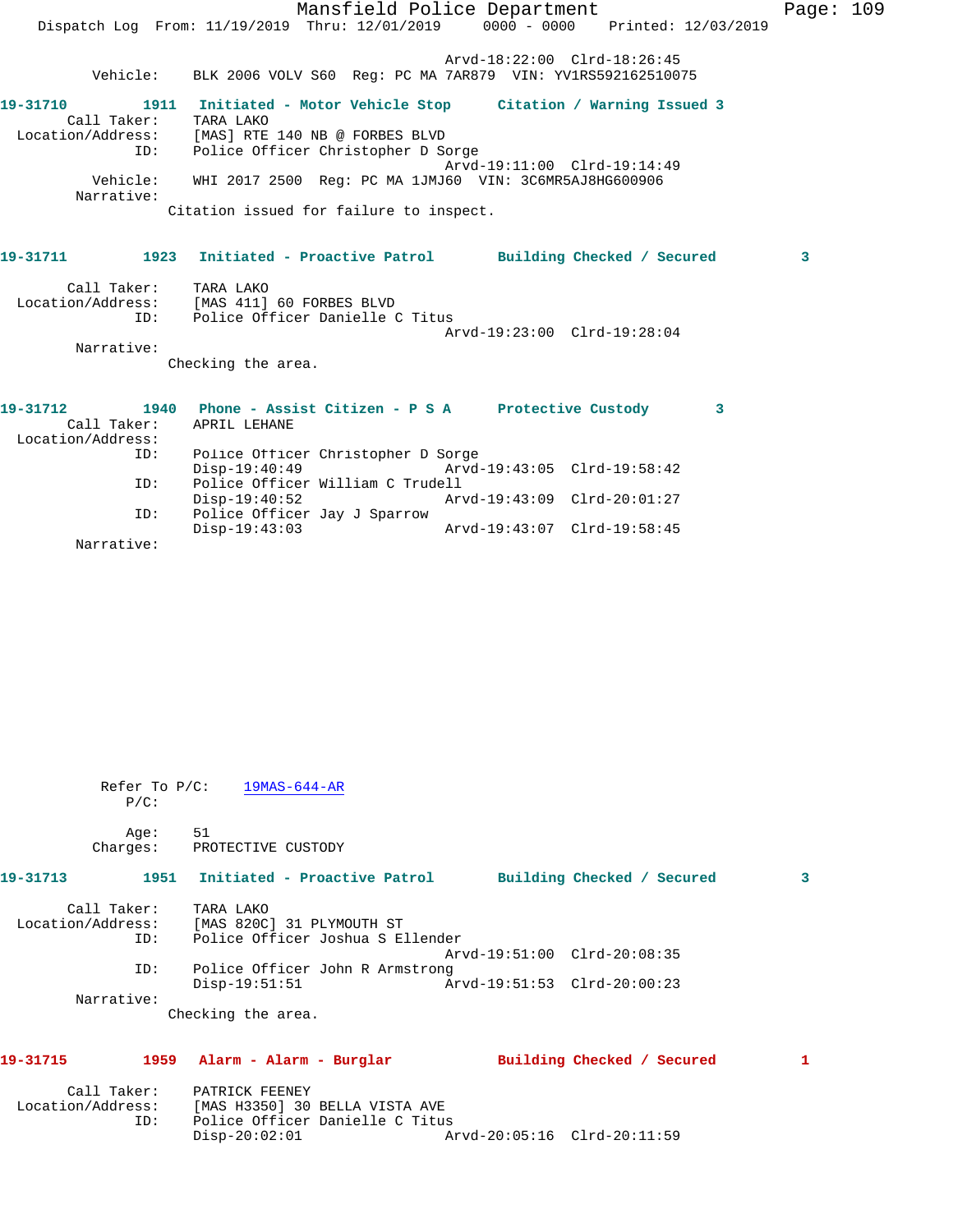Mansfield Police Department Page: 110 Dispatch Log From: 11/19/2019 Thru: 12/01/2019 0000 - 0000 Printed: 12/03/2019 ID: Police Officer Jay J Sparrow Disp-20:02:14 Arvd-20:07:59 Clrd-20:11:54 Narrative: Front entry door; no keyholders contacted. Narrative: Ofc Titus requesting to dispatch to contact the homeowner. Ofc Titus reports building checks handtight except for the garage. There is no way to enter the house through the garage. **19-31717 2018 Initiated - Building Check Building Checked / Secured 3** Call Taker: PATRICK FEENEY Location/Address: [MAS 4] 31 HAMPSHIRE ST ID: Police Officer Danielle C Titus Arvd-20:18:00 Clrd-20:24:20 **19-31721 2058 911 - Assist Fire Department Referred to Other Agency 3**  Call Taker: PATRICK FEENEY Location/Address: [MAS 447F] 20 BICENTENNIAL CT Apt. #G ID: Police Officer Christopher D Sorge Disp-21:00:57 Arvd-21:06:19 Clrd-21:17:52 Narrative: Assisting the FD with a fire/medical related incident. Narrative: Ofc Sorge reports MFD will be transporting **19-31722 2110 Initiated - Proactive Patrol Building Checked / Secured 3** Call Taker: TARA LAKO Location/Address: [MAS 840] 280 SCHOOL ST ID: Police Officer Danielle C Titus Arvd-21:10:00 Clrd-21:23:49 Vehicle: GRY 2019 HOND CIVIC Reg: PC MA 1CWH86 VIN: SHHFK7H43KU425414 Narrative: Checking the area. Narrative: Ofc Titus checking on MA 1CWH86 behind Kohl's. Ofc Titus reports parties check ok, will be continuing on her check. **19-31727 2143 Initiated - Proactive Patrol Building Checked / Secured 3** Call Taker: APRIL LEHANE Location/Address: [MAS 820C] 31 PLYMOUTH ST<br>TD: Police Officer Joshua S E Police Officer Joshua S Ellender Arvd-21:43:00 Clrd-22:11:16 ID: Police Officer John R Armstrong Disp-21:43:55 Arvd-21:43:57 Clrd-21:51:31 Narrative: Checking the area. **19-31728 2201 Initiated - Proactive Patrol Building Checked / Secured 3** Call Taker: TARA LAKO Location/Address: [MAS 907E] 390 WEST ST ID: Police Officer Danielle C Titus Arvd-22:01:00 Clrd-22:11:07 Narrative: Checking the area.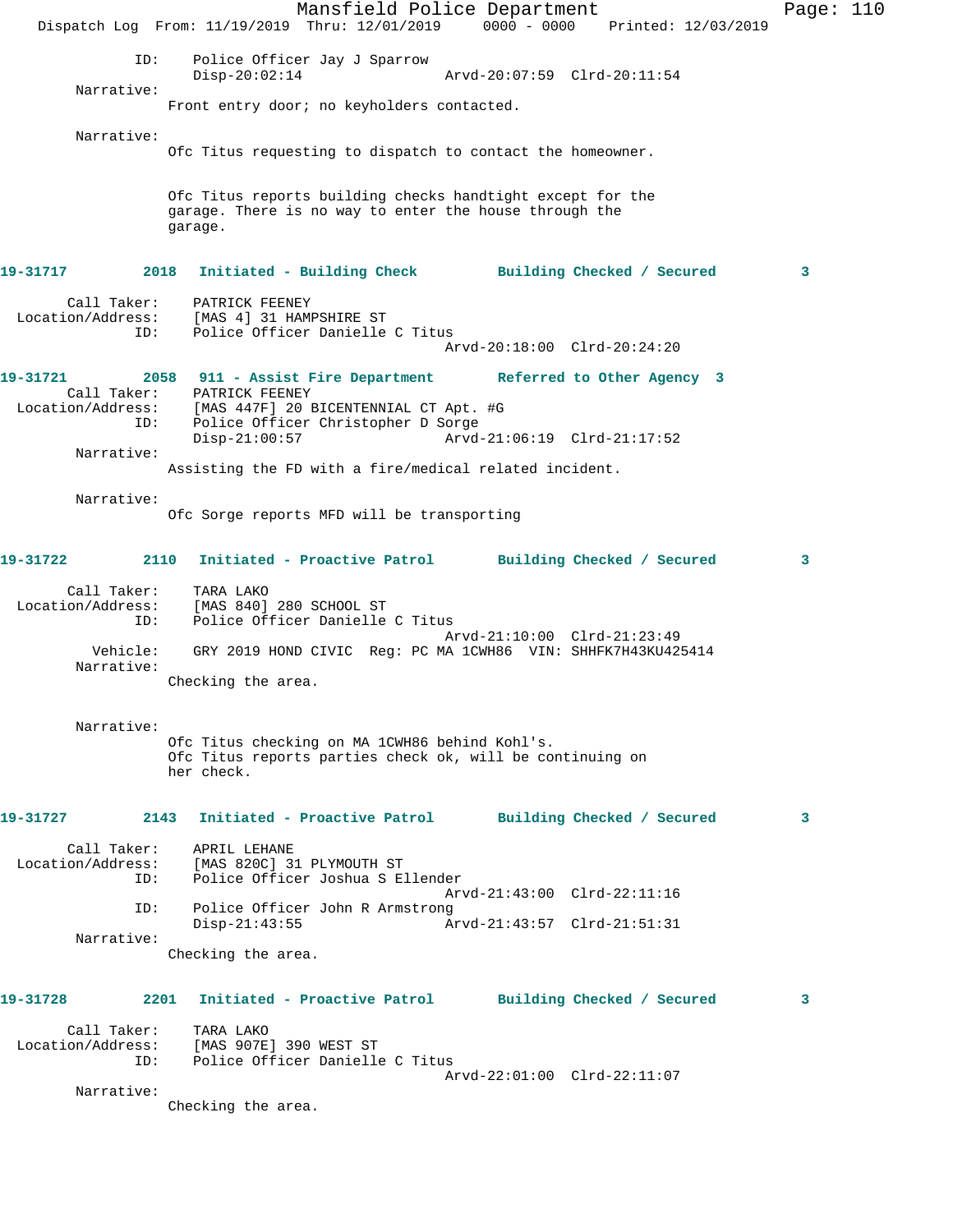|          |            | Dispatch Log From: 11/19/2019 Thru: 12/01/2019 0000 - 0000 Printed: 12/03/2019                                   | Mansfield Police Department |                             |                            | Page: 111 |  |
|----------|------------|------------------------------------------------------------------------------------------------------------------|-----------------------------|-----------------------------|----------------------------|-----------|--|
|          |            | 19-31730 2244 Initiated - Proactive Patrol Building Checked / Secured                                            |                             |                             |                            | 3         |  |
|          |            | Call Taker: TARA LAKO<br>Location/Address: [FOX 838] 2 FOXBOROUGH BLVD<br>ID: Police Officer William C Trudell   |                             |                             |                            |           |  |
|          | Narrative: |                                                                                                                  |                             | Arvd-22:44:00 Clrd-22:46:01 |                            |           |  |
|          |            | Checking the area.                                                                                               |                             |                             |                            |           |  |
|          |            | 19-31731 2246 Initiated - Proactive Patrol Building Checked / Secured                                            |                             |                             |                            | 3         |  |
|          |            | Call Taker: TARA LAKO<br>Location/Address: [FOX 49] 35 FOXBOROUGH BLVD<br>ID: Police Officer William C Trudell   |                             | Arvd-22:46:00 Clrd-22:48:28 |                            |           |  |
|          | Narrative: |                                                                                                                  |                             |                             |                            |           |  |
|          |            | Checking the area.                                                                                               |                             |                             |                            |           |  |
|          |            | 19-31732 2248 Initiated - Proactive Patrol Building Checked / Secured                                            |                             |                             |                            | 3         |  |
|          |            | Call Taker: TARA LAKO<br>Location/Address: [FOX 137] 250 FOXBOROUGH BLVD<br>ID: Police Officer William C Trudell |                             | Arvd-22:48:00 Clrd-22:52:30 |                            |           |  |
|          | Narrative: |                                                                                                                  |                             |                             |                            |           |  |
|          |            | Checking the area.                                                                                               |                             |                             |                            |           |  |
|          |            | 19-31733 2252 Initiated - Proactive Patrol Building Checked / Secured                                            |                             |                             |                            | 3         |  |
|          |            | Call Taker: TARA LAKO<br>Location/Address: [FOX 14] 4 FISHER ST<br>ID: Police Officer William C Trudell          |                             |                             |                            |           |  |
|          | Narrative: |                                                                                                                  |                             | Arvd-22:52:00 Clrd-22:56:22 |                            |           |  |
|          |            | Checking the area.                                                                                               |                             |                             |                            |           |  |
|          |            | 19-31734 2256 Initiated - Proactive Patrol Building Checked / Secured                                            |                             |                             |                            | 3         |  |
|          |            | Call Taker: TARA LAKO<br>Location/Address: [MAS 411] 60 FORBES BLVD<br>ID: Police Officer William C Trudell      |                             | Arvd-22:56:00 Clrd-23:01:40 |                            |           |  |
|          | Narrative: |                                                                                                                  |                             |                             |                            |           |  |
|          |            | Checking the area.                                                                                               |                             |                             |                            |           |  |
| 19-31735 |            | 2301 Initiated - Proactive Patrol Building Checked / Secured                                                     |                             |                             |                            | 3         |  |
|          |            | Call Taker: TARA LAKO<br>Location/Address: [MAS 322] 31 HAMPSHIRE ST<br>ID: Police Officer William C Trudell     |                             |                             |                            |           |  |
|          | Narrative: |                                                                                                                  |                             | Arvd-23:01:00 Clrd-23:07:41 |                            |           |  |
|          |            | Checking the area.                                                                                               |                             |                             |                            |           |  |
|          |            | 19-31737 2318 Initiated - Proactive Patrol Building Checked / Secured                                            |                             |                             |                            | 3         |  |
|          | ID:        | Call Taker: TARA LAKO<br>Location/Address: [MAS 820C] 31 PLYMOUTH ST<br>Police Officer Joshua S Ellender         |                             |                             |                            |           |  |
|          | Narrative: |                                                                                                                  |                             | Arvd-23:18:00 Clrd-23:23:11 |                            |           |  |
|          |            | Checking the area.                                                                                               |                             |                             |                            |           |  |
| 19-31738 |            | 2318 Alarm - Alarm - Burglar                                                                                     |                             |                             | Building Checked / Secured | 1         |  |